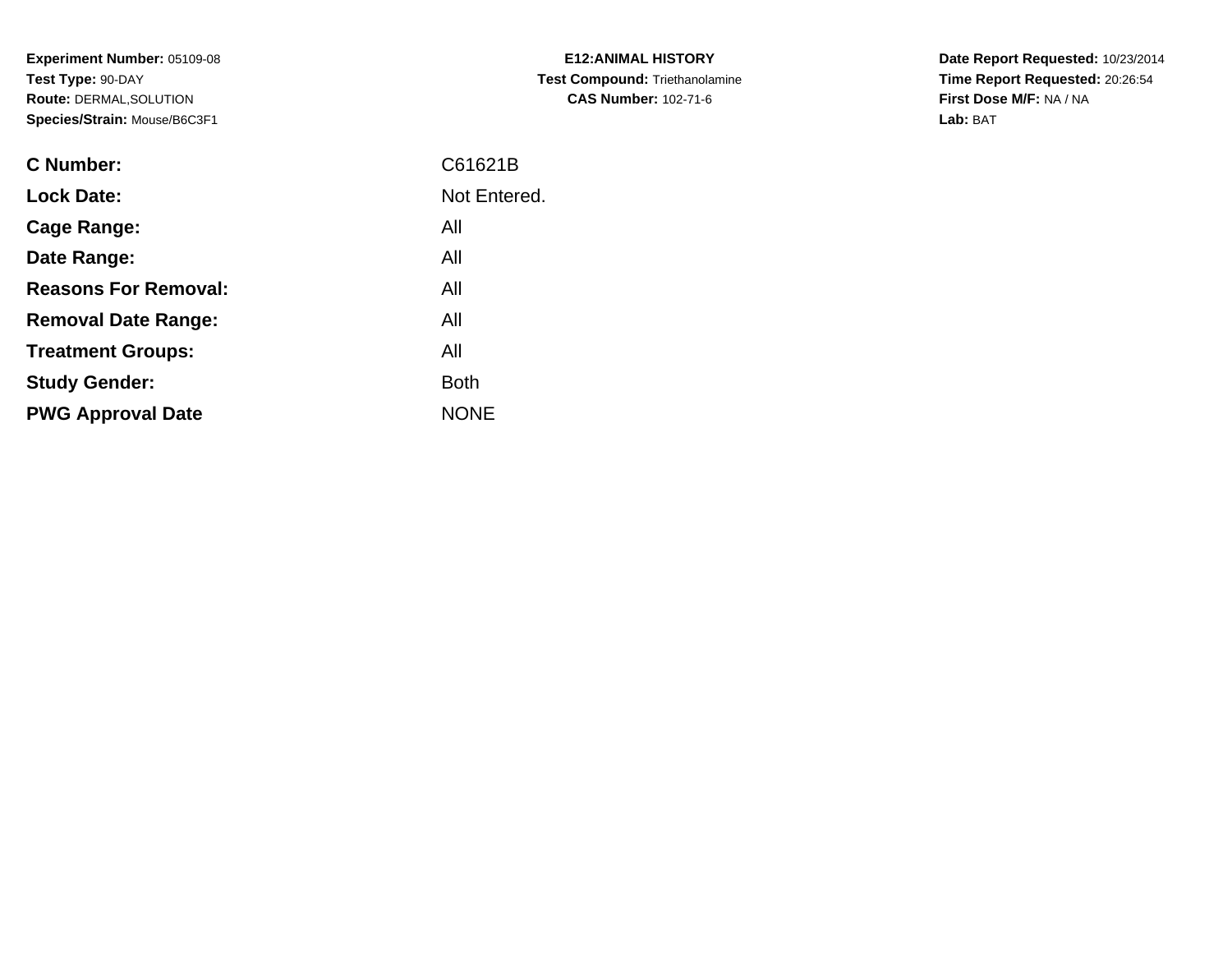|            | Experiment Number: 05109-08<br>Test Type: 90-DAY<br>Route: DERMAL, SOLUTION<br>Species/Strain: Mouse/B6C3F1<br><b>SEX: Male</b><br><b>CAGE: 1</b> |       |                  |                    |       | <b>E12: ANIMAL HISTORY</b><br>Test Compound: Triethanolamine<br><b>CAS Number: 102-71-6</b><br><b>TRT#: 1</b> | Date Report Requested: 10/23/2014<br>Time Report Requested: 20:26:54<br>First Dose M/F: NA / NA<br>Lab: BAT<br>TRT: 0 G/KG |                     |  |
|------------|---------------------------------------------------------------------------------------------------------------------------------------------------|-------|------------------|--------------------|-------|---------------------------------------------------------------------------------------------------------------|----------------------------------------------------------------------------------------------------------------------------|---------------------|--|
|            | <b>ANIMAL ID: 1</b>                                                                                                                               |       |                  |                    |       |                                                                                                               |                                                                                                                            |                     |  |
| <b>DAY</b> | <b>DATE</b>                                                                                                                                       | OP ID | <b>DOSE TIME</b> | <b>WEIGHT TIME</b> | WT(g) | <b>WEIGHT</b><br><b>STATUS</b>                                                                                | <b>OBS TIME</b>                                                                                                            | <b>OBSERVATIONS</b> |  |
| -1         | 08/10/86                                                                                                                                          | 42    |                  | 11:14:38           | 22.6  |                                                                                                               |                                                                                                                            |                     |  |
| 4          | 08/14/86                                                                                                                                          | 40    |                  | 08:40:50           | 24.0  |                                                                                                               |                                                                                                                            |                     |  |
| 9          | 08/19/86                                                                                                                                          | 40    |                  | 08:36:04           | 24.6  |                                                                                                               |                                                                                                                            |                     |  |
| 16         | 08/26/86                                                                                                                                          | 40    |                  | 08:00:32           | 26.0  |                                                                                                               |                                                                                                                            |                     |  |
| 23         | 09/02/86                                                                                                                                          | 11    |                  | 08:58:12           | 27.2  |                                                                                                               |                                                                                                                            |                     |  |
| 30         | 09/09/86                                                                                                                                          | 40    |                  | 09:29:26           | 27.9  |                                                                                                               |                                                                                                                            |                     |  |
| 37         | 09/16/86                                                                                                                                          | 40    |                  | 09:57:12           | 28.1  |                                                                                                               |                                                                                                                            |                     |  |
| 44         | 09/23/86                                                                                                                                          | 40    |                  | 10:01:16           | 28.7  |                                                                                                               |                                                                                                                            |                     |  |
| 51         | 09/30/86                                                                                                                                          | 40    |                  | 08:48:36           | 28.5  |                                                                                                               |                                                                                                                            |                     |  |
| 58         | 10/07/86                                                                                                                                          | 40    |                  | 08:51:36           | 29.4  |                                                                                                               |                                                                                                                            |                     |  |
| 65         | 10/14/86                                                                                                                                          | 40    |                  | 09:09:44           | 29.3  |                                                                                                               |                                                                                                                            |                     |  |
| 72         | 10/21/86                                                                                                                                          | 40    |                  | 08:34:50           | 29.8  |                                                                                                               |                                                                                                                            |                     |  |
| 79         | 10/28/86                                                                                                                                          | 40    |                  | 08:35:38           | 30.8  |                                                                                                               |                                                                                                                            |                     |  |
| 86         | 11/04/86                                                                                                                                          | 40    |                  | 10:33:40           | 29.8  |                                                                                                               |                                                                                                                            |                     |  |
| 93         | 11/11/86                                                                                                                                          | 40    |                  | 08:54:32           | 31.1  |                                                                                                               |                                                                                                                            |                     |  |
|            | REMOVED ** REASON - TERMINAL SACRIFICE                                                                                                            |       |                  |                    |       |                                                                                                               |                                                                                                                            |                     |  |
| 96         | 11/14/86                                                                                                                                          | 42    |                  | 08:55:10           | 30.4  |                                                                                                               | 08:55:10                                                                                                                   | Override            |  |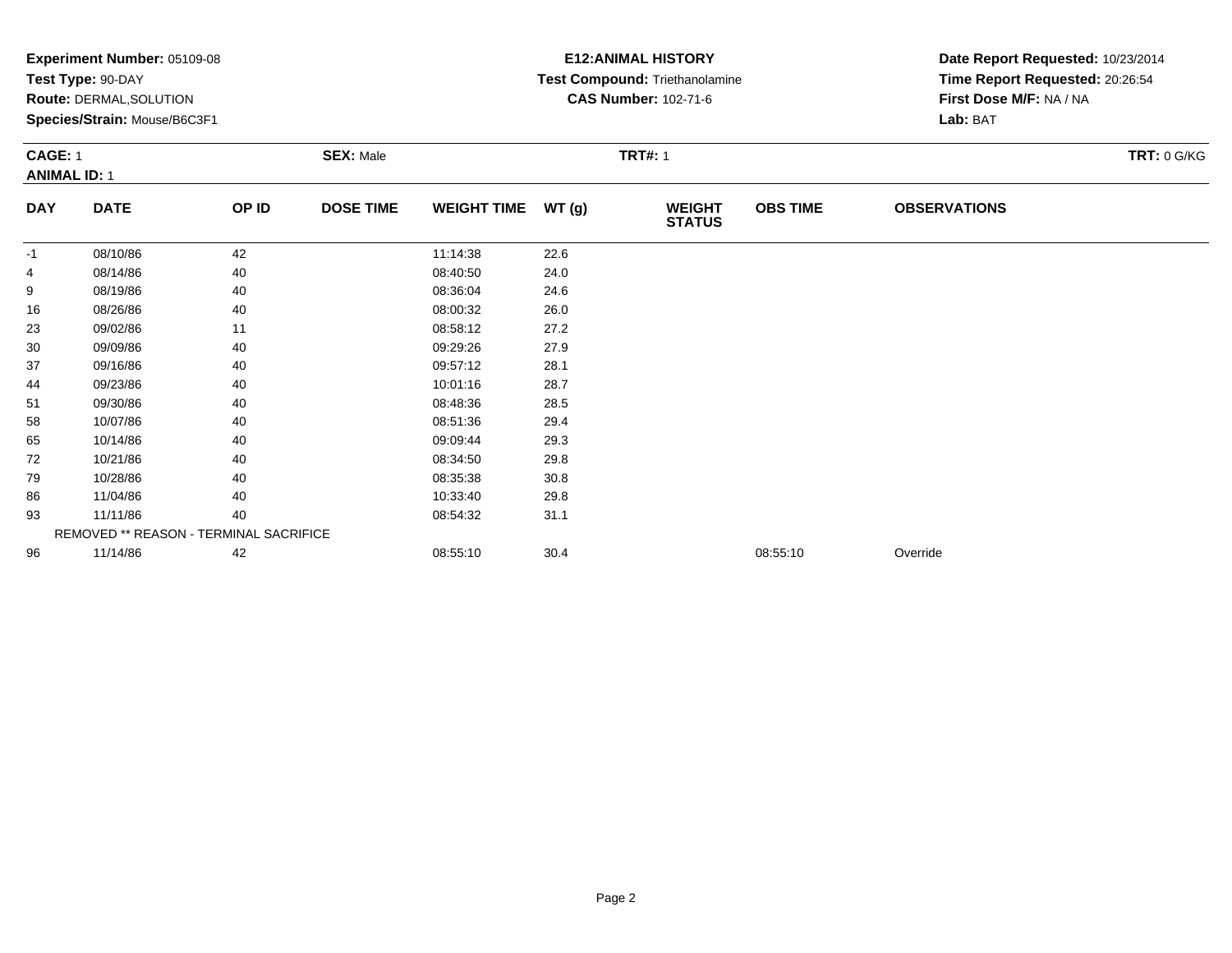| <b>Experiment Number: 05109-08</b><br>Test Type: 90-DAY<br>Route: DERMAL, SOLUTION<br>Species/Strain: Mouse/B6C3F1 |                                         |       |                                    |                                       | <b>E12:ANIMAL HISTORY</b><br>Test Compound: Triethanolamine<br><b>CAS Number: 102-71-6</b> |                                | Date Report Requested: 10/23/2014<br>Time Report Requested: 20:26:54<br>First Dose M/F: NA / NA<br>Lab: BAT |                     |                    |
|--------------------------------------------------------------------------------------------------------------------|-----------------------------------------|-------|------------------------------------|---------------------------------------|--------------------------------------------------------------------------------------------|--------------------------------|-------------------------------------------------------------------------------------------------------------|---------------------|--------------------|
|                                                                                                                    | CAGE: 2<br><b>ANIMAL ID: 2</b>          |       | <b>TRT#: 1</b><br><b>SEX: Male</b> |                                       |                                                                                            |                                |                                                                                                             |                     | <b>TRT: 0 G/KG</b> |
| <b>DAY</b>                                                                                                         | <b>DATE</b>                             | OP ID | <b>DOSE TIME</b>                   | <b>WEIGHT TIME</b>                    | WT(g)                                                                                      | <b>WEIGHT</b><br><b>STATUS</b> | <b>OBS TIME</b>                                                                                             | <b>OBSERVATIONS</b> |                    |
| $-1$                                                                                                               | 08/10/86                                | 42    |                                    | 11:15:06                              | 23.2                                                                                       |                                |                                                                                                             |                     |                    |
| 4                                                                                                                  | 08/14/86                                | 40    |                                    | 08:41:12                              | 24.1                                                                                       |                                |                                                                                                             |                     |                    |
| 9                                                                                                                  | 08/19/86                                | 40    |                                    | 08:36:14                              | 25.4                                                                                       |                                |                                                                                                             |                     |                    |
| 16                                                                                                                 | 08/26/86                                | 40    |                                    | 08:00:44                              | 27.5                                                                                       |                                |                                                                                                             |                     |                    |
| 23                                                                                                                 | 09/02/86                                | 11    |                                    | 08:58:26                              | 27.3                                                                                       |                                |                                                                                                             |                     |                    |
| 30                                                                                                                 | 09/09/86                                | 40    |                                    | 09:29:40                              | 29.7                                                                                       |                                |                                                                                                             |                     |                    |
| 37                                                                                                                 | 09/16/86                                | 40    |                                    | 09:56:04                              | 29.7                                                                                       |                                |                                                                                                             |                     |                    |
| 44                                                                                                                 | 09/23/86                                | 40    |                                    | 10:00:22                              | 29.7                                                                                       |                                |                                                                                                             |                     |                    |
| 51                                                                                                                 | 09/30/86                                | 40    |                                    | 08:48:52                              | 30.2                                                                                       |                                |                                                                                                             |                     |                    |
| 58                                                                                                                 | 10/07/86                                | 40    |                                    | 08:51:50                              | 32.3                                                                                       |                                |                                                                                                             |                     |                    |
| 65                                                                                                                 | 10/14/86                                | 40    |                                    | 09:10:00                              | 32.7                                                                                       |                                |                                                                                                             |                     |                    |
| 72                                                                                                                 | 10/21/86                                | 40    |                                    | 08:35:04                              | 32.8                                                                                       |                                |                                                                                                             |                     |                    |
| 79                                                                                                                 | 10/28/86                                | 40    |                                    | 08:35:50                              | 33.0                                                                                       |                                |                                                                                                             |                     |                    |
| 85                                                                                                                 | 11/03/86                                | 30    |                                    | **NOTE-KILLED DURING BLOOD COLLECTION |                                                                                            |                                | 12:08:48                                                                                                    |                     |                    |
|                                                                                                                    | REMOVED ** REASON - ACCIDENTALLY KILLED |       |                                    |                                       |                                                                                            |                                |                                                                                                             |                     |                    |
| 85                                                                                                                 | 11/03/86                                | 11    |                                    | 12:08:48                              | 31.3                                                                                       |                                | 12:08:48                                                                                                    | Override            |                    |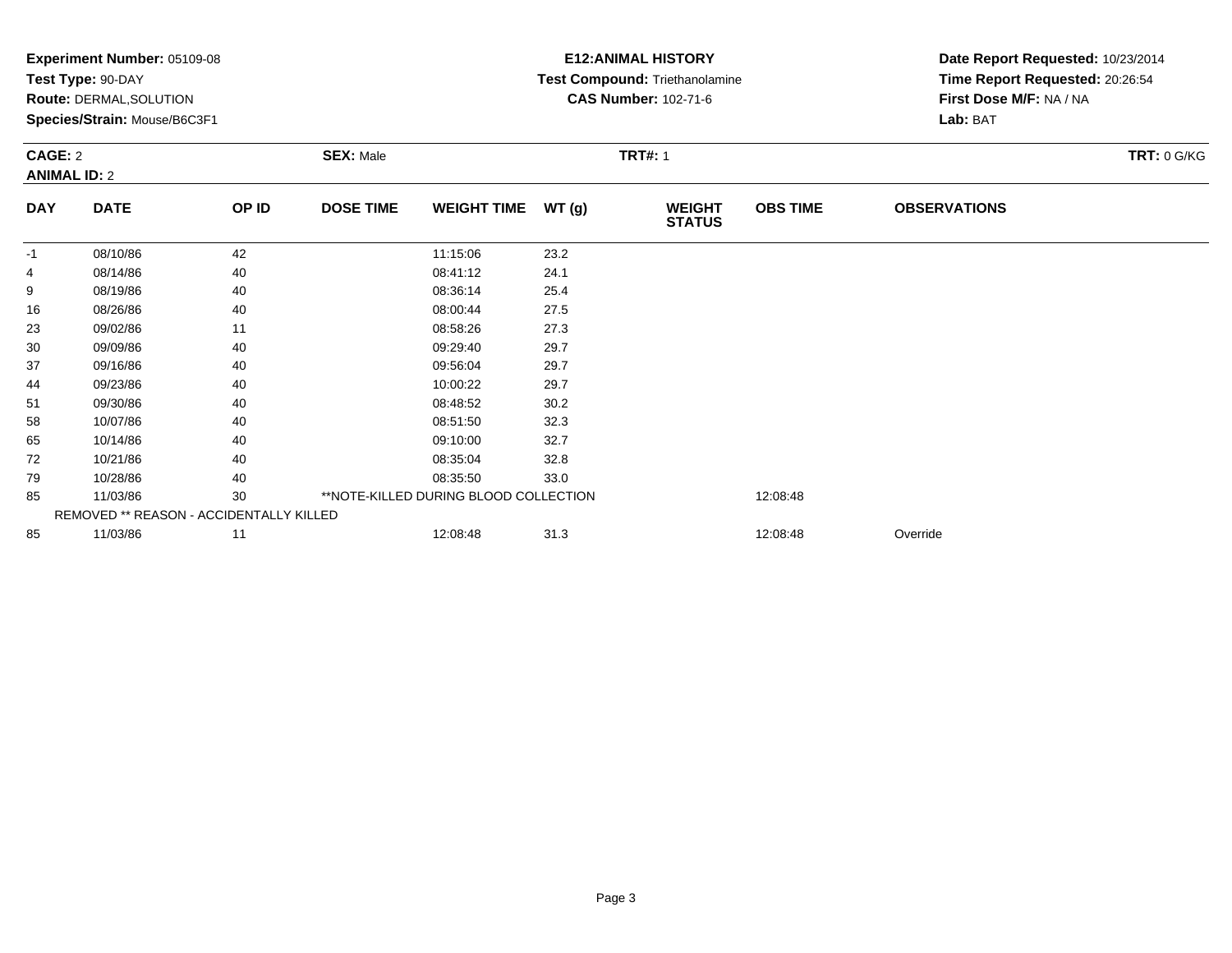|                     | Experiment Number: 05109-08<br>Test Type: 90-DAY<br>Route: DERMAL, SOLUTION<br>Species/Strain: Mouse/B6C3F1<br><b>SEX: Male</b><br><b>CAGE: 3</b> |       |                  |                    |       | <b>E12: ANIMAL HISTORY</b><br>Test Compound: Triethanolamine<br><b>CAS Number: 102-71-6</b> | Date Report Requested: 10/23/2014<br>Time Report Requested: 20:26:54<br>First Dose M/F: NA / NA<br>Lab: BAT |                     |                    |
|---------------------|---------------------------------------------------------------------------------------------------------------------------------------------------|-------|------------------|--------------------|-------|---------------------------------------------------------------------------------------------|-------------------------------------------------------------------------------------------------------------|---------------------|--------------------|
| <b>ANIMAL ID: 3</b> |                                                                                                                                                   |       |                  |                    |       | <b>TRT#: 1</b>                                                                              |                                                                                                             |                     | <b>TRT: 0 G/KG</b> |
| <b>DAY</b>          | <b>DATE</b>                                                                                                                                       | OP ID | <b>DOSE TIME</b> | <b>WEIGHT TIME</b> | WT(g) | <b>WEIGHT</b><br><b>STATUS</b>                                                              | <b>OBS TIME</b>                                                                                             | <b>OBSERVATIONS</b> |                    |
| -1                  | 08/10/86                                                                                                                                          | 42    |                  | 11:15:22           | 20.9  |                                                                                             |                                                                                                             |                     |                    |
| 4                   | 08/14/86                                                                                                                                          | 40    |                  | 08:41:44           | 23.0  |                                                                                             |                                                                                                             |                     |                    |
| 9                   | 08/19/86                                                                                                                                          | 40    |                  | 08:36:28           | 24.0  |                                                                                             |                                                                                                             |                     |                    |
| 16                  | 08/26/86                                                                                                                                          | 40    |                  | 08:00:58           | 25.2  |                                                                                             |                                                                                                             |                     |                    |
| 23                  | 09/02/86                                                                                                                                          | 11    |                  | 08:57:20           | 25.9  |                                                                                             |                                                                                                             |                     |                    |
| 30                  | 09/09/86                                                                                                                                          | 40    |                  | 09:28:46           | 27.0  |                                                                                             |                                                                                                             |                     |                    |
| 37                  | 09/16/86                                                                                                                                          | 40    |                  | 09:56:20           | 26.7  |                                                                                             |                                                                                                             |                     |                    |
| 44                  | 09/23/86                                                                                                                                          | 40    |                  | 10:00:36           | 27.2  |                                                                                             |                                                                                                             |                     |                    |
| 51                  | 09/30/86                                                                                                                                          | 40    |                  | 08:49:06           | 28.2  |                                                                                             |                                                                                                             |                     |                    |
| 58                  | 10/07/86                                                                                                                                          | 40    |                  | 08:52:04           | 31.9  |                                                                                             |                                                                                                             |                     |                    |
| 65                  | 10/14/86                                                                                                                                          | 40    |                  | 13:31:16           | 26.9  |                                                                                             |                                                                                                             |                     |                    |
| 72                  | 10/21/86                                                                                                                                          | 40    |                  | 08:35:18           | 29.3  |                                                                                             |                                                                                                             |                     |                    |
| 79                  | 10/28/86                                                                                                                                          | 40    |                  | 08:36:04           | 29.1  |                                                                                             |                                                                                                             |                     |                    |
| 86                  | 11/04/86                                                                                                                                          | 40    |                  | 10:33:56           | 29.1  |                                                                                             |                                                                                                             |                     |                    |
| 93                  | 11/11/86                                                                                                                                          | 40    |                  | 08:53:50           | 31.0  |                                                                                             |                                                                                                             |                     |                    |
|                     | REMOVED ** REASON - TERMINAL SACRIFICE                                                                                                            |       |                  |                    |       |                                                                                             |                                                                                                             |                     |                    |
| 96                  | 11/14/86                                                                                                                                          | 42    |                  | 08:53:52           | 29.5  |                                                                                             | 08:53:52                                                                                                    | Override            |                    |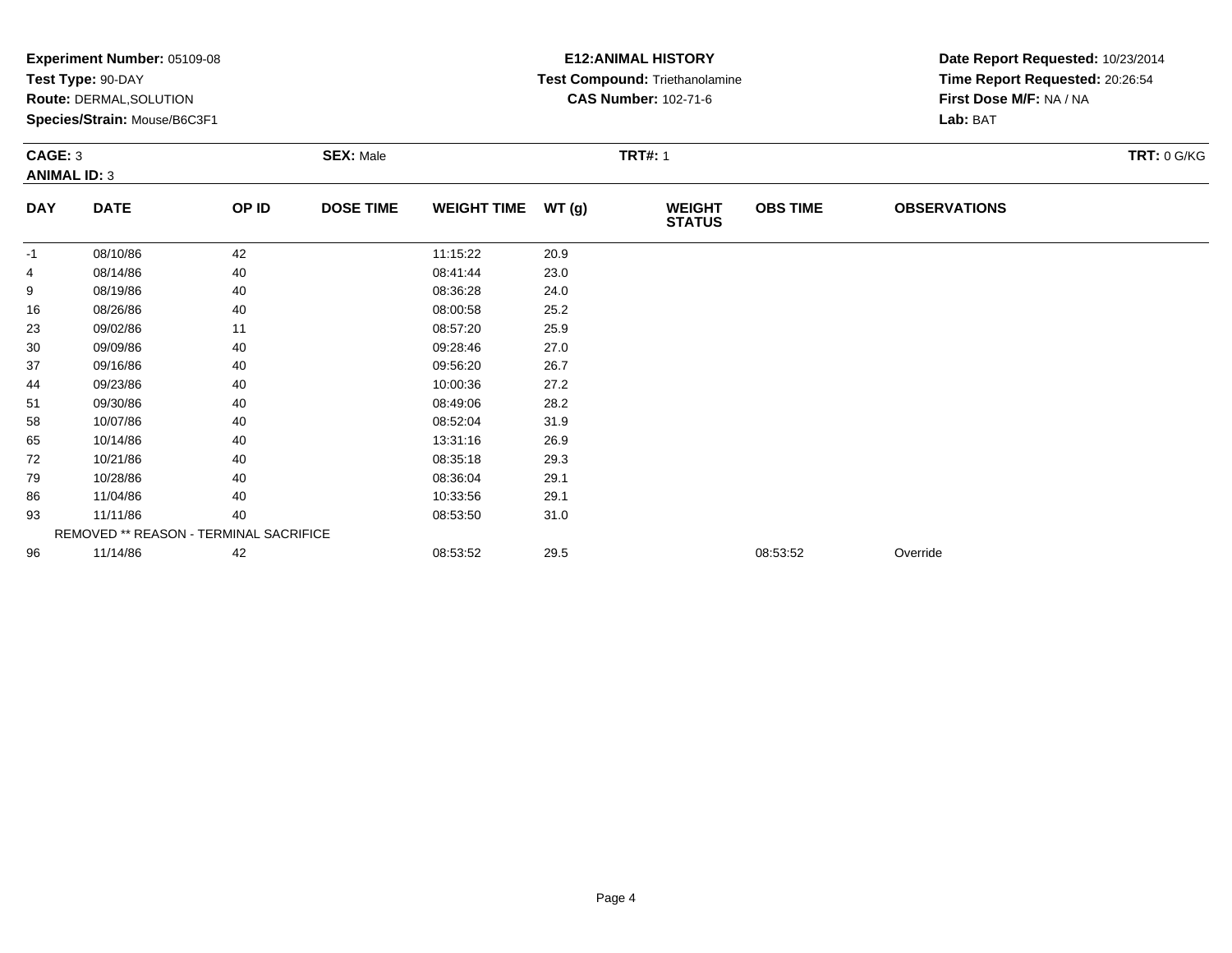|                                       | Experiment Number: 05109-08<br>Test Type: 90-DAY<br>Route: DERMAL, SOLUTION<br>Species/Strain: Mouse/B6C3F1 |       |                  |                    |       | <b>E12: ANIMAL HISTORY</b><br>Test Compound: Triethanolamine<br><b>CAS Number: 102-71-6</b> | Date Report Requested: 10/23/2014<br>Time Report Requested: 20:26:54<br>First Dose M/F: NA / NA<br>Lab: BAT |                     |                    |
|---------------------------------------|-------------------------------------------------------------------------------------------------------------|-------|------------------|--------------------|-------|---------------------------------------------------------------------------------------------|-------------------------------------------------------------------------------------------------------------|---------------------|--------------------|
| <b>CAGE: 4</b><br><b>ANIMAL ID: 4</b> |                                                                                                             |       | <b>SEX: Male</b> |                    |       | <b>TRT#: 1</b>                                                                              |                                                                                                             |                     | <b>TRT: 0 G/KG</b> |
| <b>DAY</b>                            | <b>DATE</b>                                                                                                 | OP ID | <b>DOSE TIME</b> | <b>WEIGHT TIME</b> | WT(g) | <b>WEIGHT</b><br><b>STATUS</b>                                                              | <b>OBS TIME</b>                                                                                             | <b>OBSERVATIONS</b> |                    |
| -1                                    | 08/10/86                                                                                                    | 42    |                  | 11:15:44           | 21.3  |                                                                                             |                                                                                                             |                     |                    |
| 4                                     | 08/14/86                                                                                                    | 40    |                  | 08:42:08           | 22.4  |                                                                                             |                                                                                                             |                     |                    |
| 9                                     | 08/19/86                                                                                                    | 40    |                  | 08:36:44           | 24.1  |                                                                                             |                                                                                                             |                     |                    |
| 16                                    | 08/26/86                                                                                                    | 40    |                  | 08:00:00           | 24.9  |                                                                                             |                                                                                                             |                     |                    |
| 23                                    | 09/02/86                                                                                                    | 11    |                  | 08:57:38           | 26.4  |                                                                                             |                                                                                                             |                     |                    |
| 30                                    | 09/09/86                                                                                                    | 40    |                  | 09:28:58           | 27.7  |                                                                                             |                                                                                                             |                     |                    |
| 37                                    | 09/16/86                                                                                                    | 40    |                  | 09:56:42           | 26.7  |                                                                                             |                                                                                                             |                     |                    |
| 44                                    | 09/23/86                                                                                                    | 40    |                  | 10:00:52           | 27.4  |                                                                                             |                                                                                                             |                     |                    |
| 51                                    | 09/30/86                                                                                                    | 40    |                  | 08:49:22           | 29.0  |                                                                                             |                                                                                                             |                     |                    |
| 58                                    | 10/07/86                                                                                                    | 40    |                  | 08:52:20           | 30.3  |                                                                                             |                                                                                                             |                     |                    |
| 65                                    | 10/14/86                                                                                                    | 40    |                  | 13:33:02           | 26.2  |                                                                                             |                                                                                                             |                     |                    |
| 72                                    | 10/21/86                                                                                                    | 40    |                  | 08:35:32           | 28.3  |                                                                                             |                                                                                                             |                     |                    |
| 79                                    | 10/28/86                                                                                                    | 40    |                  | 08:35:10           | 31.2  |                                                                                             |                                                                                                             |                     |                    |
| 86                                    | 11/04/86                                                                                                    | 40    |                  | 10:33:14           | 29.3  |                                                                                             |                                                                                                             |                     |                    |
| 93                                    | 11/11/86                                                                                                    | 40    |                  | 08:54:06           | 29.6  |                                                                                             |                                                                                                             |                     |                    |
|                                       | REMOVED ** REASON - TERMINAL SACRIFICE                                                                      |       |                  |                    |       |                                                                                             |                                                                                                             |                     |                    |
| 96                                    | 11/14/86                                                                                                    | 42    |                  | 08:54:42           | 28.6  |                                                                                             | 08:54:42                                                                                                    | Override            |                    |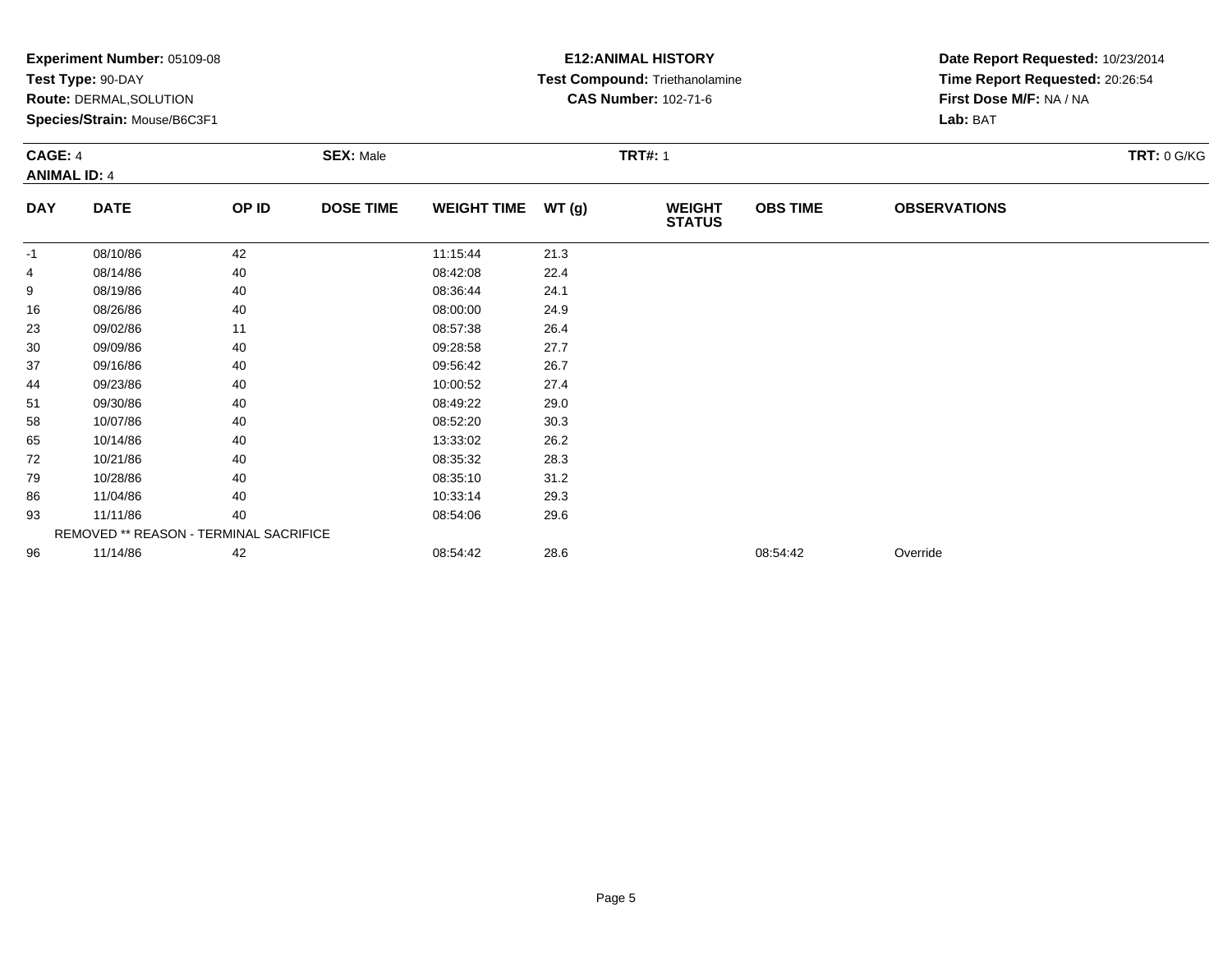| <b>Experiment Number: 05109-08</b><br>Test Type: 90-DAY<br><b>Route: DERMAL, SOLUTION</b><br>Species/Strain: Mouse/B6C3F1<br><b>CAGE: 5</b><br><b>SEX: Male</b><br><b>ANIMAL ID: 5</b> |                                         |       |                  |                                            | <b>E12:ANIMAL HISTORY</b><br>Test Compound: Triethanolamine<br><b>CAS Number: 102-71-6</b> | Date Report Requested: 10/23/2014<br>Time Report Requested: 20:26:54<br>First Dose M/F: NA / NA<br>Lab: BAT |                 |                     |  |
|----------------------------------------------------------------------------------------------------------------------------------------------------------------------------------------|-----------------------------------------|-------|------------------|--------------------------------------------|--------------------------------------------------------------------------------------------|-------------------------------------------------------------------------------------------------------------|-----------------|---------------------|--|
|                                                                                                                                                                                        |                                         |       |                  | <b>TRT#: 1</b>                             |                                                                                            |                                                                                                             |                 | <b>TRT: 0 G/KG</b>  |  |
| <b>DAY</b>                                                                                                                                                                             | <b>DATE</b>                             | OP ID | <b>DOSE TIME</b> | <b>WEIGHT TIME</b>                         | WT(g)                                                                                      | <b>WEIGHT</b><br><b>STATUS</b>                                                                              | <b>OBS TIME</b> | <b>OBSERVATIONS</b> |  |
| $-1$                                                                                                                                                                                   | 08/10/86                                | 42    |                  | 11:16:06                                   | 20.8                                                                                       |                                                                                                             |                 |                     |  |
| 4                                                                                                                                                                                      | 08/14/86                                | 30    |                  | 14:00:00                                   | 22.7                                                                                       |                                                                                                             |                 |                     |  |
| 9                                                                                                                                                                                      | 08/19/86                                | 40    |                  | 08:35:52                                   | 25.1                                                                                       |                                                                                                             |                 |                     |  |
| 16                                                                                                                                                                                     | 08/26/86                                | 40    |                  | 08:00:18                                   | 26.8                                                                                       |                                                                                                             |                 |                     |  |
| 23                                                                                                                                                                                     | 09/02/86                                | 11    |                  | 08:57:54                                   | 27.3                                                                                       |                                                                                                             |                 |                     |  |
| 30                                                                                                                                                                                     | 09/09/86                                | 40    |                  | 09:29:12                                   | 27.9                                                                                       |                                                                                                             |                 |                     |  |
| 37                                                                                                                                                                                     | 09/16/86                                | 40    |                  | 09:56:56                                   | 27.0                                                                                       |                                                                                                             |                 |                     |  |
| 44                                                                                                                                                                                     | 09/23/86                                | 40    |                  | 10:01:04                                   | 29.3                                                                                       |                                                                                                             |                 |                     |  |
| 51                                                                                                                                                                                     | 09/30/86                                | 40    |                  | 08:49:44                                   | 29.2                                                                                       |                                                                                                             |                 |                     |  |
| 58                                                                                                                                                                                     | 10/07/86                                | 40    |                  | 08:52:32                                   | 29.8                                                                                       |                                                                                                             |                 |                     |  |
| 65                                                                                                                                                                                     | 10/14/86                                | 40    |                  | 09:09:30                                   | 30.0                                                                                       |                                                                                                             |                 |                     |  |
| 72                                                                                                                                                                                     | 10/21/86                                | 40    |                  | 08:34:34                                   | 30.6                                                                                       |                                                                                                             |                 |                     |  |
| 79                                                                                                                                                                                     | 10/28/86                                | 40    |                  | 08:35:24                                   | 30.8                                                                                       |                                                                                                             |                 |                     |  |
| 86                                                                                                                                                                                     | 11/04/86                                | 40    |                  | 10:33:28                                   | 29.0                                                                                       |                                                                                                             |                 |                     |  |
| 89                                                                                                                                                                                     | 11/07/86                                | 30    |                  | **NOTE-ANIMAL DIED DUE TO BLOOD COLLECTION |                                                                                            |                                                                                                             | 09:06:58        |                     |  |
|                                                                                                                                                                                        | REMOVED ** REASON - ACCIDENTALLY KILLED |       |                  |                                            |                                                                                            |                                                                                                             |                 |                     |  |
| 89                                                                                                                                                                                     | 11/07/86                                | 40    |                  | 09:06:58                                   | 27.3                                                                                       |                                                                                                             | 09:06:58        | Override            |  |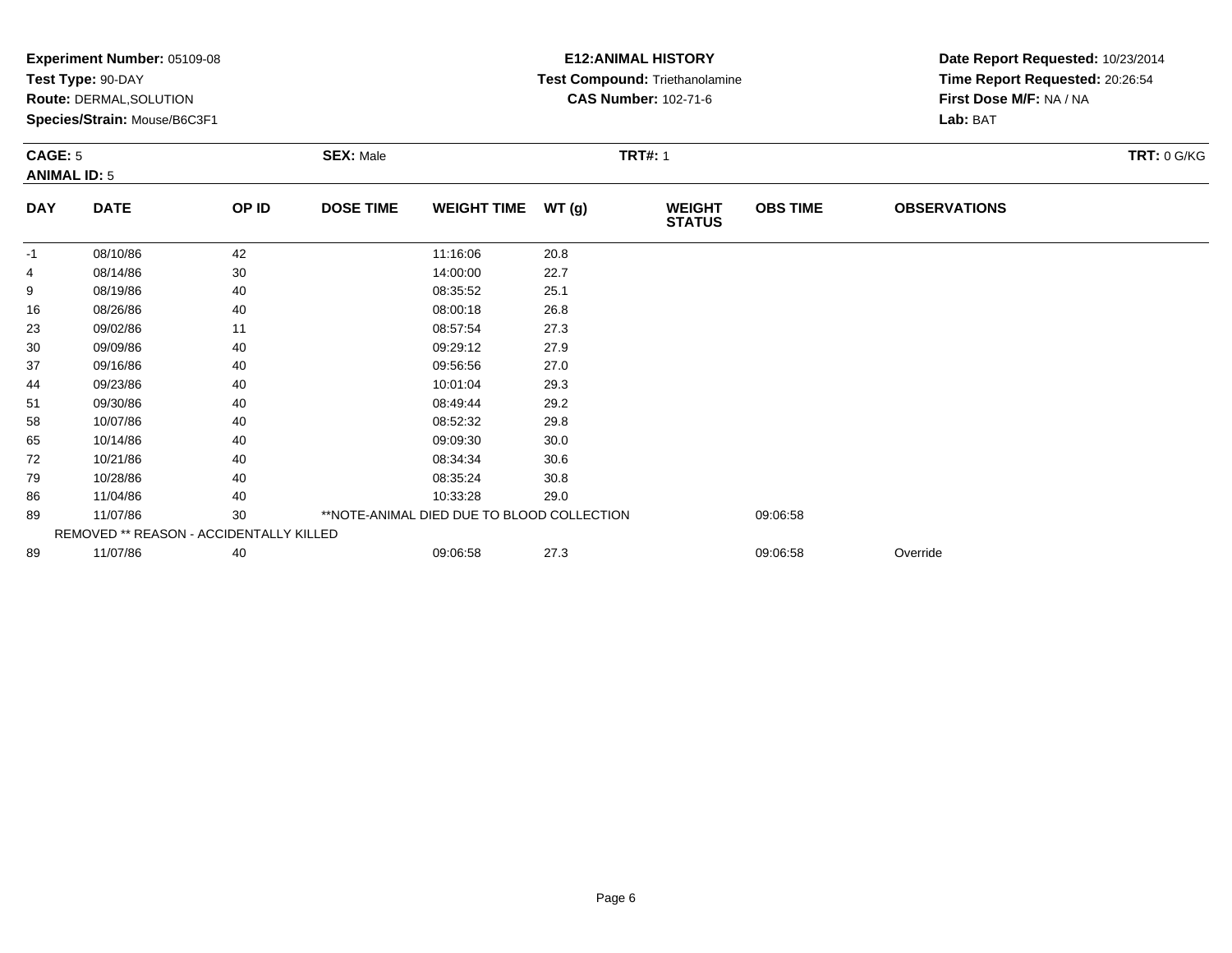|            | Experiment Number: 05109-08            |       |                  | <b>E12: ANIMAL HISTORY</b> | Date Report Requested: 10/23/2014 |                                |                 |                                 |                    |  |
|------------|----------------------------------------|-------|------------------|----------------------------|-----------------------------------|--------------------------------|-----------------|---------------------------------|--------------------|--|
|            | Test Type: 90-DAY                      |       |                  |                            |                                   | Test Compound: Triethanolamine |                 | Time Report Requested: 20:26:54 |                    |  |
|            | Route: DERMAL, SOLUTION                |       |                  |                            |                                   | <b>CAS Number: 102-71-6</b>    |                 | First Dose M/F: NA / NA         |                    |  |
|            | Species/Strain: Mouse/B6C3F1           |       |                  |                            |                                   |                                |                 | Lab: BAT                        |                    |  |
| CAGE: 6    |                                        |       | <b>SEX: Male</b> |                            | <b>TRT#: 1</b>                    |                                |                 |                                 | <b>TRT: 0 G/KG</b> |  |
|            | <b>ANIMAL ID: 6</b>                    |       |                  |                            |                                   |                                |                 |                                 |                    |  |
| <b>DAY</b> | <b>DATE</b>                            | OP ID | <b>DOSE TIME</b> | <b>WEIGHT TIME</b>         | WT(g)                             | <b>WEIGHT</b><br><b>STATUS</b> | <b>OBS TIME</b> | <b>OBSERVATIONS</b>             |                    |  |
| $-2$       | 08/10/86                               | 42    |                  | 11:01:04                   | 23.2                              |                                |                 |                                 |                    |  |
| 3          | 08/14/86                               | 40    |                  | 08:55:16                   | 23.4                              |                                |                 |                                 |                    |  |
| 8          | 08/19/86                               | 40    |                  | 09:37:38                   | 24.6                              |                                |                 |                                 |                    |  |
| 15         | 08/26/86                               | 40    |                  | 08:11:42                   | 26.8                              |                                |                 |                                 |                    |  |
| 22         | 09/02/86                               | 11    |                  | 08:31:22                   | 27.7                              |                                |                 |                                 |                    |  |
| 29         | 09/09/86                               | 40    |                  | 09:21:48                   | 28.7                              |                                |                 |                                 |                    |  |
| 36         | 09/16/86                               | 40    |                  | 09:50:04                   | 29.8                              |                                |                 |                                 |                    |  |
| 43         | 09/23/86                               | 40    |                  | 10:07:18                   | 31.6                              |                                |                 |                                 |                    |  |
| 50         | 09/30/86                               | 40    |                  | 08:41:10                   | 31.6                              |                                |                 |                                 |                    |  |
| 57         | 10/07/86                               | 40    |                  | 08:44:08                   | 35.4                              |                                |                 |                                 |                    |  |
| 64         | 10/14/86                               | 40    |                  | 09:02:52                   | 33.3                              |                                |                 |                                 |                    |  |
| 71         | 10/21/86                               | 40    |                  | 08:28:18                   | 33.6                              |                                |                 |                                 |                    |  |
| 78         | 10/28/86                               | 40    |                  | 08:28:34                   | 33.3                              |                                |                 |                                 |                    |  |
| 85         | 11/04/86                               | 40    |                  | 10:22:50                   | 33.0                              |                                |                 |                                 |                    |  |
| 92         | 11/11/86                               | 40    |                  | 09:04:08                   | 35.0                              |                                |                 |                                 |                    |  |
|            | REMOVED ** REASON - TERMINAL SACRIFICE |       |                  |                            |                                   |                                |                 |                                 |                    |  |
| 95         | 11/14/86                               | 42    |                  | 09:11:42                   | 35.6                              |                                | 09:11:42        | Override                        |                    |  |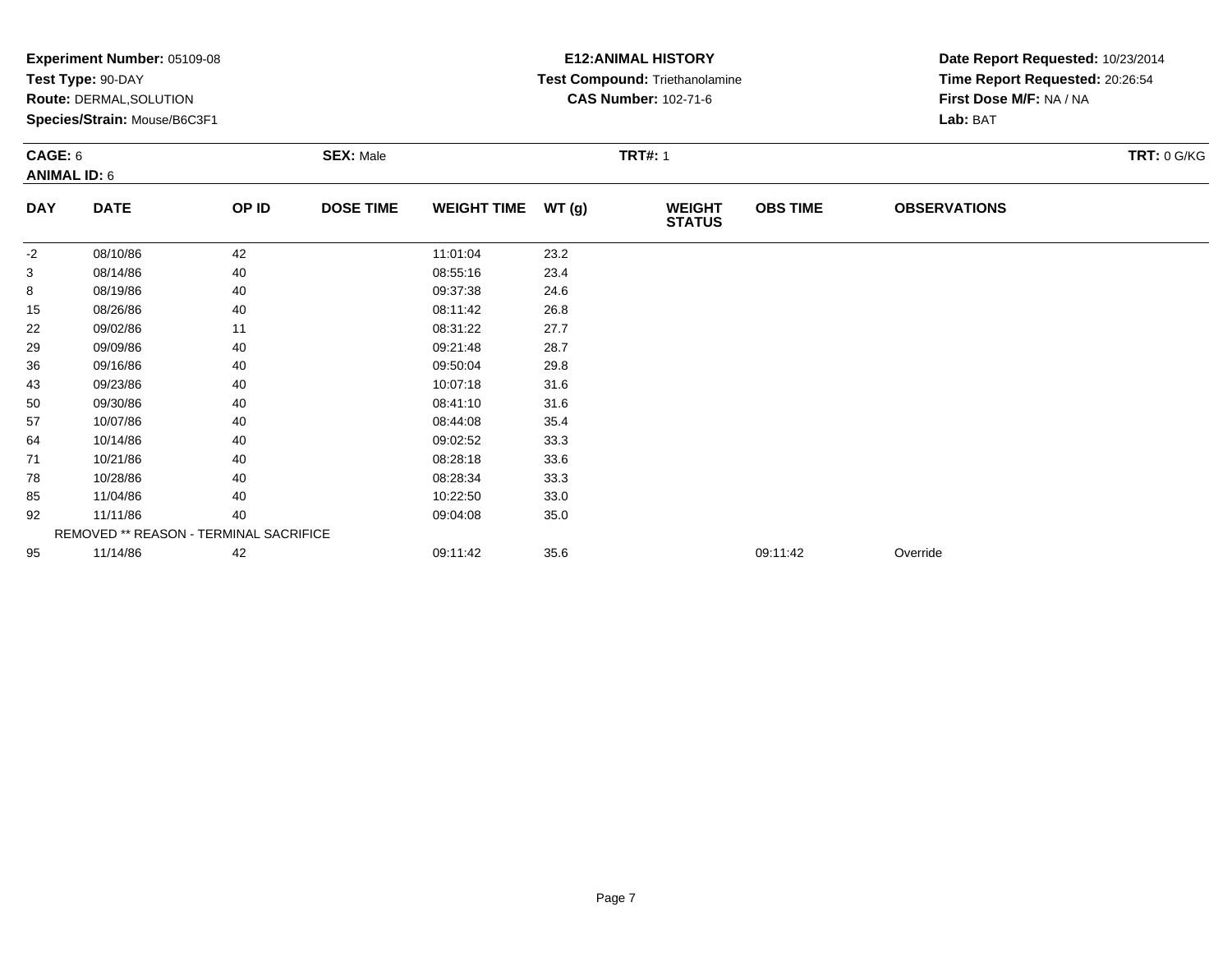|            | Experiment Number: 05109-08            |       |                  |                    |       | <b>E12: ANIMAL HISTORY</b>     | Date Report Requested: 10/23/2014 |                                                            |                    |  |
|------------|----------------------------------------|-------|------------------|--------------------|-------|--------------------------------|-----------------------------------|------------------------------------------------------------|--------------------|--|
|            | Test Type: 90-DAY                      |       |                  |                    |       | Test Compound: Triethanolamine |                                   | Time Report Requested: 20:26:54<br>First Dose M/F: NA / NA |                    |  |
|            | <b>Route: DERMAL, SOLUTION</b>         |       |                  |                    |       | <b>CAS Number: 102-71-6</b>    |                                   |                                                            |                    |  |
|            | Species/Strain: Mouse/B6C3F1           |       |                  |                    |       |                                |                                   | Lab: BAT                                                   |                    |  |
|            | CAGE: 7                                |       | <b>SEX: Male</b> |                    |       | <b>TRT#: 1</b>                 |                                   |                                                            | <b>TRT: 0 G/KG</b> |  |
|            | <b>ANIMAL ID: 7</b>                    |       |                  |                    |       |                                |                                   |                                                            |                    |  |
| <b>DAY</b> | <b>DATE</b>                            | OP ID | <b>DOSE TIME</b> | <b>WEIGHT TIME</b> | WT(g) | <b>WEIGHT</b><br><b>STATUS</b> | <b>OBS TIME</b>                   | <b>OBSERVATIONS</b>                                        |                    |  |
| -2         | 08/10/86                               | 42    |                  | 11:01:26           | 23.9  |                                |                                   |                                                            |                    |  |
| 3          | 08/14/86                               | 40    |                  | 08:55:32           | 23.4  |                                |                                   |                                                            |                    |  |
| 8          | 08/19/86                               | 40    |                  | 09:37:52           | 23.7  |                                |                                   |                                                            |                    |  |
| 15         | 08/26/86                               | 40    |                  | 08:11:58           | 25.9  |                                |                                   |                                                            |                    |  |
| 22         | 09/02/86                               | 11    |                  | 08:31:42           | 27.6  |                                |                                   |                                                            |                    |  |
| 29         | 09/09/86                               | 40    |                  | 09:22:04           | 28.0  |                                |                                   |                                                            |                    |  |
| 36         | 09/16/86                               | 40    |                  | 09:49:04           | 28.9  |                                |                                   |                                                            |                    |  |
| 43         | 09/23/86                               | 40    |                  | 10:06:20           | 29.5  |                                |                                   |                                                            |                    |  |
| 50         | 09/30/86                               | 40    |                  | 08:41:30           | 29.2  |                                |                                   |                                                            |                    |  |
| 57         | 10/07/86                               | 40    |                  | 08:44:24           | 30.1  |                                |                                   |                                                            |                    |  |
| 64         | 10/14/86                               | 40    |                  | 09:03:04           | 34.9  |                                |                                   |                                                            |                    |  |
| 71         | 10/21/86                               | 40    |                  | 08:28:30           | 32.2  |                                |                                   |                                                            |                    |  |
| 78         | 10/28/86                               | 40    |                  | 08:28:48           | 33.2  |                                |                                   |                                                            |                    |  |
| 85         | 11/04/86                               | 40    |                  | 10:23:12           | 31.7  |                                |                                   |                                                            |                    |  |
| 92         | 11/11/86                               | 40    |                  | 09:04:24           | 32.7  |                                |                                   |                                                            |                    |  |
|            | REMOVED ** REASON - TERMINAL SACRIFICE |       |                  |                    |       |                                |                                   |                                                            |                    |  |
| 95         | 11/14/86                               | 42    |                  | 09:12:04           | 32.8  |                                | 09:12:04                          | Override                                                   |                    |  |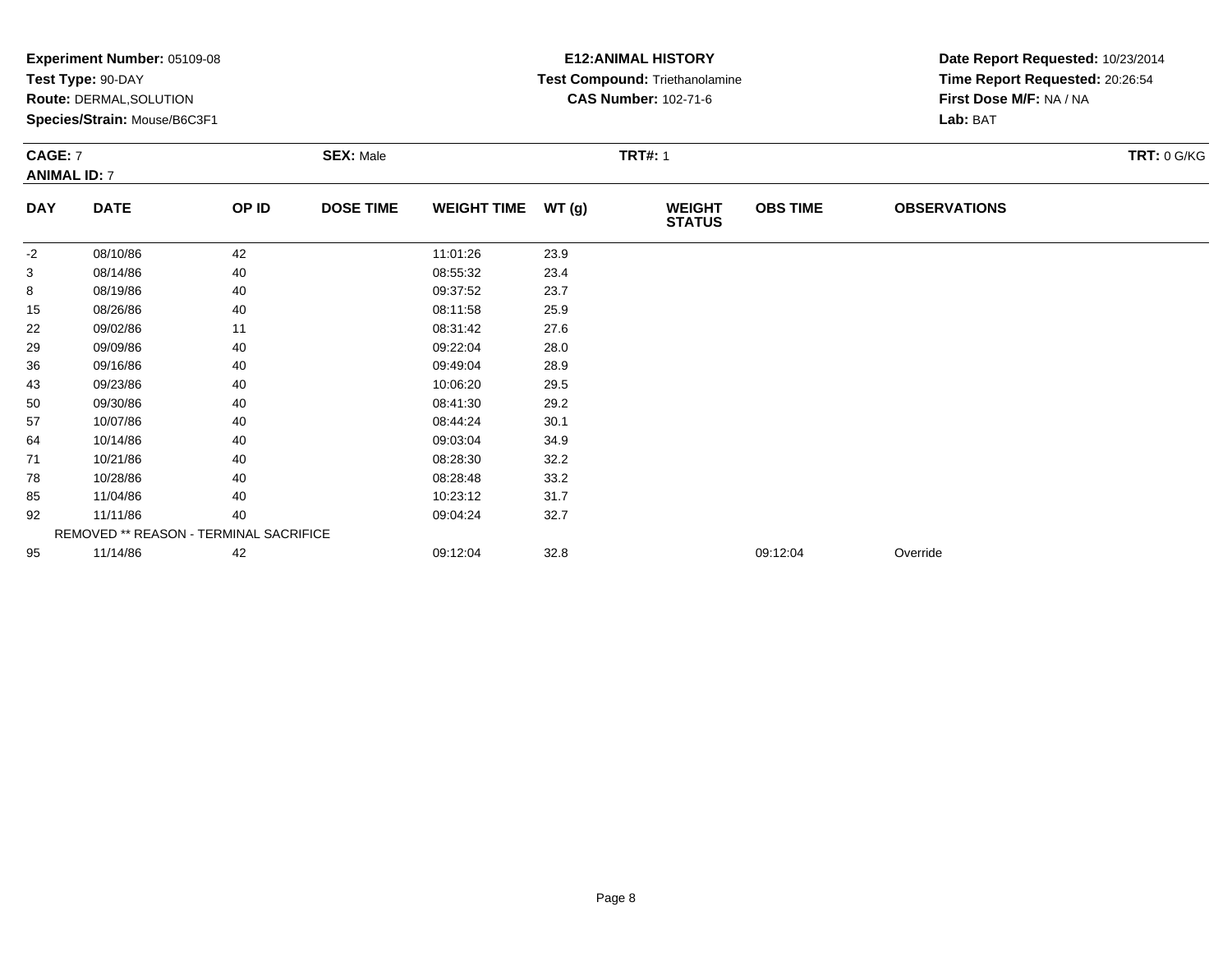|                                       | Experiment Number: 05109-08<br>Test Type: 90-DAY<br>Route: DERMAL, SOLUTION<br>Species/Strain: Mouse/B6C3F1 |       |                  |                    |       | <b>E12: ANIMAL HISTORY</b><br>Test Compound: Triethanolamine<br><b>CAS Number: 102-71-6</b> | Date Report Requested: 10/23/2014<br>Time Report Requested: 20:26:54<br>First Dose M/F: NA / NA<br>Lab: BAT |                     |                    |
|---------------------------------------|-------------------------------------------------------------------------------------------------------------|-------|------------------|--------------------|-------|---------------------------------------------------------------------------------------------|-------------------------------------------------------------------------------------------------------------|---------------------|--------------------|
| <b>CAGE: 8</b><br><b>ANIMAL ID: 8</b> |                                                                                                             |       | <b>SEX: Male</b> |                    |       | <b>TRT#: 1</b>                                                                              |                                                                                                             |                     | <b>TRT: 0 G/KG</b> |
| <b>DAY</b>                            | <b>DATE</b>                                                                                                 | OP ID | <b>DOSE TIME</b> | <b>WEIGHT TIME</b> | WT(g) | <b>WEIGHT</b><br><b>STATUS</b>                                                              | <b>OBS TIME</b>                                                                                             | <b>OBSERVATIONS</b> |                    |
| $-2$                                  | 08/10/86                                                                                                    | 42    |                  | 11:01:42           | 20.0  |                                                                                             |                                                                                                             |                     |                    |
| 3                                     | 08/14/86                                                                                                    | 40    |                  | 08:55:46           | 21.5  |                                                                                             |                                                                                                             |                     |                    |
| 8                                     | 08/19/86                                                                                                    | 40    |                  | 09:38:10           | 22.4  |                                                                                             |                                                                                                             |                     |                    |
| 15                                    | 08/26/86                                                                                                    | 40    |                  | 08:12:14           | 24.2  |                                                                                             |                                                                                                             |                     |                    |
| 22                                    | 09/02/86                                                                                                    | 11    |                  | 08:29:18           | 24.3  |                                                                                             |                                                                                                             |                     |                    |
| 29                                    | 09/09/86                                                                                                    | 40    |                  | 09:20:52           | 25.3  |                                                                                             |                                                                                                             |                     |                    |
| 36                                    | 09/16/86                                                                                                    | 40    |                  | 09:49:26           | 25.4  |                                                                                             |                                                                                                             |                     |                    |
| 43                                    | 09/23/86                                                                                                    | 40    |                  | 10:06:40           | 26.0  |                                                                                             |                                                                                                             |                     |                    |
| 50                                    | 09/30/86                                                                                                    | 40    |                  | 08:41:46           | 27.4  |                                                                                             |                                                                                                             |                     |                    |
| 57                                    | 10/07/86                                                                                                    | 40    |                  | 08:44:36           | 27.2  |                                                                                             |                                                                                                             |                     |                    |
| 64                                    | 10/14/86                                                                                                    | 40    |                  | 09:03:18           | 28.4  |                                                                                             |                                                                                                             |                     |                    |
| 71                                    | 10/21/86                                                                                                    | 40    |                  | 08:28:44           | 27.7  |                                                                                             |                                                                                                             |                     |                    |
| 78                                    | 10/28/86                                                                                                    | 40    |                  | 08:29:02           | 28.2  |                                                                                             |                                                                                                             |                     |                    |
| 85                                    | 11/04/86                                                                                                    | 40    |                  | 10:23:26           | 27.7  |                                                                                             |                                                                                                             |                     |                    |
| 92                                    | 11/11/86                                                                                                    | 40    |                  | 09:03:38           | 29.0  |                                                                                             |                                                                                                             |                     |                    |
|                                       | REMOVED ** REASON - TERMINAL SACRIFICE                                                                      |       |                  |                    |       |                                                                                             |                                                                                                             |                     |                    |
| 95                                    | 11/14/86                                                                                                    | 42    |                  | 09:10:46           | 28.7  |                                                                                             | 09:10:46                                                                                                    | Override            |                    |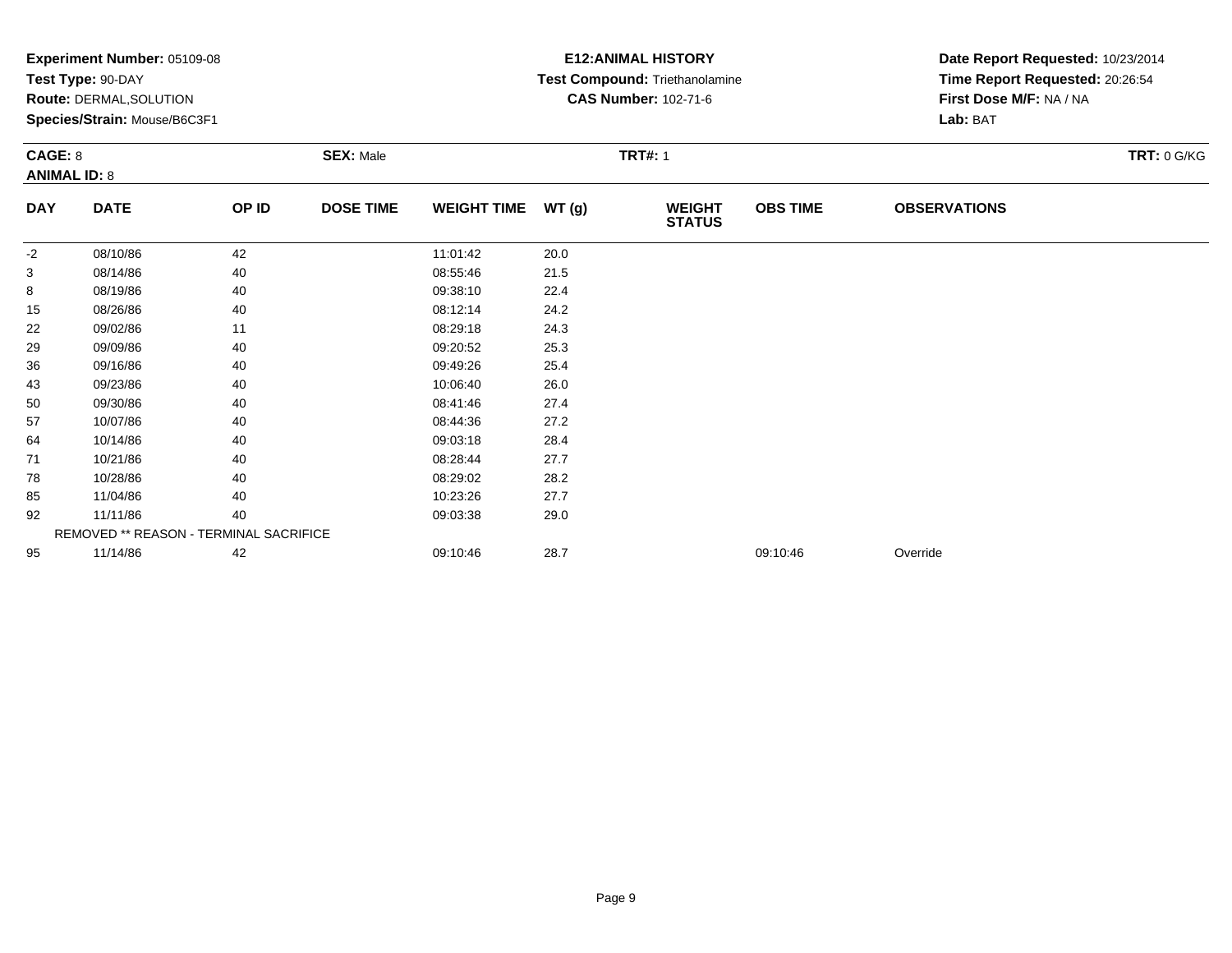| Experiment Number: 05109-08<br>Test Type: 90-DAY |                                                                |       |                  |                                            |       | <b>E12: ANIMAL HISTORY</b><br>Test Compound: Triethanolamine | Date Report Requested: 10/23/2014<br>Time Report Requested: 20:26:54 |                                     |                    |  |
|--------------------------------------------------|----------------------------------------------------------------|-------|------------------|--------------------------------------------|-------|--------------------------------------------------------------|----------------------------------------------------------------------|-------------------------------------|--------------------|--|
|                                                  | <b>Route: DERMAL, SOLUTION</b><br>Species/Strain: Mouse/B6C3F1 |       |                  |                                            |       | <b>CAS Number: 102-71-6</b>                                  |                                                                      | First Dose M/F: NA / NA<br>Lab: BAT |                    |  |
|                                                  |                                                                |       |                  |                                            |       |                                                              |                                                                      |                                     |                    |  |
| <b>CAGE: 9</b>                                   |                                                                |       | <b>SEX: Male</b> |                                            |       | <b>TRT#: 1</b>                                               |                                                                      |                                     | <b>TRT: 0 G/KG</b> |  |
|                                                  | <b>ANIMAL ID: 9</b>                                            |       |                  |                                            |       |                                                              |                                                                      |                                     |                    |  |
| <b>DAY</b>                                       | <b>DATE</b>                                                    | OP ID | <b>DOSE TIME</b> | <b>WEIGHT TIME</b>                         | WT(g) | <b>WEIGHT</b><br><b>STATUS</b>                               | <b>OBS TIME</b>                                                      | <b>OBSERVATIONS</b>                 |                    |  |
| $-2$                                             | 08/10/86                                                       | 42    |                  | 11:02:04                                   | 21.9  |                                                              |                                                                      |                                     |                    |  |
| 3                                                | 08/14/86                                                       | 40    |                  | 08:56:10                                   | 22.7  |                                                              |                                                                      |                                     |                    |  |
| 8                                                | 08/19/86                                                       | 40    |                  | 09:38:24                                   | 23.5  |                                                              |                                                                      |                                     |                    |  |
| 15                                               | 08/26/86                                                       | 40    |                  | 08:11:04                                   | 24.9  |                                                              |                                                                      |                                     |                    |  |
| 22                                               | 09/02/86                                                       | 11    |                  | 08:30:34                                   | 26.2  |                                                              |                                                                      |                                     |                    |  |
| 29                                               | 09/09/86                                                       | 40    |                  | 09:21:16                                   | 26.9  |                                                              |                                                                      |                                     |                    |  |
| 36                                               | 09/16/86                                                       | 40    |                  | 09:49:40                                   | 28.1  |                                                              |                                                                      |                                     |                    |  |
| 43                                               | 09/23/86                                                       | 40    |                  | 10:06:54                                   | 28.0  |                                                              |                                                                      |                                     |                    |  |
| 50                                               | 09/30/86                                                       | 40    |                  | 08:42:02                                   | 29.4  |                                                              |                                                                      |                                     |                    |  |
| 57                                               | 10/07/86                                                       | 40    |                  | 08:44:48                                   | 28.8  |                                                              |                                                                      |                                     |                    |  |
| 64                                               | 10/14/86                                                       | 40    |                  | 09:03:34                                   | 29.4  |                                                              |                                                                      |                                     |                    |  |
| 71                                               | 10/21/86                                                       | 40    |                  | 08:28:56                                   | 30.2  |                                                              |                                                                      |                                     |                    |  |
| 78                                               | 10/28/86                                                       | 40    |                  | 08:28:02                                   | 31.0  |                                                              |                                                                      |                                     |                    |  |
| 85                                               | 11/04/86                                                       | 40    |                  | 10:22:18                                   | 30.2  |                                                              |                                                                      |                                     |                    |  |
| 88                                               | 11/07/86                                                       | 11    |                  | **NOTE-ANIMAL DIED DURING BLOOD COLLECTION |       |                                                              | 10:52:26                                                             |                                     |                    |  |
|                                                  | REMOVED ** REASON - ACCIDENTALLY KILLED                        |       |                  |                                            |       |                                                              |                                                                      |                                     |                    |  |
| 88                                               | 11/07/86                                                       | 11    |                  | 10:54:26                                   | 29.5  |                                                              | 10:54:26                                                             | Override                            |                    |  |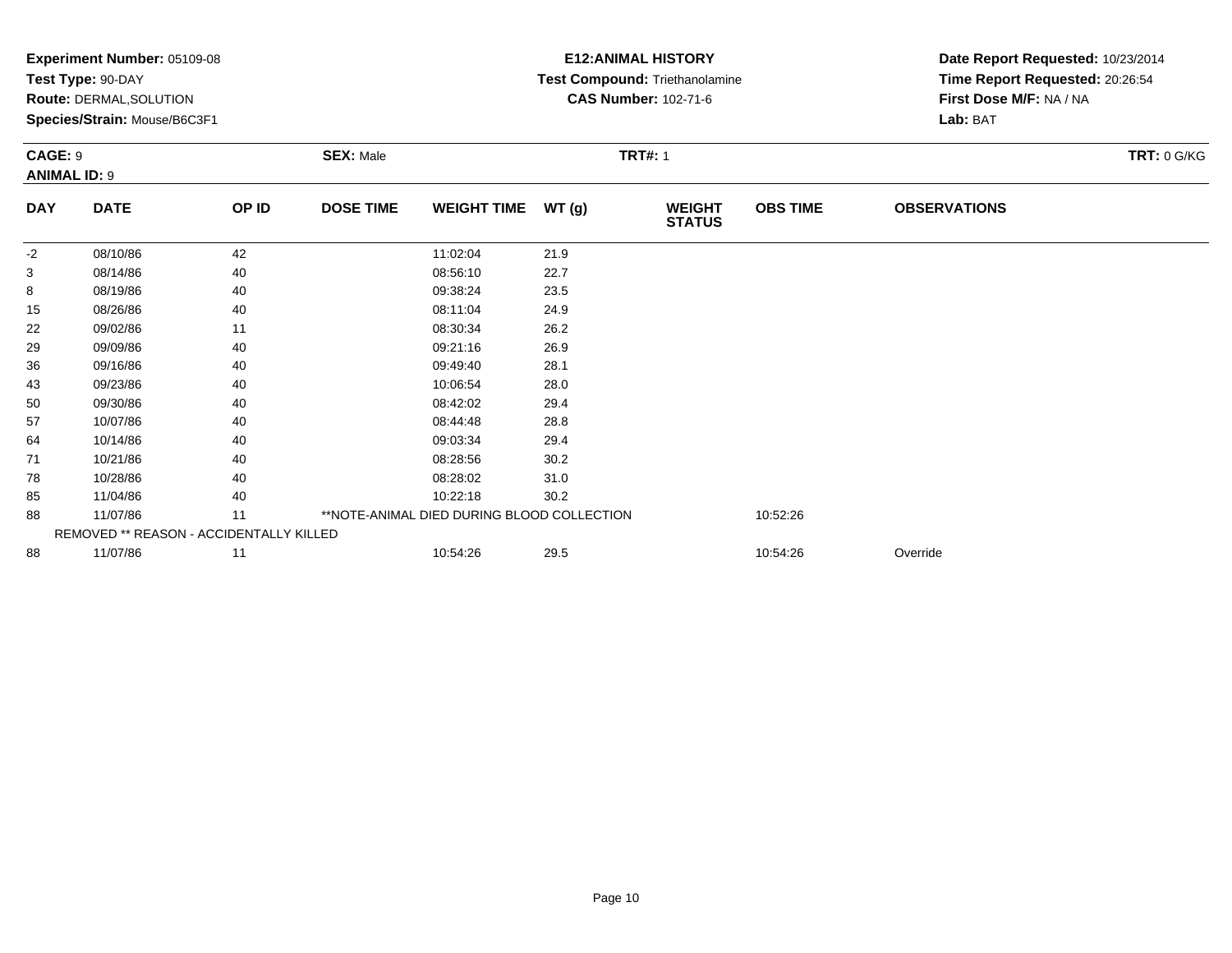|                      | Experiment Number: 05109-08<br>Test Type: 90-DAY<br>Route: DERMAL, SOLUTION<br>Species/Strain: Mouse/B6C3F1<br><b>SEX: Male</b><br><b>CAGE: 10</b> |       |                  |                    |       | <b>E12: ANIMAL HISTORY</b><br>Test Compound: Triethanolamine<br><b>CAS Number: 102-71-6</b> | Date Report Requested: 10/23/2014<br>Time Report Requested: 20:26:54<br>First Dose M/F: NA / NA<br>Lab: BAT |                     |                    |
|----------------------|----------------------------------------------------------------------------------------------------------------------------------------------------|-------|------------------|--------------------|-------|---------------------------------------------------------------------------------------------|-------------------------------------------------------------------------------------------------------------|---------------------|--------------------|
| <b>ANIMAL ID: 10</b> |                                                                                                                                                    |       |                  |                    |       | <b>TRT#: 1</b>                                                                              |                                                                                                             |                     | <b>TRT: 0 G/KG</b> |
| <b>DAY</b>           | <b>DATE</b>                                                                                                                                        | OP ID | <b>DOSE TIME</b> | <b>WEIGHT TIME</b> | WT(g) | <b>WEIGHT</b><br><b>STATUS</b>                                                              | <b>OBS TIME</b>                                                                                             | <b>OBSERVATIONS</b> |                    |
| -2                   | 08/10/86                                                                                                                                           | 42    |                  | 11:02:20           | 23.9  |                                                                                             |                                                                                                             |                     |                    |
| 3                    | 08/14/86                                                                                                                                           | 40    |                  | 08:54:40           | 24.6  |                                                                                             |                                                                                                             |                     |                    |
| 8                    | 08/19/86                                                                                                                                           | 40    |                  | 09:36:02           | 25.1  |                                                                                             |                                                                                                             |                     |                    |
| 15                   | 08/26/86                                                                                                                                           | 40    |                  | 08:11:24           | 26.5  |                                                                                             |                                                                                                             |                     |                    |
| 22                   | 09/02/86                                                                                                                                           | 11    |                  | 08:30:52           | 27.3  |                                                                                             |                                                                                                             |                     |                    |
| 29                   | 09/09/86                                                                                                                                           | 40    |                  | 09:21:32           | 27.1  |                                                                                             |                                                                                                             |                     |                    |
| 36                   | 09/16/86                                                                                                                                           | 30    |                  | 14:00:00           | 26.4  |                                                                                             |                                                                                                             |                     |                    |
| 43                   | 09/23/86                                                                                                                                           | 40    |                  | 10:07:06           | 29.5  |                                                                                             |                                                                                                             |                     |                    |
| 50                   | 09/30/86                                                                                                                                           | 40    |                  | 08:42:22           | 30.0  |                                                                                             |                                                                                                             |                     |                    |
| 57                   | 10/07/86                                                                                                                                           | 40    |                  | 08:45:02           | 31.5  |                                                                                             |                                                                                                             |                     |                    |
| 64                   | 10/14/86                                                                                                                                           | 40    |                  | 09:02:36           | 32.1  |                                                                                             |                                                                                                             |                     |                    |
| 71                   | 10/21/86                                                                                                                                           | 40    |                  | 08:27:54           | 32.4  |                                                                                             |                                                                                                             |                     |                    |
| 78                   | 10/28/86                                                                                                                                           | 40    |                  | 08:28:18           | 32.6  |                                                                                             |                                                                                                             |                     |                    |
| 85                   | 11/04/86                                                                                                                                           | 40    |                  | 10:22:36           | 30.0  |                                                                                             |                                                                                                             |                     |                    |
| 92                   | 11/11/86                                                                                                                                           | 40    |                  | 09:03:56           | 31.9  |                                                                                             |                                                                                                             |                     |                    |
|                      | REMOVED ** REASON - TERMINAL SACRIFICE                                                                                                             |       |                  |                    |       |                                                                                             |                                                                                                             |                     |                    |
| 95                   | 11/14/86                                                                                                                                           | 42    |                  | 09:11:12           | 31.8  |                                                                                             | 09:11:12                                                                                                    | Override            |                    |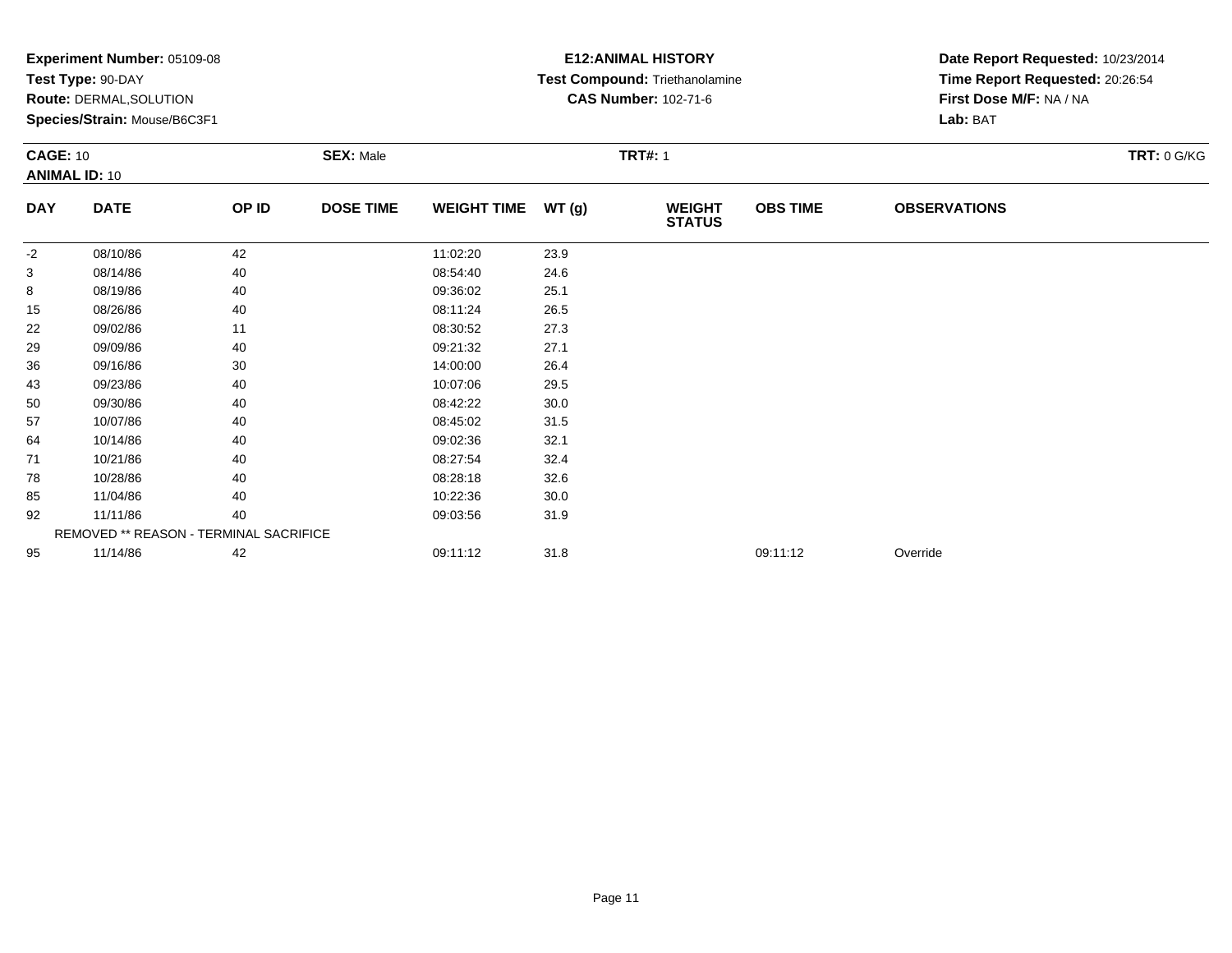**Test Type:** 90-DAY

93

**Route:** DERMAL,SOLUTION

**Species/Strain:** Mouse/B6C3F1

# **E12:ANIMAL HISTORY Test Compound:** Triethanolamine**CAS Number:** 102-71-6

**Date Report Requested:** 10/23/2014**Time Report Requested:** 20:26:54**First Dose M/F:** NA / NA**Lab:** BAT

|                | <b>CAGE: 11</b><br><b>ANIMAL ID: 11</b>       |       | <b>SEX: Male</b> |                    |       | <b>TRT#: 1</b>                 |                 |                     |  |  |  |
|----------------|-----------------------------------------------|-------|------------------|--------------------|-------|--------------------------------|-----------------|---------------------|--|--|--|
| <b>DAY</b>     | <b>DATE</b>                                   | OP ID | <b>DOSE TIME</b> | <b>WEIGHT TIME</b> | WT(g) | <b>WEIGHT</b><br><b>STATUS</b> | <b>OBS TIME</b> | <b>OBSERVATIONS</b> |  |  |  |
| $-1$           | 08/12/86                                      | 40    |                  | 11:07:18           | 21.7  |                                |                 |                     |  |  |  |
| $\overline{2}$ | 08/14/86                                      | 40    |                  | 10:01:38           | 21.3  |                                | 10:01:38        | Normal              |  |  |  |
| $\overline{7}$ | 08/19/86                                      | 40    |                  | 09:14:00           | 23.9  |                                | 09:14:00        | Normal              |  |  |  |
| 14             | 08/26/86                                      | 40    |                  | 09:10:56           | 24.3  |                                | 09:10:56        | Normal              |  |  |  |
| 21             | 09/02/86                                      | 11    |                  | 10:08:16           | 25.4  |                                | 10:08:16        | Normal              |  |  |  |
| 28             | 09/09/86                                      | 40    |                  | 08:49:32           | 26.9  |                                | 08:49:32        | Normal              |  |  |  |
| 35             | 09/16/86                                      | 40    |                  | 09:19:24           | 27.4  |                                | 09:19:24        | Normal              |  |  |  |
| 42             | 09/23/86                                      | 40    |                  | 09:11:48           | 26.7  |                                | 09:11:48        | Normal              |  |  |  |
| 49             | 09/30/86                                      | 40    |                  | 08:01:42           | 27.6  |                                | 08:01:42        | Normal              |  |  |  |
| 56             | 10/07/86                                      | 40    |                  | 08:03:24           | 28.9  |                                | 08:03:24        | Normal              |  |  |  |
| 63             | 10/14/86                                      | 40    |                  | 08:26:06           | 30.3  |                                | 08:26:06        | Normal              |  |  |  |
| 70             | 10/21/86                                      | 40    |                  | 07:53:48           | 31.1  |                                | 07:53:48        | Normal              |  |  |  |
| 77             | 10/28/86                                      | 40    |                  | 07:54:16           | 31.8  |                                | 07:54:16        | Normal              |  |  |  |
| 84             | 11/04/86                                      | 40    |                  | 09:27:40           | 31.3  |                                | 09:27:40        | Normal              |  |  |  |
| 91             | 11/11/86                                      | 40    |                  | 08:17:22           | 32.0  |                                | 08:17:22        | Normal              |  |  |  |
|                | <b>REMOVED ** REASON - TERMINAL SACRIFICE</b> |       |                  |                    |       |                                |                 |                     |  |  |  |

3 11/13/86 40 40 06:49:38 32.1 66:49:38 06:49:38 32.1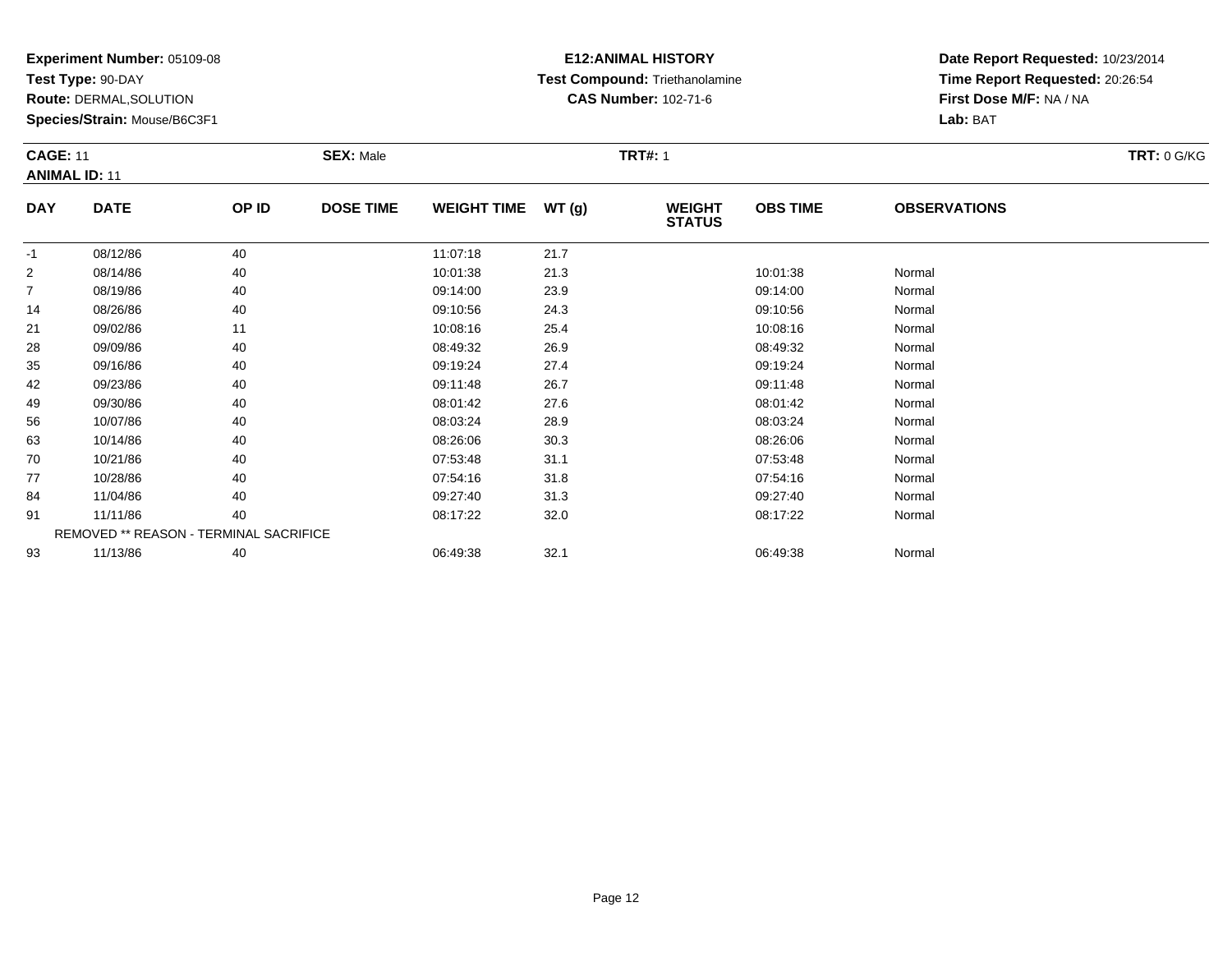**Test Type:** 90-DAY

**Route:** DERMAL,SOLUTION

**Species/Strain:** Mouse/B6C3F1

# **E12:ANIMAL HISTORY Test Compound:** Triethanolamine**CAS Number:** 102-71-6

|                | <b>CAGE: 12</b><br><b>ANIMAL ID: 12</b> |       | <b>SEX: Male</b> | <b>TRT: 0 G/KG</b> |       |                                |                 |                     |  |
|----------------|-----------------------------------------|-------|------------------|--------------------|-------|--------------------------------|-----------------|---------------------|--|
| <b>DAY</b>     | <b>DATE</b>                             | OP ID | <b>DOSE TIME</b> | <b>WEIGHT TIME</b> | WT(g) | <b>WEIGHT</b><br><b>STATUS</b> | <b>OBS TIME</b> | <b>OBSERVATIONS</b> |  |
| $-1$           | 08/12/86                                | 40    |                  | 11:07:42           | 21.0  |                                |                 |                     |  |
| $\overline{2}$ | 08/14/86                                | 40    |                  | 10:01:16           | 21.8  |                                | 10:01:16        | Normal              |  |
| $\overline{7}$ | 08/19/86                                | 40    |                  | 09:13:42           | 23.7  |                                | 09:13:42        | Normal              |  |
| 14             | 08/26/86                                | 40    |                  | 09:11:10           | 24.3  |                                | 09:11:10        | Normal              |  |
| 21             | 09/02/86                                | 11    |                  | 10:08:32           | 25.7  |                                | 10:08:32        | Normal              |  |
| 28             | 09/09/86                                | 40    |                  | 08:49:50           | 28.5  |                                | 08:49:50        | Normal              |  |
| 35             | 09/16/86                                | 40    |                  | 09:18:16           | 27.7  |                                | 09:18:16        | Normal              |  |
| 42             | 09/23/86                                | 40    |                  | 09:10:36           | 28.1  |                                | 09:10:36        | Normal              |  |
| 49             | 09/30/86                                | 40    |                  | 08:02:04           | 29.3  |                                | 08:02:04        | Normal              |  |
| 56             | 10/07/86                                | 40    |                  | 14:01:30           | 28.8  |                                | 08:04:04        | Normal              |  |
| 63             | 10/14/86                                | 40    |                  | 08:26:22           | 30.5  |                                | 08:26:22        | Normal              |  |
| 70             | 10/21/86                                | 40    |                  | 07:54:04           | 30.0  |                                | 07:54:04        | Normal              |  |
| 77             | 10/28/86                                | 40    |                  | 07:54:30           | 30.1  |                                | 07:54:30        | Normal              |  |
| 84             | 11/04/86                                | 40    |                  | 09:27:56           | 30.6  |                                | 09:27:56        | Normal              |  |
| 91             | 11/11/86                                | 40    |                  | 08:17:38           | 31.9  |                                | 08:17:38        | Normal              |  |
|                | REMOVED ** REASON - TERMINAL SACRIFICE  |       |                  |                    |       |                                |                 |                     |  |
| 93             | 11/13/86                                | 40    |                  | 06:53:32           | 32.0  |                                | 06:53:32        | Normal              |  |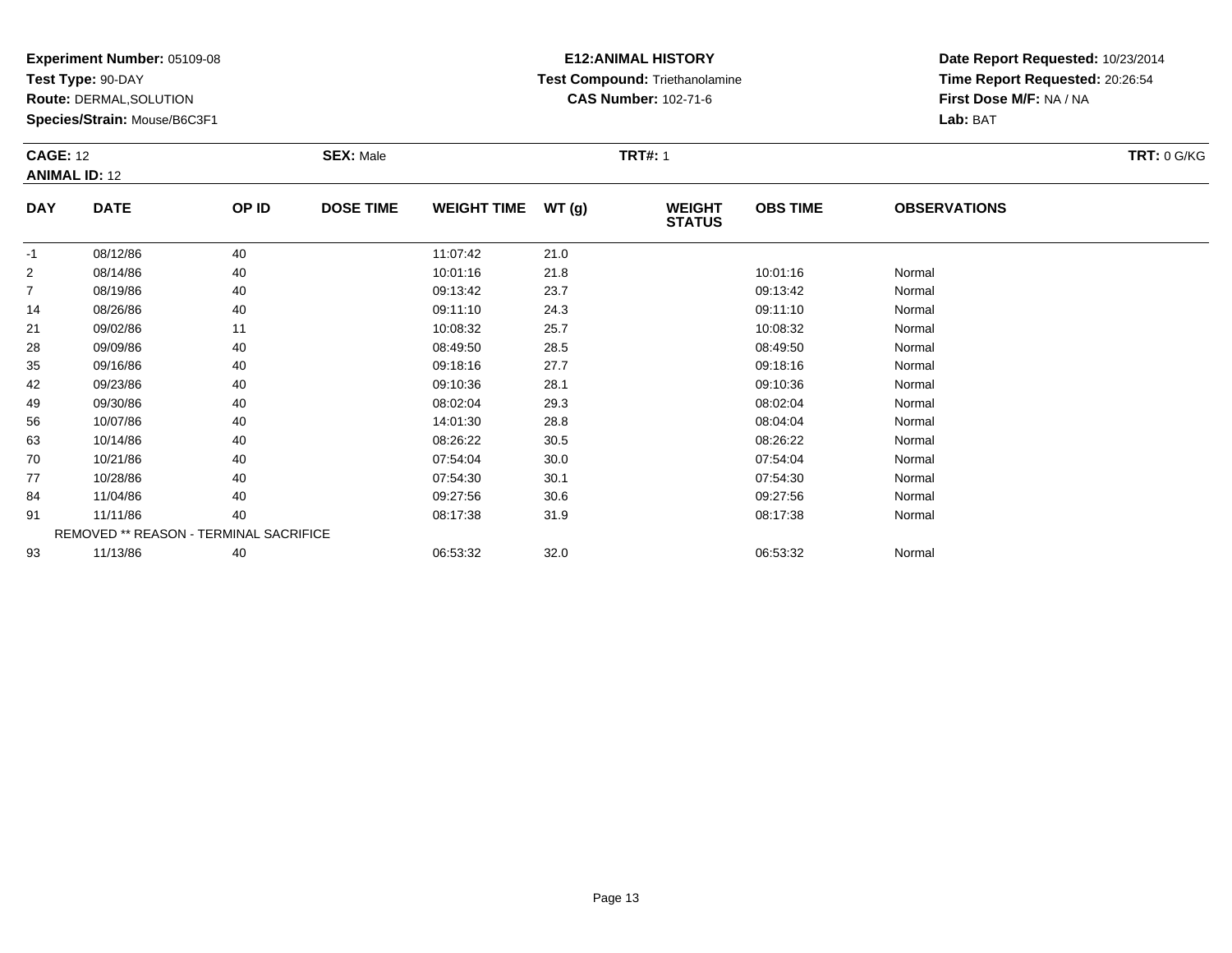**Test Type:** 90-DAY

**Route:** DERMAL,SOLUTION

**Species/Strain:** Mouse/B6C3F1

# **E12:ANIMAL HISTORY Test Compound:** Triethanolamine**CAS Number:** 102-71-6

**Date Report Requested:** 10/23/2014**Time Report Requested:** 20:26:54**First Dose M/F:** NA / NA**Lab:** BAT

|                | <b>CAGE: 13</b><br><b>ANIMAL ID: 13</b> |       | <b>SEX: Male</b> |                    |       | <b>TRT#: 1</b>                 | <b>TRT: 0 G/KG</b> |                     |  |
|----------------|-----------------------------------------|-------|------------------|--------------------|-------|--------------------------------|--------------------|---------------------|--|
| <b>DAY</b>     | <b>DATE</b>                             | OP ID | <b>DOSE TIME</b> | <b>WEIGHT TIME</b> | WT(g) | <b>WEIGHT</b><br><b>STATUS</b> | <b>OBS TIME</b>    | <b>OBSERVATIONS</b> |  |
| $-1$           | 08/12/86                                | 40    |                  | 11:08:00           | 22.0  |                                |                    |                     |  |
| 2              | 08/14/86                                | 40    |                  | 10:00:50           | 23.0  |                                | 10:00:50           | Normal              |  |
| $\overline{7}$ | 08/19/86                                | 40    |                  | 09:13:26           | 24.7  |                                | 09:13:26           | Normal              |  |
| 14             | 08/26/86                                | 40    |                  | 09:11:26           | 25.8  |                                | 09:11:26           | Normal              |  |
| 21             | 09/02/86                                | 11    |                  | 10:07:18           | 26.6  |                                | 10:07:18           | Normal              |  |
| 28             | 09/09/86                                | 40    |                  | 08:48:40           | 28.5  |                                | 08:48:40           | Normal              |  |
| 35             | 09/16/86                                | 40    |                  | 09:18:36           | 28.5  |                                | 09:18:36           | Normal              |  |
| 42             | 09/23/86                                | 40    |                  | 09:10:56           | 30.0  |                                | 09:10:56           | Normal              |  |
| 49             | 09/30/86                                | 40    |                  | 08:02:22           | 29.4  |                                | 08:02:22           | Normal              |  |
| 56             | 10/07/86                                | 40    |                  | 08:04:20           | 31.3  |                                | 08:04:20           | Normal              |  |
| 63             | 10/14/86                                | 40    |                  | 08:26:42           | 33.1  |                                | 08:26:42           | Normal              |  |
| 70             | 10/21/86                                | 40    |                  | 07:54:18           | 33.4  |                                | 07:54:18           | Normal              |  |
| 77             | 10/28/86                                | 40    |                  | 07:54:46           | 32.7  |                                | 07:54:46           | Normal              |  |
| 84             | 11/04/86                                | 40    |                  | 09:28:16           | 30.2  |                                | 09:28:16           | Normal              |  |
| 91             | 11/11/86                                | 40    |                  | 08:16:26           | 33.6  |                                | 08:16:26           | Normal              |  |
|                | REMOVED ** REASON - TERMINAL SACRIFICE  |       |                  |                    |       |                                |                    |                     |  |
| 93             | 11/13/86                                | 40    |                  | 06:54:58           | 34.9  |                                | 06:54:58           | Normal              |  |

3 11/13/86 40 40 06:54:58 34.9 34.9 06:54:58 Normal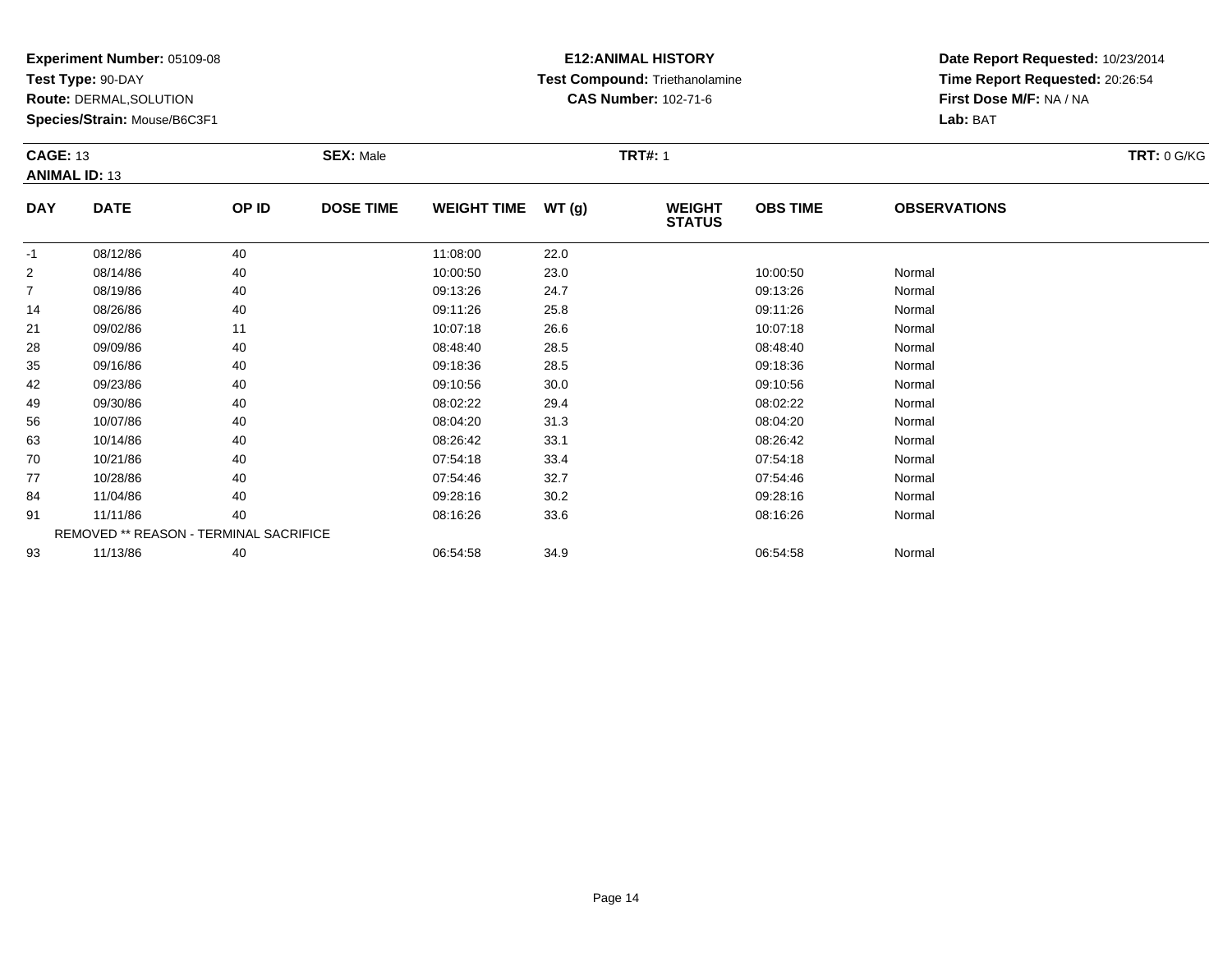**Test Type:** 90-DAY

**Route:** DERMAL,SOLUTION

**Species/Strain:** Mouse/B6C3F1

# **E12:ANIMAL HISTORY Test Compound:** Triethanolamine**CAS Number:** 102-71-6

|                | <b>CAGE: 14</b><br><b>ANIMAL ID: 14</b> |       | <b>SEX: Male</b> |                    |       | <b>TRT#: 1</b>                 | <b>TRT: 0 G/KG</b> |                     |  |
|----------------|-----------------------------------------|-------|------------------|--------------------|-------|--------------------------------|--------------------|---------------------|--|
| <b>DAY</b>     | <b>DATE</b>                             | OP ID | <b>DOSE TIME</b> | <b>WEIGHT TIME</b> | WT(g) | <b>WEIGHT</b><br><b>STATUS</b> | <b>OBS TIME</b>    | <b>OBSERVATIONS</b> |  |
| $-1$           | 08/12/86                                | 40    |                  | 11:08:20           | 26.1  |                                |                    |                     |  |
| $\overline{2}$ | 08/14/86                                | 40    |                  | 10:00:32           | 26.6  |                                | 10:00:32           | Normal              |  |
| $\overline{7}$ | 08/19/86                                | 40    |                  | 09:13:08           | 27.5  |                                | 09:13:08           | Normal              |  |
| 14             | 08/26/86                                | 40    |                  | 09:10:14           | 28.0  |                                | 09:10:14           | Normal              |  |
| 21             | 09/02/86                                | 11    |                  | 10:07:42           | 29.8  |                                | 10:07:42           | Normal              |  |
| 28             | 09/09/86                                | 40    |                  | 08:49:00           | 30.5  |                                | 08:49:00           | Normal              |  |
| 35             | 09/16/86                                | 40    |                  | 09:18:50           | 31.0  |                                | 09:18:50           | Normal              |  |
| 42             | 09/23/86                                | 40    |                  | 09:11:14           | 29.8  |                                | 09:11:14           | Normal              |  |
| 49             | 09/30/86                                | 40    |                  | 08:02:38           | 32.2  |                                | 08:02:38           | Normal              |  |
| 56             | 10/07/86                                | 40    |                  | 08:04:34           | 33.0  |                                | 08:04:34           | Normal              |  |
| 63             | 10/14/86                                | 40    |                  | 08:26:54           | 33.7  |                                | 08:26:54           | Normal              |  |
| 70             | 10/21/86                                | 40    |                  | 07:54:34           | 33.2  |                                | 07:54:34           | Normal              |  |
| 77             | 10/28/86                                | 40    |                  | 07:53:38           | 34.2  |                                | 07:53:38           | Normal              |  |
| 84             | 11/04/86                                | 40    |                  | 09:26:56           | 33.7  |                                | 09:26:56           | Normal              |  |
| 91             | 11/11/86                                | 40    |                  | 08:16:46           | 34.5  |                                | 08:16:46           | Normal              |  |
|                | REMOVED ** REASON - TERMINAL SACRIFICE  |       |                  |                    |       |                                |                    |                     |  |
| 93             | 11/13/86                                | 40    |                  | 06:55:56           | 34.5  |                                | 06:55:56           | Normal              |  |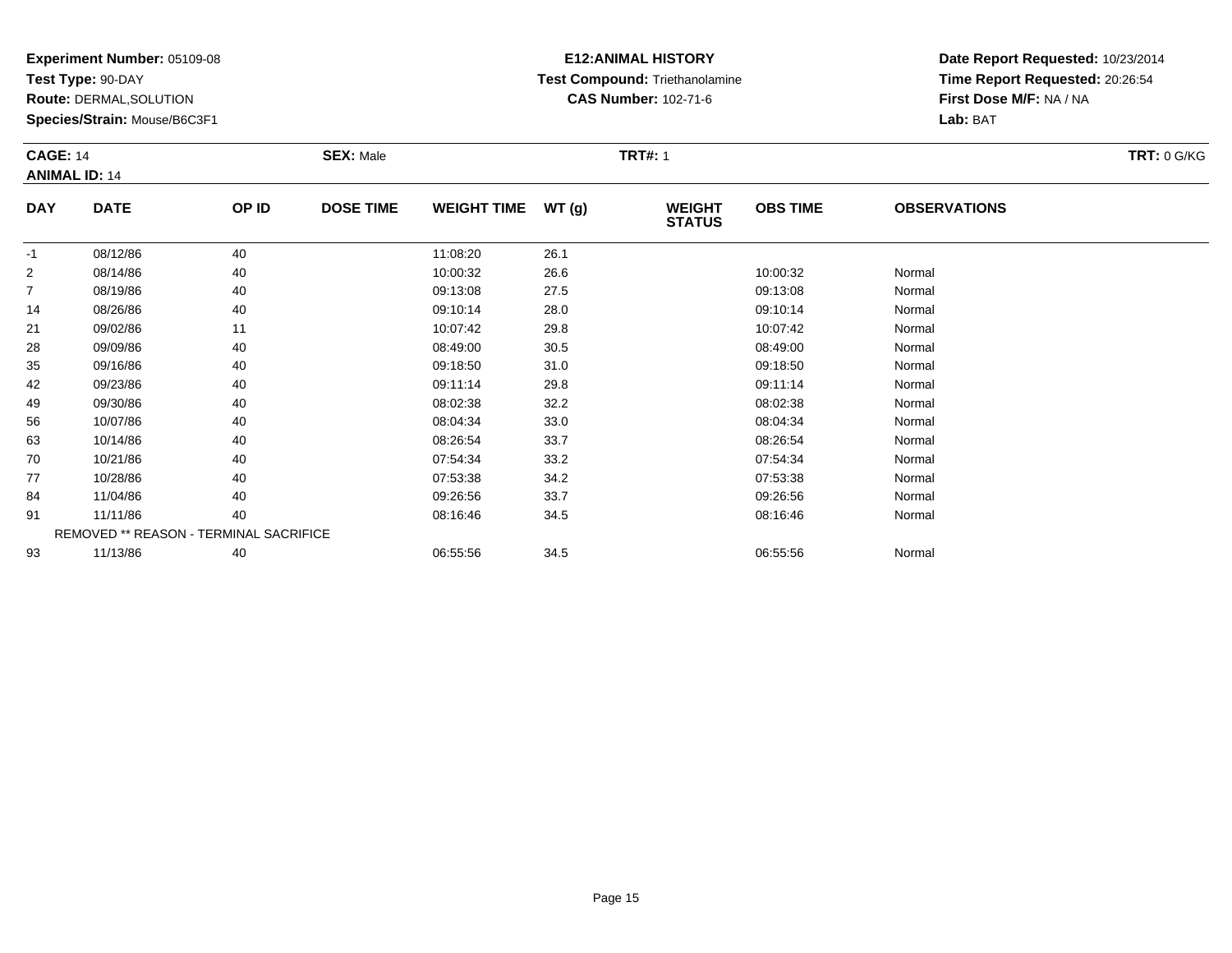**Test Type:** 90-DAY

**Route:** DERMAL,SOLUTION

**Species/Strain:** Mouse/B6C3F1

# **E12:ANIMAL HISTORY Test Compound:** Triethanolamine**CAS Number:** 102-71-6

|                | <b>CAGE: 15</b><br><b>ANIMAL ID: 15</b> |       | <b>SEX: Male</b> |                    |       | <b>TRT#: 1</b>                 |                 | <b>TRT: 0 G/KG</b>  |  |
|----------------|-----------------------------------------|-------|------------------|--------------------|-------|--------------------------------|-----------------|---------------------|--|
| <b>DAY</b>     | <b>DATE</b>                             | OP ID | <b>DOSE TIME</b> | <b>WEIGHT TIME</b> | WT(g) | <b>WEIGHT</b><br><b>STATUS</b> | <b>OBS TIME</b> | <b>OBSERVATIONS</b> |  |
| $-1$           | 08/12/86                                | 40    |                  | 11:08:52           | 20.5  |                                |                 |                     |  |
| $\overline{2}$ | 08/14/86                                | 40    |                  | 10:00:06           | 21.2  |                                | 10:00:06        | Normal              |  |
| $\overline{7}$ | 08/19/86                                | 40    |                  | 09:12:46           | 23.1  |                                | 09:12:46        | Normal              |  |
| 14             | 08/26/86                                | 40    |                  | 09:10:40           | 23.1  |                                | 09:10:40        | Normal              |  |
| 21             | 09/02/86                                | 11    |                  | 10:08:00           | 26.2  |                                | 10:08:00        | Normal              |  |
| 28             | 09/09/86                                | 40    |                  | 08:49:16           | 26.7  |                                | 08:49:16        | Normal              |  |
| 35             | 09/16/86                                | 40    |                  | 09:19:06           | 27.6  |                                | 09:19:06        | Normal              |  |
| 42             | 09/23/86                                | 40    |                  | 09:11:32           | 27.5  |                                | 09:11:32        | Normal              |  |
| 49             | 09/30/86                                | 40    |                  | 08:02:56           | 28.3  |                                | 08:02:56        | Normal              |  |
| 56             | 10/07/86                                | 40    |                  | 08:04:50           | 28.9  |                                | 08:04:50        | Normal              |  |
| 63             | 10/14/86                                | 40    |                  | 08:25:38           | 30.3  |                                | 08:25:38        | Normal              |  |
| 70             | 10/21/86                                | 40    |                  | 07:53:22           | 31.0  |                                | 07:53:22        | Normal              |  |
| 77             | 10/28/86                                | 40    |                  | 07:54:00           | 31.8  |                                | 07:54:00        | Normal              |  |
| 84             | 11/04/86                                | 40    |                  | 09:27:18           | 31.2  |                                | 09:27:18        | Normal              |  |
| 91             | 11/11/86                                | 40    |                  | 08:17:02           | 32.1  |                                | 08:17:02        | Normal              |  |
|                | REMOVED ** REASON - TERMINAL SACRIFICE  |       |                  |                    |       |                                |                 |                     |  |
| 93             | 11/13/86                                | 40    |                  | 06:56:46           | 32.2  |                                | 06:56:46        | Normal              |  |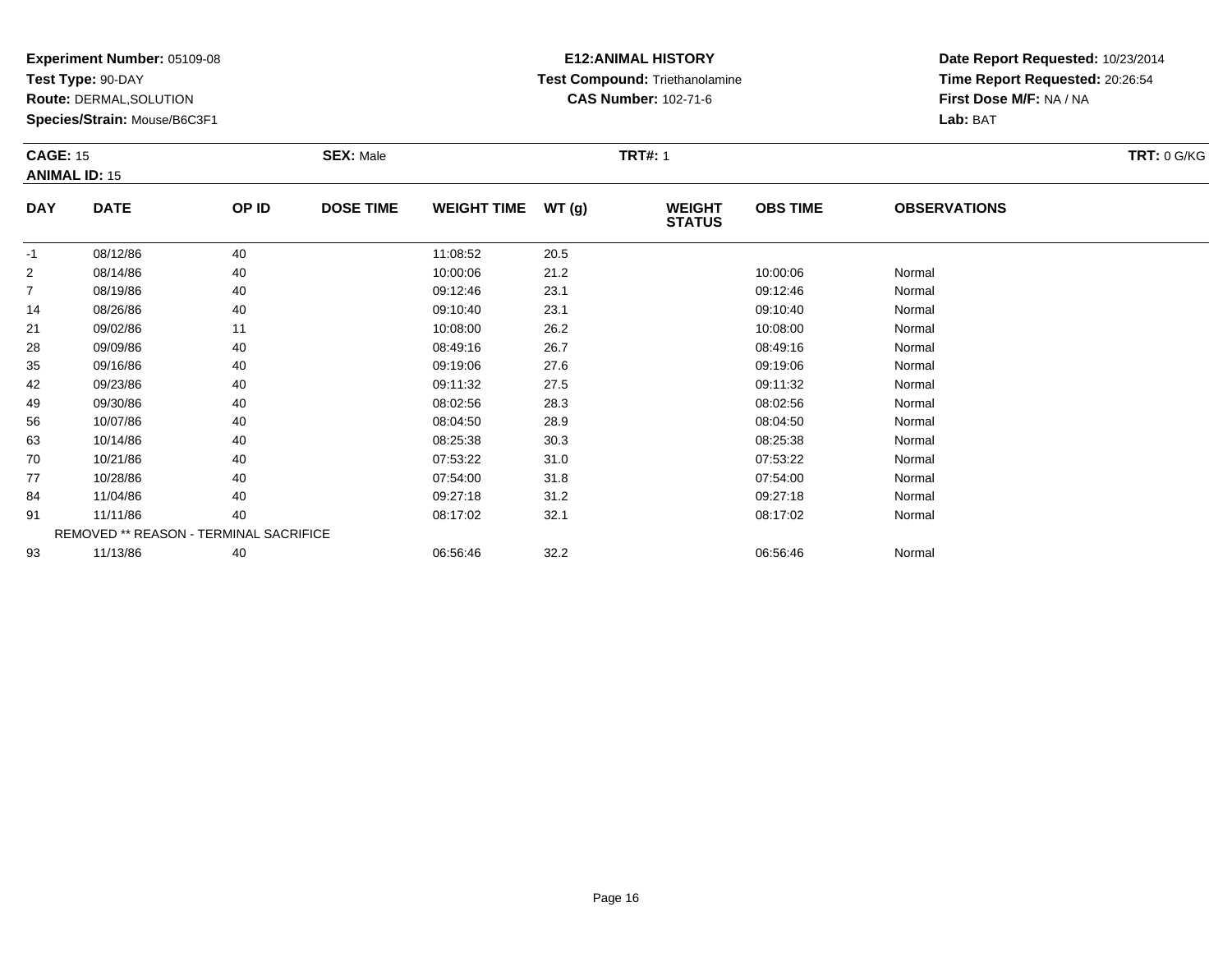**Test Type:** 90-DAY

**Route:** DERMAL,SOLUTION

**Species/Strain:** Mouse/B6C3F1

# **E12:ANIMAL HISTORY Test Compound:** Triethanolamine**CAS Number:** 102-71-6

|            | <b>CAGE: 16</b><br><b>ANIMAL ID: 16</b> |       | <b>SEX: Male</b> |                    |       | <b>TRT#: 1</b>                 |                 | <b>TRT: 0 G/KG</b>  |  |
|------------|-----------------------------------------|-------|------------------|--------------------|-------|--------------------------------|-----------------|---------------------|--|
| <b>DAY</b> | <b>DATE</b>                             | OP ID | <b>DOSE TIME</b> | <b>WEIGHT TIME</b> | WT(g) | <b>WEIGHT</b><br><b>STATUS</b> | <b>OBS TIME</b> | <b>OBSERVATIONS</b> |  |
| $-2$       | 08/12/86                                | 40    |                  | 11:04:52           | 22.5  |                                |                 |                     |  |
| 1          | 08/14/86                                | 40    |                  | 09:59:38           | 22.6  |                                | 09:59:38        | Normal              |  |
| 6          | 08/19/86                                | 40    |                  | 09:12:22           | 23.5  |                                | 09:12:22        | Normal              |  |
| 13         | 08/26/86                                | 40    |                  | 09:09:18           | 25.8  |                                | 09:09:18        | Normal              |  |
| 20         | 09/02/86                                | 11    |                  | 10:09:48           | 25.9  |                                | 10:09:48        | Normal              |  |
| 27         | 09/09/86                                | 40    |                  | 08:47:58           | 27.2  |                                | 08:47:58        | Normal              |  |
| 34         | 09/16/86                                | 40    |                  | 09:20:56           | 28.0  |                                | 09:20:56        | Normal              |  |
| 41         | 09/23/86                                | 40    |                  | 09:10:08           | 28.8  |                                | 09:10:08        | Normal              |  |
| 48         | 09/30/86                                | 40    |                  | 08:00:10           | 30.3  |                                | 08:00:10        | Normal              |  |
| 55         | 10/07/86                                | 40    |                  | 08:01:42           | 34.9  |                                | 08:01:42        | Normal              |  |
| 62         | 10/14/86                                | 40    |                  | 08:23:52           | 31.7  |                                | 08:23:52        | Normal              |  |
| 69         | 10/21/86                                | 40    |                  | 07:52:10           | 32.7  |                                | 07:52:10        | Normal              |  |
| 76         | 10/28/86                                | 40    |                  | 07:52:48           | 33.8  |                                | 07:52:48        | Normal              |  |
| 83         | 11/04/86                                | 40    |                  | 09:26:04           | 33.8  |                                | 09:26:04        | Normal              |  |
| 90         | 11/11/86                                | 40    |                  | 08:15:52           | 34.2  |                                | 08:15:52        | Normal              |  |
|            | REMOVED ** REASON - TERMINAL SACRIFICE  |       |                  |                    |       |                                |                 |                     |  |
| 93         | 11/14/86                                | 40    |                  | 07:24:18           | 34.6  |                                | 07:24:18        | Normal              |  |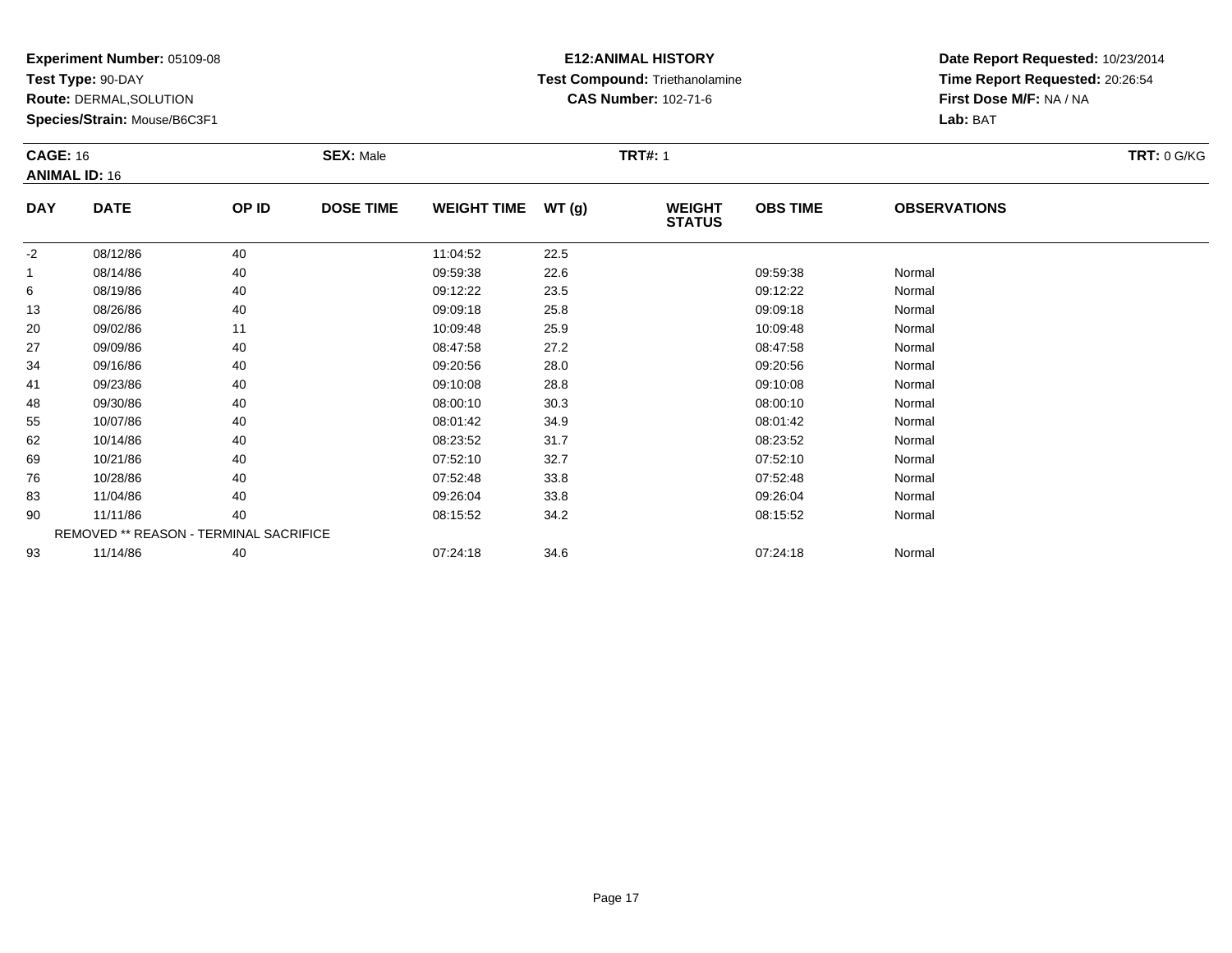**Test Type:** 90-DAY

**Route:** DERMAL,SOLUTION

**Species/Strain:** Mouse/B6C3F1

# **E12:ANIMAL HISTORY Test Compound:** Triethanolamine**CAS Number:** 102-71-6

**Date Report Requested:** 10/23/2014**Time Report Requested:** 20:26:54**First Dose M/F:** NA / NA**Lab:** BAT

| <b>CAGE: 17</b><br><b>ANIMAL ID: 17</b> |             | <b>SEX: Male</b> |                  |                    | <b>TRT#: 1</b> |                                | <b>TRT: 0 G/KG</b> |                     |  |
|-----------------------------------------|-------------|------------------|------------------|--------------------|----------------|--------------------------------|--------------------|---------------------|--|
| <b>DAY</b>                              | <b>DATE</b> | OP ID            | <b>DOSE TIME</b> | <b>WEIGHT TIME</b> | WT(g)          | <b>WEIGHT</b><br><b>STATUS</b> | <b>OBS TIME</b>    | <b>OBSERVATIONS</b> |  |
| $-2$                                    | 08/12/86    | 40               |                  | 11:05:20           | 25.9           |                                |                    |                     |  |
| 1                                       | 08/14/86    | 40               |                  | 09:59:12           | 25.4           |                                | 09:59:12           | Normal              |  |
| 6                                       | 08/19/86    | 40               |                  | 09:12:02           | 25.7           |                                | 09:12:02           | Normal              |  |
| 13                                      | 08/26/86    | 40               |                  | 09:09:34           | 28.9           |                                | 09:09:34           | Normal              |  |
| 20                                      | 09/02/86    | 11               |                  | 10:13:10           | 29.2           |                                | 10:13:10           | Normal              |  |
| 27                                      | 09/09/86    | 40               |                  | 08:48:18           | 31.6           |                                | 08:48:18           | Normal              |  |
| 34                                      | 09/16/86    | 40               |                  | 09:19:40           | 31.4           |                                | 09:19:40           | Normal              |  |
| 41                                      | 09/23/86    | 40               |                  | 09:08:56           | 31.0           |                                | 09:08:56           | Normal              |  |
| 48                                      | 09/30/86    | 40               |                  | 08:00:26           | 32.0           |                                | 08:00:26           | Normal              |  |
| 55                                      | 10/07/86    | 40               |                  | 08:01:56           | 33.9           |                                | 08:01:56           | Normal              |  |
| 62                                      | 10/14/86    | 40               |                  | 08:24:30           | 33.9           |                                | 08:24:30           | Normal              |  |
| 69                                      | 10/21/86    | 40               |                  | 07:52:26           | 34.4           |                                | 07:52:26           | Normal              |  |
| 76                                      | 10/28/86    | 40               |                  | 07:53:02           | 34.4           |                                | 07:53:02           | Normal              |  |
| 83                                      | 11/04/86    | 40               |                  | 09:26:22           | 35.8           |                                | 09:26:22           | Normal              |  |

| 90 | 11/11/86 | 40                                            | 08:16:08 | 37.0 | 08:16:08 | Normal |
|----|----------|-----------------------------------------------|----------|------|----------|--------|
|    |          | <b>REMOVED ** REASON - TERMINAL SACRIFICE</b> |          |      |          |        |
| 93 | 11/14/86 | 40                                            | 07:23:32 | 36.8 | 07:23:32 | Normal |

Page 18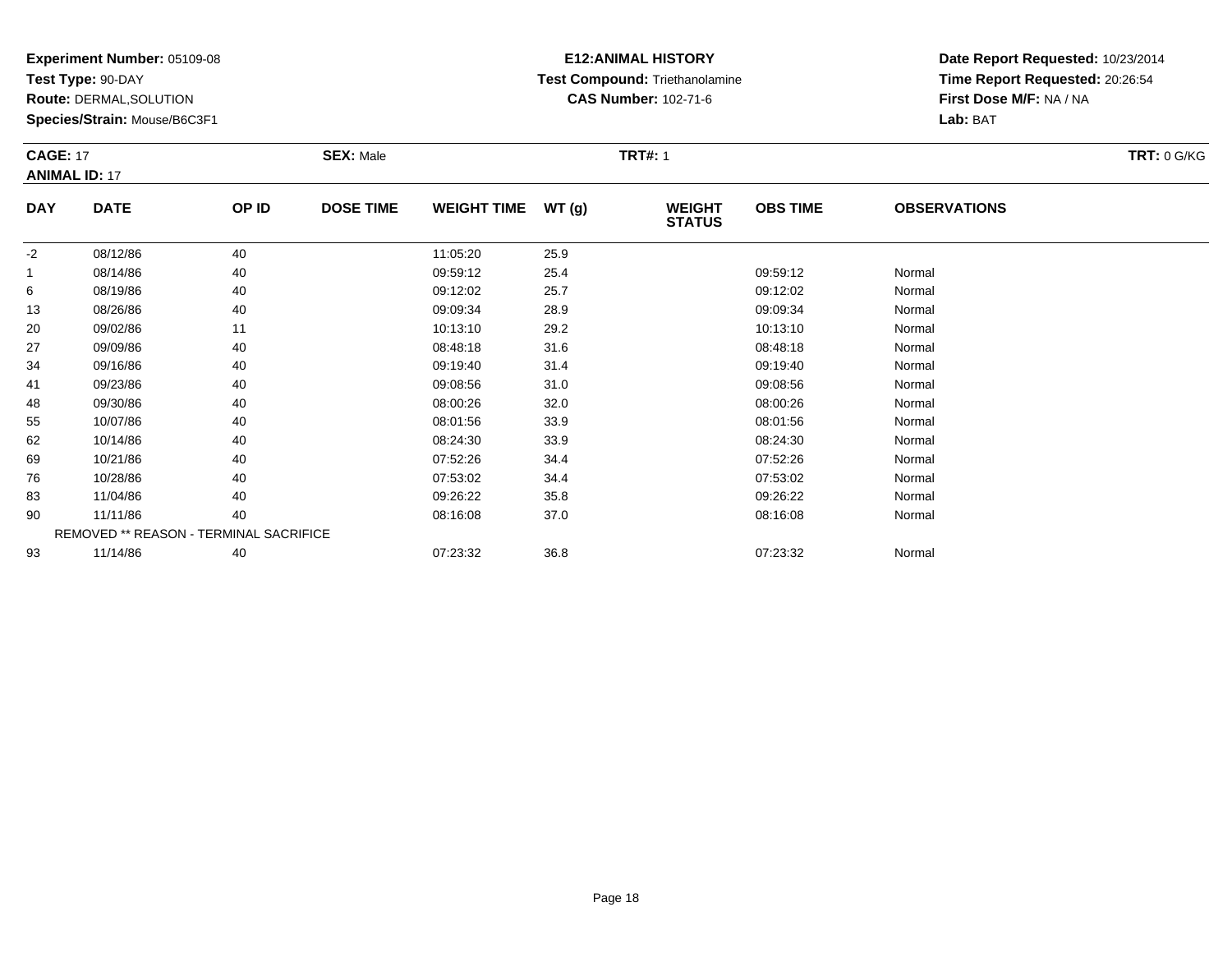**Test Type:** 90-DAY

**Route:** DERMAL,SOLUTION

**Species/Strain:** Mouse/B6C3F1

# **E12:ANIMAL HISTORY Test Compound:** Triethanolamine**CAS Number:** 102-71-6

|            | <b>CAGE: 18</b><br><b>ANIMAL ID: 18</b> |       | <b>SEX: Male</b> |                    |       | <b>TRT#: 1</b>                 |                 | <b>TRT: 0 G/KG</b>  |  |
|------------|-----------------------------------------|-------|------------------|--------------------|-------|--------------------------------|-----------------|---------------------|--|
| <b>DAY</b> | <b>DATE</b>                             | OP ID | <b>DOSE TIME</b> | <b>WEIGHT TIME</b> | WT(g) | <b>WEIGHT</b><br><b>STATUS</b> | <b>OBS TIME</b> | <b>OBSERVATIONS</b> |  |
| $-2$       | 08/12/86                                | 40    |                  | 11:05:40           | 23.9  |                                |                 |                     |  |
| 1          | 08/14/86                                | 40    |                  | 09:58:56           | 24.1  |                                | 09:58:56        | Normal              |  |
| 6          | 08/19/86                                | 40    |                  | 09:11:46           | 25.4  |                                | 09:11:46        | Normal              |  |
| 13         | 08/26/86                                | 40    |                  | 09:09:54           | 27.5  |                                | 09:09:54        | Normal              |  |
| 20         | 09/02/86                                | 11    |                  | 10:08:48           | 28.4  |                                | 10:08:48        | Normal              |  |
| 27         | 09/09/86                                | 40    |                  | 08:47:10           | 28.7  |                                | 08:47:10        | Normal              |  |
| 34         | 09/16/86                                | 40    |                  | 09:20:08           | 30.3  |                                | 09:20:08        | Normal              |  |
| 41         | 09/23/86                                | 40    |                  | 09:09:18           | 30.4  |                                | 09:09:18        | Normal              |  |
| 48         | 09/30/86                                | 40    |                  | 08:00:44           | 31.7  |                                | 08:00:44        | Normal              |  |
| 55         | 10/07/86                                | 40    |                  | 08:02:26           | 32.0  |                                | 08:02:26        | Normal              |  |
| 62         | 10/14/86                                | 40    |                  | 08:24:56           | 33.1  |                                | 08:24:56        | Normal              |  |
| 69         | 10/21/86                                | 40    |                  | 07:52:42           | 33.5  |                                | 07:52:42        | Normal              |  |
| 76         | 10/28/86                                | 40    |                  | 07:53:18           | 34.4  |                                | 07:53:18        | Normal              |  |
| 83         | 11/04/86                                | 40    |                  | 09:26:40           | 34.2  |                                | 09:26:40        | Normal              |  |
| 90         | 11/11/86                                | 40    |                  | 08:15:04           | 34.2  |                                | 08:15:04        | Normal              |  |
|            | REMOVED ** REASON - TERMINAL SACRIFICE  |       |                  |                    |       |                                |                 |                     |  |
| 93         | 11/14/86                                | 40    |                  | 07:22:34           | 33.2  |                                | 07:22:34        | Normal              |  |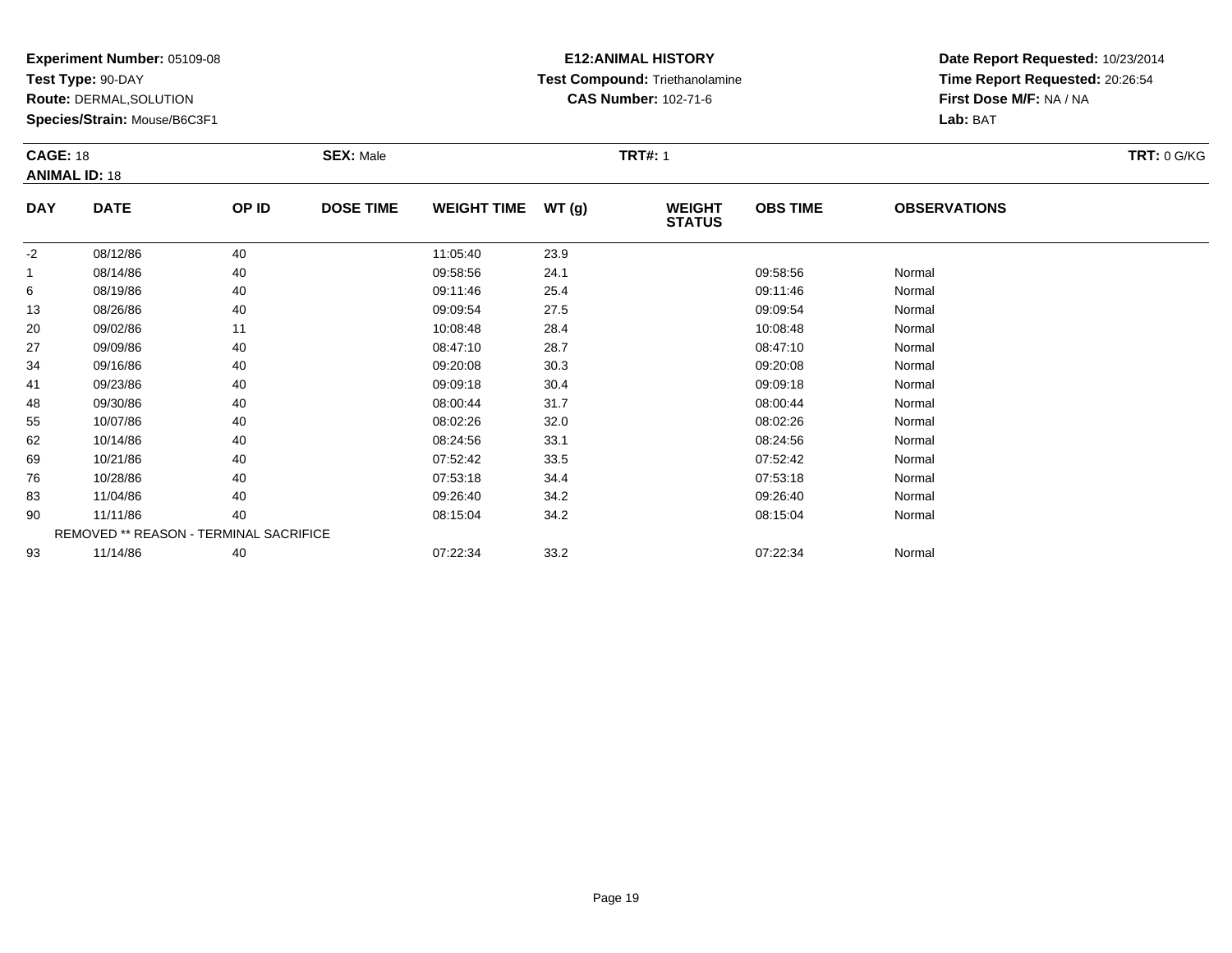**Test Type:** 90-DAY

**Route:** DERMAL,SOLUTION

**Species/Strain:** Mouse/B6C3F1

# **E12:ANIMAL HISTORY Test Compound:** Triethanolamine**CAS Number:** 102-71-6

|            | <b>CAGE: 19</b><br><b>ANIMAL ID: 19</b> |       | <b>SEX: Male</b> |                    |      | <b>TRT#: 1</b>                 |                 | <b>TRT: 0 G/KG</b>  |  |
|------------|-----------------------------------------|-------|------------------|--------------------|------|--------------------------------|-----------------|---------------------|--|
| <b>DAY</b> | <b>DATE</b>                             | OP ID | <b>DOSE TIME</b> | WEIGHT TIME WT (g) |      | <b>WEIGHT</b><br><b>STATUS</b> | <b>OBS TIME</b> | <b>OBSERVATIONS</b> |  |
| $-2$       | 08/12/86                                | 40    |                  | 11:06:30           | 21.9 |                                |                 |                     |  |
| 1          | 08/14/86                                | 40    |                  | 09:56:10           | 21.8 |                                | 09:56:10        | Normal              |  |
| 6          | 08/19/86                                | 40    |                  | 09:11:30           | 23.5 |                                | 09:11:30        | Normal              |  |
| 13         | 08/26/86                                | 40    |                  | 09:08:46           | 24.8 |                                | 09:08:46        | Normal              |  |
| 20         | 09/02/86                                | 11    |                  | 10:09:10           | 25.1 |                                | 10:09:10        | Normal              |  |
| 27         | 09/09/86                                | 40    |                  | 08:47:26           | 26.5 |                                | 08:47:26        | Normal              |  |
| 34         | 09/16/86                                | 40    |                  | 09:20:24           | 28.2 |                                | 09:20:24        | Normal              |  |
| 41         | 09/23/86                                | 40    |                  | 09:09:34           | 27.7 |                                | 09:09:34        | Normal              |  |
| 48         | 09/30/86                                | 40    |                  | 08:01:02           | 28.0 |                                | 08:01:02        | Normal              |  |
| 55         | 10/07/86                                | 40    |                  | 08:02:42           | 29.6 |                                | 08:02:42        | Normal              |  |
| 62         | 10/14/86                                | 40    |                  | 08:25:12           | 30.2 |                                | 08:25:12        | Normal              |  |
| 69         | 10/21/86                                | 40    |                  | 07:52:58           | 30.8 |                                | 07:52:58        | Normal              |  |
| 76         | 10/28/86                                | 40    |                  | 07:52:04           | 30.1 |                                | 07:52:04        | Normal              |  |
| 83         | 11/04/86                                | 40    |                  | 09:25:24           | 30.1 |                                | 09:25:24        | Normal              |  |
| 90         | 11/11/86                                | 40    |                  | 08:15:22           | 32.6 |                                | 08:15:22        | Normal              |  |
|            | REMOVED ** REASON - TERMINAL SACRIFICE  |       |                  |                    |      |                                |                 |                     |  |
| 93         | 11/14/86                                | 40    |                  | 07:21:46           | 33.0 |                                | 07:21:46        | Normal              |  |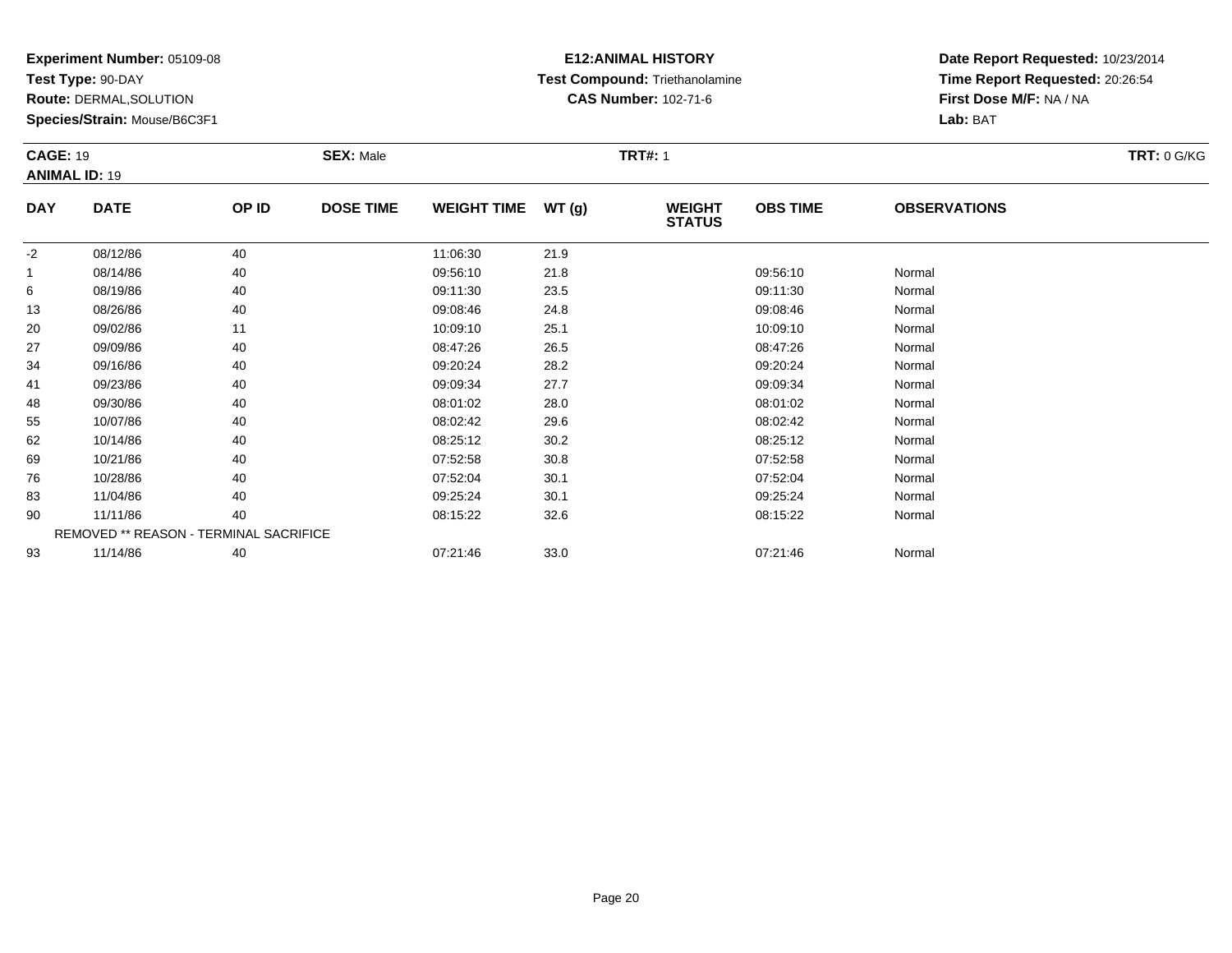**Test Type:** 90-DAY

**Route:** DERMAL,SOLUTION

**Species/Strain:** Mouse/B6C3F1

# **E12:ANIMAL HISTORY Test Compound:** Triethanolamine**CAS Number:** 102-71-6

|            | <b>CAGE: 20</b><br><b>ANIMAL ID: 20</b> |                                        | <b>SEX: Male</b> |                    |       | <b>TRT#: 1</b>                 |                 | <b>TRT: 0 G/KG</b>  |  |
|------------|-----------------------------------------|----------------------------------------|------------------|--------------------|-------|--------------------------------|-----------------|---------------------|--|
| <b>DAY</b> | <b>DATE</b>                             | OP ID                                  | <b>DOSE TIME</b> | <b>WEIGHT TIME</b> | WT(g) | <b>WEIGHT</b><br><b>STATUS</b> | <b>OBS TIME</b> | <b>OBSERVATIONS</b> |  |
| $-2$       | 08/12/86                                | 40                                     |                  | 11:06:54           | 24.3  |                                |                 |                     |  |
|            | 08/14/86                                | 40                                     |                  | 09:55:32           | 25.0  |                                | 09:55:32        | Normal              |  |
| 6          | 08/19/86                                | 40                                     |                  | 09:11:10           | 26.7  |                                | 09:11:10        | Normal              |  |
| 13         | 08/26/86                                | 40                                     |                  | 09:09:04           | 28.5  |                                | 09:09:04        | Normal              |  |
| 20         | 09/02/86                                | 11                                     |                  | 10:09:28           | 29.3  |                                | 10:09:28        | Normal              |  |
| 27         | 09/09/86                                | 40                                     |                  | 08:47:42           | 30.9  |                                | 08:47:42        | Normal              |  |
| 34         | 09/16/86                                | 40                                     |                  | 09:20:40           | 32.2  |                                | 09:20:40        | Normal              |  |
| 41         | 09/23/86                                | 40                                     |                  | 09:09:50           | 31.3  |                                | 09:09:50        | Normal              |  |
| 48         | 09/30/86                                | 40                                     |                  | 08:01:20           | 32.1  |                                | 08:01:20        | Normal              |  |
| 55         | 10/07/86                                | 40                                     |                  | 08:03:02           | 33.6  |                                | 08:03:02        | Normal              |  |
| 62         | 10/14/86                                | 40                                     |                  | 08:22:46           | 34.3  |                                | 08:22:46        | Normal              |  |
| 69         | 10/21/86                                | 40                                     |                  | 07:51:54           | 34.4  |                                | 07:51:54        | Normal              |  |
| 76         | 10/28/86                                | 40                                     |                  | 07:52:34           | 35.4  |                                | 07:52:34        | Normal              |  |
| 83         | 11/04/86                                | 40                                     |                  | 09:25:48           | 35.0  |                                | 09:25:48        | Normal              |  |
| 90         | 11/11/86                                | 40                                     |                  | 08:15:36           | 35.9  |                                | 08:15:36        | Normal              |  |
|            |                                         | REMOVED ** REASON - TERMINAL SACRIFICE |                  |                    |       |                                |                 |                     |  |
| 93         | 11/14/86                                | 40                                     |                  | 07:21:02           | 38.3  |                                | 07:21:02        | Normal              |  |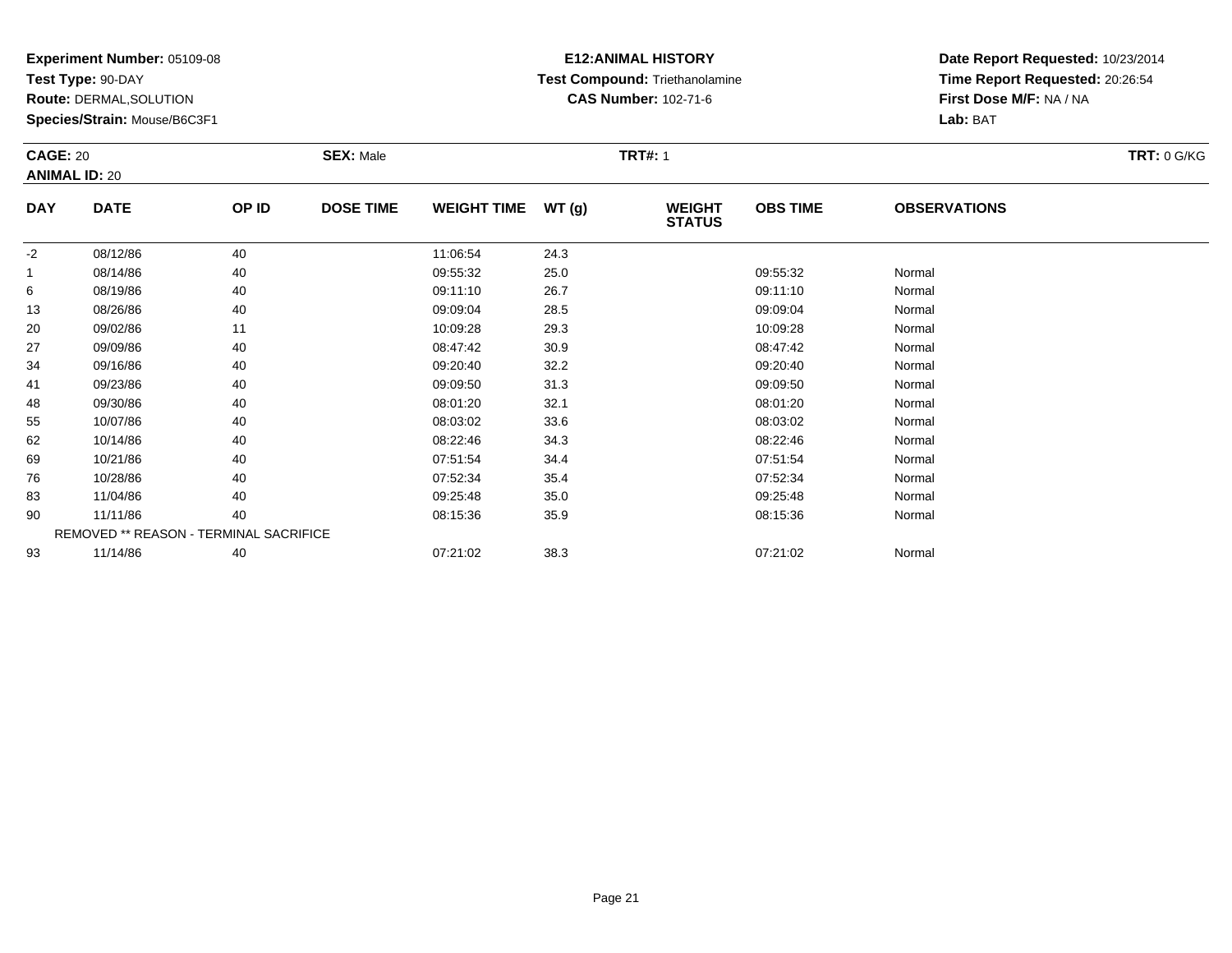|                                         | Experiment Number: 05109-08<br>Test Type: 90-DAY<br>Route: DERMAL, SOLUTION<br>Species/Strain: Mouse/B6C3F1<br><b>SEX: Male</b> |       |                  |                    |       | <b>E12: ANIMAL HISTORY</b><br>Test Compound: Triethanolamine<br><b>CAS Number: 102-71-6</b> | Date Report Requested: 10/23/2014<br>Time Report Requested: 20:26:55<br>First Dose M/F: NA / NA<br>Lab: BAT |                     |                |
|-----------------------------------------|---------------------------------------------------------------------------------------------------------------------------------|-------|------------------|--------------------|-------|---------------------------------------------------------------------------------------------|-------------------------------------------------------------------------------------------------------------|---------------------|----------------|
| <b>CAGE: 21</b><br><b>ANIMAL ID: 21</b> |                                                                                                                                 |       |                  |                    |       | <b>TRT#: 3</b>                                                                              |                                                                                                             |                     | TRT: 0.25 G/KG |
| <b>DAY</b>                              | <b>DATE</b>                                                                                                                     | OP ID | <b>DOSE TIME</b> | <b>WEIGHT TIME</b> | WT(g) | <b>WEIGHT</b><br><b>STATUS</b>                                                              | <b>OBS TIME</b>                                                                                             | <b>OBSERVATIONS</b> |                |
| $-1$                                    | 08/10/86                                                                                                                        | 42    |                  | 11:08:14           | 23.1  |                                                                                             |                                                                                                             |                     |                |
| 4                                       | 08/14/86                                                                                                                        | 40    |                  | 09:05:16           | 23.1  |                                                                                             |                                                                                                             |                     |                |
| 9                                       | 08/19/86                                                                                                                        | 40    |                  | 08:20:22           | 21.8  |                                                                                             |                                                                                                             |                     |                |
| 16                                      | 08/26/86                                                                                                                        | 40    |                  | 08:04:58           | 26.8  |                                                                                             |                                                                                                             |                     |                |
| 23                                      | 09/02/86                                                                                                                        | 11    |                  | 08:37:28           | 28.5  |                                                                                             |                                                                                                             |                     |                |
| 30                                      | 09/09/86                                                                                                                        | 40    |                  | 09:15:50           | 28.6  |                                                                                             |                                                                                                             |                     |                |
| 37                                      | 09/16/86                                                                                                                        | 40    |                  | 09:44:54           | 29.6  |                                                                                             |                                                                                                             |                     |                |
| 44                                      | 09/23/86                                                                                                                        | 40    |                  | 10:12:40           | 29.5  |                                                                                             |                                                                                                             |                     |                |
| 51                                      | 09/30/86                                                                                                                        | 40    |                  | 08:33:14           | 29.4  |                                                                                             |                                                                                                             |                     |                |
| 58                                      | 10/07/86                                                                                                                        | 40    |                  | 08:39:00           | 30.7  |                                                                                             |                                                                                                             |                     |                |
| 65                                      | 10/14/86                                                                                                                        | 40    |                  | 08:56:10           | 31.2  |                                                                                             |                                                                                                             |                     |                |
| 72                                      | 10/21/86                                                                                                                        | 40    |                  | 08:21:36           | 32.9  |                                                                                             |                                                                                                             |                     |                |
| 79                                      | 10/28/86                                                                                                                        | 40    |                  | 08:23:28           | 32.6  |                                                                                             |                                                                                                             |                     |                |
| 86                                      | 11/04/86                                                                                                                        | 40    |                  | 10:29:14           | 31.4  |                                                                                             |                                                                                                             |                     |                |
| 93                                      | 11/11/86                                                                                                                        | 40    |                  | 08:58:30           | 33.0  |                                                                                             |                                                                                                             |                     |                |
|                                         | REMOVED ** REASON - TERMINAL SACRIFICE                                                                                          |       |                  |                    |       |                                                                                             |                                                                                                             |                     |                |
| 96                                      | 11/14/86                                                                                                                        | 42    |                  | 09:02:58           | 34.0  |                                                                                             | 09:02:58                                                                                                    | Override            |                |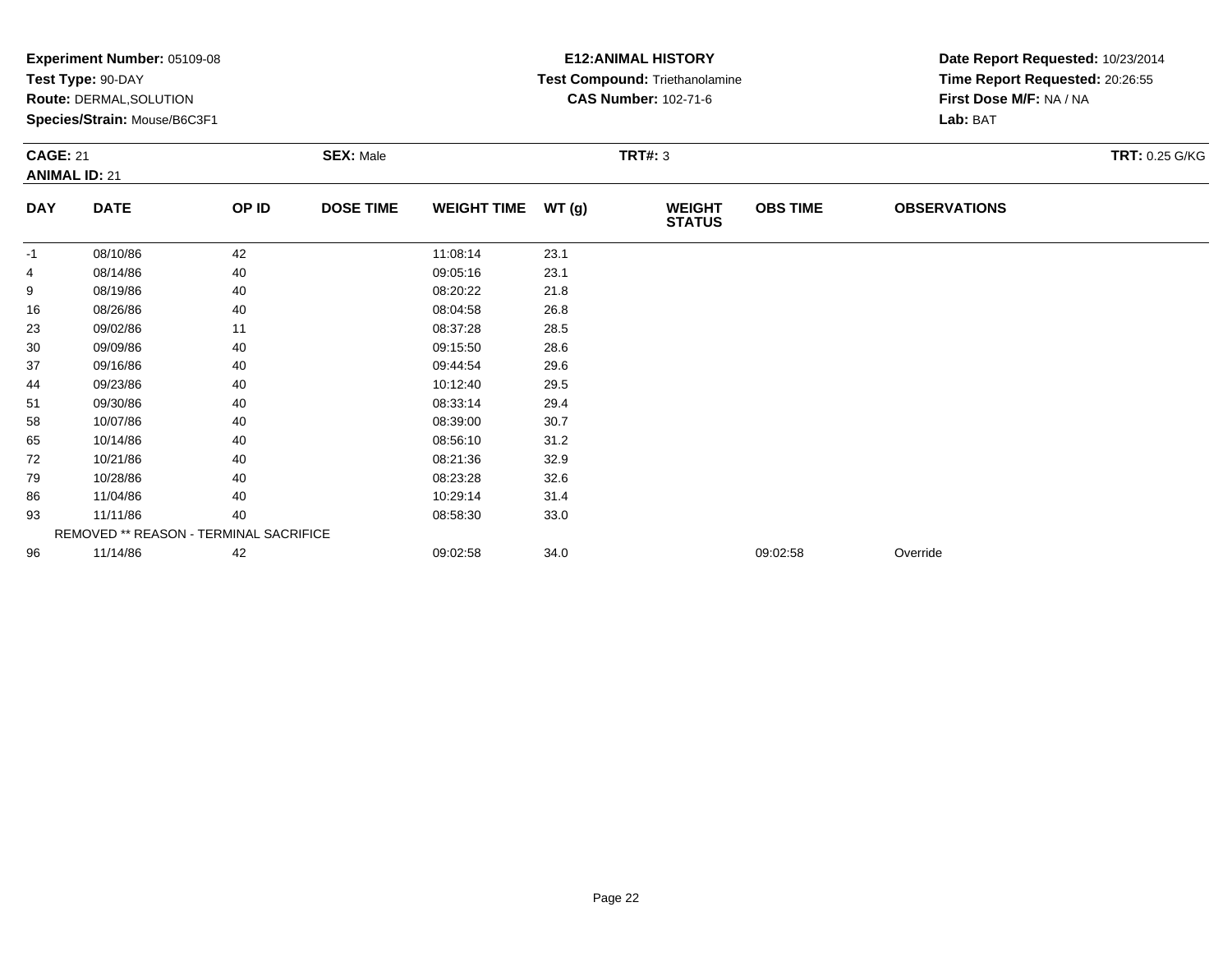|                                         | Experiment Number: 05109-08<br>Test Type: 90-DAY<br>Route: DERMAL, SOLUTION<br>Species/Strain: Mouse/B6C3F1<br><b>SEX: Male</b> |       |                  |                    |       | <b>E12: ANIMAL HISTORY</b><br>Test Compound: Triethanolamine<br><b>CAS Number: 102-71-6</b> | Date Report Requested: 10/23/2014<br>Time Report Requested: 20:26:55<br>First Dose M/F: NA / NA<br>Lab: BAT |                     |                       |
|-----------------------------------------|---------------------------------------------------------------------------------------------------------------------------------|-------|------------------|--------------------|-------|---------------------------------------------------------------------------------------------|-------------------------------------------------------------------------------------------------------------|---------------------|-----------------------|
| <b>CAGE: 22</b><br><b>ANIMAL ID: 22</b> |                                                                                                                                 |       |                  |                    |       | <b>TRT#: 3</b>                                                                              |                                                                                                             |                     | <b>TRT: 0.25 G/KG</b> |
| <b>DAY</b>                              | <b>DATE</b>                                                                                                                     | OP ID | <b>DOSE TIME</b> | <b>WEIGHT TIME</b> | WT(g) | <b>WEIGHT</b><br><b>STATUS</b>                                                              | <b>OBS TIME</b>                                                                                             | <b>OBSERVATIONS</b> |                       |
| -1                                      | 08/10/86                                                                                                                        | 42    |                  | 11:08:54           | 22.6  |                                                                                             |                                                                                                             |                     |                       |
| 4                                       | 08/14/86                                                                                                                        | 40    |                  | 09:05:42           | 23.4  |                                                                                             |                                                                                                             |                     |                       |
| 9                                       | 08/19/86                                                                                                                        | 40    |                  | 08:20:36           | 24.2  |                                                                                             |                                                                                                             |                     |                       |
| 16                                      | 08/26/86                                                                                                                        | 40    |                  | 08:05:40           | 25.6  |                                                                                             |                                                                                                             |                     |                       |
| 23                                      | 09/02/86                                                                                                                        | 11    |                  | 08:37:46           | 26.4  |                                                                                             |                                                                                                             |                     |                       |
| 30                                      | 09/09/86                                                                                                                        | 40    |                  | 09:16:04           | 27.7  |                                                                                             |                                                                                                             |                     |                       |
| 37                                      | 09/16/86                                                                                                                        | 40    |                  | 09:43:02           | 27.7  |                                                                                             |                                                                                                             |                     |                       |
| 44                                      | 09/23/86                                                                                                                        | 40    |                  | 10:11:22           | 28.6  |                                                                                             |                                                                                                             |                     |                       |
| 51                                      | 09/30/86                                                                                                                        | 40    |                  | 08:33:40           | 28.7  |                                                                                             |                                                                                                             |                     |                       |
| 58                                      | 10/07/86                                                                                                                        | 40    |                  | 08:39:30           | 29.4  |                                                                                             |                                                                                                             |                     |                       |
| 65                                      | 10/14/86                                                                                                                        | 40    |                  | 08:56:24           | 30.1  |                                                                                             |                                                                                                             |                     |                       |
| 72                                      | 10/21/86                                                                                                                        | 40    |                  | 08:21:48           | 29.9  |                                                                                             |                                                                                                             |                     |                       |
| 79                                      | 10/28/86                                                                                                                        | 40    |                  | 08:23:42           | 30.1  |                                                                                             |                                                                                                             |                     |                       |
| 86                                      | 11/04/86                                                                                                                        | 40    |                  | 10:29:30           | 29.8  |                                                                                             |                                                                                                             |                     |                       |
| 93                                      | 11/11/86                                                                                                                        | 40    |                  | 08:58:46           | 31.9  |                                                                                             |                                                                                                             |                     |                       |
|                                         | REMOVED ** REASON - TERMINAL SACRIFICE                                                                                          |       |                  |                    |       |                                                                                             |                                                                                                             |                     |                       |
| 96                                      | 11/14/86                                                                                                                        | 42    |                  | 09:03:24           | 31.8  |                                                                                             | 09:03:24                                                                                                    | Override            |                       |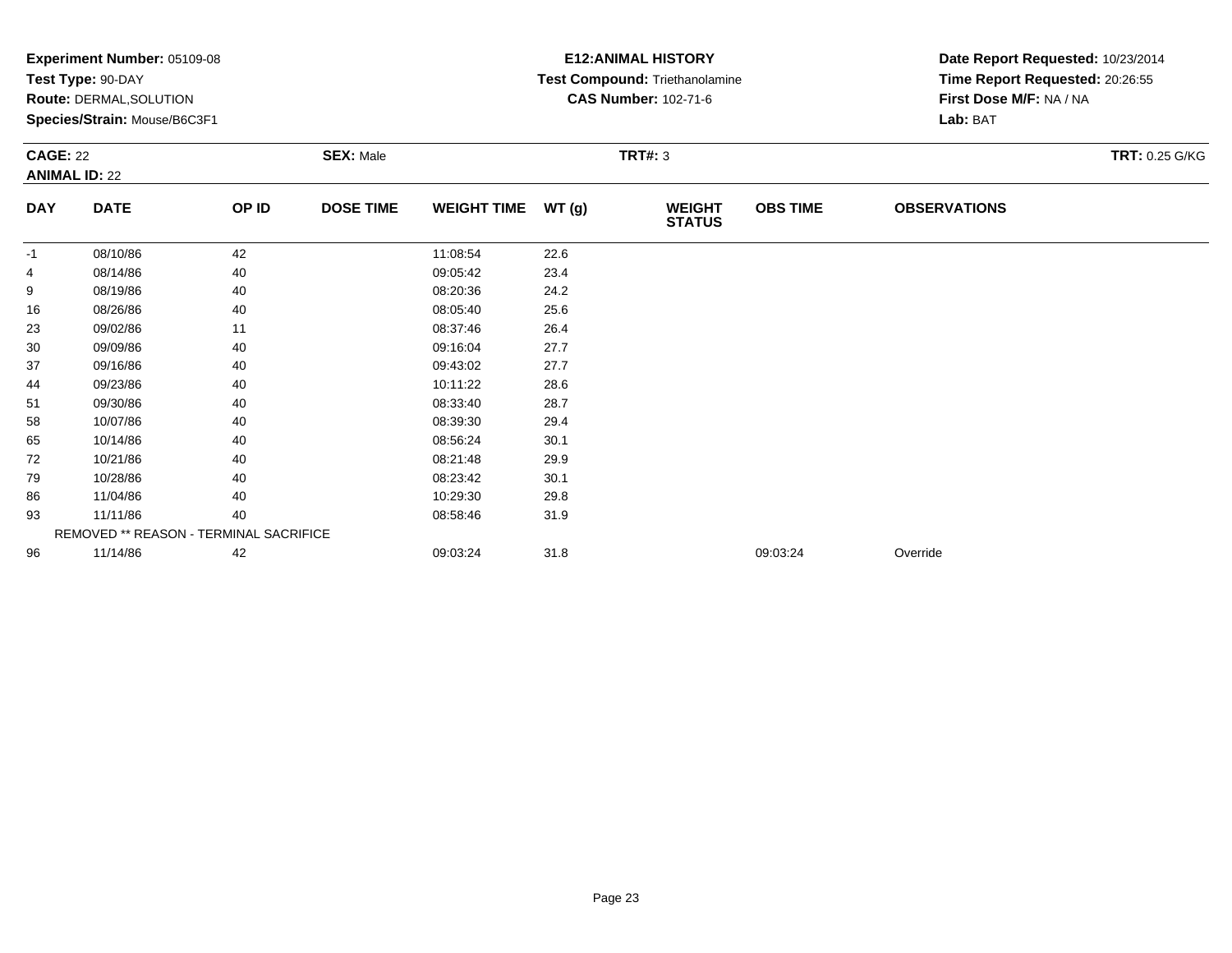|            | Experiment Number: 05109-08<br>Test Type: 90-DAY<br>Route: DERMAL, SOLUTION<br>Species/Strain: Mouse/B6C3F1<br><b>SEX: Male</b><br><b>CAGE: 23</b><br><b>ANIMAL ID: 23</b> |       |                  |                    |                | <b>E12: ANIMAL HISTORY</b><br>Test Compound: Triethanolamine<br><b>CAS Number: 102-71-6</b> | Date Report Requested: 10/23/2014<br>Time Report Requested: 20:26:55<br>First Dose M/F: NA / NA<br>Lab: BAT |                     |                       |
|------------|----------------------------------------------------------------------------------------------------------------------------------------------------------------------------|-------|------------------|--------------------|----------------|---------------------------------------------------------------------------------------------|-------------------------------------------------------------------------------------------------------------|---------------------|-----------------------|
|            |                                                                                                                                                                            |       |                  |                    | <b>TRT#: 3</b> |                                                                                             |                                                                                                             |                     | <b>TRT: 0.25 G/KG</b> |
| <b>DAY</b> | <b>DATE</b>                                                                                                                                                                | OP ID | <b>DOSE TIME</b> | <b>WEIGHT TIME</b> | WT(g)          | <b>WEIGHT</b><br><b>STATUS</b>                                                              | <b>OBS TIME</b>                                                                                             | <b>OBSERVATIONS</b> |                       |
| -1         | 08/10/86                                                                                                                                                                   | 42    |                  | 11:09:10           | 20.3           |                                                                                             |                                                                                                             |                     |                       |
| 4          | 08/14/86                                                                                                                                                                   | 40    |                  | 09:06:08           | 22.3           |                                                                                             |                                                                                                             |                     |                       |
| 9          | 08/19/86                                                                                                                                                                   | 40    |                  | 08:20:50           | 23.8           |                                                                                             |                                                                                                             |                     |                       |
| 16         | 08/26/86                                                                                                                                                                   | 40    |                  | 08:05:56           | 25.6           |                                                                                             |                                                                                                             |                     |                       |
| 23         | 09/02/86                                                                                                                                                                   | 11    |                  | 08:36:38           | 26.9           |                                                                                             |                                                                                                             |                     |                       |
| 30         | 09/09/86                                                                                                                                                                   | 40    |                  | 09:13:52           | 27.8           |                                                                                             |                                                                                                             |                     |                       |
| 37         | 09/16/86                                                                                                                                                                   | 40    |                  | 09:44:06           | 27.2           |                                                                                             |                                                                                                             |                     |                       |
| 44         | 09/23/86                                                                                                                                                                   | 40    |                  | 10:11:46           | 26.5           |                                                                                             |                                                                                                             |                     |                       |
| 51         | 09/30/86                                                                                                                                                                   | 40    |                  | 08:33:56           | 29.2           |                                                                                             |                                                                                                             |                     |                       |
| 58         | 10/07/86                                                                                                                                                                   | 40    |                  | 08:39:40           | 28.0           |                                                                                             |                                                                                                             |                     |                       |
| 65         | 10/14/86                                                                                                                                                                   | 40    |                  | 08:56:42           | 28.4           |                                                                                             |                                                                                                             |                     |                       |
| 72         | 10/21/86                                                                                                                                                                   | 40    |                  | 08:22:02           | 28.8           |                                                                                             |                                                                                                             |                     |                       |
| 79         | 10/28/86                                                                                                                                                                   | 40    |                  | 08:23:54           | 29.3           |                                                                                             |                                                                                                             |                     |                       |
| 86         | 11/04/86                                                                                                                                                                   | 40    |                  | 10:29:48           | 28.5           |                                                                                             |                                                                                                             |                     |                       |
| 93         | 11/11/86                                                                                                                                                                   | 40    |                  | 08:57:58           | 30.0           |                                                                                             |                                                                                                             |                     |                       |
|            | REMOVED ** REASON - TERMINAL SACRIFICE                                                                                                                                     |       |                  |                    |                |                                                                                             |                                                                                                             |                     |                       |
| 96         | 11/14/86                                                                                                                                                                   | 42    |                  | 09:02:16           | 29.0           |                                                                                             | 09:02:16                                                                                                    | Override            |                       |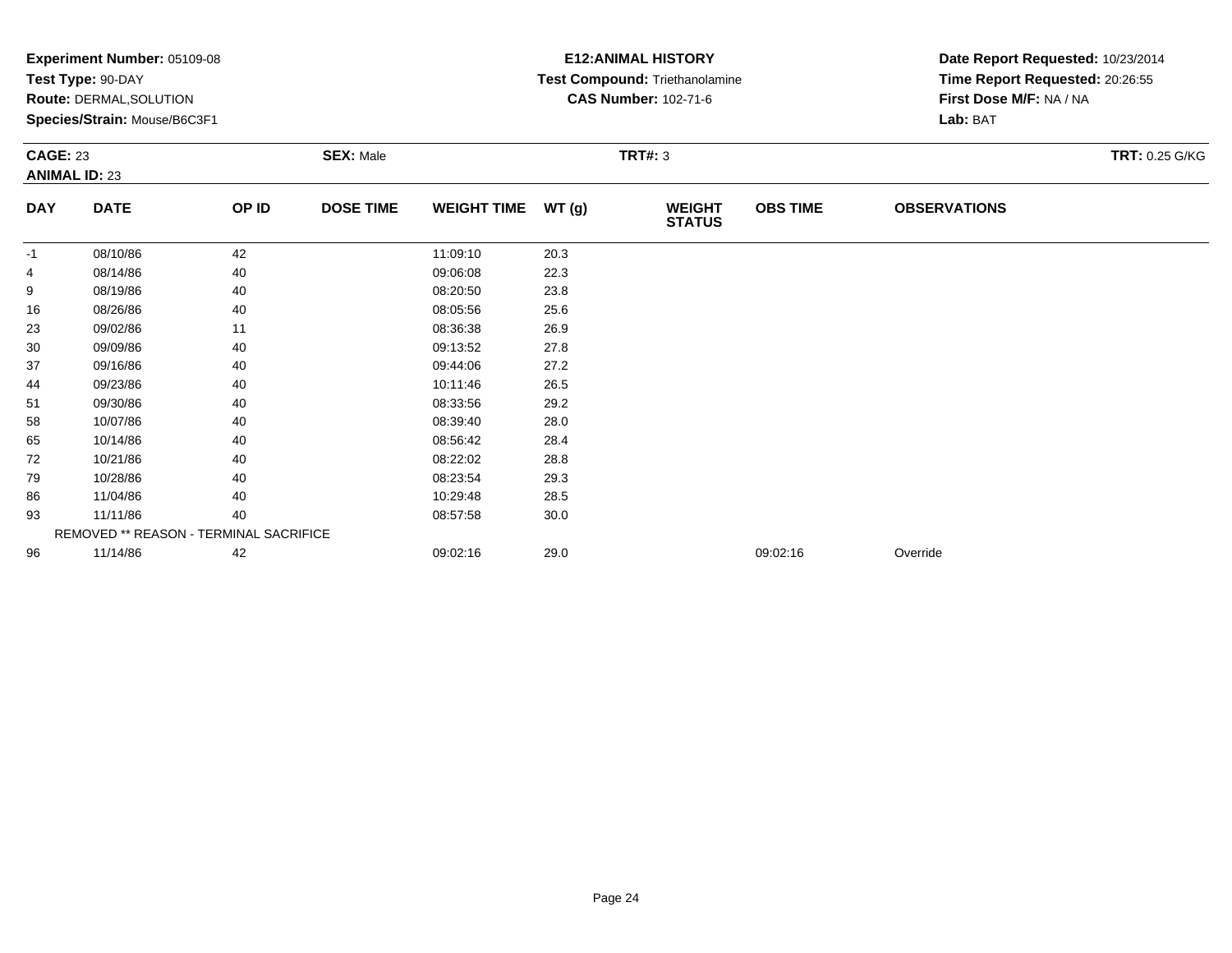|                 | Experiment Number: 05109-08<br>Test Type: 90-DAY<br><b>Route: DERMAL, SOLUTION</b><br>Species/Strain: Mouse/B6C3F1 |       |                                    |                                            |        | <b>E12: ANIMAL HISTORY</b><br>Test Compound: Triethanolamine<br><b>CAS Number: 102-71-6</b> | Date Report Requested: 10/23/2014<br>Time Report Requested: 20:26:55<br>First Dose M/F: NA / NA<br>Lab: BAT |                     |                       |
|-----------------|--------------------------------------------------------------------------------------------------------------------|-------|------------------------------------|--------------------------------------------|--------|---------------------------------------------------------------------------------------------|-------------------------------------------------------------------------------------------------------------|---------------------|-----------------------|
| <b>CAGE: 24</b> | <b>ANIMAL ID: 24</b>                                                                                               |       | <b>TRT#: 3</b><br><b>SEX: Male</b> |                                            |        |                                                                                             |                                                                                                             |                     | <b>TRT: 0.25 G/KG</b> |
| <b>DAY</b>      | <b>DATE</b>                                                                                                        | OP ID | <b>DOSE TIME</b>                   | <b>WEIGHT TIME</b>                         | WT (g) | <b>WEIGHT</b><br><b>STATUS</b>                                                              | <b>OBS TIME</b>                                                                                             | <b>OBSERVATIONS</b> |                       |
| $-1$            | 08/10/86                                                                                                           | 42    |                                    | 11:09:30                                   | 21.0   |                                                                                             |                                                                                                             |                     |                       |
|                 | 08/14/86                                                                                                           | 40    |                                    | 09:06:34                                   | 23.1   |                                                                                             |                                                                                                             |                     |                       |
| 9               | 08/19/86                                                                                                           | 40    |                                    | 08:21:06                                   | 25.0   |                                                                                             |                                                                                                             |                     |                       |
| 16              | 08/26/86                                                                                                           | 40    |                                    | 08:04:22                                   | 27.1   |                                                                                             |                                                                                                             |                     |                       |
| 23              | 09/02/86                                                                                                           | 11    |                                    | 08:37:00                                   | 29.9   |                                                                                             |                                                                                                             |                     |                       |
| 30              | 09/09/86                                                                                                           | 40    |                                    | 09:15:20                                   | 28.0   |                                                                                             |                                                                                                             |                     |                       |
| 37              | 09/16/86                                                                                                           | 40    |                                    | 09:44:28                                   | 28.5   |                                                                                             |                                                                                                             |                     |                       |
| 44              | 09/23/86                                                                                                           | 40    |                                    | 10:12:10                                   | 28.3   |                                                                                             |                                                                                                             |                     |                       |
| 51              | 09/30/86                                                                                                           | 40    |                                    | 08:34:20                                   | 31.3   |                                                                                             |                                                                                                             |                     |                       |
| 58              | 10/07/86                                                                                                           | 40    |                                    | 08:39:54                                   | 34.1   |                                                                                             |                                                                                                             |                     |                       |
| 65              | 10/14/86                                                                                                           | 40    |                                    | 08:57:06                                   | 33.6   |                                                                                             |                                                                                                             |                     |                       |
| 72              | 10/21/86                                                                                                           | 40    |                                    | 08:22:18                                   | 33.9   |                                                                                             |                                                                                                             |                     |                       |
| 79              | 10/28/86                                                                                                           | 40    |                                    | 08:22:52                                   | 34.6   |                                                                                             |                                                                                                             |                     |                       |
| 86              | 11/04/86                                                                                                           | 40    |                                    | 10:28:38                                   | 31.9   |                                                                                             |                                                                                                             |                     |                       |
| 88              | 11/06/86                                                                                                           | 30    |                                    | **NOTE-ANIMAL DIED DURING BLOOD COLLECTION |        |                                                                                             | 10:14:34                                                                                                    |                     |                       |
|                 | REMOVED ** REASON - ACCIDENTALLY KILLED                                                                            |       |                                    |                                            |        |                                                                                             |                                                                                                             |                     |                       |
| 88              | 11/06/86                                                                                                           | 45    |                                    | 10:14:34                                   | 31.2   |                                                                                             | 10:14:34                                                                                                    | Override            |                       |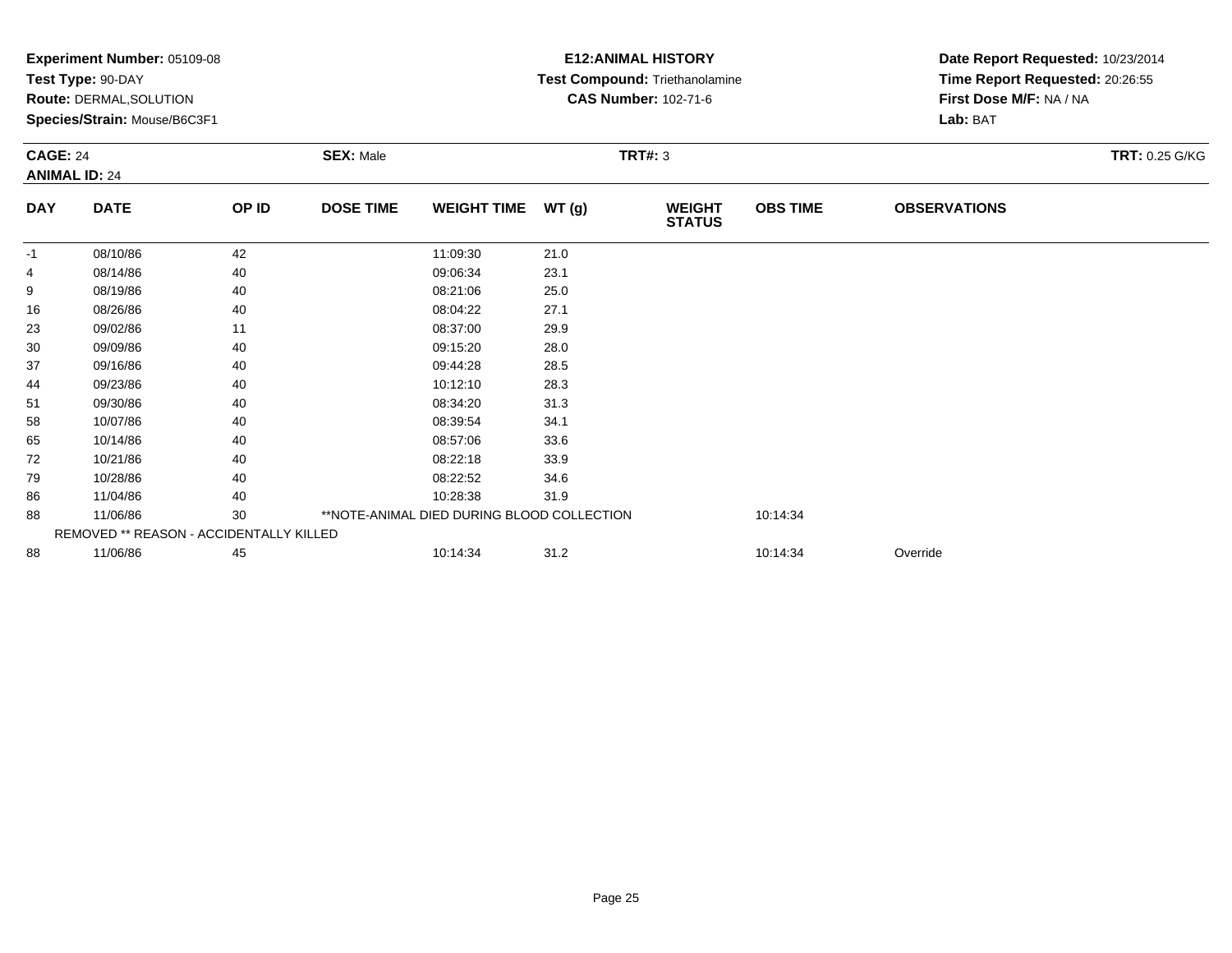|            | Experiment Number: 05109-08<br>Test Type: 90-DAY<br>Route: DERMAL, SOLUTION<br>Species/Strain: Mouse/B6C3F1<br><b>SEX: Male</b><br><b>CAGE: 25</b><br><b>ANIMAL ID: 25</b> |       |                  |                    |                | <b>E12: ANIMAL HISTORY</b><br>Test Compound: Triethanolamine<br><b>CAS Number: 102-71-6</b> | Date Report Requested: 10/23/2014<br>Time Report Requested: 20:26:55<br>First Dose M/F: NA / NA<br>Lab: BAT |                     |                       |
|------------|----------------------------------------------------------------------------------------------------------------------------------------------------------------------------|-------|------------------|--------------------|----------------|---------------------------------------------------------------------------------------------|-------------------------------------------------------------------------------------------------------------|---------------------|-----------------------|
|            |                                                                                                                                                                            |       |                  |                    | <b>TRT#: 3</b> |                                                                                             |                                                                                                             |                     | <b>TRT: 0.25 G/KG</b> |
| <b>DAY</b> | <b>DATE</b>                                                                                                                                                                | OP ID | <b>DOSE TIME</b> | <b>WEIGHT TIME</b> | WT(g)          | <b>WEIGHT</b><br><b>STATUS</b>                                                              | <b>OBS TIME</b>                                                                                             | <b>OBSERVATIONS</b> |                       |
| -1         | 08/10/86                                                                                                                                                                   | 42    |                  | 11:10:12           | 24.6           |                                                                                             |                                                                                                             |                     |                       |
| 4          | 08/14/86                                                                                                                                                                   | 40    |                  | 09:04:46           | 24.4           |                                                                                             |                                                                                                             |                     |                       |
| 9          | 08/19/86                                                                                                                                                                   | 40    |                  | 08:20:08           | 26.4           |                                                                                             |                                                                                                             |                     |                       |
| 16         | 08/26/86                                                                                                                                                                   | 40    |                  | 08:04:42           | 28.4           |                                                                                             |                                                                                                             |                     |                       |
| 23         | 09/02/86                                                                                                                                                                   | 11    |                  | 08:37:14           | 29.1           |                                                                                             |                                                                                                             |                     |                       |
| 30         | 09/09/86                                                                                                                                                                   | 40    |                  | 09:15:36           | 29.1           |                                                                                             |                                                                                                             |                     |                       |
| 37         | 09/16/86                                                                                                                                                                   | 40    |                  | 09:44:42           | 29.7           |                                                                                             |                                                                                                             |                     |                       |
| 44         | 09/23/86                                                                                                                                                                   | 40    |                  | 10:12:24           | 30.0           |                                                                                             |                                                                                                             |                     |                       |
| 51         | 09/30/86                                                                                                                                                                   | 40    |                  | 08:34:34           | 30.7           |                                                                                             |                                                                                                             |                     |                       |
| 58         | 10/07/86                                                                                                                                                                   | 40    |                  | 08:40:10           | 32.0           |                                                                                             |                                                                                                             |                     |                       |
| 65         | 10/14/86                                                                                                                                                                   | 40    |                  | 08:55:44           | 33.2           |                                                                                             |                                                                                                             |                     |                       |
| 72         | 10/21/86                                                                                                                                                                   | 40    |                  | 08:21:12           | 34.6           |                                                                                             |                                                                                                             |                     |                       |
| 79         | 10/28/86                                                                                                                                                                   | 40    |                  | 08:23:16           | 34.0           |                                                                                             |                                                                                                             |                     |                       |
| 86         | 11/04/86                                                                                                                                                                   | 40    |                  | 10:29:00           | 31.3           |                                                                                             |                                                                                                             |                     |                       |
| 93         | 11/11/86                                                                                                                                                                   | 40    |                  | 08:58:14           | 32.8           |                                                                                             |                                                                                                             |                     |                       |
|            | REMOVED ** REASON - TERMINAL SACRIFICE                                                                                                                                     |       |                  |                    |                |                                                                                             |                                                                                                             |                     |                       |
| 96         | 11/14/86                                                                                                                                                                   | 42    |                  | 09:02:38           | 32.6           |                                                                                             | 09:02:38                                                                                                    | Override            |                       |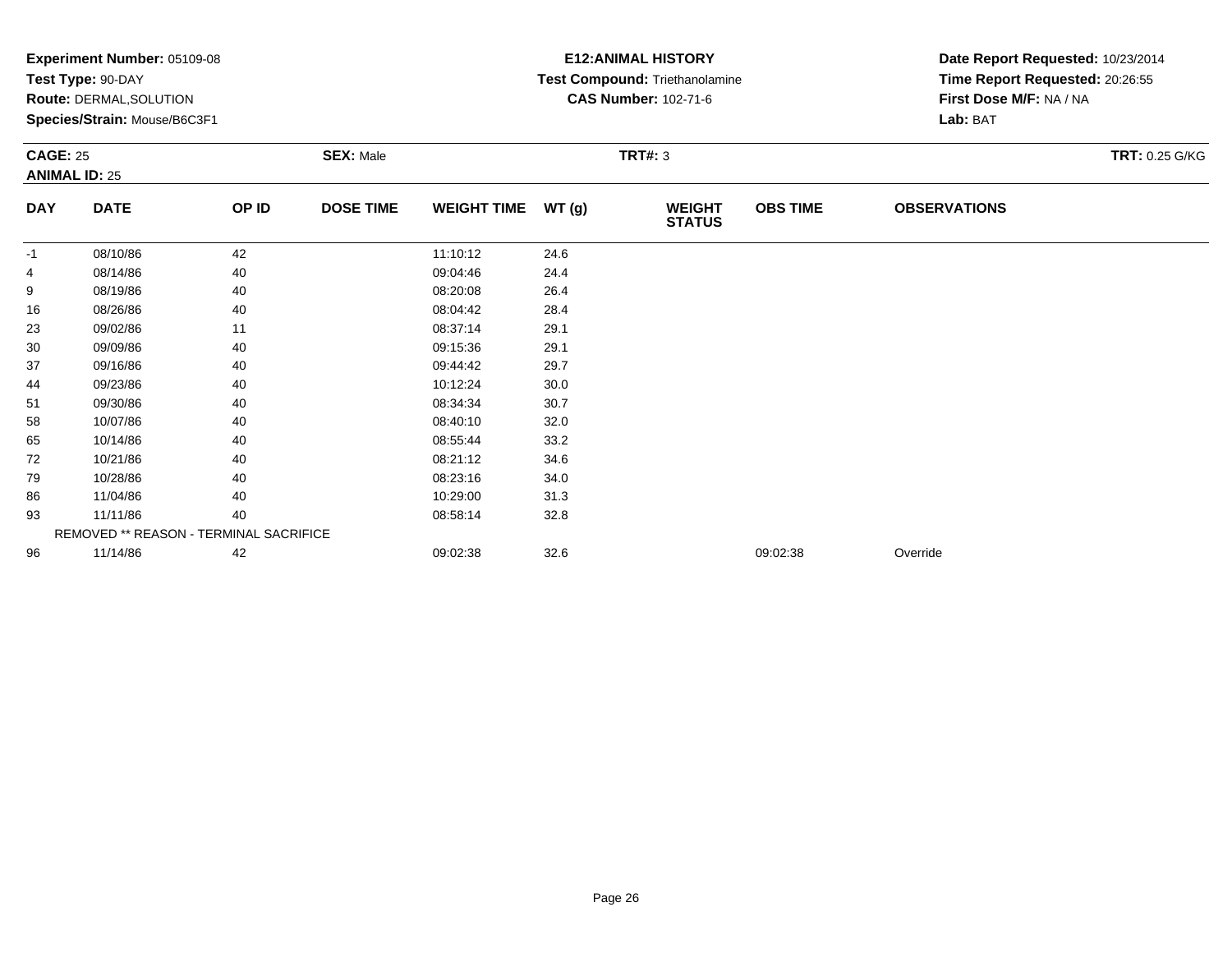|                 | Experiment Number: 05109-08<br>Test Type: 90-DAY<br>Route: DERMAL, SOLUTION<br>Species/Strain: Mouse/B6C3F1 |       |                                    |                                            | <b>E12: ANIMAL HISTORY</b><br>Test Compound: Triethanolamine<br><b>CAS Number: 102-71-6</b> |                                | Date Report Requested: 10/23/2014<br>Time Report Requested: 20:26:55<br>First Dose M/F: NA / NA<br>Lab: BAT |                     |                |
|-----------------|-------------------------------------------------------------------------------------------------------------|-------|------------------------------------|--------------------------------------------|---------------------------------------------------------------------------------------------|--------------------------------|-------------------------------------------------------------------------------------------------------------|---------------------|----------------|
| <b>CAGE: 26</b> | <b>ANIMAL ID: 26</b>                                                                                        |       | <b>SEX: Male</b><br><b>TRT#: 3</b> |                                            |                                                                                             |                                |                                                                                                             |                     | TRT: 0.25 G/KG |
| <b>DAY</b>      | <b>DATE</b>                                                                                                 | OP ID | <b>DOSE TIME</b>                   | <b>WEIGHT TIME</b>                         | WT(g)                                                                                       | <b>WEIGHT</b><br><b>STATUS</b> | <b>OBS TIME</b>                                                                                             | <b>OBSERVATIONS</b> |                |
| $-2$            | 08/10/86                                                                                                    | 42    |                                    | 11:20:10                                   | 21.1                                                                                        |                                |                                                                                                             |                     |                |
| 3               | 08/14/86                                                                                                    | 40    |                                    | 08:46:28                                   | 22.6                                                                                        |                                |                                                                                                             |                     |                |
| 8               | 08/19/86                                                                                                    | 40    |                                    | 08:32:08                                   | 22.4                                                                                        |                                |                                                                                                             |                     |                |
| 15              | 08/26/86                                                                                                    | 40    |                                    | 07:53:56                                   | 24.5                                                                                        |                                |                                                                                                             |                     |                |
| 22              | 09/02/86                                                                                                    | 11    |                                    | 08:51:24                                   | 25.0                                                                                        |                                |                                                                                                             |                     |                |
| 29              | 09/09/86                                                                                                    | 40    |                                    | 09:25:30                                   | 26.2                                                                                        |                                |                                                                                                             |                     |                |
| 36              | 09/16/86                                                                                                    | 40    |                                    | 09:52:54                                   | 27.8                                                                                        |                                |                                                                                                             |                     |                |
| 43              | 09/23/86                                                                                                    | 40    |                                    | 09:57:06                                   | 28.2                                                                                        |                                |                                                                                                             |                     |                |
| 50              | 09/30/86                                                                                                    | 40    |                                    | 08:44:20                                   | 31.8                                                                                        |                                |                                                                                                             |                     |                |
| 57              | 10/07/86                                                                                                    | 40    |                                    | 14:03:28                                   | 27.8                                                                                        |                                |                                                                                                             |                     |                |
| 64              | 10/14/86                                                                                                    | 40    |                                    | 09:05:38                                   | 29.0                                                                                        |                                |                                                                                                             |                     |                |
| 71              | 10/21/86                                                                                                    | 40    |                                    | 08:31:04                                   | 29.4                                                                                        |                                |                                                                                                             |                     |                |
| 78              | 10/28/86                                                                                                    | 40    |                                    | 08:31:32                                   | 29.4                                                                                        |                                |                                                                                                             |                     |                |
| 85              | 11/04/86                                                                                                    | 40    |                                    | 10:38:28                                   | 29.9                                                                                        |                                |                                                                                                             |                     |                |
| 88              | 11/07/86                                                                                                    | 11    |                                    | **NOTE-ANIMAL DIED DURING BLOOD COLLECTION |                                                                                             |                                | 10:54:26                                                                                                    |                     |                |
|                 | REMOVED ** REASON - ACCIDENTALLY KILLED                                                                     |       |                                    |                                            |                                                                                             |                                |                                                                                                             |                     |                |
| 88              | 11/07/86                                                                                                    | 11    |                                    | 10:55:10                                   | 28.6                                                                                        |                                | 10:55:10                                                                                                    | Override            |                |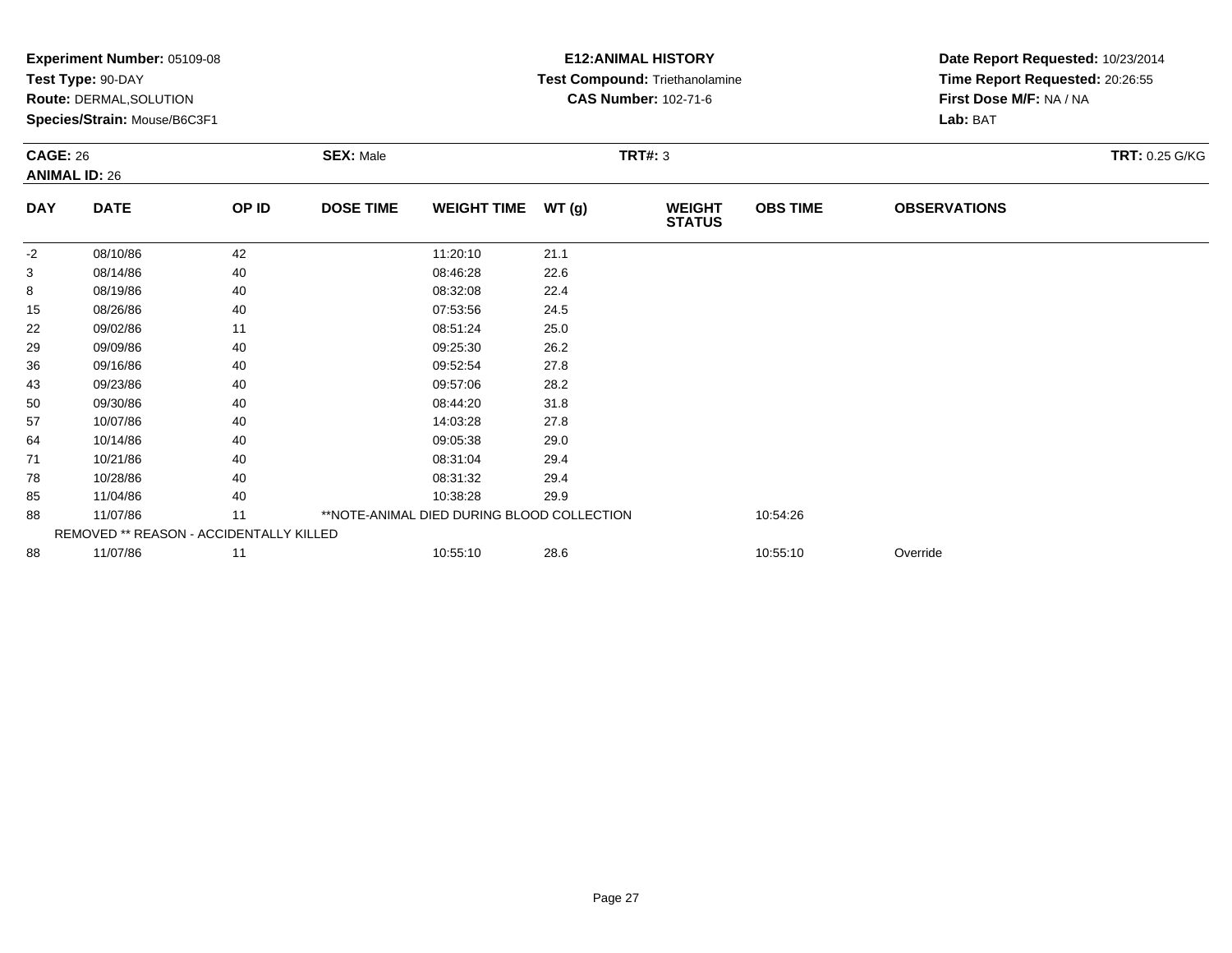|                 | Experiment Number: 05109-08<br>Test Type: 90-DAY<br>Route: DERMAL, SOLUTION<br>Species/Strain: Mouse/B6C3F1 |       |                  |                    | <b>E12: ANIMAL HISTORY</b><br>Test Compound: Triethanolamine<br><b>CAS Number: 102-71-6</b> | Date Report Requested: 10/23/2014<br>Time Report Requested: 20:26:55<br>First Dose M/F: NA / NA<br>Lab: BAT |                 |                     |                |
|-----------------|-------------------------------------------------------------------------------------------------------------|-------|------------------|--------------------|---------------------------------------------------------------------------------------------|-------------------------------------------------------------------------------------------------------------|-----------------|---------------------|----------------|
| <b>CAGE: 27</b> | <b>ANIMAL ID: 27</b>                                                                                        |       | <b>SEX: Male</b> |                    | <b>TRT#: 3</b>                                                                              |                                                                                                             |                 |                     | TRT: 0.25 G/KG |
| <b>DAY</b>      | <b>DATE</b>                                                                                                 | OP ID | <b>DOSE TIME</b> | <b>WEIGHT TIME</b> | WT(g)                                                                                       | <b>WEIGHT</b><br><b>STATUS</b>                                                                              | <b>OBS TIME</b> | <b>OBSERVATIONS</b> |                |
| -2              | 08/10/86                                                                                                    | 42    |                  | 11:20:30           | 22.3                                                                                        |                                                                                                             |                 |                     |                |
| 3               | 08/14/86                                                                                                    | 40    |                  | 08:47:00           | 23.8                                                                                        |                                                                                                             |                 |                     |                |
| 8               | 08/19/86                                                                                                    | 40    |                  | 08:32:20           | 24.9                                                                                        |                                                                                                             |                 |                     |                |
| 15              | 08/26/86                                                                                                    | 40    |                  | 07:54:10           | 26.7                                                                                        |                                                                                                             |                 |                     |                |
| 22              | 09/02/86                                                                                                    | 11    |                  | 08:51:48           | 27.9                                                                                        |                                                                                                             |                 |                     |                |
| 29              | 09/09/86                                                                                                    | 40    |                  | 09:25:44           | 29.1                                                                                        |                                                                                                             |                 |                     |                |
| 36              | 09/16/86                                                                                                    | 40    |                  | 09:51:54           | 30.2                                                                                        |                                                                                                             |                 |                     |                |
| 43              | 09/23/86                                                                                                    | 40    |                  | 09:56:14           | 30.4                                                                                        |                                                                                                             |                 |                     |                |
| 50              | 09/30/86                                                                                                    | 40    |                  | 08:44:36           | 31.4                                                                                        |                                                                                                             |                 |                     |                |
| 57              | 10/07/86                                                                                                    | 40    |                  | 08:47:40           | 30.2                                                                                        |                                                                                                             |                 |                     |                |
| 64              | 10/14/86                                                                                                    | 40    |                  | 09:05:52           | 32.2                                                                                        |                                                                                                             |                 |                     |                |
| 71              | 10/21/86                                                                                                    | 40    |                  | 08:31:18           | 32.8                                                                                        |                                                                                                             |                 |                     |                |
| 78              | 10/28/86                                                                                                    | 40    |                  | 08:31:48           | 32.5                                                                                        |                                                                                                             |                 |                     |                |
| 85              | 11/04/86                                                                                                    | 40    |                  | 10:38:54           | 31.5                                                                                        |                                                                                                             |                 |                     |                |
| 92              | 11/11/86                                                                                                    | 40    |                  | 08:50:34           | 33.2                                                                                        |                                                                                                             |                 |                     |                |
|                 | REMOVED ** REASON - TERMINAL SACRIFICE                                                                      |       |                  |                    |                                                                                             |                                                                                                             |                 |                     |                |
| 95              | 11/14/86                                                                                                    | 42    |                  | 09:00:52           | 33.2                                                                                        |                                                                                                             | 09:00:52        | Override            |                |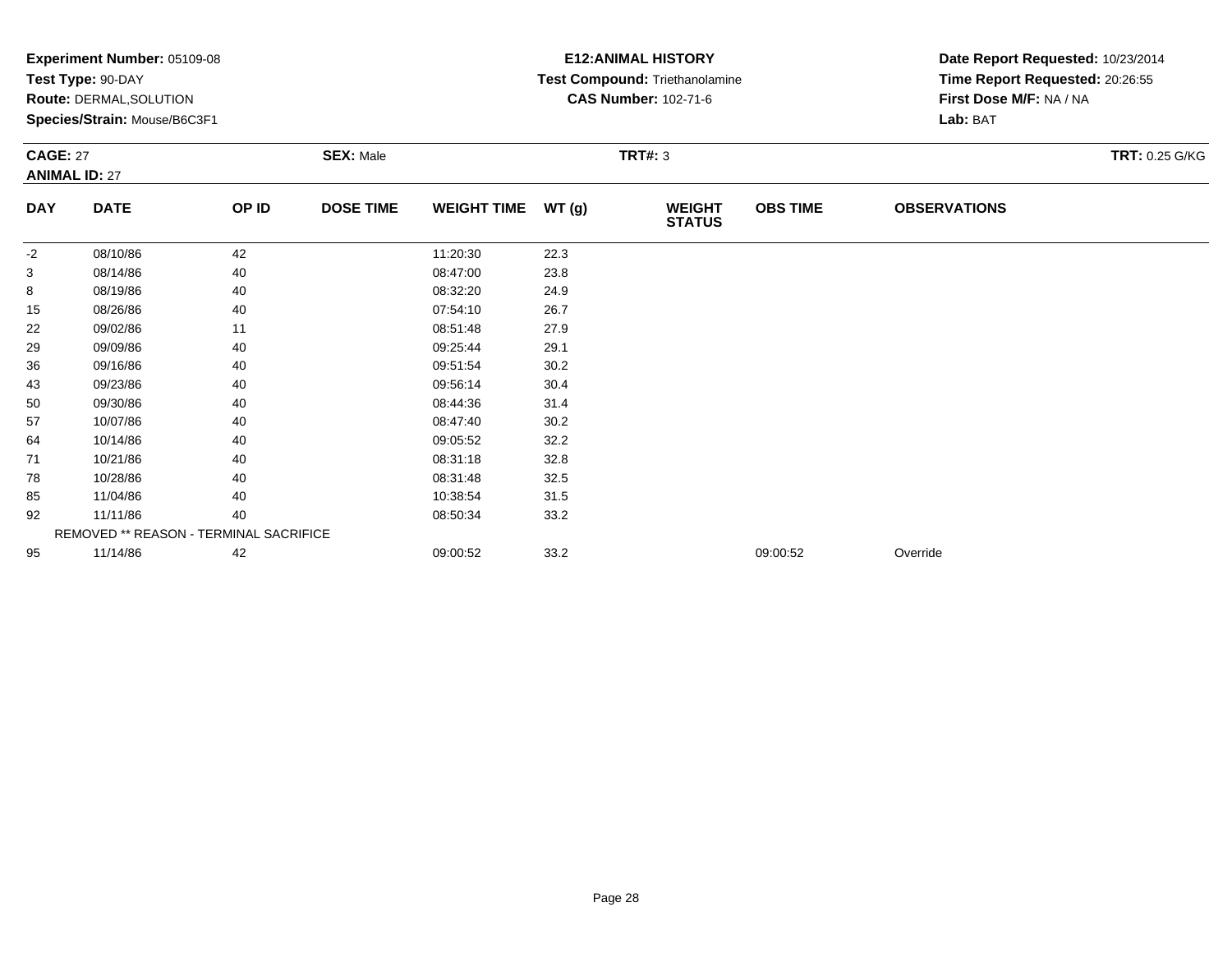|                 | Experiment Number: 05109-08<br>Test Type: 90-DAY<br>Route: DERMAL, SOLUTION<br>Species/Strain: Mouse/B6C3F1 |       |                  |                    |                | <b>E12: ANIMAL HISTORY</b><br>Test Compound: Triethanolamine<br><b>CAS Number: 102-71-6</b> | Date Report Requested: 10/23/2014<br>Time Report Requested: 20:26:55<br>First Dose M/F: NA / NA<br>Lab: BAT |                     |                       |
|-----------------|-------------------------------------------------------------------------------------------------------------|-------|------------------|--------------------|----------------|---------------------------------------------------------------------------------------------|-------------------------------------------------------------------------------------------------------------|---------------------|-----------------------|
| <b>CAGE: 28</b> | <b>ANIMAL ID: 28</b>                                                                                        |       | <b>SEX: Male</b> |                    | <b>TRT#: 3</b> |                                                                                             |                                                                                                             |                     | <b>TRT: 0.25 G/KG</b> |
| <b>DAY</b>      | <b>DATE</b>                                                                                                 | OP ID | <b>DOSE TIME</b> | <b>WEIGHT TIME</b> | WT(g)          | <b>WEIGHT</b><br><b>STATUS</b>                                                              | <b>OBS TIME</b>                                                                                             | <b>OBSERVATIONS</b> |                       |
| $-2$            | 08/10/86                                                                                                    | 42    |                  | 11:20:48           | 23.0           |                                                                                             |                                                                                                             |                     |                       |
| 3               | 08/14/86                                                                                                    | 40    |                  | 08:47:24           | 23.6           |                                                                                             |                                                                                                             |                     |                       |
| 8               | 08/19/86                                                                                                    | 40    |                  | 08:32:34           | 23.6           |                                                                                             |                                                                                                             |                     |                       |
| 15              | 08/26/86                                                                                                    | 40    |                  | 07:54:26           | 26.8           |                                                                                             |                                                                                                             |                     |                       |
| 22              | 09/02/86                                                                                                    | 11    |                  | 08:50:34           | 26.9           |                                                                                             |                                                                                                             |                     |                       |
| 29              | 09/09/86                                                                                                    | 40    |                  | 09:24:36           | 27.3           |                                                                                             |                                                                                                             |                     |                       |
| 36              | 09/16/86                                                                                                    | 40    |                  | 09:52:12           | 27.9           |                                                                                             |                                                                                                             |                     |                       |
| 43              | 09/23/86                                                                                                    | 40    |                  | 09:56:26           | 28.4           |                                                                                             |                                                                                                             |                     |                       |
| 50              | 09/30/86                                                                                                    | 40    |                  | 08:44:52           | 28.9           |                                                                                             |                                                                                                             |                     |                       |
| 57              | 10/07/86                                                                                                    | 40    |                  | 08:47:58           | 27.9           |                                                                                             |                                                                                                             |                     |                       |
| 64              | 10/14/86                                                                                                    | 40    |                  | 09:06:06           | 30.0           |                                                                                             |                                                                                                             |                     |                       |
| 71              | 10/21/86                                                                                                    | 40    |                  | 08:31:32           | 30.5           |                                                                                             |                                                                                                             |                     |                       |
| 78              | 10/28/86                                                                                                    | 40    |                  | 08:32:04           | 30.1           |                                                                                             |                                                                                                             |                     |                       |
| 85              | 11/04/86                                                                                                    | 40    |                  | 10:39:06           | 29.3           |                                                                                             |                                                                                                             |                     |                       |
| 92              | 11/11/86                                                                                                    | 40    |                  | 08:50:52           | 30.8           |                                                                                             |                                                                                                             |                     |                       |
|                 | REMOVED ** REASON - TERMINAL SACRIFICE                                                                      |       |                  |                    |                |                                                                                             |                                                                                                             |                     |                       |
| 95              | 11/14/86                                                                                                    | 42    |                  | 09:01:14           | 31.0           |                                                                                             | 09:01:14                                                                                                    | Override            |                       |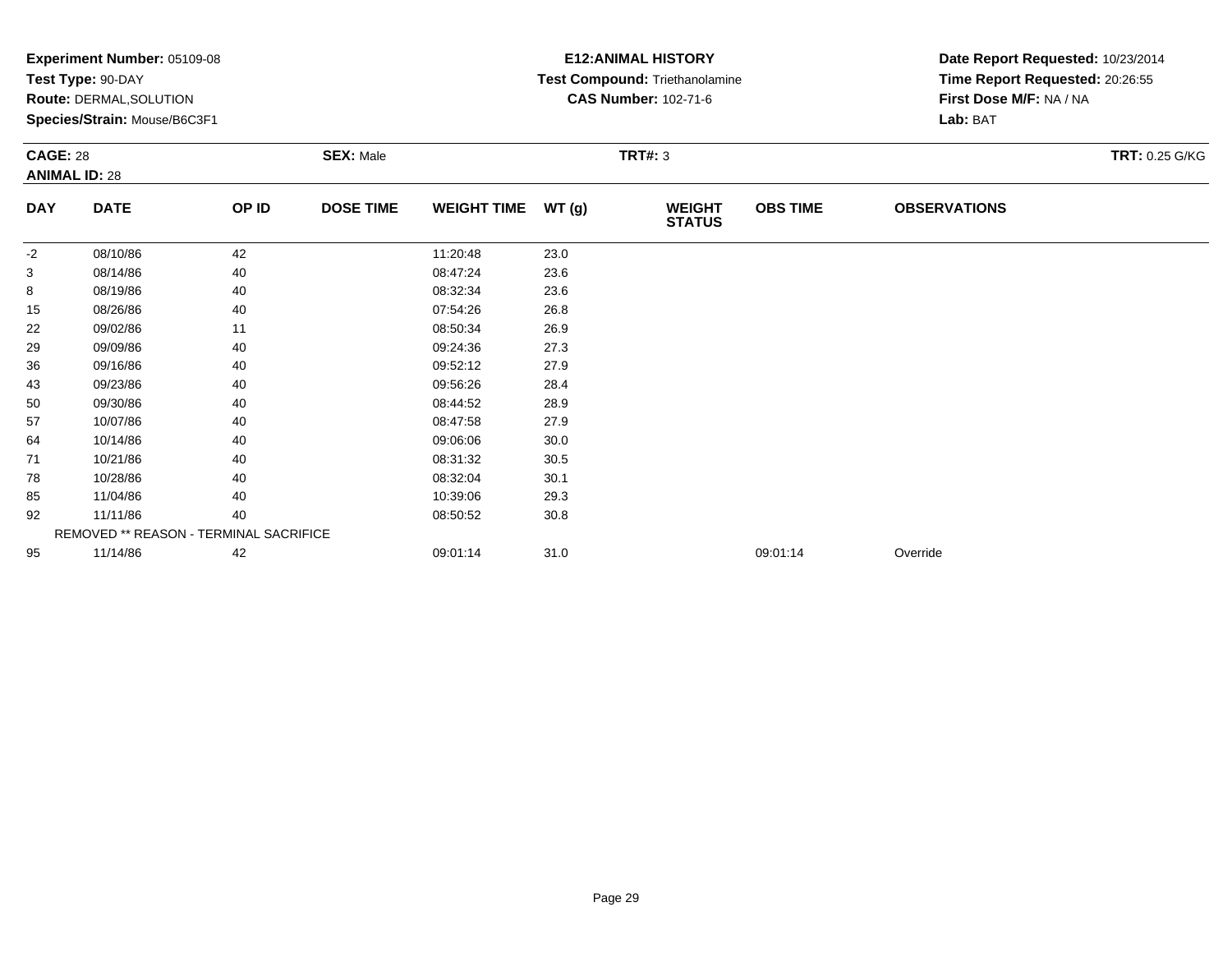|            | Experiment Number: 05109-08<br>Test Type: 90-DAY<br>Route: DERMAL, SOLUTION<br>Species/Strain: Mouse/B6C3F1<br><b>CAGE: 29</b><br><b>ANIMAL ID: 29</b> |       |                  |                    |                | <b>E12: ANIMAL HISTORY</b><br>Test Compound: Triethanolamine<br><b>CAS Number: 102-71-6</b> | Date Report Requested: 10/23/2014<br>Time Report Requested: 20:26:55<br>First Dose M/F: NA / NA<br>Lab: BAT |                     |                |
|------------|--------------------------------------------------------------------------------------------------------------------------------------------------------|-------|------------------|--------------------|----------------|---------------------------------------------------------------------------------------------|-------------------------------------------------------------------------------------------------------------|---------------------|----------------|
|            |                                                                                                                                                        |       | <b>SEX: Male</b> |                    | <b>TRT#: 3</b> |                                                                                             |                                                                                                             |                     | TRT: 0.25 G/KG |
| <b>DAY</b> | <b>DATE</b>                                                                                                                                            | OP ID | <b>DOSE TIME</b> | <b>WEIGHT TIME</b> | WT(g)          | <b>WEIGHT</b><br><b>STATUS</b>                                                              | <b>OBS TIME</b>                                                                                             | <b>OBSERVATIONS</b> |                |
| $-2$       | 08/10/86                                                                                                                                               | 42    |                  | 11:21:06           | 20.7           |                                                                                             |                                                                                                             |                     |                |
| 3          | 08/14/86                                                                                                                                               | 40    |                  | 08:47:48           | 22.5           |                                                                                             |                                                                                                             |                     |                |
| 8          | 08/19/86                                                                                                                                               | 40    |                  | 08:32:48           | 23.2           |                                                                                             |                                                                                                             |                     |                |
| 15         | 08/26/86                                                                                                                                               | 40    |                  | 07:52:22           | 24.1           |                                                                                             |                                                                                                             |                     |                |
| 22         | 09/02/86                                                                                                                                               | 11    |                  | 08:50:50           | 25.7           |                                                                                             |                                                                                                             |                     |                |
| 29         | 09/09/86                                                                                                                                               | 40    |                  | 09:24:56           | 26.0           |                                                                                             |                                                                                                             |                     |                |
| 36         | 09/16/86                                                                                                                                               | 40    |                  | 09:52:24           | 27.0           |                                                                                             |                                                                                                             |                     |                |
| 43         | 09/23/86                                                                                                                                               | 40    |                  | 09:56:38           | 27.6           |                                                                                             |                                                                                                             |                     |                |
| 50         | 09/30/86                                                                                                                                               | 40    |                  | 08:45:06           | 27.7           |                                                                                             |                                                                                                             |                     |                |
| 57         | 10/07/86                                                                                                                                               | 40    |                  | 08:48:14           | 28.1           |                                                                                             |                                                                                                             |                     |                |
| 64         | 10/14/86                                                                                                                                               | 40    |                  | 09:06:24           | 28.1           |                                                                                             |                                                                                                             |                     |                |
| 71         | 10/21/86                                                                                                                                               | 40    |                  | 08:31:46           | 29.1           |                                                                                             |                                                                                                             |                     |                |
| 78         | 10/28/86                                                                                                                                               | 40    |                  | 08:30:52           | 29.3           |                                                                                             |                                                                                                             |                     |                |
| 85         | 11/04/86                                                                                                                                               | 40    |                  | 10:39:20           | 28.3           |                                                                                             |                                                                                                             |                     |                |
| 92         | 11/11/86                                                                                                                                               | 40    |                  | 08:51:04           | 28.1           |                                                                                             |                                                                                                             |                     |                |
|            | REMOVED ** REASON - TERMINAL SACRIFICE                                                                                                                 |       |                  |                    |                |                                                                                             |                                                                                                             |                     |                |
| 95         | 11/14/86                                                                                                                                               | 42    |                  | 09:00:06           | 28.4           |                                                                                             | 09:00:06                                                                                                    | Override            |                |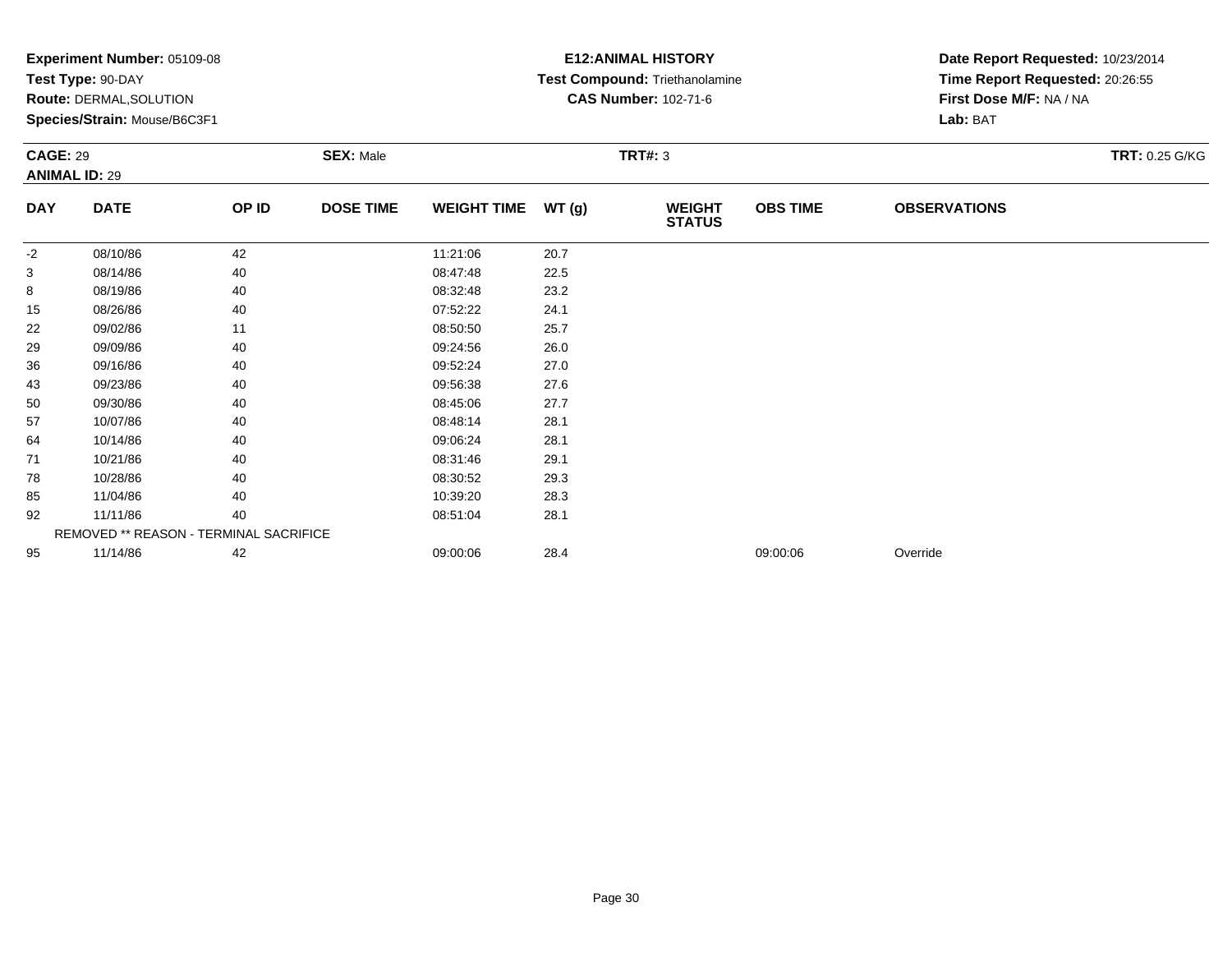|            | Experiment Number: 05109-08<br>Test Type: 90-DAY<br>Route: DERMAL, SOLUTION<br>Species/Strain: Mouse/B6C3F1<br><b>CAGE: 30</b><br><b>ANIMAL ID: 30</b> |       |                  |                    |                | <b>E12: ANIMAL HISTORY</b><br>Test Compound: Triethanolamine<br><b>CAS Number: 102-71-6</b> | Date Report Requested: 10/23/2014<br>Time Report Requested: 20:26:55<br>First Dose M/F: NA / NA<br>Lab: BAT |                     |                |
|------------|--------------------------------------------------------------------------------------------------------------------------------------------------------|-------|------------------|--------------------|----------------|---------------------------------------------------------------------------------------------|-------------------------------------------------------------------------------------------------------------|---------------------|----------------|
|            |                                                                                                                                                        |       | <b>SEX: Male</b> |                    | <b>TRT#: 3</b> |                                                                                             |                                                                                                             |                     | TRT: 0.25 G/KG |
| <b>DAY</b> | <b>DATE</b>                                                                                                                                            | OP ID | <b>DOSE TIME</b> | <b>WEIGHT TIME</b> | WT(g)          | <b>WEIGHT</b><br><b>STATUS</b>                                                              | <b>OBS TIME</b>                                                                                             | <b>OBSERVATIONS</b> |                |
| $-2$       | 08/10/86                                                                                                                                               | 42    |                  | 11:21:24           | 24.3           |                                                                                             |                                                                                                             |                     |                |
| 3          | 08/14/86                                                                                                                                               | 40    |                  | 08:46:14           | 25.6           |                                                                                             |                                                                                                             |                     |                |
| 8          | 08/19/86                                                                                                                                               | 40    |                  | 08:31:44           | 26.6           |                                                                                             |                                                                                                             |                     |                |
| 15         | 08/26/86                                                                                                                                               | 40    |                  | 07:53:44           | 28.8           |                                                                                             |                                                                                                             |                     |                |
| 22         | 09/02/86                                                                                                                                               | 11    |                  | 08:51:06           | 28.9           |                                                                                             |                                                                                                             |                     |                |
| 29         | 09/09/86                                                                                                                                               | 40    |                  | 09:25:10           | 29.7           |                                                                                             |                                                                                                             |                     |                |
| 36         | 09/16/86                                                                                                                                               | 40    |                  | 09:52:40           | 31.0           |                                                                                             |                                                                                                             |                     |                |
| 43         | 09/23/86                                                                                                                                               | 40    |                  | 09:56:52           | 31.4           |                                                                                             |                                                                                                             |                     |                |
| 50         | 09/30/86                                                                                                                                               | 40    |                  | 08:45:22           | 32.5           |                                                                                             |                                                                                                             |                     |                |
| 57         | 10/07/86                                                                                                                                               | 40    |                  | 08:48:34           | 32.4           |                                                                                             |                                                                                                             |                     |                |
| 64         | 10/14/86                                                                                                                                               | 40    |                  | 09:05:18           | 33.6           |                                                                                             |                                                                                                             |                     |                |
| 71         | 10/21/86                                                                                                                                               | 40    |                  | 08:30:38           | 33.9           |                                                                                             |                                                                                                             |                     |                |
| 78         | 10/28/86                                                                                                                                               | 40    |                  | 08:31:14           | 34.7           |                                                                                             |                                                                                                             |                     |                |
| 85         | 11/04/86                                                                                                                                               | 40    |                  | 10:39:34           | 33.5           |                                                                                             |                                                                                                             |                     |                |
| 92         | 11/11/86                                                                                                                                               | 40    |                  | 08:49:10           | 34.2           |                                                                                             |                                                                                                             |                     |                |
|            | REMOVED ** REASON - TERMINAL SACRIFICE                                                                                                                 |       |                  |                    |                |                                                                                             |                                                                                                             |                     |                |
| 95         | 11/14/86                                                                                                                                               | 42    |                  | 09:00:30           | 34.4           |                                                                                             | 09:00:30                                                                                                    | Override            |                |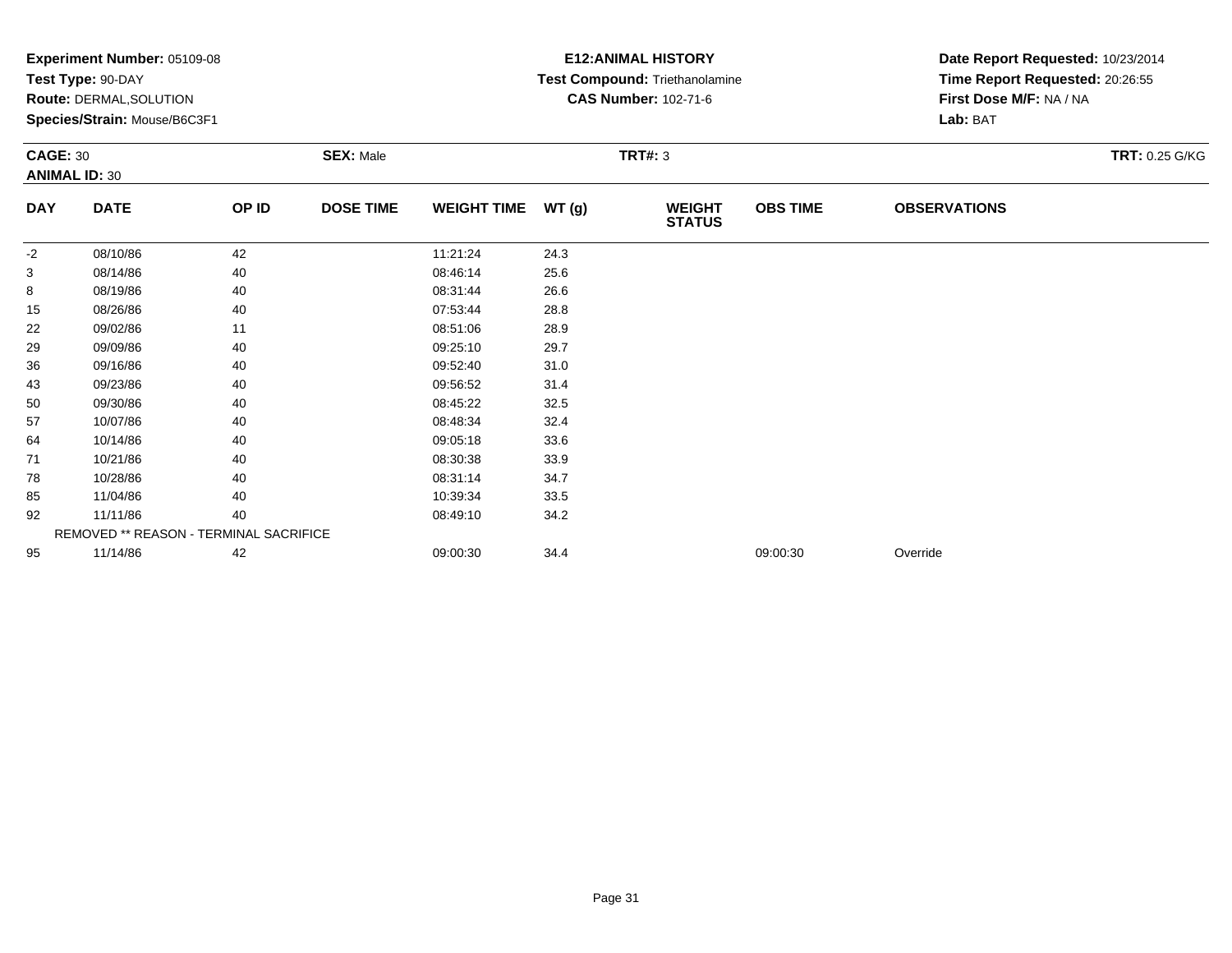**Test Type:** 90-DAY

**Route:** DERMAL,SOLUTION

**Species/Strain:** Mouse/B6C3F1

# **E12:ANIMAL HISTORY Test Compound:** Triethanolamine**CAS Number:** 102-71-6

| <b>CAGE: 31</b><br><b>ANIMAL ID: 31</b> |                                        |       | <b>SEX: Male</b> |                    |      | <b>TRT#: 3</b>                 |                 |                     | <b>TRT: 0.25 G/KG</b> |
|-----------------------------------------|----------------------------------------|-------|------------------|--------------------|------|--------------------------------|-----------------|---------------------|-----------------------|
| <b>DAY</b>                              | <b>DATE</b>                            | OP ID | <b>DOSE TIME</b> | WEIGHT TIME WT (g) |      | <b>WEIGHT</b><br><b>STATUS</b> | <b>OBS TIME</b> | <b>OBSERVATIONS</b> |                       |
| $-1$                                    | 08/12/86                               | 40    |                  | 13:34:06           | 19.0 |                                |                 |                     |                       |
| $\overline{c}$                          | 08/14/86                               | 40    |                  | 09:46:24           | 20.5 |                                | 09:46:24        | Normal              |                       |
| $\overline{7}$                          | 08/19/86                               | 40    |                  | 09:32:02           | 21.8 |                                | 09:32:02        | Normal              |                       |
| 14                                      | 08/26/86                               | 40    |                  | 09:06:48           | 22.9 |                                | 09:06:48        | Normal              |                       |
| 21                                      | 09/02/86                               | 11    |                  | 09:21:42           | 24.9 |                                | 09:21:42        | Normal              |                       |
| 28                                      | 09/09/86                               | 40    |                  | 08:39:28           | 26.7 |                                | 08:39:28        | Normal              |                       |
| 35                                      | 09/16/86                               | 40    |                  | 09:31:26           | 27.9 |                                | 09:31:26        | Normal              |                       |
| 42                                      | 09/23/86                               | 40    |                  | 09:08:16           | 26.4 |                                | 09:08:16        | Normal              |                       |
| 49                                      | 09/30/86                               | 40    |                  | 08:14:30           | 28.1 |                                | 08:14:30        | Normal              |                       |
| 56                                      | 10/07/86                               | 40    |                  | 08:18:52           | 28.1 |                                | 08:18:52        | Normal              |                       |
| 63                                      | 10/14/86                               | 40    |                  | 08:35:42           | 28.5 |                                | 08:35:42        | Normal              |                       |
| 70                                      | 10/21/86                               | 40    |                  | 08:02:42           | 30.5 |                                | 08:02:42        | Normal              |                       |
| 77                                      | 10/28/86                               | 40    |                  | 08:10:44           | 30.3 |                                | 08:10:44        | Normal              |                       |
| 84                                      | 11/04/86                               | 40    |                  | 09:37:34           | 29.4 |                                | 09:37:34        | Normal              |                       |
| 91                                      | 11/11/86                               | 40    |                  | 08:27:22           | 30.5 |                                | 08:27:22        | Normal              |                       |
|                                         | REMOVED ** REASON - TERMINAL SACRIFICE |       |                  |                    |      |                                |                 |                     |                       |
| 93                                      | 11/13/86                               | 40    |                  | 06:58:20           | 31.6 |                                | 06:58:20        | Normal              |                       |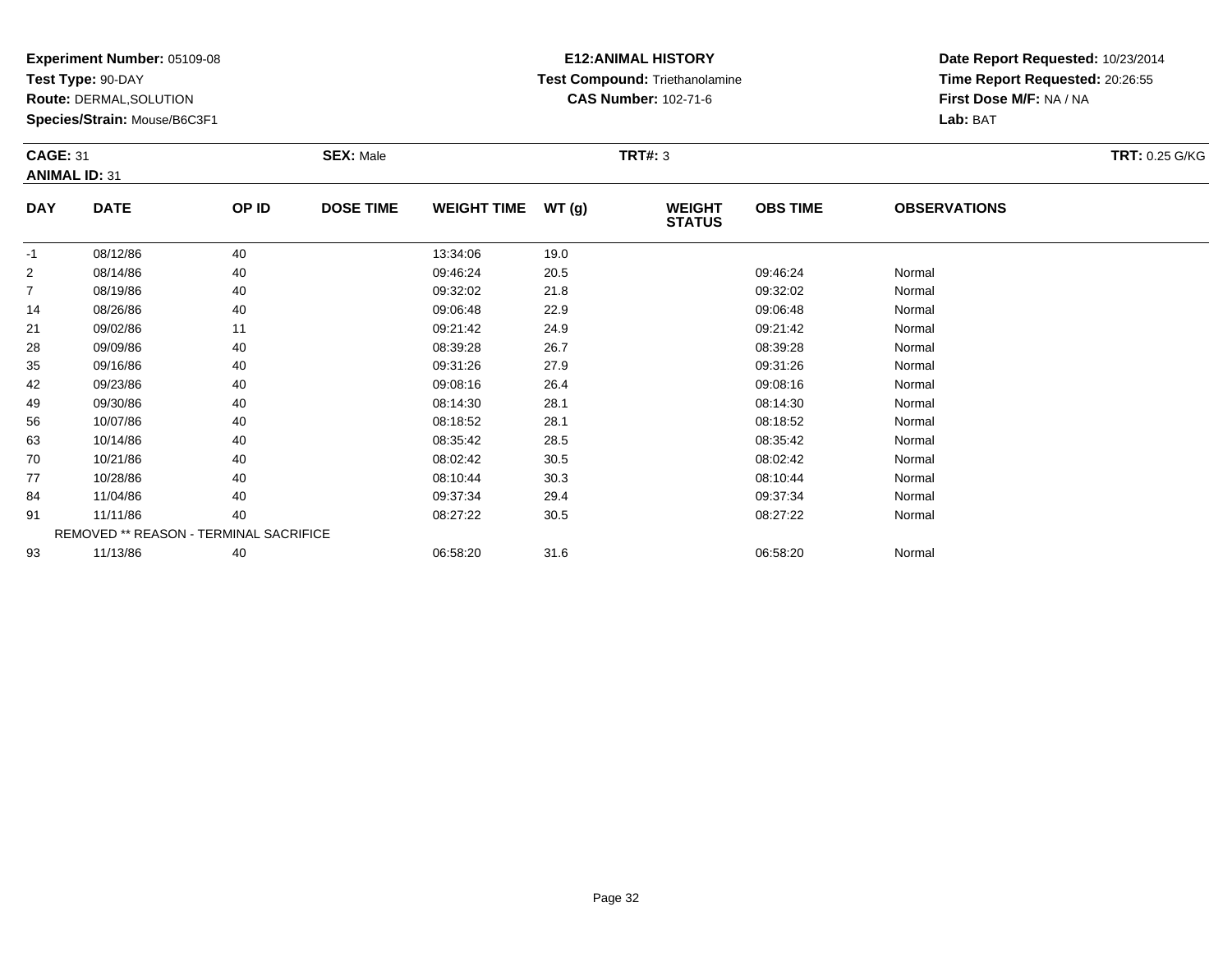**Test Type:** 90-DAY

93

**Route:** DERMAL,SOLUTION

**Species/Strain:** Mouse/B6C3F1

# **E12:ANIMAL HISTORY Test Compound:** Triethanolamine**CAS Number:** 102-71-6

**Date Report Requested:** 10/23/2014**Time Report Requested:** 20:26:55**First Dose M/F:** NA / NA**Lab:** BAT

| <b>CAGE: 32</b> | <b>ANIMAL ID: 32</b>                   |       | <b>SEX: Male</b> |                    |       | <b>TRT#: 3</b>                 |                 |                               | <b>TRT: 0.25 G/KG</b> |
|-----------------|----------------------------------------|-------|------------------|--------------------|-------|--------------------------------|-----------------|-------------------------------|-----------------------|
| <b>DAY</b>      | <b>DATE</b>                            | OP ID | <b>DOSE TIME</b> | <b>WEIGHT TIME</b> | WT(g) | <b>WEIGHT</b><br><b>STATUS</b> | <b>OBS TIME</b> | <b>OBSERVATIONS</b>           |                       |
| $-1$            | 08/12/86                               | 40    |                  | 13:34:44           | 22.2  |                                |                 |                               |                       |
| 2               | 08/14/86                               | 40    |                  | 09:46:42           | 21.3  |                                | 09:46:42        | Normal                        |                       |
| 7               | 08/19/86                               | 40    |                  | 09:32:18           | 22.8  |                                | 09:32:18        | Normal                        |                       |
| 14              | 08/26/86                               | 40    |                  | 09:07:06           | 26.0  |                                | 09:07:06        | Normal                        |                       |
| 21              | 09/02/86                               | 11    |                  | 09:22:06           | 24.8  |                                | 09:22:06        | Normal                        |                       |
| 28              | 09/09/86                               | 40    |                  | 08:39:44           | 28.0  |                                | 08:39:44        | Fractured Appendage Tail      |                       |
| 35              | 09/16/86                               | 40    |                  | 09:29:12           | 28.4  |                                | 09:29:12        | Missing Anatomy Tail 16-20 Mm |                       |
| 42              | 09/23/86                               | 40    |                  | 09:05:32           | 28.9  |                                | 09:05:32        | Missing Anatomy Tail 16-20 Mm |                       |
| 49              | 09/30/86                               | 40    |                  | 08:14:54           | 30.1  |                                | 08:14:54        | Missing Anatomy Tail 16-20 Mm |                       |
| 56              | 10/07/86                               | 40    |                  | 08:19:10           | 31.9  |                                | 08:19:10        | Missing Anatomy Tail 16-20 Mm |                       |
| 63              | 10/14/86                               | 40    |                  | 08:35:56           | 30.5  |                                | 08:35:56        | Missing Anatomy Tail 16-20 Mm |                       |
| 70              | 10/21/86                               | 40    |                  | 08:02:58           | 31.9  |                                | 08:02:58        | Missing Anatomy Tail 16-20 Mm |                       |
| 77              | 10/28/86                               | 40    |                  | 08:10:58           | 33.2  |                                | 08:10:58        | Missing Anatomy Tail 16-20 Mm |                       |
| 84              | 11/04/86                               | 40    |                  | 09:37:50           | 31.1  |                                | 09:37:50        | Missing Anatomy Tail 16-20 Mm |                       |
| 91              | 11/11/86                               | 40    |                  | 08:27:46           | 33.0  |                                | 08:27:46        | Missing Anatomy Tail 16-20 Mm |                       |
|                 | REMOVED ** REASON - TERMINAL SACRIFICE |       |                  |                    |       |                                |                 |                               |                       |

11/13/86 <sup>40</sup> 06:59:08 34.2 06:59:08 Missing Anatomy Tail 16-20 Mm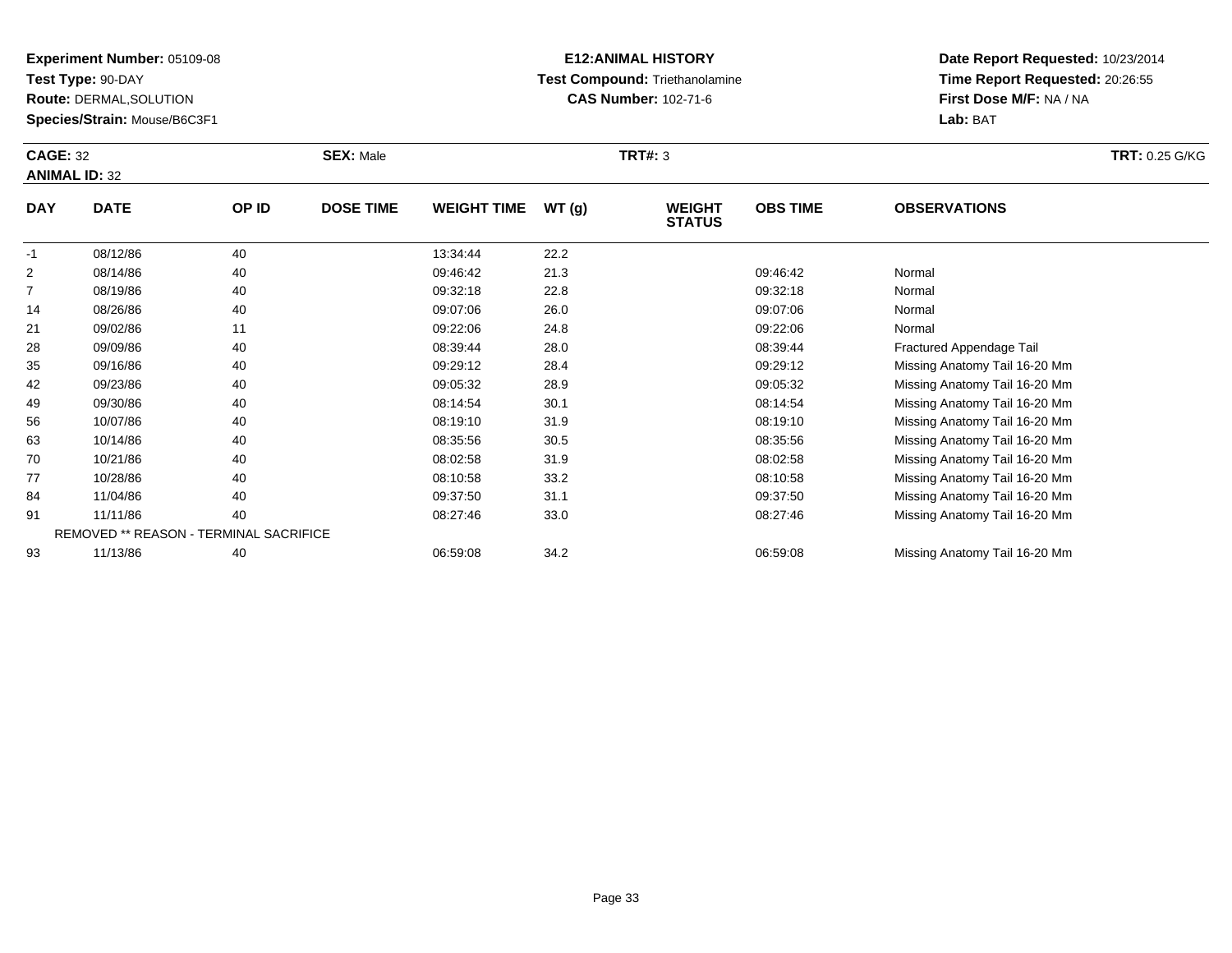**Test Type:** 90-DAY

**Route:** DERMAL,SOLUTION

**Species/Strain:** Mouse/B6C3F1

# **E12:ANIMAL HISTORY Test Compound:** Triethanolamine**CAS Number:** 102-71-6

| <b>CAGE: 33</b>      |                                        |       | <b>SEX: Male</b> |                    |      | <b>TRT#: 3</b>                 |                 |                     | <b>TRT: 0.25 G/KG</b> |
|----------------------|----------------------------------------|-------|------------------|--------------------|------|--------------------------------|-----------------|---------------------|-----------------------|
| <b>ANIMAL ID: 33</b> |                                        |       |                  |                    |      |                                |                 |                     |                       |
| <b>DAY</b>           | <b>DATE</b>                            | OP ID | <b>DOSE TIME</b> | WEIGHT TIME WT (g) |      | <b>WEIGHT</b><br><b>STATUS</b> | <b>OBS TIME</b> | <b>OBSERVATIONS</b> |                       |
| $-1$                 | 08/12/86                               | 40    |                  | 13:35:00           | 21.7 |                                |                 |                     |                       |
| $\overline{2}$       | 08/14/86                               | 40    |                  | 09:47:06           | 22.7 |                                | 09:47:06        | Normal              |                       |
| 7                    | 08/19/86                               | 40    |                  | 09:32:36           | 23.6 |                                | 09:32:36        | Normal              |                       |
| 14                   | 08/26/86                               | 40    |                  | 09:07:28           | 24.0 |                                | 09:07:28        | Normal              |                       |
| 21                   | 09/02/86                               | 11    |                  | 09:20:34           | 25.1 |                                | 09:20:34        | Normal              |                       |
| 28                   | 09/09/86                               | 40    |                  | 08:38:30           | 26.5 |                                | 08:38:30        | Normal              |                       |
| 35                   | 09/16/86                               | 40    |                  | 09:30:28           | 26.8 |                                | 09:30:28        | Normal              |                       |
| 42                   | 09/23/86                               | 40    |                  | 09:06:52           | 27.3 |                                | 09:06:52        | Normal              |                       |
| 49                   | 09/30/86                               | 40    |                  | 08:15:28           | 28.5 |                                | 08:15:28        | Normal              |                       |
| 56                   | 10/07/86                               | 40    |                  | 08:19:44           | 28.0 |                                | 08:19:44        | Normal              |                       |
| 63                   | 10/14/86                               | 40    |                  | 08:36:26           | 28.4 |                                | 08:36:26        | Normal              |                       |
| 70                   | 10/21/86                               | 40    |                  | 08:03:30           | 29.8 |                                | 08:03:30        | Normal              |                       |
| 77                   | 10/28/86                               | 40    |                  | 08:11:24           | 29.9 |                                | 08:11:24        | Normal              |                       |
| 84                   | 11/04/86                               | 40    |                  | 09:38:18           | 28.4 |                                | 09:38:18        | Normal              |                       |
| 91                   | 11/11/86                               | 40    |                  | 08:26:10           | 28.7 |                                | 08:26:10        | Normal              |                       |
|                      | REMOVED ** REASON - TERMINAL SACRIFICE |       |                  |                    |      |                                |                 |                     |                       |
| 93                   | 11/13/86                               | 40    |                  | 07:00:12           | 29.4 |                                | 07:00:12        | Normal              |                       |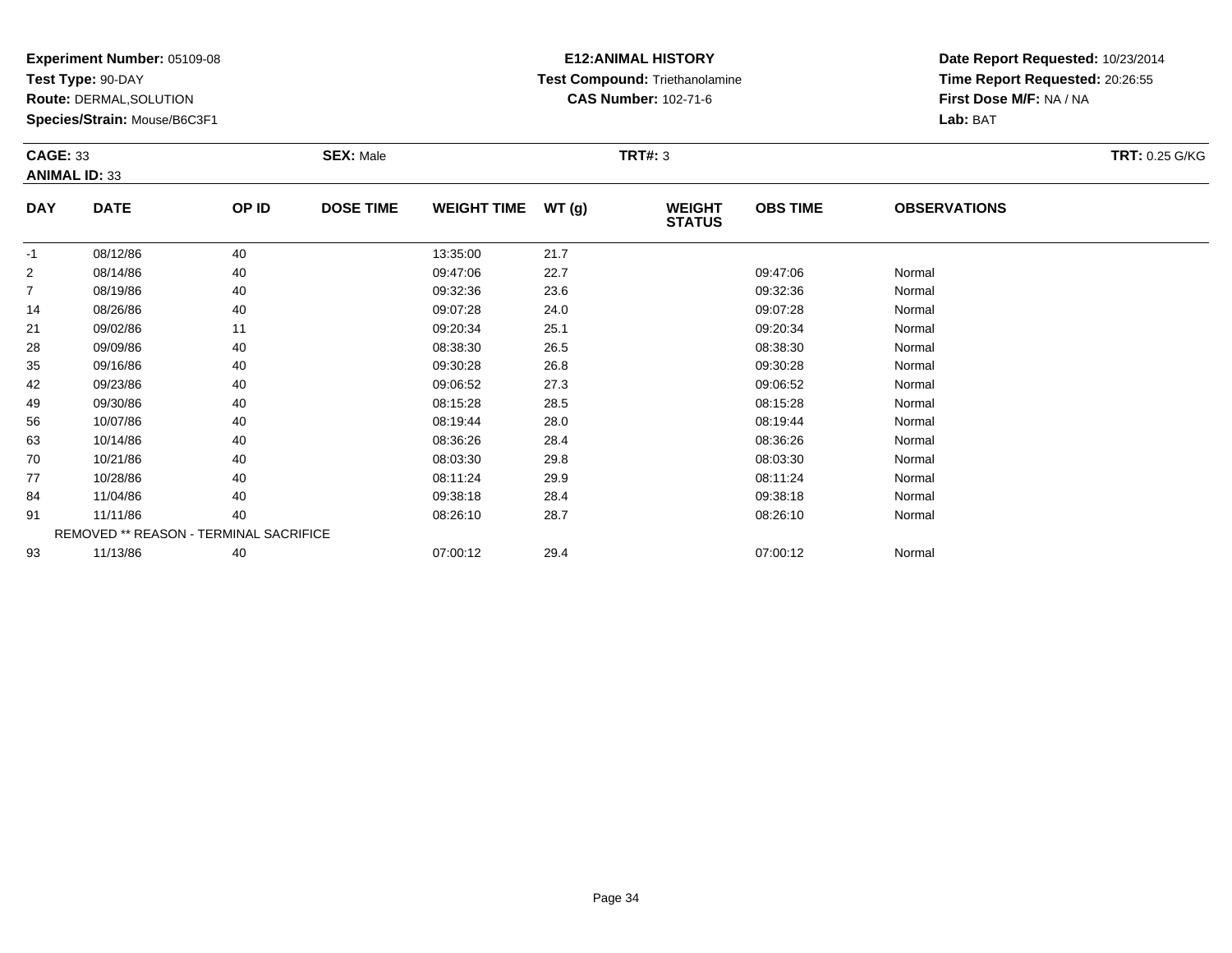**Test Type:** 90-DAY

**Route:** DERMAL,SOLUTION

**Species/Strain:** Mouse/B6C3F1

# **E12:ANIMAL HISTORY Test Compound:** Triethanolamine**CAS Number:** 102-71-6

**Date Report Requested:** 10/23/2014**Time Report Requested:** 20:26:55**First Dose M/F:** NA / NA**Lab:** BAT

**Salivating** 

| <b>CAGE: 34</b> | <b>ANIMAL ID: 34</b>                   |       | <b>SEX: Male</b> |                    |       | <b>TRT#: 3</b>                 |                 |                             | <b>TRT: 0.25 G/KG</b> |
|-----------------|----------------------------------------|-------|------------------|--------------------|-------|--------------------------------|-----------------|-----------------------------|-----------------------|
| <b>DAY</b>      | <b>DATE</b>                            | OP ID | <b>DOSE TIME</b> | <b>WEIGHT TIME</b> | WT(g) | <b>WEIGHT</b><br><b>STATUS</b> | <b>OBS TIME</b> | <b>OBSERVATIONS</b>         |                       |
| $-1$            | 08/12/86                               | 40    |                  | 13:35:20           | 12.4  |                                |                 |                             |                       |
| 2               | 08/14/86                               | 40    |                  | 09:47:22           | 20.3  |                                | 09:47:22        | Normal                      |                       |
| $\overline{7}$  | 08/19/86                               | 40    |                  | 09:32:56           | 21.6  |                                | 09:32:56        | Normal                      |                       |
| 14              | 08/26/86                               | 40    |                  | 09:05:58           | 23.2  |                                | 09:05:58        | Normal                      |                       |
| 21              | 09/02/86                               | 11    |                  | 09:21:00           | 23.8  |                                | 09:21:00        | Normal                      |                       |
| 28              | 09/09/86                               | 40    |                  | 08:38:52           | 25.3  |                                | 08:38:52        | Normal                      |                       |
| 35              | 09/16/86                               | 40    |                  | 09:30:44           | 25.9  |                                | 09:30:44        | Normal                      |                       |
| 42              | 09/23/86                               | 40    |                  | 09:07:08           | 27.5  |                                | 09:07:08        | Missing Anatomy Tail 0-2 Mm |                       |
| 49              | 09/30/86                               | 40    |                  | 08:15:48           | 27.9  |                                | 08:15:48        | Missing Anatomy Tail 0-2 Mm |                       |
| 56              | 10/07/86                               | 40    |                  | 08:20:02           | 27.4  |                                | 08:20:02        | Missing Anatomy Tail 0-2 Mm |                       |
| 63              | 10/14/86                               | 40    |                  | 08:36:44           | 27.5  |                                | 08:36:44        | Missing Anatomy Tail 0-2 Mm |                       |
| 70              | 10/21/86                               | 40    |                  | 08:03:46           | 29.0  |                                | 08:03:46        | Missing Anatomy Tail 0-2 Mm |                       |
| 77              | 10/28/86                               | 40    |                  | 08:09:54           | 29.3  |                                | 08:09:54        | Missing Anatomy Tail 0-2 Mm |                       |
| 84              | 11/04/86                               | 40    |                  | 09:36:48           | 27.9  |                                | 09:36:48        | Missing Anatomy Tail 0-2 Mm |                       |
| 91              | 11/11/86                               | 40    |                  | 08:26:32           | 29.0  |                                | 08:26:32        | Missing Anatomy Tail 0-2 Mm |                       |
|                 | REMOVED ** REASON - TERMINAL SACRIFICE |       |                  |                    |       |                                |                 |                             |                       |
| 93              | 11/13/86                               | 40    |                  | 07:01:00           | 28.8  |                                | 07:01:00        | Missing Anatomy Tail 0-2 Mm |                       |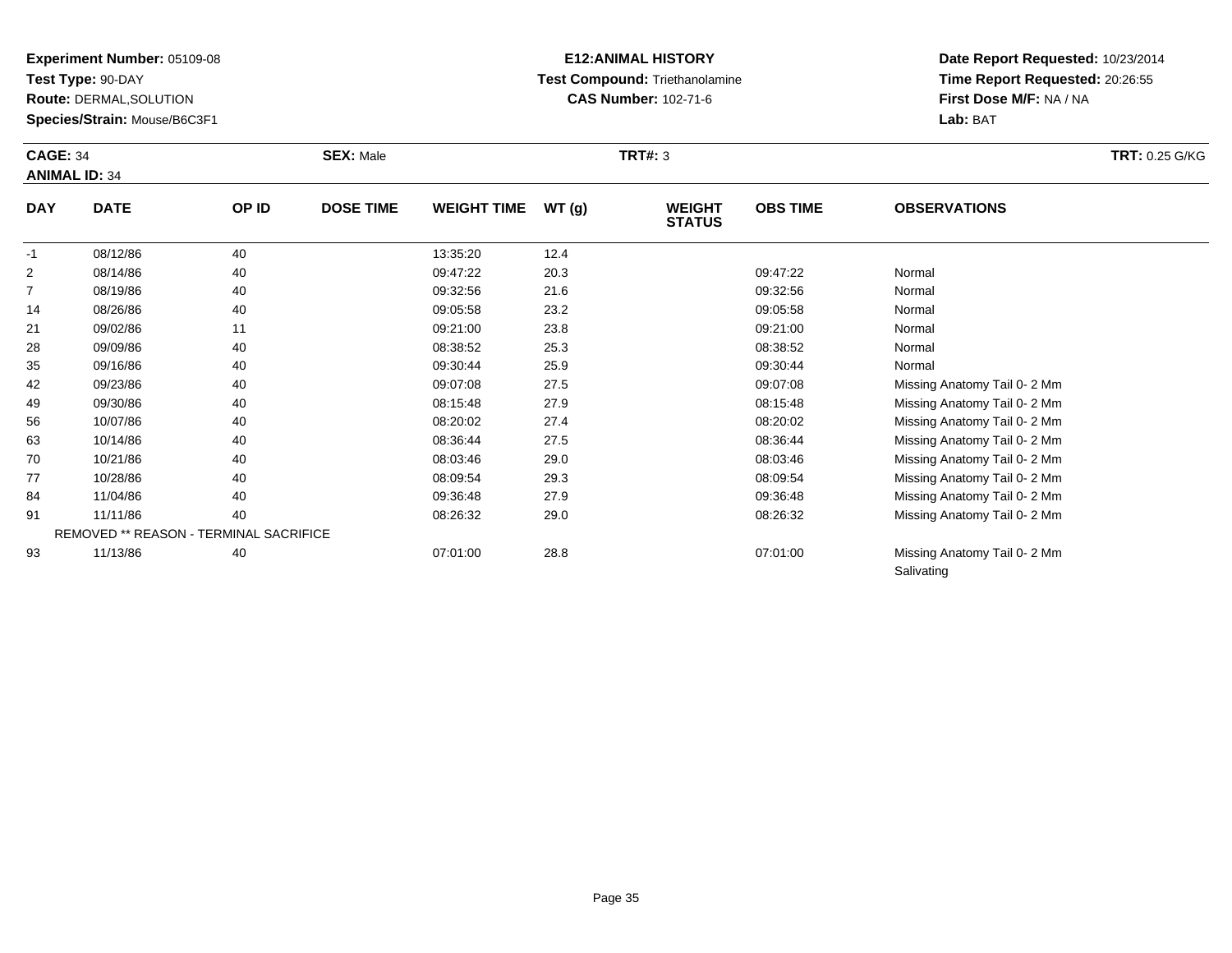**Test Type:** 90-DAY

**Route:** DERMAL,SOLUTION

**Species/Strain:** Mouse/B6C3F1

# **E12:ANIMAL HISTORY Test Compound:** Triethanolamine**CAS Number:** 102-71-6

| <b>CAGE: 35</b><br><b>ANIMAL ID: 35</b> |                                        |       | <b>SEX: Male</b> |                    | <b>TRT#: 3</b> |                                |                 |                     | <b>TRT: 0.25 G/KG</b> |
|-----------------------------------------|----------------------------------------|-------|------------------|--------------------|----------------|--------------------------------|-----------------|---------------------|-----------------------|
| <b>DAY</b>                              | <b>DATE</b>                            | OP ID | <b>DOSE TIME</b> | WEIGHT TIME WT (g) |                | <b>WEIGHT</b><br><b>STATUS</b> | <b>OBS TIME</b> | <b>OBSERVATIONS</b> |                       |
| $-1$                                    | 08/12/86                               | 40    |                  | 13:36:00           | 17.7           |                                |                 |                     |                       |
| $\overline{c}$                          | 08/14/86                               | 40    |                  | 09:45:52           | 22.1           |                                | 09:45:52        | Normal              |                       |
| $\overline{7}$                          | 08/19/86                               | 40    |                  | 09:31:44           | 20.4           |                                | 09:31:44        | Normal              |                       |
| 14                                      | 08/26/86                               | 40    |                  | 09:06:16           | 24.3           |                                | 09:06:16        | Normal              |                       |
| 21                                      | 09/02/86                               | 11    |                  | 09:21:22           | 25.2           |                                | 09:21:22        | Normal              |                       |
| 28                                      | 09/09/86                               | 40    |                  | 08:39:10           | 26.7           |                                | 08:39:10        | Normal              |                       |
| 35                                      | 09/16/86                               | 40    |                  | 09:31:00           | 27.3           |                                | 09:31:00        | Normal              |                       |
| 42                                      | 09/23/86                               | 40    |                  | 09:07:56           | 26.7           |                                | 09:07:56        | Normal              |                       |
| 49                                      | 09/30/86                               | 40    |                  | 08:16:12           | 28.4           |                                | 08:16:12        | Normal              |                       |
| 56                                      | 10/07/86                               | 40    |                  | 08:20:46           | 28.1           |                                | 08:20:46        | Normal              |                       |
| 63                                      | 10/14/86                               | 40    |                  | 08:35:26           | 28.0           |                                | 08:35:26        | Normal              |                       |
| 70                                      | 10/21/86                               | 40    |                  | 08:02:26           | 29.2           |                                | 08:02:26        | Normal              |                       |
| 77                                      | 10/28/86                               | 40    |                  | 08:10:26           | 29.5           |                                | 08:10:26        | Normal              |                       |
| 84                                      | 11/04/86                               | 40    |                  | 09:37:18           | 27.9           |                                | 09:37:18        | Normal              |                       |
| 91                                      | 11/11/86                               | 40    |                  | 08:27:06           | 29.2           |                                | 08:27:06        | Normal              |                       |
|                                         | REMOVED ** REASON - TERMINAL SACRIFICE |       |                  |                    |                |                                |                 |                     |                       |
| 93                                      | 11/13/86                               | 40    |                  | 07:02:00           | 28.8           |                                | 07:02:00        | Normal              |                       |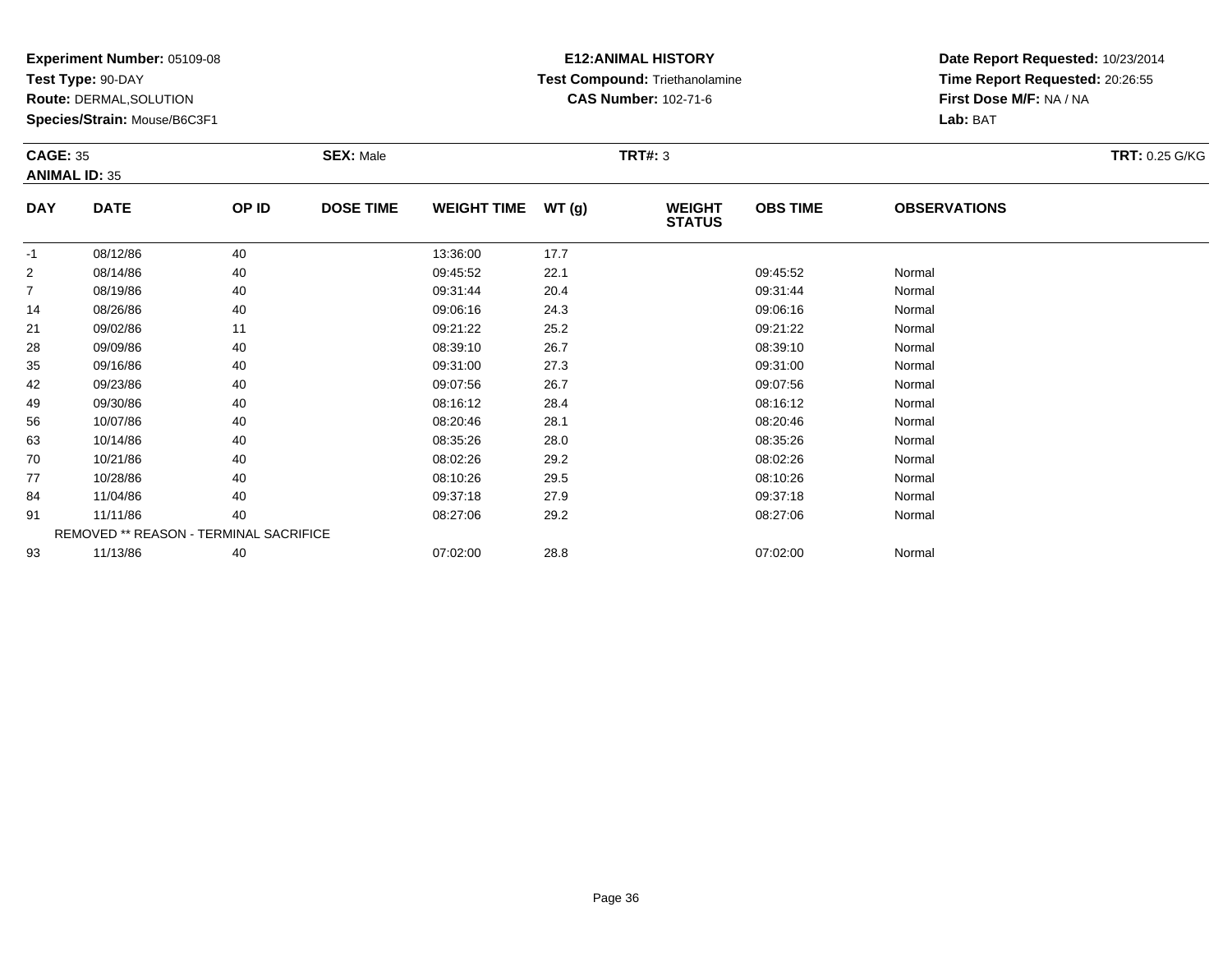**Test Type:** 90-DAY

**Route:** DERMAL,SOLUTION

**Species/Strain:** Mouse/B6C3F1

### **E12:ANIMAL HISTORY Test Compound:** Triethanolamine**CAS Number:** 102-71-6

| <b>CAGE: 36</b> |                                        |       | <b>SEX: Male</b> |                    |               | <b>TRT#: 3</b>                 |                 |                     | <b>TRT: 0.25 G/KG</b> |
|-----------------|----------------------------------------|-------|------------------|--------------------|---------------|--------------------------------|-----------------|---------------------|-----------------------|
|                 | <b>ANIMAL ID: 36</b>                   |       |                  |                    |               |                                |                 |                     |                       |
| <b>DAY</b>      | <b>DATE</b>                            | OP ID | <b>DOSE TIME</b> | <b>WEIGHT TIME</b> | <b>WT (g)</b> | <b>WEIGHT</b><br><b>STATUS</b> | <b>OBS TIME</b> | <b>OBSERVATIONS</b> |                       |
| $-2$            | 08/12/86                               | 40    |                  | 10:21:42           | 23.1          |                                |                 |                     |                       |
|                 | 08/14/86                               | 40    |                  | 09:35:04           | 23.5          |                                | 09:35:04        | Normal              |                       |
| 6               | 08/19/86                               | 40    |                  | 09:09:16           | 23.2          |                                | 09:09:16        | Normal              |                       |
| 13              | 08/26/86                               | 40    |                  | 08:45:16           | 24.9          |                                | 08:45:16        | Normal              |                       |
| 20              | 09/02/86                               | 11    |                  | 09:59:10           | 25.1          |                                | 09:59:10        | Normal              |                       |
| 27              | 09/09/86                               | 40    |                  | 08:37:22           | 26.5          |                                | 08:37:22        | Normal              |                       |
| 34              | 09/16/86                               | 40    |                  | 09:01:42           | 27.1          |                                | 09:01:42        | Normal              |                       |
| 41              | 09/23/86                               | 40    |                  | 09:22:44           | 27.1          |                                | 09:22:44        | Normal              |                       |
| 48              | 09/30/86                               | 40    |                  | 07:53:02           | 27.5          |                                | 07:53:02        | Normal              |                       |
| 55              | 10/07/86                               | 40    |                  | 07:54:06           | 27.2          |                                | 07:54:06        | Normal              |                       |
| 62              | 10/14/86                               | 40    |                  | 08:09:54           | 27.9          |                                | 08:09:54        | Normal              |                       |
| 69              | 10/21/86                               | 40    |                  | 07:49:54           | 28.5          |                                | 07:49:54        | Normal              |                       |
| 76              | 10/28/86                               | 40    |                  | 07:50:54           | 28.8          |                                | 07:50:54        | Normal              |                       |
| 83              | 11/04/86                               | 40    |                  | 09:53:08           | 27.5          |                                | 09:53:08        | Normal              |                       |
| 90              | 11/11/86                               | 40    |                  | 08:02:04           | 28.0          |                                | 08:02:04        | Normal              |                       |
|                 | REMOVED ** REASON - TERMINAL SACRIFICE |       |                  |                    |               |                                |                 |                     |                       |
| 93              | 11/14/86                               | 40    |                  | 07:20:24           | 28.1          |                                | 07:20:24        | Normal              |                       |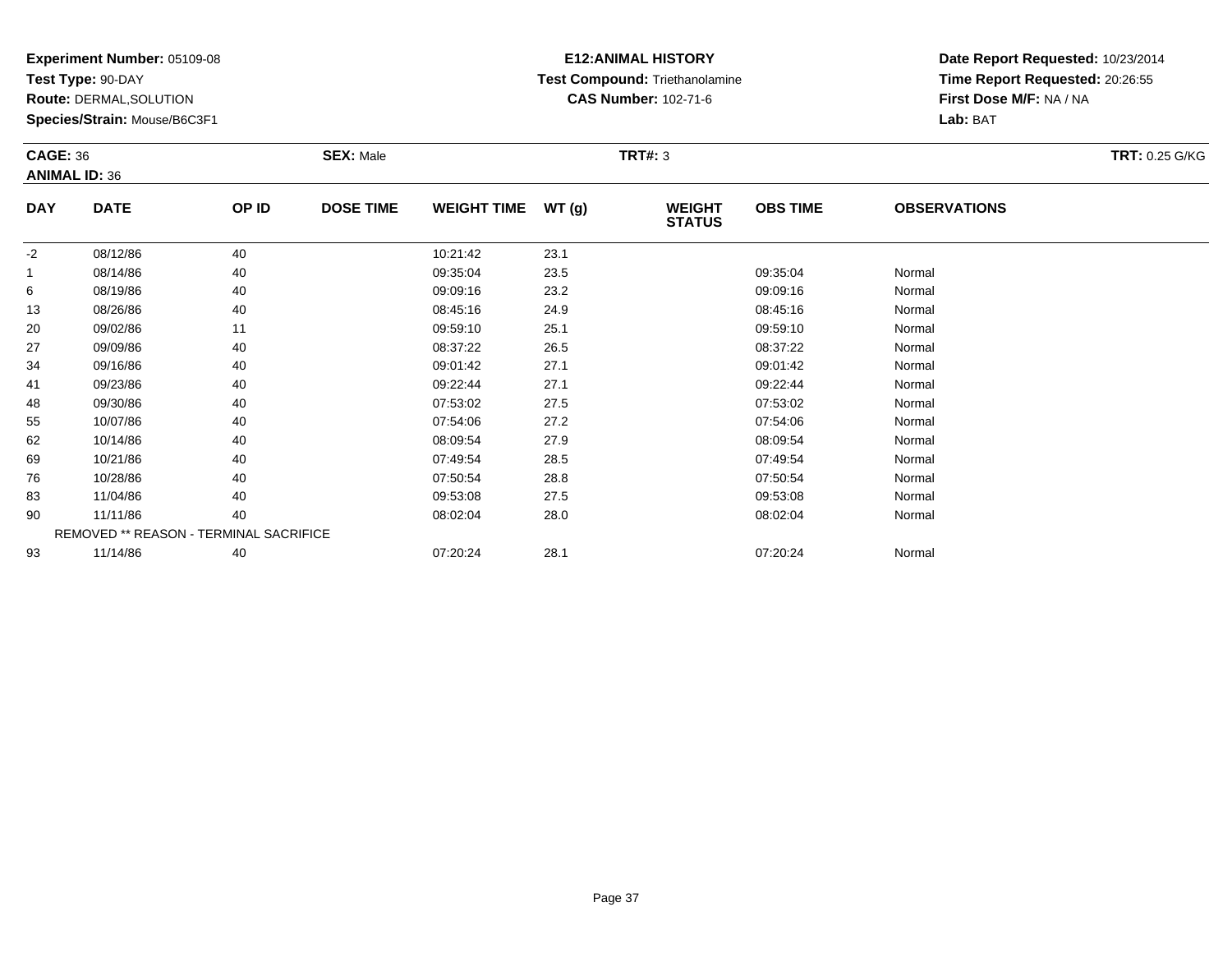**Test Type:** 90-DAY

**Route:** DERMAL,SOLUTION

**Species/Strain:** Mouse/B6C3F1

# **E12:ANIMAL HISTORY Test Compound:** Triethanolamine**CAS Number:** 102-71-6

| <b>CAGE: 37</b> | <b>ANIMAL ID: 37</b>                   |       | <b>SEX: Male</b> |                    |       | <b>TRT#: 3</b>                 |                 |                     | <b>TRT: 0.25 G/KG</b> |
|-----------------|----------------------------------------|-------|------------------|--------------------|-------|--------------------------------|-----------------|---------------------|-----------------------|
| <b>DAY</b>      | <b>DATE</b>                            | OP ID | <b>DOSE TIME</b> | <b>WEIGHT TIME</b> | WT(g) | <b>WEIGHT</b><br><b>STATUS</b> | <b>OBS TIME</b> | <b>OBSERVATIONS</b> |                       |
| $-2$            | 08/12/86                               | 40    |                  | 10:23:24           | 21.9  |                                |                 |                     |                       |
| $\mathbf{1}$    | 08/14/86                               | 40    |                  | 09:35:36           | 22.4  |                                | 09:35:36        | Normal              |                       |
| 6               | 08/19/86                               | 40    |                  | 09:09:38           | 23.7  |                                | 09:09:38        | Normal              |                       |
| 13              | 08/26/86                               | 40    |                  | 08:45:34           | 25.3  |                                | 08:45:34        | Normal              |                       |
| 20              | 09/02/86                               | 11    |                  | 09:59:30           | 26.0  |                                | 09:59:30        | Normal              |                       |
| 27              | 09/09/86                               | 40    |                  | 08:37:44           | 26.9  |                                | 08:37:44        | Normal              |                       |
| 34              | 09/16/86                               | 40    |                  | 09:00:24           | 28.0  |                                | 09:00:24        | Normal              |                       |
| 41              | 09/23/86                               | 40    |                  | 09:21:22           | 28.3  |                                | 09:21:22        | Normal              |                       |
| 48              | 09/30/86                               | 40    |                  | 07:53:22           | 30.2  |                                | 07:53:22        | Normal              |                       |
| 55              | 10/07/86                               | 40    |                  | 07:54:28           | 31.1  |                                | 07:54:28        | Normal              |                       |
| 62              | 10/14/86                               | 40    |                  | 08:10:36           | 31.0  |                                | 08:10:36        | Normal              |                       |
| 69              | 10/21/86                               | 40    |                  | 07:50:14           | 32.5  |                                | 07:50:14        | Normal              |                       |
| 76              | 10/28/86                               | 40    |                  | 07:51:18           | 32.6  |                                | 07:51:18        | Normal              |                       |
| 83              | 11/04/86                               | 40    |                  | 09:53:26           | 32.4  |                                | 09:53:26        | Normal              |                       |
| 90              | 11/11/86                               | 40    |                  | 08:02:22           | 32.1  |                                | 08:02:22        | Normal              |                       |
|                 | REMOVED ** REASON - TERMINAL SACRIFICE |       |                  |                    |       |                                |                 |                     |                       |
| 93              | 11/14/86                               | 40    |                  | 07:19:46           | 32.0  |                                | 07:19:46        | Normal              |                       |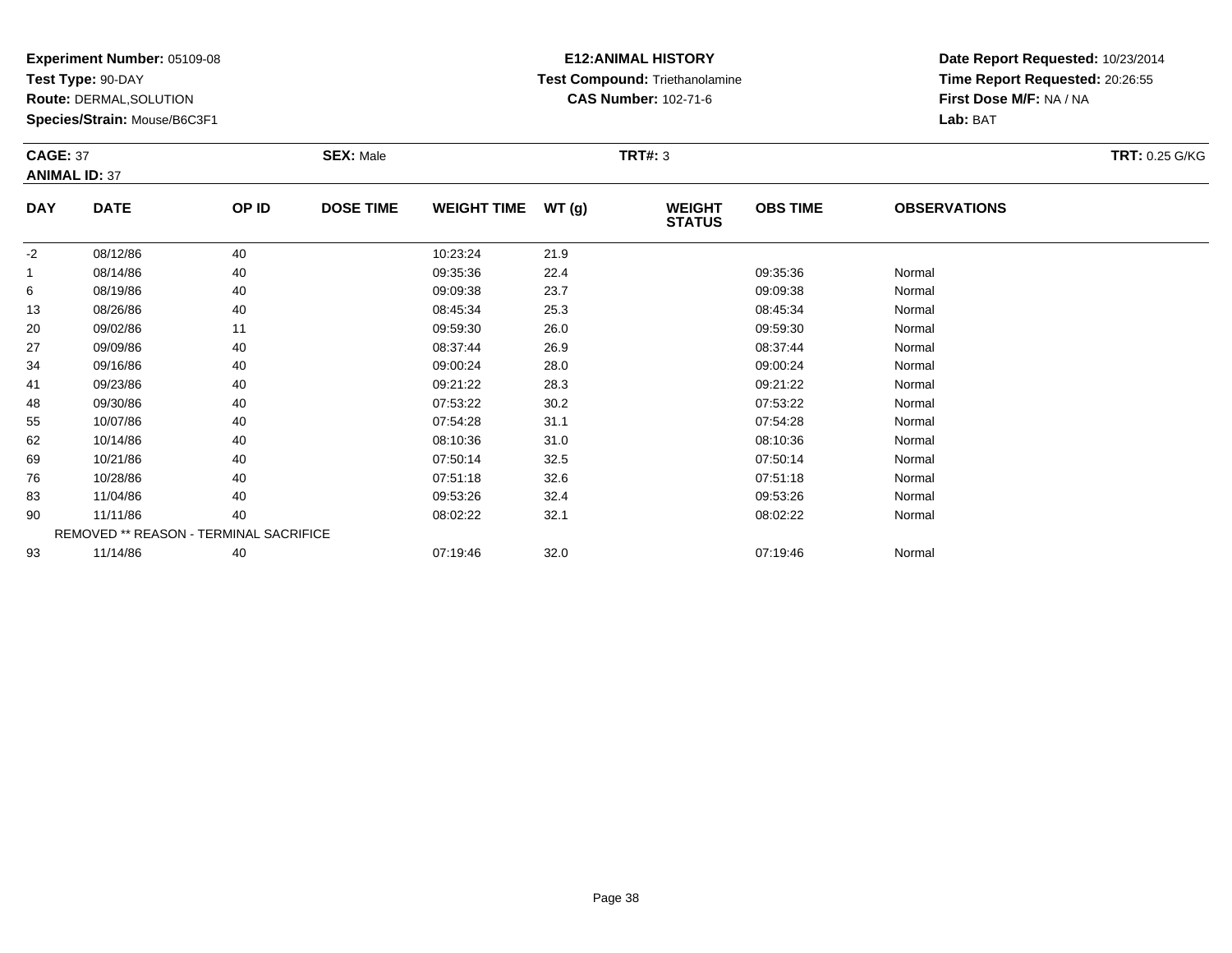**Test Type:** 90-DAY

**Route:** DERMAL,SOLUTION

**Species/Strain:** Mouse/B6C3F1

### **E12:ANIMAL HISTORY Test Compound:** Triethanolamine**CAS Number:** 102-71-6

| <b>CAGE: 38</b> |                                        |       | <b>SEX: Male</b> |                    |       | <b>TRT#: 3</b>                 |                 |                     | <b>TRT: 0.25 G/KG</b> |
|-----------------|----------------------------------------|-------|------------------|--------------------|-------|--------------------------------|-----------------|---------------------|-----------------------|
|                 | <b>ANIMAL ID: 38</b>                   |       |                  |                    |       |                                |                 |                     |                       |
| <b>DAY</b>      | <b>DATE</b>                            | OP ID | <b>DOSE TIME</b> | <b>WEIGHT TIME</b> | WT(g) | <b>WEIGHT</b><br><b>STATUS</b> | <b>OBS TIME</b> | <b>OBSERVATIONS</b> |                       |
| $-2$            | 08/12/86                               | 40    |                  | 10:23:52           | 21.3  |                                |                 |                     |                       |
|                 | 08/14/86                               | 40    |                  | 09:35:58           | 22.0  |                                | 09:35:58        | Normal              |                       |
| 6               | 08/19/86                               | 40    |                  | 09:09:56           | 23.1  |                                | 09:09:56        | Normal              |                       |
| 13              | 08/26/86                               | 40    |                  | 08:45:52           | 21.3  |                                | 08:45:52        | Normal              |                       |
| 20              | 09/02/86                               | 11    |                  | 09:47:22           | 24.6  |                                | 09:47:22        | Normal              |                       |
| 27              | 09/09/86                               | 40    |                  | 08:36:18           | 26.3  |                                | 08:36:18        | Normal              |                       |
| 34              | 09/16/86                               | 40    |                  | 09:00:40           | 27.5  |                                | 09:00:40        | Normal              |                       |
| 41              | 09/23/86                               | 40    |                  | 09:21:44           | 27.5  |                                | 09:21:44        | Normal              |                       |
| 48              | 09/30/86                               | 40    |                  | 07:53:40           | 27.4  |                                | 07:53:40        | Normal              |                       |
| 55              | 10/07/86                               | 40    |                  | 07:54:42           | 28.9  |                                | 07:54:42        | Normal              |                       |
| 62              | 10/14/86                               | 40    |                  | 08:11:04           | 29.5  |                                | 08:11:04        | Normal              |                       |
| 69              | 10/21/86                               | 40    |                  | 07:50:32           | 29.1  |                                | 07:50:32        | Normal              |                       |
| 76              | 10/28/86                               | 40    |                  | 07:51:36           | 29.5  |                                | 07:51:36        | Normal              |                       |
| 83              | 11/04/86                               | 40    |                  | 09:53:46           | 29.4  |                                | 09:53:46        | Normal              |                       |
| 90              | 11/11/86                               | 40    |                  | 08:01:08           | 29.9  |                                | 08:01:08        | Normal              |                       |
|                 | REMOVED ** REASON - TERMINAL SACRIFICE |       |                  |                    |       |                                |                 |                     |                       |
| 93              | 11/14/86                               | 40    |                  | 07:18:56           | 31.5  |                                | 07:18:56        | Normal              |                       |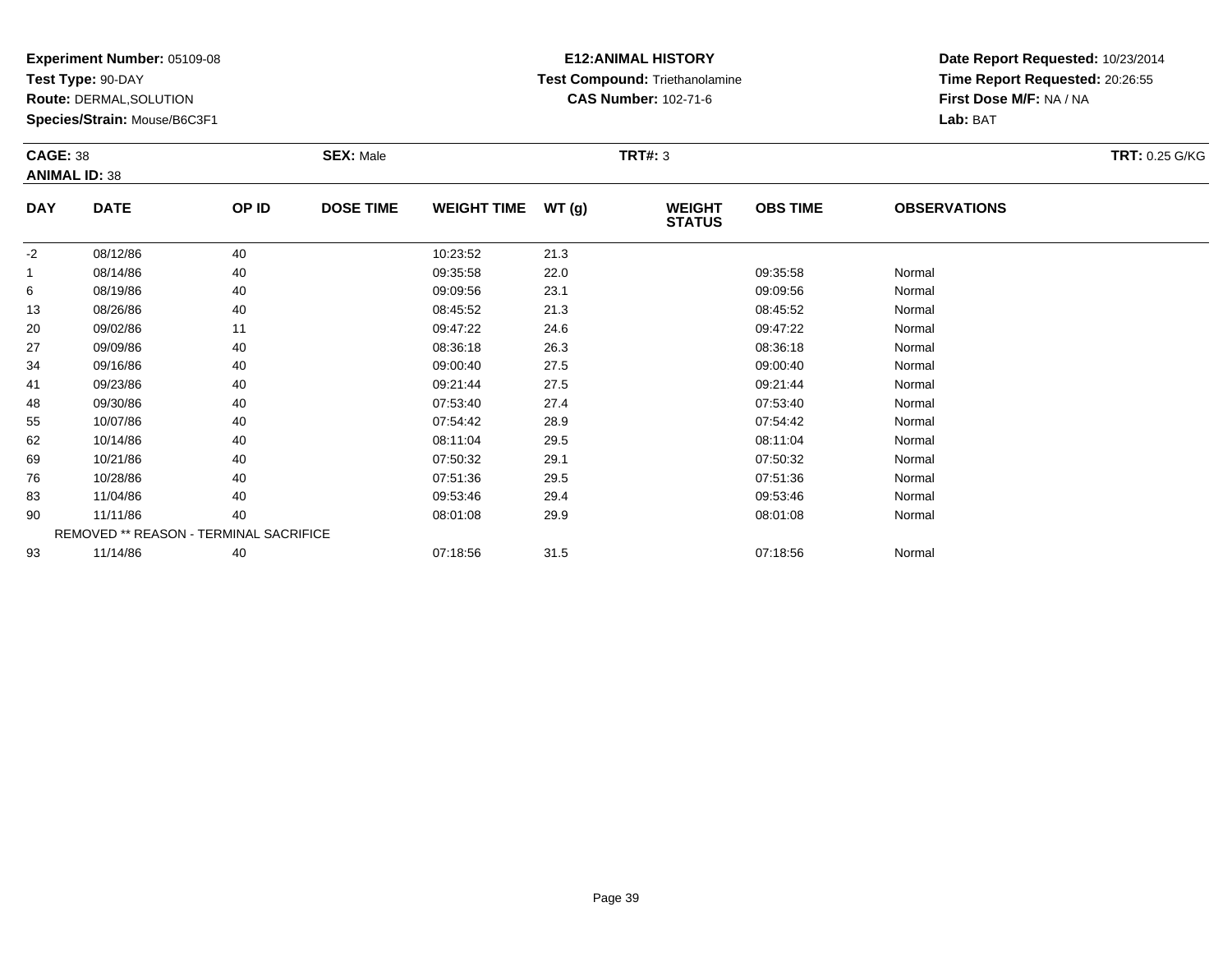**Test Type:** 90-DAY

**Route:** DERMAL,SOLUTION

**Species/Strain:** Mouse/B6C3F1

### **E12:ANIMAL HISTORY Test Compound:** Triethanolamine**CAS Number:** 102-71-6

| <b>CAGE: 39</b> |                                        |       | <b>SEX: Male</b> |                    |       | <b>TRT#: 3</b>                 |                 |                     | <b>TRT: 0.25 G/KG</b> |
|-----------------|----------------------------------------|-------|------------------|--------------------|-------|--------------------------------|-----------------|---------------------|-----------------------|
|                 | <b>ANIMAL ID: 39</b>                   |       |                  |                    |       |                                |                 |                     |                       |
| <b>DAY</b>      | <b>DATE</b>                            | OP ID | <b>DOSE TIME</b> | <b>WEIGHT TIME</b> | WT(g) | <b>WEIGHT</b><br><b>STATUS</b> | <b>OBS TIME</b> | <b>OBSERVATIONS</b> |                       |
| $-2$            | 08/12/86                               | 40    |                  | 10:24:28           | 24.8  |                                |                 |                     |                       |
| $\overline{1}$  | 08/14/86                               | 40    |                  | 09:36:18           | 25.9  |                                | 09:36:18        | Normal              |                       |
| 6               | 08/19/86                               | 40    |                  | 13:37:42           | 25.4  |                                | 09:10:18        | Normal              |                       |
| 13              | 08/26/86                               | 40    |                  | 08:44:44           | 28.3  |                                | 08:44:44        | Normal              |                       |
| 20              | 09/02/86                               | 11    |                  | 09:58:28           | 28.5  |                                | 09:58:28        | Normal              |                       |
| 27              | 09/09/86                               | 40    |                  | 08:36:38           | 30.1  |                                | 08:36:38        | Normal              |                       |
| 34              | 09/16/86                               | 40    |                  | 09:00:56           | 31.1  |                                | 09:00:56        | Normal              |                       |
| 41              | 09/23/86                               | 40    |                  | 09:22:00           | 31.5  |                                | 09:22:00        | Normal              |                       |
| 48              | 09/30/86                               | 40    |                  | 07:53:56           | 31.5  |                                | 07:53:56        | Normal              |                       |
| 55              | 10/07/86                               | 40    |                  | 07:55:00           | 34.7  |                                | 07:55:00        | Normal              |                       |
| 62              | 10/14/86                               | 40    |                  | 08:11:30           | 33.6  |                                | 08:11:30        | Normal              |                       |
| 69              | 10/21/86                               | 40    |                  | 07:50:52           | 34.7  |                                | 07:50:52        | Normal              |                       |
| 76              | 10/28/86                               | 40    |                  | 07:50:18           | 34.8  |                                | 07:50:18        | Normal              |                       |
| 83              | 11/04/86                               | 40    |                  | 09:52:22           | 34.6  |                                | 09:52:22        | Normal              |                       |
| 90              | 11/11/86                               | 40    |                  | 08:01:26           | 35.4  |                                | 08:01:26        | Normal              |                       |
|                 | REMOVED ** REASON - TERMINAL SACRIFICE |       |                  |                    |       |                                |                 |                     |                       |
| 93              | 11/14/86                               | 40    |                  | 07:17:50           | 33.5  |                                | 07:17:50        | Normal              |                       |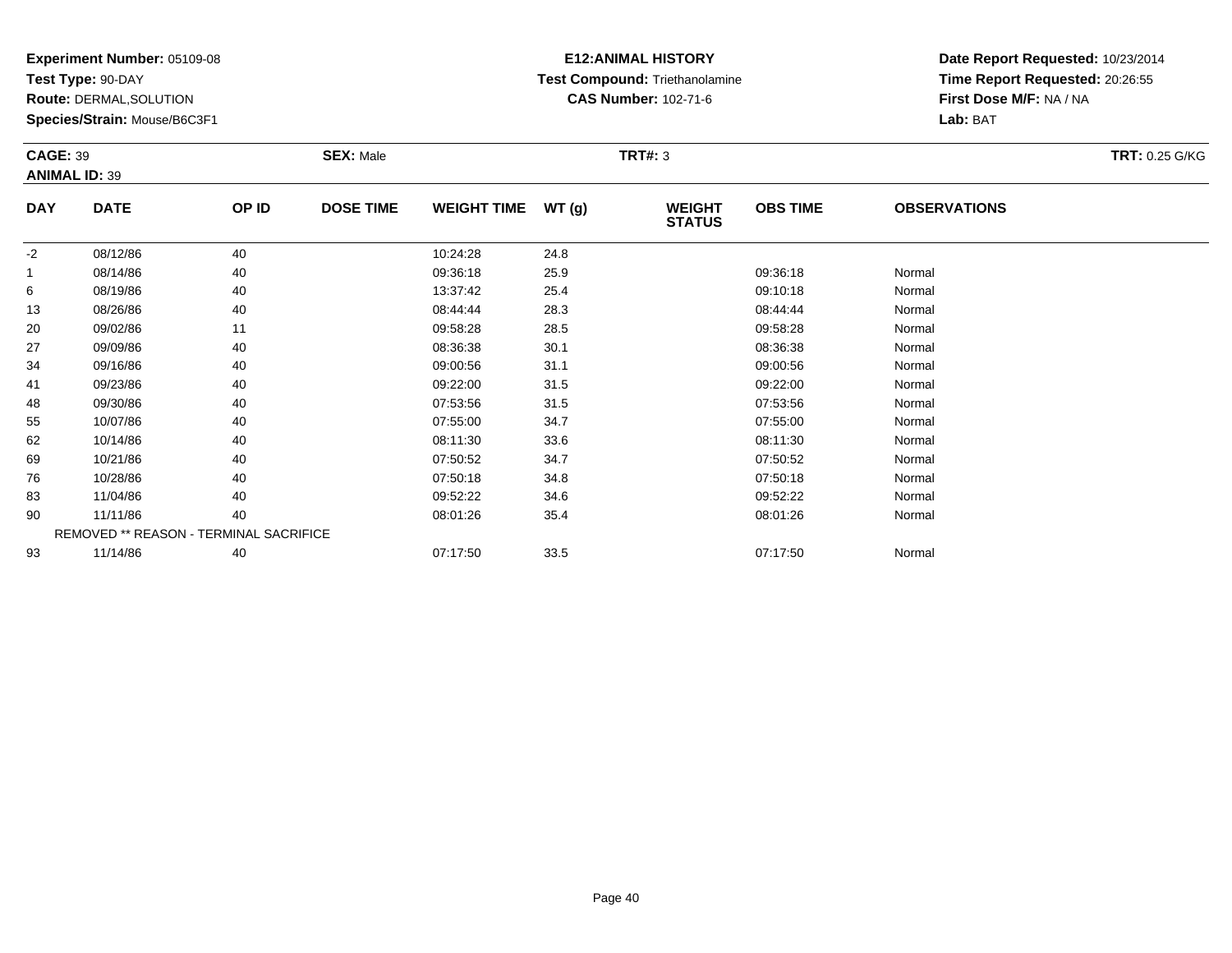**Test Type:** 90-DAY

**Route:** DERMAL,SOLUTION

**Species/Strain:** Mouse/B6C3F1

# **E12:ANIMAL HISTORY Test Compound:** Triethanolamine**CAS Number:** 102-71-6

| <b>CAGE: 40</b><br><b>ANIMAL ID: 40</b> |                                        |       | <b>SEX: Male</b> |                    |               | <b>TRT#: 3</b>                 |                 |                     | <b>TRT: 0.25 G/KG</b> |
|-----------------------------------------|----------------------------------------|-------|------------------|--------------------|---------------|--------------------------------|-----------------|---------------------|-----------------------|
| <b>DAY</b>                              | <b>DATE</b>                            | OP ID | <b>DOSE TIME</b> | <b>WEIGHT TIME</b> | <b>WT (g)</b> | <b>WEIGHT</b><br><b>STATUS</b> | <b>OBS TIME</b> | <b>OBSERVATIONS</b> |                       |
| $-2$                                    | 08/12/86                               | 40    |                  | 10:24:50           | 23.0          |                                |                 |                     |                       |
|                                         | 08/14/86                               | 40    |                  | 09:34:48           | 24.3          |                                | 09:34:48        | Normal              |                       |
| 6                                       | 08/19/86                               | 40    |                  | 09:08:58           | 25.5          |                                | 09:08:58        | Normal              |                       |
| 13                                      | 08/26/86                               | 40    |                  | 08:45:00           | 25.9          |                                | 08:45:00        | Normal              |                       |
| 20                                      | 09/02/86                               | 11    |                  | 09:58:52           | 26.5          |                                | 09:58:52        | Normal              |                       |
| 27                                      | 09/09/86                               | 40    |                  | 08:37:06           | 28.1          |                                | 08:37:06        | Normal              |                       |
| 34                                      | 09/16/86                               | 40    |                  | 09:01:16           | 29.3          |                                | 09:01:16        | Normal              |                       |
| 41                                      | 09/23/86                               | 40    |                  | 09:22:18           | 28.3          |                                | 09:22:18        | Normal              |                       |
| 48                                      | 09/30/86                               | 40    |                  | 07:54:12           | 26.6          |                                | 07:54:12        | Normal              |                       |
| 55                                      | 10/07/86                               | 40    |                  | 07:55:44           | 30.1          |                                | 07:55:44        | Normal              |                       |
| 62                                      | 10/14/86                               | 40    |                  | 08:09:10           | 30.1          |                                | 08:09:10        | Normal              |                       |
| 69                                      | 10/21/86                               | 40    |                  | 07:49:32           | 31.4          |                                | 07:49:32        | Normal              |                       |
| 76                                      | 10/28/86                               | 40    |                  | 07:50:38           | 30.7          |                                | 07:50:38        | Normal              |                       |
| 83                                      | 11/04/86                               | 40    |                  | 09:52:48           | 30.7          |                                | 09:52:48        | Normal              |                       |
| 90                                      | 11/11/86                               | 40    |                  | 08:01:46           | 30.7          |                                | 08:01:46        | Normal              |                       |
|                                         | REMOVED ** REASON - TERMINAL SACRIFICE |       |                  |                    |               |                                |                 |                     |                       |
| 93                                      | 11/14/86                               | 40    |                  | 07:16:50           | 30.8          |                                | 07:16:50        | Normal              |                       |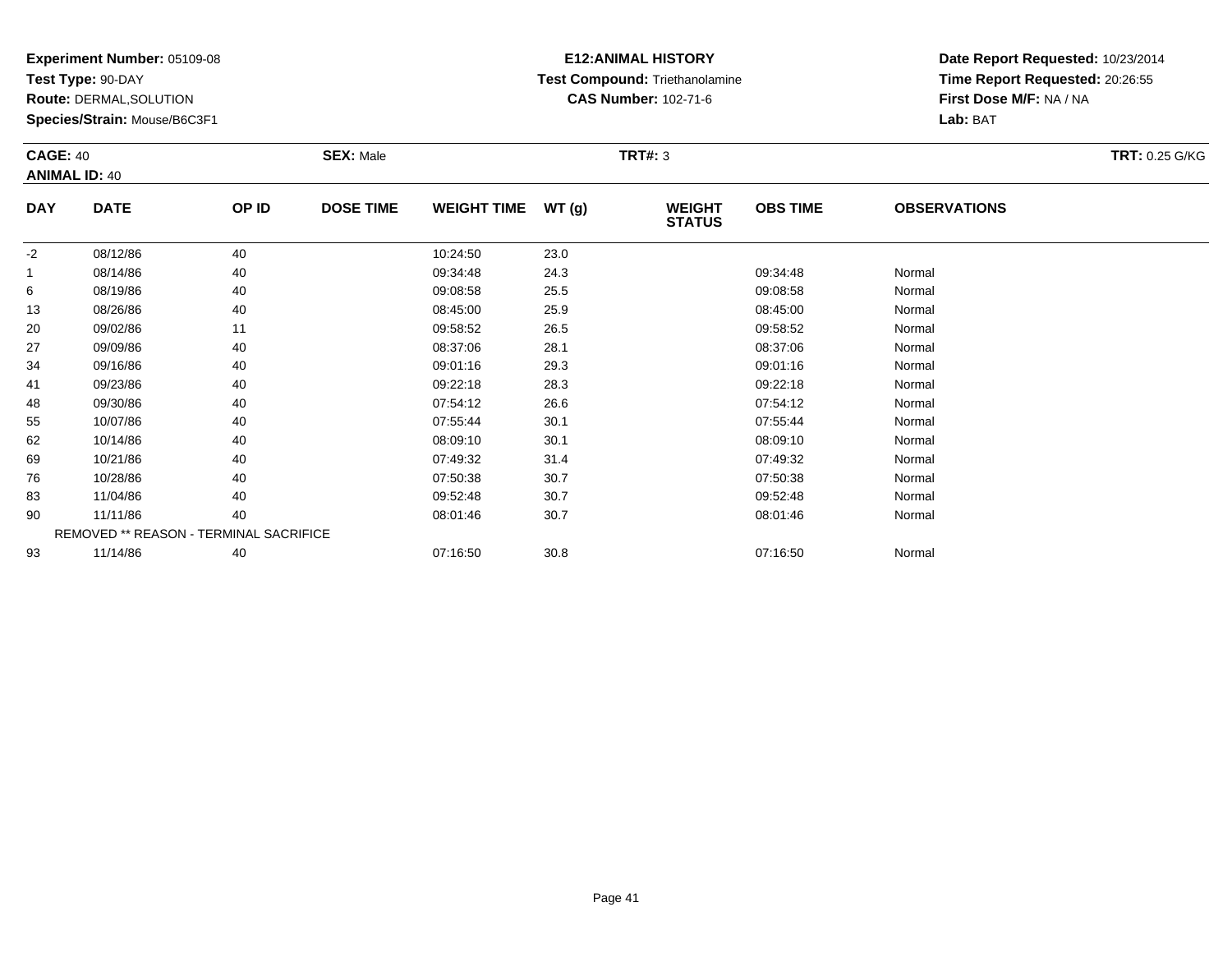|                 | Experiment Number: 05109-08<br>Test Type: 90-DAY<br>Route: DERMAL, SOLUTION<br>Species/Strain: Mouse/B6C3F1 |       |                  | <b>E12: ANIMAL HISTORY</b><br>Test Compound: Triethanolamine<br><b>CAS Number: 102-71-6</b> |       | Date Report Requested: 10/23/2014<br>Time Report Requested: 20:26:55<br>First Dose M/F: NA / NA<br>Lab: BAT |                 |                     |                      |
|-----------------|-------------------------------------------------------------------------------------------------------------|-------|------------------|---------------------------------------------------------------------------------------------|-------|-------------------------------------------------------------------------------------------------------------|-----------------|---------------------|----------------------|
| <b>CAGE: 41</b> | <b>ANIMAL ID: 41</b>                                                                                        |       | <b>SEX: Male</b> |                                                                                             |       | <b>TRT#: 5</b>                                                                                              |                 |                     | <b>TRT: 0.5 G/KG</b> |
| <b>DAY</b>      | <b>DATE</b>                                                                                                 | OP ID | <b>DOSE TIME</b> | <b>WEIGHT TIME</b>                                                                          | WT(g) | <b>WEIGHT</b><br><b>STATUS</b>                                                                              | <b>OBS TIME</b> | <b>OBSERVATIONS</b> |                      |
| -1              | 08/10/86                                                                                                    | 42    |                  | 11:16:32                                                                                    | 24.5  |                                                                                                             |                 |                     |                      |
| 4               | 08/14/86                                                                                                    | 40    |                  | 08:42:56                                                                                    | 26.0  |                                                                                                             |                 |                     |                      |
| 9               | 08/19/86                                                                                                    | 40    |                  | 08:34:38                                                                                    | 26.7  |                                                                                                             |                 |                     |                      |
| 16              | 08/26/86                                                                                                    | 40    |                  | 07:59:12                                                                                    | 27.8  |                                                                                                             |                 |                     |                      |
| 23              | 09/02/86                                                                                                    | 11    |                  | 08:56:44                                                                                    | 29.3  |                                                                                                             |                 |                     |                      |
| 30              | 09/09/86                                                                                                    | 40    |                  | 09:28:10                                                                                    | 30.9  |                                                                                                             |                 |                     |                      |
| 37              | 09/16/86                                                                                                    | 40    |                  | 09:55:46                                                                                    | 31.3  |                                                                                                             |                 |                     |                      |
| 44              | 09/23/86                                                                                                    | 40    |                  | 10:00:06                                                                                    | 31.8  |                                                                                                             |                 |                     |                      |
| 51              | 09/30/86                                                                                                    | 40    |                  | 08:47:00                                                                                    | 32.2  |                                                                                                             |                 |                     |                      |
| 58              | 10/07/86                                                                                                    | 40    |                  | 14:04:12                                                                                    | 31.9  |                                                                                                             |                 |                     |                      |
| 65              | 10/14/86                                                                                                    | 40    |                  | 09:08:26                                                                                    | 33.8  |                                                                                                             |                 |                     |                      |
| 72              | 10/21/86                                                                                                    | 40    |                  | 08:33:38                                                                                    | 34.5  |                                                                                                             |                 |                     |                      |
| 79              | 10/28/86                                                                                                    | 40    |                  | 08:34:20                                                                                    | 34.9  |                                                                                                             |                 |                     |                      |
| 86              | 11/04/86                                                                                                    | 40    |                  | 10:34:34                                                                                    | 33.0  |                                                                                                             |                 |                     |                      |
| 93              | 11/11/86                                                                                                    | 40    |                  | 08:53:20                                                                                    | 35.0  |                                                                                                             |                 |                     |                      |
|                 | REMOVED ** REASON - TERMINAL SACRIFICE                                                                      |       |                  |                                                                                             |       |                                                                                                             |                 |                     |                      |
| 96              | 11/14/86                                                                                                    | 42    |                  | 08:57:04                                                                                    | 35.2  |                                                                                                             | 08:57:04        | Override            |                      |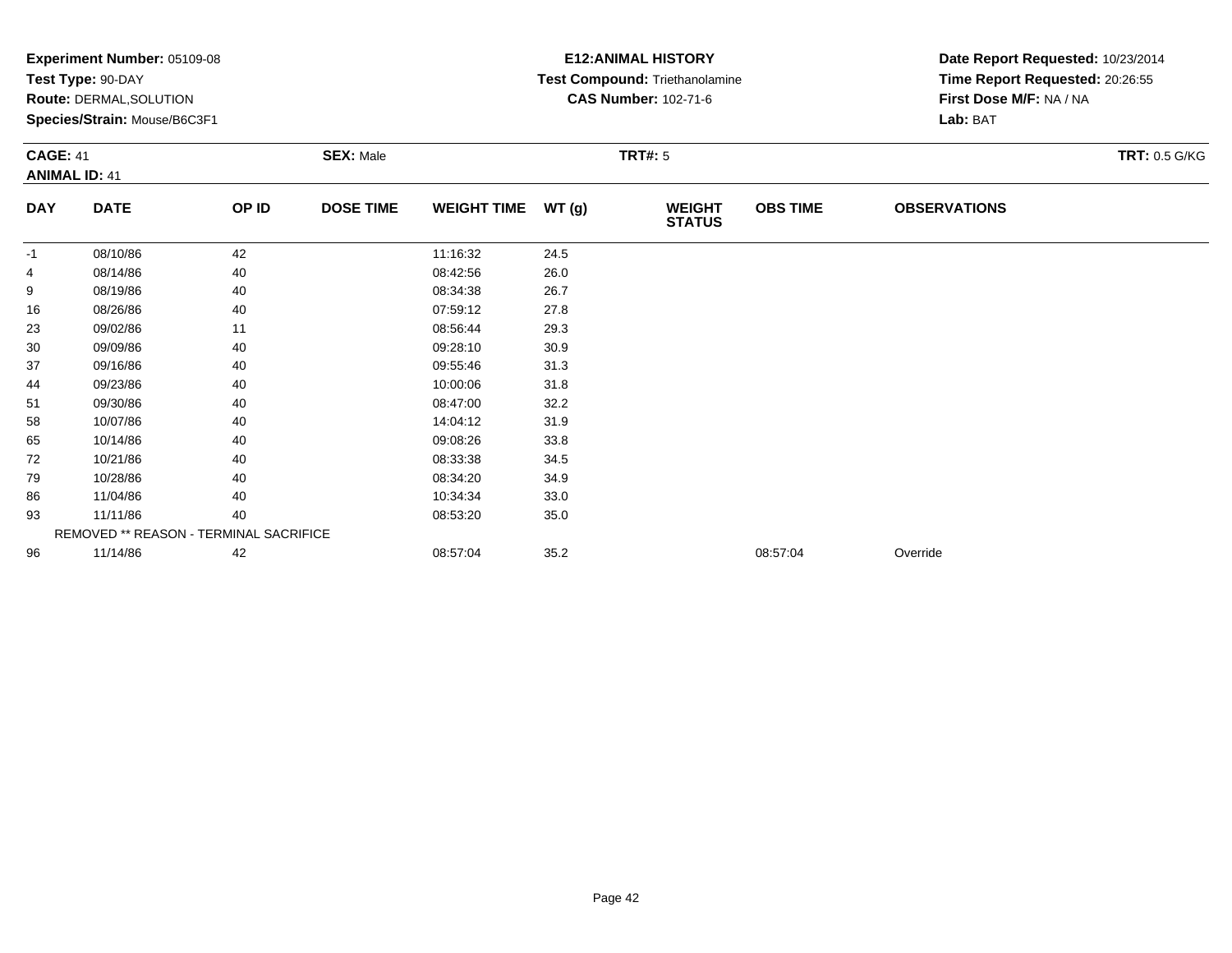|                 | Experiment Number: 05109-08<br>Test Type: 90-DAY<br>Route: DERMAL, SOLUTION<br>Species/Strain: Mouse/B6C3F1 |       |                  |                    |       | <b>E12: ANIMAL HISTORY</b><br>Test Compound: Triethanolamine<br><b>CAS Number: 102-71-6</b> | Date Report Requested: 10/23/2014<br>Time Report Requested: 20:26:55<br>First Dose M/F: NA / NA<br>Lab: BAT |                     |                      |
|-----------------|-------------------------------------------------------------------------------------------------------------|-------|------------------|--------------------|-------|---------------------------------------------------------------------------------------------|-------------------------------------------------------------------------------------------------------------|---------------------|----------------------|
| <b>CAGE: 42</b> | <b>ANIMAL ID: 42</b>                                                                                        |       | <b>SEX: Male</b> |                    |       | <b>TRT#: 5</b>                                                                              |                                                                                                             |                     | <b>TRT: 0.5 G/KG</b> |
| <b>DAY</b>      | <b>DATE</b>                                                                                                 | OP ID | <b>DOSE TIME</b> | <b>WEIGHT TIME</b> | WT(g) | <b>WEIGHT</b><br><b>STATUS</b>                                                              | <b>OBS TIME</b>                                                                                             | <b>OBSERVATIONS</b> |                      |
| $-1$            | 08/10/86                                                                                                    | 42    |                  | 11:16:58           | 23.8  |                                                                                             |                                                                                                             |                     |                      |
|                 | 08/14/86                                                                                                    | 40    |                  | 08:43:08           | 24.9  |                                                                                             |                                                                                                             |                     |                      |
| 9               | 08/19/86                                                                                                    | 40    |                  | 08:34:50           | 26.1  |                                                                                             |                                                                                                             |                     |                      |
| 16              | 08/26/86                                                                                                    | 40    |                  | 07:59:28           | 28.6  |                                                                                             |                                                                                                             |                     |                      |
| 23              | 09/02/86                                                                                                    | 11    |                  | 08:57:04           | 29.0  |                                                                                             |                                                                                                             |                     |                      |
| 30              | 09/09/86                                                                                                    | 40    |                  | 09:28:24           | 30.9  |                                                                                             |                                                                                                             |                     |                      |
| 37              | 09/16/86                                                                                                    | 40    |                  | 09:54:30           | 33.8  |                                                                                             |                                                                                                             |                     |                      |
| 44              | 09/23/86                                                                                                    | 40    |                  | 09:58:38           | 33.0  |                                                                                             |                                                                                                             |                     |                      |
| 51              | 09/30/86                                                                                                    | 40    |                  | 08:47:26           | 32.1  |                                                                                             |                                                                                                             |                     |                      |
| 58              | 10/07/86                                                                                                    | 40    |                  | 08:50:28           | 32.8  |                                                                                             |                                                                                                             |                     |                      |
| 65              | 10/14/86                                                                                                    | 40    |                  | 09:08:44           | 34.3  |                                                                                             |                                                                                                             |                     |                      |
| 72              | 10/21/86                                                                                                    | 40    |                  | 08:33:50           | 35.3  |                                                                                             |                                                                                                             |                     |                      |
| 79              | 10/28/86                                                                                                    | 40    |                  | 08:34:36           | 34.3  |                                                                                             |                                                                                                             |                     |                      |
| 86              | 11/04/86                                                                                                    | 40    |                  | 10:34:48           | 33.3  |                                                                                             |                                                                                                             |                     |                      |
| 93              | 11/11/86                                                                                                    | 40    |                  | 08:53:34           | 36.4  |                                                                                             |                                                                                                             |                     |                      |
|                 | REMOVED ** REASON - TERMINAL SACRIFICE                                                                      |       |                  |                    |       |                                                                                             |                                                                                                             |                     |                      |
| 96              | 11/14/86                                                                                                    | 42    |                  | 08:57:24           | 35.5  |                                                                                             | 08:57:24                                                                                                    | Override            |                      |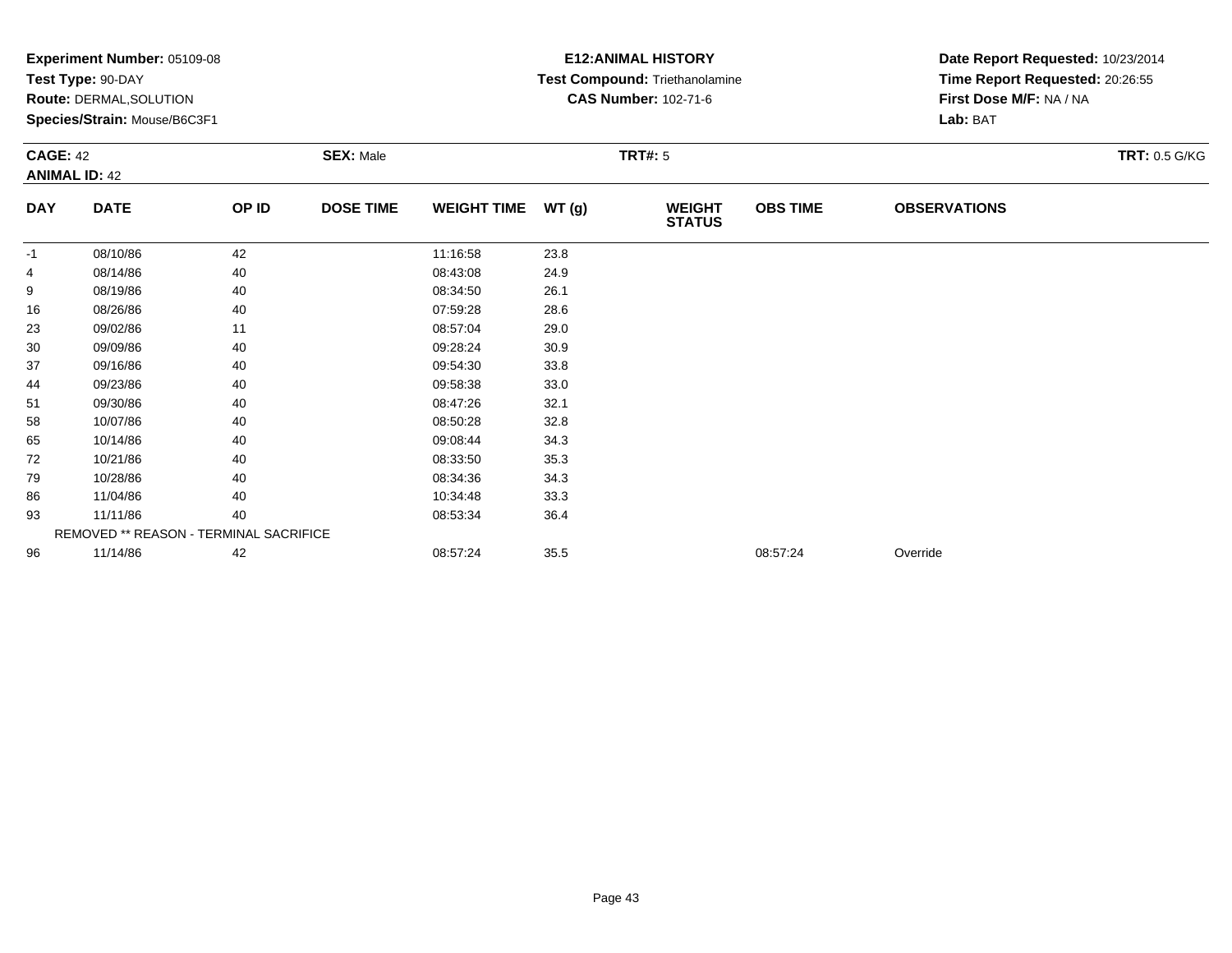|            | Experiment Number: 05109-08<br>Test Type: 90-DAY<br><b>Route: DERMAL, SOLUTION</b><br>Species/Strain: Mouse/B6C3F1<br><b>CAGE: 43</b><br><b>SEX: Male</b><br><b>ANIMAL ID: 43</b> |       |                  |                    |                | <b>E12: ANIMAL HISTORY</b><br>Test Compound: Triethanolamine<br><b>CAS Number: 102-71-6</b> | Date Report Requested: 10/23/2014<br>Time Report Requested: 20:26:55<br>First Dose M/F: NA / NA<br>Lab: BAT |                     |                      |
|------------|-----------------------------------------------------------------------------------------------------------------------------------------------------------------------------------|-------|------------------|--------------------|----------------|---------------------------------------------------------------------------------------------|-------------------------------------------------------------------------------------------------------------|---------------------|----------------------|
|            |                                                                                                                                                                                   |       |                  |                    | <b>TRT#: 5</b> |                                                                                             |                                                                                                             |                     | <b>TRT: 0.5 G/KG</b> |
| <b>DAY</b> | <b>DATE</b>                                                                                                                                                                       | OP ID | <b>DOSE TIME</b> | <b>WEIGHT TIME</b> | WT(g)          | <b>WEIGHT</b><br><b>STATUS</b>                                                              | <b>OBS TIME</b>                                                                                             | <b>OBSERVATIONS</b> |                      |
| $-1$       | 08/10/86                                                                                                                                                                          | 42    |                  | 11:17:12           | 21.9           |                                                                                             |                                                                                                             |                     |                      |
|            | 08/14/86                                                                                                                                                                          | 40    |                  | 08:43:34           | 20.1           |                                                                                             |                                                                                                             |                     |                      |
| 9          | 08/19/86                                                                                                                                                                          | 40    |                  | 08:35:02           | 22.8           |                                                                                             |                                                                                                             |                     |                      |
| 16         | 08/26/86                                                                                                                                                                          | 40    |                  | 07:59:44           | 27.1           |                                                                                             |                                                                                                             |                     |                      |
| 23         | 09/02/86                                                                                                                                                                          | 11    |                  | 08:55:42           | 28.0           |                                                                                             |                                                                                                             |                     |                      |
| 30         | 09/09/86                                                                                                                                                                          | 40    |                  | 09:27:26           | 29.2           |                                                                                             |                                                                                                             |                     |                      |
| 37         | 09/16/86                                                                                                                                                                          | 40    |                  | 09:54:54           | 29.0           |                                                                                             |                                                                                                             |                     |                      |
| 44         | 09/23/86                                                                                                                                                                          | 40    |                  | 09:58:56           | 28.4           |                                                                                             |                                                                                                             |                     |                      |
| 51         | 09/30/86                                                                                                                                                                          | 40    |                  | 08:47:42           | 29.8           |                                                                                             |                                                                                                             |                     |                      |
| 58         | 10/07/86                                                                                                                                                                          | 40    |                  | 08:50:44           | 29.6           |                                                                                             |                                                                                                             |                     |                      |
| 65         | 10/14/86                                                                                                                                                                          | 40    |                  | 09:09:00           | 29.6           |                                                                                             |                                                                                                             |                     |                      |
| 72         | 10/21/86                                                                                                                                                                          | 40    |                  | 08:34:04           | 30.4           |                                                                                             |                                                                                                             |                     |                      |
| 79         | 10/28/86                                                                                                                                                                          | 40    |                  | 08:34:52           | 31.9           |                                                                                             |                                                                                                             |                     |                      |
| 86         | 11/04/86                                                                                                                                                                          | 40    |                  | 10:35:02           | 31.7           |                                                                                             |                                                                                                             |                     |                      |
| 93         | 11/11/86                                                                                                                                                                          | 40    |                  | 08:52:36           | 31.6           |                                                                                             |                                                                                                             |                     |                      |
|            | REMOVED ** REASON - TERMINAL SACRIFICE                                                                                                                                            |       |                  |                    |                |                                                                                             |                                                                                                             |                     |                      |
| 96         | 11/14/86                                                                                                                                                                          | 42    |                  | 08:55:34           | 31.4           |                                                                                             | 08:55:34                                                                                                    | Override            |                      |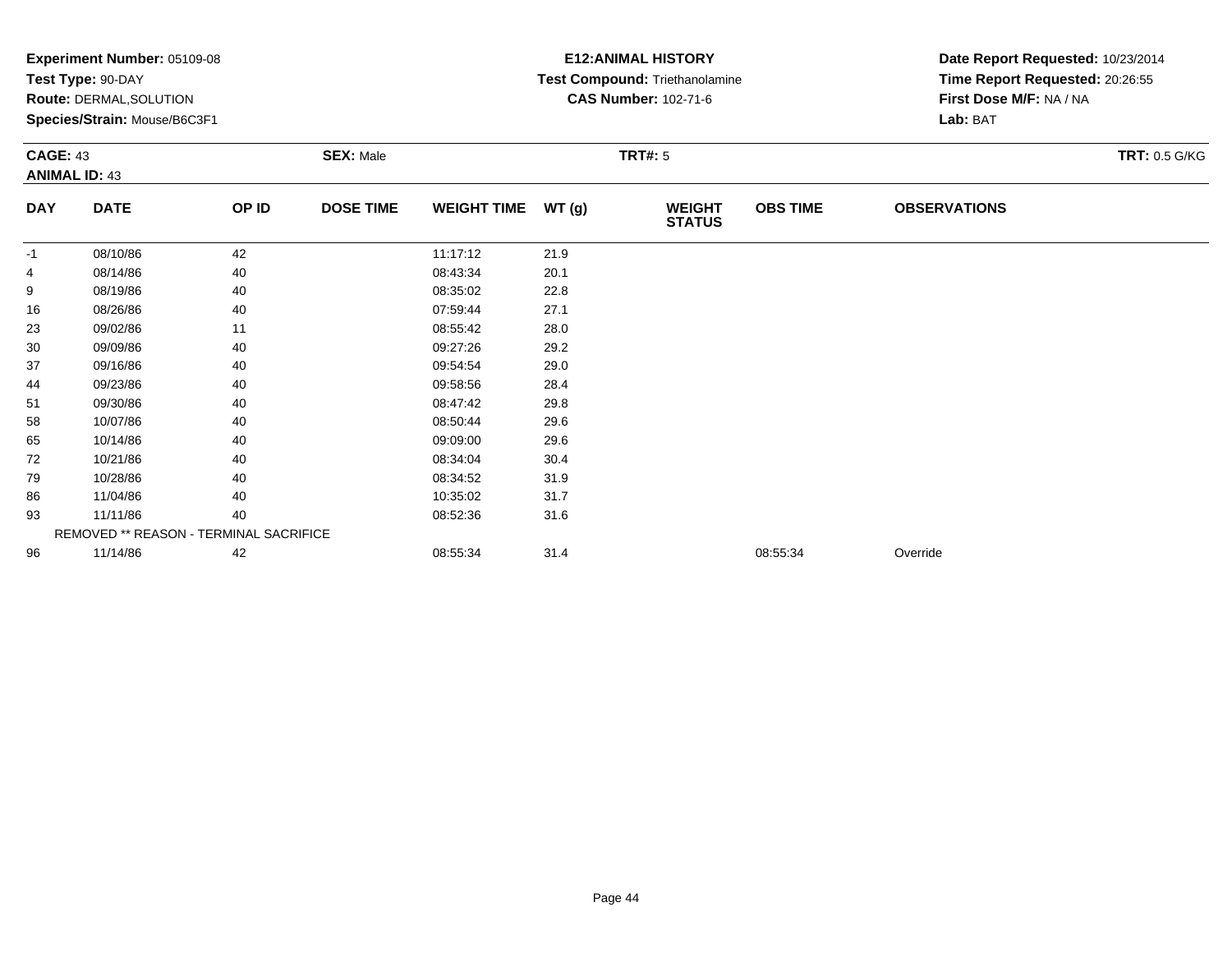|                 | Experiment Number: 05109-08<br>Test Type: 90-DAY<br>Route: DERMAL, SOLUTION<br>Species/Strain: Mouse/B6C3F1 |       |                  |                    |       | <b>E12: ANIMAL HISTORY</b><br>Test Compound: Triethanolamine<br><b>CAS Number: 102-71-6</b> | Date Report Requested: 10/23/2014<br>Time Report Requested: 20:26:55<br>First Dose M/F: NA / NA<br>Lab: BAT |                     |                      |
|-----------------|-------------------------------------------------------------------------------------------------------------|-------|------------------|--------------------|-------|---------------------------------------------------------------------------------------------|-------------------------------------------------------------------------------------------------------------|---------------------|----------------------|
| <b>CAGE: 44</b> | <b>ANIMAL ID: 44</b>                                                                                        |       | <b>SEX: Male</b> |                    |       | <b>TRT#: 5</b>                                                                              |                                                                                                             |                     | <b>TRT: 0.5 G/KG</b> |
| <b>DAY</b>      | <b>DATE</b>                                                                                                 | OP ID | <b>DOSE TIME</b> | <b>WEIGHT TIME</b> | WT(g) | <b>WEIGHT</b><br><b>STATUS</b>                                                              | <b>OBS TIME</b>                                                                                             | <b>OBSERVATIONS</b> |                      |
| $-1$            | 08/10/86                                                                                                    | 42    |                  | 11:17:28           | 22.1  |                                                                                             |                                                                                                             |                     |                      |
|                 | 08/14/86                                                                                                    | 40    |                  | 08:43:50           | 20.3  |                                                                                             |                                                                                                             |                     |                      |
| 9               | 08/19/86                                                                                                    | 40    |                  | 08:35:16           | 24.7  |                                                                                             |                                                                                                             |                     |                      |
| 16              | 08/26/86                                                                                                    | 40    |                  | 07:58:42           | 26.3  |                                                                                             |                                                                                                             |                     |                      |
| 23              | 09/02/86                                                                                                    | 11    |                  | 08:56:02           | 27.9  |                                                                                             |                                                                                                             |                     |                      |
| 30              | 09/09/86                                                                                                    | 40    |                  | 09:27:42           | 28.5  |                                                                                             |                                                                                                             |                     |                      |
| 37              | 09/16/86                                                                                                    | 40    |                  | 09:55:10           | 28.0  |                                                                                             |                                                                                                             |                     |                      |
| 44              | 09/23/86                                                                                                    | 40    |                  | 09:59:26           | 29.2  |                                                                                             |                                                                                                             |                     |                      |
| 51              | 09/30/86                                                                                                    | 40    |                  | 08:48:00           | 30.3  |                                                                                             |                                                                                                             |                     |                      |
| 58              | 10/07/86                                                                                                    | 40    |                  | 08:50:58           | 29.8  |                                                                                             |                                                                                                             |                     |                      |
| 65              | 10/14/86                                                                                                    | 40    |                  | 09:09:14           | 30.9  |                                                                                             |                                                                                                             |                     |                      |
| 72              | 10/21/86                                                                                                    | 40    |                  | 08:34:18           | 31.8  |                                                                                             |                                                                                                             |                     |                      |
| 79              | 10/28/86                                                                                                    | 40    |                  | 08:33:48           | 31.1  |                                                                                             |                                                                                                             |                     |                      |
| 86              | 11/04/86                                                                                                    | 40    |                  | 10:34:12           | 31.2  |                                                                                             |                                                                                                             |                     |                      |
| 93              | 11/11/86                                                                                                    | 40    |                  | 08:52:52           | 31.5  |                                                                                             |                                                                                                             |                     |                      |
|                 | REMOVED ** REASON - TERMINAL SACRIFICE                                                                      |       |                  |                    |       |                                                                                             |                                                                                                             |                     |                      |
| 96              | 11/14/86                                                                                                    | 42    |                  | 08:56:18           | 31.4  |                                                                                             | 08:56:18                                                                                                    | Override            |                      |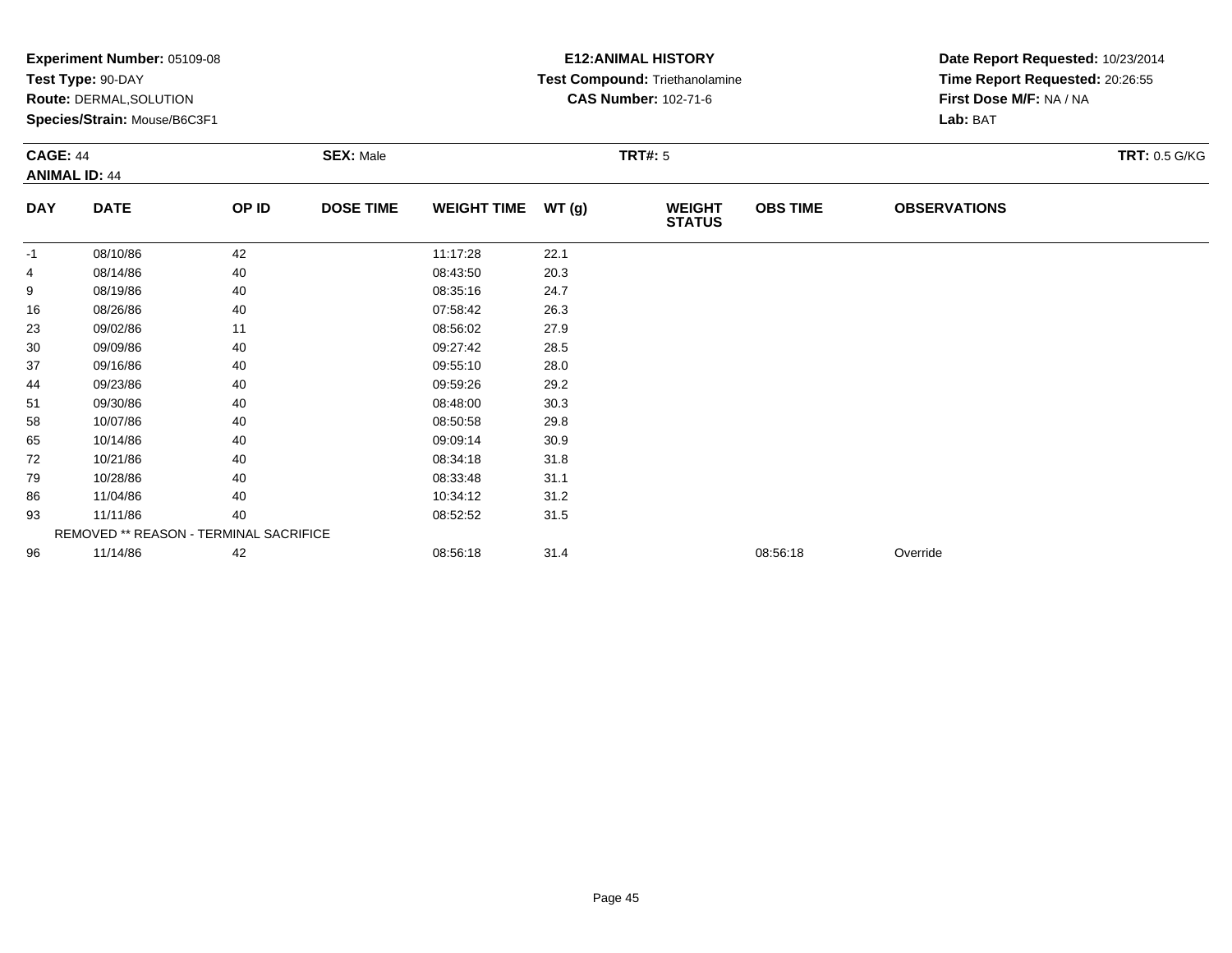|                 | Experiment Number: 05109-08<br>Test Type: 90-DAY<br>Route: DERMAL, SOLUTION<br>Species/Strain: Mouse/B6C3F1 |       |                  | <b>E12: ANIMAL HISTORY</b><br>Test Compound: Triethanolamine<br><b>CAS Number: 102-71-6</b> |       | Date Report Requested: 10/23/2014<br>Time Report Requested: 20:26:55<br>First Dose M/F: NA / NA<br>Lab: BAT |                 |                     |                      |
|-----------------|-------------------------------------------------------------------------------------------------------------|-------|------------------|---------------------------------------------------------------------------------------------|-------|-------------------------------------------------------------------------------------------------------------|-----------------|---------------------|----------------------|
| <b>CAGE: 45</b> | <b>ANIMAL ID: 45</b>                                                                                        |       | <b>SEX: Male</b> |                                                                                             |       | <b>TRT#: 5</b>                                                                                              |                 |                     | <b>TRT: 0.5 G/KG</b> |
| <b>DAY</b>      | <b>DATE</b>                                                                                                 | OP ID | <b>DOSE TIME</b> | <b>WEIGHT TIME</b>                                                                          | WT(g) | <b>WEIGHT</b><br><b>STATUS</b>                                                                              | <b>OBS TIME</b> | <b>OBSERVATIONS</b> |                      |
| -1              | 08/10/86                                                                                                    | 42    |                  | 11:17:42                                                                                    | 22.2  |                                                                                                             |                 |                     |                      |
| 4               | 08/14/86                                                                                                    | 40    |                  | 08:42:34                                                                                    | 20.3  |                                                                                                             |                 |                     |                      |
| 9               | 08/19/86                                                                                                    | 40    |                  | 08:34:22                                                                                    | 22.6  |                                                                                                             |                 |                     |                      |
| 16              | 08/26/86                                                                                                    | 40    |                  | 07:59:00                                                                                    | 25.2  |                                                                                                             |                 |                     |                      |
| 23              | 09/02/86                                                                                                    | 11    |                  | 08:56:18                                                                                    | 26.3  |                                                                                                             |                 |                     |                      |
| 30              | 09/09/86                                                                                                    | 40    |                  | 09:27:56                                                                                    | 27.6  |                                                                                                             |                 |                     |                      |
| 37              | 09/16/86                                                                                                    | 40    |                  | 09:55:28                                                                                    | 24.9  |                                                                                                             |                 |                     |                      |
| 44              | 09/23/86                                                                                                    | 40    |                  | 09:59:40                                                                                    | 30.3  |                                                                                                             |                 |                     |                      |
| 51              | 09/30/86                                                                                                    | 40    |                  | 08:48:18                                                                                    | 29.7  |                                                                                                             |                 |                     |                      |
| 58              | 10/07/86                                                                                                    | 40    |                  | 08:51:14                                                                                    | 29.9  |                                                                                                             |                 |                     |                      |
| 65              | 10/14/86                                                                                                    | 40    |                  | 09:08:04                                                                                    | 31.7  |                                                                                                             |                 |                     |                      |
| 72              | 10/21/86                                                                                                    | 40    |                  | 08:33:20                                                                                    | 32.1  |                                                                                                             |                 |                     |                      |
| 79              | 10/28/86                                                                                                    | 40    |                  | 08:34:04                                                                                    | 32.7  |                                                                                                             |                 |                     |                      |
| 86              | 11/04/86                                                                                                    | 40    |                  | 10:34:22                                                                                    | 30.3  |                                                                                                             |                 |                     |                      |
| 93              | 11/11/86                                                                                                    | 40    |                  | 08:53:08                                                                                    | 32.4  |                                                                                                             |                 |                     |                      |
|                 | REMOVED ** REASON - TERMINAL SACRIFICE                                                                      |       |                  |                                                                                             |       |                                                                                                             |                 |                     |                      |
| 96              | 11/14/86                                                                                                    | 42    |                  | 08:56:42                                                                                    | 32.8  |                                                                                                             | 08:56:42        | Override            |                      |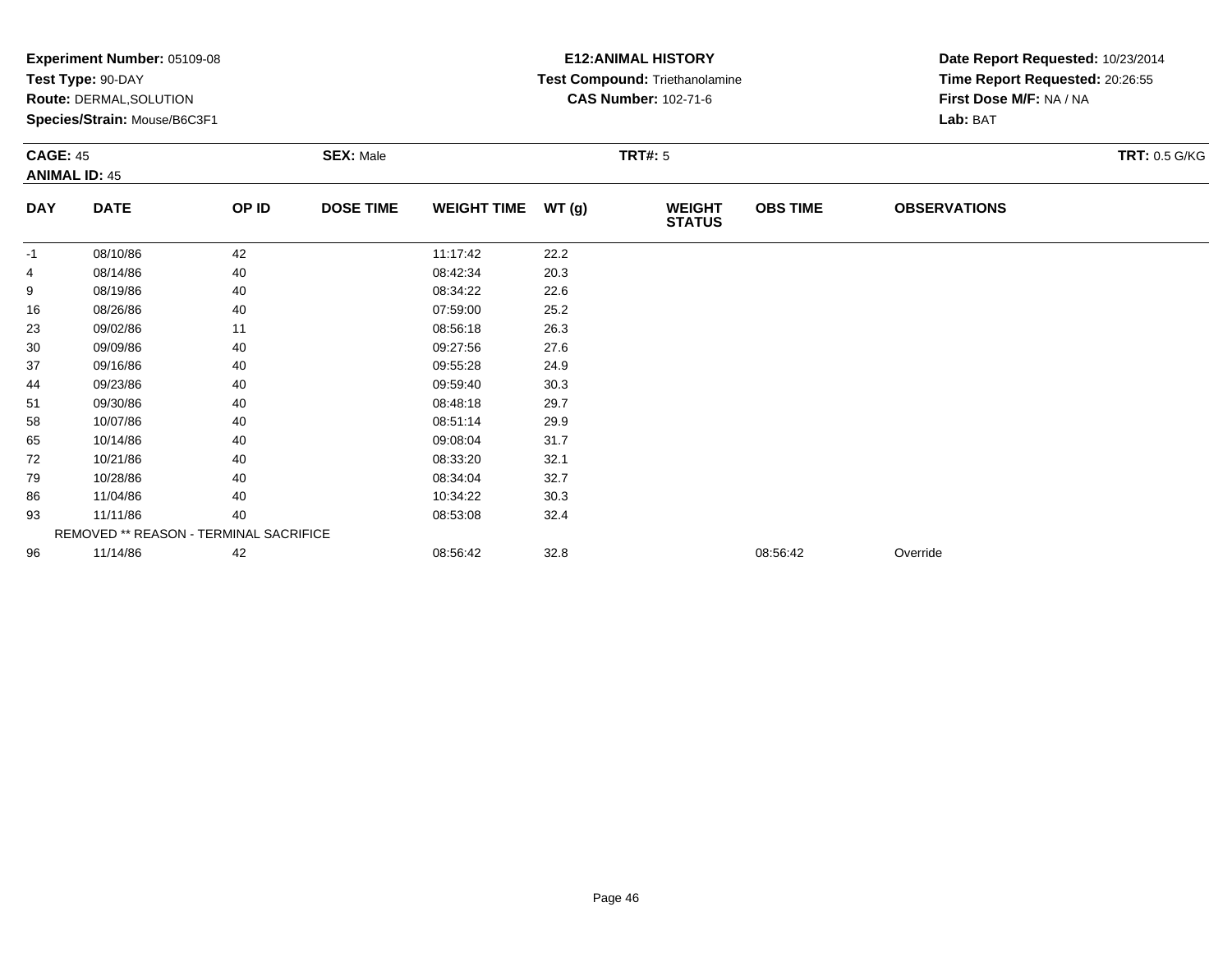|            | Experiment Number: 05109-08<br>Test Type: 90-DAY<br>Route: DERMAL, SOLUTION<br>Species/Strain: Mouse/B6C3F1<br><b>SEX: Male</b><br><b>CAGE: 46</b><br><b>ANIMAL ID: 46</b> |       |                  |                    |       | <b>E12: ANIMAL HISTORY</b><br>Test Compound: Triethanolamine<br><b>CAS Number: 102-71-6</b> | Date Report Requested: 10/23/2014<br>Time Report Requested: 20:26:55<br>First Dose M/F: NA / NA<br>Lab: BAT |                     |                      |
|------------|----------------------------------------------------------------------------------------------------------------------------------------------------------------------------|-------|------------------|--------------------|-------|---------------------------------------------------------------------------------------------|-------------------------------------------------------------------------------------------------------------|---------------------|----------------------|
|            |                                                                                                                                                                            |       |                  |                    |       | <b>TRT#: 5</b>                                                                              |                                                                                                             |                     | <b>TRT: 0.5 G/KG</b> |
| <b>DAY</b> | <b>DATE</b>                                                                                                                                                                | OP ID | <b>DOSE TIME</b> | <b>WEIGHT TIME</b> | WT(g) | <b>WEIGHT</b><br><b>STATUS</b>                                                              | <b>OBS TIME</b>                                                                                             | <b>OBSERVATIONS</b> |                      |
| -2         | 08/10/86                                                                                                                                                                   | 42    |                  | 11:06:34           | 22.2  |                                                                                             |                                                                                                             |                     |                      |
| 3          | 08/14/86                                                                                                                                                                   | 40    |                  | 09:02:54           | 24.0  |                                                                                             |                                                                                                             |                     |                      |
| 8          | 08/19/86                                                                                                                                                                   | 40    |                  | 08:21:44           | 24.8  |                                                                                             |                                                                                                             |                     |                      |
| 15         | 08/26/86                                                                                                                                                                   | 40    |                  | 08:07:12           | 25.8  |                                                                                             |                                                                                                             |                     |                      |
| 22         | 09/02/86                                                                                                                                                                   | 11    |                  | 08:36:04           | 27.3  |                                                                                             |                                                                                                             |                     |                      |
| 29         | 09/09/86                                                                                                                                                                   | 40    |                  | 09:17:16           | 27.1  |                                                                                             |                                                                                                             |                     |                      |
| 36         | 09/16/86                                                                                                                                                                   | 40    |                  | 09:46:18           | 27.8  |                                                                                             |                                                                                                             |                     |                      |
| 43         | 09/23/86                                                                                                                                                                   | 40    |                  | 10:11:06           | 28.4  |                                                                                             |                                                                                                             |                     |                      |
| 50         | 09/30/86                                                                                                                                                                   | 40    |                  | 08:34:50           | 31.0  |                                                                                             |                                                                                                             |                     |                      |
| 57         | 10/07/86                                                                                                                                                                   | 40    |                  | 08:40:28           | 31.4  |                                                                                             |                                                                                                             |                     |                      |
| 64         | 10/14/86                                                                                                                                                                   | 40    |                  | 08:59:00           | 31.3  |                                                                                             |                                                                                                             |                     |                      |
| 71         | 10/21/86                                                                                                                                                                   | 40    |                  | 08:22:48           | 32.0  |                                                                                             |                                                                                                             |                     |                      |
| 78         | 10/28/86                                                                                                                                                                   | 40    |                  | 08:24:56           | 31.6  |                                                                                             |                                                                                                             |                     |                      |
| 85         | 11/04/86                                                                                                                                                                   | 40    |                  | 10:27:40           | 30.0  |                                                                                             |                                                                                                             |                     |                      |
| 92         | 11/11/86                                                                                                                                                                   | 40    |                  | 08:59:58           | 30.4  |                                                                                             |                                                                                                             |                     |                      |
|            | REMOVED ** REASON - TERMINAL SACRIFICE                                                                                                                                     |       |                  |                    |       |                                                                                             |                                                                                                             |                     |                      |
| 95         | 11/14/86                                                                                                                                                                   | 42    |                  | 09:05:06           | 30.5  |                                                                                             | 09:05:06                                                                                                    | Override            |                      |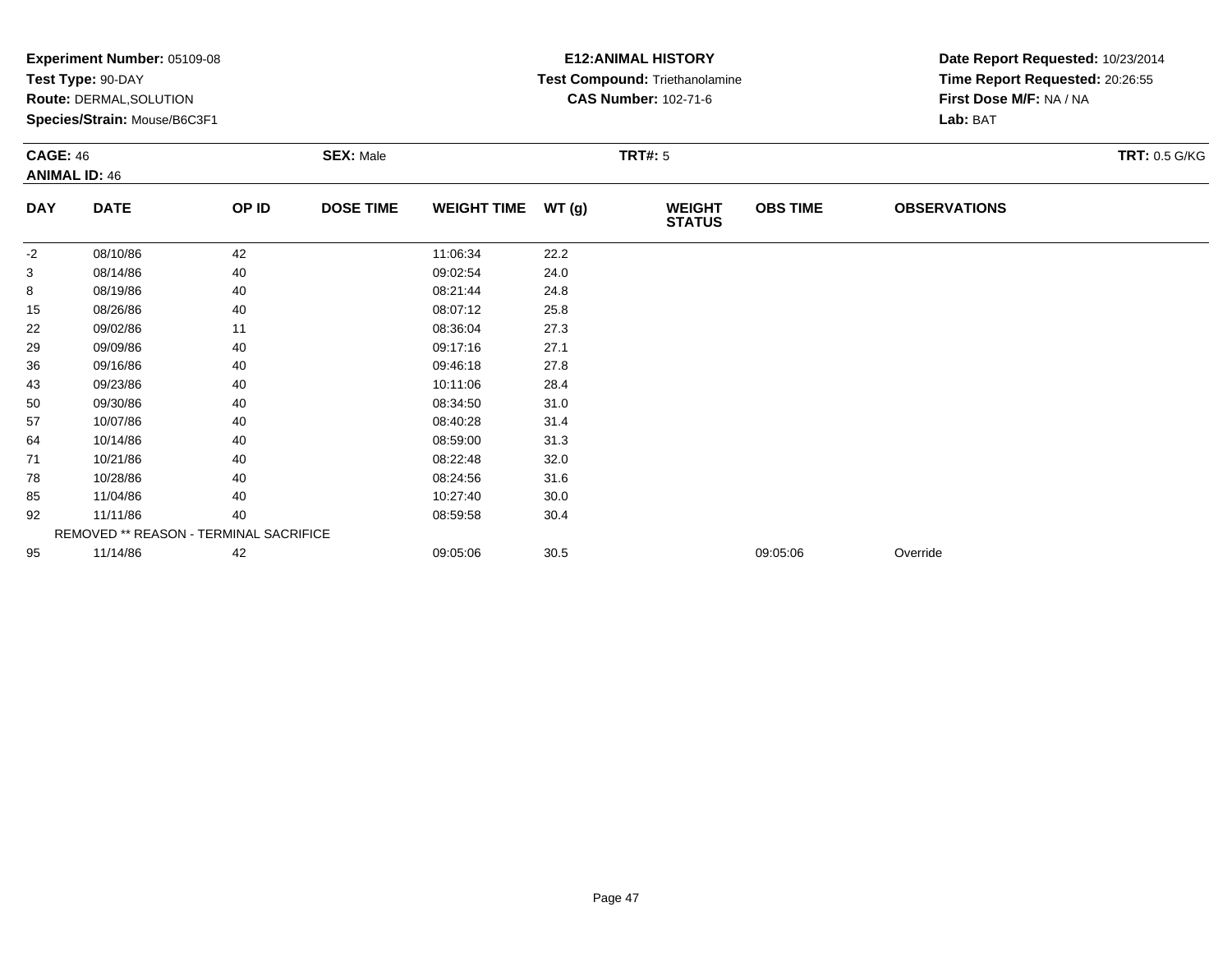|                 | Experiment Number: 05109-08<br>Test Type: 90-DAY<br>Route: DERMAL, SOLUTION<br>Species/Strain: Mouse/B6C3F1 |       |                  | <b>E12: ANIMAL HISTORY</b><br>Test Compound: Triethanolamine<br><b>CAS Number: 102-71-6</b> |       | Date Report Requested: 10/23/2014<br>Time Report Requested: 20:26:55<br>First Dose M/F: NA / NA<br>Lab: BAT |                 |                     |                      |
|-----------------|-------------------------------------------------------------------------------------------------------------|-------|------------------|---------------------------------------------------------------------------------------------|-------|-------------------------------------------------------------------------------------------------------------|-----------------|---------------------|----------------------|
| <b>CAGE: 47</b> | <b>ANIMAL ID: 47</b>                                                                                        |       | <b>SEX: Male</b> |                                                                                             |       | <b>TRT#: 5</b>                                                                                              |                 |                     | <b>TRT: 0.5 G/KG</b> |
| <b>DAY</b>      | <b>DATE</b>                                                                                                 | OP ID | <b>DOSE TIME</b> | <b>WEIGHT TIME</b>                                                                          | WT(g) | <b>WEIGHT</b><br><b>STATUS</b>                                                                              | <b>OBS TIME</b> | <b>OBSERVATIONS</b> |                      |
| -2              | 08/10/86                                                                                                    | 42    |                  | 11:06:52                                                                                    | 22.7  |                                                                                                             |                 |                     |                      |
| 3               | 08/14/86                                                                                                    | 40    |                  | 09:03:10                                                                                    | 23.3  |                                                                                                             |                 |                     |                      |
| 8               | 08/19/86                                                                                                    | 40    |                  | 08:22:00                                                                                    | 23.1  |                                                                                                             |                 |                     |                      |
| 15              | 08/26/86                                                                                                    | 40    |                  | 08:07:30                                                                                    | 26.1  |                                                                                                             |                 |                     |                      |
| 22              | 09/02/86                                                                                                    | 11    |                  | 08:36:20                                                                                    | 27.3  |                                                                                                             |                 |                     |                      |
| 29              | 09/09/86                                                                                                    | 40    |                  | 09:17:30                                                                                    | 27.9  |                                                                                                             |                 |                     |                      |
| 36              | 09/16/86                                                                                                    | 40    |                  | 09:45:18                                                                                    | 28.6  |                                                                                                             |                 |                     |                      |
| 43              | 09/23/86                                                                                                    | 40    |                  | 10:10:10                                                                                    | 28.9  |                                                                                                             |                 |                     |                      |
| 50              | 09/30/86                                                                                                    | 40    |                  | 08:35:12                                                                                    | 29.9  |                                                                                                             |                 |                     |                      |
| 57              | 10/07/86                                                                                                    | 40    |                  | 08:40:46                                                                                    | 29.9  |                                                                                                             |                 |                     |                      |
| 64              | 10/14/86                                                                                                    | 40    |                  | 08:59:18                                                                                    | 29.5  |                                                                                                             |                 |                     |                      |
| 71              | 10/21/86                                                                                                    | 40    |                  | 08:23:04                                                                                    | 30.1  |                                                                                                             |                 |                     |                      |
| 78              | 10/28/86                                                                                                    | 40    |                  | 08:25:08                                                                                    | 30.3  |                                                                                                             |                 |                     |                      |
| 85              | 11/04/86                                                                                                    | 40    |                  | 10:27:54                                                                                    | 30.2  |                                                                                                             |                 |                     |                      |
| 92              | 11/11/86                                                                                                    | 40    |                  | 09:00:12                                                                                    | 30.6  |                                                                                                             |                 |                     |                      |
|                 | REMOVED ** REASON - TERMINAL SACRIFICE                                                                      |       |                  |                                                                                             |       |                                                                                                             |                 |                     |                      |
| 95              | 11/14/86                                                                                                    | 42    |                  | 09:05:30                                                                                    | 30.1  |                                                                                                             | 09:05:30        | Override            |                      |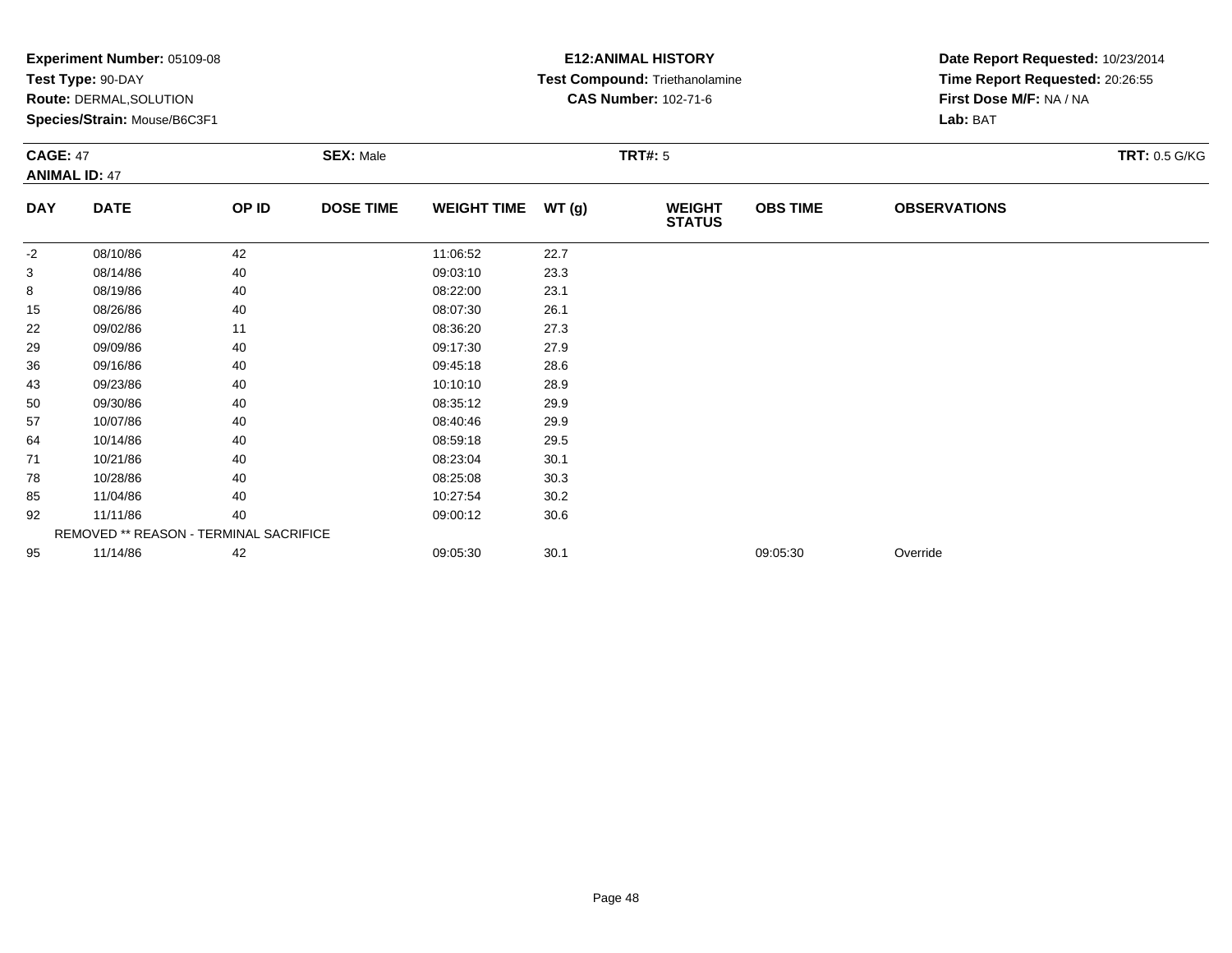|            | Experiment Number: 05109-08<br>Test Type: 90-DAY<br>Route: DERMAL, SOLUTION<br>Species/Strain: Mouse/B6C3F1<br><b>SEX: Male</b><br><b>CAGE: 48</b><br><b>ANIMAL ID: 48</b> |       |                  |                    |       | <b>E12: ANIMAL HISTORY</b><br>Test Compound: Triethanolamine<br><b>CAS Number: 102-71-6</b> | Date Report Requested: 10/23/2014<br>Time Report Requested: 20:26:55<br>First Dose M/F: NA / NA<br>Lab: BAT |                     |                      |
|------------|----------------------------------------------------------------------------------------------------------------------------------------------------------------------------|-------|------------------|--------------------|-------|---------------------------------------------------------------------------------------------|-------------------------------------------------------------------------------------------------------------|---------------------|----------------------|
|            |                                                                                                                                                                            |       |                  |                    |       | <b>TRT#: 5</b>                                                                              |                                                                                                             |                     | <b>TRT: 0.5 G/KG</b> |
| <b>DAY</b> | <b>DATE</b>                                                                                                                                                                | OP ID | <b>DOSE TIME</b> | <b>WEIGHT TIME</b> | WT(g) | <b>WEIGHT</b><br><b>STATUS</b>                                                              | <b>OBS TIME</b>                                                                                             | <b>OBSERVATIONS</b> |                      |
| -2         | 08/10/86                                                                                                                                                                   | 42    |                  | 11:07:14           | 20.8  |                                                                                             |                                                                                                             |                     |                      |
| 3          | 08/14/86                                                                                                                                                                   | 40    |                  | 09:03:30           | 21.6  |                                                                                             |                                                                                                             |                     |                      |
| 8          | 08/19/86                                                                                                                                                                   | 40    |                  | 08:22:14           | 23.1  |                                                                                             |                                                                                                             |                     |                      |
| 15         | 08/26/86                                                                                                                                                                   | 40    |                  | 08:07:44           | 24.2  |                                                                                             |                                                                                                             |                     |                      |
| 22         | 09/02/86                                                                                                                                                                   | 11    |                  | 08:35:06           | 25.2  |                                                                                             |                                                                                                             |                     |                      |
| 29         | 09/09/86                                                                                                                                                                   | 40    |                  | 09:16:26           | 25.5  |                                                                                             |                                                                                                             |                     |                      |
| 36         | 09/16/86                                                                                                                                                                   | 40    |                  | 09:45:38           | 26.5  |                                                                                             |                                                                                                             |                     |                      |
| 43         | 09/23/86                                                                                                                                                                   | 40    |                  | 10:10:24           | 27.0  |                                                                                             |                                                                                                             |                     |                      |
| 50         | 09/30/86                                                                                                                                                                   | 40    |                  | 08:35:26           | 27.8  |                                                                                             |                                                                                                             |                     |                      |
| 57         | 10/07/86                                                                                                                                                                   | 40    |                  | 08:40:58           | 29.1  |                                                                                             |                                                                                                             |                     |                      |
| 64         | 10/14/86                                                                                                                                                                   | 40    |                  | 08:59:32           | 29.3  |                                                                                             |                                                                                                             |                     |                      |
| 71         | 10/21/86                                                                                                                                                                   | 40    |                  | 08:24:48           | 29.3  |                                                                                             |                                                                                                             |                     |                      |
| 78         | 10/28/86                                                                                                                                                                   | 40    |                  | 08:25:20           | 29.8  |                                                                                             |                                                                                                             |                     |                      |
| 85         | 11/04/86                                                                                                                                                                   | 40    |                  | 10:28:12           | 28.8  |                                                                                             |                                                                                                             |                     |                      |
| 92         | 11/11/86                                                                                                                                                                   | 40    |                  | 08:59:06           | 28.7  |                                                                                             |                                                                                                             |                     |                      |
|            | REMOVED ** REASON - TERMINAL SACRIFICE                                                                                                                                     |       |                  |                    |       |                                                                                             |                                                                                                             |                     |                      |
| 95         | 11/14/86                                                                                                                                                                   | 42    |                  | 09:03:46           | 27.9  |                                                                                             | 09:03:46                                                                                                    | Override            |                      |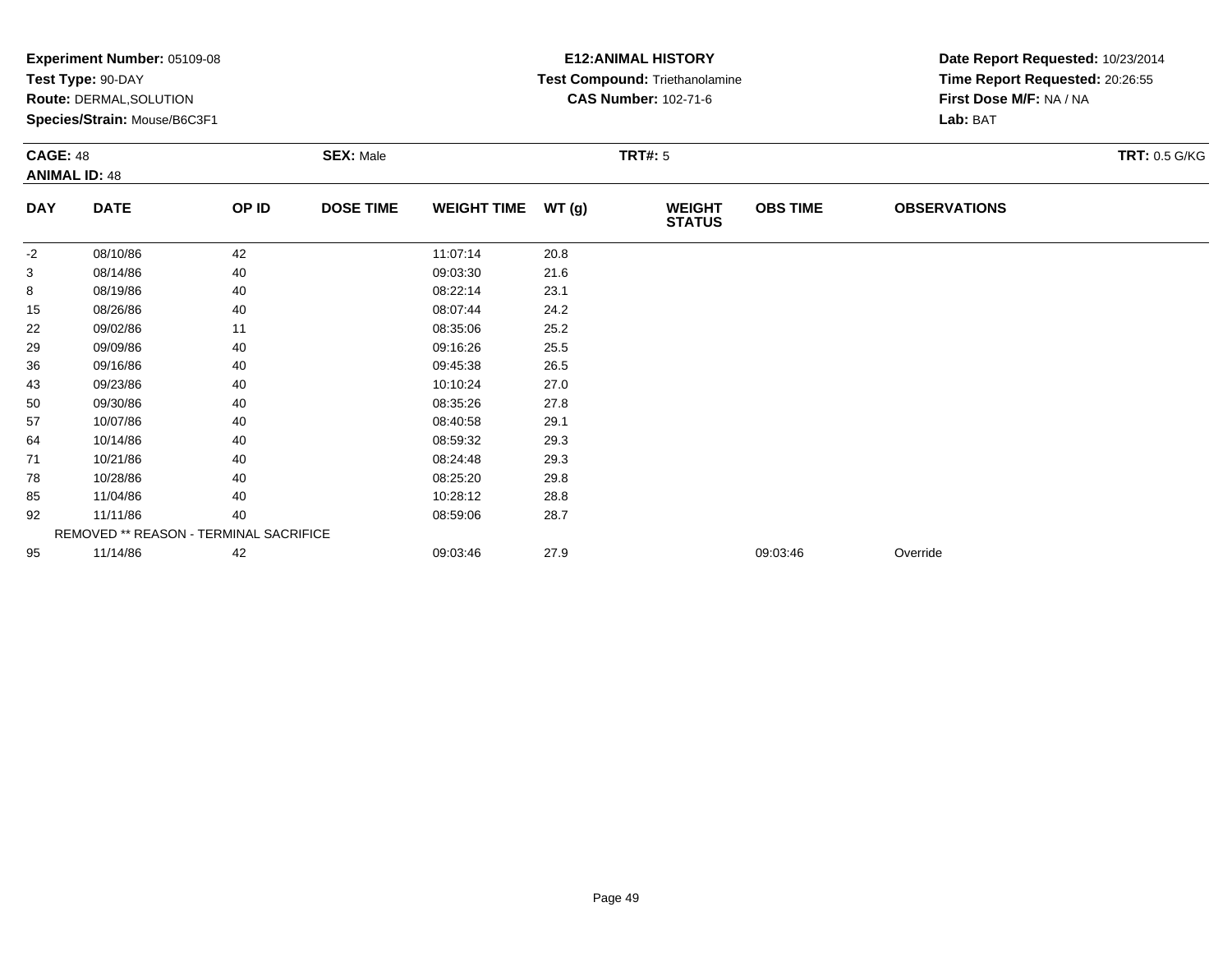|            | Experiment Number: 05109-08<br>Test Type: 90-DAY<br>Route: DERMAL, SOLUTION<br>Species/Strain: Mouse/B6C3F1<br><b>SEX: Male</b><br><b>CAGE: 49</b><br><b>ANIMAL ID: 49</b> |       |                  |                    |       | <b>E12: ANIMAL HISTORY</b><br>Test Compound: Triethanolamine<br><b>CAS Number: 102-71-6</b> | Date Report Requested: 10/23/2014<br>Time Report Requested: 20:26:55<br>First Dose M/F: NA / NA<br>Lab: BAT |                     |                      |
|------------|----------------------------------------------------------------------------------------------------------------------------------------------------------------------------|-------|------------------|--------------------|-------|---------------------------------------------------------------------------------------------|-------------------------------------------------------------------------------------------------------------|---------------------|----------------------|
|            |                                                                                                                                                                            |       |                  |                    |       | <b>TRT#: 5</b>                                                                              |                                                                                                             |                     | <b>TRT: 0.5 G/KG</b> |
| <b>DAY</b> | <b>DATE</b>                                                                                                                                                                | OP ID | <b>DOSE TIME</b> | <b>WEIGHT TIME</b> | WT(g) | <b>WEIGHT</b><br><b>STATUS</b>                                                              | <b>OBS TIME</b>                                                                                             | <b>OBSERVATIONS</b> |                      |
| -2         | 08/10/86                                                                                                                                                                   | 42    |                  | 11:07:30           | 22.5  |                                                                                             |                                                                                                             |                     |                      |
| 3          | 08/14/86                                                                                                                                                                   | 40    |                  | 09:03:56           | 24.2  |                                                                                             |                                                                                                             |                     |                      |
| 8          | 08/19/86                                                                                                                                                                   | 40    |                  | 08:22:32           | 24.6  |                                                                                             |                                                                                                             |                     |                      |
| 15         | 08/26/86                                                                                                                                                                   | 40    |                  | 08:06:18           | 25.8  |                                                                                             |                                                                                                             |                     |                      |
| 22         | 09/02/86                                                                                                                                                                   | 11    |                  | 08:35:22           | 27.6  |                                                                                             |                                                                                                             |                     |                      |
| 29         | 09/09/86                                                                                                                                                                   | 40    |                  | 09:16:46           | 27.1  |                                                                                             |                                                                                                             |                     |                      |
| 36         | 09/16/86                                                                                                                                                                   | 40    |                  | 09:45:50           | 28.1  |                                                                                             |                                                                                                             |                     |                      |
| 43         | 09/23/86                                                                                                                                                                   | 40    |                  | 10:10:38           | 28.4  |                                                                                             |                                                                                                             |                     |                      |
| 50         | 09/30/86                                                                                                                                                                   | 40    |                  | 08:35:40           | 29.4  |                                                                                             |                                                                                                             |                     |                      |
| 57         | 10/07/86                                                                                                                                                                   | 40    |                  | 08:41:10           | 30.6  |                                                                                             |                                                                                                             |                     |                      |
| 64         | 10/14/86                                                                                                                                                                   | 40    |                  | 08:59:48           | 30.9  |                                                                                             |                                                                                                             |                     |                      |
| 71         | 10/21/86                                                                                                                                                                   | 40    |                  | 08:25:02           | 31.6  |                                                                                             |                                                                                                             |                     |                      |
| 78         | 10/28/86                                                                                                                                                                   | 40    |                  | 08:24:28           | 32.0  |                                                                                             |                                                                                                             |                     |                      |
| 85         | 11/04/86                                                                                                                                                                   | 40    |                  | 13:26:44           | 28.2  |                                                                                             |                                                                                                             |                     |                      |
| 92         | 11/11/86                                                                                                                                                                   | 40    |                  | 08:59:30           | 29.2  |                                                                                             |                                                                                                             |                     |                      |
|            | REMOVED ** REASON - TERMINAL SACRIFICE                                                                                                                                     |       |                  |                    |       |                                                                                             |                                                                                                             |                     |                      |
| 95         | 11/14/86                                                                                                                                                                   | 42    |                  | 09:04:14           | 29.6  |                                                                                             | 09:04:14                                                                                                    | Override            |                      |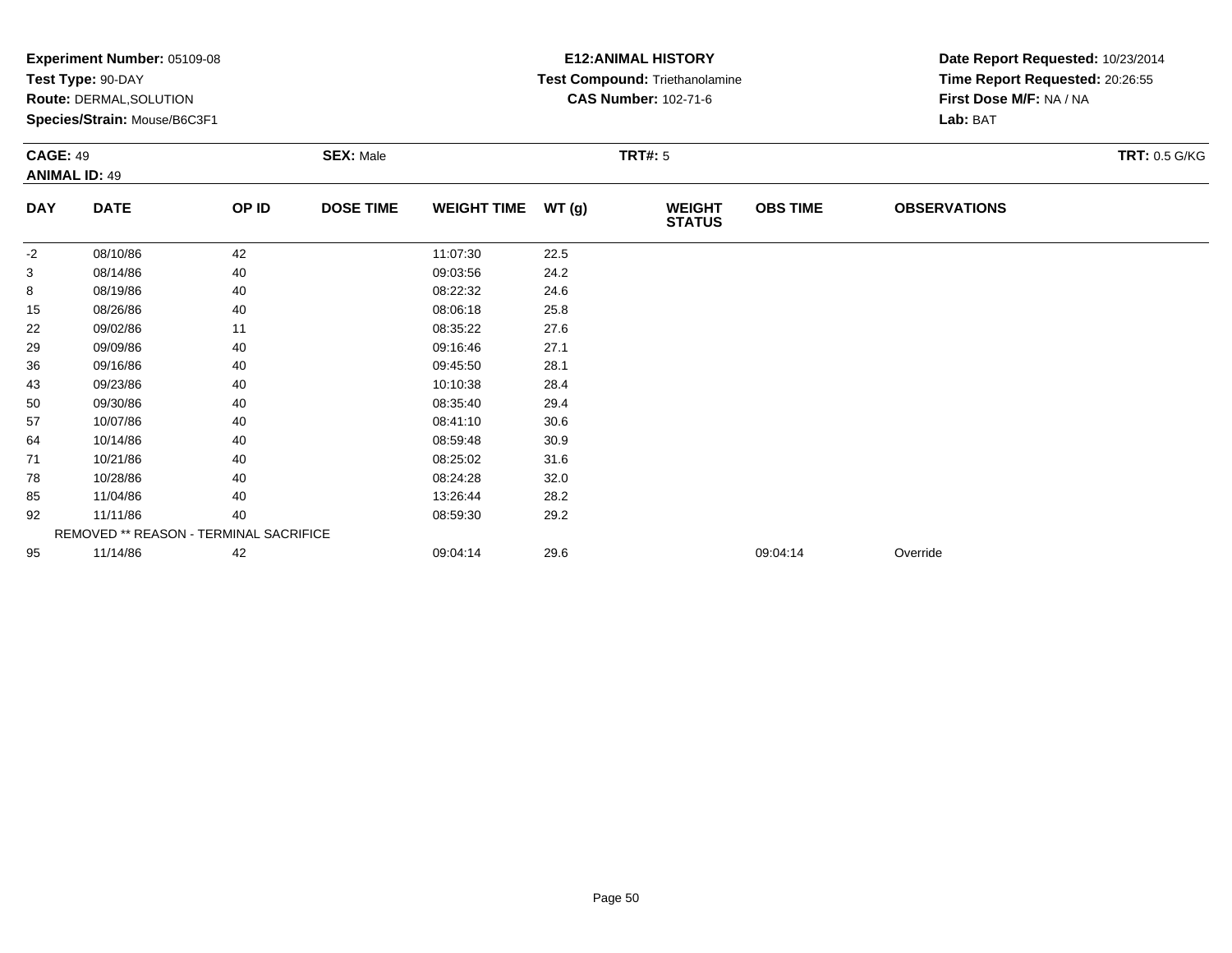|            | Experiment Number: 05109-08<br>Test Type: 90-DAY<br>Route: DERMAL, SOLUTION<br>Species/Strain: Mouse/B6C3F1<br><b>SEX: Male</b><br><b>CAGE: 50</b><br><b>ANIMAL ID: 50</b> |       |                  |                    |       | <b>E12: ANIMAL HISTORY</b><br>Test Compound: Triethanolamine<br><b>CAS Number: 102-71-6</b> | Date Report Requested: 10/23/2014<br>Time Report Requested: 20:26:55<br>First Dose M/F: NA / NA<br>Lab: BAT |                     |                      |
|------------|----------------------------------------------------------------------------------------------------------------------------------------------------------------------------|-------|------------------|--------------------|-------|---------------------------------------------------------------------------------------------|-------------------------------------------------------------------------------------------------------------|---------------------|----------------------|
|            |                                                                                                                                                                            |       |                  |                    |       | <b>TRT#: 5</b>                                                                              |                                                                                                             |                     | <b>TRT: 0.5 G/KG</b> |
| <b>DAY</b> | <b>DATE</b>                                                                                                                                                                | OP ID | <b>DOSE TIME</b> | <b>WEIGHT TIME</b> | WT(g) | <b>WEIGHT</b><br><b>STATUS</b>                                                              | <b>OBS TIME</b>                                                                                             | <b>OBSERVATIONS</b> |                      |
| -2         | 08/10/86                                                                                                                                                                   | 42    |                  | 11:07:48           | 20.8  |                                                                                             |                                                                                                             |                     |                      |
| 3          | 08/14/86                                                                                                                                                                   | 40    |                  | 09:02:34           | 21.2  |                                                                                             |                                                                                                             |                     |                      |
| 8          | 08/19/86                                                                                                                                                                   | 40    |                  | 08:21:28           | 23.2  |                                                                                             |                                                                                                             |                     |                      |
| 15         | 08/26/86                                                                                                                                                                   | 40    |                  | 08:06:42           | 22.2  |                                                                                             |                                                                                                             |                     |                      |
| 22         | 09/02/86                                                                                                                                                                   | 11    |                  | 08:35:46           | 25.6  |                                                                                             |                                                                                                             |                     |                      |
| 29         | 09/09/86                                                                                                                                                                   | 40    |                  | 09:17:02           | 26.4  |                                                                                             |                                                                                                             |                     |                      |
| 36         | 09/16/86                                                                                                                                                                   | 40    |                  | 09:46:02           | 26.5  |                                                                                             |                                                                                                             |                     |                      |
| 43         | 09/23/86                                                                                                                                                                   | 40    |                  | 10:10:52           | 27.0  |                                                                                             |                                                                                                             |                     |                      |
| 50         | 09/30/86                                                                                                                                                                   | 40    |                  | 08:35:56           | 28.1  |                                                                                             |                                                                                                             |                     |                      |
| 57         | 10/07/86                                                                                                                                                                   | 40    |                  | 08:41:26           | 29.3  |                                                                                             |                                                                                                             |                     |                      |
| 64         | 10/14/86                                                                                                                                                                   | 40    |                  | 08:58:12           | 29.0  |                                                                                             |                                                                                                             |                     |                      |
| 71         | 10/21/86                                                                                                                                                                   | 40    |                  | 08:22:34           | 29.5  |                                                                                             |                                                                                                             |                     |                      |
| 78         | 10/28/86                                                                                                                                                                   | 40    |                  | 08:24:44           | 29.8  |                                                                                             |                                                                                                             |                     |                      |
| 85         | 11/04/86                                                                                                                                                                   | 40    |                  | 10:27:26           | 28.4  |                                                                                             |                                                                                                             |                     |                      |
| 92         | 11/11/86                                                                                                                                                                   | 40    |                  | 08:59:44           | 29.1  |                                                                                             |                                                                                                             |                     |                      |
|            | REMOVED ** REASON - TERMINAL SACRIFICE                                                                                                                                     |       |                  |                    |       |                                                                                             |                                                                                                             |                     |                      |
| 95         | 11/14/86                                                                                                                                                                   | 42    |                  | 09:04:36           | 29.2  |                                                                                             | 09:04:36                                                                                                    | Override            |                      |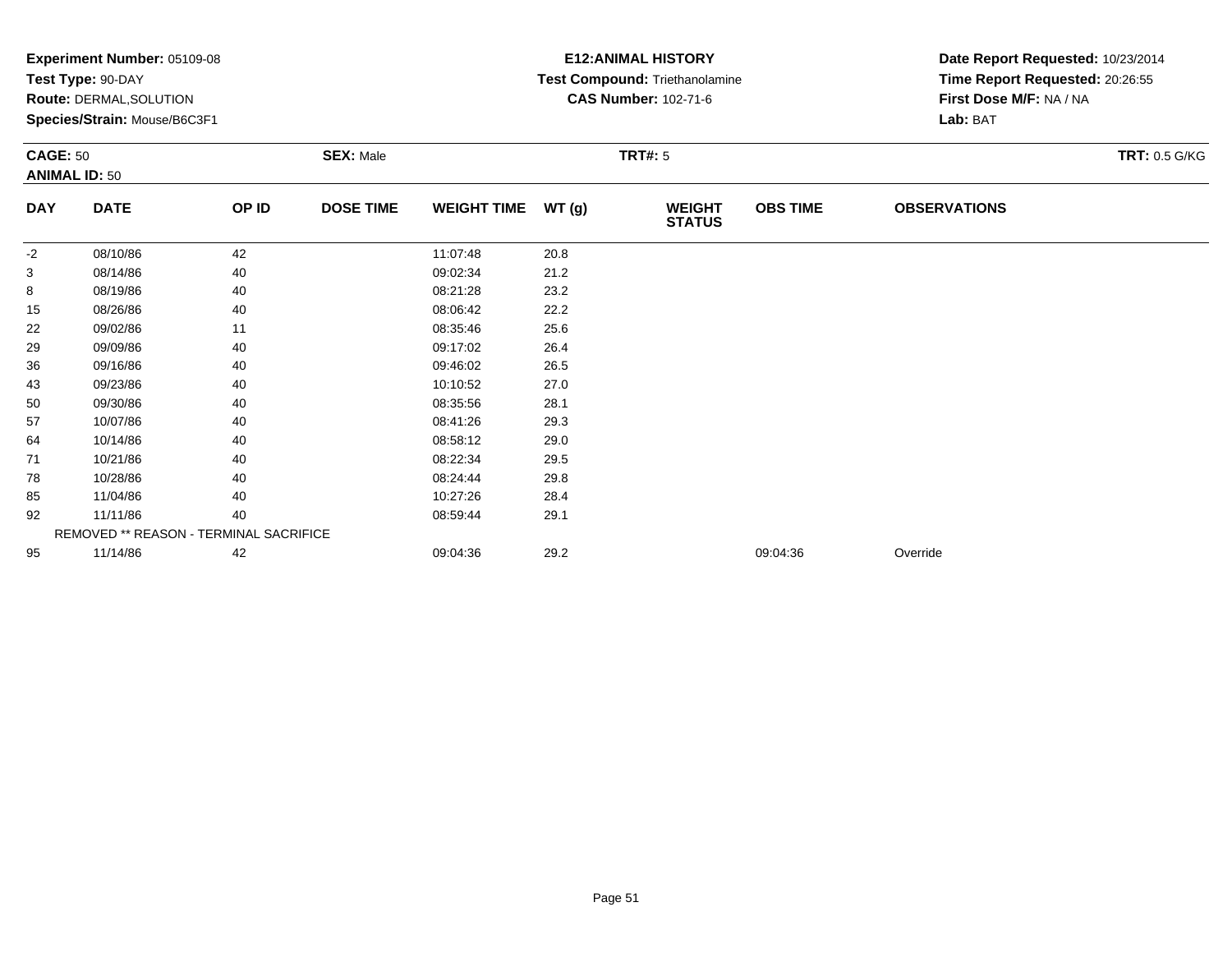**Test Type:** 90-DAY

**Route:** DERMAL,SOLUTION

**Species/Strain:** Mouse/B6C3F1

### **E12:ANIMAL HISTORY Test Compound:** Triethanolamine**CAS Number:** 102-71-6

| <b>CAGE: 51</b> | <b>ANIMAL ID: 51</b>                   |       | <b>SEX: Male</b> |                    |       | <b>TRT#: 5</b>                 |                 |                     | <b>TRT: 0.5 G/KG</b> |
|-----------------|----------------------------------------|-------|------------------|--------------------|-------|--------------------------------|-----------------|---------------------|----------------------|
| <b>DAY</b>      | <b>DATE</b>                            | OP ID | <b>DOSE TIME</b> | <b>WEIGHT TIME</b> | WT(g) | <b>WEIGHT</b><br><b>STATUS</b> | <b>OBS TIME</b> | <b>OBSERVATIONS</b> |                      |
| $-1$            | 08/12/86                               | 40    |                  | 13:27:22           | 19.3  |                                |                 |                     |                      |
| $\overline{2}$  | 08/14/86                               | 40    |                  | 09:50:20           | 21.1  |                                | 09:50:20        | Normal              |                      |
| $\overline{7}$  | 08/19/86                               | 40    |                  | 09:27:20           | 22.0  |                                | 09:27:20        | Normal              |                      |
| 14              | 08/26/86                               | 40    |                  | 09:03:12           | 23.4  |                                | 09:03:12        | Normal              |                      |
| 21              | 09/02/86                               | 11    |                  | 09:25:30           | 24.2  |                                | 09:25:30        | Normal              |                      |
| 28              | 09/09/86                               | 40    |                  | 08:43:10           | 25.5  |                                | 08:43:10        | Normal              |                      |
| 35              | 09/16/86                               | 40    |                  | 09:26:54           | 26.2  |                                | 09:26:54        | Normal              |                      |
| 42              | 09/23/86                               | 40    |                  | 09:03:24           | 25.9  |                                | 09:03:24        | Normal              |                      |
| 49              | 09/30/86                               | 40    |                  | 08:18:06           | 27.0  |                                | 08:18:06        | Normal              |                      |
| 56              | 10/07/86                               | 40    |                  | 08:22:40           | 26.9  |                                | 08:22:40        | Normal              |                      |
| 63              | 10/14/86                               | 40    |                  | 08:40:02           | 26.9  |                                | 08:40:02        | Normal              |                      |
| 70              | 10/21/86                               | 40    |                  | 08:06:08           | 28.1  |                                | 08:06:08        | Normal              |                      |
| 77              | 10/28/86                               | 40    |                  | 08:07:32           | 28.4  |                                | 08:07:32        | Normal              |                      |
| 84              | 11/04/86                               | 40    |                  | 09:41:30           | 28.3  |                                | 09:41:30        | Normal              |                      |
| 91              | 11/11/86                               | 40    |                  | 08:30:54           | 28.8  |                                | 08:30:54        | Normal              |                      |
|                 | REMOVED ** REASON - TERMINAL SACRIFICE |       |                  |                    |       |                                |                 |                     |                      |
| 93              | 11/13/86                               | 40    |                  | 07:02:52           | 29.1  |                                | 07:02:52        | Normal              |                      |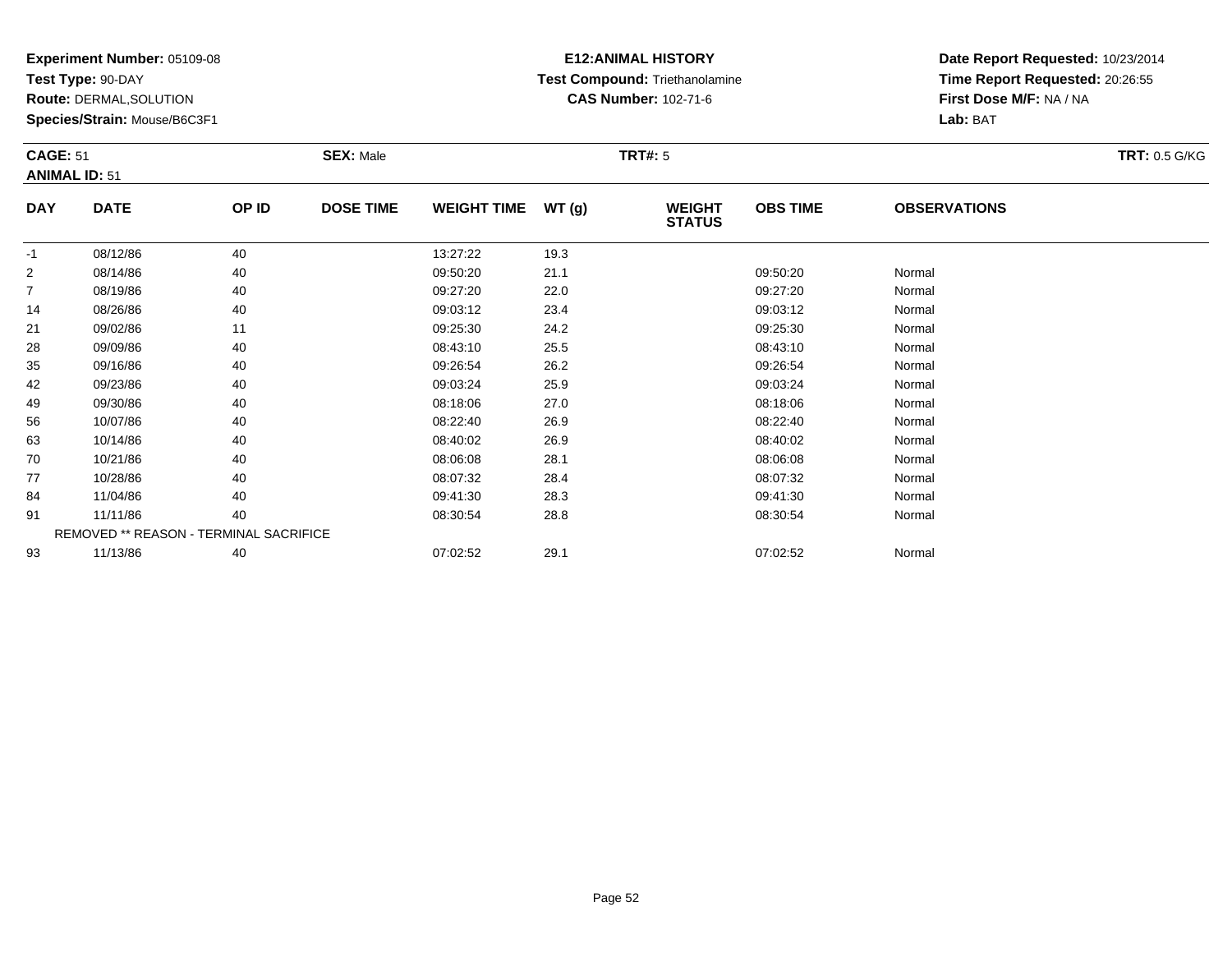**Test Type:** 90-DAY

**Route:** DERMAL,SOLUTION

**Species/Strain:** Mouse/B6C3F1

### **E12:ANIMAL HISTORY Test Compound:** Triethanolamine**CAS Number:** 102-71-6

**Date Report Requested:** 10/23/2014**Time Report Requested:** 20:26:55**First Dose M/F:** NA / NA**Lab:** BAT

| <b>CAGE: 52</b> | <b>ANIMAL ID: 52</b>                          |       | <b>SEX: Male</b> |                    |       | <b>TRT#: 5</b>                 |                 |                     | <b>TRT: 0.5 G/KG</b> |
|-----------------|-----------------------------------------------|-------|------------------|--------------------|-------|--------------------------------|-----------------|---------------------|----------------------|
| <b>DAY</b>      | <b>DATE</b>                                   | OP ID | <b>DOSE TIME</b> | <b>WEIGHT TIME</b> | WT(g) | <b>WEIGHT</b><br><b>STATUS</b> | <b>OBS TIME</b> | <b>OBSERVATIONS</b> |                      |
| -1              | 08/12/86                                      | 40    |                  | 13:27:48           | 22.0  |                                |                 |                     |                      |
| $\overline{2}$  | 08/14/86                                      | 40    |                  | 09:50:38           | 20.8  |                                | 09:50:38        | Normal              |                      |
| $\overline{7}$  | 08/19/86                                      | 40    |                  | 09:27:38           | 25.3  |                                | 09:27:38        | Normal              |                      |
| 14              | 08/26/86                                      | 40    |                  | 09:03:30           | 26.4  |                                | 09:03:30        | Normal              |                      |
| 21              | 09/02/86                                      | 11    |                  | 09:25:48           | 27.0  |                                | 09:25:48        | Normal              |                      |
| 28              | 09/09/86                                      | 40    |                  | 08:43:26           | 30.0  |                                | 08:43:26        | Normal              |                      |
| 35              | 09/16/86                                      | 40    |                  | 09:25:48           | 29.4  |                                | 09:25:48        | Normal              |                      |
| 42              | 09/23/86                                      | 40    |                  | 09:02:20           | 31.1  |                                | 09:02:20        | Normal              |                      |
| 49              | 09/30/86                                      | 40    |                  | 08:18:24           | 31.9  |                                | 08:18:24        | Normal              |                      |
| 56              | 10/07/86                                      | 40    |                  | 08:22:58           | 30.9  |                                | 08:22:58        | Normal              |                      |
| 63              | 10/14/86                                      | 40    |                  | 08:40:30           | 32.4  |                                | 08:40:30        | Normal              |                      |
| 70              | 10/21/86                                      | 40    |                  | 08:06:24           | 33.1  |                                | 08:06:24        | Normal              |                      |
| 77              | 10/28/86                                      | 40    |                  | 08:07:52           | 32.3  |                                | 08:07:52        | Normal              |                      |
| 84              | 11/04/86                                      | 40    |                  | 09:41:48           | 32.9  |                                | 09:41:48        | Normal              |                      |
| 91              | 11/11/86                                      | 40    |                  | 08:31:10           | 33.6  |                                | 08:31:10        | Normal              |                      |
|                 | <b>REMOVED ** REASON - TERMINAL SACRIFICE</b> |       |                  |                    |       |                                |                 |                     |                      |
| 93              | 11/13/86                                      | 40    |                  | 07:03:52           | 33.6  |                                | 07:03:52        | Normal              |                      |

3 11/13/86 40 40 07:03:52 33.6 07:03:52 07:03:52 Normal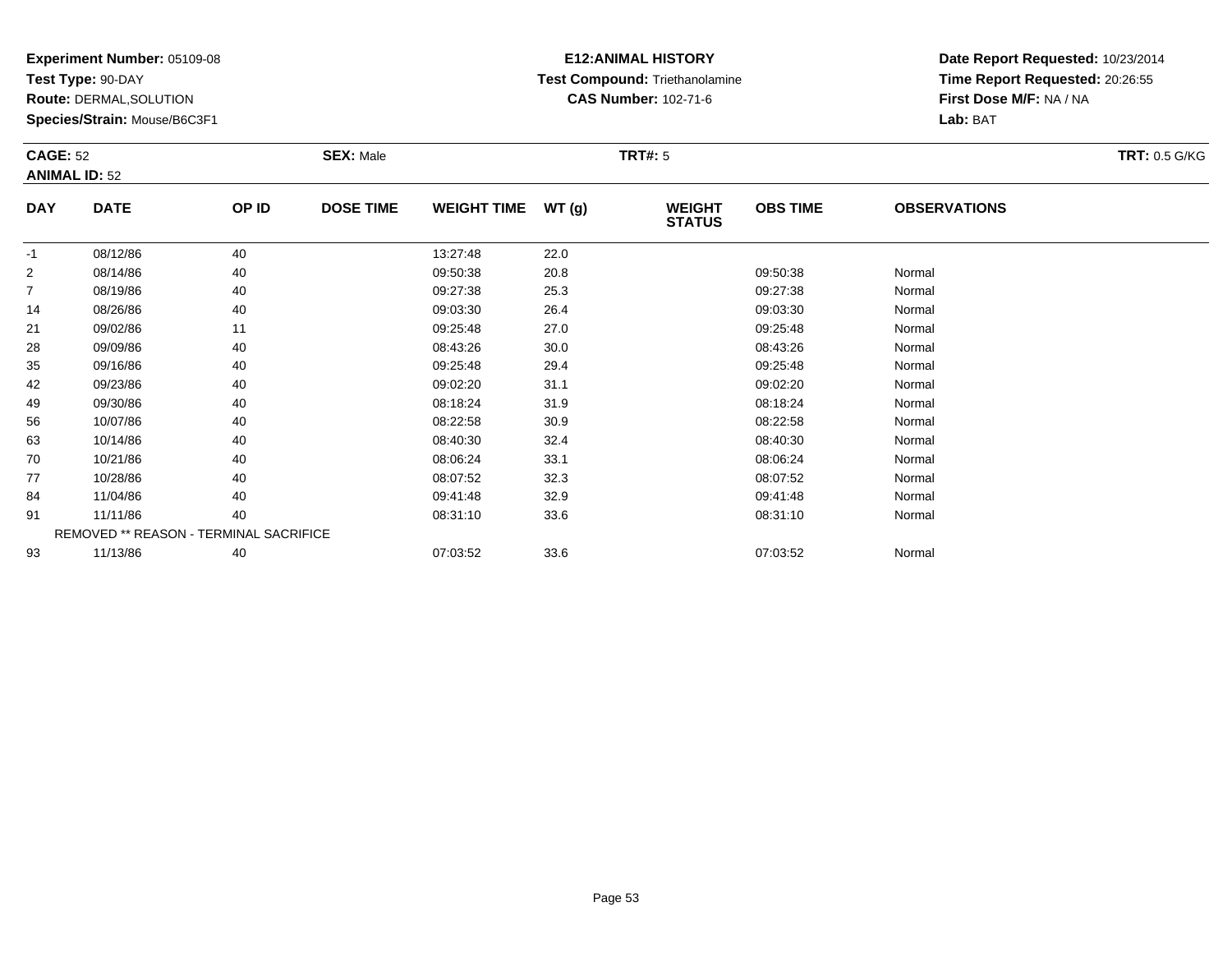**Test Type:** 90-DAY

**Route:** DERMAL,SOLUTION

**Species/Strain:** Mouse/B6C3F1

### **E12:ANIMAL HISTORY Test Compound:** Triethanolamine**CAS Number:** 102-71-6

|                | <b>CAGE: 53</b><br><b>ANIMAL ID: 53</b> |       | <b>SEX: Male</b> |                    |       |                                | <b>TRT#: 5</b>  |                     |  |  |
|----------------|-----------------------------------------|-------|------------------|--------------------|-------|--------------------------------|-----------------|---------------------|--|--|
|                |                                         |       |                  |                    |       |                                |                 |                     |  |  |
| <b>DAY</b>     | <b>DATE</b>                             | OP ID | <b>DOSE TIME</b> | <b>WEIGHT TIME</b> | WT(g) | <b>WEIGHT</b><br><b>STATUS</b> | <b>OBS TIME</b> | <b>OBSERVATIONS</b> |  |  |
| $-1$           | 08/12/86                                | 40    |                  | 13:28:16           | 19.0  |                                |                 |                     |  |  |
| $\overline{2}$ | 08/14/86                                | 40    |                  | 09:50:56           | 19.6  |                                | 09:50:56        | Normal              |  |  |
| $\overline{7}$ | 08/19/86                                | 40    |                  | 09:28:12           | 21.7  |                                | 09:28:12        | Normal              |  |  |
| 14             | 08/26/86                                | 40    |                  | 09:03:46           | 21.8  |                                | 09:03:46        | Normal              |  |  |
| 21             | 09/02/86                                | 11    |                  | 09:24:24           | 24.9  |                                | 09:24:24        | Normal              |  |  |
| 28             | 09/09/86                                | 40    |                  | 08:42:06           | 26.1  |                                | 08:42:06        | Normal              |  |  |
| 35             | 09/16/86                                | 40    |                  | 09:26:04           | 26.4  |                                | 09:26:04        | Normal              |  |  |
| 42             | 09/23/86                                | 40    |                  | 09:02:36           | 28.0  |                                | 09:02:36        | Normal              |  |  |
| 49             | 09/30/86                                | 40    |                  | 08:18:42           | 27.4  |                                | 08:18:42        | Normal              |  |  |
| 56             | 10/07/86                                | 40    |                  | 08:23:14           | 27.8  |                                | 08:23:14        | Normal              |  |  |
| 63             | 10/14/86                                | 40    |                  | 08:40:44           | 27.7  |                                | 08:40:44        | Normal              |  |  |
| 70             | 10/21/86                                | 40    |                  | 08:06:38           | 29.0  |                                | 08:06:38        | Normal              |  |  |
| 77             | 10/28/86                                | 40    |                  | 08:08:08           | 28.3  |                                | 08:08:08        | Normal              |  |  |
| 84             | 11/04/86                                | 40    |                  | 09:42:04           | 29.5  |                                | 09:42:04        | Normal              |  |  |
| 91             | 11/11/86                                | 40    |                  | 08:30:06           | 30.0  |                                | 08:30:06        | Normal              |  |  |
|                | REMOVED ** REASON - TERMINAL SACRIFICE  |       |                  |                    |       |                                |                 |                     |  |  |
| 93             | 11/13/86                                | 40    |                  | 07:04:44           | 30.3  |                                | 07:04:44        | Normal              |  |  |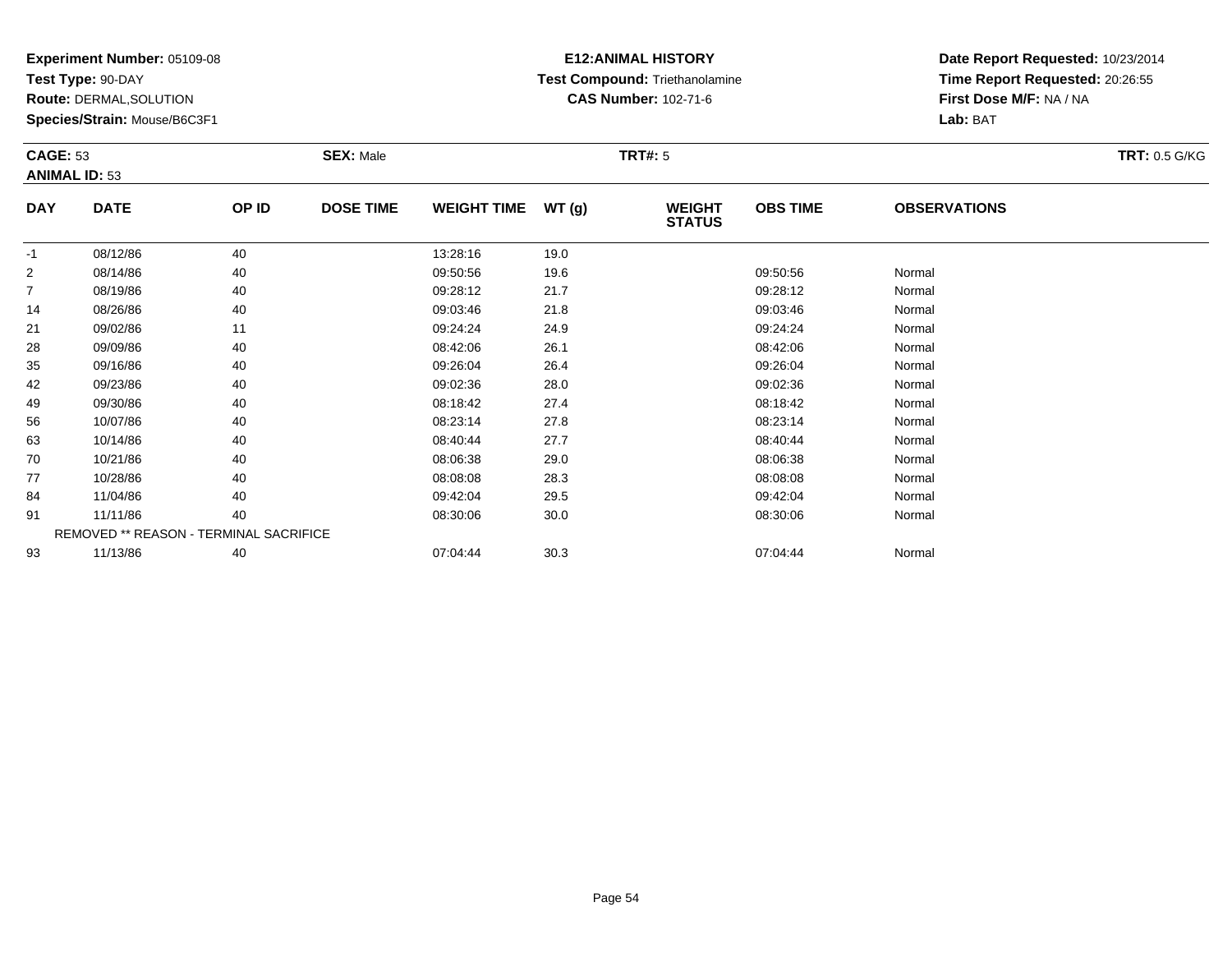**Test Type:** 90-DAY

**Route:** DERMAL,SOLUTION

**Species/Strain:** Mouse/B6C3F1

# **E12:ANIMAL HISTORY Test Compound:** Triethanolamine**CAS Number:** 102-71-6

| <b>CAGE: 54</b> | <b>ANIMAL ID: 54</b>                   |       | <b>SEX: Male</b> |                    |       | <b>TRT#: 5</b>                 |                 |                     | <b>TRT: 0.5 G/KG</b> |
|-----------------|----------------------------------------|-------|------------------|--------------------|-------|--------------------------------|-----------------|---------------------|----------------------|
| <b>DAY</b>      | <b>DATE</b>                            | OP ID | <b>DOSE TIME</b> | <b>WEIGHT TIME</b> | WT(g) | <b>WEIGHT</b><br><b>STATUS</b> | <b>OBS TIME</b> | <b>OBSERVATIONS</b> |                      |
| $-1$            | 08/12/86                               | 40    |                  | 13:28:38           | 21.6  |                                |                 |                     |                      |
| 2               | 08/14/86                               | 40    |                  | 09:51:14           | 23.7  |                                | 09:51:14        | Normal              |                      |
| $\overline{7}$  | 08/19/86                               | 40    |                  | 13:35:30           | 22.6  |                                | 09:28:32        | Normal              |                      |
| 14              | 08/26/86                               | 40    |                  | 09:02:40           | 25.7  |                                | 09:02:40        | Normal              |                      |
| 21              | 09/02/86                               | 11    |                  | 09:24:48           | 25.8  |                                | 09:24:48        | Normal              |                      |
| 28              | 09/09/86                               | 40    |                  | 08:42:34           | 27.4  |                                | 08:42:34        | Normal              |                      |
| 35              | 09/16/86                               | 40    |                  | 09:26:20           | 28.2  |                                | 09:26:20        | Normal              |                      |
| 42              | 09/23/86                               | 40    |                  | 09:02:50           | 29.6  |                                | 09:02:50        | Normal              |                      |
| 49              | 09/30/86                               | 40    |                  | 08:19:00           | 29.5  |                                | 08:19:00        | Normal              |                      |
| 56              | 10/07/86                               | 40    |                  | 08:23:28           | 30.1  |                                | 08:23:28        | Normal              |                      |
| 63              | 10/14/86                               | 40    |                  | 08:41:02           | 30.3  |                                | 08:41:02        | Normal              |                      |
| 70              | 10/21/86                               | 40    |                  | 08:06:54           | 31.8  |                                | 08:06:54        | Normal              |                      |
| 77              | 10/28/86                               | 40    |                  | 08:07:00           | 32.3  |                                | 08:07:00        | Normal              |                      |
| 84              | 11/04/86                               | 40    |                  | 09:40:40           | 31.6  |                                | 09:40:40        | Normal              |                      |
| 91              | 11/11/86                               | 40    |                  | 08:30:24           | 33.0  |                                | 08:30:24        | Normal              |                      |
|                 | REMOVED ** REASON - TERMINAL SACRIFICE |       |                  |                    |       |                                |                 |                     |                      |
| 93              | 11/13/86                               | 40    |                  | 07:05:30           | 34.3  |                                | 07:05:30        | Normal              |                      |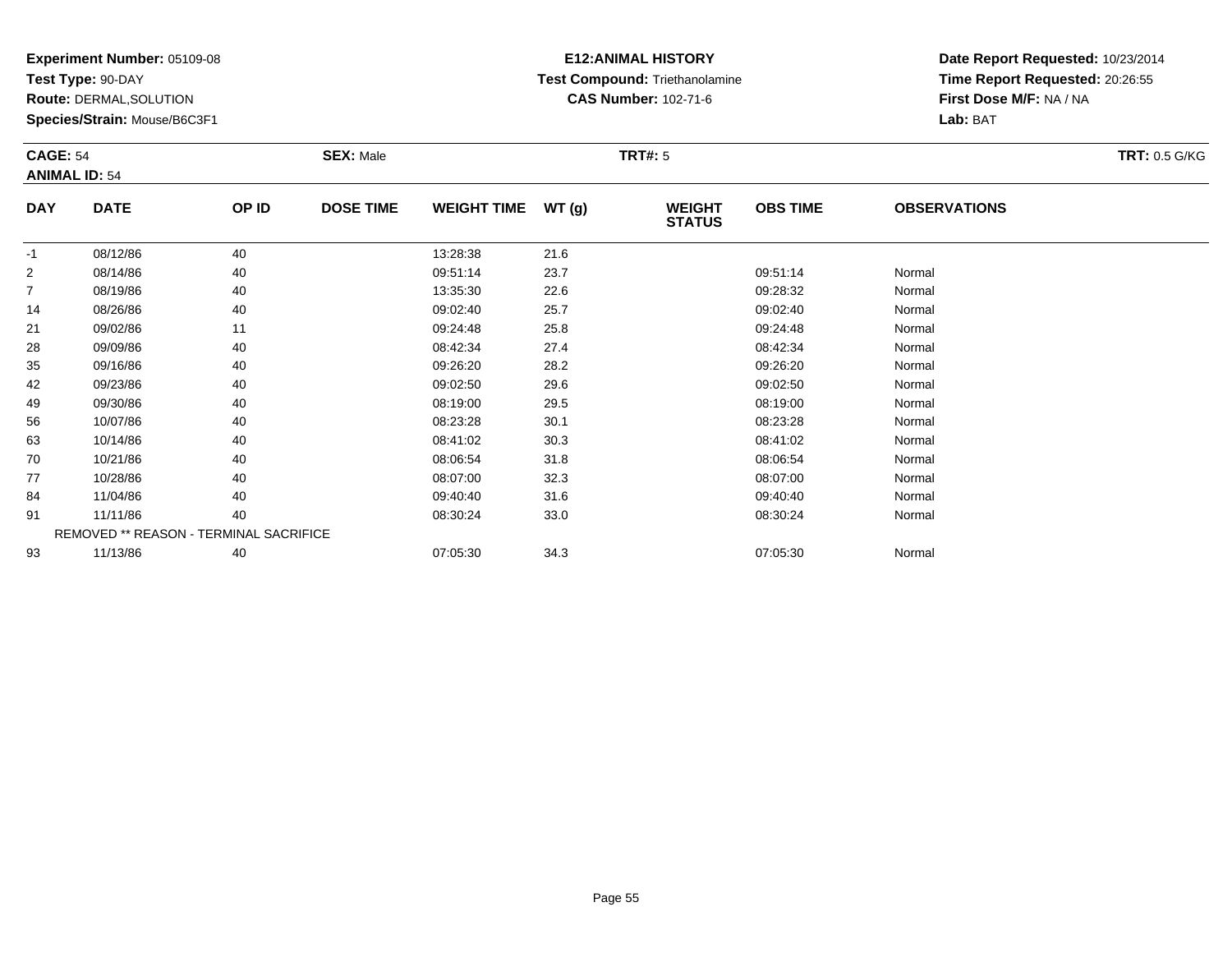**Test Type:** 90-DAY

**Route:** DERMAL,SOLUTION

**Species/Strain:** Mouse/B6C3F1

### **E12:ANIMAL HISTORY Test Compound:** Triethanolamine**CAS Number:** 102-71-6

| <b>CAGE: 55</b> | <b>ANIMAL ID: 55</b>                   |       | <b>SEX: Male</b> |                    |       | <b>TRT#: 5</b>                 |                 |                     | <b>TRT: 0.5 G/KG</b> |
|-----------------|----------------------------------------|-------|------------------|--------------------|-------|--------------------------------|-----------------|---------------------|----------------------|
| <b>DAY</b>      | <b>DATE</b>                            | OP ID | <b>DOSE TIME</b> | <b>WEIGHT TIME</b> | WT(g) | <b>WEIGHT</b><br><b>STATUS</b> | <b>OBS TIME</b> | <b>OBSERVATIONS</b> |                      |
| $-1$            | 08/12/86                               | 40    |                  | 13:29:12           | 15.5  |                                |                 |                     |                      |
| $\overline{2}$  | 08/14/86                               | 40    |                  | 09:49:54           | 23.2  |                                | 09:49:54        | Normal              |                      |
| $\overline{7}$  | 08/19/86                               | 40    |                  | 09:27:02           | 24.6  |                                | 09:27:02        | Normal              |                      |
| 14              | 08/26/86                               | 40    |                  | 09:02:54           | 25.4  |                                | 09:02:54        | Normal              |                      |
| 21              | 09/02/86                               | 11    |                  | 09:25:08           | 27.4  |                                | 09:25:08        | Normal              |                      |
| 28              | 09/09/86                               | 40    |                  | 08:42:52           | 28.3  |                                | 08:42:52        | Normal              |                      |
| 35              | 09/16/86                               | 40    |                  | 09:26:38           | 29.4  |                                | 09:26:38        | Normal              |                      |
| 42              | 09/23/86                               | 40    |                  | 09:03:10           | 30.7  |                                | 09:03:10        | Normal              |                      |
| 49              | 09/30/86                               | 40    |                  | 08:19:16           | 30.0  |                                | 08:19:16        | Normal              |                      |
| 56              | 10/07/86                               | 40    |                  | 08:23:44           | 30.3  |                                | 08:23:44        | Normal              |                      |
| 63              | 10/14/86                               | 40    |                  | 08:39:38           | 30.6  |                                | 08:39:38        | Normal              |                      |
| 70              | 10/21/86                               | 40    |                  | 08:05:46           | 32.3  |                                | 08:05:46        | Normal              |                      |
| 77              | 10/28/86                               | 40    |                  | 08:07:16           | 33.0  |                                | 08:07:16        | Normal              |                      |
| 84              | 11/04/86                               | 40    |                  | 09:41:04           | 33.6  |                                | 09:41:04        | Normal              |                      |
| 91              | 11/11/86                               | 40    |                  | 08:30:40           | 34.1  |                                | 08:30:40        | Normal              |                      |
|                 | REMOVED ** REASON - TERMINAL SACRIFICE |       |                  |                    |       |                                |                 |                     |                      |
| 93              | 11/13/86                               | 40    |                  | 07:06:12           | 33.8  |                                | 07:06:12        | Normal              |                      |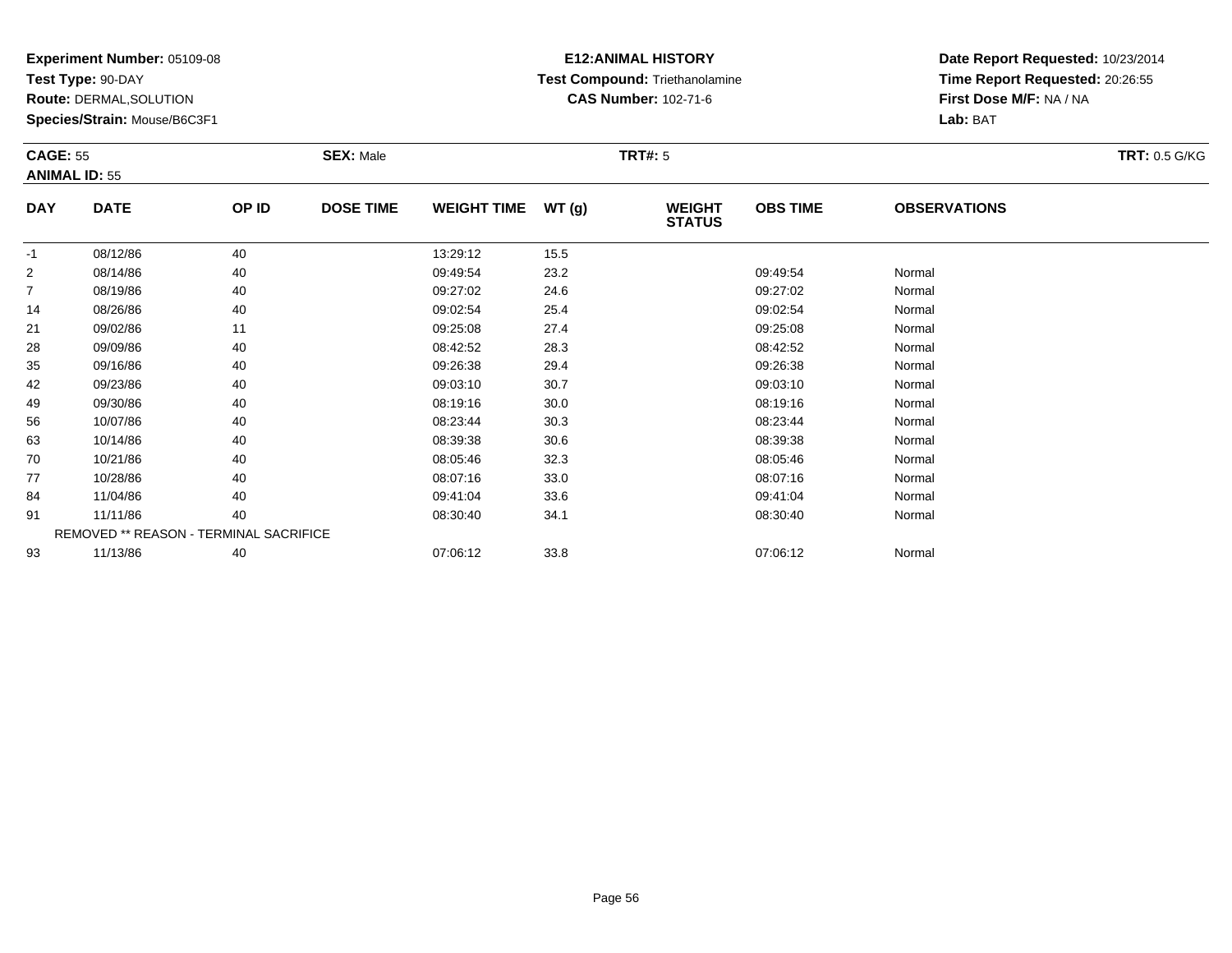**Test Type:** 90-DAY

**Route:** DERMAL,SOLUTION

**Species/Strain:** Mouse/B6C3F1

### **E12:ANIMAL HISTORY Test Compound:** Triethanolamine**CAS Number:** 102-71-6

| <b>CAGE: 56</b> |                                        |       | <b>SEX: Male</b> |                    |       | <b>TRT#: 5</b>                 |                 |                     | <b>TRT: 0.5 G/KG</b> |
|-----------------|----------------------------------------|-------|------------------|--------------------|-------|--------------------------------|-----------------|---------------------|----------------------|
|                 | <b>ANIMAL ID: 56</b>                   |       |                  |                    |       |                                |                 |                     |                      |
| <b>DAY</b>      | <b>DATE</b>                            | OP ID | <b>DOSE TIME</b> | <b>WEIGHT TIME</b> | WT(g) | <b>WEIGHT</b><br><b>STATUS</b> | <b>OBS TIME</b> | <b>OBSERVATIONS</b> |                      |
| $-2$            | 08/12/86                               | 40    |                  | 10:25:28           | 21.2  |                                |                 |                     |                      |
| $\mathbf{1}$    | 08/14/86                               | 40    |                  | 09:33:38           | 22.7  |                                | 09:33:38        | Normal              |                      |
| 6               | 08/19/86                               | 40    |                  | 09:07:32           | 24.1  |                                | 09:07:32        | Normal              |                      |
| 13              | 08/26/86                               | 40    |                  | 08:43:48           | 25.0  |                                | 08:43:48        | Normal              |                      |
| 20              | 09/02/86                               | 11    |                  | 09:41:28           | 24.8  |                                | 09:41:28        | Normal              |                      |
| 27              | 09/09/86                               | 40    |                  | 08:35:38           | 27.2  |                                | 08:35:38        | Normal              |                      |
| 34              | 09/16/86                               | 40    |                  | 09:00:04           | 28.6  |                                | 09:00:04        | Normal              |                      |
| 41              | 09/23/86                               | 40    |                  | 09:24:16           | 29.1  |                                | 09:24:16        | Normal              |                      |
| 48              | 09/30/86                               | 40    |                  | 07:54:36           | 30.3  |                                | 07:54:36        | Normal              |                      |
| 55              | 10/07/86                               | 40    |                  | 07:56:08           | 29.1  |                                | 07:56:08        | Normal              |                      |
| 62              | 10/14/86                               | 40    |                  | 08:07:36           | 31.1  |                                | 08:07:36        | Normal              |                      |
| 69              | 10/21/86                               | 40    |                  | 07:48:18           | 32.3  |                                | 07:48:18        | Normal              |                      |
| 76              | 10/28/86                               | 40    |                  | 07:49:20           | 32.6  |                                | 07:49:20        | Normal              |                      |
| 83              | 11/04/86                               | 40    |                  | 09:51:12           | 33.0  |                                | 09:51:12        | Normal              |                      |
| 90              | 11/11/86                               | 40    |                  | 08:00:24           | 32.8  |                                | 08:00:24        | Normal              |                      |
|                 | REMOVED ** REASON - TERMINAL SACRIFICE |       |                  |                    |       |                                |                 |                     |                      |
| 93              | 11/14/86                               | 40    |                  | 07:16:08           | 33.5  |                                | 07:16:08        | Normal              |                      |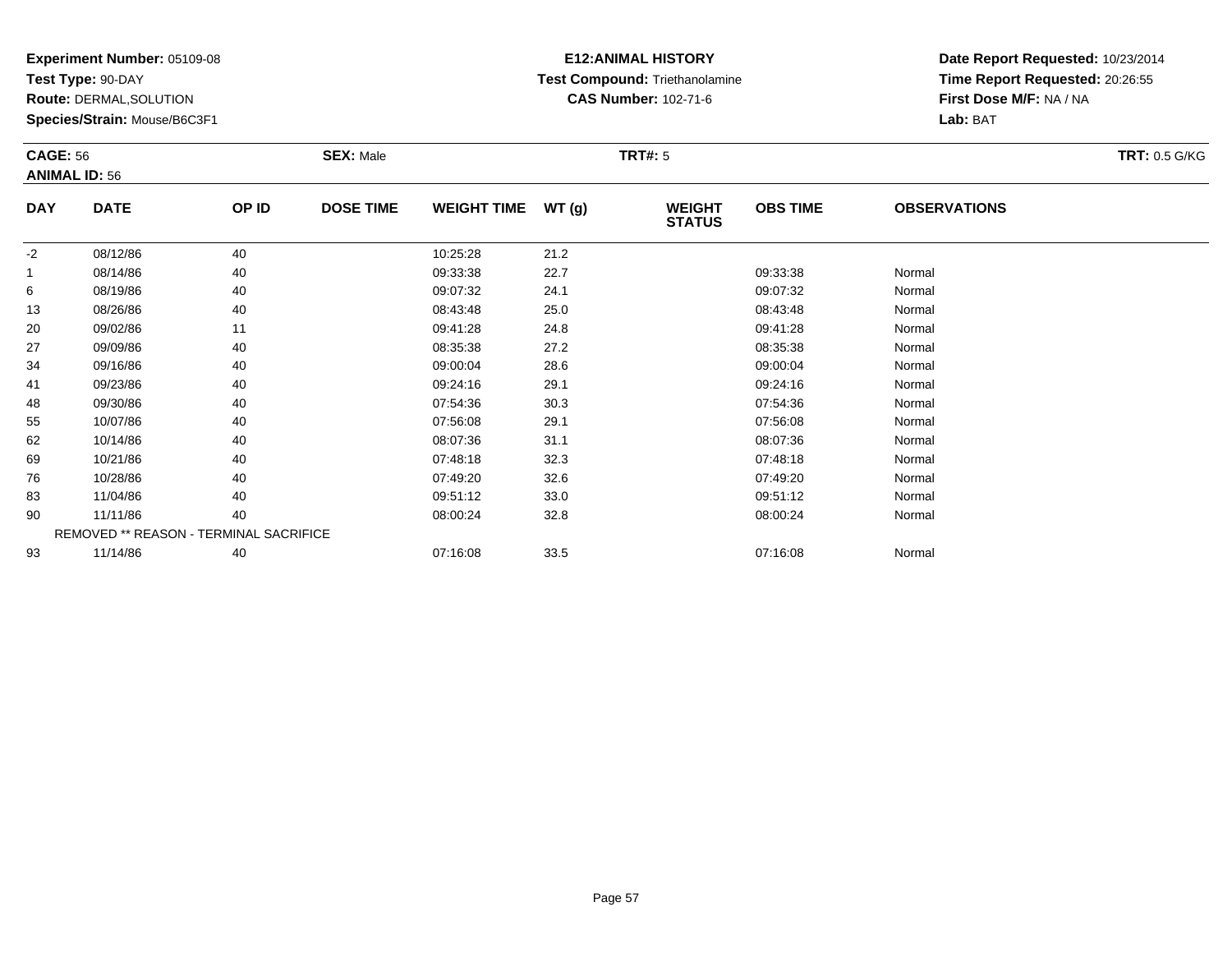**Test Type:** 90-DAY

**Route:** DERMAL,SOLUTION

**Species/Strain:** Mouse/B6C3F1

### **E12:ANIMAL HISTORY Test Compound:** Triethanolamine**CAS Number:** 102-71-6

| <b>CAGE: 57</b> | <b>ANIMAL ID: 57</b>                   |       | <b>SEX: Male</b> |                    |       | <b>TRT#: 5</b>                 |                 |                     | <b>TRT: 0.5 G/KG</b> |
|-----------------|----------------------------------------|-------|------------------|--------------------|-------|--------------------------------|-----------------|---------------------|----------------------|
| <b>DAY</b>      | <b>DATE</b>                            | OP ID | <b>DOSE TIME</b> | <b>WEIGHT TIME</b> | WT(g) | <b>WEIGHT</b><br><b>STATUS</b> | <b>OBS TIME</b> | <b>OBSERVATIONS</b> |                      |
| $-2$            | 08/12/86                               | 40    |                  | 10:26:06           | 26.3  |                                |                 |                     |                      |
| 1               | 08/14/86                               | 30    |                  | 14:00:00           | 22.0  |                                | 09:33:54        | Normal              |                      |
|                 |                                        |       |                  |                    |       |                                |                 | Normal              |                      |
| 6               | 08/19/86                               | 40    |                  | 09:07:58           | 23.6  |                                | 09:07:58        | Normal              |                      |
| 13              | 08/26/86                               | 40    |                  | 08:44:08           | 25.2  |                                | 08:44:08        | Normal              |                      |
| 20              | 09/02/86                               | 11    |                  | 09:47:00           | 25.0  |                                | 09:47:00        | Normal              |                      |
| 27              | 09/09/86                               | 40    |                  | 08:35:56           | 27.4  |                                | 08:35:56        | Normal              |                      |
| 34              | 09/16/86                               | 40    |                  | 08:58:44           | 28.8  |                                | 08:58:44        | Normal              |                      |
| 41              | 09/23/86                               | 40    |                  | 09:23:12           | 29.5  |                                | 09:23:12        | Normal              |                      |
| 48              | 09/30/86                               | 40    |                  | 07:54:52           | 30.4  |                                | 07:54:52        | Normal              |                      |
| 55              | 10/07/86                               | 40    |                  | 07:56:28           | 32.8  |                                | 07:56:28        | Normal              |                      |
| 62              | 10/14/86                               | 40    |                  | 08:07:52           | 31.9  |                                | 08:07:52        | Normal              |                      |
| 69              | 10/21/86                               | 40    |                  | 07:48:36           | 31.9  |                                | 07:48:36        | Normal              |                      |
| 76              | 10/28/86                               | 40    |                  | 07:49:40           | 33.2  |                                | 07:49:40        | Normal              |                      |
| 83              | 11/04/86                               | 40    |                  | 09:51:38           | 33.6  |                                | 09:51:38        | Normal              |                      |
| 90              | 11/11/86                               | 40    |                  | 08:00:42           | 33.6  |                                | 08:00:42        | Normal              |                      |
|                 | REMOVED ** REASON - TERMINAL SACRIFICE |       |                  |                    |       |                                |                 |                     |                      |
| 93              | 11/14/86                               | 40    |                  | 07:14:42           | 34.2  |                                | 07:14:42        | Normal              |                      |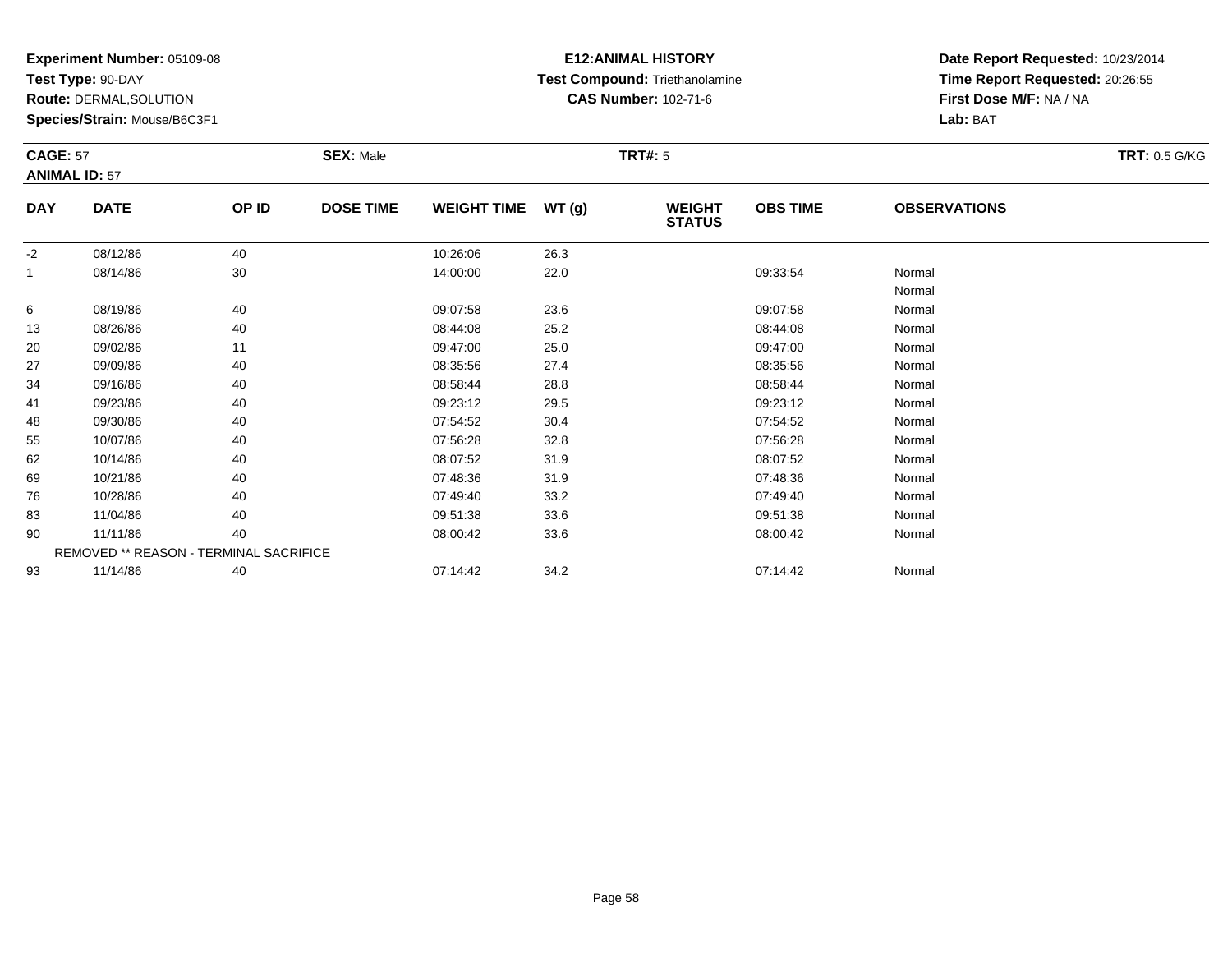**Test Type:** 90-DAY

**Route:** DERMAL,SOLUTION

**Species/Strain:** Mouse/B6C3F1

# **E12:ANIMAL HISTORY Test Compound:** Triethanolamine**CAS Number:** 102-71-6

| <b>CAGE: 58</b> |                                        |       | <b>SEX: Male</b> |                    |       | <b>TRT#: 5</b>                 |                 |                     | <b>TRT: 0.5 G/KG</b> |
|-----------------|----------------------------------------|-------|------------------|--------------------|-------|--------------------------------|-----------------|---------------------|----------------------|
|                 | <b>ANIMAL ID: 58</b>                   |       |                  |                    |       |                                |                 |                     |                      |
| <b>DAY</b>      | <b>DATE</b>                            | OP ID | <b>DOSE TIME</b> | <b>WEIGHT TIME</b> | WT(g) | <b>WEIGHT</b><br><b>STATUS</b> | <b>OBS TIME</b> | <b>OBSERVATIONS</b> |                      |
| $-2$            | 08/12/86                               | 40    |                  | 10:26:42           | 23.4  |                                |                 |                     |                      |
|                 | 08/14/86                               | 40    |                  | 09:34:10           | 24.6  |                                | 09:34:10        | Normal              |                      |
| 6               | 08/19/86                               | 40    |                  | 09:08:16           | 25.3  |                                | 09:08:16        | Normal              |                      |
| 13              | 08/26/86                               | 40    |                  | 08:44:24           | 26.0  |                                | 08:44:24        | Normal              |                      |
| 20              | 09/02/86                               | 11    |                  | 09:40:00           | 25.4  |                                | 09:40:00        | Normal              |                      |
| 27              | 09/09/86                               | 40    |                  | 08:34:42           | 27.7  |                                | 08:34:42        | Normal              |                      |
| 34              | 09/16/86                               | 40    |                  | 08:59:06           | 28.6  |                                | 08:59:06        | Normal              |                      |
| 41              | 09/23/86                               | 40    |                  | 09:23:28           | 28.6  |                                | 09:23:28        | Normal              |                      |
| 48              | 09/30/86                               | 40    |                  | 07:55:08           | 28.7  |                                | 07:55:08        | Normal              |                      |
| 55              | 10/07/86                               | 40    |                  | 07:56:44           | 32.8  |                                | 07:56:44        | Normal              |                      |
| 62              | 10/14/86                               | 40    |                  | 08:08:12           | 30.1  |                                | 08:08:12        | Normal              |                      |
| 69              | 10/21/86                               | 40    |                  | 07:48:52           | 30.1  |                                | 07:48:52        | Normal              |                      |
| 76              | 10/28/86                               | 40    |                  | 07:49:58           | 30.9  |                                | 07:49:58        | Normal              |                      |
| 83              | 11/04/86                               | 40    |                  | 09:51:54           | 31.8  |                                | 09:51:54        | Normal              |                      |
| 90              | 11/11/86                               | 40    |                  | 07:59:08           | 31.1  |                                | 07:59:08        | Normal              |                      |
|                 | REMOVED ** REASON - TERMINAL SACRIFICE |       |                  |                    |       |                                |                 |                     |                      |
| 93              | 11/14/86                               | 40    |                  | 07:13:54           | 31.1  |                                | 07:13:54        | Normal              |                      |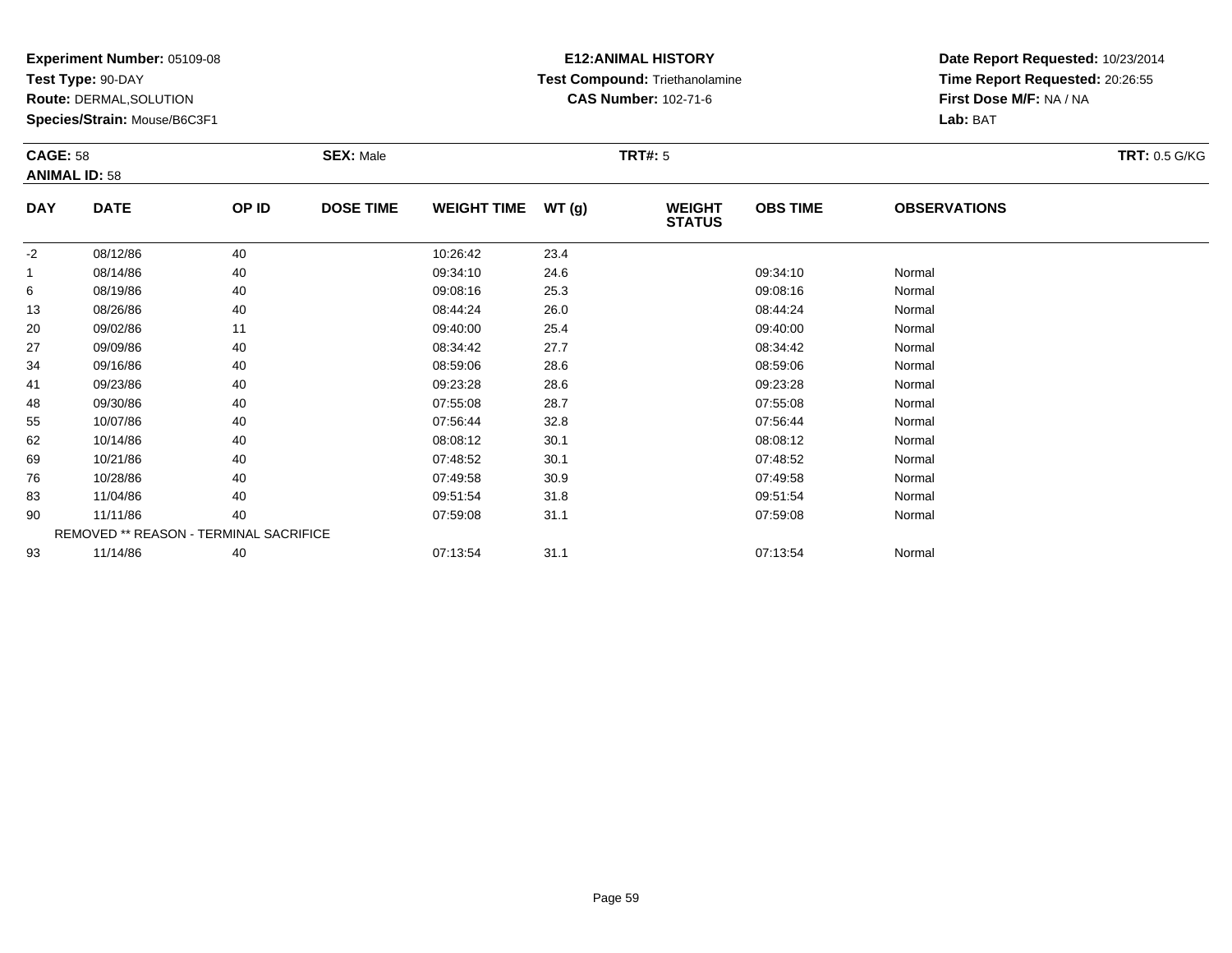**Test Type:** 90-DAY

**Route:** DERMAL,SOLUTION

**Species/Strain:** Mouse/B6C3F1

### **E12:ANIMAL HISTORY Test Compound:** Triethanolamine**CAS Number:** 102-71-6

| <b>CAGE: 59</b> |                                        |       | <b>SEX: Male</b> |                    |       | <b>TRT#: 5</b>                 |                 |                     | <b>TRT: 0.5 G/KG</b> |
|-----------------|----------------------------------------|-------|------------------|--------------------|-------|--------------------------------|-----------------|---------------------|----------------------|
|                 | <b>ANIMAL ID: 59</b>                   |       |                  |                    |       |                                |                 |                     |                      |
| <b>DAY</b>      | <b>DATE</b>                            | OP ID | <b>DOSE TIME</b> | <b>WEIGHT TIME</b> | WT(g) | <b>WEIGHT</b><br><b>STATUS</b> | <b>OBS TIME</b> | <b>OBSERVATIONS</b> |                      |
| $-2$            | 08/12/86                               | 40    |                  | 10:27:12           | 23.6  |                                |                 |                     |                      |
|                 | 08/14/86                               | 40    |                  | 09:34:28           | 24.1  |                                | 09:34:28        | Normal              |                      |
| 6               | 08/19/86                               | 40    |                  | 09:08:36           | 24.7  |                                | 09:08:36        | Normal              |                      |
| 13              | 08/26/86                               | 40    |                  | 08:43:02           | 25.5  |                                | 08:43:02        | Normal              |                      |
| 20              | 09/02/86                               | 11    |                  | 09:40:26           | 26.1  |                                | 09:40:26        | Normal              |                      |
| 27              | 09/09/86                               | 40    |                  | 08:35:00           | 27.7  |                                | 08:35:00        | Normal              |                      |
| 34              | 09/16/86                               | 40    |                  | 08:59:26           | 28.0  |                                | 08:59:26        | Normal              |                      |
| 41              | 09/23/86                               | 40    |                  | 09:23:44           | 28.7  |                                | 09:23:44        | Normal              |                      |
| 48              | 09/30/86                               | 40    |                  | 07:55:26           | 30.2  |                                | 07:55:26        | Normal              |                      |
| 55              | 10/07/86                               | 40    |                  | 07:57:04           | 31.6  |                                | 07:57:04        | Normal              |                      |
| 62              | 10/14/86                               | 40    |                  | 08:08:32           | 31.7  |                                | 08:08:32        | Normal              |                      |
| 69              | 10/21/86                               | 40    |                  | 07:49:12           | 31.8  |                                | 07:49:12        | Normal              |                      |
| 76              | 10/28/86                               | 40    |                  | 07:48:36           | 32.3  |                                | 07:48:36        | Normal              |                      |
| 83              | 11/04/86                               | 40    |                  | 09:50:18           | 32.2  |                                | 09:50:18        | Normal              |                      |
| 90              | 11/11/86                               | 40    |                  | 07:59:46           | 32.2  |                                | 07:59:46        | Normal              |                      |
|                 | REMOVED ** REASON - TERMINAL SACRIFICE |       |                  |                    |       |                                |                 |                     |                      |
| 93              | 11/14/86                               | 40    |                  | 07:13:16           | 32.0  |                                | 07:13:16        | Normal              |                      |
|                 |                                        |       |                  |                    |       |                                |                 |                     |                      |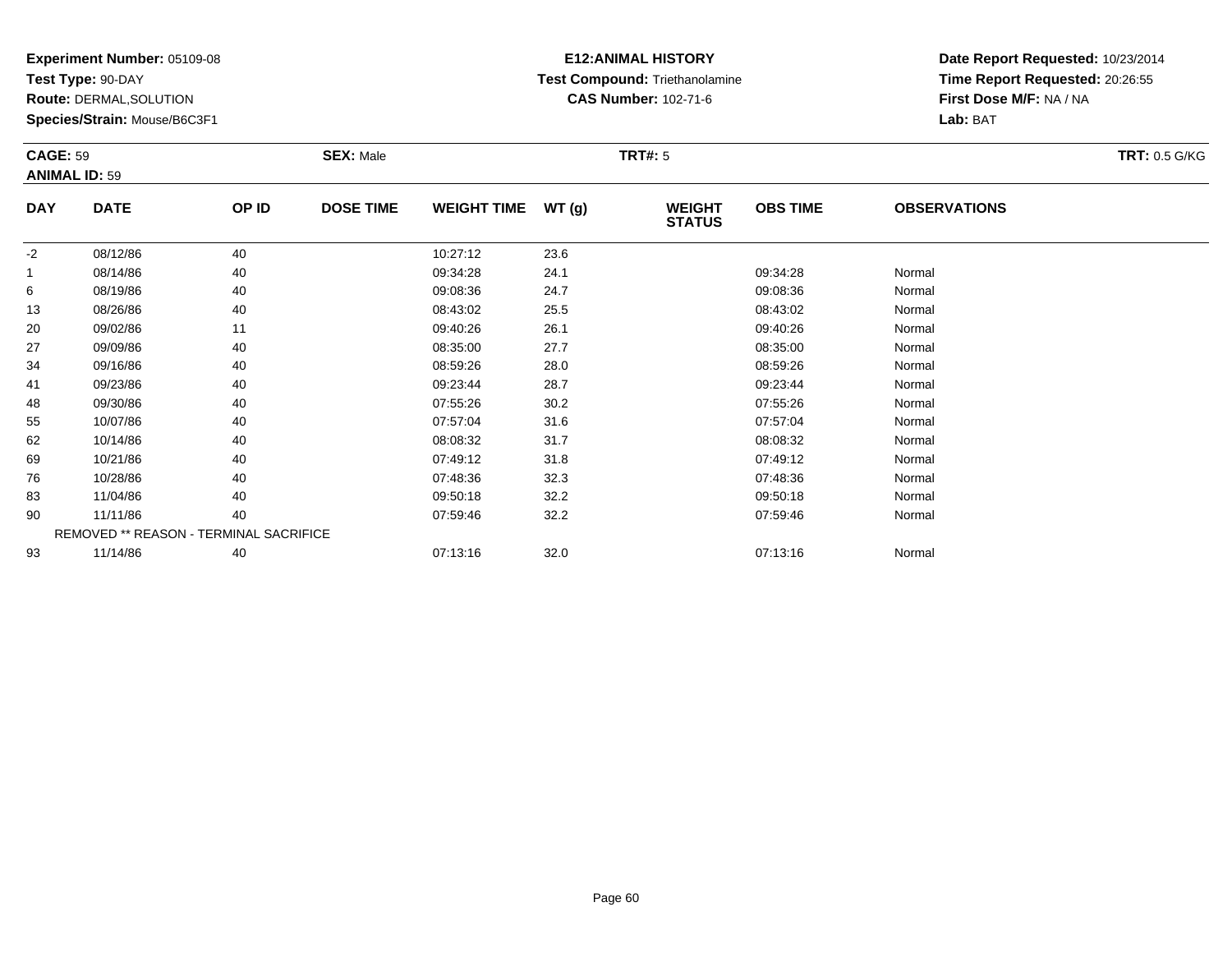**Test Type:** 90-DAY

**Route:** DERMAL,SOLUTION

**Species/Strain:** Mouse/B6C3F1

# **E12:ANIMAL HISTORY Test Compound:** Triethanolamine**CAS Number:** 102-71-6

| <b>CAGE: 60</b> | <b>ANIMAL ID: 60</b>                   |       | <b>SEX: Male</b> |                    | <b>TRT: 0.5 G/KG</b> |                                |                 |                     |  |
|-----------------|----------------------------------------|-------|------------------|--------------------|----------------------|--------------------------------|-----------------|---------------------|--|
| <b>DAY</b>      | <b>DATE</b>                            | OP ID | <b>DOSE TIME</b> | WEIGHT TIME WT (g) |                      | <b>WEIGHT</b><br><b>STATUS</b> | <b>OBS TIME</b> | <b>OBSERVATIONS</b> |  |
| $-2$            | 08/12/86                               | 40    |                  | 10:27:44           | 22.9                 |                                |                 |                     |  |
| $\mathbf{1}$    | 08/14/86                               | 40    |                  | 09:33:10           | 23.9                 |                                | 09:33:10        | Normal              |  |
| 6               | 08/19/86                               | 40    |                  | 09:07:12           | 24.1                 |                                | 09:07:12        | Normal              |  |
| 13              | 08/26/86                               | 40    |                  | 08:43:26           | 24.9                 |                                | 08:43:26        | Normal              |  |
| 20              | 09/02/86                               | 11    |                  | 09:40:52           | 23.8                 |                                | 09:40:52        | Normal              |  |
| 27              | 09/09/86                               | 40    |                  | 08:35:14           | 26.6                 |                                | 08:35:14        | Normal              |  |
| 34              | 09/16/86                               | 40    |                  | 08:59:44           | 26.8                 |                                | 08:59:44        | Normal              |  |
| 41              | 09/23/86                               | 40    |                  | 09:23:58           | 26.7                 |                                | 09:23:58        | Normal              |  |
| 48              | 09/30/86                               | 40    |                  | 07:55:42           | 26.3                 |                                | 07:55:42        | Normal              |  |
| 55              | 10/07/86                               | 40    |                  | 07:57:20           | 27.7                 |                                | 07:57:20        | Normal              |  |
| 62              | 10/14/86                               | 40    |                  | 08:07:16           | 27.6                 |                                | 08:07:16        | Normal              |  |
| 69              | 10/21/86                               | 40    |                  | 07:47:54           | 27.2                 |                                | 07:47:54        | Normal              |  |
| 76              | 10/28/86                               | 40    |                  | 07:49:02           | 29.5                 |                                | 07:49:02        | Normal              |  |
| 83              | 11/04/86                               | 40    |                  | 09:50:48           | 29.8                 |                                | 09:50:48        | Normal              |  |
| 90              | 11/11/86                               | 40    |                  | 08:00:04           | 28.8                 |                                | 08:00:04        | Normal              |  |
|                 | REMOVED ** REASON - TERMINAL SACRIFICE |       |                  |                    |                      |                                |                 |                     |  |
| 93              | 11/14/86                               | 40    |                  | 07:12:40           | 28.6                 |                                | 07:12:40        | Normal              |  |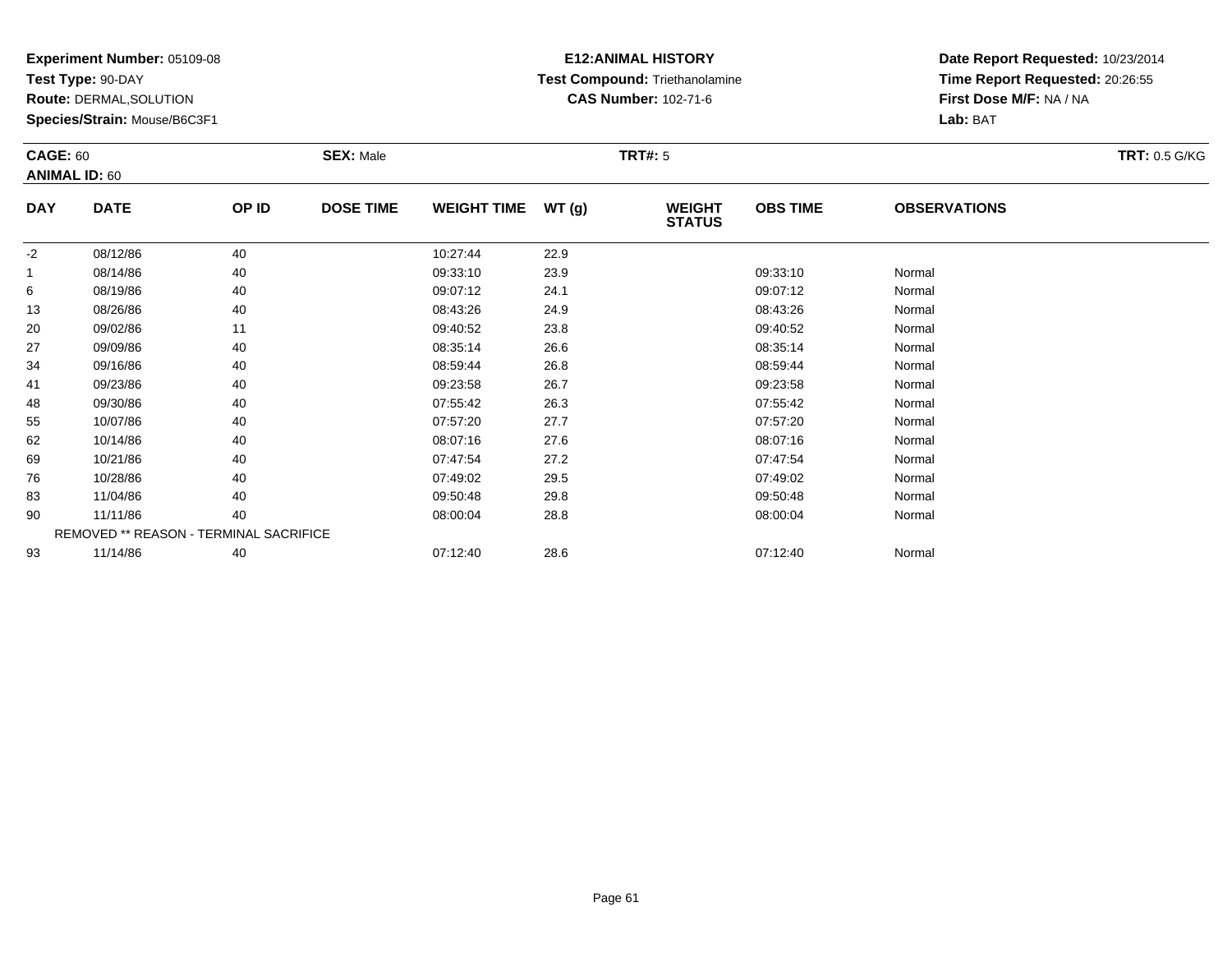|                 | Test Type: 90-DAY                      |       |                  |                    |                |                                | Date Report Requested: 10/23/2014 |                                 |                      |
|-----------------|----------------------------------------|-------|------------------|--------------------|----------------|--------------------------------|-----------------------------------|---------------------------------|----------------------|
|                 |                                        |       |                  |                    |                | Test Compound: Triethanolamine |                                   | Time Report Requested: 20:26:55 |                      |
|                 | Route: DERMAL, SOLUTION                |       |                  |                    |                | <b>CAS Number: 102-71-6</b>    |                                   | First Dose M/F: NA / NA         |                      |
|                 | Species/Strain: Mouse/B6C3F1           |       |                  |                    |                |                                |                                   | Lab: BAT                        |                      |
| <b>CAGE: 61</b> |                                        |       | <b>SEX: Male</b> |                    | <b>TRT#: 7</b> |                                |                                   |                                 | <b>TRT: 1.0 G/KG</b> |
|                 | <b>ANIMAL ID: 61</b>                   |       |                  |                    |                |                                |                                   |                                 |                      |
| <b>DAY</b>      | <b>DATE</b>                            | OP ID | <b>DOSE TIME</b> | <b>WEIGHT TIME</b> | WT(g)          | <b>WEIGHT</b><br><b>STATUS</b> | <b>OBS TIME</b>                   | <b>OBSERVATIONS</b>             |                      |
| -1              | 08/10/86                               | 42    |                  | 10:59:02           | 22.6           |                                |                                   |                                 |                      |
| 4               | 08/14/86                               | 40    |                  | 08:53:16           | 23.4           |                                |                                   |                                 |                      |
| 9               | 08/19/86                               | 40    |                  | 08:25:54           | 23.9           |                                |                                   |                                 |                      |
| 16              | 08/26/86                               | 40    |                  | 08:13:06           | 26.4           |                                |                                   |                                 |                      |
| 23              | 09/02/86                               | 11    |                  | 08:25:20           | 26.2           |                                |                                   |                                 |                      |
| 30              | 09/09/86                               | 40    |                  | 09:23:12           | 27.1           |                                |                                   |                                 |                      |
| 37              | 09/16/86                               | 40    |                  | 09:51:26           | 28.6           |                                |                                   |                                 |                      |
| 44              | 09/23/86                               | 40    |                  | 10:06:08           | 29.2           |                                |                                   |                                 |                      |
| 51              | 09/30/86                               | 40    |                  | 08:42:44           | 30.3           |                                |                                   |                                 |                      |
| 58              | 10/07/86                               | 40    |                  | 08:45:20           | 32.7           |                                |                                   |                                 |                      |
| 65              | 10/14/86                               | 40    |                  | 09:04:12           | 31.7           |                                |                                   |                                 |                      |
| 72              | 10/21/86                               | 40    |                  | 08:29:30           | 30.9           |                                |                                   |                                 |                      |
| 79              | 10/28/86                               | 40    |                  | 08:29:52           | 31.0           |                                |                                   |                                 |                      |
| 86              | 11/04/86                               | 40    |                  | 10:21:24           | 29.9           |                                |                                   |                                 |                      |
| 93              | 11/11/86                               | 40    |                  | 09:05:28           | 30.9           |                                |                                   |                                 |                      |
|                 | REMOVED ** REASON - TERMINAL SACRIFICE |       |                  |                    |                |                                |                                   |                                 |                      |
| 96              | 11/14/86                               | 42    |                  | 09:13:52           | 30.8           |                                | 09:13:52                          | Override                        |                      |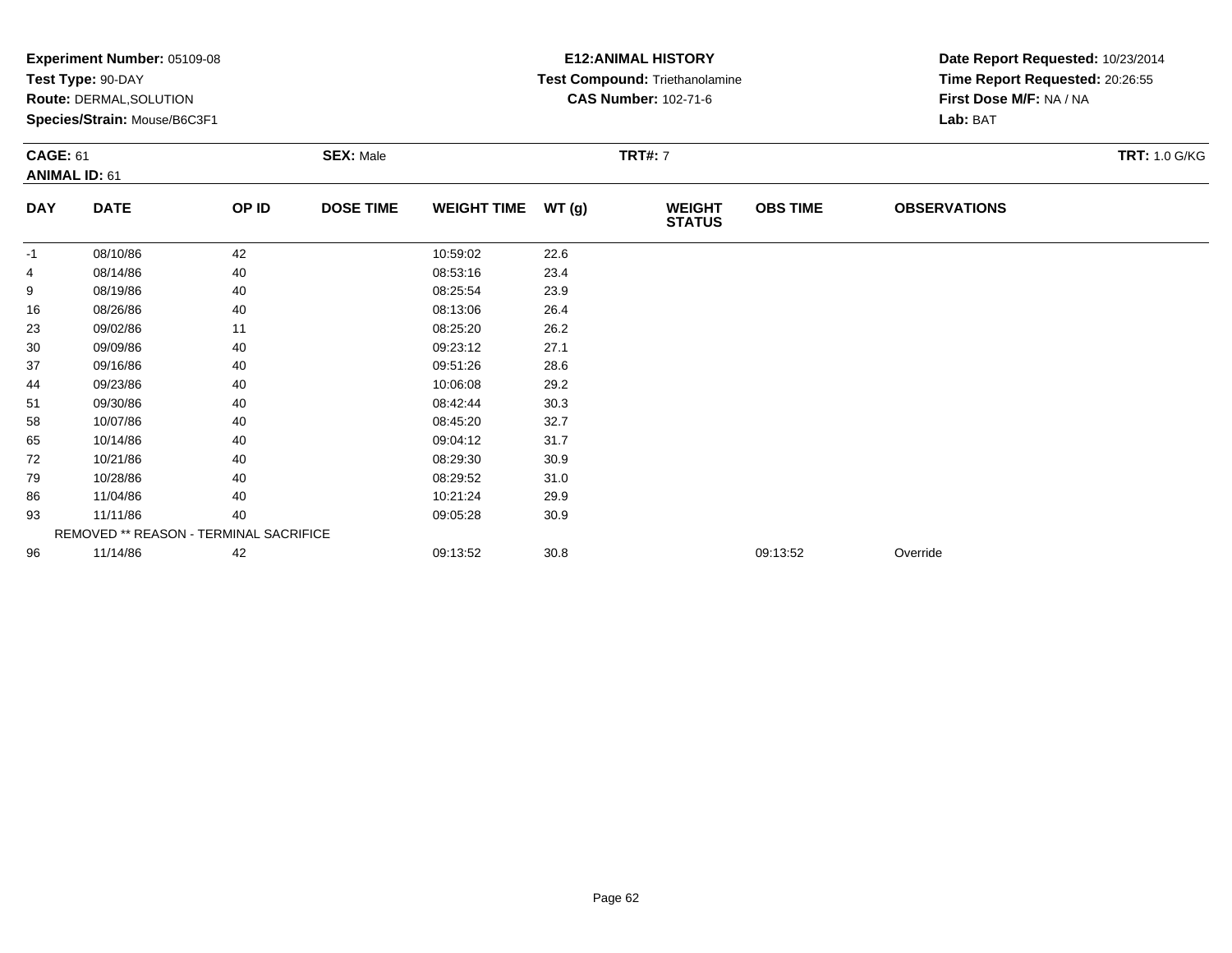|            | Experiment Number: 05109-08<br>Test Type: 90-DAY<br>Route: DERMAL, SOLUTION<br>Species/Strain: Mouse/B6C3F1<br><b>SEX: Male</b><br><b>CAGE: 62</b> |       |                  |                    | <b>E12: ANIMAL HISTORY</b><br>Test Compound: Triethanolamine<br><b>CAS Number: 102-71-6</b> | Date Report Requested: 10/23/2014<br>Time Report Requested: 20:26:55<br>First Dose M/F: NA / NA<br>Lab: BAT |                 |                     |                      |
|------------|----------------------------------------------------------------------------------------------------------------------------------------------------|-------|------------------|--------------------|---------------------------------------------------------------------------------------------|-------------------------------------------------------------------------------------------------------------|-----------------|---------------------|----------------------|
|            | <b>ANIMAL ID: 62</b>                                                                                                                               |       |                  |                    |                                                                                             | <b>TRT#: 7</b>                                                                                              |                 |                     | <b>TRT: 1.0 G/KG</b> |
| <b>DAY</b> | <b>DATE</b>                                                                                                                                        | OP ID | <b>DOSE TIME</b> | <b>WEIGHT TIME</b> | WT(g)                                                                                       | <b>WEIGHT</b><br><b>STATUS</b>                                                                              | <b>OBS TIME</b> | <b>OBSERVATIONS</b> |                      |
| -1         | 08/10/86                                                                                                                                           | 42    |                  | 10:59:18           | 24.0                                                                                        |                                                                                                             |                 |                     |                      |
| 4          | 08/14/86                                                                                                                                           | 40    |                  | 08:53:46           | 25.5                                                                                        |                                                                                                             |                 |                     |                      |
| 9          | 08/19/86                                                                                                                                           | 40    |                  | 08:26:08           | 25.7                                                                                        |                                                                                                             |                 |                     |                      |
| 16         | 08/26/86                                                                                                                                           | 40    |                  | 08:13:20           | 24.6                                                                                        |                                                                                                             |                 |                     |                      |
| 23         | 09/02/86                                                                                                                                           | 11    |                  | 08:25:34           | 28.8                                                                                        |                                                                                                             |                 |                     |                      |
| 30         | 09/09/86                                                                                                                                           | 40    |                  | 09:23:24           | 30.1                                                                                        |                                                                                                             |                 |                     |                      |
| 37         | 09/16/86                                                                                                                                           | 40    |                  | 09:50:22           | 30.8                                                                                        |                                                                                                             |                 |                     |                      |
| 44         | 09/23/86                                                                                                                                           | 40    |                  | 10:05:06           | 30.4                                                                                        |                                                                                                             |                 |                     |                      |
| 51         | 09/30/86                                                                                                                                           | 40    |                  | 08:43:02           | 30.6                                                                                        |                                                                                                             |                 |                     |                      |
| 58         | 10/07/86                                                                                                                                           | 40    |                  | 08:45:44           | 32.4                                                                                        |                                                                                                             |                 |                     |                      |
| 65         | 10/14/86                                                                                                                                           | 40    |                  | 09:04:22           | 32.3                                                                                        |                                                                                                             |                 |                     |                      |
| 72         | 10/21/86                                                                                                                                           | 40    |                  | 08:29:44           | 30.9                                                                                        |                                                                                                             |                 |                     |                      |
| 79         | 10/28/86                                                                                                                                           | 40    |                  | 08:30:04           | 32.6                                                                                        |                                                                                                             |                 |                     |                      |
| 86         | 11/04/86                                                                                                                                           | 40    |                  | 10:21:36           | 34.1                                                                                        |                                                                                                             |                 |                     |                      |
| 93         | 11/11/86                                                                                                                                           | 40    |                  | 09:05:42           | 34.5                                                                                        |                                                                                                             |                 |                     |                      |
|            | REMOVED ** REASON - TERMINAL SACRIFICE                                                                                                             |       |                  |                    |                                                                                             |                                                                                                             |                 |                     |                      |
| 96         | 11/14/86                                                                                                                                           | 42    |                  | 09:14:12           | 33.6                                                                                        |                                                                                                             | 09:14:12        | Override            |                      |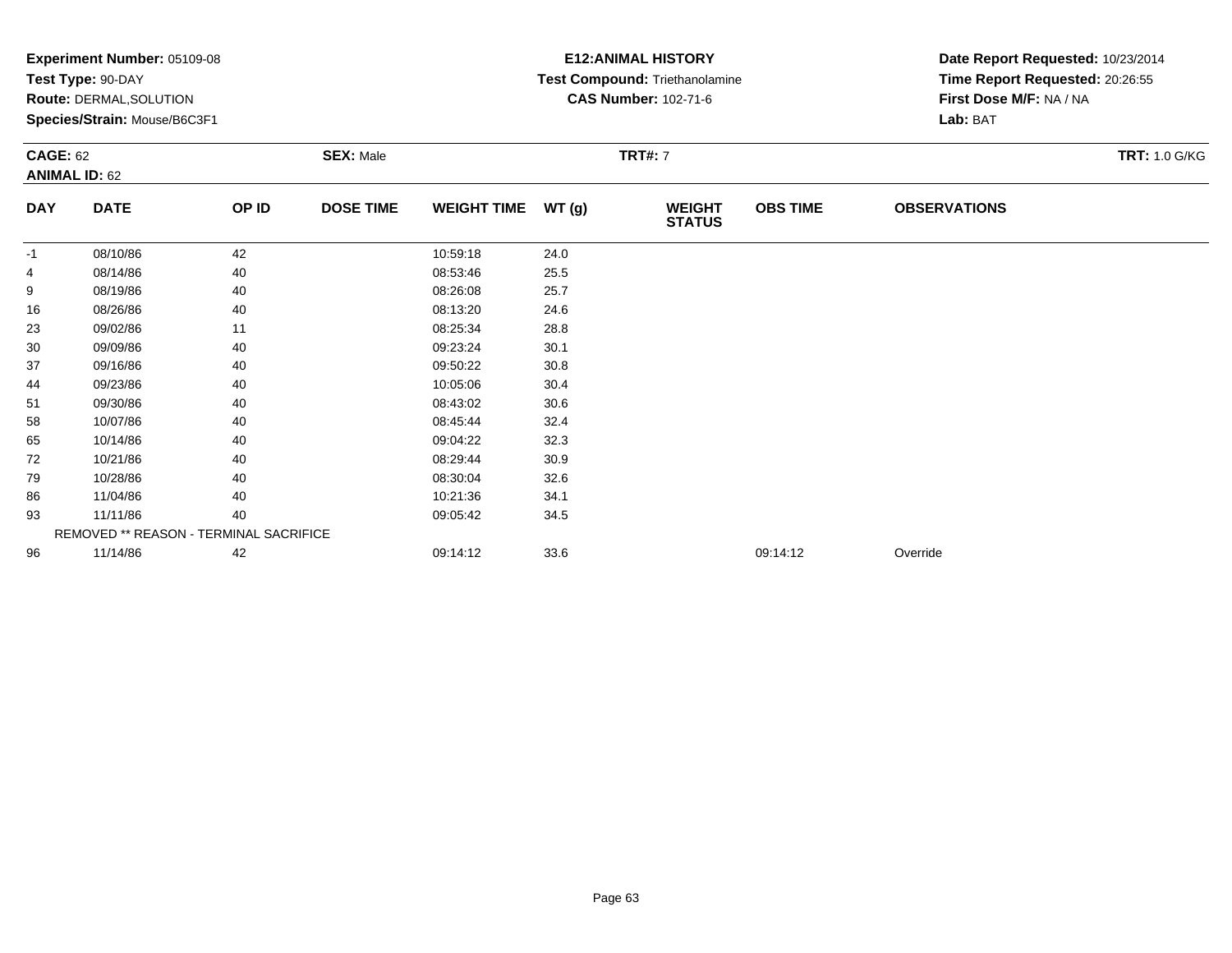|            | Experiment Number: 05109-08<br>Test Type: 90-DAY<br>Route: DERMAL, SOLUTION<br>Species/Strain: Mouse/B6C3F1<br><b>SEX: Male</b><br><b>CAGE: 63</b><br><b>ANIMAL ID: 63</b> |       |                  |                    | <b>E12: ANIMAL HISTORY</b><br>Test Compound: Triethanolamine<br><b>CAS Number: 102-71-6</b> | Date Report Requested: 10/23/2014<br>Time Report Requested: 20:26:55<br>First Dose M/F: NA / NA<br>Lab: BAT |                 |                     |                      |
|------------|----------------------------------------------------------------------------------------------------------------------------------------------------------------------------|-------|------------------|--------------------|---------------------------------------------------------------------------------------------|-------------------------------------------------------------------------------------------------------------|-----------------|---------------------|----------------------|
|            |                                                                                                                                                                            |       |                  |                    |                                                                                             | <b>TRT#: 7</b>                                                                                              |                 |                     | <b>TRT: 1.0 G/KG</b> |
| <b>DAY</b> | <b>DATE</b>                                                                                                                                                                | OP ID | <b>DOSE TIME</b> | <b>WEIGHT TIME</b> | WT(g)                                                                                       | <b>WEIGHT</b><br><b>STATUS</b>                                                                              | <b>OBS TIME</b> | <b>OBSERVATIONS</b> |                      |
| -1         | 08/10/86                                                                                                                                                                   | 42    |                  | 10:59:32           | 21.4                                                                                        |                                                                                                             |                 |                     |                      |
| 4          | 08/14/86                                                                                                                                                                   | 40    |                  | 08:54:08           | 23.2                                                                                        |                                                                                                             |                 |                     |                      |
| 9          | 08/19/86                                                                                                                                                                   | 40    |                  | 08:26:22           | 24.7                                                                                        |                                                                                                             |                 |                     |                      |
| 16         | 08/26/86                                                                                                                                                                   | 40    |                  | 08:13:40           | 26.7                                                                                        |                                                                                                             |                 |                     |                      |
| 23         | 09/02/86                                                                                                                                                                   | 11    |                  | 08:24:30           | 25.7                                                                                        |                                                                                                             |                 |                     |                      |
| 30         | 09/09/86                                                                                                                                                                   | 40    |                  | 09:22:22           | 26.9                                                                                        |                                                                                                             |                 |                     |                      |
| 37         | 09/16/86                                                                                                                                                                   | 40    |                  | 09:50:46           | 28.6                                                                                        |                                                                                                             |                 |                     |                      |
| 44         | 09/23/86                                                                                                                                                                   | 40    |                  | 10:05:26           | 29.0                                                                                        |                                                                                                             |                 |                     |                      |
| 51         | 09/30/86                                                                                                                                                                   | 40    |                  | 08:43:16           | 29.5                                                                                        |                                                                                                             |                 |                     |                      |
| 58         | 10/07/86                                                                                                                                                                   | 40    |                  | 14:05:20           | 28.3                                                                                        |                                                                                                             |                 |                     |                      |
| 65         | 10/14/86                                                                                                                                                                   | 40    |                  | 09:04:38           | 31.3                                                                                        |                                                                                                             |                 |                     |                      |
| 72         | 10/21/86                                                                                                                                                                   | 40    |                  | 08:29:56           | 32.3                                                                                        |                                                                                                             |                 |                     |                      |
| 79         | 10/28/86                                                                                                                                                                   | 40    |                  | 08:30:20           | 32.7                                                                                        |                                                                                                             |                 |                     |                      |
| 86         | 11/04/86                                                                                                                                                                   | 40    |                  | 10:21:56           | 31.0                                                                                        |                                                                                                             |                 |                     |                      |
| 93         | 11/11/86                                                                                                                                                                   | 40    |                  | 09:04:38           | 31.9                                                                                        |                                                                                                             |                 |                     |                      |
|            | REMOVED ** REASON - TERMINAL SACRIFICE                                                                                                                                     |       |                  |                    |                                                                                             |                                                                                                             |                 |                     |                      |
| 96         | 11/14/86                                                                                                                                                                   | 42    |                  | 09:12:42           | 32.1                                                                                        |                                                                                                             | 09:12:42        | Override            |                      |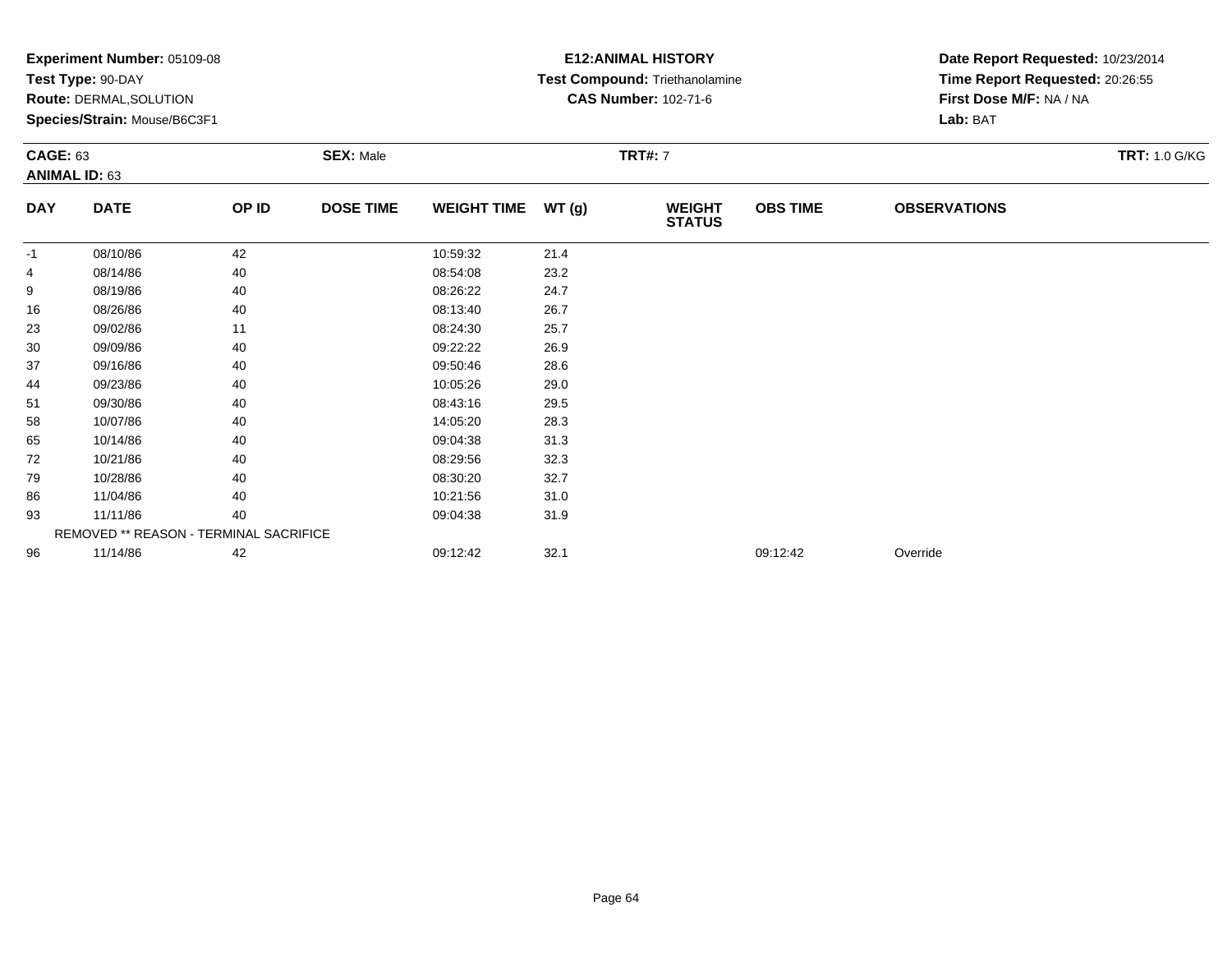|                 | Experiment Number: 05109-08<br>Test Type: 90-DAY<br>Route: DERMAL, SOLUTION<br>Species/Strain: Mouse/B6C3F1 |       |                  |                    |       | <b>E12: ANIMAL HISTORY</b><br>Test Compound: Triethanolamine<br><b>CAS Number: 102-71-6</b> |                 | Date Report Requested: 10/23/2014<br>Time Report Requested: 20:26:55<br>First Dose M/F: NA / NA<br>Lab: BAT |                      |
|-----------------|-------------------------------------------------------------------------------------------------------------|-------|------------------|--------------------|-------|---------------------------------------------------------------------------------------------|-----------------|-------------------------------------------------------------------------------------------------------------|----------------------|
| <b>CAGE: 64</b> | <b>ANIMAL ID: 64</b>                                                                                        |       | <b>SEX: Male</b> |                    |       | <b>TRT#: 7</b>                                                                              |                 |                                                                                                             | <b>TRT: 1.0 G/KG</b> |
| <b>DAY</b>      | <b>DATE</b>                                                                                                 | OP ID | <b>DOSE TIME</b> | <b>WEIGHT TIME</b> | WT(g) | <b>WEIGHT</b><br><b>STATUS</b>                                                              | <b>OBS TIME</b> | <b>OBSERVATIONS</b>                                                                                         |                      |
| -1              | 08/10/86                                                                                                    | 42    |                  | 10:59:50           | 21.6  |                                                                                             |                 |                                                                                                             |                      |
| 4               | 08/14/86                                                                                                    | 40    |                  | 08:54:24           | 23.9  |                                                                                             |                 |                                                                                                             |                      |
| 9               | 08/19/86                                                                                                    | 40    |                  | 08:26:40           | 25.2  |                                                                                             |                 |                                                                                                             |                      |
| 16              | 08/26/86                                                                                                    | 40    |                  | 08:12:30           | 27.3  |                                                                                             |                 |                                                                                                             |                      |
| 23              | 09/02/86                                                                                                    | 11    |                  | 08:24:44           | 26.4  |                                                                                             |                 |                                                                                                             |                      |
| 30              | 09/09/86                                                                                                    | 40    |                  | 09:22:42           | 28.0  |                                                                                             |                 |                                                                                                             |                      |
| 37              | 09/16/86                                                                                                    | 40    |                  | 09:50:58           | 27.9  |                                                                                             |                 |                                                                                                             |                      |
| 44              | 09/23/86                                                                                                    | 40    |                  | 10:05:38           | 28.5  |                                                                                             |                 |                                                                                                             |                      |
| 51              | 09/30/86                                                                                                    | 40    |                  | 08:43:32           | 29.1  |                                                                                             |                 |                                                                                                             |                      |
| 58              | 10/07/86                                                                                                    | 40    |                  | 08:46:10           | 30.8  |                                                                                             |                 |                                                                                                             |                      |
| 65              | 10/14/86                                                                                                    | 40    |                  | 09:04:52           | 30.4  |                                                                                             |                 |                                                                                                             |                      |
| 72              | 10/21/86                                                                                                    | 40    |                  | 10:48:02           | 28.5  |                                                                                             |                 |                                                                                                             |                      |
| 79              | 10/28/86                                                                                                    | 40    |                  | 08:29:22           | 32.2  |                                                                                             |                 |                                                                                                             |                      |
| 86              | 11/04/86                                                                                                    | 40    |                  | 10:20:12           | 31.1  |                                                                                             |                 |                                                                                                             |                      |
| 93              | 11/11/86                                                                                                    | 40    |                  | 09:04:58           | 31.0  |                                                                                             |                 |                                                                                                             |                      |
|                 | REMOVED ** REASON - TERMINAL SACRIFICE                                                                      |       |                  |                    |       |                                                                                             |                 |                                                                                                             |                      |
| 96              | 11/14/86                                                                                                    | 42    |                  | 09:13:04           | 31.2  |                                                                                             | 09:13:04        | Override                                                                                                    |                      |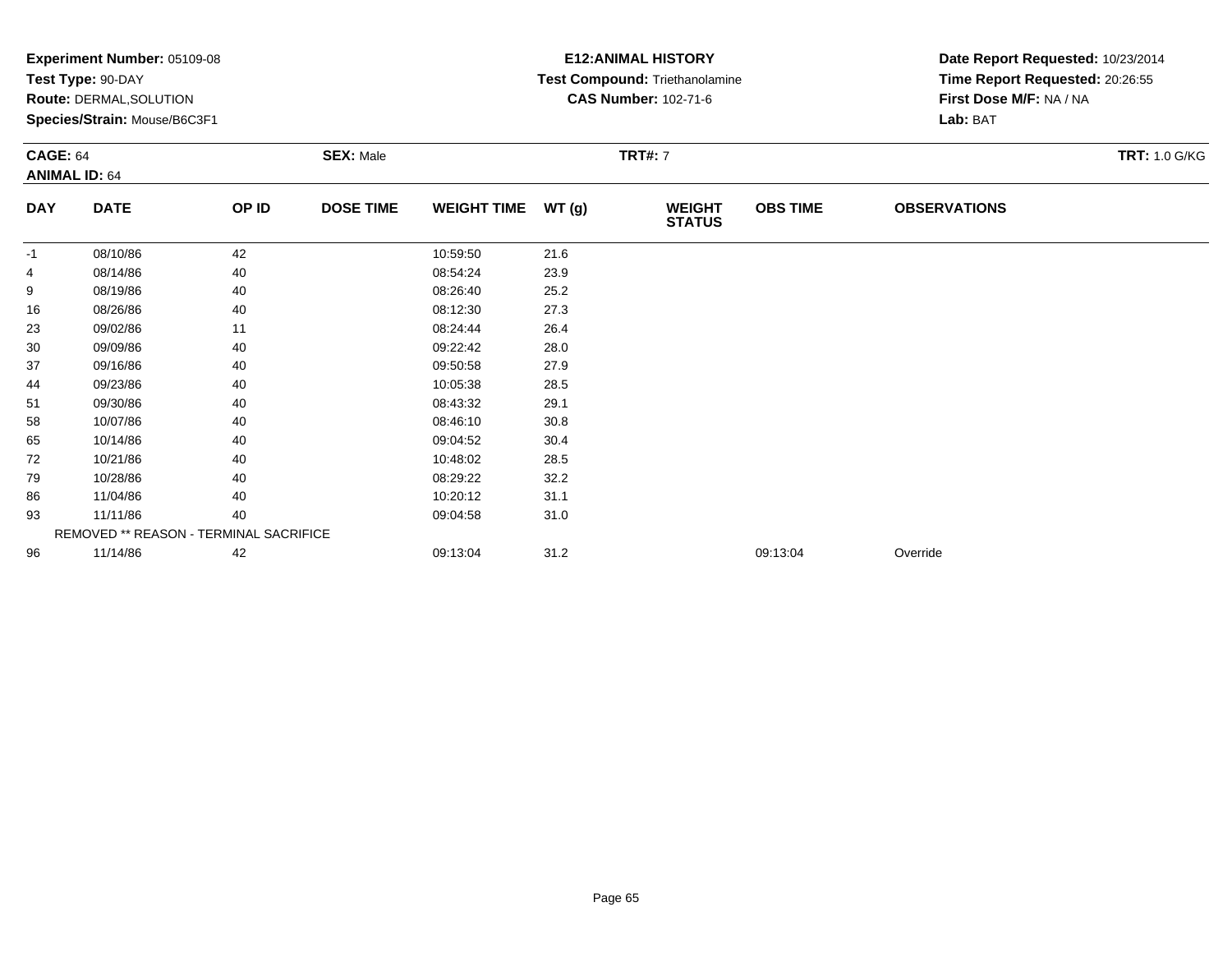|            | Experiment Number: 05109-08<br>Test Type: 90-DAY<br>Route: DERMAL, SOLUTION<br>Species/Strain: Mouse/B6C3F1<br><b>SEX: Male</b><br><b>CAGE: 65</b><br><b>ANIMAL ID: 65</b> |       |                  |                    | <b>E12: ANIMAL HISTORY</b><br>Test Compound: Triethanolamine<br><b>CAS Number: 102-71-6</b> | Date Report Requested: 10/23/2014<br>Time Report Requested: 20:26:55<br>First Dose M/F: NA / NA<br>Lab: BAT |                 |                     |                      |
|------------|----------------------------------------------------------------------------------------------------------------------------------------------------------------------------|-------|------------------|--------------------|---------------------------------------------------------------------------------------------|-------------------------------------------------------------------------------------------------------------|-----------------|---------------------|----------------------|
|            |                                                                                                                                                                            |       |                  |                    |                                                                                             | <b>TRT#: 7</b>                                                                                              |                 |                     | <b>TRT: 1.0 G/KG</b> |
| <b>DAY</b> | <b>DATE</b>                                                                                                                                                                | OP ID | <b>DOSE TIME</b> | <b>WEIGHT TIME</b> | WT(g)                                                                                       | <b>WEIGHT</b><br><b>STATUS</b>                                                                              | <b>OBS TIME</b> | <b>OBSERVATIONS</b> |                      |
| -1         | 08/10/86                                                                                                                                                                   | 42    |                  | 11:00:06           | 21.6                                                                                        |                                                                                                             |                 |                     |                      |
| 4          | 08/14/86                                                                                                                                                                   | 40    |                  | 08:52:38           | 23.9                                                                                        |                                                                                                             |                 |                     |                      |
| 9          | 08/19/86                                                                                                                                                                   | 40    |                  | 08:25:42           | 24.5                                                                                        |                                                                                                             |                 |                     |                      |
| 16         | 08/26/86                                                                                                                                                                   | 40    |                  | 08:12:48           | 25.4                                                                                        |                                                                                                             |                 |                     |                      |
| 23         | 09/02/86                                                                                                                                                                   | 11    |                  | 08:25:00           | 26.0                                                                                        |                                                                                                             |                 |                     |                      |
| 30         | 09/09/86                                                                                                                                                                   | 40    |                  | 09:22:56           | 26.9                                                                                        |                                                                                                             |                 |                     |                      |
| 37         | 09/16/86                                                                                                                                                                   | 40    |                  | 09:51:12           | 28.9                                                                                        |                                                                                                             |                 |                     |                      |
| 44         | 09/23/86                                                                                                                                                                   | 40    |                  | 10:05:52           | 28.0                                                                                        |                                                                                                             |                 |                     |                      |
| 51         | 09/30/86                                                                                                                                                                   | 40    |                  | 08:43:48           | 28.0                                                                                        |                                                                                                             |                 |                     |                      |
| 58         | 10/07/86                                                                                                                                                                   | 40    |                  | 08:46:24           | 28.0                                                                                        |                                                                                                             |                 |                     |                      |
| 65         | 10/14/86                                                                                                                                                                   | 40    |                  | 09:03:54           | 29.0                                                                                        |                                                                                                             |                 |                     |                      |
| 72         | 10/21/86                                                                                                                                                                   | 40    |                  | 08:29:12           | 29.5                                                                                        |                                                                                                             |                 |                     |                      |
| 79         | 10/28/86                                                                                                                                                                   | 40    |                  | 08:29:36           | 29.5                                                                                        |                                                                                                             |                 |                     |                      |
| 86         | 11/04/86                                                                                                                                                                   | 40    |                  | 10:21:08           | 27.6                                                                                        |                                                                                                             |                 |                     |                      |
| 93         | 11/11/86                                                                                                                                                                   | 40    |                  | 09:05:14           | 29.7                                                                                        |                                                                                                             |                 |                     |                      |
|            | REMOVED ** REASON - TERMINAL SACRIFICE                                                                                                                                     |       |                  |                    |                                                                                             |                                                                                                             |                 |                     |                      |
| 96         | 11/14/86                                                                                                                                                                   | 42    |                  | 09:13:30           | 30.3                                                                                        |                                                                                                             | 09:13:30        | Override            |                      |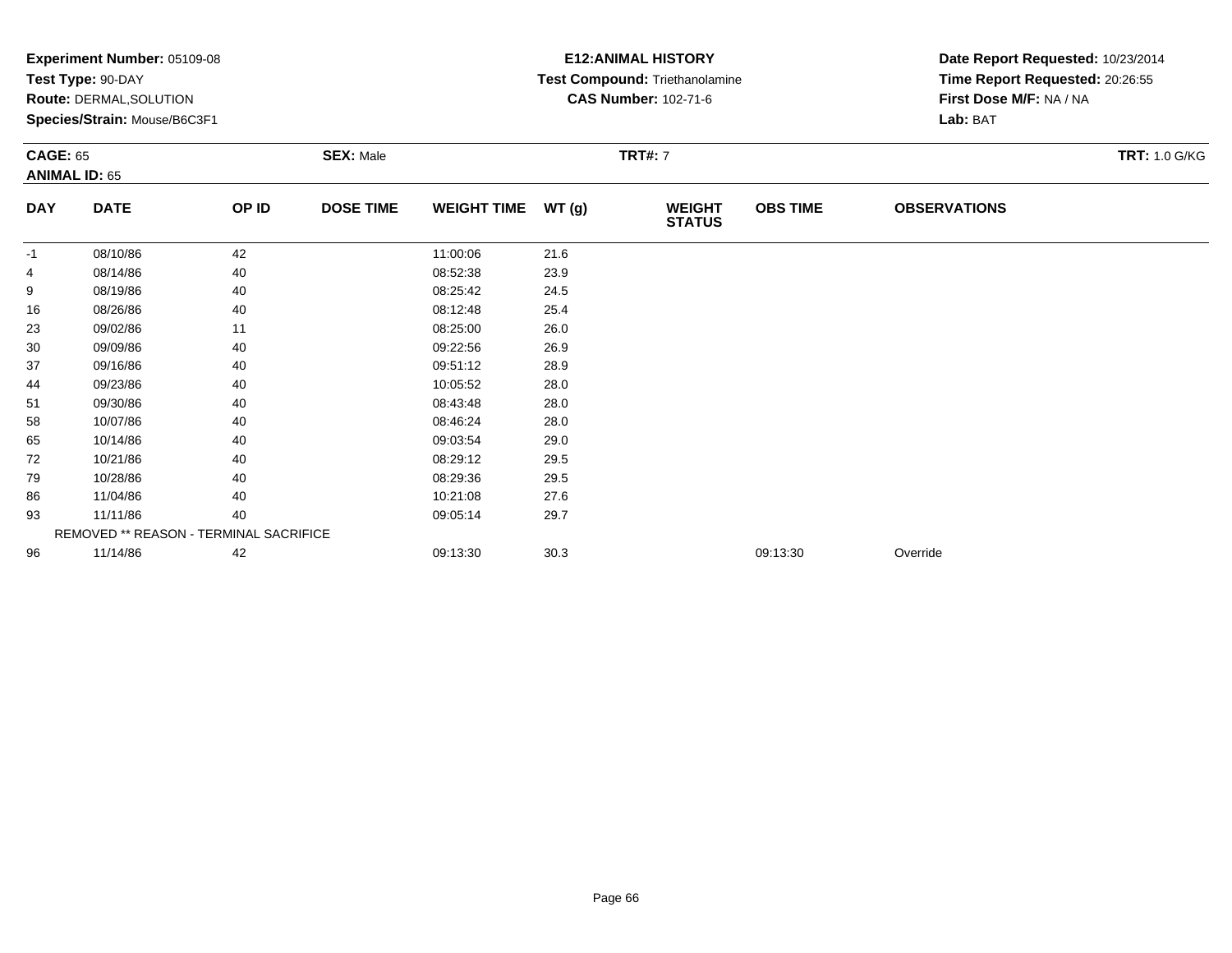|            | Experiment Number: 05109-08<br>Test Type: 90-DAY<br>Route: DERMAL, SOLUTION<br>Species/Strain: Mouse/B6C3F1<br><b>SEX: Male</b><br><b>CAGE: 66</b><br><b>ANIMAL ID: 66</b> |       |                  |                    |       | <b>E12: ANIMAL HISTORY</b><br>Test Compound: Triethanolamine<br><b>CAS Number: 102-71-6</b> | Date Report Requested: 10/23/2014<br>Time Report Requested: 20:26:55<br>First Dose M/F: NA / NA<br>Lab: BAT |                     |                      |
|------------|----------------------------------------------------------------------------------------------------------------------------------------------------------------------------|-------|------------------|--------------------|-------|---------------------------------------------------------------------------------------------|-------------------------------------------------------------------------------------------------------------|---------------------|----------------------|
|            |                                                                                                                                                                            |       |                  |                    |       | <b>TRT#: 7</b>                                                                              |                                                                                                             |                     | <b>TRT: 1.0 G/KG</b> |
| <b>DAY</b> | <b>DATE</b>                                                                                                                                                                | OP ID | <b>DOSE TIME</b> | <b>WEIGHT TIME</b> | WT(g) | <b>WEIGHT</b><br><b>STATUS</b>                                                              | <b>OBS TIME</b>                                                                                             | <b>OBSERVATIONS</b> |                      |
| $-2$       | 08/10/86                                                                                                                                                                   | 42    |                  | 12:59:58           | 19.0  |                                                                                             |                                                                                                             |                     |                      |
| 3          | 08/14/86                                                                                                                                                                   | 40    |                  | 08:13:32           | 23.4  |                                                                                             |                                                                                                             |                     |                      |
| 8          | 08/19/86                                                                                                                                                                   | 40    |                  | 08:00:20           | 24.6  |                                                                                             |                                                                                                             |                     |                      |
| 15         | 08/26/86                                                                                                                                                                   | 40    |                  | 08:27:06           | 26.2  |                                                                                             |                                                                                                             |                     |                      |
| 22         | 09/02/86                                                                                                                                                                   | 11    |                  | 08:48:10           | 26.8  |                                                                                             |                                                                                                             |                     |                      |
| 29         | 09/09/86                                                                                                                                                                   | 40    |                  | 09:40:56           | 27.6  |                                                                                             |                                                                                                             |                     |                      |
| 36         | 09/16/86                                                                                                                                                                   | 40    |                  | 10:09:30           | 29.0  |                                                                                             |                                                                                                             |                     |                      |
| 43         | 09/23/86                                                                                                                                                                   | 40    |                  | 09:54:14           | 28.6  |                                                                                             |                                                                                                             |                     |                      |
| 50         | 09/30/86                                                                                                                                                                   | 40    |                  | 08:55:28           | 30.9  |                                                                                             |                                                                                                             |                     |                      |
| 57         | 10/07/86                                                                                                                                                                   | 40    |                  | 09:03:10           | 30.4  |                                                                                             |                                                                                                             |                     |                      |
| 64         | 10/14/86                                                                                                                                                                   | 40    |                  | 09:15:42           | 31.2  |                                                                                             |                                                                                                             |                     |                      |
| 71         | 10/21/86                                                                                                                                                                   | 40    |                  | 08:40:56           | 32.0  |                                                                                             |                                                                                                             |                     |                      |
| 78         | 10/28/86                                                                                                                                                                   | 40    |                  | 08:47:10           | 31.2  |                                                                                             |                                                                                                             |                     |                      |
| 85         | 11/04/86                                                                                                                                                                   | 40    |                  | 10:50:32           | 30.4  |                                                                                             |                                                                                                             |                     |                      |
| 92         | 11/11/86                                                                                                                                                                   | 40    |                  | 09:08:34           | 32.1  |                                                                                             |                                                                                                             |                     |                      |
|            | REMOVED ** REASON - TERMINAL SACRIFICE                                                                                                                                     |       |                  |                    |       |                                                                                             |                                                                                                             |                     |                      |
| 95         | 11/14/86                                                                                                                                                                   | 42    |                  | 08:25:20           | 32.3  |                                                                                             | 08:25:20                                                                                                    | Override            |                      |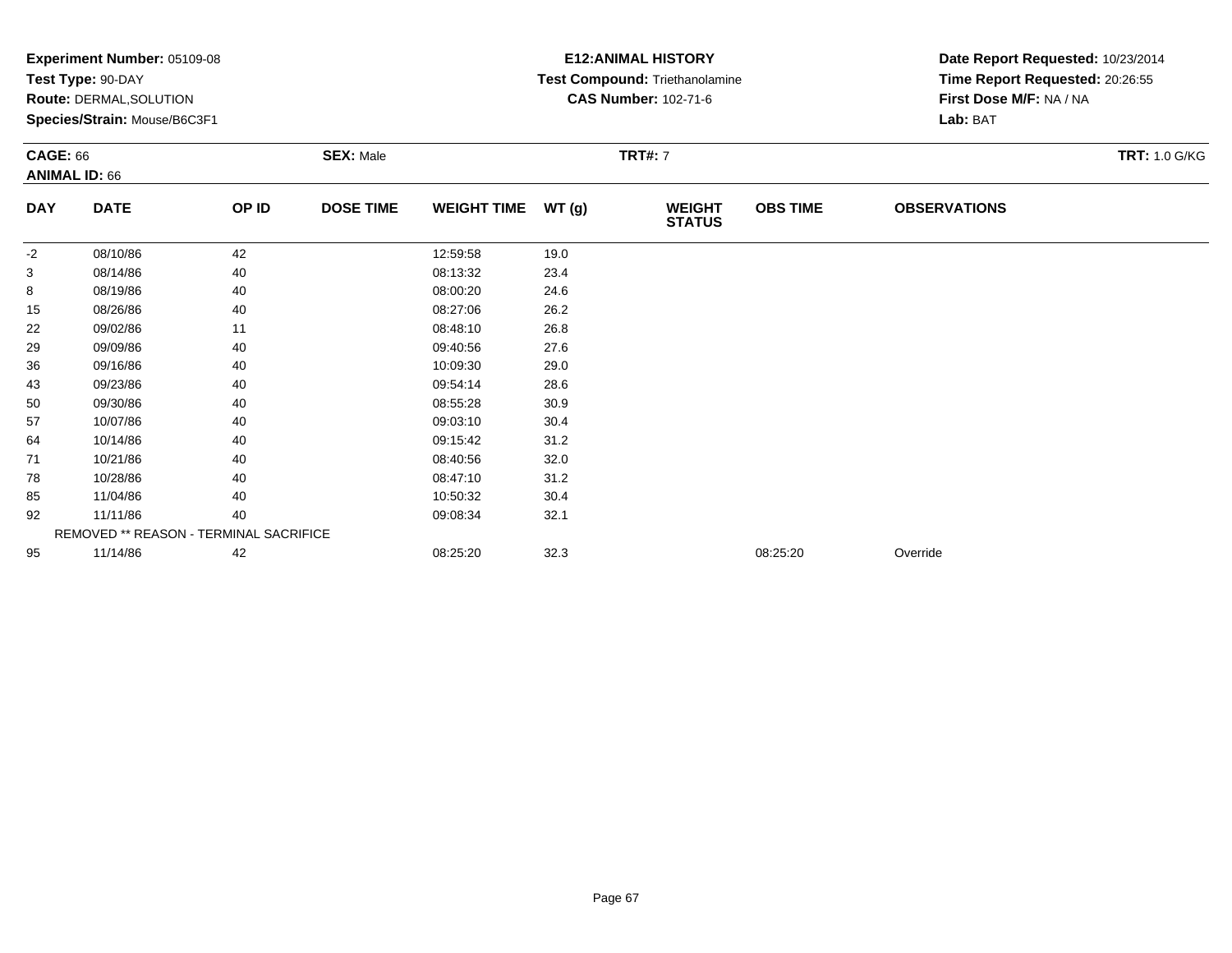|            | Experiment Number: 05109-08<br>Test Type: 90-DAY<br>Route: DERMAL, SOLUTION<br>Species/Strain: Mouse/B6C3F1<br><b>SEX: Male</b><br><b>CAGE: 67</b><br><b>ANIMAL ID: 67</b> |       |                  |                    |       | <b>E12: ANIMAL HISTORY</b><br>Test Compound: Triethanolamine<br><b>CAS Number: 102-71-6</b> | Date Report Requested: 10/23/2014<br>Time Report Requested: 20:26:55<br>First Dose M/F: NA / NA<br>Lab: BAT |                     |                      |
|------------|----------------------------------------------------------------------------------------------------------------------------------------------------------------------------|-------|------------------|--------------------|-------|---------------------------------------------------------------------------------------------|-------------------------------------------------------------------------------------------------------------|---------------------|----------------------|
|            |                                                                                                                                                                            |       |                  |                    |       | <b>TRT#: 7</b>                                                                              |                                                                                                             |                     | <b>TRT: 1.0 G/KG</b> |
| <b>DAY</b> | <b>DATE</b>                                                                                                                                                                | OP ID | <b>DOSE TIME</b> | <b>WEIGHT TIME</b> | WT(g) | <b>WEIGHT</b><br><b>STATUS</b>                                                              | <b>OBS TIME</b>                                                                                             | <b>OBSERVATIONS</b> |                      |
| $-2$       | 08/10/86                                                                                                                                                                   | 42    |                  | 13:00:30           | 21.2  |                                                                                             |                                                                                                             |                     |                      |
| 3          | 08/14/86                                                                                                                                                                   | 40    |                  | 08:14:04           | 22.9  |                                                                                             |                                                                                                             |                     |                      |
| 8          | 08/19/86                                                                                                                                                                   | 40    |                  | 08:00:36           | 24.0  |                                                                                             |                                                                                                             |                     |                      |
| 15         | 08/26/86                                                                                                                                                                   | 40    |                  | 08:27:22           | 24.9  |                                                                                             |                                                                                                             |                     |                      |
| 22         | 09/02/86                                                                                                                                                                   | 11    |                  | 08:48:32           | 26.0  |                                                                                             |                                                                                                             |                     |                      |
| 29         | 09/09/86                                                                                                                                                                   | 40    |                  | 09:41:10           | 26.7  |                                                                                             |                                                                                                             |                     |                      |
| 36         | 09/16/86                                                                                                                                                                   | 40    |                  | 10:08:34           | 28.2  |                                                                                             |                                                                                                             |                     |                      |
| 43         | 09/23/86                                                                                                                                                                   | 40    |                  | 09:53:12           | 27.5  |                                                                                             |                                                                                                             |                     |                      |
| 50         | 09/30/86                                                                                                                                                                   | 40    |                  | 08:55:42           | 28.6  |                                                                                             |                                                                                                             |                     |                      |
| 57         | 10/07/86                                                                                                                                                                   | 40    |                  | 09:03:22           | 29.8  |                                                                                             |                                                                                                             |                     |                      |
| 64         | 10/14/86                                                                                                                                                                   | 40    |                  | 09:15:56           | 30.4  |                                                                                             |                                                                                                             |                     |                      |
| 71         | 10/21/86                                                                                                                                                                   | 40    |                  | 08:41:08           | 30.7  |                                                                                             |                                                                                                             |                     |                      |
| 78         | 10/28/86                                                                                                                                                                   | 40    |                  | 08:47:24           | 31.2  |                                                                                             |                                                                                                             |                     |                      |
| 85         | 11/04/86                                                                                                                                                                   | 40    |                  | 10:50:44           | 30.8  |                                                                                             |                                                                                                             |                     |                      |
| 92         | 11/11/86                                                                                                                                                                   | 40    |                  | 09:08:50           | 31.5  |                                                                                             |                                                                                                             |                     |                      |
|            | REMOVED ** REASON - TERMINAL SACRIFICE                                                                                                                                     |       |                  |                    |       |                                                                                             |                                                                                                             |                     |                      |
| 95         | 11/14/86                                                                                                                                                                   | 42    |                  | 08:25:46           | 31.9  |                                                                                             | 08:25:46                                                                                                    | Override            |                      |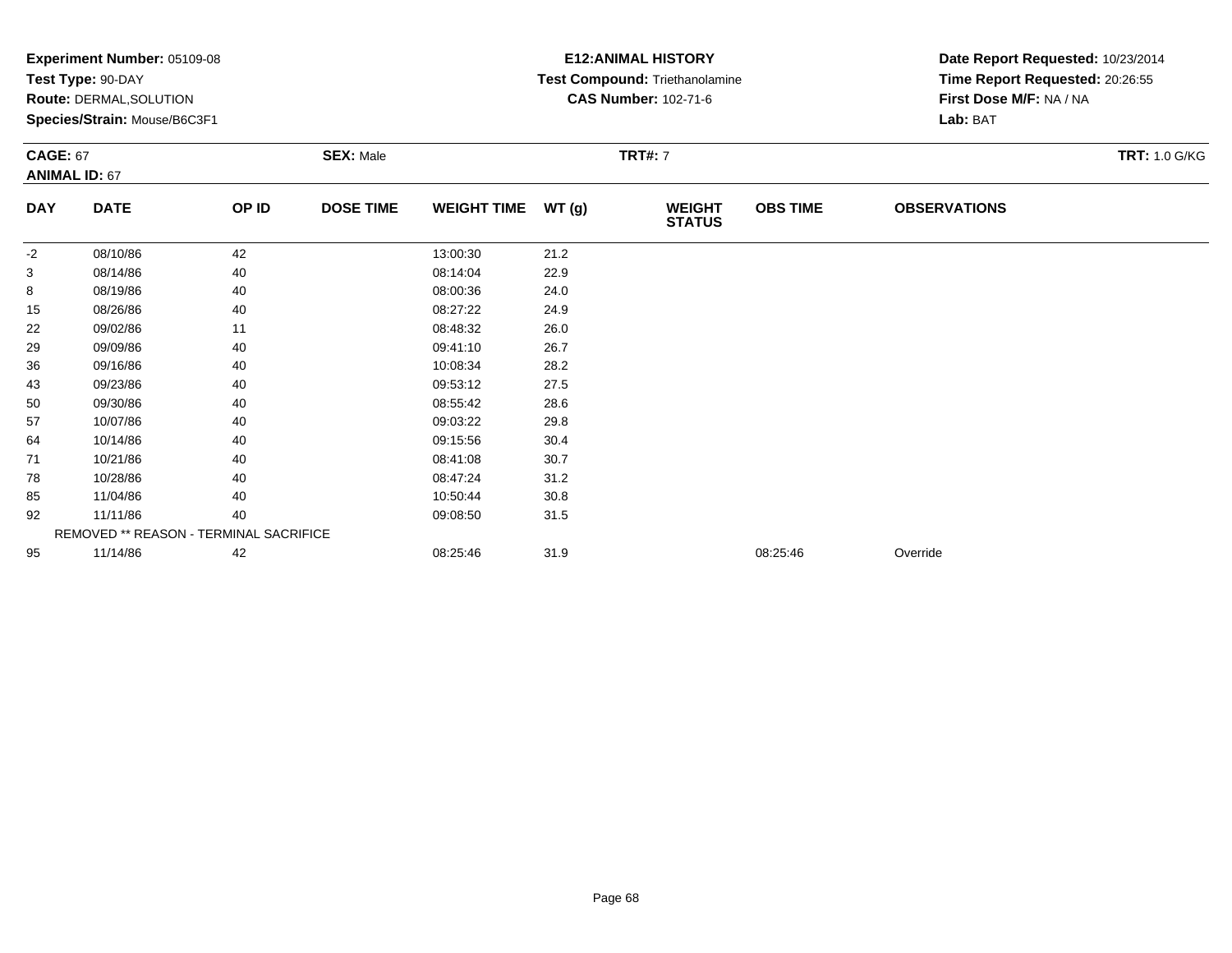|                 | Experiment Number: 05109-08<br>Test Type: 90-DAY<br>Route: DERMAL, SOLUTION<br>Species/Strain: Mouse/B6C3F1 |       |                  |                    |       | <b>E12: ANIMAL HISTORY</b><br>Test Compound: Triethanolamine<br><b>CAS Number: 102-71-6</b> | Date Report Requested: 10/23/2014<br>Time Report Requested: 20:26:55<br>First Dose M/F: NA / NA<br>Lab: BAT |                     |                      |
|-----------------|-------------------------------------------------------------------------------------------------------------|-------|------------------|--------------------|-------|---------------------------------------------------------------------------------------------|-------------------------------------------------------------------------------------------------------------|---------------------|----------------------|
| <b>CAGE: 68</b> | <b>ANIMAL ID: 68</b>                                                                                        |       | <b>SEX: Male</b> |                    |       | <b>TRT#: 7</b>                                                                              |                                                                                                             |                     | <b>TRT: 1.0 G/KG</b> |
| <b>DAY</b>      | <b>DATE</b>                                                                                                 | OP ID | <b>DOSE TIME</b> | <b>WEIGHT TIME</b> | WT(g) | <b>WEIGHT</b><br><b>STATUS</b>                                                              | <b>OBS TIME</b>                                                                                             | <b>OBSERVATIONS</b> |                      |
| -2              | 08/10/86                                                                                                    | 42    |                  | 13:00:46           | 20.4  |                                                                                             |                                                                                                             |                     |                      |
| 3               | 08/14/86                                                                                                    | 40    |                  | 08:14:18           | 21.8  |                                                                                             |                                                                                                             |                     |                      |
| 8               | 08/19/86                                                                                                    | 40    |                  | 08:00:52           | 23.3  |                                                                                             |                                                                                                             |                     |                      |
| 15              | 08/26/86                                                                                                    | 40    |                  | 08:27:38           | 25.3  |                                                                                             |                                                                                                             |                     |                      |
| 22              | 09/02/86                                                                                                    | 11    |                  | 08:47:18           | 26.1  |                                                                                             |                                                                                                             |                     |                      |
| 29              | 09/09/86                                                                                                    | 40    |                  | 09:40:16           | 27.4  |                                                                                             |                                                                                                             |                     |                      |
| 36              | 09/16/86                                                                                                    | 40    |                  | 10:08:46           | 28.1  |                                                                                             |                                                                                                             |                     |                      |
| 43              | 09/23/86                                                                                                    | 40    |                  | 09:53:32           | 27.6  |                                                                                             |                                                                                                             |                     |                      |
| 50              | 09/30/86                                                                                                    | 40    |                  | 08:55:56           | 30.2  |                                                                                             |                                                                                                             |                     |                      |
| 57              | 10/07/86                                                                                                    | 40    |                  | 14:06:36           | 29.6  |                                                                                             |                                                                                                             |                     |                      |
| 64              | 10/14/86                                                                                                    | 40    |                  | 09:16:08           | 30.5  |                                                                                             |                                                                                                             |                     |                      |
| 71              | 10/21/86                                                                                                    | 40    |                  | 08:41:18           | 31.4  |                                                                                             |                                                                                                             |                     |                      |
| 78              | 10/28/86                                                                                                    | 40    |                  | 08:47:56           | 31.3  |                                                                                             |                                                                                                             |                     |                      |
| 85              | 11/04/86                                                                                                    | 40    |                  | 10:50:56           | 31.7  |                                                                                             |                                                                                                             |                     |                      |
| 92              | 11/11/86                                                                                                    | 40    |                  | 09:07:44           | 32.7  |                                                                                             |                                                                                                             |                     |                      |
|                 | REMOVED ** REASON - TERMINAL SACRIFICE                                                                      |       |                  |                    |       |                                                                                             |                                                                                                             |                     |                      |
| 95              | 11/14/86                                                                                                    | 42    |                  | 08:24:22           | 32.5  |                                                                                             | 08:24:22                                                                                                    | Override            |                      |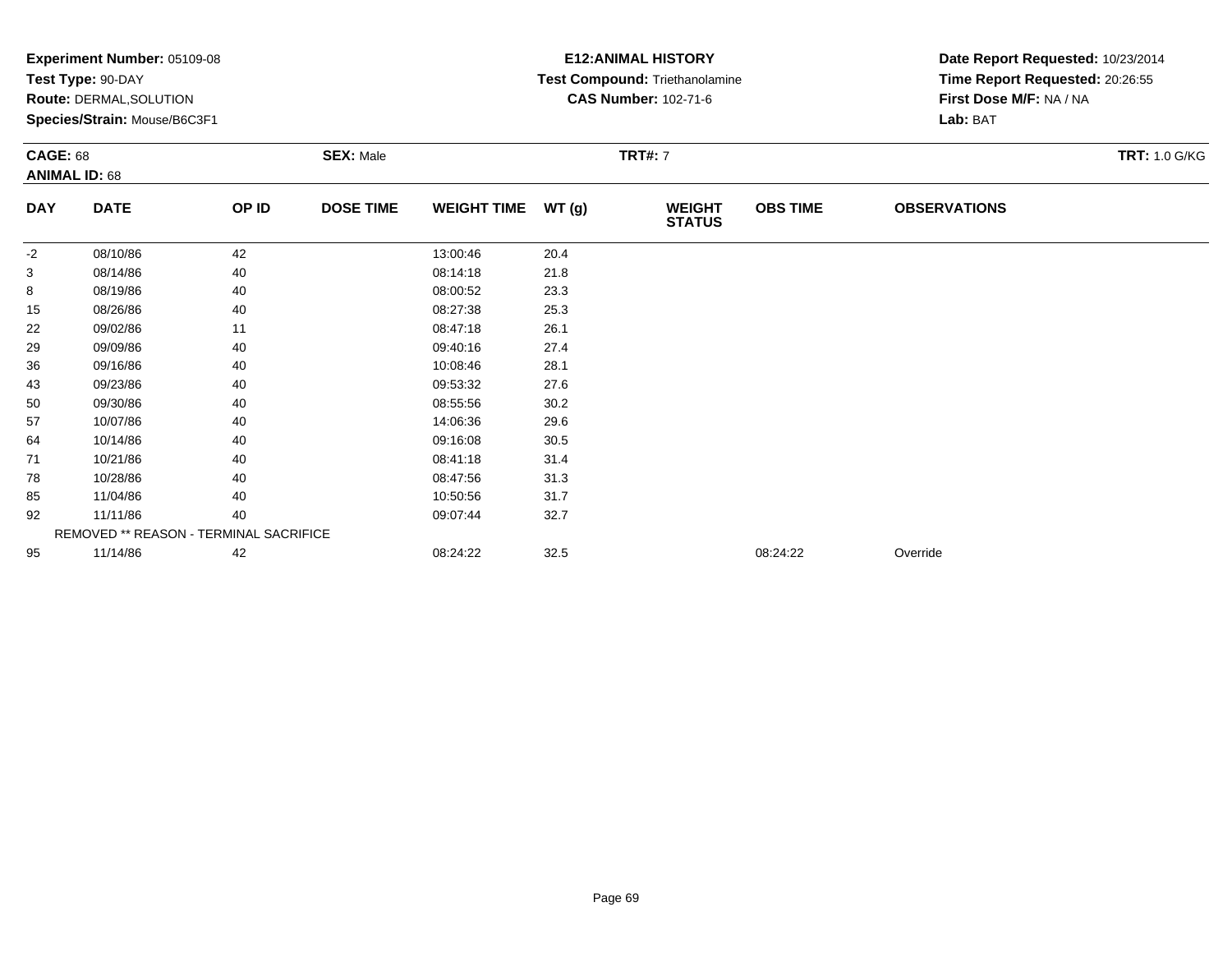|                 | Experiment Number: 05109-08<br>Test Type: 90-DAY<br>Route: DERMAL, SOLUTION<br>Species/Strain: Mouse/B6C3F1 |       |                  |                                            | <b>E12: ANIMAL HISTORY</b><br>Test Compound: Triethanolamine<br><b>CAS Number: 102-71-6</b> |                                | Date Report Requested: 10/23/2014<br>Time Report Requested: 20:26:55<br>First Dose M/F: NA / NA<br>Lab: BAT |                     |                      |
|-----------------|-------------------------------------------------------------------------------------------------------------|-------|------------------|--------------------------------------------|---------------------------------------------------------------------------------------------|--------------------------------|-------------------------------------------------------------------------------------------------------------|---------------------|----------------------|
| <b>CAGE: 69</b> | <b>ANIMAL ID: 69</b>                                                                                        |       | <b>SEX: Male</b> |                                            |                                                                                             | <b>TRT#: 7</b>                 |                                                                                                             |                     | <b>TRT: 1.0 G/KG</b> |
| <b>DAY</b>      | <b>DATE</b>                                                                                                 | OP ID | <b>DOSE TIME</b> | <b>WEIGHT TIME</b>                         | WT(g)                                                                                       | <b>WEIGHT</b><br><b>STATUS</b> | <b>OBS TIME</b>                                                                                             | <b>OBSERVATIONS</b> |                      |
| $-2$            | 08/10/86                                                                                                    | 42    |                  | 13:01:00                                   | 18.8                                                                                        |                                |                                                                                                             |                     |                      |
| 3               | 08/14/86                                                                                                    | 40    |                  | 08:14:38                                   | 19.1                                                                                        |                                |                                                                                                             |                     |                      |
| 8               | 08/19/86                                                                                                    | 40    |                  | 08:01:10                                   | 21.0                                                                                        |                                |                                                                                                             |                     |                      |
| 15              | 08/26/86                                                                                                    | 40    |                  | 08:26:34                                   | 22.4                                                                                        |                                |                                                                                                             |                     |                      |
| 22              | 09/02/86                                                                                                    | 11    |                  | 08:47:40                                   | 23.8                                                                                        |                                |                                                                                                             |                     |                      |
| 29              | 09/09/86                                                                                                    | 40    |                  | 09:40:28                                   | 24.8                                                                                        |                                |                                                                                                             |                     |                      |
| 36              | 09/16/86                                                                                                    | 40    |                  | 10:09:00                                   | 25.4                                                                                        |                                |                                                                                                             |                     |                      |
| 43              | 09/23/86                                                                                                    | 40    |                  | 09:53:46                                   | 24.7                                                                                        |                                |                                                                                                             |                     |                      |
| 50              | 09/30/86                                                                                                    | 40    |                  | 08:56:12                                   | 25.9                                                                                        |                                |                                                                                                             |                     |                      |
| 57              | 10/07/86                                                                                                    | 40    |                  | 09:03:48                                   | 26.1                                                                                        |                                |                                                                                                             |                     |                      |
| 64              | 10/14/86                                                                                                    | 40    |                  | 09:16:22                                   | 27.4                                                                                        |                                |                                                                                                             |                     |                      |
| 71              | 10/21/86                                                                                                    | 40    |                  | 08:41:30                                   | 27.3                                                                                        |                                |                                                                                                             |                     |                      |
| 78              | 10/28/86                                                                                                    | 40    |                  | 08:46:42                                   | 28.7                                                                                        |                                |                                                                                                             |                     |                      |
| 85              | 11/04/86                                                                                                    | 40    |                  | 10:50:08                                   | 27.5                                                                                        |                                |                                                                                                             |                     |                      |
| 88              | 11/07/86                                                                                                    | 30    |                  | **NOTE-ANIMAL DIED DUE TO BLOOD COLLECTION |                                                                                             |                                | 11:24:14                                                                                                    |                     |                      |
|                 | REMOVED ** REASON - ACCIDENTALLY KILLED                                                                     |       |                  |                                            |                                                                                             |                                |                                                                                                             |                     |                      |
| 88              | 11/07/86                                                                                                    | 40    |                  | 11:24:14                                   | 27.2                                                                                        |                                | 11:24:14                                                                                                    | Override            |                      |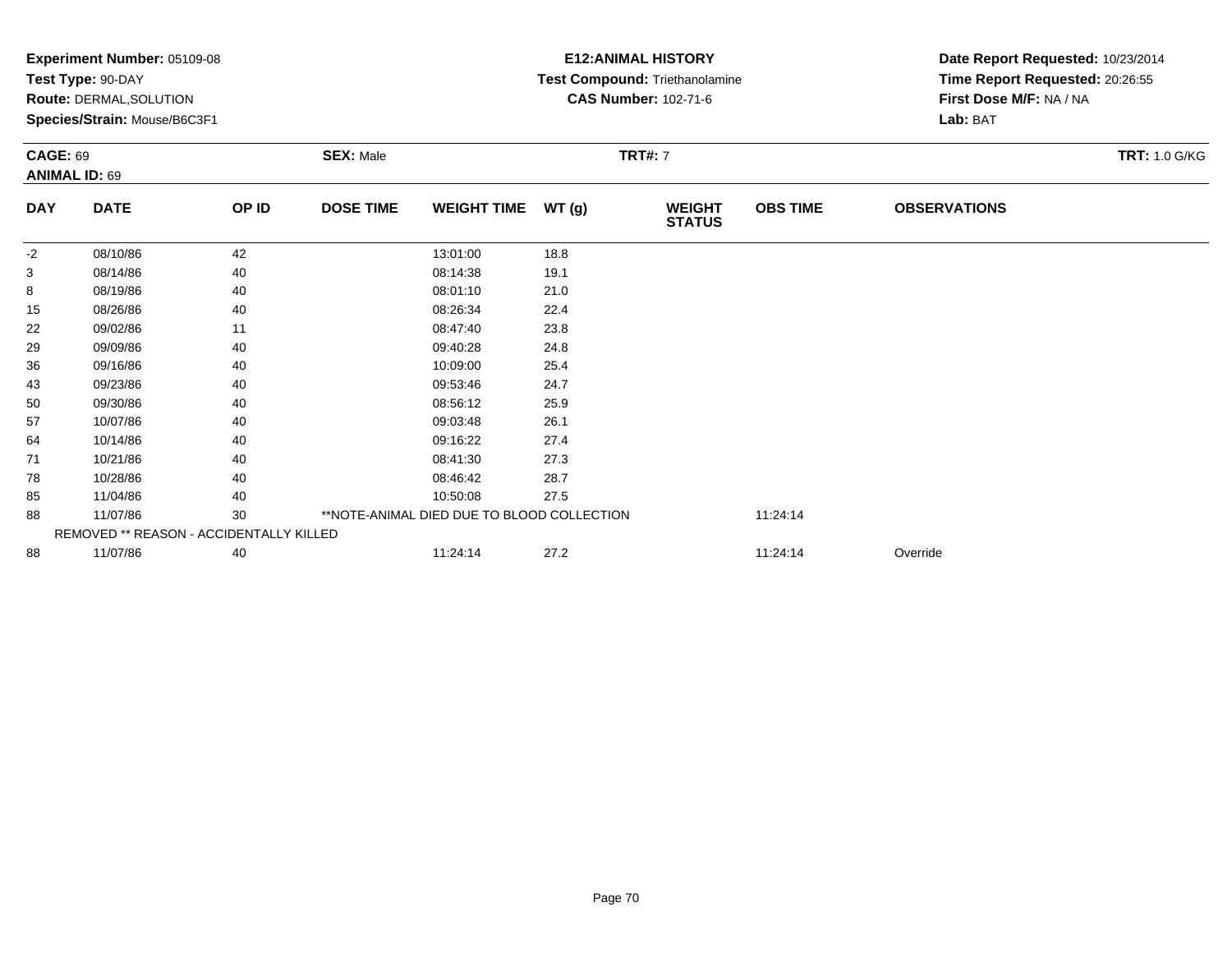|            | Experiment Number: 05109-08<br>Test Type: 90-DAY<br>Route: DERMAL, SOLUTION<br>Species/Strain: Mouse/B6C3F1<br><b>SEX: Male</b><br><b>CAGE: 70</b><br><b>ANIMAL ID: 70</b> |       |                  |                    |       | <b>E12: ANIMAL HISTORY</b><br>Test Compound: Triethanolamine<br><b>CAS Number: 102-71-6</b> | Date Report Requested: 10/23/2014<br>Time Report Requested: 20:26:55<br>First Dose M/F: NA / NA<br>Lab: BAT |                     |                      |
|------------|----------------------------------------------------------------------------------------------------------------------------------------------------------------------------|-------|------------------|--------------------|-------|---------------------------------------------------------------------------------------------|-------------------------------------------------------------------------------------------------------------|---------------------|----------------------|
|            |                                                                                                                                                                            |       |                  |                    |       | <b>TRT#: 7</b>                                                                              |                                                                                                             |                     | <b>TRT: 1.0 G/KG</b> |
| <b>DAY</b> | <b>DATE</b>                                                                                                                                                                | OP ID | <b>DOSE TIME</b> | <b>WEIGHT TIME</b> | WT(g) | <b>WEIGHT</b><br><b>STATUS</b>                                                              | <b>OBS TIME</b>                                                                                             | <b>OBSERVATIONS</b> |                      |
| $-2$       | 08/10/86                                                                                                                                                                   | 42    |                  | 13:01:22           | 20.9  |                                                                                             |                                                                                                             |                     |                      |
| 3          | 08/14/86                                                                                                                                                                   | 40    |                  | 08:13:08           | 22.6  |                                                                                             |                                                                                                             |                     |                      |
| 8          | 08/19/86                                                                                                                                                                   | 40    |                  | 08:00:06           | 23.7  |                                                                                             |                                                                                                             |                     |                      |
| 15         | 08/26/86                                                                                                                                                                   | 40    |                  | 08:26:50           | 24.9  |                                                                                             |                                                                                                             |                     |                      |
| 22         | 09/02/86                                                                                                                                                                   | 11    |                  | 08:47:54           | 26.3  |                                                                                             |                                                                                                             |                     |                      |
| 29         | 09/09/86                                                                                                                                                                   | 40    |                  | 09:40:42           | 27.3  |                                                                                             |                                                                                                             |                     |                      |
| 36         | 09/16/86                                                                                                                                                                   | 40    |                  | 10:09:14           | 28.7  |                                                                                             |                                                                                                             |                     |                      |
| 43         | 09/23/86                                                                                                                                                                   | 40    |                  | 09:54:02           | 27.9  |                                                                                             |                                                                                                             |                     |                      |
| 50         | 09/30/86                                                                                                                                                                   | 40    |                  | 08:56:26           | 30.5  |                                                                                             |                                                                                                             |                     |                      |
| 57         | 10/07/86                                                                                                                                                                   | 40    |                  | 09:04:06           | 29.9  |                                                                                             |                                                                                                             |                     |                      |
| 64         | 10/14/86                                                                                                                                                                   | 40    |                  | 09:15:26           | 30.7  |                                                                                             |                                                                                                             |                     |                      |
| 71         | 10/21/86                                                                                                                                                                   | 40    |                  | 08:40:40           | 30.9  |                                                                                             |                                                                                                             |                     |                      |
| 78         | 10/28/86                                                                                                                                                                   | 40    |                  | 08:46:56           | 32.2  |                                                                                             |                                                                                                             |                     |                      |
| 85         | 11/04/86                                                                                                                                                                   | 40    |                  | 10:50:20           | 32.1  |                                                                                             |                                                                                                             |                     |                      |
| 92         | 11/11/86                                                                                                                                                                   | 40    |                  | 09:08:22           | 33.7  |                                                                                             |                                                                                                             |                     |                      |
|            | REMOVED ** REASON - TERMINAL SACRIFICE                                                                                                                                     |       |                  |                    |       |                                                                                             |                                                                                                             |                     |                      |
| 95         | 11/14/86                                                                                                                                                                   | 42    |                  | 08:24:52           | 33.3  |                                                                                             | 08:24:52                                                                                                    | Override            |                      |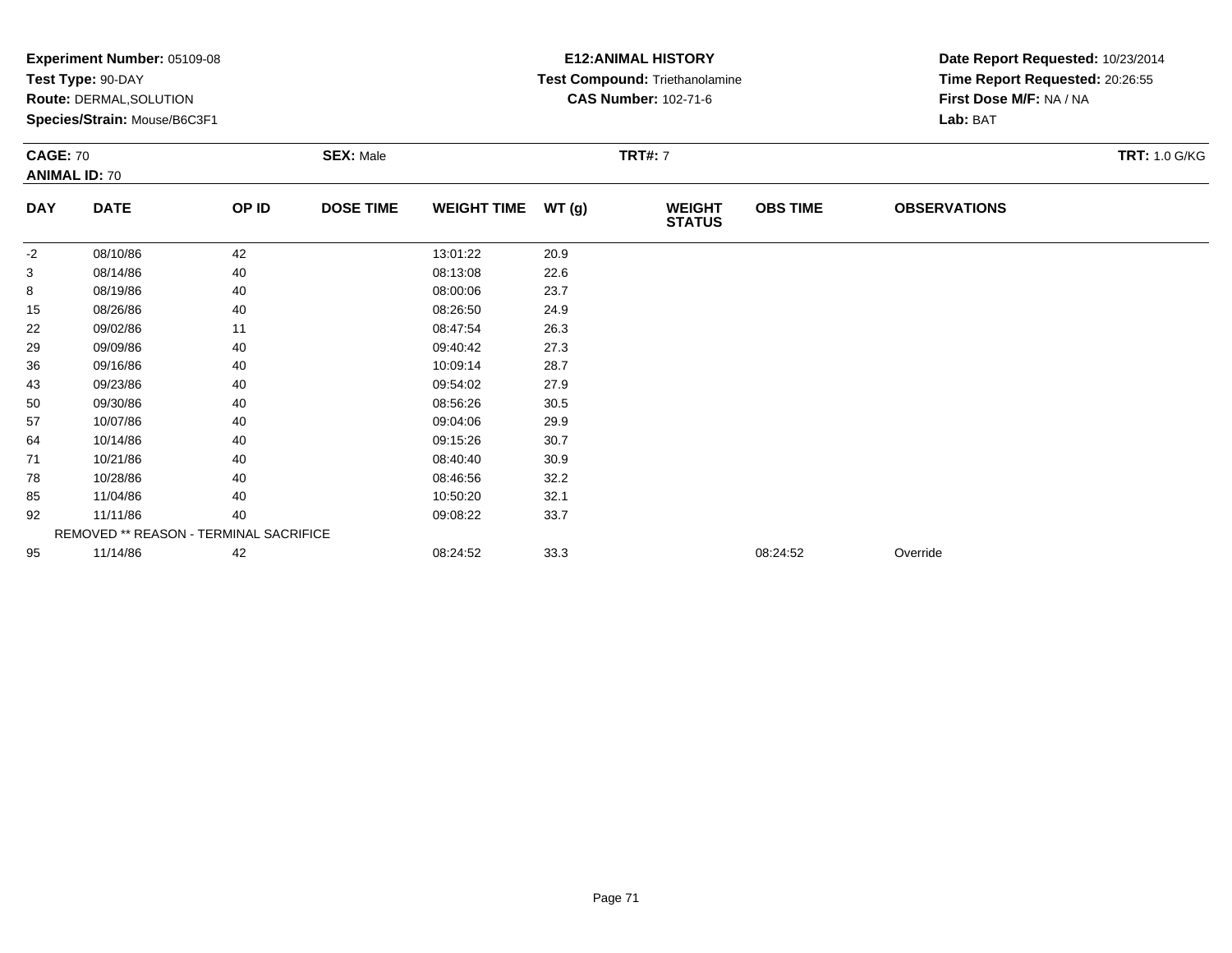**Test Type:** 90-DAY

**Route:** DERMAL,SOLUTION

**Species/Strain:** Mouse/B6C3F1

### **E12:ANIMAL HISTORY Test Compound:** Triethanolamine**CAS Number:** 102-71-6

**Date Report Requested:** 10/23/2014**Time Report Requested:** 20:26:55**First Dose M/F:** NA / NA**Lab:** BAT

| <b>CAGE: 71</b> | <b>ANIMAL ID: 71</b>                          |       | <b>SEX: Male</b> |                    |        | <b>TRT#: 7</b>                 |                 |                     | <b>TRT: 1.0 G/KG</b> |
|-----------------|-----------------------------------------------|-------|------------------|--------------------|--------|--------------------------------|-----------------|---------------------|----------------------|
| <b>DAY</b>      | <b>DATE</b>                                   | OP ID | <b>DOSE TIME</b> | <b>WEIGHT TIME</b> | WT (g) | <b>WEIGHT</b><br><b>STATUS</b> | <b>OBS TIME</b> | <b>OBSERVATIONS</b> |                      |
| $-1$            | 08/12/86                                      | 40    |                  | 10:43:56           | 20.4   |                                |                 |                     |                      |
| 2               | 08/14/86                                      | 40    |                  | 09:43:28           | 20.6   |                                | 09:43:28        | Normal              |                      |
| $\overline{7}$  | 08/19/86                                      | 40    |                  | 08:56:18           | 23.0   |                                | 08:56:18        | Normal              |                      |
| 14              | 08/26/86                                      | 40    |                  | 08:57:54           | 24.2   |                                | 08:57:54        | Normal              |                      |
| 21              | 09/02/86                                      | 11    |                  | 09:09:12           | 24.0   |                                | 09:09:12        | Normal              |                      |
| 28              | 09/09/86                                      | 40    |                  | 08:29:56           | 24.7   |                                | 08:29:56        | Normal              |                      |
| 35              | 09/16/86                                      | 40    |                  | 08:54:02           | 25.1   |                                | 08:54:02        | Normal              |                      |
| 42              | 09/23/86                                      | 40    |                  | 09:36:18           | 26.5   |                                | 09:36:18        | Normal              |                      |
| 49              | 09/30/86                                      | 40    |                  | 07:51:10           | 26.1   |                                | 07:51:10        | Normal              |                      |
| 56              | 10/07/86                                      | 40    |                  | 07:51:40           | 27.2   |                                | 07:51:40        | Normal              |                      |
| 63              | 10/14/86                                      | 40    |                  | 07:52:08           | 27.3   |                                | 07:52:08        | Normal              |                      |
| 70              | 10/21/86                                      | 40    |                  | 07:36:58           | 27.3   |                                | 07:36:58        | Normal              |                      |
| 77              | 10/28/86                                      | 40    |                  | 07:36:08           | 28.4   |                                | 07:36:08        | Normal              |                      |
| 84              | 11/04/86                                      | 40    |                  | 10:00:48           | 30.1   |                                | 10:00:48        | Normal              |                      |
| 91              | 11/11/86                                      | 40    |                  | 08:08:32           | 31.0   |                                | 08:08:32        | Normal              |                      |
|                 | <b>REMOVED ** REASON - TERMINAL SACRIFICE</b> |       |                  |                    |        |                                |                 |                     |                      |
| 93              | 11/13/86                                      | 40    |                  | 07:08:06           | 30.1   |                                | 07:08:06        | Normal              |                      |

3 11/13/86 40 40 07:08:06 30.1 07:08:06 30.1 07:08:06 Normal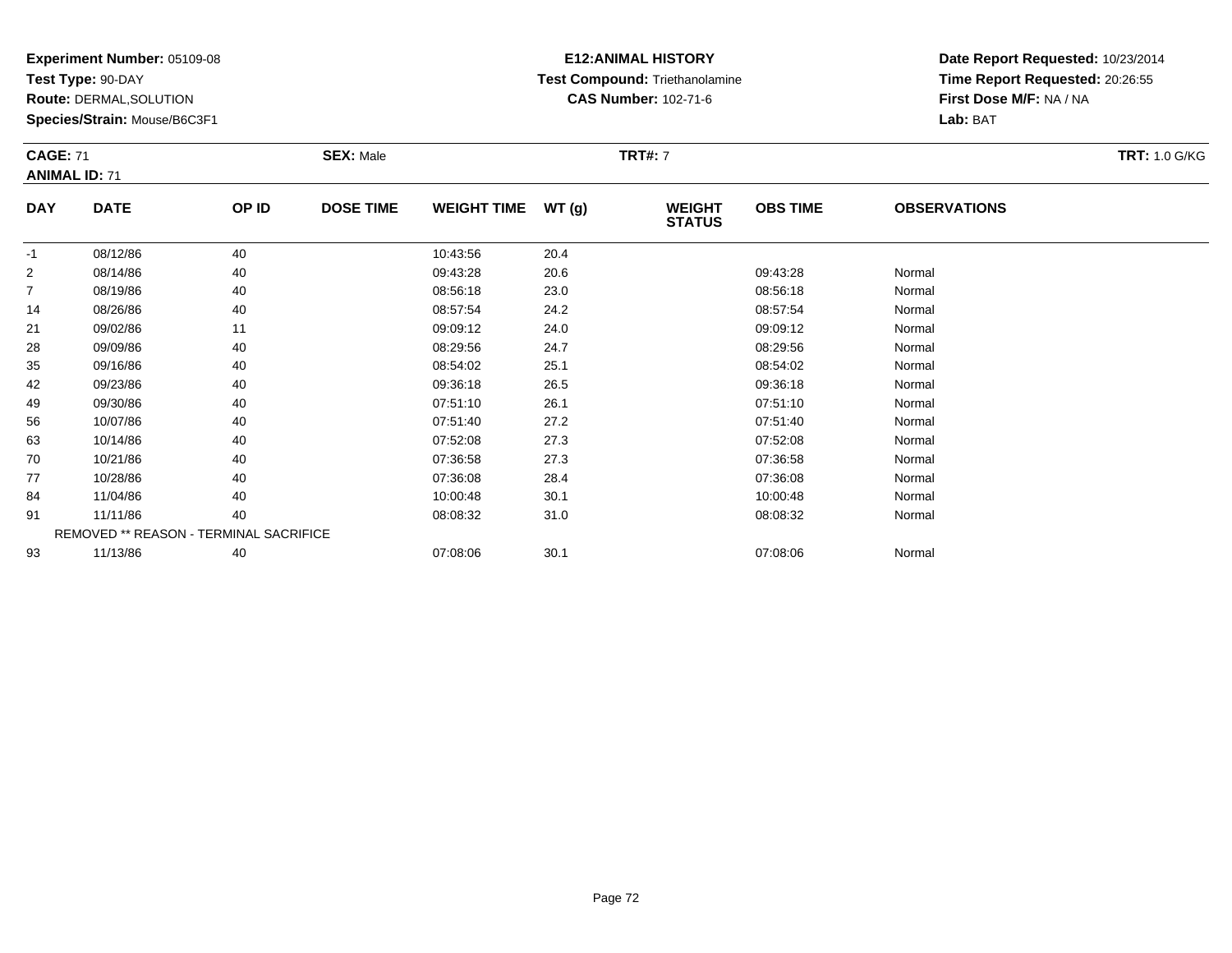**Test Type:** 90-DAY

**Route:** DERMAL,SOLUTION

**Species/Strain:** Mouse/B6C3F1

### **E12:ANIMAL HISTORY Test Compound:** Triethanolamine**CAS Number:** 102-71-6

| <b>CAGE: 72</b> | <b>ANIMAL ID: 72</b>                   |       | <b>SEX: Male</b> |                    |       | <b>TRT#: 7</b>                 |                 |                     | <b>TRT: 1.0 G/KG</b> |
|-----------------|----------------------------------------|-------|------------------|--------------------|-------|--------------------------------|-----------------|---------------------|----------------------|
| <b>DAY</b>      | <b>DATE</b>                            | OP ID | <b>DOSE TIME</b> | <b>WEIGHT TIME</b> | WT(g) | <b>WEIGHT</b><br><b>STATUS</b> | <b>OBS TIME</b> | <b>OBSERVATIONS</b> |                      |
| -1              | 08/12/86                               | 40    |                  | 10:44:28           | 20.7  |                                |                 |                     |                      |
| 2               | 08/14/86                               | 40    |                  | 09:43:44           | 21.5  |                                | 09:43:44        | Normal              |                      |
| $\overline{7}$  | 08/19/86                               | 40    |                  | 08:56:32           | 23.9  |                                | 08:56:32        | Normal              |                      |
| 14              | 08/26/86                               | 40    |                  | 08:58:12           | 25.0  |                                | 08:58:12        | Normal              |                      |
| 21              | 09/02/86                               | 11    |                  | 09:09:32           | 24.9  |                                | 09:09:32        | Normal              |                      |
| 28              | 09/09/86                               | 40    |                  | 08:30:14           | 26.0  |                                | 08:30:14        | Normal              |                      |
| 35              | 09/16/86                               | 40    |                  | 08:52:38           | 28.1  |                                | 08:52:38        | Normal              |                      |
| 42              | 09/23/86                               | 40    |                  | 09:34:58           | 27.4  |                                | 09:34:58        | Normal              |                      |
| 49              | 09/30/86                               | 40    |                  | 07:51:26           | 27.2  |                                | 07:51:26        | Normal              |                      |
| 56              | 10/07/86                               | 40    |                  | 07:52:28           | 28.2  |                                | 07:52:28        | Normal              |                      |
| 63              | 10/14/86                               | 40    |                  | 07:52:58           | 28.2  |                                | 07:52:58        | Normal              |                      |
| 70              | 10/21/86                               | 40    |                  | 07:37:18           | 27.8  |                                | 07:37:18        | Normal              |                      |
| 77              | 10/28/86                               | 40    |                  | 07:36:24           | 27.7  |                                | 07:36:24        | Normal              |                      |
| 84              | 11/04/86                               | 40    |                  | 10:01:06           | 28.5  |                                | 10:01:06        | Normal              |                      |
| 91              | 11/11/86                               | 40    |                  | 08:08:48           | 28.9  |                                | 08:08:48        | Normal              |                      |
|                 | REMOVED ** REASON - TERMINAL SACRIFICE |       |                  |                    |       |                                |                 |                     |                      |
| 93              | 11/13/86                               | 40    |                  | 07:09:04           | 28.4  |                                | 07:09:04        | Normal              |                      |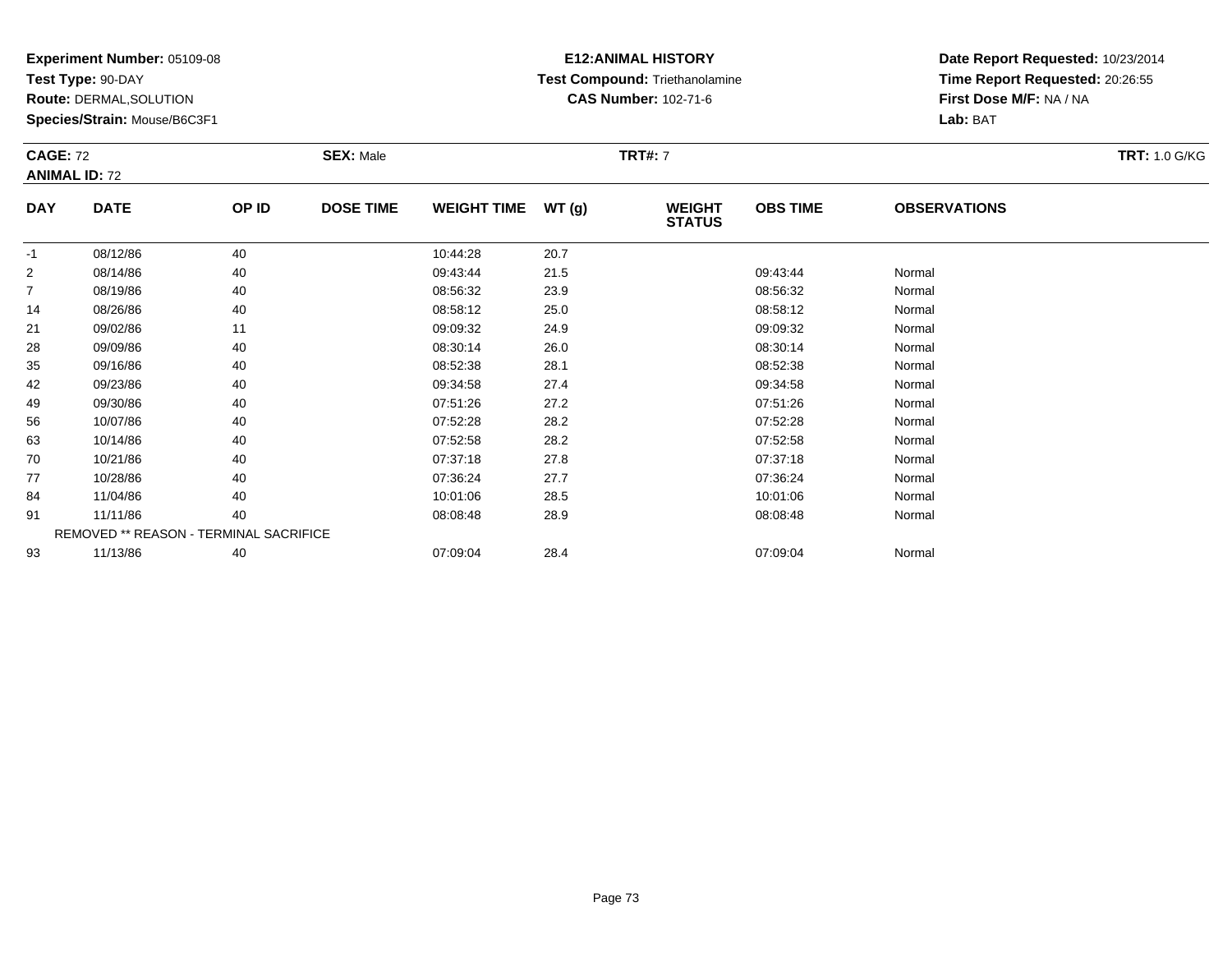**Test Type:** 90-DAY

**Route:** DERMAL,SOLUTION

**Species/Strain:** Mouse/B6C3F1

### **E12:ANIMAL HISTORY Test Compound:** Triethanolamine**CAS Number:** 102-71-6

| <b>CAGE: 73</b> | <b>ANIMAL ID: 73</b>                   |       | <b>SEX: Male</b> |                    |       | <b>TRT#: 7</b>                 |                 |                     | <b>TRT: 1.0 G/KG</b> |
|-----------------|----------------------------------------|-------|------------------|--------------------|-------|--------------------------------|-----------------|---------------------|----------------------|
| <b>DAY</b>      | <b>DATE</b>                            | OP ID | <b>DOSE TIME</b> | <b>WEIGHT TIME</b> | WT(g) | <b>WEIGHT</b><br><b>STATUS</b> | <b>OBS TIME</b> | <b>OBSERVATIONS</b> |                      |
| $-1$            | 08/12/86                               | 40    |                  | 10:44:52           | 23.6  |                                |                 |                     |                      |
| $\overline{2}$  | 08/14/86                               | 40    |                  | 09:44:04           | 24.2  |                                | 09:44:04        | Normal              |                      |
| $\overline{7}$  | 08/19/86                               | 40    |                  | 08:56:50           | 26.3  |                                | 08:56:50        | Normal              |                      |
| 14              | 08/26/86                               | 40    |                  | 08:58:28           | 28.7  |                                | 08:58:28        | Normal              |                      |
| 21              | 09/02/86                               | 11    |                  | 09:07:16           | 28.8  |                                | 09:07:16        | Normal              |                      |
| 28              | 09/09/86                               | 40    |                  | 08:28:36           | 28.9  |                                | 08:28:36        | Normal              |                      |
| 35              | 09/16/86                               | 40    |                  | 08:52:58           | 30.6  |                                | 08:52:58        | Normal              |                      |
| 42              | 09/23/86                               | 40    |                  | 09:35:16           | 31.2  |                                | 09:35:16        | Normal              |                      |
| 49              | 09/30/86                               | 40    |                  | 07:51:42           | 31.5  |                                | 07:51:42        | Normal              |                      |
| 56              | 10/07/86                               | 40    |                  | 07:52:44           | 31.4  |                                | 07:52:44        | Normal              |                      |
| 63              | 10/14/86                               | 40    |                  | 07:54:12           | 33.6  |                                | 07:54:12        | Normal              |                      |
| 70              | 10/21/86                               | 40    |                  | 07:37:32           | 33.5  |                                | 07:37:32        | Normal              |                      |
| 77              | 10/28/86                               | 40    |                  | 07:36:42           | 34.9  |                                | 07:36:42        | Normal              |                      |
| 84              | 11/04/86                               | 40    |                  | 10:01:22           | 35.8  |                                | 10:01:22        | Normal              |                      |
| 91              | 11/11/86                               | 40    |                  | 08:07:24           | 35.7  |                                | 08:07:24        | Normal              |                      |
|                 | REMOVED ** REASON - TERMINAL SACRIFICE |       |                  |                    |       |                                |                 |                     |                      |
| 93              | 11/13/86                               | 40    |                  | 07:12:26           | 34.0  |                                | 07:12:26        | Normal              |                      |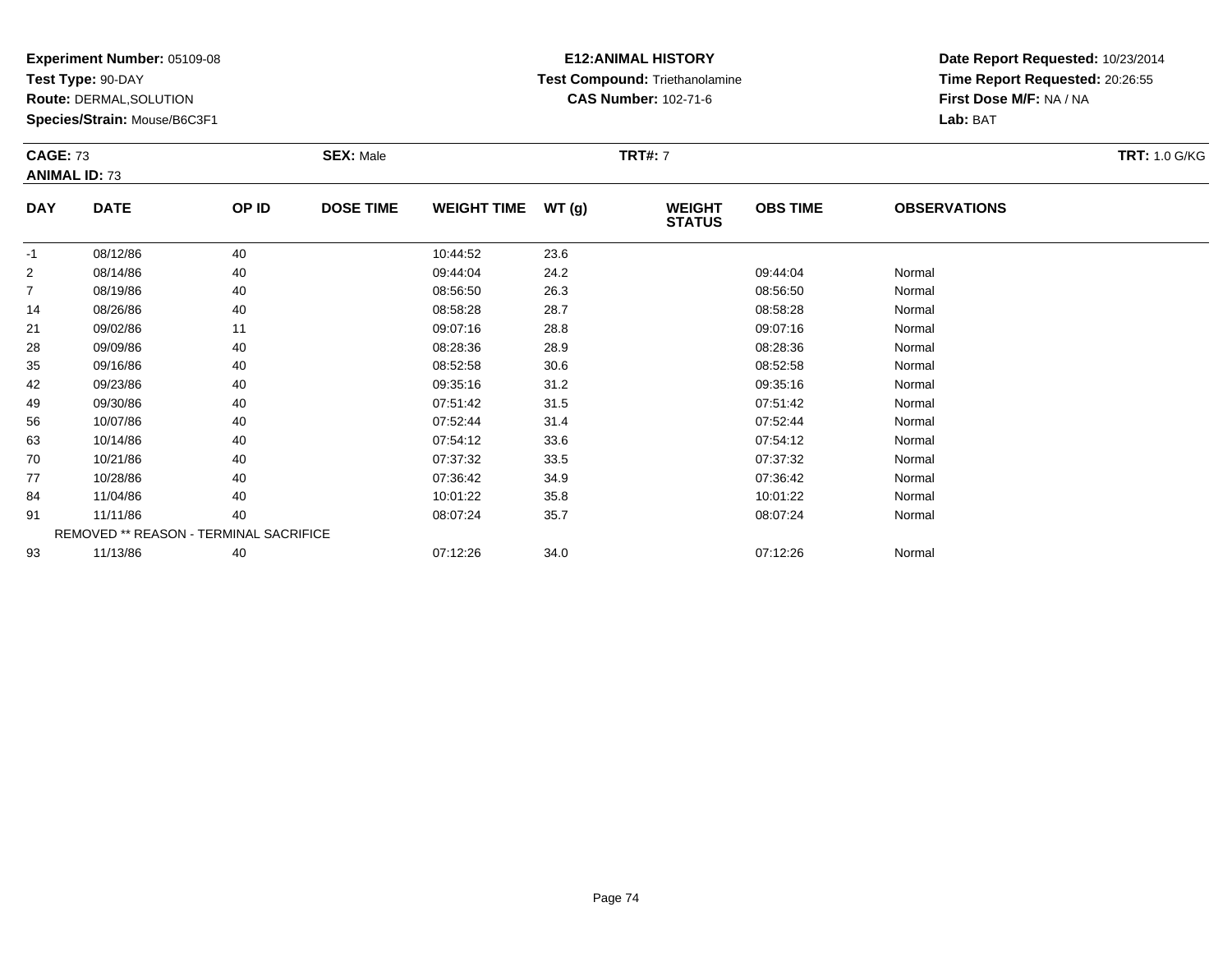**Test Type:** 90-DAY

**Route:** DERMAL,SOLUTION

**Species/Strain:** Mouse/B6C3F1

### **E12:ANIMAL HISTORY Test Compound:** Triethanolamine**CAS Number:** 102-71-6

**Date Report Requested:** 10/23/2014**Time Report Requested:** 20:26:55**First Dose M/F:** NA / NA**Lab:** BAT

| <b>CAGE: 74</b> | <b>ANIMAL ID: 74</b>                          |       | <b>SEX: Male</b> |                    |       | <b>TRT#: 7</b>                 |                 |                     | <b>TRT: 1.0 G/KG</b> |
|-----------------|-----------------------------------------------|-------|------------------|--------------------|-------|--------------------------------|-----------------|---------------------|----------------------|
| <b>DAY</b>      | <b>DATE</b>                                   | OP ID | <b>DOSE TIME</b> | <b>WEIGHT TIME</b> | WT(g) | <b>WEIGHT</b><br><b>STATUS</b> | <b>OBS TIME</b> | <b>OBSERVATIONS</b> |                      |
| -1              | 08/12/86                                      | 40    |                  | 10:45:24           | 21.9  |                                |                 |                     |                      |
| $\overline{2}$  | 08/14/86                                      | 40    |                  | 09:44:36           | 22.9  |                                | 09:44:36        | Normal              |                      |
| $\overline{7}$  | 08/19/86                                      | 40    |                  | 08:57:10           | 24.5  |                                | 08:57:10        | Normal              |                      |
| 14              | 08/26/86                                      | 40    |                  | 08:57:20           | 25.7  |                                | 08:57:20        | Normal              |                      |
| 21              | 09/02/86                                      | 11    |                  | 09:08:30           | 26.4  |                                | 09:08:30        | Normal              |                      |
| 28              | 09/09/86                                      | 40    |                  | 08:28:58           | 26.9  |                                | 08:28:58        | Normal              |                      |
| 35              | 09/16/86                                      | 40    |                  | 08:53:18           | 28.7  |                                | 08:53:18        | Normal              |                      |
| 42              | 09/23/86                                      | 40    |                  | 09:35:34           | 28.1  |                                | 09:35:34        | Normal              |                      |
| 49              | 09/30/86                                      | 40    |                  | 07:52:02           | 28.4  |                                | 07:52:02        | Normal              |                      |
| 56              | 10/07/86                                      | 40    |                  | 07:53:04           | 29.4  |                                | 07:53:04        | Normal              |                      |
| 63              | 10/14/86                                      | 40    |                  | 07:54:28           | 30.4  |                                | 07:54:28        | Normal              |                      |
| 70              | 10/21/86                                      | 40    |                  | 07:37:50           | 30.5  |                                | 07:37:50        | Normal              |                      |
| 77              | 10/28/86                                      | 40    |                  | 07:33:00           | 31.1  |                                | 07:33:00        | Normal              |                      |
| 84              | 11/04/86                                      | 40    |                  | 10:00:14           | 31.2  |                                | 10:00:14        | Normal              |                      |
| 91              | 11/11/86                                      | 40    |                  | 08:07:56           | 32.9  |                                | 08:07:56        | Normal              |                      |
|                 | <b>REMOVED ** REASON - TERMINAL SACRIFICE</b> |       |                  |                    |       |                                |                 |                     |                      |
| 93              | 11/13/86                                      | 40    |                  | 07:13:50           | 32.8  |                                | 07:13:50        | Normal              |                      |

3 11/13/86 40 40 07:13:50 32.8 07:13:50 07:13:50 Normal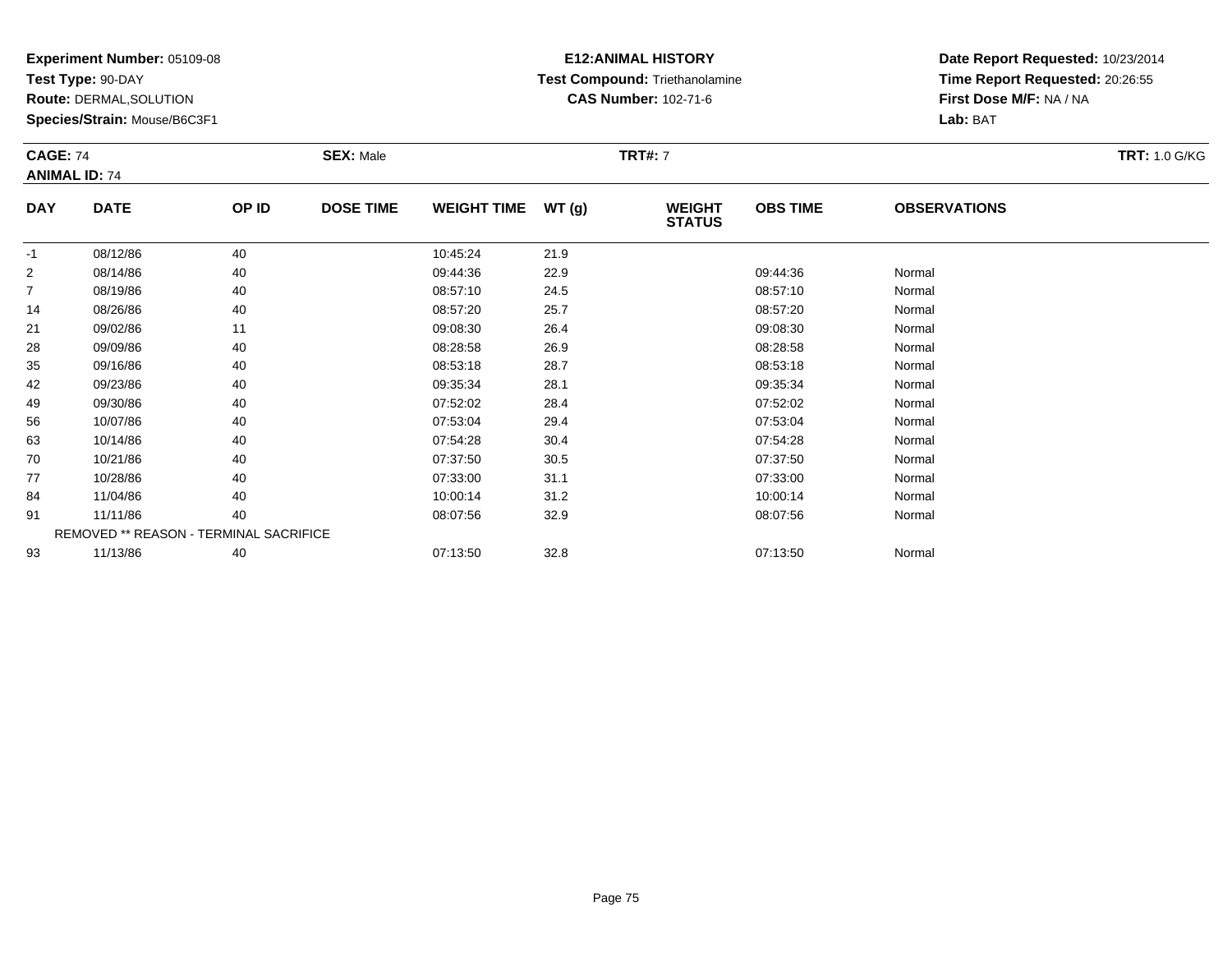**Test Type:** 90-DAY

**Route:** DERMAL,SOLUTION

**Species/Strain:** Mouse/B6C3F1

### **E12:ANIMAL HISTORY Test Compound:** Triethanolamine**CAS Number:** 102-71-6

| <b>CAGE: 75</b> | <b>ANIMAL ID: 75</b>                   |       | <b>SEX: Male</b> |                    |       | <b>TRT#: 7</b>                 |                 |                     | <b>TRT: 1.0 G/KG</b> |
|-----------------|----------------------------------------|-------|------------------|--------------------|-------|--------------------------------|-----------------|---------------------|----------------------|
| <b>DAY</b>      | <b>DATE</b>                            | OP ID | <b>DOSE TIME</b> | <b>WEIGHT TIME</b> | WT(g) | <b>WEIGHT</b><br><b>STATUS</b> | <b>OBS TIME</b> | <b>OBSERVATIONS</b> |                      |
| $-1$            | 08/12/86                               | 40    |                  | 10:45:54           | 25.3  |                                |                 |                     |                      |
| 2               | 08/14/86                               | 40    |                  | 09:43:12           | 25.1  |                                | 09:43:12        | Normal              |                      |
| $\overline{7}$  | 08/19/86                               | 40    |                  | 08:56:02           | 27.1  |                                | 08:56:02        | Normal              |                      |
| 14              | 08/26/86                               | 40    |                  | 08:57:36           | 28.4  |                                | 08:57:36        | Normal              |                      |
| 21              | 09/02/86                               | 11    |                  | 09:08:54           | 28.5  |                                | 09:08:54        | Normal              |                      |
| 28              | 09/09/86                               | 40    |                  | 08:29:20           | 29.2  |                                | 08:29:20        | Normal              |                      |
| 35              | 09/16/86                               | 40    |                  | 08:53:38           | 31.2  |                                | 08:53:38        | Normal              |                      |
| 42              | 09/23/86                               | 40    |                  | 09:35:58           | 30.0  |                                | 09:35:58        | Normal              |                      |
| 49              | 09/30/86                               | 40    |                  | 07:52:22           | 31.4  |                                | 07:52:22        | Normal              |                      |
| 56              | 10/07/86                               | 40    |                  | 14:07:54           | 30.5  |                                | 07:53:22        | Normal              |                      |
| 63              | 10/14/86                               | 40    |                  | 07:49:20           | 32.6  |                                | 07:49:20        | Normal              |                      |
| 70              | 10/21/86                               | 40    |                  | 07:35:30           | 33.6  |                                | 07:35:30        | Normal              |                      |
| 77              | 10/28/86                               | 40    |                  | 07:35:52           | 34.5  |                                | 07:35:52        | Normal              |                      |
| 84              | 11/04/86                               | 40    |                  | 10:00:30           | 34.9  |                                | 10:00:30        | Normal              |                      |
| 91              | 11/11/86                               | 40    |                  | 08:08:12           | 34.8  |                                | 08:08:12        | Normal              |                      |
|                 | REMOVED ** REASON - TERMINAL SACRIFICE |       |                  |                    |       |                                |                 |                     |                      |
| 93              | 11/13/86                               | 40    |                  | 07:14:36           | 35.3  |                                | 07:14:36        | Normal              |                      |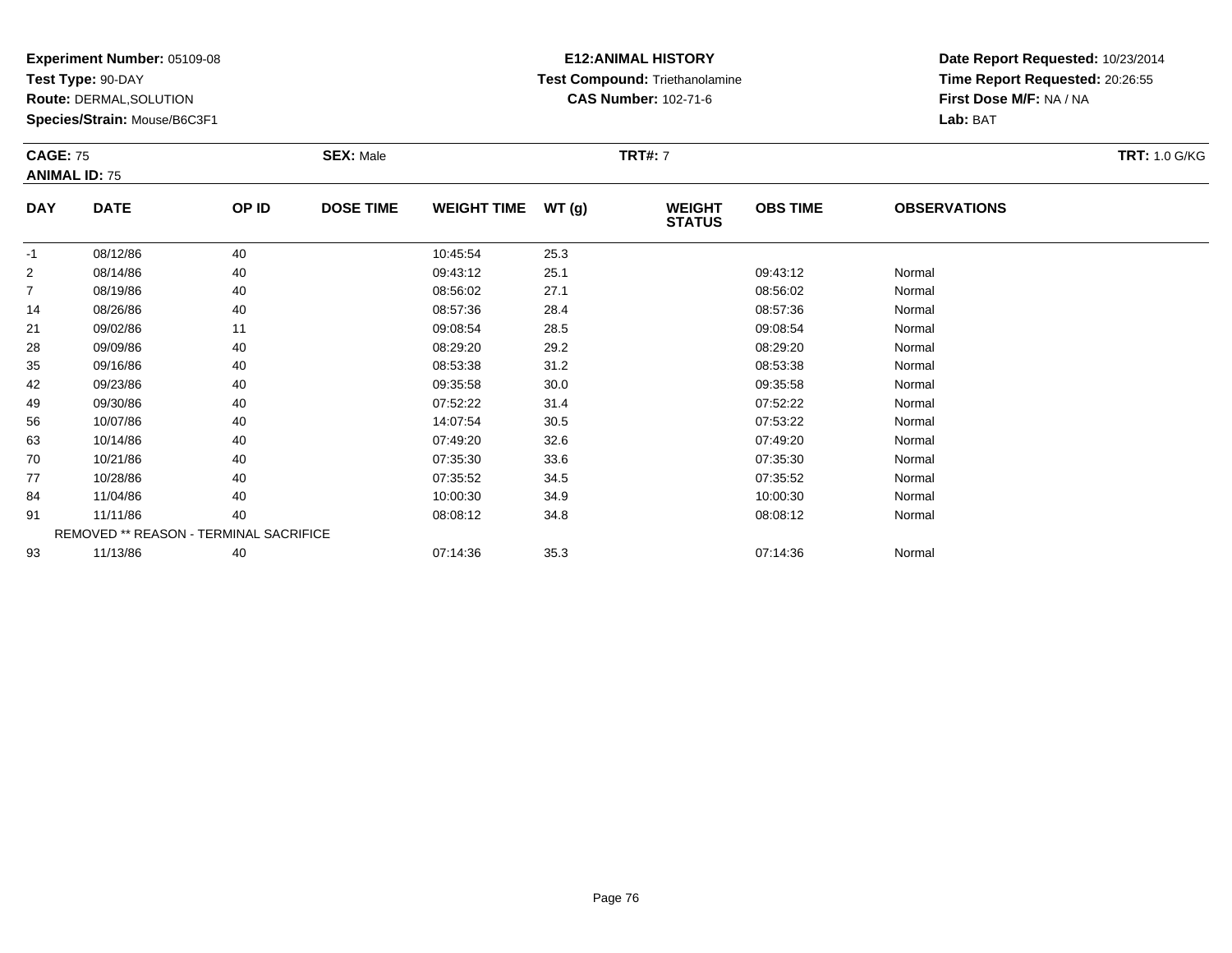**Test Type:** 90-DAY

**Route:** DERMAL,SOLUTION

**Species/Strain:** Mouse/B6C3F1

# **E12:ANIMAL HISTORY Test Compound:** Triethanolamine**CAS Number:** 102-71-6

| <b>CAGE: 76</b> | <b>ANIMAL ID: 76</b>                   |       | <b>SEX: Male</b> |                    |       | <b>TRT#: 7</b>                 |                 |                     | <b>TRT: 1.0 G/KG</b> |
|-----------------|----------------------------------------|-------|------------------|--------------------|-------|--------------------------------|-----------------|---------------------|----------------------|
| <b>DAY</b>      | <b>DATE</b>                            | OP ID | <b>DOSE TIME</b> | <b>WEIGHT TIME</b> | WT(g) | <b>WEIGHT</b><br><b>STATUS</b> | <b>OBS TIME</b> | <b>OBSERVATIONS</b> |                      |
| $-2$            | 08/12/86                               | 40    |                  | 11:09:28           | 22.4  |                                |                 |                     |                      |
|                 | 08/14/86                               | 40    |                  | 10:03:12           | 22.3  |                                | 10:03:12        | Normal              |                      |
| 6               | 08/19/86                               | 40    |                  | 09:15:48           | 23.9  |                                | 09:15:48        | Normal              |                      |
| 13              | 08/26/86                               | 40    |                  | 09:12:20           | 25.3  |                                | 09:12:20        | Normal              |                      |
| 20              | 09/02/86                               | 11    |                  | 10:06:44           | 26.4  |                                | 10:06:44        | Normal              |                      |
| 27              | 09/09/86                               | 40    |                  | 08:51:10           | 28.1  |                                | 08:51:10        | Normal              |                      |
| 34              | 09/16/86                               | 40    |                  | 09:17:58           | 28.3  |                                | 09:17:58        | Normal              |                      |
| 41              | 09/23/86                               | 40    |                  | 09:13:24           | 29.0  |                                | 09:13:24        | Normal              |                      |
| 48              | 09/30/86                               | 40    |                  | 08:04:42           | 29.9  |                                | 08:04:42        | Normal              |                      |
| 55              | 10/07/86                               | 40    |                  | 08:05:08           | 30.3  |                                | 08:05:08        | Normal              |                      |
| 62              | 10/14/86                               | 40    |                  | 08:27:46           | 30.8  |                                | 08:27:46        | Normal              |                      |
| 69              | 10/21/86                               | 40    |                  | 07:55:16           | 32.2  |                                | 07:55:16        | Normal              |                      |
| 76              | 10/28/86                               | 40    |                  | 07:55:48           | 33.3  |                                | 07:55:48        | Normal              |                      |
| 83              | 11/04/86                               | 40    |                  | 09:29:30           | 30.9  |                                | 09:29:30        | Normal              |                      |
| 90              | 11/11/86                               | 40    |                  | 08:18:56           | 33.6  |                                | 08:18:56        | Normal              |                      |
|                 | REMOVED ** REASON - TERMINAL SACRIFICE |       |                  |                    |       |                                |                 |                     |                      |
| 93              | 11/14/86                               | 40    |                  | 07:12:00           | 33.4  |                                | 07:12:00        | Normal              |                      |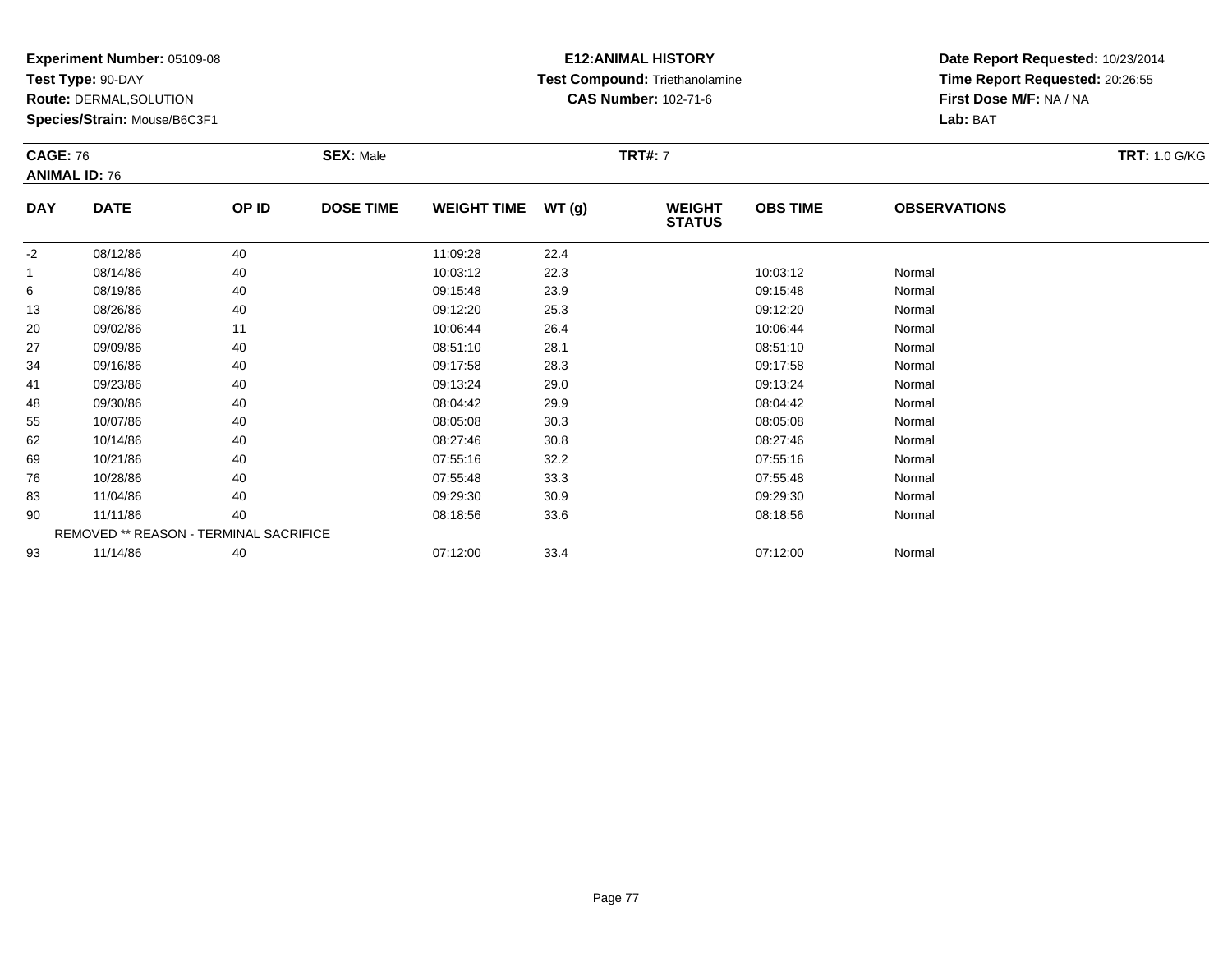**Test Type:** 90-DAY

**Route:** DERMAL,SOLUTION

**Species/Strain:** Mouse/B6C3F1

### **E12:ANIMAL HISTORY Test Compound:** Triethanolamine**CAS Number:** 102-71-6

**Date Report Requested:** 10/23/2014**Time Report Requested:** 20:26:55**First Dose M/F:** NA / NA**Lab:** BAT

| <b>CAGE: 77</b><br><b>ANIMAL ID: 77</b> |             |       | <b>SEX: Male</b> |                    |       | <b>TRT#: 7</b>                 |                 |                     | <b>TRT: 1.0 G/KG</b> |
|-----------------------------------------|-------------|-------|------------------|--------------------|-------|--------------------------------|-----------------|---------------------|----------------------|
| <b>DAY</b>                              | <b>DATE</b> | OP ID | <b>DOSE TIME</b> | <b>WEIGHT TIME</b> | WT(g) | <b>WEIGHT</b><br><b>STATUS</b> | <b>OBS TIME</b> | <b>OBSERVATIONS</b> |                      |
| $-2$                                    | 08/12/86    | 40    |                  | 11:09:56           | 20.6  |                                |                 |                     |                      |
|                                         | 08/14/86    | 40    |                  | 10:02:50           | 24.1  |                                | 10:02:50        | Normal              |                      |
| 6                                       | 08/19/86    | 40    |                  | 09:15:32           | 25.2  |                                | 09:15:32        | Normal              |                      |
| 13                                      | 08/26/86    | 40    |                  | 09:12:38           | 27.0  |                                | 09:12:38        | Normal              |                      |
| 20                                      | 09/02/86    | 11    |                  | 10:07:00           | 26.9  |                                | 10:07:00        | Normal              |                      |
| 27                                      | 09/09/86    | 40    |                  | 08:51:28           | 29.4  |                                | 08:51:28        | Normal              |                      |
| 34                                      | 09/16/86    | 40    |                  | 09:16:40           | 28.5  |                                | 09:16:40        | Normal              |                      |
| 41                                      | 09/23/86    | 40    |                  | 09:12:04           | 30.6  |                                | 09:12:04        | Normal              |                      |
| 48                                      | 09/30/86    | 40    |                  | 08:06:04           | 31.1  |                                | 08:06:04        | Normal              |                      |
| 55                                      | 10/07/86    | 40    |                  | 08:05:34           | 33.4  |                                | 08:05:34        | Normal              |                      |
| 62                                      | 10/14/86    | 40    |                  | 08:28:00           | 32.8  |                                | 08:28:00        | Normal              |                      |
| 69                                      | 10/21/86    | 40    |                  | 07:55:34           | 31.8  |                                | 07:55:34        | Normal              |                      |
| 76                                      | 10/28/86    | 40    |                  | 07:56:06           | 33.8  |                                | 07:56:06        | Normal              |                      |
| 83                                      | 11/04/86    | 40    |                  | 09:29:46           | 33.4  |                                | 09:29:46        | Normal              |                      |
| 90                                      | 11/11/86    | 40    |                  | 08:19:10           | 33.8  |                                | 08:19:10        | Normal              |                      |

REMOVED \*\* REASON - TERMINAL SACRIFICE9311/14/86 <sup>40</sup> 07:11:14 33.9 07:11:14 Normal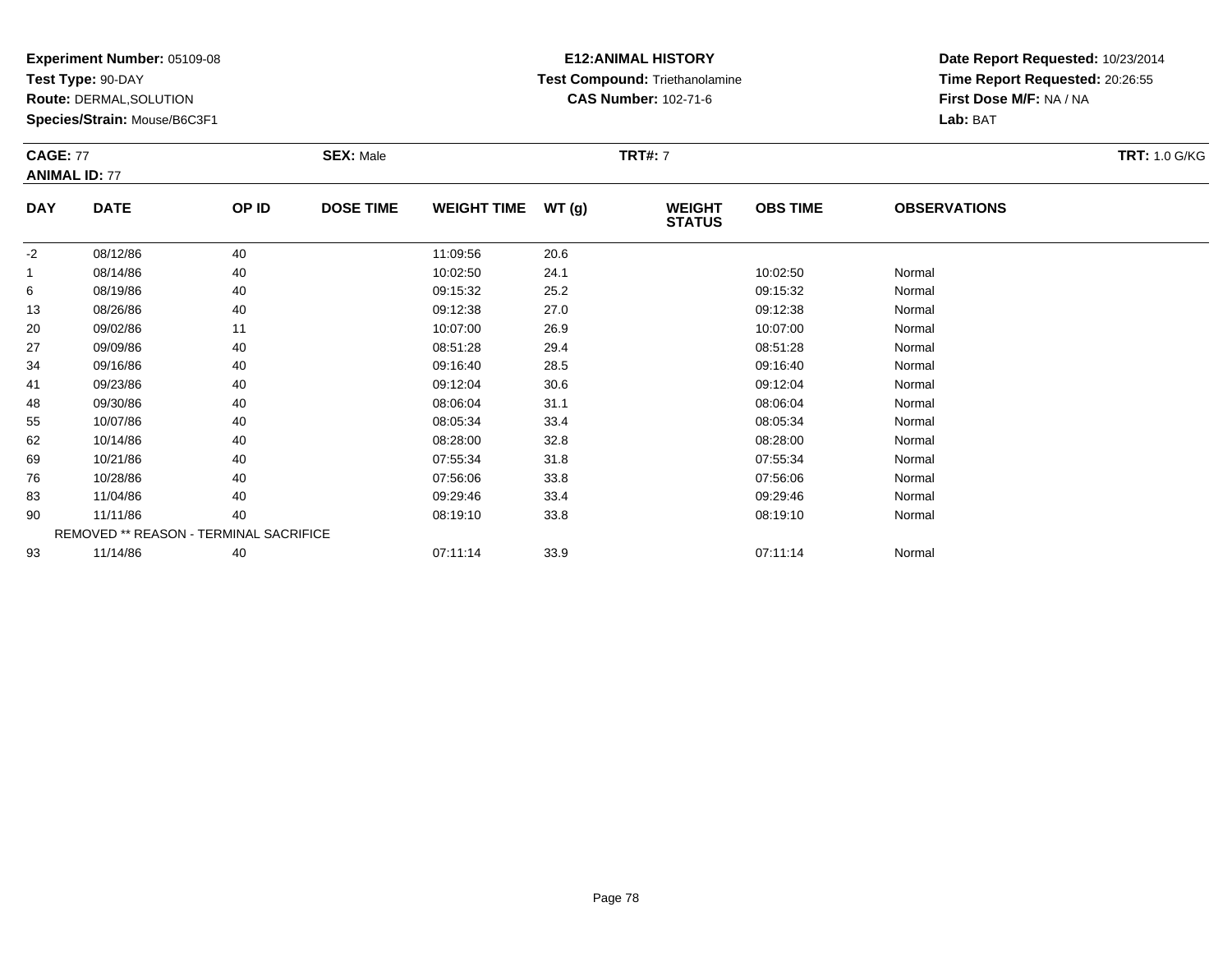**Test Type:** 90-DAY

**Route:** DERMAL,SOLUTION

**Species/Strain:** Mouse/B6C3F1

### **E12:ANIMAL HISTORY Test Compound:** Triethanolamine**CAS Number:** 102-71-6

| <b>CAGE: 78</b> | <b>ANIMAL ID: 78</b>                   |       | <b>SEX: Male</b> |                    |      | <b>TRT#: 7</b>                 |                 |                     | <b>TRT: 1.0 G/KG</b> |
|-----------------|----------------------------------------|-------|------------------|--------------------|------|--------------------------------|-----------------|---------------------|----------------------|
| <b>DAY</b>      | <b>DATE</b>                            | OP ID | <b>DOSE TIME</b> | WEIGHT TIME WT (g) |      | <b>WEIGHT</b><br><b>STATUS</b> | <b>OBS TIME</b> | <b>OBSERVATIONS</b> |                      |
| $-2$            | 08/12/86                               | 40    |                  | 11:10:18           | 22.6 |                                |                 |                     |                      |
| 1               | 08/14/86                               | 40    |                  | 10:02:32           | 23.1 |                                | 10:02:32        | Normal              |                      |
| 6               | 08/19/86                               | 40    |                  | 09:15:08           | 24.6 |                                | 09:15:08        | Normal              |                      |
| 13              | 08/26/86                               | 40    |                  | 09:12:54           | 27.1 |                                | 09:12:54        | Normal              |                      |
| 20              | 09/02/86                               | 11    |                  | 10:05:50           | 27.5 |                                | 10:05:50        | Normal              |                      |
| 27              | 09/09/86                               | 40    |                  | 08:50:08           | 28.6 |                                | 08:50:08        | Normal              |                      |
| 34              | 09/16/86                               | 40    |                  | 09:17:02           | 28.2 |                                | 09:17:02        | Normal              |                      |
| 41              | 09/23/86                               | 40    |                  | 09:12:30           | 29.3 |                                | 09:12:30        | Normal              |                      |
| 48              | 09/30/86                               | 40    |                  | 08:06:22           | 30.3 |                                | 08:06:22        | Normal              |                      |
| 55              | 10/07/86                               | 40    |                  | 08:05:52           | 30.8 |                                | 08:05:52        | Normal              |                      |
| 62              | 10/14/86                               | 40    |                  | 08:28:16           | 31.3 |                                | 08:28:16        | Normal              |                      |
| 69              | 10/21/86                               | 40    |                  | 07:55:48           | 31.8 |                                | 07:55:48        | Normal              |                      |
| 76              | 10/28/86                               | 40    |                  | 07:56:20           | 31.5 |                                | 07:56:20        | Normal              |                      |
| 83              | 11/04/86                               | 40    |                  | 09:30:04           | 31.6 |                                | 09:30:04        | Normal              |                      |
| 90              | 11/11/86                               | 40    |                  | 08:17:56           | 33.8 |                                | 08:17:56        | Normal              |                      |
|                 | REMOVED ** REASON - TERMINAL SACRIFICE |       |                  |                    |      |                                |                 |                     |                      |
| 93              | 11/14/86                               | 40    |                  | 07:10:28           | 33.5 |                                | 07:10:28        | Normal              |                      |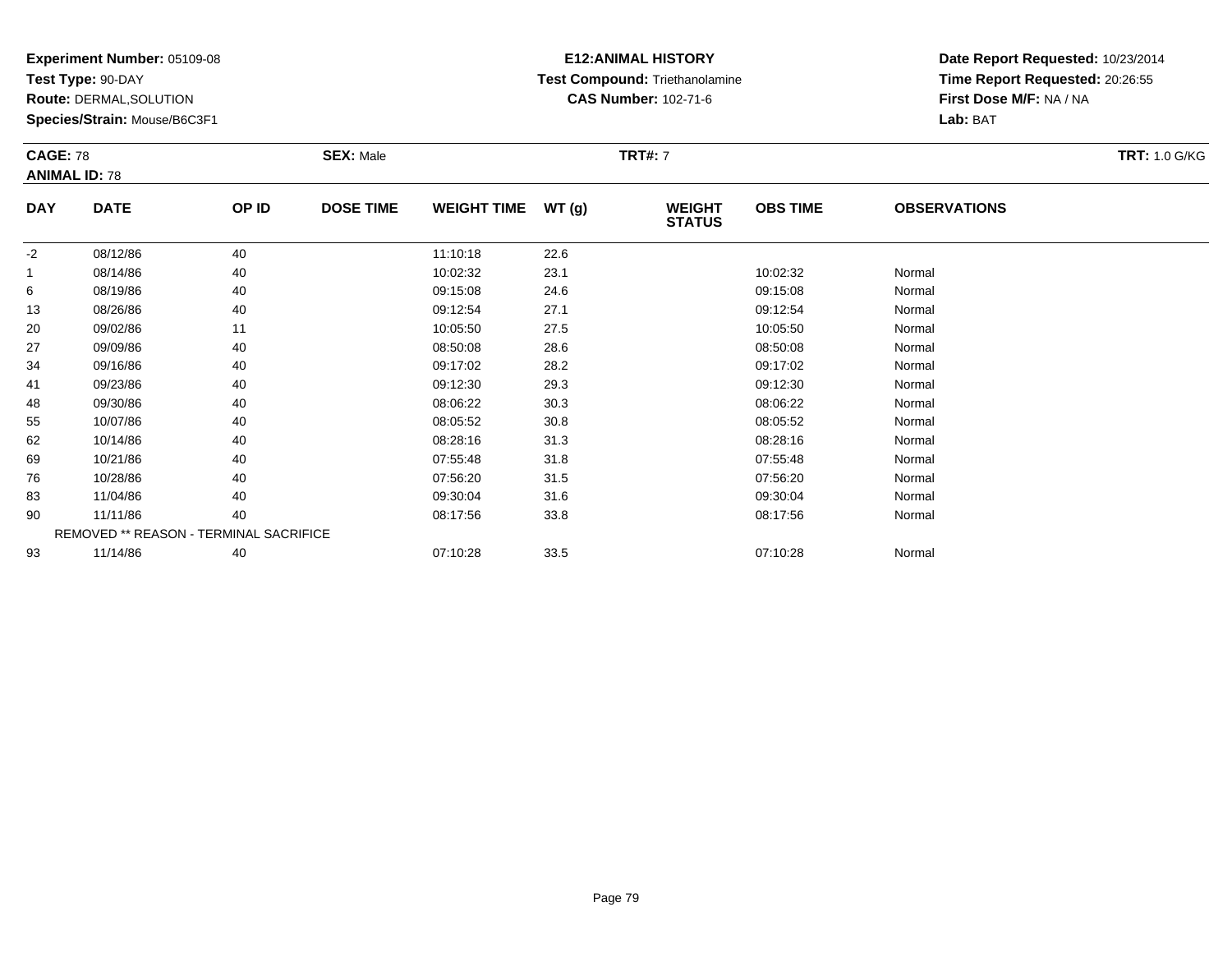**Test Type:** 90-DAY

**Route:** DERMAL,SOLUTION

**Species/Strain:** Mouse/B6C3F1

# **E12:ANIMAL HISTORY Test Compound:** Triethanolamine**CAS Number:** 102-71-6

|              | <b>CAGE: 79</b><br><b>ANIMAL ID: 79</b> |       | <b>SEX: Male</b> |                    |      | <b>TRT#: 7</b>                 | <b>TRT: 1.0 G/KG</b> |                     |  |
|--------------|-----------------------------------------|-------|------------------|--------------------|------|--------------------------------|----------------------|---------------------|--|
| <b>DAY</b>   | <b>DATE</b>                             | OP ID | <b>DOSE TIME</b> | WEIGHT TIME WT (g) |      | <b>WEIGHT</b><br><b>STATUS</b> | <b>OBS TIME</b>      | <b>OBSERVATIONS</b> |  |
| $-2$         | 08/12/86                                | 40    |                  | 11:10:38           | 22.4 |                                |                      |                     |  |
| $\mathbf{1}$ | 08/14/86                                | 40    |                  | 10:02:16           | 23.0 |                                | 10:02:16             | Normal              |  |
| 6            | 08/19/86                                | 40    |                  | 09:14:44           | 24.5 |                                | 09:14:44             | Normal              |  |
| 13           | 08/26/86                                | 40    |                  | 09:11:44           | 26.1 |                                | 09:11:44             | Normal              |  |
| 20           | 09/02/86                                | 11    |                  | 10:06:14           | 26.9 |                                | 10:06:14             | Normal              |  |
| 27           | 09/09/86                                | 40    |                  | 08:50:32           | 28.7 |                                | 08:50:32             | Normal              |  |
| 34           | 09/16/86                                | 40    |                  | 09:17:24           | 29.0 |                                | 09:17:24             | Normal              |  |
| 41           | 09/23/86                                | 40    |                  | 09:12:46           | 30.5 |                                | 09:12:46             | Normal              |  |
| 48           | 09/30/86                                | 40    |                  | 08:06:36           | 30.8 |                                | 08:06:36             | Normal              |  |
| 55           | 10/07/86                                | 40    |                  | 14:09:42           | 29.2 |                                | 08:06:08             | Normal              |  |
| 62           | 10/14/86                                | 40    |                  | 08:28:32           | 32.1 |                                | 08:28:32             | Normal              |  |
| 69           | 10/21/86                                | 40    |                  | 07:56:06           | 32.7 |                                | 07:56:06             | Normal              |  |
| 76           | 10/28/86                                | 40    |                  | 07:55:10           | 31.4 |                                | 07:55:10             | Normal              |  |
| 83           | 11/04/86                                | 40    |                  | 09:28:42           | 32.1 |                                | 09:28:42             | Normal              |  |
| 90           | 11/11/86                                | 40    |                  | 08:18:22           | 32.7 |                                | 08:18:22             | Normal              |  |
|              | REMOVED ** REASON - TERMINAL SACRIFICE  |       |                  |                    |      |                                |                      |                     |  |
| 93           | 11/14/86                                | 40    |                  | 07:09:30           | 34.0 |                                | 07:09:30             | Normal              |  |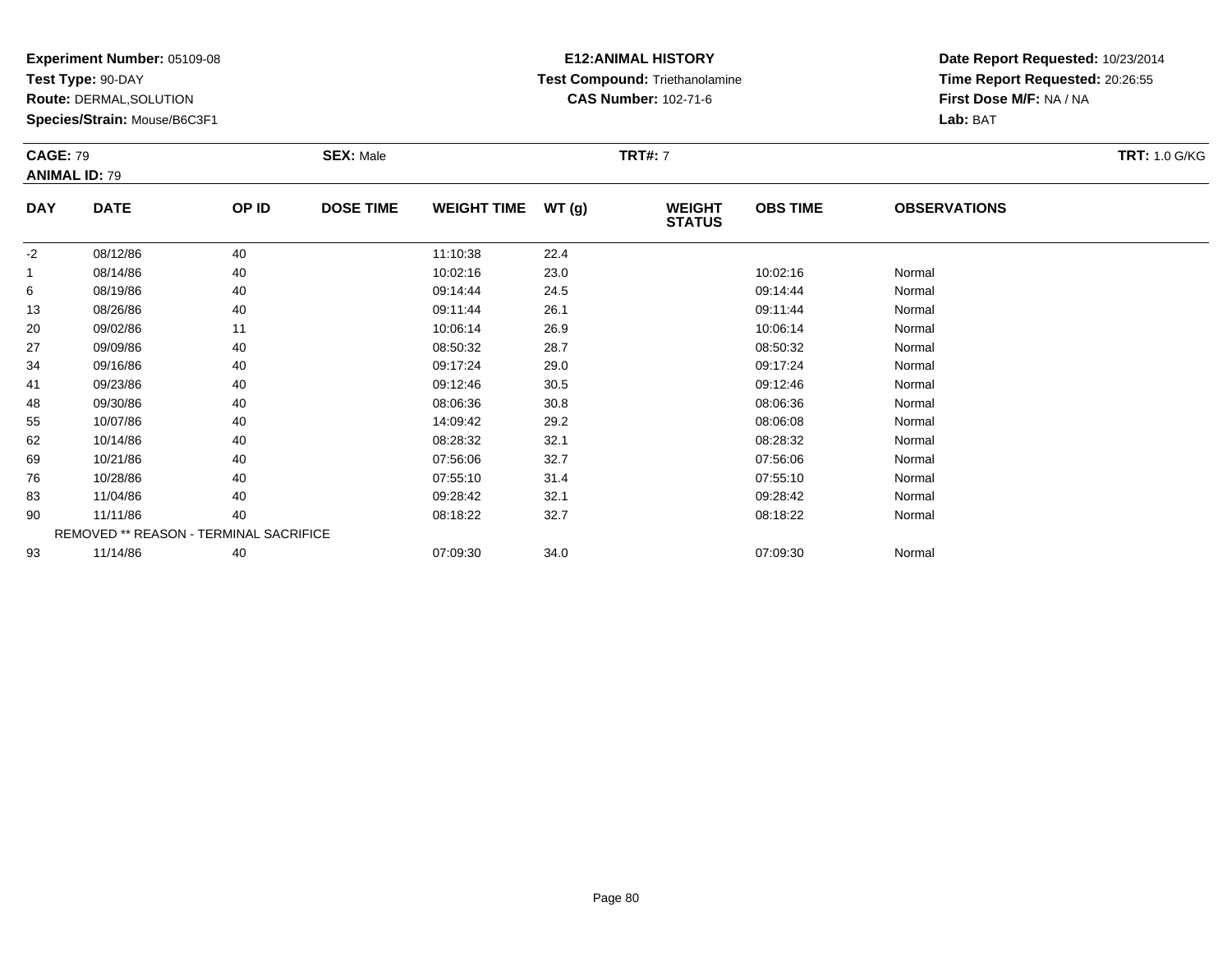**Test Type:** 90-DAY

**Route:** DERMAL,SOLUTION

**Species/Strain:** Mouse/B6C3F1

# **E12:ANIMAL HISTORY Test Compound:** Triethanolamine**CAS Number:** 102-71-6

| <b>CAGE: 80</b><br><b>ANIMAL ID: 80</b> |             |                                        | <b>SEX: Male</b> |                    |       | <b>TRT#: 7</b>                 |                 |                     | <b>TRT: 1.0 G/KG</b> |
|-----------------------------------------|-------------|----------------------------------------|------------------|--------------------|-------|--------------------------------|-----------------|---------------------|----------------------|
| <b>DAY</b>                              | <b>DATE</b> | OP ID                                  | <b>DOSE TIME</b> | <b>WEIGHT TIME</b> | WT(g) | <b>WEIGHT</b><br><b>STATUS</b> | <b>OBS TIME</b> | <b>OBSERVATIONS</b> |                      |
| $-2$                                    | 08/12/86    | 40                                     |                  | 11:11:04           | 21.0  |                                |                 |                     |                      |
| $\mathbf{1}$                            | 08/14/86    | 40                                     |                  | 10:01:54           | 20.6  |                                | 10:01:54        | Normal              |                      |
| 6                                       | 08/19/86    | 40                                     |                  | 09:14:20           | 24.5  |                                | 09:14:20        | Normal              |                      |
| 13                                      | 08/26/86    | 40                                     |                  | 09:12:04           | 24.0  |                                | 09:12:04        | Normal              |                      |
| 20                                      | 09/02/86    | 11                                     |                  | 10:06:30           | 23.7  |                                | 10:06:30        | Normal              |                      |
| 27                                      | 09/09/86    | 40                                     |                  | 08:50:50           | 26.1  |                                | 08:50:50        | Normal              |                      |
| 34                                      | 09/16/86    | 40                                     |                  | 09:17:40           | 26.6  |                                | 09:17:40        | Normal              |                      |
| 41                                      | 09/23/86    | 40                                     |                  | 09:13:02           | 26.9  |                                | 09:13:02        | Normal              |                      |
| 48                                      | 09/30/86    | 40                                     |                  | 08:06:52           | 29.4  |                                | 08:06:52        | Normal              |                      |
| 55                                      | 10/07/86    | 40                                     |                  | 08:06:26           | 28.2  |                                | 08:06:26        | Normal              |                      |
| 62                                      | 10/14/86    | 40                                     |                  | 08:27:20           | 27.9  |                                | 08:27:20        | Normal              |                      |
| 69                                      | 10/21/86    | 40                                     |                  | 07:54:54           | 28.9  |                                | 07:54:54        | Normal              |                      |
| 76                                      | 10/28/86    | 40                                     |                  | 07:55:30           | 30.1  |                                | 07:55:30        | Normal              |                      |
| 83                                      | 11/04/86    | 40                                     |                  | 09:29:14           | 28.9  |                                | 09:29:14        | Normal              |                      |
| 90                                      | 11/11/86    | 40                                     |                  | 08:18:38           | 29.4  |                                | 08:18:38        | Normal              |                      |
|                                         |             | REMOVED ** REASON - TERMINAL SACRIFICE |                  |                    |       |                                |                 |                     |                      |
| 93                                      | 11/14/86    | 40                                     |                  | 07:08:40           | 29.2  |                                | 07:08:40        | Normal              |                      |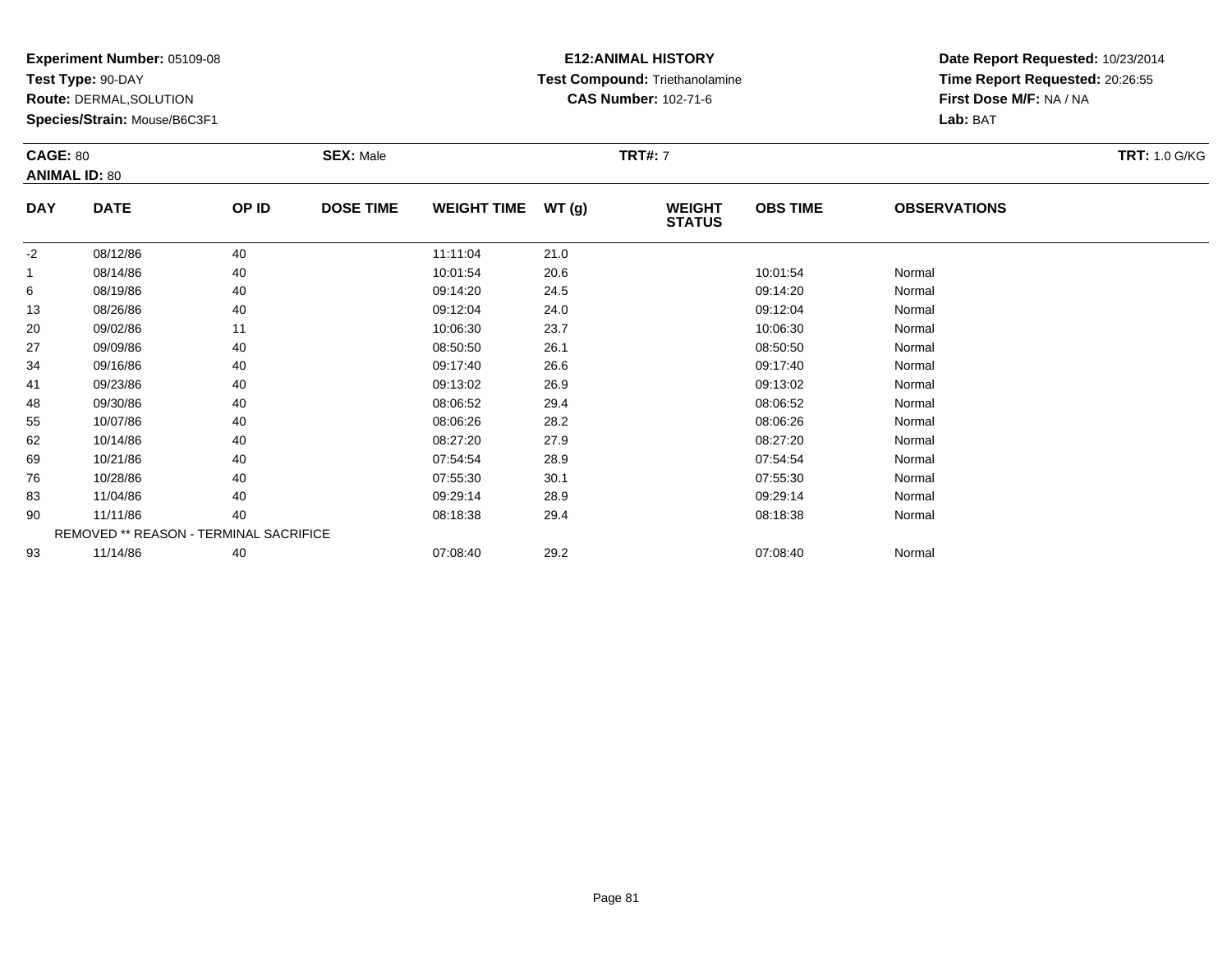|            | Experiment Number: 05109-08<br>Test Type: 90-DAY<br>Route: DERMAL, SOLUTION<br>Species/Strain: Mouse/B6C3F1<br><b>SEX: Male</b><br><b>CAGE: 81</b><br><b>ANIMAL ID: 81</b> |       |                  |                    |       | <b>E12: ANIMAL HISTORY</b><br>Test Compound: Triethanolamine<br><b>CAS Number: 102-71-6</b> | Date Report Requested: 10/23/2014<br>Time Report Requested: 20:26:55<br>First Dose M/F: NA / NA<br>Lab: BAT |                     |                      |
|------------|----------------------------------------------------------------------------------------------------------------------------------------------------------------------------|-------|------------------|--------------------|-------|---------------------------------------------------------------------------------------------|-------------------------------------------------------------------------------------------------------------|---------------------|----------------------|
|            |                                                                                                                                                                            |       |                  |                    |       | <b>TRT#: 9</b>                                                                              |                                                                                                             |                     | <b>TRT: 2.0 G/KG</b> |
| <b>DAY</b> | <b>DATE</b>                                                                                                                                                                | OP ID | <b>DOSE TIME</b> | <b>WEIGHT TIME</b> | WT(g) | <b>WEIGHT</b><br><b>STATUS</b>                                                              | <b>OBS TIME</b>                                                                                             | <b>OBSERVATIONS</b> |                      |
| -1         | 08/10/86                                                                                                                                                                   | 42    |                  | 10:55:08           | 20.6  |                                                                                             |                                                                                                             |                     |                      |
| 4          | 08/14/86                                                                                                                                                                   | 40    |                  | 08:04:10           | 22.2  |                                                                                             |                                                                                                             |                     |                      |
| 9          | 08/19/86                                                                                                                                                                   | 40    |                  | 08:15:40           | 23.3  |                                                                                             |                                                                                                             |                     |                      |
| 16         | 08/26/86                                                                                                                                                                   | 40    |                  | 08:30:24           | 24.9  |                                                                                             |                                                                                                             |                     |                      |
| 23         | 09/02/86                                                                                                                                                                   | 11    |                  | 09:04:32           | 25.9  |                                                                                             |                                                                                                             |                     |                      |
| 30         | 09/09/86                                                                                                                                                                   | 40    |                  | 09:55:50           | 25.1  |                                                                                             |                                                                                                             |                     |                      |
| 37         | 09/16/86                                                                                                                                                                   | 40    |                  | 10:13:20           | 24.1  |                                                                                             |                                                                                                             |                     |                      |
| 44         | 09/23/86                                                                                                                                                                   | 40    |                  | 09:39:58           | 28.2  |                                                                                             |                                                                                                             |                     |                      |
| 51         | 09/30/86                                                                                                                                                                   | 40    |                  | 09:09:46           | 28.1  |                                                                                             |                                                                                                             |                     |                      |
| 58         | 10/07/86                                                                                                                                                                   | 40    |                  | 09:07:22           | 27.1  |                                                                                             |                                                                                                             |                     |                      |
| 65         | 10/14/86                                                                                                                                                                   | 40    |                  | 09:28:42           | 28.7  |                                                                                             |                                                                                                             |                     |                      |
| 72         | 10/21/86                                                                                                                                                                   | 40    |                  | 08:50:36           | 29.4  |                                                                                             |                                                                                                             |                     |                      |
| 79         | 10/28/86                                                                                                                                                                   | 40    |                  | 08:56:26           | 29.1  |                                                                                             |                                                                                                             |                     |                      |
| 86         | 11/04/86                                                                                                                                                                   | 40    |                  | 10:59:02           | 29.0  |                                                                                             |                                                                                                             |                     |                      |
| 93         | 11/11/86                                                                                                                                                                   | 40    |                  | 09:21:54           | 29.5  |                                                                                             |                                                                                                             |                     |                      |
|            | REMOVED ** REASON - TERMINAL SACRIFICE                                                                                                                                     |       |                  |                    |       |                                                                                             |                                                                                                             |                     |                      |
| 96         | 11/14/86                                                                                                                                                                   | 42    |                  | 08:08:02           | 29.5  |                                                                                             | 08:08:02                                                                                                    | Override            |                      |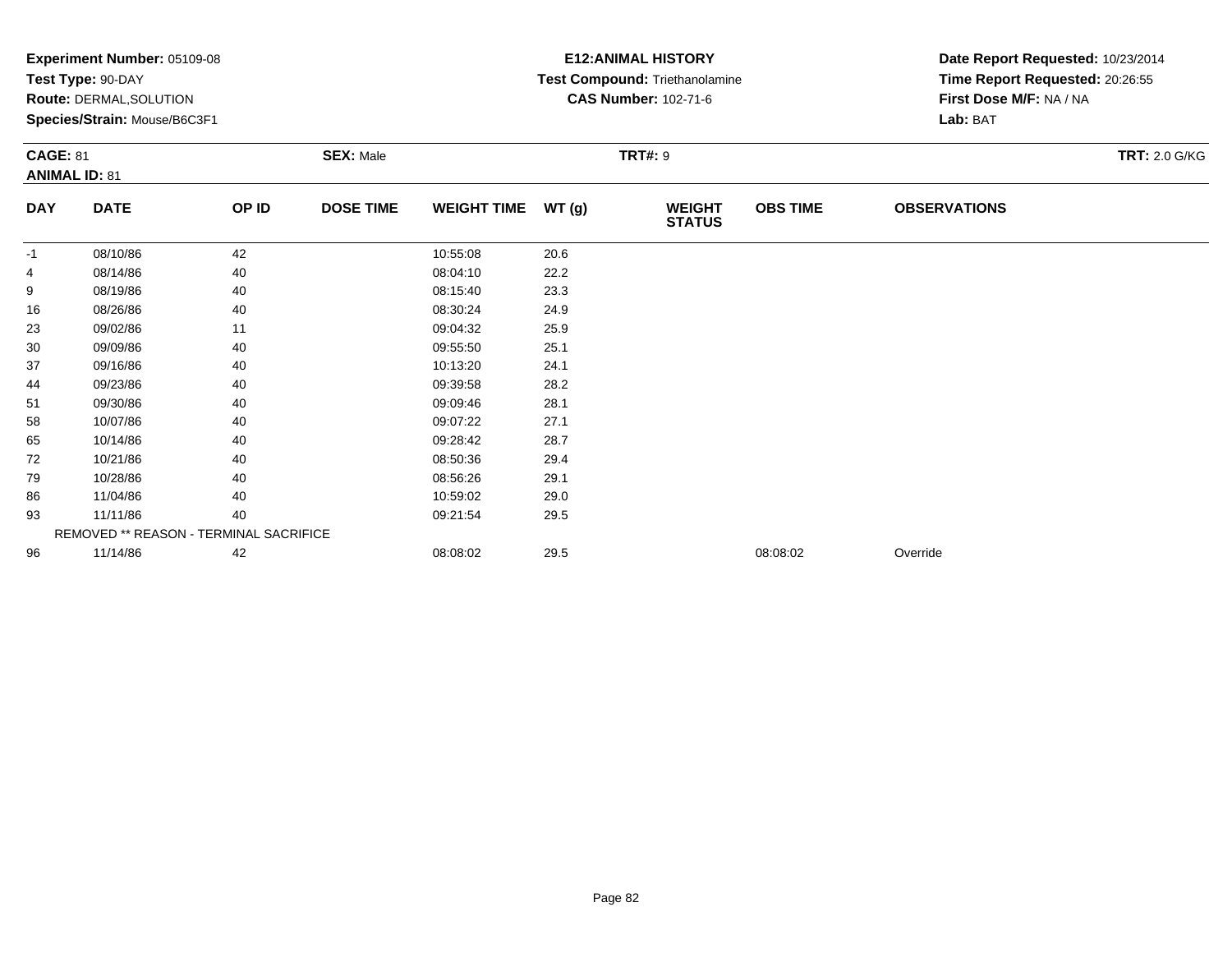|                 | Experiment Number: 05109-08<br>Test Type: 90-DAY<br>Route: DERMAL, SOLUTION<br>Species/Strain: Mouse/B6C3F1 |       |                  |                    | <b>E12: ANIMAL HISTORY</b><br>Test Compound: Triethanolamine<br><b>CAS Number: 102-71-6</b> |                                | Date Report Requested: 10/23/2014<br>Time Report Requested: 20:26:55<br>First Dose M/F: NA / NA<br>Lab: BAT |                     |                      |
|-----------------|-------------------------------------------------------------------------------------------------------------|-------|------------------|--------------------|---------------------------------------------------------------------------------------------|--------------------------------|-------------------------------------------------------------------------------------------------------------|---------------------|----------------------|
| <b>CAGE: 82</b> | <b>ANIMAL ID: 82</b>                                                                                        |       | <b>SEX: Male</b> |                    | <b>TRT#: 9</b>                                                                              |                                |                                                                                                             |                     | <b>TRT: 2.0 G/KG</b> |
| <b>DAY</b>      | <b>DATE</b>                                                                                                 | OP ID | <b>DOSE TIME</b> | <b>WEIGHT TIME</b> | WT(g)                                                                                       | <b>WEIGHT</b><br><b>STATUS</b> | <b>OBS TIME</b>                                                                                             | <b>OBSERVATIONS</b> |                      |
| $-1$            | 08/10/86                                                                                                    | 42    |                  | 10:55:40           | 22.4                                                                                        |                                |                                                                                                             |                     |                      |
|                 | 08/14/86                                                                                                    | 40    |                  | 08:04:26           | 23.8                                                                                        |                                |                                                                                                             |                     |                      |
| 9               | 08/19/86                                                                                                    | 40    |                  | 08:15:52           | 24.7                                                                                        |                                |                                                                                                             |                     |                      |
| 16              | 08/26/86                                                                                                    | 40    |                  | 08:30:40           | 25.1                                                                                        |                                |                                                                                                             |                     |                      |
| 23              | 09/02/86                                                                                                    | 11    |                  | 09:04:46           | 27.0                                                                                        |                                |                                                                                                             |                     |                      |
| 30              | 09/09/86                                                                                                    | 40    |                  | 09:56:04           | 26.0                                                                                        |                                |                                                                                                             |                     |                      |
| 37              | 09/16/86                                                                                                    | 40    |                  | 10:12:26           | 28.0                                                                                        |                                |                                                                                                             |                     |                      |
| 44              | 09/23/86                                                                                                    | 40    |                  | 09:39:00           | 28.3                                                                                        |                                |                                                                                                             |                     |                      |
| 51              | 09/30/86                                                                                                    | 40    |                  | 09:10:06           | 29.2                                                                                        |                                |                                                                                                             |                     |                      |
| 58              | 10/07/86                                                                                                    | 40    |                  | 09:07:48           | 30.8                                                                                        |                                |                                                                                                             |                     |                      |
| 65              | 10/14/86                                                                                                    | 40    |                  | 09:28:54           | 30.9                                                                                        |                                |                                                                                                             |                     |                      |
| 72              | 10/21/86                                                                                                    | 40    |                  | 08:50:48           | 30.8                                                                                        |                                |                                                                                                             |                     |                      |
| 79              | 10/28/86                                                                                                    | 40    |                  | 08:56:40           | 31.0                                                                                        |                                |                                                                                                             |                     |                      |
| 86              | 11/04/86                                                                                                    | 40    |                  | 10:59:18           | 29.3                                                                                        |                                |                                                                                                             |                     |                      |
| 88              | 30<br>**NOTE-ANIMAL DIED DURING BLOOD COLLECTION<br>11/06/86                                                |       |                  |                    |                                                                                             |                                |                                                                                                             |                     |                      |
|                 | REMOVED ** REASON - ACCIDENTALLY KILLED                                                                     |       |                  |                    |                                                                                             |                                |                                                                                                             |                     |                      |
| 88              | 11/06/86                                                                                                    | 45    |                  | 10:16:18           | 28.7                                                                                        |                                | 10:16:18                                                                                                    | Override            |                      |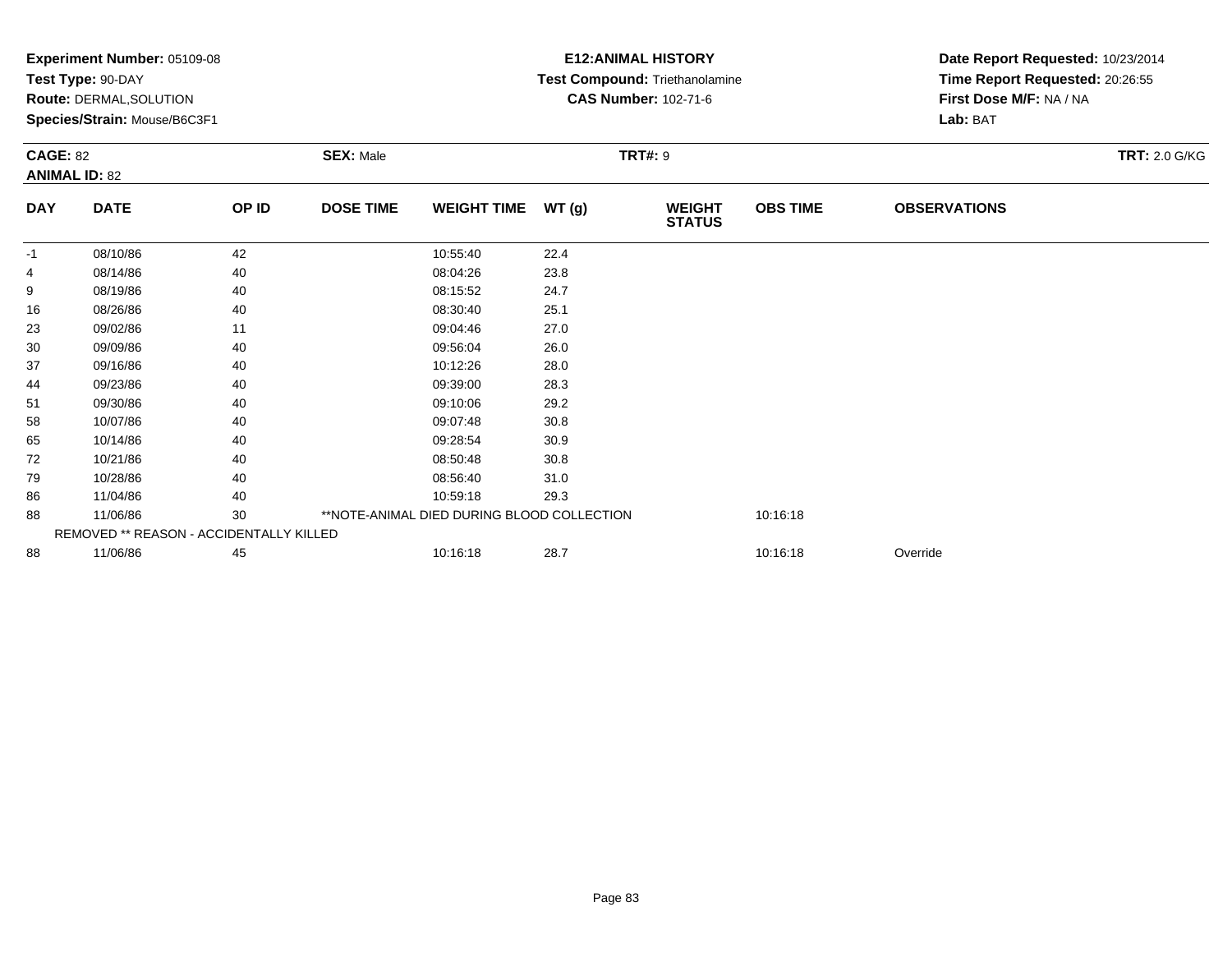|            | Experiment Number: 05109-08<br>Test Type: 90-DAY<br>Route: DERMAL, SOLUTION<br>Species/Strain: Mouse/B6C3F1<br><b>SEX: Male</b><br><b>CAGE: 83</b><br><b>ANIMAL ID: 83</b> |       |                  |                    |       | <b>E12: ANIMAL HISTORY</b><br>Test Compound: Triethanolamine<br><b>CAS Number: 102-71-6</b> | Date Report Requested: 10/23/2014<br>Time Report Requested: 20:26:55<br>First Dose M/F: NA / NA<br>Lab: BAT |                     |                      |
|------------|----------------------------------------------------------------------------------------------------------------------------------------------------------------------------|-------|------------------|--------------------|-------|---------------------------------------------------------------------------------------------|-------------------------------------------------------------------------------------------------------------|---------------------|----------------------|
|            |                                                                                                                                                                            |       |                  |                    |       | <b>TRT#: 9</b>                                                                              |                                                                                                             |                     | <b>TRT: 2.0 G/KG</b> |
| <b>DAY</b> | <b>DATE</b>                                                                                                                                                                | OP ID | <b>DOSE TIME</b> | <b>WEIGHT TIME</b> | WT(g) | <b>WEIGHT</b><br><b>STATUS</b>                                                              | <b>OBS TIME</b>                                                                                             | <b>OBSERVATIONS</b> |                      |
| -1         | 08/10/86                                                                                                                                                                   | 42    |                  | 10:55:56           | 21.1  |                                                                                             |                                                                                                             |                     |                      |
| 4          | 08/14/86                                                                                                                                                                   | 40    |                  | 08:04:42           | 24.3  |                                                                                             |                                                                                                             |                     |                      |
| 9          | 08/19/86                                                                                                                                                                   | 40    |                  | 08:16:06           | 25.7  |                                                                                             |                                                                                                             |                     |                      |
| 16         | 08/26/86                                                                                                                                                                   | 40    |                  | 08:30:58           | 27.6  |                                                                                             |                                                                                                             |                     |                      |
| 23         | 09/02/86                                                                                                                                                                   | 11    |                  | 09:03:44           | 28.6  |                                                                                             |                                                                                                             |                     |                      |
| 30         | 09/09/86                                                                                                                                                                   | 40    |                  | 09:54:52           | 28.8  |                                                                                             |                                                                                                             |                     |                      |
| 37         | 09/16/86                                                                                                                                                                   | 40    |                  | 10:12:42           | 29.8  |                                                                                             |                                                                                                             |                     |                      |
| 44         | 09/23/86                                                                                                                                                                   | 40    |                  | 09:39:14           | 29.9  |                                                                                             |                                                                                                             |                     |                      |
| 51         | 09/30/86                                                                                                                                                                   | 40    |                  | 09:10:18           | 31.5  |                                                                                             |                                                                                                             |                     |                      |
| 58         | 10/07/86                                                                                                                                                                   | 40    |                  | 09:08:02           | 31.9  |                                                                                             |                                                                                                             |                     |                      |
| 65         | 10/14/86                                                                                                                                                                   | 40    |                  | 09:29:08           | 32.2  |                                                                                             |                                                                                                             |                     |                      |
| 72         | 10/21/86                                                                                                                                                                   | 40    |                  | 08:51:02           | 33.3  |                                                                                             |                                                                                                             |                     |                      |
| 79         | 10/28/86                                                                                                                                                                   | 40    |                  | 08:56:54           | 32.7  |                                                                                             |                                                                                                             |                     |                      |
| 86         | 11/04/86                                                                                                                                                                   | 40    |                  | 10:59:30           | 31.5  |                                                                                             |                                                                                                             |                     |                      |
| 93         | 11/11/86                                                                                                                                                                   | 40    |                  | 09:21:06           | 33.8  |                                                                                             |                                                                                                             |                     |                      |
|            | REMOVED ** REASON - TERMINAL SACRIFICE                                                                                                                                     |       |                  |                    |       |                                                                                             |                                                                                                             |                     |                      |
| 96         | 11/14/86                                                                                                                                                                   | 42    |                  | 08:07:04           | 33.3  |                                                                                             | 08:07:04                                                                                                    | Override            |                      |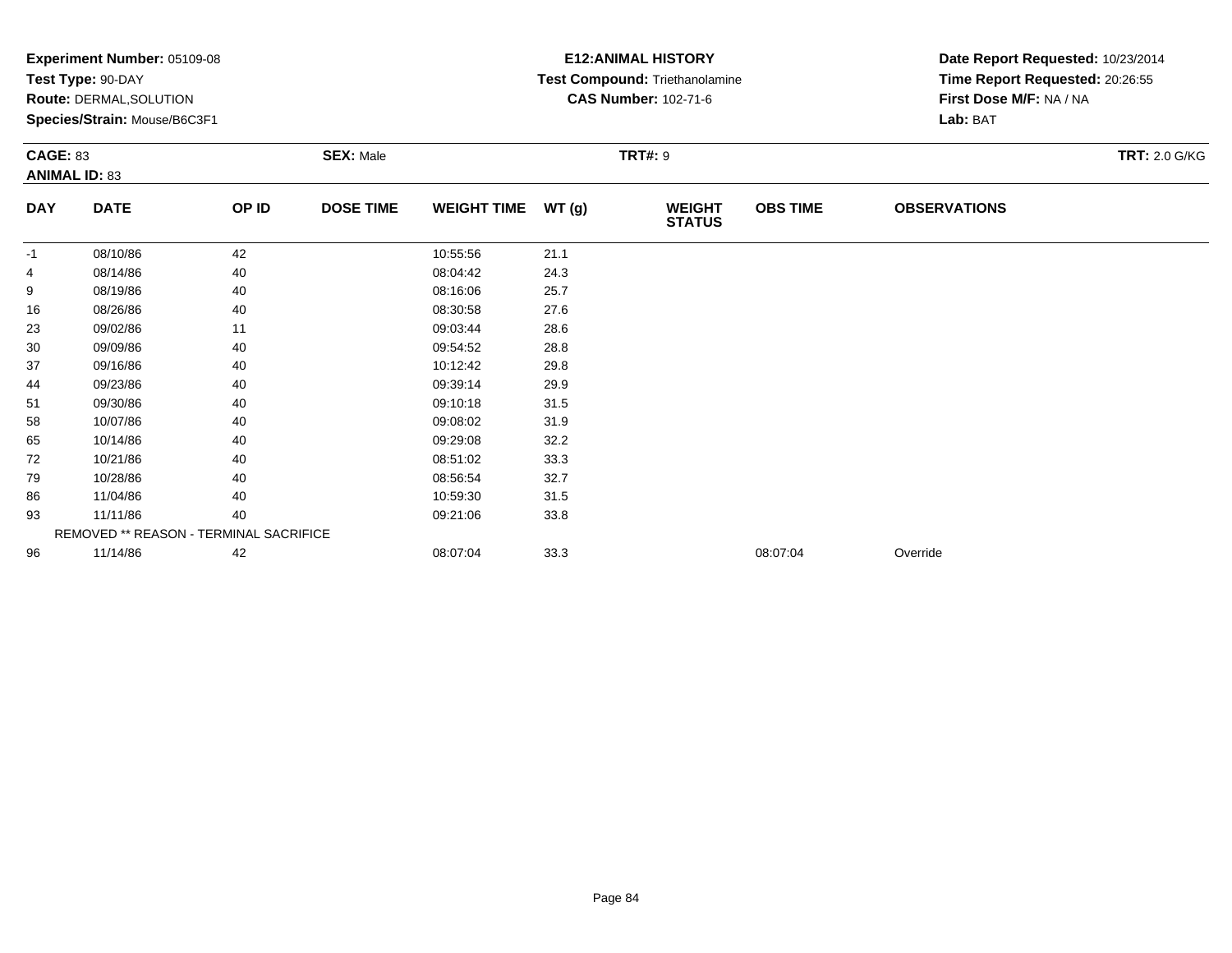|                 | Experiment Number: 05109-08<br>Test Type: 90-DAY<br><b>Route: DERMAL, SOLUTION</b><br>Species/Strain: Mouse/B6C3F1 |       |                  |                                       |       | <b>E12:ANIMAL HISTORY</b><br><b>Test Compound: Triethanolamine</b><br><b>CAS Number: 102-71-6</b> | Date Report Requested: 10/23/2014<br>Time Report Requested: 20:26:55<br>First Dose M/F: NA / NA<br>Lab: BAT |                     |                      |
|-----------------|--------------------------------------------------------------------------------------------------------------------|-------|------------------|---------------------------------------|-------|---------------------------------------------------------------------------------------------------|-------------------------------------------------------------------------------------------------------------|---------------------|----------------------|
| <b>CAGE: 84</b> | <b>ANIMAL ID: 84</b>                                                                                               |       | <b>SEX: Male</b> | <b>TRT#: 9</b>                        |       |                                                                                                   |                                                                                                             |                     | <b>TRT: 2.0 G/KG</b> |
| <b>DAY</b>      | <b>DATE</b>                                                                                                        | OP ID | <b>DOSE TIME</b> | <b>WEIGHT TIME</b>                    | WT(g) | <b>WEIGHT</b><br><b>STATUS</b>                                                                    | <b>OBS TIME</b>                                                                                             | <b>OBSERVATIONS</b> |                      |
| $-1$            | 08/10/86                                                                                                           | 42    |                  | 10:56:12                              | 23.6  |                                                                                                   |                                                                                                             |                     |                      |
|                 | 08/14/86                                                                                                           | 40    |                  | 08:05:02                              | 25.8  |                                                                                                   |                                                                                                             |                     |                      |
| 9               | 08/19/86                                                                                                           | 40    |                  | 08:16:20                              | 26.4  |                                                                                                   |                                                                                                             |                     |                      |
| 16              | 08/26/86                                                                                                           | 40    |                  | 08:29:54                              | 27.3  |                                                                                                   |                                                                                                             |                     |                      |
| 23              | 09/02/86                                                                                                           | 11    |                  | 09:04:02                              | 28.9  |                                                                                                   |                                                                                                             |                     |                      |
| 30              | 09/09/86                                                                                                           | 40    |                  | 09:55:20                              | 27.7  |                                                                                                   |                                                                                                             |                     |                      |
| 37              | 09/16/86                                                                                                           | 40    |                  | 10:12:54                              | 29.4  |                                                                                                   |                                                                                                             |                     |                      |
| 44              | 09/23/86                                                                                                           | 40    |                  | 09:39:28                              | 30.6  |                                                                                                   |                                                                                                             |                     |                      |
| 51              | 09/30/86                                                                                                           | 40    |                  | 09:10:32                              | 32.7  |                                                                                                   |                                                                                                             |                     |                      |
| 58              | 10/07/86                                                                                                           | 40    |                  | 09:08:16                              | 33.8  |                                                                                                   |                                                                                                             |                     |                      |
| 65              | 10/14/86                                                                                                           | 40    |                  | 09:29:22                              | 33.7  |                                                                                                   |                                                                                                             |                     |                      |
| 72              | 10/21/86                                                                                                           | 40    |                  | 08:51:14                              | 33.4  |                                                                                                   |                                                                                                             |                     |                      |
| 79              | 10/28/86                                                                                                           | 40    |                  | 08:55:58                              | 30.5  |                                                                                                   |                                                                                                             |                     |                      |
| 85              | 11/03/86                                                                                                           | 30    |                  | **NOTE-KILLED DURING BLOOD COLLECTION |       |                                                                                                   | 12:10:36                                                                                                    |                     |                      |
|                 | REMOVED ** REASON - ACCIDENTALLY KILLED                                                                            |       |                  |                                       |       |                                                                                                   |                                                                                                             |                     |                      |
| 85              | 11/03/86                                                                                                           | 11    |                  | 12:10:36                              | 32.6  |                                                                                                   | 12:10:36                                                                                                    | Override            |                      |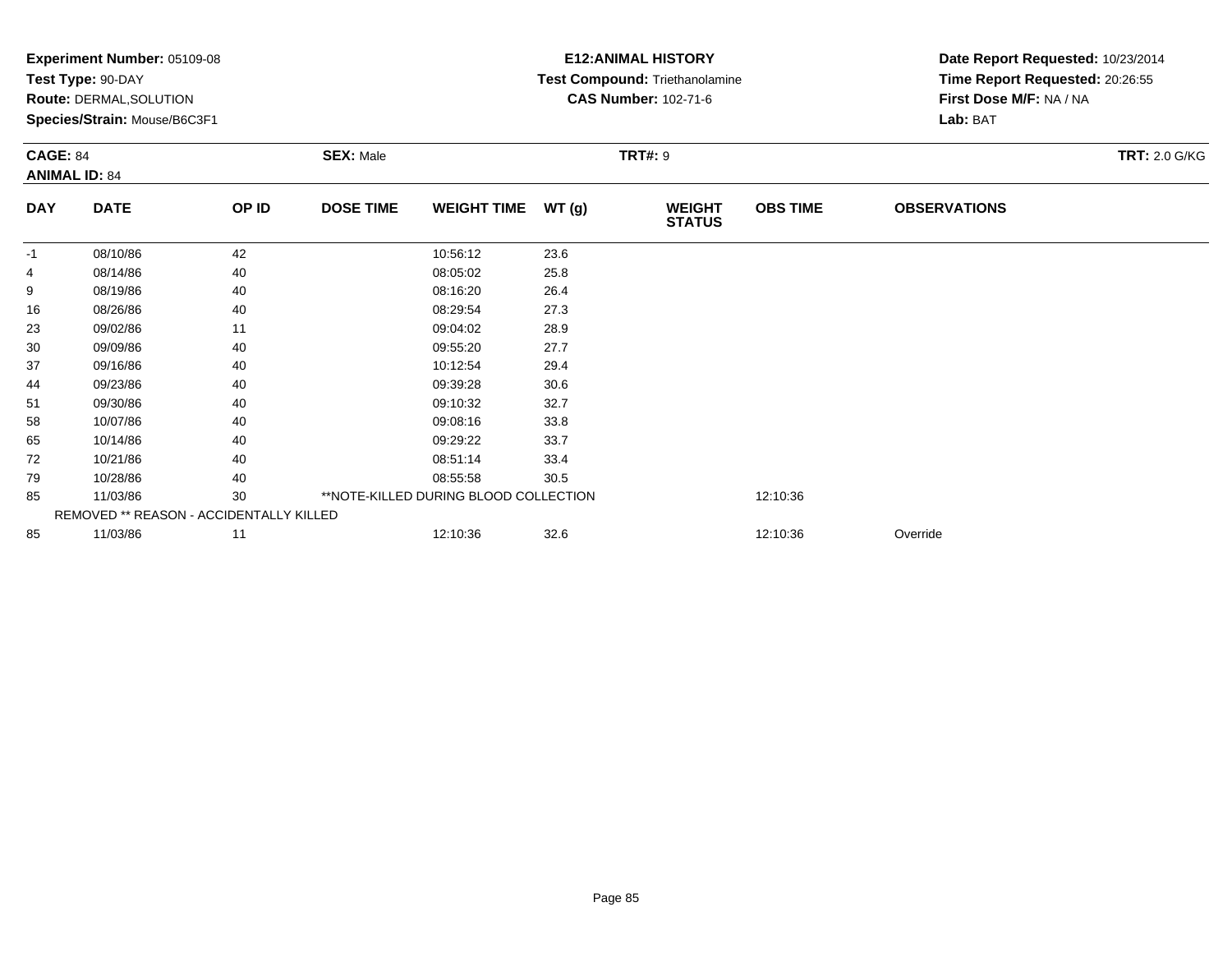| <b>CAGE: 85</b> | Experiment Number: 05109-08<br>Test Type: 90-DAY<br>Route: DERMAL, SOLUTION<br>Species/Strain: Mouse/B6C3F1 |       |                  | <b>E12: ANIMAL HISTORY</b><br>Test Compound: Triethanolamine<br><b>CAS Number: 102-71-6</b><br><b>TRT#: 9</b> | Date Report Requested: 10/23/2014<br>Time Report Requested: 20:26:55<br>First Dose M/F: NA / NA<br>Lab: BAT<br><b>TRT: 2.0 G/KG</b> |                                |                 |                     |  |
|-----------------|-------------------------------------------------------------------------------------------------------------|-------|------------------|---------------------------------------------------------------------------------------------------------------|-------------------------------------------------------------------------------------------------------------------------------------|--------------------------------|-----------------|---------------------|--|
|                 | <b>ANIMAL ID: 85</b>                                                                                        |       |                  |                                                                                                               |                                                                                                                                     |                                |                 |                     |  |
| <b>DAY</b>      | <b>DATE</b>                                                                                                 | OP ID | <b>DOSE TIME</b> | <b>WEIGHT TIME</b>                                                                                            | WT(g)                                                                                                                               | <b>WEIGHT</b><br><b>STATUS</b> | <b>OBS TIME</b> | <b>OBSERVATIONS</b> |  |
| $-1$            | 08/10/86                                                                                                    | 42    |                  | 10:56:30                                                                                                      | 21.7                                                                                                                                |                                |                 |                     |  |
| 4               | 08/14/86                                                                                                    | 40    |                  | 08:02:40                                                                                                      | 23.4                                                                                                                                |                                |                 |                     |  |
| 9               | 08/19/86                                                                                                    | 40    |                  | 08:15:20                                                                                                      | 24.7                                                                                                                                |                                |                 |                     |  |
| 16              | 08/26/86                                                                                                    | 40    |                  | 08:30:10                                                                                                      | 26.6                                                                                                                                |                                |                 |                     |  |
| 23              | 09/02/86                                                                                                    | 11    |                  | 09:04:16                                                                                                      | 27.3                                                                                                                                |                                |                 |                     |  |
| 30              | 09/09/86                                                                                                    | 40    |                  | 09:55:36                                                                                                      | 26.7                                                                                                                                |                                |                 |                     |  |
| 37              | 09/16/86                                                                                                    | 40    |                  | 10:13:06                                                                                                      | 27.7                                                                                                                                |                                |                 |                     |  |
| 44              | 09/23/86                                                                                                    | 40    |                  | 09:39:42                                                                                                      | 29.1                                                                                                                                |                                |                 |                     |  |
| 51              | 09/30/86                                                                                                    | 40    |                  | 09:10:48                                                                                                      | 30.6                                                                                                                                |                                |                 |                     |  |
| 58              | 10/07/86                                                                                                    | 40    |                  | 09:08:32                                                                                                      | 29.2                                                                                                                                |                                |                 |                     |  |
| 65              | 10/14/86                                                                                                    | 40    |                  | 09:27:52                                                                                                      | 30.9                                                                                                                                |                                |                 |                     |  |
| 72              | 10/21/86                                                                                                    | 40    |                  | 08:50:22                                                                                                      | 30.3                                                                                                                                |                                |                 |                     |  |
| 79              | 10/28/86                                                                                                    | 40    |                  | 08:56:12                                                                                                      | 30.9                                                                                                                                |                                |                 |                     |  |
| 86              | 11/04/86                                                                                                    | 40    |                  | 10:58:50                                                                                                      | 30.1                                                                                                                                |                                |                 |                     |  |
| 93              | 11/11/86                                                                                                    | 40    |                  | 09:21:24                                                                                                      | 30.6                                                                                                                                |                                |                 |                     |  |
|                 | REMOVED ** REASON - TERMINAL SACRIFICE                                                                      |       |                  |                                                                                                               |                                                                                                                                     |                                |                 |                     |  |
| 96              | 11/14/86                                                                                                    | 42    |                  | 08:07:36                                                                                                      | 30.9                                                                                                                                |                                | 08:07:36        | Override            |  |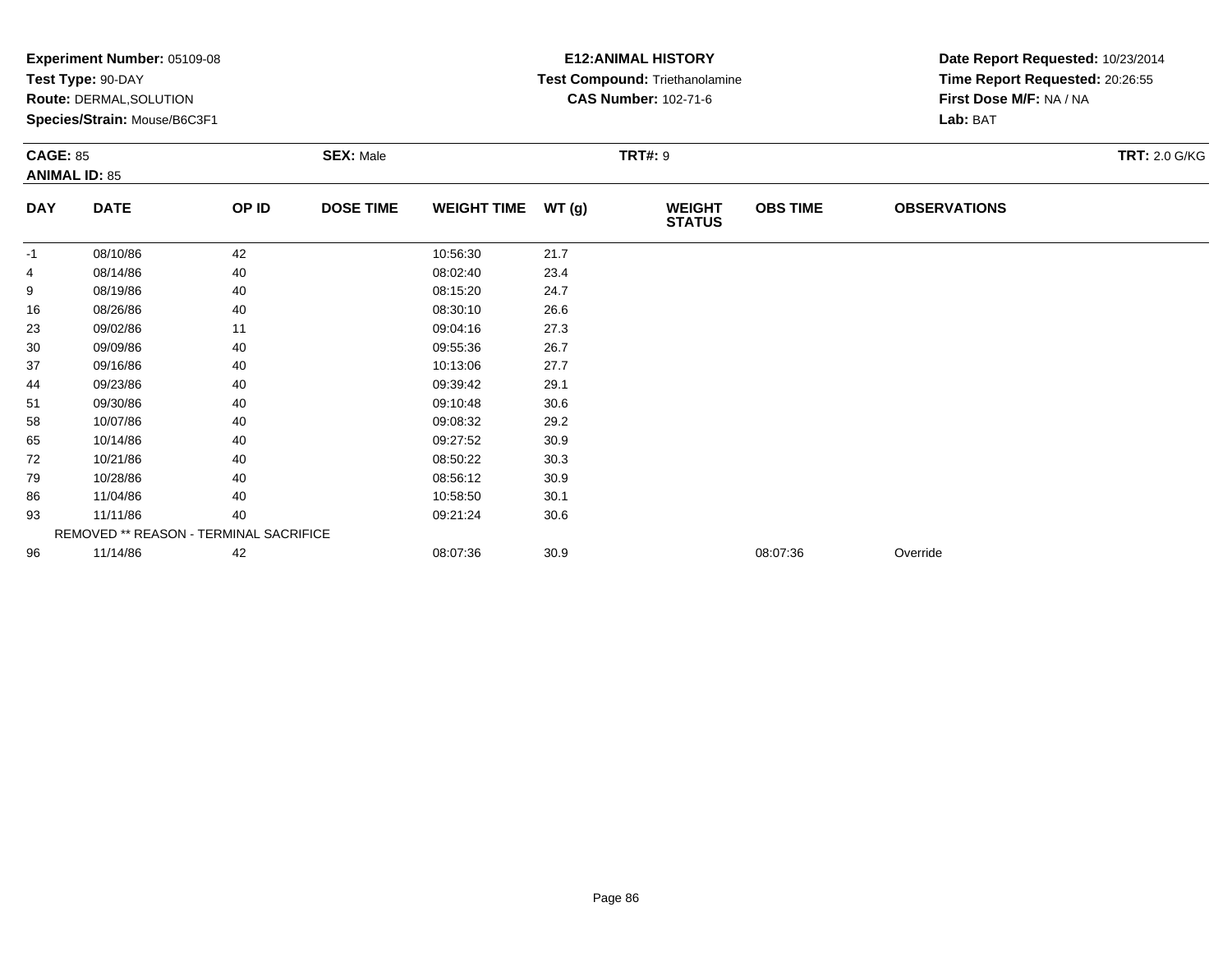|            | Experiment Number: 05109-08<br>Test Type: 90-DAY<br>Route: DERMAL, SOLUTION<br>Species/Strain: Mouse/B6C3F1<br><b>SEX: Male</b><br><b>CAGE: 86</b><br><b>ANIMAL ID: 86</b> |       |                  |                    |       | <b>E12: ANIMAL HISTORY</b><br>Test Compound: Triethanolamine<br><b>CAS Number: 102-71-6</b> | Date Report Requested: 10/23/2014<br>Time Report Requested: 20:26:55<br>First Dose M/F: NA / NA<br>Lab: BAT |                     |                      |
|------------|----------------------------------------------------------------------------------------------------------------------------------------------------------------------------|-------|------------------|--------------------|-------|---------------------------------------------------------------------------------------------|-------------------------------------------------------------------------------------------------------------|---------------------|----------------------|
|            |                                                                                                                                                                            |       |                  |                    |       | <b>TRT#: 9</b>                                                                              |                                                                                                             |                     | <b>TRT: 2.0 G/KG</b> |
| <b>DAY</b> | <b>DATE</b>                                                                                                                                                                | OP ID | <b>DOSE TIME</b> | <b>WEIGHT TIME</b> | WT(g) | <b>WEIGHT</b><br><b>STATUS</b>                                                              | <b>OBS TIME</b>                                                                                             | <b>OBSERVATIONS</b> |                      |
| $-2$       | 08/10/86                                                                                                                                                                   | 42    |                  | 10:53:10           | 22.9  |                                                                                             |                                                                                                             |                     |                      |
| 3          | 08/14/86                                                                                                                                                                   | 40    |                  | 07:53:12           | 25.4  |                                                                                             |                                                                                                             |                     |                      |
| 8          | 08/19/86                                                                                                                                                                   | 40    |                  | 08:13:36           | 26.4  |                                                                                             |                                                                                                             |                     |                      |
| 15         | 08/26/86                                                                                                                                                                   | 40    |                  | 08:37:00           | 27.7  |                                                                                             |                                                                                                             |                     |                      |
| 22         | 09/02/86                                                                                                                                                                   | 11    |                  | 08:43:18           | 29.2  |                                                                                             |                                                                                                             |                     |                      |
| 29         | 09/09/86                                                                                                                                                                   | 40    |                  | 09:54:00           | 29.9  |                                                                                             |                                                                                                             |                     |                      |
| 36         | 09/16/86                                                                                                                                                                   | 40    |                  | 10:19:38           | 31.6  |                                                                                             |                                                                                                             |                     |                      |
| 43         | 09/23/86                                                                                                                                                                   | 40    |                  | 09:41:40           | 30.8  |                                                                                             |                                                                                                             |                     |                      |
| 50         | 09/30/86                                                                                                                                                                   | 40    |                  | 09:15:52           | 31.1  |                                                                                             |                                                                                                             |                     |                      |
| 57         | 10/07/86                                                                                                                                                                   | 40    |                  | 09:10:46           | 32.6  |                                                                                             |                                                                                                             |                     |                      |
| 64         | 10/14/86                                                                                                                                                                   | 40    |                  | 09:34:12           | 35.4  |                                                                                             |                                                                                                             |                     |                      |
| 71         | 10/21/86                                                                                                                                                                   | 40    |                  | 08:54:22           | 36.8  |                                                                                             |                                                                                                             |                     |                      |
| 78         | 10/28/86                                                                                                                                                                   | 40    |                  | 08:52:56           | 36.8  |                                                                                             |                                                                                                             |                     |                      |
| 85         | 11/04/86                                                                                                                                                                   | 40    |                  | 13:29:00           | 33.6  |                                                                                             |                                                                                                             |                     |                      |
| 92         | 11/11/86                                                                                                                                                                   | 40    |                  | 09:20:18           | 35.6  |                                                                                             |                                                                                                             |                     |                      |
|            | REMOVED ** REASON - TERMINAL SACRIFICE                                                                                                                                     |       |                  |                    |       |                                                                                             |                                                                                                             |                     |                      |
| 95         | 11/14/86                                                                                                                                                                   | 42    |                  | 08:05:36           | 34.9  |                                                                                             | 08:05:36                                                                                                    | Override            |                      |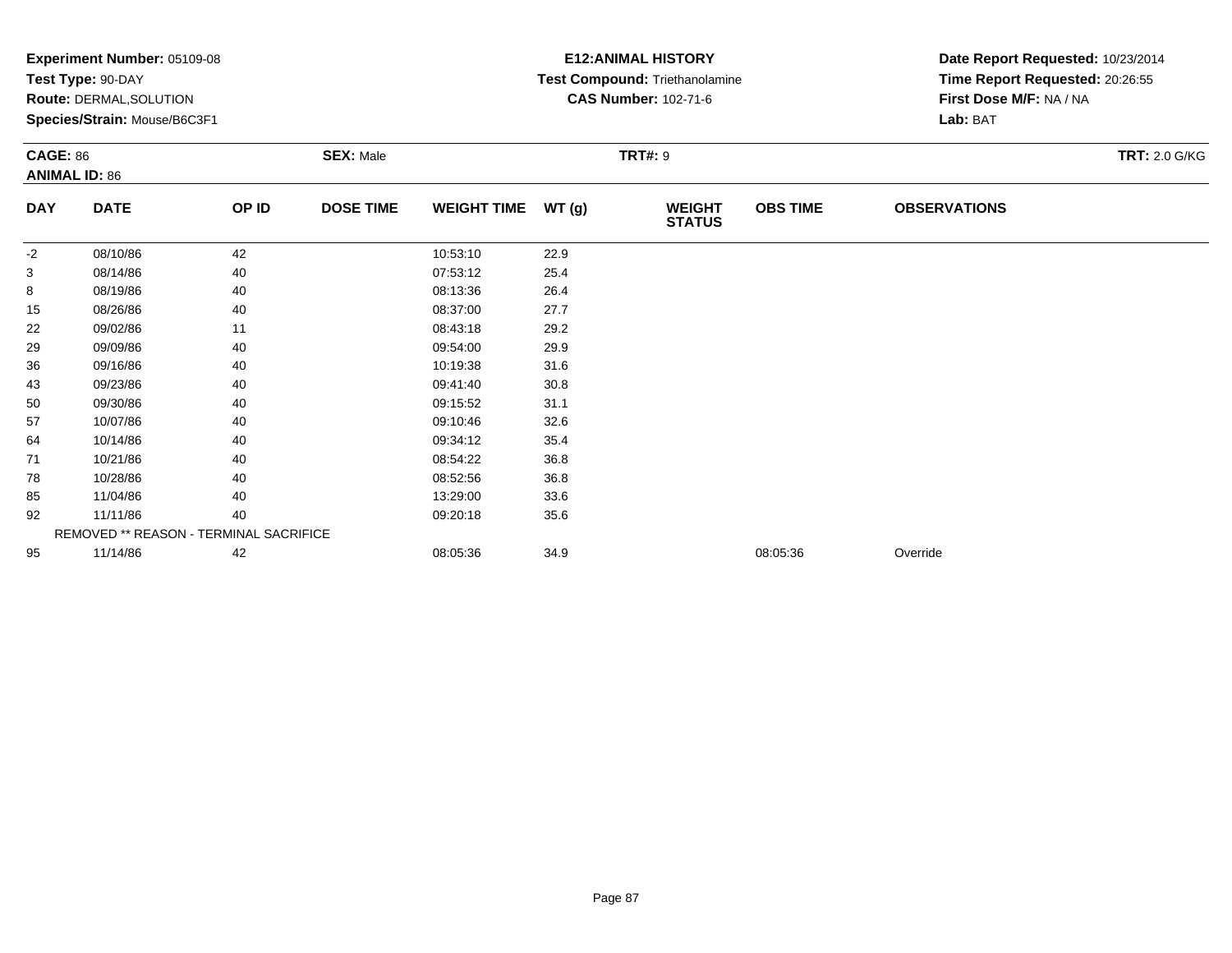|                 | Experiment Number: 05109-08<br>Test Type: 90-DAY<br>Route: DERMAL, SOLUTION<br>Species/Strain: Mouse/B6C3F1 |       |                  |                    |       | <b>E12: ANIMAL HISTORY</b><br>Test Compound: Triethanolamine<br><b>CAS Number: 102-71-6</b> | Date Report Requested: 10/23/2014<br>Time Report Requested: 20:26:55<br>First Dose M/F: NA / NA<br>Lab: BAT |                     |                      |
|-----------------|-------------------------------------------------------------------------------------------------------------|-------|------------------|--------------------|-------|---------------------------------------------------------------------------------------------|-------------------------------------------------------------------------------------------------------------|---------------------|----------------------|
| <b>CAGE: 87</b> | <b>ANIMAL ID: 87</b>                                                                                        |       | <b>SEX: Male</b> |                    |       | <b>TRT#: 9</b>                                                                              |                                                                                                             |                     | <b>TRT: 2.0 G/KG</b> |
| <b>DAY</b>      | <b>DATE</b>                                                                                                 | OP ID | <b>DOSE TIME</b> | <b>WEIGHT TIME</b> | WT(g) | <b>WEIGHT</b><br><b>STATUS</b>                                                              | <b>OBS TIME</b>                                                                                             | <b>OBSERVATIONS</b> |                      |
| $-2$            | 08/10/86                                                                                                    | 42    |                  | 10:53:30           | 21.8  |                                                                                             |                                                                                                             |                     |                      |
| 3               | 08/14/86                                                                                                    | 40    |                  | 07:53:34           | 22.4  |                                                                                             |                                                                                                             |                     |                      |
| 8               | 08/19/86                                                                                                    | 40    |                  | 08:13:50           | 22.4  |                                                                                             |                                                                                                             |                     |                      |
| 15              | 08/26/86                                                                                                    | 40    |                  | 08:37:16           | 23.9  |                                                                                             |                                                                                                             |                     |                      |
| 22              | 09/02/86                                                                                                    | 11    |                  | 08:43:38           | 24.6  |                                                                                             |                                                                                                             |                     |                      |
| 29              | 09/09/86                                                                                                    | 40    |                  | 09:54:14           | 24.1  |                                                                                             |                                                                                                             |                     |                      |
| 36              | 09/16/86                                                                                                    | 40    |                  | 10:18:34           | 26.7  |                                                                                             |                                                                                                             |                     |                      |
| 43              | 09/23/86                                                                                                    | 40    |                  | 09:40:44           | 26.8  |                                                                                             |                                                                                                             |                     |                      |
| 50              | 09/30/86                                                                                                    | 40    |                  | 09:16:30           | 27.7  |                                                                                             |                                                                                                             |                     |                      |
| 57              | 10/07/86                                                                                                    | 40    |                  | 09:11:04           | 27.0  |                                                                                             |                                                                                                             |                     |                      |
| 64              | 10/14/86                                                                                                    | 40    |                  | 09:34:26           | 28.4  |                                                                                             |                                                                                                             |                     |                      |
| 71              | 10/21/86                                                                                                    | 40    |                  | 08:54:38           | 28.5  |                                                                                             |                                                                                                             |                     |                      |
| 78              | 10/28/86                                                                                                    | 40    |                  | 08:53:10           | 28.7  |                                                                                             |                                                                                                             |                     |                      |
| 85              | 11/04/86                                                                                                    | 40    |                  | 11:05:12           | 28.5  |                                                                                             |                                                                                                             |                     |                      |
| 92              | 11/11/86                                                                                                    | 40    |                  | 09:20:30           | 29.3  |                                                                                             |                                                                                                             |                     |                      |
|                 | REMOVED ** REASON - TERMINAL SACRIFICE                                                                      |       |                  |                    |       |                                                                                             |                                                                                                             |                     |                      |
| 95              | 11/14/86                                                                                                    | 42    |                  | 08:06:06           | 29.4  |                                                                                             | 08:06:06                                                                                                    | Override            |                      |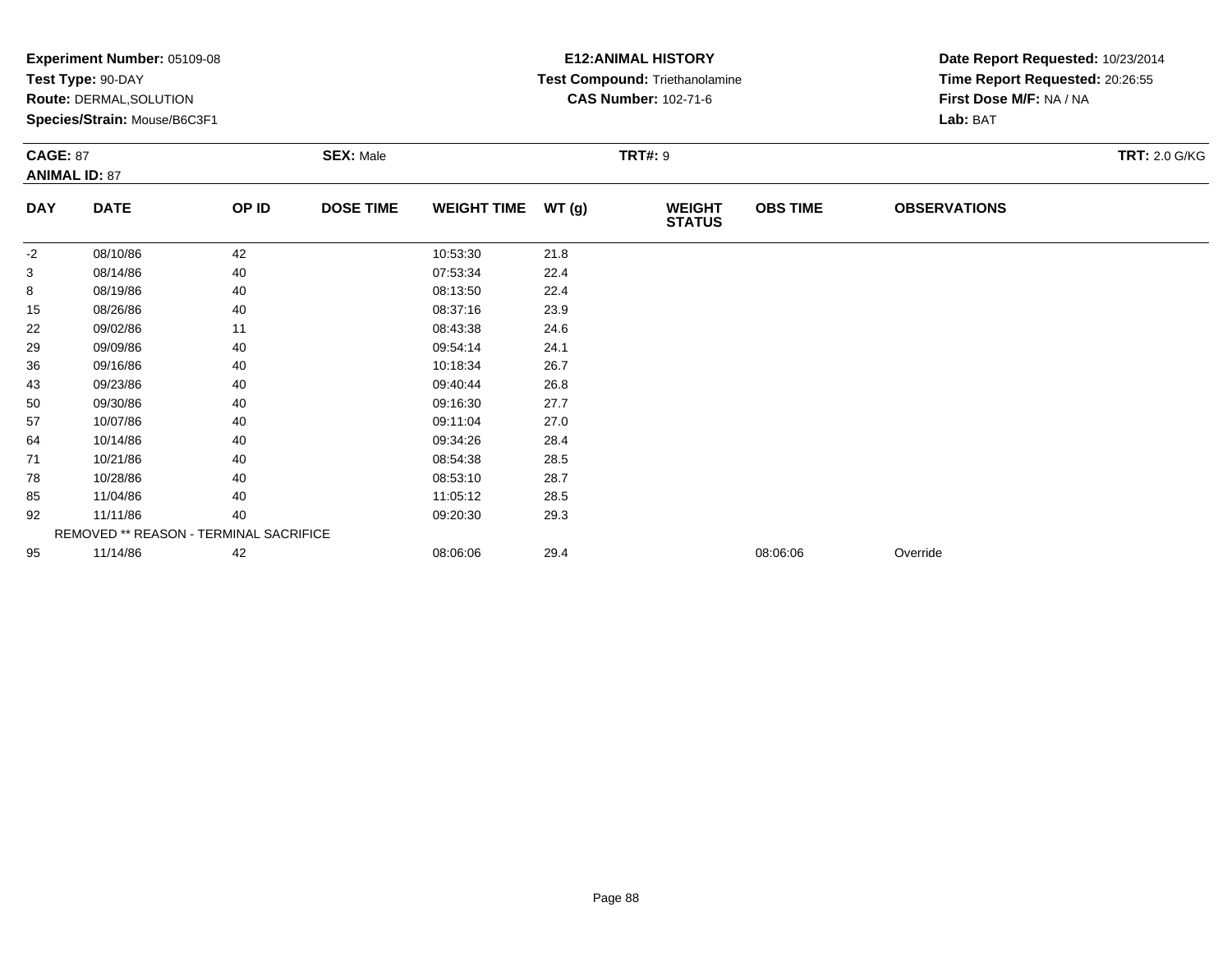|            | Experiment Number: 05109-08<br>Test Type: 90-DAY<br>Route: DERMAL, SOLUTION<br>Species/Strain: Mouse/B6C3F1<br><b>SEX: Male</b><br><b>CAGE: 88</b><br><b>ANIMAL ID: 88</b> |       |                  |                    |       | <b>E12: ANIMAL HISTORY</b><br>Test Compound: Triethanolamine<br><b>CAS Number: 102-71-6</b> | Date Report Requested: 10/23/2014<br>Time Report Requested: 20:26:55<br>First Dose M/F: NA / NA<br>Lab: BAT |                     |                      |
|------------|----------------------------------------------------------------------------------------------------------------------------------------------------------------------------|-------|------------------|--------------------|-------|---------------------------------------------------------------------------------------------|-------------------------------------------------------------------------------------------------------------|---------------------|----------------------|
|            |                                                                                                                                                                            |       |                  |                    |       | <b>TRT#: 9</b>                                                                              |                                                                                                             |                     | <b>TRT: 2.0 G/KG</b> |
| <b>DAY</b> | <b>DATE</b>                                                                                                                                                                | OP ID | <b>DOSE TIME</b> | <b>WEIGHT TIME</b> | WT(g) | <b>WEIGHT</b><br><b>STATUS</b>                                                              | <b>OBS TIME</b>                                                                                             | <b>OBSERVATIONS</b> |                      |
| -2         | 08/10/86                                                                                                                                                                   | 42    |                  | 10:53:52           | 20.3  |                                                                                             |                                                                                                             |                     |                      |
| 3          | 08/14/86                                                                                                                                                                   | 40    |                  | 07:53:52           | 21.9  |                                                                                             |                                                                                                             |                     |                      |
| 8          | 08/19/86                                                                                                                                                                   | 40    |                  | 08:14:06           | 23.5  |                                                                                             |                                                                                                             |                     |                      |
| 15         | 08/26/86                                                                                                                                                                   | 40    |                  | 08:37:30           | 24.7  |                                                                                             |                                                                                                             |                     |                      |
| 22         | 09/02/86                                                                                                                                                                   | 11    |                  | 08:42:20           | 25.2  |                                                                                             |                                                                                                             |                     |                      |
| 29         | 09/09/86                                                                                                                                                                   | 40    |                  | 09:53:20           | 27.3  |                                                                                             |                                                                                                             |                     |                      |
| 36         | 09/16/86                                                                                                                                                                   | 40    |                  | 10:18:50           | 27.4  |                                                                                             |                                                                                                             |                     |                      |
| 43         | 09/23/86                                                                                                                                                                   | 40    |                  | 09:41:00           | 27.8  |                                                                                             |                                                                                                             |                     |                      |
| 50         | 09/30/86                                                                                                                                                                   | 40    |                  | 09:16:46           | 29.4  |                                                                                             |                                                                                                             |                     |                      |
| 57         | 10/07/86                                                                                                                                                                   | 40    |                  | 09:11:20           | 28.6  |                                                                                             |                                                                                                             |                     |                      |
| 64         | 10/14/86                                                                                                                                                                   | 40    |                  | 09:34:40           | 29.5  |                                                                                             |                                                                                                             |                     |                      |
| 71         | 10/21/86                                                                                                                                                                   | 40    |                  | 08:54:52           | 29.6  |                                                                                             |                                                                                                             |                     |                      |
| 78         | 10/28/86                                                                                                                                                                   | 40    |                  | 08:53:38           | 30.3  |                                                                                             |                                                                                                             |                     |                      |
| 85         | 11/04/86                                                                                                                                                                   | 40    |                  | 11:05:26           | 29.6  |                                                                                             |                                                                                                             |                     |                      |
| 92         | 11/11/86                                                                                                                                                                   | 40    |                  | 09:19:40           | 30.8  |                                                                                             |                                                                                                             |                     |                      |
|            | REMOVED ** REASON - TERMINAL SACRIFICE                                                                                                                                     |       |                  |                    |       |                                                                                             |                                                                                                             |                     |                      |
| 95         | 11/14/86                                                                                                                                                                   | 42    |                  | 08:04:08           | 30.1  |                                                                                             | 08:04:08                                                                                                    | Override            |                      |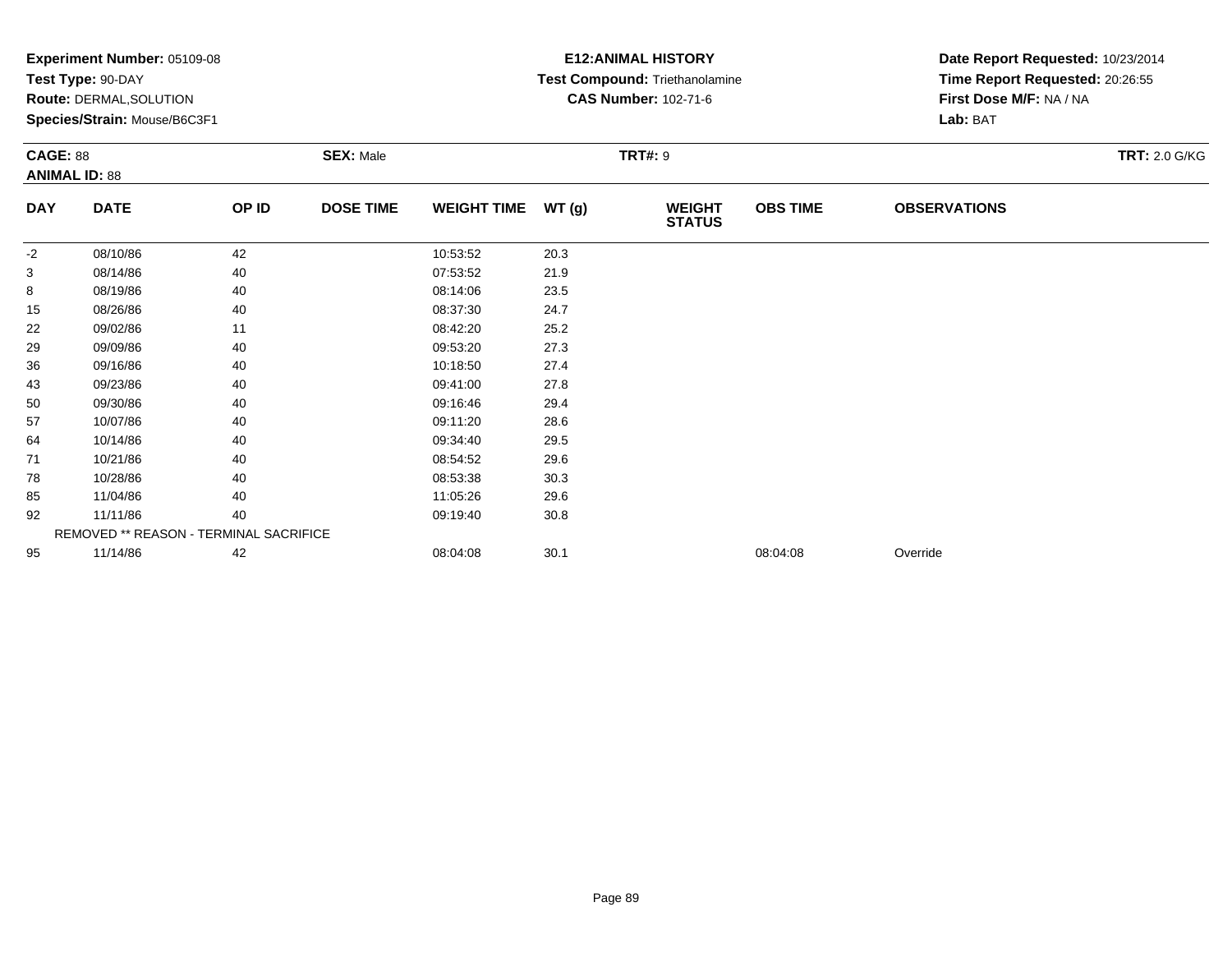|            | Experiment Number: 05109-08<br>Test Type: 90-DAY<br>Route: DERMAL, SOLUTION<br>Species/Strain: Mouse/B6C3F1<br><b>SEX: Male</b><br><b>CAGE: 89</b><br><b>ANIMAL ID: 89</b> |       |                  |                    |       | <b>E12: ANIMAL HISTORY</b><br>Test Compound: Triethanolamine<br><b>CAS Number: 102-71-6</b> | Date Report Requested: 10/23/2014<br>Time Report Requested: 20:26:55<br>First Dose M/F: NA / NA<br>Lab: BAT |                     |                      |
|------------|----------------------------------------------------------------------------------------------------------------------------------------------------------------------------|-------|------------------|--------------------|-------|---------------------------------------------------------------------------------------------|-------------------------------------------------------------------------------------------------------------|---------------------|----------------------|
|            |                                                                                                                                                                            |       |                  |                    |       | <b>TRT#: 9</b>                                                                              |                                                                                                             |                     | <b>TRT: 2.0 G/KG</b> |
| <b>DAY</b> | <b>DATE</b>                                                                                                                                                                | OP ID | <b>DOSE TIME</b> | <b>WEIGHT TIME</b> | WT(g) | <b>WEIGHT</b><br><b>STATUS</b>                                                              | <b>OBS TIME</b>                                                                                             | <b>OBSERVATIONS</b> |                      |
| $-2$       | 08/10/86                                                                                                                                                                   | 42    |                  | 10:54:08           | 19.7  |                                                                                             |                                                                                                             |                     |                      |
| 3          | 08/14/86                                                                                                                                                                   | 40    |                  | 07:54:12           | 23.0  |                                                                                             |                                                                                                             |                     |                      |
| 8          | 08/19/86                                                                                                                                                                   | 40    |                  | 08:14:22           | 24.2  |                                                                                             |                                                                                                             |                     |                      |
| 15         | 08/26/86                                                                                                                                                                   | 40    |                  | 08:36:28           | 26.4  |                                                                                             |                                                                                                             |                     |                      |
| 22         | 09/02/86                                                                                                                                                                   | 11    |                  | 08:42:42           | 28.4  |                                                                                             |                                                                                                             |                     |                      |
| 29         | 09/09/86                                                                                                                                                                   | 40    |                  | 09:53:32           | 28.6  |                                                                                             |                                                                                                             |                     |                      |
| 36         | 09/16/86                                                                                                                                                                   | 40    |                  | 10:19:02           | 29.6  |                                                                                             |                                                                                                             |                     |                      |
| 43         | 09/23/86                                                                                                                                                                   | 40    |                  | 09:41:12           | 30.1  |                                                                                             |                                                                                                             |                     |                      |
| 50         | 09/30/86                                                                                                                                                                   | 40    |                  | 09:17:00           | 32.0  |                                                                                             |                                                                                                             |                     |                      |
| 57         | 10/07/86                                                                                                                                                                   | 40    |                  | 09:11:36           | 32.7  |                                                                                             |                                                                                                             |                     |                      |
| 64         | 10/14/86                                                                                                                                                                   | 40    |                  | 09:34:56           | 34.3  |                                                                                             |                                                                                                             |                     |                      |
| 71         | 10/21/86                                                                                                                                                                   | 40    |                  | 08:55:06           | 33.6  |                                                                                             |                                                                                                             |                     |                      |
| 78         | 10/28/86                                                                                                                                                                   | 40    |                  | 08:52:26           | 32.9  |                                                                                             |                                                                                                             |                     |                      |
| 85         | 11/04/86                                                                                                                                                                   | 40    |                  | 11:04:20           | 33.1  |                                                                                             |                                                                                                             |                     |                      |
| 92         | 11/11/86                                                                                                                                                                   | 40    |                  | 09:19:52           | 33.8  |                                                                                             |                                                                                                             |                     |                      |
|            | REMOVED ** REASON - TERMINAL SACRIFICE                                                                                                                                     |       |                  |                    |       |                                                                                             |                                                                                                             |                     |                      |
| 95         | 11/14/86                                                                                                                                                                   | 42    |                  | 08:04:36           | 34.2  |                                                                                             | 08:04:36                                                                                                    | Override            |                      |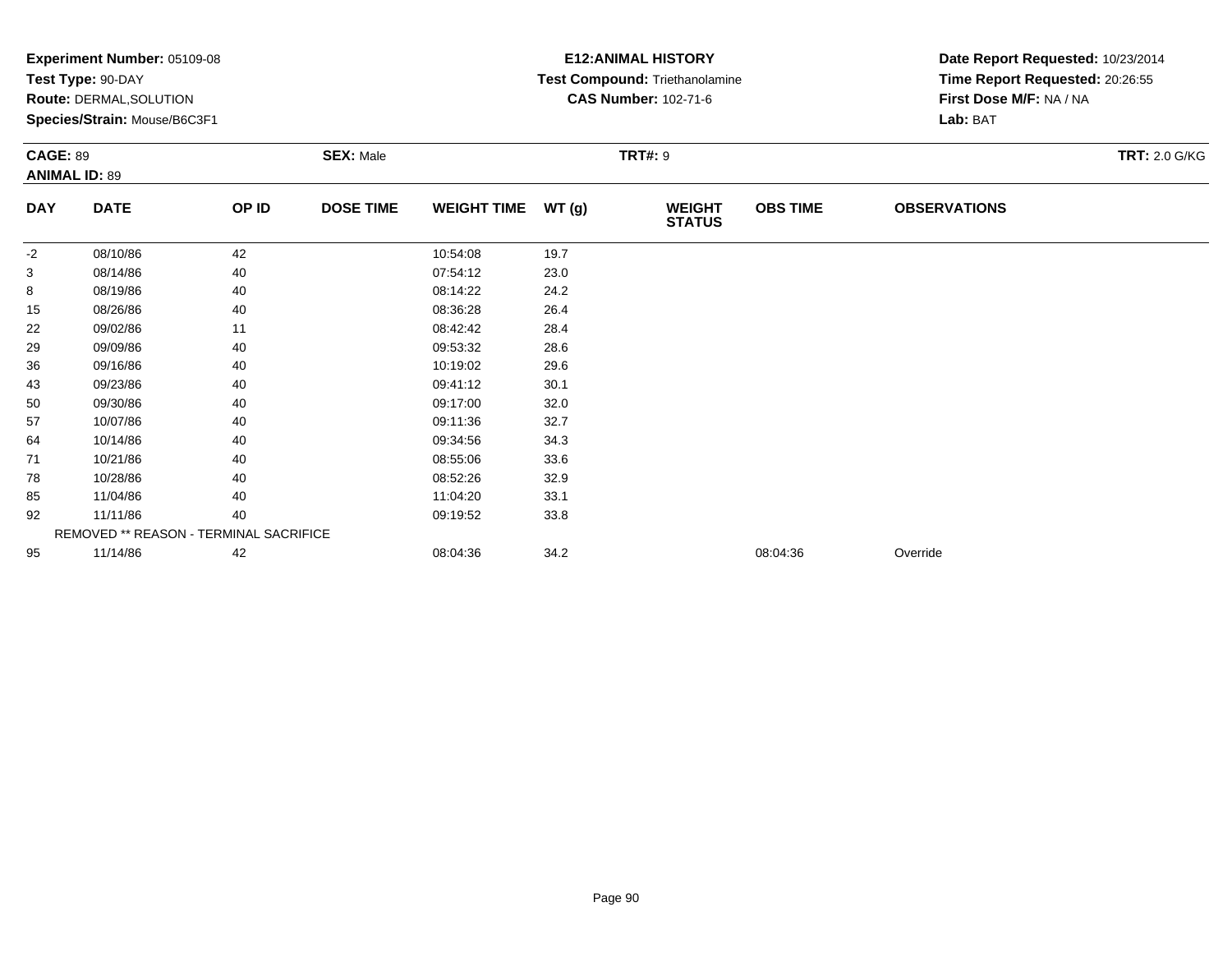|            | Experiment Number: 05109-08<br>Test Type: 90-DAY<br>Route: DERMAL, SOLUTION<br>Species/Strain: Mouse/B6C3F1<br><b>SEX: Male</b><br><b>CAGE: 90</b><br><b>ANIMAL ID: 90</b> |       |                  |                    |       | <b>E12: ANIMAL HISTORY</b><br>Test Compound: Triethanolamine<br><b>CAS Number: 102-71-6</b> | Date Report Requested: 10/23/2014<br>Time Report Requested: 20:26:55<br>First Dose M/F: NA / NA<br>Lab: BAT |                     |                      |
|------------|----------------------------------------------------------------------------------------------------------------------------------------------------------------------------|-------|------------------|--------------------|-------|---------------------------------------------------------------------------------------------|-------------------------------------------------------------------------------------------------------------|---------------------|----------------------|
|            |                                                                                                                                                                            |       |                  |                    |       | <b>TRT#: 9</b>                                                                              |                                                                                                             |                     | <b>TRT: 2.0 G/KG</b> |
| <b>DAY</b> | <b>DATE</b>                                                                                                                                                                | OP ID | <b>DOSE TIME</b> | <b>WEIGHT TIME</b> | WT(g) | <b>WEIGHT</b><br><b>STATUS</b>                                                              | <b>OBS TIME</b>                                                                                             | <b>OBSERVATIONS</b> |                      |
| -2         | 08/10/86                                                                                                                                                                   | 42    |                  | 10:54:26           | 18.7  |                                                                                             |                                                                                                             |                     |                      |
| 3          | 08/14/86                                                                                                                                                                   | 40    |                  | 07:52:44           | 22.4  |                                                                                             |                                                                                                             |                     |                      |
| 8          | 08/19/86                                                                                                                                                                   | 40    |                  | 08:13:22           | 23.6  |                                                                                             |                                                                                                             |                     |                      |
| 15         | 08/26/86                                                                                                                                                                   | 40    |                  | 08:36:44           | 24.7  |                                                                                             |                                                                                                             |                     |                      |
| 22         | 09/02/86                                                                                                                                                                   | 11    |                  | 08:43:02           | 25.9  |                                                                                             |                                                                                                             |                     |                      |
| 29         | 09/09/86                                                                                                                                                                   | 40    |                  | 09:53:46           | 26.4  |                                                                                             |                                                                                                             |                     |                      |
| 36         | 09/16/86                                                                                                                                                                   | 40    |                  | 10:19:22           | 27.3  |                                                                                             |                                                                                                             |                     |                      |
| 43         | 09/23/86                                                                                                                                                                   | 40    |                  | 09:41:24           | 28.0  |                                                                                             |                                                                                                             |                     |                      |
| 50         | 09/30/86                                                                                                                                                                   | 40    |                  | 09:17:16           | 28.5  |                                                                                             |                                                                                                             |                     |                      |
| 57         | 10/07/86                                                                                                                                                                   | 40    |                  | 09:11:48           | 30.3  |                                                                                             |                                                                                                             |                     |                      |
| 64         | 10/14/86                                                                                                                                                                   | 40    |                  | 09:34:00           | 29.1  |                                                                                             |                                                                                                             |                     |                      |
| 71         | 10/21/86                                                                                                                                                                   | 40    |                  | 08:54:10           | 29.5  |                                                                                             |                                                                                                             |                     |                      |
| 78         | 10/28/86                                                                                                                                                                   | 40    |                  | 08:52:38           | 29.3  |                                                                                             |                                                                                                             |                     |                      |
| 85         | 11/04/86                                                                                                                                                                   | 40    |                  | 11:04:36           | 28.9  |                                                                                             |                                                                                                             |                     |                      |
| 92         | 11/11/86                                                                                                                                                                   | 40    |                  | 09:20:04           | 30.0  |                                                                                             |                                                                                                             |                     |                      |
|            | REMOVED ** REASON - TERMINAL SACRIFICE                                                                                                                                     |       |                  |                    |       |                                                                                             |                                                                                                             |                     |                      |
| 95         | 11/14/86                                                                                                                                                                   | 42    |                  | 08:05:06           | 30.5  |                                                                                             | 08:05:06                                                                                                    | Override            |                      |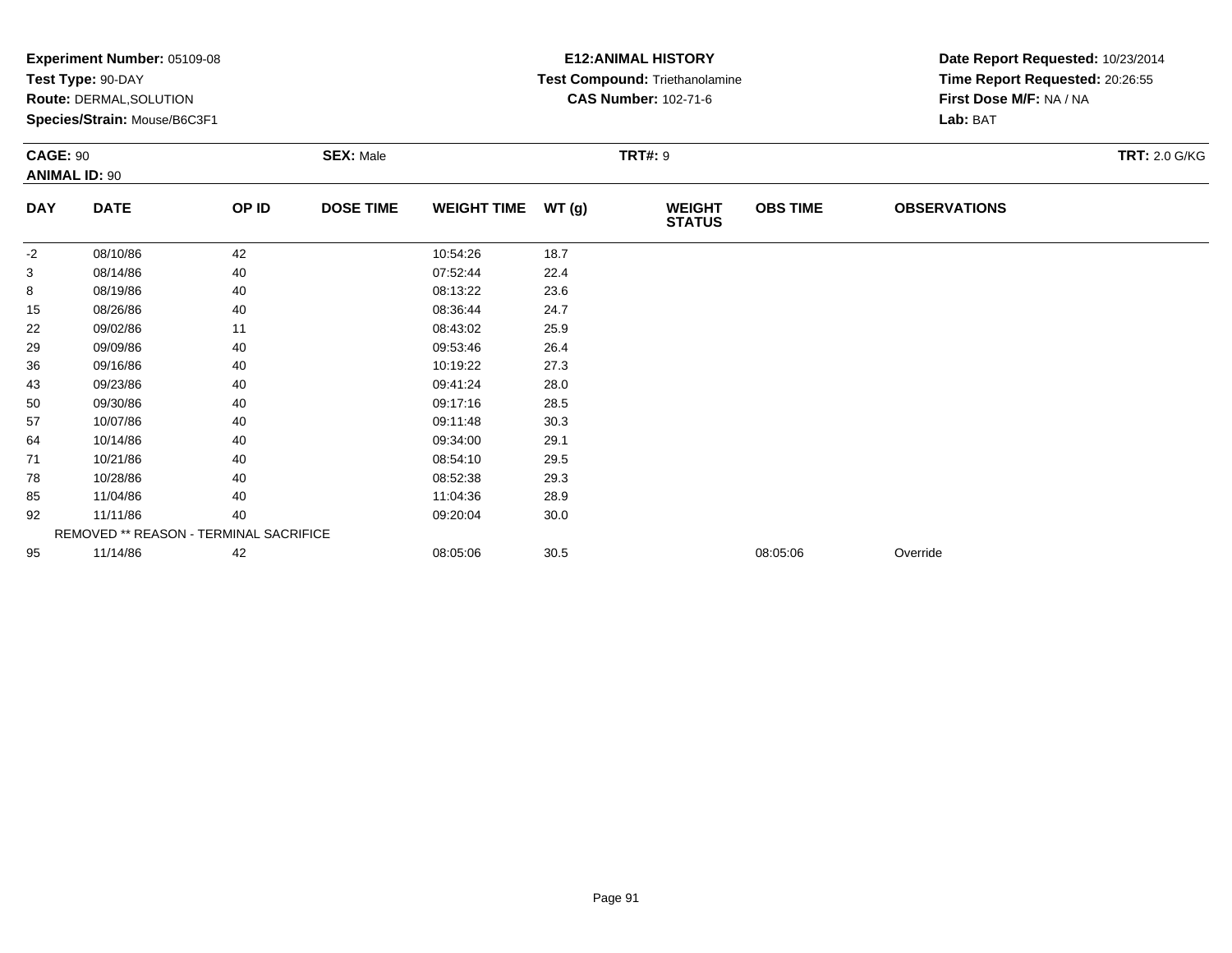**Test Type:** 90-DAY

**Route:** DERMAL,SOLUTION

**Species/Strain:** Mouse/B6C3F1

### **E12:ANIMAL HISTORY Test Compound:** Triethanolamine**CAS Number:** 102-71-6

| <b>CAGE: 91</b> | <b>ANIMAL ID: 91</b>                   |       | <b>SEX: Male</b> |                    |       | <b>TRT#: 9</b>                 |                 |                     | <b>TRT: 2.0 G/KG</b> |
|-----------------|----------------------------------------|-------|------------------|--------------------|-------|--------------------------------|-----------------|---------------------|----------------------|
| <b>DAY</b>      | <b>DATE</b>                            | OP ID | <b>DOSE TIME</b> | <b>WEIGHT TIME</b> | WT(g) | <b>WEIGHT</b><br><b>STATUS</b> | <b>OBS TIME</b> | <b>OBSERVATIONS</b> |                      |
| $-1$            | 08/12/86                               | 40    |                  | 13:24:18           | 21.0  |                                |                 |                     |                      |
| $\overline{2}$  | 08/14/86                               | 40    |                  | 09:52:24           | 22.7  |                                | 09:52:24        | Normal              |                      |
| $\overline{7}$  | 08/19/86                               | 40    |                  | 09:25:44           | 23.5  |                                | 09:25:44        | Normal              |                      |
| 14              | 08/26/86                               | 40    |                  | 09:01:28           | 25.1  |                                | 09:01:28        | Normal              |                      |
| 21              | 09/02/86                               | 11    |                  | 09:27:22           | 24.6  |                                | 09:27:22        | Normal              |                      |
| 28              | 09/09/86                               | 40    |                  | 08:44:42           | 27.3  |                                | 08:44:42        | Normal              |                      |
| 35              | 09/16/86                               | 40    |                  | 09:25:28           | 28.4  |                                | 09:25:28        | Normal              |                      |
| 42              | 09/23/86                               | 40    |                  | 09:01:58           | 28.1  |                                | 09:01:58        | Normal              |                      |
| 49              | 09/30/86                               | 40    |                  | 08:19:40           | 28.7  |                                | 08:19:40        | Normal              |                      |
| 56              | 10/07/86                               | 40    |                  | 08:24:12           | 28.2  |                                | 08:24:12        | Normal              |                      |
| 63              | 10/14/86                               | 40    |                  | 08:41:54           | 29.0  |                                | 08:41:54        | Normal              |                      |
| 70              | 10/21/86                               | 40    |                  | 08:07:34           | 29.8  |                                | 08:07:34        | Normal              |                      |
| 77              | 10/28/86                               | 40    |                  | 08:06:02           | 30.1  |                                | 08:06:02        | Normal              |                      |
| 84              | 11/04/86                               | 40    |                  | 09:43:42           | 30.0  |                                | 09:43:42        | Normal              |                      |
| 91              | 11/11/86                               | 40    |                  | 08:32:26           | 32.0  |                                | 08:32:26        | Normal              |                      |
|                 | REMOVED ** REASON - TERMINAL SACRIFICE |       |                  |                    |       |                                |                 |                     |                      |
| 93              | 11/13/86                               | 40    |                  | 07:16:16           | 31.2  |                                | 07:16:16        | Normal              |                      |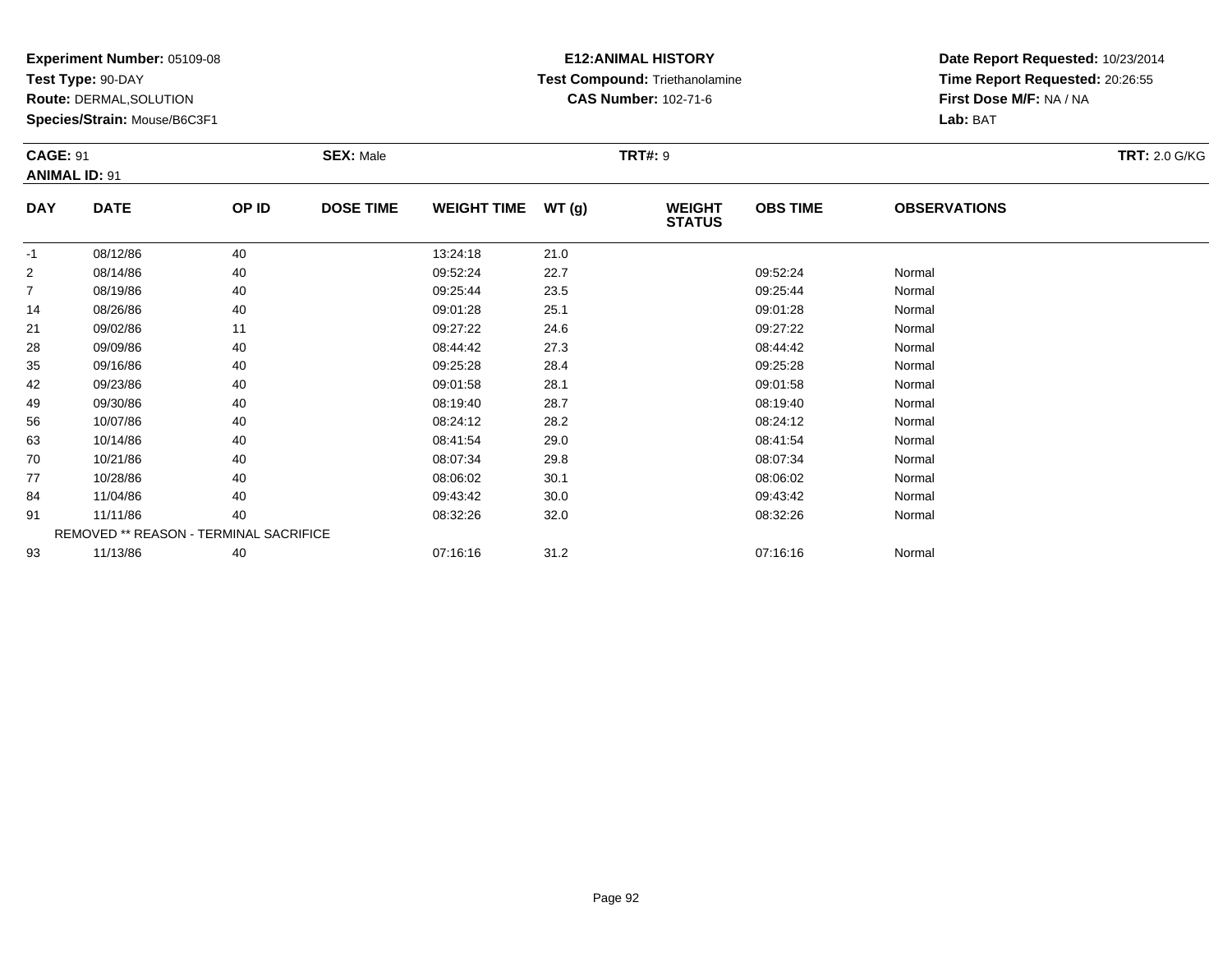**Test Type:** 90-DAY

**Route:** DERMAL,SOLUTION

**Species/Strain:** Mouse/B6C3F1

### **E12:ANIMAL HISTORY Test Compound:** Triethanolamine**CAS Number:** 102-71-6

| <b>CAGE: 92</b> | <b>ANIMAL ID: 92</b>                   |       | <b>SEX: Male</b> |                    |       | <b>TRT#: 9</b>                 |                 |                     | <b>TRT: 2.0 G/KG</b> |
|-----------------|----------------------------------------|-------|------------------|--------------------|-------|--------------------------------|-----------------|---------------------|----------------------|
| <b>DAY</b>      | <b>DATE</b>                            | OP ID | <b>DOSE TIME</b> | <b>WEIGHT TIME</b> | WT(g) | <b>WEIGHT</b><br><b>STATUS</b> | <b>OBS TIME</b> | <b>OBSERVATIONS</b> |                      |
| $-1$            | 08/12/86                               | 40    |                  | 13:24:46           | 22.2  |                                |                 |                     |                      |
| $\overline{2}$  | 08/14/86                               | 40    |                  | 09:52:38           | 22.8  |                                | 09:52:38        | Normal              |                      |
| $\overline{7}$  | 08/19/86                               | 40    |                  | 09:26:02           | 23.7  |                                | 09:26:02        | Normal              |                      |
| 14              | 08/26/86                               | 40    |                  | 09:01:46           | 25.0  |                                | 09:01:46        | Normal              |                      |
| 21              | 09/02/86                               | 11    |                  | 09:27:38           | 25.4  |                                | 09:27:38        | Normal              |                      |
| 28              | 09/09/86                               | 40    |                  | 08:45:00           | 28.8  |                                | 08:45:00        | Normal              |                      |
| 35              | 09/16/86                               | 40    |                  | 09:24:16           | 28.3  |                                | 09:24:16        | Normal              |                      |
| 42              | 09/23/86                               | 40    |                  | 09:00:50           | 28.2  |                                | 09:00:50        | Normal              |                      |
| 49              | 09/30/86                               | 40    |                  | 08:19:56           | 28.6  |                                | 08:19:56        | Normal              |                      |
| 56              | 10/07/86                               | 40    |                  | 08:24:26           | 27.7  |                                | 08:24:26        | Normal              |                      |
| 63              | 10/14/86                               | 40    |                  | 08:42:16           | 28.2  |                                | 08:42:16        | Normal              |                      |
| 70              | 10/21/86                               | 40    |                  | 08:07:50           | 28.8  |                                | 08:07:50        | Normal              |                      |
| 77              | 10/28/86                               | 40    |                  | 08:06:16           | 30.3  |                                | 08:06:16        | Normal              |                      |
| 84              | 11/04/86                               | 40    |                  | 09:43:58           | 30.0  |                                | 09:43:58        | Normal              |                      |
| 91              | 11/11/86                               | 40    |                  | 08:32:44           | 30.4  |                                | 08:32:44        | Normal              |                      |
|                 | REMOVED ** REASON - TERMINAL SACRIFICE |       |                  |                    |       |                                |                 |                     |                      |
| 93              | 11/13/86                               | 40    |                  | 07:16:54           | 30.1  |                                | 07:16:54        | Normal              |                      |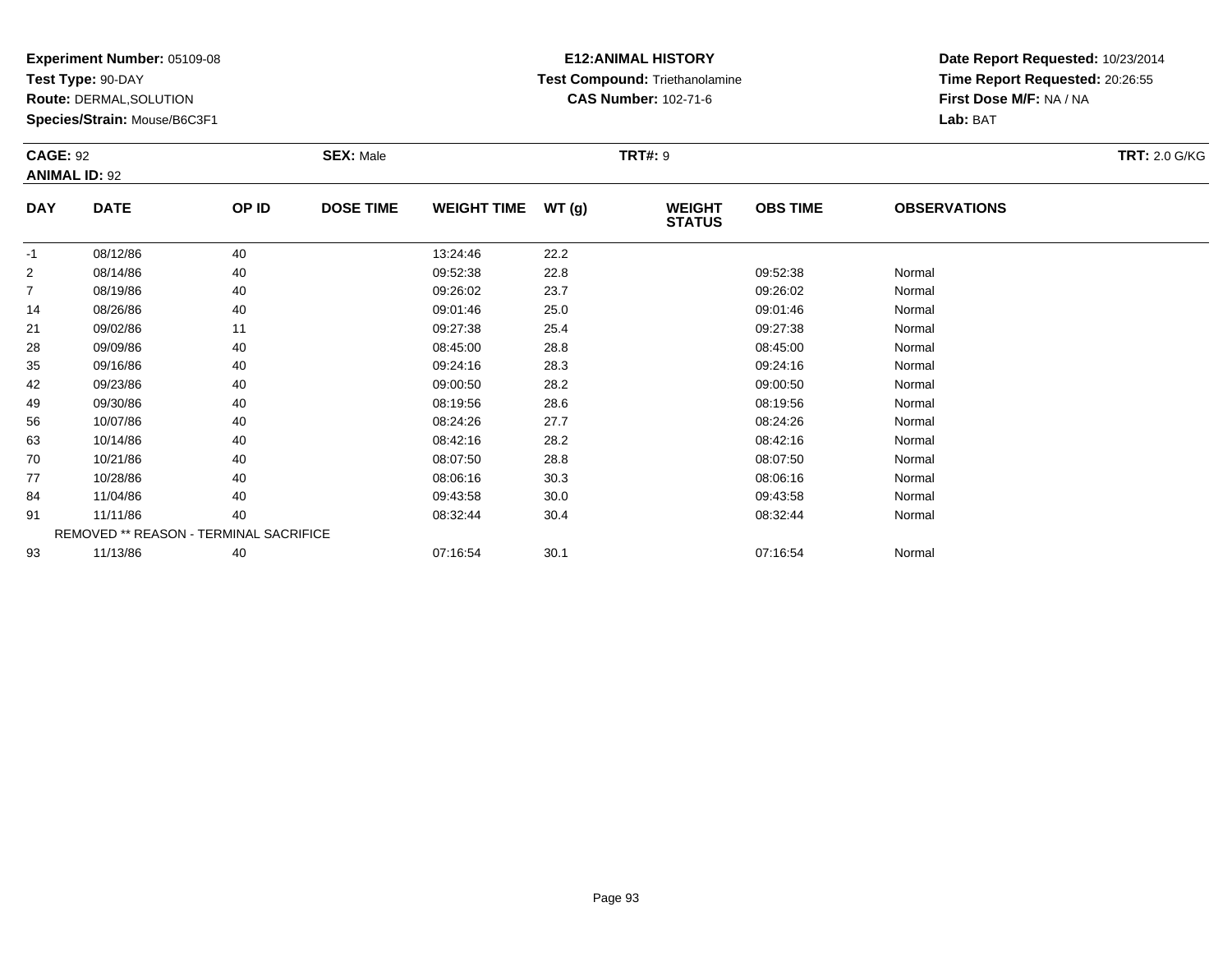**Test Type:** 90-DAY

**Route:** DERMAL,SOLUTION

**Species/Strain:** Mouse/B6C3F1

# **E12:ANIMAL HISTORY Test Compound:** Triethanolamine**CAS Number:** 102-71-6

| <b>CAGE: 93</b> | <b>ANIMAL ID: 93</b>                   |       | <b>SEX: Male</b> |                    |       | <b>TRT#: 9</b>                 |                 |                     | <b>TRT: 2.0 G/KG</b> |
|-----------------|----------------------------------------|-------|------------------|--------------------|-------|--------------------------------|-----------------|---------------------|----------------------|
| <b>DAY</b>      | <b>DATE</b>                            | OP ID | <b>DOSE TIME</b> | <b>WEIGHT TIME</b> | WT(g) | <b>WEIGHT</b><br><b>STATUS</b> | <b>OBS TIME</b> | <b>OBSERVATIONS</b> |                      |
| $-1$            | 08/12/86                               | 40    |                  | 13:25:08           | 20.1  |                                |                 |                     |                      |
| $\overline{2}$  | 08/14/86                               | 40    |                  | 09:52:56           | 21.2  |                                | 09:52:56        | Normal              |                      |
| $\overline{7}$  | 08/19/86                               | 40    |                  | 09:26:20           | 22.3  |                                | 09:26:20        | Normal              |                      |
| 14              | 08/26/86                               | 40    |                  | 09:02:14           | 23.3  |                                | 09:02:14        | Normal              |                      |
| 21              | 09/02/86                               | 11    |                  | 09:26:18           | 24.6  |                                | 09:26:18        | Normal              |                      |
| 28              | 09/09/86                               | 40    |                  | 08:43:48           | 25.4  |                                | 08:43:48        | Normal              |                      |
| 35              | 09/16/86                               | 40    |                  | 09:24:38           | 26.0  |                                | 09:24:38        | Normal              |                      |
| 42              | 09/23/86                               | 40    |                  | 09:01:10           | 27.0  |                                | 09:01:10        | Normal              |                      |
| 49              | 09/30/86                               | 40    |                  | 08:20:12           | 27.4  |                                | 08:20:12        | Normal              |                      |
| 56              | 10/07/86                               | 40    |                  | 08:24:40           | 27.1  |                                | 08:24:40        | Normal              |                      |
| 63              | 10/14/86                               | 40    |                  | 08:42:34           | 27.7  |                                | 08:42:34        | Normal              |                      |
| 70              | 10/21/86                               | 40    |                  | 08:08:06           | 27.8  |                                | 08:08:06        | Normal              |                      |
| 77              | 10/28/86                               | 40    |                  | 08:06:32           | 28.4  |                                | 08:06:32        | Normal              |                      |
| 84              | 11/04/86                               | 40    |                  | 09:44:14           | 27.6  |                                | 09:44:14        | Normal              |                      |
| 91              | 11/11/86                               | 40    |                  | 08:31:36           | 28.7  |                                | 08:31:36        | Normal              |                      |
|                 | REMOVED ** REASON - TERMINAL SACRIFICE |       |                  |                    |       |                                |                 |                     |                      |
| 93              | 11/13/86                               | 40    |                  | 07:17:50           | 28.2  |                                | 07:17:50        | Normal              |                      |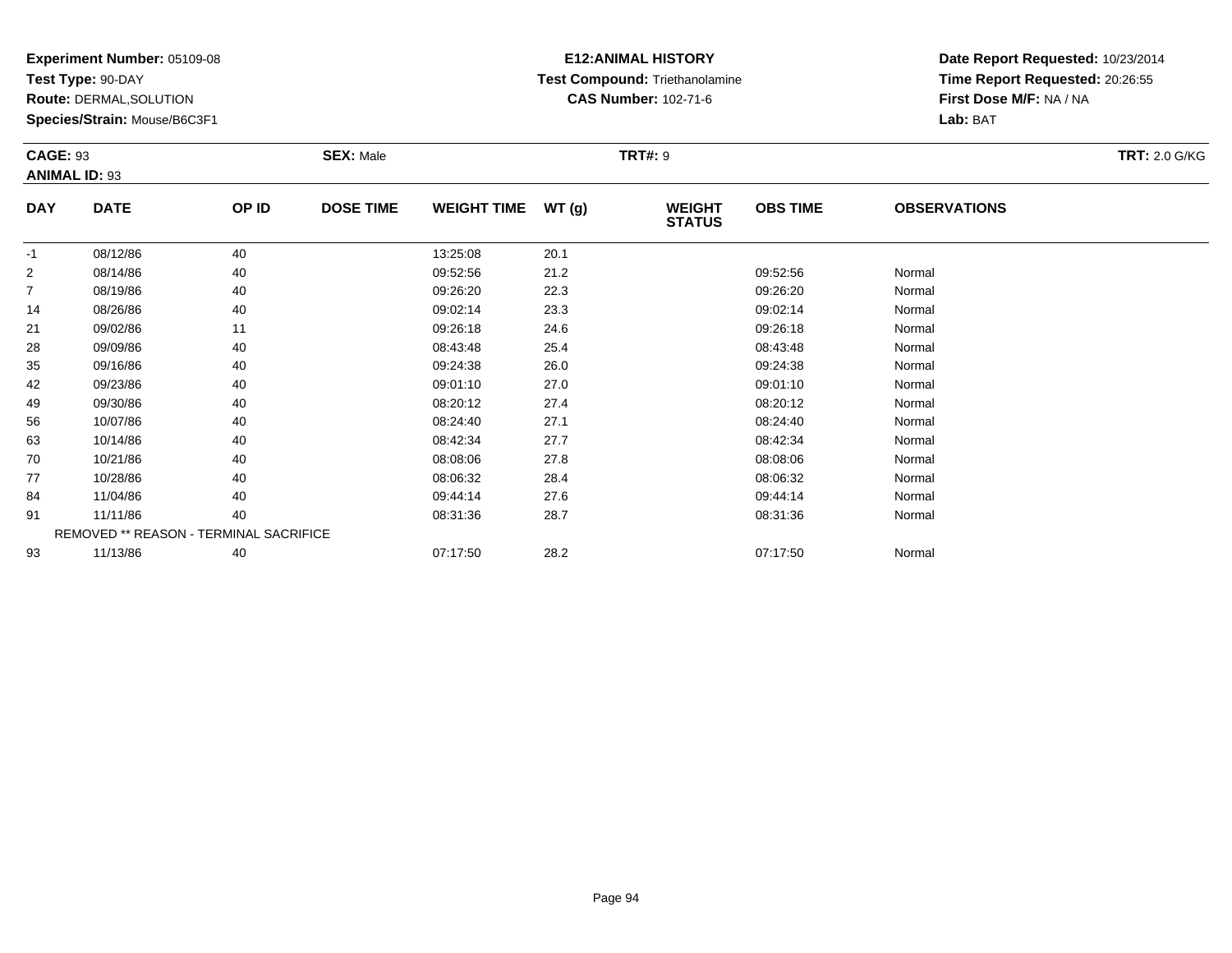**Test Type:** 90-DAY

**Route:** DERMAL,SOLUTION

**Species/Strain:** Mouse/B6C3F1

# **E12:ANIMAL HISTORY Test Compound:** Triethanolamine**CAS Number:** 102-71-6

| <b>CAGE: 94</b><br><b>ANIMAL ID: 94</b> |                                        |       | <b>SEX: Male</b> |                    |      | <b>TRT#: 9</b>                 |                 |                     | <b>TRT: 2.0 G/KG</b> |
|-----------------------------------------|----------------------------------------|-------|------------------|--------------------|------|--------------------------------|-----------------|---------------------|----------------------|
| <b>DAY</b>                              | <b>DATE</b>                            | OP ID | <b>DOSE TIME</b> | WEIGHT TIME WT (g) |      | <b>WEIGHT</b><br><b>STATUS</b> | <b>OBS TIME</b> | <b>OBSERVATIONS</b> |                      |
| $-1$                                    | 08/12/86                               | 40    |                  | 13:25:40           | 21.5 |                                |                 |                     |                      |
| $\overline{2}$                          | 08/14/86                               | 40    |                  | 09:53:18           | 23.4 |                                | 09:53:18        | Normal              |                      |
| $\overline{7}$                          | 08/19/86                               | 40    |                  | 09:26:38           | 24.5 |                                | 09:26:38        | Normal              |                      |
| 14                                      | 08/26/86                               | 40    |                  | 09:00:50           | 26.0 |                                | 09:00:50        | Normal              |                      |
| 21                                      | 09/02/86                               | 11    |                  | 09:26:48           | 26.6 |                                | 09:26:48        | Normal              |                      |
| 28                                      | 09/09/86                               | 40    |                  | 08:44:06           | 27.9 |                                | 08:44:06        | Normal              |                      |
| 35                                      | 09/16/86                               | 40    |                  | 09:24:54           | 29.0 |                                | 09:24:54        | Normal              |                      |
| 42                                      | 09/23/86                               | 40    |                  | 09:01:26           | 28.9 |                                | 09:01:26        | Normal              |                      |
| 49                                      | 09/30/86                               | 40    |                  | 08:20:30           | 30.1 |                                | 08:20:30        | Normal              |                      |
| 56                                      | 10/07/86                               | 40    |                  | 14:10:46           | 28.6 |                                | 08:24:54        | Normal              |                      |
| 63                                      | 10/14/86                               | 40    |                  | 08:42:50           | 30.5 |                                | 08:42:50        | Normal              |                      |
| 70                                      | 10/21/86                               | 40    |                  | 08:08:20           | 31.5 |                                | 08:08:20        | Normal              |                      |
| 77                                      | 10/28/86                               | 40    |                  | 08:05:22           | 30.9 |                                | 08:05:22        | Normal              |                      |
| 84                                      | 11/04/86                               | 40    |                  | 09:42:28           | 31.1 |                                | 09:42:28        | Normal              |                      |
| 91                                      | 11/11/86                               | 40    |                  | 08:31:52           | 31.7 |                                | 08:31:52        | Normal              |                      |
|                                         | REMOVED ** REASON - TERMINAL SACRIFICE |       |                  |                    |      |                                |                 |                     |                      |
| 93                                      | 11/13/86                               | 40    |                  | 07:19:50           | 31.9 |                                | 07:19:50        | Normal              |                      |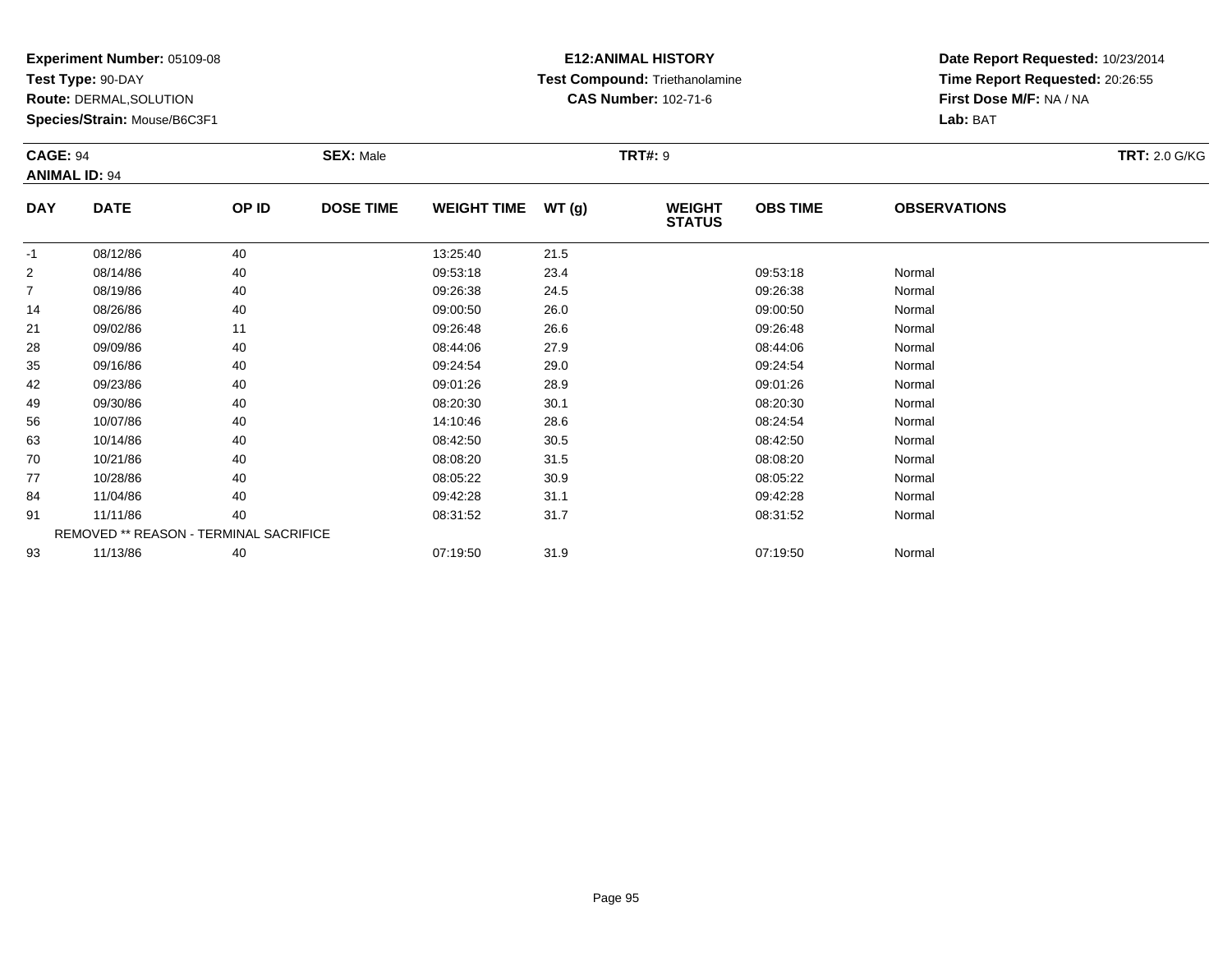**Test Type:** 90-DAY

**Route:** DERMAL,SOLUTION

**Species/Strain:** Mouse/B6C3F1

# **E12:ANIMAL HISTORY Test Compound:** Triethanolamine**CAS Number:** 102-71-6

| <b>CAGE: 95</b><br><b>ANIMAL ID: 95</b> |                                        |       | <b>SEX: Male</b> |                    |       | <b>TRT#: 9</b>                 |                 |                     | <b>TRT: 2.0 G/KG</b> |
|-----------------------------------------|----------------------------------------|-------|------------------|--------------------|-------|--------------------------------|-----------------|---------------------|----------------------|
| <b>DAY</b>                              | <b>DATE</b>                            | OP ID | <b>DOSE TIME</b> | <b>WEIGHT TIME</b> | WT(g) | <b>WEIGHT</b><br><b>STATUS</b> | <b>OBS TIME</b> | <b>OBSERVATIONS</b> |                      |
| $-1$                                    | 08/12/86                               | 40    |                  | 13:26:38           | 21.1  |                                |                 |                     |                      |
| 2                                       | 08/14/86                               | 40    |                  | 09:52:00           | 22.4  |                                | 09:52:00        | Normal              |                      |
| $\overline{7}$                          | 08/19/86                               | 40    |                  | 09:25:24           | 23.1  |                                | 09:25:24        | Normal              |                      |
| 14                                      | 08/26/86                               | 40    |                  | 09:01:10           | 24.8  |                                | 09:01:10        | Normal              |                      |
| 21                                      | 09/02/86                               | 11    |                  | 09:27:08           | 25.6  |                                | 09:27:08        | Normal              |                      |
| 28                                      | 09/09/86                               | 40    |                  | 08:44:24           | 26.1  |                                | 08:44:24        | Normal              |                      |
| 35                                      | 09/16/86                               | 40    |                  | 09:25:12           | 27.6  |                                | 09:25:12        | Normal              |                      |
| 42                                      | 09/23/86                               | 40    |                  | 09:01:42           | 28.2  |                                | 09:01:42        | Normal              |                      |
| 49                                      | 09/30/86                               | 40    |                  | 08:20:46           | 28.5  |                                | 08:20:46        | Normal              |                      |
| 56                                      | 10/07/86                               | 40    |                  | 08:25:10           | 28.5  |                                | 08:25:10        | Normal              |                      |
| 63                                      | 10/14/86                               | 40    |                  | 08:41:26           | 26.4  |                                | 08:41:26        | Normal              |                      |
| 70                                      | 10/21/86                               | 40    |                  | 08:07:14           | 29.3  |                                | 08:07:14        | Normal              |                      |
| 77                                      | 10/28/86                               | 40    |                  | 08:05:44           | 30.1  |                                | 08:05:44        | Normal              |                      |
| 84                                      | 11/04/86                               | 40    |                  | 09:42:54           | 30.1  |                                | 09:42:54        | Normal              |                      |
| 91                                      | 11/11/86                               | 40    |                  | 08:32:12           | 31.2  |                                | 08:32:12        | Normal              |                      |
|                                         | REMOVED ** REASON - TERMINAL SACRIFICE |       |                  |                    |       |                                |                 |                     |                      |
| 93                                      | 11/13/86                               | 40    |                  | 07:21:02           | 30.2  |                                | 07:21:02        | Normal              |                      |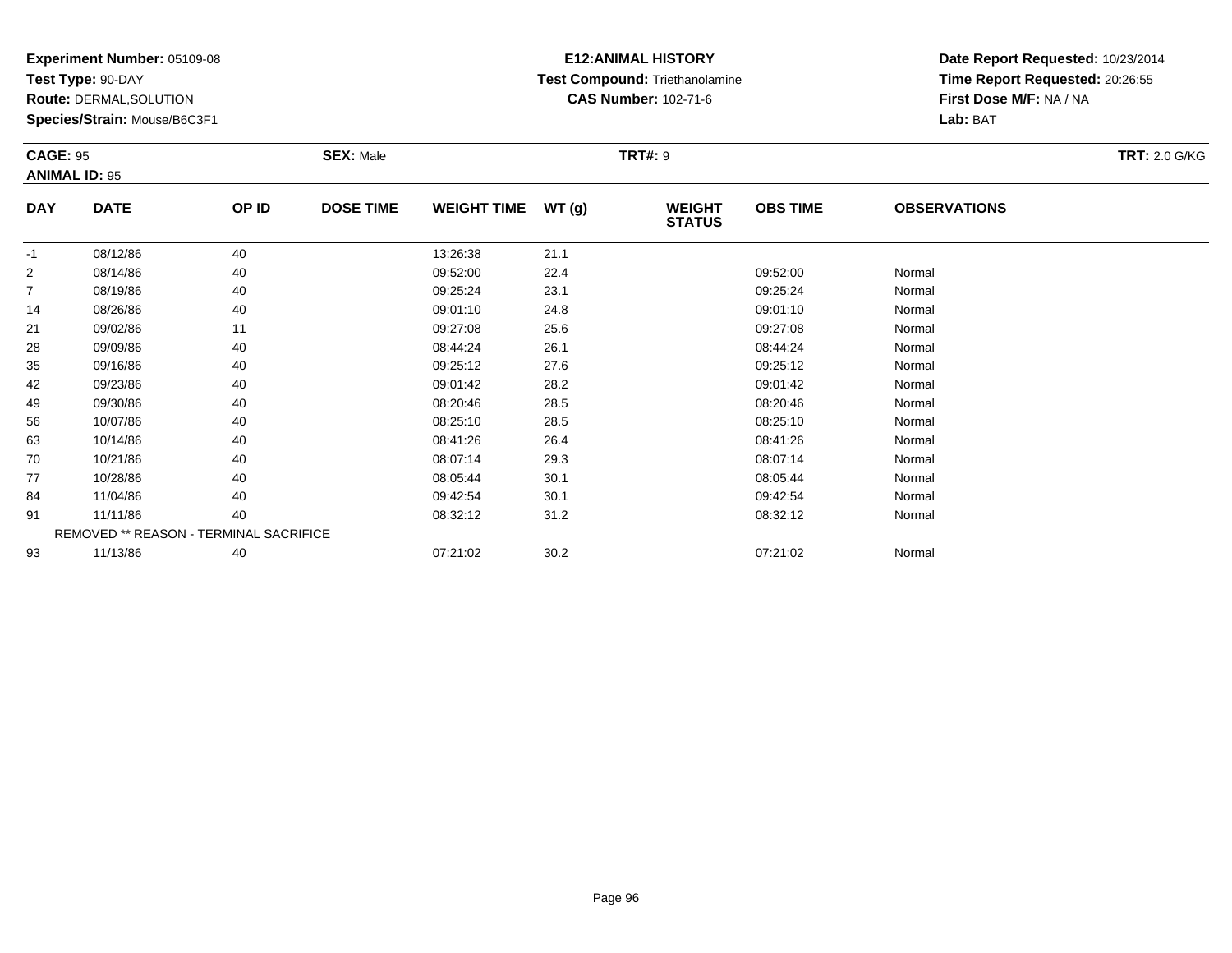**Test Type:** 90-DAY

**Route:** DERMAL,SOLUTION

**Species/Strain:** Mouse/B6C3F1

# **E12:ANIMAL HISTORY Test Compound:** Triethanolamine**CAS Number:** 102-71-6

| <b>CAGE: 96</b>      |                                        |       | <b>SEX: Male</b> |                    |       | <b>TRT#: 9</b>                 |                 |                     | <b>TRT: 2.0 G/KG</b> |
|----------------------|----------------------------------------|-------|------------------|--------------------|-------|--------------------------------|-----------------|---------------------|----------------------|
| <b>ANIMAL ID: 96</b> |                                        |       |                  |                    |       |                                |                 |                     |                      |
| <b>DAY</b>           | <b>DATE</b>                            | OP ID | <b>DOSE TIME</b> | <b>WEIGHT TIME</b> | WT(g) | <b>WEIGHT</b><br><b>STATUS</b> | <b>OBS TIME</b> | <b>OBSERVATIONS</b> |                      |
| $-2$                 | 08/12/86                               | 40    |                  | 10:47:34           | 23.1  |                                |                 |                     |                      |
|                      | 08/14/86                               | 40    |                  | 09:21:40           | 23.4  |                                | 09:21:40        | Normal              |                      |
| 6                    | 08/19/86                               | 40    |                  | 08:46:10           | 25.2  |                                | 08:46:10        | Normal              |                      |
| 13                   | 08/26/86                               | 40    |                  | 09:21:00           | 26.0  |                                | 09:21:00        | Normal              |                      |
| 20                   | 09/02/86                               | 11    |                  | 09:19:46           | 27.1  |                                | 09:19:46        | Normal              |                      |
| 27                   | 09/09/86                               | 40    |                  | 09:03:28           | 26.9  |                                | 09:03:28        | Normal              |                      |
| 34                   | 09/16/86                               | 40    |                  | 09:35:00           | 28.4  |                                | 09:35:00        | Normal              |                      |
| 41                   | 09/23/86                               | 40    |                  | 08:50:50           | 30.3  |                                | 08:50:50        | Normal              |                      |
| 48                   | 09/30/86                               | 40    |                  | 08:24:30           | 30.2  |                                | 08:24:30        | Normal              |                      |
| 55                   | 10/07/86                               | 40    |                  | 14:12:34           | 28.0  |                                | 08:29:30        | Normal              |                      |
| 62                   | 10/14/86                               | 40    |                  | 08:46:58           | 31.3  |                                | 08:46:58        | Normal              |                      |
| 69                   | 10/21/86                               | 40    |                  | 08:12:36           | 33.0  |                                | 08:12:36        | Normal              |                      |
| 76                   | 10/28/86                               | 40    |                  | 08:14:38           | 32.4  |                                | 08:14:38        | Normal              |                      |
| 83                   | 11/04/86                               | 40    |                  | 10:07:16           | 33.0  |                                | 10:07:16        | Normal              |                      |
| 90                   | 11/11/86                               | 40    |                  | 08:44:28           | 34.6  |                                | 08:44:28        | Normal              |                      |
|                      | REMOVED ** REASON - TERMINAL SACRIFICE |       |                  |                    |       |                                |                 |                     |                      |
| 93                   | 11/14/86                               | 40    |                  | 07:07:58           | 34.1  |                                | 07:07:58        | Normal              |                      |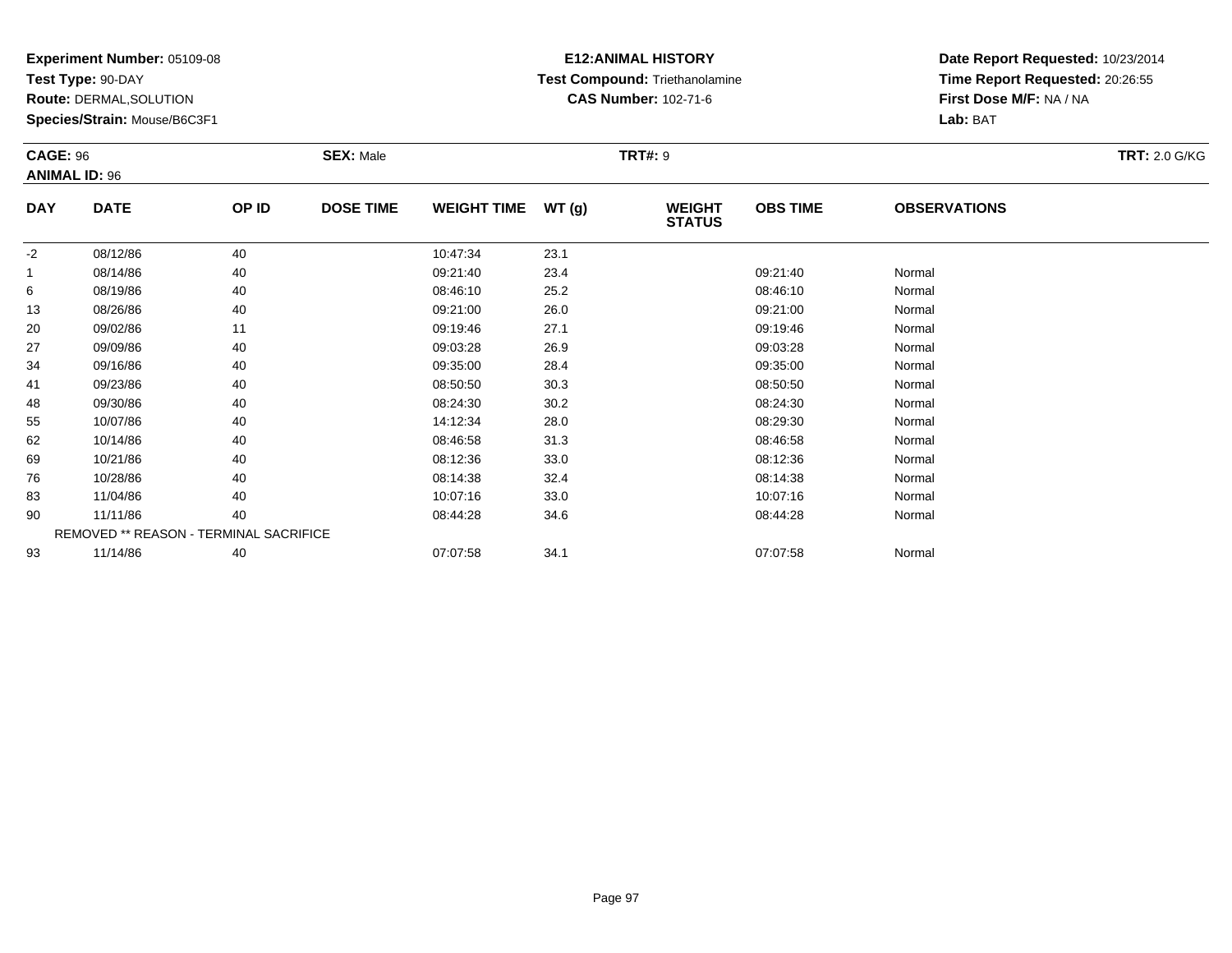**Test Type:** 90-DAY

**Route:** DERMAL,SOLUTION

**Species/Strain:** Mouse/B6C3F1

### **E12:ANIMAL HISTORY Test Compound:** Triethanolamine**CAS Number:** 102-71-6

| <b>CAGE: 97</b><br><b>ANIMAL ID: 97</b> |                                        |       | <b>SEX: Male</b> |                    |      | <b>TRT#: 9</b>                 | <b>TRT: 2.0 G/KG</b> |                     |  |
|-----------------------------------------|----------------------------------------|-------|------------------|--------------------|------|--------------------------------|----------------------|---------------------|--|
| <b>DAY</b>                              | <b>DATE</b>                            | OP ID | <b>DOSE TIME</b> | WEIGHT TIME WT (g) |      | <b>WEIGHT</b><br><b>STATUS</b> | <b>OBS TIME</b>      | <b>OBSERVATIONS</b> |  |
| $-2$                                    | 08/12/86                               | 40    |                  | 10:48:30           | 21.7 |                                |                      |                     |  |
| 1                                       | 08/14/86                               | 40    |                  | 09:21:56           | 22.2 |                                | 09:21:56             | Normal              |  |
| 6                                       | 08/19/86                               | 40    |                  | 08:46:30           | 24.8 |                                | 08:46:30             | Normal              |  |
| 13                                      | 08/26/86                               | 40    |                  | 09:21:14           | 25.1 |                                | 09:21:14             | Normal              |  |
| 20                                      | 09/02/86                               | 11    |                  | 09:20:04           | 26.3 |                                | 09:20:04             | Normal              |  |
| 27                                      | 09/09/86                               | 40    |                  | 09:03:48           | 26.2 |                                | 09:03:48             | Normal              |  |
| 34                                      | 09/16/86                               | 40    |                  | 09:33:48           | 23.7 |                                | 09:33:48             | Normal              |  |
| 41                                      | 09/23/86                               | 40    |                  | 08:49:34           | 28.3 |                                | 08:49:34             | Normal              |  |
| 48                                      | 09/30/86                               | 40    |                  | 08:24:50           | 27.5 |                                | 08:24:50             | Normal              |  |
| 55                                      | 10/07/86                               | 40    |                  | 08:29:54           | 29.2 |                                | 08:29:54             | Normal              |  |
| 62                                      | 10/14/86                               | 40    |                  | 08:47:16           | 29.5 |                                | 08:47:16             | Normal              |  |
| 69                                      | 10/21/86                               | 40    |                  | 08:12:54           | 30.4 |                                | 08:12:54             | Normal              |  |
| 76                                      | 10/28/86                               | 40    |                  | 08:15:14           | 29.9 |                                | 08:15:14             | Normal              |  |
| 83                                      | 11/04/86                               | 40    |                  | 10:07:32           | 30.3 |                                | 10:07:32             | Normal              |  |
| 90                                      | 11/11/86                               | 40    |                  | 08:54:46           | 30.6 |                                | 13:26:28             | Normal              |  |
|                                         | REMOVED ** REASON - TERMINAL SACRIFICE |       |                  |                    |      |                                |                      |                     |  |
| 93                                      | 11/14/86                               | 40    |                  | 07:07:10           | 31.0 |                                | 07:07:10             | Normal              |  |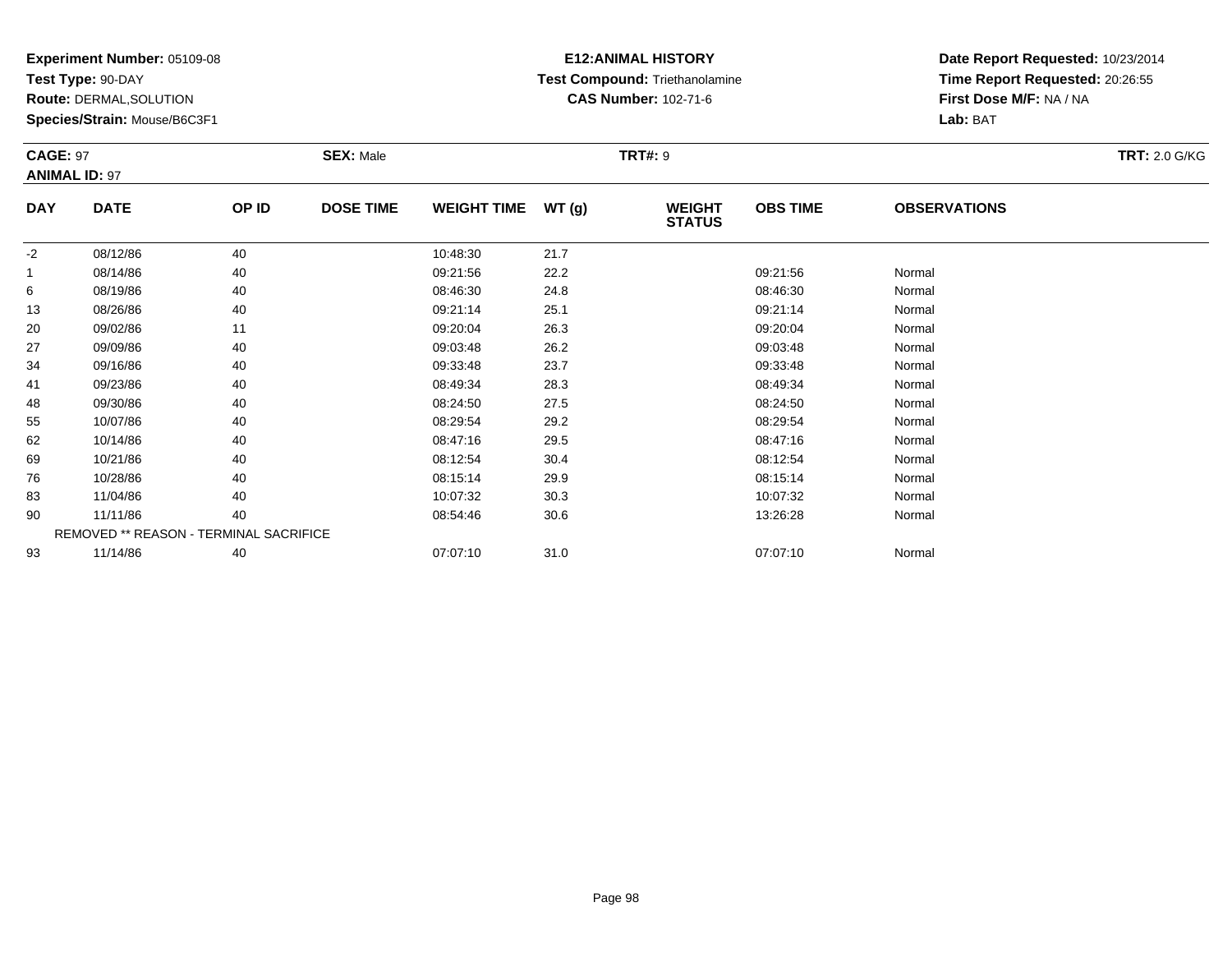**Test Type:** 90-DAY

**Route:** DERMAL,SOLUTION

**Species/Strain:** Mouse/B6C3F1

### **E12:ANIMAL HISTORY Test Compound:** Triethanolamine**CAS Number:** 102-71-6

|            | <b>CAGE: 98</b>                        |       | <b>SEX: Male</b> |                    |       | <b>TRT#: 9</b>                 | <b>TRT: 2.0 G/KG</b> |                     |  |  |
|------------|----------------------------------------|-------|------------------|--------------------|-------|--------------------------------|----------------------|---------------------|--|--|
|            | <b>ANIMAL ID: 98</b>                   |       |                  |                    |       |                                |                      |                     |  |  |
| <b>DAY</b> | <b>DATE</b>                            | OP ID | <b>DOSE TIME</b> | <b>WEIGHT TIME</b> | WT(g) | <b>WEIGHT</b><br><b>STATUS</b> | <b>OBS TIME</b>      | <b>OBSERVATIONS</b> |  |  |
| $-2$       | 08/12/86                               | 40    |                  | 10:49:00           | 21.6  |                                |                      |                     |  |  |
|            | 08/14/86                               | 40    |                  | 09:22:16           | 22.9  |                                | 09:22:16             | Normal              |  |  |
| 6          | 08/19/86                               | 40    |                  | 08:46:44           | 24.1  |                                | 08:46:44             | Normal              |  |  |
| 13         | 08/26/86                               | 40    |                  | 09:21:32           | 25.7  |                                | 09:21:32             | Normal              |  |  |
| 20         | 09/02/86                               | 11    |                  | 09:18:48           | 26.1  |                                | 09:18:48             | Normal              |  |  |
| 27         | 09/09/86                               | 40    |                  | 09:02:38           | 25.9  |                                | 09:02:38             | Normal              |  |  |
| 34         | 09/16/86                               | 40    |                  | 09:34:02           | 27.4  |                                | 09:34:02             | Normal              |  |  |
| 41         | 09/23/86                               | 40    |                  | 08:49:54           | 28.5  |                                | 08:49:54             | Normal              |  |  |
| 48         | 09/30/86                               | 40    |                  | 08:25:06           | 29.5  |                                | 08:25:06             | Normal              |  |  |
| 55         | 10/07/86                               | 40    |                  | 08:30:10           | 30.6  |                                | 08:30:10             | Normal              |  |  |
| 62         | 10/14/86                               | 40    |                  | 08:47:34           | 31.0  |                                | 08:47:34             | Normal              |  |  |
| 69         | 10/21/86                               | 40    |                  | 08:13:12           | 31.8  |                                | 08:13:12             | Normal              |  |  |
| 76         | 10/28/86                               | 40    |                  | 08:15:30           | 31.3  |                                | 08:15:30             | Normal              |  |  |
| 83         | 11/04/86                               | 40    |                  | 10:07:48           | 31.4  |                                | 10:07:48             | Normal              |  |  |
| 90         | 11/11/86                               | 40    |                  | 08:43:20           | 32.8  |                                | 08:43:20             | Normal              |  |  |
|            | REMOVED ** REASON - TERMINAL SACRIFICE |       |                  |                    |       |                                |                      |                     |  |  |
| 93         | 11/14/86                               | 40    |                  | 07:06:28           | 33.7  |                                | 07:06:28             | Normal              |  |  |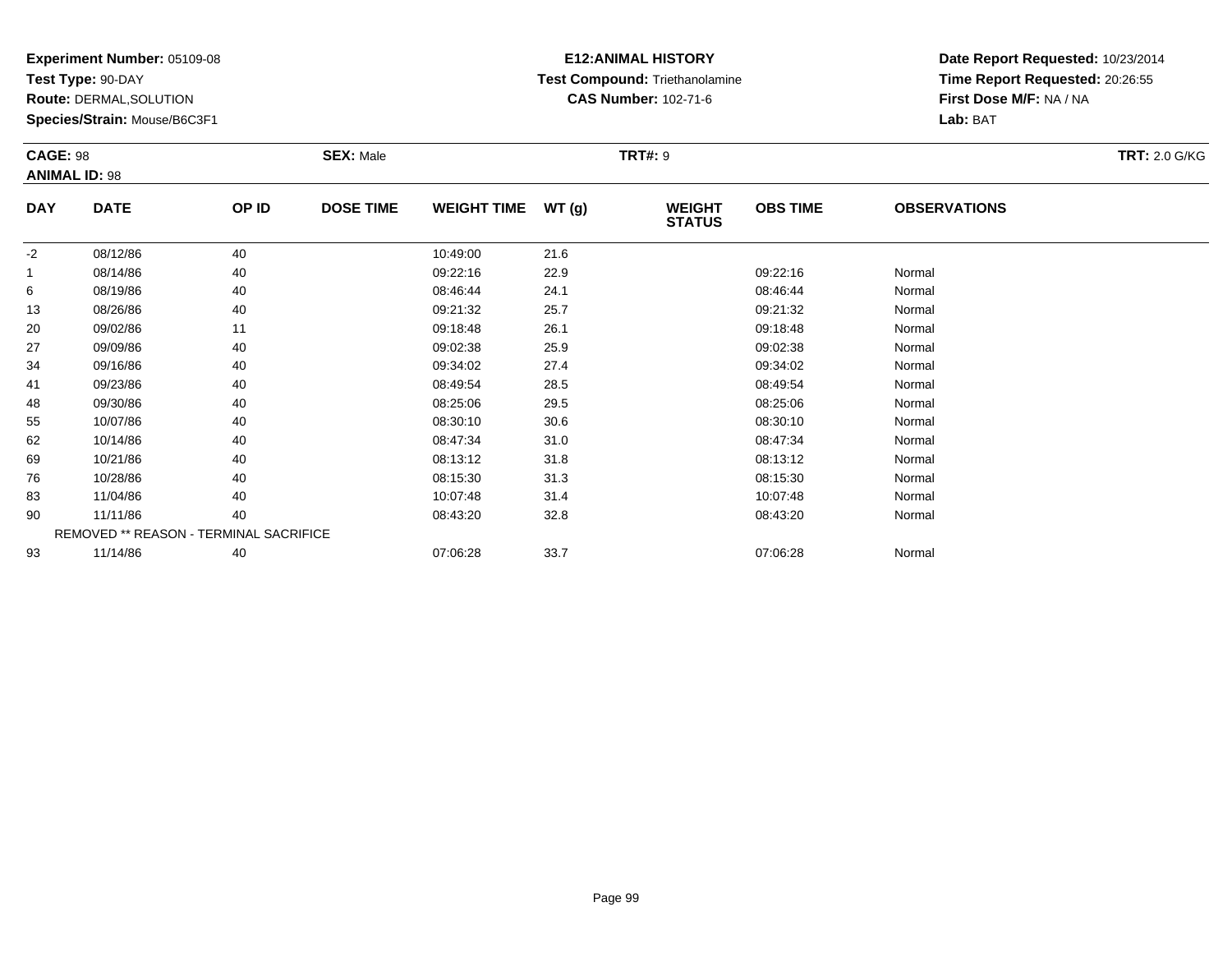**Test Type:** 90-DAY

**Route:** DERMAL,SOLUTION

**Species/Strain:** Mouse/B6C3F1

### **E12:ANIMAL HISTORY Test Compound:** Triethanolamine**CAS Number:** 102-71-6

|             | <b>CAGE: 99</b><br><b>ANIMAL ID: 99</b> |       | <b>SEX: Male</b> |                    |       | <b>TRT#: 9</b>                 | <b>TRT: 2.0 G/KG</b> |                     |  |
|-------------|-----------------------------------------|-------|------------------|--------------------|-------|--------------------------------|----------------------|---------------------|--|
| <b>DAY</b>  | <b>DATE</b>                             | OP ID | <b>DOSE TIME</b> | <b>WEIGHT TIME</b> | WT(g) | <b>WEIGHT</b><br><b>STATUS</b> | <b>OBS TIME</b>      | <b>OBSERVATIONS</b> |  |
| $-2$        | 08/12/86                                | 40    |                  | 10:49:28           | 22.7  |                                |                      |                     |  |
| $\mathbf 1$ | 08/14/86                                | 40    |                  | 09:22:36           | 23.5  |                                | 09:22:36             | Normal              |  |
| 6           | 08/19/86                                | 40    |                  | 08:47:02           | 24.8  |                                | 08:47:02             | Normal              |  |
| 13          | 08/26/86                                | 40    |                  | 09:20:20           | 26.4  |                                | 09:20:20             | Normal              |  |
| 20          | 09/02/86                                | 11    |                  | 09:19:10           | 27.9  |                                | 09:19:10             | Normal              |  |
| 27          | 09/09/86                                | 40    |                  | 09:02:54           | 27.0  |                                | 09:02:54             | Normal              |  |
| 34          | 09/16/86                                | 40    |                  | 09:34:22           | 28.7  |                                | 09:34:22             | Normal              |  |
| 41          | 09/23/86                                | 40    |                  | 08:50:12           | 28.8  |                                | 08:50:12             | Normal              |  |
| 48          | 09/30/86                                | 40    |                  | 08:25:24           | 30.6  |                                | 08:25:24             | Normal              |  |
| 55          | 10/07/86                                | 40    |                  | 08:30:24           | 31.7  |                                | 08:30:24             | Normal              |  |
| 62          | 10/14/86                                | 40    |                  | 08:47:54           | 30.9  |                                | 08:47:54             | Normal              |  |
| 69          | 10/21/86                                | 40    |                  | 08:13:32           | 30.8  |                                | 08:13:32             | Normal              |  |
| 76          | 10/28/86                                | 40    |                  | 08:14:00           | 31.2  |                                | 08:14:00             | Normal              |  |
| 83          | 11/04/86                                | 40    |                  | 10:06:34           | 31.6  |                                | 10:06:34             | Normal              |  |
| 90          | 11/11/86                                | 40    |                  | 08:43:48           | 32.4  |                                | 08:43:48             | Normal              |  |
|             | REMOVED ** REASON - TERMINAL SACRIFICE  |       |                  |                    |       |                                |                      |                     |  |
| 93          | 11/14/86                                | 40    |                  | 07:05:50           | 32.3  |                                | 07:05:50             | Normal              |  |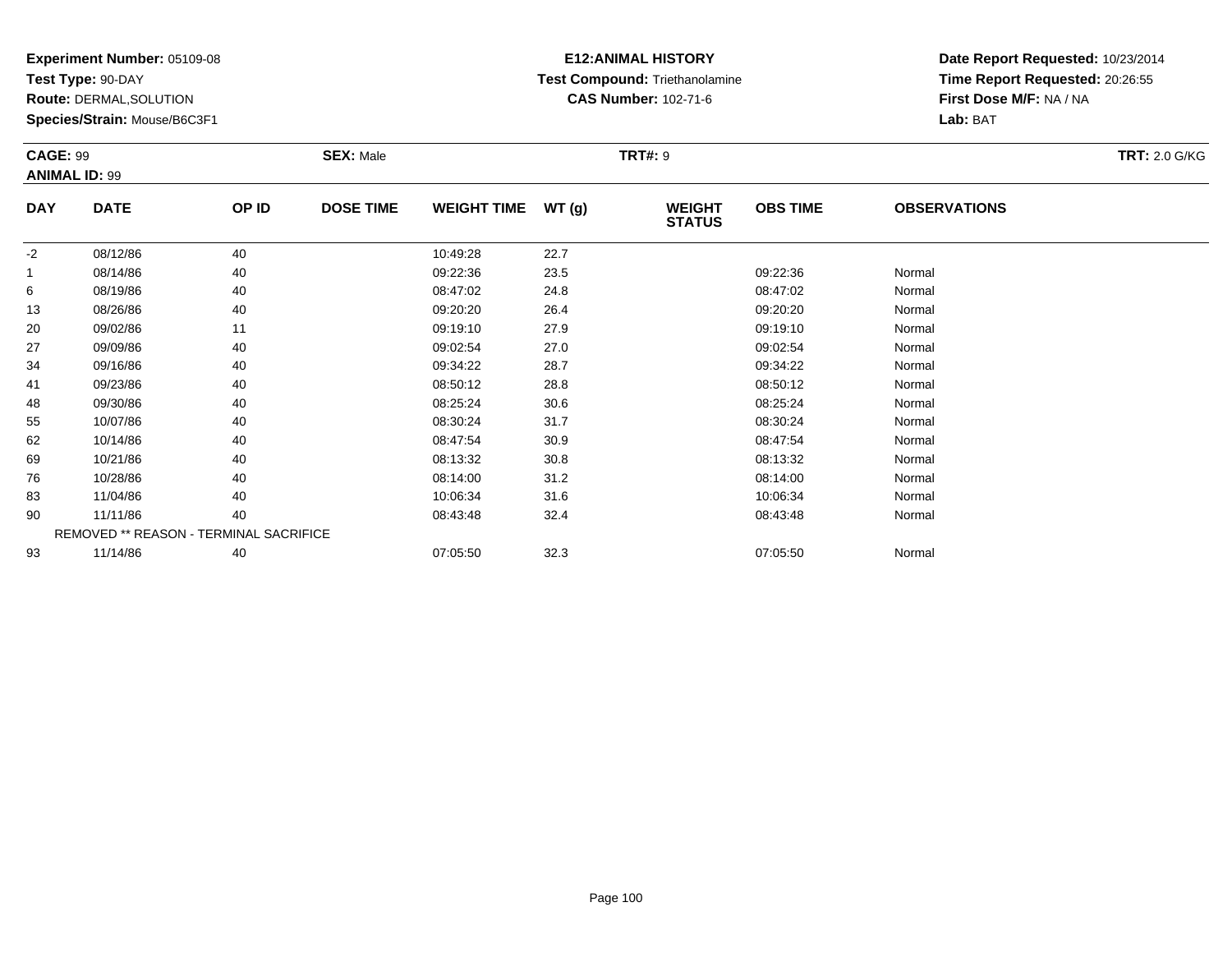**Test Type:** 90-DAY

**Route:** DERMAL,SOLUTION

**Species/Strain:** Mouse/B6C3F1

### **E12:ANIMAL HISTORY Test Compound:** Triethanolamine**CAS Number:** 102-71-6

|            | <b>CAGE: 100</b>                       |       | <b>SEX: Male</b> |                    |       |                                | <b>TRT#: 9</b>  |                     |  |  |  |
|------------|----------------------------------------|-------|------------------|--------------------|-------|--------------------------------|-----------------|---------------------|--|--|--|
|            | <b>ANIMAL ID: 100</b>                  |       |                  |                    |       |                                |                 |                     |  |  |  |
| <b>DAY</b> | <b>DATE</b>                            | OP ID | <b>DOSE TIME</b> | <b>WEIGHT TIME</b> | WT(g) | <b>WEIGHT</b><br><b>STATUS</b> | <b>OBS TIME</b> | <b>OBSERVATIONS</b> |  |  |  |
| $-2$       | 08/12/86                               | 40    |                  | 10:50:00           | 21.0  |                                |                 |                     |  |  |  |
|            | 08/14/86                               | 40    |                  | 09:21:22           | 24.8  |                                | 09:21:22        | Normal              |  |  |  |
| 6          | 08/19/86                               | 40    |                  | 08:45:50           | 26.8  |                                | 08:45:50        | Normal              |  |  |  |
| 13         | 08/26/86                               | 40    |                  | 09:20:40           | 28.5  |                                | 09:20:40        | Normal              |  |  |  |
| 20         | 09/02/86                               | 11    |                  | 09:19:30           | 29.4  |                                | 09:19:30        | Normal              |  |  |  |
| 27         | 09/09/86                               | 40    |                  | 09:03:10           | 29.4  |                                | 09:03:10        | Normal              |  |  |  |
| 34         | 09/16/86                               | 40    |                  | 09:34:40           | 31.1  |                                | 09:34:40        | Normal              |  |  |  |
| 41         | 09/23/86                               | 40    |                  | 08:50:32           | 32.6  |                                | 08:50:32        | Normal              |  |  |  |
| 48         | 09/30/86                               | 40    |                  | 08:25:42           | 34.2  |                                | 08:25:42        | Normal              |  |  |  |
| 55         | 10/07/86                               | 40    |                  | 08:30:40           | 37.1  |                                | 08:30:40        | Normal              |  |  |  |
| 62         | 10/14/86                               | 40    |                  | 08:46:30           | 35.4  |                                | 08:46:30        | Normal              |  |  |  |
| 69         | 10/21/86                               | 40    |                  | 08:12:18           | 35.2  |                                | 08:12:18        | Normal              |  |  |  |
| 76         | 10/28/86                               | 40    |                  | 08:14:20           | 36.2  |                                | 08:14:20        | Normal              |  |  |  |
| 83         | 11/04/86                               | 40    |                  | 10:06:48           | 37.6  |                                | 10:06:48        | Normal              |  |  |  |
| 90         | 11/11/86                               | 40    |                  | 08:44:04           | 37.4  |                                | 08:44:04        | Normal              |  |  |  |
|            | REMOVED ** REASON - TERMINAL SACRIFICE |       |                  |                    |       |                                |                 |                     |  |  |  |
| 93         | 11/14/86                               | 40    |                  | 07:05:12           | 37.2  |                                | 07:05:12        | Normal              |  |  |  |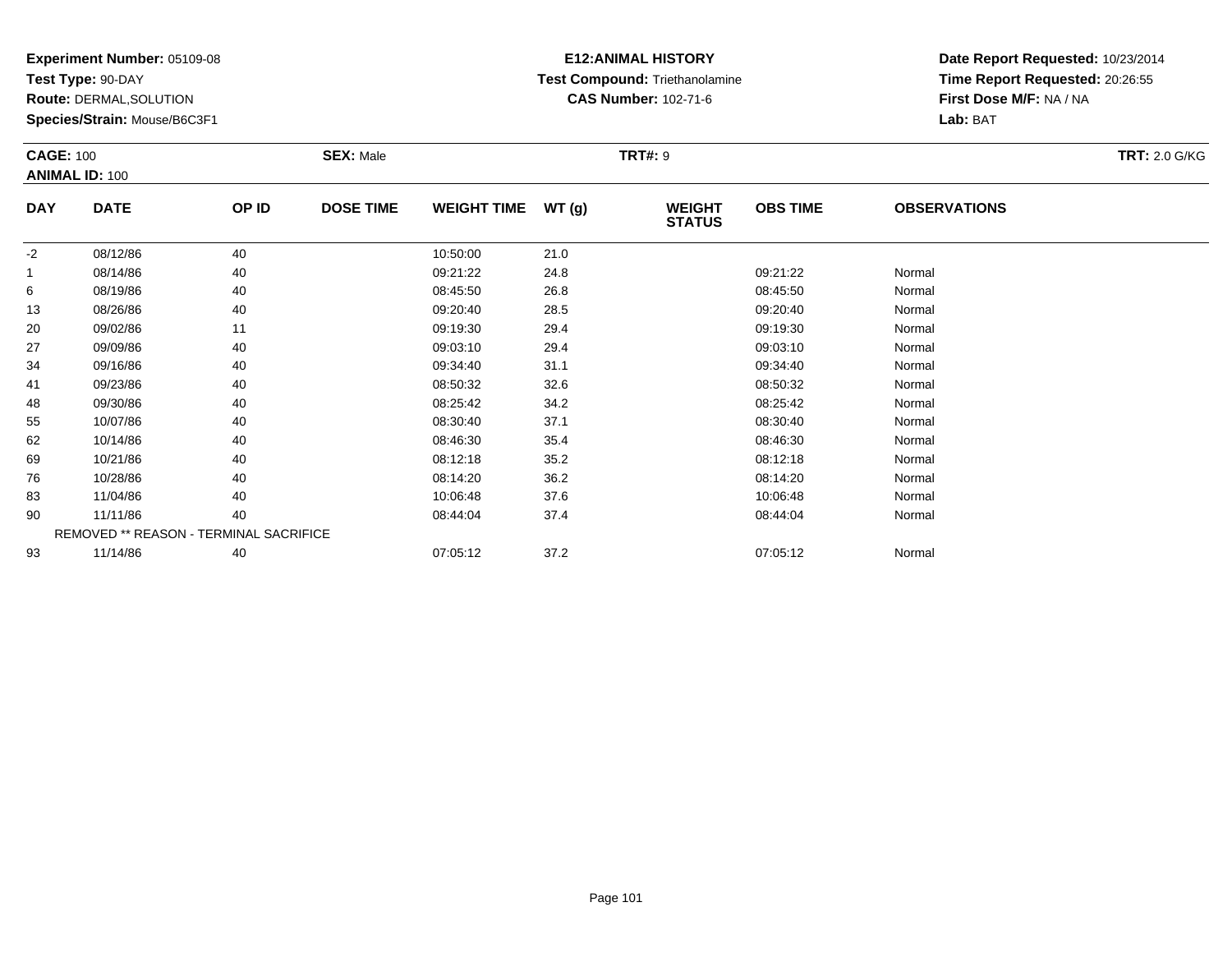| <b>Experiment Number: 05109-08</b> |                                       |                                                                |                                        |       |                                | Date Report Requested: 10/23/2014                        |                                |                                                            |  |
|------------------------------------|---------------------------------------|----------------------------------------------------------------|----------------------------------------|-------|--------------------------------|----------------------------------------------------------|--------------------------------|------------------------------------------------------------|--|
|                                    |                                       |                                                                |                                        |       |                                |                                                          |                                |                                                            |  |
|                                    |                                       |                                                                |                                        |       |                                |                                                          |                                |                                                            |  |
|                                    |                                       |                                                                |                                        |       |                                |                                                          | Lab: BAT                       |                                                            |  |
|                                    |                                       | <b>SEX: Male</b>                                               | <b>TRT#: 11</b>                        |       |                                |                                                          |                                | <b>TRT: 4.0 G/KG</b>                                       |  |
| <b>ANIMAL ID: 101</b>              |                                       |                                                                |                                        |       |                                |                                                          |                                |                                                            |  |
| <b>DATE</b>                        | OP ID                                 | <b>DOSE TIME</b>                                               | <b>WEIGHT TIME</b>                     | WT(g) | <b>WEIGHT</b><br><b>STATUS</b> | <b>OBS TIME</b>                                          | <b>OBSERVATIONS</b>            |                                                            |  |
| 08/10/86                           | 42                                    |                                                                | 11:23:20                               | 22.5  |                                |                                                          |                                |                                                            |  |
| 08/14/86                           | 40                                    |                                                                | 08:15:26                               | 22.7  |                                |                                                          |                                |                                                            |  |
| 08/19/86                           | 40                                    |                                                                | 08:01:52                               | 24.2  |                                |                                                          |                                |                                                            |  |
| 08/26/86                           | 40                                    |                                                                | 08:28:36                               | 25.7  |                                |                                                          |                                |                                                            |  |
| 09/02/86                           | 11                                    |                                                                | 08:46:40                               | 26.3  |                                |                                                          |                                |                                                            |  |
| 09/09/86                           | 40                                    |                                                                | 09:42:16                               | 27.2  |                                |                                                          |                                |                                                            |  |
| 09/16/86                           | 40                                    |                                                                | 10:10:56                               | 27.7  |                                |                                                          |                                |                                                            |  |
| 09/23/86                           | 40                                    |                                                                | 09:52:46                               | 28.1  |                                |                                                          |                                |                                                            |  |
| 09/30/86                           | 40                                    |                                                                | 08:56:54                               | 29.5  |                                |                                                          |                                |                                                            |  |
| 10/07/86                           | 40                                    |                                                                | 09:04:30                               | 29.1  |                                |                                                          |                                |                                                            |  |
| 10/14/86                           | 40                                    |                                                                | 09:17:14                               | 30.4  |                                |                                                          |                                |                                                            |  |
| 10/21/86                           | 40                                    |                                                                | 08:42:12                               | 30.6  |                                |                                                          |                                |                                                            |  |
| 10/28/86                           | 40                                    |                                                                | 08:48:50                               | 30.6  |                                |                                                          |                                |                                                            |  |
| 11/04/86                           | 40                                    |                                                                | 10:51:48                               | 29.9  |                                |                                                          |                                |                                                            |  |
| 11/11/86                           | 40                                    |                                                                | 09:07:08                               | 30.5  |                                |                                                          |                                |                                                            |  |
|                                    |                                       |                                                                |                                        |       |                                |                                                          |                                |                                                            |  |
| 11/14/86                           | 42                                    |                                                                | 08:23:18                               | 30.9  |                                | 08:23:18                                                 | Override                       |                                                            |  |
|                                    | Test Type: 90-DAY<br><b>CAGE: 101</b> | <b>Route: DERMAL, SOLUTION</b><br>Species/Strain: Mouse/B6C3F1 | REMOVED ** REASON - TERMINAL SACRIFICE |       |                                | <b>E12:ANIMAL HISTORY</b><br><b>CAS Number: 102-71-6</b> | Test Compound: Triethanolamine | Time Report Requested: 20:26:55<br>First Dose M/F: NA / NA |  |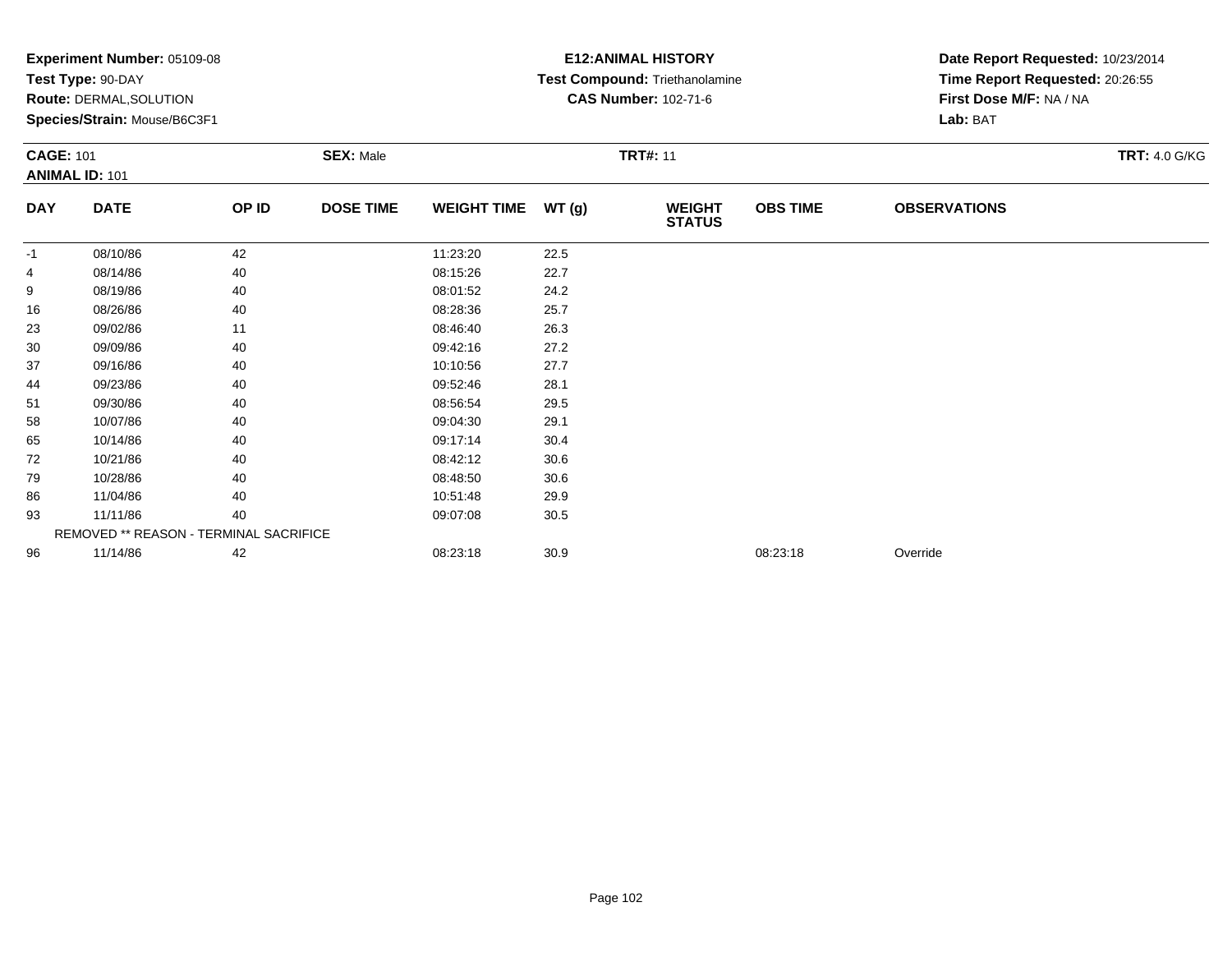|                  | <b>Experiment Number: 05109-08</b>     |       |                  |                    |       | <b>E12:ANIMAL HISTORY</b>      | Date Report Requested: 10/23/2014 |                                 |                      |  |
|------------------|----------------------------------------|-------|------------------|--------------------|-------|--------------------------------|-----------------------------------|---------------------------------|----------------------|--|
|                  | Test Type: 90-DAY                      |       |                  |                    |       | Test Compound: Triethanolamine |                                   | Time Report Requested: 20:26:55 |                      |  |
|                  | <b>Route: DERMAL, SOLUTION</b>         |       |                  |                    |       | <b>CAS Number: 102-71-6</b>    |                                   | First Dose M/F: NA / NA         |                      |  |
|                  | Species/Strain: Mouse/B6C3F1           |       |                  |                    |       |                                |                                   | Lab: BAT                        |                      |  |
| <b>CAGE: 102</b> |                                        |       | <b>SEX: Male</b> | <b>TRT#: 11</b>    |       |                                |                                   |                                 | <b>TRT: 4.0 G/KG</b> |  |
|                  | <b>ANIMAL ID: 102</b>                  |       |                  |                    |       |                                |                                   |                                 |                      |  |
| <b>DAY</b>       | <b>DATE</b>                            | OP ID | <b>DOSE TIME</b> | <b>WEIGHT TIME</b> | WT(g) | <b>WEIGHT</b><br><b>STATUS</b> | <b>OBS TIME</b>                   | <b>OBSERVATIONS</b>             |                      |  |
| -1               | 08/10/86                               | 42    |                  | 11:23:40           | 21.5  |                                |                                   |                                 |                      |  |
| 4                | 08/14/86                               | 40    |                  | 08:15:40           | 22.6  |                                |                                   |                                 |                      |  |
| 9                | 08/19/86                               | 40    |                  | 08:02:08           | 23.2  |                                |                                   |                                 |                      |  |
| 16               | 08/26/86                               | 40    |                  | 08:28:54           | 24.7  |                                |                                   |                                 |                      |  |
| 23               | 09/02/86                               | 11    |                  | 08:47:00           | 25.3  |                                |                                   |                                 |                      |  |
| 30               | 09/09/86                               | 40    |                  | 09:42:34           | 26.5  |                                |                                   |                                 |                      |  |
| 37               | 09/16/86                               | 30    |                  | 14:00:00           | 24.6  |                                |                                   |                                 |                      |  |
| 44               | 09/23/86                               | 40    |                  | 09:51:46           | 27.8  |                                |                                   |                                 |                      |  |
| 51               | 09/30/86                               | 40    |                  | 08:57:16           | 29.9  |                                |                                   |                                 |                      |  |
| 58               | 10/07/86                               | 40    |                  | 14:13:54           | 27.0  |                                |                                   |                                 |                      |  |
| 65               | 10/14/86                               | 40    |                  | 09:17:28           | 28.2  |                                |                                   |                                 |                      |  |
| 72               | 10/21/86                               | 40    |                  | 08:42:26           | 28.5  |                                |                                   |                                 |                      |  |
| 79               | 10/28/86                               | 40    |                  | 08:49:04           | 29.4  |                                |                                   |                                 |                      |  |
| 86               | 11/04/86                               | 40    |                  | 10:52:04           | 27.2  |                                |                                   |                                 |                      |  |
| 93               | 11/11/86                               | 40    |                  | 09:07:22           | 28.6  |                                |                                   |                                 |                      |  |
|                  | REMOVED ** REASON - TERMINAL SACRIFICE |       |                  |                    |       |                                |                                   |                                 |                      |  |
| 96               | 11/14/86                               | 42    |                  | 08:23:48           | 29.0  |                                | 08:23:48                          | Override                        |                      |  |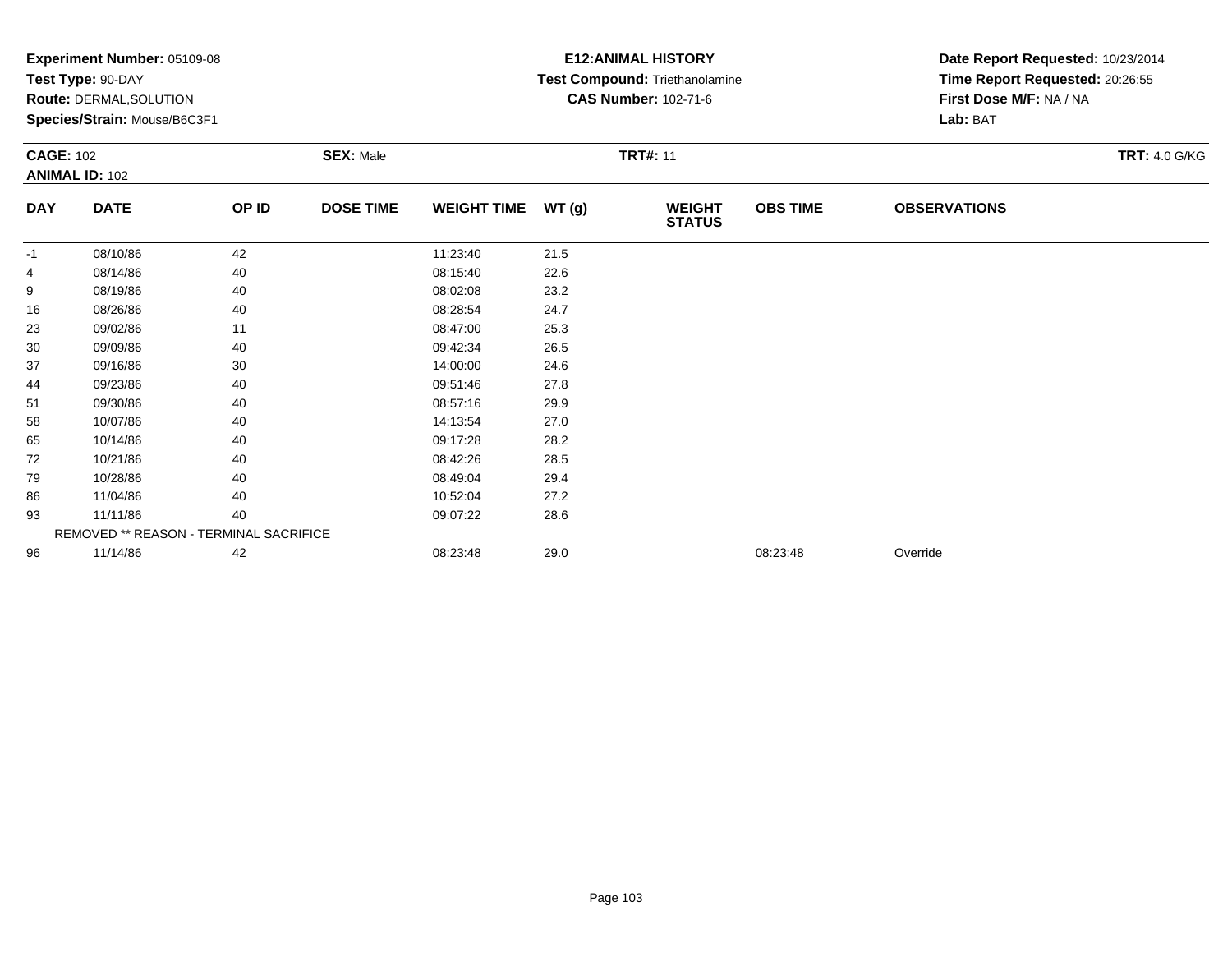|                  | <b>Experiment Number: 05109-08</b>     |       |                  |                    |       | <b>E12:ANIMAL HISTORY</b>      | Date Report Requested: 10/23/2014 |                                 |                      |  |
|------------------|----------------------------------------|-------|------------------|--------------------|-------|--------------------------------|-----------------------------------|---------------------------------|----------------------|--|
|                  | Test Type: 90-DAY                      |       |                  |                    |       | Test Compound: Triethanolamine |                                   | Time Report Requested: 20:26:55 |                      |  |
|                  | <b>Route: DERMAL, SOLUTION</b>         |       |                  |                    |       | <b>CAS Number: 102-71-6</b>    |                                   | First Dose M/F: NA / NA         |                      |  |
|                  | Species/Strain: Mouse/B6C3F1           |       |                  |                    |       |                                |                                   | Lab: BAT                        |                      |  |
| <b>CAGE: 103</b> |                                        |       | <b>SEX: Male</b> | <b>TRT#: 11</b>    |       |                                |                                   |                                 | <b>TRT: 4.0 G/KG</b> |  |
|                  | <b>ANIMAL ID: 103</b>                  |       |                  |                    |       |                                |                                   |                                 |                      |  |
| <b>DAY</b>       | <b>DATE</b>                            | OP ID | <b>DOSE TIME</b> | <b>WEIGHT TIME</b> | WT(g) | <b>WEIGHT</b><br><b>STATUS</b> | <b>OBS TIME</b>                   | <b>OBSERVATIONS</b>             |                      |  |
| -1               | 08/10/86                               | 42    |                  | 11:23:56           | 16.2  |                                |                                   |                                 |                      |  |
| 4                | 08/14/86                               | 40    |                  | 08:16:04           | 22.2  |                                |                                   |                                 |                      |  |
| 9                | 08/19/86                               | 40    |                  | 08:02:28           | 24.2  |                                |                                   |                                 |                      |  |
| 16               | 08/26/86                               | 40    |                  | 08:29:10           | 26.2  |                                |                                   |                                 |                      |  |
| 23               | 09/02/86                               | 11    |                  | 08:45:40           | 26.7  |                                |                                   |                                 |                      |  |
| 30               | 09/09/86                               | 40    |                  | 09:41:34           | 28.2  |                                |                                   |                                 |                      |  |
| 37               | 09/16/86                               | 40    |                  | 10:10:06           | 28.8  |                                |                                   |                                 |                      |  |
| 44               | 09/23/86                               | 40    |                  | 09:52:04           | 29.2  |                                |                                   |                                 |                      |  |
| 51               | 09/30/86                               | 40    |                  | 08:57:30           | 31.7  |                                |                                   |                                 |                      |  |
| 58               | 10/07/86                               | 40    |                  | 09:05:08           | 31.1  |                                |                                   |                                 |                      |  |
| 65               | 10/14/86                               | 40    |                  | 09:17:40           | 32.2  |                                |                                   |                                 |                      |  |
| 72               | 10/21/86                               | 40    |                  | 08:42:40           | 31.6  |                                |                                   |                                 |                      |  |
| 79               | 10/28/86                               | 40    |                  | 08:49:18           | 32.0  |                                |                                   |                                 |                      |  |
| 86               | 11/04/86                               | 40    |                  | 10:52:20           | 31.6  |                                |                                   |                                 |                      |  |
| 93               | 11/11/86                               | 40    |                  | 09:06:20           | 33.0  |                                |                                   |                                 |                      |  |
|                  | REMOVED ** REASON - TERMINAL SACRIFICE |       |                  |                    |       |                                |                                   |                                 |                      |  |
| 96               | 11/14/86                               | 42    |                  | 08:21:54           | 32.8  |                                | 08:21:54                          | Override                        |                      |  |
|                  |                                        |       |                  |                    |       |                                |                                   |                                 |                      |  |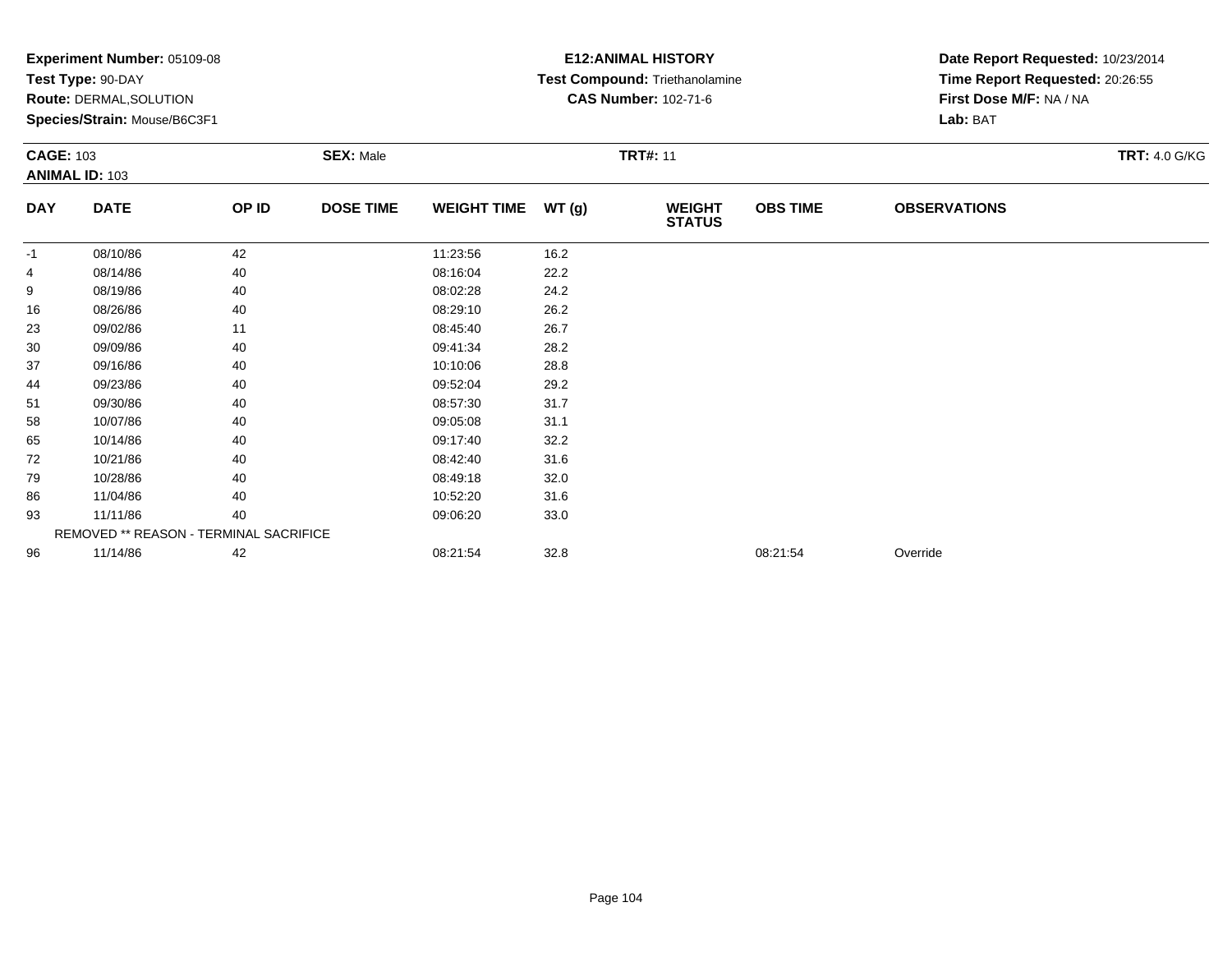|                  | <b>Experiment Number: 05109-08</b>     |       |                  |                    |                 | <b>E12:ANIMAL HISTORY</b>      | Date Report Requested: 10/23/2014 |                                 |  |  |
|------------------|----------------------------------------|-------|------------------|--------------------|-----------------|--------------------------------|-----------------------------------|---------------------------------|--|--|
|                  | Test Type: 90-DAY                      |       |                  |                    |                 | Test Compound: Triethanolamine |                                   | Time Report Requested: 20:26:55 |  |  |
|                  | <b>Route: DERMAL, SOLUTION</b>         |       |                  |                    |                 | <b>CAS Number: 102-71-6</b>    |                                   | First Dose M/F: NA / NA         |  |  |
|                  | Species/Strain: Mouse/B6C3F1           |       |                  |                    |                 |                                |                                   | Lab: BAT                        |  |  |
| <b>CAGE: 104</b> |                                        |       | <b>SEX: Male</b> |                    | <b>TRT#: 11</b> |                                | <b>TRT: 4.0 G/KG</b>              |                                 |  |  |
|                  | <b>ANIMAL ID: 104</b>                  |       |                  |                    |                 |                                |                                   |                                 |  |  |
| <b>DAY</b>       | <b>DATE</b>                            | OP ID | <b>DOSE TIME</b> | <b>WEIGHT TIME</b> | WT(g)           | <b>WEIGHT</b><br><b>STATUS</b> | <b>OBS TIME</b>                   | <b>OBSERVATIONS</b>             |  |  |
| -1               | 08/10/86                               | 42    |                  | 11:25:06           | 24.2            |                                |                                   |                                 |  |  |
| 4                | 08/14/86                               | 40    |                  | 08:16:36           | 26.3            |                                |                                   |                                 |  |  |
| 9                | 08/19/86                               | 40    |                  | 08:02:46           | 26.9            |                                |                                   |                                 |  |  |
| 16               | 08/26/86                               | 40    |                  | 08:28:02           | 27.5            |                                |                                   |                                 |  |  |
| 23               | 09/02/86                               | 11    |                  | 08:46:02           | 28.9            |                                |                                   |                                 |  |  |
| 30               | 09/09/86                               | 40    |                  | 09:41:48           | 30.1            |                                |                                   |                                 |  |  |
| 37               | 09/16/86                               | 40    |                  | 10:10:20           | 31.5            |                                |                                   |                                 |  |  |
| 44               | 09/23/86                               | 40    |                  | 09:52:18           | 30.5            |                                |                                   |                                 |  |  |
| 51               | 09/30/86                               | 40    |                  | 08:57:44           | 33.4            |                                |                                   |                                 |  |  |
| 58               | 10/07/86                               | 40    |                  | 14:14:52           | 33.3            |                                |                                   |                                 |  |  |
| 65               | 10/14/86                               | 40    |                  | 09:17:54           | 32.5            |                                |                                   |                                 |  |  |
| 72               | 10/21/86                               | 40    |                  | 08:42:54           | 34.3            |                                |                                   |                                 |  |  |
| 79               | 10/28/86                               | 40    |                  | 08:48:12           | 35.4            |                                |                                   |                                 |  |  |
| 86               | 11/04/86                               | 40    |                  | 10:51:14           | 32.5            |                                |                                   |                                 |  |  |
| 93               | 11/11/86                               | 40    |                  | 09:06:44           | 34.7            |                                |                                   |                                 |  |  |
|                  | REMOVED ** REASON - TERMINAL SACRIFICE |       |                  |                    |                 |                                |                                   |                                 |  |  |
| 96               | 11/14/86                               | 42    |                  | 08:22:18           | 35.5            |                                | 08:22:18                          | Override                        |  |  |
|                  |                                        |       |                  |                    |                 |                                |                                   |                                 |  |  |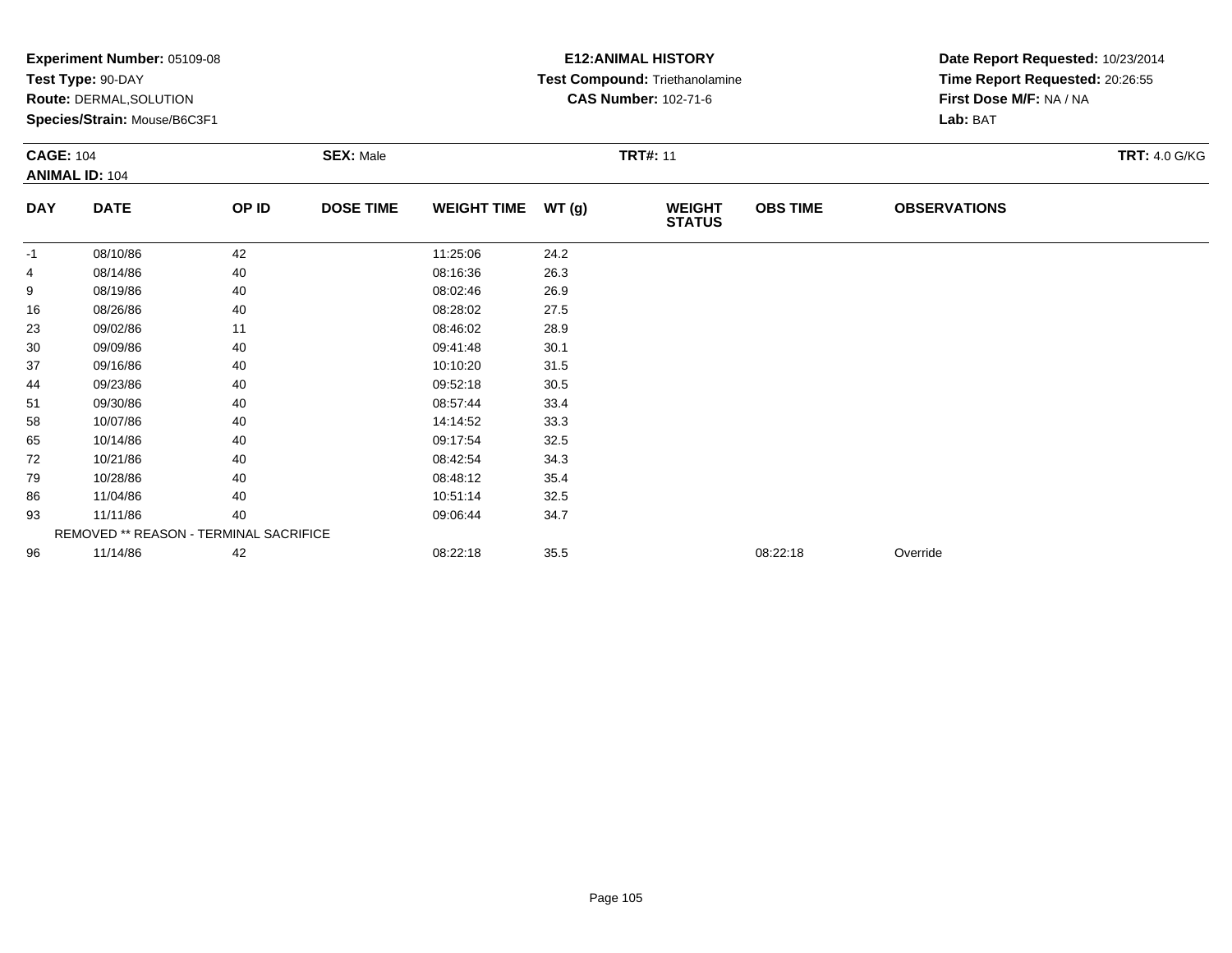|                  | <b>Experiment Number: 05109-08</b>     |       |                  |                    |                 | <b>E12:ANIMAL HISTORY</b>      | Date Report Requested: 10/23/2014 |                                 |  |  |
|------------------|----------------------------------------|-------|------------------|--------------------|-----------------|--------------------------------|-----------------------------------|---------------------------------|--|--|
|                  | Test Type: 90-DAY                      |       |                  |                    |                 | Test Compound: Triethanolamine |                                   | Time Report Requested: 20:26:56 |  |  |
|                  | <b>Route: DERMAL, SOLUTION</b>         |       |                  |                    |                 | <b>CAS Number: 102-71-6</b>    |                                   | First Dose M/F: NA / NA         |  |  |
|                  | Species/Strain: Mouse/B6C3F1           |       |                  |                    |                 |                                |                                   | Lab: BAT                        |  |  |
| <b>CAGE: 105</b> |                                        |       | <b>SEX: Male</b> |                    | <b>TRT#: 11</b> |                                | <b>TRT: 4.0 G/KG</b>              |                                 |  |  |
|                  | <b>ANIMAL ID: 105</b>                  |       |                  |                    |                 |                                |                                   |                                 |  |  |
| <b>DAY</b>       | <b>DATE</b>                            | OP ID | <b>DOSE TIME</b> | <b>WEIGHT TIME</b> | WT(g)           | <b>WEIGHT</b><br><b>STATUS</b> | <b>OBS TIME</b>                   | <b>OBSERVATIONS</b>             |  |  |
| -1               | 08/10/86                               | 42    |                  | 11:25:22           | 22.9            |                                |                                   |                                 |  |  |
| 4                | 08/14/86                               | 40    |                  | 08:15:06           | 24.5            |                                |                                   |                                 |  |  |
| 9                | 08/19/86                               | 40    |                  | 08:01:34           | 25.9            |                                |                                   |                                 |  |  |
| 16               | 08/26/86                               | 40    |                  | 08:28:20           | 27.6            |                                |                                   |                                 |  |  |
| 23               | 09/02/86                               | 11    |                  | 08:46:20           | 28.7            |                                |                                   |                                 |  |  |
| 30               | 09/09/86                               | 40    |                  | 09:42:04           | 28.9            |                                |                                   |                                 |  |  |
| 37               | 09/16/86                               | 40    |                  | 10:10:42           | 27.0            |                                |                                   |                                 |  |  |
| 44               | 09/23/86                               | 40    |                  | 09:52:32           | 30.9            |                                |                                   |                                 |  |  |
| 51               | 09/30/86                               | 40    |                  | 08:58:00           | 33.4            |                                |                                   |                                 |  |  |
| 58               | 10/07/86                               | 40    |                  | 09:06:02           | 31.8            |                                |                                   |                                 |  |  |
| 65               | 10/14/86                               | 40    |                  | 09:16:52           | 35.3            |                                |                                   |                                 |  |  |
| 72               | 10/21/86                               | 40    |                  | 08:41:54           | 33.6            |                                |                                   |                                 |  |  |
| 79               | 10/28/86                               | 40    |                  | 08:48:34           | 35.5            |                                |                                   |                                 |  |  |
| 86               | 11/04/86                               | 40    |                  | 10:51:30           | 33.9            |                                |                                   |                                 |  |  |
| 93               | 11/11/86                               | 40    |                  | 09:06:56           | 34.5            |                                |                                   |                                 |  |  |
|                  | REMOVED ** REASON - TERMINAL SACRIFICE |       |                  |                    |                 |                                |                                   |                                 |  |  |
| 96               | 11/14/86                               | 42    |                  | 08:22:46           | 34.9            |                                | 08:22:46                          | Override                        |  |  |
|                  |                                        |       |                  |                    |                 |                                |                                   |                                 |  |  |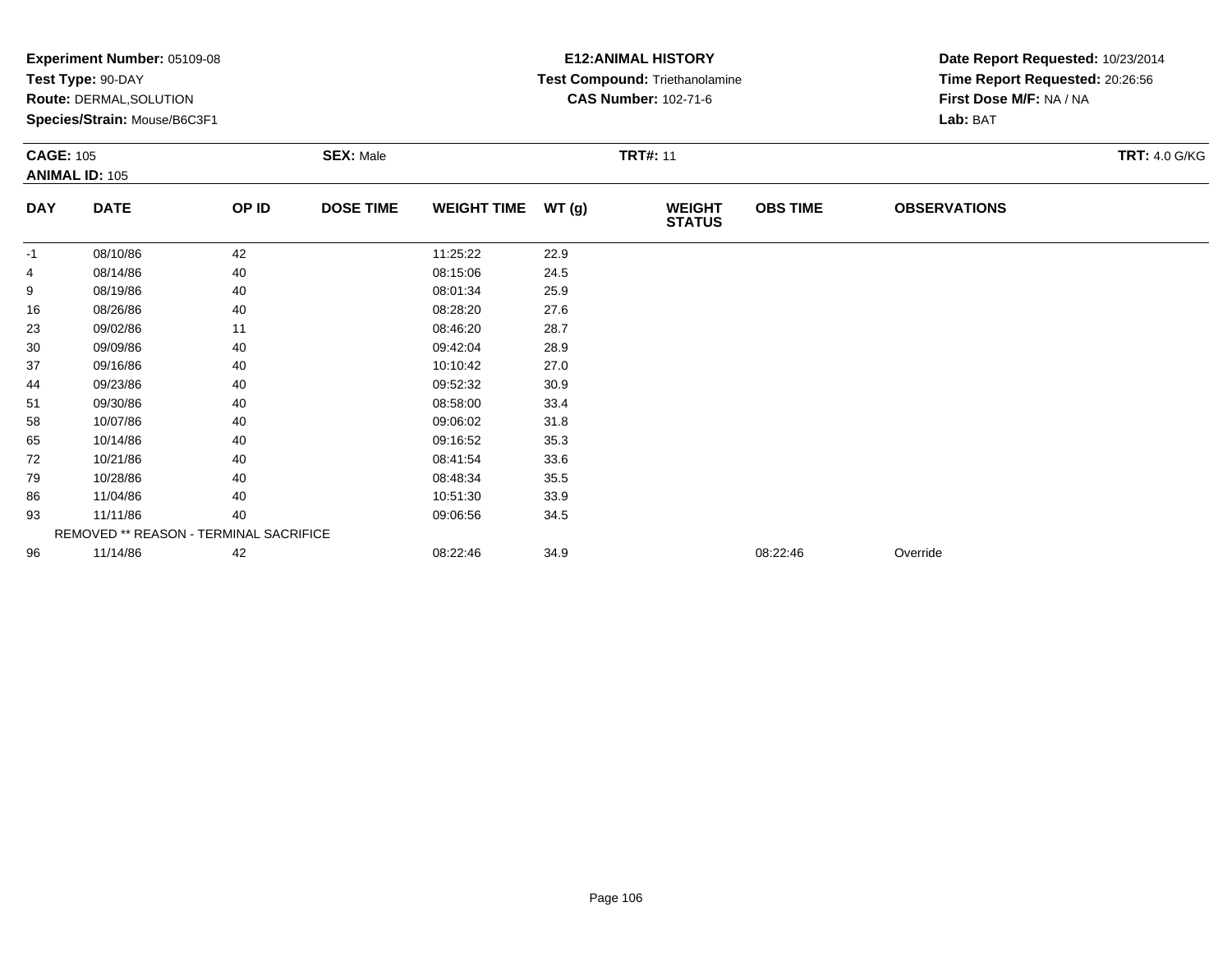| <b>Experiment Number: 05109-08</b> |                                                                |                                                         |                                               |       |                                | Date Report Requested: 10/23/2014                                           |                                |                                                            |  |
|------------------------------------|----------------------------------------------------------------|---------------------------------------------------------|-----------------------------------------------|-------|--------------------------------|-----------------------------------------------------------------------------|--------------------------------|------------------------------------------------------------|--|
|                                    |                                                                |                                                         |                                               |       |                                |                                                                             |                                |                                                            |  |
|                                    |                                                                |                                                         |                                               |       |                                |                                                                             |                                |                                                            |  |
|                                    |                                                                |                                                         |                                               |       |                                |                                                                             | Lab: BAT                       |                                                            |  |
|                                    |                                                                | <b>SEX: Male</b>                                        |                                               |       |                                | <b>TRT: 4.0 G/KG</b>                                                        |                                |                                                            |  |
|                                    |                                                                |                                                         |                                               |       |                                |                                                                             |                                |                                                            |  |
| <b>DATE</b>                        | OP ID                                                          | <b>DOSE TIME</b>                                        | <b>WEIGHT TIME</b>                            | WT(g) | <b>WEIGHT</b><br><b>STATUS</b> | <b>OBS TIME</b>                                                             | <b>OBSERVATIONS</b>            |                                                            |  |
| 08/10/86                           | 42                                                             |                                                         | 13:01:44                                      | 22.4  |                                |                                                                             |                                |                                                            |  |
| 08/14/86                           | 40                                                             |                                                         | 08:11:42                                      | 23.3  |                                |                                                                             |                                |                                                            |  |
| 08/19/86                           | 40                                                             |                                                         | 07:58:58                                      | 24.0  |                                |                                                                             |                                |                                                            |  |
| 08/26/86                           | 40                                                             |                                                         | 08:25:40                                      | 26.1  |                                |                                                                             |                                |                                                            |  |
| 09/02/86                           | 11                                                             |                                                         | 08:49:48                                      | 28.3  |                                |                                                                             |                                |                                                            |  |
| 09/09/86                           | 40                                                             |                                                         | 09:39:40                                      | 28.3  |                                |                                                                             |                                |                                                            |  |
| 09/16/86                           | 40                                                             |                                                         | 10:08:14                                      | 30.1  |                                |                                                                             |                                |                                                            |  |
| 09/23/86                           | 40                                                             |                                                         | 09:55:32                                      | 29.8  |                                |                                                                             |                                |                                                            |  |
| 09/30/86                           | 40                                                             |                                                         | 08:54:06                                      | 32.4  |                                |                                                                             |                                |                                                            |  |
| 10/07/86                           | 40                                                             |                                                         | 09:01:56                                      | 34.0  |                                |                                                                             |                                |                                                            |  |
| 10/14/86                           | 40                                                             |                                                         | 09:14:20                                      | 31.5  |                                |                                                                             |                                |                                                            |  |
| 10/21/86                           | 40                                                             |                                                         | 08:39:28                                      | 30.9  |                                |                                                                             |                                |                                                            |  |
| 10/28/86                           | 40                                                             |                                                         | 08:45:44                                      | 30.8  |                                |                                                                             |                                |                                                            |  |
| 11/04/86                           | 40                                                             |                                                         | 10:49:24                                      | 30.0  |                                |                                                                             |                                |                                                            |  |
| 11/11/86                           | 40                                                             |                                                         | 09:09:54                                      | 32.5  |                                |                                                                             |                                |                                                            |  |
|                                    |                                                                |                                                         |                                               |       |                                |                                                                             |                                |                                                            |  |
| 11/14/86                           | 42                                                             |                                                         | 08:48:22                                      | 32.2  |                                | 08:48:22                                                                    | Override                       |                                                            |  |
|                                    | Test Type: 90-DAY<br><b>CAGE: 106</b><br><b>ANIMAL ID: 106</b> | Route: DERMAL, SOLUTION<br>Species/Strain: Mouse/B6C3F1 | <b>REMOVED ** REASON - TERMINAL SACRIFICE</b> |       |                                | <b>E12:ANIMAL HISTORY</b><br><b>CAS Number: 102-71-6</b><br><b>TRT#: 11</b> | Test Compound: Triethanolamine | Time Report Requested: 20:26:56<br>First Dose M/F: NA / NA |  |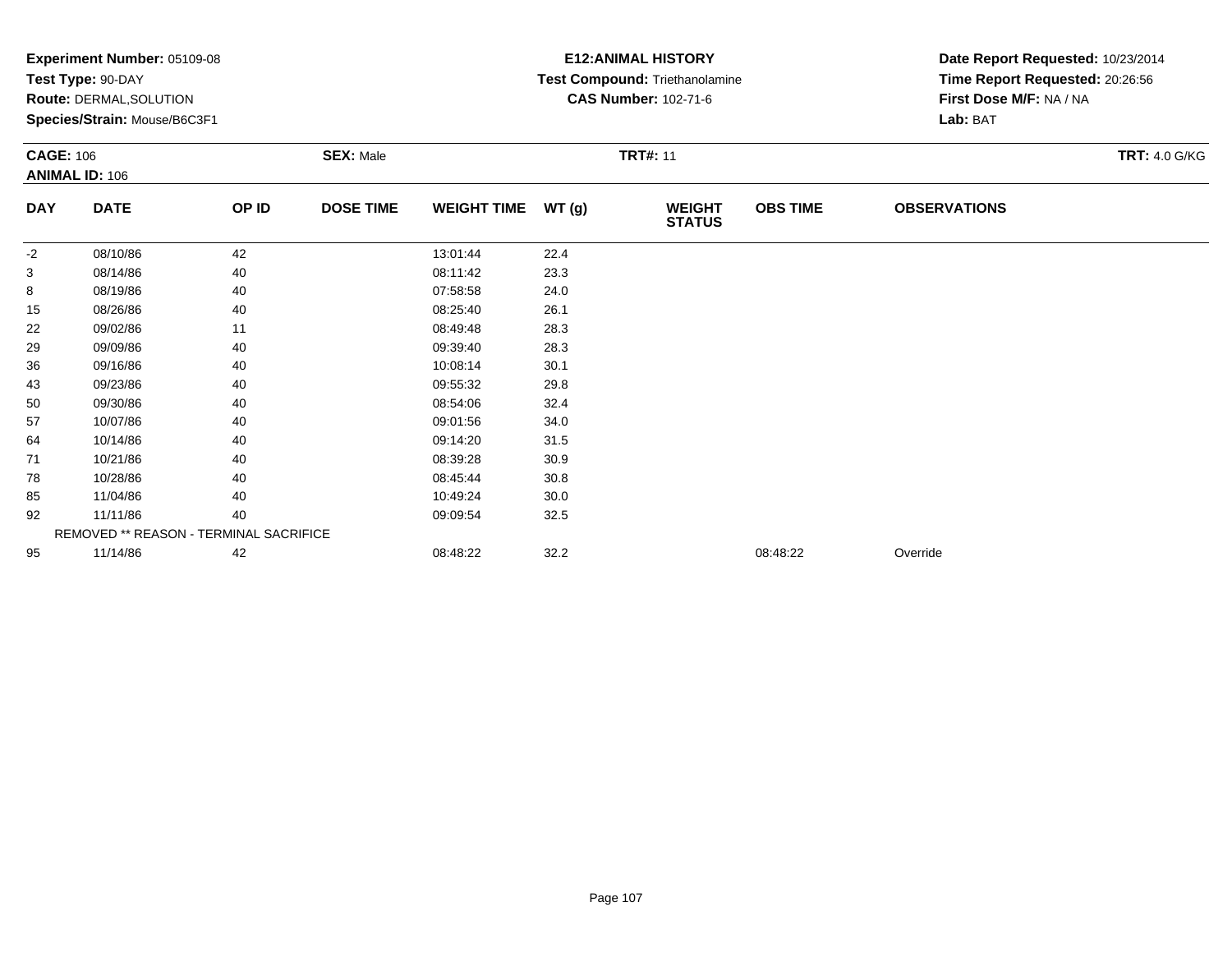|                  | <b>Experiment Number: 05109-08</b>     |       |                  |                    |       | <b>E12:ANIMAL HISTORY</b>      | Date Report Requested: 10/23/2014 |                                 |                      |  |
|------------------|----------------------------------------|-------|------------------|--------------------|-------|--------------------------------|-----------------------------------|---------------------------------|----------------------|--|
|                  | Test Type: 90-DAY                      |       |                  |                    |       | Test Compound: Triethanolamine |                                   | Time Report Requested: 20:26:56 |                      |  |
|                  | <b>Route: DERMAL, SOLUTION</b>         |       |                  |                    |       | <b>CAS Number: 102-71-6</b>    |                                   | First Dose M/F: NA / NA         |                      |  |
|                  | Species/Strain: Mouse/B6C3F1           |       |                  |                    |       |                                |                                   | Lab: BAT                        |                      |  |
| <b>CAGE: 107</b> |                                        |       | <b>SEX: Male</b> | <b>TRT#: 11</b>    |       |                                |                                   |                                 | <b>TRT: 4.0 G/KG</b> |  |
|                  | <b>ANIMAL ID: 107</b>                  |       |                  |                    |       |                                |                                   |                                 |                      |  |
| <b>DAY</b>       | <b>DATE</b>                            | OP ID | <b>DOSE TIME</b> | <b>WEIGHT TIME</b> | WT(g) | <b>WEIGHT</b><br><b>STATUS</b> | <b>OBS TIME</b>                   | <b>OBSERVATIONS</b>             |                      |  |
| $-2$             | 08/10/86                               | 42    |                  | 13:02:02           | 22.1  |                                |                                   |                                 |                      |  |
| 3                | 08/14/86                               | 40    |                  | 08:12:04           | 23.3  |                                |                                   |                                 |                      |  |
| 8                | 08/19/86                               | 40    |                  | 07:59:14           | 24.7  |                                |                                   |                                 |                      |  |
| 15               | 08/26/86                               | 40    |                  | 08:25:54           | 26.2  |                                |                                   |                                 |                      |  |
| 22               | 09/02/86                               | 11    |                  | 08:50:06           | 27.4  |                                |                                   |                                 |                      |  |
| 29               | 09/09/86                               | 40    |                  | 09:39:54           | 28.5  |                                |                                   |                                 |                      |  |
| 36               | 09/16/86                               | 40    |                  | 10:07:08           | 28.7  |                                |                                   |                                 |                      |  |
| 43               | 09/23/86                               | 40    |                  | 09:54:36           | 28.1  |                                |                                   |                                 |                      |  |
| 50               | 09/30/86                               | 40    |                  | 08:54:20           | 31.8  |                                |                                   |                                 |                      |  |
| 57               | 10/07/86                               | 40    |                  | 14:26:06           | 29.8  |                                |                                   |                                 |                      |  |
| 64               | 10/14/86                               | 40    |                  | 09:14:34           | 29.8  |                                |                                   |                                 |                      |  |
| 71               | 10/21/86                               | 40    |                  | 08:39:42           | 30.2  |                                |                                   |                                 |                      |  |
| 78               | 10/28/86                               | 40    |                  | 08:45:58           | 30.3  |                                |                                   |                                 |                      |  |
| 85               | 11/04/86                               | 40    |                  | 10:49:36           | 29.5  |                                |                                   |                                 |                      |  |
| 92               | 11/11/86                               | 40    |                  | 09:10:08           | 31.0  |                                |                                   |                                 |                      |  |
|                  | REMOVED ** REASON - TERMINAL SACRIFICE |       |                  |                    |       |                                |                                   |                                 |                      |  |
| 95               | 11/14/86                               | 42    |                  | 08:48:46           | 30.9  |                                | 08:48:46                          | Override                        |                      |  |
|                  |                                        |       |                  |                    |       |                                |                                   |                                 |                      |  |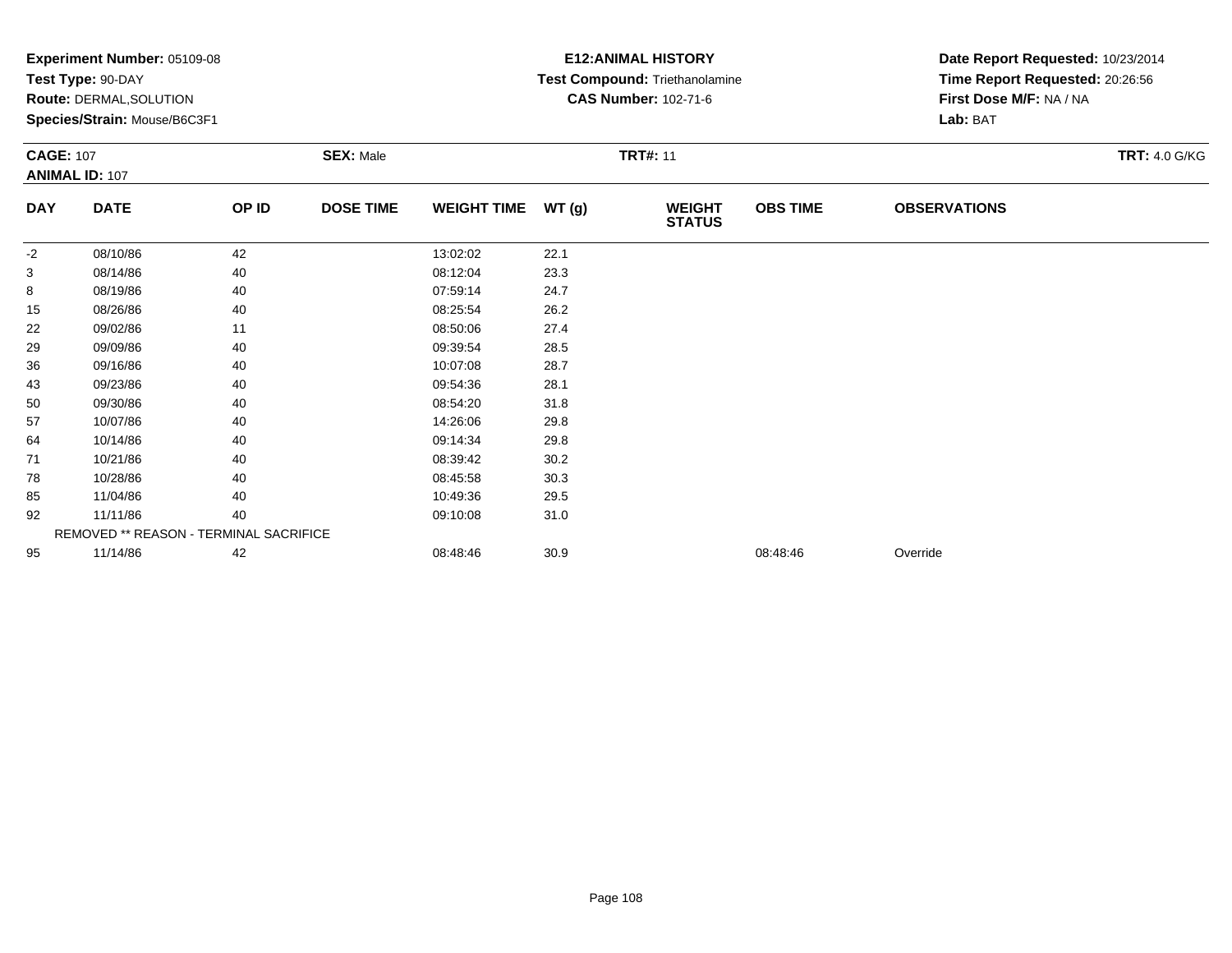|                  | Experiment Number: 05109-08<br>Test Type: 90-DAY<br>Route: DERMAL, SOLUTION<br>Species/Strain: Mouse/B6C3F1 |       |                  |                    |       | <b>E12: ANIMAL HISTORY</b><br>Test Compound: Triethanolamine<br><b>CAS Number: 102-71-6</b> |                 | Date Report Requested: 10/23/2014<br>Time Report Requested: 20:26:56<br>First Dose M/F: NA / NA<br>Lab: BAT |                      |
|------------------|-------------------------------------------------------------------------------------------------------------|-------|------------------|--------------------|-------|---------------------------------------------------------------------------------------------|-----------------|-------------------------------------------------------------------------------------------------------------|----------------------|
| <b>CAGE: 108</b> | <b>ANIMAL ID: 108</b>                                                                                       |       | <b>SEX: Male</b> |                    |       | <b>TRT#: 11</b>                                                                             |                 |                                                                                                             | <b>TRT: 4.0 G/KG</b> |
| <b>DAY</b>       | <b>DATE</b>                                                                                                 | OP ID | <b>DOSE TIME</b> | <b>WEIGHT TIME</b> | WT(g) | <b>WEIGHT</b><br><b>STATUS</b>                                                              | <b>OBS TIME</b> | <b>OBSERVATIONS</b>                                                                                         |                      |
| -2               | 08/10/86                                                                                                    | 42    |                  | 13:02:18           | 24.1  |                                                                                             |                 |                                                                                                             |                      |
| 3                | 08/14/86                                                                                                    | 40    |                  | 08:12:30           | 23.8  |                                                                                             |                 |                                                                                                             |                      |
| 8                | 08/19/86                                                                                                    | 40    |                  | 07:59:30           | 25.1  |                                                                                             |                 |                                                                                                             |                      |
| 15               | 08/26/86                                                                                                    | 40    |                  | 08:26:10           | 27.2  |                                                                                             |                 |                                                                                                             |                      |
| 22               | 09/02/86                                                                                                    | 11    |                  | 08:48:56           | 28.7  |                                                                                             |                 |                                                                                                             |                      |
| 29               | 09/09/86                                                                                                    | 40    |                  | 09:37:36           | 28.8  |                                                                                             |                 |                                                                                                             |                      |
| 36               | 09/16/86                                                                                                    | 40    |                  | 10:07:26           | 26.8  |                                                                                             |                 |                                                                                                             |                      |
| 43               | 09/23/86                                                                                                    | 40    |                  | 09:54:54           | 29.3  |                                                                                             |                 |                                                                                                             |                      |
| 50               | 09/30/86                                                                                                    | 40    |                  | 08:54:34           | 31.0  |                                                                                             |                 |                                                                                                             |                      |
| 57               | 10/07/86                                                                                                    | 40    |                  | 09:02:24           | 35.7  |                                                                                             |                 |                                                                                                             |                      |
| 64               | 10/14/86                                                                                                    | 40    |                  | 13:34:36           | 30.3  |                                                                                             |                 |                                                                                                             |                      |
| 71               | 10/21/86                                                                                                    | 40    |                  | 08:39:56           | 30.8  |                                                                                             |                 |                                                                                                             |                      |
| 78               | 10/28/86                                                                                                    | 40    |                  | 08:46:24           | 31.3  |                                                                                             |                 |                                                                                                             |                      |
| 85               | 11/04/86                                                                                                    | 40    |                  | 10:49:48           | 30.2  |                                                                                             |                 |                                                                                                             |                      |
| 92               | 11/11/86                                                                                                    | 40    |                  | 09:09:10           | 31.7  |                                                                                             |                 |                                                                                                             |                      |
|                  | REMOVED ** REASON - TERMINAL SACRIFICE                                                                      |       |                  |                    |       |                                                                                             |                 |                                                                                                             |                      |
| 95               | 11/14/86                                                                                                    | 42    |                  | 08:26:14           | 32.6  |                                                                                             | 08:26:14        | Override                                                                                                    |                      |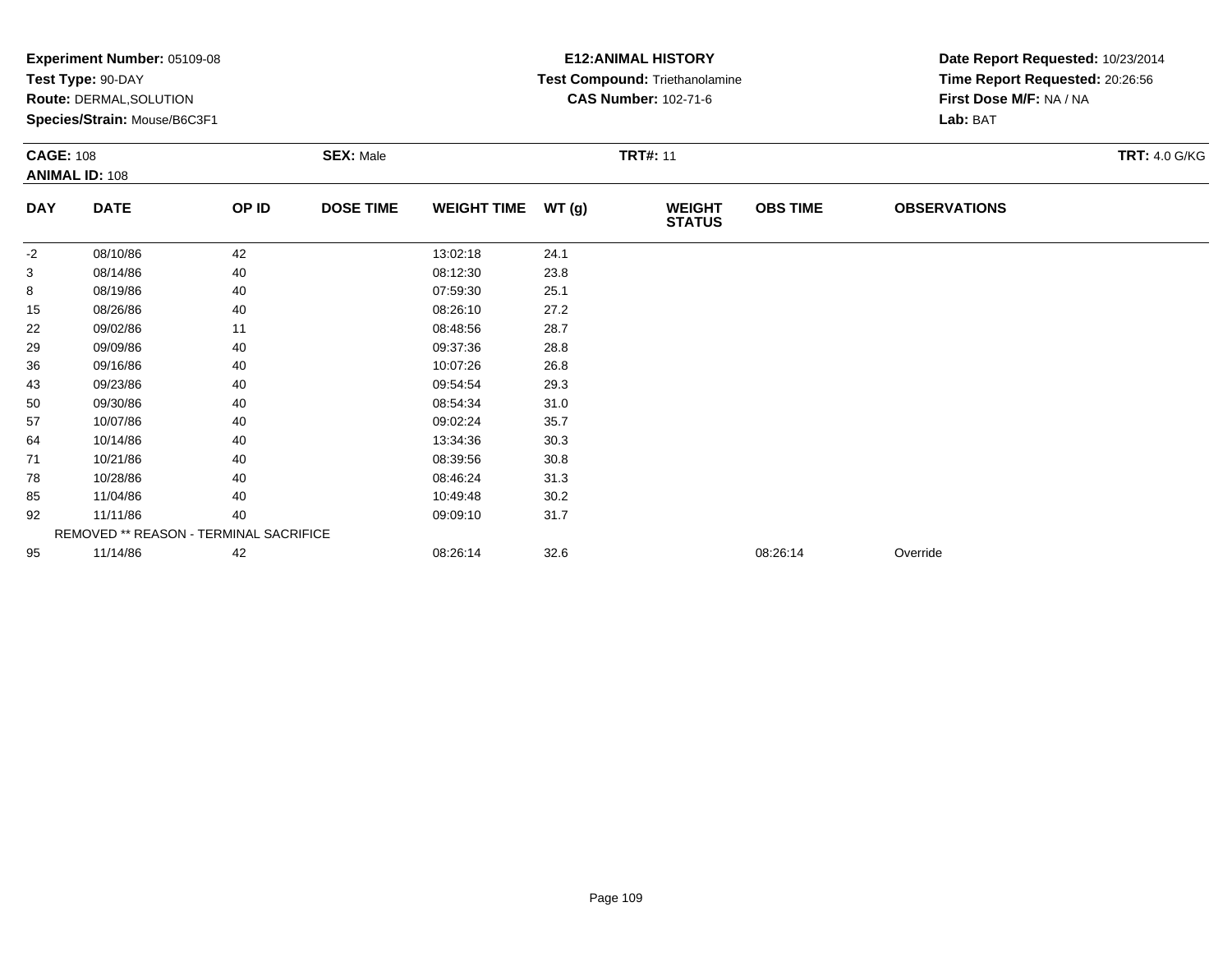|                  | <b>Experiment Number: 05109-08</b>     |       |                  |                    |       | <b>E12:ANIMAL HISTORY</b>      |                 | Date Report Requested: 10/23/2014 |                      |
|------------------|----------------------------------------|-------|------------------|--------------------|-------|--------------------------------|-----------------|-----------------------------------|----------------------|
|                  | Test Type: 90-DAY                      |       |                  |                    |       | Test Compound: Triethanolamine |                 | Time Report Requested: 20:26:56   |                      |
|                  | Route: DERMAL, SOLUTION                |       |                  |                    |       | <b>CAS Number: 102-71-6</b>    |                 | First Dose M/F: NA / NA           |                      |
|                  | Species/Strain: Mouse/B6C3F1           |       |                  |                    |       |                                |                 | Lab: BAT                          |                      |
| <b>CAGE: 109</b> |                                        |       | <b>SEX: Male</b> |                    |       | <b>TRT#: 11</b>                |                 |                                   | <b>TRT: 4.0 G/KG</b> |
|                  | <b>ANIMAL ID: 109</b>                  |       |                  |                    |       |                                |                 |                                   |                      |
| <b>DAY</b>       | <b>DATE</b>                            | OP ID | <b>DOSE TIME</b> | <b>WEIGHT TIME</b> | WT(g) | <b>WEIGHT</b><br><b>STATUS</b> | <b>OBS TIME</b> | <b>OBSERVATIONS</b>               |                      |
| $-2$             | 08/10/86                               | 42    |                  | 13:02:36           | 20.5  |                                |                 |                                   |                      |
| 3                | 08/14/86                               | 40    |                  | 08:12:48           | 22.3  |                                |                 |                                   |                      |
| 8                | 08/19/86                               | 40    |                  | 07:59:46           | 23.4  |                                |                 |                                   |                      |
| 15               | 08/26/86                               | 40    |                  | 08:24:58           | 24.9  |                                |                 |                                   |                      |
| 22               | 09/02/86                               | 11    |                  | 08:49:12           | 26.1  |                                |                 |                                   |                      |
| 29               | 09/09/86                               | 40    |                  | 09:39:06           | 26.1  |                                |                 |                                   |                      |
| 36               | 09/16/86                               | 40    |                  | 10:07:42           | 23.6  |                                |                 |                                   |                      |
| 43               | 09/23/86                               | 40    |                  | 09:55:08           | 27.7  |                                |                 |                                   |                      |
| 50               | 09/30/86                               | 40    |                  | 08:54:52           | 30.0  |                                |                 |                                   |                      |
| 57               | 10/07/86                               | 40    |                  | 09:02:38           | 29.6  |                                |                 |                                   |                      |
| 64               | 10/14/86                               | 40    |                  | 09:15:10           | 29.6  |                                |                 |                                   |                      |
| 71               | 10/21/86                               | 40    |                  | 08:40:12           | 29.5  |                                |                 |                                   |                      |
| 78               | 10/28/86                               | 40    |                  | 08:45:02           | 29.2  |                                |                 |                                   |                      |
| 85               | 11/04/86                               | 40    |                  | 10:48:58           | 29.4  |                                |                 |                                   |                      |
| 92               | 11/11/86                               | 40    |                  | 09:09:26           | 30.2  |                                |                 |                                   |                      |
|                  | REMOVED ** REASON - TERMINAL SACRIFICE |       |                  |                    |       |                                |                 |                                   |                      |
| 95               | 11/14/86                               | 42    |                  | 08:47:02           | 30.4  |                                | 08:47:02        | Override                          |                      |
|                  |                                        |       |                  |                    |       |                                |                 |                                   |                      |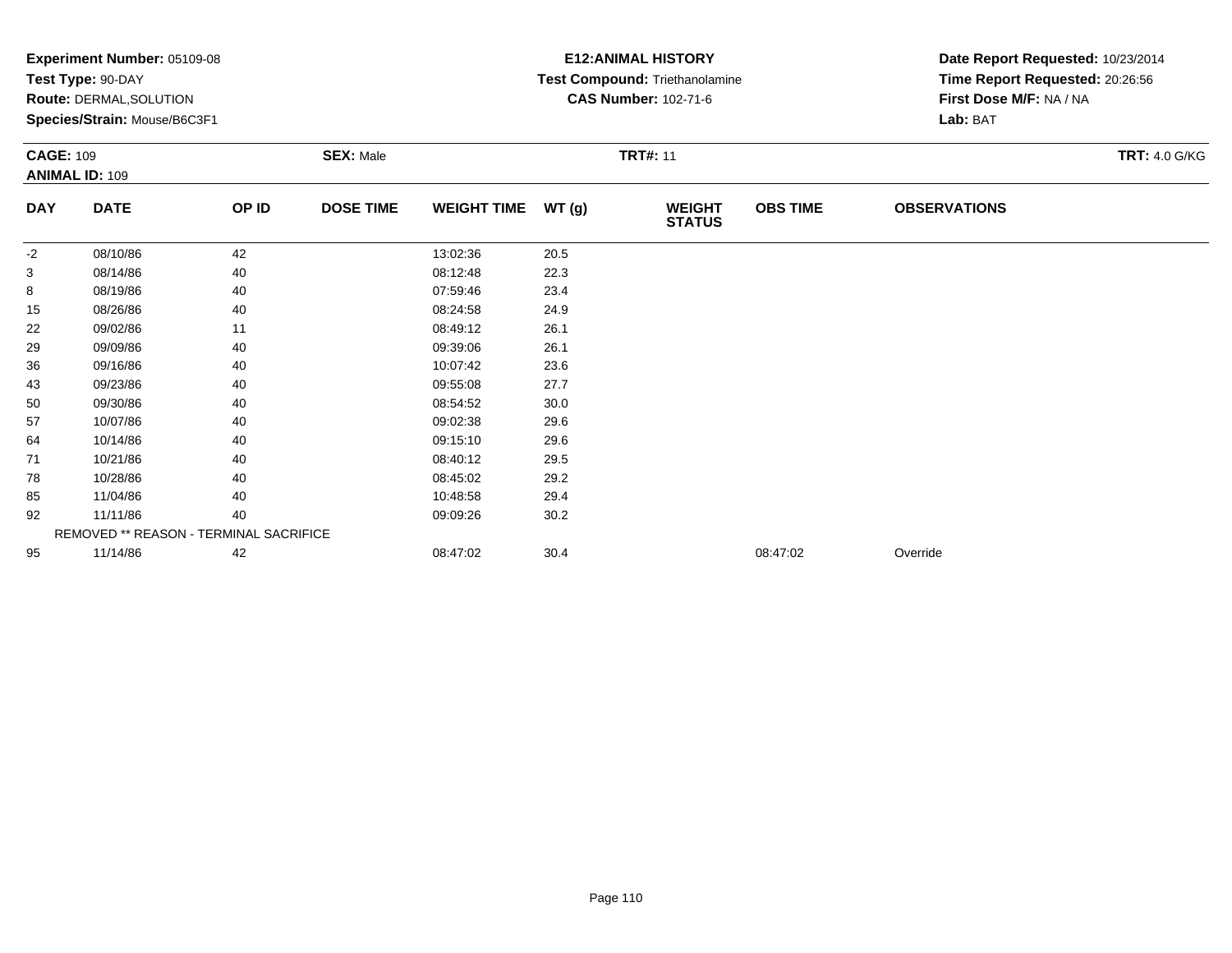|                  | <b>Experiment Number: 05109-08</b>     |       |                  |                    |       | <b>E12:ANIMAL HISTORY</b>      |                 | Date Report Requested: 10/23/2014 |                      |
|------------------|----------------------------------------|-------|------------------|--------------------|-------|--------------------------------|-----------------|-----------------------------------|----------------------|
|                  | Test Type: 90-DAY                      |       |                  |                    |       | Test Compound: Triethanolamine |                 | Time Report Requested: 20:26:56   |                      |
|                  | Route: DERMAL, SOLUTION                |       |                  |                    |       | <b>CAS Number: 102-71-6</b>    |                 | First Dose M/F: NA / NA           |                      |
|                  | Species/Strain: Mouse/B6C3F1           |       |                  |                    |       |                                |                 | Lab: BAT                          |                      |
| <b>CAGE: 110</b> |                                        |       | <b>SEX: Male</b> |                    |       | <b>TRT#: 11</b>                |                 |                                   | <b>TRT: 4.0 G/KG</b> |
|                  | <b>ANIMAL ID: 110</b>                  |       |                  |                    |       |                                |                 |                                   |                      |
| <b>DAY</b>       | <b>DATE</b>                            | OP ID | <b>DOSE TIME</b> | <b>WEIGHT TIME</b> | WT(g) | <b>WEIGHT</b><br><b>STATUS</b> | <b>OBS TIME</b> | <b>OBSERVATIONS</b>               |                      |
| $-2$             | 08/10/86                               | 42    |                  | 13:02:52           | 23.2  |                                |                 |                                   |                      |
| 3                | 08/14/86                               | 40    |                  | 08:11:22           | 25.2  |                                |                 |                                   |                      |
| 8                | 08/19/86                               | 40    |                  | 07:57:22           | 26.1  |                                |                 |                                   |                      |
| 15               | 08/26/86                               | 40    |                  | 08:25:20           | 27.5  |                                |                 |                                   |                      |
| 22               | 09/02/86                               | 11    |                  | 08:49:26           | 29.4  |                                |                 |                                   |                      |
| 29               | 09/09/86                               | 40    |                  | 09:39:22           | 28.3  |                                |                 |                                   |                      |
| 36               | 09/16/86                               | 40    |                  | 10:07:58           | 32.7  |                                |                 |                                   |                      |
| 43               | 09/23/86                               | 40    |                  | 09:55:20           | 30.0  |                                |                 |                                   |                      |
| 50               | 09/30/86                               | 40    |                  | 08:55:06           | 31.7  |                                |                 |                                   |                      |
| 57               | 10/07/86                               | 40    |                  | 09:02:50           | 31.7  |                                |                 |                                   |                      |
| 64               | 10/14/86                               | 40    |                  | 09:14:02           | 31.8  |                                |                 |                                   |                      |
| 71               | 10/21/86                               | 40    |                  | 08:39:08           | 32.1  |                                |                 |                                   |                      |
| 78               | 10/28/86                               | 40    |                  | 08:45:24           | 31.4  |                                |                 |                                   |                      |
| 85               | 11/04/86                               | 40    |                  | 10:49:12           | 30.8  |                                |                 |                                   |                      |
| 92               | 11/11/86                               | 40    |                  | 09:09:40           | 32.2  |                                |                 |                                   |                      |
|                  | REMOVED ** REASON - TERMINAL SACRIFICE |       |                  |                    |       |                                |                 |                                   |                      |
| 95               | 11/14/86                               | 42    |                  | 08:48:00           | 32.2  |                                | 08:48:00        | Override                          |                      |
|                  |                                        |       |                  |                    |       |                                |                 |                                   |                      |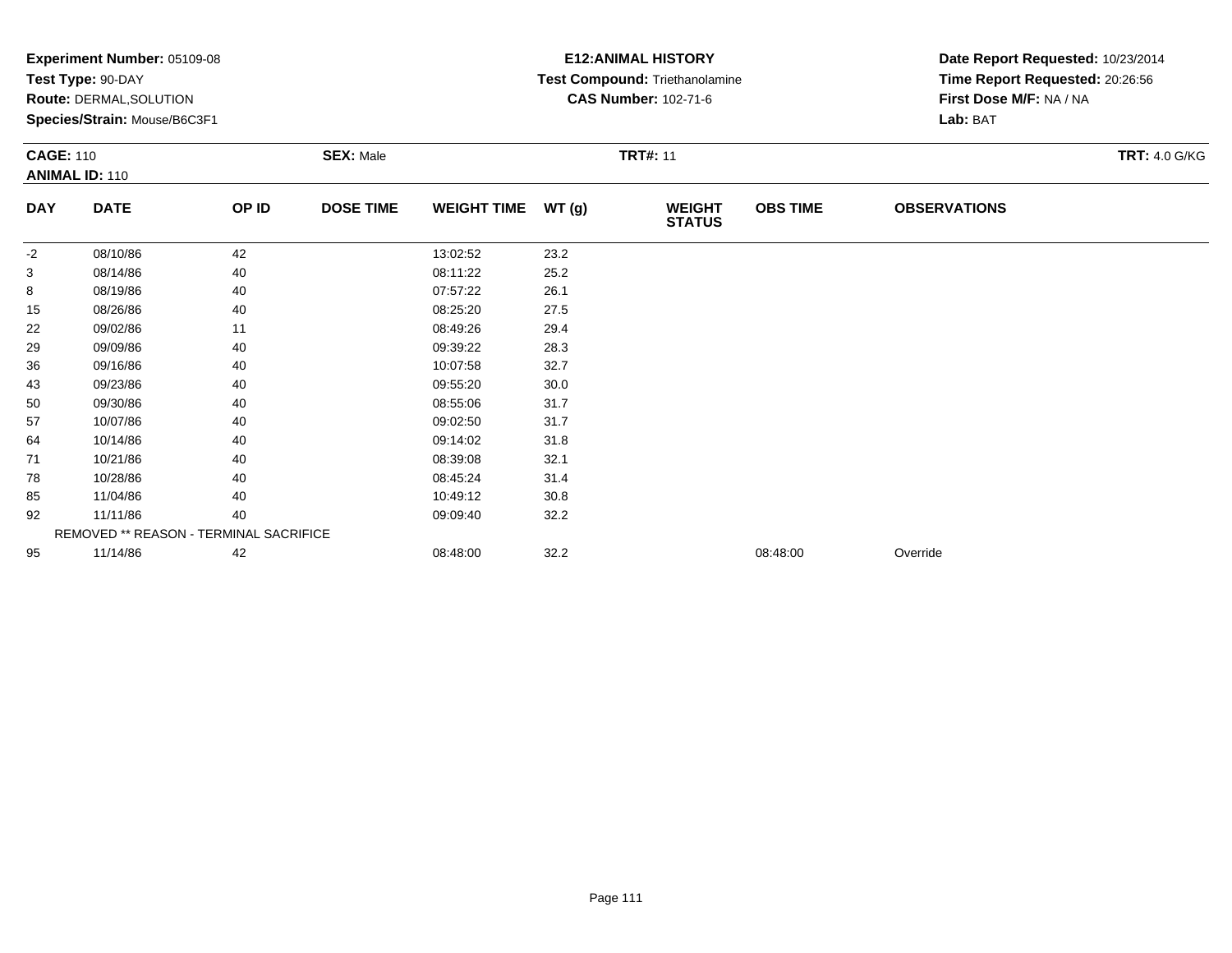**Test Type:** 90-DAY

93

**Route:** DERMAL,SOLUTION

**Species/Strain:** Mouse/B6C3F1

#### **E12:ANIMAL HISTORY Test Compound:** Triethanolamine**CAS Number:** 102-71-6

**Date Report Requested:** 10/23/2014**Time Report Requested:** 20:26:56**First Dose M/F:** NA / NA**Lab:** BAT

| <b>CAGE: 111</b> | <b>ANIMAL ID: 111</b>                         |       | <b>SEX: Male</b> |                    |       | <b>TRT#: 11</b>                |                 |                                                                                | <b>TRT: 4.0 G/KG</b> |
|------------------|-----------------------------------------------|-------|------------------|--------------------|-------|--------------------------------|-----------------|--------------------------------------------------------------------------------|----------------------|
| <b>DAY</b>       | <b>DATE</b>                                   | OP ID | <b>DOSE TIME</b> | <b>WEIGHT TIME</b> | WT(g) | <b>WEIGHT</b><br><b>STATUS</b> | <b>OBS TIME</b> | <b>OBSERVATIONS</b>                                                            |                      |
| $-1$             | 08/12/86                                      | 40    |                  | 10:58:34           | 22.6  |                                |                 |                                                                                |                      |
| 2                | 08/14/86                                      | 40    |                  | 09:18:06           | 23.3  |                                | 09:18:06        | Normal                                                                         |                      |
| 7                | 08/19/86                                      | 40    |                  | 08:52:58           | 25.7  |                                | 08:52:58        | (Skin Paint Only) Scaly                                                        |                      |
| 14               | 08/26/86                                      | 40    |                  | 09:25:50           | 26.3  |                                | 09:25:50        | Irritation                                                                     |                      |
| 21               | 09/02/86                                      | 11    |                  | 10:16:18           | 27.0  |                                | 10:16:18        | Irritation                                                                     |                      |
| 28               | 09/09/86                                      | 40    |                  | 09:06:24           | 30.0  |                                | 09:06:24        | (Skin Paint Only) Discoloration White<br>(Skin Paint Only) Scaly<br>Irritation |                      |
| 35               | 09/16/86                                      | 40    |                  | 09:37:54           | 29.9  |                                | 09:37:54        | (Skin Paint Only) Discoloration White<br>(Skin Paint Only) Scaly<br>Irritation |                      |
| 42               | 09/23/86                                      | 40    |                  | 08:53:56           | 30.9  |                                | 08:53:56        | (Skin Paint Only) Discoloration White<br>(Skin Paint Only) Scaly               |                      |
| 49               | 09/30/86                                      | 40    |                  | 08:26:20           | 30.9  |                                | 08:26:20        | (Skin Paint Only) Discoloration White<br>Irritation                            |                      |
| 56               | 10/07/86                                      | 40    |                  | 08:31:32           | 31.3  |                                | 08:31:32        | (Skin Paint Only) Discoloration White                                          |                      |
| 63               | 10/14/86                                      | 40    |                  | 08:49:22           | 31.4  |                                | 08:49:22        | (Skin Paint Only) Discoloration White<br>(Skin Paint Only) Scaly               |                      |
| 70               | 10/21/86                                      | 40    |                  | 08:15:38           | 31.8  |                                | 08:15:38        | (Skin Paint Only) Discoloration White<br>Irritation                            |                      |
| 77               | 10/28/86                                      | 40    |                  | 08:16:58           | 32.7  |                                | 08:16:58        | (Skin Paint Only) Discoloration White                                          |                      |
| 84               | 11/04/86                                      | 40    |                  | 10:18:26           | 32.2  |                                | 10:18:26        | (Skin Paint Only) Discoloration White                                          |                      |
| 91               | 11/11/86                                      | 40    |                  | 08:41:18           | 33.3  |                                | 08:41:18        | (Skin Paint Only) Discoloration White                                          |                      |
|                  | <b>REMOVED ** REASON - TERMINAL SACRIFICE</b> |       |                  |                    |       |                                |                 |                                                                                |                      |

11/13/86 <sup>40</sup> 07:21:58 32.7 07:21:58 (Skin Paint Only) Discoloration White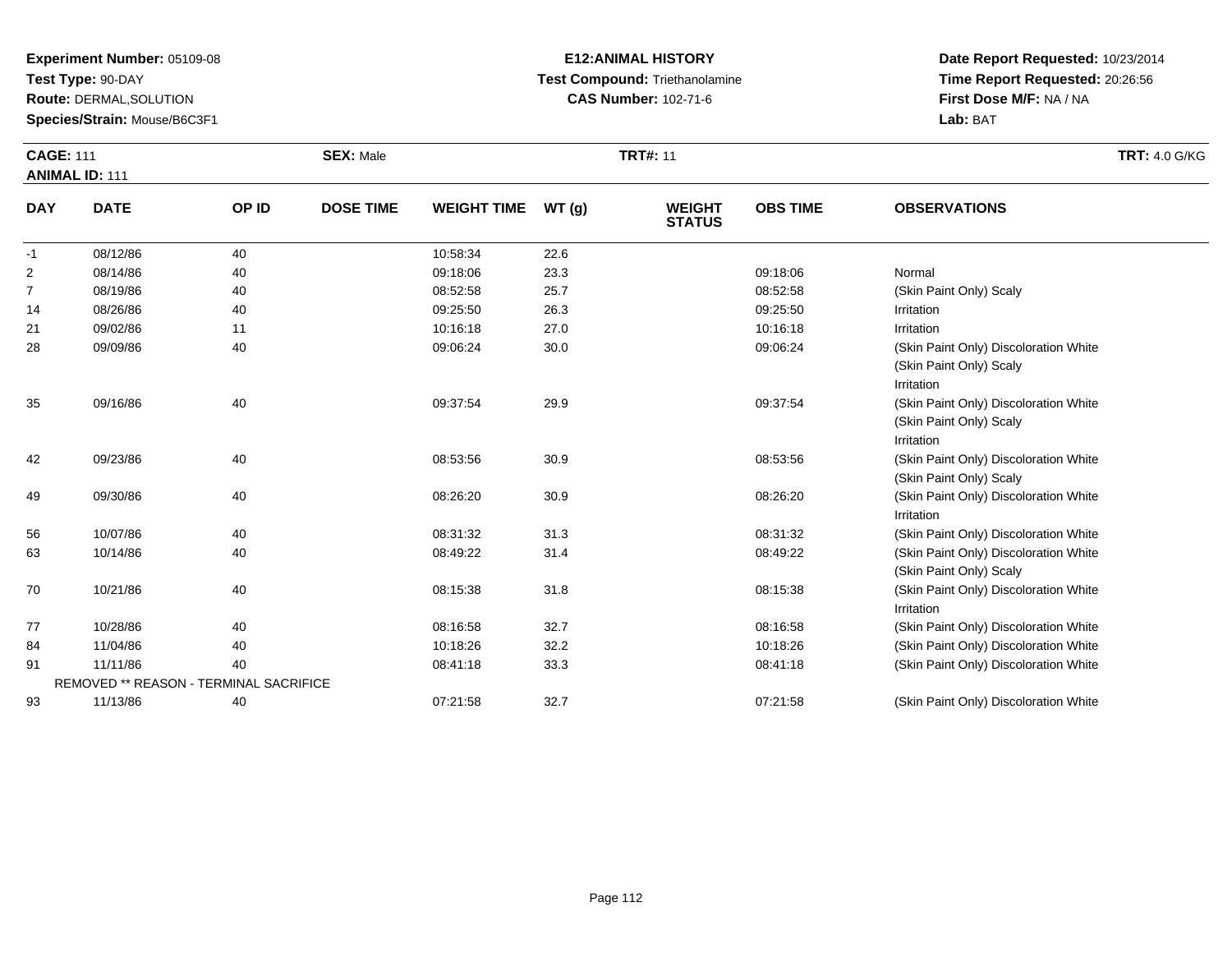**Test Type:** 90-DAY

**Route:** DERMAL,SOLUTION

**Species/Strain:** Mouse/B6C3F1

REMOVED \*\* REASON - TERMINAL SACRIFICE

93

#### **E12:ANIMAL HISTORY Test Compound:** Triethanolamine**CAS Number:** 102-71-6

**Date Report Requested:** 10/23/2014**Time Report Requested:** 20:26:56**First Dose M/F:** NA / NA**Lab:** BAT

(Skin Paint Only) Scaly

(Skin Paint Only) Scaly

Irritation

| <b>CAGE: 112</b> | <b>ANIMAL ID: 112</b> |       | <b>SEX: Male</b> |                    |       | <b>TRT#: 11</b>                |                 |                                       | <b>TRT: 4.0 G/KG</b> |
|------------------|-----------------------|-------|------------------|--------------------|-------|--------------------------------|-----------------|---------------------------------------|----------------------|
| <b>DAY</b>       | <b>DATE</b>           | OP ID | <b>DOSE TIME</b> | <b>WEIGHT TIME</b> | WT(g) | <b>WEIGHT</b><br><b>STATUS</b> | <b>OBS TIME</b> | <b>OBSERVATIONS</b>                   |                      |
| $-1$             | 08/12/86              | 40    |                  | 10:59:14           | 22.1  |                                |                 |                                       |                      |
| $\overline{2}$   | 08/14/86              | 40    |                  | 09:18:22           | 23.0  |                                | 09:18:22        | Normal                                |                      |
| $\overline{7}$   | 08/19/86              | 40    |                  | 08:53:32           | 24.4  |                                | 08:53:32        | (Skin Paint Only) Scaly               |                      |
|                  |                       |       |                  |                    |       |                                |                 | Irritation                            |                      |
| 14               | 08/26/86              | 40    |                  | 09:26:14           | 26.4  |                                | 09:26:14        | (Skin Paint Only) Scaly               |                      |
| 21               | 09/02/86              | 11    |                  | 10:16:54           | 27.5  |                                | 10:16:54        | (Skin Paint Only) Scaly               |                      |
| 28               | 09/09/86              | 40    |                  | 09:06:52           | 28.4  |                                | 09:06:52        | (Skin Paint Only) Scaly               |                      |
|                  |                       |       |                  |                    |       |                                |                 | Irritation                            |                      |
| 35               | 09/16/86              | 40    |                  | 09:35:50           | 28.5  |                                | 09:35:50        | (Skin Paint Only) Scaly               |                      |
|                  |                       |       |                  |                    |       |                                |                 | Irritation                            |                      |
| 42               | 09/23/86              | 40    |                  | 08:51:48           | 29.9  |                                | 08:51:48        | (Skin Paint Only) Scaly               |                      |
| 49               | 09/30/86              | 40    |                  | 08:26:54           | 30.2  |                                | 08:26:54        | (Skin Paint Only) Discoloration White |                      |
|                  |                       |       |                  |                    |       |                                |                 | (Skin Paint Only) Scaly               |                      |
| 56               | 10/07/86              | 40    |                  | 08:32:52           | 30.0  |                                | 08:32:52        | (Skin Paint Only) Discoloration White |                      |
|                  |                       |       |                  |                    |       |                                |                 | Irritation                            |                      |
| 63               | 10/14/86              | 40    |                  | 08:49:44           | 31.6  |                                | 08:49:44        | (Skin Paint Only) Discoloration White |                      |
|                  |                       |       |                  |                    |       |                                |                 | (Skin Paint Only) Scaly               |                      |
| 70               | 10/21/86              | 40    |                  | 08:16:02           | 30.6  |                                | 08:16:02        | (Skin Paint Only) Discoloration White |                      |
|                  |                       |       |                  |                    |       |                                |                 | (Skin Paint Only) Scaly               |                      |
| 77               | 10/28/86              | 40    |                  | 08:17:18           | 32.4  |                                | 08:17:18        | (Skin Paint Only) Discoloration White |                      |
|                  |                       |       |                  |                    |       |                                |                 | Irritation                            |                      |
| 84               | 11/04/86              | 40    |                  | 10:18:48           | 31.9  |                                | 10:18:48        | (Skin Paint Only) Discoloration White |                      |
|                  |                       |       |                  |                    |       |                                |                 | Irritation                            |                      |
| 91               | 11/11/86              | 40    |                  | 08:41:52           | 32.8  |                                | 08:41:52        | (Skin Paint Only) Discoloration White |                      |

11/13/86 <sup>40</sup> 07:23:06 32.8 07:23:06 (Skin Paint Only) Discoloration White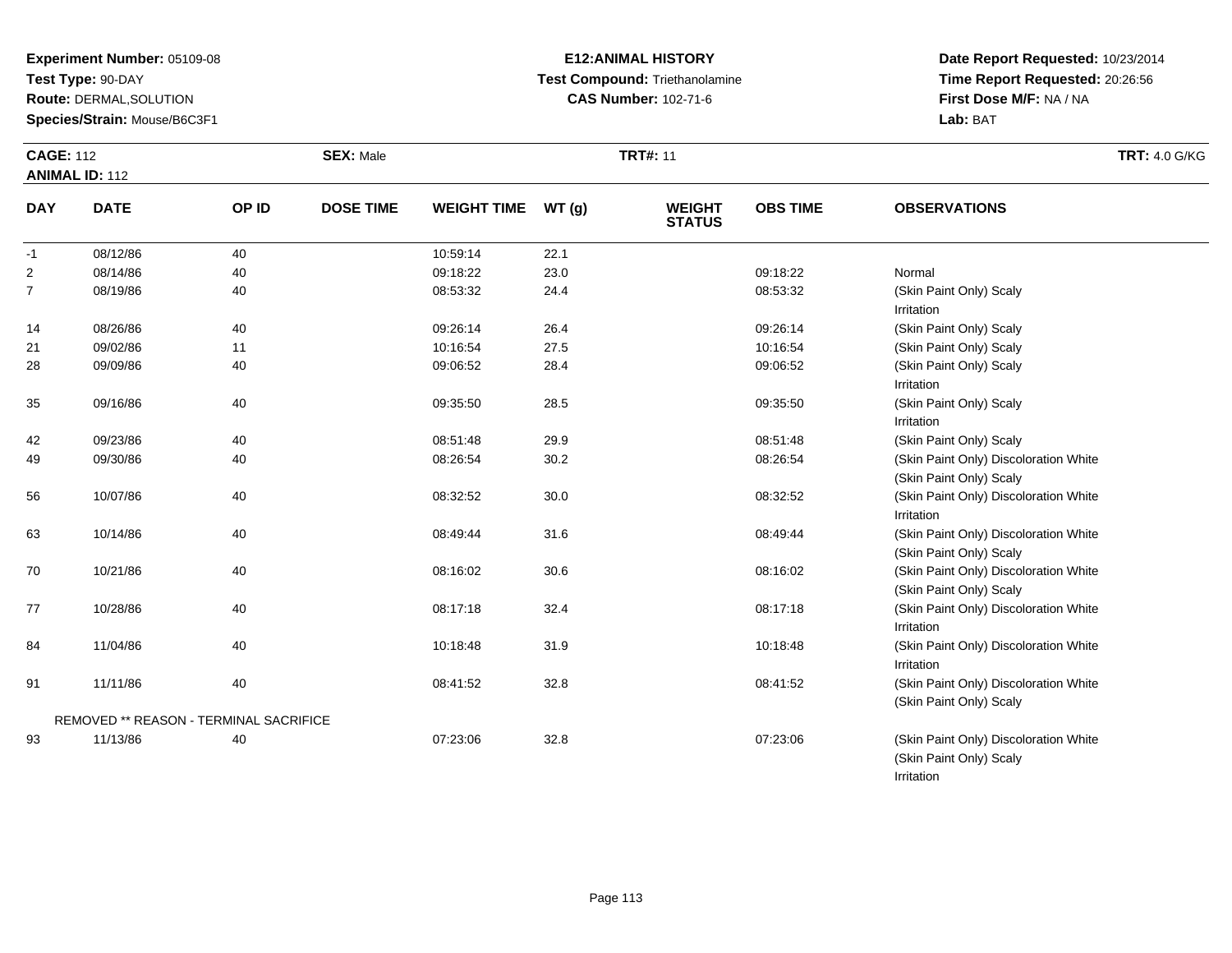**Test Type:** 90-DAY

**Route:** DERMAL,SOLUTION

**Species/Strain:** Mouse/B6C3F1

#### **E12:ANIMAL HISTORY Test Compound:** Triethanolamine**CAS Number:** 102-71-6

**Date Report Requested:** 10/23/2014**Time Report Requested:** 20:26:56**First Dose M/F:** NA / NA**Lab:** BAT

Irritation

| <b>CAGE: 113</b> |                                        |       | <b>SEX: Male</b> |                    |       | <b>TRT#: 11</b>                |                 |                                                                                | <b>TRT: 4.0 G/KG</b> |
|------------------|----------------------------------------|-------|------------------|--------------------|-------|--------------------------------|-----------------|--------------------------------------------------------------------------------|----------------------|
|                  | <b>ANIMAL ID: 113</b>                  |       |                  |                    |       |                                |                 |                                                                                |                      |
| <b>DAY</b>       | <b>DATE</b>                            | OP ID | <b>DOSE TIME</b> | <b>WEIGHT TIME</b> | WT(g) | <b>WEIGHT</b><br><b>STATUS</b> | <b>OBS TIME</b> | <b>OBSERVATIONS</b>                                                            |                      |
| $-1$             | 08/12/86                               | 40    |                  | 11:02:42           | 23.8  |                                |                 |                                                                                |                      |
| $\overline{2}$   | 08/14/86                               | 40    |                  | 09:18:38           | 23.2  |                                | 09:18:38        | Normal                                                                         |                      |
| $\overline{7}$   | 08/19/86                               | 40    |                  | 08:54:04           | 26.3  |                                | 08:54:04        | (Skin Paint Only) Scaly                                                        |                      |
| 14               | 08/26/86                               | 40    |                  | 09:26:36           | 28.2  |                                | 09:26:36        | Irritation                                                                     |                      |
| 21               | 09/02/86                               | 11    |                  | 10:13:50           | 28.7  |                                | 10:13:50        | Irritation                                                                     |                      |
| 28               | 09/09/86                               | 40    |                  | 09:04:54           | 28.8  |                                | 09:04:54        | (Skin Paint Only) Discoloration White<br>Irritation                            |                      |
| 35               | 09/16/86                               | 40    |                  | 09:36:26           | 29.1  |                                | 09:36:26        | (Skin Paint Only) Discoloration White<br>(Skin Paint Only) Scaly<br>Irritation |                      |
| 42               | 09/23/86                               | 40    |                  | 08:52:26           | 30.9  |                                | 08:52:26        | (Skin Paint Only) Discoloration White<br>(Skin Paint Only) Scaly<br>Irritation |                      |
| 49               | 09/30/86                               | 40    |                  | 08:27:20           | 32.1  |                                | 08:27:20        | (Skin Paint Only) Discoloration White<br>(Skin Paint Only) Scaly               |                      |
| 56               | 10/07/86                               | 40    |                  | 08:33:32           | 31.9  |                                | 08:33:32        | (Skin Paint Only) Discoloration White<br>(Skin Paint Only) Scaly<br>Irritation |                      |
| 63               | 10/14/86                               | 40    |                  | 08:50:14           | 33.3  |                                | 08:50:14        | (Skin Paint Only) Discoloration White<br>(Skin Paint Only) Scaly               |                      |
| 70               | 10/21/86                               | 40    |                  | 08:16:28           | 33.1  |                                | 08:16:28        | (Skin Paint Only) Discoloration White                                          |                      |
| 77               | 10/28/86                               | 40    |                  | 08:17:42           | 33.8  |                                | 08:17:42        | (Skin Paint Only) Discoloration White                                          |                      |
| 84               | 11/04/86                               | 40    |                  | 10:19:14           | 33.5  |                                | 10:19:14        | (Skin Paint Only) Discoloration White<br>Irritation                            |                      |
| 91               | 11/11/86                               | 40    |                  | 08:39:18           | 34.1  |                                | 08:39:18        | (Skin Paint Only) Discoloration White<br>Irritation                            |                      |
|                  | REMOVED ** REASON - TERMINAL SACRIFICE |       |                  |                    |       |                                |                 |                                                                                |                      |
| 93               | 11/13/86                               | 40    |                  | 07:24:18           | 34.6  |                                | 07:24:18        | (Skin Paint Only) Discoloration White                                          |                      |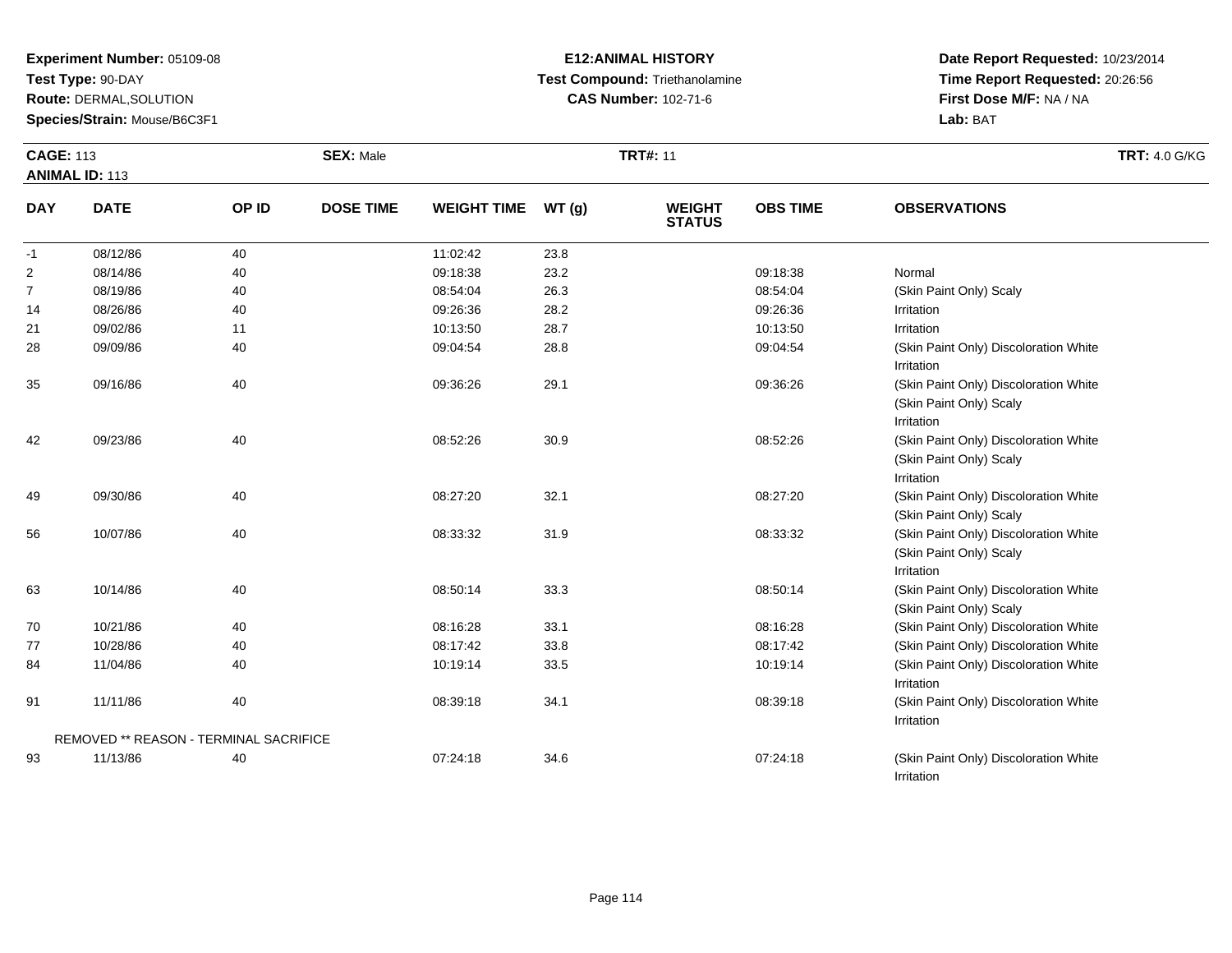**Test Type:** 90-DAY

**Route:** DERMAL,SOLUTION

**Species/Strain:** Mouse/B6C3F1

# **E12:ANIMAL HISTORY Test Compound:** Triethanolamine**CAS Number:** 102-71-6

**Date Report Requested:** 10/23/2014**Time Report Requested:** 20:26:56**First Dose M/F:** NA / NA**Lab:** BAT

Irritation

| <b>CAGE: 114</b> |                                               |       | <b>SEX: Male</b> |                    |       | <b>TRT#: 11</b>                |                 | <b>TRT: 4.0 G/KG</b>                                             |
|------------------|-----------------------------------------------|-------|------------------|--------------------|-------|--------------------------------|-----------------|------------------------------------------------------------------|
|                  | <b>ANIMAL ID: 114</b>                         |       |                  |                    |       |                                |                 |                                                                  |
| <b>DAY</b>       | <b>DATE</b>                                   | OP ID | <b>DOSE TIME</b> | <b>WEIGHT TIME</b> | WT(g) | <b>WEIGHT</b><br><b>STATUS</b> | <b>OBS TIME</b> | <b>OBSERVATIONS</b>                                              |
| $-1$             | 08/12/86                                      | 40    |                  | 11:03:32           | 20.0  |                                |                 |                                                                  |
| 2                | 08/14/86                                      | 40    |                  | 09:18:58           | 20.3  |                                | 09:18:58        | Normal                                                           |
| $\overline{7}$   | 08/19/86                                      | 40    |                  | 08:54:38           | 22.1  |                                | 08:54:38        | (Skin Paint Only) Scaly                                          |
| 14               | 08/26/86                                      | 40    |                  | 09:24:38           | 23.6  |                                | 09:24:38        | Irritation                                                       |
| 21               | 09/02/86                                      | 11    |                  | 10:14:44           | 24.1  |                                | 10:14:44        | Irritation                                                       |
| 28               | 09/09/86                                      | 40    |                  | 09:05:26           | 26.1  |                                | 09:05:26        | (Skin Paint Only) Scaly<br>Irritation                            |
| 35               | 09/16/86                                      | 40    |                  | 09:36:54           | 27.3  |                                | 09:36:54        | (Skin Paint Only) Scaly<br>Irritation                            |
| 42               | 09/23/86                                      | 40    |                  | 08:53:06           | 28.3  |                                | 08:53:06        | (Skin Paint Only) Scaly<br>Irritation                            |
| 49               | 09/30/86                                      | 40    |                  | 08:27:52           | 28.8  |                                | 08:27:52        | (Skin Paint Only) Discoloration White<br>(Skin Paint Only) Scaly |
| 56               | 10/07/86                                      | 40    |                  | 08:34:00           | 29.3  |                                | 08:34:00        | (Skin Paint Only) Discoloration White<br>Irritation              |
| 63               | 10/14/86                                      | 40    |                  | 08:50:40           | 28.1  |                                | 08:50:40        | (Skin Paint Only) Discoloration White<br>Irritation              |
| 70               | 10/21/86                                      | 40    |                  | 08:16:52           | 29.2  |                                | 08:16:52        | (Skin Paint Only) Discoloration White                            |
| 77               | 10/28/86                                      | 40    |                  | 08:16:08           | 29.3  |                                | 08:16:08        | (Skin Paint Only) Discoloration White<br>(Skin Paint Only) Scaly |
| 84               | 11/04/86                                      | 40    |                  | 10:17:24           | 28.9  |                                | 10:17:24        | (Skin Paint Only) Discoloration White<br>Irritation              |
| 91               | 11/11/86                                      | 40    |                  | 08:39:46           | 29.7  |                                | 08:39:46        | (Skin Paint Only) Discoloration White                            |
|                  | <b>REMOVED ** REASON - TERMINAL SACRIFICE</b> |       |                  |                    |       |                                |                 |                                                                  |
| 93               | 11/13/86                                      | 40    |                  | 07:25:16           | 29.9  |                                | 07:25:16        | (Skin Paint Only) Discoloration White                            |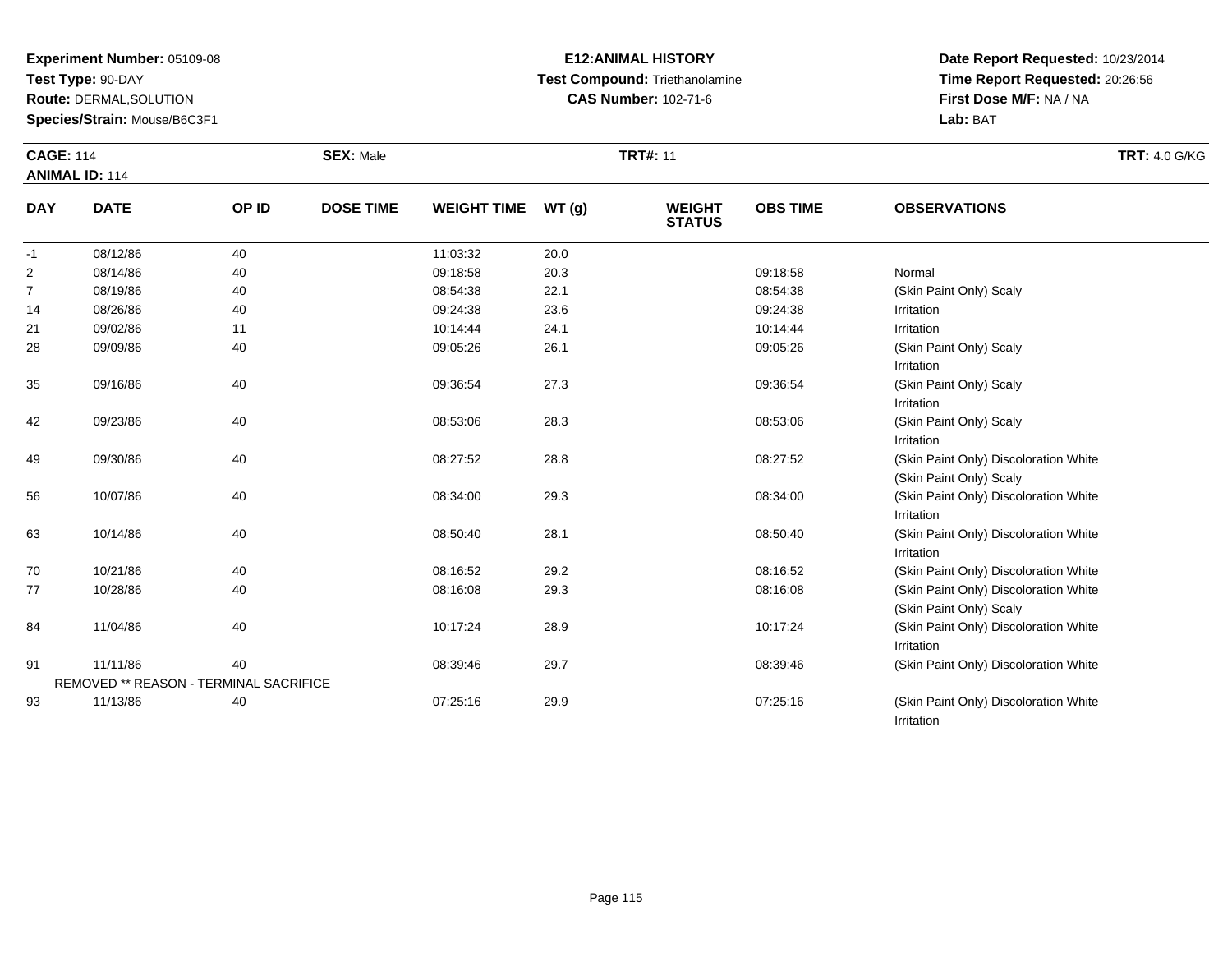**Test Type:** 90-DAY

**Route:** DERMAL,SOLUTION

**Species/Strain:** Mouse/B6C3F1

# **E12:ANIMAL HISTORY Test Compound:** Triethanolamine**CAS Number:** 102-71-6

| <b>CAGE: 115</b> | <b>ANIMAL ID: 115</b>                  |       | <b>SEX: Male</b> |                    |       | <b>TRT#: 11</b>                |                 |                                                     | <b>TRT: 4.0 G/KG</b> |
|------------------|----------------------------------------|-------|------------------|--------------------|-------|--------------------------------|-----------------|-----------------------------------------------------|----------------------|
|                  |                                        |       |                  |                    |       |                                |                 |                                                     |                      |
| <b>DAY</b>       | <b>DATE</b>                            | OP ID | <b>DOSE TIME</b> | <b>WEIGHT TIME</b> | WT(g) | <b>WEIGHT</b><br><b>STATUS</b> | <b>OBS TIME</b> | <b>OBSERVATIONS</b>                                 |                      |
| -1               | 08/12/86                               | 40    |                  | 11:03:56           | 22.3  |                                |                 |                                                     |                      |
| $\overline{2}$   | 08/14/86                               | 40    |                  | 09:17:46           | 22.4  |                                | 09:17:46        | Normal                                              |                      |
| $\overline{7}$   | 08/19/86                               | 40    |                  | 08:52:42           | 24.4  |                                | 08:52:42        | Normal                                              |                      |
| 14               | 08/26/86                               | 40    |                  | 09:25:14           | 26.4  |                                | 09:25:14        | (Skin Paint Only) Scaly                             |                      |
|                  |                                        |       |                  |                    |       |                                |                 | Irritation                                          |                      |
| 21               | 09/02/86                               | 11    |                  | 10:15:26           | 24.0  |                                | 10:15:26        | (Skin Paint Only) Scaly                             |                      |
|                  |                                        |       |                  |                    |       |                                |                 | Irritation                                          |                      |
| 28               | 09/09/86                               | 40    |                  | 09:05:56           | 28.2  |                                | 09:05:56        | (Skin Paint Only) Discoloration White               |                      |
|                  |                                        |       |                  |                    |       |                                |                 | (Skin Paint Only) Scaly                             |                      |
|                  |                                        |       |                  |                    |       |                                |                 | Irritation                                          |                      |
| 35               | 09/16/86                               | 40    |                  | 09:37:22           | 29.4  |                                | 09:37:22        | (Skin Paint Only) Discoloration White               |                      |
|                  |                                        |       |                  |                    |       |                                |                 | Irritation                                          |                      |
| 42               | 09/23/86                               | 40    |                  | 08:53:28           | 30.1  |                                | 08:53:28        | (Skin Paint Only) Discoloration White               |                      |
|                  |                                        |       |                  |                    |       |                                |                 | (Skin Paint Only) Scaly                             |                      |
| 49               | 09/30/86                               | 40    |                  | 08:28:16           | 31.0  |                                | 08:28:16        | (Skin Paint Only) Discoloration White               |                      |
|                  |                                        |       |                  |                    |       |                                |                 | (Skin Paint Only) Scaly                             |                      |
| 56               | 10/07/86                               | 40    |                  | 08:34:28           | 31.7  |                                | 08:34:28        | (Skin Paint Only) Discoloration White               |                      |
|                  |                                        |       |                  |                    |       |                                |                 | (Skin Paint Only) Scaly                             |                      |
| 63               | 10/14/86                               | 40    |                  | 08:48:44           | 30.1  |                                | 08:48:44        | (Skin Paint Only) Discoloration White               |                      |
| 70               | 10/21/86                               | 40    |                  | 08:14:48           | 30.9  |                                | 08:14:48        | (Skin Paint Only) Discoloration White<br>Irritation |                      |
| 77               | 10/28/86                               | 40    |                  | 08:16:36           | 31.1  |                                | 08:16:36        | (Skin Paint Only) Discoloration White               |                      |
| 84               | 11/04/86                               | 40    |                  | 10:18:00           | 31.7  |                                | 10:18:00        | (Skin Paint Only) Discoloration White               |                      |
| 91               | 11/11/86                               | 40    |                  | 08:40:26           | 32.3  |                                | 08:40:26        | (Skin Paint Only) Discoloration White               |                      |
|                  | REMOVED ** REASON - TERMINAL SACRIFICE |       |                  |                    |       |                                |                 |                                                     |                      |
| 93               | 11/13/86                               | 40    |                  | 07:26:22           | 32.3  |                                | 07:26:22        | (Skin Paint Only) Discoloration White               |                      |
|                  |                                        |       |                  |                    |       |                                |                 | Irritation                                          |                      |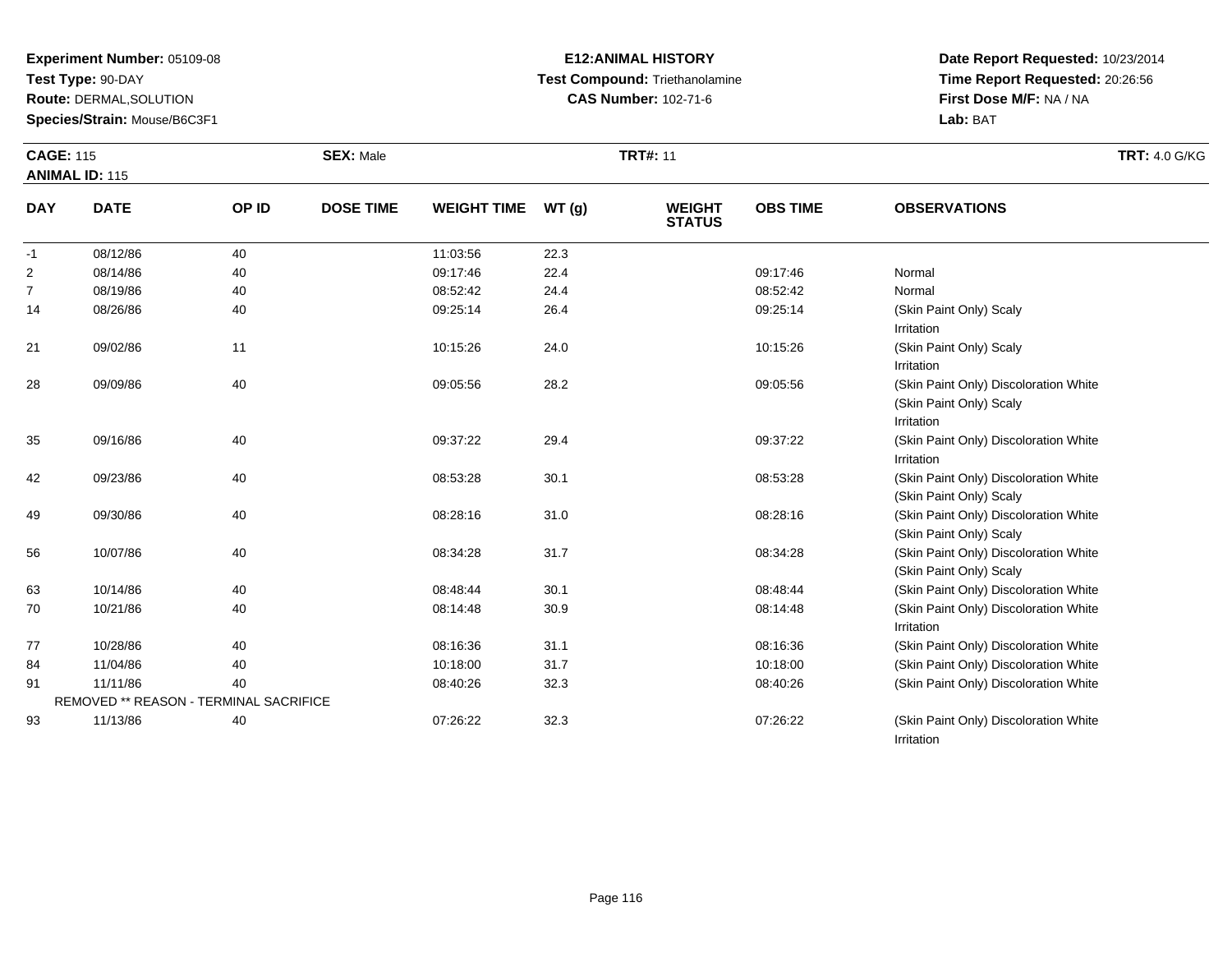**Test Type:** 90-DAY

**Route:** DERMAL,SOLUTION

**Species/Strain:** Mouse/B6C3F1

#### **E12:ANIMAL HISTORY Test Compound:** Triethanolamine**CAS Number:** 102-71-6

| <b>CAGE: 116</b> | <b>ANIMAL ID: 116</b>                              |       | <b>SEX: Male</b> |                    |       | <b>TRT#: 11</b>                |                 |                                                                                | <b>TRT: 4.0 G/KG</b> |
|------------------|----------------------------------------------------|-------|------------------|--------------------|-------|--------------------------------|-----------------|--------------------------------------------------------------------------------|----------------------|
| <b>DAY</b>       | <b>DATE</b>                                        | OP ID | <b>DOSE TIME</b> | <b>WEIGHT TIME</b> | WT(g) | <b>WEIGHT</b><br><b>STATUS</b> | <b>OBS TIME</b> | <b>OBSERVATIONS</b>                                                            |                      |
| $-2$             | 08/12/86                                           | 40    |                  | 10:53:32           | 20.6  |                                |                 |                                                                                |                      |
| $\mathbf{1}$     | 08/14/86                                           | 40    |                  | 09:14:26           | 21.6  |                                | 09:14:26        | Normal                                                                         |                      |
| 6                | 08/19/86                                           | 40    |                  | 08:48:30           | 23.2  |                                | 08:48:30        | (Skin Paint Only) Scaly                                                        |                      |
| 13               | 08/26/86                                           | 40    |                  | 09:30:08           | 25.0  |                                | 09:30:08        | (Skin Paint Only) Scaly                                                        |                      |
| 20               | 09/02/86                                           | 11    |                  | 10:21:50           | 24.7  |                                | 10:21:50        | (Skin Paint Only) Scaly<br>Irritation                                          |                      |
| 27               | 09/09/86                                           | 40    |                  | 09:10:24           | 26.5  |                                | 09:10:24        | (Skin Paint Only) Discoloration White<br>(Skin Paint Only) Scaly<br>Irritation |                      |
| 34               | 09/16/86                                           | 40    |                  | 09:41:56           | 27.3  |                                | 09:41:56        | (Skin Paint Only) Discoloration White<br>(Skin Paint Only) Scaly<br>Irritation |                      |
| 41               | 09/23/86                                           | 40    |                  | 08:58:14           | 27.7  |                                | 08:58:14        | (Skin Paint Only) Discoloration White<br>(Skin Paint Only) Scaly               |                      |
| 48               | 09/30/86                                           | 40    |                  | 08:30:32           | 27.3  |                                | 08:30:32        | (Skin Paint Only) Discoloration White<br>(Skin Paint Only) Scaly<br>Irritation |                      |
| 55               | 10/07/86                                           | 40    |                  | 08:36:44           | 27.8  |                                | 08:36:44        | (Skin Paint Only) Discoloration White<br>(Skin Paint Only) Scaly<br>Irritation |                      |
| 62               | 10/14/86                                           | 40    |                  | 08:53:20           | 28.5  |                                | 08:53:20        | (Skin Paint Only) Discoloration White<br>(Skin Paint Only) Scaly               |                      |
| 69               | 10/21/86                                           | 40    |                  | 08:19:24           | 27.9  |                                | 08:19:24        | (Skin Paint Only) Discoloration White<br>(Skin Paint Only) Scaly<br>Irritation |                      |
| 76               | 10/28/86                                           | 40    |                  | 08:21:18           | 28.6  |                                | 08:21:18        | (Skin Paint Only) Discoloration White<br>(Skin Paint Only) Scaly               |                      |
| 83               | 11/04/86                                           | 40    |                  | 10:10:06           | 28.1  |                                | 10:10:06        | (Skin Paint Only) Discoloration White<br>Irritation                            |                      |
| 90               | 11/11/86<br>REMOVED ** REASON - TERMINAL SACRIFICE | 40    |                  | 08:36:42           | 28.8  |                                | 08:36:42        | (Skin Paint Only) Discoloration White                                          |                      |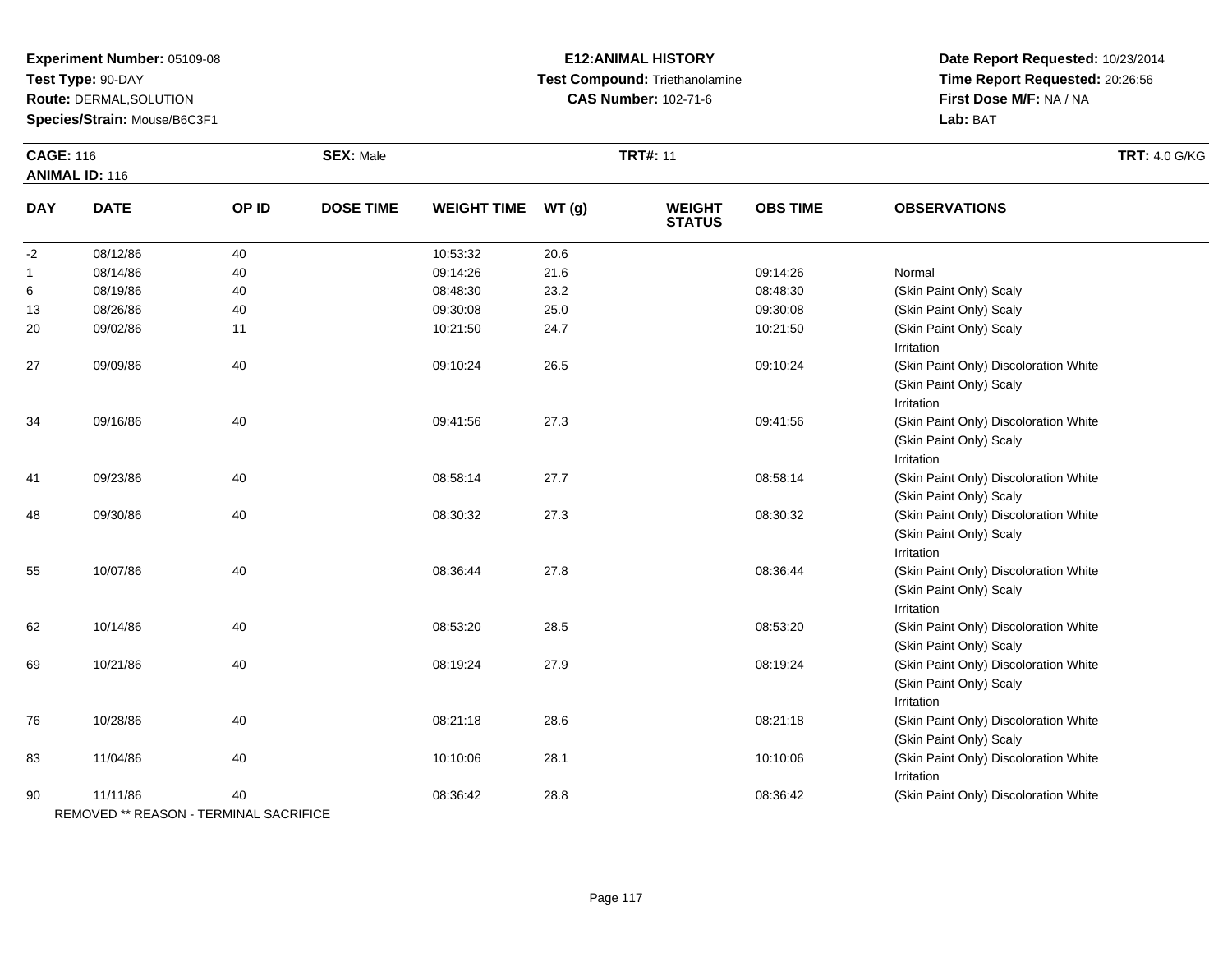|                                           | <b>Experiment Number: 05109-08</b><br>Test Type: 90-DAY<br><b>Route: DERMAL, SOLUTION</b><br>Species/Strain: Mouse/B6C3F1 |       |                  |                    |                 | <b>E12: ANIMAL HISTORY</b><br><b>Test Compound: Triethanolamine</b><br><b>CAS Number: 102-71-6</b> | Date Report Requested: 10/23/2014<br>Time Report Requested: 20:26:56<br>First Dose M/F: NA / NA<br>Lab: BAT |                                                     |  |
|-------------------------------------------|---------------------------------------------------------------------------------------------------------------------------|-------|------------------|--------------------|-----------------|----------------------------------------------------------------------------------------------------|-------------------------------------------------------------------------------------------------------------|-----------------------------------------------------|--|
| <b>CAGE: 116</b><br><b>ANIMAL ID: 116</b> |                                                                                                                           |       | <b>SEX: Male</b> |                    | <b>TRT#: 11</b> |                                                                                                    | $TRT: 4.0$ G/KG                                                                                             |                                                     |  |
| <b>DAY</b>                                | <b>DATE</b>                                                                                                               | OP ID | <b>DOSE TIME</b> | <b>WEIGHT TIME</b> | WT (a)          | <b>WEIGHT</b><br><b>STATUS</b>                                                                     | <b>OBS TIME</b>                                                                                             | <b>OBSERVATIONS</b>                                 |  |
| 93                                        | 11/14/86                                                                                                                  | 40    |                  | 07:04:20           | 29.0            |                                                                                                    | 07:04:20                                                                                                    | (Skin Paint Only) Discoloration White<br>Irritation |  |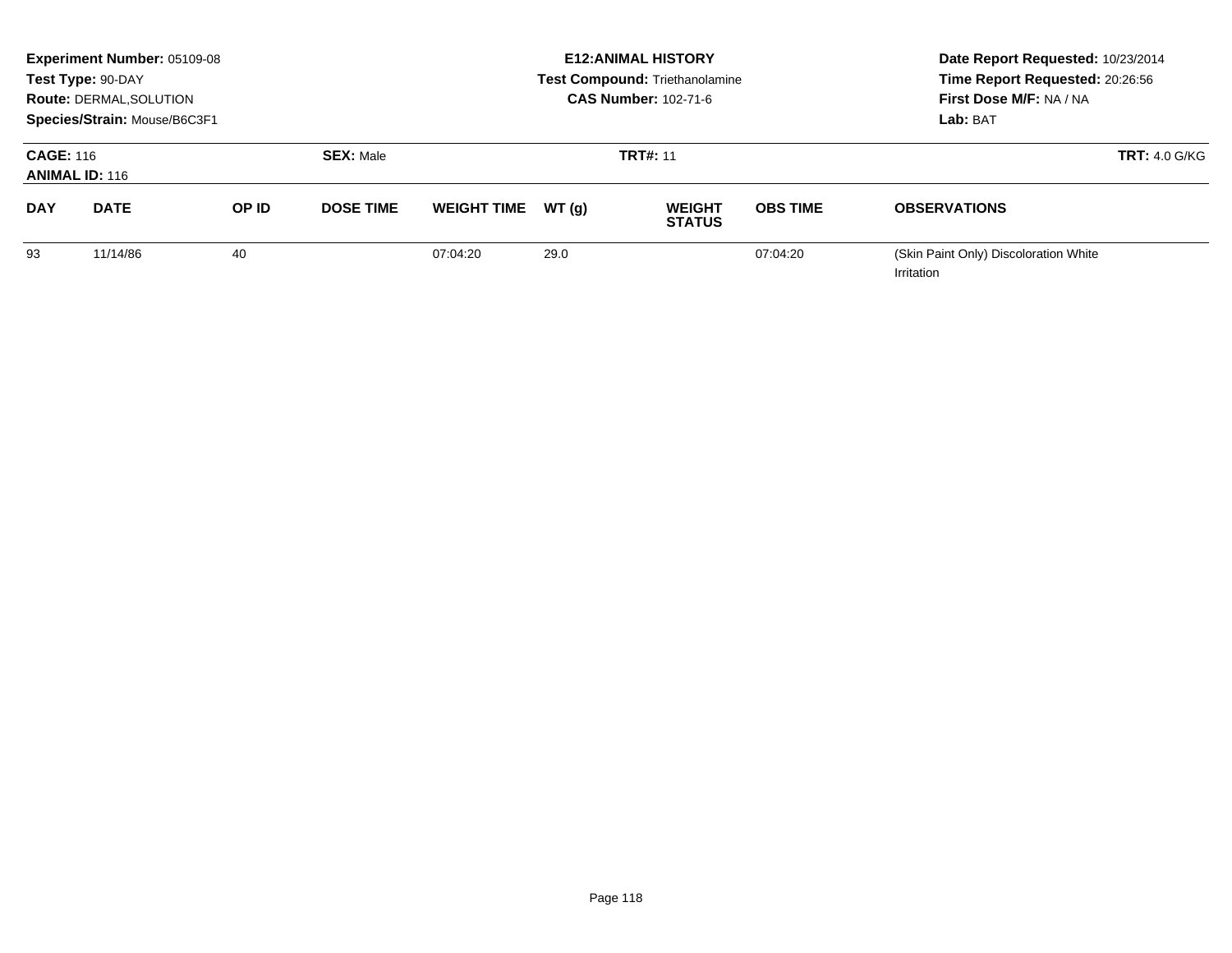**Test Type:** 90-DAY

**Route:** DERMAL,SOLUTION

**Species/Strain:** Mouse/B6C3F1

# **E12:ANIMAL HISTORY Test Compound:** Triethanolamine**CAS Number:** 102-71-6

| <b>CAGE: 117</b> |                                        |       | <b>SEX: Male</b> |                    |      | <b>TRT#: 11</b>                |                 |                                                                                | <b>TRT: 4.0 G/KG</b> |
|------------------|----------------------------------------|-------|------------------|--------------------|------|--------------------------------|-----------------|--------------------------------------------------------------------------------|----------------------|
|                  | <b>ANIMAL ID: 117</b>                  |       |                  |                    |      |                                |                 |                                                                                |                      |
| <b>DAY</b>       | <b>DATE</b>                            | OP ID | <b>DOSE TIME</b> | WEIGHT TIME WT (g) |      | <b>WEIGHT</b><br><b>STATUS</b> | <b>OBS TIME</b> | <b>OBSERVATIONS</b>                                                            |                      |
| $-2$             | 08/12/86                               | 40    |                  | 10:54:02           | 22.8 |                                |                 |                                                                                |                      |
| 1                | 08/14/86                               | 40    |                  | 09:14:42           | 24.3 |                                | 09:14:42        | Normal                                                                         |                      |
| 6                | 08/19/86                               | 40    |                  | 08:49:06           | 25.7 |                                | 08:49:06        | (Skin Paint Only) Scaly                                                        |                      |
| 13               | 08/26/86                               | 40    |                  | 09:30:36           | 27.3 |                                | 09:30:36        | Irritation                                                                     |                      |
| 20               | 09/02/86                               | 11    |                  | 10:24:12           | 28.4 |                                | 10:24:12        | (Skin Paint Only) Scaly<br>Irritation                                          |                      |
| 27               | 09/09/86                               | 40    |                  | 09:11:00           | 29.5 |                                | 09:11:00        | (Skin Paint Only) Discoloration White<br>(Skin Paint Only) Scaly<br>Irritation |                      |
| 34               | 09/16/86                               | 40    |                  | 09:39:58           | 29.6 |                                | 09:39:58        | (Skin Paint Only) Discoloration White<br>Irritation                            |                      |
| 41               | 09/23/86                               | 40    |                  | 08:56:00           | 30.6 |                                | 08:56:00        | (Skin Paint Only) Discoloration White<br>Irritation                            |                      |
| 48               | 09/30/86                               | 40    |                  | 08:31:00           | 29.1 |                                | 08:31:00        | (Skin Paint Only) Discoloration White<br>(Skin Paint Only) Scaly               |                      |
| 55               | 10/07/86                               | 40    |                  | 08:37:20           | 30.3 |                                | 08:37:20        | (Skin Paint Only) Discoloration White<br>Irritation                            |                      |
| 62               | 10/14/86                               | 40    |                  | 08:53:50           | 31.7 |                                | 08:53:50        | (Skin Paint Only) Discoloration White<br>Irritation                            |                      |
| 69               | 10/21/86                               | 40    |                  | 08:19:54           | 31.4 |                                | 08:19:54        | (Skin Paint Only) Discoloration White<br>Irritation                            |                      |
| 76               | 10/28/86                               | 40    |                  | 08:21:42           | 33.5 |                                | 08:21:42        | (Skin Paint Only) Discoloration White                                          |                      |
| 83               | 11/04/86                               | 40    |                  | 10:10:32           | 32.6 |                                | 10:10:32        | (Skin Paint Only) Discoloration White<br>Irritation                            |                      |
| 90               | 11/11/86                               | 40    |                  | 08:37:12           | 33.3 |                                | 08:37:12        | (Skin Paint Only) Discoloration White<br>Irritation                            |                      |
|                  | REMOVED ** REASON - TERMINAL SACRIFICE |       |                  |                    |      |                                |                 |                                                                                |                      |
| 93               | 11/14/86                               | 40    |                  | 07:03:10           | 33.0 |                                | 07:03:10        | (Skin Paint Only) Discoloration White<br>Irritation                            |                      |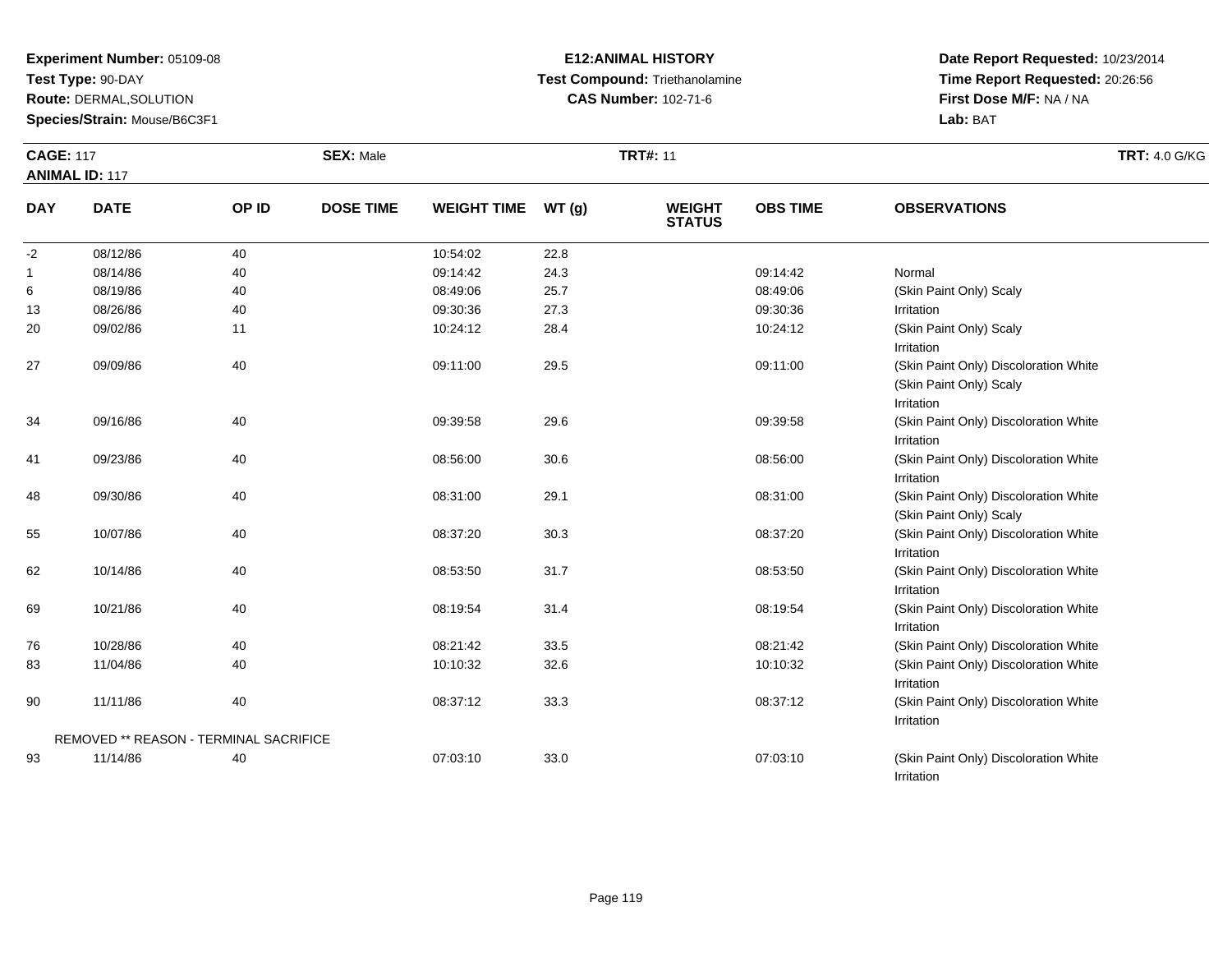**Test Type:** 90-DAY

**Route:** DERMAL,SOLUTION

**Species/Strain:** Mouse/B6C3F1

#### **E12:ANIMAL HISTORY Test Compound:** Triethanolamine**CAS Number:** 102-71-6

| <b>CAGE: 118</b> | <b>ANIMAL ID: 118</b>                  |       | <b>SEX: Male</b> |                    |       | <b>TRT#: 11</b>                |                 |                                       | <b>TRT: 4.0 G/KG</b> |
|------------------|----------------------------------------|-------|------------------|--------------------|-------|--------------------------------|-----------------|---------------------------------------|----------------------|
| <b>DAY</b>       | <b>DATE</b>                            | OP ID | <b>DOSE TIME</b> | <b>WEIGHT TIME</b> | WT(g) | <b>WEIGHT</b><br><b>STATUS</b> | <b>OBS TIME</b> | <b>OBSERVATIONS</b>                   |                      |
| $-2$             | 08/12/86                               | 40    |                  | 10:54:44           | 21.9  |                                |                 |                                       |                      |
| 1                | 08/14/86                               | 40    |                  | 09:15:02           | 22.9  |                                | 09:15:02        | Normal                                |                      |
| 6                | 08/19/86                               | 40    |                  | 08:49:40           | 23.9  |                                | 08:49:40        | (Skin Paint Only) Scaly               |                      |
| 13               | 08/26/86                               | 40    |                  | 09:31:08           | 25.0  |                                | 09:31:08        | (Skin Paint Only) Scaly               |                      |
|                  |                                        |       |                  |                    |       |                                |                 | Irritation                            |                      |
| 20               | 09/02/86                               | 11    |                  | 10:19:52           | 25.8  |                                | 10:19:52        | (Skin Paint Only) Scaly               |                      |
| 27               | 09/09/86                               | 40    |                  | 09:09:06           | 26.9  |                                | 09:09:06        | (Skin Paint Only) Discoloration White |                      |
| 34               | 09/16/86                               | 40    |                  | 09:40:32           | 27.1  |                                | 09:40:32        | (Skin Paint Only) Discoloration White |                      |
|                  |                                        |       |                  |                    |       |                                |                 | (Skin Paint Only) Scaly               |                      |
| 41               | 09/23/86                               | 40    |                  | 08:56:34           | 27.9  |                                | 08:56:34        | (Skin Paint Only) Discoloration White |                      |
|                  |                                        |       |                  |                    |       |                                |                 | Irritation                            |                      |
| 48               | 09/30/86                               | 40    |                  | 08:31:32           | 27.6  |                                | 08:31:32        | (Skin Paint Only) Discoloration White |                      |
|                  |                                        |       |                  |                    |       |                                |                 | (Skin Paint Only) Scaly               |                      |
| 55               | 10/07/86                               | 40    |                  | 08:37:46           | 27.9  |                                | 08:37:46        | (Skin Paint Only) Discoloration White |                      |
| 62               | 10/14/86                               | 40    |                  | 08:54:34           | 28.7  |                                | 08:54:34        | (Skin Paint Only) Discoloration White |                      |
|                  |                                        |       |                  |                    |       |                                |                 | (Skin Paint Only) Scaly               |                      |
| 69               | 10/21/86                               | 40    |                  | 08:20:16           | 29.6  |                                | 08:20:16        | (Skin Paint Only) Discoloration White |                      |
| 76               | 10/28/86                               | 40    |                  | 08:22:24           | 30.8  |                                | 08:22:24        | (Skin Paint Only) Discoloration White |                      |
| 83               | 11/04/86                               | 40    |                  | 10:11:16           | 30.1  |                                | 10:11:16        | (Skin Paint Only) Discoloration White |                      |
| 90               | 11/11/86                               | 40    |                  | 08:35:04           | 30.0  |                                | 08:35:04        | (Skin Paint Only) Clipper Injury      |                      |
|                  |                                        |       |                  |                    |       |                                |                 | (Skin Paint Only) Discoloration White |                      |
|                  | REMOVED ** REASON - TERMINAL SACRIFICE |       |                  |                    |       |                                |                 |                                       |                      |
| 93               | 11/14/86                               | 40    |                  | 07:02:10           | 30.7  |                                | 07:02:10        | (Skin Paint Only) Discoloration White |                      |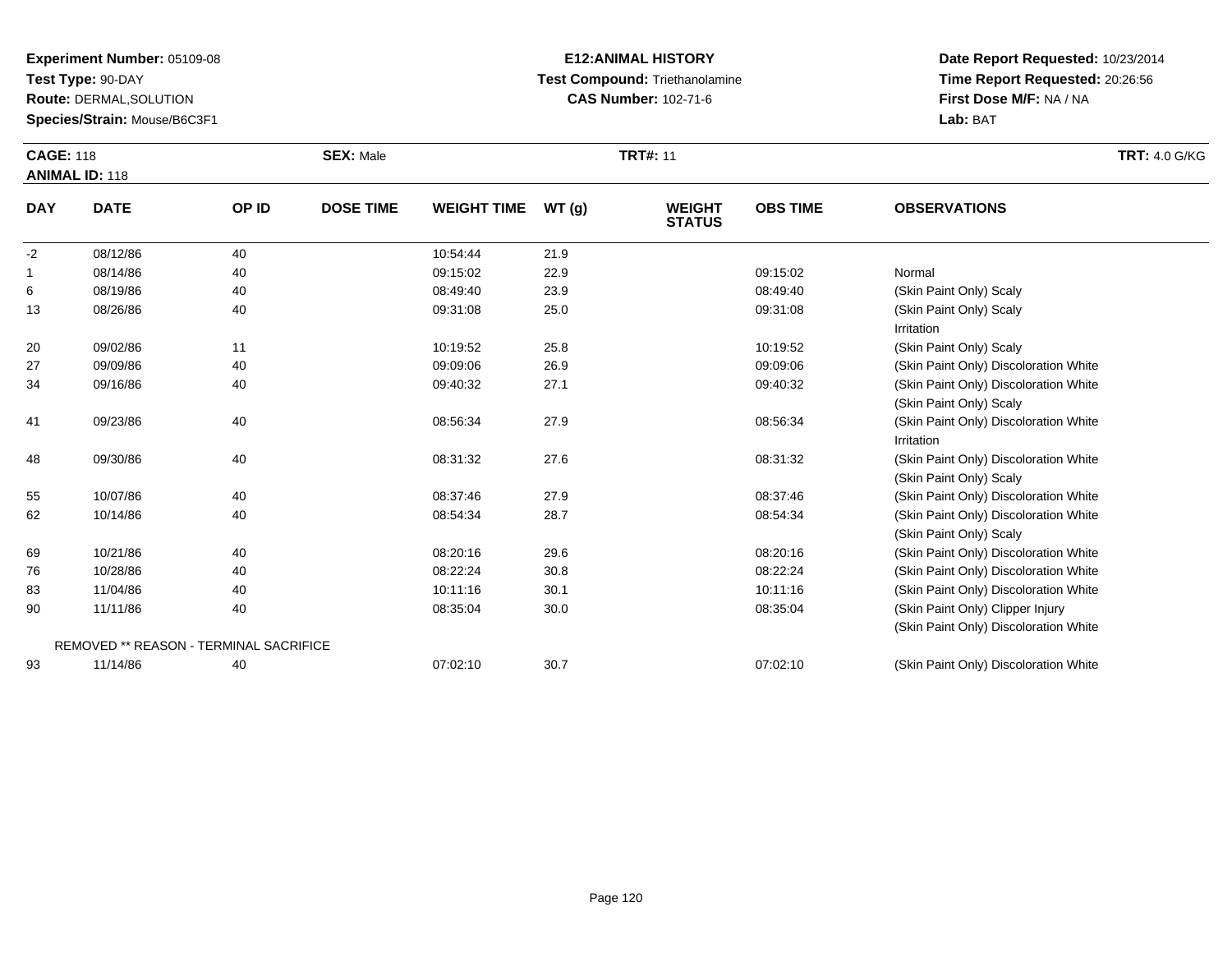**Test Type:** 90-DAY

**Route:** DERMAL,SOLUTION

**Species/Strain:** Mouse/B6C3F1

#### **E12:ANIMAL HISTORY Test Compound:** Triethanolamine**CAS Number:** 102-71-6

**Date Report Requested:** 10/23/2014**Time Report Requested:** 20:26:56**First Dose M/F:** NA / NA**Lab:** BAT

(Skin Paint Only) Scaly

| <b>CAGE: 119</b> | <b>ANIMAL ID: 119</b>                         |       | <b>SEX: Male</b> |                    |       | <b>TRT#: 11</b>                |                 |                                                                                | <b>TRT: 4.0 G/KG</b> |
|------------------|-----------------------------------------------|-------|------------------|--------------------|-------|--------------------------------|-----------------|--------------------------------------------------------------------------------|----------------------|
| <b>DAY</b>       | <b>DATE</b>                                   | OP ID | <b>DOSE TIME</b> | <b>WEIGHT TIME</b> | WT(g) | <b>WEIGHT</b><br><b>STATUS</b> | <b>OBS TIME</b> | <b>OBSERVATIONS</b>                                                            |                      |
| $-2$             | 08/12/86                                      | 40    |                  | 10:55:14           | 23.3  |                                |                 |                                                                                |                      |
| $\mathbf{1}$     | 08/14/86                                      | 40    |                  | 09:15:20           | 21.6  |                                | 09:15:20        | Normal                                                                         |                      |
| 6                | 08/19/86                                      | 40    |                  | 08:50:16           | 25.7  |                                | 08:50:16        | (Skin Paint Only) Scaly                                                        |                      |
| 13               | 08/26/86                                      | 40    |                  | 09:28:50           | 26.4  |                                | 09:28:50        | Normal                                                                         |                      |
| 20               | 09/02/86                                      | 11    |                  | 10:20:36           | 28.0  |                                | 10:20:36        | (Skin Paint Only) Scaly                                                        |                      |
| 27               | 09/09/86                                      | 40    |                  | 09:09:38           | 29.0  |                                | 09:09:38        | Irritation                                                                     |                      |
| 34               | 09/16/86                                      | 40    |                  | 09:41:04           | 28.9  |                                | 09:41:04        | Irritation                                                                     |                      |
| 41               | 09/23/86                                      | 40    |                  | 08:57:04           | 30.0  |                                | 08:57:04        | (Skin Paint Only) Discoloration White                                          |                      |
| 48               | 09/30/86                                      | 40    |                  | 08:32:02           | 30.9  |                                | 08:32:02        | (Skin Paint Only) Discoloration White<br>Irritation                            |                      |
| 55               | 10/07/86                                      | 40    |                  | 08:38:08           | 34.6  |                                | 08:38:08        | (Skin Paint Only) Discoloration White<br>(Skin Paint Only) Scaly               |                      |
| 62               | 10/14/86                                      | 40    |                  | 08:54:58           | 32.4  |                                | 08:54:58        | (Skin Paint Only) Discoloration White<br>Irritation                            |                      |
| 69               | 10/21/86                                      | 40    |                  | 08:20:42           | 32.8  |                                | 08:20:42        | (Skin Paint Only) Discoloration White<br>(Skin Paint Only) Scaly<br>Irritation |                      |
| 76               | 10/28/86                                      | 40    |                  | 08:20:18           | 34.0  |                                | 08:20:18        | (Skin Paint Only) Discoloration White<br>(Skin Paint Only) Scaly               |                      |
| 83               | 11/04/86                                      | 40    |                  | 10:09:12           | 33.3  |                                | 10:09:12        | (Skin Paint Only) Discoloration White                                          |                      |
| 90               | 11/11/86                                      | 40    |                  | 08:35:32           | 33.7  |                                | 08:35:32        | (Skin Paint Only) Discoloration White<br>(Skin Paint Only) Scaly<br>Irritation |                      |
|                  | <b>REMOVED ** REASON - TERMINAL SACRIFICE</b> |       |                  |                    |       |                                |                 |                                                                                |                      |
| 93               | 11/14/86                                      | 40    |                  | 07:01:22           | 35.0  |                                | 07:01:22        | (Skin Paint Only) Discoloration White                                          |                      |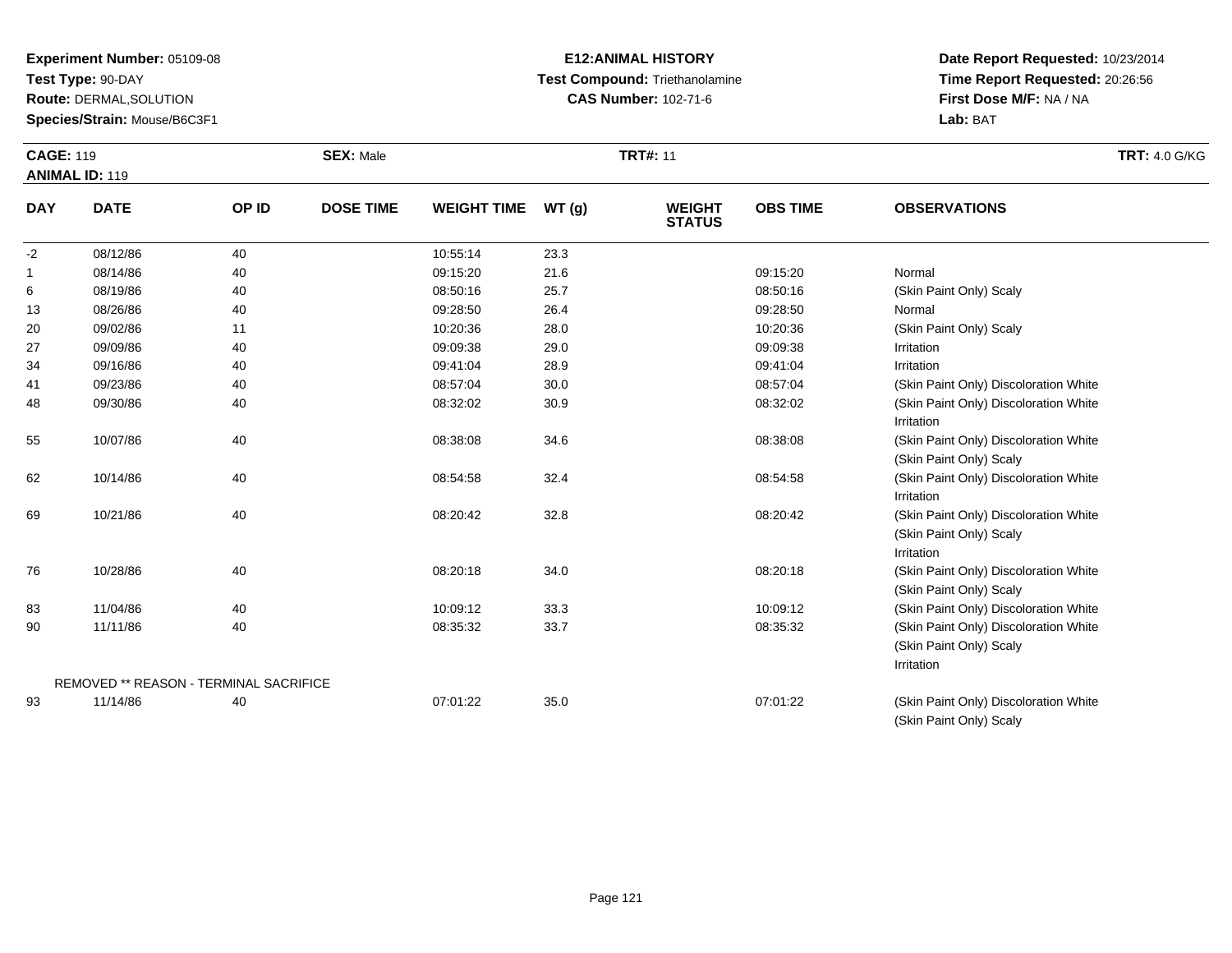**Test Type:** 90-DAY

**Route:** DERMAL,SOLUTION

**Species/Strain:** Mouse/B6C3F1

# **E12:ANIMAL HISTORY Test Compound:** Triethanolamine**CAS Number:** 102-71-6

| <b>CAGE: 120</b> |                                        |       | <b>SEX: Male</b> |                    |      | <b>TRT#: 11</b>                |                 | <b>TRT: 4.0 G/KG</b>                                                           |  |
|------------------|----------------------------------------|-------|------------------|--------------------|------|--------------------------------|-----------------|--------------------------------------------------------------------------------|--|
|                  | <b>ANIMAL ID: 120</b>                  |       |                  |                    |      |                                |                 |                                                                                |  |
| <b>DAY</b>       | <b>DATE</b>                            | OP ID | <b>DOSE TIME</b> | WEIGHT TIME WT (g) |      | <b>WEIGHT</b><br><b>STATUS</b> | <b>OBS TIME</b> | <b>OBSERVATIONS</b>                                                            |  |
| $-2$             | 08/12/86                               | 40    |                  | 10:55:44           | 21.2 |                                |                 |                                                                                |  |
| $\mathbf{1}$     | 08/14/86                               | 40    |                  | 09:12:50           | 21.7 |                                | 09:12:50        | Normal                                                                         |  |
| 6                | 08/19/86                               | 40    |                  | 08:47:44           | 23.6 |                                | 08:47:44        | (Skin Paint Only) Scaly                                                        |  |
| 13               | 08/26/86                               | 40    |                  | 09:29:46           | 24.7 |                                | 09:29:46        | Irritation                                                                     |  |
| 20               | 09/02/86                               | 11    |                  | 10:21:10           | 25.1 |                                | 10:21:10        | Irritation                                                                     |  |
| 27               | 09/09/86                               | 40    |                  | 09:10:00           | 26.7 |                                | 09:10:00        | (Skin Paint Only) Scaly<br>Irritation                                          |  |
| 34               | 09/16/86                               | 40    |                  | 09:41:28           | 27.7 |                                | 09:41:28        | (Skin Paint Only) Scaly<br>Irritation                                          |  |
| 41               | 09/23/86                               | 40    |                  | 08:57:34           | 28.6 |                                | 08:57:34        | (Skin Paint Only) Clipper Injury<br>(Skin Paint Only) Scaly<br>Irritation      |  |
| 48               | 09/30/86                               | 40    |                  | 08:32:30           | 28.1 |                                | 08:32:30        | (Skin Paint Only) Discoloration White<br>Irritation                            |  |
| 55               | 10/07/86                               | 40    |                  | 08:38:32           | 30.0 |                                | 08:38:32        | (Skin Paint Only) Discoloration White<br>Irritation                            |  |
| 62               | 10/14/86                               | 40    |                  | 08:52:46           | 29.6 |                                | 08:52:46        | (Skin Paint Only) Discoloration White<br>(Skin Paint Only) Scaly<br>Irritation |  |
| 69               | 10/21/86                               | 40    |                  | 08:18:44           | 29.9 |                                | 08:18:44        | (Skin Paint Only) Discoloration White<br>(Skin Paint Only) Scaly<br>Irritation |  |
| 76               | 10/28/86                               | 40    |                  | 08:20:54           | 30.2 |                                | 08:20:54        | (Skin Paint Only) Discoloration White<br>Irritation                            |  |
| 83               | 11/04/86                               | 40    |                  | 10:09:36           | 29.6 |                                | 10:09:36        | (Skin Paint Only) Discoloration White<br>Irritation                            |  |
| 90               | 11/11/86                               | 40    |                  | 08:36:04           | 30.7 |                                | 08:36:04        | (Skin Paint Only) Clipper Injury<br>(Skin Paint Only) Discoloration White      |  |
|                  | REMOVED ** REASON - TERMINAL SACRIFICE |       |                  |                    |      |                                |                 |                                                                                |  |
| 93               | 11/14/86                               | 40    |                  | 06:59:08           | 30.2 |                                | 06:59:08        | (Skin Paint Only) Discoloration White<br>(Skin Paint Only) Erosion             |  |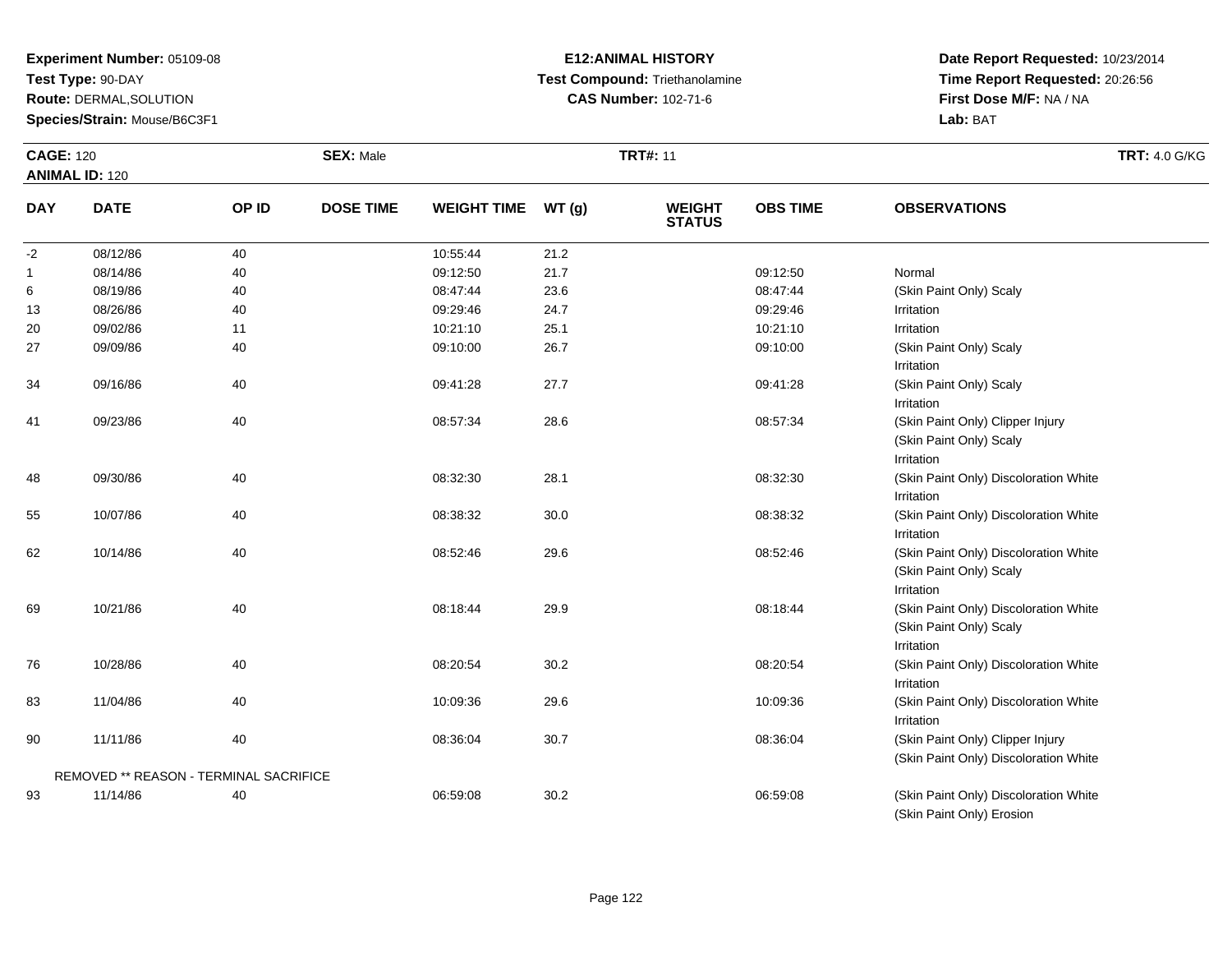| $\mathsf{expermi}$ number: $05109-08$ | Test Type: 90-DAY<br><b>Route: DERMAL, SOLUTION</b><br>Species/Strain: Mouse/B6C3F1<br><b>CAGE: 121</b><br><b>SEX: Female</b><br><b>ANIMAL ID: 121</b> |       |                  |                    |       | EIZ:ANIMAL FIISTURT<br><b>Test Compound: Triethanolamine</b><br><b>CAS Number: 102-71-6</b> | Date Report Requested: 10/23/2014<br>Time Report Requested: 20:26:56<br>First Dose M/F: NA / NA<br>Lab: BAT |                     |                    |
|---------------------------------------|--------------------------------------------------------------------------------------------------------------------------------------------------------|-------|------------------|--------------------|-------|---------------------------------------------------------------------------------------------|-------------------------------------------------------------------------------------------------------------|---------------------|--------------------|
|                                       |                                                                                                                                                        |       |                  |                    |       | <b>TRT#: 2</b>                                                                              |                                                                                                             |                     | <b>TRT: 0 G/KG</b> |
| <b>DAY</b>                            | <b>DATE</b>                                                                                                                                            | OP ID | <b>DOSE TIME</b> | <b>WEIGHT TIME</b> | WT(g) | <b>WEIGHT</b><br><b>STATUS</b>                                                              | <b>OBS TIME</b>                                                                                             | <b>OBSERVATIONS</b> |                    |
| -1                                    | 08/10/86                                                                                                                                               | 42    |                  | 10:47:38           | 17.4  |                                                                                             |                                                                                                             |                     |                    |
| 4                                     | 08/14/86                                                                                                                                               | 40    |                  | 07:48:28           | 19.6  |                                                                                             |                                                                                                             |                     |                    |
| 9                                     | 08/19/86                                                                                                                                               | 40    |                  | 08:10:50           | 21.3  |                                                                                             |                                                                                                             |                     |                    |
| 16                                    | 08/26/86                                                                                                                                               | 40    |                  | 08:34:02           | 21.9  |                                                                                             |                                                                                                             |                     |                    |
| 23                                    | 09/02/86                                                                                                                                               | 11    |                  | 08:39:22           | 23.1  |                                                                                             |                                                                                                             |                     |                    |
| 30                                    | 09/09/86                                                                                                                                               | 40    |                  | 09:50:54           | 23.5  |                                                                                             |                                                                                                             |                     |                    |
| 37                                    | 09/16/86                                                                                                                                               | 40    |                  | 10:16:38           | 25.2  |                                                                                             |                                                                                                             |                     |                    |
| 44                                    | 09/23/86                                                                                                                                               | 40    |                  | 09:44:18           | 24.5  |                                                                                             |                                                                                                             |                     |                    |
| 51                                    | 09/30/86                                                                                                                                               | 40    |                  | 09:12:58           | 25.0  |                                                                                             |                                                                                                             |                     |                    |
| 58                                    | 10/07/86                                                                                                                                               | 40    |                  | 09:13:28           | 24.8  |                                                                                             |                                                                                                             |                     |                    |
| 65                                    | 10/14/86                                                                                                                                               | 40    |                  | 09:31:36           | 26.6  |                                                                                             |                                                                                                             |                     |                    |
| 72                                    | 10/21/86                                                                                                                                               | 40    |                  | 08:51:58           | 26.7  |                                                                                             |                                                                                                             |                     |                    |
| 79                                    | 10/28/86                                                                                                                                               | 40    |                  | 08:50:38           | 26.7  |                                                                                             |                                                                                                             |                     |                    |
| 86                                    | 11/04/86                                                                                                                                               | 40    |                  | 11:02:26           | 26.8  |                                                                                             |                                                                                                             |                     |                    |
| 93                                    | 11/11/86                                                                                                                                               | 40    |                  | 09:18:00           | 26.5  |                                                                                             |                                                                                                             |                     |                    |
|                                       | REMOVED ** REASON - TERMINAL SACRIFICE                                                                                                                 |       |                  |                    |       |                                                                                             |                                                                                                             |                     |                    |
| 96                                    | 11/14/86                                                                                                                                               | 42    |                  | 08:00:28           | 27.6  |                                                                                             | 08:00:28                                                                                                    | Override            |                    |

# **E12:ANIMAL HISTORY**

**Date Report Requested:** 10/23/2014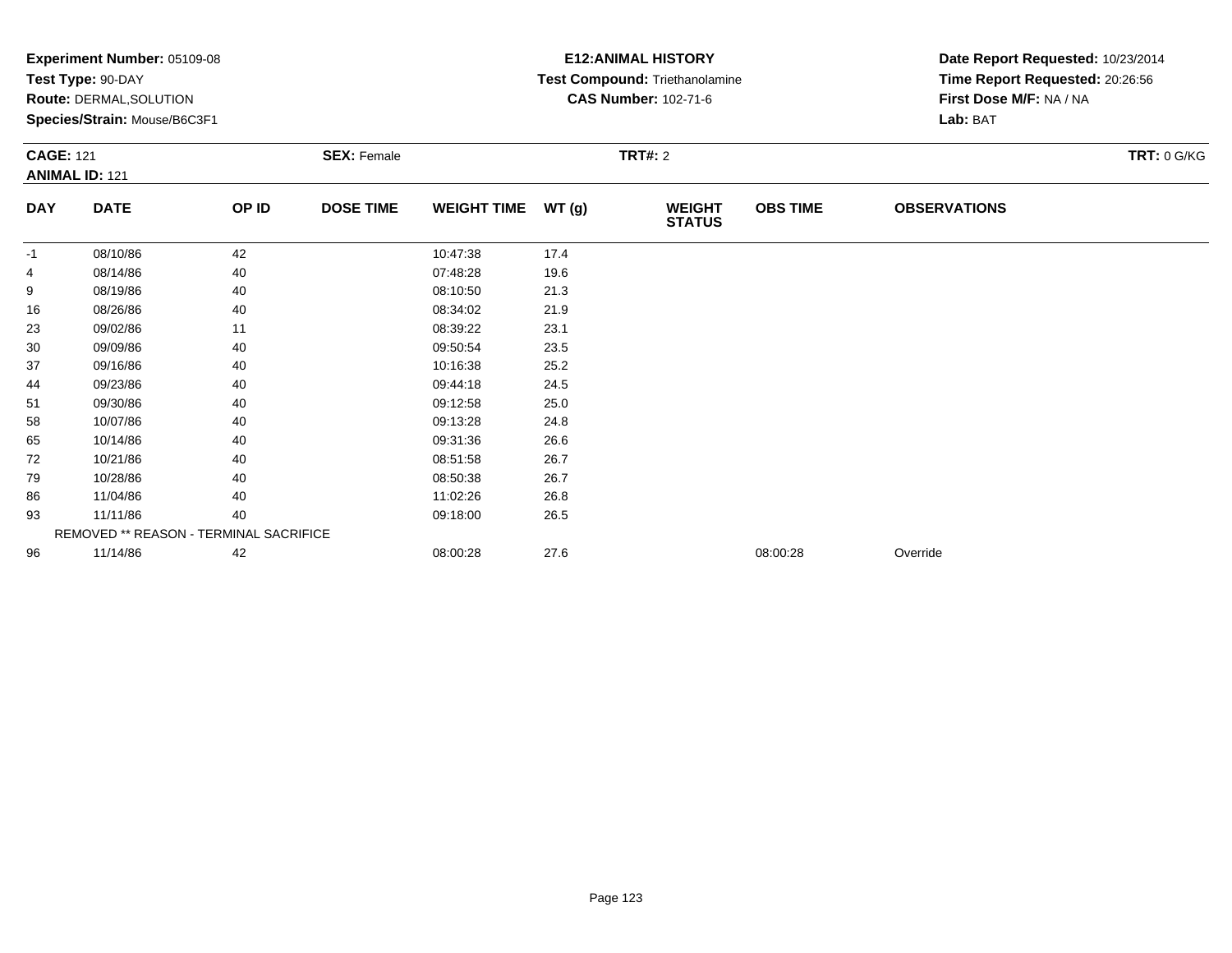|                  | Experiment Number: 05109-08            |       |                    |                    |       | <b>E12: ANIMAL HISTORY</b>     | Date Report Requested: 10/23/2014 |                                 |               |
|------------------|----------------------------------------|-------|--------------------|--------------------|-------|--------------------------------|-----------------------------------|---------------------------------|---------------|
|                  | Test Type: 90-DAY                      |       |                    |                    |       | Test Compound: Triethanolamine |                                   | Time Report Requested: 20:26:56 |               |
|                  | <b>Route: DERMAL, SOLUTION</b>         |       |                    |                    |       | <b>CAS Number: 102-71-6</b>    |                                   | First Dose M/F: NA / NA         |               |
|                  | Species/Strain: Mouse/B6C3F1           |       |                    |                    |       |                                |                                   | Lab: BAT                        |               |
| <b>CAGE: 122</b> |                                        |       | <b>SEX: Female</b> |                    |       | TRT#: 2                        |                                   |                                 | $TRT: 0$ G/KG |
|                  | <b>ANIMAL ID: 122</b>                  |       |                    |                    |       |                                |                                   |                                 |               |
| <b>DAY</b>       | <b>DATE</b>                            | OP ID | <b>DOSE TIME</b>   | <b>WEIGHT TIME</b> | WT(g) | <b>WEIGHT</b><br><b>STATUS</b> | <b>OBS TIME</b>                   | <b>OBSERVATIONS</b>             |               |
| $-1$             | 08/10/86                               | 42    |                    | 10:49:22           | 16.8  |                                |                                   |                                 |               |
| 4                | 08/14/86                               | 40    |                    | 07:48:54           | 18.4  |                                |                                   |                                 |               |
| 9                | 08/19/86                               | 40    |                    | 08:11:02           | 18.9  |                                |                                   |                                 |               |
| 16               | 08/26/86                               | 40    |                    | 08:34:16           | 21.6  |                                |                                   |                                 |               |
| 23               | 09/02/86                               | 11    |                    | 08:39:40           | 24.1  |                                |                                   |                                 |               |
| 30               | 09/09/86                               | 40    |                    | 09:51:22           | 24.7  |                                |                                   |                                 |               |
| 37               | 09/16/86                               | 40    |                    | 10:15:42           | 25.6  |                                |                                   |                                 |               |
| 44               | 09/23/86                               | 40    |                    | 09:43:18           | 23.8  |                                |                                   |                                 |               |
| 51               | 09/30/86                               | 40    |                    | 09:13:16           | 25.9  |                                |                                   |                                 |               |
| 58               | 10/07/86                               | 40    |                    | 09:13:58           | 25.9  |                                |                                   |                                 |               |
| 65               | 10/14/86                               | 40    |                    | 09:31:50           | 26.1  |                                |                                   |                                 |               |
| 72               | 10/21/86                               | 40    |                    | 08:52:12           | 27.7  |                                |                                   |                                 |               |
| 79               | 10/28/86                               | 40    |                    | 08:50:52           | 28.3  |                                |                                   |                                 |               |
| 86               | 11/04/86                               | 40    |                    | 13:30:00           | 24.6  |                                |                                   |                                 |               |
| 93               | 11/11/86                               | 40    |                    | 09:18:14           | 28.0  |                                |                                   |                                 |               |
|                  | REMOVED ** REASON - TERMINAL SACRIFICE |       |                    |                    |       |                                |                                   |                                 |               |
| 96               | 11/14/86                               | 42    |                    | 08:01:04           | 27.7  |                                | 08:01:04                          | Override                        |               |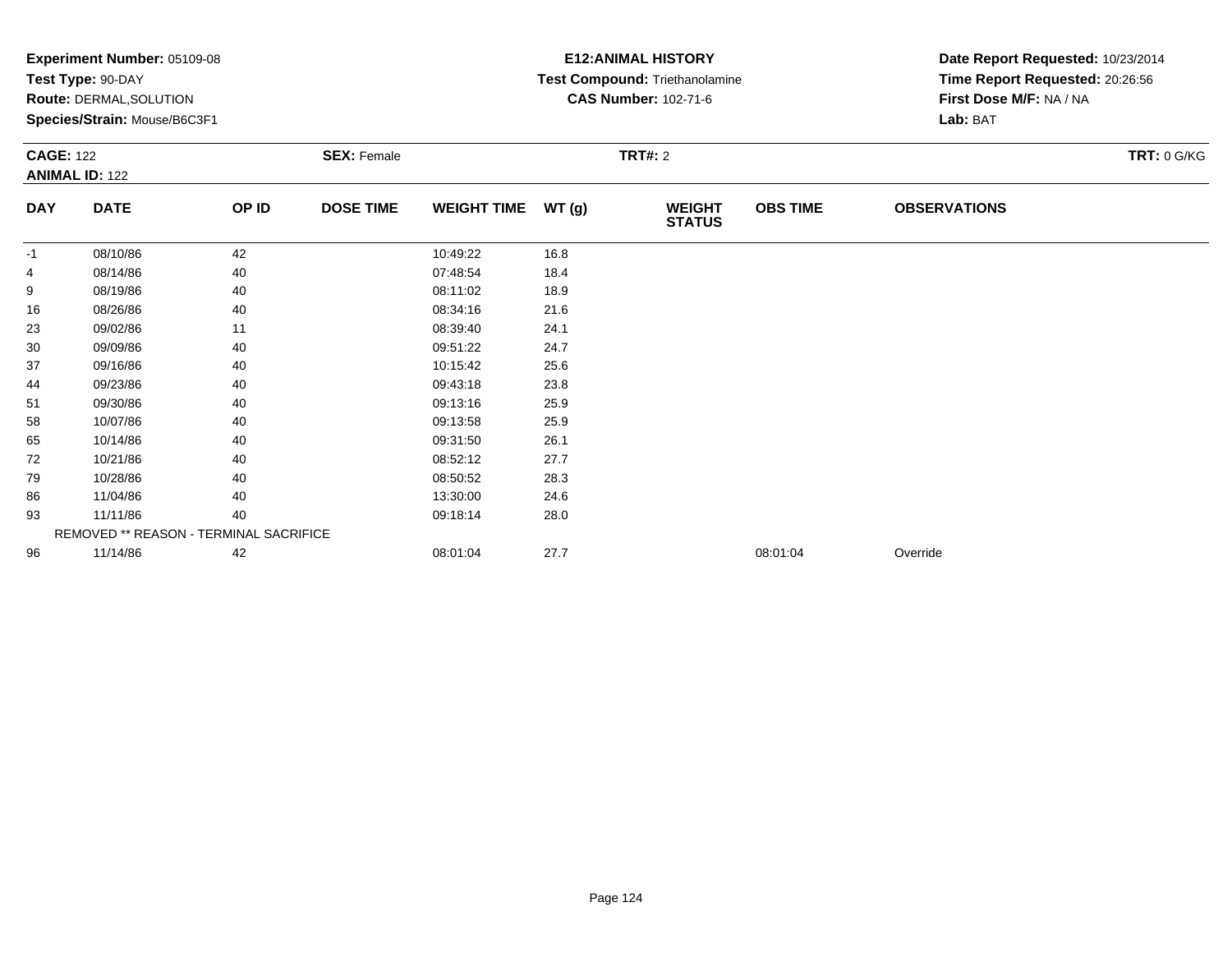|            | Experiment Number: 05109-08<br>Test Type: 90-DAY<br>Route: DERMAL, SOLUTION<br>Species/Strain: Mouse/B6C3F1<br><b>CAGE: 123</b><br><b>ANIMAL ID: 123</b> |       |                    |                    |       | <b>E12: ANIMAL HISTORY</b><br>Test Compound: Triethanolamine<br><b>CAS Number: 102-71-6</b> | Date Report Requested: 10/23/2014<br>Time Report Requested: 20:26:56<br>First Dose M/F: NA / NA<br>Lab: BAT |                     |                    |
|------------|----------------------------------------------------------------------------------------------------------------------------------------------------------|-------|--------------------|--------------------|-------|---------------------------------------------------------------------------------------------|-------------------------------------------------------------------------------------------------------------|---------------------|--------------------|
|            |                                                                                                                                                          |       | <b>SEX: Female</b> |                    |       | <b>TRT#: 2</b>                                                                              |                                                                                                             |                     | <b>TRT: 0 G/KG</b> |
| <b>DAY</b> | <b>DATE</b>                                                                                                                                              | OP ID | <b>DOSE TIME</b>   | <b>WEIGHT TIME</b> | WT(g) | <b>WEIGHT</b><br><b>STATUS</b>                                                              | <b>OBS TIME</b>                                                                                             | <b>OBSERVATIONS</b> |                    |
| $-1$       | 08/10/86                                                                                                                                                 | 42    |                    | 10:49:54           | 17.3  |                                                                                             |                                                                                                             |                     |                    |
| 4          | 08/14/86                                                                                                                                                 | 40    |                    | 07:49:16           | 18.7  |                                                                                             |                                                                                                             |                     |                    |
| 9          | 08/19/86                                                                                                                                                 | 40    |                    | 08:11:14           | 19.4  |                                                                                             |                                                                                                             |                     |                    |
| 16         | 08/26/86                                                                                                                                                 | 40    |                    | 08:34:28           | 21.0  |                                                                                             |                                                                                                             |                     |                    |
| 23         | 09/02/86                                                                                                                                                 | 11    |                    | 08:38:18           | 23.4  |                                                                                             |                                                                                                             |                     |                    |
| 30         | 09/09/86                                                                                                                                                 | 40    |                    | 09:50:12           | 24.4  |                                                                                             |                                                                                                             |                     |                    |
| 37         | 09/16/86                                                                                                                                                 | 40    |                    | 10:15:54           | 23.8  |                                                                                             |                                                                                                             |                     |                    |
| 44         | 09/23/86                                                                                                                                                 | 40    |                    | 09:43:36           | 24.4  |                                                                                             |                                                                                                             |                     |                    |
| 51         | 09/30/86                                                                                                                                                 | 40    |                    | 09:13:32           | 25.7  |                                                                                             |                                                                                                             |                     |                    |
| 58         | 10/07/86                                                                                                                                                 | 40    |                    | 09:14:10           | 28.3  |                                                                                             |                                                                                                             |                     |                    |
| 65         | 10/14/86                                                                                                                                                 | 40    |                    | 09:32:04           | 25.9  |                                                                                             |                                                                                                             |                     |                    |
| 72         | 10/21/86                                                                                                                                                 | 40    |                    | 08:52:26           | 26.8  |                                                                                             |                                                                                                             |                     |                    |
| 79         | 10/28/86                                                                                                                                                 | 40    |                    | 08:51:06           | 27.9  |                                                                                             |                                                                                                             |                     |                    |
| 86         | 11/04/86                                                                                                                                                 | 40    |                    | 11:02:56           | 25.3  |                                                                                             |                                                                                                             |                     |                    |
| 93         | 11/11/86                                                                                                                                                 | 40    |                    | 09:17:06           | 27.5  |                                                                                             |                                                                                                             |                     |                    |
|            | REMOVED ** REASON - TERMINAL SACRIFICE                                                                                                                   |       |                    |                    |       |                                                                                             |                                                                                                             |                     |                    |
| 96         | 11/14/86                                                                                                                                                 | 42    |                    | 07:57:22           | 27.1  |                                                                                             | 07:57:22                                                                                                    | Override            |                    |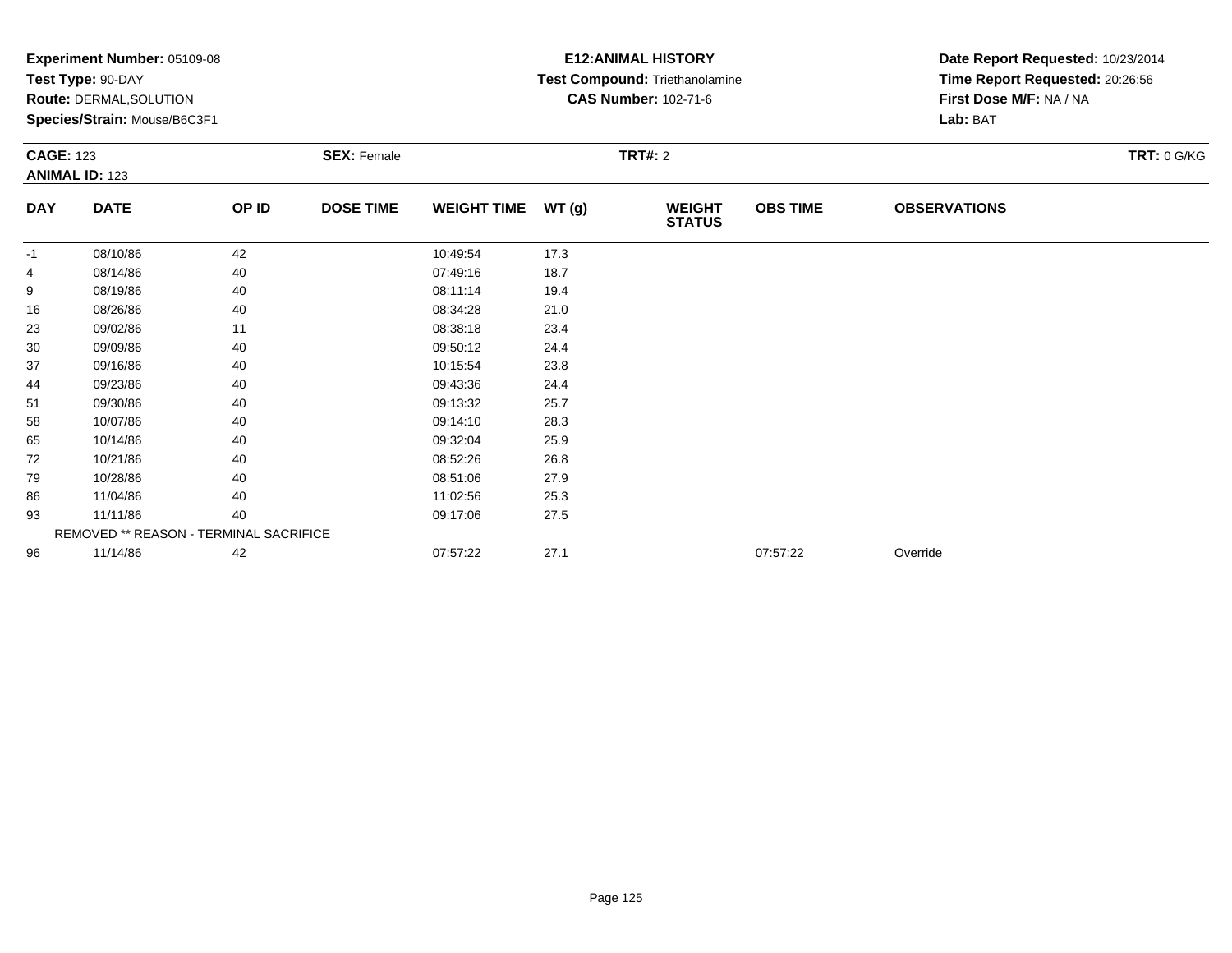| <b>CAGE: 124</b> | Experiment Number: 05109-08<br>Test Type: 90-DAY<br><b>Route: DERMAL, SOLUTION</b><br>Species/Strain: Mouse/B6C3F1 |       | <b>SEX: Female</b> |                    |       | <b>E12: ANIMAL HISTORY</b><br>Test Compound: Triethanolamine<br><b>CAS Number: 102-71-6</b><br>TRT#: 2 | Date Report Requested: 10/23/2014<br>Time Report Requested: 20:26:56<br>First Dose M/F: NA / NA<br>Lab: BAT<br>$TRT: 0$ G/KG |                     |  |
|------------------|--------------------------------------------------------------------------------------------------------------------|-------|--------------------|--------------------|-------|--------------------------------------------------------------------------------------------------------|------------------------------------------------------------------------------------------------------------------------------|---------------------|--|
|                  | <b>ANIMAL ID: 124</b>                                                                                              |       |                    |                    |       |                                                                                                        |                                                                                                                              |                     |  |
| <b>DAY</b>       | <b>DATE</b>                                                                                                        | OP ID | <b>DOSE TIME</b>   | <b>WEIGHT TIME</b> | WT(g) | <b>WEIGHT</b><br><b>STATUS</b>                                                                         | <b>OBS TIME</b>                                                                                                              | <b>OBSERVATIONS</b> |  |
| $-1$             | 08/10/86                                                                                                           | 42    |                    | 10:50:10           | 18.6  |                                                                                                        |                                                                                                                              |                     |  |
| 4                | 08/14/86                                                                                                           | 40    |                    | 07:49:46           | 20.4  |                                                                                                        |                                                                                                                              |                     |  |
| 9                | 08/19/86                                                                                                           | 40    |                    | 08:11:30           | 21.2  |                                                                                                        |                                                                                                                              |                     |  |
| 16               | 08/26/86                                                                                                           | 40    |                    | 08:33:12           | 22.8  |                                                                                                        |                                                                                                                              |                     |  |
| 23               | 09/02/86                                                                                                           | 11    |                    | 08:38:38           | 24.5  |                                                                                                        |                                                                                                                              |                     |  |
| 30               | 09/09/86                                                                                                           | 40    |                    | 09:50:26           | 26.6  |                                                                                                        |                                                                                                                              |                     |  |
| 37               | 09/16/86                                                                                                           | 40    |                    | 10:16:06           | 26.4  |                                                                                                        |                                                                                                                              |                     |  |
| 44               | 09/23/86                                                                                                           | 40    |                    | 09:43:50           | 26.7  |                                                                                                        |                                                                                                                              |                     |  |
| 51               | 09/30/86                                                                                                           | 40    |                    | 09:13:48           | 26.8  |                                                                                                        |                                                                                                                              |                     |  |
| 58               | 10/07/86                                                                                                           | 40    |                    | 09:14:22           | 30.8  |                                                                                                        |                                                                                                                              |                     |  |
| 65               | 10/14/86                                                                                                           | 40    |                    | 09:32:18           | 31.4  |                                                                                                        |                                                                                                                              |                     |  |
| 72               | 10/21/86                                                                                                           | 40    |                    | 08:52:42           | 31.3  |                                                                                                        |                                                                                                                              |                     |  |
| 79               | 10/28/86                                                                                                           | 40    |                    | 08:50:14           | 32.1  |                                                                                                        |                                                                                                                              |                     |  |
| 86               | 11/04/86                                                                                                           | 40    |                    | 11:02:02           | 30.2  |                                                                                                        |                                                                                                                              |                     |  |
| 93               | 11/11/86                                                                                                           | 40    |                    | 09:17:26           | 32.3  |                                                                                                        |                                                                                                                              |                     |  |
|                  | REMOVED ** REASON - TERMINAL SACRIFICE                                                                             |       |                    |                    |       |                                                                                                        |                                                                                                                              |                     |  |
| 96               | 11/14/86                                                                                                           | 42    |                    | 07:59:26           | 29.0  |                                                                                                        | 07:59:26                                                                                                                     | Override            |  |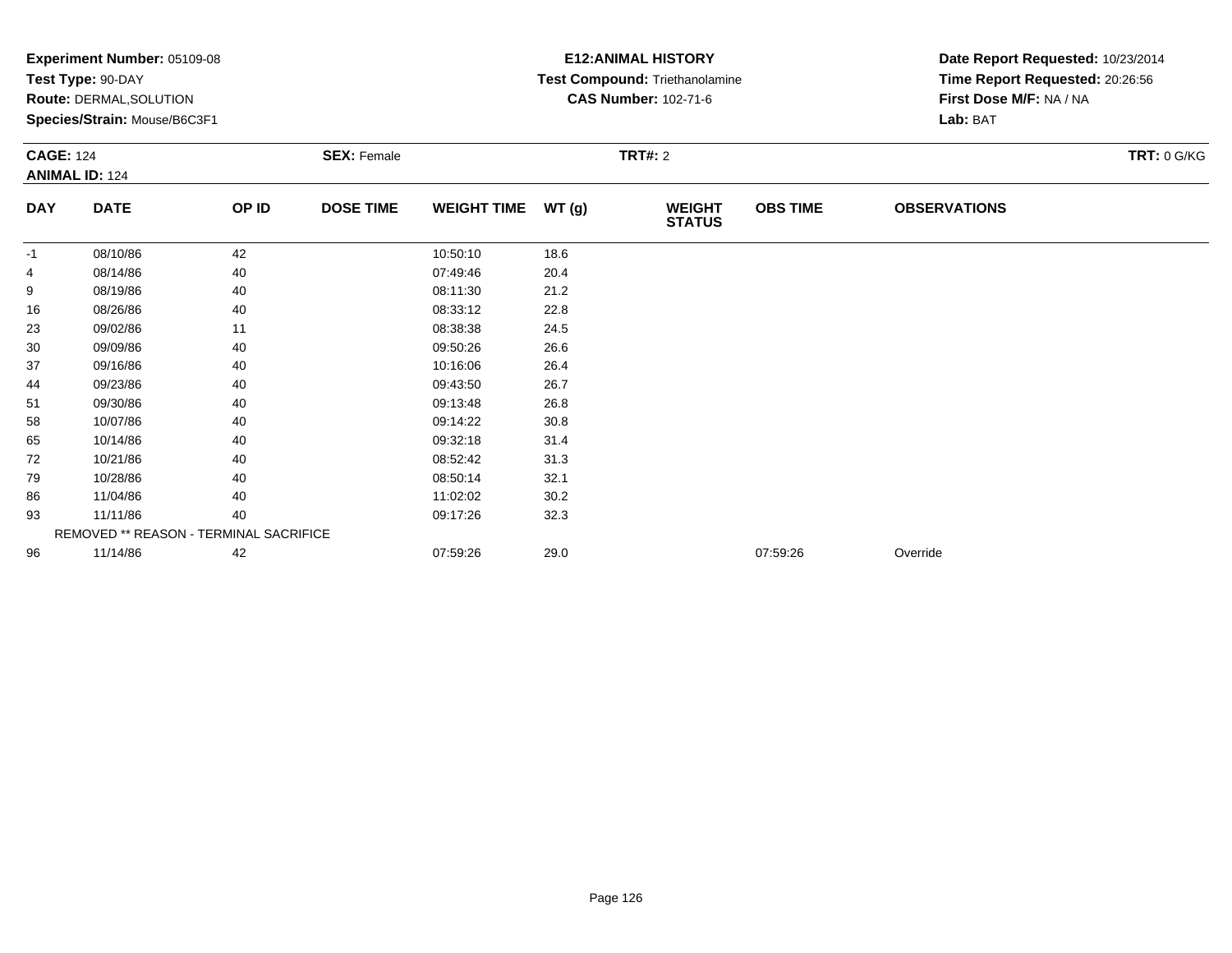| <b>CAGE: 125</b> | Experiment Number: 05109-08<br>Test Type: 90-DAY<br>Route: DERMAL, SOLUTION<br>Species/Strain: Mouse/B6C3F1 |       | <b>SEX: Female</b> |                    |       | <b>E12: ANIMAL HISTORY</b><br>Test Compound: Triethanolamine<br><b>CAS Number: 102-71-6</b><br>TRT#: 2 | Date Report Requested: 10/23/2014<br>Time Report Requested: 20:26:56<br>First Dose M/F: NA / NA<br>Lab: BAT<br>TRT: 0 G/KG |                     |  |
|------------------|-------------------------------------------------------------------------------------------------------------|-------|--------------------|--------------------|-------|--------------------------------------------------------------------------------------------------------|----------------------------------------------------------------------------------------------------------------------------|---------------------|--|
|                  | <b>ANIMAL ID: 125</b>                                                                                       |       |                    |                    |       |                                                                                                        |                                                                                                                            |                     |  |
| <b>DAY</b>       | <b>DATE</b>                                                                                                 | OP ID | <b>DOSE TIME</b>   | <b>WEIGHT TIME</b> | WT(g) | <b>WEIGHT</b><br><b>STATUS</b>                                                                         | <b>OBS TIME</b>                                                                                                            | <b>OBSERVATIONS</b> |  |
| $-1$             | 08/10/86                                                                                                    | 42    |                    | 10:50:40           | 16.1  |                                                                                                        |                                                                                                                            |                     |  |
| 4                | 08/14/86                                                                                                    | 40    |                    | 07:45:32           | 17.8  |                                                                                                        |                                                                                                                            |                     |  |
| 9                | 08/19/86                                                                                                    | 40    |                    | 08:10:38           | 19.0  |                                                                                                        |                                                                                                                            |                     |  |
| 16               | 08/26/86                                                                                                    | 40    |                    | 08:33:26           | 20.6  |                                                                                                        |                                                                                                                            |                     |  |
| 23               | 09/02/86                                                                                                    | 11    |                    | 08:38:58           | 23.2  |                                                                                                        |                                                                                                                            |                     |  |
| 30               | 09/09/86                                                                                                    | 40    |                    | 09:50:40           | 23.5  |                                                                                                        |                                                                                                                            |                     |  |
| 37               | 09/16/86                                                                                                    | 40    |                    | 10:16:22           | 23.6  |                                                                                                        |                                                                                                                            |                     |  |
| 44               | 09/23/86                                                                                                    | 40    |                    | 09:44:04           | 22.8  |                                                                                                        |                                                                                                                            |                     |  |
| 51               | 09/30/86                                                                                                    | 40    |                    | 09:14:02           | 24.0  |                                                                                                        |                                                                                                                            |                     |  |
| 58               | 10/07/86                                                                                                    | 40    |                    | 09:14:40           | 23.1  |                                                                                                        |                                                                                                                            |                     |  |
| 65               | 10/14/86                                                                                                    | 40    |                    | 09:31:18           | 24.6  |                                                                                                        |                                                                                                                            |                     |  |
| 72               | 10/21/86                                                                                                    | 40    |                    | 08:51:44           | 25.7  |                                                                                                        |                                                                                                                            |                     |  |
| 79               | 10/28/86                                                                                                    | 40    |                    | 08:50:26           | 26.6  |                                                                                                        |                                                                                                                            |                     |  |
| 86               | 11/04/86                                                                                                    | 40    |                    | 11:02:14           | 24.2  |                                                                                                        |                                                                                                                            |                     |  |
| 93               | 11/11/86                                                                                                    | 40    |                    | 09:17:40           | 25.6  |                                                                                                        |                                                                                                                            |                     |  |
|                  | REMOVED ** REASON - TERMINAL SACRIFICE                                                                      |       |                    |                    |       |                                                                                                        |                                                                                                                            |                     |  |
| 96               | 11/14/86                                                                                                    | 42    |                    | 07:59:56           | 25.2  |                                                                                                        | 07:59:56                                                                                                                   | Override            |  |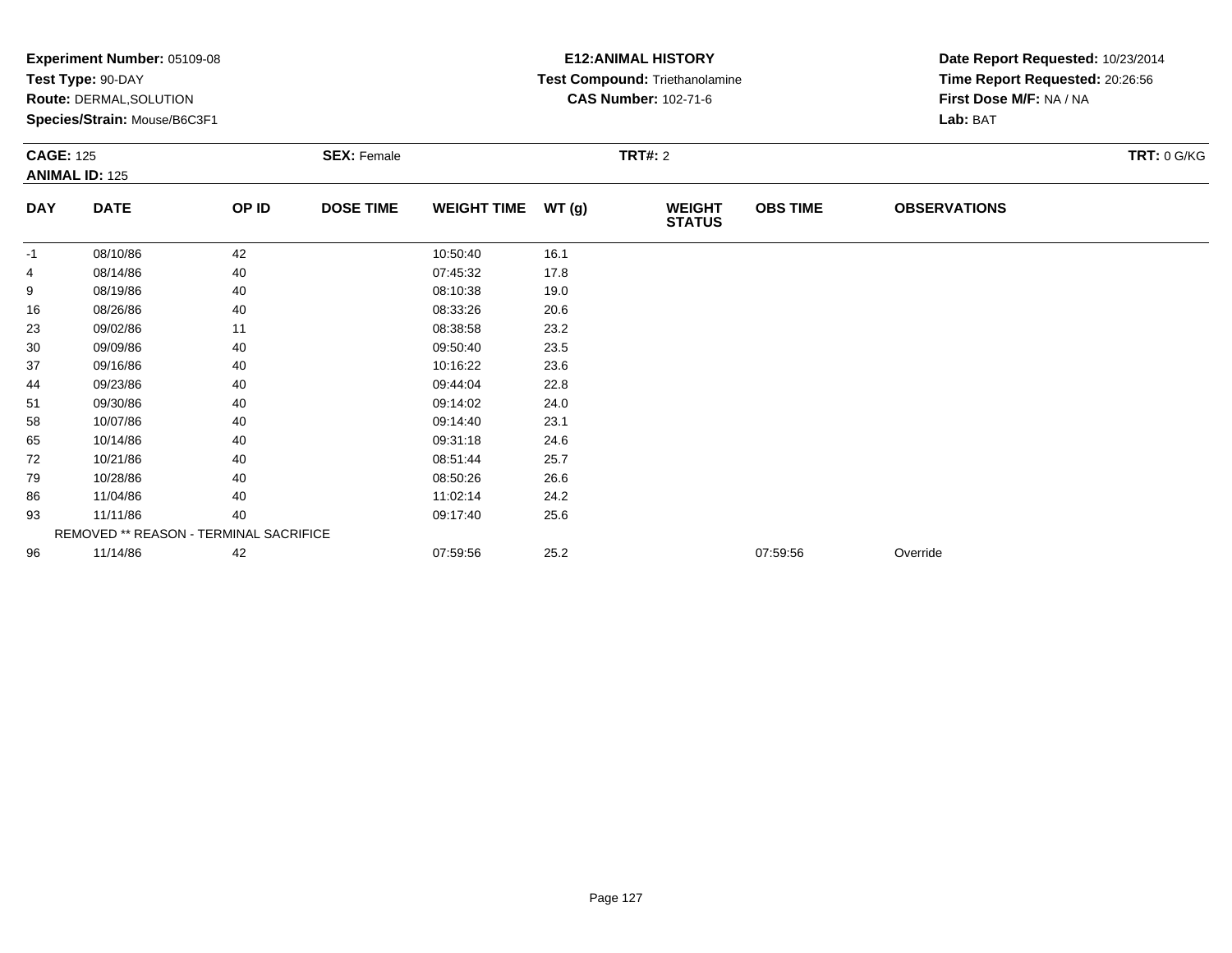|                  | Experiment Number: 05109-08            |       |                    |                    |       | <b>E12: ANIMAL HISTORY</b>     | Date Report Requested: 10/23/2014 |                                 |               |
|------------------|----------------------------------------|-------|--------------------|--------------------|-------|--------------------------------|-----------------------------------|---------------------------------|---------------|
|                  | Test Type: 90-DAY                      |       |                    |                    |       | Test Compound: Triethanolamine |                                   | Time Report Requested: 20:26:56 |               |
|                  | <b>Route: DERMAL, SOLUTION</b>         |       |                    |                    |       | <b>CAS Number: 102-71-6</b>    |                                   | First Dose M/F: NA / NA         |               |
|                  | Species/Strain: Mouse/B6C3F1           |       |                    |                    |       |                                |                                   | Lab: BAT                        |               |
| <b>CAGE: 126</b> |                                        |       | <b>SEX: Female</b> |                    |       | TRT#: 2                        |                                   |                                 | $TRT: 0$ G/KG |
|                  | <b>ANIMAL ID: 126</b>                  |       |                    |                    |       |                                |                                   |                                 |               |
| <b>DAY</b>       | <b>DATE</b>                            | OP ID | <b>DOSE TIME</b>   | <b>WEIGHT TIME</b> | WT(g) | <b>WEIGHT</b><br><b>STATUS</b> | <b>OBS TIME</b>                   | <b>OBSERVATIONS</b>             |               |
| -2               | 08/10/86                               | 42    |                    | 11:04:34           | 16.4  |                                |                                   |                                 |               |
| 3                | 08/14/86                               | 40    |                    | 08:59:24           | 18.1  |                                |                                   |                                 |               |
| 8                | 08/19/86                               | 40    |                    | 08:23:04           | 19.7  |                                |                                   |                                 |               |
| 15               | 08/26/86                               | 40    |                    | 08:08:44           | 21.9  |                                |                                   |                                 |               |
| 22               | 09/02/86                               | 11    |                    | 08:34:34           | 23.2  |                                |                                   |                                 |               |
| 29               | 09/09/86                               | 40    |                    | 09:18:42           | 23.9  |                                |                                   |                                 |               |
| 36               | 09/16/86                               | 40    |                    | 09:47:28           | 24.6  |                                |                                   |                                 |               |
| 43               | 09/23/86                               | 40    |                    | 10:09:50           | 24.2  |                                |                                   |                                 |               |
| 50               | 09/30/86                               | 40    |                    | 08:36:18           | 24.7  |                                |                                   |                                 |               |
| 57               | 10/07/86                               | 40    |                    | 08:41:42           | 24.8  |                                |                                   |                                 |               |
| 64               | 10/14/86                               | 40    |                    | 09:00:22           | 26.3  |                                |                                   |                                 |               |
| 71               | 10/21/86                               | 40    |                    | 08:25:30           | 26.3  |                                |                                   |                                 |               |
| 78               | 10/28/86                               | 40    |                    | 08:26:04           | 27.9  |                                |                                   |                                 |               |
| 85               | 11/04/86                               | 40    |                    | 10:26:20           | 25.9  |                                |                                   |                                 |               |
| 92               | 11/11/86                               | 40    |                    | 09:01:14           | 25.8  |                                |                                   |                                 |               |
|                  | REMOVED ** REASON - TERMINAL SACRIFICE |       |                    |                    |       |                                |                                   |                                 |               |
| 95               | 11/14/86                               | 42    |                    | 09:07:00           | 26.5  |                                | 09:07:00                          | Override                        |               |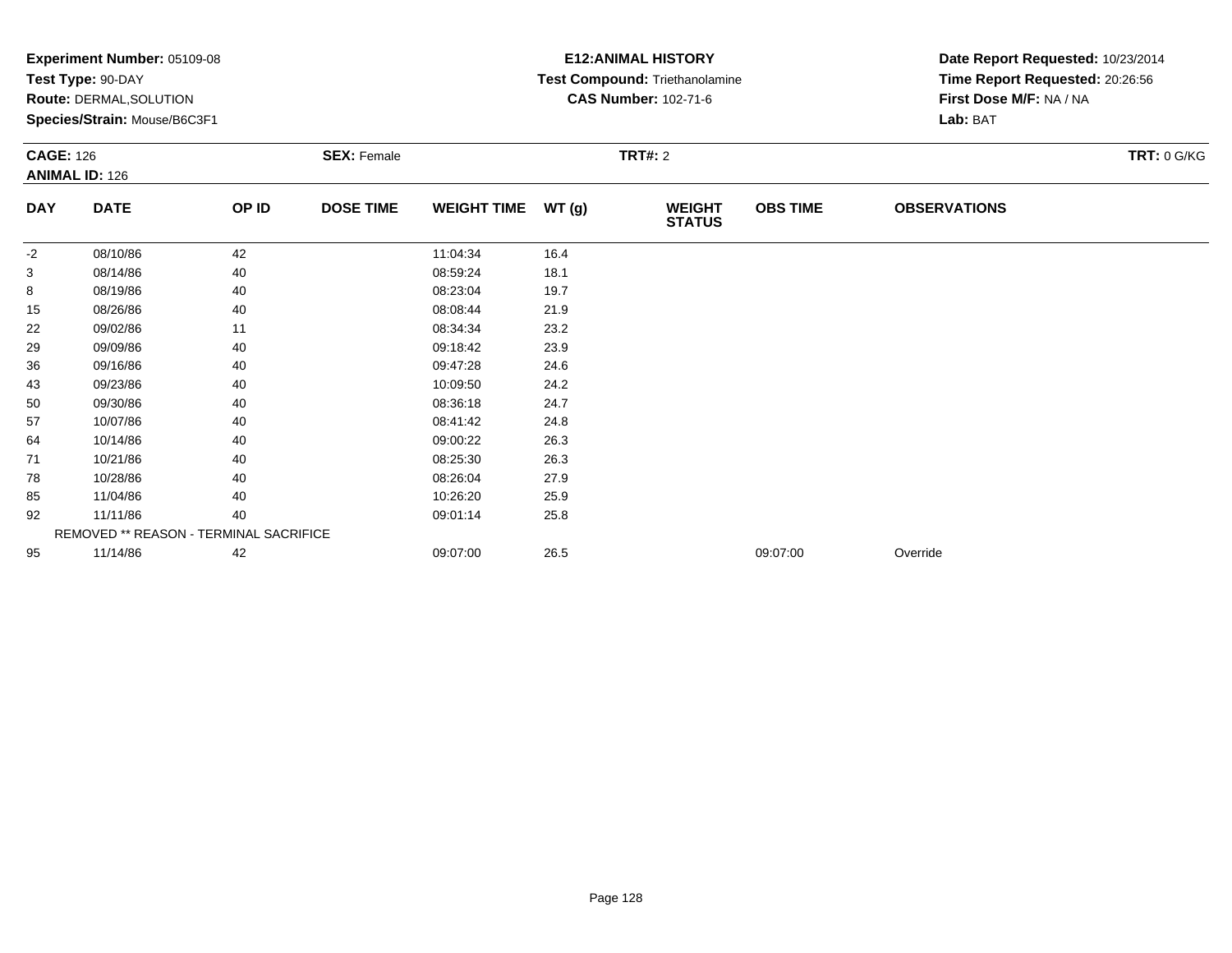|                  | Experiment Number: 05109-08            |       |                    |                    |       | <b>E12: ANIMAL HISTORY</b>     | Date Report Requested: 10/23/2014<br>Time Report Requested: 20:26:56 |                         |               |
|------------------|----------------------------------------|-------|--------------------|--------------------|-------|--------------------------------|----------------------------------------------------------------------|-------------------------|---------------|
|                  | Test Type: 90-DAY                      |       |                    |                    |       | Test Compound: Triethanolamine |                                                                      |                         |               |
|                  | <b>Route: DERMAL, SOLUTION</b>         |       |                    |                    |       | <b>CAS Number: 102-71-6</b>    |                                                                      | First Dose M/F: NA / NA |               |
|                  | Species/Strain: Mouse/B6C3F1           |       |                    |                    |       |                                |                                                                      | Lab: BAT                |               |
| <b>CAGE: 127</b> |                                        |       | <b>SEX: Female</b> |                    |       | TRT#: 2                        |                                                                      |                         | $TRT: 0$ G/KG |
|                  | <b>ANIMAL ID: 127</b>                  |       |                    |                    |       |                                |                                                                      |                         |               |
| <b>DAY</b>       | <b>DATE</b>                            | OP ID | <b>DOSE TIME</b>   | <b>WEIGHT TIME</b> | WT(g) | <b>WEIGHT</b><br><b>STATUS</b> | <b>OBS TIME</b>                                                      | <b>OBSERVATIONS</b>     |               |
| -2               | 08/10/86                               | 42    |                    | 11:04:58           | 17.2  |                                |                                                                      |                         |               |
| 3                | 08/14/86                               | 40    |                    | 09:00:14           | 18.6  |                                |                                                                      |                         |               |
| 8                | 08/19/86                               | 40    |                    | 08:23:16           | 19.7  |                                |                                                                      |                         |               |
| 15               | 08/26/86                               | 40    |                    | 08:08:56           | 21.7  |                                |                                                                      |                         |               |
| 22               | 09/02/86                               | 11    |                    | 08:34:50           | 23.7  |                                |                                                                      |                         |               |
| 29               | 09/09/86                               | 40    |                    | 09:19:02           | 24.3  |                                |                                                                      |                         |               |
| 36               | 09/16/86                               | 40    |                    | 09:46:32           | 24.7  |                                |                                                                      |                         |               |
| 43               | 09/23/86                               | 40    |                    | 10:08:44           | 24.0  |                                |                                                                      |                         |               |
| 50               | 09/30/86                               | 40    |                    | 08:36:32           | 26.0  |                                |                                                                      |                         |               |
| 57               | 10/07/86                               | 40    |                    | 08:41:54           | 26.7  |                                |                                                                      |                         |               |
| 64               | 10/14/86                               | 40    |                    | 09:00:34           | 25.6  |                                |                                                                      |                         |               |
| 71               | 10/21/86                               | 40    |                    | 08:25:40           | 27.4  |                                |                                                                      |                         |               |
| 78               | 10/28/86                               | 40    |                    | 08:26:18           | 27.5  |                                |                                                                      |                         |               |
| 85               | 11/04/86                               | 40    |                    | 10:26:36           | 26.4  |                                |                                                                      |                         |               |
| 92               | 11/11/86                               | 40    |                    | 09:01:26           | 27.2  |                                |                                                                      |                         |               |
|                  | REMOVED ** REASON - TERMINAL SACRIFICE |       |                    |                    |       |                                |                                                                      |                         |               |
| 95               | 11/14/86                               | 42    |                    | 09:07:22           | 27.0  |                                | 09:07:22                                                             | Override                |               |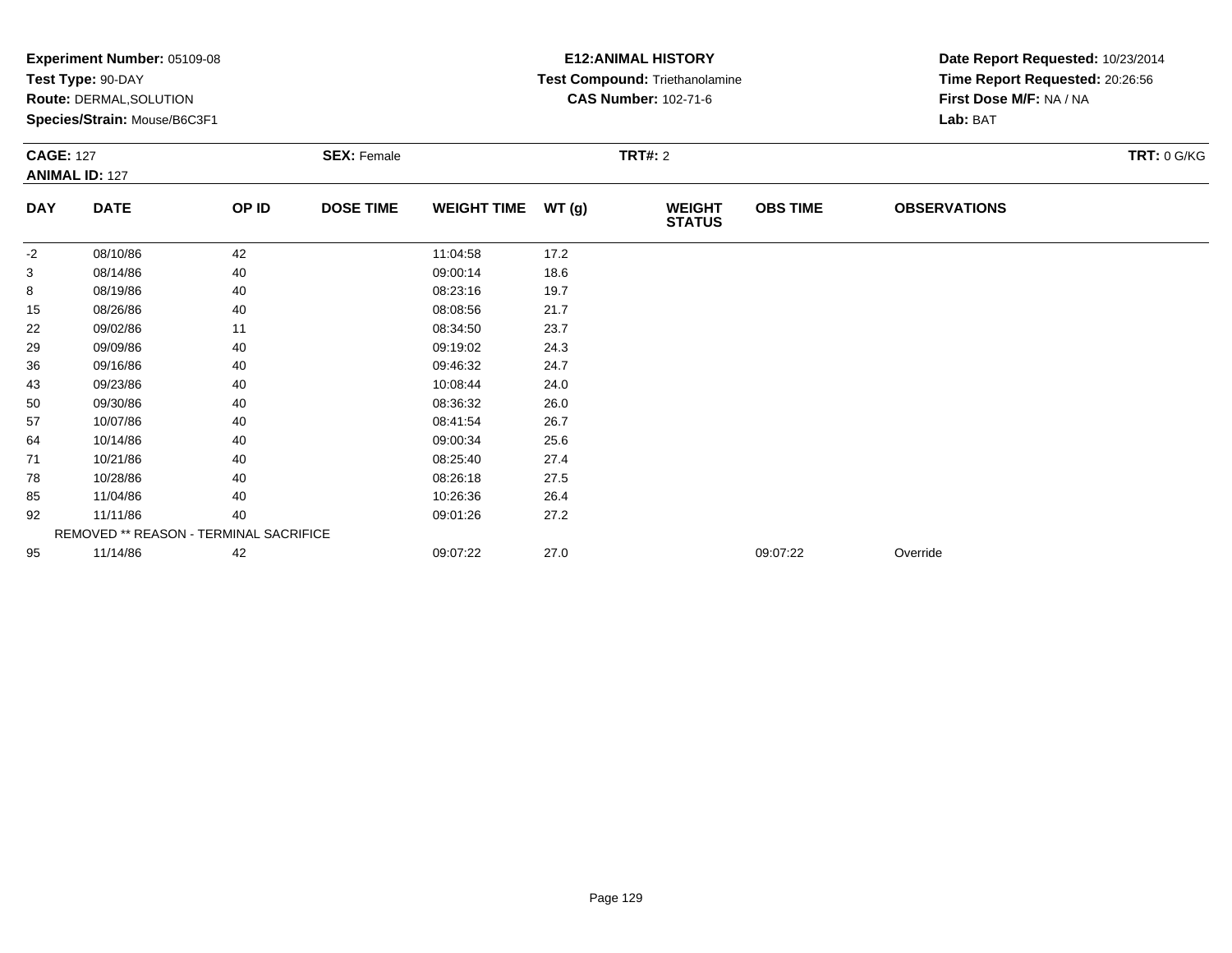|                  | Experiment Number: 05109-08<br>Test Type: 90-DAY<br>Route: DERMAL, SOLUTION<br>Species/Strain: Mouse/B6C3F1 |       |                    |                    |         | <b>E12: ANIMAL HISTORY</b><br>Test Compound: Triethanolamine<br><b>CAS Number: 102-71-6</b> | Date Report Requested: 10/23/2014<br>Time Report Requested: 20:26:56<br>First Dose M/F: NA / NA<br>Lab: BAT |                     |                    |
|------------------|-------------------------------------------------------------------------------------------------------------|-------|--------------------|--------------------|---------|---------------------------------------------------------------------------------------------|-------------------------------------------------------------------------------------------------------------|---------------------|--------------------|
| <b>CAGE: 128</b> | <b>ANIMAL ID: 128</b>                                                                                       |       | <b>SEX: Female</b> |                    | TRT#: 2 |                                                                                             |                                                                                                             |                     | <b>TRT: 0 G/KG</b> |
| <b>DAY</b>       | <b>DATE</b>                                                                                                 | OP ID | <b>DOSE TIME</b>   | <b>WEIGHT TIME</b> | WT(g)   | <b>WEIGHT</b><br><b>STATUS</b>                                                              | <b>OBS TIME</b>                                                                                             | <b>OBSERVATIONS</b> |                    |
| -2               | 08/10/86                                                                                                    | 42    |                    | 11:05:14           | 17.1    |                                                                                             |                                                                                                             |                     |                    |
| 3                | 08/14/86                                                                                                    | 40    |                    | 09:00:46           | 19.3    |                                                                                             |                                                                                                             |                     |                    |
| 8                | 08/19/86                                                                                                    | 40    |                    | 08:23:30           | 19.1    |                                                                                             |                                                                                                             |                     |                    |
| 15               | 08/26/86                                                                                                    | 40    |                    | 08:09:12           | 21.1    |                                                                                             |                                                                                                             |                     |                    |
| 22               | 09/02/86                                                                                                    | 11    |                    | 08:33:36           | 24.1    |                                                                                             |                                                                                                             |                     |                    |
| 29               | 09/09/86                                                                                                    | 40    |                    | 09:17:46           | 23.9    |                                                                                             |                                                                                                             |                     |                    |
| 36               | 09/16/86                                                                                                    | 40    |                    | 09:46:44           | 23.2    |                                                                                             |                                                                                                             |                     |                    |
| 43               | 09/23/86                                                                                                    | 40    |                    | 10:09:02           | 24.9    |                                                                                             |                                                                                                             |                     |                    |
| 50               | 09/30/86                                                                                                    | 40    |                    | 08:36:48           | 26.6    |                                                                                             |                                                                                                             |                     |                    |
| 57               | 10/07/86                                                                                                    | 40    |                    | 08:42:06           | 26.7    |                                                                                             |                                                                                                             |                     |                    |
| 64               | 10/14/86                                                                                                    | 40    |                    | 09:00:46           | 27.0    |                                                                                             |                                                                                                             |                     |                    |
| 71               | 10/21/86                                                                                                    | 40    |                    | 08:25:54           | 27.9    |                                                                                             |                                                                                                             |                     |                    |
| 78               | 10/28/86                                                                                                    | 40    |                    | 08:26:30           | 29.9    |                                                                                             |                                                                                                             |                     |                    |
| 85               | 11/04/86                                                                                                    | 40    |                    | 13:31:06           | 26.4    |                                                                                             |                                                                                                             |                     |                    |
| 92               | 11/11/86                                                                                                    | 40    |                    | 09:00:30           | 28.4    |                                                                                             |                                                                                                             |                     |                    |
|                  | REMOVED ** REASON - TERMINAL SACRIFICE                                                                      |       |                    |                    |         |                                                                                             |                                                                                                             |                     |                    |
| 95               | 11/14/86                                                                                                    | 42    |                    | 09:05:52           | 28.6    |                                                                                             | 09:05:52                                                                                                    | Override            |                    |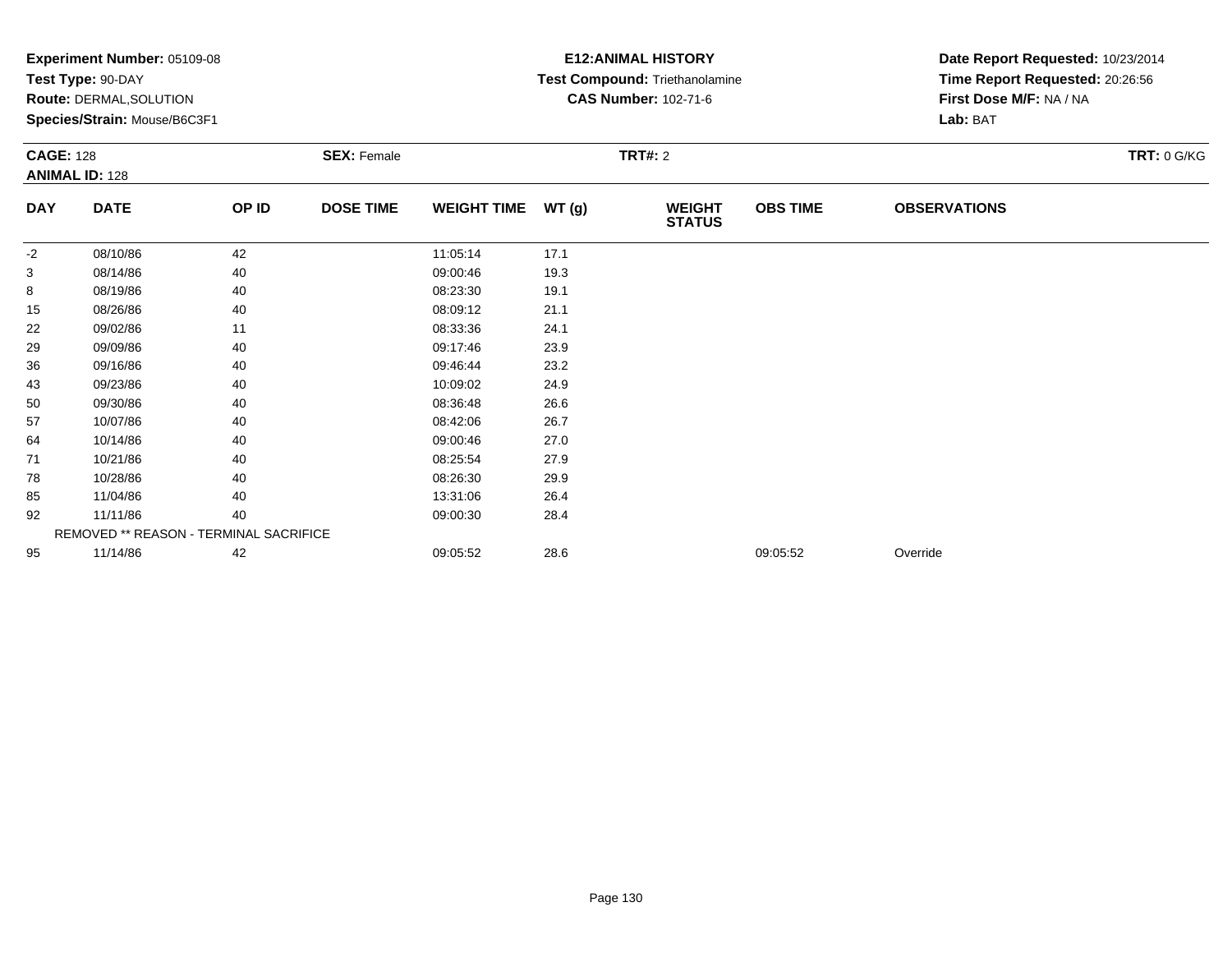|                  | Experiment Number: 05109-08<br>Test Type: 90-DAY<br>Route: DERMAL, SOLUTION<br>Species/Strain: Mouse/B6C3F1 |       | <b>SEX: Female</b> |                    |       | <b>E12:ANIMAL HISTORY</b><br>Test Compound: Triethanolamine<br><b>CAS Number: 102-71-6</b><br><b>TRT#: 2</b> | Date Report Requested: 10/23/2014<br>Time Report Requested: 20:26:56<br>First Dose M/F: NA / NA<br>Lab: BAT<br><b>TRT: 0 G/KG</b> |                     |  |
|------------------|-------------------------------------------------------------------------------------------------------------|-------|--------------------|--------------------|-------|--------------------------------------------------------------------------------------------------------------|-----------------------------------------------------------------------------------------------------------------------------------|---------------------|--|
| <b>CAGE: 129</b> | <b>ANIMAL ID: 129</b>                                                                                       |       |                    |                    |       |                                                                                                              |                                                                                                                                   |                     |  |
| <b>DAY</b>       | <b>DATE</b>                                                                                                 | OP ID | <b>DOSE TIME</b>   | <b>WEIGHT TIME</b> | WT(g) | <b>WEIGHT</b><br><b>STATUS</b>                                                                               | <b>OBS TIME</b>                                                                                                                   | <b>OBSERVATIONS</b> |  |
| -2               | 08/10/86                                                                                                    | 42    |                    | 11:05:32           | 19.7  |                                                                                                              |                                                                                                                                   |                     |  |
| 3                | 08/14/86                                                                                                    | 40    |                    | 09:01:18           | 20.7  |                                                                                                              |                                                                                                                                   |                     |  |
| 8                | 08/19/86                                                                                                    | 40    |                    | 08:23:46           | 20.9  |                                                                                                              |                                                                                                                                   |                     |  |
| 15               | 08/26/86                                                                                                    | 40    |                    | 08:08:08           | 24.0  |                                                                                                              |                                                                                                                                   |                     |  |
| 22               | 09/02/86                                                                                                    | 11    |                    | 08:34:02           | 24.4  |                                                                                                              |                                                                                                                                   |                     |  |
| 29               | 09/09/86                                                                                                    | 40    |                    | 09:18:04           | 25.4  |                                                                                                              |                                                                                                                                   |                     |  |
| 36               | 09/16/86                                                                                                    | 40    |                    | 09:47:00           | 26.2  |                                                                                                              |                                                                                                                                   |                     |  |
| 43               | 09/23/86                                                                                                    | 40    |                    | 10:09:16           | 28.4  |                                                                                                              |                                                                                                                                   |                     |  |
| 50               | 09/30/86                                                                                                    | 40    |                    | 08:37:00           | 28.1  |                                                                                                              |                                                                                                                                   |                     |  |
| 57               | 10/07/86                                                                                                    | 40    |                    | 08:42:20           | 28.8  |                                                                                                              |                                                                                                                                   |                     |  |
| 64               | 10/14/86                                                                                                    | 40    |                    | 09:01:00           | 32.9  |                                                                                                              |                                                                                                                                   |                     |  |
| 71               | 10/21/86                                                                                                    | 40    |                    | 08:26:08           | 33.4  |                                                                                                              |                                                                                                                                   |                     |  |
| 78               | 10/28/86                                                                                                    | 40    |                    | 08:25:38           | 35.8  |                                                                                                              |                                                                                                                                   |                     |  |
| 85               | 11/04/86                                                                                                    | 40    |                    | 13:31:58           | 31.5  |                                                                                                              |                                                                                                                                   |                     |  |
| 92               | 11/11/86                                                                                                    | 40    |                    | 09:00:46           | 34.2  |                                                                                                              |                                                                                                                                   |                     |  |
|                  | REMOVED ** REASON - TERMINAL SACRIFICE                                                                      |       |                    |                    |       |                                                                                                              |                                                                                                                                   |                     |  |
| 95               | 11/14/86                                                                                                    | 42    |                    | 09:06:12           | 33.7  |                                                                                                              | 09:06:12                                                                                                                          | Override            |  |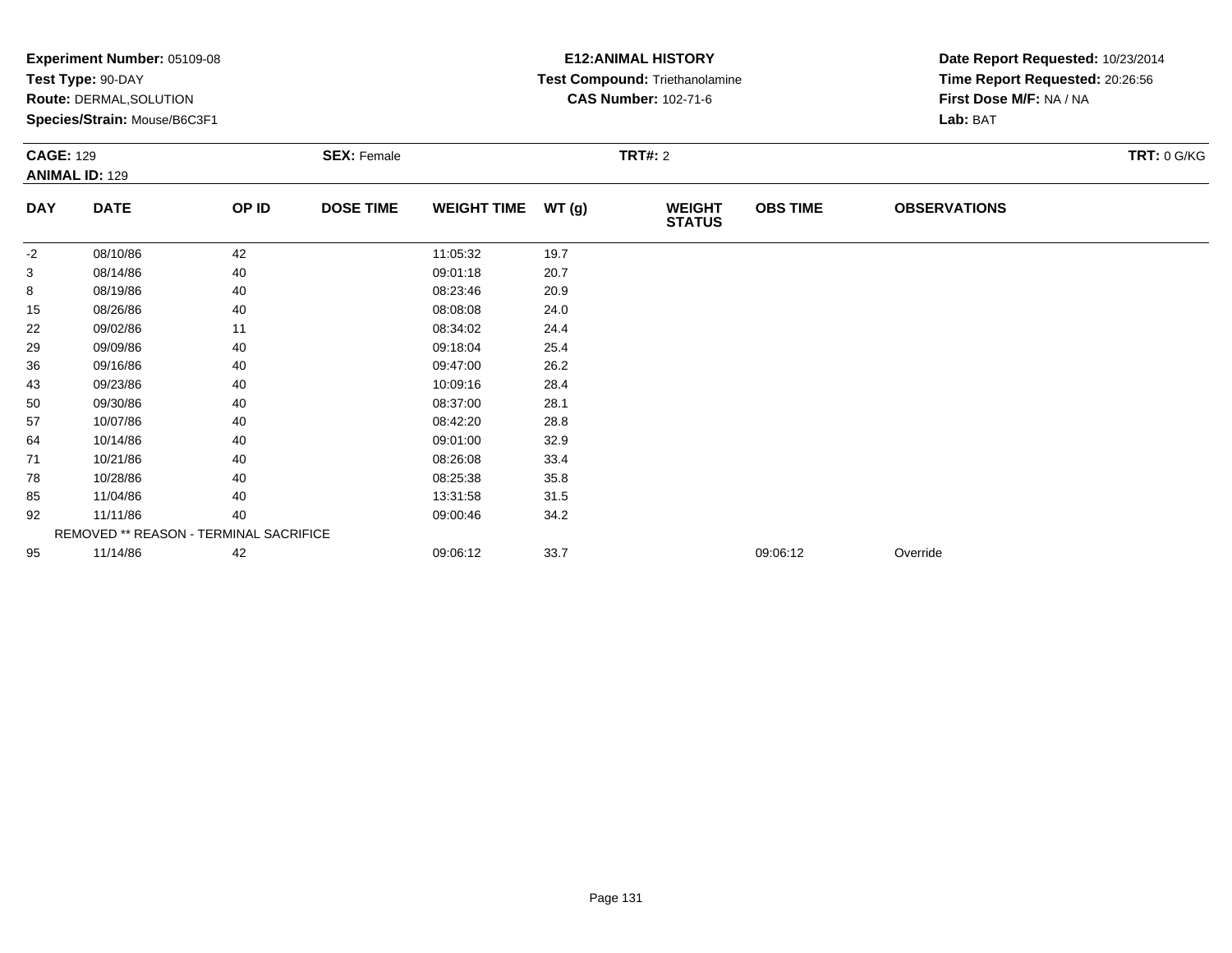|                  | Experiment Number: 05109-08<br>Test Type: 90-DAY<br><b>Route: DERMAL, SOLUTION</b><br>Species/Strain: Mouse/B6C3F1 |       |                    |                    |       | <b>E12: ANIMAL HISTORY</b><br>Test Compound: Triethanolamine<br><b>CAS Number: 102-71-6</b> | Date Report Requested: 10/23/2014<br>Time Report Requested: 20:26:56<br>First Dose M/F: NA / NA<br>Lab: BAT |                     |                    |
|------------------|--------------------------------------------------------------------------------------------------------------------|-------|--------------------|--------------------|-------|---------------------------------------------------------------------------------------------|-------------------------------------------------------------------------------------------------------------|---------------------|--------------------|
| <b>CAGE: 130</b> | <b>ANIMAL ID: 130</b>                                                                                              |       | <b>SEX: Female</b> |                    |       | <b>TRT#: 2</b>                                                                              |                                                                                                             |                     | <b>TRT: 0 G/KG</b> |
| <b>DAY</b>       | <b>DATE</b>                                                                                                        | OP ID | <b>DOSE TIME</b>   | <b>WEIGHT TIME</b> | WT(g) | <b>WEIGHT</b><br><b>STATUS</b>                                                              | <b>OBS TIME</b>                                                                                             | <b>OBSERVATIONS</b> |                    |
| $-2$             | 08/10/86                                                                                                           | 42    |                    | 11:05:52           | 18.4  |                                                                                             |                                                                                                             |                     |                    |
| 3                | 08/14/86                                                                                                           | 40    |                    | 08:58:52           | 20.1  |                                                                                             |                                                                                                             |                     |                    |
| 8                | 08/19/86                                                                                                           | 40    |                    | 08:22:48           | 21.0  |                                                                                             |                                                                                                             |                     |                    |
| 15               | 08/26/86                                                                                                           | 40    |                    | 08:08:26           | 22.1  |                                                                                             |                                                                                                             |                     |                    |
| 22               | 09/02/86                                                                                                           | 11    |                    | 08:34:18           | 24.3  |                                                                                             |                                                                                                             |                     |                    |
| 29               | 09/09/86                                                                                                           | 40    |                    | 09:18:26           | 25.1  |                                                                                             |                                                                                                             |                     |                    |
| 36               | 09/16/86                                                                                                           | 40    |                    | 09:47:12           | 25.9  |                                                                                             |                                                                                                             |                     |                    |
| 43               | 09/23/86                                                                                                           | 40    |                    | 10:09:34           | 25.6  |                                                                                             |                                                                                                             |                     |                    |
| 50               | 09/30/86                                                                                                           | 40    |                    | 08:37:14           | 27.2  |                                                                                             |                                                                                                             |                     |                    |
| 57               | 10/07/86                                                                                                           | 40    |                    | 08:42:30           | 27.6  |                                                                                             |                                                                                                             |                     |                    |
| 64               | 10/14/86                                                                                                           | 40    |                    | 09:00:08           | 28.8  |                                                                                             |                                                                                                             |                     |                    |
| 71               | 10/21/86                                                                                                           | 40    |                    | 08:25:16           | 29.4  |                                                                                             |                                                                                                             |                     |                    |
| 78               | 10/28/86                                                                                                           | 40    |                    | 08:25:50           | 29.9  |                                                                                             |                                                                                                             |                     |                    |
| 85               | 11/04/86                                                                                                           | 40    |                    | 10:26:04           | 27.3  |                                                                                             |                                                                                                             |                     |                    |
| 92               | 11/11/86                                                                                                           | 40    |                    | 09:01:00           | 29.7  |                                                                                             |                                                                                                             |                     |                    |
|                  | REMOVED ** REASON - TERMINAL SACRIFICE                                                                             |       |                    |                    |       |                                                                                             |                                                                                                             |                     |                    |
| 95               | 11/14/86                                                                                                           | 42    |                    | 09:06:36           | 28.8  |                                                                                             | 09:06:36                                                                                                    | Override            |                    |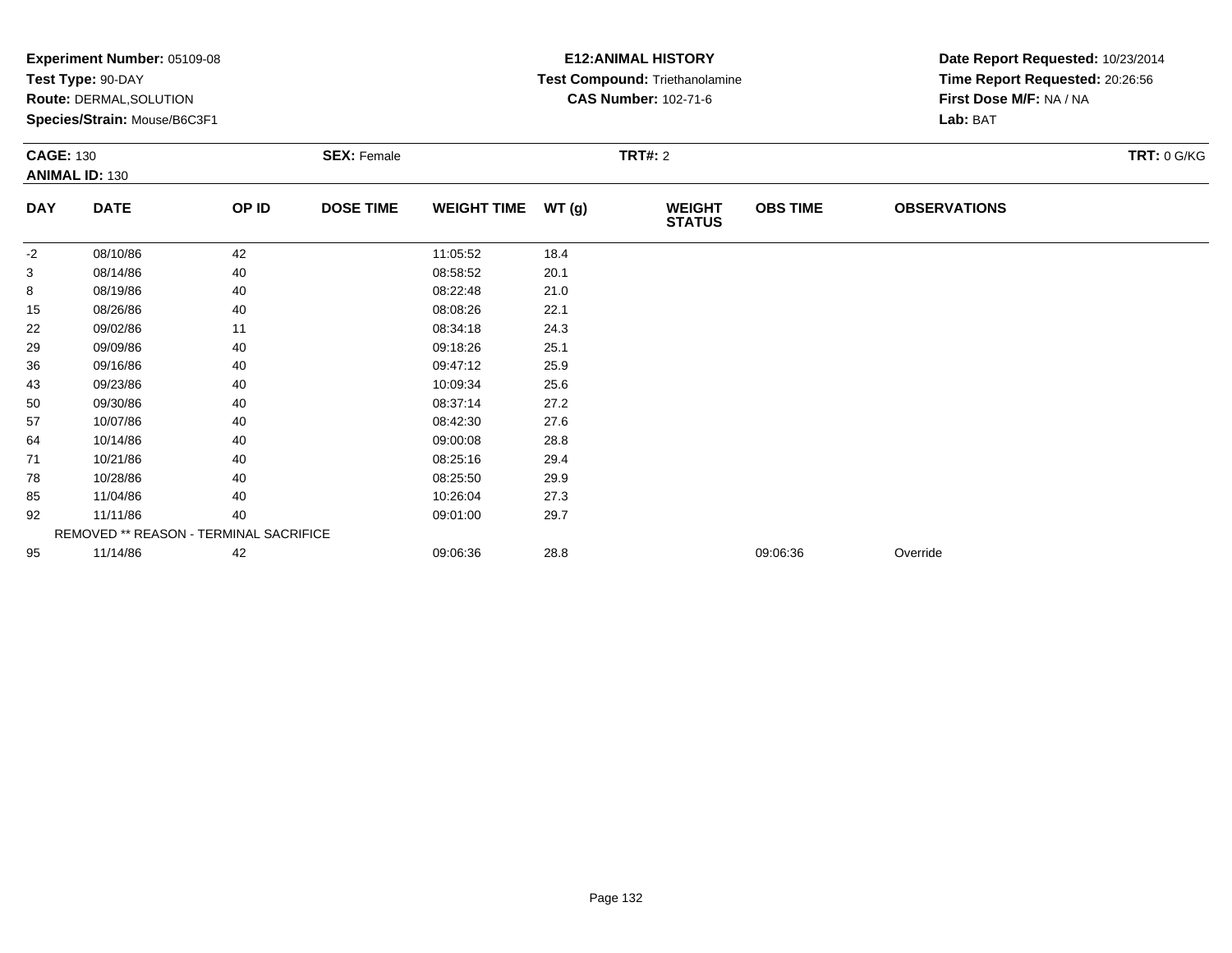**Test Type:** 90-DAY

**Route:** DERMAL,SOLUTION

**Species/Strain:** Mouse/B6C3F1

# **E12:ANIMAL HISTORY Test Compound:** Triethanolamine**CAS Number:** 102-71-6

| <b>CAGE: 131</b> | <b>SEX: Female</b>                     |       |                  |                    |       | <b>TRT: 0 G/KG</b>             |                 |                     |  |
|------------------|----------------------------------------|-------|------------------|--------------------|-------|--------------------------------|-----------------|---------------------|--|
|                  | <b>ANIMAL ID: 131</b>                  |       |                  |                    |       |                                |                 |                     |  |
| <b>DAY</b>       | <b>DATE</b>                            | OP ID | <b>DOSE TIME</b> | <b>WEIGHT TIME</b> | WT(g) | <b>WEIGHT</b><br><b>STATUS</b> | <b>OBS TIME</b> | <b>OBSERVATIONS</b> |  |
| $-1$             | 08/12/86                               | 40    |                  | 10:38:42           | 16.7  |                                |                 |                     |  |
| 2                | 08/14/86                               | 40    |                  | 09:40:00           | 16.6  |                                | 09:40:00        | Normal              |  |
| $\overline{7}$   | 08/19/86                               | 40    |                  | 08:59:30           | 18.8  |                                | 08:59:30        | Normal              |  |
| 14               | 08/26/86                               | 40    |                  | 08:54:52           | 20.2  |                                | 08:54:52        | Normal              |  |
| 21               | 09/02/86                               | 11    |                  | 09:12:16           | 21.0  |                                | 09:12:16        | Normal              |  |
| 28               | 09/09/86                               | 40    |                  | 08:25:40           | 21.5  |                                | 08:25:40        | Normal              |  |
| 35               | 09/16/86                               | 40    |                  | 08:50:32           | 23.8  |                                | 08:50:32        | Normal              |  |
| 42               | 09/23/86                               | 40    |                  | 09:33:10           | 22.7  |                                | 09:33:10        | Normal              |  |
| 49               | 09/30/86                               | 40    |                  | 07:47:40           | 22.3  |                                | 07:47:40        | Normal              |  |
| 56               | 10/07/86                               | 40    |                  | 07:46:46           | 23.9  |                                | 07:46:46        | Normal              |  |
| 63               | 10/14/86                               | 40    |                  | 07:56:46           | 25.3  |                                | 07:56:46        | Normal              |  |
| 70               | 10/21/86                               | 40    |                  | 07:40:00           | 25.4  |                                | 07:40:00        | Normal              |  |
| 77               | 10/28/86                               | 40    |                  | 07:39:00           | 24.2  |                                | 07:39:00        | Normal              |  |
| 84               | 11/04/86                               | 40    |                  | 09:57:52           | 25.3  |                                | 09:57:52        | Normal              |  |
| 91               | 11/11/86                               | 40    |                  | 08:11:22           | 26.5  |                                | 08:11:22        | Normal              |  |
|                  | REMOVED ** REASON - TERMINAL SACRIFICE |       |                  |                    |       |                                |                 |                     |  |
| 93               | 11/13/86                               | 40    |                  | 07:27:22           | 24.4  |                                | 07:27:22        | Normal              |  |
|                  |                                        |       |                  |                    |       |                                |                 |                     |  |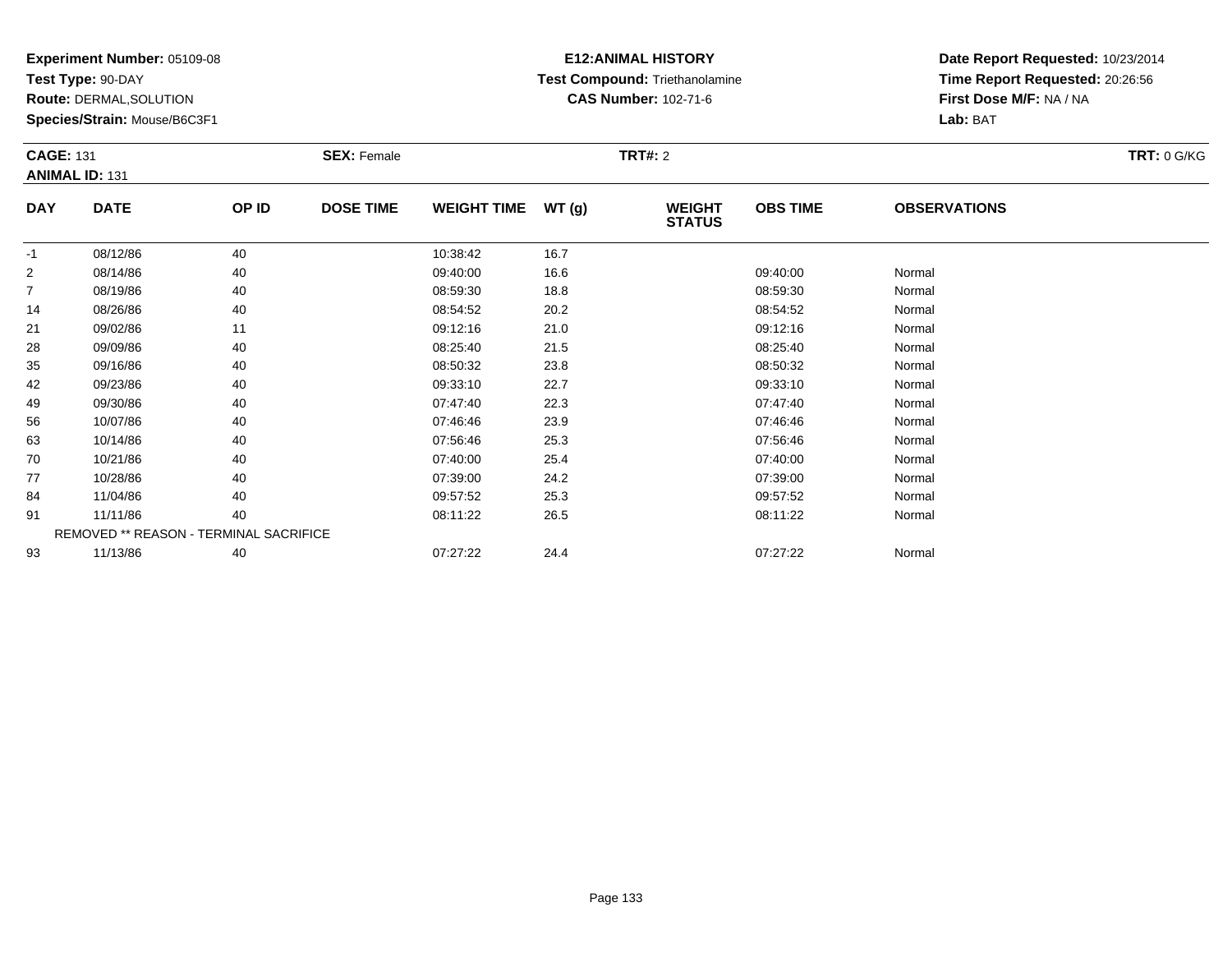**Test Type:** 90-DAY

**Route:** DERMAL,SOLUTION

**Species/Strain:** Mouse/B6C3F1

# **E12:ANIMAL HISTORY Test Compound:** Triethanolamine**CAS Number:** 102-71-6

| <b>CAGE: 132</b> |                                        |       | <b>SEX: Female</b> |                    |       | <b>TRT: 0 G/KG</b>             |                 |                     |  |
|------------------|----------------------------------------|-------|--------------------|--------------------|-------|--------------------------------|-----------------|---------------------|--|
|                  | <b>ANIMAL ID: 132</b>                  |       |                    |                    |       |                                |                 |                     |  |
| <b>DAY</b>       | <b>DATE</b>                            | OP ID | <b>DOSE TIME</b>   | <b>WEIGHT TIME</b> | WT(g) | <b>WEIGHT</b><br><b>STATUS</b> | <b>OBS TIME</b> | <b>OBSERVATIONS</b> |  |
| $-1$             | 08/12/86                               | 40    |                    | 10:39:14           | 16.6  |                                |                 |                     |  |
| $\overline{2}$   | 08/14/86                               | 40    |                    | 09:40:16           | 17.0  |                                | 09:40:16        | Normal              |  |
| $\overline{7}$   | 08/19/86                               | 40    |                    | 08:59:44           | 19.2  |                                | 08:59:44        | Normal              |  |
| 14               | 08/26/86                               | 40    |                    | 08:55:08           | 20.7  |                                | 08:55:08        | Normal              |  |
| 21               | 09/02/86                               | 11    |                    | 09:12:40           | 21.0  |                                | 09:12:40        | Normal              |  |
| 28               | 09/09/86                               | 40    |                    | 08:26:14           | 23.1  |                                | 08:26:14        | Normal              |  |
| 35               | 09/16/86                               | 40    |                    | 08:49:10           | 23.4  |                                | 08:49:10        | Normal              |  |
| 42               | 09/23/86                               | 40    |                    | 09:31:28           | 22.5  |                                | 09:31:28        | Normal              |  |
| 49               | 09/30/86                               | 40    |                    | 07:48:06           | 24.2  |                                | 07:48:06        | Normal              |  |
| 56               | 10/07/86                               | 40    |                    | 07:47:14           | 23.3  |                                | 07:47:14        | Normal              |  |
| 63               | 10/14/86                               | 40    |                    | 07:57:02           | 24.6  |                                | 07:57:02        | Normal              |  |
| 70               | 10/21/86                               | 40    |                    | 07:40:16           | 25.2  |                                | 07:40:16        | Normal              |  |
| 77               | 10/28/86                               | 40    |                    | 07:39:18           | 24.4  |                                | 07:39:18        | Normal              |  |
| 84               | 11/04/86                               | 40    |                    | 09:58:12           | 24.7  |                                | 09:58:12        | Normal              |  |
| 91               | 11/11/86                               | 40    |                    | 08:11:38           | 25.6  |                                | 08:11:38        | Normal              |  |
|                  | REMOVED ** REASON - TERMINAL SACRIFICE |       |                    |                    |       |                                |                 |                     |  |
| 93               | 11/13/86                               | 40    |                    | 07:28:06           | 25.4  |                                | 07:28:06        | Normal              |  |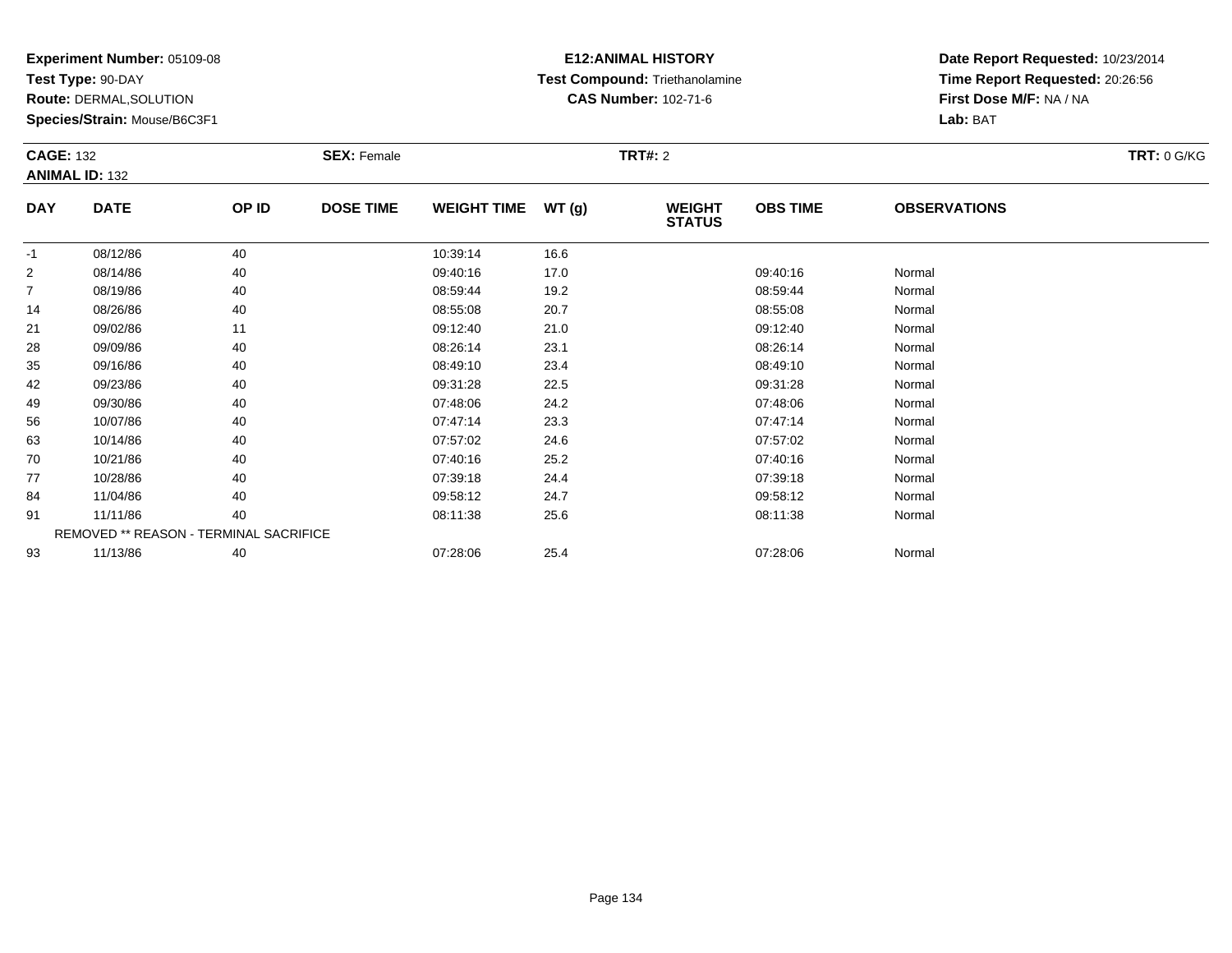**Test Type:** 90-DAY

**Route:** DERMAL,SOLUTION

**Species/Strain:** Mouse/B6C3F1

# **E12:ANIMAL HISTORY Test Compound:** Triethanolamine**CAS Number:** 102-71-6

|                | <b>CAGE: 133</b>                       |       | <b>SEX: Female</b> |                    |       | <b>TRT: 0 G/KG</b>             |                 |                                  |  |
|----------------|----------------------------------------|-------|--------------------|--------------------|-------|--------------------------------|-----------------|----------------------------------|--|
|                | <b>ANIMAL ID: 133</b>                  |       |                    |                    |       |                                |                 |                                  |  |
| <b>DAY</b>     | <b>DATE</b>                            | OP ID | <b>DOSE TIME</b>   | <b>WEIGHT TIME</b> | WT(g) | <b>WEIGHT</b><br><b>STATUS</b> | <b>OBS TIME</b> | <b>OBSERVATIONS</b>              |  |
| $-1$           | 08/12/86                               | 40    |                    | 10:39:44           | 18.2  |                                |                 |                                  |  |
| 2              | 08/14/86                               | 40    |                    | 09:40:36           | 18.5  |                                | 09:40:36        | Normal                           |  |
| $\overline{7}$ | 08/19/86                               | 40    |                    | 09:00:02           | 20.6  |                                | 09:00:02        | Normal                           |  |
| 14             | 08/26/86                               | 40    |                    | 08:55:26           | 21.8  |                                | 08:55:26        | Normal                           |  |
| 21             | 09/02/86                               | 11    |                    | 09:11:22           | 24.4  |                                | 09:11:22        | Normal                           |  |
| 28             | 09/09/86                               | 40    |                    | 08:24:44           | 24.2  |                                | 08:24:44        | Normal                           |  |
| 35             | 09/16/86                               | 40    |                    | 08:49:42           | 25.1  |                                | 08:49:42        | Normal                           |  |
| 42             | 09/23/86                               | 40    |                    | 09:31:46           | 24.2  |                                | 09:31:46        | (Skin Paint Only) Clipper Injury |  |
| 49             | 09/30/86                               | 40    |                    | 07:48:24           | 27.7  |                                | 07:48:24        | Normal                           |  |
| 56             | 10/07/86                               | 40    |                    | 14:27:32           | 24.9  |                                | 07:47:32        | Normal                           |  |
| 63             | 10/14/86                               | 40    |                    | 07:57:20           | 27.0  |                                | 07:57:20        | Normal                           |  |
| 70             | 10/21/86                               | 40    |                    | 07:40:30           | 28.6  |                                | 07:40:30        | Normal                           |  |
| 77             | 10/28/86                               | 40    |                    | 07:39:40           | 28.5  |                                | 07:39:40        | Normal                           |  |
| 84             | 11/04/86                               | 40    |                    | 09:58:30           | 29.4  |                                | 09:58:30        | Normal                           |  |
| 91             | 11/11/86                               | 40    |                    | 08:10:34           | 28.9  |                                | 08:10:34        | Normal                           |  |
|                | REMOVED ** REASON - TERMINAL SACRIFICE |       |                    |                    |       |                                |                 |                                  |  |
| 93             | 11/13/86                               | 40    |                    | 07:28:46           | 29.5  |                                | 07:28:46        | Alopecia Body Ventral            |  |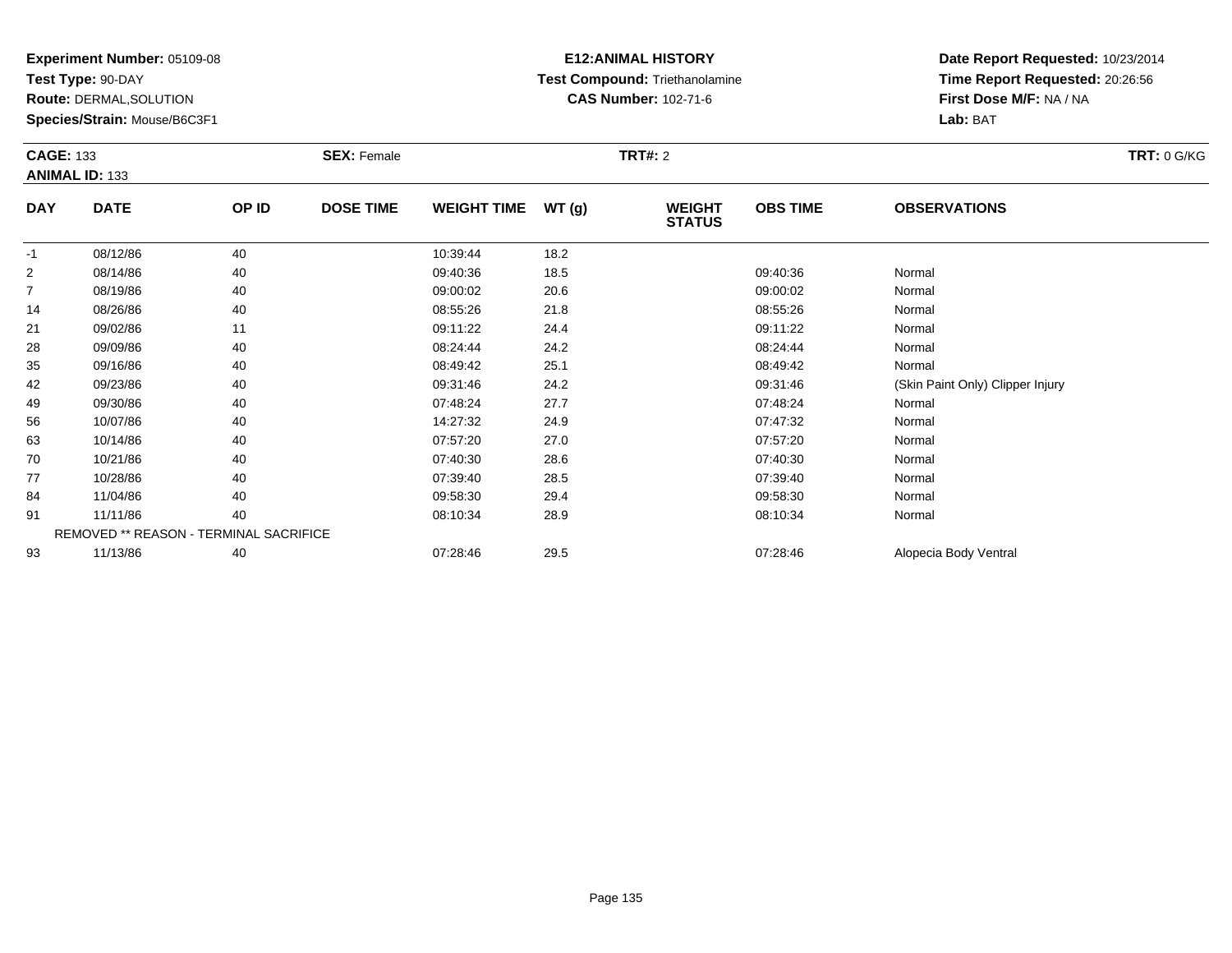**Test Type:** 90-DAY

**Route:** DERMAL,SOLUTION

**Species/Strain:** Mouse/B6C3F1

# **E12:ANIMAL HISTORY Test Compound:** Triethanolamine**CAS Number:** 102-71-6

| <b>CAGE: 134</b> | <b>SEX: Female</b><br><b>ANIMAL ID: 134</b> |       |                  |                    |       | <b>TRT: 0 G/KG</b>             |                 |                     |  |
|------------------|---------------------------------------------|-------|------------------|--------------------|-------|--------------------------------|-----------------|---------------------|--|
|                  |                                             |       |                  |                    |       |                                |                 |                     |  |
| <b>DAY</b>       | <b>DATE</b>                                 | OP ID | <b>DOSE TIME</b> | <b>WEIGHT TIME</b> | WT(g) | <b>WEIGHT</b><br><b>STATUS</b> | <b>OBS TIME</b> | <b>OBSERVATIONS</b> |  |
| $-1$             | 08/12/86                                    | 40    |                  | 10:40:10           | 17.2  |                                |                 |                     |  |
| $\overline{2}$   | 08/14/86                                    | 40    |                  | 09:40:58           | 19.4  |                                | 09:40:58        | Normal              |  |
| $\overline{7}$   | 08/19/86                                    | 40    |                  | 09:00:18           | 20.0  |                                | 09:00:18        | Normal              |  |
| 14               | 08/26/86                                    | 40    |                  | 08:54:02           | 22.5  |                                | 08:54:02        | Normal              |  |
| 21               | 09/02/86                                    | 11    |                  | 09:11:42           | 22.7  |                                | 09:11:42        | Normal              |  |
| 28               | 09/09/86                                    | 40    |                  | 08:25:08           | 23.4  |                                | 08:25:08        | Normal              |  |
| 35               | 09/16/86                                    | 40    |                  | 08:49:58           | 24.6  |                                | 08:49:58        | Normal              |  |
| 42               | 09/23/86                                    | 40    |                  | 09:32:36           | 26.1  |                                | 09:32:36        | Normal              |  |
| 49               | 09/30/86                                    | 40    |                  | 07:48:56           | 25.7  |                                | 07:48:56        | Normal              |  |
| 56               | 10/07/86                                    | 40    |                  | 07:47:48           | 24.8  |                                | 07:47:48        | Normal              |  |
| 63               | 10/14/86                                    | 40    |                  | 07:57:42           | 26.0  |                                | 07:57:42        | Normal              |  |
| 70               | 10/21/86                                    | 40    |                  | 07:40:50           | 26.7  |                                | 07:40:50        | Normal              |  |
| 77               | 10/28/86                                    | 40    |                  | 07:38:30           | 26.4  |                                | 07:38:30        | Normal              |  |
| 84               | 11/04/86                                    | 40    |                  | 09:57:14           | 26.4  |                                | 09:57:14        | Normal              |  |
| 91               | 11/11/86                                    | 40    |                  | 08:10:50           | 27.2  |                                | 08:10:50        | Normal              |  |
|                  | REMOVED ** REASON - TERMINAL SACRIFICE      |       |                  |                    |       |                                |                 |                     |  |
| 93               | 11/13/86                                    | 40    |                  | 07:29:54           | 28.4  |                                | 07:29:54        | Normal              |  |
|                  |                                             |       |                  |                    |       |                                |                 |                     |  |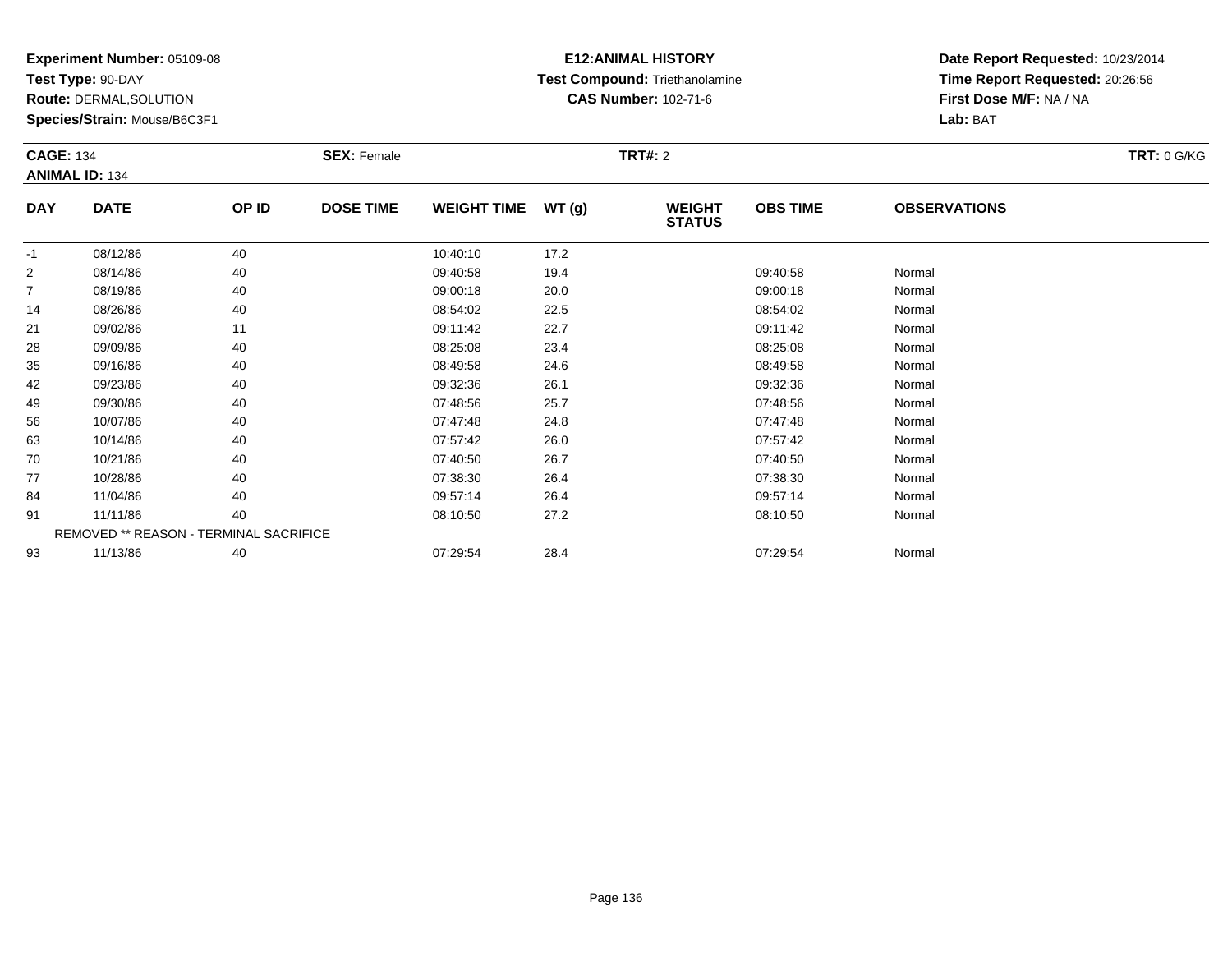**Test Type:** 90-DAY

**Route:** DERMAL,SOLUTION

**Species/Strain:** Mouse/B6C3F1

# **E12:ANIMAL HISTORY Test Compound:** Triethanolamine**CAS Number:** 102-71-6

|            | <b>SEX: Female</b><br><b>CAGE: 135</b><br><b>ANIMAL ID: 135</b> |                                        |                  |                    |       | <b>TRT: 0 G/KG</b>             |                 |                     |  |
|------------|-----------------------------------------------------------------|----------------------------------------|------------------|--------------------|-------|--------------------------------|-----------------|---------------------|--|
| <b>DAY</b> | <b>DATE</b>                                                     | OP ID                                  | <b>DOSE TIME</b> | <b>WEIGHT TIME</b> | WT(g) | <b>WEIGHT</b><br><b>STATUS</b> | <b>OBS TIME</b> | <b>OBSERVATIONS</b> |  |
| $-1$       | 08/12/86                                                        | 40                                     |                  | 10:40:40           | 18.9  |                                |                 |                     |  |
| 2          | 08/14/86                                                        | 40                                     |                  | 09:39:32           | 20.3  |                                | 09:39:32        | Normal              |  |
| 7          | 08/19/86                                                        | 40                                     |                  | 08:59:14           | 22.7  |                                | 08:59:14        | Normal              |  |
| 14         | 08/26/86                                                        | 40                                     |                  | 08:54:38           | 23.5  |                                | 08:54:38        | Normal              |  |
| 21         | 09/02/86                                                        | 11                                     |                  | 09:12:00           | 23.5  |                                | 09:12:00        | Normal              |  |
| 28         | 09/09/86                                                        | 40                                     |                  | 08:25:22           | 24.9  |                                | 08:25:22        | Normal              |  |
| 35         | 09/16/86                                                        | 40                                     |                  | 08:50:18           | 27.8  |                                | 08:50:18        | Normal              |  |
| 42         | 09/23/86                                                        | 40                                     |                  | 09:32:52           | 26.9  |                                | 09:32:52        | Normal              |  |
| 49         | 09/30/86                                                        | 40                                     |                  | 07:49:18           | 27.2  |                                | 07:49:18        | Normal              |  |
| 56         | 10/07/86                                                        | 40                                     |                  | 07:48:06           | 30.0  |                                | 07:48:06        | Normal              |  |
| 63         | 10/14/86                                                        | 40                                     |                  | 07:56:30           | 29.5  |                                | 07:56:30        | Normal              |  |
| 70         | 10/21/86                                                        | 40                                     |                  | 07:39:46           | 29.1  |                                | 07:39:46        | Normal              |  |
| 77         | 10/28/86                                                        | 40                                     |                  | 07:38:44           | 28.7  |                                | 07:38:44        | Normal              |  |
| 84         | 11/04/86                                                        | 40                                     |                  | 09:57:36           | 28.8  |                                | 09:57:36        | Normal              |  |
| 91         | 11/11/86                                                        | 40                                     |                  | 08:11:06           | 30.5  |                                | 08:11:06        | Normal              |  |
|            |                                                                 | REMOVED ** REASON - TERMINAL SACRIFICE |                  |                    |       |                                |                 |                     |  |
| 93         | 11/13/86                                                        | 40                                     |                  | 07:30:38           | 29.9  |                                | 07:30:38        | Normal              |  |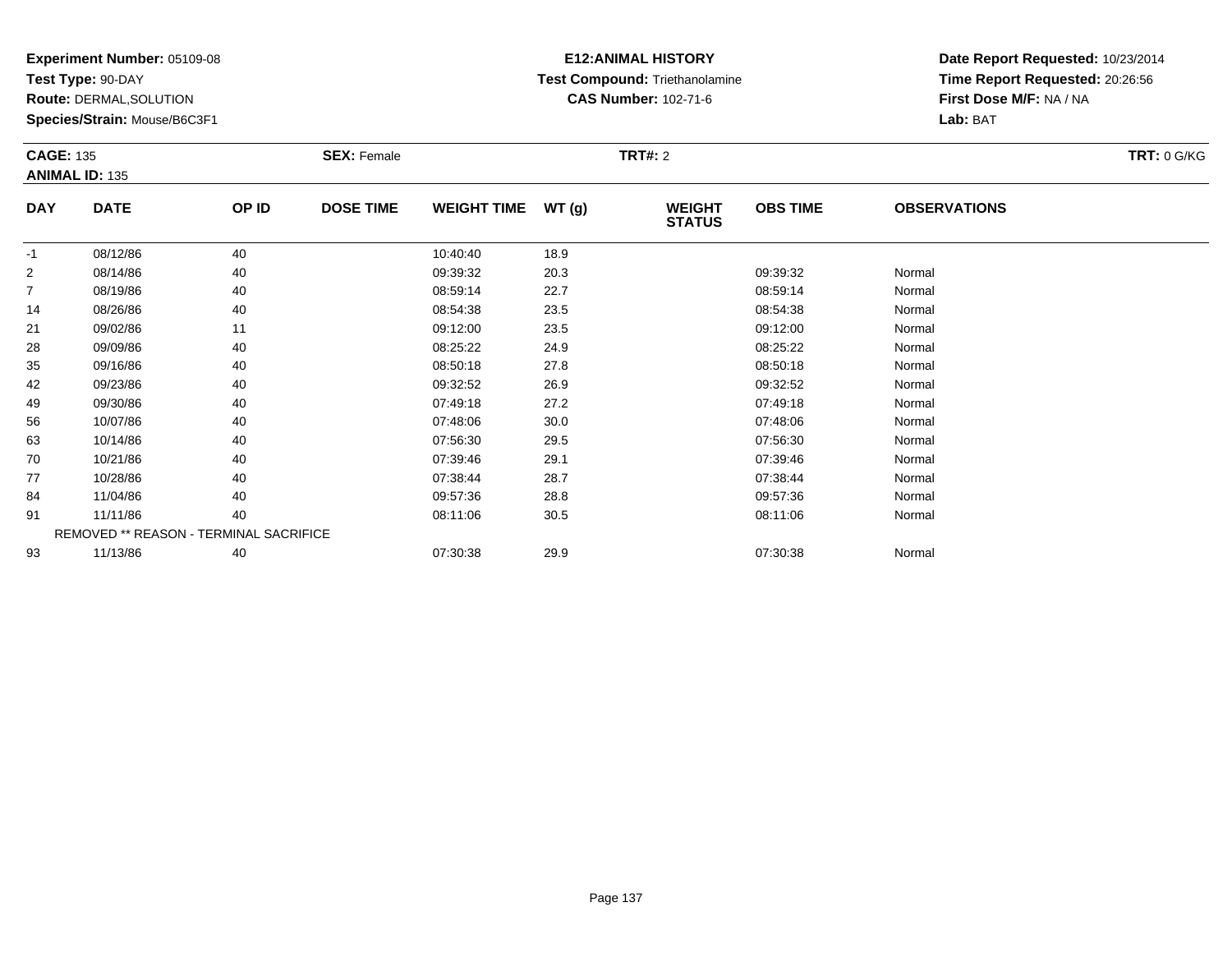**Test Type:** 90-DAY

**Route:** DERMAL,SOLUTION

**Species/Strain:** Mouse/B6C3F1

# **E12:ANIMAL HISTORY Test Compound:** Triethanolamine**CAS Number:** 102-71-6

| <b>ANIMAL ID: 136</b><br><b>DOSE TIME</b><br><b>OBS TIME</b><br><b>DATE</b><br>OP ID<br><b>WEIGHT TIME</b><br>WT(g)<br><b>OBSERVATIONS</b><br><b>DAY</b><br><b>WEIGHT</b><br><b>STATUS</b> |  |
|--------------------------------------------------------------------------------------------------------------------------------------------------------------------------------------------|--|
|                                                                                                                                                                                            |  |
|                                                                                                                                                                                            |  |
| $-2$<br>40<br>08/12/86<br>13:20:52<br>16.6                                                                                                                                                 |  |
| 40<br>18.5<br>09:54:00<br>08/14/86<br>09:54:00<br>Normal                                                                                                                                   |  |
| 08/19/86<br>40<br>09:23:44<br>18.8<br>09:23:44<br>6<br>Normal                                                                                                                              |  |
| 40<br>13<br>08/26/86<br>08:59:52<br>21.4<br>08:59:52<br>Normal                                                                                                                             |  |
| 20<br>09/02/86<br>11<br>09:32:50<br>22.0<br>09:32:50<br>Normal                                                                                                                             |  |
| 23.2<br>09/09/86<br>40<br>08:46:14<br>08:46:14<br>Normal<br>27                                                                                                                             |  |
| 34<br>09/16/86<br>40<br>09:23:58<br>24.0<br>09:23:58<br>Normal                                                                                                                             |  |
| 40<br>25.0<br>09:00:28<br>41<br>09/23/86<br>09:00:28<br>Normal                                                                                                                             |  |
| 40<br>08:21:10<br>26.2<br>08:21:10<br>Normal<br>48<br>09/30/86                                                                                                                             |  |
| 40<br>26.5<br>55<br>10/07/86<br>08:25:32<br>08:25:32<br>Normal                                                                                                                             |  |
| 25.9<br>62<br>10/14/86<br>40<br>08:43:28<br>08:43:28<br>Normal                                                                                                                             |  |
| 69<br>10/21/86<br>40<br>08:09:14<br>27.4<br>08:09:14<br>Normal                                                                                                                             |  |
| 76<br>40<br>08:04:26<br>28.0<br>08:04:26<br>Normal<br>10/28/86                                                                                                                             |  |
| 83<br>11/04/86<br>40<br>09:45:14<br>27.0<br>09:45:14<br>Normal                                                                                                                             |  |
| 11/11/86<br>40<br>90<br>08:34:04<br>27.6<br>08:34:04<br>Normal                                                                                                                             |  |
| REMOVED ** REASON - TERMINAL SACRIFICE                                                                                                                                                     |  |
| 27.7<br>11/14/86<br>40<br>93<br>07:51:00<br>07:51:00<br>Normal                                                                                                                             |  |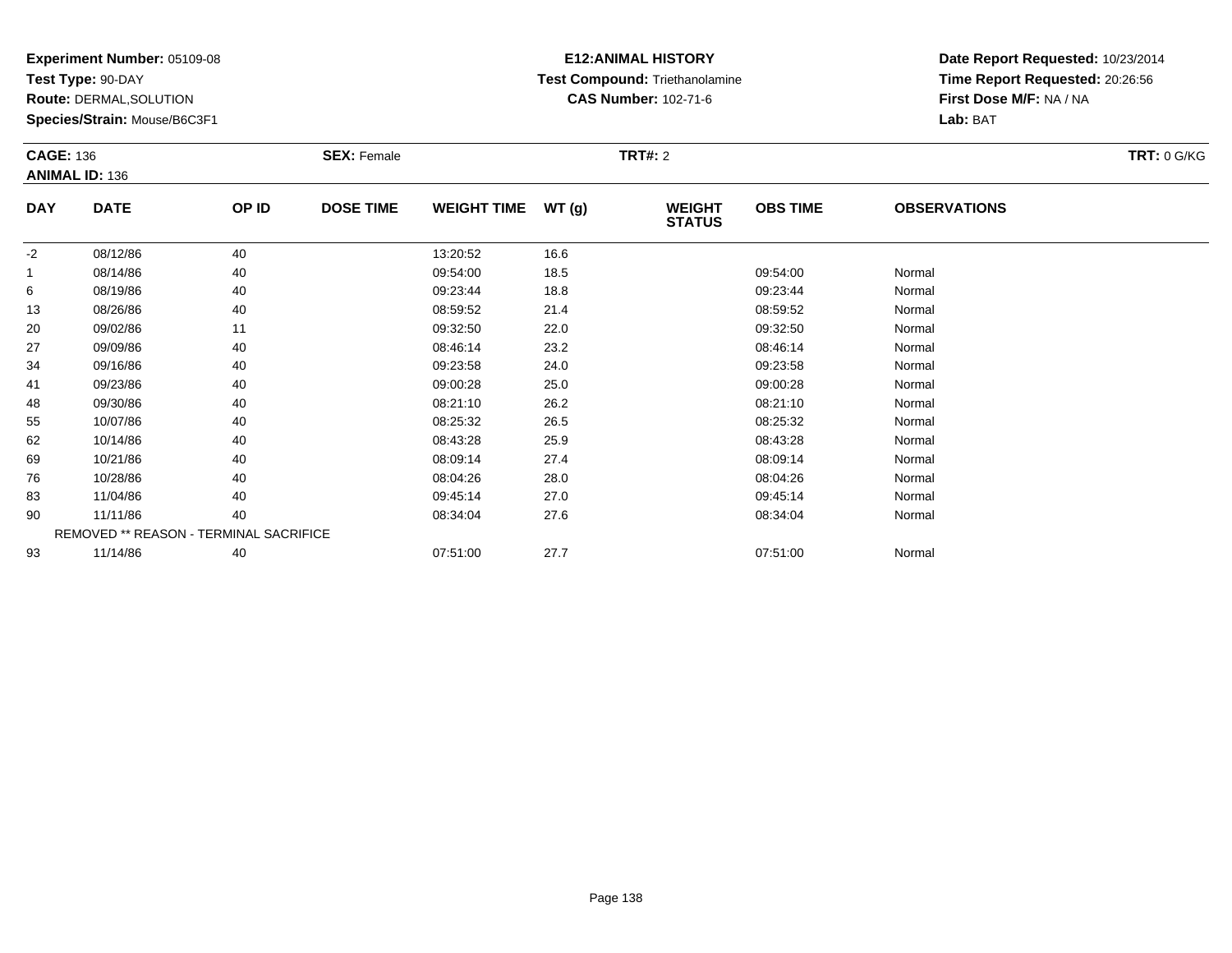**Test Type:** 90-DAY

**Route:** DERMAL,SOLUTION

**Species/Strain:** Mouse/B6C3F1

# **E12:ANIMAL HISTORY Test Compound:** Triethanolamine**CAS Number:** 102-71-6

|            | <b>CAGE: 137</b>                       |       | <b>SEX: Female</b> |                    |       | <b>TRT: 0 G/KG</b>             |                 |                     |  |
|------------|----------------------------------------|-------|--------------------|--------------------|-------|--------------------------------|-----------------|---------------------|--|
|            | <b>ANIMAL ID: 137</b>                  |       |                    |                    |       |                                |                 |                     |  |
| <b>DAY</b> | <b>DATE</b>                            | OP ID | <b>DOSE TIME</b>   | <b>WEIGHT TIME</b> | WT(g) | <b>WEIGHT</b><br><b>STATUS</b> | <b>OBS TIME</b> | <b>OBSERVATIONS</b> |  |
| $-2$       | 08/12/86                               | 40    |                    | 13:22:20           | 17.9  |                                |                 |                     |  |
|            | 08/14/86                               | 40    |                    | 09:54:18           | 19.3  |                                | 09:54:18        | Normal              |  |
| 6          | 08/19/86                               | 40    |                    | 09:24:02           | 19.0  |                                | 09:24:02        | Normal              |  |
| 13         | 08/26/86                               | 40    |                    | 09:00:08           | 21.7  |                                | 09:00:08        | Normal              |  |
| 20         | 09/02/86                               | 11    |                    | 09:33:12           | 22.7  |                                | 09:33:12        | Normal              |  |
| 27         | 09/09/86                               | 40    |                    | 08:46:34           | 23.5  |                                | 08:46:34        | Normal              |  |
| 34         | 09/16/86                               | 40    |                    | 09:22:48           | 23.9  |                                | 09:22:48        | Normal              |  |
| 41         | 09/23/86                               | 40    |                    | 08:59:16           | 25.1  |                                | 08:59:16        | Normal              |  |
| 48         | 09/30/86                               | 40    |                    | 08:21:32           | 25.0  |                                | 08:21:32        | Normal              |  |
| 55         | 10/07/86                               | 40    |                    | 08:25:54           | 25.1  |                                | 08:25:54        | Normal              |  |
| 62         | 10/14/86                               | 40    |                    | 08:43:44           | 25.0  |                                | 08:43:44        | Normal              |  |
| 69         | 10/21/86                               | 40    |                    | 08:09:32           | 25.8  |                                | 08:09:32        | Normal              |  |
| 76         | 10/28/86                               | 40    |                    | 08:04:44           | 27.0  |                                | 08:04:44        | Normal              |  |
| 83         | 11/04/86                               | 40    |                    | 09:45:30           | 25.8  |                                | 09:45:30        | Normal              |  |
| 90         | 11/11/86                               | 40    |                    | 08:34:22           | 26.1  |                                | 08:34:22        | Normal              |  |
|            | REMOVED ** REASON - TERMINAL SACRIFICE |       |                    |                    |       |                                |                 |                     |  |
| 93         | 11/14/86                               | 40    |                    | 07:49:06           | 27.6  |                                | 07:49:06        | Normal              |  |
|            |                                        |       |                    |                    |       |                                |                 |                     |  |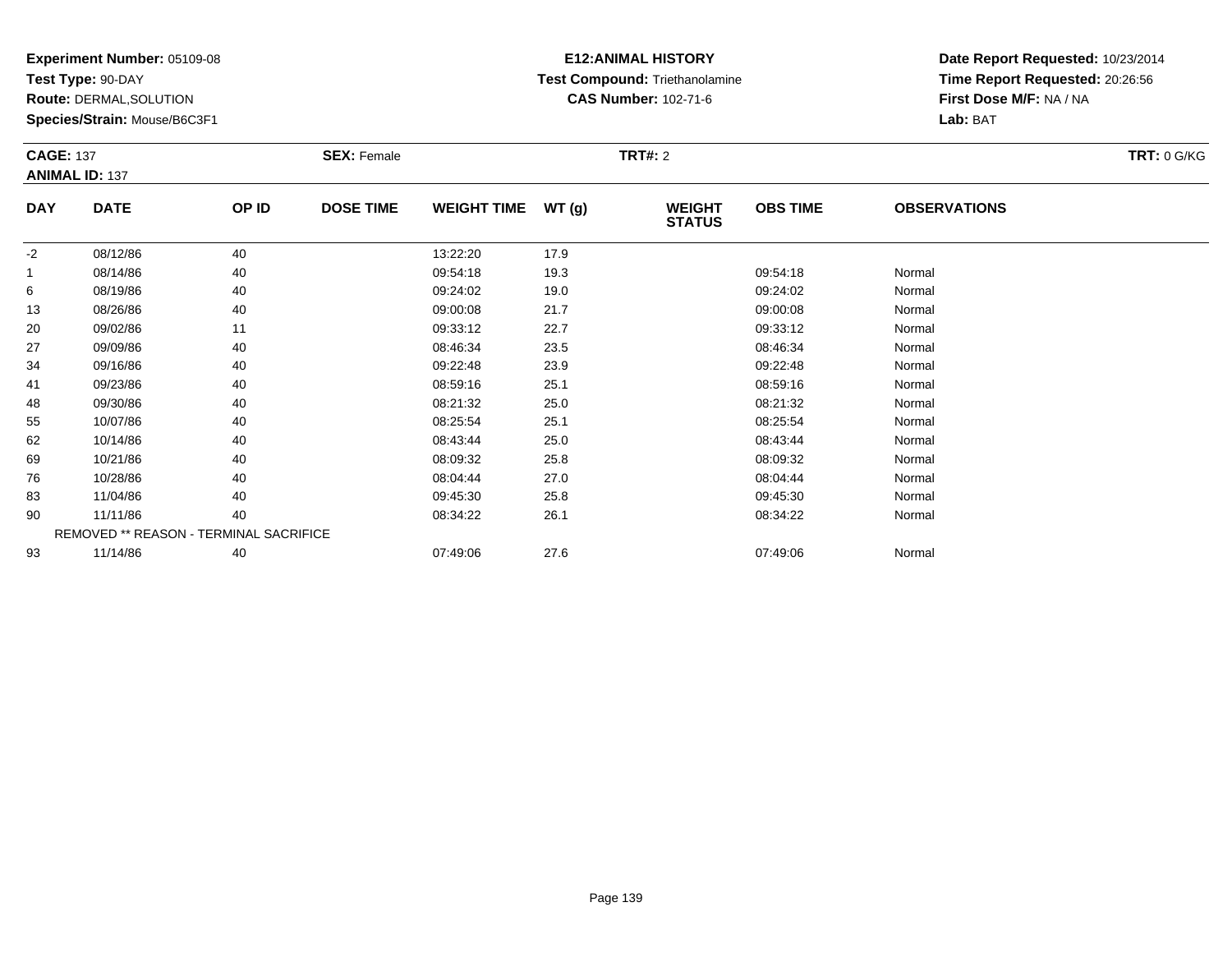**Test Type:** 90-DAY

**Route:** DERMAL,SOLUTION

**Species/Strain:** Mouse/B6C3F1

# **E12:ANIMAL HISTORY Test Compound:** Triethanolamine**CAS Number:** 102-71-6

|            | <b>CAGE: 138</b><br><b>SEX: Female</b><br><b>ANIMAL ID: 138</b> |       |                  |                    |       | <b>TRT: 0 G/KG</b>             |                 |                     |  |
|------------|-----------------------------------------------------------------|-------|------------------|--------------------|-------|--------------------------------|-----------------|---------------------|--|
| <b>DAY</b> | <b>DATE</b>                                                     | OP ID | <b>DOSE TIME</b> | <b>WEIGHT TIME</b> | WT(g) | <b>WEIGHT</b><br><b>STATUS</b> | <b>OBS TIME</b> | <b>OBSERVATIONS</b> |  |
| $-2$       | 08/12/86                                                        | 40    |                  | 13:22:50           | 18.8  |                                |                 |                     |  |
|            | 08/14/86                                                        | 40    |                  | 09:54:32           | 19.1  |                                | 09:54:32        | Normal              |  |
| 6          | 08/19/86                                                        | 40    |                  | 09:24:16           | 20.3  |                                | 09:24:16        | Normal              |  |
| 13         | 08/26/86                                                        | 40    |                  | 09:00:26           | 21.2  |                                | 09:00:26        | Normal              |  |
| 20         | 09/02/86                                                        | 11    |                  | 09:28:04           | 22.3  |                                | 09:28:04        | Normal              |  |
| 27         | 09/09/86                                                        | 40    |                  | 08:45:18           | 24.6  |                                | 08:45:18        | Normal              |  |
| 34         | 09/16/86                                                        | 40    |                  | 09:23:04           | 25.2  |                                | 09:23:04        | Normal              |  |
| 41         | 09/23/86                                                        | 40    |                  | 08:59:32           | 25.5  |                                | 08:59:32        | Normal              |  |
| 48         | 09/30/86                                                        | 40    |                  | 08:21:50           | 27.2  |                                | 08:21:50        | Normal              |  |
| 55         | 10/07/86                                                        | 40    |                  | 08:26:08           | 28.8  |                                | 08:26:08        | Normal              |  |
| 62         | 10/14/86                                                        | 40    |                  | 08:44:02           | 29.1  |                                | 08:44:02        | Normal              |  |
| 69         | 10/21/86                                                        | 40    |                  | 08:09:48           | 29.5  |                                | 08:09:48        | Normal              |  |
| 76         | 10/28/86                                                        | 40    |                  | 08:04:58           | 31.0  |                                | 08:04:58        | Normal              |  |
| 83         | 11/04/86                                                        | 40    |                  | 09:45:48           | 31.8  |                                | 09:45:48        | Normal              |  |
| 90         | 11/11/86                                                        | 40    |                  | 08:33:08           | 32.1  |                                | 08:33:08        | Normal              |  |
|            | REMOVED ** REASON - TERMINAL SACRIFICE                          |       |                  |                    |       |                                |                 |                     |  |
| 93         | 11/14/86                                                        | 40    |                  | 07:50:22           | 30.6  |                                | 07:50:22        | Normal              |  |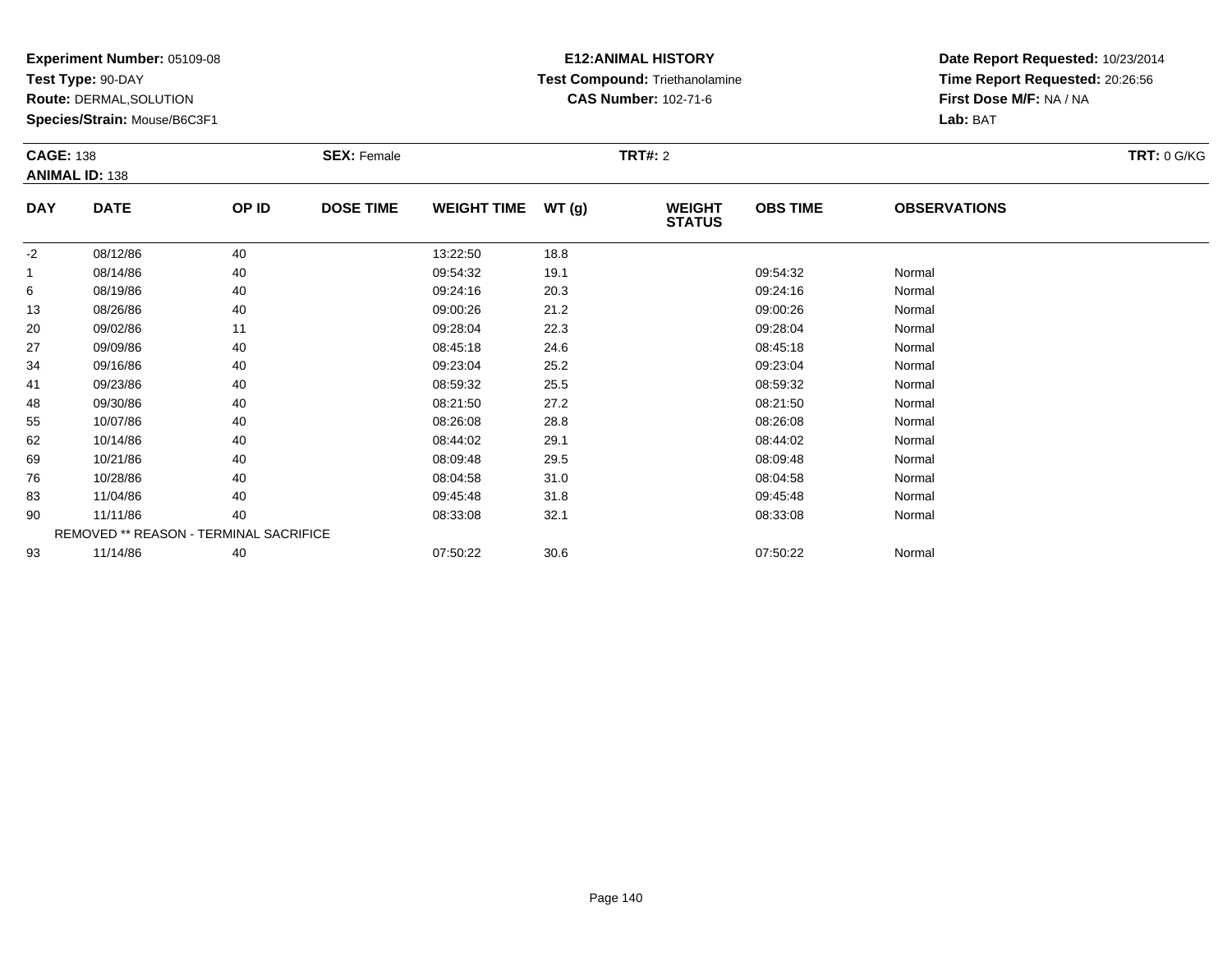**Test Type:** 90-DAY

**Route:** DERMAL,SOLUTION

**Species/Strain:** Mouse/B6C3F1

# **E12:ANIMAL HISTORY Test Compound:** Triethanolamine**CAS Number:** 102-71-6

|            | <b>CAGE: 139</b><br><b>SEX: Female</b> |       |                  |                    |       | <b>TRT: 0 G/KG</b>             |                 |                     |  |
|------------|----------------------------------------|-------|------------------|--------------------|-------|--------------------------------|-----------------|---------------------|--|
|            | <b>ANIMAL ID: 139</b>                  |       |                  |                    |       |                                |                 |                     |  |
| <b>DAY</b> | <b>DATE</b>                            | OP ID | <b>DOSE TIME</b> | <b>WEIGHT TIME</b> | WT(g) | <b>WEIGHT</b><br><b>STATUS</b> | <b>OBS TIME</b> | <b>OBSERVATIONS</b> |  |
| $-2$       | 08/12/86                               | 40    |                  | 13:23:24           | 19.3  |                                |                 |                     |  |
|            | 08/14/86                               | 40    |                  | 09:54:46           | 19.2  |                                | 09:54:46        | Normal              |  |
| 6          | 08/19/86                               | 40    |                  | 09:24:44           | 20.3  |                                | 09:24:44        | Normal              |  |
| 13         | 08/26/86                               | 40    |                  | 08:59:16           | 21.3  |                                | 08:59:16        | Normal              |  |
| 20         | 09/02/86                               | 11    |                  | 09:32:02           | 22.1  |                                | 09:32:02        | Normal              |  |
| 27         | 09/09/86                               | 40    |                  | 08:45:42           | 24.5  |                                | 08:45:42        | Normal              |  |
| 34         | 09/16/86                               | 40    |                  | 09:23:28           | 25.5  |                                | 09:23:28        | Normal              |  |
| 41         | 09/23/86                               | 40    |                  | 08:59:52           | 25.4  |                                | 08:59:52        | Normal              |  |
| 48         | 09/30/86                               | 40    |                  | 08:22:06           | 25.3  |                                | 08:22:06        | Normal              |  |
| 55         | 10/07/86                               | 40    |                  | 08:26:24           | 29.2  |                                | 08:26:24        | Normal              |  |
| 62         | 10/14/86                               | 40    |                  | 08:44:18           | 27.7  |                                | 08:44:18        | Normal              |  |
| 69         | 10/21/86                               | 40    |                  | 08:10:04           | 27.6  |                                | 08:10:04        | Normal              |  |
| 76         | 10/28/86                               | 40    |                  | 08:03:30           | 28.8  |                                | 08:03:30        | Normal              |  |
| 83         | 11/04/86                               | 40    |                  | 09:44:32           | 28.7  |                                | 09:44:32        | Normal              |  |
| 90         | 11/11/86                               | 40    |                  | 08:33:34           | 29.0  |                                | 08:33:34        | Normal              |  |
|            | REMOVED ** REASON - TERMINAL SACRIFICE |       |                  |                    |       |                                |                 |                     |  |
| 93         | 11/14/86                               | 40    |                  | 07:48:20           | 28.9  |                                | 07:48:20        | Normal              |  |
|            |                                        |       |                  |                    |       |                                |                 |                     |  |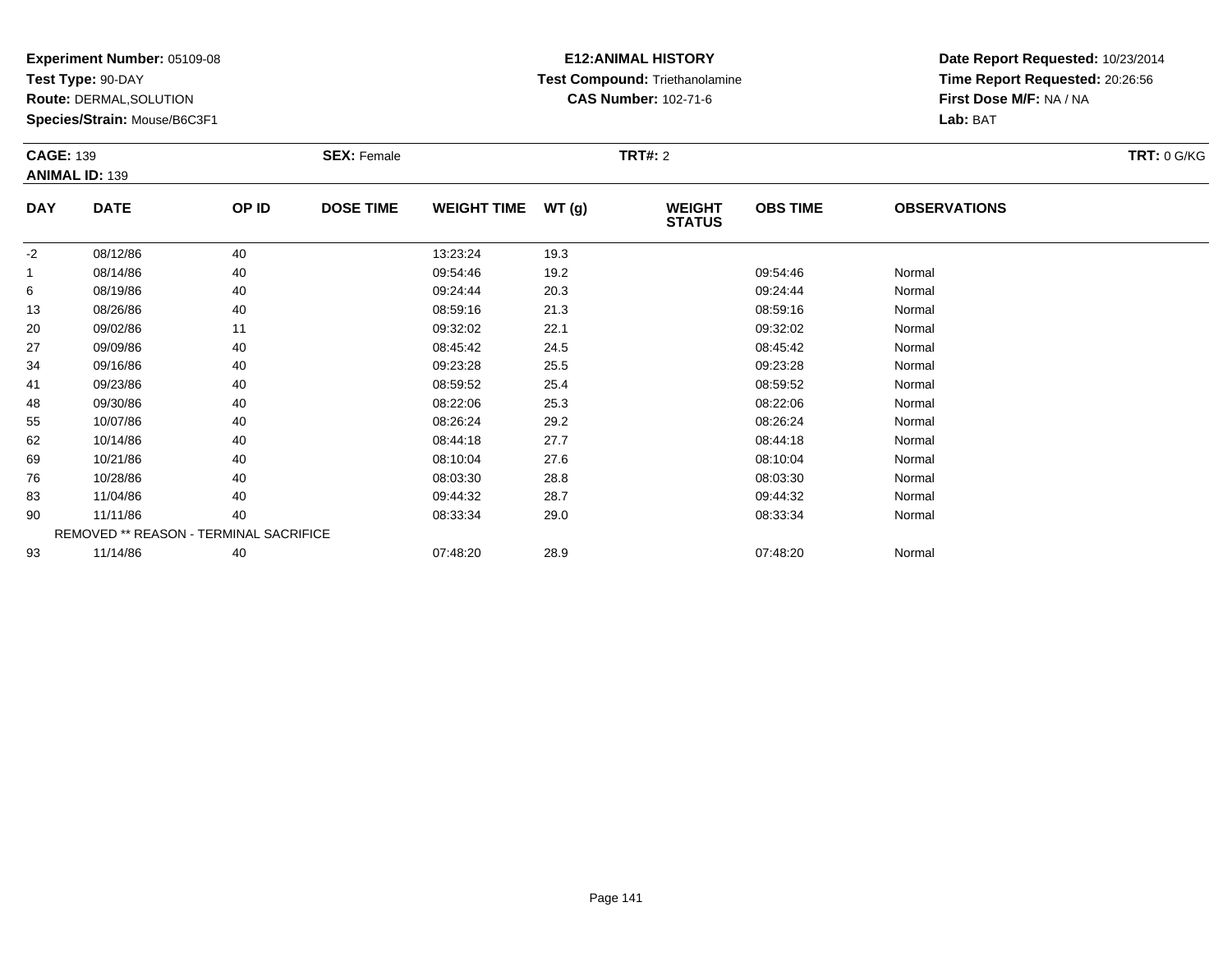**Test Type:** 90-DAY

**Route:** DERMAL,SOLUTION

**Species/Strain:** Mouse/B6C3F1

# **E12:ANIMAL HISTORY Test Compound:** Triethanolamine**CAS Number:** 102-71-6

|            | <b>SEX: Female</b><br><b>CAGE: 140</b><br><b>ANIMAL ID: 140</b> |                                        |                  |                    |       | <b>TRT: 0 G/KG</b>             |                 |                     |  |
|------------|-----------------------------------------------------------------|----------------------------------------|------------------|--------------------|-------|--------------------------------|-----------------|---------------------|--|
| <b>DAY</b> | <b>DATE</b>                                                     | OP ID                                  | <b>DOSE TIME</b> | <b>WEIGHT TIME</b> | WT(g) | <b>WEIGHT</b><br><b>STATUS</b> | <b>OBS TIME</b> | <b>OBSERVATIONS</b> |  |
| $-2$       | 08/12/86                                                        | 40                                     |                  | 13:23:58           | 19.8  |                                |                 |                     |  |
|            | 08/14/86                                                        | 40                                     |                  | 09:53:42           | 19.2  |                                | 09:53:42        | Normal              |  |
| 6          | 08/19/86                                                        | 40                                     |                  | 09:23:16           | 20.7  |                                | 09:23:16        | Normal              |  |
| 13         | 08/26/86                                                        | 40                                     |                  | 08:59:36           | 22.2  |                                | 08:59:36        | Normal              |  |
| 20         | 09/02/86                                                        | 11                                     |                  | 09:32:30           | 22.6  |                                | 09:32:30        | Normal              |  |
| 27         | 09/09/86                                                        | 40                                     |                  | 08:46:00           | 25.8  |                                | 08:46:00        | Normal              |  |
| 34         | 09/16/86                                                        | 40                                     |                  | 09:23:42           | 26.1  |                                | 09:23:42        | Normal              |  |
| 41         | 09/23/86                                                        | 40                                     |                  | 09:00:14           | 26.1  |                                | 09:00:14        | Normal              |  |
| 48         | 09/30/86                                                        | 40                                     |                  | 08:22:24           | 25.9  |                                | 08:22:24        | Normal              |  |
| 55         | 10/07/86                                                        | 40                                     |                  | 08:26:40           | 25.0  |                                | 08:26:40        | Normal              |  |
| 62         | 10/14/86                                                        | 40                                     |                  | 08:43:08           | 27.3  |                                | 08:43:08        | Normal              |  |
| 69         | 10/21/86                                                        | 40                                     |                  | 08:08:56           | 27.9  |                                | 08:08:56        | Normal              |  |
| 76         | 10/28/86                                                        | 40                                     |                  | 08:04:08           | 28.0  |                                | 08:04:08        | Normal              |  |
| 83         | 11/04/86                                                        | 40                                     |                  | 09:45:00           | 28.8  |                                | 09:45:00        | Normal              |  |
| 90         | 11/11/86                                                        | 40                                     |                  | 08:33:48           | 29.7  |                                | 08:33:48        | Normal              |  |
|            |                                                                 | REMOVED ** REASON - TERMINAL SACRIFICE |                  |                    |       |                                |                 |                     |  |
| 93         | 11/14/86                                                        | 40                                     |                  | 07:47:38           | 29.7  |                                | 07:47:38        | Normal              |  |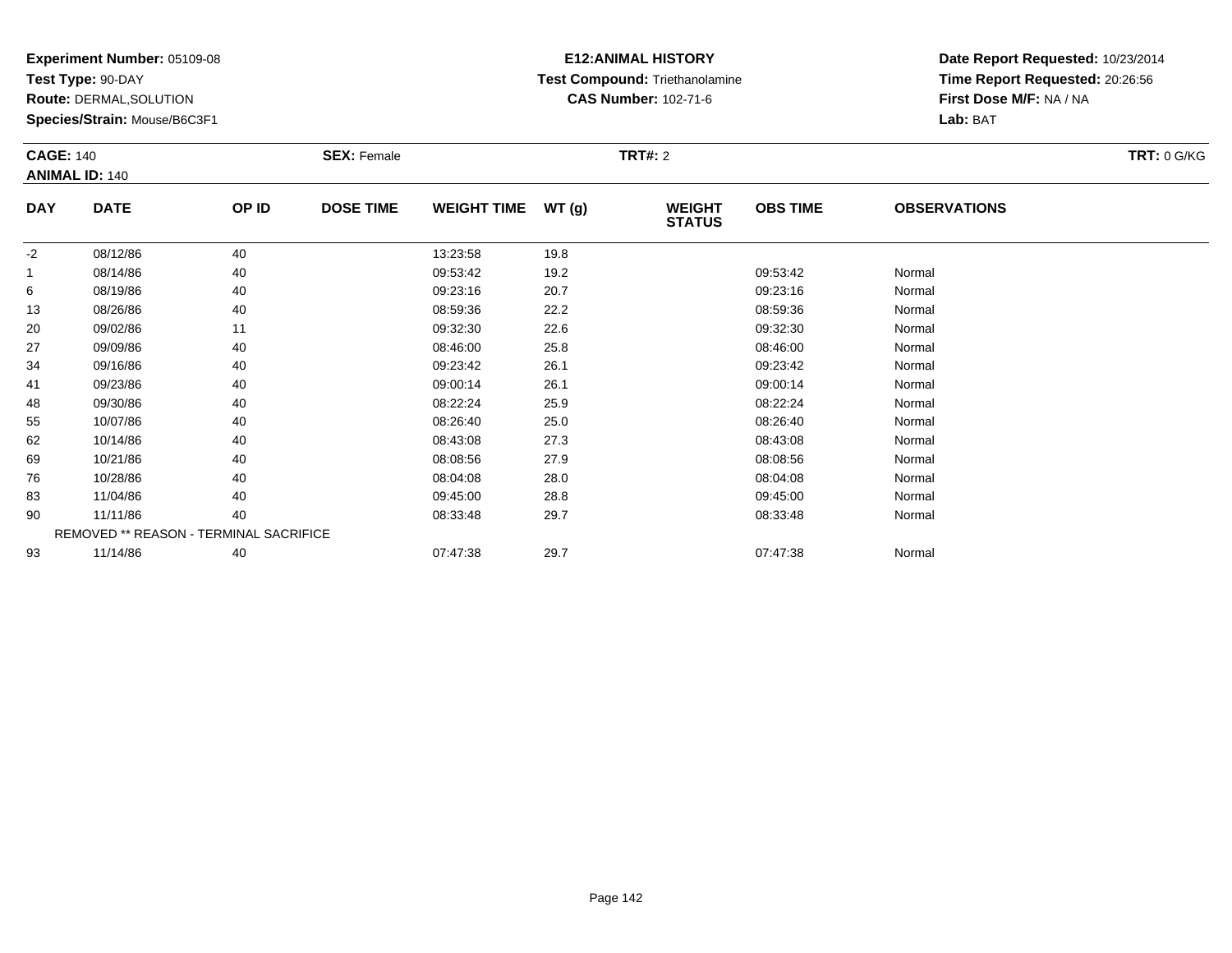|                  | Experiment Number: 05109-08<br>Test Type: 90-DAY<br><b>Route: DERMAL, SOLUTION</b><br>Species/Strain: Mouse/B6C3F1 |       |                                      |                    |       | <b>E12: ANIMAL HISTORY</b><br>Test Compound: Triethanolamine<br><b>CAS Number: 102-71-6</b> | Date Report Requested: 10/23/2014<br>Time Report Requested: 20:26:56<br>First Dose M/F: NA / NA<br>Lab: BAT |                     |  |
|------------------|--------------------------------------------------------------------------------------------------------------------|-------|--------------------------------------|--------------------|-------|---------------------------------------------------------------------------------------------|-------------------------------------------------------------------------------------------------------------|---------------------|--|
| <b>CAGE: 141</b> | <b>ANIMAL ID: 141</b>                                                                                              |       | <b>TRT#: 4</b><br><b>SEX: Female</b> |                    |       |                                                                                             | TRT: 0.25 G/KG                                                                                              |                     |  |
| <b>DAY</b>       | <b>DATE</b>                                                                                                        | OP ID | <b>DOSE TIME</b>                     | <b>WEIGHT TIME</b> | WT(g) | <b>WEIGHT</b><br><b>STATUS</b>                                                              | <b>OBS TIME</b>                                                                                             | <b>OBSERVATIONS</b> |  |
| $-1$             | 08/10/86                                                                                                           | 42    |                                      | 11:02:40           | 15.6  |                                                                                             |                                                                                                             |                     |  |
|                  | 08/14/86                                                                                                           | 40    |                                      | 08:57:26           | 19.7  |                                                                                             |                                                                                                             |                     |  |
| 9                | 08/19/86                                                                                                           | 40    |                                      | 08:24:32           | 19.8  |                                                                                             |                                                                                                             |                     |  |
| 16               | 08/26/86                                                                                                           | 40    |                                      | 08:10:08           | 22.0  |                                                                                             |                                                                                                             |                     |  |
| 23               | 09/02/86                                                                                                           | 11    |                                      | 08:33:02           | 24.3  |                                                                                             |                                                                                                             |                     |  |
| 30               | 09/09/86                                                                                                           | 40    |                                      | 09:20:14           | 25.5  |                                                                                             |                                                                                                             |                     |  |
| 37               | 09/16/86                                                                                                           | 40    |                                      | 09:48:42           | 25.5  |                                                                                             |                                                                                                             |                     |  |
| 44               | 09/23/86                                                                                                           | 40    |                                      | 10:08:28           | 25.4  |                                                                                             |                                                                                                             |                     |  |
| 51               | 09/30/86                                                                                                           | 40    |                                      | 08:37:34           | 26.5  |                                                                                             |                                                                                                             |                     |  |
| 58               | 10/07/86                                                                                                           | 40    |                                      | 08:42:44           | 27.3  |                                                                                             |                                                                                                             |                     |  |
| 65               | 10/14/86                                                                                                           | 40    |                                      | 09:01:38           | 27.6  |                                                                                             |                                                                                                             |                     |  |
| 72               | 10/21/86                                                                                                           | 40    |                                      | 08:26:56           | 29.3  |                                                                                             |                                                                                                             |                     |  |
| 79               | 10/28/86                                                                                                           | 40    |                                      | 08:27:18           | 28.3  |                                                                                             |                                                                                                             |                     |  |
| 86               | 11/04/86                                                                                                           | 40    |                                      | 10:25:00           | 27.1  |                                                                                             |                                                                                                             |                     |  |
| 93               | 11/11/86                                                                                                           | 40    |                                      | 09:03:04           | 29.9  |                                                                                             |                                                                                                             |                     |  |
|                  | REMOVED ** REASON - TERMINAL SACRIFICE                                                                             |       |                                      |                    |       |                                                                                             |                                                                                                             |                     |  |
| 96               | 11/14/86                                                                                                           | 42    |                                      | 09:09:38           | 29.2  |                                                                                             | 09:09:38                                                                                                    | Override            |  |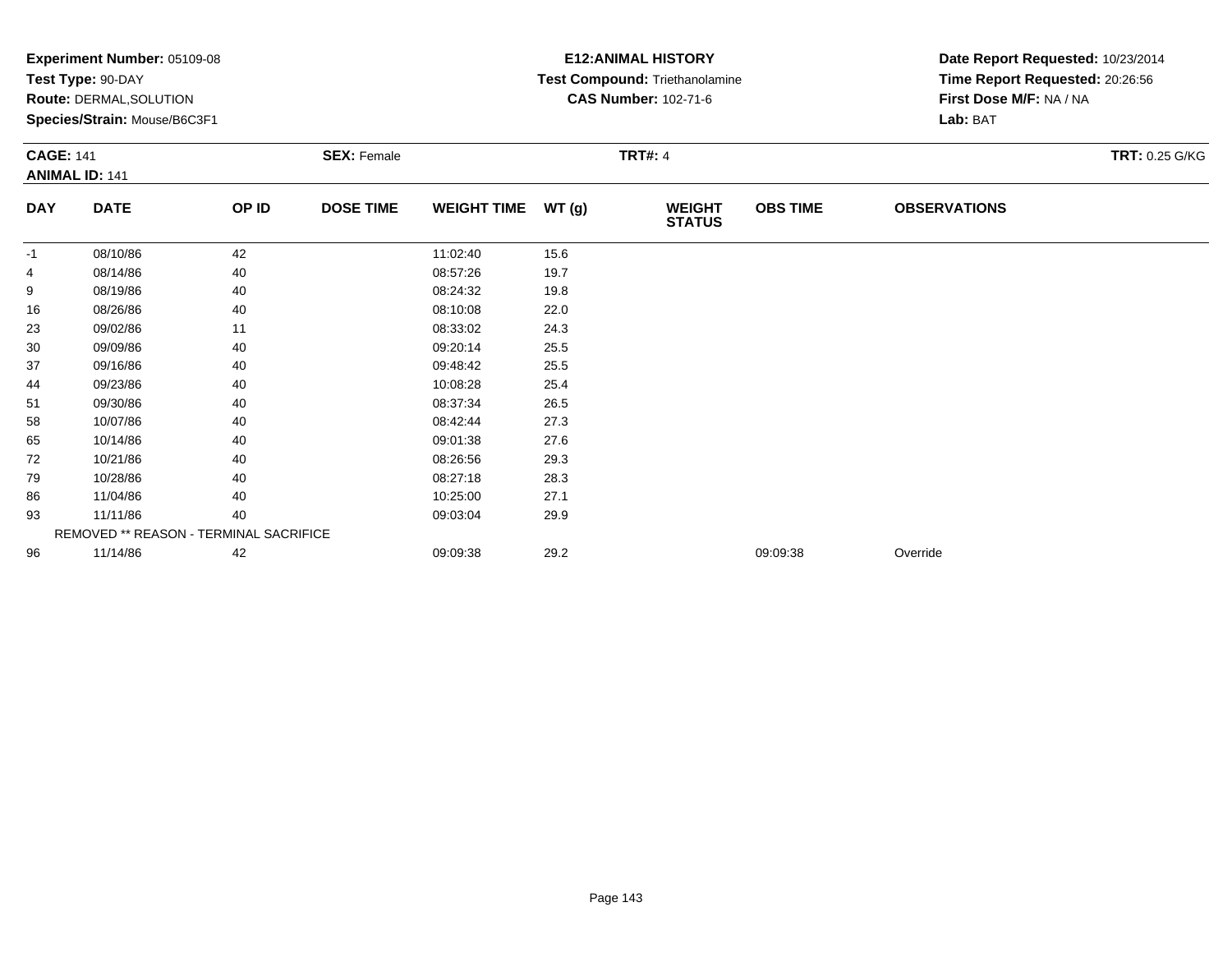| Experiment Number: 05109-08<br>Test Type: 90-DAY<br>Route: DERMAL, SOLUTION<br>Species/Strain: Mouse/B6C3F1 |                                        |                                      |                  |                    | <b>E12: ANIMAL HISTORY</b><br>Test Compound: Triethanolamine<br><b>CAS Number: 102-71-6</b> | Date Report Requested: 10/23/2014<br>Time Report Requested: 20:26:56<br>First Dose M/F: NA / NA<br>Lab: BAT |                 |                     |  |
|-------------------------------------------------------------------------------------------------------------|----------------------------------------|--------------------------------------|------------------|--------------------|---------------------------------------------------------------------------------------------|-------------------------------------------------------------------------------------------------------------|-----------------|---------------------|--|
| <b>CAGE: 142</b><br><b>ANIMAL ID: 142</b>                                                                   |                                        | <b>TRT#: 4</b><br><b>SEX: Female</b> |                  |                    |                                                                                             |                                                                                                             | TRT: 0.25 G/KG  |                     |  |
| <b>DAY</b>                                                                                                  | <b>DATE</b>                            | OP ID                                | <b>DOSE TIME</b> | <b>WEIGHT TIME</b> | WT (g)                                                                                      | <b>WEIGHT</b><br><b>STATUS</b>                                                                              | <b>OBS TIME</b> | <b>OBSERVATIONS</b> |  |
| $-1$                                                                                                        | 08/10/86                               | 42                                   |                  | 11:03:10           | 18.5                                                                                        |                                                                                                             |                 |                     |  |
|                                                                                                             | 08/14/86                               | 40                                   |                  | 08:57:44           | 19.0                                                                                        |                                                                                                             |                 |                     |  |
| 9                                                                                                           | 08/19/86                               | 40                                   |                  | 08:24:46           | 18.5                                                                                        |                                                                                                             |                 |                     |  |
| 16                                                                                                          | 08/26/86                               | 40                                   |                  | 08:10:28           | 20.5                                                                                        |                                                                                                             |                 |                     |  |
| 23                                                                                                          | 09/02/86                               | 11                                   |                  | 08:33:16           | 21.3                                                                                        |                                                                                                             |                 |                     |  |
| 30                                                                                                          | 09/09/86                               | 40                                   |                  | 09:20:32           | 22.8                                                                                        |                                                                                                             |                 |                     |  |
| 37                                                                                                          | 09/16/86                               | 40                                   |                  | 09:47:44           | 23.3                                                                                        |                                                                                                             |                 |                     |  |
| 44                                                                                                          | 09/23/86                               | 40                                   |                  | 10:07:34           | 23.5                                                                                        |                                                                                                             |                 |                     |  |
| 51                                                                                                          | 09/30/86                               | 40                                   |                  | 08:37:52           | 24.1                                                                                        |                                                                                                             |                 |                     |  |
| 58                                                                                                          | 10/07/86                               | 40                                   |                  | 08:43:04           | 24.4                                                                                        |                                                                                                             |                 |                     |  |
| 65                                                                                                          | 10/14/86                               | 40                                   |                  | 09:01:50           | 24.3                                                                                        |                                                                                                             |                 |                     |  |
| 72                                                                                                          | 10/21/86                               | 40                                   |                  | 08:27:10           | 24.9                                                                                        |                                                                                                             |                 |                     |  |
| 79                                                                                                          | 10/28/86                               | 40                                   |                  | 08:27:32           | 24.5                                                                                        |                                                                                                             |                 |                     |  |
| 86                                                                                                          | 11/04/86                               | 40                                   |                  | 10:25:14           | 24.5                                                                                        |                                                                                                             |                 |                     |  |
| 93                                                                                                          | 11/11/86                               | 40                                   |                  | 09:03:20           | 25.7                                                                                        |                                                                                                             |                 |                     |  |
|                                                                                                             | REMOVED ** REASON - TERMINAL SACRIFICE |                                      |                  |                    |                                                                                             |                                                                                                             |                 |                     |  |
| 96                                                                                                          | 11/14/86                               | 42                                   |                  | 09:10:06           | 25.4                                                                                        |                                                                                                             | 09:10:06        | Override            |  |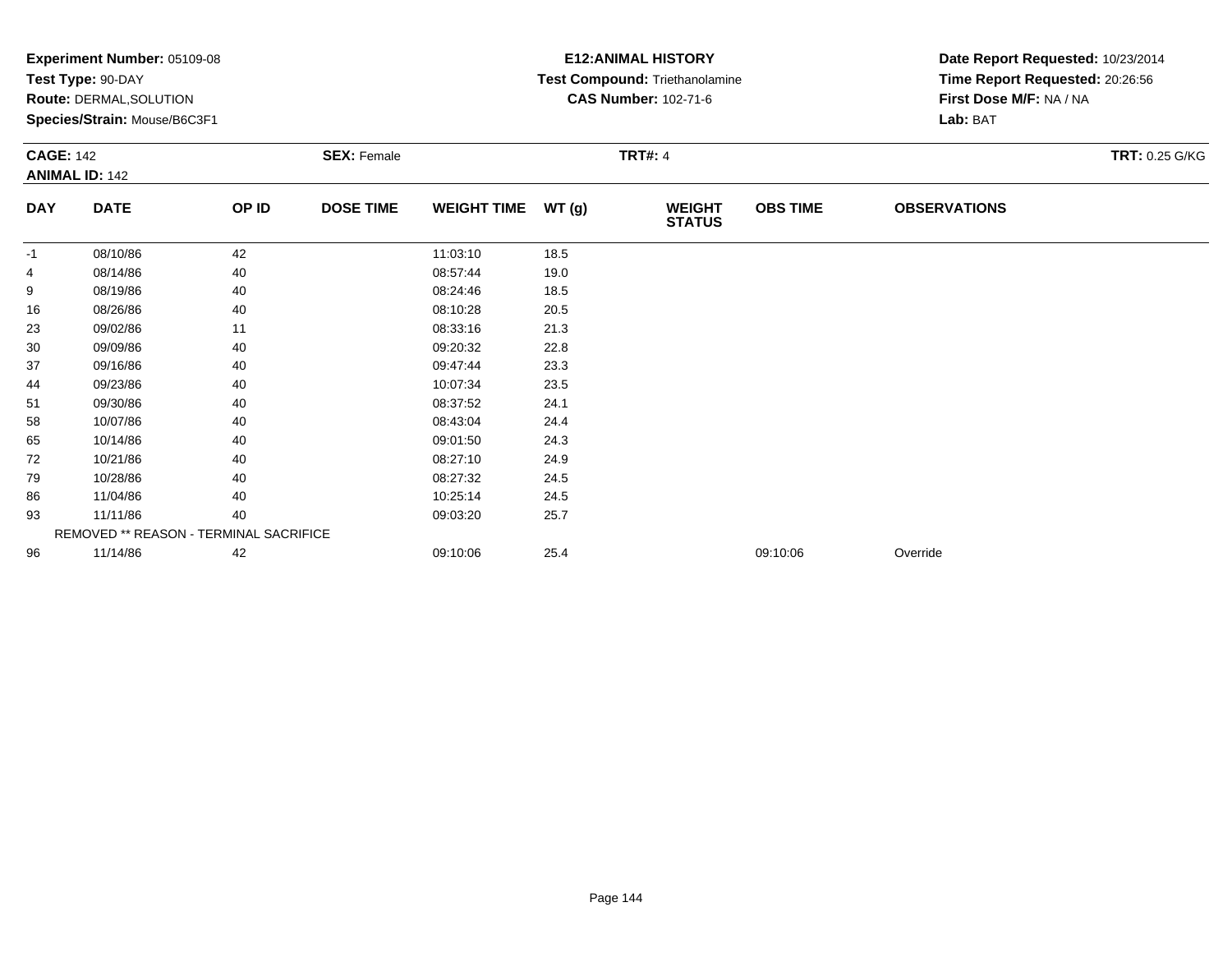|                  | Experiment Number: 05109-08<br>Test Type: 90-DAY<br><b>Route: DERMAL, SOLUTION</b><br>Species/Strain: Mouse/B6C3F1 |       |                    |                    |       | <b>E12: ANIMAL HISTORY</b><br>Test Compound: Triethanolamine<br><b>CAS Number: 102-71-6</b> | Date Report Requested: 10/23/2014<br>Time Report Requested: 20:26:56<br>First Dose M/F: NA / NA<br>Lab: BAT |                     |                |
|------------------|--------------------------------------------------------------------------------------------------------------------|-------|--------------------|--------------------|-------|---------------------------------------------------------------------------------------------|-------------------------------------------------------------------------------------------------------------|---------------------|----------------|
| <b>CAGE: 143</b> | <b>ANIMAL ID: 143</b>                                                                                              |       | <b>SEX: Female</b> |                    |       | <b>TRT#: 4</b>                                                                              |                                                                                                             |                     | TRT: 0.25 G/KG |
| <b>DAY</b>       | <b>DATE</b>                                                                                                        | OP ID | <b>DOSE TIME</b>   | <b>WEIGHT TIME</b> | WT(g) | <b>WEIGHT</b><br><b>STATUS</b>                                                              | <b>OBS TIME</b>                                                                                             | <b>OBSERVATIONS</b> |                |
| $-1$             | 08/10/86                                                                                                           | 42    |                    | 11:03:30           | 16.4  |                                                                                             |                                                                                                             |                     |                |
|                  | 08/14/86                                                                                                           | 40    |                    | 08:58:06           | 18.3  |                                                                                             |                                                                                                             |                     |                |
| 9                | 08/19/86                                                                                                           | 40    |                    | 08:25:00           | 18.4  |                                                                                             |                                                                                                             |                     |                |
| 16               | 08/26/86                                                                                                           | 40    |                    | 08:10:44           | 20.7  |                                                                                             |                                                                                                             |                     |                |
| 23               | 09/02/86                                                                                                           | 11    |                    | 08:31:58           | 21.7  |                                                                                             |                                                                                                             |                     |                |
| 30               | 09/09/86                                                                                                           | 40    |                    | 09:19:22           | 22.4  |                                                                                             |                                                                                                             |                     |                |
| 37               | 09/16/86                                                                                                           | 40    |                    | 09:48:02           | 22.2  |                                                                                             |                                                                                                             |                     |                |
| 44               | 09/23/86                                                                                                           | 40    |                    | 10:07:50           | 23.6  |                                                                                             |                                                                                                             |                     |                |
| 51               | 09/30/86                                                                                                           | 40    |                    | 08:38:08           | 23.4  |                                                                                             |                                                                                                             |                     |                |
| 58               | 10/07/86                                                                                                           | 40    |                    | 08:43:22           | 23.9  |                                                                                             |                                                                                                             |                     |                |
| 65               | 10/14/86                                                                                                           | 40    |                    | 09:02:04           | 24.8  |                                                                                             |                                                                                                             |                     |                |
| 72               | 10/21/86                                                                                                           | 40    |                    | 08:27:26           | 24.8  |                                                                                             |                                                                                                             |                     |                |
| 79               | 10/28/86                                                                                                           | 40    |                    | 08:27:46           | 24.6  |                                                                                             |                                                                                                             |                     |                |
| 86               | 11/04/86                                                                                                           | 40    |                    | 10:25:30           | 25.3  |                                                                                             |                                                                                                             |                     |                |
| 93               | 11/11/86                                                                                                           | 40    |                    | 09:01:44           | 25.8  |                                                                                             |                                                                                                             |                     |                |
|                  | REMOVED ** REASON - TERMINAL SACRIFICE                                                                             |       |                    |                    |       |                                                                                             |                                                                                                             |                     |                |
| 96               | 11/14/86                                                                                                           | 42    |                    | 09:07:52           | 25.1  |                                                                                             | 09:07:52                                                                                                    | Override            |                |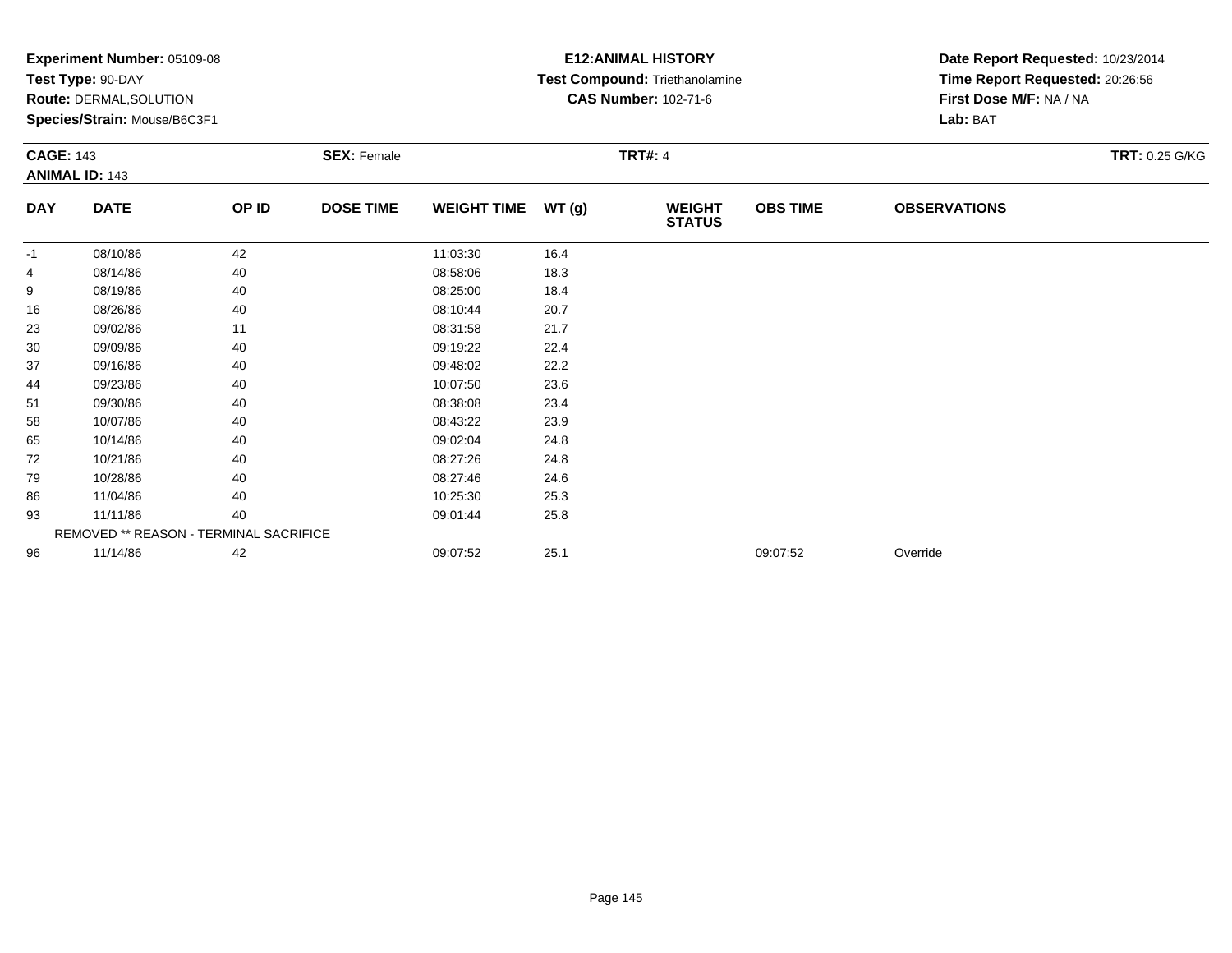|                  | Experiment Number: 05109-08<br>Test Type: 90-DAY |       |                    | <b>E12: ANIMAL HISTORY</b><br>Test Compound: Triethanolamine | Date Report Requested: 10/23/2014<br>Time Report Requested: 20:26:56 |                                |                 |                         |                |
|------------------|--------------------------------------------------|-------|--------------------|--------------------------------------------------------------|----------------------------------------------------------------------|--------------------------------|-----------------|-------------------------|----------------|
|                  | <b>Route: DERMAL, SOLUTION</b>                   |       |                    |                                                              |                                                                      | <b>CAS Number: 102-71-6</b>    |                 | First Dose M/F: NA / NA |                |
|                  | Species/Strain: Mouse/B6C3F1                     |       |                    |                                                              |                                                                      |                                |                 | Lab: BAT                |                |
| <b>CAGE: 144</b> |                                                  |       | <b>SEX: Female</b> |                                                              | <b>TRT#: 4</b>                                                       |                                |                 |                         | TRT: 0.25 G/KG |
|                  | <b>ANIMAL ID: 144</b>                            |       |                    |                                                              |                                                                      |                                |                 |                         |                |
| <b>DAY</b>       | <b>DATE</b>                                      | OP ID | <b>DOSE TIME</b>   | <b>WEIGHT TIME</b>                                           | WT (g)                                                               | <b>WEIGHT</b><br><b>STATUS</b> | <b>OBS TIME</b> | <b>OBSERVATIONS</b>     |                |
| $-1$             | 08/10/86                                         | 42    |                    | 11:03:44                                                     | 18.1                                                                 |                                |                 |                         |                |
|                  | 08/14/86                                         | 40    |                    | 08:58:32                                                     | 19.0                                                                 |                                |                 |                         |                |
| 9                | 08/19/86                                         | 40    |                    | 08:25:14                                                     | 20.1                                                                 |                                |                 |                         |                |
| 16               | 08/26/86                                         | 40    |                    | 08:09:30                                                     | 22.3                                                                 |                                |                 |                         |                |
| 23               | 09/02/86                                         | 11    |                    | 08:32:26                                                     | 20.9                                                                 |                                |                 |                         |                |
| 30               | 09/09/86                                         | 40    |                    | 09:19:44                                                     | 23.5                                                                 |                                |                 |                         |                |
| 37               | 09/16/86                                         | 40    |                    | 09:48:16                                                     | 24.0                                                                 |                                |                 |                         |                |
| 44               | 09/23/86                                         | 40    |                    | 10:08:04                                                     | 25.2                                                                 |                                |                 |                         |                |
| 51               | 09/30/86                                         | 40    |                    | 08:38:22                                                     | 24.9                                                                 |                                |                 |                         |                |
| 58               | 10/07/86                                         | 40    |                    | 08:43:36                                                     | 27.1                                                                 |                                |                 |                         |                |
| 65               | 10/14/86                                         | 40    |                    | 09:02:18                                                     | 26.3                                                                 |                                |                 |                         |                |
| 72               | 10/21/86                                         | 40    |                    | 08:27:38                                                     | 27.3                                                                 |                                |                 |                         |                |
| 79               | 10/28/86                                         | 40    |                    | 08:26:46                                                     | 27.0                                                                 |                                |                 |                         |                |
| 86               | 11/04/86                                         | 40    |                    | 10:23:40                                                     | 27.5                                                                 |                                |                 |                         |                |
| 93               | 11/11/86                                         | 40    |                    | 09:02:02                                                     | 27.3                                                                 |                                |                 |                         |                |
|                  | REMOVED ** REASON - TERMINAL SACRIFICE           |       |                    |                                                              |                                                                      |                                |                 |                         |                |
| 96               | 11/14/86                                         | 42    |                    | 09:08:28                                                     | 26.3                                                                 |                                | 09:08:28        | Override                |                |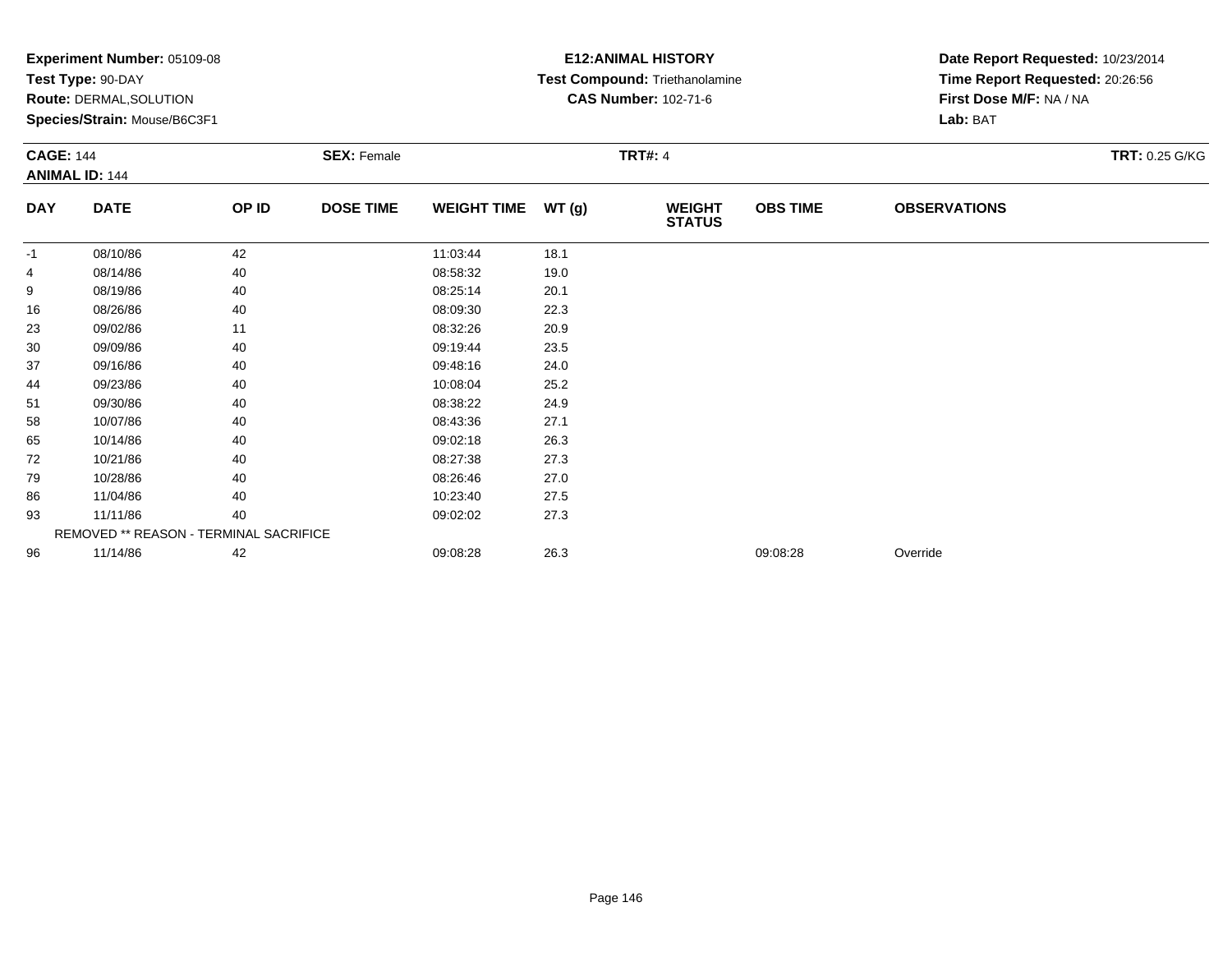|                  | Experiment Number: 05109-08<br>Test Type: 90-DAY<br><b>Route: DERMAL, SOLUTION</b><br>Species/Strain: Mouse/B6C3F1 |       |                    |                    |       | <b>E12: ANIMAL HISTORY</b><br>Test Compound: Triethanolamine<br><b>CAS Number: 102-71-6</b> | Date Report Requested: 10/23/2014<br>Time Report Requested: 20:26:56<br>First Dose M/F: NA / NA<br>Lab: BAT |                     |                |
|------------------|--------------------------------------------------------------------------------------------------------------------|-------|--------------------|--------------------|-------|---------------------------------------------------------------------------------------------|-------------------------------------------------------------------------------------------------------------|---------------------|----------------|
| <b>CAGE: 145</b> | <b>ANIMAL ID: 145</b>                                                                                              |       | <b>SEX: Female</b> |                    |       | <b>TRT#: 4</b>                                                                              |                                                                                                             |                     | TRT: 0.25 G/KG |
| <b>DAY</b>       | <b>DATE</b>                                                                                                        | OP ID | <b>DOSE TIME</b>   | <b>WEIGHT TIME</b> | WT(g) | <b>WEIGHT</b><br><b>STATUS</b>                                                              | <b>OBS TIME</b>                                                                                             | <b>OBSERVATIONS</b> |                |
| $-1$             | 08/10/86                                                                                                           | 42    |                    | 11:04:02           | 18.1  |                                                                                             |                                                                                                             |                     |                |
|                  | 08/14/86                                                                                                           | 40    |                    | 08:56:46           | 20.1  |                                                                                             |                                                                                                             |                     |                |
| 9                | 08/19/86                                                                                                           | 40    |                    | 08:24:06           | 21.0  |                                                                                             |                                                                                                             |                     |                |
| 16               | 08/26/86                                                                                                           | 40    |                    | 08:09:54           | 22.0  |                                                                                             |                                                                                                             |                     |                |
| 23               | 09/02/86                                                                                                           | 11    |                    | 08:32:46           | 22.7  |                                                                                             |                                                                                                             |                     |                |
| 30               | 09/09/86                                                                                                           | 40    |                    | 09:19:58           | 25.5  |                                                                                             |                                                                                                             |                     |                |
| 37               | 09/16/86                                                                                                           | 40    |                    | 09:48:28           | 25.9  |                                                                                             |                                                                                                             |                     |                |
| 44               | 09/23/86                                                                                                           | 40    |                    | 10:08:16           | 26.0  |                                                                                             |                                                                                                             |                     |                |
| 51               | 09/30/86                                                                                                           | 40    |                    | 08:38:36           | 26.9  |                                                                                             |                                                                                                             |                     |                |
| 58               | 10/07/86                                                                                                           | 40    |                    | 08:43:50           | 27.3  |                                                                                             |                                                                                                             |                     |                |
| 65               | 10/14/86                                                                                                           | 40    |                    | 09:01:18           | 27.2  |                                                                                             |                                                                                                             |                     |                |
| 72               | 10/21/86                                                                                                           | 40    |                    | 08:26:28           | 28.9  |                                                                                             |                                                                                                             |                     |                |
| 79               | 10/28/86                                                                                                           | 40    |                    | 08:27:04           | 31.0  |                                                                                             |                                                                                                             |                     |                |
| 86               | 11/04/86                                                                                                           | 40    |                    | 13:32:44           | 23.5  |                                                                                             |                                                                                                             |                     |                |
| 93               | 11/11/86                                                                                                           | 40    |                    | 09:02:22           | 29.9  |                                                                                             |                                                                                                             |                     |                |
|                  | REMOVED ** REASON - TERMINAL SACRIFICE                                                                             |       |                    |                    |       |                                                                                             |                                                                                                             |                     |                |
| 96               | 11/14/86                                                                                                           | 42    |                    | 09:09:00           | 22.4  |                                                                                             | 09:09:00                                                                                                    | Override            |                |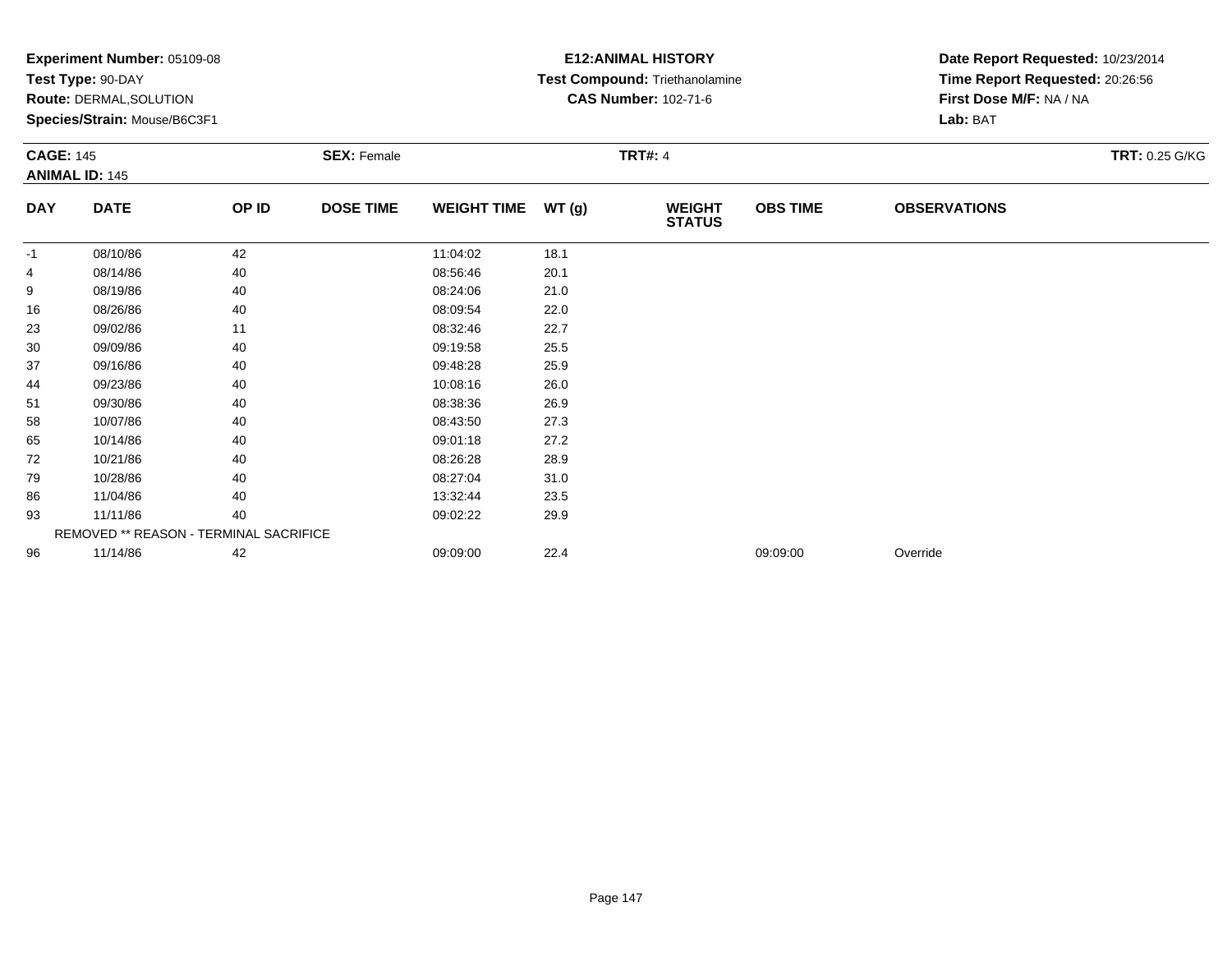|                  | Experiment Number: 05109-08<br>Test Type: 90-DAY<br><b>Route: DERMAL, SOLUTION</b> |       |                    | <b>E12: ANIMAL HISTORY</b><br>Test Compound: Triethanolamine<br><b>CAS Number: 102-71-6</b> | Date Report Requested: 10/23/2014<br>Time Report Requested: 20:26:56<br>First Dose M/F: NA / NA |                                |                 |                     |                |  |
|------------------|------------------------------------------------------------------------------------|-------|--------------------|---------------------------------------------------------------------------------------------|-------------------------------------------------------------------------------------------------|--------------------------------|-----------------|---------------------|----------------|--|
|                  | Species/Strain: Mouse/B6C3F1                                                       |       |                    |                                                                                             |                                                                                                 |                                |                 | Lab: BAT            |                |  |
| <b>CAGE: 146</b> | <b>ANIMAL ID: 146</b>                                                              |       | <b>SEX: Female</b> |                                                                                             |                                                                                                 | <b>TRT#: 4</b>                 |                 |                     | TRT: 0.25 G/KG |  |
| <b>DAY</b>       | <b>DATE</b>                                                                        | OP ID | <b>DOSE TIME</b>   | <b>WEIGHT TIME</b>                                                                          | WT (g)                                                                                          | <b>WEIGHT</b><br><b>STATUS</b> | <b>OBS TIME</b> | <b>OBSERVATIONS</b> |                |  |
| $-2$             | 08/10/86                                                                           | 42    |                    | 13:07:26                                                                                    | 16.0                                                                                            |                                |                 |                     |                |  |
| 3                | 08/14/86                                                                           | 40    |                    | 08:28:24                                                                                    | 17.4                                                                                            |                                |                 |                     |                |  |
| 8                | 08/19/86                                                                           | 40    |                    | 08:06:30                                                                                    | 16.7                                                                                            |                                |                 |                     |                |  |
| 15               | 08/26/86                                                                           | 40    |                    | 08:16:44                                                                                    | 19.3                                                                                            |                                |                 |                     |                |  |
| 22               | 09/02/86                                                                           | 11    |                    | 08:18:00                                                                                    | 19.6                                                                                            |                                |                 |                     |                |  |
| 29               | 09/09/86                                                                           | 40    |                    | 09:47:24                                                                                    | 20.8                                                                                            |                                |                 |                     |                |  |
| 36               | 09/16/86                                                                           | 40    |                    | 10:03:50                                                                                    | 20.7                                                                                            |                                |                 |                     |                |  |
| 43               | 09/23/86                                                                           | 40    |                    | 09:49:26                                                                                    | 22.4                                                                                            |                                |                 |                     |                |  |
| 50               | 09/30/86                                                                           | 40    |                    | 13:14:32                                                                                    | 21.0                                                                                            |                                |                 |                     |                |  |
| 57               | 10/07/86                                                                           | 40    |                    | 08:59:04                                                                                    | 22.1                                                                                            |                                |                 |                     |                |  |
| 64               | 10/14/86                                                                           | 40    |                    | 09:22:06                                                                                    | 23.7                                                                                            |                                |                 |                     |                |  |
| 71               | 10/21/86                                                                           | 40    |                    | 08:46:38                                                                                    | 23.4                                                                                            |                                |                 |                     |                |  |
| 78               | 10/28/86                                                                           | 40    |                    | 08:42:48                                                                                    | 23.5                                                                                            |                                |                 |                     |                |  |
| 85               | 11/04/86                                                                           | 40    |                    | 10:55:24                                                                                    | 22.4                                                                                            |                                |                 |                     |                |  |
| 92               | 11/11/86                                                                           | 40    |                    | 09:15:00                                                                                    | 24.6                                                                                            |                                |                 |                     |                |  |
|                  | REMOVED ** REASON - TERMINAL SACRIFICE                                             |       |                    |                                                                                             |                                                                                                 |                                |                 |                     |                |  |
| 95               | 11/14/86                                                                           | 42    |                    | 08:18:30                                                                                    | 25.6                                                                                            |                                | 08:18:30        | Override            |                |  |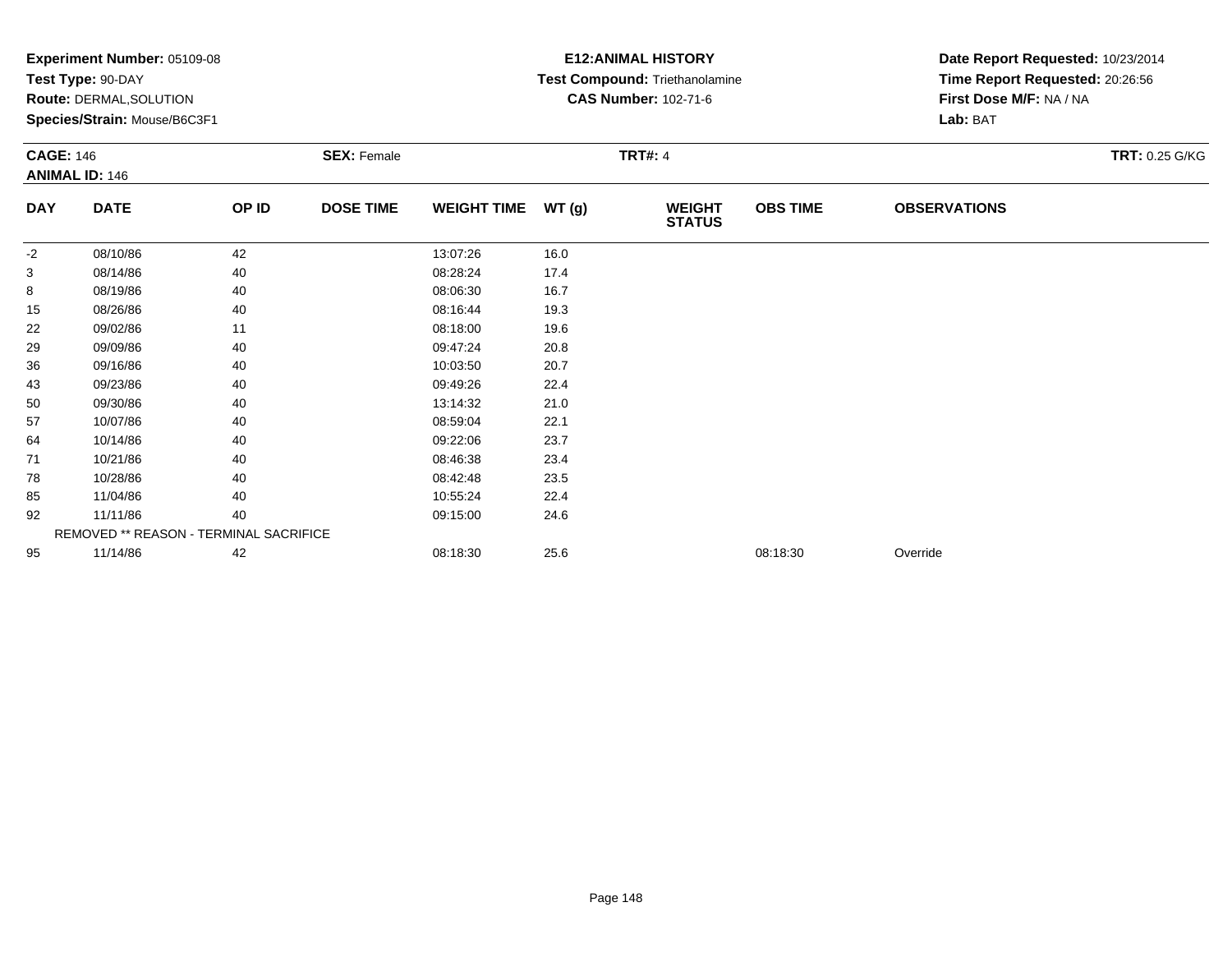|                  | Experiment Number: 05109-08<br>Test Type: 90-DAY<br><b>Route: DERMAL, SOLUTION</b> |       |                    | <b>E12: ANIMAL HISTORY</b><br>Test Compound: Triethanolamine<br><b>CAS Number: 102-71-6</b> | Date Report Requested: 10/23/2014<br>Time Report Requested: 20:26:56<br>First Dose M/F: NA / NA |                                |                 |                     |                |  |
|------------------|------------------------------------------------------------------------------------|-------|--------------------|---------------------------------------------------------------------------------------------|-------------------------------------------------------------------------------------------------|--------------------------------|-----------------|---------------------|----------------|--|
|                  | Species/Strain: Mouse/B6C3F1                                                       |       |                    |                                                                                             |                                                                                                 |                                |                 | Lab: BAT            |                |  |
| <b>CAGE: 147</b> | <b>ANIMAL ID: 147</b>                                                              |       | <b>SEX: Female</b> |                                                                                             |                                                                                                 | <b>TRT#: 4</b>                 |                 |                     | TRT: 0.25 G/KG |  |
| <b>DAY</b>       | <b>DATE</b>                                                                        | OP ID | <b>DOSE TIME</b>   | <b>WEIGHT TIME</b>                                                                          | WT (g)                                                                                          | <b>WEIGHT</b><br><b>STATUS</b> | <b>OBS TIME</b> | <b>OBSERVATIONS</b> |                |  |
| $-2$             | 08/10/86                                                                           | 42    |                    | 13:08:08                                                                                    | 16.8                                                                                            |                                |                 |                     |                |  |
| 3                | 08/14/86                                                                           | 40    |                    | 08:28:02                                                                                    | 17.4                                                                                            |                                |                 |                     |                |  |
| 8                | 08/19/86                                                                           | 40    |                    | 08:06:14                                                                                    | 19.4                                                                                            |                                |                 |                     |                |  |
| 15               | 08/26/86                                                                           | 40    |                    | 08:16:58                                                                                    | 20.6                                                                                            |                                |                 |                     |                |  |
| 22               | 09/02/86                                                                           | 11    |                    | 08:18:34                                                                                    | 20.0                                                                                            |                                |                 |                     |                |  |
| 29               | 09/09/86                                                                           | 40    |                    | 09:47:38                                                                                    | 22.5                                                                                            |                                |                 |                     |                |  |
| 36               | 09/16/86                                                                           | 40    |                    | 10:02:54                                                                                    | 24.1                                                                                            |                                |                 |                     |                |  |
| 43               | 09/23/86                                                                           | 40    |                    | 09:48:22                                                                                    | 23.7                                                                                            |                                |                 |                     |                |  |
| 50               | 09/30/86                                                                           | 40    |                    | 09:01:50                                                                                    | 23.7                                                                                            |                                |                 |                     |                |  |
| 57               | 10/07/86                                                                           | 40    |                    | 08:59:28                                                                                    | 26.5                                                                                            |                                |                 |                     |                |  |
| 64               | 10/14/86                                                                           | 40    |                    | 09:22:22                                                                                    | 25.8                                                                                            |                                |                 |                     |                |  |
| 71               | 10/21/86                                                                           | 40    |                    | 08:46:52                                                                                    | 25.1                                                                                            |                                |                 |                     |                |  |
| 78               | 10/28/86                                                                           | 40    |                    | 08:43:04                                                                                    | 25.4                                                                                            |                                |                 |                     |                |  |
| 85               | 11/04/86                                                                           | 40    |                    | 10:55:40                                                                                    | 24.7                                                                                            |                                |                 |                     |                |  |
| 92               | 11/11/86                                                                           | 40    |                    | 09:15:18                                                                                    | 25.5                                                                                            |                                |                 |                     |                |  |
|                  | REMOVED ** REASON - TERMINAL SACRIFICE                                             |       |                    |                                                                                             |                                                                                                 |                                |                 |                     |                |  |
| 95               | 11/14/86                                                                           | 42    |                    | 08:18:54                                                                                    | 26.7                                                                                            |                                | 08:18:54        | Override            |                |  |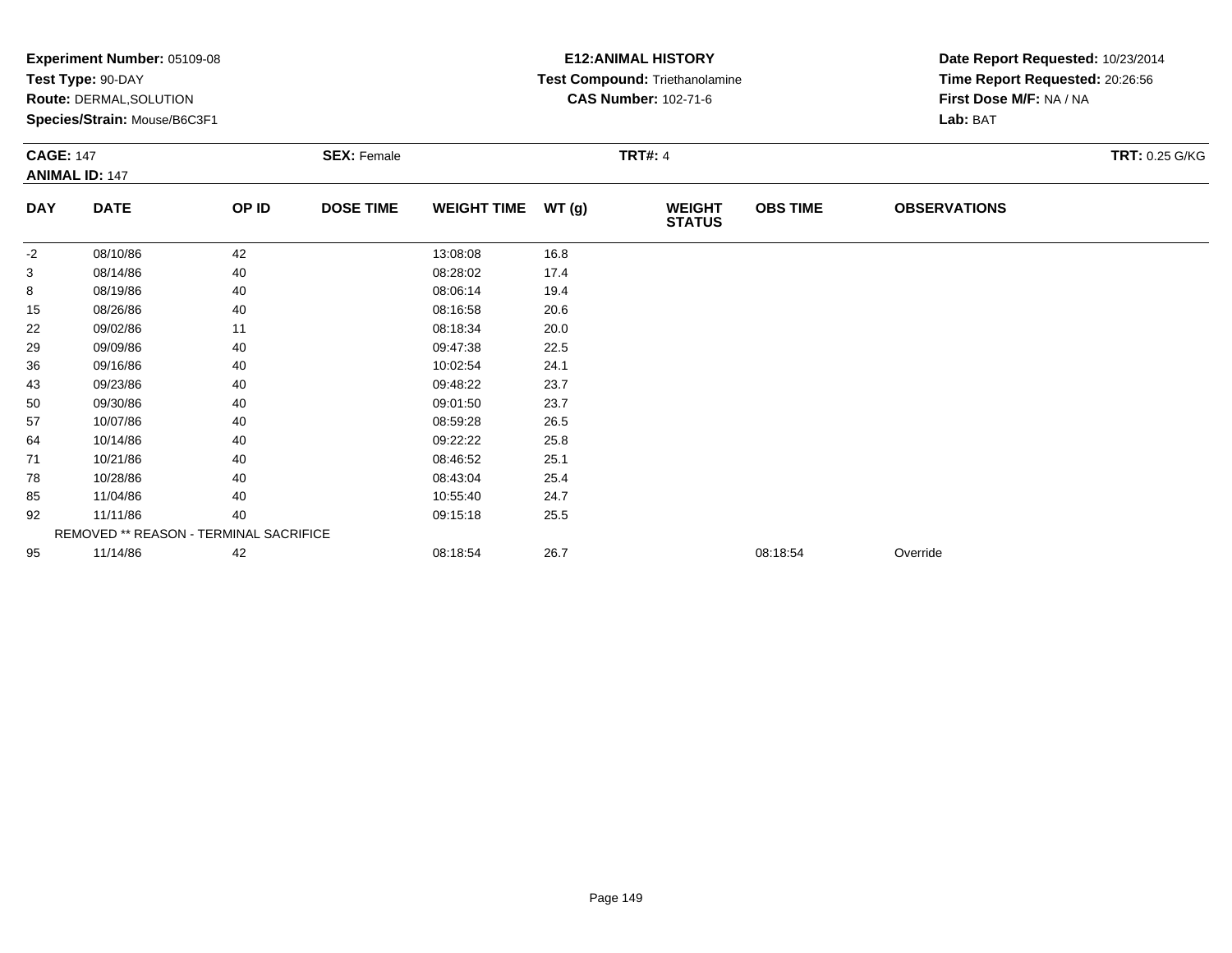|                  | Experiment Number: 05109-08<br>Test Type: 90-DAY<br><b>Route: DERMAL, SOLUTION</b><br>Species/Strain: Mouse/B6C3F1 |       |                    |                    |       | <b>E12: ANIMAL HISTORY</b><br>Test Compound: Triethanolamine<br><b>CAS Number: 102-71-6</b> | Date Report Requested: 10/23/2014<br>Time Report Requested: 20:26:56<br>First Dose M/F: NA / NA<br>Lab: BAT |                     |                |
|------------------|--------------------------------------------------------------------------------------------------------------------|-------|--------------------|--------------------|-------|---------------------------------------------------------------------------------------------|-------------------------------------------------------------------------------------------------------------|---------------------|----------------|
| <b>CAGE: 148</b> | <b>ANIMAL ID: 148</b>                                                                                              |       | <b>SEX: Female</b> |                    |       | <b>TRT#: 4</b>                                                                              |                                                                                                             |                     | TRT: 0.25 G/KG |
| <b>DAY</b>       | <b>DATE</b>                                                                                                        | OP ID | <b>DOSE TIME</b>   | <b>WEIGHT TIME</b> | WT(g) | <b>WEIGHT</b><br><b>STATUS</b>                                                              | <b>OBS TIME</b>                                                                                             | <b>OBSERVATIONS</b> |                |
| $-2$             | 08/10/86                                                                                                           | 42    |                    | 13:08:28           | 12.9  |                                                                                             |                                                                                                             |                     |                |
| 3                | 08/14/86                                                                                                           | 40    |                    | 08:27:38           | 17.9  |                                                                                             |                                                                                                             |                     |                |
| 8                | 08/19/86                                                                                                           | 40    |                    | 08:05:56           | 18.5  |                                                                                             |                                                                                                             |                     |                |
| 15               | 08/26/86                                                                                                           | 40    |                    | 08:17:14           | 20.2  |                                                                                             |                                                                                                             |                     |                |
| 22               | 09/02/86                                                                                                           | 11    |                    | 08:17:12           | 22.9  |                                                                                             |                                                                                                             |                     |                |
| 29               | 09/09/86                                                                                                           | 40    |                    | 09:46:34           | 20.9  |                                                                                             |                                                                                                             |                     |                |
| 36               | 09/16/86                                                                                                           | 40    |                    | 10:03:08           | 23.9  |                                                                                             |                                                                                                             |                     |                |
| 43               | 09/23/86                                                                                                           | 40    |                    | 09:48:40           | 23.3  |                                                                                             |                                                                                                             |                     |                |
| 50               | 09/30/86                                                                                                           | 40    |                    | 09:02:14           | 24.6  |                                                                                             |                                                                                                             |                     |                |
| 57               | 10/07/86                                                                                                           | 40    |                    | 08:59:42           | 25.3  |                                                                                             |                                                                                                             |                     |                |
| 64               | 10/14/86                                                                                                           | 40    |                    | 09:22:34           | 25.4  |                                                                                             |                                                                                                             |                     |                |
| 71               | 10/21/86                                                                                                           | 40    |                    | 08:47:04           | 27.2  |                                                                                             |                                                                                                             |                     |                |
| 78               | 10/28/86                                                                                                           | 40    |                    | 08:43:18           | 27.0  |                                                                                             |                                                                                                             |                     |                |
| 85               | 11/04/86                                                                                                           | 40    |                    | 10:55:52           | 25.2  |                                                                                             |                                                                                                             |                     |                |
| 92               | 11/11/86                                                                                                           | 40    |                    | 09:14:10           | 27.5  |                                                                                             |                                                                                                             |                     |                |
|                  | REMOVED ** REASON - TERMINAL SACRIFICE                                                                             |       |                    |                    |       |                                                                                             |                                                                                                             |                     |                |
| 95               | 11/14/86                                                                                                           | 42    |                    | 08:17:18           | 26.8  |                                                                                             | 08:17:18                                                                                                    | Override            |                |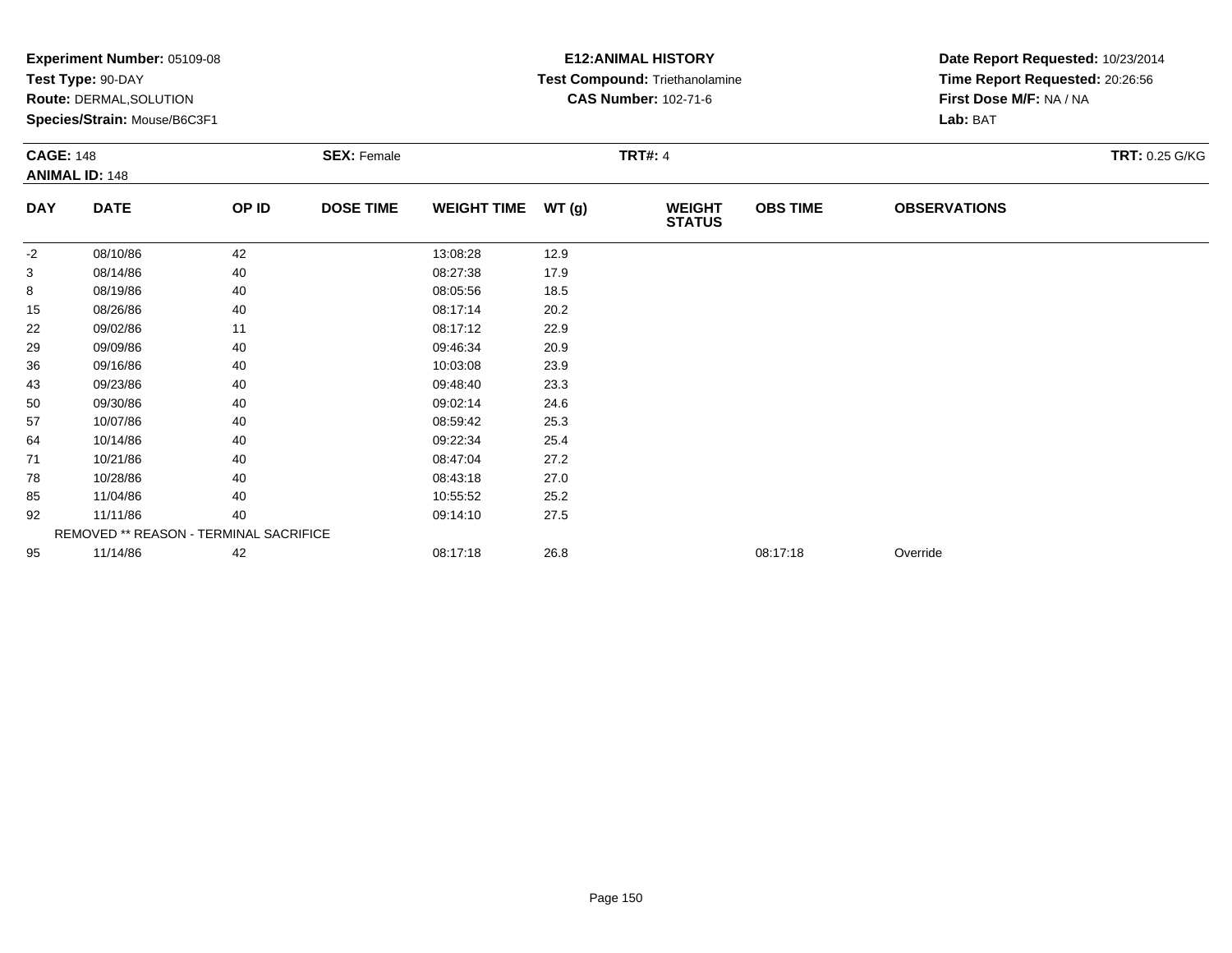|                  | Experiment Number: 05109-08<br>Test Type: 90-DAY<br><b>Route: DERMAL, SOLUTION</b><br>Species/Strain: Mouse/B6C3F1 |       |                    |                    |       | <b>E12: ANIMAL HISTORY</b><br>Test Compound: Triethanolamine<br><b>CAS Number: 102-71-6</b> | Date Report Requested: 10/23/2014<br>Time Report Requested: 20:26:56<br>First Dose M/F: NA / NA<br>Lab: BAT |                     |                |
|------------------|--------------------------------------------------------------------------------------------------------------------|-------|--------------------|--------------------|-------|---------------------------------------------------------------------------------------------|-------------------------------------------------------------------------------------------------------------|---------------------|----------------|
| <b>CAGE: 149</b> | <b>ANIMAL ID: 149</b>                                                                                              |       | <b>SEX: Female</b> |                    |       | <b>TRT#: 4</b>                                                                              |                                                                                                             |                     | TRT: 0.25 G/KG |
| <b>DAY</b>       | <b>DATE</b>                                                                                                        | OP ID | <b>DOSE TIME</b>   | <b>WEIGHT TIME</b> | WT(g) | <b>WEIGHT</b><br><b>STATUS</b>                                                              | <b>OBS TIME</b>                                                                                             | <b>OBSERVATIONS</b> |                |
| $-2$             | 08/10/86                                                                                                           | 42    |                    | 13:09:54           | 15.3  |                                                                                             |                                                                                                             |                     |                |
| 3                | 08/14/86                                                                                                           | 40    |                    | 08:27:18           | 17.8  |                                                                                             |                                                                                                             |                     |                |
| 8                | 08/19/86                                                                                                           | 40    |                    | 08:05:38           | 20.1  |                                                                                             |                                                                                                             |                     |                |
| 15               | 08/26/86                                                                                                           | 40    |                    | 08:16:12           | 20.6  |                                                                                             |                                                                                                             |                     |                |
| 22               | 09/02/86                                                                                                           | 11    |                    | 08:17:28           | 21.6  |                                                                                             |                                                                                                             |                     |                |
| 29               | 09/09/86                                                                                                           | 40    |                    | 09:46:52           | 24.3  |                                                                                             |                                                                                                             |                     |                |
| 36               | 09/16/86                                                                                                           | 40    |                    | 10:03:22           | 24.0  |                                                                                             |                                                                                                             |                     |                |
| 43               | 09/23/86                                                                                                           | 40    |                    | 09:48:54           | 23.7  |                                                                                             |                                                                                                             |                     |                |
| 50               | 09/30/86                                                                                                           | 40    |                    | 09:02:28           | 23.1  |                                                                                             |                                                                                                             |                     |                |
| 57               | 10/07/86                                                                                                           | 40    |                    | 08:59:54           | 26.2  |                                                                                             |                                                                                                             |                     |                |
| 64               | 10/14/86                                                                                                           | 40    |                    | 09:22:46           | 26.1  |                                                                                             |                                                                                                             |                     |                |
| 71               | 10/21/86                                                                                                           | 40    |                    | 08:47:20           | 26.7  |                                                                                             |                                                                                                             |                     |                |
| 78               | 10/28/86                                                                                                           | 40    |                    | 08:42:08           | 25.5  |                                                                                             |                                                                                                             |                     |                |
| 85               | 11/04/86                                                                                                           | 40    |                    | 10:54:48           | 25.4  |                                                                                             |                                                                                                             |                     |                |
| 92               | 11/11/86                                                                                                           | 40    |                    | 09:14:28           | 26.0  |                                                                                             |                                                                                                             |                     |                |
|                  | REMOVED ** REASON - TERMINAL SACRIFICE                                                                             |       |                    |                    |       |                                                                                             |                                                                                                             |                     |                |
| 95               | 11/14/86                                                                                                           | 42    |                    | 08:17:42           | 27.6  |                                                                                             | 08:17:42                                                                                                    | Override            |                |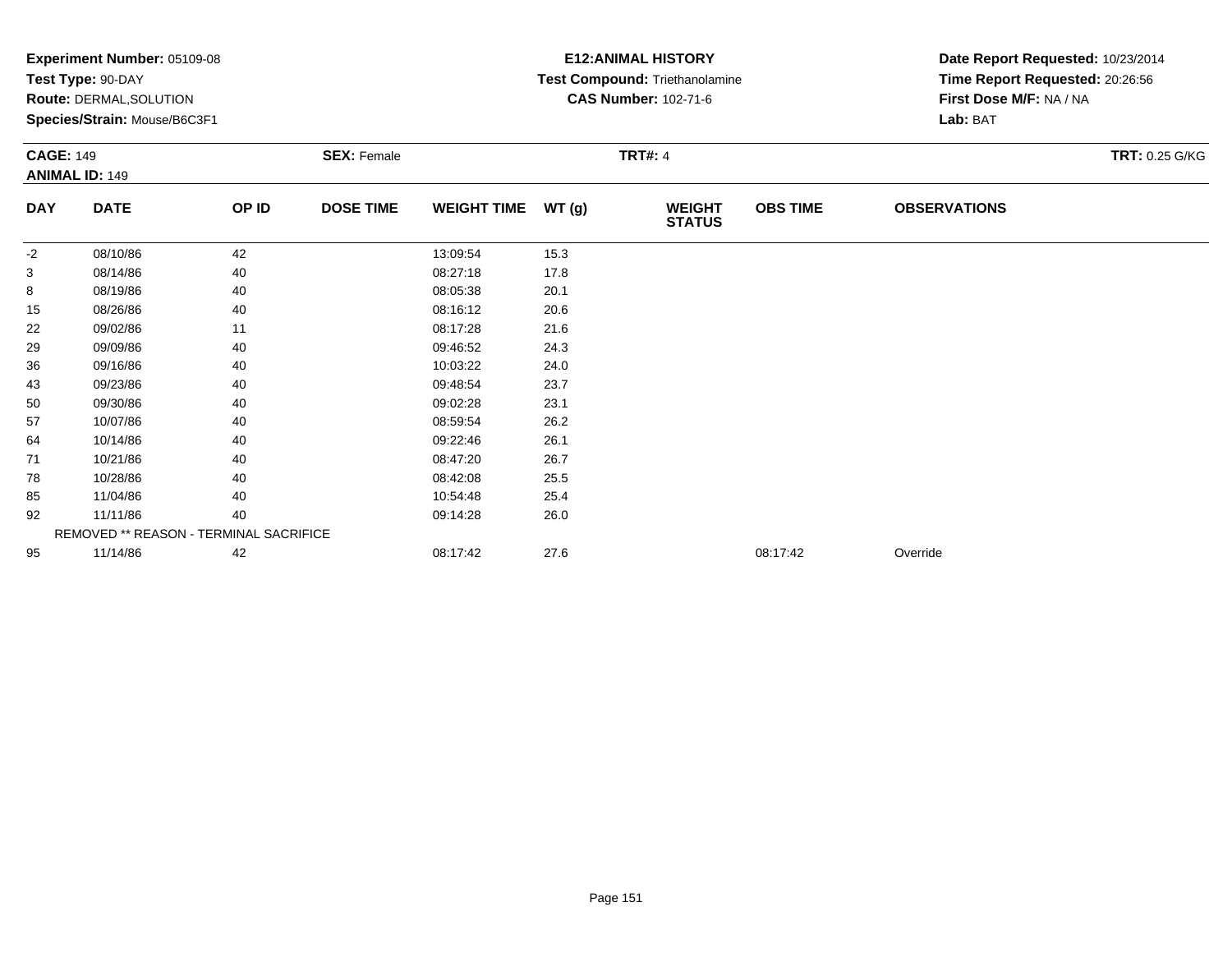|                  | Experiment Number: 05109-08<br>Test Type: 90-DAY<br><b>Route: DERMAL, SOLUTION</b><br>Species/Strain: Mouse/B6C3F1 |       |                    |                    |       | <b>E12: ANIMAL HISTORY</b><br>Test Compound: Triethanolamine<br><b>CAS Number: 102-71-6</b> |                 | Date Report Requested: 10/23/2014<br>Time Report Requested: 20:26:56<br>First Dose M/F: NA / NA<br>Lab: BAT |                |  |
|------------------|--------------------------------------------------------------------------------------------------------------------|-------|--------------------|--------------------|-------|---------------------------------------------------------------------------------------------|-----------------|-------------------------------------------------------------------------------------------------------------|----------------|--|
| <b>CAGE: 150</b> | <b>ANIMAL ID: 150</b>                                                                                              |       | <b>SEX: Female</b> |                    |       | <b>TRT#: 4</b>                                                                              |                 |                                                                                                             | TRT: 0.25 G/KG |  |
| <b>DAY</b>       | <b>DATE</b>                                                                                                        | OP ID | <b>DOSE TIME</b>   | <b>WEIGHT TIME</b> | WT(g) | <b>WEIGHT</b><br><b>STATUS</b>                                                              | <b>OBS TIME</b> | <b>OBSERVATIONS</b>                                                                                         |                |  |
| $-2$             | 08/10/86                                                                                                           | 42    |                    | 13:10:08           | 18.7  |                                                                                             |                 |                                                                                                             |                |  |
| 3                | 08/14/86                                                                                                           | 40    |                    | 08:26:46           | 20.2  |                                                                                             |                 |                                                                                                             |                |  |
| 8                | 08/19/86                                                                                                           | 40    |                    | 08:05:22           | 20.8  |                                                                                             |                 |                                                                                                             |                |  |
| 15               | 08/26/86                                                                                                           | 40    |                    | 08:16:26           | 23.6  |                                                                                             |                 |                                                                                                             |                |  |
| 22               | 09/02/86                                                                                                           | 11    |                    | 08:17:42           | 23.8  |                                                                                             |                 |                                                                                                             |                |  |
| 29               | 09/09/86                                                                                                           | 40    |                    | 09:47:08           | 24.7  |                                                                                             |                 |                                                                                                             |                |  |
| 36               | 09/16/86                                                                                                           | 40    |                    | 10:03:38           | 25.1  |                                                                                             |                 |                                                                                                             |                |  |
| 43               | 09/23/86                                                                                                           | 40    |                    | 09:49:08           | 26.1  |                                                                                             |                 |                                                                                                             |                |  |
| 50               | 09/30/86                                                                                                           | 40    |                    | 09:07:50           | 27.0  |                                                                                             |                 |                                                                                                             |                |  |
| 57               | 10/07/86                                                                                                           | 40    |                    | 14:28:58           | 27.2  |                                                                                             |                 |                                                                                                             |                |  |
| 64               | 10/14/86                                                                                                           | 40    |                    | 09:21:40           | 29.3  |                                                                                             |                 |                                                                                                             |                |  |
| 71               | 10/21/86                                                                                                           | 40    |                    | 08:46:20           | 29.7  |                                                                                             |                 |                                                                                                             |                |  |
| 78               | 10/28/86                                                                                                           | 40    |                    | 08:42:32           | 30.0  |                                                                                             |                 |                                                                                                             |                |  |
| 85               | 11/04/86                                                                                                           | 40    |                    | 10:55:12           | 28.0  |                                                                                             |                 |                                                                                                             |                |  |
| 92               | 11/11/86                                                                                                           | 40    |                    | 09:14:42           | 29.8  |                                                                                             |                 |                                                                                                             |                |  |
|                  | REMOVED ** REASON - TERMINAL SACRIFICE                                                                             |       |                    |                    |       |                                                                                             |                 |                                                                                                             |                |  |
| 95               | 11/14/86                                                                                                           | 42    |                    | 08:18:04           | 30.5  |                                                                                             | 08:18:04        | Override                                                                                                    |                |  |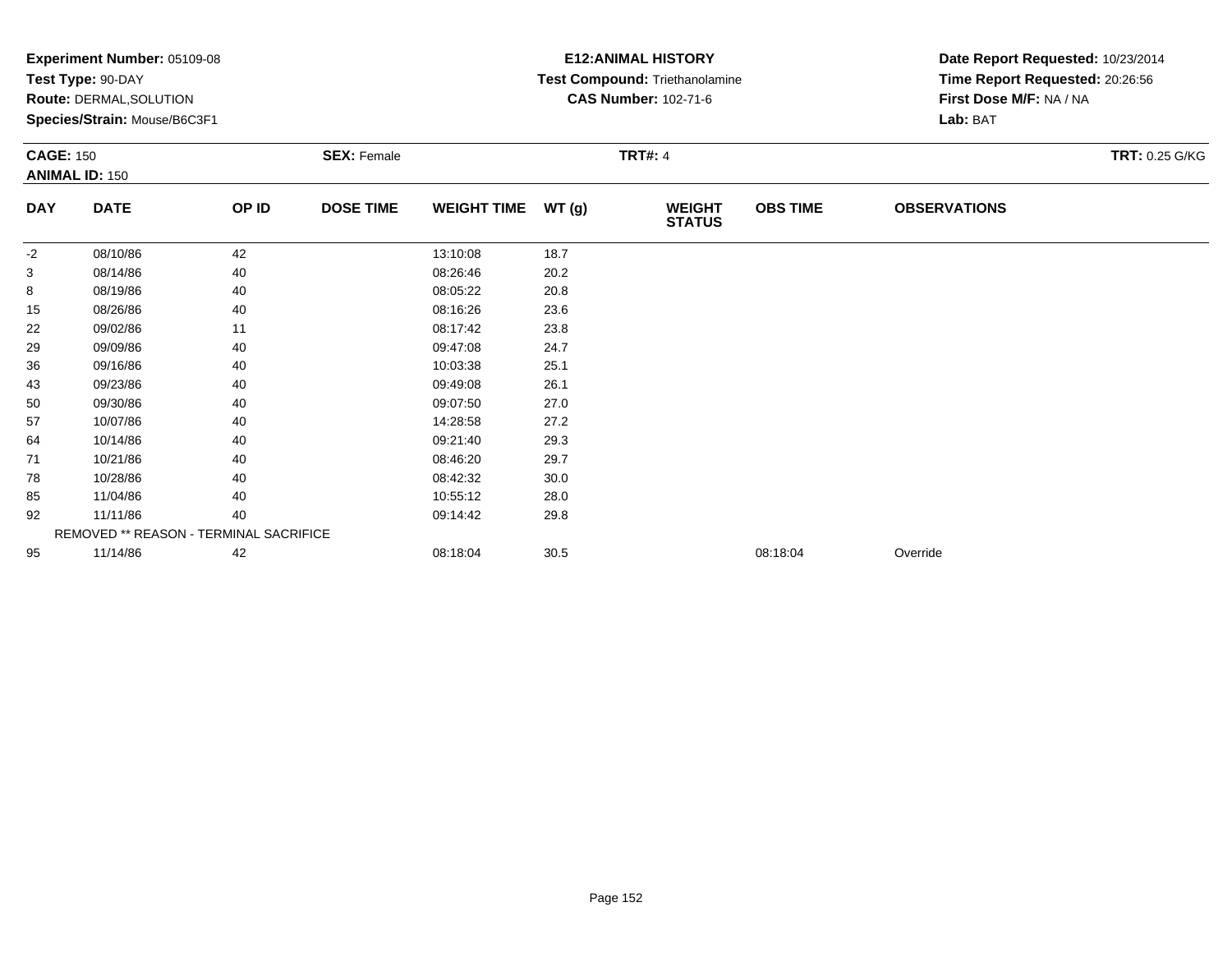**Test Type:** 90-DAY

**Route:** DERMAL,SOLUTION

**Species/Strain:** Mouse/B6C3F1

## **E12:ANIMAL HISTORY Test Compound:** Triethanolamine**CAS Number:** 102-71-6

| <b>CAGE: 151</b> | <b>ANIMAL ID: 151</b>                  |       | <b>SEX: Female</b> |                    |       | <b>TRT#: 4</b>                 |                 |                     | <b>TRT: 0.25 G/KG</b> |
|------------------|----------------------------------------|-------|--------------------|--------------------|-------|--------------------------------|-----------------|---------------------|-----------------------|
| <b>DAY</b>       | <b>DATE</b>                            | OP ID | <b>DOSE TIME</b>   | <b>WEIGHT TIME</b> | WT(g) | <b>WEIGHT</b><br><b>STATUS</b> | <b>OBS TIME</b> | <b>OBSERVATIONS</b> |                       |
| $-1$             | 08/12/86                               | 40    |                    | 11:21:28           | 19.5  |                                |                 |                     |                       |
| 2                | 08/14/86                               | 40    |                    | 10:18:02           | 20.6  |                                | 10:18:02        | Normal              |                       |
| 7                | 08/19/86                               | 40    |                    | 09:22:06           | 22.1  |                                | 09:22:06        | Normal              |                       |
| 14               | 08/26/86                               | 40    |                    | 09:18:36           | 24.6  |                                | 09:18:36        | Normal              |                       |
| 21               | 09/02/86                               | 11    |                    | 10:01:20           | 24.9  |                                | 10:01:20        | Normal              |                       |
| 28               | 09/09/86                               | 40    |                    | 08:58:10           | 25.8  |                                | 08:58:10        | Normal              |                       |
| 35               | 09/16/86                               | 40    |                    | 09:03:56           | 29.0  |                                | 09:03:56        | Normal              |                       |
| 42               | 09/23/86                               | 40    |                    | 09:19:54           | 27.2  |                                | 09:19:54        | Normal              |                       |
| 49               | 09/30/86                               | 40    |                    | 08:11:52           | 28.4  |                                | 08:11:52        | Normal              |                       |
| 56               | 10/07/86                               | 40    |                    | 08:16:30           | 28.3  |                                | 08:16:30        | Normal              |                       |
| 63               | 10/14/86                               | 40    |                    | 08:33:56           | 28.6  |                                | 08:33:56        | Normal              |                       |
| 70               | 10/21/86                               | 40    |                    | 08:00:42           | 29.8  |                                | 08:00:42        | Normal              |                       |
| 77               | 10/28/86                               | 40    |                    | 08:01:06           | 31.3  |                                | 08:01:06        | Normal              |                       |
| 84               | 11/04/86                               | 40    |                    | 09:35:08           | 31.2  |                                | 09:35:08        | Normal              |                       |
| 91               | 11/11/86                               | 40    |                    | 08:24:56           | 30.7  |                                | 08:24:56        | Normal              |                       |
|                  | REMOVED ** REASON - TERMINAL SACRIFICE |       |                    |                    |       |                                |                 |                     |                       |
| 93               | 11/13/86                               | 40    |                    | 07:31:20           | 31.4  |                                | 07:31:20        | Normal              |                       |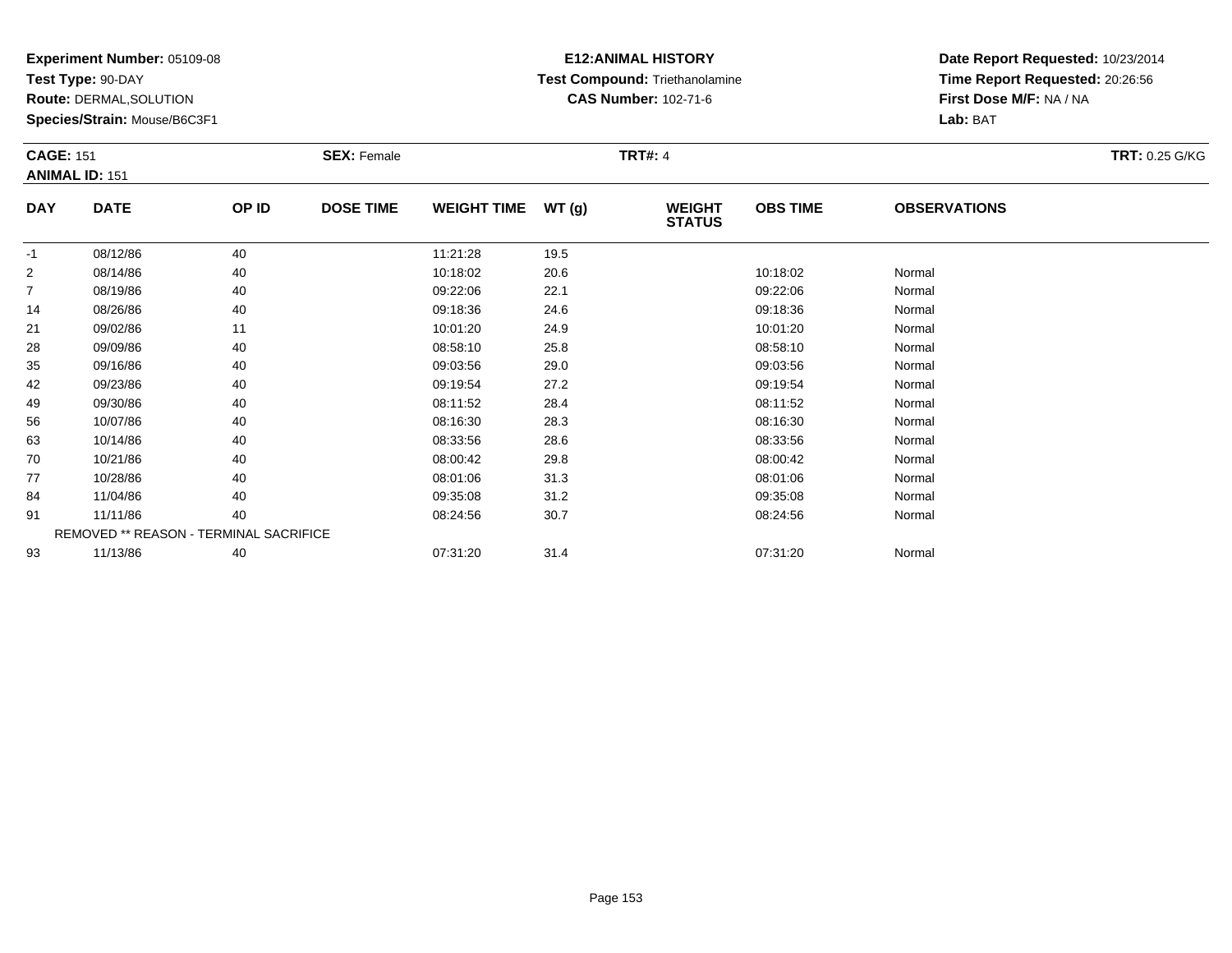**Test Type:** 90-DAY

**Route:** DERMAL,SOLUTION

**Species/Strain:** Mouse/B6C3F1

## **E12:ANIMAL HISTORY Test Compound:** Triethanolamine**CAS Number:** 102-71-6

| <b>CAGE: 152</b> | <b>ANIMAL ID: 152</b>                  |       | <b>SEX: Female</b> |                    |       | <b>TRT#: 4</b>                 |                 |                     | <b>TRT: 0.25 G/KG</b> |
|------------------|----------------------------------------|-------|--------------------|--------------------|-------|--------------------------------|-----------------|---------------------|-----------------------|
| <b>DAY</b>       | <b>DATE</b>                            | OP ID | <b>DOSE TIME</b>   | <b>WEIGHT TIME</b> | WT(g) | <b>WEIGHT</b><br><b>STATUS</b> | <b>OBS TIME</b> | <b>OBSERVATIONS</b> |                       |
| $-1$             | 08/12/86                               | 40    |                    | 11:21:52           | 17.8  |                                |                 |                     |                       |
| 2                | 08/14/86                               | 40    |                    | 10:17:44           | 19.7  |                                | 10:17:44        | Normal              |                       |
| 7                | 08/19/86                               | 40    |                    | 09:21:48           | 21.1  |                                | 09:21:48        | Normal              |                       |
| 14               | 08/26/86                               | 40    |                    | 09:18:50           | 22.3  |                                | 09:18:50        | Normal              |                       |
| 21               | 09/02/86                               | 11    |                    | 10:01:38           | 23.5  |                                | 10:01:38        | Normal              |                       |
| 28               | 09/09/86                               | 40    |                    | 08:58:26           | 23.7  |                                | 08:58:26        | Normal              |                       |
| 35               | 09/16/86                               | 40    |                    | 09:02:46           | 26.0  |                                | 09:02:46        | Normal              |                       |
| 42               | 09/23/86                               | 40    |                    | 09:18:12           | 24.8  |                                | 09:18:12        | Normal              |                       |
| 49               | 09/30/86                               | 40    |                    | 08:12:16           | 25.7  |                                | 08:12:16        | Normal              |                       |
| 56               | 10/07/86                               | 40    |                    | 08:17:02           | 25.5  |                                | 08:17:02        | Normal              |                       |
| 63               | 10/14/86                               | 40    |                    | 08:34:10           | 27.0  |                                | 08:34:10        | Normal              |                       |
| 70               | 10/21/86                               | 40    |                    | 08:01:02           | 27.2  |                                | 08:01:02        | Normal              |                       |
| 77               | 10/28/86                               | 40    |                    | 08:02:34           | 27.4  |                                | 08:02:34        | Normal              |                       |
| 84               | 11/04/86                               | 40    |                    | 09:35:32           | 27.4  |                                | 09:35:32        | Normal              |                       |
| 91               | 11/11/86                               | 40    |                    | 08:25:16           | 29.3  |                                | 08:25:16        | Normal              |                       |
|                  | REMOVED ** REASON - TERMINAL SACRIFICE |       |                    |                    |       |                                |                 |                     |                       |
| 93               | 11/13/86                               | 40    |                    | 07:32:02           | 28.1  |                                | 07:32:02        | Normal              |                       |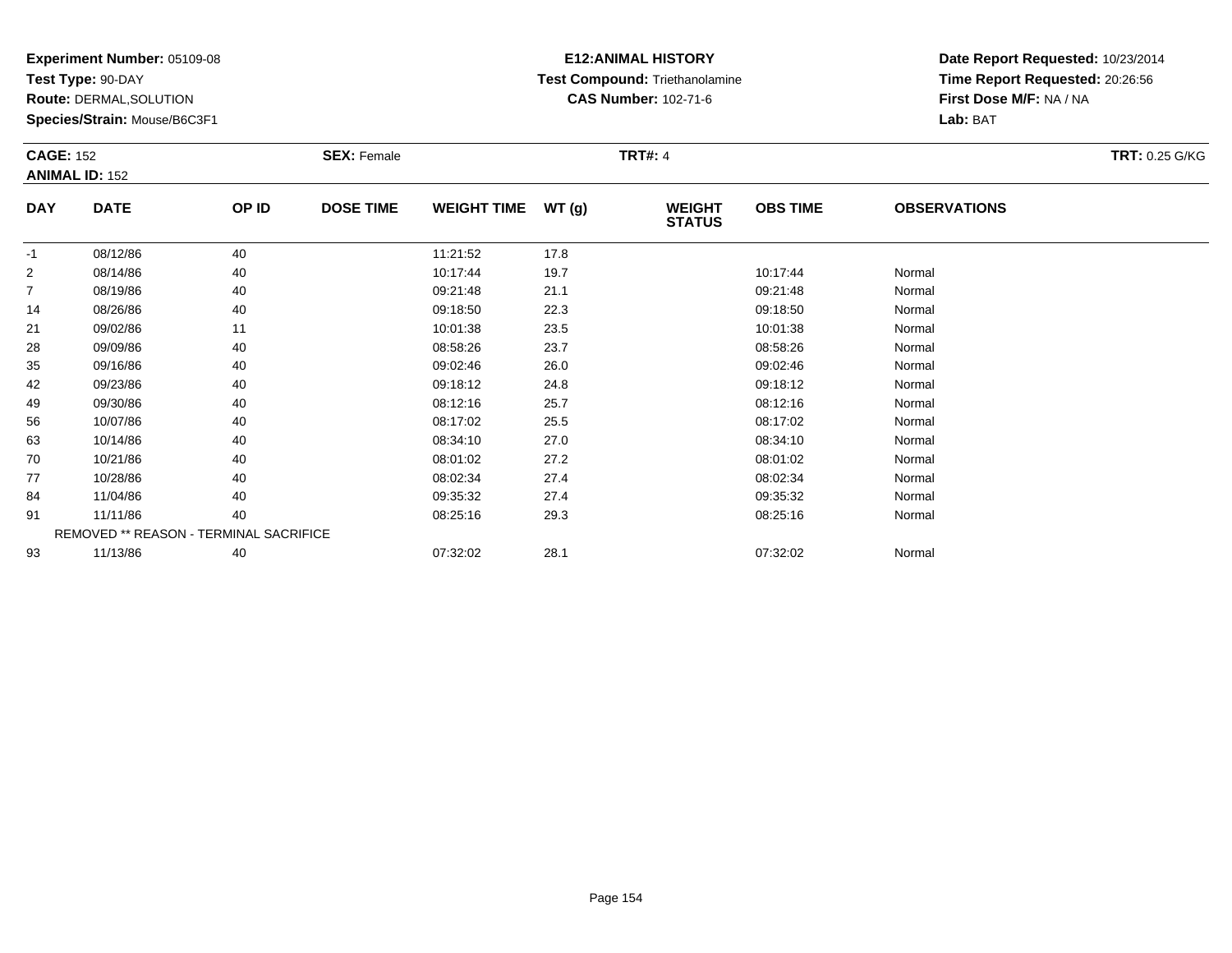**Test Type:** 90-DAY

**Route:** DERMAL,SOLUTION

**Species/Strain:** Mouse/B6C3F1

## **E12:ANIMAL HISTORY Test Compound:** Triethanolamine**CAS Number:** 102-71-6

| <b>CAGE: 153</b> | <b>ANIMAL ID: 153</b> |                                        | <b>SEX: Female</b> |                    |       | <b>TRT#: 4</b>                 |                 |                     | <b>TRT: 0.25 G/KG</b> |
|------------------|-----------------------|----------------------------------------|--------------------|--------------------|-------|--------------------------------|-----------------|---------------------|-----------------------|
|                  |                       |                                        |                    |                    |       |                                |                 |                     |                       |
| <b>DAY</b>       | <b>DATE</b>           | OP ID                                  | <b>DOSE TIME</b>   | <b>WEIGHT TIME</b> | WT(g) | <b>WEIGHT</b><br><b>STATUS</b> | <b>OBS TIME</b> | <b>OBSERVATIONS</b> |                       |
| $-1$             | 08/12/86              | 40                                     |                    | 11:22:16           | 18.1  |                                |                 |                     |                       |
| 2                | 08/14/86              | 40                                     |                    | 10:17:22           | 18.7  |                                | 10:17:22        | Normal              |                       |
| 7                | 08/19/86              | 40                                     |                    | 09:21:24           | 18.5  |                                | 09:21:24        | Normal              |                       |
| 14               | 08/26/86              | 40                                     |                    | 09:19:04           | 20.5  |                                | 09:19:04        | Normal              |                       |
| 21               | 09/02/86              | 11                                     |                    | 10:00:12           | 21.3  |                                | 10:00:12        | Normal              |                       |
| 28               | 09/09/86              | 40                                     |                    | 08:57:12           | 22.8  |                                | 08:57:12        | Normal              |                       |
| 35               | 09/16/86              | 40                                     |                    | 09:03:06           | 24.2  |                                | 09:03:06        | Normal              |                       |
| 42               | 09/23/86              | 40                                     |                    | 09:18:34           | 24.0  |                                | 09:18:34        | Normal              |                       |
| 49               | 09/30/86              | 40                                     |                    | 08:12:34           | 26.2  |                                | 08:12:34        | Normal              |                       |
| 56               | 10/07/86              | 40                                     |                    | 08:17:20           | 30.6  |                                | 08:17:20        | Normal              |                       |
| 63               | 10/14/86              | 40                                     |                    | 13:36:18           | 25.9  |                                | 08:34:30        | Normal              |                       |
| 70               | 10/21/86              | 40                                     |                    | 08:01:18           | 28.6  |                                | 08:01:18        | Normal              |                       |
| 77               | 10/28/86              | 40                                     |                    | 08:02:52           | 28.3  |                                | 08:02:52        | Normal              |                       |
| 84               | 11/04/86              | 40                                     |                    | 13:33:54           | 24.6  |                                | 09:35:54        | Normal              |                       |
| 91               | 11/11/86              | 40                                     |                    | 08:23:34           | 25.7  |                                | 08:23:34        | Normal              |                       |
|                  |                       | REMOVED ** REASON - TERMINAL SACRIFICE |                    |                    |       |                                |                 |                     |                       |
| 93               | 11/13/86              | 40                                     |                    | 07:32:48           | 27.2  |                                | 07:32:48        | Normal              |                       |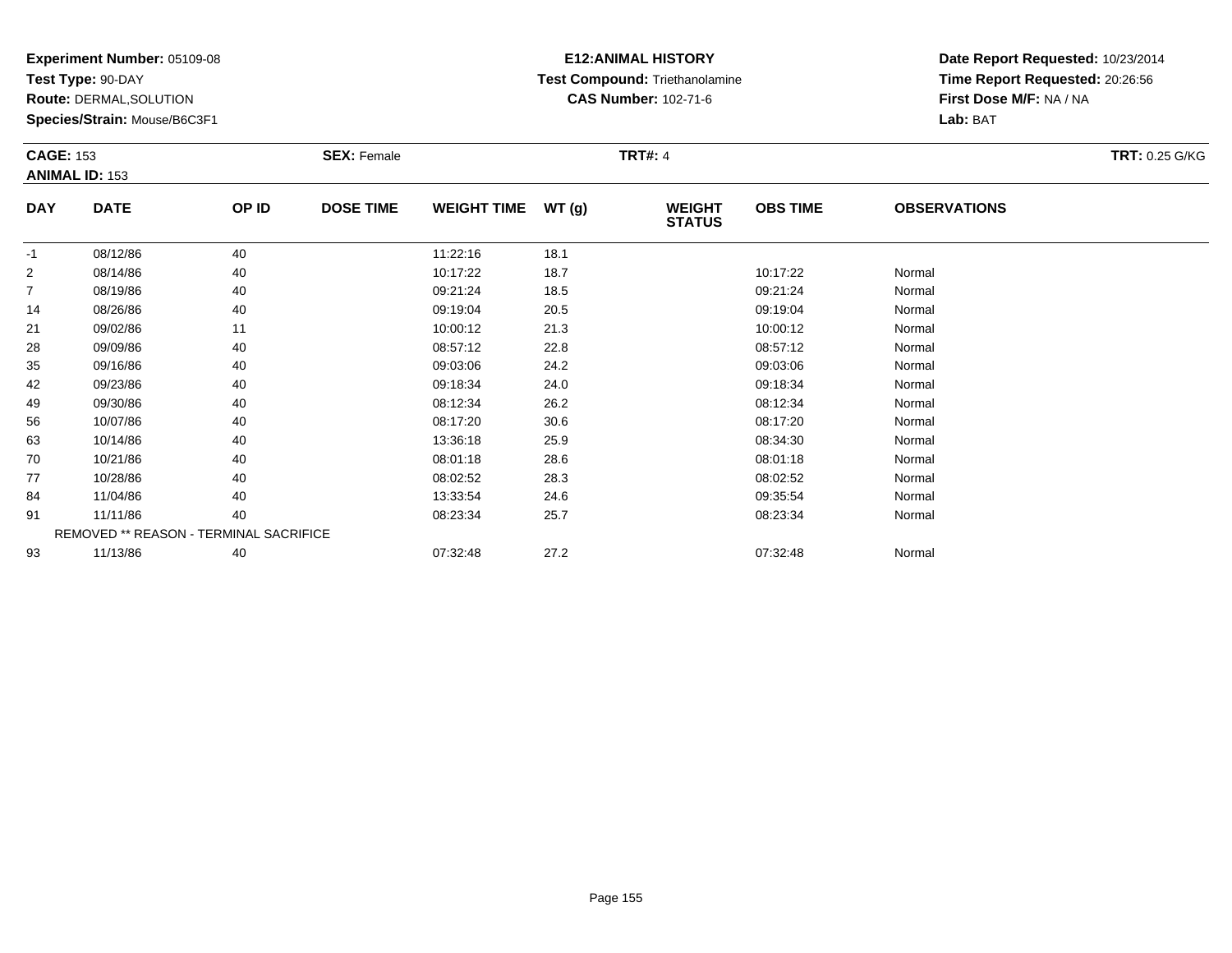**Test Type:** 90-DAY

**Route:** DERMAL,SOLUTION

**Species/Strain:** Mouse/B6C3F1

## **E12:ANIMAL HISTORY Test Compound:** Triethanolamine**CAS Number:** 102-71-6

| <b>CAGE: 154</b> |                                        |       | <b>SEX: Female</b> |                    |       | <b>TRT#: 4</b>                 |                 |                                  | <b>TRT: 0.25 G/KG</b> |
|------------------|----------------------------------------|-------|--------------------|--------------------|-------|--------------------------------|-----------------|----------------------------------|-----------------------|
|                  | <b>ANIMAL ID: 154</b>                  |       |                    |                    |       |                                |                 |                                  |                       |
| <b>DAY</b>       | <b>DATE</b>                            | OP ID | <b>DOSE TIME</b>   | <b>WEIGHT TIME</b> | WT(g) | <b>WEIGHT</b><br><b>STATUS</b> | <b>OBS TIME</b> | <b>OBSERVATIONS</b>              |                       |
| $-1$             | 08/12/86                               | 40    |                    | 11:22:40           | 15.3  |                                |                 |                                  |                       |
| 2                | 08/14/86                               | 40    |                    | 10:16:46           | 18.8  |                                | 10:16:46        | Normal                           |                       |
| 7                | 08/19/86                               | 40    |                    | 09:21:06           | 19.5  |                                | 09:21:06        | Normal                           |                       |
| 14               | 08/26/86                               | 40    |                    | 09:18:00           | 21.6  |                                | 09:18:00        | Normal                           |                       |
| 21               | 09/02/86                               | 11    |                    | 10:00:38           | 21.8  |                                | 10:00:38        | Normal                           |                       |
| 28               | 09/09/86                               | 40    |                    | 08:57:34           | 23.3  |                                | 08:57:34        | Normal                           |                       |
| 35               | 09/16/86                               | 40    |                    | 09:03:20           | 24.1  |                                | 09:03:20        | Normal                           |                       |
| 42               | 09/23/86                               | 40    |                    | 09:18:50           | 25.7  |                                | 09:18:50        | Normal                           |                       |
| 49               | 09/30/86                               | 40    |                    | 08:12:52           | 26.7  |                                | 08:12:52        | Normal                           |                       |
| 56               | 10/07/86                               | 40    |                    | 08:17:36           | 26.4  |                                | 08:17:36        | Normal                           |                       |
| 63               | 10/14/86                               | 40    |                    | 08:34:46           | 26.4  |                                | 08:34:46        | Normal                           |                       |
| 70               | 10/21/86                               | 40    |                    | 08:01:36           | 29.7  |                                | 08:01:36        | Normal                           |                       |
| 77               | 10/28/86                               | 40    |                    | 08:00:28           | 30.3  |                                | 08:00:28        | Normal                           |                       |
| 84               | 11/04/86                               | 40    |                    | 09:34:30           | 28.5  |                                | 09:34:30        | Normal                           |                       |
| 91               | 11/11/86                               | 40    |                    | 08:23:58           | 28.6  |                                | 08:23:58        | (Skin Paint Only) Clipper Injury |                       |
|                  | REMOVED ** REASON - TERMINAL SACRIFICE |       |                    |                    |       |                                |                 |                                  |                       |
| 93               | 11/13/86                               | 40    |                    | 07:33:36           | 29.9  |                                | 07:33:36        | Normal                           |                       |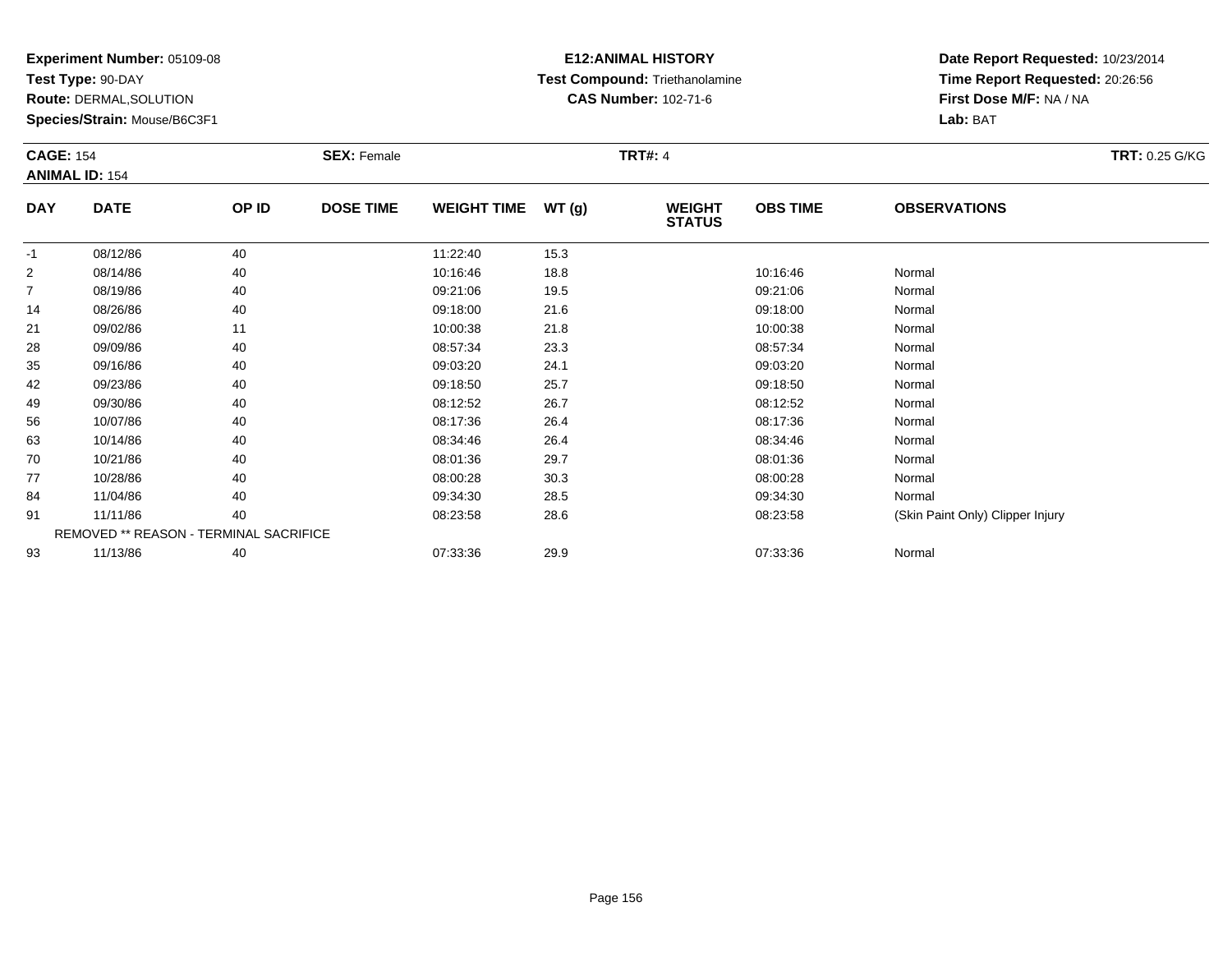**Test Type:** 90-DAY

**Route:** DERMAL,SOLUTION

**Species/Strain:** Mouse/B6C3F1

## **E12:ANIMAL HISTORY Test Compound:** Triethanolamine**CAS Number:** 102-71-6

|            | <b>CAGE: 155</b>                       |       | <b>SEX: Female</b> |                    |       | <b>TRT: 0.25 G/KG</b>          |                 |                     |  |
|------------|----------------------------------------|-------|--------------------|--------------------|-------|--------------------------------|-----------------|---------------------|--|
|            | <b>ANIMAL ID: 155</b>                  |       |                    |                    |       |                                |                 |                     |  |
| <b>DAY</b> | <b>DATE</b>                            | OP ID | <b>DOSE TIME</b>   | <b>WEIGHT TIME</b> | WT(g) | <b>WEIGHT</b><br><b>STATUS</b> | <b>OBS TIME</b> | <b>OBSERVATIONS</b> |  |
| $-1$       | 08/12/86                               | 40    |                    | 11:23:20           | 19.3  |                                |                 |                     |  |
| 2          | 08/14/86                               | 40    |                    | 10:16:22           | 19.1  |                                | 10:16:22        | Normal              |  |
| 7          | 08/19/86                               | 40    |                    | 09:20:38           | 20.0  |                                | 09:20:38        | Normal              |  |
| 14         | 08/26/86                               | 40    |                    | 09:18:20           | 22.2  |                                | 09:18:20        | Normal              |  |
| 21         | 09/02/86                               | 11    |                    | 10:00:58           | 23.3  |                                | 10:00:58        | Normal              |  |
| 28         | 09/09/86                               | 40    |                    | 08:57:52           | 24.6  |                                | 08:57:52        | Normal              |  |
| 35         | 09/16/86                               | 40    |                    | 09:03:38           | 23.9  |                                | 09:03:38        | Normal              |  |
| 42         | 09/23/86                               | 40    |                    | 09:19:12           | 25.5  |                                | 09:19:12        | Normal              |  |
| 49         | 09/30/86                               | 40    |                    | 08:13:12           | 26.1  |                                | 08:13:12        | Normal              |  |
| 56         | 10/07/86                               | 40    |                    | 08:18:12           | 26.8  |                                | 08:18:12        | Normal              |  |
| 63         | 10/14/86                               | 40    |                    | 08:33:30           | 26.7  |                                | 08:33:30        | Normal              |  |
| 70         | 10/21/86                               | 40    |                    | 08:00:18           | 27.3  |                                | 08:00:18        | Normal              |  |
| 77         | 10/28/86                               | 40    |                    | 08:00:52           | 27.4  |                                | 08:00:52        | Normal              |  |
| 84         | 11/04/86                               | 40    |                    | 09:34:54           | 29.2  |                                | 09:34:54        | Normal              |  |
| 91         | 11/11/86                               | 40    |                    | 08:24:34           | 30.5  |                                | 08:24:34        | Normal              |  |
|            | REMOVED ** REASON - TERMINAL SACRIFICE |       |                    |                    |       |                                |                 |                     |  |
| 93         | 11/13/86                               | 40    |                    | 07:34:28           | 28.6  |                                | 07:34:28        | Normal              |  |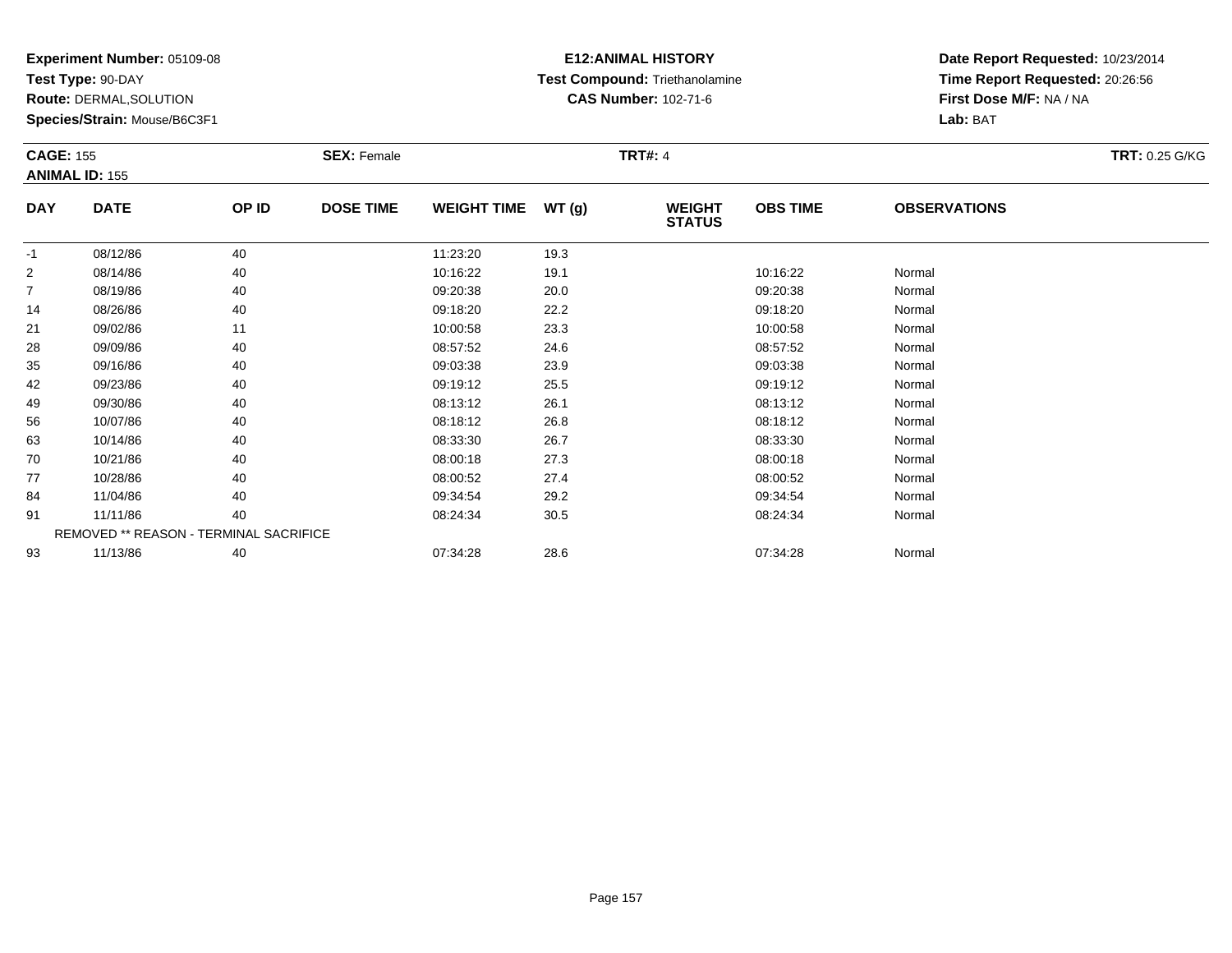**Test Type:** 90-DAY

**Route:** DERMAL,SOLUTION

**Species/Strain:** Mouse/B6C3F1

## **E12:ANIMAL HISTORY Test Compound:** Triethanolamine**CAS Number:** 102-71-6

|            | <b>CAGE: 156</b><br><b>ANIMAL ID: 156</b> |       | <b>SEX: Female</b> |                    |       | <b>TRT#: 4</b>                 | <b>TRT: 0.25 G/KG</b> |                     |  |
|------------|-------------------------------------------|-------|--------------------|--------------------|-------|--------------------------------|-----------------------|---------------------|--|
| <b>DAY</b> | <b>DATE</b>                               | OP ID | <b>DOSE TIME</b>   | <b>WEIGHT TIME</b> | WT(g) | <b>WEIGHT</b><br><b>STATUS</b> | <b>OBS TIME</b>       | <b>OBSERVATIONS</b> |  |
| $-2$       | 08/12/86                                  | 40    |                    | 10:50:36           | 17.7  |                                |                       |                     |  |
| 1          | 08/14/86                                  | 40    |                    | 09:20:02           | 18.4  |                                | 09:20:02              | Normal              |  |
| 6          | 08/19/86                                  | 40    |                    | 08:44:10           | 19.3  |                                | 08:44:10              | Normal              |  |
| 13         | 08/26/86                                  | 40    |                    | 09:22:30           | 21.0  |                                | 09:22:30              | Normal              |  |
| 20         | 09/02/86                                  | 11    |                    | 09:18:10           | 23.1  |                                | 09:18:10              | Normal              |  |
| 27         | 09/09/86                                  | 40    |                    | 09:02:00           | 23.5  |                                | 09:02:00              | Normal              |  |
| 34         | 09/16/86                                  | 40    |                    | 09:33:30           | 24.5  |                                | 09:33:30              | Normal              |  |
| 41         | 09/23/86                                  | 40    |                    | 08:48:54           | 24.4  |                                | 08:48:54              | Normal              |  |
| 48         | 09/30/86                                  | 40    |                    | 08:23:00           | 25.2  |                                | 08:23:00              | Normal              |  |
| 55         | 10/07/86                                  | 40    |                    | 08:27:58           | 24.9  |                                | 08:27:58              | Normal              |  |
| 62         | 10/14/86                                  | 40    |                    | 08:45:08           | 24.7  |                                | 08:45:08              | Normal              |  |
| 69         | 10/21/86                                  | 40    |                    | 08:10:56           | 25.9  |                                | 08:10:56              | Normal              |  |
| 76         | 10/28/86                                  | 40    |                    | 08:13:06           | 27.1  |                                | 08:13:06              | Normal              |  |
| 83         | 11/04/86                                  | 40    |                    | 10:05:40           | 26.5  |                                | 10:05:40              | Normal              |  |
| 90         | 11/11/86                                  | 40    |                    | 08:45:50           | 27.0  |                                | 08:45:50              | Normal              |  |
|            | REMOVED ** REASON - TERMINAL SACRIFICE    |       |                    |                    |       |                                |                       |                     |  |
| 93         | 11/14/86                                  | 40    |                    | 07:46:46           | 26.7  |                                | 07:46:46              | Normal              |  |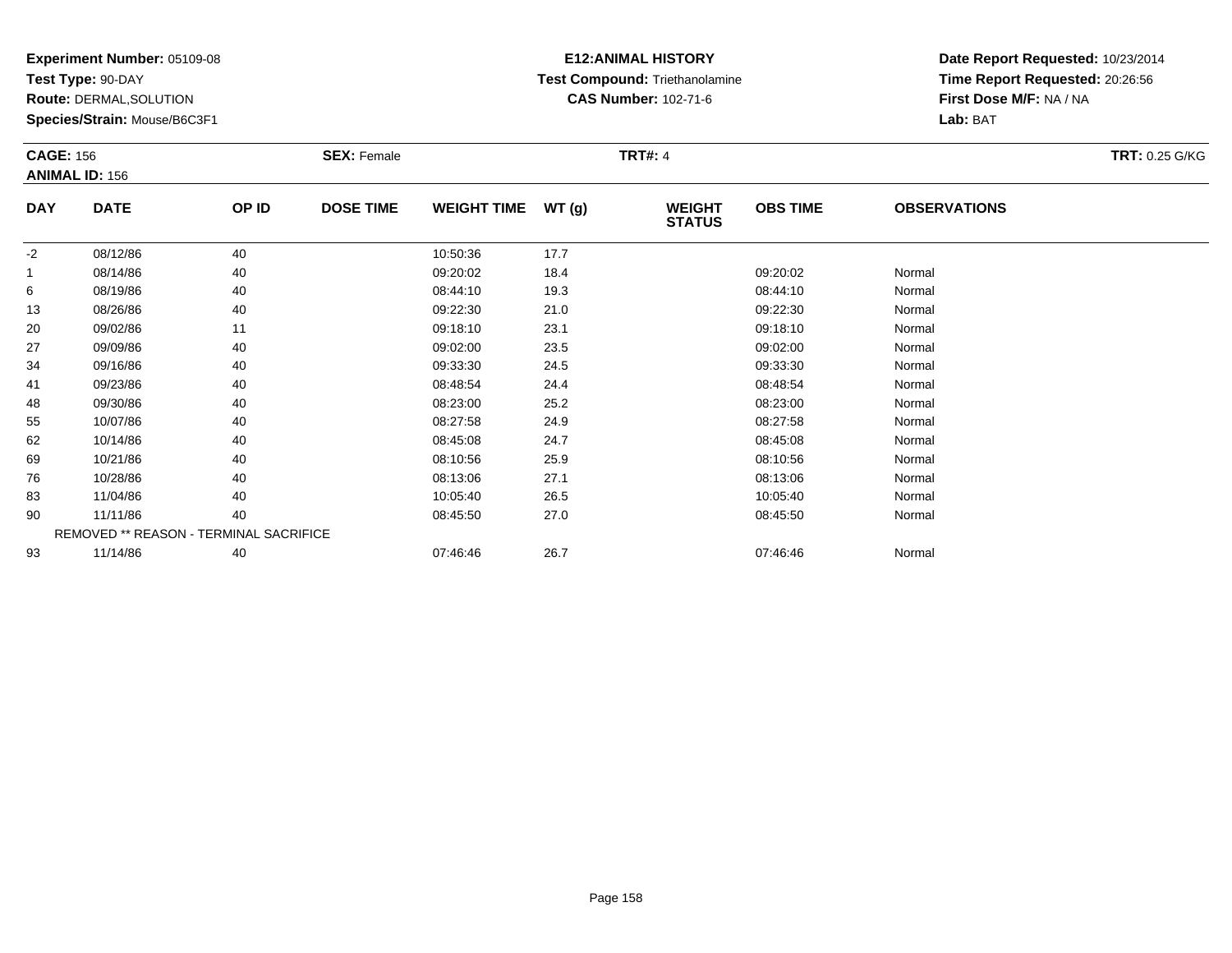**Test Type:** 90-DAY

**Route:** DERMAL,SOLUTION

**Species/Strain:** Mouse/B6C3F1

## **E12:ANIMAL HISTORY Test Compound:** Triethanolamine**CAS Number:** 102-71-6

| <b>CAGE: 157</b> | <b>ANIMAL ID: 157</b>                  |       | <b>SEX: Female</b> |                    |       | <b>TRT#: 4</b>                 |                 |                     | <b>TRT: 0.25 G/KG</b> |
|------------------|----------------------------------------|-------|--------------------|--------------------|-------|--------------------------------|-----------------|---------------------|-----------------------|
| <b>DAY</b>       | <b>DATE</b>                            | OP ID | <b>DOSE TIME</b>   | <b>WEIGHT TIME</b> | WT(g) | <b>WEIGHT</b><br><b>STATUS</b> | <b>OBS TIME</b> | <b>OBSERVATIONS</b> |                       |
| $-2$             | 08/12/86                               | 40    |                    | 10:51:00           | 17.2  |                                |                 |                     |                       |
| 1                | 08/14/86                               | 40    |                    | 09:20:24           | 19.1  |                                | 09:20:24        | Normal              |                       |
| 6                | 08/19/86                               | 40    |                    | 08:44:30           | 21.0  |                                | 08:44:30        | Normal              |                       |
| 13               | 08/26/86                               | 40    |                    | 09:22:58           | 23.1  |                                | 09:22:58        | Normal              |                       |
| 20               | 09/02/86                               | 11    |                    | 09:18:28           | 23.0  |                                | 09:18:28        | Normal              |                       |
| 27               | 09/09/86                               | 40    |                    | 09:02:18           | 22.8  |                                | 09:02:18        | Normal              |                       |
| 34               | 09/16/86                               | 40    |                    | 09:32:14           | 26.0  |                                | 09:32:14        | Normal              |                       |
| 41               | 09/23/86                               | 40    |                    | 08:45:08           | 25.4  |                                | 08:45:08        | Normal              |                       |
| 48               | 09/30/86                               | 40    |                    | 08:23:16           | 25.5  |                                | 08:23:16        | Normal              |                       |
| 55               | 10/07/86                               | 40    |                    | 08:28:18           | 25.3  |                                | 08:28:18        | Normal              |                       |
| 62               | 10/14/86                               | 40    |                    | 08:45:26           | 26.9  |                                | 08:45:26        | Normal              |                       |
| 69               | 10/21/86                               | 40    |                    | 08:11:14           | 27.3  |                                | 08:11:14        | Normal              |                       |
| 76               | 10/28/86                               | 40    |                    | 08:13:22           | 27.1  |                                | 08:13:22        | Normal              |                       |
| 83               | 11/04/86                               | 40    |                    | 10:05:58           | 26.8  |                                | 10:05:58        | Normal              |                       |
| 90               | 11/11/86                               | 40    |                    | 08:46:06           | 28.5  |                                | 08:46:06        | Normal              |                       |
|                  | REMOVED ** REASON - TERMINAL SACRIFICE |       |                    |                    |       |                                |                 |                     |                       |
| 93               | 11/14/86                               | 40    |                    | 07:46:08           | 27.4  |                                | 07:46:08        | Normal              |                       |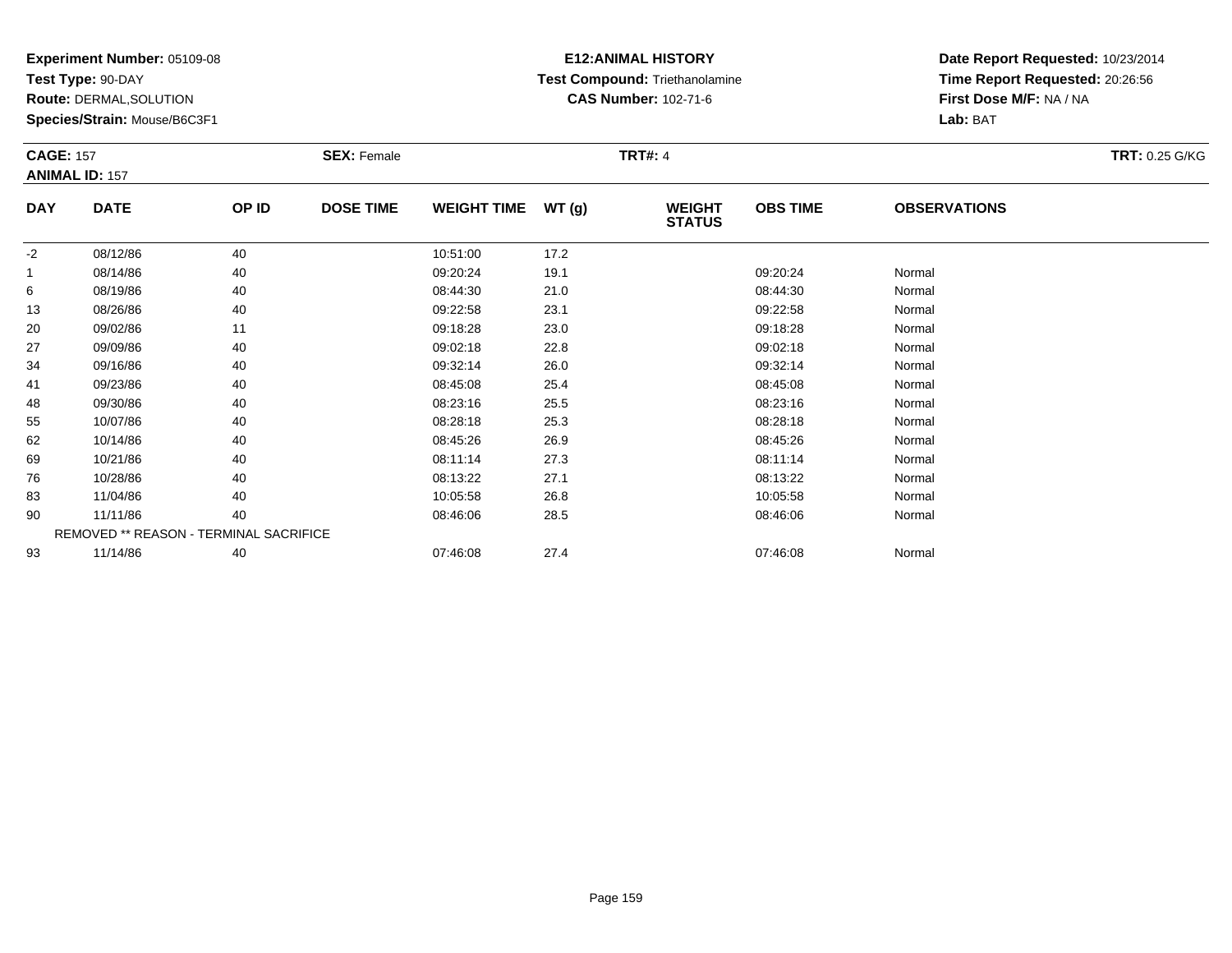**Test Type:** 90-DAY

**Route:** DERMAL,SOLUTION

**Species/Strain:** Mouse/B6C3F1

## **E12:ANIMAL HISTORY Test Compound:** Triethanolamine**CAS Number:** 102-71-6

|            | <b>CAGE: 158</b><br><b>ANIMAL ID: 158</b> |       | <b>SEX: Female</b> |                    |       | <b>TRT#: 4</b>                 | <b>TRT: 0.25 G/KG</b> |                     |  |
|------------|-------------------------------------------|-------|--------------------|--------------------|-------|--------------------------------|-----------------------|---------------------|--|
| <b>DAY</b> | <b>DATE</b>                               | OP ID | <b>DOSE TIME</b>   | <b>WEIGHT TIME</b> | WT(g) | <b>WEIGHT</b><br><b>STATUS</b> | <b>OBS TIME</b>       | <b>OBSERVATIONS</b> |  |
| $-2$       | 08/12/86                                  | 40    |                    | 10:51:24           | 19.0  |                                |                       |                     |  |
| 1          | 08/14/86                                  | 40    |                    | 09:20:42           | 19.5  |                                | 09:20:42              | Normal              |  |
| 6          | 08/19/86                                  | 40    |                    | 08:45:12           | 20.0  |                                | 08:45:12              | Normal              |  |
| 13         | 08/26/86                                  | 40    |                    | 09:23:18           | 22.1  |                                | 09:23:18              | Normal              |  |
| 20         | 09/02/86                                  | 11    |                    | 09:17:06           | 24.1  |                                | 09:17:06              | Normal              |  |
| 27         | 09/09/86                                  | 40    |                    | 09:01:04           | 24.2  |                                | 09:01:04              | Normal              |  |
| 34         | 09/16/86                                  | 40    |                    | 09:32:34           | 25.6  |                                | 09:32:34              | Normal              |  |
| 41         | 09/23/86                                  | 40    |                    | 08:48:02           | 25.3  |                                | 08:48:02              | Normal              |  |
| 48         | 09/30/86                                  | 40    |                    | 08:23:34           | 27.5  |                                | 08:23:34              | Normal              |  |
| 55         | 10/07/86                                  | 40    |                    | 08:28:34           | 26.9  |                                | 08:28:34              | Normal              |  |
| 62         | 10/14/86                                  | 40    |                    | 08:45:46           | 26.5  |                                | 08:45:46              | Normal              |  |
| 69         | 10/21/86                                  | 40    |                    | 08:11:44           | 26.9  |                                | 08:11:44              | Normal              |  |
| 76         | 10/28/86                                  | 40    |                    | 08:13:40           | 27.9  |                                | 08:13:40              | Normal              |  |
| 83         | 11/04/86                                  | 40    |                    | 10:06:14           | 29.5  |                                | 10:06:14              | Normal              |  |
| 90         | 11/11/86                                  | 40    |                    | 08:44:52           | 26.5  |                                | 08:44:52              | Normal              |  |
|            | REMOVED ** REASON - TERMINAL SACRIFICE    |       |                    |                    |       |                                |                       |                     |  |
| 93         | 11/14/86                                  | 40    |                    | 07:45:14           | 28.9  |                                | 07:45:14              | Normal              |  |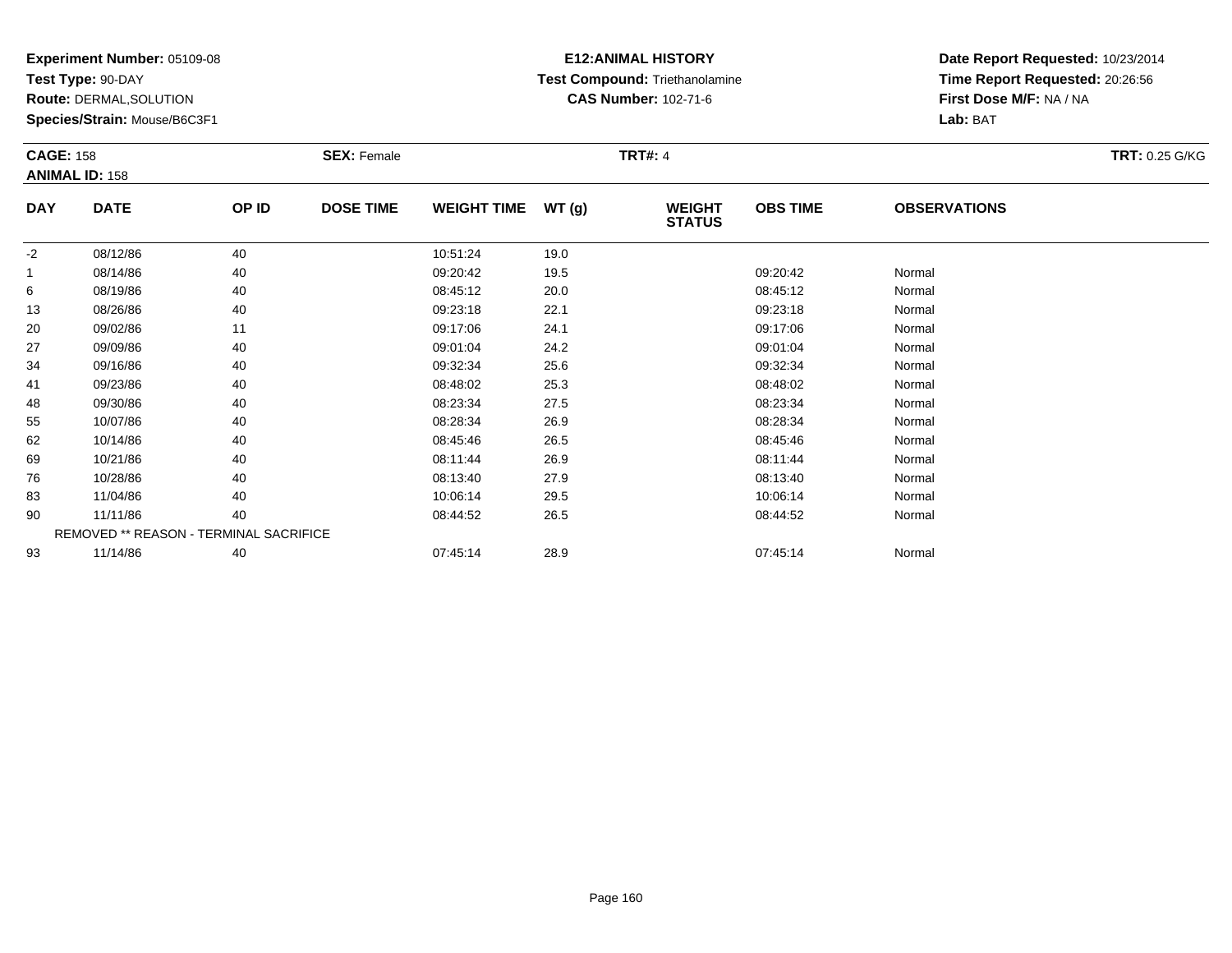**Test Type:** 90-DAY

**Route:** DERMAL,SOLUTION

**Species/Strain:** Mouse/B6C3F1

## **E12:ANIMAL HISTORY Test Compound:** Triethanolamine**CAS Number:** 102-71-6

| <b>CAGE: 159</b> | <b>ANIMAL ID: 159</b>                  |       | <b>SEX: Female</b> |                    |       | <b>TRT#: 4</b>                 |                 |                     | <b>TRT: 0.25 G/KG</b> |
|------------------|----------------------------------------|-------|--------------------|--------------------|-------|--------------------------------|-----------------|---------------------|-----------------------|
| <b>DAY</b>       | <b>DATE</b>                            | OP ID | <b>DOSE TIME</b>   | <b>WEIGHT TIME</b> | WT(g) | <b>WEIGHT</b><br><b>STATUS</b> | <b>OBS TIME</b> | <b>OBSERVATIONS</b> |                       |
| $-2$             | 08/12/86                               | 40    |                    | 10:51:46           | 18.3  |                                |                 |                     |                       |
| 1                | 08/14/86                               | 40    |                    | 09:21:00           | 18.5  |                                | 09:21:00        | Normal              |                       |
| 6                | 08/19/86                               | 40    |                    | 08:45:28           | 20.3  |                                | 08:45:28        | Normal              |                       |
| 13               | 08/26/86                               | 40    |                    | 09:21:56           | 22.3  |                                | 09:21:56        | Normal              |                       |
| 20               | 09/02/86                               | 11    |                    | 09:17:26           | 22.9  |                                | 09:17:26        | Normal              |                       |
| 27               | 09/09/86                               | 40    |                    | 09:01:26           | 23.6  |                                | 09:01:26        | Normal              |                       |
| 34               | 09/16/86                               | 40    |                    | 09:32:54           | 25.4  |                                | 09:32:54        | Normal              |                       |
| 41               | 09/23/86                               | 40    |                    | 08:48:20           | 24.0  |                                | 08:48:20        | Normal              |                       |
| 48               | 09/30/86                               | 40    |                    | 08:23:50           | 28.4  |                                | 08:23:50        | Normal              |                       |
| 55               | 10/07/86                               | 40    |                    | 08:28:50           | 26.9  |                                | 08:28:50        | Normal              |                       |
| 62               | 10/14/86                               | 40    |                    | 08:46:06           | 26.7  |                                | 08:46:06        | Normal              |                       |
| 69               | 10/21/86                               | 40    |                    | 08:12:00           | 27.3  |                                | 08:12:00        | Normal              |                       |
| 76               | 10/28/86                               | 40    |                    | 08:12:26           | 26.9  |                                | 08:12:26        | Normal              |                       |
| 83               | 11/04/86                               | 40    |                    | 10:04:58           | 27.9  |                                | 10:04:58        | Normal              |                       |
| 90               | 11/11/86                               | 40    |                    | 08:45:14           | 27.6  |                                | 08:45:14        | Normal              |                       |
|                  | REMOVED ** REASON - TERMINAL SACRIFICE |       |                    |                    |       |                                |                 |                     |                       |
| 93               | 11/14/86                               | 40    |                    | 07:44:38           | 26.9  |                                | 07:44:38        | Normal              |                       |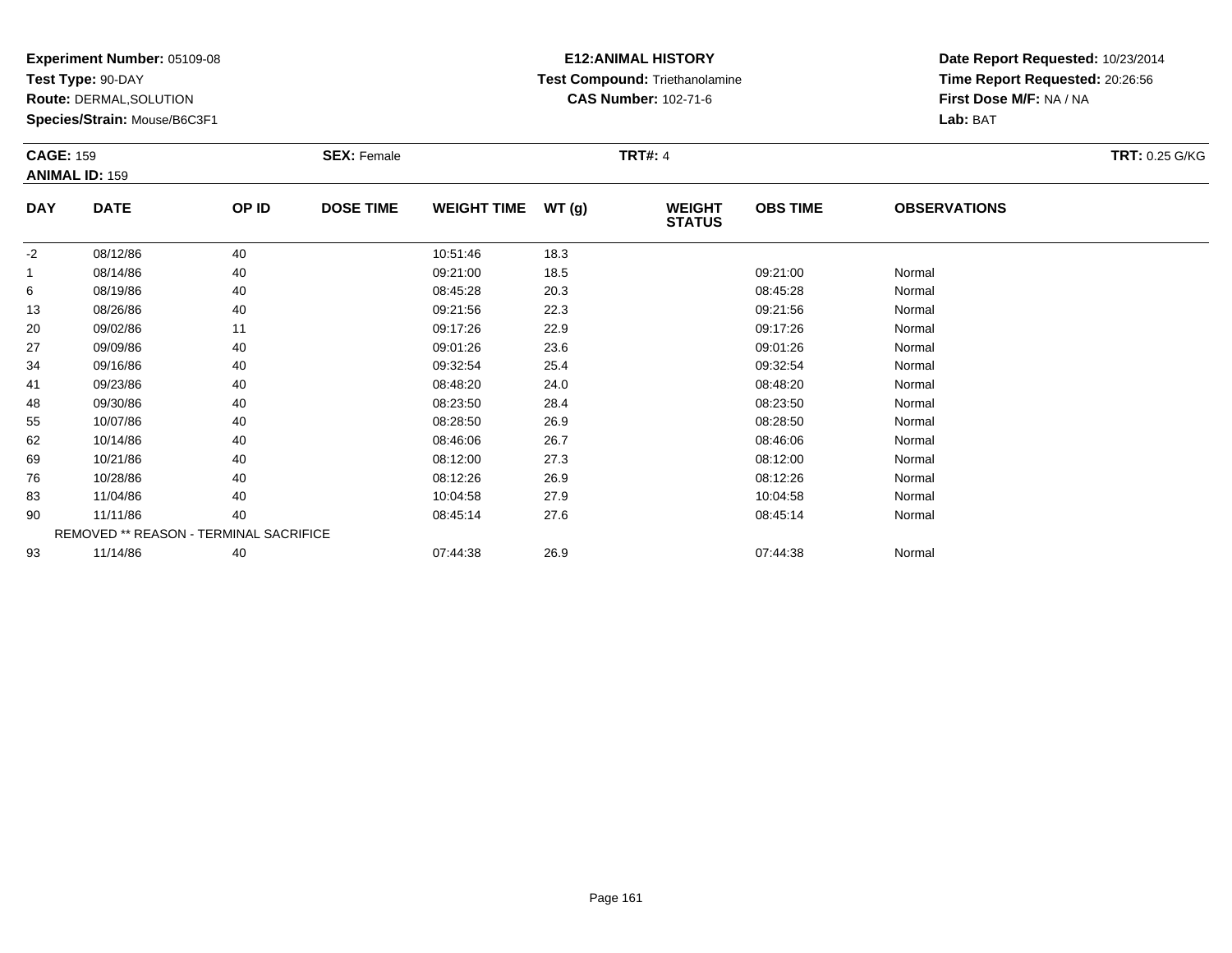**Test Type:** 90-DAY

**Route:** DERMAL,SOLUTION

**Species/Strain:** Mouse/B6C3F1

## **E12:ANIMAL HISTORY Test Compound:** Triethanolamine**CAS Number:** 102-71-6

| <b>CAGE: 160</b> | <b>ANIMAL ID: 160</b>                  |       | <b>SEX: Female</b> |                    |       | <b>TRT#: 4</b>                 |                 |                     | <b>TRT: 0.25 G/KG</b> |
|------------------|----------------------------------------|-------|--------------------|--------------------|-------|--------------------------------|-----------------|---------------------|-----------------------|
| <b>DAY</b>       | <b>DATE</b>                            | OP ID | <b>DOSE TIME</b>   | <b>WEIGHT TIME</b> | WT(g) | <b>WEIGHT</b><br><b>STATUS</b> | <b>OBS TIME</b> | <b>OBSERVATIONS</b> |                       |
| $-2$             | 08/12/86                               | 40    |                    | 10:52:20           | 17.1  |                                |                 |                     |                       |
| -1               | 08/14/86                               | 40    |                    | 09:19:38           | 17.5  |                                | 09:19:38        | Normal              |                       |
| 6                | 08/19/86                               | 40    |                    | 08:42:44           | 20.8  |                                | 08:42:44        | Normal              |                       |
| 13               | 08/26/86                               | 40    |                    | 09:22:12           | 20.9  |                                | 09:22:12        | Normal              |                       |
| 20               | 09/02/86                               | 11    |                    | 09:17:48           | 21.8  |                                | 09:17:48        | Normal              |                       |
| 27               | 09/09/86                               | 40    |                    | 09:01:44           | 22.7  |                                | 09:01:44        | Normal              |                       |
| 34               | 09/16/86                               | 40    |                    | 09:33:12           | 23.9  |                                | 09:33:12        | Normal              |                       |
| 41               | 09/23/86                               | 40    |                    | 08:48:36           | 23.7  |                                | 08:48:36        | Normal              |                       |
| 48               | 09/30/86                               | 40    |                    | 08:24:08           | 24.5  |                                | 08:24:08        | Normal              |                       |
| 55               | 10/07/86                               | 40    |                    | 08:29:08           | 25.4  |                                | 08:29:08        | Normal              |                       |
| 62               | 10/14/86                               | 40    |                    | 08:44:52           | 24.8  |                                | 08:44:52        | Normal              |                       |
| 69               | 10/21/86                               | 40    |                    | 08:10:38           | 25.6  |                                | 08:10:38        | Normal              |                       |
| 76               | 10/28/86                               | 40    |                    | 08:12:48           | 26.9  |                                |                 |                     |                       |
| 77               | 10/29/86                               | 40    |                    |                    |       |                                | 09:35:56        | Normal              |                       |
| 83               | 11/04/86                               | 40    |                    | 10:05:18           | 26.6  |                                | 10:05:18        | Normal              |                       |
| 90               | 11/11/86                               | 40    |                    | 08:45:36           | 27.5  |                                | 08:45:36        | Normal              |                       |
|                  | REMOVED ** REASON - TERMINAL SACRIFICE |       |                    |                    |       |                                |                 |                     |                       |
| 93               | 11/14/86                               | 40    |                    | 07:43:58           | 27.0  |                                | 07:43:58        | Normal              |                       |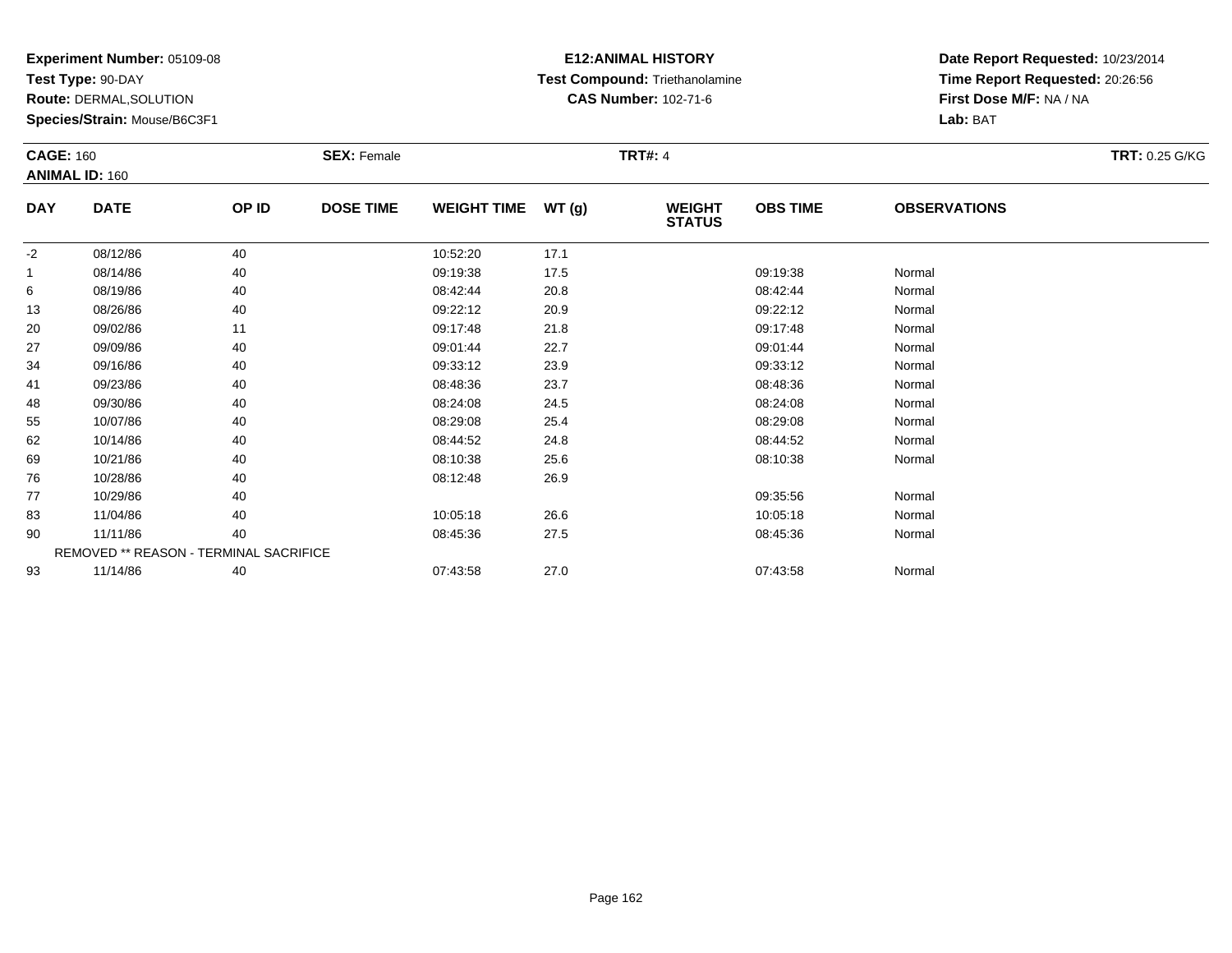|                  | $\mathsf{expermi}$ number: $05109-08$<br>Test Type: 90-DAY<br>Route: DERMAL, SOLUTION<br>Species/Strain: Mouse/B6C3F1 |       |                    |                    |       | EIZ:ANIMAL FIISIURI<br>Test Compound: Triethanolamine<br><b>CAS Number: 102-71-6</b> | Date Report Requested: 10/23/2014<br>Time Report Requested: 20:26:56<br>First Dose M/F: NA / NA<br>Lab: BAT |                     |                      |
|------------------|-----------------------------------------------------------------------------------------------------------------------|-------|--------------------|--------------------|-------|--------------------------------------------------------------------------------------|-------------------------------------------------------------------------------------------------------------|---------------------|----------------------|
| <b>CAGE: 161</b> |                                                                                                                       |       | <b>SEX: Female</b> |                    |       | <b>TRT#: 6</b>                                                                       |                                                                                                             |                     | <b>TRT: 0.5 G/KG</b> |
| <b>DAY</b>       | <b>ANIMAL ID: 161</b><br><b>DATE</b>                                                                                  | OP ID | <b>DOSE TIME</b>   | <b>WEIGHT TIME</b> | WT(g) | <b>WEIGHT</b>                                                                        | <b>OBS TIME</b>                                                                                             | <b>OBSERVATIONS</b> |                      |
|                  |                                                                                                                       |       |                    |                    |       | <b>STATUS</b>                                                                        |                                                                                                             |                     |                      |
| $-1$             | 08/10/86                                                                                                              | 42    |                    | 10:56:50           | 16.4  |                                                                                      |                                                                                                             |                     |                      |
|                  | 08/14/86                                                                                                              | 40    |                    | 08:06:02           | 18.2  |                                                                                      |                                                                                                             |                     |                      |
| 9                | 08/19/86                                                                                                              | 40    |                    | 08:16:54           | 19.2  |                                                                                      |                                                                                                             |                     |                      |
| 16               | 08/26/86                                                                                                              | 40    |                    | 08:31:56           | 20.4  |                                                                                      |                                                                                                             |                     |                      |
| 23               | 09/02/86                                                                                                              | 11    |                    | 09:03:08           | 21.6  |                                                                                      |                                                                                                             |                     |                      |
| 30               | 09/09/86                                                                                                              | 40    |                    | 09:57:20           | 22.6  |                                                                                      |                                                                                                             |                     |                      |
| 37               | 09/16/86                                                                                                              | 40    |                    | 10:14:42           | 23.5  |                                                                                      |                                                                                                             |                     |                      |
| 44               | 09/23/86                                                                                                              | 40    |                    | 09:38:40           | 24.2  |                                                                                      |                                                                                                             |                     |                      |
| 51               | 09/30/86                                                                                                              | 40    |                    | 09:11:14           | 24.4  |                                                                                      |                                                                                                             |                     |                      |
| 58               | 10/07/86                                                                                                              | 40    |                    | 09:08:50           | 25.2  |                                                                                      |                                                                                                             |                     |                      |
| 65               | 10/14/86                                                                                                              | 40    |                    | 09:30:00           | 25.1  |                                                                                      |                                                                                                             |                     |                      |
| 72               | 10/21/86                                                                                                              | 40    |                    | 08:49:18           | 24.4  |                                                                                      |                                                                                                             |                     |                      |
| 79               | 10/28/86                                                                                                              | 40    |                    | 08:54:54           | 27.1  |                                                                                      |                                                                                                             |                     |                      |
| 86               | 11/04/86                                                                                                              | 40    |                    | 11:00:16           | 25.6  |                                                                                      |                                                                                                             |                     |                      |
| 93               | 11/11/86                                                                                                              | 40    |                    | 09:22:58           | 26.7  |                                                                                      |                                                                                                             |                     |                      |
|                  | REMOVED ** REASON - TERMINAL SACRIFICE                                                                                |       |                    |                    |       |                                                                                      |                                                                                                             |                     |                      |
| 96               | 11/14/86                                                                                                              | 42    |                    | 08:10:16           | 26.0  |                                                                                      | 08:10:16                                                                                                    | Override            |                      |
|                  |                                                                                                                       |       |                    |                    |       |                                                                                      |                                                                                                             |                     |                      |

## **E12:ANIMAL HISTORY**

Date Report Requested: **10/23/2014**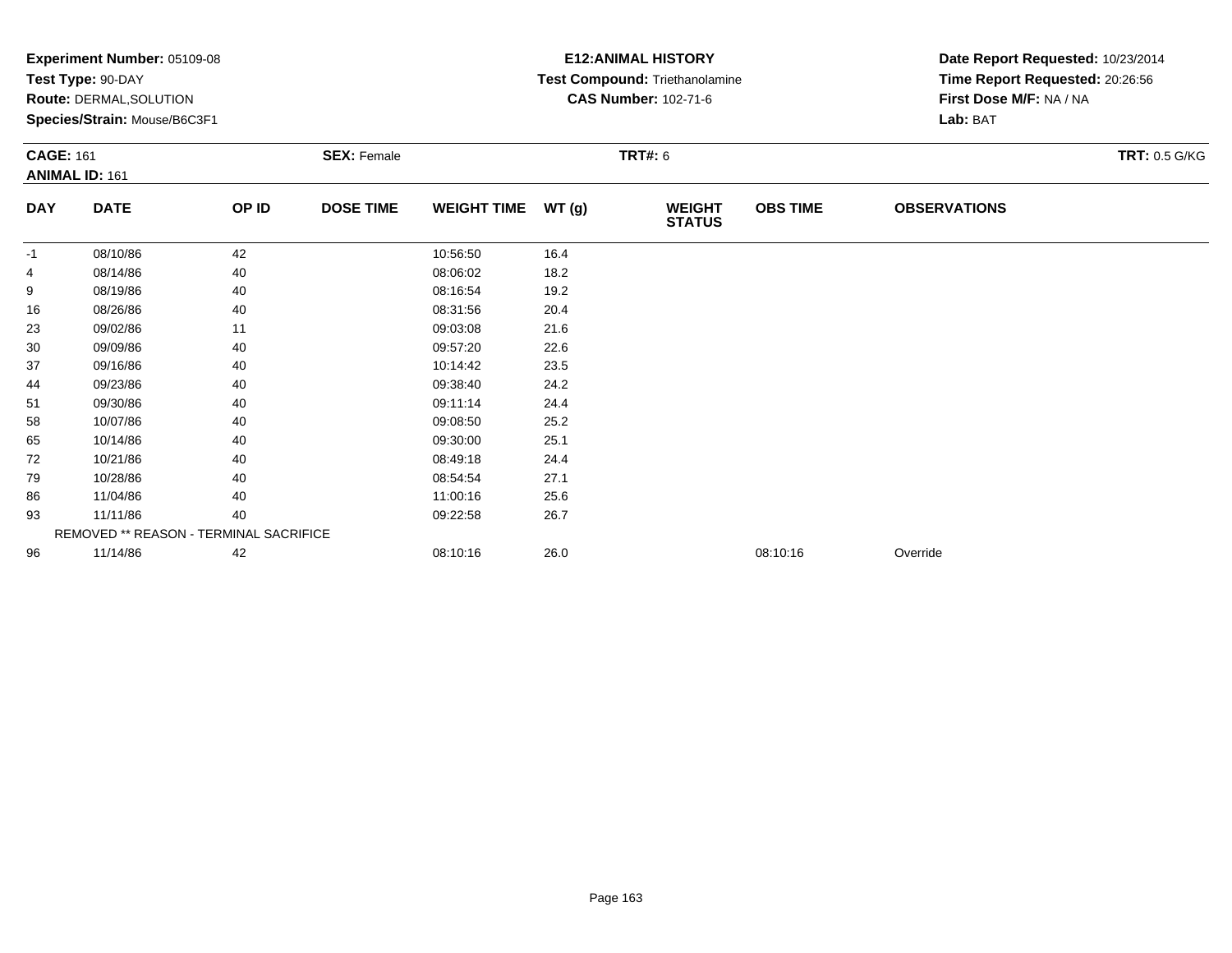|                  | $\mathsf{expermi}$ number: $05109-08$<br>Test Type: 90-DAY<br>Route: DERMAL, SOLUTION<br>Species/Strain: Mouse/B6C3F1 |       |                    |                    |       | EIZ:ANIMAL FIISIURI<br>Test Compound: Triethanolamine<br><b>CAS Number: 102-71-6</b> | Date Report Requested: 10/23/2014<br>Time Report Requested: 20:26:56<br>First Dose M/F: NA / NA<br>Lab: BAT |                     |                      |
|------------------|-----------------------------------------------------------------------------------------------------------------------|-------|--------------------|--------------------|-------|--------------------------------------------------------------------------------------|-------------------------------------------------------------------------------------------------------------|---------------------|----------------------|
| <b>CAGE: 162</b> |                                                                                                                       |       | <b>SEX: Female</b> |                    |       | <b>TRT#: 6</b>                                                                       |                                                                                                             |                     | <b>TRT: 0.5 G/KG</b> |
| <b>DAY</b>       | <b>ANIMAL ID: 162</b><br><b>DATE</b>                                                                                  | OP ID | <b>DOSE TIME</b>   | <b>WEIGHT TIME</b> | WT(g) | <b>WEIGHT</b><br><b>STATUS</b>                                                       | <b>OBS TIME</b>                                                                                             | <b>OBSERVATIONS</b> |                      |
| $-1$             | 08/10/86                                                                                                              | 42    |                    | 10:57:10           | 18.5  |                                                                                      |                                                                                                             |                     |                      |
|                  | 08/14/86                                                                                                              | 40    |                    | 08:06:22           | 19.3  |                                                                                      |                                                                                                             |                     |                      |
| 9                | 08/19/86                                                                                                              | 40    |                    | 08:17:14           | 19.7  |                                                                                      |                                                                                                             |                     |                      |
| 16               | 08/26/86                                                                                                              | 40    |                    | 08:32:18           | 22.6  |                                                                                      |                                                                                                             |                     |                      |
| 23               | 09/02/86                                                                                                              | 11    |                    | 09:03:22           | 23.2  |                                                                                      |                                                                                                             |                     |                      |
| 30               | 09/09/86                                                                                                              | 40    |                    | 09:57:38           | 22.8  |                                                                                      |                                                                                                             |                     |                      |
| 37               | 09/16/86                                                                                                              | 40    |                    | 10:13:40           | 23.7  |                                                                                      |                                                                                                             |                     |                      |
| 44               | 09/23/86                                                                                                              | 40    |                    | 09:37:06           | 24.9  |                                                                                      |                                                                                                             |                     |                      |
| 51               | 09/30/86                                                                                                              | 40    |                    | 09:11:42           | 25.4  |                                                                                      |                                                                                                             |                     |                      |
| 58               | 10/07/86                                                                                                              | 40    |                    | 14:29:56           | 24.3  |                                                                                      |                                                                                                             |                     |                      |
| 65               | 10/14/86                                                                                                              | 40    |                    | 09:30:14           | 26.8  |                                                                                      |                                                                                                             |                     |                      |
| 72               | 10/21/86                                                                                                              | 40    |                    | 08:49:32           | 26.1  |                                                                                      |                                                                                                             |                     |                      |
| 79               | 10/28/86                                                                                                              | 40    |                    | 08:55:06           | 26.3  |                                                                                      |                                                                                                             |                     |                      |
| 86               | 11/04/86                                                                                                              | 40    |                    | 11:00:34           | 25.5  |                                                                                      |                                                                                                             |                     |                      |
| 93               | 11/11/86                                                                                                              | 40    |                    | 09:23:16           | 26.7  |                                                                                      |                                                                                                             |                     |                      |
|                  | REMOVED ** REASON - TERMINAL SACRIFICE                                                                                |       |                    |                    |       |                                                                                      |                                                                                                             |                     |                      |
| 96               | 11/14/86                                                                                                              | 42    |                    | 08:10:44           | 32.6  |                                                                                      | 08:10:44                                                                                                    | Override            |                      |
|                  |                                                                                                                       |       |                    |                    |       |                                                                                      |                                                                                                             |                     |                      |

# **E12:ANIMAL HISTORY**

Date Report Requested: **10/23/2014**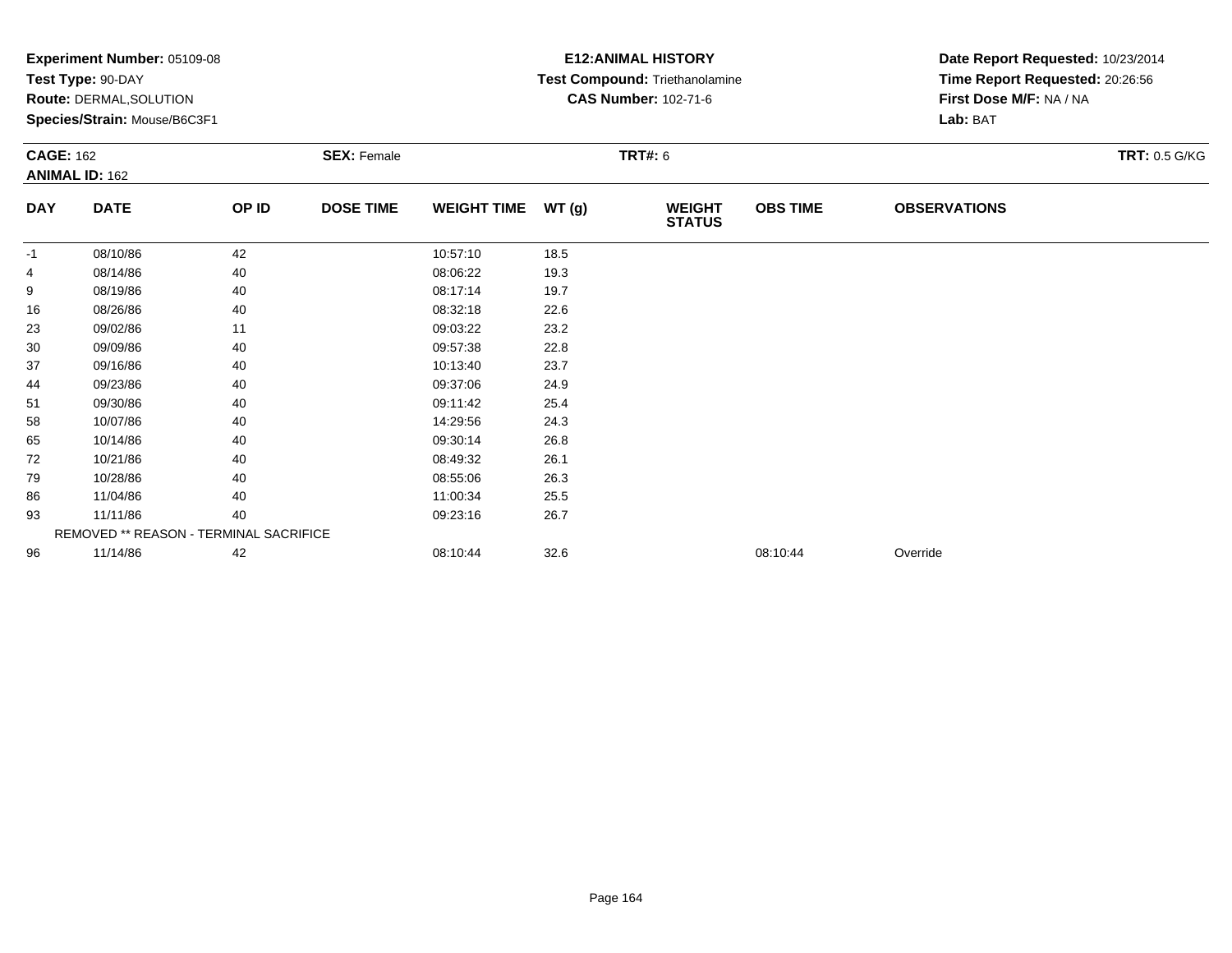|                  | Experiment Number: 05109-08<br>Test Type: 90-DAY<br><b>Route: DERMAL, SOLUTION</b><br>Species/Strain: Mouse/B6C3F1 |       |                    |                    |                | <b>E12: ANIMAL HISTORY</b><br>Test Compound: Triethanolamine<br><b>CAS Number: 102-71-6</b> | Date Report Requested: 10/23/2014<br>Time Report Requested: 20:26:56<br>First Dose M/F: NA / NA<br>Lab: BAT |                     |                      |
|------------------|--------------------------------------------------------------------------------------------------------------------|-------|--------------------|--------------------|----------------|---------------------------------------------------------------------------------------------|-------------------------------------------------------------------------------------------------------------|---------------------|----------------------|
| <b>CAGE: 163</b> | <b>ANIMAL ID: 163</b>                                                                                              |       | <b>SEX: Female</b> |                    | <b>TRT#: 6</b> |                                                                                             |                                                                                                             |                     | <b>TRT: 0.5 G/KG</b> |
| <b>DAY</b>       | <b>DATE</b>                                                                                                        | OP ID | <b>DOSE TIME</b>   | <b>WEIGHT TIME</b> | WT (g)         | <b>WEIGHT</b><br><b>STATUS</b>                                                              | <b>OBS TIME</b>                                                                                             | <b>OBSERVATIONS</b> |                      |
| $-1$             | 08/10/86                                                                                                           | 42    |                    | 10:57:30           | 16.8           |                                                                                             |                                                                                                             |                     |                      |
|                  | 08/14/86                                                                                                           | 40    |                    | 08:06:44           | 18.3           |                                                                                             |                                                                                                             |                     |                      |
| 9                | 08/19/86                                                                                                           | 40    |                    | 08:17:30           | 20.2           |                                                                                             |                                                                                                             |                     |                      |
| 16               | 08/26/86                                                                                                           | 40    |                    | 08:32:36           | 22.0           |                                                                                             |                                                                                                             |                     |                      |
| 23               | 09/02/86                                                                                                           | 11    |                    | 09:02:12           | 23.4           |                                                                                             |                                                                                                             |                     |                      |
| 30               | 09/09/86                                                                                                           | 40    |                    | 09:56:20           | 24.4           |                                                                                             |                                                                                                             |                     |                      |
| 37               | 09/16/86                                                                                                           | 40    |                    | 10:13:54           | 25.3           |                                                                                             |                                                                                                             |                     |                      |
| 44               | 09/23/86                                                                                                           | 40    |                    | 09:37:58           | 25.0           |                                                                                             |                                                                                                             |                     |                      |
| 51               | 09/30/86                                                                                                           | 40    |                    | 09:11:54           | 25.1           |                                                                                             |                                                                                                             |                     |                      |
| 58               | 10/07/86                                                                                                           | 40    |                    | 09:09:18           | 26.0           |                                                                                             |                                                                                                             |                     |                      |
| 65               | 10/14/86                                                                                                           | 40    |                    | 09:30:28           | 26.0           |                                                                                             |                                                                                                             |                     |                      |
| 72               | 10/21/86                                                                                                           | 40    |                    | 08:49:46           | 27.0           |                                                                                             |                                                                                                             |                     |                      |
| 79               | 10/28/86                                                                                                           | 40    |                    | 08:55:42           | 29.2           |                                                                                             |                                                                                                             |                     |                      |
| 86               | 11/04/86                                                                                                           | 40    |                    | 13:36:16           | 23.7           |                                                                                             |                                                                                                             |                     |                      |
| 93               | 11/11/86<br>40                                                                                                     |       | 09:22:10           | 27.2               |                |                                                                                             |                                                                                                             |                     |                      |
|                  | REMOVED ** REASON - TERMINAL SACRIFICE                                                                             |       |                    |                    |                |                                                                                             |                                                                                                             |                     |                      |
| 96               | 11/14/86<br>42                                                                                                     |       |                    | 08:08:36           | 27.9           |                                                                                             | 08:08:36                                                                                                    | Override            |                      |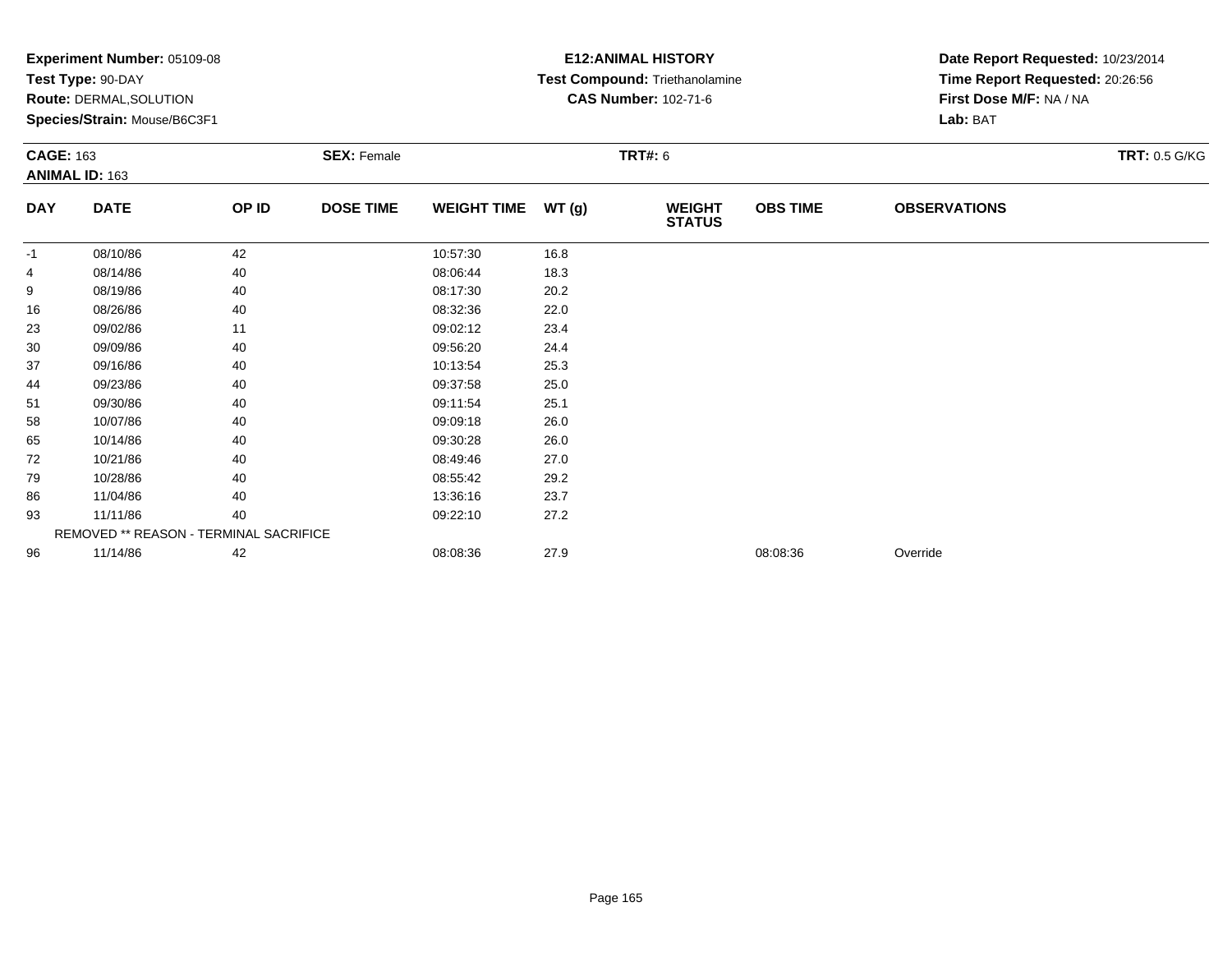|                  | Experiment Number: 05109-08<br>Test Type: 90-DAY<br>Route: DERMAL, SOLUTION<br>Species/Strain: Mouse/B6C3F1 |       |                    |                    |                | <b>E12: ANIMAL HISTORY</b><br>Test Compound: Triethanolamine<br><b>CAS Number: 102-71-6</b> | Date Report Requested: 10/23/2014<br>Time Report Requested: 20:26:56<br>First Dose M/F: NA / NA<br>Lab: BAT |                     |                      |
|------------------|-------------------------------------------------------------------------------------------------------------|-------|--------------------|--------------------|----------------|---------------------------------------------------------------------------------------------|-------------------------------------------------------------------------------------------------------------|---------------------|----------------------|
| <b>CAGE: 164</b> | <b>ANIMAL ID: 164</b>                                                                                       |       | <b>SEX: Female</b> |                    | <b>TRT#: 6</b> |                                                                                             |                                                                                                             |                     | <b>TRT: 0.5 G/KG</b> |
| <b>DAY</b>       | <b>DATE</b>                                                                                                 | OP ID | <b>DOSE TIME</b>   | <b>WEIGHT TIME</b> | WT(g)          | <b>WEIGHT</b><br><b>STATUS</b>                                                              | <b>OBS TIME</b>                                                                                             | <b>OBSERVATIONS</b> |                      |
| $-1$             | 08/10/86                                                                                                    | 42    |                    | 10:57:50           | 15.7           |                                                                                             |                                                                                                             |                     |                      |
|                  | 08/14/86                                                                                                    | 40    |                    | 08:07:04           | 18.4           |                                                                                             |                                                                                                             |                     |                      |
| 9                | 08/19/86                                                                                                    | 40    |                    | 08:19:18           | 19.6           |                                                                                             |                                                                                                             |                     |                      |
| 16               | 08/26/86                                                                                                    | 40    |                    | 08:31:24           | 22.9           |                                                                                             |                                                                                                             |                     |                      |
| 23               | 09/02/86                                                                                                    | 11    |                    | 09:02:36           | 24.1           |                                                                                             |                                                                                                             |                     |                      |
| 30               | 09/09/86                                                                                                    | 40    |                    | 09:56:40           | 23.8           |                                                                                             |                                                                                                             |                     |                      |
| 37               | 09/16/86                                                                                                    | 40    |                    | 10:14:08           | 24.5           |                                                                                             |                                                                                                             |                     |                      |
| 44               | 09/23/86                                                                                                    | 40    |                    | 09:38:12           | 25.2           |                                                                                             |                                                                                                             |                     |                      |
| 51               | 09/30/86                                                                                                    | 40    |                    | 09:12:12           | 24.9           |                                                                                             |                                                                                                             |                     |                      |
| 58               | 10/07/86                                                                                                    | 40    |                    | 09:09:32           | 25.3           |                                                                                             |                                                                                                             |                     |                      |
| 65               | 10/14/86                                                                                                    | 40    |                    | 09:30:42           | 25.4           |                                                                                             |                                                                                                             |                     |                      |
| 72               | 10/21/86                                                                                                    | 40    |                    | 08:50:00           | 27.2           |                                                                                             |                                                                                                             |                     |                      |
| 79               | 10/28/86                                                                                                    | 40    |                    | 08:54:16           | 28.6           |                                                                                             |                                                                                                             |                     |                      |
| 86               | 11/04/86                                                                                                    | 40    |                    | 10:59:46           | 25.7           |                                                                                             |                                                                                                             |                     |                      |
| 93               | 11/11/86                                                                                                    | 40    |                    | 09:22:24           | 29.2           |                                                                                             |                                                                                                             |                     |                      |
|                  | REMOVED ** REASON - TERMINAL SACRIFICE                                                                      |       |                    |                    |                |                                                                                             |                                                                                                             |                     |                      |
| 96               | 11/14/86                                                                                                    | 42    |                    | 08:09:08           | 28.6           |                                                                                             | 08:09:08                                                                                                    | Override            |                      |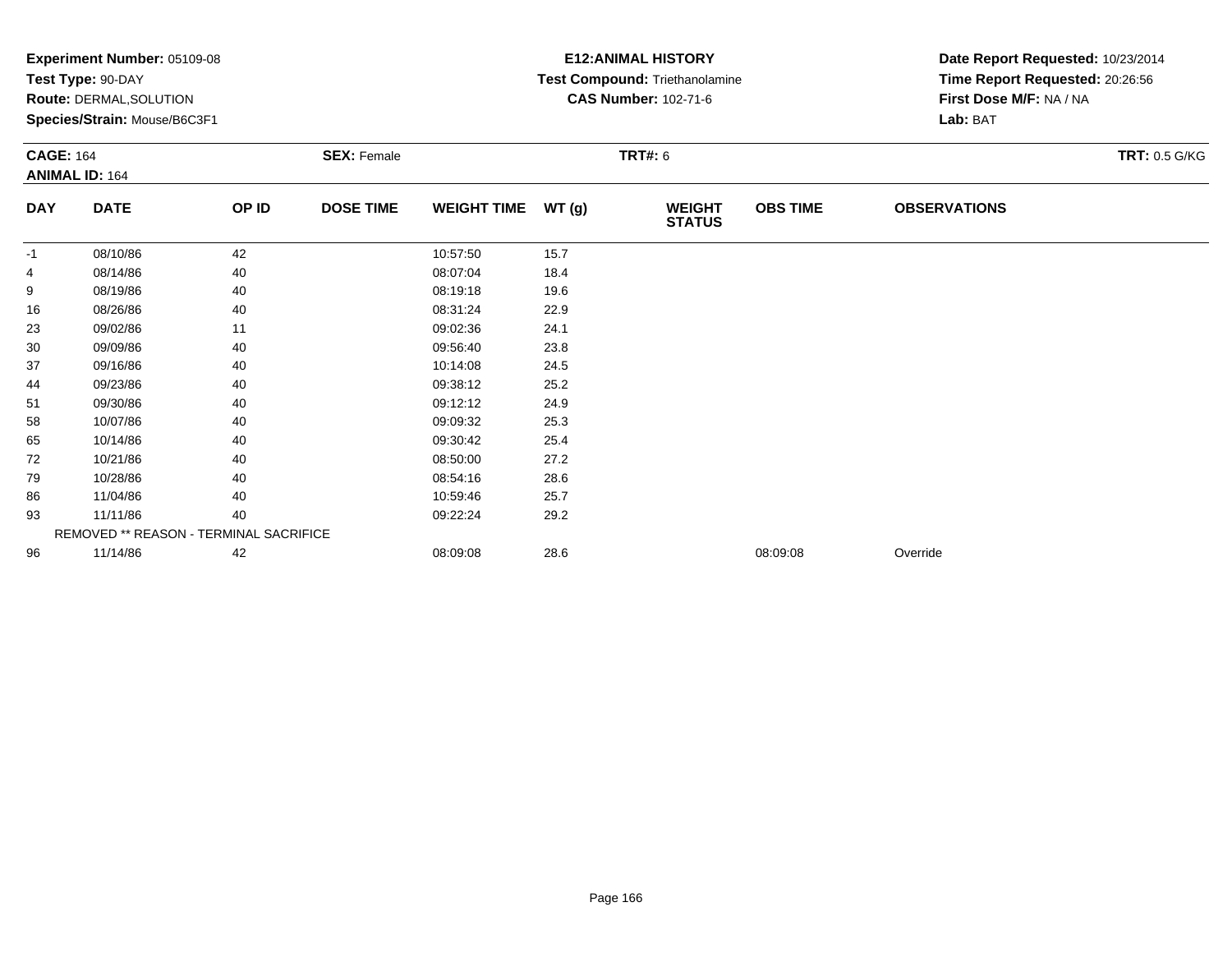|                  | Experiment Number: 05109-08<br>Test Type: 90-DAY<br>Route: DERMAL, SOLUTION<br>Species/Strain: Mouse/B6C3F1 |       |                                      |                    | <b>E12: ANIMAL HISTORY</b><br>Test Compound: Triethanolamine<br><b>CAS Number: 102-71-6</b> | Date Report Requested: 10/23/2014<br>Time Report Requested: 20:26:56<br>First Dose M/F: NA / NA<br>Lab: BAT |                 |                     |                      |
|------------------|-------------------------------------------------------------------------------------------------------------|-------|--------------------------------------|--------------------|---------------------------------------------------------------------------------------------|-------------------------------------------------------------------------------------------------------------|-----------------|---------------------|----------------------|
| <b>CAGE: 165</b> | <b>ANIMAL ID: 165</b>                                                                                       |       | <b>TRT#: 6</b><br><b>SEX: Female</b> |                    |                                                                                             |                                                                                                             |                 |                     | <b>TRT: 0.5 G/KG</b> |
| <b>DAY</b>       | <b>DATE</b>                                                                                                 | OP ID | <b>DOSE TIME</b>                     | <b>WEIGHT TIME</b> | WT(g)                                                                                       | <b>WEIGHT</b><br><b>STATUS</b>                                                                              | <b>OBS TIME</b> | <b>OBSERVATIONS</b> |                      |
| $-1$             | 08/10/86                                                                                                    | 42    |                                      | 10:58:04           | 18.0                                                                                        |                                                                                                             |                 |                     |                      |
|                  | 08/14/86                                                                                                    | 40    |                                      | 08:05:36           | 19.5                                                                                        |                                                                                                             |                 |                     |                      |
| 9                | 08/19/86                                                                                                    | 40    |                                      | 08:16:40           | 21.5                                                                                        |                                                                                                             |                 |                     |                      |
| 16               | 08/26/86                                                                                                    | 40    |                                      | 08:31:38           | 23.4                                                                                        |                                                                                                             |                 |                     |                      |
| 23               | 09/02/86                                                                                                    | 11    |                                      | 09:02:50           | 24.5                                                                                        |                                                                                                             |                 |                     |                      |
| 30               | 09/09/86                                                                                                    | 40    |                                      | 09:57:00           | 23.8                                                                                        |                                                                                                             |                 |                     |                      |
| 37               | 09/16/86                                                                                                    | 40    |                                      | 10:14:24           | 25.2                                                                                        |                                                                                                             |                 |                     |                      |
| 44               | 09/23/86                                                                                                    | 40    |                                      | 09:38:26           | 25.3                                                                                        |                                                                                                             |                 |                     |                      |
| 51               | 09/30/86                                                                                                    | 40    |                                      | 09:12:26           | 28.8                                                                                        |                                                                                                             |                 |                     |                      |
| 58               | 10/07/86                                                                                                    | 40    |                                      | 09:09:50           | 33.8                                                                                        |                                                                                                             |                 |                     |                      |
| 65               | 10/14/86                                                                                                    | 40    |                                      | 09:29:38           | 31.2                                                                                        |                                                                                                             |                 |                     |                      |
| 72               | 10/21/86                                                                                                    | 40    |                                      | 08:49:00           | 29.0                                                                                        |                                                                                                             |                 |                     |                      |
| 79               | 10/28/86                                                                                                    | 40    |                                      | 08:54:34           | 29.5                                                                                        |                                                                                                             |                 |                     |                      |
| 86               | 11/04/86                                                                                                    | 40    |                                      | 11:00:02           | 28.6                                                                                        |                                                                                                             |                 |                     |                      |
| 93               | 11/11/86                                                                                                    | 40    |                                      | 09:22:40           | 29.3                                                                                        |                                                                                                             |                 |                     |                      |
|                  | REMOVED ** REASON - TERMINAL SACRIFICE                                                                      |       |                                      |                    |                                                                                             |                                                                                                             |                 |                     |                      |
| 96               | 11/14/86                                                                                                    | 42    |                                      | 08:09:46           | 29.9                                                                                        |                                                                                                             | 08:09:46        | Override            |                      |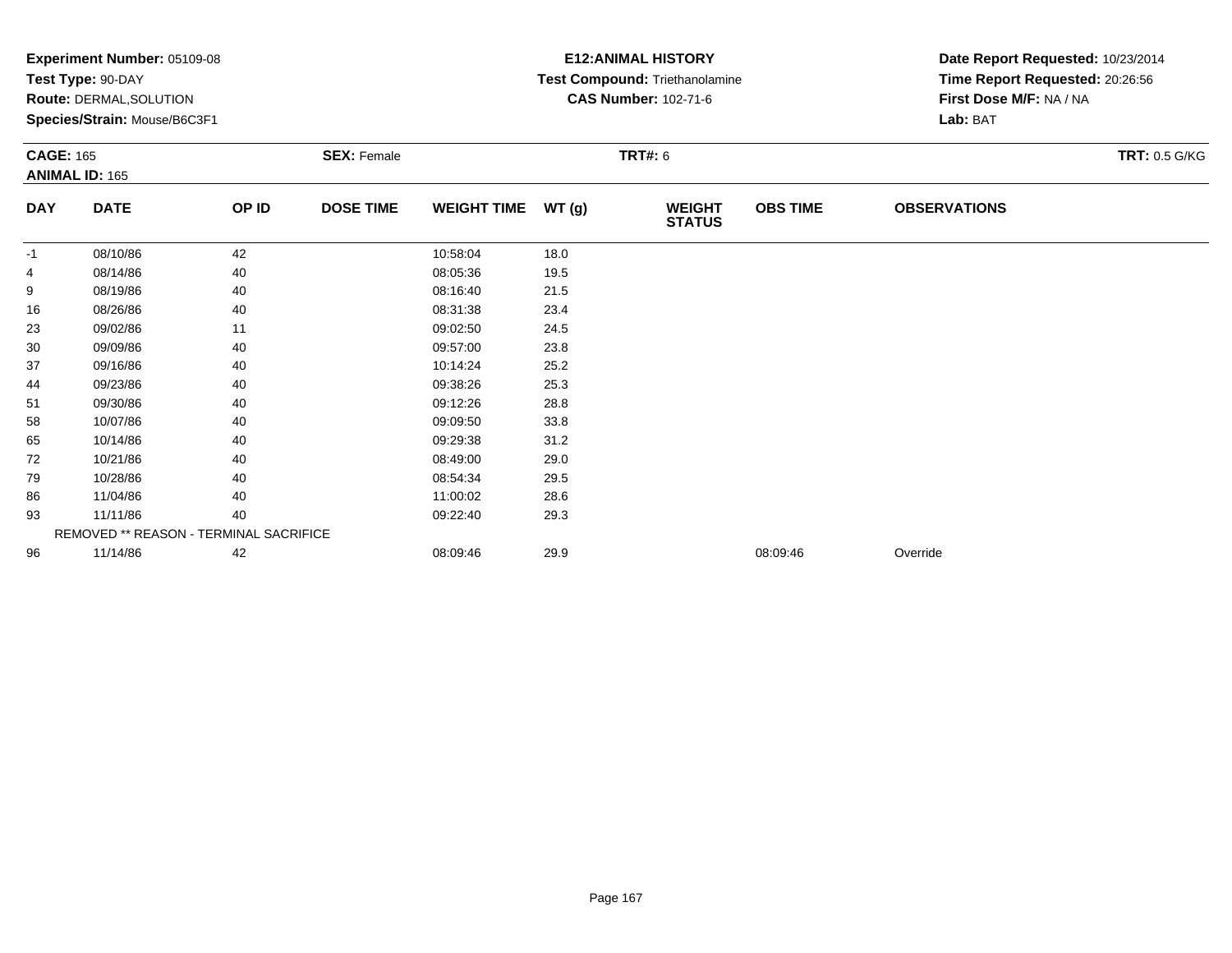|                  | Experiment Number: 05109-08<br>Test Type: 90-DAY<br>Route: DERMAL, SOLUTION<br>Species/Strain: Mouse/B6C3F1 |       |                    |                    |       | <b>E12: ANIMAL HISTORY</b><br>Test Compound: Triethanolamine<br><b>CAS Number: 102-71-6</b> | Date Report Requested: 10/23/2014<br>Time Report Requested: 20:26:56<br>First Dose M/F: NA / NA<br>Lab: BAT |                     |                      |
|------------------|-------------------------------------------------------------------------------------------------------------|-------|--------------------|--------------------|-------|---------------------------------------------------------------------------------------------|-------------------------------------------------------------------------------------------------------------|---------------------|----------------------|
| <b>CAGE: 166</b> | <b>ANIMAL ID: 166</b>                                                                                       |       | <b>SEX: Female</b> |                    |       | <b>TRT#: 6</b>                                                                              |                                                                                                             |                     | <b>TRT: 0.5 G/KG</b> |
| <b>DAY</b>       | <b>DATE</b>                                                                                                 | OP ID | <b>DOSE TIME</b>   | <b>WEIGHT TIME</b> | WT(g) | <b>WEIGHT</b><br><b>STATUS</b>                                                              | <b>OBS TIME</b>                                                                                             | <b>OBSERVATIONS</b> |                      |
| $-2$             | 08/10/86                                                                                                    | 42    |                    | 11:18:04           | 17.0  |                                                                                             |                                                                                                             |                     |                      |
| 3                | 08/14/86                                                                                                    | 40    |                    | 08:44:38           | 18.0  |                                                                                             |                                                                                                             |                     |                      |
| 8                | 08/19/86                                                                                                    | 40    |                    | 08:33:20           | 20.0  |                                                                                             |                                                                                                             |                     |                      |
| 15               | 08/26/86                                                                                                    | 40    |                    | 07:57:54           | 20.7  |                                                                                             |                                                                                                             |                     |                      |
| 22               | 09/02/86                                                                                                    | 11    |                    | 08:55:08           | 22.6  |                                                                                             |                                                                                                             |                     |                      |
| 29               | 09/09/86                                                                                                    | 40    |                    | 09:26:52           | 23.6  |                                                                                             |                                                                                                             |                     |                      |
| 36               | 09/16/86                                                                                                    | 40    |                    | 09:54:10           | 24.8  |                                                                                             |                                                                                                             |                     |                      |
| 43               | 09/23/86                                                                                                    | 40    |                    | 09:58:20           | 23.8  |                                                                                             |                                                                                                             |                     |                      |
| 50               | 09/30/86                                                                                                    | 40    |                    | 08:45:44           | 23.9  |                                                                                             |                                                                                                             |                     |                      |
| 57               | 10/07/86                                                                                                    | 40    |                    | 08:48:56           | 25.2  |                                                                                             |                                                                                                             |                     |                      |
| 64               | 10/14/86                                                                                                    | 40    |                    | 09:07:00           | 26.0  |                                                                                             |                                                                                                             |                     |                      |
| 71               | 10/21/86                                                                                                    | 40    |                    | 08:32:16           | 26.0  |                                                                                             |                                                                                                             |                     |                      |
| 78               | 10/28/86                                                                                                    | 40    |                    | 08:32:56           | 25.7  |                                                                                             |                                                                                                             |                     |                      |
| 85               | 11/04/86                                                                                                    | 40    |                    | 10:35:54           | 26.1  |                                                                                             |                                                                                                             |                     |                      |
| 92               | 11/11/86<br>40                                                                                              |       | 08:52:02           | 25.7               |       |                                                                                             |                                                                                                             |                     |                      |
|                  | REMOVED ** REASON - TERMINAL SACRIFICE                                                                      |       |                    |                    |       |                                                                                             |                                                                                                             |                     |                      |
| 95               | 11/14/86                                                                                                    | 42    |                    | 08:59:16           | 26.5  |                                                                                             | 08:59:16                                                                                                    | Override            |                      |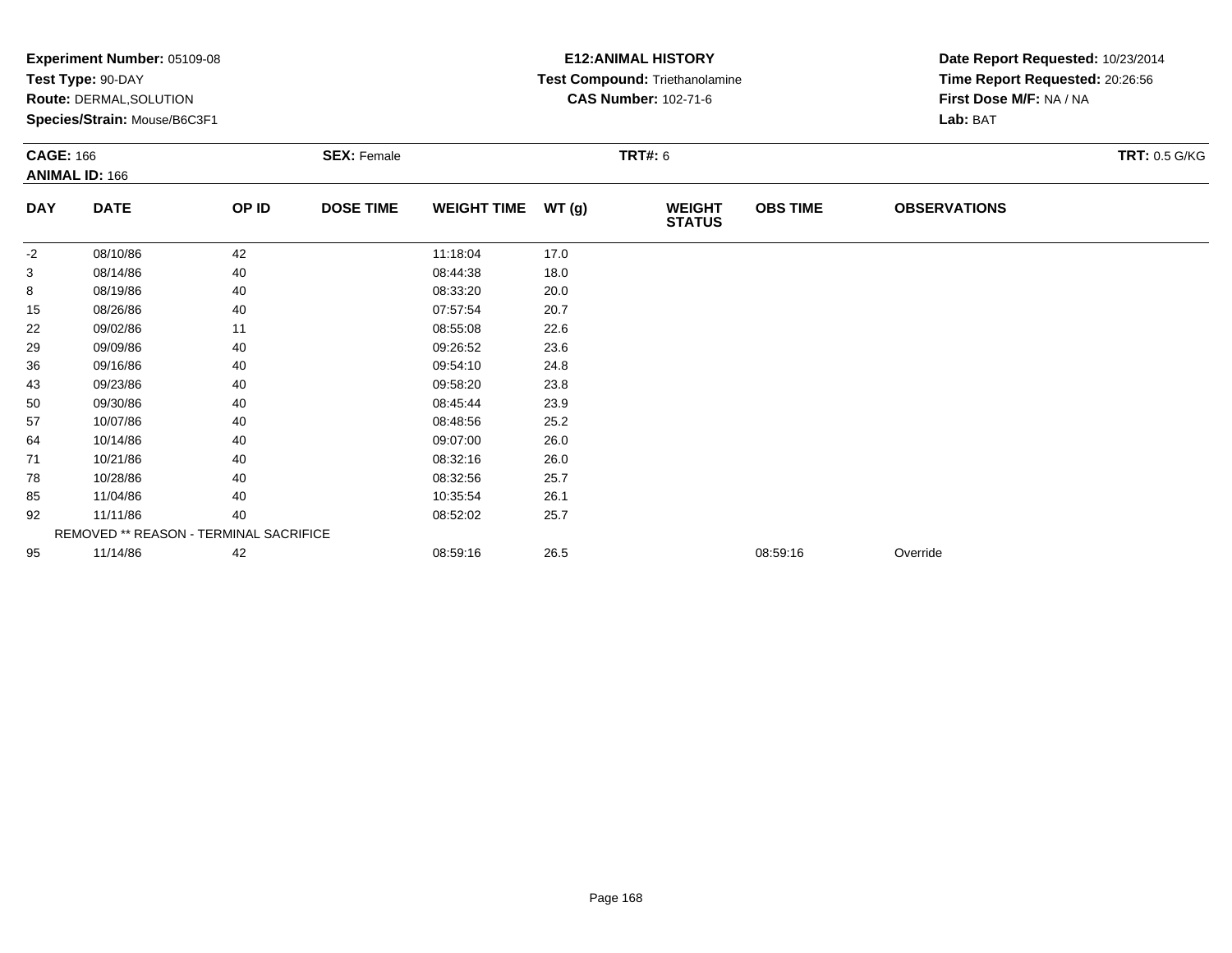|                  | Experiment Number: 05109-08<br>Test Type: 90-DAY<br>Route: DERMAL, SOLUTION<br>Species/Strain: Mouse/B6C3F1 |       |                    |                    |        | <b>E12: ANIMAL HISTORY</b><br>Test Compound: Triethanolamine<br><b>CAS Number: 102-71-6</b> | Date Report Requested: 10/23/2014<br>Time Report Requested: 20:26:56<br>First Dose M/F: NA / NA<br>Lab: BAT |                     |                      |
|------------------|-------------------------------------------------------------------------------------------------------------|-------|--------------------|--------------------|--------|---------------------------------------------------------------------------------------------|-------------------------------------------------------------------------------------------------------------|---------------------|----------------------|
| <b>CAGE: 167</b> | <b>ANIMAL ID: 167</b>                                                                                       |       | <b>SEX: Female</b> |                    |        | <b>TRT#: 6</b>                                                                              |                                                                                                             |                     | <b>TRT: 0.5 G/KG</b> |
| <b>DAY</b>       | <b>DATE</b>                                                                                                 | OP ID | <b>DOSE TIME</b>   | <b>WEIGHT TIME</b> | WT (g) | <b>WEIGHT</b><br><b>STATUS</b>                                                              | <b>OBS TIME</b>                                                                                             | <b>OBSERVATIONS</b> |                      |
| $-2$             | 08/10/86                                                                                                    | 42    |                    | 11:18:38           | 17.9   |                                                                                             |                                                                                                             |                     |                      |
| 3                | 08/14/86                                                                                                    | 40    |                    | 08:44:50           | 19.1   |                                                                                             |                                                                                                             |                     |                      |
| 8                | 08/19/86                                                                                                    | 40    |                    | 08:33:34           | 20.6   |                                                                                             |                                                                                                             |                     |                      |
| 15               | 08/26/86                                                                                                    | 40    |                    | 07:58:06           | 22.5   |                                                                                             |                                                                                                             |                     |                      |
| 22               | 09/02/86                                                                                                    | 11    |                    | 08:55:20           | 25.1   |                                                                                             |                                                                                                             |                     |                      |
| 29               | 09/09/86                                                                                                    | 40    |                    | 09:27:06           | 25.2   |                                                                                             |                                                                                                             |                     |                      |
| 36               | 09/16/86                                                                                                    | 40    |                    | 09:53:16           | 26.3   |                                                                                             |                                                                                                             |                     |                      |
| 43               | 09/23/86                                                                                                    | 40    |                    | 09:57:26           | 26.0   |                                                                                             |                                                                                                             |                     |                      |
| 50               | 09/30/86                                                                                                    | 40    |                    | 08:45:56           | 26.7   |                                                                                             |                                                                                                             |                     |                      |
| 57               | 10/07/86                                                                                                    | 40    |                    | 08:49:10           | 27.2   |                                                                                             |                                                                                                             |                     |                      |
| 64               | 10/14/86                                                                                                    | 40    |                    | 09:07:14           | 27.1   |                                                                                             |                                                                                                             |                     |                      |
| 71               | 10/21/86                                                                                                    | 40    |                    | 08:32:30           | 27.8   |                                                                                             |                                                                                                             |                     |                      |
| 78               | 10/28/86                                                                                                    | 40    |                    | 08:33:12           | 29.3   |                                                                                             |                                                                                                             |                     |                      |
| 85               | 11/04/86                                                                                                    | 40    |                    | 10:36:08           | 27.0   |                                                                                             |                                                                                                             |                     |                      |
| 92               | 11/11/86                                                                                                    | 40    |                    | 08:52:14           | 29.6   |                                                                                             |                                                                                                             |                     |                      |
|                  | REMOVED ** REASON - TERMINAL SACRIFICE                                                                      |       |                    |                    |        |                                                                                             |                                                                                                             |                     |                      |
| 95               | 11/14/86                                                                                                    | 42    |                    | 08:59:40           | 25.5   |                                                                                             | 08:59:40                                                                                                    | Override            |                      |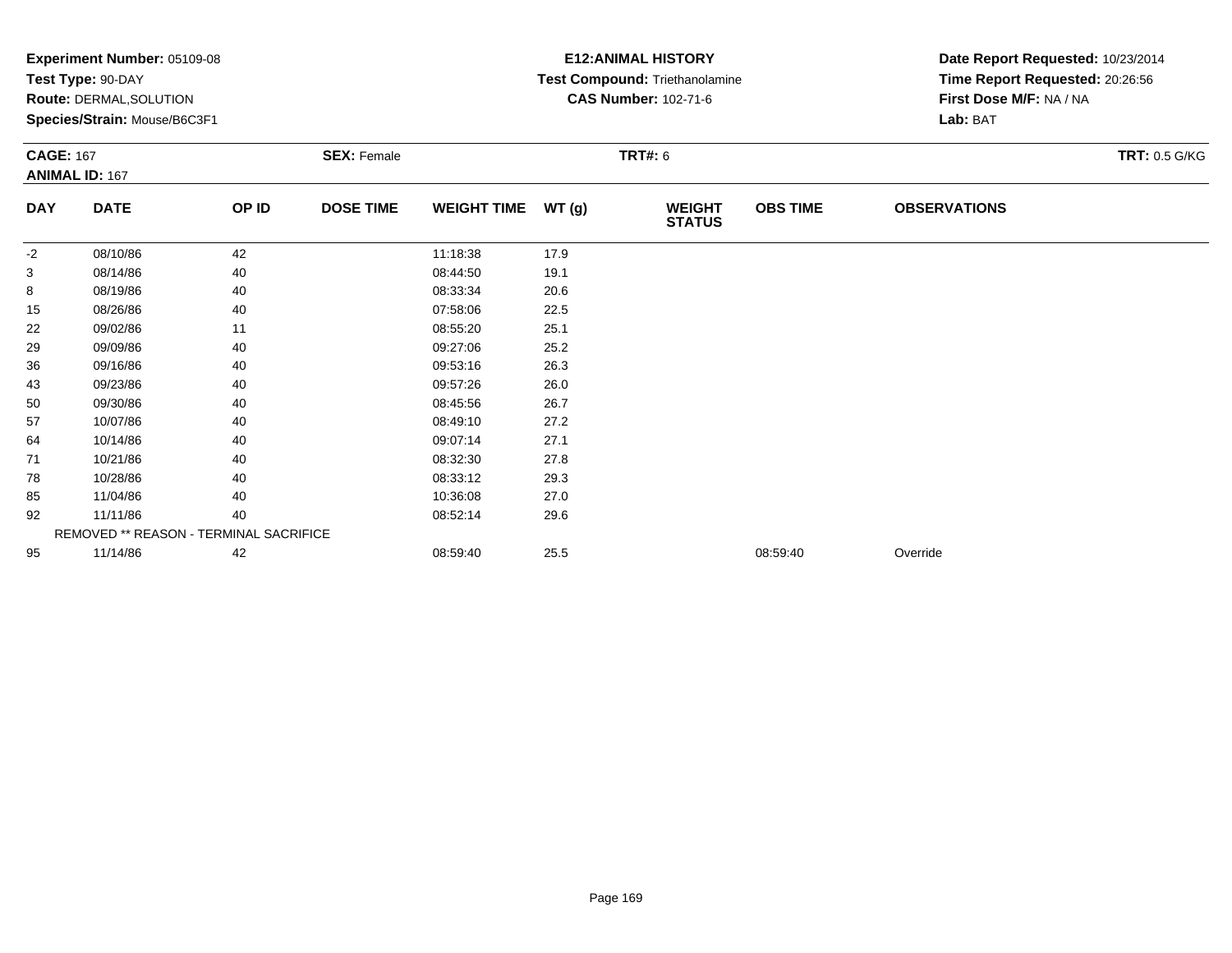|            | Experiment Number: 05109-08<br>Test Type: 90-DAY<br>Route: DERMAL, SOLUTION<br>Species/Strain: Mouse/B6C3F1<br><b>CAGE: 168</b><br><b>ANIMAL ID: 168</b> |       |                    |                    |                | <b>E12: ANIMAL HISTORY</b><br>Test Compound: Triethanolamine<br><b>CAS Number: 102-71-6</b> | Date Report Requested: 10/23/2014<br>Time Report Requested: 20:26:56<br>First Dose M/F: NA / NA<br>Lab: BAT |                     |                      |
|------------|----------------------------------------------------------------------------------------------------------------------------------------------------------|-------|--------------------|--------------------|----------------|---------------------------------------------------------------------------------------------|-------------------------------------------------------------------------------------------------------------|---------------------|----------------------|
|            |                                                                                                                                                          |       | <b>SEX: Female</b> |                    | <b>TRT#: 6</b> |                                                                                             |                                                                                                             |                     | <b>TRT: 0.5 G/KG</b> |
| <b>DAY</b> | <b>DATE</b>                                                                                                                                              | OP ID | <b>DOSE TIME</b>   | <b>WEIGHT TIME</b> | WT(g)          | <b>WEIGHT</b><br><b>STATUS</b>                                                              | <b>OBS TIME</b>                                                                                             | <b>OBSERVATIONS</b> |                      |
| $-2$       | 08/10/86                                                                                                                                                 | 42    |                    | 11:18:56           | 19.4           |                                                                                             |                                                                                                             |                     |                      |
| 3          | 08/14/86                                                                                                                                                 | 40    |                    | 08:45:12           | 20.7           |                                                                                             |                                                                                                             |                     |                      |
| 8          | 08/19/86                                                                                                                                                 | 40    |                    | 08:33:48           | 22.7           |                                                                                             |                                                                                                             |                     |                      |
| 15         | 08/26/86                                                                                                                                                 | 40    |                    | 07:58:22           | 23.0           |                                                                                             |                                                                                                             |                     |                      |
| 22         | 09/02/86                                                                                                                                                 | 11    |                    | 08:52:06           | 24.0           |                                                                                             |                                                                                                             |                     |                      |
| 29         | 09/09/86                                                                                                                                                 | 40    |                    | 09:26:06           | 24.5           |                                                                                             |                                                                                                             |                     |                      |
| 36         | 09/16/86                                                                                                                                                 | 40    |                    | 09:53:30           | 27.3           |                                                                                             |                                                                                                             |                     |                      |
| 43         | 09/23/86                                                                                                                                                 | 40    |                    | 09:57:40           | 28.1           |                                                                                             |                                                                                                             |                     |                      |
| 50         | 09/30/86                                                                                                                                                 | 40    |                    | 08:46:10           | 27.2           |                                                                                             |                                                                                                             |                     |                      |
| 57         | 10/07/86                                                                                                                                                 | 40    |                    | 08:49:24           | 29.1           |                                                                                             |                                                                                                             |                     |                      |
| 64         | 10/14/86                                                                                                                                                 | 40    |                    | 09:07:30           | 29.8           |                                                                                             |                                                                                                             |                     |                      |
| 71         | 10/21/86                                                                                                                                                 | 40    |                    | 08:32:44           | 29.0           |                                                                                             |                                                                                                             |                     |                      |
| 78         | 10/28/86                                                                                                                                                 | 40    |                    | 08:33:28           | 29.1           |                                                                                             |                                                                                                             |                     |                      |
| 85         | 11/04/86                                                                                                                                                 | 40    |                    | 10:38:12           | 28.9           |                                                                                             |                                                                                                             |                     |                      |
| 92         | 11/11/86                                                                                                                                                 | 40    |                    | 08:51:22           | 28.8           |                                                                                             |                                                                                                             |                     |                      |
|            | REMOVED ** REASON - TERMINAL SACRIFICE                                                                                                                   |       |                    |                    |                |                                                                                             |                                                                                                             |                     |                      |
| 95         | 11/14/86                                                                                                                                                 | 42    |                    | 08:58:02           | 29.9           |                                                                                             | 08:58:02                                                                                                    | Override            |                      |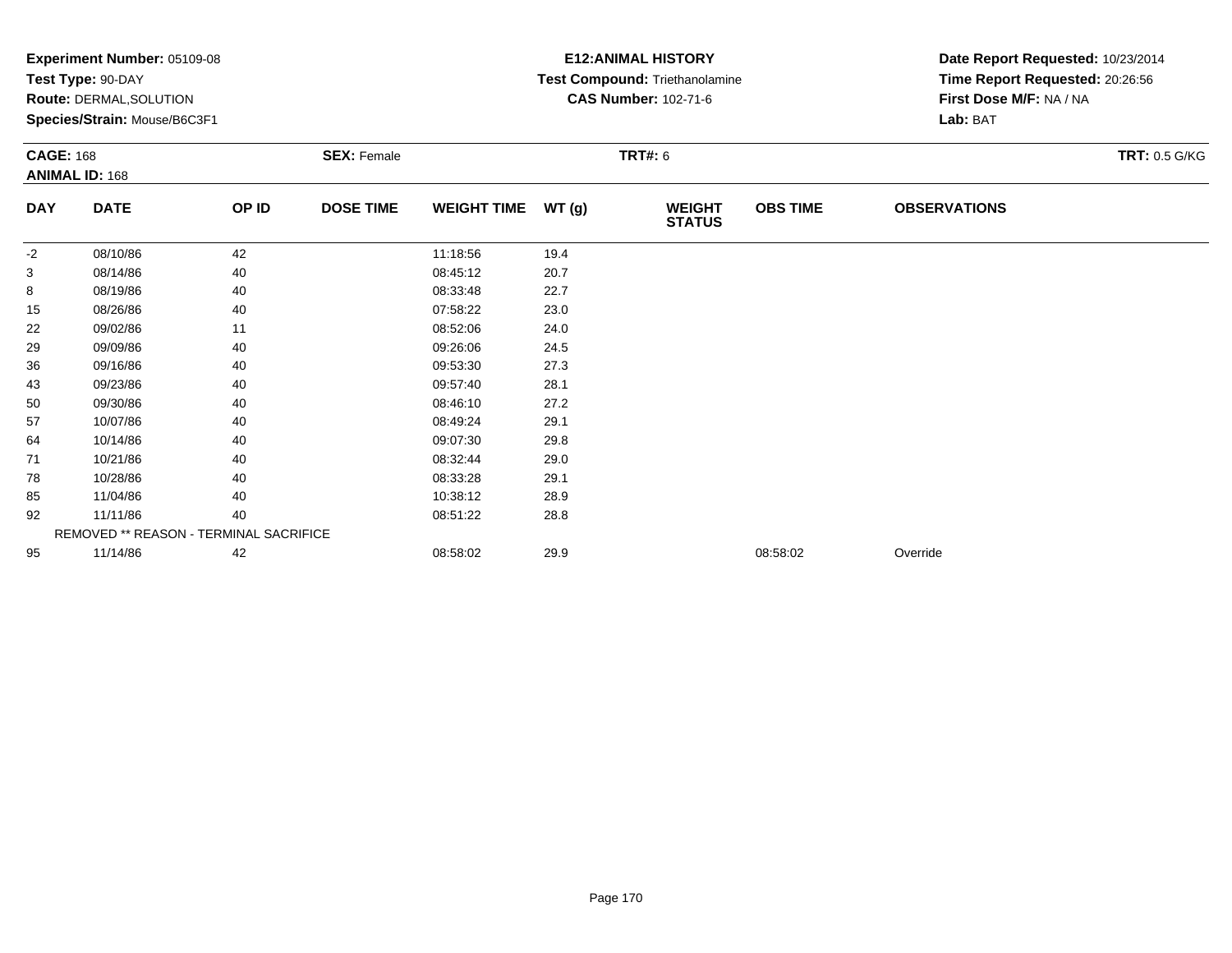|                  | $\mathsf{expermi}$ number: $05109-08$<br>Test Type: 90-DAY<br><b>Route: DERMAL, SOLUTION</b><br>Species/Strain: Mouse/B6C3F1 |       |                    |                    |       | <b>EIZ:ANIMAL FIJJIUKI</b><br>Test Compound: Triethanolamine<br><b>CAS Number: 102-71-6</b> | Date Report Requested: 10/23/2014<br>Time Report Requested: 20:26:56<br>First Dose M/F: NA / NA<br>Lab: BAT |                     |                      |
|------------------|------------------------------------------------------------------------------------------------------------------------------|-------|--------------------|--------------------|-------|---------------------------------------------------------------------------------------------|-------------------------------------------------------------------------------------------------------------|---------------------|----------------------|
| <b>CAGE: 169</b> | <b>ANIMAL ID: 169</b>                                                                                                        |       | <b>SEX: Female</b> |                    |       | <b>TRT#: 6</b>                                                                              |                                                                                                             |                     | <b>TRT: 0.5 G/KG</b> |
| <b>DAY</b>       | <b>DATE</b>                                                                                                                  | OP ID | <b>DOSE TIME</b>   | <b>WEIGHT TIME</b> | WT(g) | <b>WEIGHT</b><br><b>STATUS</b>                                                              | <b>OBS TIME</b>                                                                                             | <b>OBSERVATIONS</b> |                      |
| $-2$             | 08/10/86                                                                                                                     | 42    |                    | 11:19:14           | 17.0  |                                                                                             |                                                                                                             |                     |                      |
| 3                | 08/14/86                                                                                                                     | 40    |                    | 08:45:38           | 23.0  |                                                                                             |                                                                                                             |                     |                      |
| 8                | 08/19/86                                                                                                                     | 40    |                    | 13:39:16           | 18.9  |                                                                                             |                                                                                                             |                     |                      |
| 15               | 08/26/86                                                                                                                     | 40    |                    | 07:57:26           | 21.5  |                                                                                             |                                                                                                             |                     |                      |
| 22               | 09/02/86                                                                                                                     | 11    |                    | 08:52:24           | 23.4  |                                                                                             |                                                                                                             |                     |                      |
| 29               | 09/09/86                                                                                                                     | 40    |                    | 09:26:20           | 24.2  |                                                                                             |                                                                                                             |                     |                      |
| 36               | 09/16/86                                                                                                                     | 40    |                    | 09:53:42           | 26.0  |                                                                                             |                                                                                                             |                     |                      |
| 43               | 09/23/86                                                                                                                     | 40    |                    | 09:57:52           | 25.7  |                                                                                             |                                                                                                             |                     |                      |
| 50               | 09/30/86                                                                                                                     | 40    |                    | 08:46:24           | 26.5  |                                                                                             |                                                                                                             |                     |                      |
| 57               | 10/07/86                                                                                                                     | 40    |                    | 08:49:38           | 26.0  |                                                                                             |                                                                                                             |                     |                      |
| 64               | 10/14/86                                                                                                                     | 40    |                    | 09:07:42           | 25.8  |                                                                                             |                                                                                                             |                     |                      |
| 71               | 10/21/86                                                                                                                     | 40    |                    | 08:32:58           | 26.8  |                                                                                             |                                                                                                             |                     |                      |
| 78               | 10/28/86                                                                                                                     | 40    |                    | 08:32:22           | 27.4  |                                                                                             |                                                                                                             |                     |                      |
| 85               | 11/04/86                                                                                                                     | 40    |                    | 10:35:22           | 26.6  |                                                                                             |                                                                                                             |                     |                      |
| 92               | 11/11/86                                                                                                                     | 40    |                    | 08:51:36           | 28.1  |                                                                                             |                                                                                                             |                     |                      |
|                  | REMOVED ** REASON - TERMINAL SACRIFICE                                                                                       |       |                    |                    |       |                                                                                             |                                                                                                             |                     |                      |
| 95               | 11/14/86                                                                                                                     | 42    |                    | 08:58:30           | 27.9  |                                                                                             | 08:58:30                                                                                                    | Override            |                      |

## **E12:ANIMAL HISTORY**

Date Report Requested: **10/23/2014**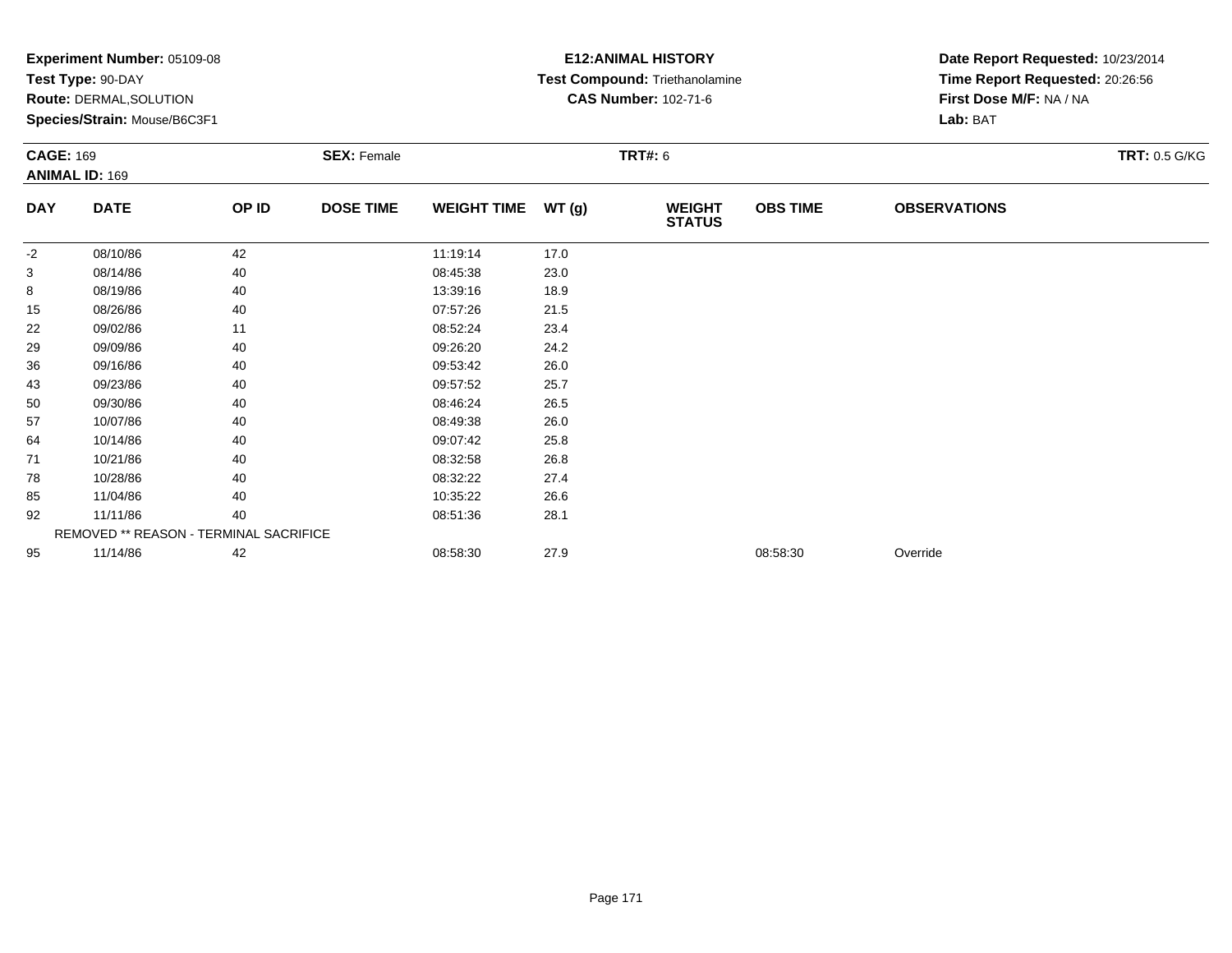|                  | Experiment Number: 05109-08<br>Test Type: 90-DAY<br>Route: DERMAL, SOLUTION<br>Species/Strain: Mouse/B6C3F1 |       |                    |                    |                | <b>E12: ANIMAL HISTORY</b><br>Test Compound: Triethanolamine<br><b>CAS Number: 102-71-6</b> | Date Report Requested: 10/23/2014<br>Time Report Requested: 20:26:56<br>First Dose M/F: NA / NA<br>Lab: BAT |                     |                      |
|------------------|-------------------------------------------------------------------------------------------------------------|-------|--------------------|--------------------|----------------|---------------------------------------------------------------------------------------------|-------------------------------------------------------------------------------------------------------------|---------------------|----------------------|
| <b>CAGE: 170</b> | <b>ANIMAL ID: 170</b>                                                                                       |       | <b>SEX: Female</b> |                    | <b>TRT#: 6</b> |                                                                                             |                                                                                                             |                     | <b>TRT: 0.5 G/KG</b> |
| <b>DAY</b>       | <b>DATE</b>                                                                                                 | OP ID | <b>DOSE TIME</b>   | <b>WEIGHT TIME</b> | WT (g)         | <b>WEIGHT</b><br><b>STATUS</b>                                                              | <b>OBS TIME</b>                                                                                             | <b>OBSERVATIONS</b> |                      |
| $-2$             | 08/10/86                                                                                                    | 42    |                    | 11:19:38           | 17.6           |                                                                                             |                                                                                                             |                     |                      |
| 3                | 08/14/86                                                                                                    | 40    |                    | 08:44:12           | 18.0           |                                                                                             |                                                                                                             |                     |                      |
| 8                | 08/19/86                                                                                                    | 40    |                    | 08:33:04           | 20.3           |                                                                                             |                                                                                                             |                     |                      |
| 15               | 08/26/86                                                                                                    | 40    |                    | 07:57:38           | 21.6           |                                                                                             |                                                                                                             |                     |                      |
| 22               | 09/02/86                                                                                                    | 11    |                    | 08:52:48           | 22.3           |                                                                                             |                                                                                                             |                     |                      |
| 29               | 09/09/86                                                                                                    | 40    |                    | 09:26:34           | 24.0           |                                                                                             |                                                                                                             |                     |                      |
| 36               | 09/16/86                                                                                                    | 40    |                    | 09:53:56           | 25.4           |                                                                                             |                                                                                                             |                     |                      |
| 43               | 09/23/86                                                                                                    | 40    |                    | 09:58:06           | 25.4           |                                                                                             |                                                                                                             |                     |                      |
| 50               | 09/30/86                                                                                                    | 40    |                    | 08:46:40           | 26.0           |                                                                                             |                                                                                                             |                     |                      |
| 57               | 10/07/86                                                                                                    | 40    |                    | 08:49:52           | 26.2           |                                                                                             |                                                                                                             |                     |                      |
| 64               | 10/14/86                                                                                                    | 40    |                    | 09:06:46           | 26.5           |                                                                                             |                                                                                                             |                     |                      |
| 71               | 10/21/86                                                                                                    | 40    |                    | 08:32:04           | 27.1           |                                                                                             |                                                                                                             |                     |                      |
| 78               | 10/28/86                                                                                                    | 40    |                    | 08:32:40           | 26.8           |                                                                                             |                                                                                                             |                     |                      |
| 85               | 11/04/86                                                                                                    | 40    |                    | 10:35:38           | 27.2           |                                                                                             |                                                                                                             |                     |                      |
| 92               | 11/11/86                                                                                                    | 40    |                    | 08:51:48           | 27.0           |                                                                                             |                                                                                                             |                     |                      |
|                  | REMOVED ** REASON - TERMINAL SACRIFICE                                                                      |       |                    |                    |                |                                                                                             |                                                                                                             |                     |                      |
| 95               | 11/14/86                                                                                                    | 42    |                    | 08:58:54           | 27.0           |                                                                                             | 08:58:54                                                                                                    | Override            |                      |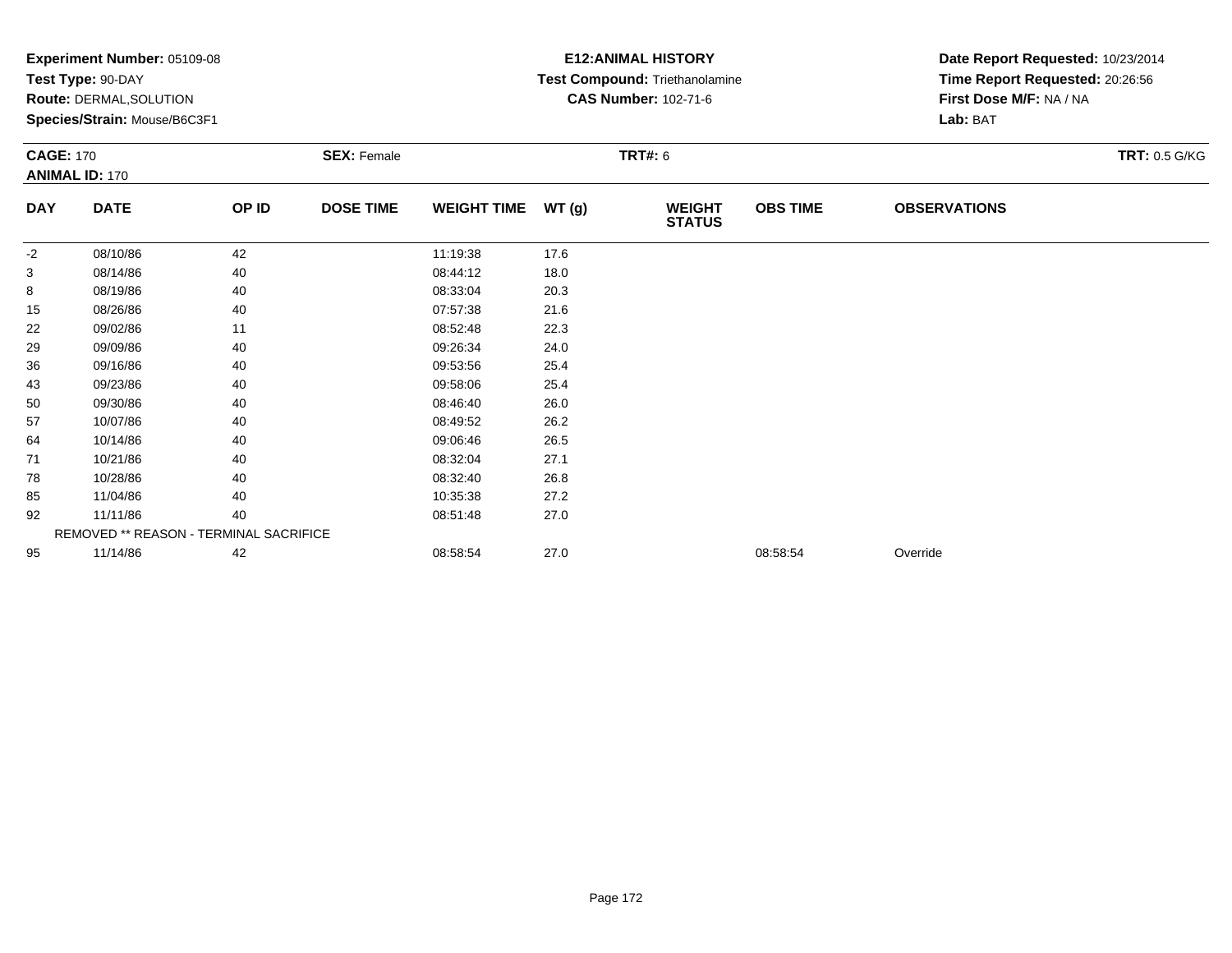**Test Type:** 90-DAY

**Route:** DERMAL,SOLUTION

**Species/Strain:** Mouse/B6C3F1

## **E12:ANIMAL HISTORY Test Compound:** Triethanolamine**CAS Number:** 102-71-6

|                | <b>CAGE: 171</b><br><b>ANIMAL ID: 171</b> |       | <b>SEX: Female</b> |                    |       | <b>TRT#: 6</b>                 |                 |                                  | <b>TRT: 0.5 G/KG</b> |
|----------------|-------------------------------------------|-------|--------------------|--------------------|-------|--------------------------------|-----------------|----------------------------------|----------------------|
| <b>DAY</b>     | <b>DATE</b>                               | OP ID | <b>DOSE TIME</b>   | <b>WEIGHT TIME</b> | WT(g) | <b>WEIGHT</b><br><b>STATUS</b> | <b>OBS TIME</b> | <b>OBSERVATIONS</b>              |                      |
| $-1$           | 08/12/86                                  | 40    |                    | 10:28:42           | 19.1  |                                |                 |                                  |                      |
| $\overline{2}$ | 08/14/86                                  | 40    |                    | 09:31:46           | 18.9  |                                | 09:31:46        | Normal                           |                      |
| 7              | 08/19/86                                  | 40    |                    | 09:06:00           | 20.2  |                                | 09:06:00        | Normal                           |                      |
| 14             | 08/26/86                                  | 40    |                    | 08:42:02           | 22.3  |                                | 08:42:02        | Normal                           |                      |
| 21             | 09/02/86                                  | 11    |                    | 09:39:16           | 24.2  |                                | 09:39:16        | Normal                           |                      |
| 28             | 09/09/86                                  | 40    |                    | 08:34:04           | 25.6  |                                | 08:34:04        | Normal                           |                      |
| 35             | 09/16/86                                  | 40    |                    | 08:58:18           | 25.8  |                                | 08:58:18        | Normal                           |                      |
| 42             | 09/23/86                                  | 40    |                    | 09:26:04           | 25.2  |                                | 09:26:04        | Normal                           |                      |
| 49             | 09/30/86                                  | 40    |                    | 07:56:08           | 28.0  |                                | 07:56:08        | Normal                           |                      |
| 56             | 10/07/86                                  | 40    |                    | 07:57:44           | 29.3  |                                | 07:57:44        | Normal                           |                      |
| 63             | 10/14/86                                  | 40    |                    | 08:05:56           | 28.3  |                                | 08:05:56        | Normal                           |                      |
| 70             | 10/21/86                                  | 40    |                    | 07:46:40           | 28.8  |                                | 07:46:40        | Normal                           |                      |
| 77             | 10/28/86                                  | 40    |                    | 07:47:40           | 30.0  |                                | 07:47:40        | Normal                           |                      |
| 84             | 11/04/86                                  | 40    |                    | 09:48:46           | 29.4  |                                | 09:48:46        | Normal                           |                      |
| 91             | 11/11/86                                  | 40    |                    | 07:58:12           | 30.4  |                                | 07:58:12        | (Skin Paint Only) Clipper Injury |                      |
|                | REMOVED ** REASON - TERMINAL SACRIFICE    |       |                    |                    |       |                                |                 |                                  |                      |
| 93             | 11/13/86                                  | 40    |                    | 07:35:10           | 31.2  |                                | 07:35:10        | Normal                           |                      |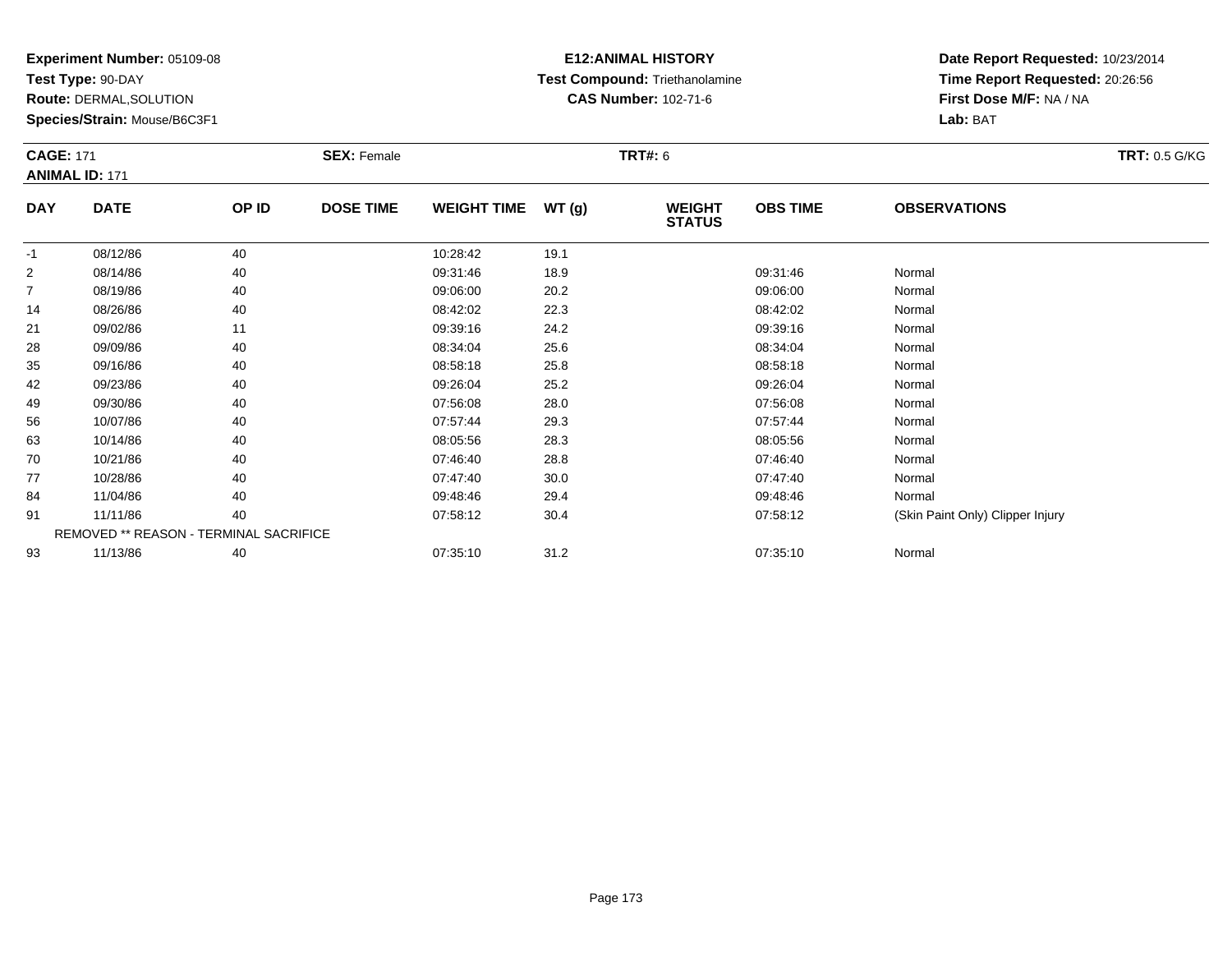**Test Type:** 90-DAY

**Route:** DERMAL,SOLUTION

**Species/Strain:** Mouse/B6C3F1

## **E12:ANIMAL HISTORY Test Compound:** Triethanolamine**CAS Number:** 102-71-6

| <b>CAGE: 172</b> | <b>ANIMAL ID: 172</b>                  |       | <b>SEX: Female</b> |                    |       | <b>TRT#: 6</b>                 |                 |                     | <b>TRT: 0.5 G/KG</b> |
|------------------|----------------------------------------|-------|--------------------|--------------------|-------|--------------------------------|-----------------|---------------------|----------------------|
| <b>DAY</b>       | <b>DATE</b>                            | OP ID | <b>DOSE TIME</b>   | <b>WEIGHT TIME</b> | WT(g) | <b>WEIGHT</b><br><b>STATUS</b> | <b>OBS TIME</b> | <b>OBSERVATIONS</b> |                      |
| $-1$             | 08/12/86                               | 40    |                    | 10:29:28           | 19.4  |                                |                 |                     |                      |
| $\overline{2}$   | 08/14/86                               | 40    |                    | 09:32:04           | 18.9  |                                | 09:32:04        | Normal              |                      |
| $\overline{7}$   | 08/19/86                               | 40    |                    | 09:06:16           | 20.6  |                                | 09:06:16        | Normal              |                      |
| 14               | 08/26/86                               | 40    |                    | 08:42:20           | 22.7  |                                | 08:42:20        | Normal              |                      |
| 21               | 09/02/86                               | 11    |                    | 09:39:36           | 22.7  |                                | 09:39:36        | Normal              |                      |
| 28               | 09/09/86                               | 40    |                    | 08:34:20           | 26.0  |                                | 08:34:20        | Normal              |                      |
| 35               | 09/16/86                               | 40    |                    | 08:56:54           | 25.0  |                                | 08:56:54        | Normal              |                      |
| 42               | 09/23/86                               | 40    |                    | 09:24:36           | 25.3  |                                | 09:24:36        | Normal              |                      |
| 49               | 09/30/86                               | 40    |                    | 07:56:32           | 25.7  |                                | 07:56:32        | Normal              |                      |
| 56               | 10/07/86                               | 40    |                    | 07:58:16           | 24.7  |                                | 07:58:16        | Normal              |                      |
| 63               | 10/14/86                               | 40    |                    | 08:06:14           | 26.9  |                                | 08:06:14        | Normal              |                      |
| 70               | 10/21/86                               | 40    |                    | 07:46:56           | 27.9  |                                | 07:46:56        | Normal              |                      |
| 77               | 10/28/86                               | 40    |                    | 07:47:56           | 29.8  |                                | 07:47:56        | Normal              |                      |
| 84               | 11/04/86                               | 40    |                    | 09:49:04           | 27.9  |                                | 09:49:04        | Normal              |                      |
| 91               | 11/11/86                               | 40    |                    | 07:58:44           | 27.9  |                                | 07:58:44        | Normal              |                      |
|                  | REMOVED ** REASON - TERMINAL SACRIFICE |       |                    |                    |       |                                |                 |                     |                      |
| 93               | 11/13/86                               | 40    |                    | 07:35:56           | 29.1  |                                | 07:35:56        | Normal              |                      |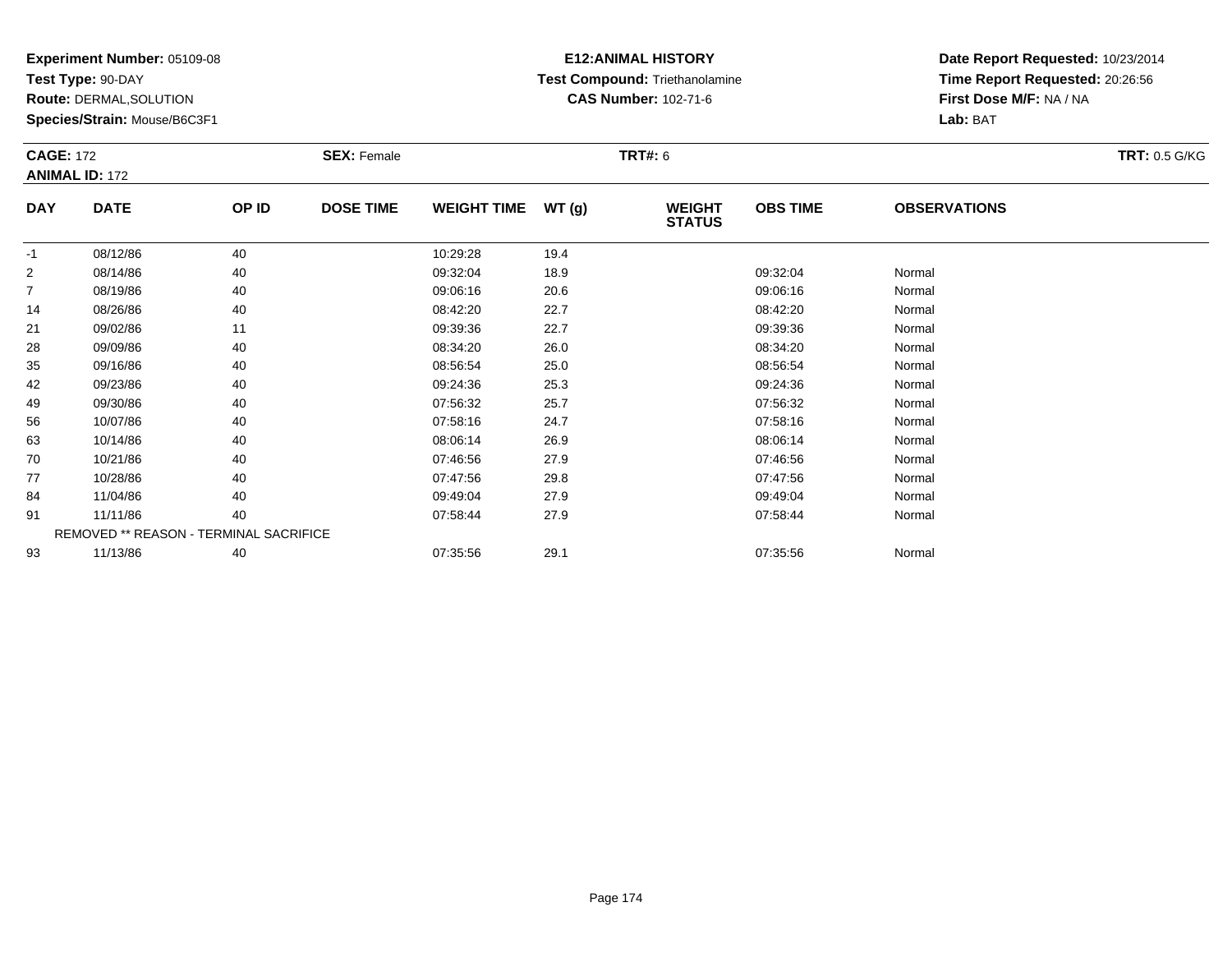**Test Type:** 90-DAY

**Route:** DERMAL,SOLUTION

**Species/Strain:** Mouse/B6C3F1

## **E12:ANIMAL HISTORY Test Compound:** Triethanolamine**CAS Number:** 102-71-6

| <b>CAGE: 173</b> | <b>ANIMAL ID: 173</b>                  |       | <b>SEX: Female</b> |                    |       | <b>TRT#: 6</b>                 |                 |                     | <b>TRT: 0.5 G/KG</b> |
|------------------|----------------------------------------|-------|--------------------|--------------------|-------|--------------------------------|-----------------|---------------------|----------------------|
| <b>DAY</b>       | <b>DATE</b>                            | OP ID | <b>DOSE TIME</b>   | <b>WEIGHT TIME</b> | WT(g) | <b>WEIGHT</b><br><b>STATUS</b> | <b>OBS TIME</b> | <b>OBSERVATIONS</b> |                      |
| $-1$             | 08/12/86                               | 40    |                    | 10:29:56           | 17.2  |                                |                 |                     |                      |
| $\overline{2}$   | 08/14/86                               | 40    |                    | 09:32:28           | 18.4  |                                | 09:32:28        | Normal              |                      |
| $\overline{7}$   | 08/19/86                               | 40    |                    | 09:06:32           | 19.4  |                                | 09:06:32        | Normal              |                      |
| 14               | 08/26/86                               | 40    |                    | 08:42:38           | 22.5  |                                | 08:42:38        | Normal              |                      |
| 21               | 09/02/86                               | 11    |                    | 09:38:04           | 22.7  |                                | 09:38:04        | Normal              |                      |
| 28               | 09/09/86                               | 40    |                    | 08:33:16           | 24.8  |                                | 08:33:16        | Normal              |                      |
| 35               | 09/16/86                               | 40    |                    | 08:57:20           | 24.0  |                                | 08:57:20        | Normal              |                      |
| 42               | 09/23/86                               | 40    |                    | 09:25:00           | 25.0  |                                | 09:25:00        | Normal              |                      |
| 49               | 09/30/86                               | 40    |                    | 07:56:48           | 24.5  |                                | 07:56:48        | Normal              |                      |
| 56               | 10/07/86                               | 40    |                    | 07:58:34           | 25.3  |                                | 07:58:34        | Normal              |                      |
| 63               | 10/14/86                               | 40    |                    | 08:06:30           | 26.3  |                                | 08:06:30        | Normal              |                      |
| 70               | 10/21/86                               | 40    |                    | 07:47:12           | 25.5  |                                | 07:47:12        | Normal              |                      |
| 77               | 10/28/86                               | 40    |                    | 07:48:14           | 26.8  |                                | 07:48:14        | Normal              |                      |
| 84               | 11/04/86                               | 40    |                    | 09:49:20           | 26.3  |                                | 09:49:20        | Normal              |                      |
| 91               | 11/11/86                               | 40    |                    | 07:57:18           | 26.2  |                                | 07:57:18        | Normal              |                      |
|                  | REMOVED ** REASON - TERMINAL SACRIFICE |       |                    |                    |       |                                |                 |                     |                      |
| 93               | 11/13/86                               | 40    |                    | 07:36:32           | 27.0  |                                | 07:36:32        | Normal              |                      |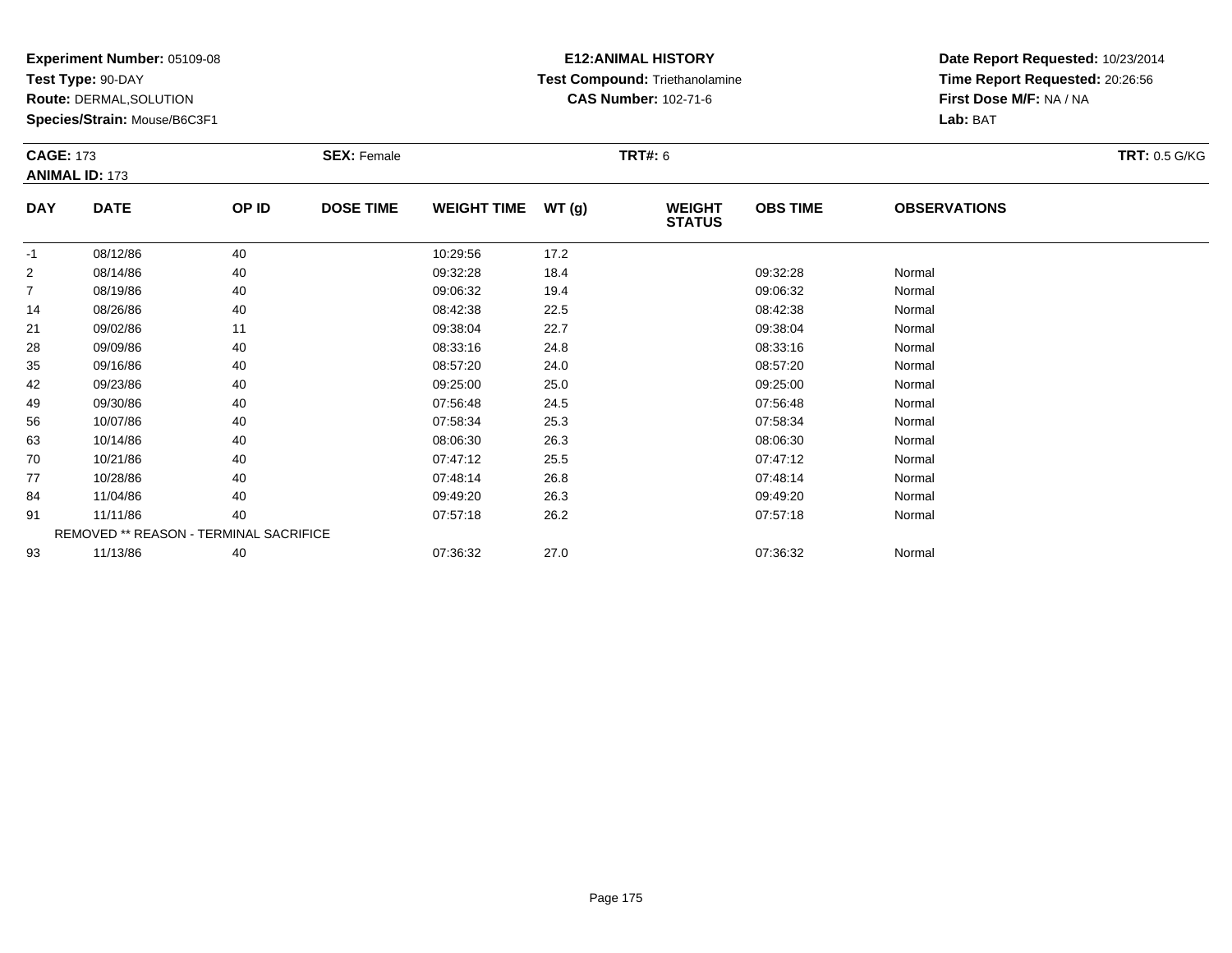**Test Type:** 90-DAY

**Route:** DERMAL,SOLUTION

**Species/Strain:** Mouse/B6C3F1

### **E12:ANIMAL HISTORY Test Compound:** Triethanolamine**CAS Number:** 102-71-6

| <b>CAGE: 174</b> |                                        |       | <b>SEX: Female</b> |                    |       | <b>TRT#: 6</b>                 |                 |                     | <b>TRT: 0.5 G/KG</b> |
|------------------|----------------------------------------|-------|--------------------|--------------------|-------|--------------------------------|-----------------|---------------------|----------------------|
|                  | <b>ANIMAL ID: 174</b>                  |       |                    |                    |       |                                |                 |                     |                      |
| <b>DAY</b>       | <b>DATE</b>                            | OP ID | <b>DOSE TIME</b>   | <b>WEIGHT TIME</b> | WT(g) | <b>WEIGHT</b><br><b>STATUS</b> | <b>OBS TIME</b> | <b>OBSERVATIONS</b> |                      |
| $-1$             | 08/12/86                               | 40    |                    | 10:30:22           | 19.2  |                                |                 |                     |                      |
| $\overline{2}$   | 08/14/86                               | 40    |                    | 09:32:46           | 19.6  |                                | 09:32:46        | Normal              |                      |
| 7                | 08/19/86                               | 40    |                    | 09:06:48           | 21.2  |                                | 09:06:48        | Normal              |                      |
| 14               | 08/26/86                               | 40    |                    | 08:41:16           | 22.0  |                                | 08:41:16        | Normal              |                      |
| 21               | 09/02/86                               | 11    |                    | 09:38:30           | 23.1  |                                | 09:38:30        | Normal              |                      |
| 28               | 09/09/86                               | 40    |                    | 08:33:34           | 25.8  |                                | 08:33:34        | Normal              |                      |
| 35               | 09/16/86                               | 40    |                    | 08:57:42           | 25.3  |                                | 08:57:42        | Normal              |                      |
| 42               | 09/23/86                               | 40    |                    | 09:25:16           | 25.0  |                                | 09:25:16        | Normal              |                      |
| 49               | 09/30/86                               | 40    |                    | 07:57:04           | 26.6  |                                | 07:57:04        | Normal              |                      |
| 56               | 10/07/86                               | 40    |                    | 07:58:48           | 26.4  |                                | 07:58:48        | Normal              |                      |
| 63               | 10/14/86                               | 40    |                    | 08:06:48           | 27.4  |                                | 08:06:48        | Normal              |                      |
| 70               | 10/21/86                               | 40    |                    | 07:47:30           | 27.9  |                                | 07:47:30        | Normal              |                      |
| 77               | 10/28/86                               | 40    |                    | 07:45:54           | 26.9  |                                | 07:45:54        | Normal              |                      |
| 84               | 11/04/86                               | 40    |                    | 09:48:06           | 28.1  |                                | 09:48:06        | Normal              |                      |
| 91               | 11/11/86                               | 40    |                    | 07:57:38           | 28.6  |                                | 07:57:38        | Normal              |                      |
|                  | REMOVED ** REASON - TERMINAL SACRIFICE |       |                    |                    |       |                                |                 |                     |                      |
| 93               | 11/13/86                               | 40    |                    | 07:37:14           | 27.2  |                                | 07:37:14        | Normal              |                      |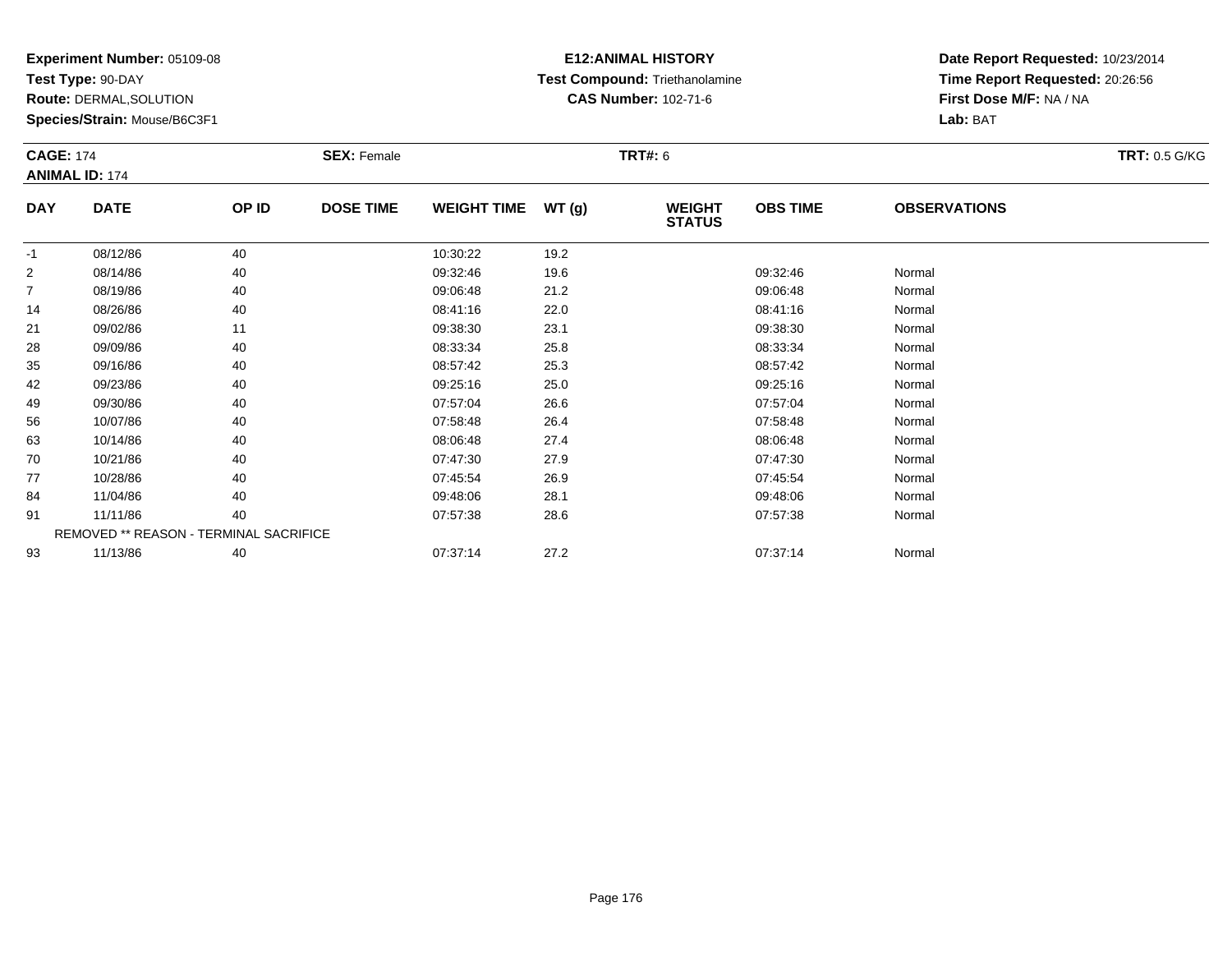**Test Type:** 90-DAY

**Route:** DERMAL,SOLUTION

**Species/Strain:** Mouse/B6C3F1

## **E12:ANIMAL HISTORY Test Compound:** Triethanolamine**CAS Number:** 102-71-6

| <b>CAGE: 175</b> | <b>ANIMAL ID: 175</b>                  |       | <b>SEX: Female</b> |                    |       | <b>TRT#:</b> 6                 |                 |                     | <b>TRT: 0.5 G/KG</b> |
|------------------|----------------------------------------|-------|--------------------|--------------------|-------|--------------------------------|-----------------|---------------------|----------------------|
| <b>DAY</b>       | <b>DATE</b>                            | OP ID | <b>DOSE TIME</b>   | <b>WEIGHT TIME</b> | WT(g) | <b>WEIGHT</b><br><b>STATUS</b> | <b>OBS TIME</b> | <b>OBSERVATIONS</b> |                      |
| $-1$             | 08/12/86                               | 40    |                    | 10:31:00           | 18.4  |                                |                 |                     |                      |
| $\overline{2}$   | 08/14/86                               | 40    |                    | 09:31:20           | 19.1  |                                | 09:31:20        | Normal              |                      |
| 7                | 08/19/86                               | 40    |                    | 09:05:30           | 20.1  |                                | 09:05:30        | Normal              |                      |
| 14               | 08/26/86                               | 40    |                    | 08:41:44           | 21.5  |                                | 08:41:44        | Normal              |                      |
| 21               | 09/02/86                               | 11    |                    | 09:38:52           | 23.3  |                                | 09:38:52        | Normal              |                      |
| 28               | 09/09/86                               | 40    |                    | 08:33:50           | 25.0  |                                | 08:33:50        | Normal              |                      |
| 35               | 09/16/86                               | 40    |                    | 08:58:00           | 25.1  |                                | 08:58:00        | Normal              |                      |
| 42               | 09/23/86                               | 40    |                    | 09:25:36           | 24.7  |                                | 09:25:36        | Normal              |                      |
| 49               | 09/30/86                               | 40    |                    | 07:57:20           | 26.9  |                                | 07:57:20        | Normal              |                      |
| 56               | 10/07/86                               | 40    |                    | 07:59:02           | 26.5  |                                | 07:59:02        | Normal              |                      |
| 63               | 10/14/86                               | 40    |                    | 08:05:32           | 25.7  |                                | 08:05:32        | Normal              |                      |
| 70               | 10/21/86                               | 40    |                    | 07:46:22           | 25.9  |                                | 07:46:22        | Normal              |                      |
| 77               | 10/28/86                               | 40    |                    | 07:47:20           | 28.3  |                                | 07:47:20        | Normal              |                      |
| 84               | 11/04/86                               | 40    |                    | 09:48:30           | 27.4  |                                | 09:48:30        | Normal              |                      |
| 91               | 11/11/86                               | 40    |                    | 07:57:56           | 28.3  |                                | 07:57:56        | Normal              |                      |
|                  | REMOVED ** REASON - TERMINAL SACRIFICE |       |                    |                    |       |                                |                 |                     |                      |
| 93               | 11/13/86                               | 40    |                    | 07:38:06           | 28.7  |                                | 07:38:06        | Normal              |                      |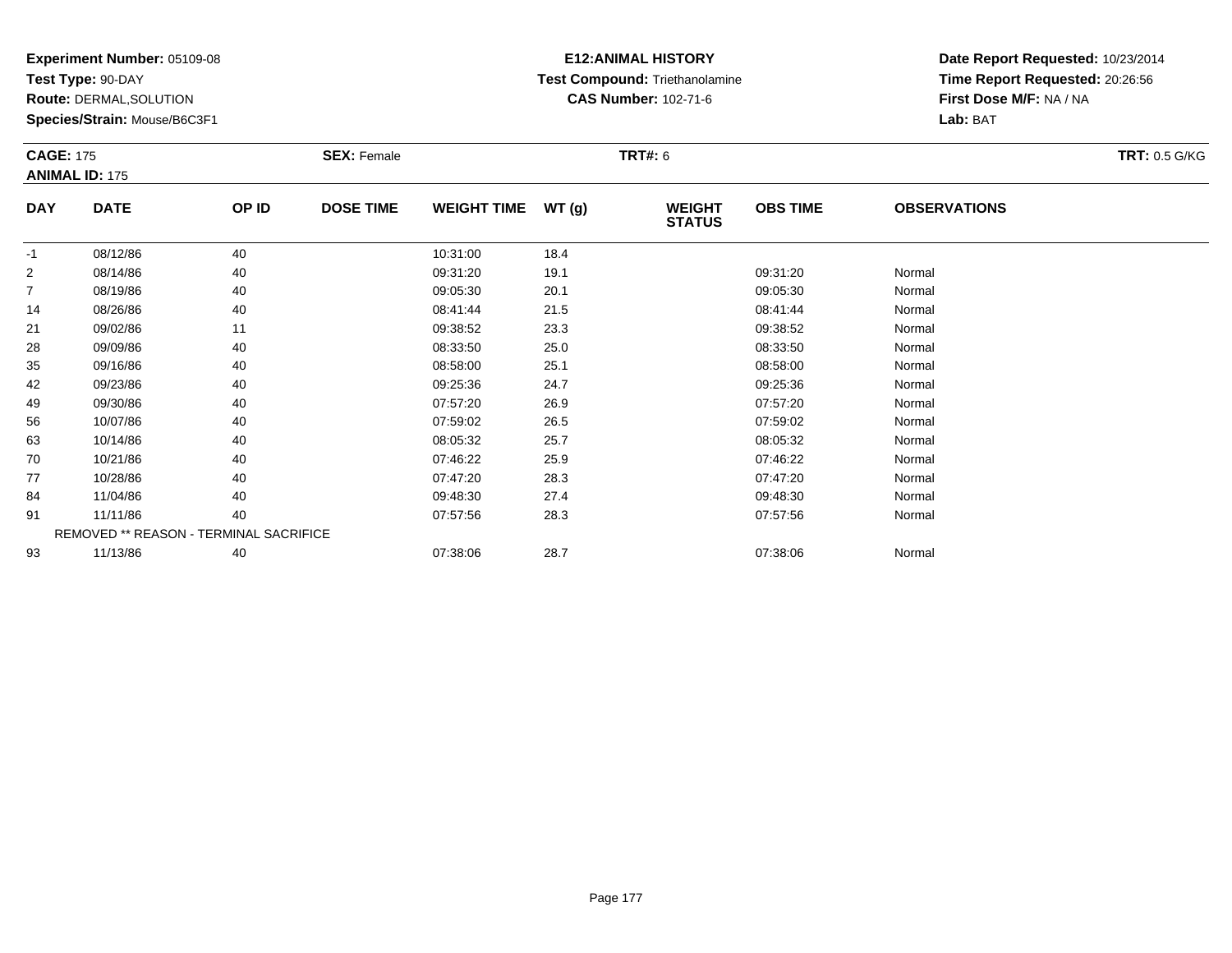**Test Type:** 90-DAY

**Route:** DERMAL,SOLUTION

**Species/Strain:** Mouse/B6C3F1

## **E12:ANIMAL HISTORY Test Compound:** Triethanolamine**CAS Number:** 102-71-6

| <b>CAGE: 176</b> | <b>ANIMAL ID: 176</b> |                                        | <b>SEX: Female</b> |                    |       | <b>TRT#:</b> 6                 |                 |                     | <b>TRT: 0.5 G/KG</b> |
|------------------|-----------------------|----------------------------------------|--------------------|--------------------|-------|--------------------------------|-----------------|---------------------|----------------------|
| <b>DAY</b>       | <b>DATE</b>           | OP ID                                  | <b>DOSE TIME</b>   | <b>WEIGHT TIME</b> | WT(g) | <b>WEIGHT</b><br><b>STATUS</b> | <b>OBS TIME</b> | <b>OBSERVATIONS</b> |                      |
| $-2$             | 08/12/86              | 40                                     |                    | 11:15:14           | 16.3  |                                |                 |                     |                      |
| -1               | 08/14/86              | 40                                     |                    | 10:15:58           | 19.0  |                                | 10:15:58        | Normal              |                      |
| 6                | 08/19/86              | 40                                     |                    | 09:20:16           | 21.1  |                                | 09:20:16        | Normal              |                      |
| 13               | 08/26/86              | 40                                     |                    | 09:16:30           | 21.9  |                                | 09:16:30        | Normal              |                      |
| 20               | 09/02/86              | 11                                     |                    | 10:03:04           | 23.3  |                                | 10:03:04        | Normal              |                      |
| 27               | 09/09/86              | 40                                     |                    | 08:56:28           | 25.5  |                                | 08:56:28        | Normal              |                      |
| 34               | 09/16/86              | 40                                     |                    | 09:05:26           | 26.6  |                                | 09:05:26        | Normal              |                      |
| 41               | 09/23/86              | 40                                     |                    | 09:17:54           | 25.6  |                                | 09:17:54        | Normal              |                      |
| 48               | 09/30/86              | 40                                     |                    | 08:09:44           | 26.6  |                                | 08:09:44        | Normal              |                      |
| 55               | 10/07/86              | 40                                     |                    | 08:14:54           | 31.4  |                                | 08:14:54        | Normal              |                      |
| 62               | 10/14/86              | 40                                     |                    | 13:36:56           | 25.9  |                                | 08:32:20        | Normal              |                      |
| 69               | 10/21/86              | 40                                     |                    | 07:59:14           | 27.9  |                                | 07:59:14        | Normal              |                      |
| 76               | 10/28/86              | 40                                     |                    | 07:59:32           | 28.7  |                                | 07:59:32        | Normal              |                      |
| 83               | 11/04/86              | 40                                     |                    | 09:33:32           | 29.3  |                                | 09:33:32        | Normal              |                      |
| 90               | 11/11/86              | 40                                     |                    | 08:22:58           | 29.6  |                                | 08:22:58        | Normal              |                      |
|                  |                       | REMOVED ** REASON - TERMINAL SACRIFICE |                    |                    |       |                                |                 |                     |                      |
| 93               | 11/14/86              | 40                                     |                    | 07:43:22           | 29.0  |                                | 07:43:22        | Normal              |                      |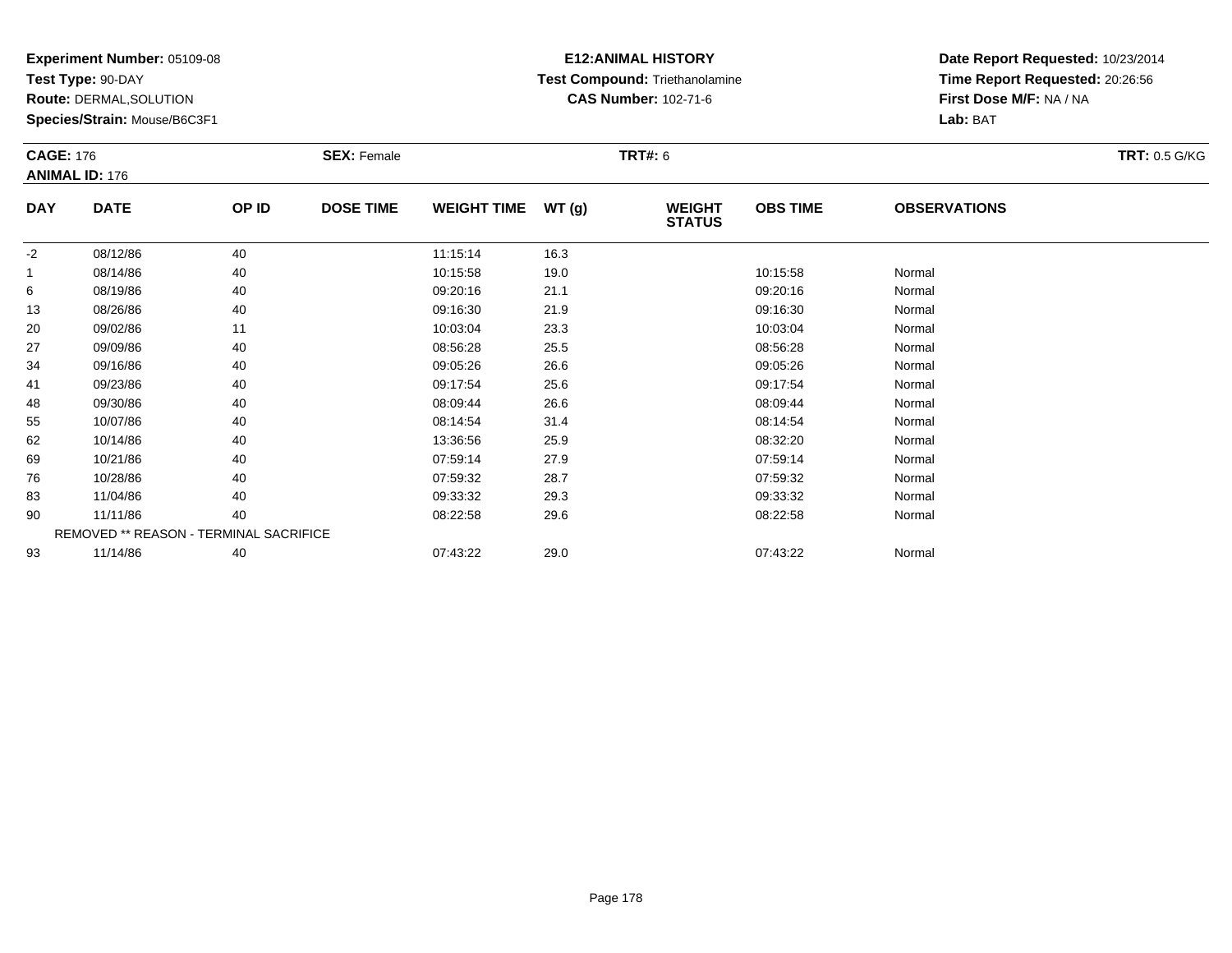**Test Type:** 90-DAY

**Route:** DERMAL,SOLUTION

**Species/Strain:** Mouse/B6C3F1

## **E12:ANIMAL HISTORY Test Compound:** Triethanolamine**CAS Number:** 102-71-6

| <b>CAGE: 177</b> | <b>ANIMAL ID: 177</b>                  |       | <b>SEX: Female</b> |                    |       | <b>TRT#: 6</b>                 |                 |                     | <b>TRT: 0.5 G/KG</b> |
|------------------|----------------------------------------|-------|--------------------|--------------------|-------|--------------------------------|-----------------|---------------------|----------------------|
| <b>DAY</b>       | <b>DATE</b>                            | OP ID | <b>DOSE TIME</b>   | <b>WEIGHT TIME</b> | WT(g) | <b>WEIGHT</b><br><b>STATUS</b> | <b>OBS TIME</b> | <b>OBSERVATIONS</b> |                      |
| $-2$             | 08/12/86                               | 40    |                    | 11:16:02           | 14.7  |                                |                 |                     |                      |
| -1               | 08/14/86                               | 40    |                    | 10:15:34           | 17.8  |                                | 10:15:34        | Normal              |                      |
| 6                | 08/19/86                               | 40    |                    | 09:19:58           | 18.3  |                                | 09:19:58        | Normal              |                      |
| 13               | 08/26/86                               | 40    |                    | 09:16:46           | 21.0  |                                | 09:16:46        | Normal              |                      |
| 20               | 09/02/86                               | 11    |                    | 10:03:18           | 22.1  |                                | 10:03:18        | Normal              |                      |
| 27               | 09/09/86                               | 40    |                    | 08:56:48           | 22.5  |                                | 08:56:48        | Normal              |                      |
| 34               | 09/16/86                               | 40    |                    | 09:04:16           | 25.1  |                                | 09:04:16        | Normal              |                      |
| 41               | 09/23/86                               | 40    |                    | 09:16:28           | 24.4  |                                | 09:16:28        | Normal              |                      |
| 48               | 09/30/86                               | 40    |                    | 08:10:08           | 24.7  |                                | 08:10:08        | Normal              |                      |
| 55               | 10/07/86                               | 40    |                    | 08:15:20           | 25.1  |                                | 08:15:20        | Normal              |                      |
| 62               | 10/14/86                               | 40    |                    | 08:32:38           | 25.4  |                                | 08:32:38        | Normal              |                      |
| 69               | 10/21/86                               | 40    |                    | 07:59:28           | 25.6  |                                | 07:59:28        | Normal              |                      |
| 76               | 10/28/86                               | 40    |                    | 07:59:46           | 26.5  |                                | 07:59:46        | Normal              |                      |
| 83               | 11/04/86                               | 40    |                    | 09:33:50           | 25.4  |                                | 09:33:50        | Normal              |                      |
| 90               | 11/11/86                               | 40    |                    | 08:23:16           | 26.8  |                                | 08:23:16        | Normal              |                      |
|                  | REMOVED ** REASON - TERMINAL SACRIFICE |       |                    |                    |       |                                |                 |                     |                      |
| 93               | 11/14/86                               | 40    |                    | 07:42:44           | 26.5  |                                | 07:42:44        | Normal              |                      |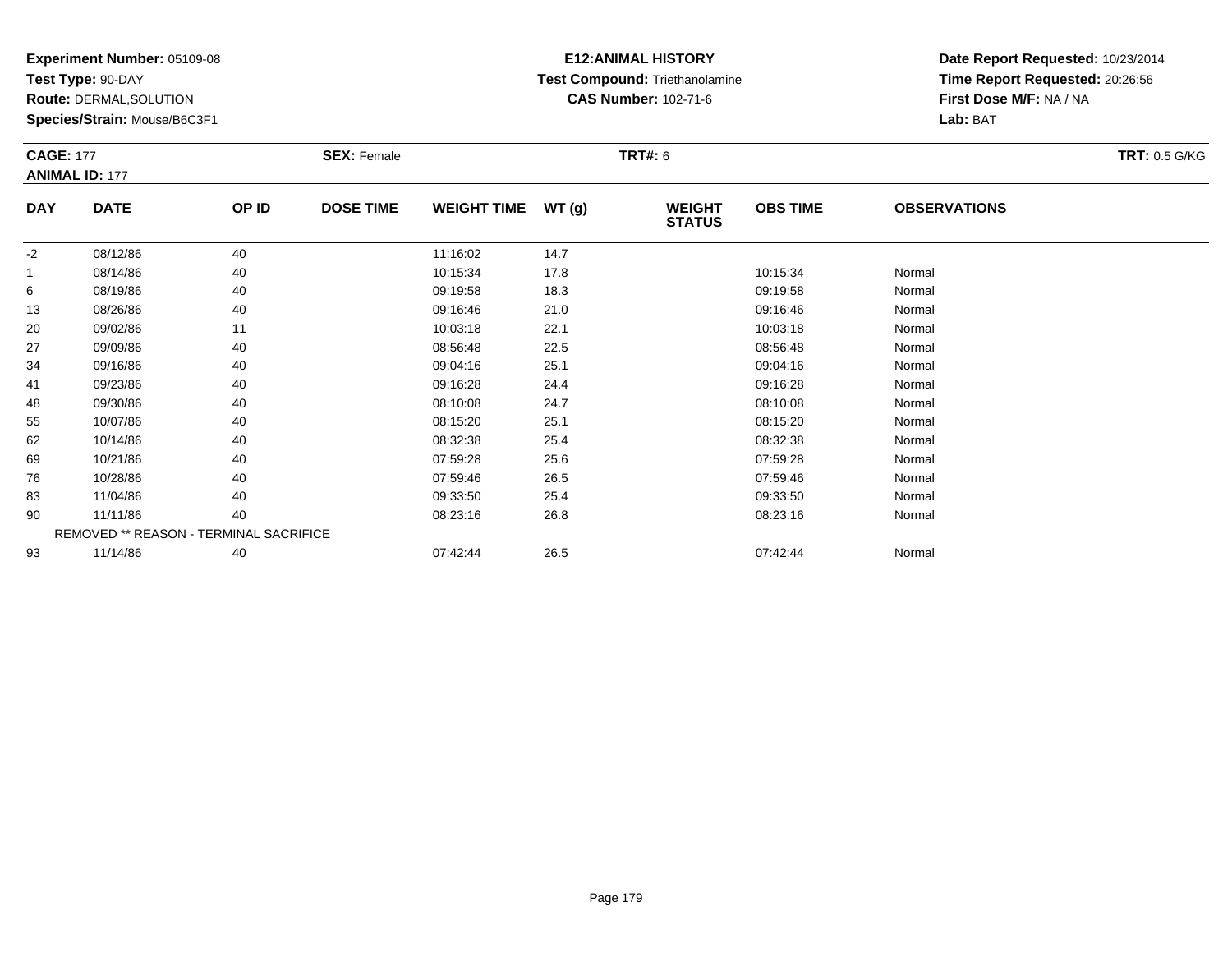**Test Type:** 90-DAY

**Route:** DERMAL,SOLUTION

**Species/Strain:** Mouse/B6C3F1

## **E12:ANIMAL HISTORY Test Compound:** Triethanolamine**CAS Number:** 102-71-6

| <b>CAGE: 178</b> |                                        |       | <b>SEX: Female</b> |                    |       | <b>TRT#: 6</b>                 |                 |                     | <b>TRT: 0.5 G/KG</b> |
|------------------|----------------------------------------|-------|--------------------|--------------------|-------|--------------------------------|-----------------|---------------------|----------------------|
|                  | <b>ANIMAL ID: 178</b>                  |       |                    |                    |       |                                |                 |                     |                      |
| <b>DAY</b>       | <b>DATE</b>                            | OP ID | <b>DOSE TIME</b>   | <b>WEIGHT TIME</b> | WT(g) | <b>WEIGHT</b><br><b>STATUS</b> | <b>OBS TIME</b> | <b>OBSERVATIONS</b> |                      |
| $-2$             | 08/12/86                               | 40    |                    | 11:17:00           | 11.2  |                                |                 |                     |                      |
| 1                | 08/14/86                               | 40    |                    | 10:15:08           | 17.3  |                                | 10:15:08        | Normal              |                      |
| 6                | 08/19/86                               | 40    |                    | 09:19:42           | 19.2  |                                | 09:19:42        | Normal              |                      |
| 13               | 08/26/86                               | 40    |                    | 09:17:04           | 20.9  |                                | 09:17:04        | Normal              |                      |
| 20               | 09/02/86                               | 11    |                    | 10:01:58           | 22.2  |                                | 10:01:58        | Normal              |                      |
| 27               | 09/09/86                               | 40    |                    | 08:55:08           | 22.8  |                                | 08:55:08        | Normal              |                      |
| 34               | 09/16/86                               | 40    |                    | 09:04:38           | 24.2  |                                | 09:04:38        | Normal              |                      |
| 41               | 09/23/86                               | 40    |                    | 09:16:56           | 23.6  |                                | 09:16:56        | Normal              |                      |
| 48               | 09/30/86                               | 40    |                    | 08:10:36           | 24.3  |                                | 08:10:36        | Normal              |                      |
| 55               | 10/07/86                               | 40    |                    | 08:15:36           | 23.0  |                                | 08:15:36        | Normal              |                      |
| 62               | 10/14/86                               | 40    |                    | 08:32:52           | 25.6  |                                | 08:32:52        | Normal              |                      |
| 69               | 10/21/86                               | 40    |                    | 07:59:44           | 26.8  |                                | 07:59:44        | Normal              |                      |
| 76               | 10/28/86                               | 40    |                    | 08:00:06           | 26.5  |                                | 08:00:06        | Normal              |                      |
| 83               | 11/04/86                               | 40    |                    | 09:34:10           | 26.9  |                                | 09:34:10        | Normal              |                      |
| 90               | 11/11/86                               | 40    |                    | 08:22:02           | 28.0  |                                | 08:22:02        | Normal              |                      |
|                  | REMOVED ** REASON - TERMINAL SACRIFICE |       |                    |                    |       |                                |                 |                     |                      |
| 93               | 11/14/86                               | 40    |                    | 07:42:08           | 27.0  |                                | 07:42:08        | Normal              |                      |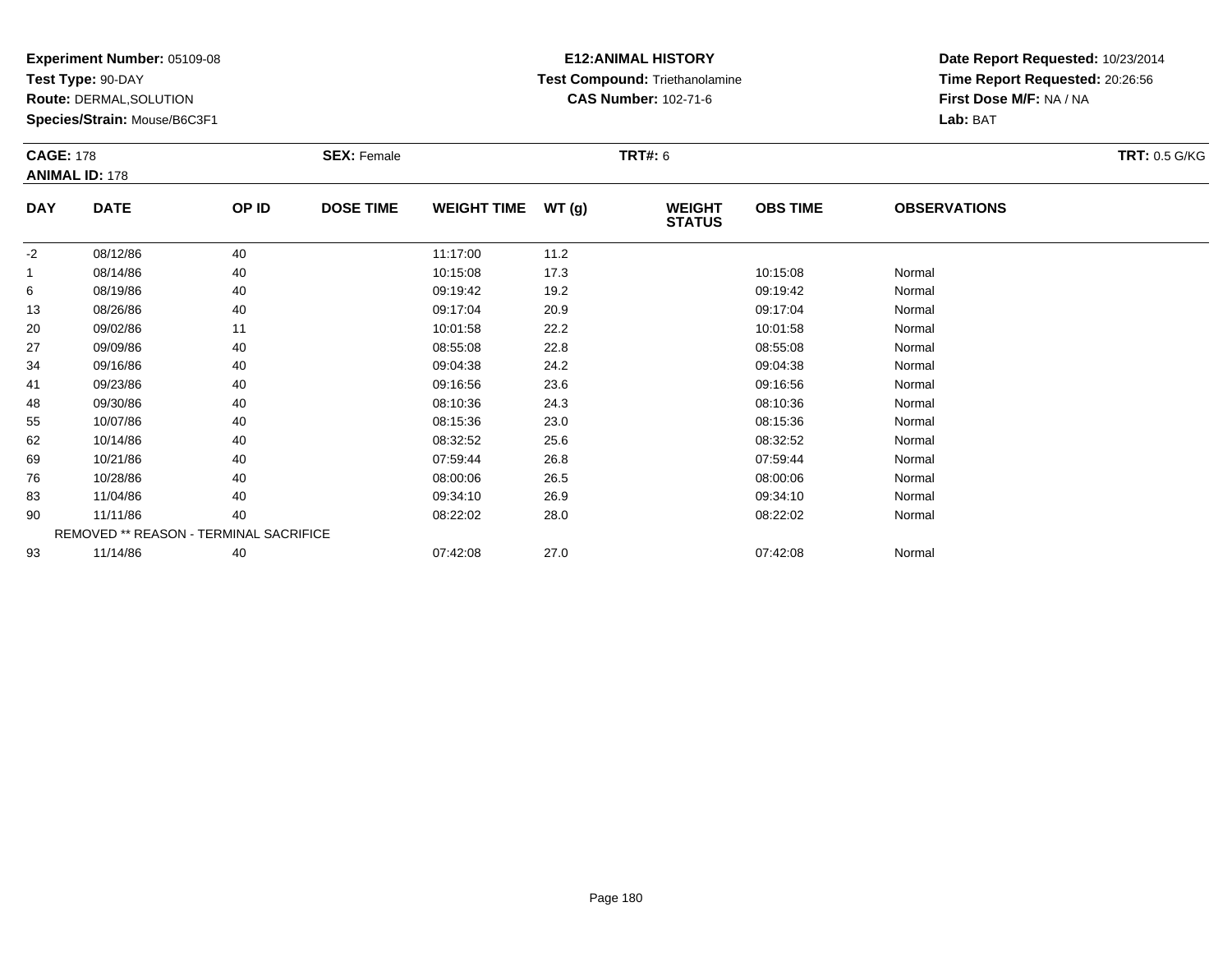**Test Type:** 90-DAY

**Route:** DERMAL,SOLUTION

**Species/Strain:** Mouse/B6C3F1

# **E12:ANIMAL HISTORY Test Compound:** Triethanolamine**CAS Number:** 102-71-6

| <b>CAGE: 179</b> | <b>ANIMAL ID: 179</b>                  |       | <b>SEX: Female</b> |                    |       | <b>TRT#:</b> 6                 |                 |                     | <b>TRT: 0.5 G/KG</b> |
|------------------|----------------------------------------|-------|--------------------|--------------------|-------|--------------------------------|-----------------|---------------------|----------------------|
| <b>DAY</b>       | <b>DATE</b>                            | OP ID | <b>DOSE TIME</b>   | <b>WEIGHT TIME</b> | WT(g) | <b>WEIGHT</b><br><b>STATUS</b> | <b>OBS TIME</b> | <b>OBSERVATIONS</b> |                      |
| $-2$             | 08/12/86                               | 40    |                    | 11:20:12           | 18.2  |                                |                 |                     |                      |
| 1                | 08/14/86                               | 40    |                    | 10:14:42           | 17.8  |                                | 10:14:42        | Normal              |                      |
| 6                | 08/19/86                               | 40    |                    | 09:19:22           | 19.7  |                                | 09:19:22        | Normal              |                      |
| 13               | 08/26/86                               | 40    |                    | 09:15:48           | 22.4  |                                | 09:15:48        | Normal              |                      |
| 20               | 09/02/86                               | 11    |                    | 10:02:26           | 23.3  |                                | 10:02:26        | Normal              |                      |
| 27               | 09/09/86                               | 40    |                    | 08:55:32           | 25.1  |                                | 08:55:32        | Normal              |                      |
| 34               | 09/16/86                               | 40    |                    | 09:04:54           | 25.9  |                                | 09:04:54        | Normal              |                      |
| 41               | 09/23/86                               | 40    |                    | 09:17:14           | 25.4  |                                | 09:17:14        | Normal              |                      |
| 48               | 09/30/86                               | 40    |                    | 08:10:54           | 25.2  |                                | 08:10:54        | Normal              |                      |
| 55               | 10/07/86                               | 40    |                    | 08:15:56           | 27.7  |                                | 08:15:56        | Normal              |                      |
| 62               | 10/14/86                               | 40    |                    | 08:33:12           | 29.6  |                                | 08:33:12        | Normal              |                      |
| 69               | 10/21/86                               | 40    |                    | 10:50:06           | 25.3  |                                | 08:00:02        | Normal              |                      |
| 76               | 10/28/86                               | 40    |                    | 07:58:50           | 27.7  |                                | 07:58:50        | Normal              |                      |
| 83               | 11/04/86                               | 40    |                    | 09:32:50           | 27.2  |                                | 09:32:50        | Normal              |                      |
| 90               | 11/11/86                               | 40    |                    | 08:22:22           | 29.5  |                                | 08:22:22        | Normal              |                      |
|                  | REMOVED ** REASON - TERMINAL SACRIFICE |       |                    |                    |       |                                |                 |                     |                      |
| 93               | 11/14/86                               | 40    |                    | 07:41:10           | 29.4  |                                | 07:41:10        | Normal              |                      |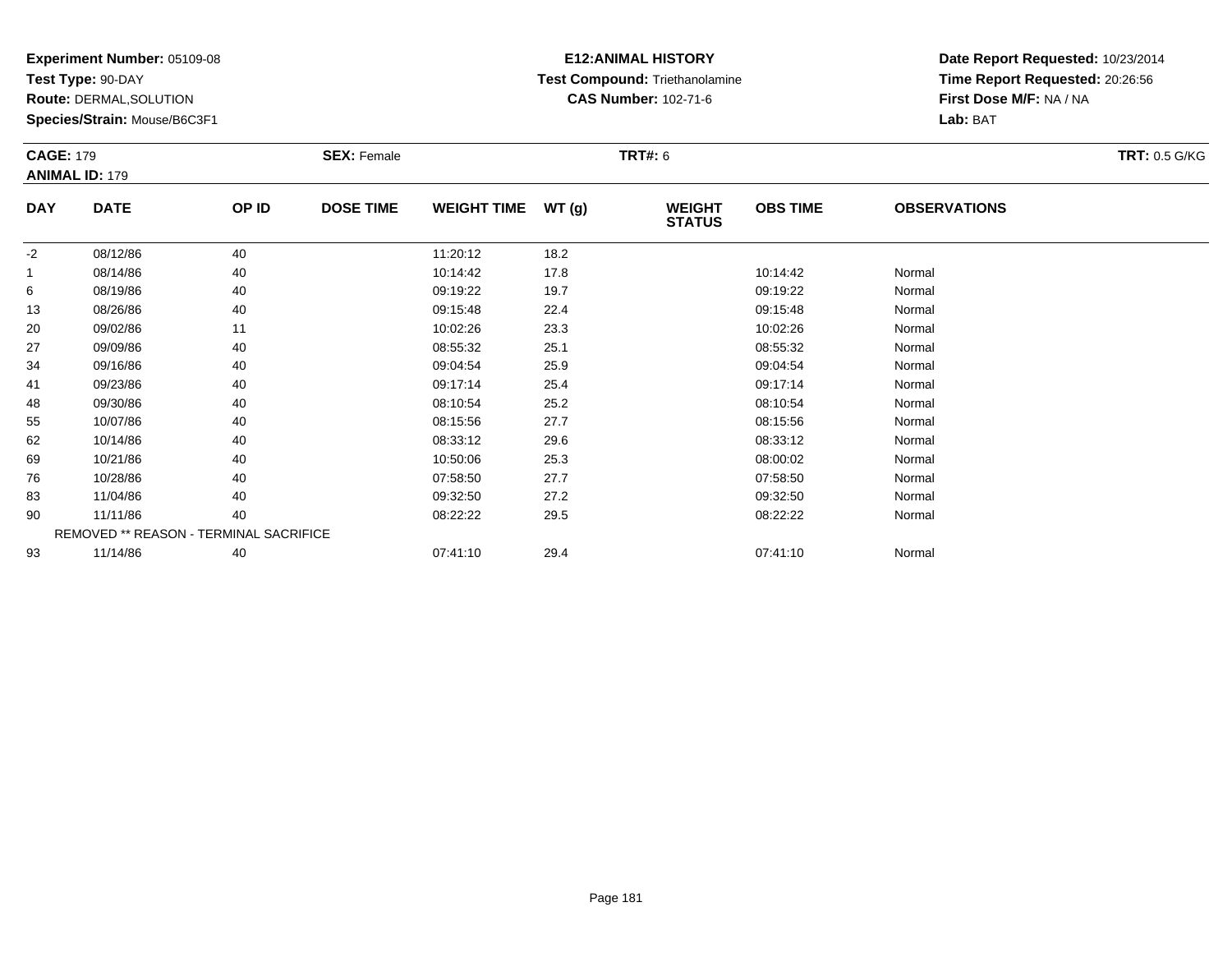**Test Type:** 90-DAY

**Route:** DERMAL,SOLUTION

**Species/Strain:** Mouse/B6C3F1

# **E12:ANIMAL HISTORY Test Compound:** Triethanolamine**CAS Number:** 102-71-6

| <b>CAGE: 180</b> | <b>ANIMAL ID: 180</b><br><b>DATE</b><br>OP ID<br>40<br>08/12/86<br>08/14/86<br>40<br>08/19/86<br>40<br>40<br>08/26/86<br>09/02/86<br>11<br>09/09/86<br>40<br>40<br>09/16/86<br>40<br>09/23/86<br>40<br>09/30/86<br>10/07/86<br>40<br>10/14/86<br>40<br>10/21/86<br>40<br>40<br>10/28/86 |    | <b>SEX: Female</b> |                    |       |                                | <b>TRT#: 6</b>  |                     |  |  |
|------------------|-----------------------------------------------------------------------------------------------------------------------------------------------------------------------------------------------------------------------------------------------------------------------------------------|----|--------------------|--------------------|-------|--------------------------------|-----------------|---------------------|--|--|
| <b>DAY</b>       |                                                                                                                                                                                                                                                                                         |    | <b>DOSE TIME</b>   | <b>WEIGHT TIME</b> | WT(g) | <b>WEIGHT</b><br><b>STATUS</b> | <b>OBS TIME</b> | <b>OBSERVATIONS</b> |  |  |
| $-2$             |                                                                                                                                                                                                                                                                                         |    |                    | 11:20:52           | 16.4  |                                |                 |                     |  |  |
| -1               |                                                                                                                                                                                                                                                                                         |    |                    | 10:05:24           | 18.5  |                                | 10:05:24        | Normal              |  |  |
| 6                |                                                                                                                                                                                                                                                                                         |    |                    | 09:19:00           | 20.5  |                                | 09:19:00        | Normal              |  |  |
| 13               |                                                                                                                                                                                                                                                                                         |    |                    | 09:16:12           | 22.9  |                                | 09:16:12        | Normal              |  |  |
| 20               |                                                                                                                                                                                                                                                                                         |    |                    | 10:02:42           | 25.4  |                                | 10:02:42        | Normal              |  |  |
| 27               |                                                                                                                                                                                                                                                                                         |    |                    | 08:55:50           | 25.7  |                                | 08:55:50        | Normal              |  |  |
| 34               |                                                                                                                                                                                                                                                                                         |    |                    | 09:05:10           | 26.7  |                                | 09:05:10        | Normal              |  |  |
| 41               |                                                                                                                                                                                                                                                                                         |    |                    | 09:17:36           | 26.6  |                                | 09:17:36        | Normal              |  |  |
| 48               |                                                                                                                                                                                                                                                                                         |    |                    | 08:11:12           | 28.7  |                                | 08:11:12        | Normal              |  |  |
| 55               |                                                                                                                                                                                                                                                                                         |    |                    | 14:31:24           | 27.4  |                                | 08:16:14        | Normal              |  |  |
| 62               |                                                                                                                                                                                                                                                                                         |    |                    | 08:31:58           | 27.7  |                                | 08:31:58        | Normal              |  |  |
| 69               |                                                                                                                                                                                                                                                                                         |    |                    | 07:58:52           | 29.4  |                                | 07:58:52        | Normal              |  |  |
| 76               |                                                                                                                                                                                                                                                                                         |    |                    | 07:59:10           | 30.7  |                                | 07:59:10        | Normal              |  |  |
| 83               | 11/04/86                                                                                                                                                                                                                                                                                | 40 |                    | 09:33:14           | 30.9  |                                | 09:33:14        | Normal              |  |  |
| 90               | 11/11/86                                                                                                                                                                                                                                                                                | 40 |                    | 08:22:40           | 32.3  |                                | 08:22:40        | Normal              |  |  |
|                  | REMOVED ** REASON - TERMINAL SACRIFICE                                                                                                                                                                                                                                                  |    |                    |                    |       |                                |                 |                     |  |  |
| 93               | 11/14/86                                                                                                                                                                                                                                                                                | 40 |                    | 07:40:38           | 31.4  |                                | 07:40:38        | Normal              |  |  |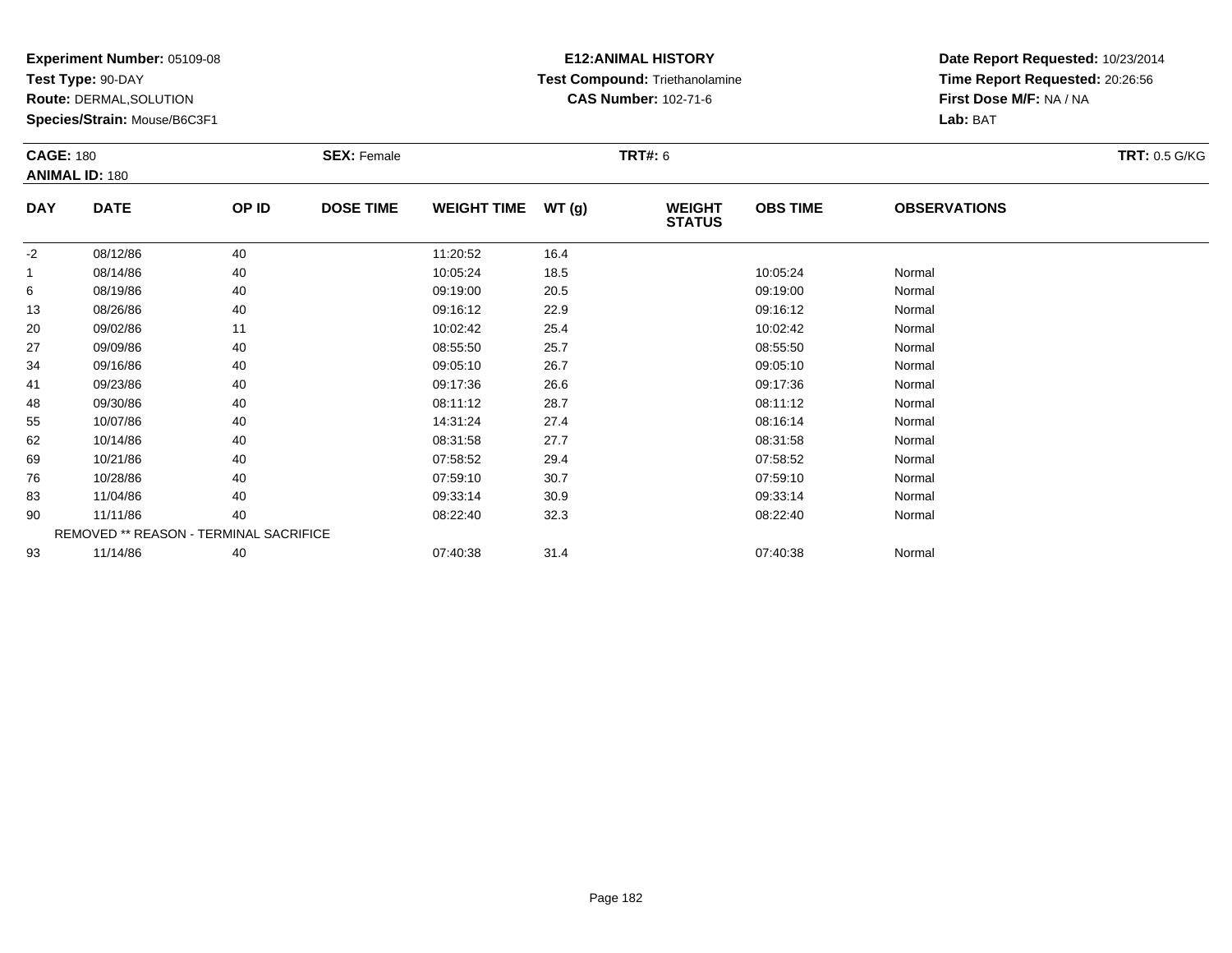|                  | Experiment Number: 05109-08<br>Test Type: 90-DAY<br><b>Route: DERMAL, SOLUTION</b><br>Species/Strain: Mouse/B6C3F1 |       |                    |                    |                | <b>E12: ANIMAL HISTORY</b><br>Test Compound: Triethanolamine<br><b>CAS Number: 102-71-6</b> |                 | Date Report Requested: 10/23/2014<br>Time Report Requested: 20:26:56<br>First Dose M/F: NA / NA<br>Lab: BAT |                      |
|------------------|--------------------------------------------------------------------------------------------------------------------|-------|--------------------|--------------------|----------------|---------------------------------------------------------------------------------------------|-----------------|-------------------------------------------------------------------------------------------------------------|----------------------|
| <b>CAGE: 181</b> | <b>ANIMAL ID: 181</b>                                                                                              |       | <b>SEX: Female</b> |                    | <b>TRT#: 8</b> |                                                                                             |                 |                                                                                                             | <b>TRT: 1.0 G/KG</b> |
| <b>DAY</b>       | <b>DATE</b>                                                                                                        | OP ID | <b>DOSE TIME</b>   | <b>WEIGHT TIME</b> | WT (g)         | <b>WEIGHT</b><br><b>STATUS</b>                                                              | <b>OBS TIME</b> | <b>OBSERVATIONS</b>                                                                                         |                      |
| $-1$             | 08/10/86                                                                                                           | 42    |                    | 13:05:38           | 16.8           |                                                                                             |                 |                                                                                                             |                      |
|                  | 08/14/86                                                                                                           | 40    |                    | 08:26:10           | 18.8           |                                                                                             |                 |                                                                                                             |                      |
| 9                | 08/19/86                                                                                                           | 40    |                    | 08:08:20           | 21.3           |                                                                                             |                 |                                                                                                             |                      |
| 16               | 08/26/86                                                                                                           | 40    |                    | 08:18:18           | 22.6           |                                                                                             |                 |                                                                                                             |                      |
| 23               | 09/02/86                                                                                                           | 11    |                    | 08:21:00           | 23.4           |                                                                                             |                 |                                                                                                             |                      |
| 30               | 09/09/86                                                                                                           | 40    |                    | 09:45:42           | 24.9           |                                                                                             |                 |                                                                                                             |                      |
| 37               | 09/16/86                                                                                                           | 40    |                    | 10:05:06           | 24.8           |                                                                                             |                 |                                                                                                             |                      |
| 44               | 09/23/86                                                                                                           | 40    |                    | 09:48:04           | 26.5           |                                                                                             |                 |                                                                                                             |                      |
| 51               | 09/30/86                                                                                                           | 40    |                    | 09:00:00           | 27.6           |                                                                                             |                 |                                                                                                             |                      |
| 58               | 10/07/86                                                                                                           | 40    |                    | 08:57:50           | 26.8           |                                                                                             |                 |                                                                                                             |                      |
| 65               | 10/14/86                                                                                                           | 40    |                    | 09:20:20           | 27.4           |                                                                                             |                 |                                                                                                             |                      |
| 72               | 10/21/86                                                                                                           | 40    |                    | 08:45:14           | 29.3           |                                                                                             |                 |                                                                                                             |                      |
| 79               | 10/28/86                                                                                                           | 40    |                    | 08:41:18           | 28.1           |                                                                                             |                 |                                                                                                             |                      |
| 86               | 11/04/86                                                                                                           | 40    |                    | 10:56:38           | 26.1           |                                                                                             |                 |                                                                                                             |                      |
| 93               | 11/11/86                                                                                                           | 40    |                    | 09:13:36           | 28.7           |                                                                                             |                 |                                                                                                             |                      |
|                  | REMOVED ** REASON - TERMINAL SACRIFICE                                                                             |       |                    |                    |                |                                                                                             |                 |                                                                                                             |                      |
| 96               | 11/14/86                                                                                                           | 42    |                    | 08:16:20           | 29.5           |                                                                                             | 08:16:20        | Override                                                                                                    |                      |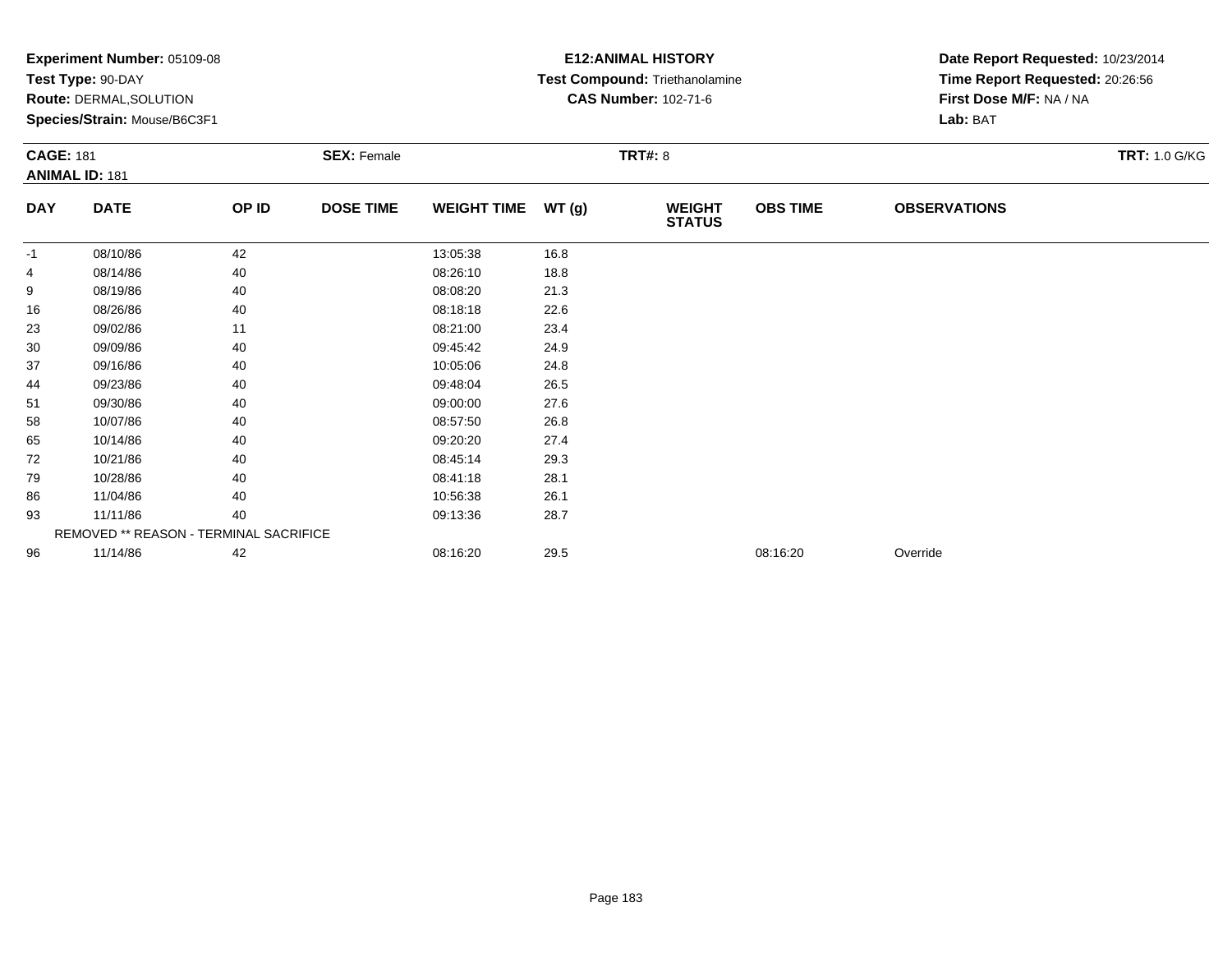|                  | Experiment Number: 05109-08<br>Test Type: 90-DAY<br>Route: DERMAL, SOLUTION<br>Species/Strain: Mouse/B6C3F1 |       |                    |                    |       | <b>E12: ANIMAL HISTORY</b><br>Test Compound: Triethanolamine<br><b>CAS Number: 102-71-6</b> |                 | Date Report Requested: 10/23/2014<br>Time Report Requested: 20:26:56<br>First Dose M/F: NA / NA<br>Lab: BAT |                      |  |
|------------------|-------------------------------------------------------------------------------------------------------------|-------|--------------------|--------------------|-------|---------------------------------------------------------------------------------------------|-----------------|-------------------------------------------------------------------------------------------------------------|----------------------|--|
| <b>CAGE: 182</b> | <b>ANIMAL ID: 182</b>                                                                                       |       | <b>SEX: Female</b> |                    |       | <b>TRT#: 8</b>                                                                              |                 |                                                                                                             | <b>TRT: 1.0 G/KG</b> |  |
| <b>DAY</b>       | <b>DATE</b>                                                                                                 | OP ID | <b>DOSE TIME</b>   | <b>WEIGHT TIME</b> | WT(g) | <b>WEIGHT</b><br><b>STATUS</b>                                                              | <b>OBS TIME</b> | <b>OBSERVATIONS</b>                                                                                         |                      |  |
| -1               | 08/10/86                                                                                                    | 42    |                    | 13:06:02           | 17.0  |                                                                                             |                 |                                                                                                             |                      |  |
| 4                | 08/14/86                                                                                                    | 40    |                    | 08:25:38           | 18.9  |                                                                                             |                 |                                                                                                             |                      |  |
| 9                | 08/19/86                                                                                                    | 40    |                    | 08:08:04           | 20.6  |                                                                                             |                 |                                                                                                             |                      |  |
| 16               | 08/26/86                                                                                                    | 40    |                    | 08:18:30           | 22.3  |                                                                                             |                 |                                                                                                             |                      |  |
| 23               | 09/02/86                                                                                                    | 11    |                    | 08:21:22           | 23.7  |                                                                                             |                 |                                                                                                             |                      |  |
| 30               | 09/09/86                                                                                                    | 40    |                    | 09:46:08           | 25.4  |                                                                                             |                 |                                                                                                             |                      |  |
| 37               | 09/16/86                                                                                                    | 40    |                    | 10:04:08           | 25.5  |                                                                                             |                 |                                                                                                             |                      |  |
| 44               | 09/23/86                                                                                                    | 40    |                    | 09:47:10           | 24.1  |                                                                                             |                 |                                                                                                             |                      |  |
| 51               | 09/30/86                                                                                                    | 40    |                    | 09:00:14           | 25.9  |                                                                                             |                 |                                                                                                             |                      |  |
| 58               | 10/07/86                                                                                                    | 40    |                    | 08:58:00           | 27.5  |                                                                                             |                 |                                                                                                             |                      |  |
| 65               | 10/14/86                                                                                                    | 40    |                    | 09:20:34           | 26.2  |                                                                                             |                 |                                                                                                             |                      |  |
| 72               | 10/21/86                                                                                                    | 40    |                    | 08:45:26           | 28.2  |                                                                                             |                 |                                                                                                             |                      |  |
| 79               | 10/28/86                                                                                                    | 40    |                    | 08:41:32           | 28.3  |                                                                                             |                 |                                                                                                             |                      |  |
| 86               | 11/04/86                                                                                                    | 40    |                    | 10:56:48           | 26.1  |                                                                                             |                 |                                                                                                             |                      |  |
| 93               | 11/11/86                                                                                                    | 40    |                    | 09:13:50           | 28.8  |                                                                                             |                 |                                                                                                             |                      |  |
|                  | REMOVED ** REASON - TERMINAL SACRIFICE                                                                      |       |                    |                    |       |                                                                                             |                 |                                                                                                             |                      |  |
| 96               | 11/14/86                                                                                                    | 42    |                    | 08:16:44           | 30.2  |                                                                                             | 08:16:44        | Override                                                                                                    |                      |  |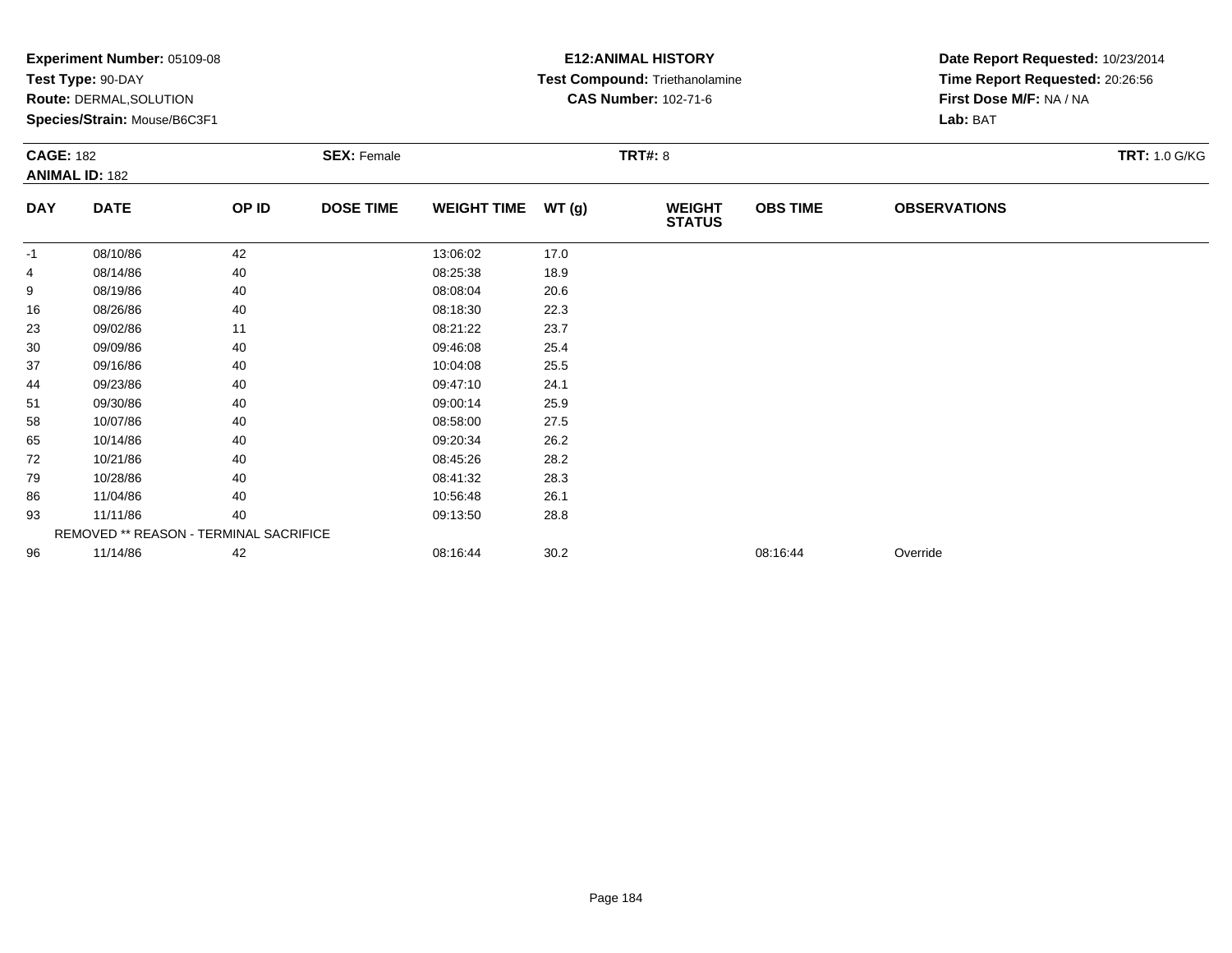|                  | Experiment Number: 05109-08<br>Test Type: 90-DAY<br>Route: DERMAL, SOLUTION<br>Species/Strain: Mouse/B6C3F1 |       |                    |                    |        | <b>E12: ANIMAL HISTORY</b><br>Test Compound: Triethanolamine<br><b>CAS Number: 102-71-6</b> | Date Report Requested: 10/23/2014<br>Time Report Requested: 20:26:56<br>First Dose M/F: NA / NA<br>Lab: BAT |                     |                      |
|------------------|-------------------------------------------------------------------------------------------------------------|-------|--------------------|--------------------|--------|---------------------------------------------------------------------------------------------|-------------------------------------------------------------------------------------------------------------|---------------------|----------------------|
| <b>CAGE: 183</b> | <b>ANIMAL ID: 183</b>                                                                                       |       | <b>SEX: Female</b> |                    |        | <b>TRT#: 8</b>                                                                              |                                                                                                             |                     | <b>TRT: 1.0 G/KG</b> |
| <b>DAY</b>       | <b>DATE</b>                                                                                                 | OP ID | <b>DOSE TIME</b>   | <b>WEIGHT TIME</b> | WT (g) | <b>WEIGHT</b><br><b>STATUS</b>                                                              | <b>OBS TIME</b>                                                                                             | <b>OBSERVATIONS</b> |                      |
| $-1$             | 08/10/86                                                                                                    | 42    |                    | 13:06:30           | 17.7   |                                                                                             |                                                                                                             |                     |                      |
|                  | 08/14/86                                                                                                    | 40    |                    | 08:25:16           | 19.8   |                                                                                             |                                                                                                             |                     |                      |
| 9                | 08/19/86                                                                                                    | 40    |                    | 08:07:40           | 20.7   |                                                                                             |                                                                                                             |                     |                      |
| 16               | 08/26/86                                                                                                    | 40    |                    | 08:18:46           | 23.8   |                                                                                             |                                                                                                             |                     |                      |
| 23               | 09/02/86                                                                                                    | 11    |                    | 08:19:20           | 23.5   |                                                                                             |                                                                                                             |                     |                      |
| 30               | 09/09/86                                                                                                    | 40    |                    | 09:44:48           | 23.8   |                                                                                             |                                                                                                             |                     |                      |
| 37               | 09/16/86                                                                                                    | 40    |                    | 10:04:24           | 25.6   |                                                                                             |                                                                                                             |                     |                      |
| 44               | 09/23/86                                                                                                    | 40    |                    | 09:47:22           | 25.2   |                                                                                             |                                                                                                             |                     |                      |
| 51               | 09/30/86                                                                                                    | 40    |                    | 09:00:28           | 25.9   |                                                                                             |                                                                                                             |                     |                      |
| 58               | 10/07/86                                                                                                    | 40    |                    | 08:58:16           | 26.0   |                                                                                             |                                                                                                             |                     |                      |
| 65               | 10/14/86                                                                                                    | 40    |                    | 09:20:48           | 27.5   |                                                                                             |                                                                                                             |                     |                      |
| 72               | 10/21/86                                                                                                    | 40    |                    | 08:45:40           | 27.6   |                                                                                             |                                                                                                             |                     |                      |
| 79               | 10/28/86                                                                                                    | 40    |                    | 08:41:46           | 27.5   |                                                                                             |                                                                                                             |                     |                      |
| 86               | 11/04/86                                                                                                    | 40    |                    | 10:57:02           | 27.4   |                                                                                             |                                                                                                             |                     |                      |
| 93               | 11/11/86                                                                                                    | 40    |                    | 09:12:50           | 27.5   |                                                                                             |                                                                                                             |                     |                      |
|                  | REMOVED ** REASON - TERMINAL SACRIFICE                                                                      |       |                    |                    |        |                                                                                             |                                                                                                             |                     |                      |
| 96               | 11/14/86                                                                                                    | 42    |                    | 08:14:56           | 30.9   |                                                                                             | 08:14:56                                                                                                    | Override            |                      |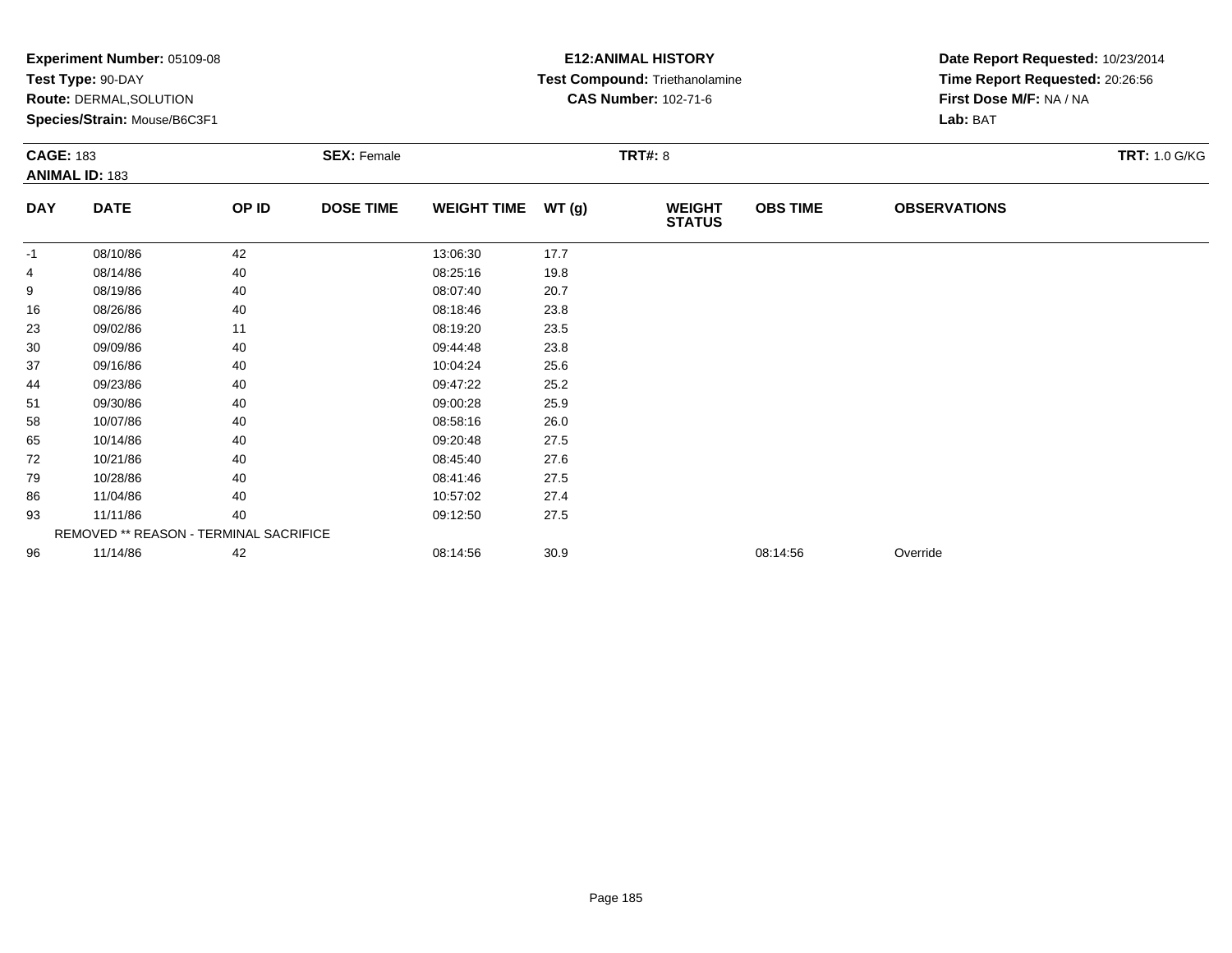|                  | Experiment Number: 05109-08<br>Test Type: 90-DAY<br>Route: DERMAL, SOLUTION<br>Species/Strain: Mouse/B6C3F1 |       |                    |                    |                | <b>E12: ANIMAL HISTORY</b><br>Test Compound: Triethanolamine<br><b>CAS Number: 102-71-6</b> | Date Report Requested: 10/23/2014<br>Time Report Requested: 20:26:57<br>First Dose M/F: NA / NA<br>Lab: BAT |                     |                      |
|------------------|-------------------------------------------------------------------------------------------------------------|-------|--------------------|--------------------|----------------|---------------------------------------------------------------------------------------------|-------------------------------------------------------------------------------------------------------------|---------------------|----------------------|
| <b>CAGE: 184</b> | <b>ANIMAL ID: 184</b>                                                                                       |       | <b>SEX: Female</b> |                    | <b>TRT#: 8</b> |                                                                                             |                                                                                                             |                     | <b>TRT: 1.0 G/KG</b> |
| <b>DAY</b>       | <b>DATE</b>                                                                                                 | OP ID | <b>DOSE TIME</b>   | <b>WEIGHT TIME</b> | WT(g)          | <b>WEIGHT</b><br><b>STATUS</b>                                                              | <b>OBS TIME</b>                                                                                             | <b>OBSERVATIONS</b> |                      |
| $-1$             | 08/10/86                                                                                                    | 42    |                    | 13:06:46           | 17.2           |                                                                                             |                                                                                                             |                     |                      |
|                  | 08/14/86                                                                                                    | 40    |                    | 08:24:54           | 18.3           |                                                                                             |                                                                                                             |                     |                      |
| 9                | 08/19/86                                                                                                    | 40    |                    | 08:07:22           | 19.9           |                                                                                             |                                                                                                             |                     |                      |
| 16               | 08/26/86                                                                                                    | 40    |                    | 08:17:36           | 21.2           |                                                                                             |                                                                                                             |                     |                      |
| 23               | 09/02/86                                                                                                    | 11    |                    | 08:20:14           | 23.6           |                                                                                             |                                                                                                             |                     |                      |
| 30               | 09/09/86                                                                                                    | 40    |                    | 09:45:00           | 24.1           |                                                                                             |                                                                                                             |                     |                      |
| 37               | 09/16/86                                                                                                    | 40    |                    | 10:04:36           | 25.2           |                                                                                             |                                                                                                             |                     |                      |
| 44               | 09/23/86                                                                                                    | 40    |                    | 09:47:36           | 23.4           |                                                                                             |                                                                                                             |                     |                      |
| 51               | 09/30/86                                                                                                    | 40    |                    | 09:00:42           | 25.9           |                                                                                             |                                                                                                             |                     |                      |
| 58               | 10/07/86                                                                                                    | 40    |                    | 08:58:28           | 24.9           |                                                                                             |                                                                                                             |                     |                      |
| 65               | 10/14/86                                                                                                    | 40    |                    | 09:21:04           | 26.6           |                                                                                             |                                                                                                             |                     |                      |
| 72               | 10/21/86                                                                                                    | 40    |                    | 08:45:56           | 27.5           |                                                                                             |                                                                                                             |                     |                      |
| 79               | 10/28/86                                                                                                    | 40    |                    | 08:40:50           | 26.3           |                                                                                             |                                                                                                             |                     |                      |
| 86               | 11/04/86                                                                                                    | 40    |                    | 13:37:48           | 25.8           |                                                                                             |                                                                                                             |                     |                      |
| 93               | 11/11/86                                                                                                    | 40    |                    | 09:13:04           | 27.5           |                                                                                             |                                                                                                             |                     |                      |
|                  | REMOVED ** REASON - TERMINAL SACRIFICE                                                                      |       |                    |                    |                |                                                                                             |                                                                                                             |                     |                      |
| 96               | 11/14/86                                                                                                    | 42    |                    | 08:15:28           | 24.5           |                                                                                             | 08:15:28                                                                                                    | Override            |                      |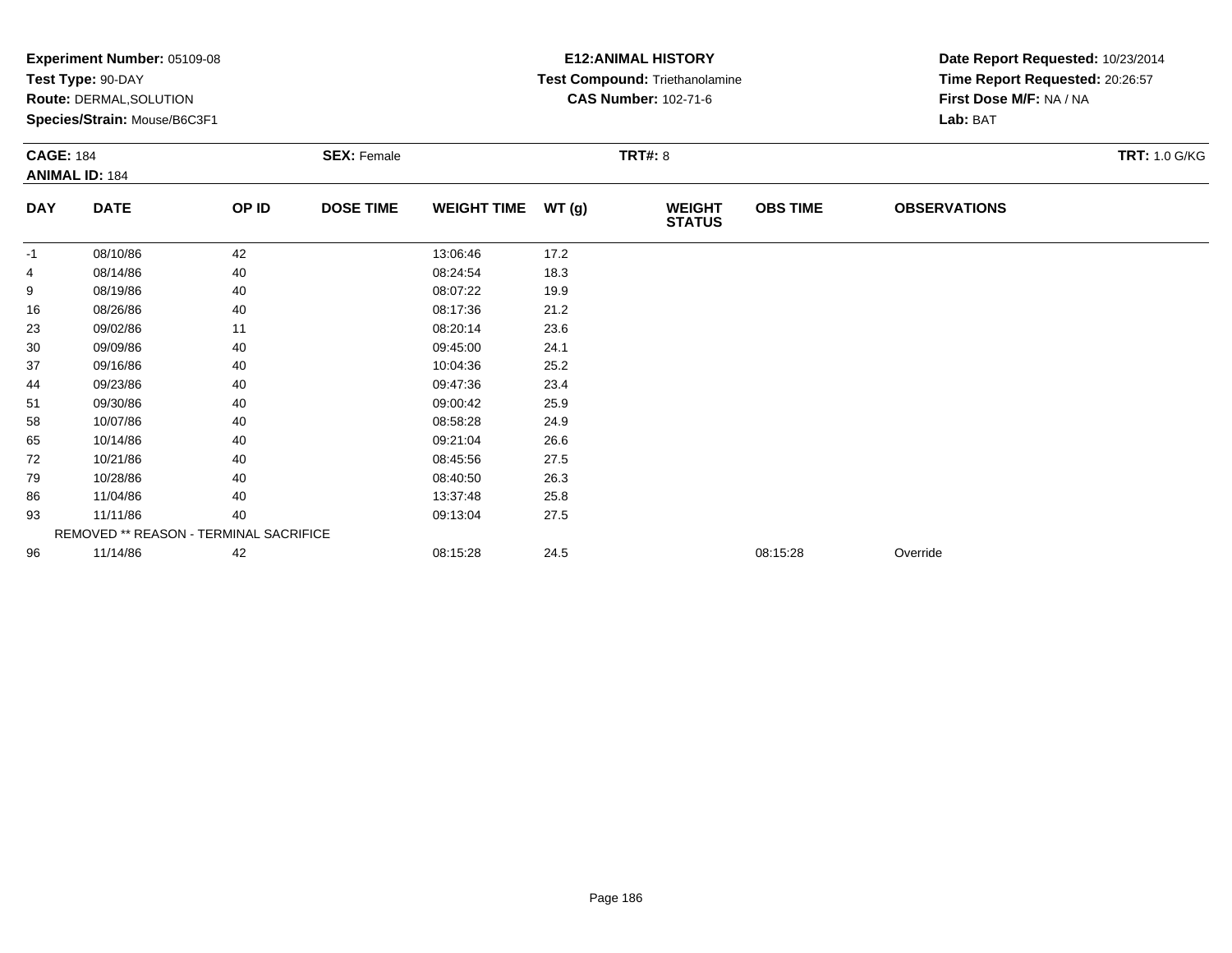|                  | Experiment Number: 05109-08<br>Test Type: 90-DAY<br>Route: DERMAL, SOLUTION<br>Species/Strain: Mouse/B6C3F1 |       |                    |                    |        | <b>E12: ANIMAL HISTORY</b><br>Test Compound: Triethanolamine<br><b>CAS Number: 102-71-6</b> | Date Report Requested: 10/23/2014<br>Time Report Requested: 20:26:57<br>First Dose M/F: NA / NA<br>Lab: BAT |                     |                      |
|------------------|-------------------------------------------------------------------------------------------------------------|-------|--------------------|--------------------|--------|---------------------------------------------------------------------------------------------|-------------------------------------------------------------------------------------------------------------|---------------------|----------------------|
| <b>CAGE: 185</b> | <b>ANIMAL ID: 185</b>                                                                                       |       | <b>SEX: Female</b> |                    |        | <b>TRT#: 8</b>                                                                              |                                                                                                             |                     | <b>TRT: 1.0 G/KG</b> |
| <b>DAY</b>       | <b>DATE</b>                                                                                                 | OP ID | <b>DOSE TIME</b>   | <b>WEIGHT TIME</b> | WT (g) | <b>WEIGHT</b><br><b>STATUS</b>                                                              | <b>OBS TIME</b>                                                                                             | <b>OBSERVATIONS</b> |                      |
| $-1$             | 08/10/86                                                                                                    | 42    |                    | 13:07:04           | 18.8   |                                                                                             |                                                                                                             |                     |                      |
|                  | 08/14/86                                                                                                    | 40    |                    | 08:24:32           | 20.6   |                                                                                             |                                                                                                             |                     |                      |
| 9                | 08/19/86                                                                                                    | 40    |                    | 08:06:58           | 21.4   |                                                                                             |                                                                                                             |                     |                      |
| 16               | 08/26/86                                                                                                    | 40    |                    | 08:17:56           | 22.7   |                                                                                             |                                                                                                             |                     |                      |
| 23               | 09/02/86                                                                                                    | 11    |                    | 08:20:42           | 23.5   |                                                                                             |                                                                                                             |                     |                      |
| 30               | 09/09/86                                                                                                    | 40    |                    | 09:45:18           | 25.2   |                                                                                             |                                                                                                             |                     |                      |
| 37               | 09/16/86                                                                                                    | 40    |                    | 10:04:50           | 26.5   |                                                                                             |                                                                                                             |                     |                      |
| 44               | 09/23/86                                                                                                    | 40    |                    | 09:47:48           | 26.6   |                                                                                             |                                                                                                             |                     |                      |
| 51               | 09/30/86                                                                                                    | 40    |                    | 13:16:38           | 26.3   |                                                                                             |                                                                                                             |                     |                      |
| 58               | 10/07/86                                                                                                    | 40    |                    | 08:58:40           | 28.2   |                                                                                             |                                                                                                             |                     |                      |
| 65               | 10/14/86                                                                                                    | 40    |                    | 09:19:48           | 29.7   |                                                                                             |                                                                                                             |                     |                      |
| 72               | 10/21/86                                                                                                    | 40    |                    | 08:45:02           | 29.5   |                                                                                             |                                                                                                             |                     |                      |
| 79               | 10/28/86                                                                                                    | 40    |                    | 08:41:04           | 29.9   |                                                                                             |                                                                                                             |                     |                      |
| 86               | 11/04/86                                                                                                    | 40    |                    | 10:56:26           | 27.6   |                                                                                             |                                                                                                             |                     |                      |
| 93               | 11/11/86                                                                                                    | 40    |                    | 09:13:20           | 30.0   |                                                                                             |                                                                                                             |                     |                      |
|                  | REMOVED ** REASON - TERMINAL SACRIFICE                                                                      |       |                    |                    |        |                                                                                             |                                                                                                             |                     |                      |
| 96               | 11/14/86                                                                                                    | 42    |                    | 08:15:56           | 29.5   |                                                                                             | 08:15:56                                                                                                    | Override            |                      |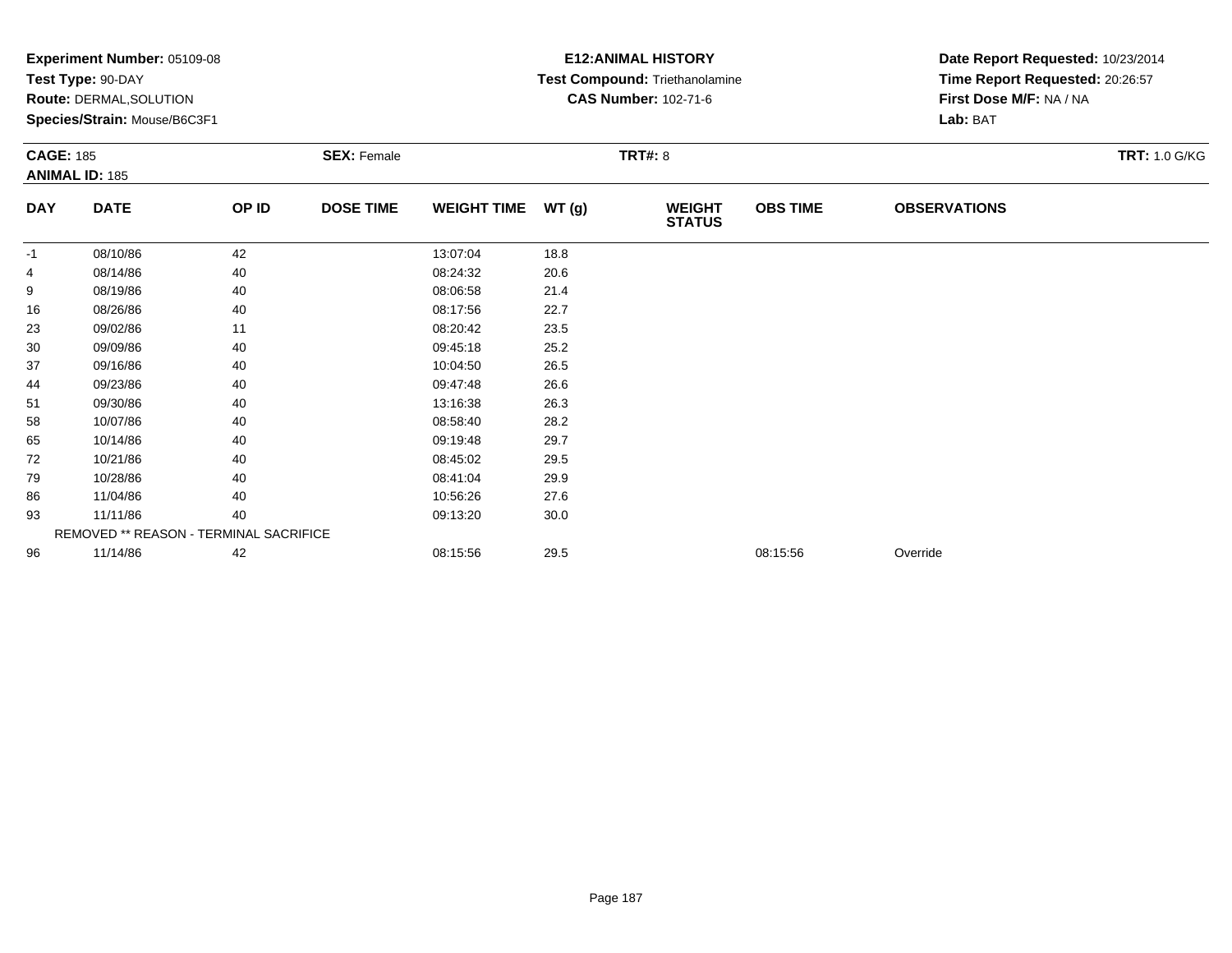|                  | <b>Experiment Number: 05109-08</b> |       |                    |                    |       | <b>E12: ANIMAL HISTORY</b>     |                 | Date Report Requested: 10/23/2014 |                      |
|------------------|------------------------------------|-------|--------------------|--------------------|-------|--------------------------------|-----------------|-----------------------------------|----------------------|
|                  | Test Type: 90-DAY                  |       |                    |                    |       | Test Compound: Triethanolamine |                 | Time Report Requested: 20:26:57   |                      |
|                  | Route: DERMAL, SOLUTION            |       |                    |                    |       | <b>CAS Number: 102-71-6</b>    |                 | First Dose M/F: NA / NA           |                      |
|                  | Species/Strain: Mouse/B6C3F1       |       |                    |                    |       |                                |                 | Lab: BAT                          |                      |
| <b>CAGE: 186</b> |                                    |       | <b>SEX: Female</b> |                    |       | <b>TRT#: 8</b>                 |                 |                                   | <b>TRT: 1.0 G/KG</b> |
|                  | <b>ANIMAL ID: 186</b>              |       |                    |                    |       |                                |                 |                                   |                      |
| <b>DAY</b>       | <b>DATE</b>                        | OP ID | <b>DOSE TIME</b>   | <b>WEIGHT TIME</b> | WT(g) | <b>WEIGHT</b><br><b>STATUS</b> | <b>OBS TIME</b> | <b>OBSERVATIONS</b>               |                      |
| $-2$             | 08/10/86                           | 42    |                    | 10:51:18           | 17.2  |                                |                 |                                   |                      |
| 3                | 08/14/86                           | 40    |                    | 07:50:54           | 19.6  |                                |                 |                                   |                      |
| 8                | 08/19/86                           | 40    |                    | 08:12:14           | 18.8  |                                |                 |                                   |                      |
| 15               | 08/26/86                           | 40    |                    | 08:35:28           | 22.1  |                                |                 |                                   |                      |
| 22               | 09/02/86                           | 11    |                    | 08:41:42           | 23.5  |                                |                 |                                   |                      |
| 29               | 09/09/86                           | 40    |                    | 09:52:30           | 22.2  |                                |                 |                                   |                      |
| 36               | 09/16/86                           | 40    |                    | 10:18:12           | 20.9  |                                |                 |                                   |                      |
| 43               | 09/23/86                           | 40    |                    | 09:43:00           | 24.5  |                                |                 |                                   |                      |
| 50               | 09/30/86                           | 40    |                    | 09:14:24           | 24.6  |                                |                 |                                   |                      |
| 57               | 10/07/86                           | 40    |                    | 09:12:10           | 24.5  |                                |                 |                                   |                      |
|                  | <b>REMOVED ** REASON - MISSING</b> |       |                    |                    |       |                                |                 |                                   |                      |
| 60               | 10/10/86                           | 40    |                    | 11:20:42           | 24.4  |                                | 11:20:42        | Override                          |                      |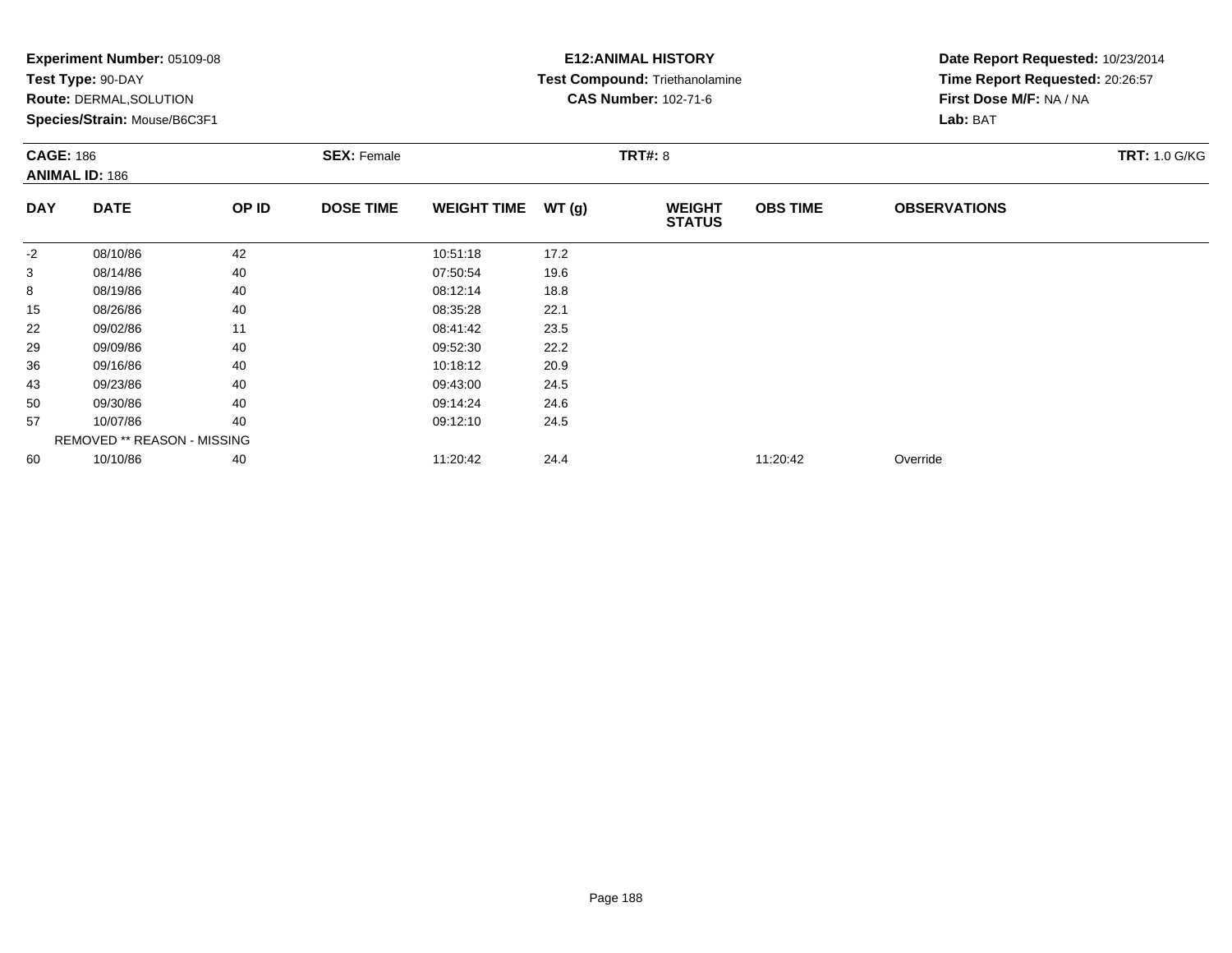|                  | Experiment Number: 05109-08<br>Test Type: 90-DAY<br>Route: DERMAL, SOLUTION<br>Species/Strain: Mouse/B6C3F1 |       |                    |                    |        | <b>E12: ANIMAL HISTORY</b><br>Test Compound: Triethanolamine<br><b>CAS Number: 102-71-6</b> | Date Report Requested: 10/23/2014<br>Time Report Requested: 20:26:57<br>First Dose M/F: NA / NA<br>Lab: BAT |                     |                      |
|------------------|-------------------------------------------------------------------------------------------------------------|-------|--------------------|--------------------|--------|---------------------------------------------------------------------------------------------|-------------------------------------------------------------------------------------------------------------|---------------------|----------------------|
| <b>CAGE: 187</b> | <b>ANIMAL ID: 187</b>                                                                                       |       | <b>SEX: Female</b> |                    |        | <b>TRT#: 8</b>                                                                              |                                                                                                             |                     | <b>TRT: 1.0 G/KG</b> |
| <b>DAY</b>       | <b>DATE</b>                                                                                                 | OP ID | <b>DOSE TIME</b>   | <b>WEIGHT TIME</b> | WT (g) | <b>WEIGHT</b><br><b>STATUS</b>                                                              | <b>OBS TIME</b>                                                                                             | <b>OBSERVATIONS</b> |                      |
| $-2$             | 08/10/86                                                                                                    | 42    |                    | 10:52:02           | 17.4   |                                                                                             |                                                                                                             |                     |                      |
| 3                | 08/14/86                                                                                                    | 40    |                    | 07:51:18           | 19.6   |                                                                                             |                                                                                                             |                     |                      |
| 8                | 08/19/86                                                                                                    | 40    |                    | 08:12:28           | 20.3   |                                                                                             |                                                                                                             |                     |                      |
| 15               | 08/26/86                                                                                                    | 40    |                    | 08:35:42           | 21.4   |                                                                                             |                                                                                                             |                     |                      |
| 22               | 09/02/86                                                                                                    | 11    |                    | 08:41:58           | 24.3   |                                                                                             |                                                                                                             |                     |                      |
| 29               | 09/09/86                                                                                                    | 40    |                    | 09:52:44           | 25.1   |                                                                                             |                                                                                                             |                     |                      |
| 36               | 09/16/86                                                                                                    | 40    |                    | 10:17:00           | 25.6   |                                                                                             |                                                                                                             |                     |                      |
| 43               | 09/23/86                                                                                                    | 40    |                    | 09:42:00           | 25.4   |                                                                                             |                                                                                                             |                     |                      |
| 50               | 09/30/86                                                                                                    | 40    |                    | 09:14:46           | 26.1   |                                                                                             |                                                                                                             |                     |                      |
| 57               | 10/07/86                                                                                                    | 40    |                    | 09:12:22           | 25.9   |                                                                                             |                                                                                                             |                     |                      |
| 64               | 10/14/86                                                                                                    | 40    |                    | 09:33:14           | 28.4   |                                                                                             |                                                                                                             |                     |                      |
| 71               | 10/21/86                                                                                                    | 40    |                    | 08:53:22           | 27.7   |                                                                                             |                                                                                                             |                     |                      |
| 78               | 10/28/86                                                                                                    | 40    |                    | 08:51:52           | 28.0   |                                                                                             |                                                                                                             |                     |                      |
| 85               | 11/04/86                                                                                                    | 40    |                    | 11:03:46           | 27.6   |                                                                                             |                                                                                                             |                     |                      |
| 92               | 11/11/86                                                                                                    | 40    |                    | 09:19:18           | 27.5   |                                                                                             |                                                                                                             |                     |                      |
|                  | REMOVED ** REASON - TERMINAL SACRIFICE                                                                      |       |                    |                    |        |                                                                                             |                                                                                                             |                     |                      |
| 95               | 11/14/86                                                                                                    | 42    |                    | 08:03:20           | 27.7   |                                                                                             | 08:03:20                                                                                                    | Override            |                      |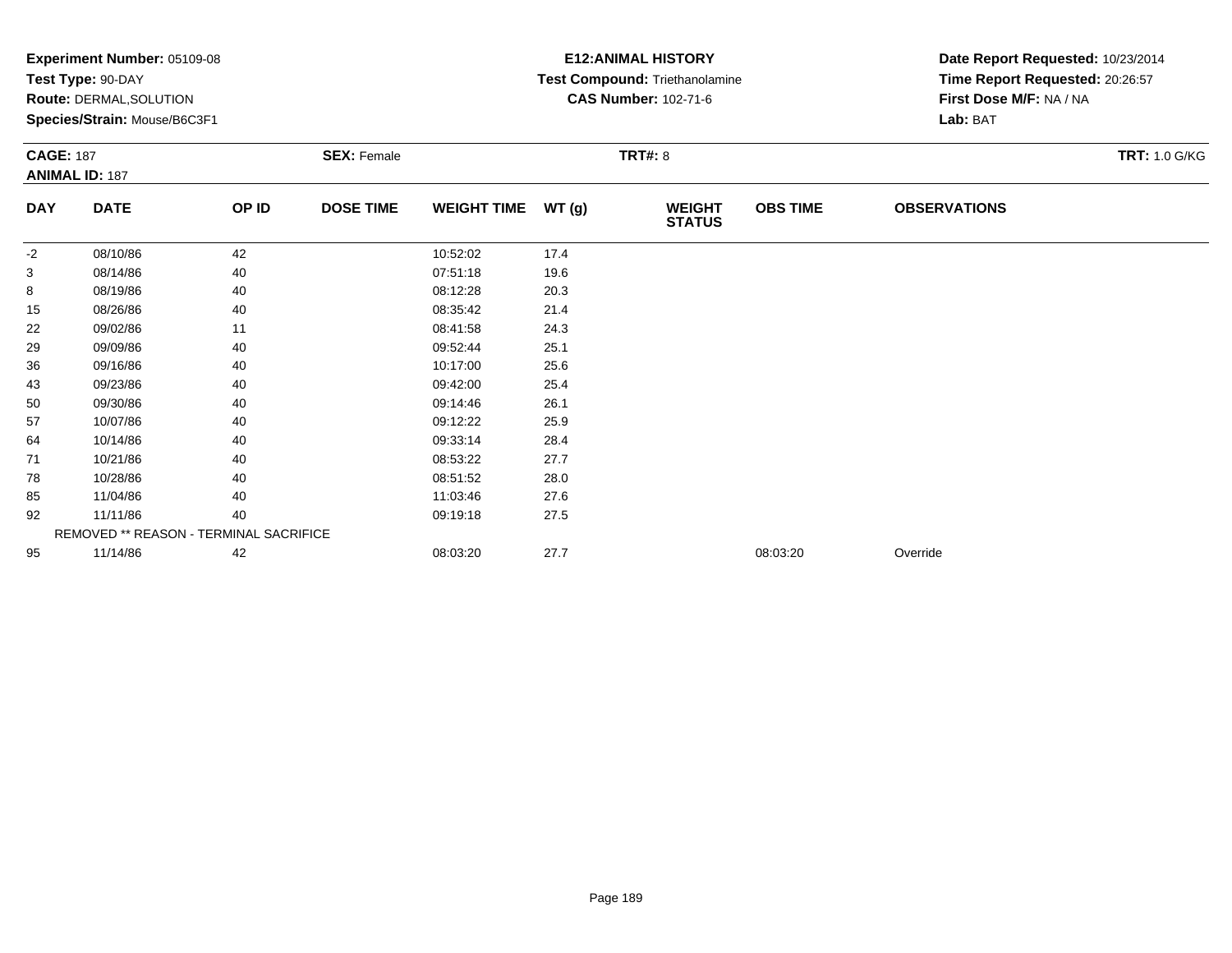|                  | Experiment Number: 05109-08<br>Test Type: 90-DAY<br>Route: DERMAL, SOLUTION<br>Species/Strain: Mouse/B6C3F1 |       |                    |                    |       | <b>E12: ANIMAL HISTORY</b><br>Test Compound: Triethanolamine<br><b>CAS Number: 102-71-6</b> |                 | Date Report Requested: 10/23/2014<br>Time Report Requested: 20:26:57<br>First Dose M/F: NA / NA<br>Lab: BAT<br><b>TRT: 1.0 G/KG</b> |  |  |
|------------------|-------------------------------------------------------------------------------------------------------------|-------|--------------------|--------------------|-------|---------------------------------------------------------------------------------------------|-----------------|-------------------------------------------------------------------------------------------------------------------------------------|--|--|
| <b>CAGE: 188</b> | <b>ANIMAL ID: 188</b>                                                                                       |       | <b>SEX: Female</b> |                    |       | <b>TRT#: 8</b>                                                                              |                 |                                                                                                                                     |  |  |
| <b>DAY</b>       | <b>DATE</b>                                                                                                 | OP ID | <b>DOSE TIME</b>   | <b>WEIGHT TIME</b> | WT(g) | <b>WEIGHT</b><br><b>STATUS</b>                                                              | <b>OBS TIME</b> | <b>OBSERVATIONS</b>                                                                                                                 |  |  |
| -2               | 08/10/86                                                                                                    | 42    |                    | 10:52:16           | 15.8  |                                                                                             |                 |                                                                                                                                     |  |  |
| 3                | 08/14/86                                                                                                    | 40    |                    | 07:51:54           | 18.1  |                                                                                             |                 |                                                                                                                                     |  |  |
| 8                | 08/19/86                                                                                                    | 40    |                    | 08:12:46           | 19.1  |                                                                                             |                 |                                                                                                                                     |  |  |
| 15               | 08/26/86                                                                                                    | 40    |                    | 08:36:02           | 21.1  |                                                                                             |                 |                                                                                                                                     |  |  |
| 22               | 09/02/86                                                                                                    | 11    |                    | 08:40:28           | 22.1  |                                                                                             |                 |                                                                                                                                     |  |  |
| 29               | 09/09/86                                                                                                    | 40    |                    | 09:51:42           | 24.4  |                                                                                             |                 |                                                                                                                                     |  |  |
| 36               | 09/16/86                                                                                                    | 40    |                    | 10:17:18           | 25.0  |                                                                                             |                 |                                                                                                                                     |  |  |
| 43               | 09/23/86                                                                                                    | 40    |                    | 09:42:18           | 25.0  |                                                                                             |                 |                                                                                                                                     |  |  |
| 50               | 09/30/86                                                                                                    | 40    |                    | 09:15:04           | 25.3  |                                                                                             |                 |                                                                                                                                     |  |  |
| 57               | 10/07/86                                                                                                    | 40    |                    | 09:12:36           | 26.8  |                                                                                             |                 |                                                                                                                                     |  |  |
| 64               | 10/14/86                                                                                                    | 40    |                    | 09:33:30           | 27.8  |                                                                                             |                 |                                                                                                                                     |  |  |
| 71               | 10/21/86                                                                                                    | 40    |                    | 08:53:36           | 27.8  |                                                                                             |                 |                                                                                                                                     |  |  |
| 78               | 10/28/86                                                                                                    | 40    |                    | 08:52:06           | 28.9  |                                                                                             |                 |                                                                                                                                     |  |  |
| 85               | 11/04/86                                                                                                    | 40    |                    | 11:04:00           | 27.0  |                                                                                             |                 |                                                                                                                                     |  |  |
| 92               | 11/11/86                                                                                                    | 40    |                    | 09:18:30           | 28.6  |                                                                                             |                 |                                                                                                                                     |  |  |
|                  | REMOVED ** REASON - TERMINAL SACRIFICE                                                                      |       |                    |                    |       |                                                                                             |                 |                                                                                                                                     |  |  |
| 95               | 11/14/86                                                                                                    | 42    |                    | 08:01:46           | 29.4  |                                                                                             | 08:01:46        | Override                                                                                                                            |  |  |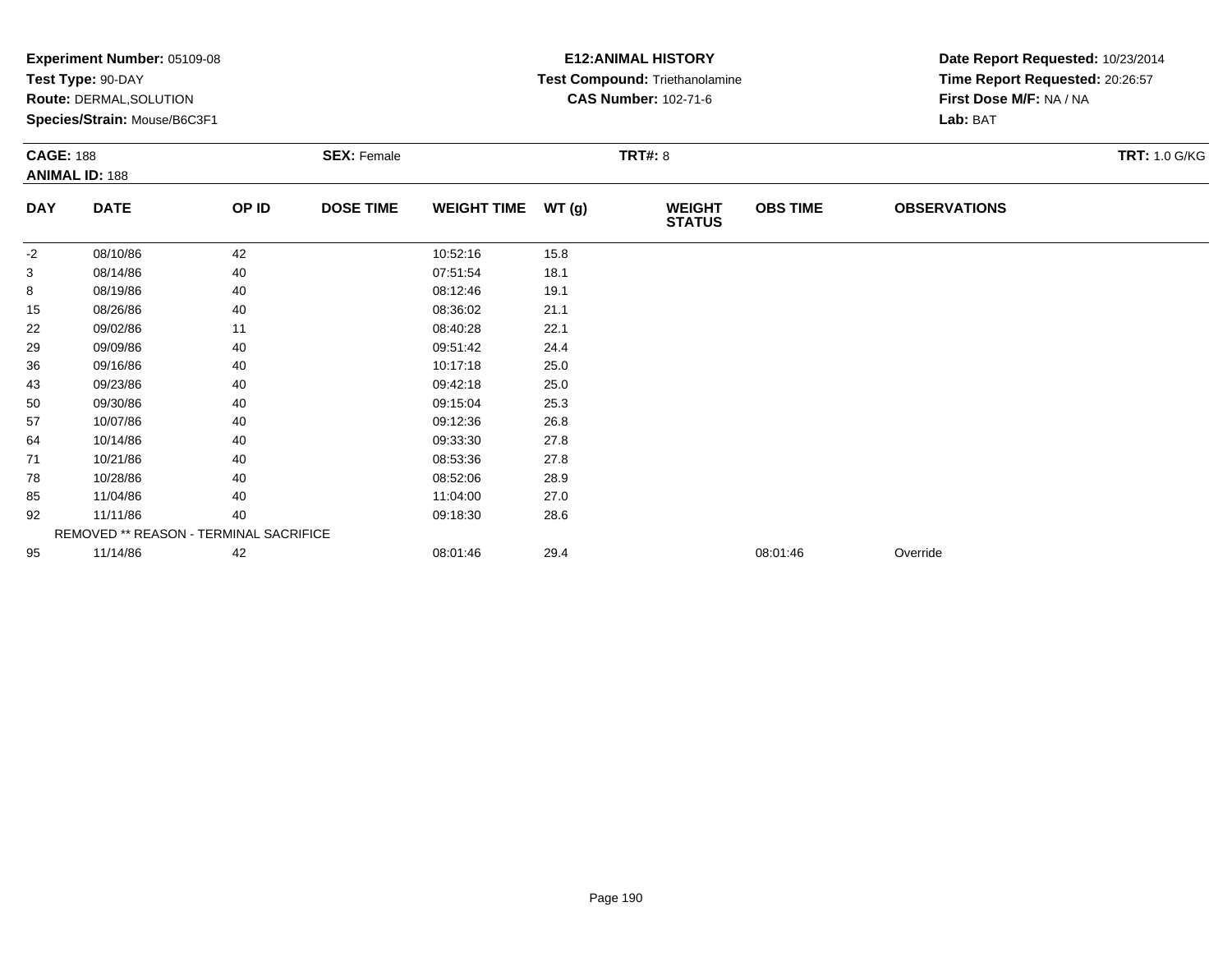|                  | Experiment Number: 05109-08<br>Test Type: 90-DAY<br>Route: DERMAL, SOLUTION<br>Species/Strain: Mouse/B6C3F1 |       |                    |                    |                | <b>E12: ANIMAL HISTORY</b><br>Test Compound: Triethanolamine<br><b>CAS Number: 102-71-6</b> | Date Report Requested: 10/23/2014<br>Time Report Requested: 20:26:57<br>First Dose M/F: NA / NA<br>Lab: BAT |                     |                      |
|------------------|-------------------------------------------------------------------------------------------------------------|-------|--------------------|--------------------|----------------|---------------------------------------------------------------------------------------------|-------------------------------------------------------------------------------------------------------------|---------------------|----------------------|
| <b>CAGE: 189</b> | <b>ANIMAL ID: 189</b>                                                                                       |       | <b>SEX: Female</b> |                    | <b>TRT#: 8</b> |                                                                                             |                                                                                                             |                     | <b>TRT: 1.0 G/KG</b> |
| <b>DAY</b>       | <b>DATE</b>                                                                                                 | OP ID | <b>DOSE TIME</b>   | <b>WEIGHT TIME</b> | WT(g)          | <b>WEIGHT</b><br><b>STATUS</b>                                                              | <b>OBS TIME</b>                                                                                             | <b>OBSERVATIONS</b> |                      |
| -2               | 08/10/86                                                                                                    | 42    |                    | 10:52:32           | 18.3           |                                                                                             |                                                                                                             |                     |                      |
| 3                | 08/14/86                                                                                                    | 40    |                    | 07:52:18           | 20.9           |                                                                                             |                                                                                                             |                     |                      |
| 8                | 08/19/86                                                                                                    | 40    |                    | 08:13:00           | 22.0           |                                                                                             |                                                                                                             |                     |                      |
| 15               | 08/26/86                                                                                                    | 40    |                    | 08:34:50           | 23.1           |                                                                                             |                                                                                                             |                     |                      |
| 22               | 09/02/86                                                                                                    | 11    |                    | 08:41:04           | 23.9           |                                                                                             |                                                                                                             |                     |                      |
| 29               | 09/09/86                                                                                                    | 40    |                    | 09:52:00           | 25.9           |                                                                                             |                                                                                                             |                     |                      |
| 36               | 09/16/86                                                                                                    | 40    |                    | 10:17:36           | 26.4           |                                                                                             |                                                                                                             |                     |                      |
| 43               | 09/23/86                                                                                                    | 40    |                    | 09:42:32           | 25.5           |                                                                                             |                                                                                                             |                     |                      |
| 50               | 09/30/86                                                                                                    | 40    |                    | 09:15:20           | 25.3           |                                                                                             |                                                                                                             |                     |                      |
| 57               | 10/07/86                                                                                                    | 40    |                    | 09:12:52           | 27.2           |                                                                                             |                                                                                                             |                     |                      |
| 64               | 10/14/86                                                                                                    | 40    |                    | 09:33:44           | 28.7           |                                                                                             |                                                                                                             |                     |                      |
| 71               | 10/21/86                                                                                                    | 40    |                    | 08:53:50           | 29.2           |                                                                                             |                                                                                                             |                     |                      |
| 78               | 10/28/86                                                                                                    | 40    |                    | 08:51:20           | 28.4           |                                                                                             |                                                                                                             |                     |                      |
| 85               | 11/04/86                                                                                                    | 40    |                    | 11:03:14           | 28.1           |                                                                                             |                                                                                                             |                     |                      |
| 92               | 11/11/86                                                                                                    | 40    |                    | 09:18:50           | 27.7           |                                                                                             |                                                                                                             |                     |                      |
|                  | REMOVED ** REASON - TERMINAL SACRIFICE                                                                      |       |                    |                    |                |                                                                                             |                                                                                                             |                     |                      |
| 95               | 11/14/86                                                                                                    | 42    |                    | 08:02:18           | 29.4           |                                                                                             | 08:02:18                                                                                                    | Override            |                      |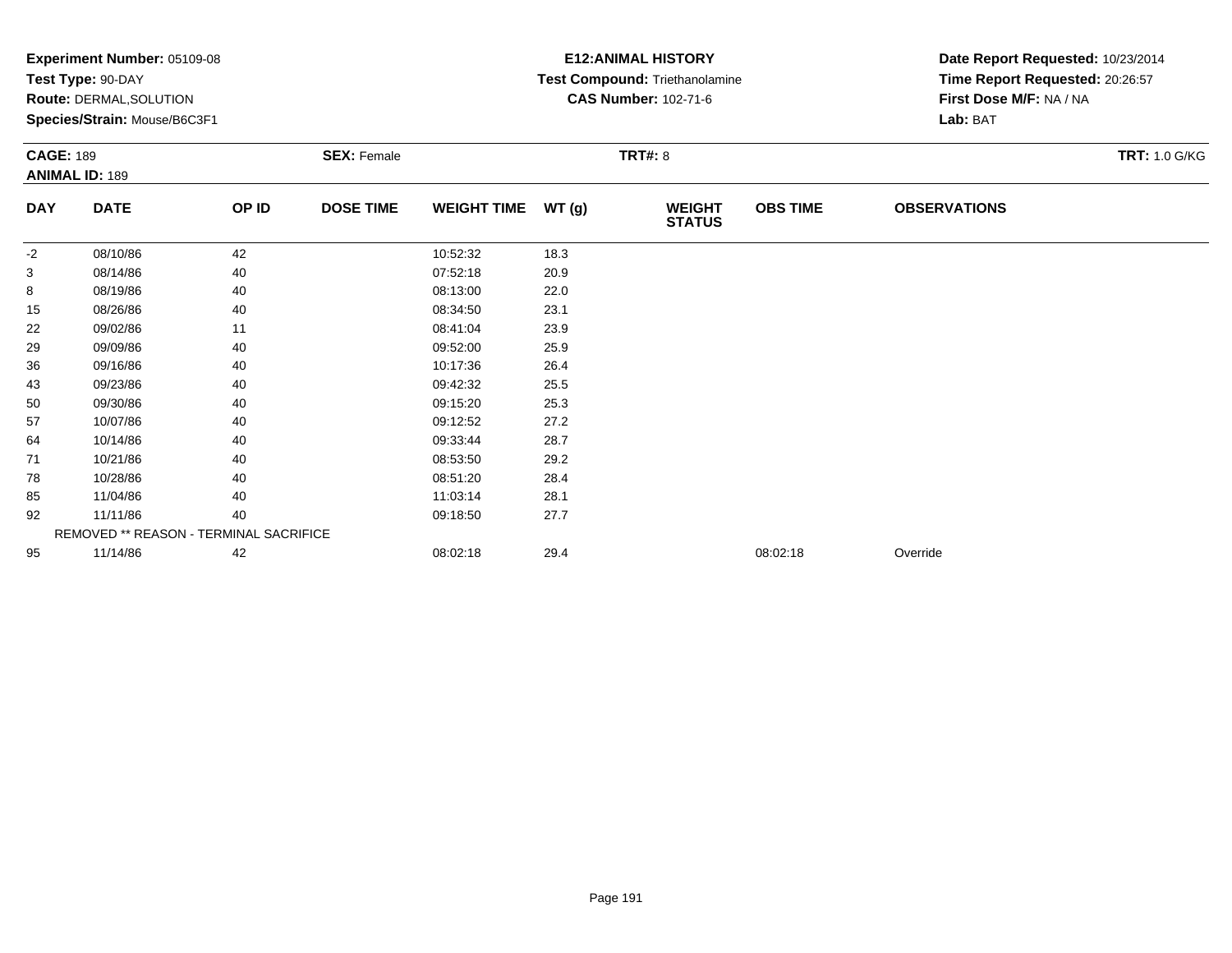|                  | Experiment Number: 05109-08<br>Test Type: 90-DAY<br>Route: DERMAL, SOLUTION<br>Species/Strain: Mouse/B6C3F1 |       |                    |                    |        | <b>E12: ANIMAL HISTORY</b><br>Test Compound: Triethanolamine<br><b>CAS Number: 102-71-6</b> | Date Report Requested: 10/23/2014<br>Time Report Requested: 20:26:57<br>First Dose M/F: NA / NA<br>Lab: BAT |                     |                      |
|------------------|-------------------------------------------------------------------------------------------------------------|-------|--------------------|--------------------|--------|---------------------------------------------------------------------------------------------|-------------------------------------------------------------------------------------------------------------|---------------------|----------------------|
| <b>CAGE: 190</b> | <b>ANIMAL ID: 190</b>                                                                                       |       | <b>SEX: Female</b> |                    |        | <b>TRT#: 8</b>                                                                              |                                                                                                             |                     | <b>TRT: 1.0 G/KG</b> |
| <b>DAY</b>       | <b>DATE</b>                                                                                                 | OP ID | <b>DOSE TIME</b>   | <b>WEIGHT TIME</b> | WT (g) | <b>WEIGHT</b><br><b>STATUS</b>                                                              | <b>OBS TIME</b>                                                                                             | <b>OBSERVATIONS</b> |                      |
| -2               | 08/10/86                                                                                                    | 42    |                    | 10:52:48           | 16.4   |                                                                                             |                                                                                                             |                     |                      |
| 3                | 08/14/86                                                                                                    | 40    |                    | 07:50:12           | 18.2   |                                                                                             |                                                                                                             |                     |                      |
| 8                | 08/19/86                                                                                                    | 40    |                    | 08:11:50           | 18.9   |                                                                                             |                                                                                                             |                     |                      |
| 15               | 08/26/86                                                                                                    | 40    |                    | 08:35:10           | 20.3   |                                                                                             |                                                                                                             |                     |                      |
| 22               | 09/02/86                                                                                                    | 11    |                    | 08:41:22           | 23.0   |                                                                                             |                                                                                                             |                     |                      |
| 29               | 09/09/86                                                                                                    | 40    |                    | 09:52:12           | 23.7   |                                                                                             |                                                                                                             |                     |                      |
| 36               | 09/16/86                                                                                                    | 40    |                    | 10:17:50           | 24.2   |                                                                                             |                                                                                                             |                     |                      |
| 43               | 09/23/86                                                                                                    | 40    |                    | 09:42:44           | 24.1   |                                                                                             |                                                                                                             |                     |                      |
| 50               | 09/30/86                                                                                                    | 40    |                    | 09:15:34           | 26.1   |                                                                                             |                                                                                                             |                     |                      |
| 57               | 10/07/86                                                                                                    | 40    |                    | 09:13:08           | 26.5   |                                                                                             |                                                                                                             |                     |                      |
| 64               | 10/14/86                                                                                                    | 40    |                    | 09:32:42           | 26.3   |                                                                                             |                                                                                                             |                     |                      |
| 71               | 10/21/86                                                                                                    | 40    |                    | 08:53:04           | 27.3   |                                                                                             |                                                                                                             |                     |                      |
| 78               | 10/28/86                                                                                                    | 40    |                    | 08:51:36           | 29.1   |                                                                                             |                                                                                                             |                     |                      |
| 85               | 11/04/86                                                                                                    | 40    |                    | 11:03:32           | 26.6   |                                                                                             |                                                                                                             |                     |                      |
| 92               | 11/11/86                                                                                                    | 40    |                    | 09:19:04           | 29.4   |                                                                                             |                                                                                                             |                     |                      |
|                  | REMOVED ** REASON - TERMINAL SACRIFICE                                                                      |       |                    |                    |        |                                                                                             |                                                                                                             |                     |                      |
| 95               | 11/14/86                                                                                                    | 42    |                    | 08:02:48           | 29.9   |                                                                                             | 08:02:48                                                                                                    | Override            |                      |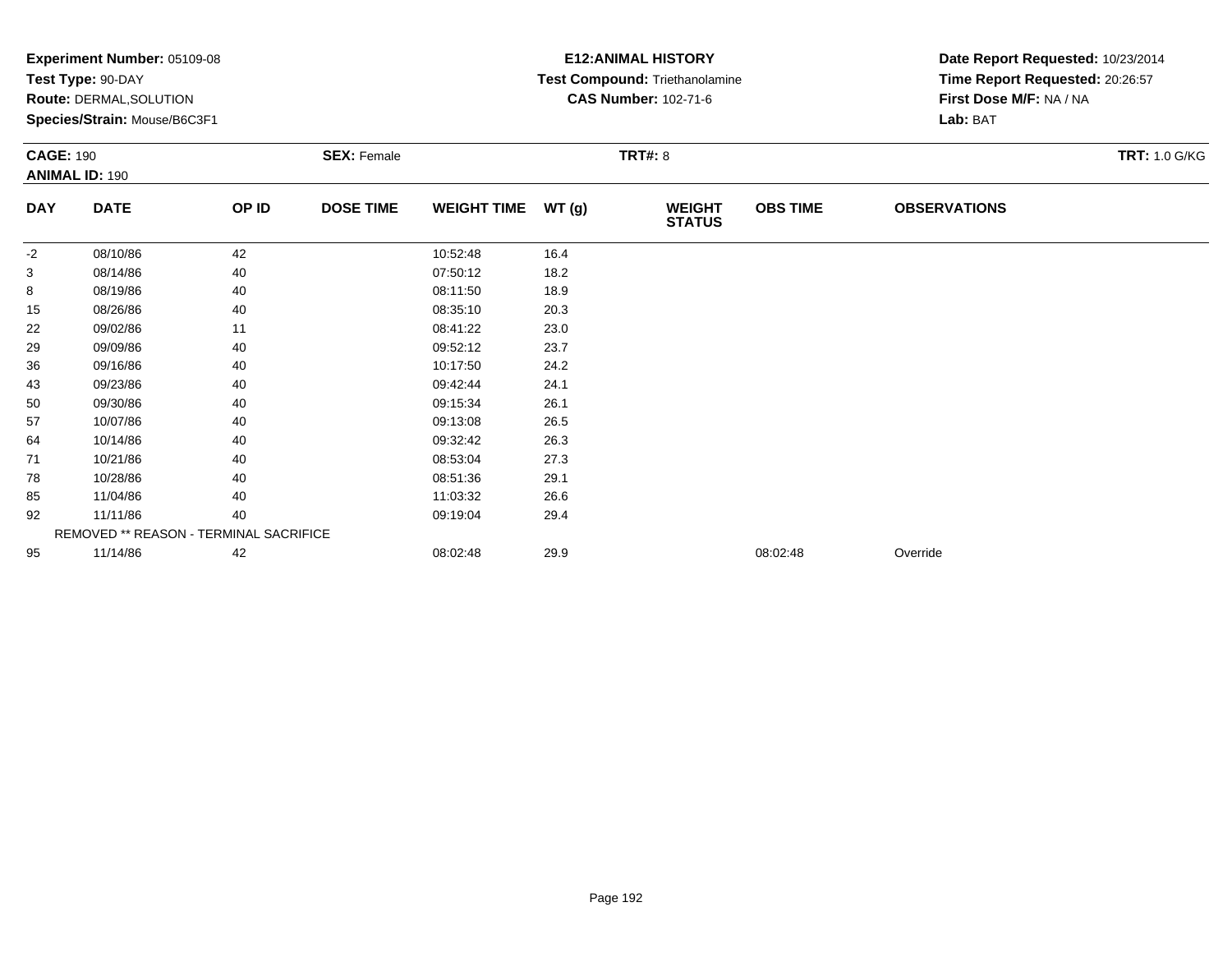**Test Type:** 90-DAY

**Route:** DERMAL,SOLUTION

**Species/Strain:** Mouse/B6C3F1

# **E12:ANIMAL HISTORY Test Compound:** Triethanolamine**CAS Number:** 102-71-6

| <b>CAGE: 191</b> | <b>ANIMAL ID: 191</b>                  |       | <b>SEX: Female</b> |                    |       | <b>TRT#: 8</b>                 |                 |                     | <b>TRT: 1.0 G/KG</b> |
|------------------|----------------------------------------|-------|--------------------|--------------------|-------|--------------------------------|-----------------|---------------------|----------------------|
| <b>DAY</b>       | <b>DATE</b>                            | OP ID | <b>DOSE TIME</b>   | <b>WEIGHT TIME</b> | WT(g) | <b>WEIGHT</b><br><b>STATUS</b> | <b>OBS TIME</b> | <b>OBSERVATIONS</b> |                      |
| $-1$             | 08/12/86                               | 40    |                    | 10:41:04           | 18.0  |                                |                 |                     |                      |
| $\overline{2}$   | 08/14/86                               | 40    |                    | 09:41:36           | 18.1  |                                | 09:41:36        | Normal              |                      |
| 7                | 08/19/86                               | 40    |                    | 08:57:54           | 19.9  |                                | 08:57:54        | Normal              |                      |
| 14               | 08/26/86                               | 40    |                    | 08:56:28           | 21.5  |                                | 08:56:28        | Normal              |                      |
| 21               | 09/02/86                               | 11    |                    | 09:10:44           | 23.3  |                                | 09:10:44        | Normal              |                      |
| 28               | 09/09/86                               | 40    |                    | 08:27:56           | 23.0  |                                | 08:27:56        | Normal              |                      |
| 35               | 09/16/86                               | 40    |                    | 08:52:10           | 25.6  |                                | 08:52:10        | Normal              |                      |
| 42               | 09/23/86                               | 40    |                    | 09:34:34           | 24.5  |                                | 09:34:34        | Normal              |                      |
| 49               | 09/30/86                               | 40    |                    | 07:49:40           | 25.9  |                                | 07:49:40        | Normal              |                      |
| 56               | 10/07/86                               | 40    |                    | 14:32:16           | 26.9  |                                | 07:48:48        | Normal              |                      |
| 63               | 10/14/86                               | 40    |                    | 07:55:14           | 26.9  |                                | 07:55:14        | Normal              |                      |
| 70               | 10/21/86                               | 40    |                    | 07:38:32           | 27.0  |                                | 07:38:32        | Normal              |                      |
| 77               | 10/28/86                               | 40    |                    | 07:37:38           | 29.4  |                                | 07:37:38        | Normal              |                      |
| 84               | 11/04/86                               | 40    |                    | 09:59:26           | 29.3  |                                | 09:59:26        | Normal              |                      |
| 91               | 11/11/86                               | 40    |                    | 08:10:00           | 28.9  |                                | 08:10:00        | Normal              |                      |
|                  | REMOVED ** REASON - TERMINAL SACRIFICE |       |                    |                    |       |                                |                 |                     |                      |
| 93               | 11/13/86                               | 40    |                    | 07:38:58           | 29.4  |                                | 07:38:58        | Normal              |                      |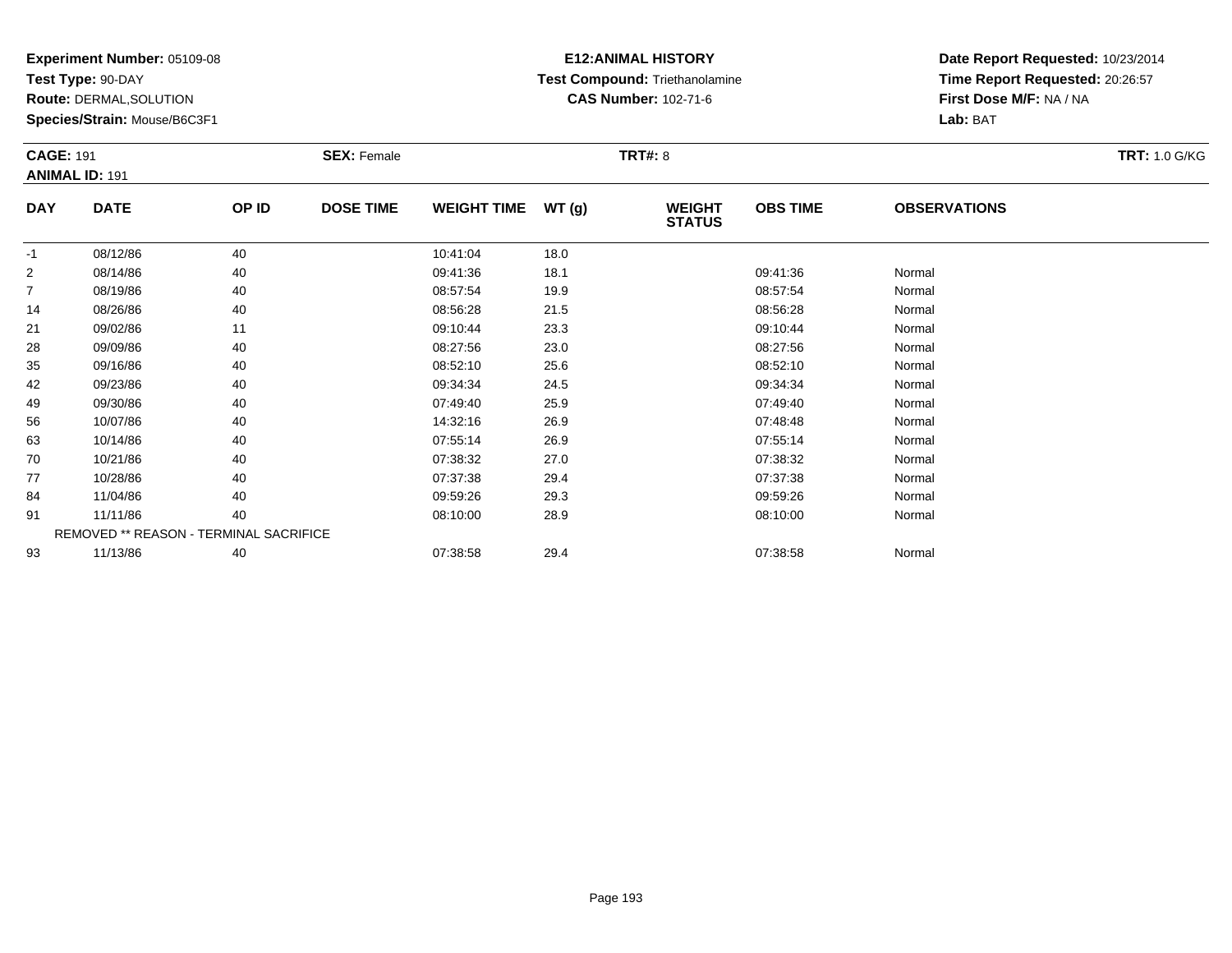**Test Type:** 90-DAY

**Route:** DERMAL,SOLUTION

**Species/Strain:** Mouse/B6C3F1

# **E12:ANIMAL HISTORY Test Compound:** Triethanolamine**CAS Number:** 102-71-6

| <b>CAGE: 192</b> | <b>ANIMAL ID: 192</b>                  |       | <b>SEX: Female</b> |                    |       | <b>TRT#: 8</b>                 |                 |                     | <b>TRT: 1.0 G/KG</b> |
|------------------|----------------------------------------|-------|--------------------|--------------------|-------|--------------------------------|-----------------|---------------------|----------------------|
| <b>DAY</b>       | <b>DATE</b>                            | OP ID | <b>DOSE TIME</b>   | <b>WEIGHT TIME</b> | WT(g) | <b>WEIGHT</b><br><b>STATUS</b> | <b>OBS TIME</b> | <b>OBSERVATIONS</b> |                      |
| $-1$             | 08/12/86                               | 40    |                    | 10:41:38           | 17.1  |                                |                 |                     |                      |
| 2                | 08/14/86                               | 40    |                    | 09:41:52           | 17.9  |                                | 09:41:52        | Normal              |                      |
| 7                | 08/19/86                               | 40    |                    | 08:58:14           | 20.5  |                                | 08:58:14        | Normal              |                      |
| 14               | 08/26/86                               | 40    |                    | 08:56:40           | 21.4  |                                | 08:56:40        | Normal              |                      |
| 21               | 09/02/86                               | 11    |                    | 09:11:00           | 21.8  |                                | 09:11:00        | Normal              |                      |
| 28               | 09/09/86                               | 40    |                    | 08:28:12           | 24.4  |                                | 08:28:12        | Normal              |                      |
| 35               | 09/16/86                               | 40    |                    | 08:50:50           | 25.0  |                                | 08:50:50        | Normal              |                      |
| 42               | 09/23/86                               | 40    |                    | 09:33:28           | 23.2  |                                | 09:33:28        | Normal              |                      |
| 49               | 09/30/86                               | 40    |                    | 07:49:56           | 23.9  |                                | 07:49:56        | Normal              |                      |
| 56               | 10/07/86                               | 40    |                    | 07:49:06           | 25.3  |                                | 07:49:06        | Normal              |                      |
| 63               | 10/14/86                               | 40    |                    | 07:55:32           | 25.9  |                                | 07:55:32        | Normal              |                      |
| 70               | 10/21/86                               | 40    |                    | 07:38:48           | 25.9  |                                | 07:38:48        | Normal              |                      |
| 77               | 10/28/86                               | 40    |                    | 07:37:52           | 25.8  |                                | 07:37:52        | Normal              |                      |
| 84               | 11/04/86                               | 40    |                    | 09:59:40           | 24.3  |                                | 09:59:40        | Normal              |                      |
| 91               | 11/11/86                               | 40    |                    | 08:10:14           | 26.2  |                                | 08:10:14        | Normal              |                      |
|                  | REMOVED ** REASON - TERMINAL SACRIFICE |       |                    |                    |       |                                |                 |                     |                      |
| 93               | 11/13/86                               | 40    |                    | 07:39:42           | 25.5  |                                | 07:39:42        | Normal              |                      |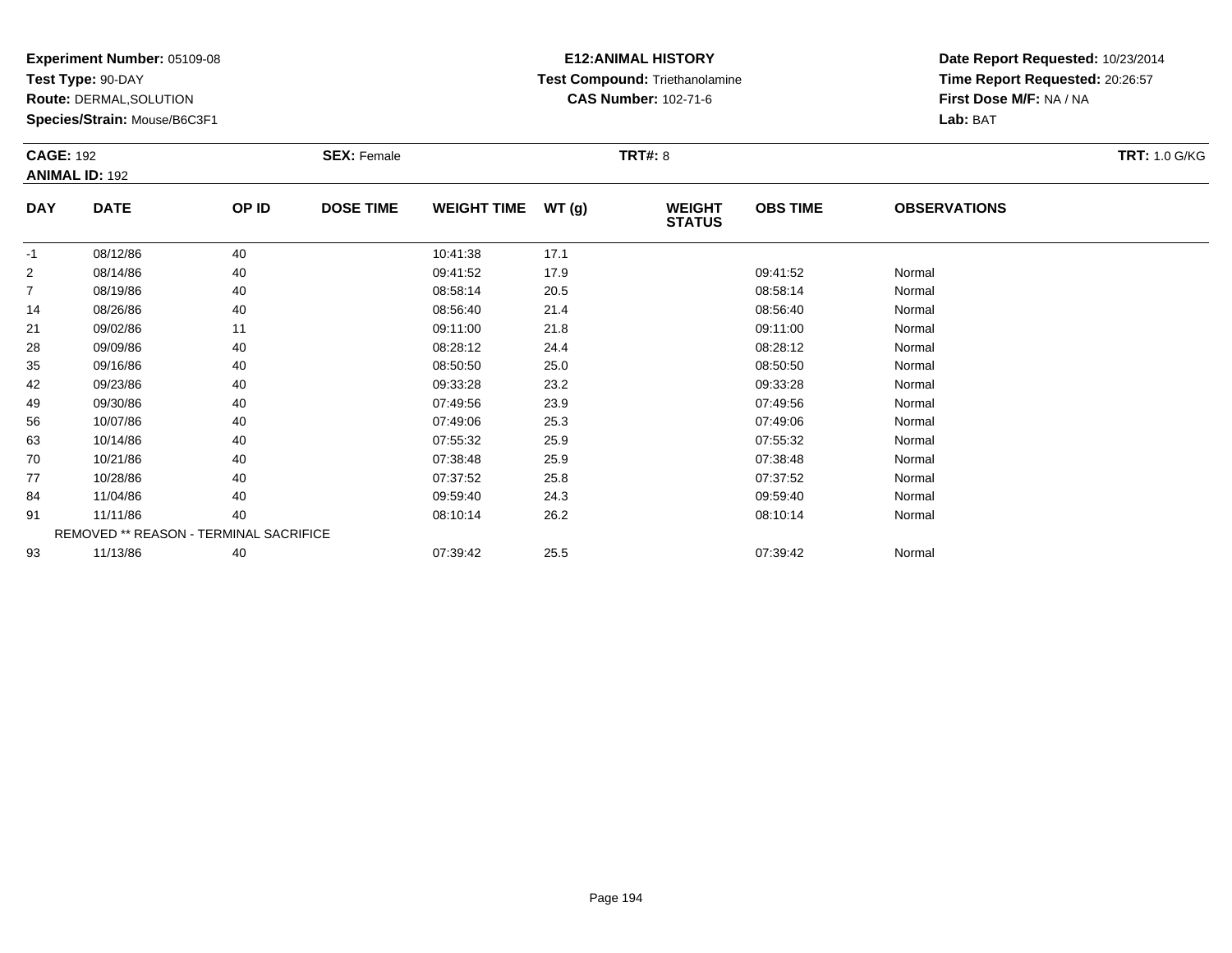**Test Type:** 90-DAY

**Route:** DERMAL,SOLUTION

**Species/Strain:** Mouse/B6C3F1

# **E12:ANIMAL HISTORY Test Compound:** Triethanolamine**CAS Number:** 102-71-6

| <b>CAGE: 193</b> |                                        |       | <b>SEX: Female</b> |                    |       | <b>TRT#: 8</b>                 |                 |                     | <b>TRT: 1.0 G/KG</b> |
|------------------|----------------------------------------|-------|--------------------|--------------------|-------|--------------------------------|-----------------|---------------------|----------------------|
|                  | <b>ANIMAL ID: 193</b>                  |       |                    |                    |       |                                |                 |                     |                      |
| <b>DAY</b>       | <b>DATE</b>                            | OP ID | <b>DOSE TIME</b>   | <b>WEIGHT TIME</b> | WT(g) | <b>WEIGHT</b><br><b>STATUS</b> | <b>OBS TIME</b> | <b>OBSERVATIONS</b> |                      |
| $-1$             | 08/12/86                               | 40    |                    | 10:42:10           | 19.3  |                                |                 |                     |                      |
| 2                | 08/14/86                               | 40    |                    | 09:42:36           | 20.9  |                                | 09:42:36        | Normal              |                      |
| 7                | 08/19/86                               | 40    |                    | 08:58:36           | 22.5  |                                | 08:58:36        | Normal              |                      |
| 14               | 08/26/86                               | 40    |                    | 08:57:00           | 23.9  |                                | 08:57:00        | Normal              |                      |
| 21               | 09/02/86                               | 11    |                    | 09:09:50           | 23.8  |                                | 09:09:50        | Normal              |                      |
| 28               | 09/09/86                               | 40    |                    | 08:26:52           | 24.8  |                                | 08:26:52        | Normal              |                      |
| 35               | 09/16/86                               | 40    |                    | 08:51:08           | 28.0  |                                | 08:51:08        | Normal              |                      |
| 42               | 09/23/86                               | 40    |                    | 09:33:44           | 28.3  |                                | 09:33:44        | Normal              |                      |
| 49               | 09/30/86                               | 40    |                    | 07:50:16           | 28.3  |                                | 07:50:16        | Normal              |                      |
| 56               | 10/07/86                               | 40    |                    | 07:49:36           | 29.1  |                                | 07:49:36        | Normal              |                      |
| 63               | 10/14/86                               | 40    |                    | 07:55:50           | 31.7  |                                | 07:55:50        | Normal              |                      |
| 70               | 10/21/86                               | 40    |                    | 07:39:06           | 32.2  |                                | 07:39:06        | Normal              |                      |
| 77               | 10/28/86                               | 40    |                    | 07:38:08           | 30.0  |                                | 07:38:08        | Normal              |                      |
| 84               | 11/04/86                               | 40    |                    | 09:59:56           | 32.0  |                                | 09:59:56        | Normal              |                      |
| 91               | 11/11/86                               | 40    |                    | 08:09:08           | 34.5  |                                | 08:09:08        | Normal              |                      |
|                  | REMOVED ** REASON - TERMINAL SACRIFICE |       |                    |                    |       |                                |                 |                     |                      |
| 93               | 11/13/86                               | 40    |                    | 07:40:32           | 32.5  |                                | 07:40:32        | Normal              |                      |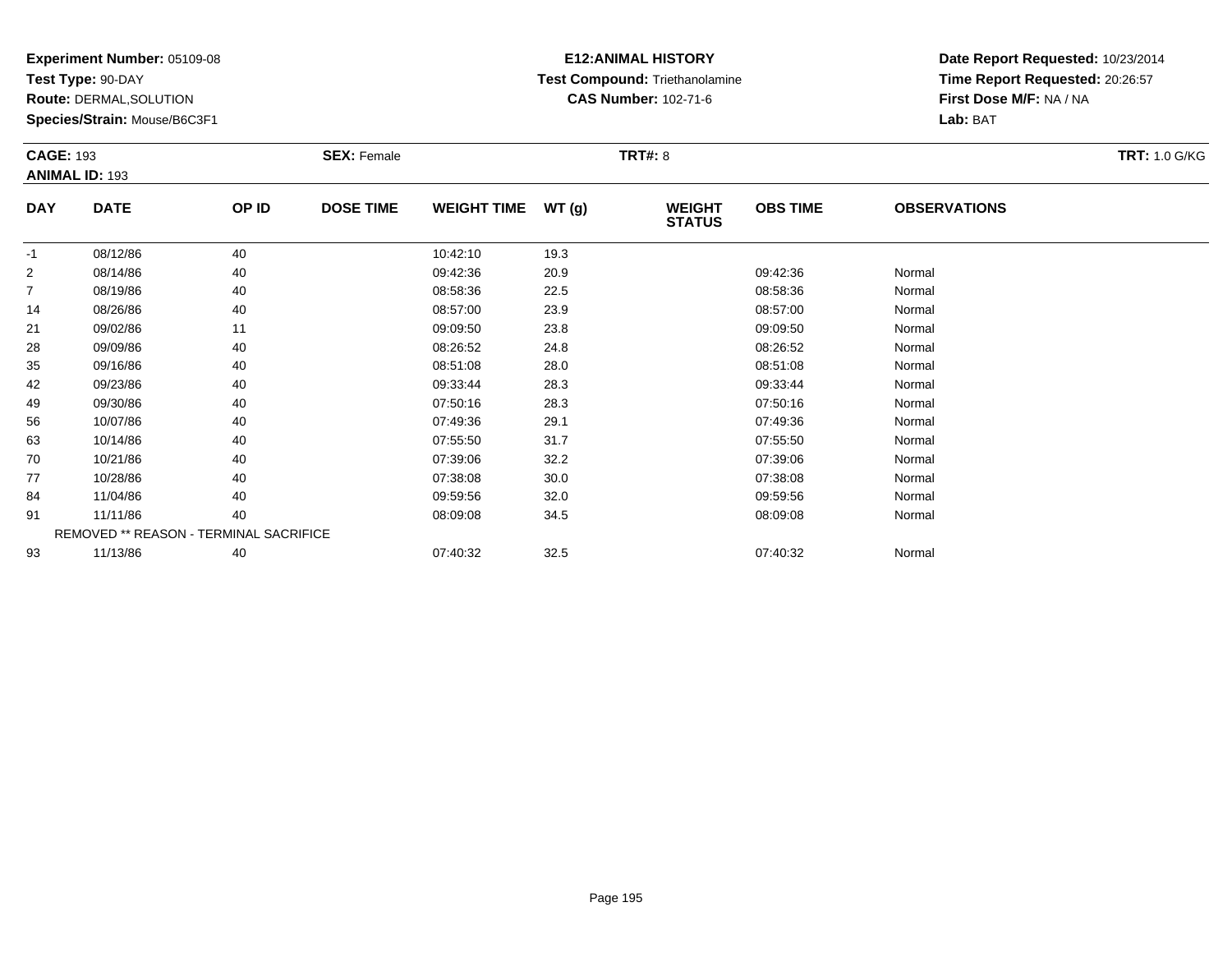**Test Type:** 90-DAY

**Route:** DERMAL,SOLUTION

**Species/Strain:** Mouse/B6C3F1

# **E12:ANIMAL HISTORY Test Compound:** Triethanolamine**CAS Number:** 102-71-6

| <b>CAGE: 194</b> | <b>ANIMAL ID: 194</b>                  |       | <b>SEX: Female</b> |                    |       | <b>TRT#:</b> 8                 |                 |                     | <b>TRT: 1.0 G/KG</b> |
|------------------|----------------------------------------|-------|--------------------|--------------------|-------|--------------------------------|-----------------|---------------------|----------------------|
| <b>DAY</b>       | <b>DATE</b>                            | OP ID | <b>DOSE TIME</b>   | <b>WEIGHT TIME</b> | WT(g) | <b>WEIGHT</b><br><b>STATUS</b> | <b>OBS TIME</b> | <b>OBSERVATIONS</b> |                      |
| $-1$             | 08/12/86                               | 40    |                    | 10:42:38           | 19.2  |                                |                 |                     |                      |
| $\overline{2}$   | 08/14/86                               | 40    |                    | 09:42:54           | 19.5  |                                | 09:42:54        | Normal              |                      |
| 7                | 08/19/86                               | 40    |                    | 08:58:54           | 22.2  |                                | 08:58:54        | Normal              |                      |
| 14               | 08/26/86                               | 40    |                    | 08:55:52           | 22.9  |                                | 08:55:52        | Normal              |                      |
| 21               | 09/02/86                               | 11    |                    | 09:10:06           | 23.8  |                                | 09:10:06        | Normal              |                      |
| 28               | 09/09/86                               | 40    |                    | 08:27:14           | 25.7  |                                | 08:27:14        | Normal              |                      |
| 35               | 09/16/86                               | 40    |                    | 08:51:26           | 28.3  |                                | 08:51:26        | Normal              |                      |
| 42               | 09/23/86                               | 40    |                    | 09:34:00           | 26.2  |                                | 09:34:00        | Normal              |                      |
| 49               | 09/30/86                               | 40    |                    | 07:50:34           | 26.1  |                                | 07:50:34        | Normal              |                      |
| 56               | 10/07/86                               | 40    |                    | 07:50:12           | 28.6  |                                | 07:50:12        | Normal              |                      |
| 63               | 10/14/86                               | 40    |                    | 07:56:08           | 28.8  |                                | 07:56:08        | Normal              |                      |
| 70               | 10/21/86                               | 40    |                    | 07:39:28           | 28.8  |                                | 07:39:28        | Normal              |                      |
| 77               | 10/28/86                               | 40    |                    | 07:37:04           | 28.3  |                                | 07:37:04        | Normal              |                      |
| 84               | 11/04/86                               | 40    |                    | 09:58:56           | 30.7  |                                | 09:58:56        | Normal              |                      |
| 91               | 11/11/86                               | 40    |                    | 08:09:24           | 30.5  |                                | 08:09:24        | Normal              |                      |
|                  | REMOVED ** REASON - TERMINAL SACRIFICE |       |                    |                    |       |                                |                 |                     |                      |
| 93               | 11/13/86                               | 40    |                    | 07:41:12           | 29.6  |                                | 07:41:12        | Normal              |                      |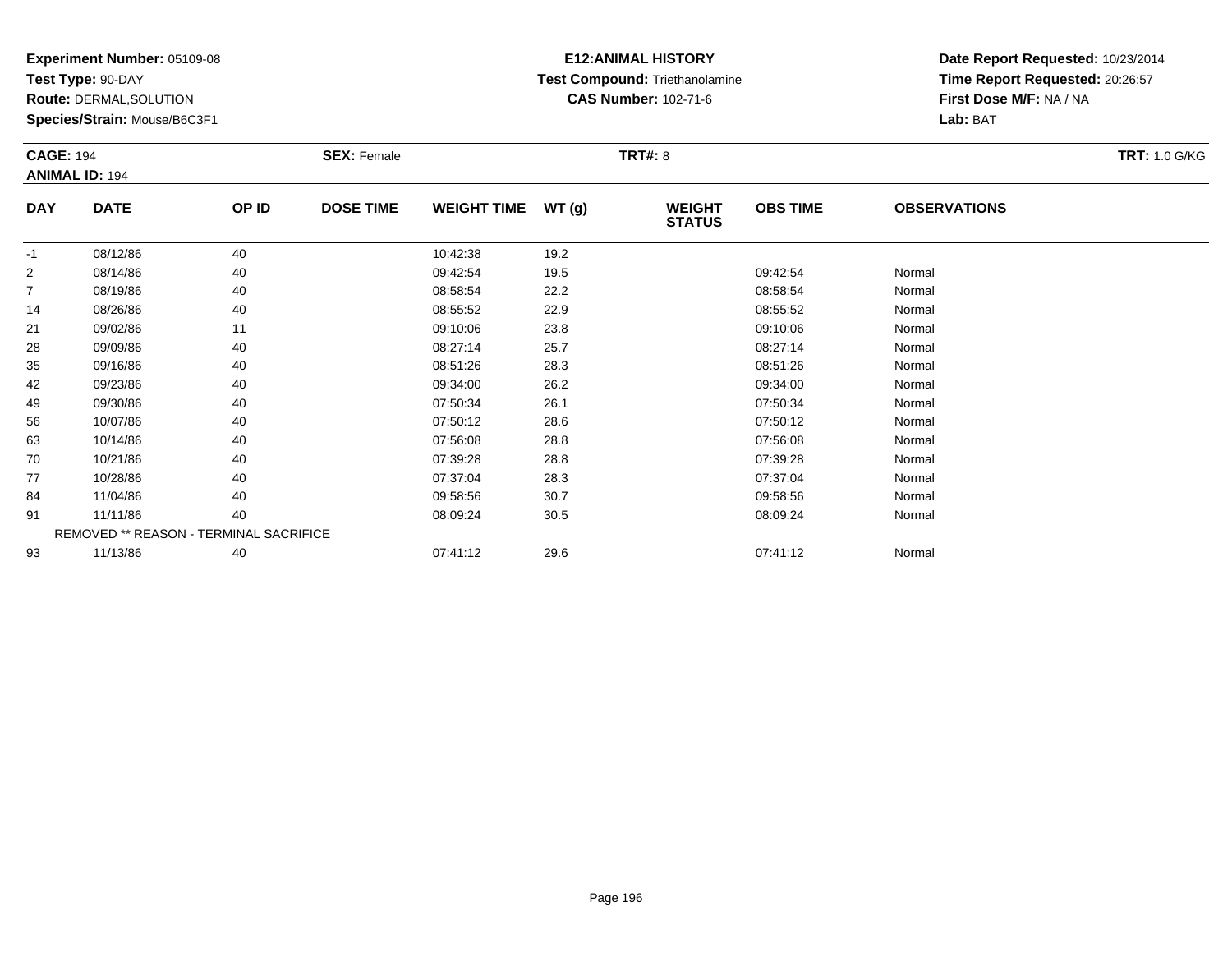**Test Type:** 90-DAY

**Route:** DERMAL,SOLUTION

**Species/Strain:** Mouse/B6C3F1

# **E12:ANIMAL HISTORY Test Compound:** Triethanolamine**CAS Number:** 102-71-6

| <b>CAGE: 195</b> | <b>ANIMAL ID: 195</b>                  |       | <b>SEX: Female</b> |                    |       | <b>TRT#: 8</b>                 |                 |                     | <b>TRT: 1.0 G/KG</b> |
|------------------|----------------------------------------|-------|--------------------|--------------------|-------|--------------------------------|-----------------|---------------------|----------------------|
| <b>DAY</b>       | <b>DATE</b>                            | OP ID | <b>DOSE TIME</b>   | <b>WEIGHT TIME</b> | WT(g) | <b>WEIGHT</b><br><b>STATUS</b> | <b>OBS TIME</b> | <b>OBSERVATIONS</b> |                      |
| $-1$             | 08/12/86                               | 40    |                    | 10:43:22           | 17.9  |                                |                 |                     |                      |
| 2                | 08/14/86                               | 40    |                    | 09:41:18           | 18.2  |                                | 09:41:18        | Normal              |                      |
| 7                | 08/19/86                               | 40    |                    | 08:57:32           | 20.4  |                                | 08:57:32        | Normal              |                      |
| 14               | 08/26/86                               | 40    |                    | 08:56:06           | 22.1  |                                | 08:56:06        | Normal              |                      |
| 21               | 09/02/86                               | 11    |                    | 09:10:24           | 22.6  |                                | 09:10:24        | Normal              |                      |
| 28               | 09/09/86                               | 40    |                    | 08:27:32           | 25.0  |                                | 08:27:32        | Normal              |                      |
| 35               | 09/16/86                               | 40    |                    | 08:51:50           | 26.6  |                                | 08:51:50        | Normal              |                      |
| 42               | 09/23/86                               | 40    |                    | 09:34:16           | 24.6  |                                | 09:34:16        | Normal              |                      |
| 49               | 09/30/86                               | 40    |                    | 07:50:50           | 24.8  |                                | 07:50:50        | Normal              |                      |
| 56               | 10/07/86                               | 40    |                    | 07:50:30           | 24.4  |                                | 07:50:30        | Normal              |                      |
| 63               | 10/14/86                               | 40    |                    | 07:54:54           | 27.2  |                                | 07:54:54        | Normal              |                      |
| 70               | 10/21/86                               | 40    |                    | 07:38:14           | 26.1  |                                | 07:38:14        | Normal              |                      |
| 77               | 10/28/86                               | 40    |                    | 07:37:22           | 26.2  |                                | 07:37:22        | Normal              |                      |
| 84               | 11/04/86                               | 40    |                    | 09:59:10           | 27.7  |                                | 09:59:10        | Normal              |                      |
| 91               | 11/11/86                               | 40    |                    | 08:09:42           | 28.1  |                                | 08:09:42        | Normal              |                      |
|                  | REMOVED ** REASON - TERMINAL SACRIFICE |       |                    |                    |       |                                |                 |                     |                      |
| 93               | 11/13/86                               | 40    |                    | 07:42:00           | 27.0  |                                | 07:42:00        | Normal              |                      |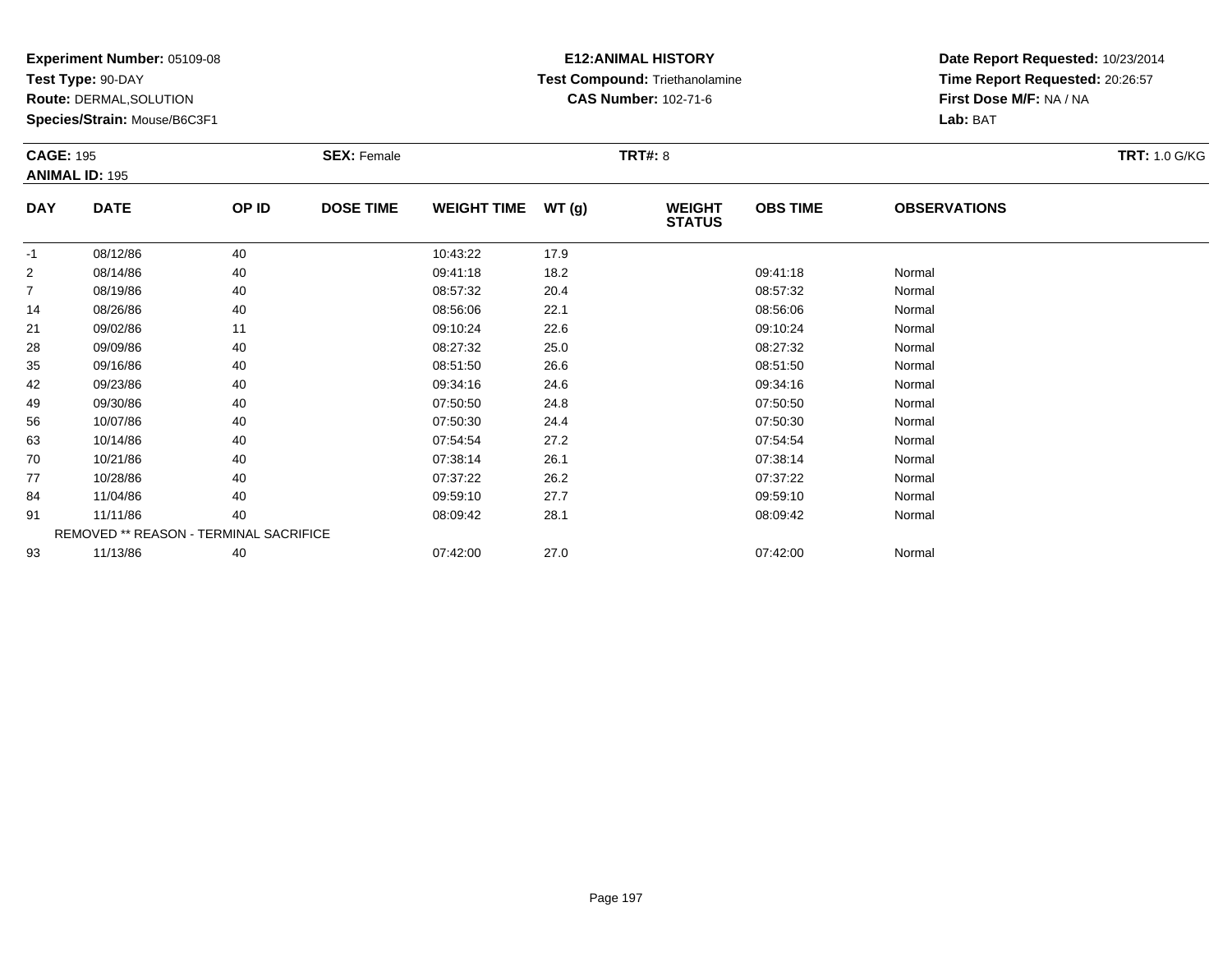**Test Type:** 90-DAY

**Route:** DERMAL,SOLUTION

**Species/Strain:** Mouse/B6C3F1

# **E12:ANIMAL HISTORY Test Compound:** Triethanolamine**CAS Number:** 102-71-6

| <b>CAGE: 196</b> | <b>ANIMAL ID: 196</b>                  |       | <b>SEX: Female</b> |                    |       | <b>TRT#: 8</b>                 |                 |                     | <b>TRT: 1.0 G/KG</b> |
|------------------|----------------------------------------|-------|--------------------|--------------------|-------|--------------------------------|-----------------|---------------------|----------------------|
| <b>DAY</b>       | <b>DATE</b>                            | OP ID | <b>DOSE TIME</b>   | <b>WEIGHT TIME</b> | WT(g) | <b>WEIGHT</b><br><b>STATUS</b> | <b>OBS TIME</b> | <b>OBSERVATIONS</b> |                      |
| $-2$             | 08/12/86                               | 40    |                    | 13:30:38           | 16.6  |                                |                 |                     |                      |
| 1                | 08/14/86                               | 40    |                    | 09:48:24           | 18.9  |                                | 09:48:24        | Normal              |                      |
| 6                | 08/19/86                               | 40    |                    | 09:29:14           | 19.2  |                                | 09:29:14        | Normal              |                      |
| 13               | 08/26/86                               | 40    |                    | 09:04:58           | 22.2  |                                | 09:04:58        | Normal              |                      |
| 20               | 09/02/86                               | 11    |                    | 09:23:44           | 22.3  |                                | 09:23:44        | Normal              |                      |
| 27               | 09/09/86                               | 40    |                    | 08:41:28           | 21.1  |                                | 08:41:28        | Normal              |                      |
| 34               | 09/16/86                               | 40    |                    | 09:28:34           | 25.6  |                                | 09:28:34        | Normal              |                      |
| 41               | 09/23/86                               | 40    |                    | 09:05:10           | 24.5  |                                | 09:05:10        | Normal              |                      |
| 48               | 09/30/86                               | 40    |                    | 08:16:36           | 25.2  |                                | 08:16:36        | Normal              |                      |
| 55               | 10/07/86                               | 40    |                    | 08:21:08           | 25.1  |                                | 08:21:08        | Normal              |                      |
| 62               | 10/14/86                               | 40    |                    | 08:37:30           | 26.3  |                                | 08:37:30        | Normal              |                      |
| 69               | 10/21/86                               | 40    |                    | 08:04:42           | 27.0  |                                | 08:04:42        | Normal              |                      |
| 76               | 10/28/86                               | 40    |                    | 08:09:02           | 26.7  |                                | 08:09:02        | Normal              |                      |
| 83               | 11/04/86                               | 40    |                    | 09:39:52           | 26.2  |                                | 09:39:52        | Normal              |                      |
| 90               | 11/11/86                               | 40    |                    | 08:29:28           | 27.1  |                                | 08:29:28        | Normal              |                      |
|                  | REMOVED ** REASON - TERMINAL SACRIFICE |       |                    |                    |       |                                |                 |                     |                      |
| 93               | 11/14/86                               | 40    |                    | 07:40:00           | 26.1  |                                | 07:40:00        | Normal              |                      |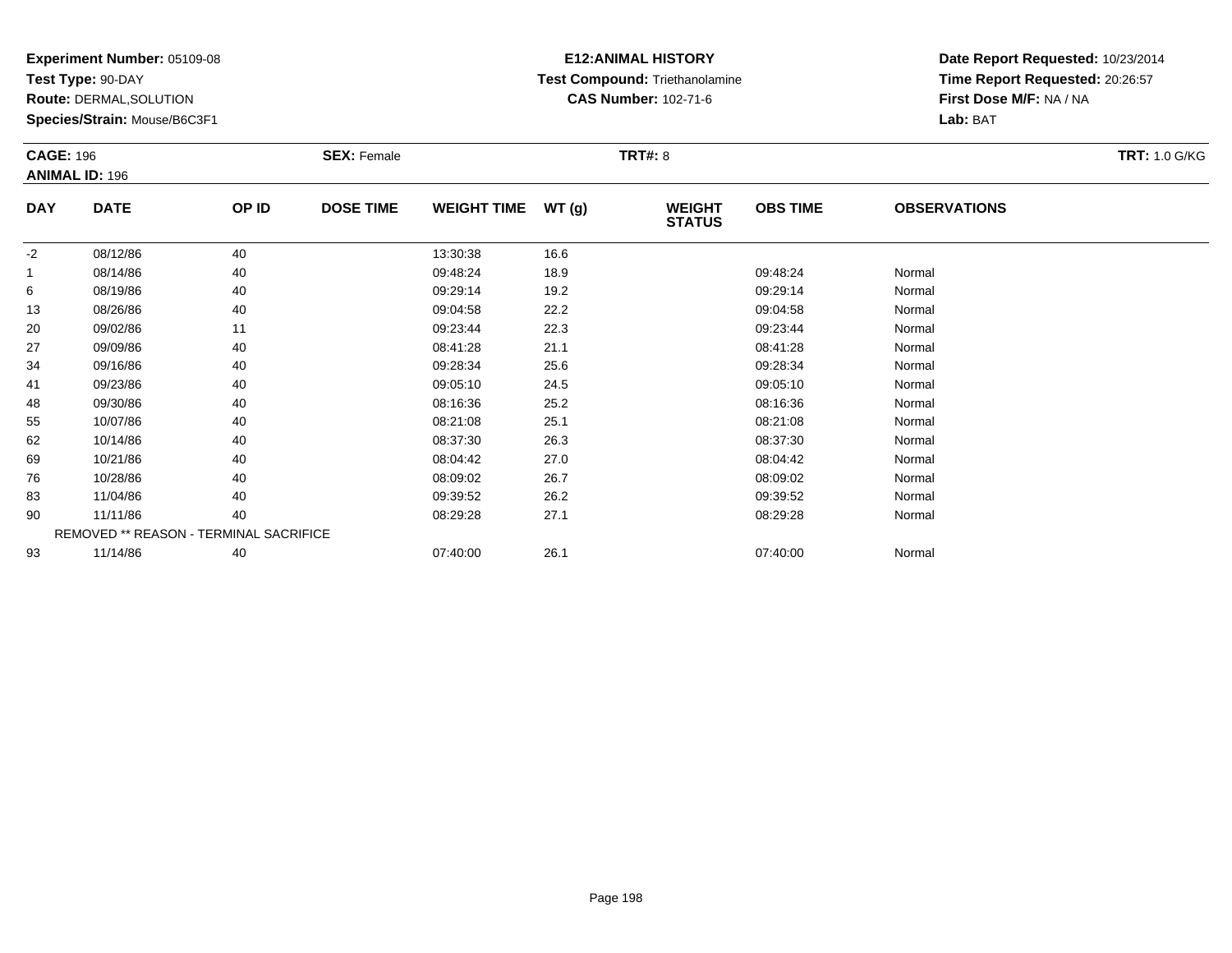**Test Type:** 90-DAY

**Route:** DERMAL,SOLUTION

**Species/Strain:** Mouse/B6C3F1

# **E12:ANIMAL HISTORY Test Compound:** Triethanolamine**CAS Number:** 102-71-6

| <b>CAGE: 197</b> | <b>ANIMAL ID: 197</b>                  |       | <b>SEX: Female</b> |                    |       | <b>TRT#:</b> 8                 |                 |                     | <b>TRT: 1.0 G/KG</b> |
|------------------|----------------------------------------|-------|--------------------|--------------------|-------|--------------------------------|-----------------|---------------------|----------------------|
| <b>DAY</b>       | <b>DATE</b>                            | OP ID | <b>DOSE TIME</b>   | <b>WEIGHT TIME</b> | WT(g) | <b>WEIGHT</b><br><b>STATUS</b> | <b>OBS TIME</b> | <b>OBSERVATIONS</b> |                      |
| $-2$             | 08/12/86                               | 40    |                    | 13:31:38           | 19.3  |                                |                 |                     |                      |
| -1               | 08/14/86                               | 40    |                    | 09:49:00           | 19.4  |                                | 09:49:00        | Normal              |                      |
| 6                | 08/19/86                               | 40    |                    | 09:29:32           | 22.2  |                                | 09:29:32        | Normal              |                      |
| 13               | 08/26/86                               | 40    |                    | 09:05:16           | 23.8  |                                | 09:05:16        | Normal              |                      |
| 20               | 09/02/86                               | 11    |                    | 09:24:04           | 24.5  |                                | 09:24:04        | Normal              |                      |
| 27               | 09/09/86                               | 40    |                    | 08:41:44           | 26.2  |                                | 08:41:44        | Normal              |                      |
| 34               | 09/16/86                               | 40    |                    | 09:27:12           | 26.4  |                                | 09:27:12        | Normal              |                      |
| 41               | 09/23/86                               | 40    |                    | 09:03:50           | 27.0  |                                | 09:03:50        | Normal              |                      |
| 48               | 09/30/86                               | 40    |                    | 08:16:58           | 27.5  |                                | 08:16:58        | Normal              |                      |
| 55               | 10/07/86                               | 40    |                    | 14:33:10           | 25.9  |                                | 08:21:36        | Normal              |                      |
| 62               | 10/14/86                               | 40    |                    | 08:37:44           | 26.3  |                                | 08:37:44        | Normal              |                      |
| 69               | 10/21/86                               | 40    |                    | 08:04:56           | 29.1  |                                | 08:04:56        | Normal              |                      |
| 76               | 10/28/86                               | 40    |                    | 08:09:20           | 29.7  |                                | 08:09:20        | Normal              |                      |
| 83               | 11/04/86                               | 40    |                    | 09:40:08           | 28.7  |                                | 09:40:08        | Normal              |                      |
| 90               | 11/11/86                               | 40    |                    | 08:29:48           | 28.3  |                                | 08:29:48        | Normal              |                      |
|                  | REMOVED ** REASON - TERMINAL SACRIFICE |       |                    |                    |       |                                |                 |                     |                      |
| 93               | 11/14/86                               | 40    |                    | 07:39:22           | 29.1  |                                | 07:39:22        | Normal              |                      |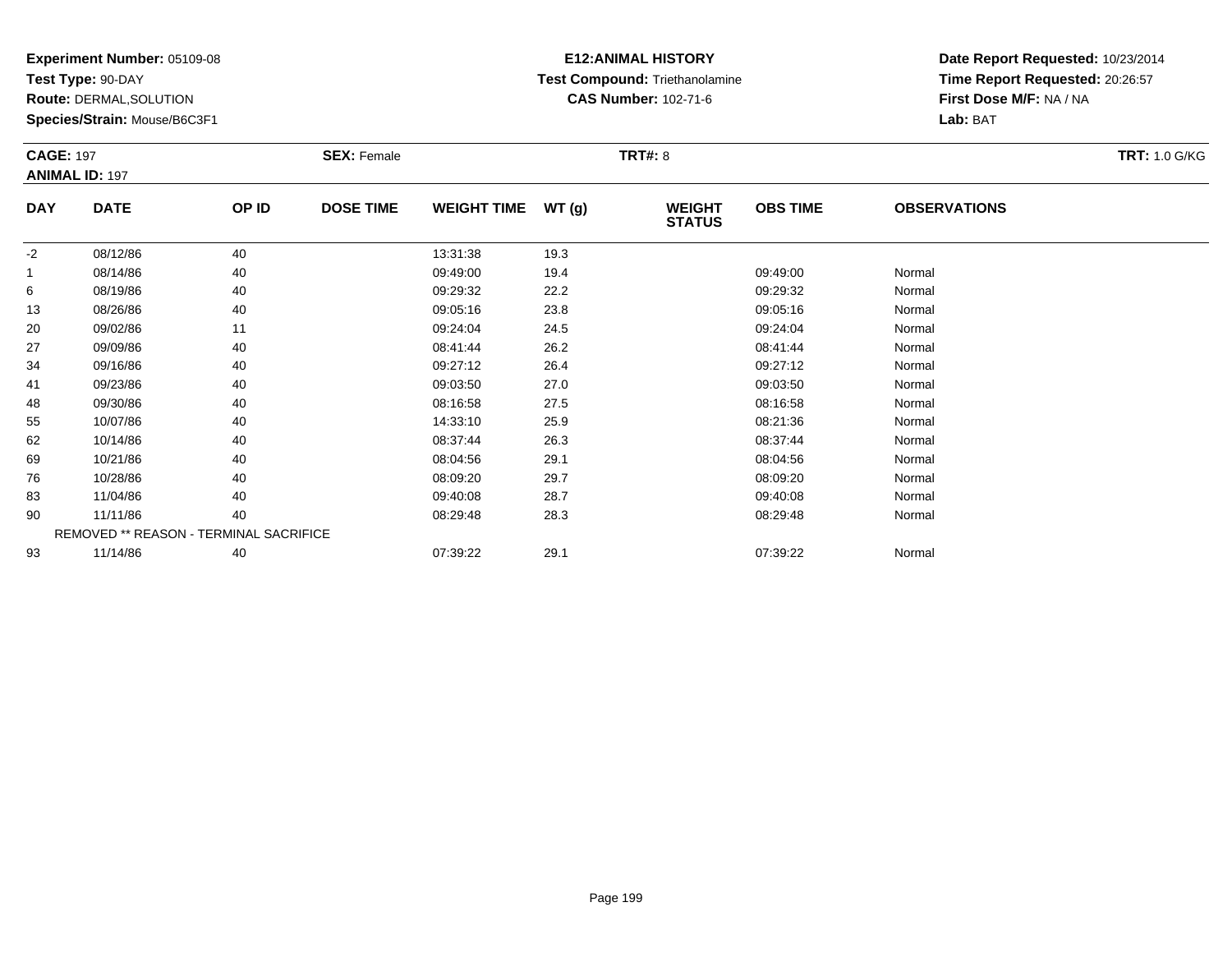**Test Type:** 90-DAY

**Route:** DERMAL,SOLUTION

**Species/Strain:** Mouse/B6C3F1

# **E12:ANIMAL HISTORY Test Compound:** Triethanolamine**CAS Number:** 102-71-6

| <b>CAGE: 198</b> | <b>ANIMAL ID: 198</b> |                                        | <b>SEX: Female</b> |                    |       | <b>TRT#: 8</b>                 |                 |                     | <b>TRT: 1.0 G/KG</b> |
|------------------|-----------------------|----------------------------------------|--------------------|--------------------|-------|--------------------------------|-----------------|---------------------|----------------------|
| <b>DAY</b>       | <b>DATE</b>           | OP ID                                  | <b>DOSE TIME</b>   | <b>WEIGHT TIME</b> | WT(g) | <b>WEIGHT</b><br><b>STATUS</b> | <b>OBS TIME</b> | <b>OBSERVATIONS</b> |                      |
| $-2$             | 08/12/86              | 40                                     |                    | 13:32:12           | 19.0  |                                |                 |                     |                      |
|                  | 08/14/86              | 40                                     |                    | 09:49:16           | 19.3  |                                | 09:49:16        | Normal              |                      |
| 6                | 08/19/86              | 40                                     |                    | 09:29:50           | 21.3  |                                | 09:29:50        | Normal              |                      |
| 13               | 08/26/86              | 40                                     |                    | 09:05:34           | 22.4  |                                | 09:05:34        | Normal              |                      |
| 20               | 09/02/86              | 11                                     |                    | 09:22:30           | 24.1  |                                | 09:22:30        | Normal              |                      |
| 27               | 09/09/86              | 40                                     |                    | 08:40:26           | 25.5  |                                | 08:40:26        | Normal              |                      |
| 34               | 09/16/86              | 40                                     |                    | 09:27:38           | 28.1  |                                | 09:27:38        | Normal              |                      |
| 41               | 09/23/86              | 40                                     |                    | 09:04:12           | 25.4  |                                | 09:04:12        | Normal              |                      |
| 48               | 09/30/86              | 40                                     |                    | 08:17:16           | 28.4  |                                | 08:17:16        | Normal              |                      |
| 55               | 10/07/86              | 40                                     |                    | 08:21:48           | 28.5  |                                | 08:21:48        | Normal              |                      |
| 62               | 10/14/86              | 40                                     |                    | 08:38:54           | 26.4  |                                | 08:38:54        | Normal              |                      |
| 69               | 10/21/86              | 40                                     |                    | 08:05:10           | 28.5  |                                | 08:05:10        | Normal              |                      |
| 76               | 10/28/86              | 40                                     |                    | 08:09:36           | 29.2  |                                | 08:09:36        | Normal              |                      |
| 83               | 11/04/86              | 40                                     |                    | 09:40:24           | 29.9  |                                | 09:40:24        | Normal              |                      |
| 90               | 11/11/86              | 40                                     |                    | 08:28:24           | 29.4  |                                | 08:28:24        | Normal              |                      |
|                  |                       | REMOVED ** REASON - TERMINAL SACRIFICE |                    |                    |       |                                |                 |                     |                      |
| 93               | 11/14/86              | 40                                     |                    | 07:38:42           | 28.6  |                                | 07:38:42        | Normal              |                      |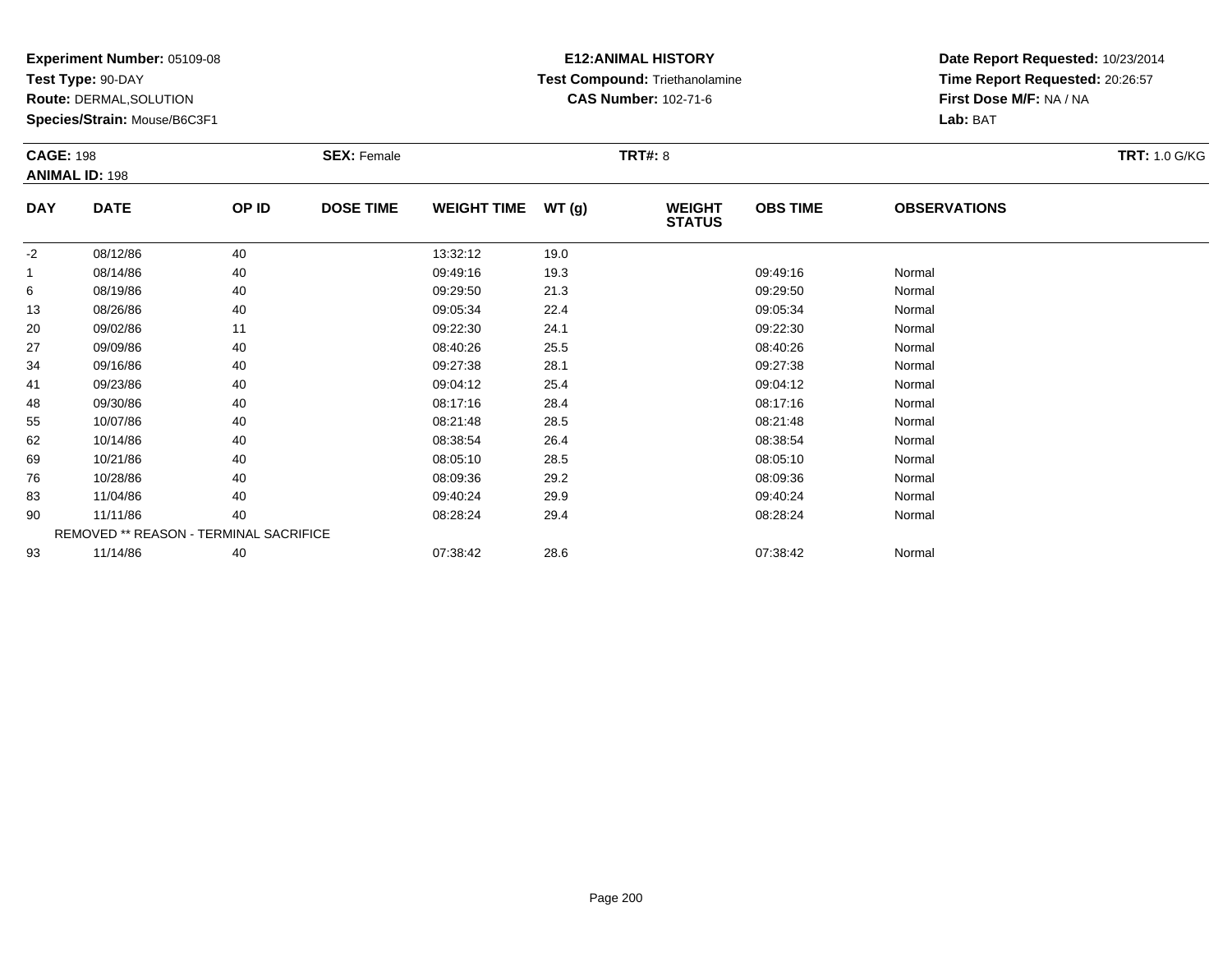**Test Type:** 90-DAY

**Route:** DERMAL,SOLUTION

**Species/Strain:** Mouse/B6C3F1

# **E12:ANIMAL HISTORY Test Compound:** Triethanolamine**CAS Number:** 102-71-6

| <b>CAGE: 199</b> | <b>ANIMAL ID: 199</b> |                                        | <b>SEX: Female</b> |                    |       | <b>TRT#: 8</b>                 |                 |                     | <b>TRT: 1.0 G/KG</b> |
|------------------|-----------------------|----------------------------------------|--------------------|--------------------|-------|--------------------------------|-----------------|---------------------|----------------------|
| <b>DAY</b>       | <b>DATE</b>           | OP ID                                  | <b>DOSE TIME</b>   | <b>WEIGHT TIME</b> | WT(g) | <b>WEIGHT</b><br><b>STATUS</b> | <b>OBS TIME</b> | <b>OBSERVATIONS</b> |                      |
| $-2$             | 08/12/86              | 40                                     |                    | 13:32:34           | 17.1  |                                |                 |                     |                      |
|                  | 08/14/86              | 40                                     |                    | 09:49:38           | 18.3  |                                | 09:49:38        | Normal              |                      |
| 6                | 08/19/86              | 40                                     |                    | 09:30:14           | 16.4  |                                | 09:30:14        | Emaciated           |                      |
| 13               | 08/26/86              | 40                                     |                    | 09:04:08           | 17.6  |                                | 09:04:08        | Normal              |                      |
| 20               | 09/02/86              | 11                                     |                    | 09:23:04           | 20.6  |                                | 09:23:04        | Normal              |                      |
| 27               | 09/09/86              | 40                                     |                    | 08:40:54           | 23.2  |                                | 08:40:54        | Normal              |                      |
| 34               | 09/16/86              | 40                                     |                    | 09:27:58           | 24.6  |                                | 09:27:58        | Normal              |                      |
| 41               | 09/23/86              | 40                                     |                    | 09:04:26           | 24.5  |                                | 09:04:26        | Normal              |                      |
| 48               | 09/30/86              | 40                                     |                    | 08:17:32           | 24.9  |                                | 08:17:32        | Normal              |                      |
| 55               | 10/07/86              | 40                                     |                    | 08:22:04           | 25.4  |                                | 08:22:04        | Normal              |                      |
| 62               | 10/14/86              | 40                                     |                    | 08:39:16           | 24.7  |                                | 08:39:16        | Normal              |                      |
| 69               | 10/21/86              | 40                                     |                    | 08:05:26           | 26.2  |                                | 08:05:26        | Normal              |                      |
| 76               | 10/28/86              | 40                                     |                    | 08:08:24           | 25.7  |                                | 08:08:24        | Normal              |                      |
| 83               | 11/04/86              | 40                                     |                    | 09:38:44           | 25.1  |                                | 09:38:44        | Normal              |                      |
| 90               | 11/11/86              | 40                                     |                    | 08:28:52           | 27.1  |                                | 08:28:52        | Normal              |                      |
|                  |                       | REMOVED ** REASON - TERMINAL SACRIFICE |                    |                    |       |                                |                 |                     |                      |
| 93               | 11/14/86              | 40                                     |                    | 07:38:02           | 26.5  |                                | 07:38:02        | Normal              |                      |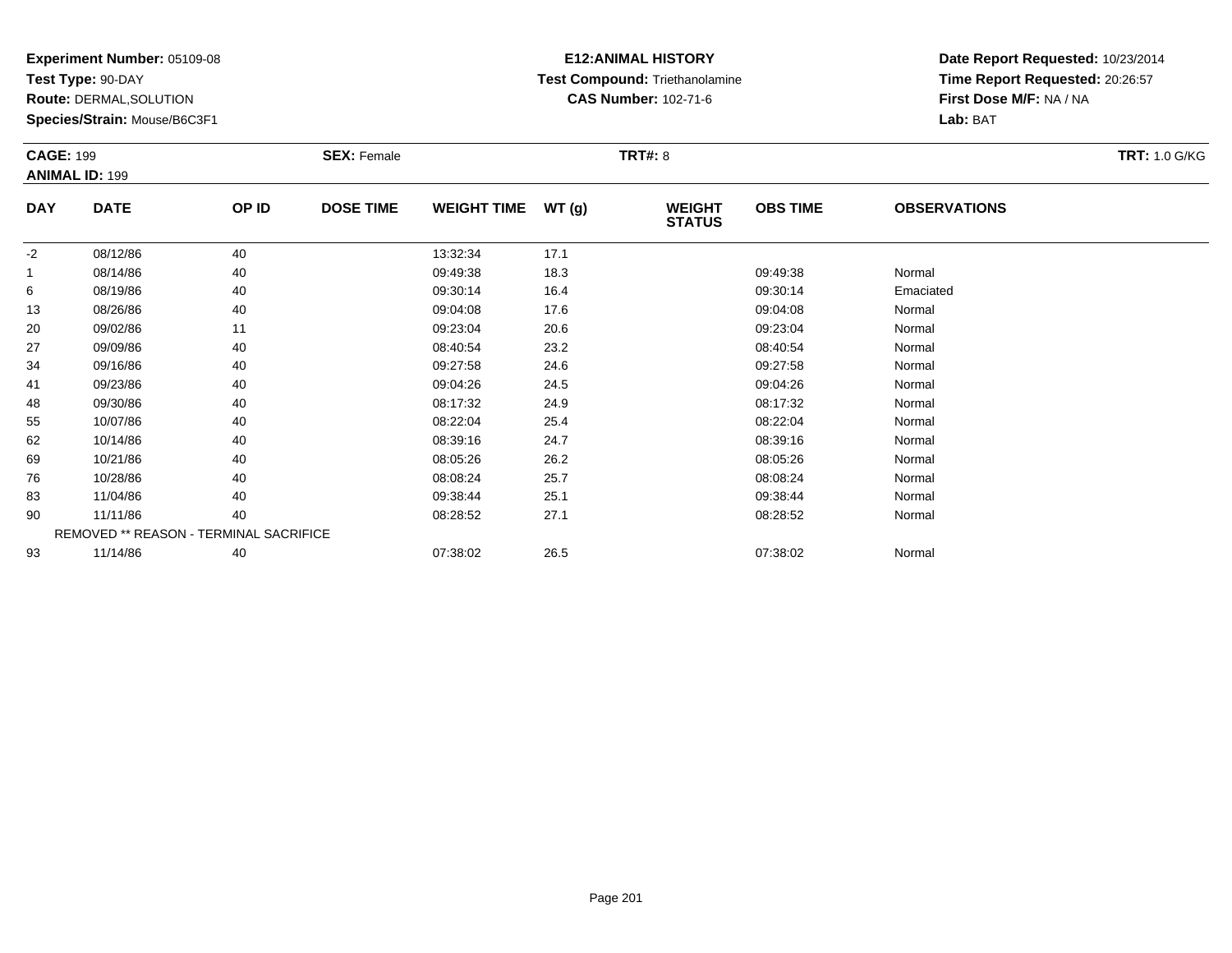**Test Type:** 90-DAY

**Route:** DERMAL,SOLUTION

**Species/Strain:** Mouse/B6C3F1

# **E12:ANIMAL HISTORY Test Compound:** Triethanolamine**CAS Number:** 102-71-6

| <b>CAGE: 200</b> | <b>ANIMAL ID: 200</b>                  |       | <b>SEX: Female</b> |                    |       | <b>TRT#: 8</b>                 |                 |                     | <b>TRT: 1.0 G/KG</b> |
|------------------|----------------------------------------|-------|--------------------|--------------------|-------|--------------------------------|-----------------|---------------------|----------------------|
| <b>DAY</b>       | <b>DATE</b>                            | OP ID | <b>DOSE TIME</b>   | <b>WEIGHT TIME</b> | WT(g) | <b>WEIGHT</b><br><b>STATUS</b> | <b>OBS TIME</b> | <b>OBSERVATIONS</b> |                      |
| $-2$             | 08/12/86                               | 40    |                    | 13:33:08           | 17.6  |                                |                 |                     |                      |
|                  | 08/14/86                               | 40    |                    | 09:47:58           | 18.5  |                                | 09:47:58        | Normal              |                      |
| 6                | 08/19/86                               | 40    |                    | 09:28:54           | 19.7  |                                | 09:28:54        | Normal              |                      |
| 13               | 08/26/86                               | 40    |                    | 09:04:40           | 21.0  |                                | 09:04:40        | Normal              |                      |
| 20               | 09/02/86                               | 11    |                    | 09:23:24           | 21.7  |                                | 09:23:24        | Normal              |                      |
| 27               | 09/09/86                               | 40    |                    | 08:41:10           | 24.5  |                                | 08:41:10        | Normal              |                      |
| 34               | 09/16/86                               | 40    |                    | 09:28:14           | 25.3  |                                | 09:28:14        | Normal              |                      |
| 41               | 09/23/86                               | 40    |                    | 09:04:52           | 24.7  |                                | 09:04:52        | Normal              |                      |
| 48               | 09/30/86                               | 40    |                    | 08:17:48           | 25.6  |                                | 08:17:48        | Normal              |                      |
| 55               | 10/07/86                               | 40    |                    | 08:22:20           | 26.5  |                                | 08:22:20        | Normal              |                      |
| 62               | 10/14/86                               | 40    |                    | 08:37:10           | 25.5  |                                | 08:37:10        | Normal              |                      |
| 69               | 10/21/86                               | 40    |                    | 08:04:20           | 27.1  |                                | 08:04:20        | Normal              |                      |
| 76               | 10/28/86                               | 40    |                    | 08:08:44           | 26.6  |                                | 08:08:44        | Normal              |                      |
| 83               | 11/04/86                               | 40    |                    | 09:39:30           | 27.8  |                                | 09:39:30        | Normal              |                      |
| 90               | 11/11/86                               | 40    |                    | 08:29:10           | 28.1  |                                | 08:29:10        | Normal              |                      |
|                  | REMOVED ** REASON - TERMINAL SACRIFICE |       |                    |                    |       |                                |                 |                     |                      |
| 93               | 11/14/86                               | 40    |                    | 07:37:34           | 27.9  |                                | 07:37:34        | Normal              |                      |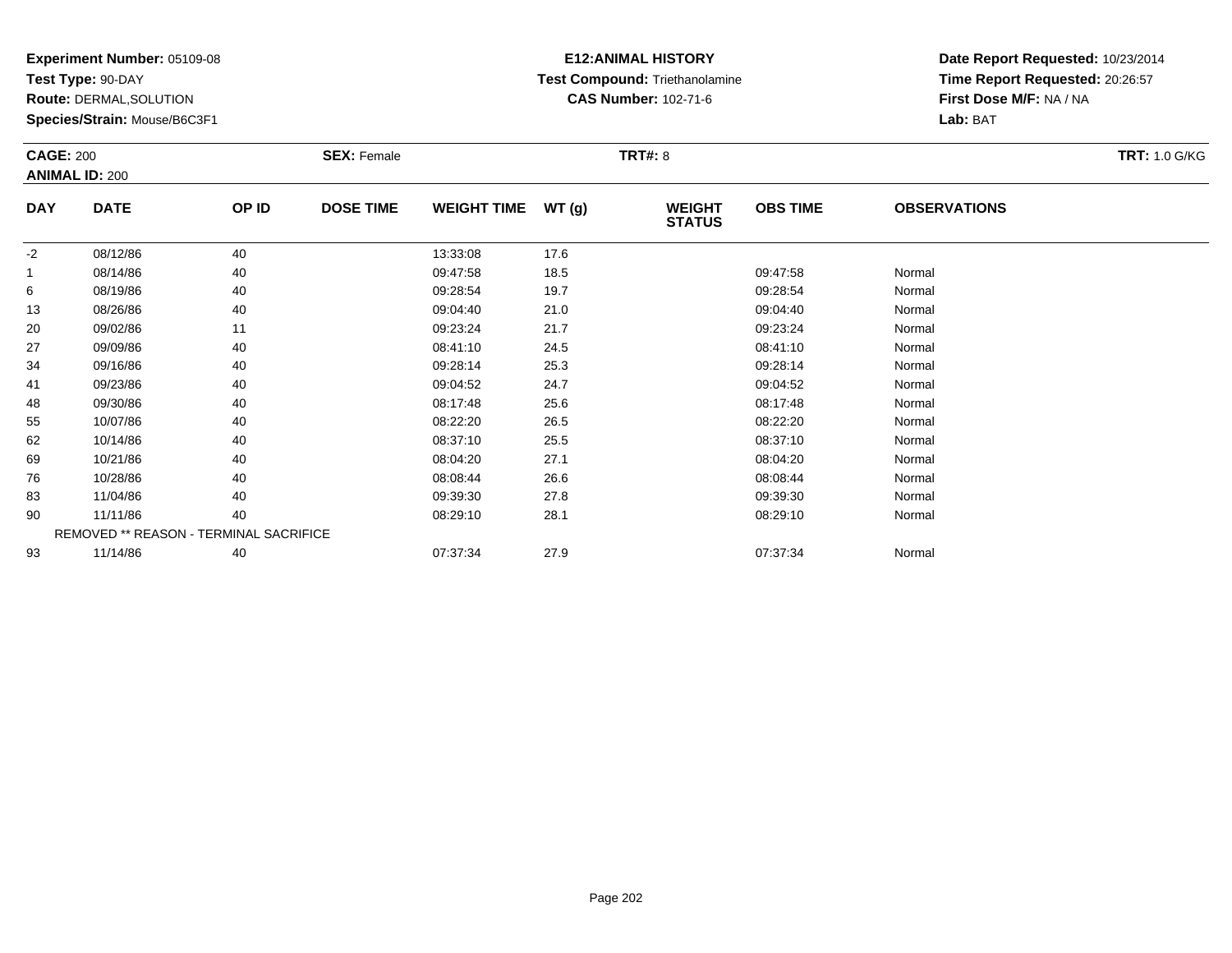|            | Experiment Number: 05109-08<br>Test Type: 90-DAY<br>Route: DERMAL, SOLUTION<br>Species/Strain: Mouse/B6C3F1<br><b>SEX: Female</b><br><b>CAGE: 201</b> |       |                  |                    |       | <b>E12: ANIMAL HISTORY</b><br>Test Compound: Triethanolamine<br><b>CAS Number: 102-71-6</b> | Date Report Requested: 10/23/2014<br>Time Report Requested: 20:26:57<br>First Dose M/F: NA / NA<br>Lab: BAT |                     |                      |
|------------|-------------------------------------------------------------------------------------------------------------------------------------------------------|-------|------------------|--------------------|-------|---------------------------------------------------------------------------------------------|-------------------------------------------------------------------------------------------------------------|---------------------|----------------------|
|            | <b>ANIMAL ID: 201</b>                                                                                                                                 |       |                  |                    |       | <b>TRT#: 10</b>                                                                             |                                                                                                             |                     | <b>TRT: 2.0 G/KG</b> |
| <b>DAY</b> | <b>DATE</b>                                                                                                                                           | OP ID | <b>DOSE TIME</b> | <b>WEIGHT TIME</b> | WT(g) | <b>WEIGHT</b><br><b>STATUS</b>                                                              | <b>OBS TIME</b>                                                                                             | <b>OBSERVATIONS</b> |                      |
| -1         | 08/10/86                                                                                                                                              | 42    |                  | 13:03:46           | 16.4  |                                                                                             |                                                                                                             |                     |                      |
| 4          | 08/14/86                                                                                                                                              | 40    |                  | 08:24:06           | 18.8  |                                                                                             |                                                                                                             |                     |                      |
| 9          | 08/19/86                                                                                                                                              | 40    |                  | 08:09:48           | 19.6  |                                                                                             |                                                                                                             |                     |                      |
| 16         | 08/26/86                                                                                                                                              | 40    |                  | 08:19:38           | 22.1  |                                                                                             |                                                                                                             |                     |                      |
| 23         | 09/02/86                                                                                                                                              | 11    |                  | 08:22:38           | 23.5  |                                                                                             |                                                                                                             |                     |                      |
| 30         | 09/09/86                                                                                                                                              | 40    |                  | 13:31:30           | 20.6  |                                                                                             |                                                                                                             |                     |                      |
| 37         | 09/16/86                                                                                                                                              | 40    |                  | 10:06:32           | 22.9  |                                                                                             |                                                                                                             |                     |                      |
| 44         | 09/23/86                                                                                                                                              | 40    |                  | 09:46:42           | 23.6  |                                                                                             |                                                                                                             |                     |                      |
| 51         | 09/30/86                                                                                                                                              | 40    |                  | 08:58:42           | 23.6  |                                                                                             |                                                                                                             |                     |                      |
| 58         | 10/07/86                                                                                                                                              | 40    |                  | 08:55:58           | 24.0  |                                                                                             |                                                                                                             |                     |                      |
| 65         | 10/14/86                                                                                                                                              | 40    |                  | 09:18:42           | 25.6  |                                                                                             |                                                                                                             |                     |                      |
| 72         | 10/21/86                                                                                                                                              | 40    |                  | 08:43:58           | 25.1  |                                                                                             |                                                                                                             |                     |                      |
| 79         | 10/28/86                                                                                                                                              | 40    |                  | 08:40:06           | 25.0  |                                                                                             |                                                                                                             |                     |                      |
| 86         | 11/04/86                                                                                                                                              | 40    |                  | 10:57:48           | 25.0  |                                                                                             |                                                                                                             |                     |                      |
| 93         | 11/11/86                                                                                                                                              | 40    |                  | 09:12:14           | 25.7  |                                                                                             |                                                                                                             |                     |                      |
|            | REMOVED ** REASON - TERMINAL SACRIFICE                                                                                                                |       |                  |                    |       |                                                                                             |                                                                                                             |                     |                      |
| 96         | 11/14/86                                                                                                                                              | 42    |                  | 08:14:00           | 26.9  |                                                                                             | 08:14:00                                                                                                    | Override            |                      |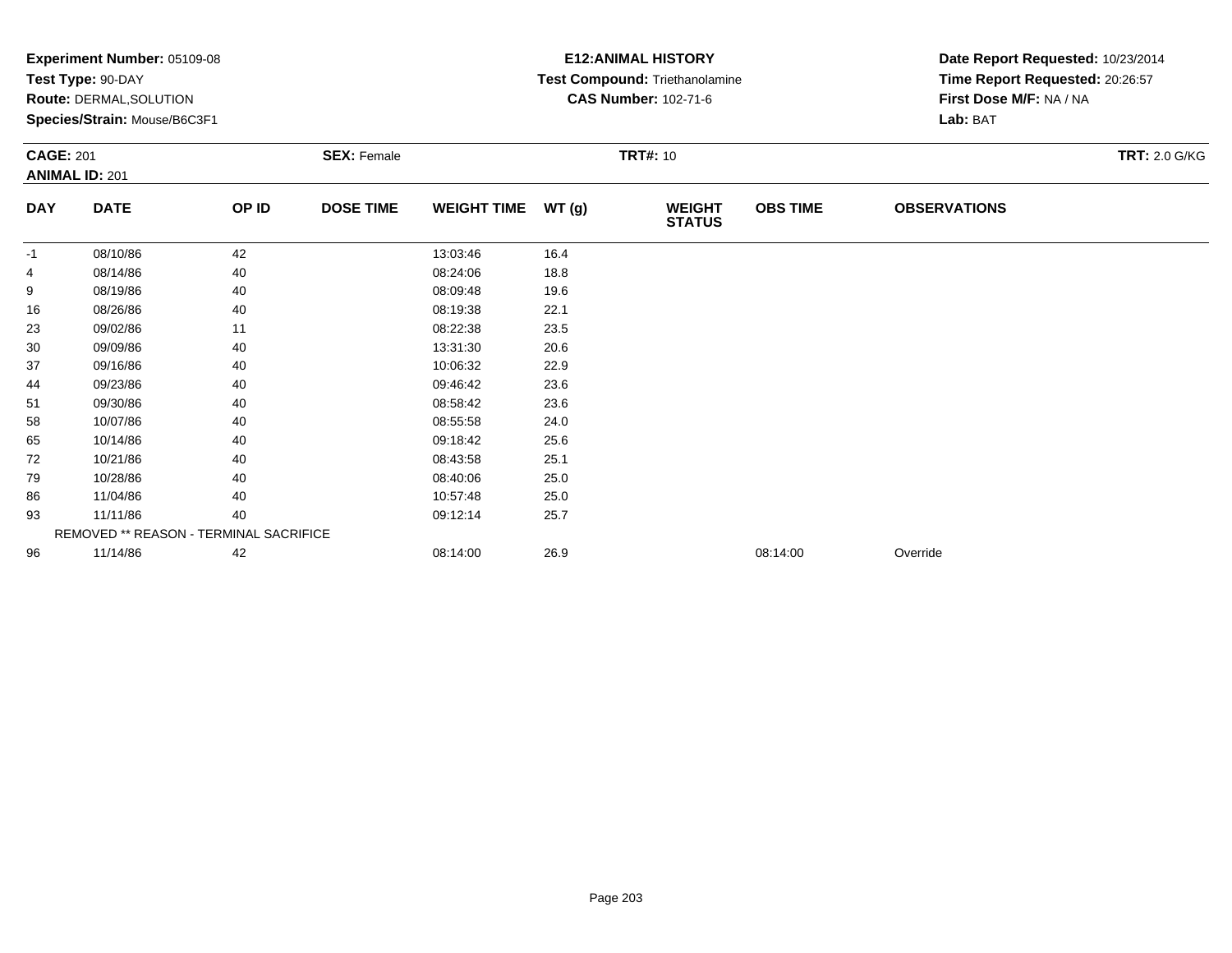|            | Experiment Number: 05109-08<br>Test Type: 90-DAY<br>Route: DERMAL, SOLUTION<br>Species/Strain: Mouse/B6C3F1<br><b>SEX: Female</b><br><b>CAGE: 202</b> |       |                  |                    |                 | <b>E12: ANIMAL HISTORY</b><br>Test Compound: Triethanolamine<br><b>CAS Number: 102-71-6</b> | Date Report Requested: 10/23/2014<br>Time Report Requested: 20:26:57<br>First Dose M/F: NA / NA<br>Lab: BAT |                     |                      |
|------------|-------------------------------------------------------------------------------------------------------------------------------------------------------|-------|------------------|--------------------|-----------------|---------------------------------------------------------------------------------------------|-------------------------------------------------------------------------------------------------------------|---------------------|----------------------|
|            | <b>ANIMAL ID: 202</b>                                                                                                                                 |       |                  |                    | <b>TRT#: 10</b> |                                                                                             |                                                                                                             |                     | <b>TRT: 2.0 G/KG</b> |
| <b>DAY</b> | <b>DATE</b>                                                                                                                                           | OP ID | <b>DOSE TIME</b> | <b>WEIGHT TIME</b> | WT(g)           | <b>WEIGHT</b><br><b>STATUS</b>                                                              | <b>OBS TIME</b>                                                                                             | <b>OBSERVATIONS</b> |                      |
| -1         | 08/10/86                                                                                                                                              | 42    |                  | 13:04:10           | 18.4            |                                                                                             |                                                                                                             |                     |                      |
| 4          | 08/14/86                                                                                                                                              | 40    |                  | 08:23:28           | 20.2            |                                                                                             |                                                                                                             |                     |                      |
| 9          | 08/19/86                                                                                                                                              | 40    |                  | 08:09:26           | 22.3            |                                                                                             |                                                                                                             |                     |                      |
| 16         | 08/26/86                                                                                                                                              | 40    |                  | 08:19:56           | 23.1            |                                                                                             |                                                                                                             |                     |                      |
| 23         | 09/02/86                                                                                                                                              | 11    |                  | 08:23:02           | 24.5            |                                                                                             |                                                                                                             |                     |                      |
| 30         | 09/09/86                                                                                                                                              | 40    |                  | 09:44:08           | 25.1            |                                                                                             |                                                                                                             |                     |                      |
| 37         | 09/16/86                                                                                                                                              | 40    |                  | 10:05:24           | 26.5            |                                                                                             |                                                                                                             |                     |                      |
| 44         | 09/23/86                                                                                                                                              | 40    |                  | 09:45:34           | 25.8            |                                                                                             |                                                                                                             |                     |                      |
| 51         | 09/30/86                                                                                                                                              | 40    |                  | 08:58:56           | 26.1            |                                                                                             |                                                                                                             |                     |                      |
| 58         | 10/07/86                                                                                                                                              | 40    |                  | 08:56:28           | 25.7            |                                                                                             |                                                                                                             |                     |                      |
| 65         | 10/14/86                                                                                                                                              | 40    |                  | 09:18:56           | 28.5            |                                                                                             |                                                                                                             |                     |                      |
| 72         | 10/21/86                                                                                                                                              | 40    |                  | 08:44:12           | 28.8            |                                                                                             |                                                                                                             |                     |                      |
| 79         | 10/28/86                                                                                                                                              | 40    |                  | 08:40:18           | 28.9            |                                                                                             |                                                                                                             |                     |                      |
| 86         | 11/04/86                                                                                                                                              | 40    |                  | 10:58:02           | 26.2            |                                                                                             |                                                                                                             |                     |                      |
| 93         | 11/11/86                                                                                                                                              | 40    |                  | 09:12:28           | 28.2            |                                                                                             |                                                                                                             |                     |                      |
|            | REMOVED ** REASON - TERMINAL SACRIFICE                                                                                                                |       |                  |                    |                 |                                                                                             |                                                                                                             |                     |                      |
| 96         | 11/14/86                                                                                                                                              | 42    |                  | 08:14:28           | 29.7            |                                                                                             | 08:14:28                                                                                                    | Override            |                      |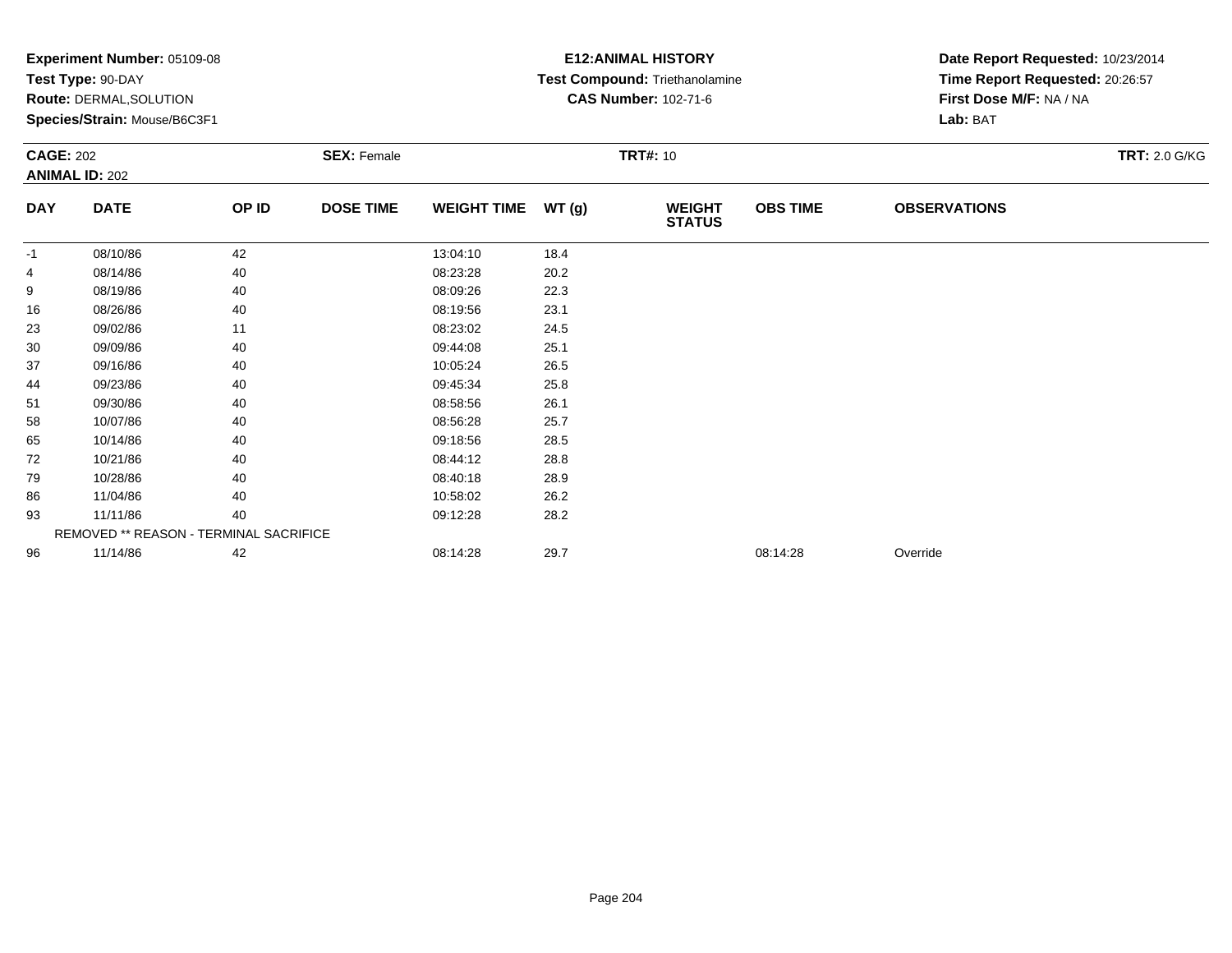| Experiment Number: 05109-08<br>Test Type: 90-DAY<br>Route: DERMAL, SOLUTION<br>Species/Strain: Mouse/B6C3F1 |                                        |                    |                  |                    |       | <b>E12: ANIMAL HISTORY</b><br>Test Compound: Triethanolamine<br><b>CAS Number: 102-71-6</b> | Date Report Requested: 10/23/2014<br>Time Report Requested: 20:26:57<br>First Dose M/F: NA / NA<br>Lab: BAT |                      |  |
|-------------------------------------------------------------------------------------------------------------|----------------------------------------|--------------------|------------------|--------------------|-------|---------------------------------------------------------------------------------------------|-------------------------------------------------------------------------------------------------------------|----------------------|--|
| <b>CAGE: 203</b><br><b>ANIMAL ID: 203</b>                                                                   |                                        | <b>SEX: Female</b> | <b>TRT#: 10</b>  |                    |       |                                                                                             |                                                                                                             | <b>TRT: 2.0 G/KG</b> |  |
| <b>DAY</b>                                                                                                  | <b>DATE</b>                            | OP ID              | <b>DOSE TIME</b> | <b>WEIGHT TIME</b> | WT(g) | <b>WEIGHT</b><br><b>STATUS</b>                                                              | <b>OBS TIME</b>                                                                                             | <b>OBSERVATIONS</b>  |  |
| $-1$                                                                                                        | 08/10/86                               | 42                 |                  | 13:04:34           | 17.4  |                                                                                             |                                                                                                             |                      |  |
|                                                                                                             | 08/14/86                               | 40                 |                  | 08:23:10           | 20.0  |                                                                                             |                                                                                                             |                      |  |
| 9                                                                                                           | 08/19/86                               | 40                 |                  | 08:09:10           | 20.0  |                                                                                             |                                                                                                             |                      |  |
| 16                                                                                                          | 08/26/86                               | 40                 |                  | 08:20:12           | 21.6  |                                                                                             |                                                                                                             |                      |  |
| 23                                                                                                          | 09/02/86                               | 11                 |                  | 08:21:44           | 24.7  |                                                                                             |                                                                                                             |                      |  |
| 30                                                                                                          | 09/09/86                               | 40                 |                  | 09:43:04           | 24.8  |                                                                                             |                                                                                                             |                      |  |
| 37                                                                                                          | 09/16/86                               | 40                 |                  | 10:05:40           | 24.9  |                                                                                             |                                                                                                             |                      |  |
| 44                                                                                                          | 09/23/86                               | 40                 |                  | 09:45:48           | 24.9  |                                                                                             |                                                                                                             |                      |  |
| 51                                                                                                          | 09/30/86                               | 40                 |                  | 08:59:10           | 26.8  |                                                                                             |                                                                                                             |                      |  |
| 58                                                                                                          | 10/07/86                               | 40                 |                  | 08:56:40           | 30.0  |                                                                                             |                                                                                                             |                      |  |
| 65                                                                                                          | 10/14/86                               | 40                 |                  | 09:19:10           | 27.1  |                                                                                             |                                                                                                             |                      |  |
| 72                                                                                                          | 10/21/86                               | 40                 |                  | 08:44:26           | 28.9  |                                                                                             |                                                                                                             |                      |  |
| 79                                                                                                          | 10/28/86                               | 40                 |                  | 08:40:32           | 28.5  |                                                                                             |                                                                                                             |                      |  |
| 86                                                                                                          | 11/04/86                               | 40                 |                  | 10:58:16           | 27.4  |                                                                                             |                                                                                                             |                      |  |
| 93                                                                                                          | 11/11/86                               | 40                 |                  | 09:11:22           | 27.9  |                                                                                             |                                                                                                             |                      |  |
|                                                                                                             | REMOVED ** REASON - TERMINAL SACRIFICE |                    |                  |                    |       |                                                                                             |                                                                                                             |                      |  |
| 96                                                                                                          | 11/14/86                               | 42                 |                  | 08:12:40           | 30.6  |                                                                                             | 08:12:40                                                                                                    | Override             |  |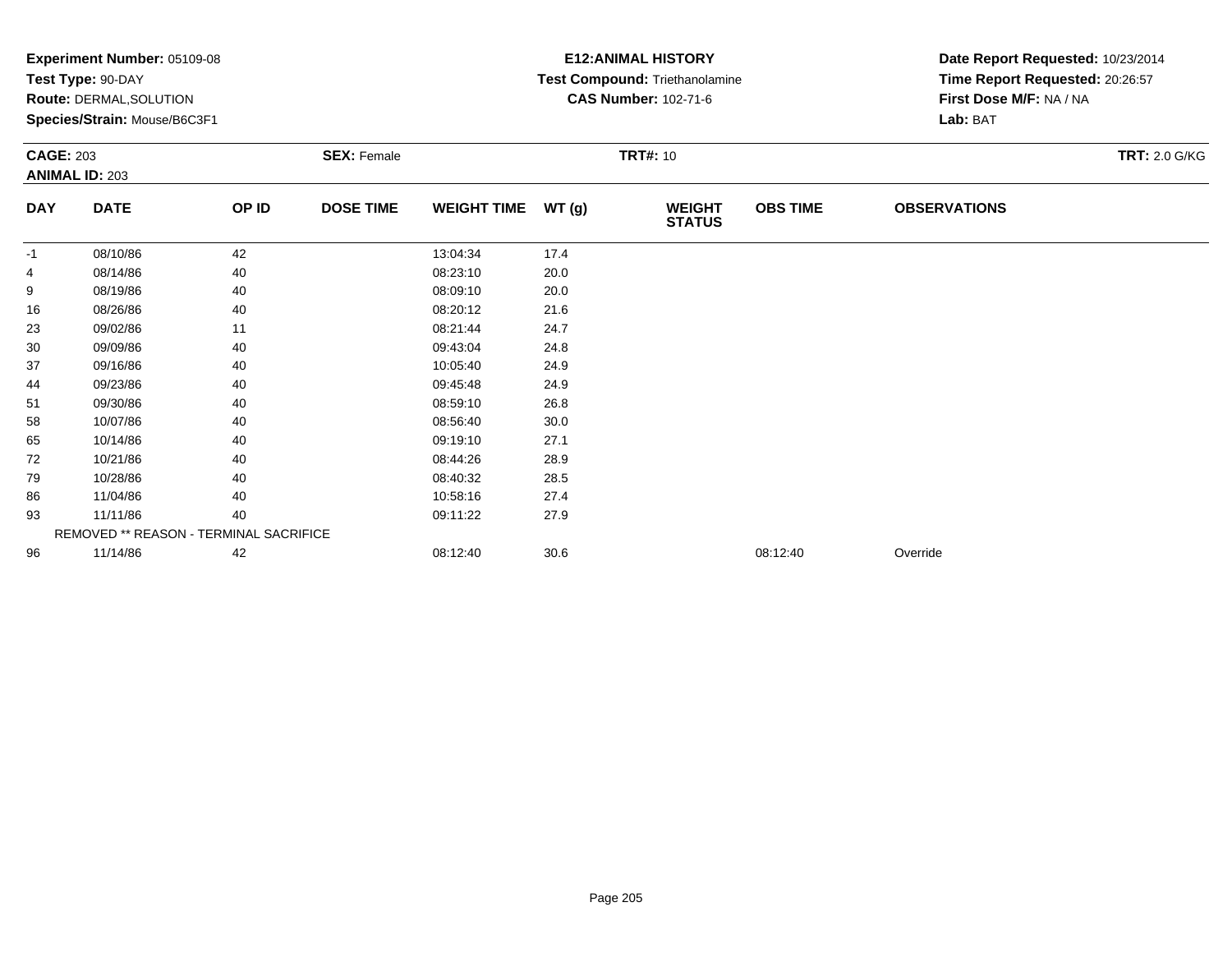| Experiment Number: 05109-08<br>Test Type: 90-DAY<br>Route: DERMAL, SOLUTION<br>Species/Strain: Mouse/B6C3F1<br><b>SEX: Female</b> |                                        |       |                  |                    | <b>E12: ANIMAL HISTORY</b><br>Test Compound: Triethanolamine<br><b>CAS Number: 102-71-6</b> | Date Report Requested: 10/23/2014<br>Time Report Requested: 20:26:57<br>First Dose M/F: NA / NA<br>Lab: BAT |                 |                     |                      |
|-----------------------------------------------------------------------------------------------------------------------------------|----------------------------------------|-------|------------------|--------------------|---------------------------------------------------------------------------------------------|-------------------------------------------------------------------------------------------------------------|-----------------|---------------------|----------------------|
| <b>CAGE: 204</b><br><b>ANIMAL ID: 204</b>                                                                                         |                                        |       |                  |                    | <b>TRT#: 10</b>                                                                             |                                                                                                             |                 |                     | <b>TRT: 2.0 G/KG</b> |
| <b>DAY</b>                                                                                                                        | <b>DATE</b>                            | OP ID | <b>DOSE TIME</b> | <b>WEIGHT TIME</b> | WT(g)                                                                                       | <b>WEIGHT</b><br><b>STATUS</b>                                                                              | <b>OBS TIME</b> | <b>OBSERVATIONS</b> |                      |
| -1                                                                                                                                | 08/10/86                               | 42    |                  | 13:04:52           | 14.8                                                                                        |                                                                                                             |                 |                     |                      |
| 4                                                                                                                                 | 08/14/86                               | 40    |                  | 08:22:44           | 19.8                                                                                        |                                                                                                             |                 |                     |                      |
| 9                                                                                                                                 | 08/19/86                               | 40    |                  | 08:08:56           | 20.6                                                                                        |                                                                                                             |                 |                     |                      |
| 16                                                                                                                                | 08/26/86                               | 40    |                  | 08:19:04           | 23.3                                                                                        |                                                                                                             |                 |                     |                      |
| 23                                                                                                                                | 09/02/86                               | 11    |                  | 08:22:06           | 25.5                                                                                        |                                                                                                             |                 |                     |                      |
| 30                                                                                                                                | 09/09/86                               | 40    |                  | 09:43:18           | 25.4                                                                                        |                                                                                                             |                 |                     |                      |
| 37                                                                                                                                | 09/16/86                               | 40    |                  | 10:05:52           | 25.2                                                                                        |                                                                                                             |                 |                     |                      |
| 44                                                                                                                                | 09/23/86                               | 40    |                  | 09:46:02           | 25.1                                                                                        |                                                                                                             |                 |                     |                      |
| 51                                                                                                                                | 09/30/86                               | 40    |                  | 08:59:26           | 26.1                                                                                        |                                                                                                             |                 |                     |                      |
| 58                                                                                                                                | 10/07/86                               | 40    |                  | 08:56:56           | 28.0                                                                                        |                                                                                                             |                 |                     |                      |
| 65                                                                                                                                | 10/14/86                               | 40    |                  | 09:19:26           | 27.3                                                                                        |                                                                                                             |                 |                     |                      |
| 72                                                                                                                                | 10/21/86                               | 40    |                  | 08:44:42           | 28.8                                                                                        |                                                                                                             |                 |                     |                      |
| 79                                                                                                                                | 10/28/86                               | 40    |                  | 08:39:36           | 28.2                                                                                        |                                                                                                             |                 |                     |                      |
| 86                                                                                                                                | 11/04/86                               | 40    |                  | 13:38:30           | 24.4                                                                                        |                                                                                                             |                 |                     |                      |
| 93                                                                                                                                | 11/11/86                               | 40    |                  | 09:11:42           | 29.2                                                                                        |                                                                                                             |                 |                     |                      |
|                                                                                                                                   | REMOVED ** REASON - TERMINAL SACRIFICE |       |                  |                    |                                                                                             |                                                                                                             |                 |                     |                      |
| 96                                                                                                                                | 11/14/86                               | 42    |                  | 08:13:10           | 29.7                                                                                        |                                                                                                             | 08:13:10        | Override            |                      |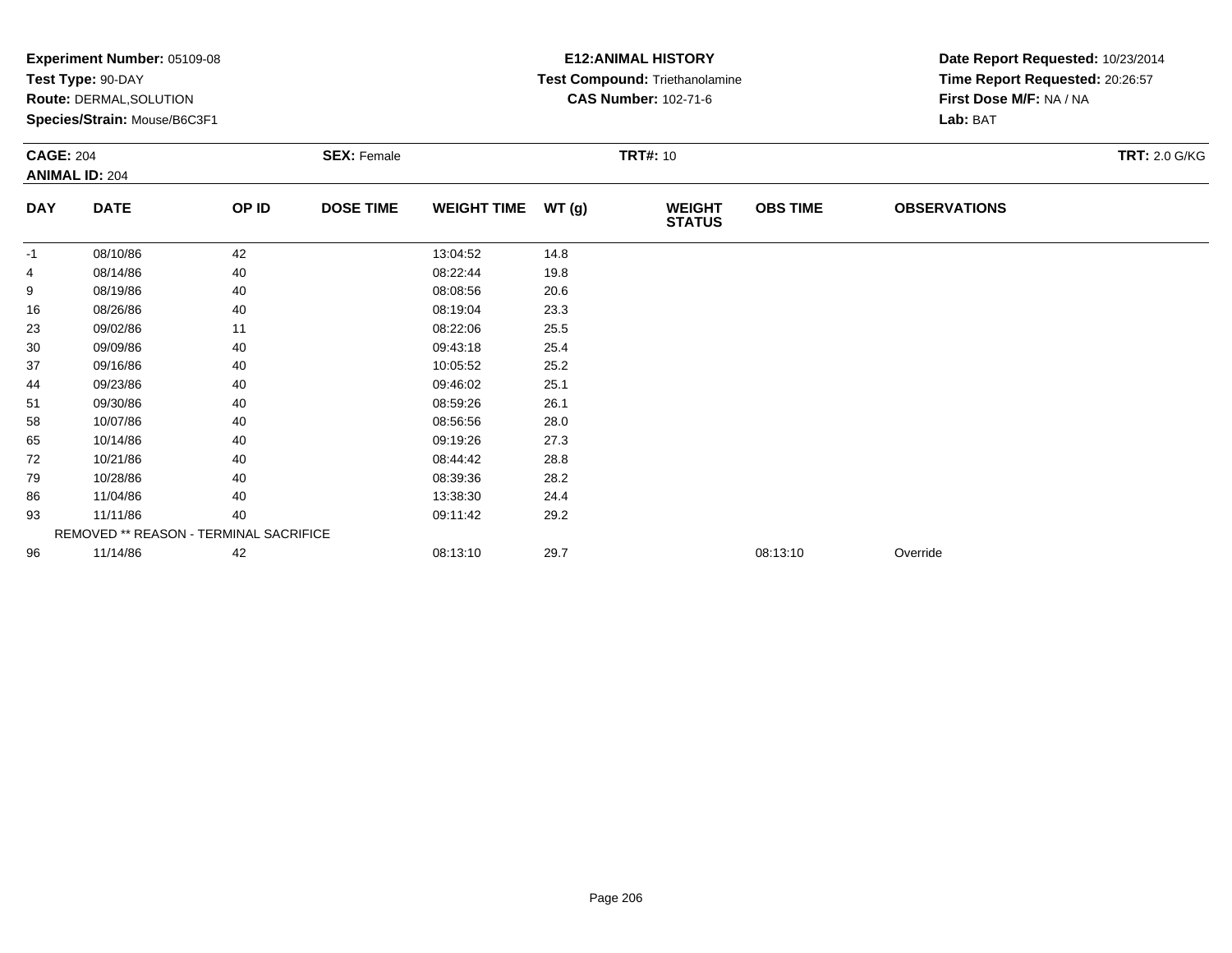| Experiment Number: 05109-08<br>Test Type: 90-DAY<br>Route: DERMAL, SOLUTION<br>Species/Strain: Mouse/B6C3F1<br><b>SEX: Female</b><br><b>CAGE: 205</b> |                                        |       |                  |                    | <b>E12: ANIMAL HISTORY</b><br>Test Compound: Triethanolamine<br><b>CAS Number: 102-71-6</b><br><b>TRT#: 10</b> | Date Report Requested: 10/23/2014<br>Time Report Requested: 20:26:57<br>First Dose M/F: NA / NA<br>Lab: BAT<br><b>TRT: 2.0 G/KG</b> |                 |                     |  |
|-------------------------------------------------------------------------------------------------------------------------------------------------------|----------------------------------------|-------|------------------|--------------------|----------------------------------------------------------------------------------------------------------------|-------------------------------------------------------------------------------------------------------------------------------------|-----------------|---------------------|--|
|                                                                                                                                                       | <b>ANIMAL ID: 205</b>                  |       |                  |                    |                                                                                                                |                                                                                                                                     |                 |                     |  |
| <b>DAY</b>                                                                                                                                            | <b>DATE</b>                            | OP ID | <b>DOSE TIME</b> | <b>WEIGHT TIME</b> | WT(g)                                                                                                          | <b>WEIGHT</b><br><b>STATUS</b>                                                                                                      | <b>OBS TIME</b> | <b>OBSERVATIONS</b> |  |
| $-1$                                                                                                                                                  | 08/10/86                               | 42    |                  | 13:05:20           | 17.7                                                                                                           |                                                                                                                                     |                 |                     |  |
| 4                                                                                                                                                     | 08/14/86                               | 40    |                  | 08:22:28           | 17.3                                                                                                           |                                                                                                                                     |                 |                     |  |
| 9                                                                                                                                                     | 08/19/86                               | 40    |                  | 08:08:42           | 20.7                                                                                                           |                                                                                                                                     |                 |                     |  |
| 16                                                                                                                                                    | 08/26/86                               | 40    |                  | 08:19:20           | 22.6                                                                                                           |                                                                                                                                     |                 |                     |  |
| 23                                                                                                                                                    | 09/02/86                               | 11    |                  | 08:22:22           | 26.1                                                                                                           |                                                                                                                                     |                 |                     |  |
| 30                                                                                                                                                    | 09/09/86                               | 40    |                  | 09:43:36           | 25.5                                                                                                           |                                                                                                                                     |                 |                     |  |
| 37                                                                                                                                                    | 09/16/86                               | 40    |                  | 10:06:08           | 24.8                                                                                                           |                                                                                                                                     |                 |                     |  |
| 44                                                                                                                                                    | 09/23/86                               | 40    |                  | 09:46:22           | 26.8                                                                                                           |                                                                                                                                     |                 |                     |  |
| 51                                                                                                                                                    | 09/30/86                               | 40    |                  | 08:59:42           | 26.8                                                                                                           |                                                                                                                                     |                 |                     |  |
| 58                                                                                                                                                    | 10/07/86                               | 40    |                  | 08:57:08           | 26.3                                                                                                           |                                                                                                                                     |                 |                     |  |
| 65                                                                                                                                                    | 10/14/86                               | 40    |                  | 09:18:28           | 29.2                                                                                                           |                                                                                                                                     |                 |                     |  |
| 72                                                                                                                                                    | 10/21/86                               | 40    |                  | 08:43:44           | 29.9                                                                                                           |                                                                                                                                     |                 |                     |  |
| 79                                                                                                                                                    | 10/28/86                               | 40    |                  | 08:39:52           | 29.2                                                                                                           |                                                                                                                                     |                 |                     |  |
| 86                                                                                                                                                    | 11/04/86                               | 40    |                  | 10:57:36           | 26.7                                                                                                           |                                                                                                                                     |                 |                     |  |
| 93                                                                                                                                                    | 11/11/86                               | 40    |                  | 09:12:00           | 28.1                                                                                                           |                                                                                                                                     |                 |                     |  |
|                                                                                                                                                       | REMOVED ** REASON - TERMINAL SACRIFICE |       |                  |                    |                                                                                                                |                                                                                                                                     |                 |                     |  |
| 96                                                                                                                                                    | 11/14/86                               | 42    |                  | 08:13:34           | 30.2                                                                                                           |                                                                                                                                     | 08:13:34        | Override            |  |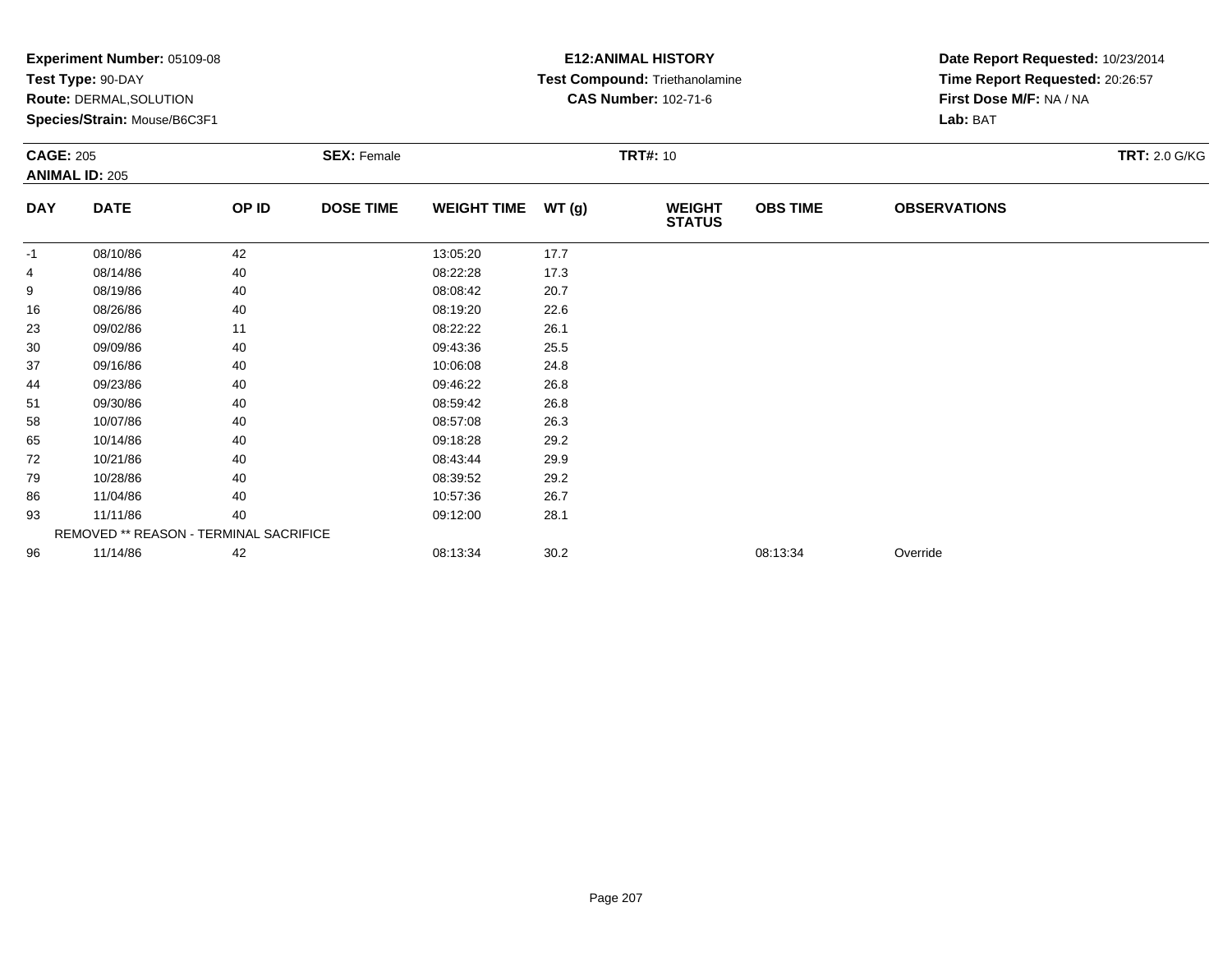|            | Experiment Number: 05109-08<br>Test Type: 90-DAY |       |                    | <b>E12: ANIMAL HISTORY</b><br>Test Compound: Triethanolamine | Date Report Requested: 10/23/2014<br>Time Report Requested: 20:26:57 |                                |                 |                         |                      |  |
|------------|--------------------------------------------------|-------|--------------------|--------------------------------------------------------------|----------------------------------------------------------------------|--------------------------------|-----------------|-------------------------|----------------------|--|
|            | <b>Route: DERMAL, SOLUTION</b>                   |       |                    |                                                              |                                                                      | <b>CAS Number: 102-71-6</b>    |                 | First Dose M/F: NA / NA |                      |  |
|            | Species/Strain: Mouse/B6C3F1                     |       |                    |                                                              |                                                                      |                                | Lab: BAT        |                         |                      |  |
|            | <b>CAGE: 206</b>                                 |       | <b>SEX: Female</b> |                                                              | <b>TRT#: 10</b>                                                      |                                |                 |                         | <b>TRT: 2.0 G/KG</b> |  |
|            | <b>ANIMAL ID: 206</b>                            |       |                    |                                                              |                                                                      |                                |                 |                         |                      |  |
| <b>DAY</b> | <b>DATE</b>                                      | OP ID | <b>DOSE TIME</b>   | <b>WEIGHT TIME</b>                                           | WT (g)                                                               | <b>WEIGHT</b><br><b>STATUS</b> | <b>OBS TIME</b> | <b>OBSERVATIONS</b>     |                      |  |
| $-2$       | 08/10/86                                         | 42    |                    | 11:11:14                                                     | 17.4                                                                 |                                |                 |                         |                      |  |
| 3          | 08/14/86                                         | 40    |                    | 08:36:48                                                     | 18.9                                                                 |                                |                 |                         |                      |  |
| 8          | 08/19/86                                         | 40    |                    | 08:38:44                                                     | 20.4                                                                 |                                |                 |                         |                      |  |
| 15         | 08/26/86                                         | 40    |                    | 08:03:18                                                     | 22.1                                                                 |                                |                 |                         |                      |  |
| 22         | 09/02/86                                         | 11    |                    | 09:00:54                                                     | 23.1                                                                 |                                |                 |                         |                      |  |
| 29         | 09/09/86                                         | 40    |                    | 09:32:18                                                     | 25.4                                                                 |                                |                 |                         |                      |  |
| 36         | 09/16/86                                         | 40    |                    | 10:00:54                                                     | 25.6                                                                 |                                |                 |                         |                      |  |
| 43         | 09/23/86                                         | 40    |                    | 10:04:00                                                     | 25.2                                                                 |                                |                 |                         |                      |  |
| 50         | 09/30/86                                         | 40    |                    | 08:51:50                                                     | 26.4                                                                 |                                |                 |                         |                      |  |
| 57         | 10/07/86                                         | 40    |                    | 08:54:02                                                     | 28.9                                                                 |                                |                 |                         |                      |  |
| 64         | 10/14/86                                         | 40    |                    | 09:12:28                                                     | 26.4                                                                 |                                |                 |                         |                      |  |
| 71         | 10/21/86                                         | 40    |                    | 08:37:28                                                     | 27.3                                                                 |                                |                 |                         |                      |  |
| 78         | 10/28/86                                         | 40    |                    | 08:38:18                                                     | 28.5                                                                 |                                |                 |                         |                      |  |
| 85         | 11/04/86                                         | 40    |                    | 10:30:28                                                     | 26.7                                                                 |                                |                 |                         |                      |  |
| 92         | 11/11/86                                         | 40    |                    | 08:57:06                                                     | 27.3                                                                 |                                |                 |                         |                      |  |
|            | REMOVED ** REASON - TERMINAL SACRIFICE           |       |                    |                                                              |                                                                      |                                |                 |                         |                      |  |
| 95         | 11/14/86                                         | 42    |                    | 08:50:58                                                     | 27.6                                                                 |                                | 08:50:58        | Override                |                      |  |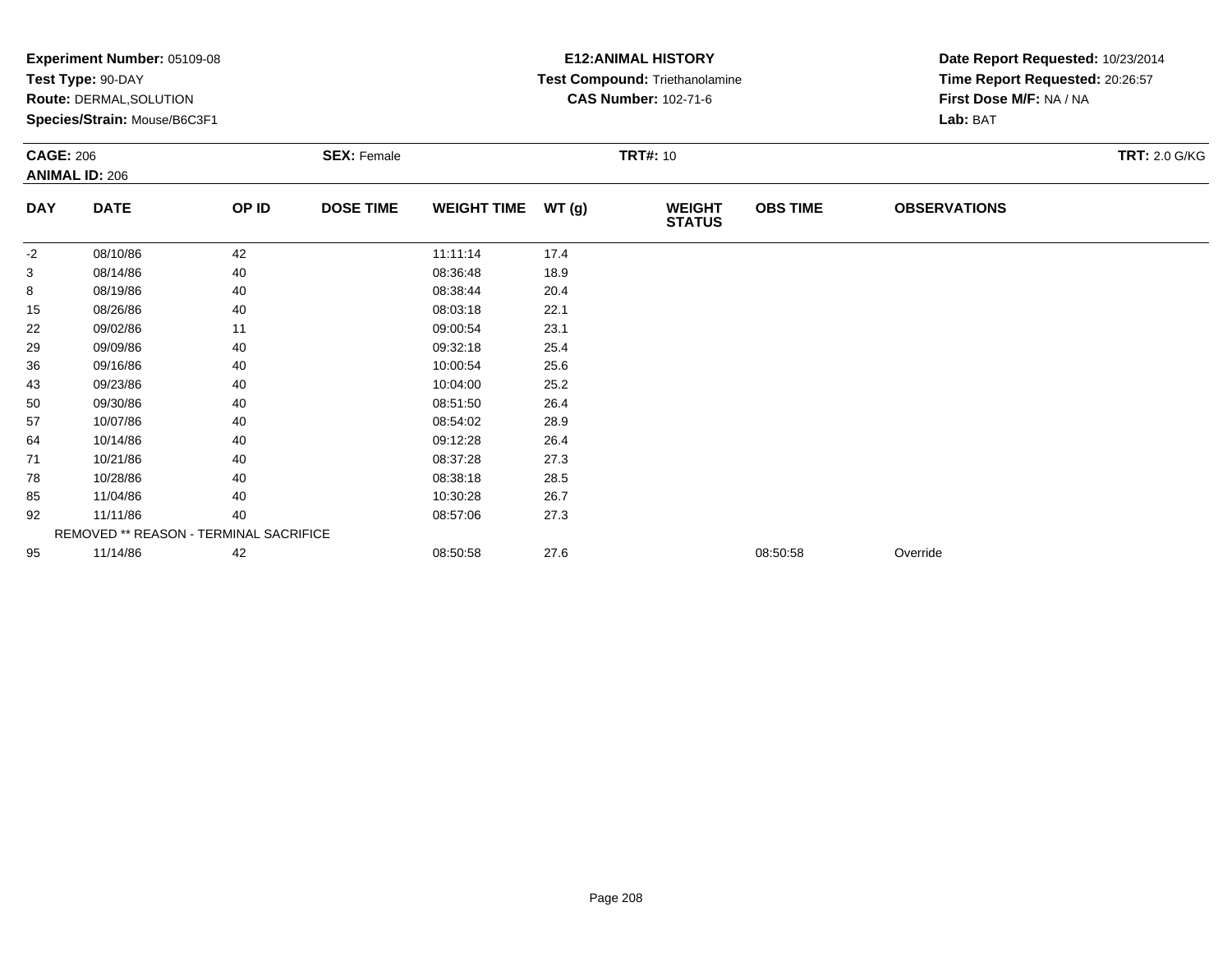|            | Experiment Number: 05109-08<br>Test Type: 90-DAY |       |                    | <b>E12: ANIMAL HISTORY</b><br>Test Compound: Triethanolamine | Date Report Requested: 10/23/2014<br>Time Report Requested: 20:26:57 |                                |                 |                         |                      |  |
|------------|--------------------------------------------------|-------|--------------------|--------------------------------------------------------------|----------------------------------------------------------------------|--------------------------------|-----------------|-------------------------|----------------------|--|
|            | <b>Route: DERMAL, SOLUTION</b>                   |       |                    |                                                              |                                                                      | <b>CAS Number: 102-71-6</b>    |                 | First Dose M/F: NA / NA |                      |  |
|            | Species/Strain: Mouse/B6C3F1                     |       |                    |                                                              |                                                                      |                                | Lab: BAT        |                         |                      |  |
|            | <b>CAGE: 207</b>                                 |       | <b>SEX: Female</b> |                                                              | <b>TRT#: 10</b>                                                      |                                |                 |                         | <b>TRT: 2.0 G/KG</b> |  |
|            | <b>ANIMAL ID: 207</b>                            |       |                    |                                                              |                                                                      |                                |                 |                         |                      |  |
| <b>DAY</b> | <b>DATE</b>                                      | OP ID | <b>DOSE TIME</b>   | <b>WEIGHT TIME</b>                                           | WT (g)                                                               | <b>WEIGHT</b><br><b>STATUS</b> | <b>OBS TIME</b> | <b>OBSERVATIONS</b>     |                      |  |
| $-2$       | 08/10/86                                         | 42    |                    | 11:11:42                                                     | 17.6                                                                 |                                |                 |                         |                      |  |
| 3          | 08/14/86                                         | 40    |                    | 08:37:02                                                     | 18.6                                                                 |                                |                 |                         |                      |  |
| 8          | 08/19/86                                         | 40    |                    | 08:39:02                                                     | 19.5                                                                 |                                |                 |                         |                      |  |
| 15         | 08/26/86                                         | 40    |                    | 08:03:32                                                     | 21.2                                                                 |                                |                 |                         |                      |  |
| 22         | 09/02/86                                         | 11    |                    | 09:01:14                                                     | 23.4                                                                 |                                |                 |                         |                      |  |
| 29         | 09/09/86                                         | 40    |                    | 10:00:36                                                     | 23.3                                                                 |                                |                 |                         |                      |  |
| 36         | 09/16/86                                         | 40    |                    | 09:59:40                                                     | 24.6                                                                 |                                |                 |                         |                      |  |
| 43         | 09/23/86                                         | 40    |                    | 10:02:54                                                     | 24.5                                                                 |                                |                 |                         |                      |  |
| 50         | 09/30/86                                         | 40    |                    | 08:52:12                                                     | 26.2                                                                 |                                |                 |                         |                      |  |
| 57         | 10/07/86                                         | 40    |                    | 08:54:20                                                     | 27.0                                                                 |                                |                 |                         |                      |  |
| 64         | 10/14/86                                         | 40    |                    | 09:12:44                                                     | 25.9                                                                 |                                |                 |                         |                      |  |
| 71         | 10/21/86                                         | 40    |                    | 08:37:48                                                     | 25.5                                                                 |                                |                 |                         |                      |  |
| 78         | 10/28/86                                         | 40    |                    | 08:38:32                                                     | 27.3                                                                 |                                |                 |                         |                      |  |
| 85         | 11/04/86                                         | 40    |                    | 10:30:46                                                     | 26.5                                                                 |                                |                 |                         |                      |  |
| 92         | 11/11/86                                         | 40    |                    | 08:57:26                                                     | 27.1                                                                 |                                |                 |                         |                      |  |
|            | REMOVED ** REASON - TERMINAL SACRIFICE           |       |                    |                                                              |                                                                      |                                |                 |                         |                      |  |
| 95         | 11/14/86                                         | 42    |                    | 08:51:22                                                     | 27.2                                                                 |                                | 08:51:22        | Override                |                      |  |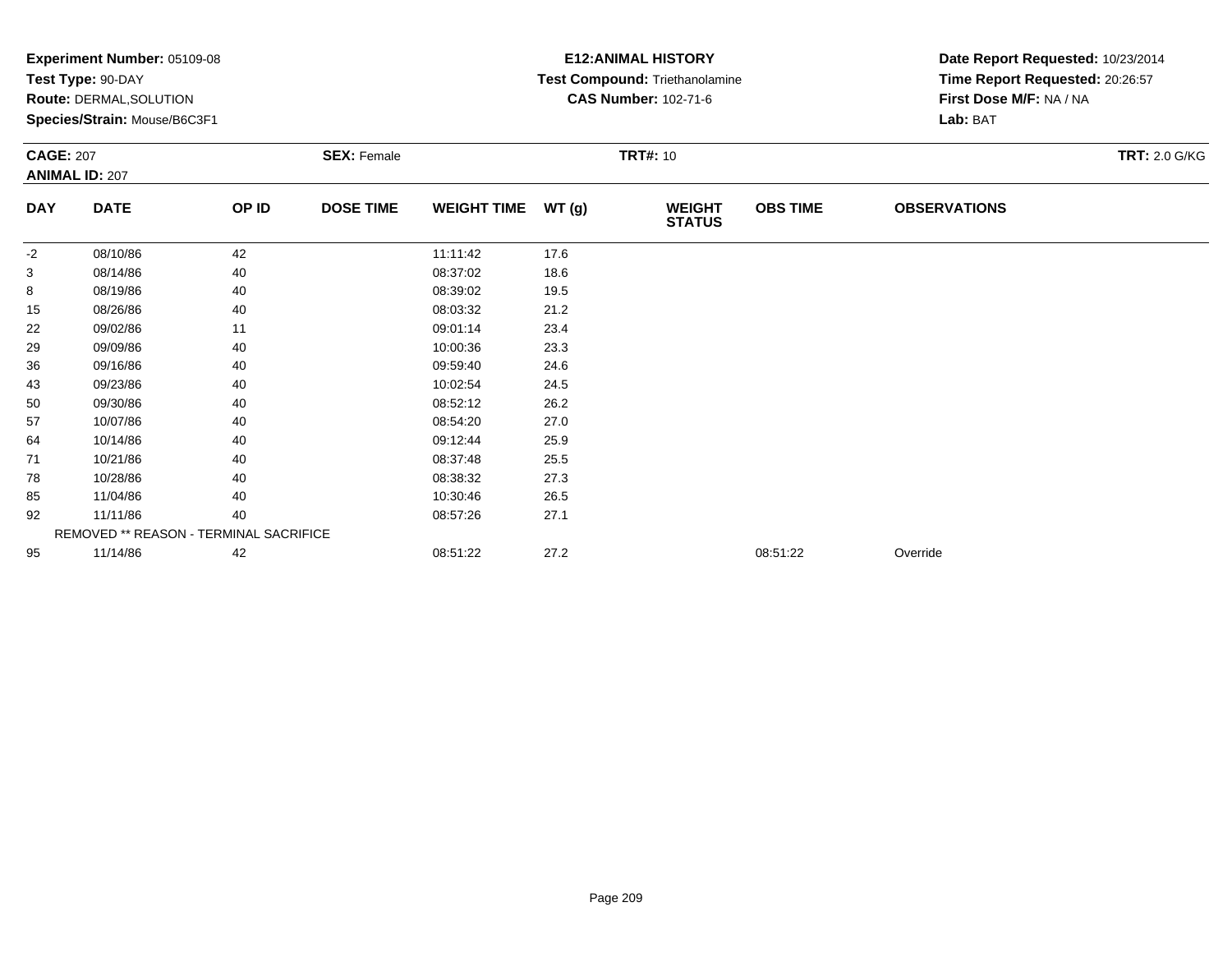|            | Experiment Number: 05109-08<br>Test Type: 90-DAY |       |                    | <b>E12: ANIMAL HISTORY</b><br>Test Compound: Triethanolamine |                 | Date Report Requested: 10/23/2014<br>Time Report Requested: 20:26:57 |                 |                         |                      |  |
|------------|--------------------------------------------------|-------|--------------------|--------------------------------------------------------------|-----------------|----------------------------------------------------------------------|-----------------|-------------------------|----------------------|--|
|            | <b>Route: DERMAL, SOLUTION</b>                   |       |                    |                                                              |                 | <b>CAS Number: 102-71-6</b>                                          |                 | First Dose M/F: NA / NA |                      |  |
|            | Species/Strain: Mouse/B6C3F1                     |       |                    |                                                              |                 |                                                                      | Lab: BAT        |                         |                      |  |
|            | <b>CAGE: 208</b>                                 |       | <b>SEX: Female</b> |                                                              | <b>TRT#: 10</b> |                                                                      |                 |                         | <b>TRT: 2.0 G/KG</b> |  |
|            | <b>ANIMAL ID: 208</b>                            |       |                    |                                                              |                 |                                                                      |                 |                         |                      |  |
| <b>DAY</b> | <b>DATE</b>                                      | OP ID | <b>DOSE TIME</b>   | <b>WEIGHT TIME</b>                                           | WT(g)           | <b>WEIGHT</b><br><b>STATUS</b>                                       | <b>OBS TIME</b> | <b>OBSERVATIONS</b>     |                      |  |
| $-2$       | 08/10/86                                         | 42    |                    | 11:12:02                                                     | 20.1            |                                                                      |                 |                         |                      |  |
| 3          | 08/14/86                                         | 40    |                    | 08:37:18                                                     | 21.4            |                                                                      |                 |                         |                      |  |
| 8          | 08/19/86                                         | 40    |                    | 08:39:14                                                     | 22.9            |                                                                      |                 |                         |                      |  |
| 15         | 08/26/86                                         | 40    |                    | 08:03:46                                                     | 24.8            |                                                                      |                 |                         |                      |  |
| 22         | 09/02/86                                         | 11    |                    | 09:00:02                                                     | 25.5            |                                                                      |                 |                         |                      |  |
| 29         | 09/09/86                                         | 40    |                    | 09:31:22                                                     | 25.8            |                                                                      |                 |                         |                      |  |
| 36         | 09/16/86                                         | 40    |                    | 10:00:00                                                     | 28.1            |                                                                      |                 |                         |                      |  |
| 43         | 09/23/86                                         | 40    |                    | 10:03:16                                                     | 29.9            |                                                                      |                 |                         |                      |  |
| 50         | 09/30/86                                         | 40    |                    | 08:52:28                                                     | 28.4            |                                                                      |                 |                         |                      |  |
| 57         | 10/07/86                                         | 40    |                    | 08:54:36                                                     | 34.1            |                                                                      |                 |                         |                      |  |
| 64         | 10/14/86                                         | 40    |                    | 13:38:12                                                     | 29.4            |                                                                      |                 |                         |                      |  |
| 71         | 10/21/86                                         | 40    |                    | 08:38:04                                                     | 32.0            |                                                                      |                 |                         |                      |  |
| 78         | 10/28/86                                         | 40    |                    | 08:38:50                                                     | 33.5            |                                                                      |                 |                         |                      |  |
| 85         | 11/04/86                                         | 40    |                    | 10:31:00                                                     | 30.8            |                                                                      |                 |                         |                      |  |
| 92         | 11/11/86                                         | 40    |                    | 08:56:28                                                     | 32.9            |                                                                      |                 |                         |                      |  |
|            | REMOVED ** REASON - TERMINAL SACRIFICE           |       |                    |                                                              |                 |                                                                      |                 |                         |                      |  |
| 95         | 11/14/86                                         | 42    |                    | 08:50:04                                                     | 31.9            |                                                                      | 08:50:04        | Override                |                      |  |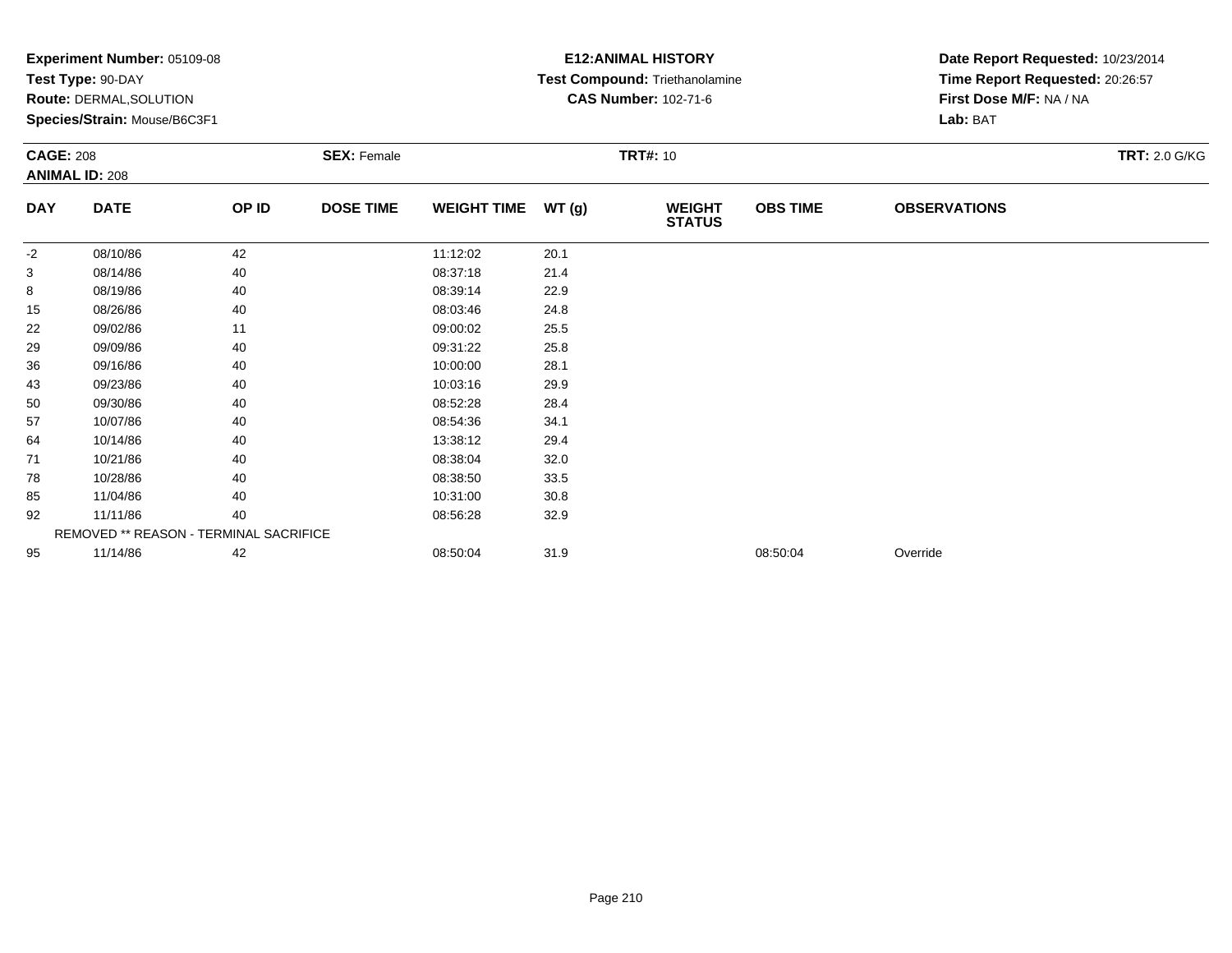|            | Experiment Number: 05109-08<br>Test Type: 90-DAY<br><b>Route: DERMAL, SOLUTION</b><br>Species/Strain: Mouse/B6C3F1 |       |                    |                    |       | <b>E12: ANIMAL HISTORY</b><br>Test Compound: Triethanolamine<br><b>CAS Number: 102-71-6</b> | Date Report Requested: 10/23/2014<br>Time Report Requested: 20:26:57<br>First Dose M/F: NA / NA<br>Lab: BAT |                     |                      |
|------------|--------------------------------------------------------------------------------------------------------------------|-------|--------------------|--------------------|-------|---------------------------------------------------------------------------------------------|-------------------------------------------------------------------------------------------------------------|---------------------|----------------------|
|            | <b>CAGE: 209</b><br><b>ANIMAL ID: 209</b>                                                                          |       | <b>SEX: Female</b> |                    |       | <b>TRT#: 10</b>                                                                             |                                                                                                             |                     | <b>TRT: 2.0 G/KG</b> |
| <b>DAY</b> | <b>DATE</b>                                                                                                        | OP ID | <b>DOSE TIME</b>   | <b>WEIGHT TIME</b> | WT(g) | <b>WEIGHT</b><br><b>STATUS</b>                                                              | <b>OBS TIME</b>                                                                                             | <b>OBSERVATIONS</b> |                      |
| $-2$       | 08/10/86                                                                                                           | 42    |                    | 11:12:22           | 17.4  |                                                                                             |                                                                                                             |                     |                      |
| 3          | 08/14/86                                                                                                           | 40    |                    | 08:37:44           | 17.9  |                                                                                             |                                                                                                             |                     |                      |
| 8          | 08/19/86                                                                                                           | 40    |                    | 08:39:30           | 19.5  |                                                                                             |                                                                                                             |                     |                      |
| 15         | 08/26/86                                                                                                           | 40    |                    | 08:02:42           | 21.3  |                                                                                             |                                                                                                             |                     |                      |
| 22         | 09/02/86                                                                                                           | 11    |                    | 09:00:24           | 22.7  |                                                                                             |                                                                                                             |                     |                      |
| 29         | 09/09/86                                                                                                           | 40    |                    | 09:31:42           | 24.2  |                                                                                             |                                                                                                             |                     |                      |
| 36         | 09/16/86                                                                                                           | 40    |                    | 10:00:18           | 24.4  |                                                                                             |                                                                                                             |                     |                      |
| 43         | 09/23/86                                                                                                           | 40    |                    | 10:03:30           | 23.4  |                                                                                             |                                                                                                             |                     |                      |
| 50         | 09/30/86                                                                                                           | 40    |                    | 08:52:46           | 22.9  |                                                                                             |                                                                                                             |                     |                      |
| 57         | 10/07/86                                                                                                           | 40    |                    | 08:54:52           | 26.4  |                                                                                             |                                                                                                             |                     |                      |
| 64         | 10/14/86                                                                                                           | 40    |                    | 09:13:14           | 25.7  |                                                                                             |                                                                                                             |                     |                      |
| 71         | 10/21/86                                                                                                           | 40    |                    | 08:38:20           | 25.8  |                                                                                             |                                                                                                             |                     |                      |
| 78         | 10/28/86                                                                                                           | 40    |                    | 08:37:46           | 26.4  |                                                                                             |                                                                                                             |                     |                      |
| 85         | 11/04/86                                                                                                           | 40    |                    | 10:31:14           | 25.7  |                                                                                             |                                                                                                             |                     |                      |
| 88         | **NOTE-ANIMAL DIED DURING BLOOD COLLECTION<br>11/07/86<br>11                                                       |       |                    |                    |       |                                                                                             | 09:06:58                                                                                                    |                     |                      |
|            | REMOVED ** REASON - ACCIDENTALLY KILLED                                                                            |       |                    |                    |       |                                                                                             |                                                                                                             |                     |                      |
| 88         | 11/07/86                                                                                                           | 11    |                    | 10:52:26           | 24.8  |                                                                                             | 10:52:26                                                                                                    | Override            |                      |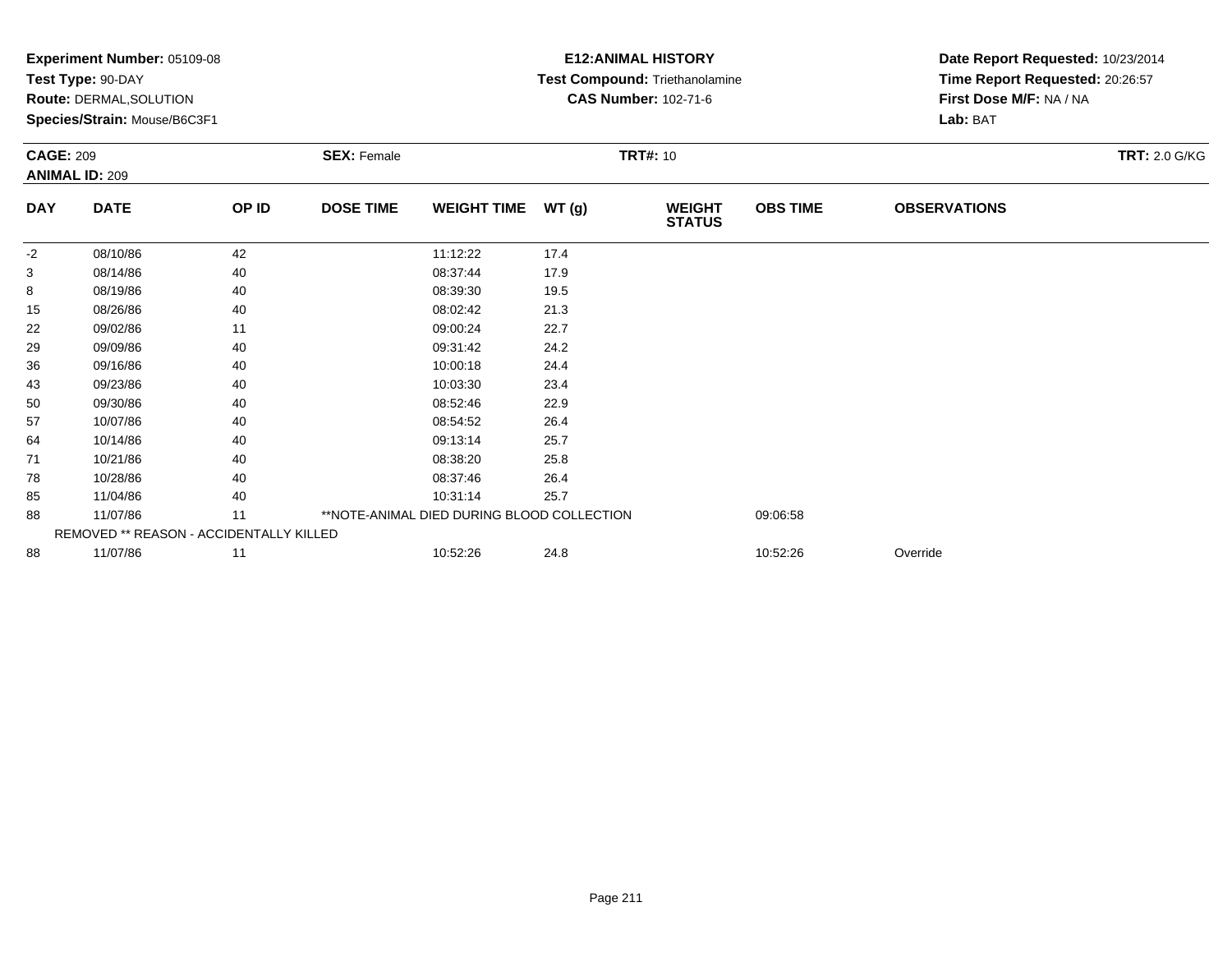|                                           | Experiment Number: 05109-08<br>Test Type: 90-DAY<br><b>Route: DERMAL, SOLUTION</b><br>Species/Strain: Mouse/B6C3F1 |                    |                  |                    |                 | <b>E12: ANIMAL HISTORY</b><br>Test Compound: Triethanolamine<br><b>CAS Number: 102-71-6</b> | Date Report Requested: 10/23/2014<br>Time Report Requested: 20:26:57<br>First Dose M/F: NA / NA<br>Lab: BAT |                      |  |
|-------------------------------------------|--------------------------------------------------------------------------------------------------------------------|--------------------|------------------|--------------------|-----------------|---------------------------------------------------------------------------------------------|-------------------------------------------------------------------------------------------------------------|----------------------|--|
| <b>CAGE: 210</b><br><b>ANIMAL ID: 210</b> |                                                                                                                    | <b>SEX: Female</b> |                  |                    | <b>TRT#: 10</b> |                                                                                             |                                                                                                             | <b>TRT: 2.0 G/KG</b> |  |
| <b>DAY</b>                                | <b>DATE</b>                                                                                                        | OP ID              | <b>DOSE TIME</b> | <b>WEIGHT TIME</b> | WT (g)          | <b>WEIGHT</b><br><b>STATUS</b>                                                              | <b>OBS TIME</b>                                                                                             | <b>OBSERVATIONS</b>  |  |
| $-2$                                      | 08/10/86                                                                                                           | 42                 |                  | 11:12:40           | 18.1            |                                                                                             |                                                                                                             |                      |  |
| 3                                         | 08/14/86                                                                                                           | 40                 |                  | 08:36:34           | 19.3            |                                                                                             |                                                                                                             |                      |  |
| 8                                         | 08/19/86                                                                                                           | 40                 |                  | 08:38:20           | 21.9            |                                                                                             |                                                                                                             |                      |  |
| 15                                        | 08/26/86                                                                                                           | 40                 |                  | 08:03:00           | 23.4            |                                                                                             |                                                                                                             |                      |  |
| 22                                        | 09/02/86                                                                                                           | 11                 |                  | 09:00:38           | 23.8            |                                                                                             |                                                                                                             |                      |  |
| 29                                        | 09/09/86                                                                                                           | 40                 |                  | 09:31:58           | 24.8            |                                                                                             |                                                                                                             |                      |  |
| 36                                        | 09/16/86                                                                                                           | 40                 |                  | 10:00:34           | 24.6            |                                                                                             |                                                                                                             |                      |  |
| 43                                        | 09/23/86                                                                                                           | 40                 |                  | 10:03:44           | 25.9            |                                                                                             |                                                                                                             |                      |  |
| 50                                        | 09/30/86                                                                                                           | 40                 |                  | 08:53:04           | 26.3            |                                                                                             |                                                                                                             |                      |  |
| 57                                        | 10/07/86                                                                                                           | 40                 |                  | 08:55:08           | 27.1            |                                                                                             |                                                                                                             |                      |  |
| 64                                        | 10/14/86                                                                                                           | 40                 |                  | 09:12:04           | 28.0            |                                                                                             |                                                                                                             |                      |  |
| 71                                        | 10/21/86                                                                                                           | 40                 |                  | 08:37:08           | 29.0            |                                                                                             |                                                                                                             |                      |  |
| 78                                        | 10/28/86                                                                                                           | 40                 |                  | 08:38:06           | 28.0            |                                                                                             |                                                                                                             |                      |  |
| 85                                        | 11/04/86                                                                                                           | 40                 |                  | 10:31:28           | 27.8            |                                                                                             |                                                                                                             |                      |  |
| 92                                        | 11/11/86                                                                                                           | 40                 |                  | 08:56:50           | 27.3            |                                                                                             |                                                                                                             |                      |  |
|                                           | REMOVED ** REASON - TERMINAL SACRIFICE                                                                             |                    |                  |                    |                 |                                                                                             |                                                                                                             |                      |  |
| 95                                        | 11/14/86                                                                                                           | 42                 |                  | 08:50:28           | 28.2            |                                                                                             | 08:50:28                                                                                                    | Override             |  |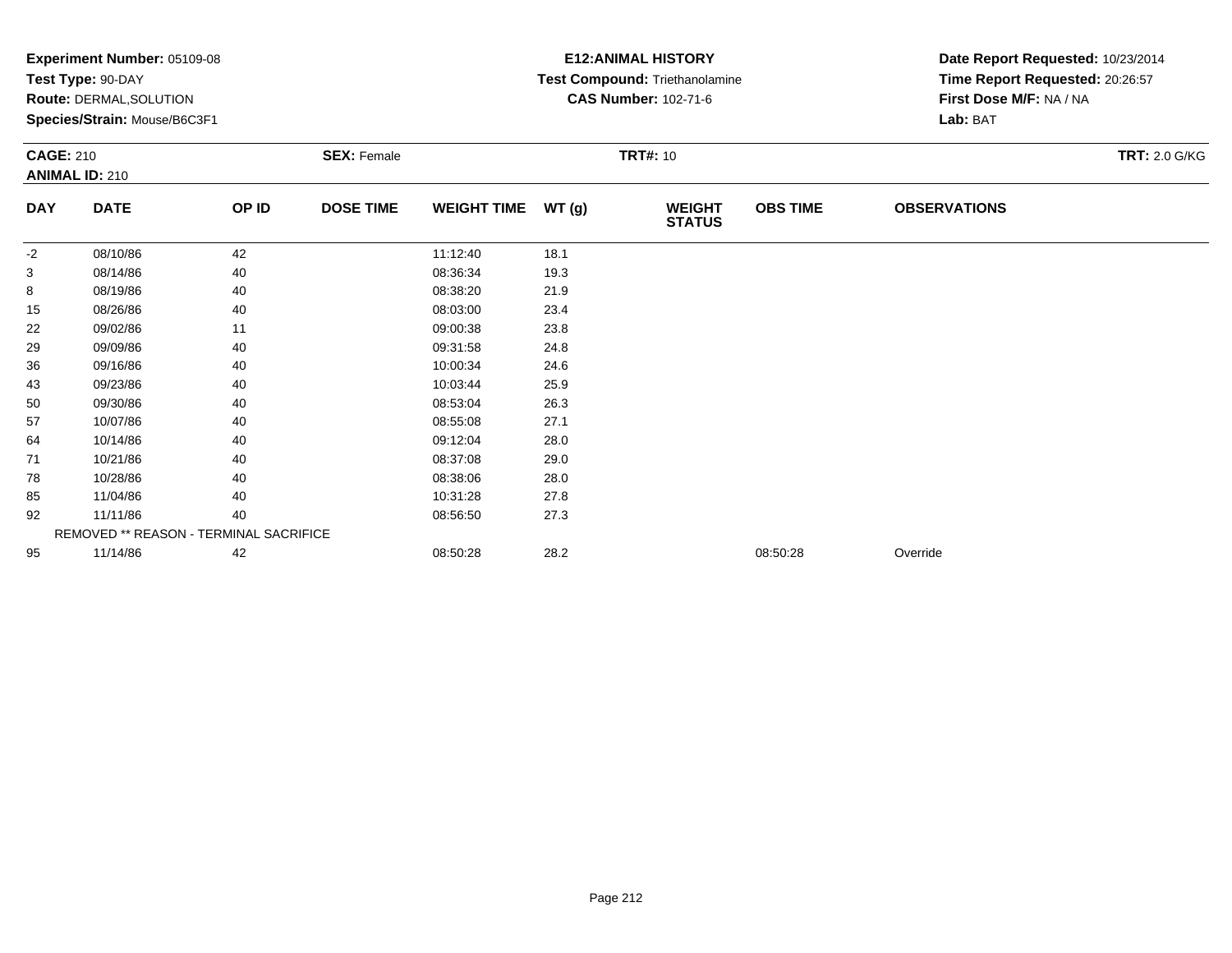**Test Type:** 90-DAY

**Route:** DERMAL,SOLUTION

**Species/Strain:** Mouse/B6C3F1

#### **E12:ANIMAL HISTORY Test Compound:** Triethanolamine**CAS Number:** 102-71-6

| <b>CAGE: 211</b> |                                        |       | <b>SEX: Female</b> |                    |       | <b>TRT#: 10</b>                |                 |                     | <b>TRT: 2.0 G/KG</b> |
|------------------|----------------------------------------|-------|--------------------|--------------------|-------|--------------------------------|-----------------|---------------------|----------------------|
|                  | <b>ANIMAL ID: 211</b>                  |       |                    |                    |       |                                |                 |                     |                      |
| <b>DAY</b>       | <b>DATE</b>                            | OP ID | <b>DOSE TIME</b>   | <b>WEIGHT TIME</b> | WT(g) | <b>WEIGHT</b><br><b>STATUS</b> | <b>OBS TIME</b> | <b>OBSERVATIONS</b> |                      |
| $-1$             | 08/12/86                               | 40    |                    | 10:56:06           | 18.6  |                                |                 |                     |                      |
| $\overline{2}$   | 08/14/86                               | 40    |                    | 09:16:30           | 20.3  |                                | 09:16:30        | Normal              |                      |
| $\overline{7}$   | 08/19/86                               | 40    |                    | 08:51:24           | 21.8  |                                | 08:51:24        | Normal              |                      |
| 14               | 08/26/86                               | 40    |                    | 09:27:48           | 23.1  |                                | 09:27:48        | Normal              |                      |
| 21               | 09/02/86                               | 11    |                    | 10:18:42           | 23.5  |                                | 10:18:42        | Normal              |                      |
| 28               | 09/09/86                               | 40    |                    | 09:08:26           | 23.9  |                                | 09:08:26        | Normal              |                      |
| 35               | 09/16/86                               | 40    |                    | 09:39:40           | 26.0  |                                | 09:39:40        | Normal              |                      |
| 42               | 09/23/86                               | 40    |                    | 08:55:42           | 26.4  |                                | 08:55:42        | Normal              |                      |
| 49               | 09/30/86                               | 40    |                    | 08:29:02           | 26.2  |                                | 08:29:02        | Normal              |                      |
| 56               | 10/07/86                               | 40    |                    | 08:35:00           | 27.3  |                                | 08:35:00        | Normal              |                      |
| 63               | 10/14/86                               | 40    |                    | 08:51:30           | 28.9  |                                | 08:51:30        | Normal              |                      |
| 70               | 10/21/86                               | 40    |                    | 08:17:40           | 28.0  |                                | 08:17:40        | Normal              |                      |
| 77               | 10/28/86                               | 40    |                    | 08:18:46           | 28.1  |                                | 08:18:46        | Normal              |                      |
| 84               | 11/04/86                               | 40    |                    | 10:16:20           | 27.6  |                                | 10:16:20        | Normal              |                      |
| 91               | 11/11/86                               | 40    |                    | 08:38:38           | 29.9  |                                | 08:38:38        | Normal              |                      |
|                  | REMOVED ** REASON - TERMINAL SACRIFICE |       |                    |                    |       |                                |                 |                     |                      |
| 93               | 11/13/86                               | 40    |                    | 07:43:00           | 28.3  |                                | 07:43:00        | Normal              |                      |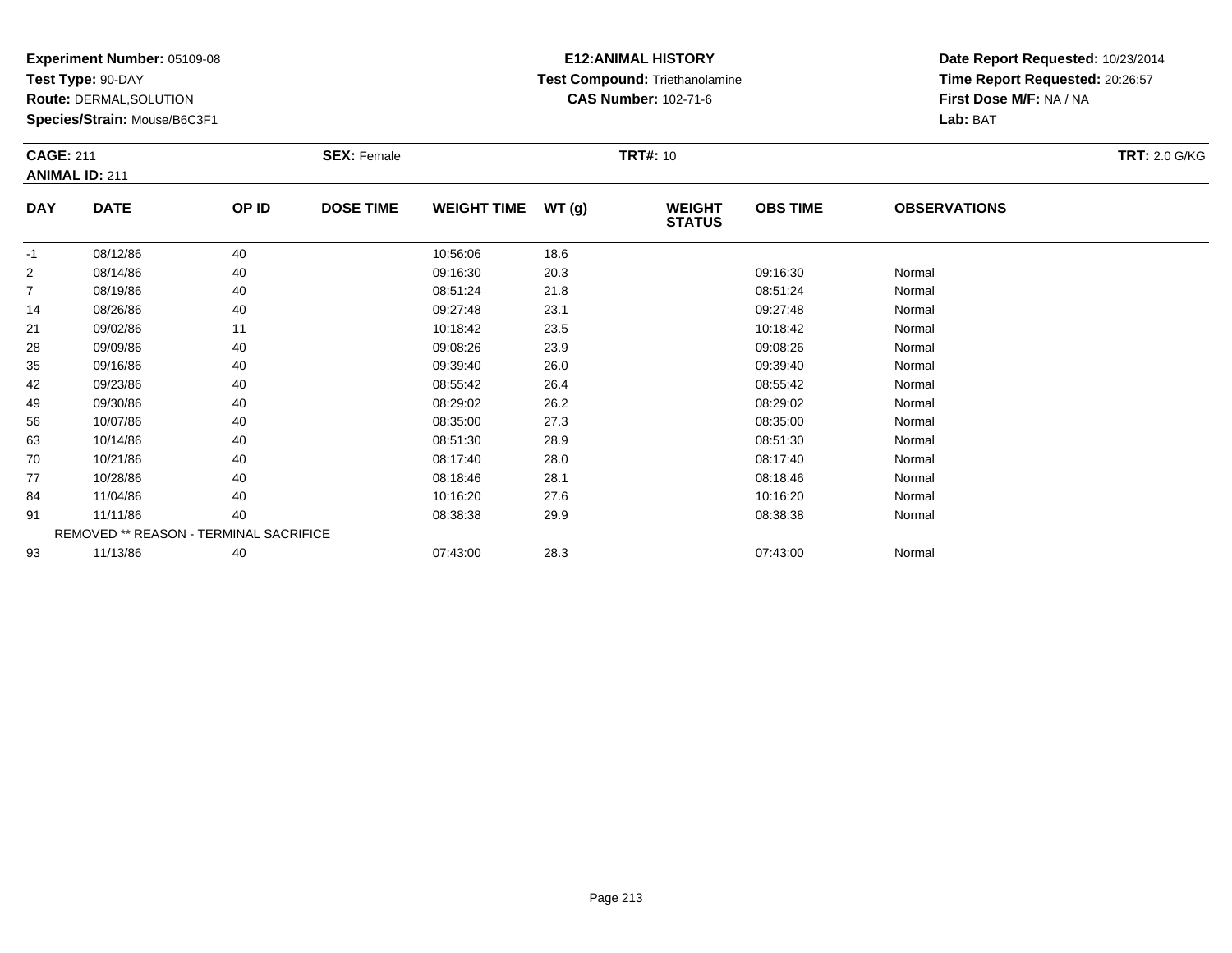**Test Type:** 90-DAY

**Route:** DERMAL,SOLUTION

**Species/Strain:** Mouse/B6C3F1

#### **E12:ANIMAL HISTORY Test Compound:** Triethanolamine**CAS Number:** 102-71-6

|                | <b>CAGE: 212</b>                       |       | <b>SEX: Female</b> |                    |       |                                | <b>TRT#: 10</b> |                     |  |  |  |
|----------------|----------------------------------------|-------|--------------------|--------------------|-------|--------------------------------|-----------------|---------------------|--|--|--|
|                | <b>ANIMAL ID: 212</b>                  |       |                    |                    |       |                                |                 |                     |  |  |  |
| <b>DAY</b>     | <b>DATE</b>                            | OP ID | <b>DOSE TIME</b>   | <b>WEIGHT TIME</b> | WT(g) | <b>WEIGHT</b><br><b>STATUS</b> | <b>OBS TIME</b> | <b>OBSERVATIONS</b> |  |  |  |
| $-1$           | 08/12/86                               | 40    |                    | 10:56:40           | 17.6  |                                |                 |                     |  |  |  |
| $\overline{2}$ | 08/14/86                               | 40    |                    | 09:16:46           | 19.9  |                                | 09:16:46        | Normal              |  |  |  |
| $\overline{7}$ | 08/19/86                               | 40    |                    | 08:51:42           | 19.6  |                                | 08:51:42        | Normal              |  |  |  |
| 14             | 08/26/86                               | 40    |                    | 09:28:06           | 22.3  |                                | 09:28:06        | Normal              |  |  |  |
| 21             | 09/02/86                               | 11    |                    | 10:19:04           | 21.4  |                                | 10:19:04        | Normal              |  |  |  |
| 28             | 09/09/86                               | 40    |                    | 09:08:44           | 24.6  |                                | 09:08:44        | Normal              |  |  |  |
| 35             | 09/16/86                               | 40    |                    | 09:38:32           | 24.2  |                                | 09:38:32        | Normal              |  |  |  |
| 42             | 09/23/86                               | 40    |                    | 08:54:38           | 25.2  |                                | 08:54:38        | Normal              |  |  |  |
| 49             | 09/30/86                               | 40    |                    | 08:29:20           | 25.6  |                                | 08:29:20        | Normal              |  |  |  |
| 56             | 10/07/86                               | 40    |                    | 08:35:20           | 27.4  |                                | 08:35:20        | Normal              |  |  |  |
| 63             | 10/14/86                               | 40    |                    | 08:51:46           | 25.7  |                                | 08:51:46        | Normal              |  |  |  |
| 70             | 10/21/86                               | 40    |                    | 08:17:52           | 27.8  |                                | 08:17:52        | Normal              |  |  |  |
| 77             | 10/28/86                               | 40    |                    | 08:19:00           | 27.6  |                                | 08:19:00        | Normal              |  |  |  |
| 84             | 11/04/86                               | 40    |                    | 10:16:40           | 26.8  |                                | 10:16:40        | Normal              |  |  |  |
| 91             | 11/11/86                               | 40    |                    | 08:38:54           | 29.4  |                                | 08:38:54        | Normal              |  |  |  |
|                | REMOVED ** REASON - TERMINAL SACRIFICE |       |                    |                    |       |                                |                 |                     |  |  |  |
| 93             | 11/13/86                               | 40    |                    | 07:43:52           | 27.7  |                                | 07:43:52        | Normal              |  |  |  |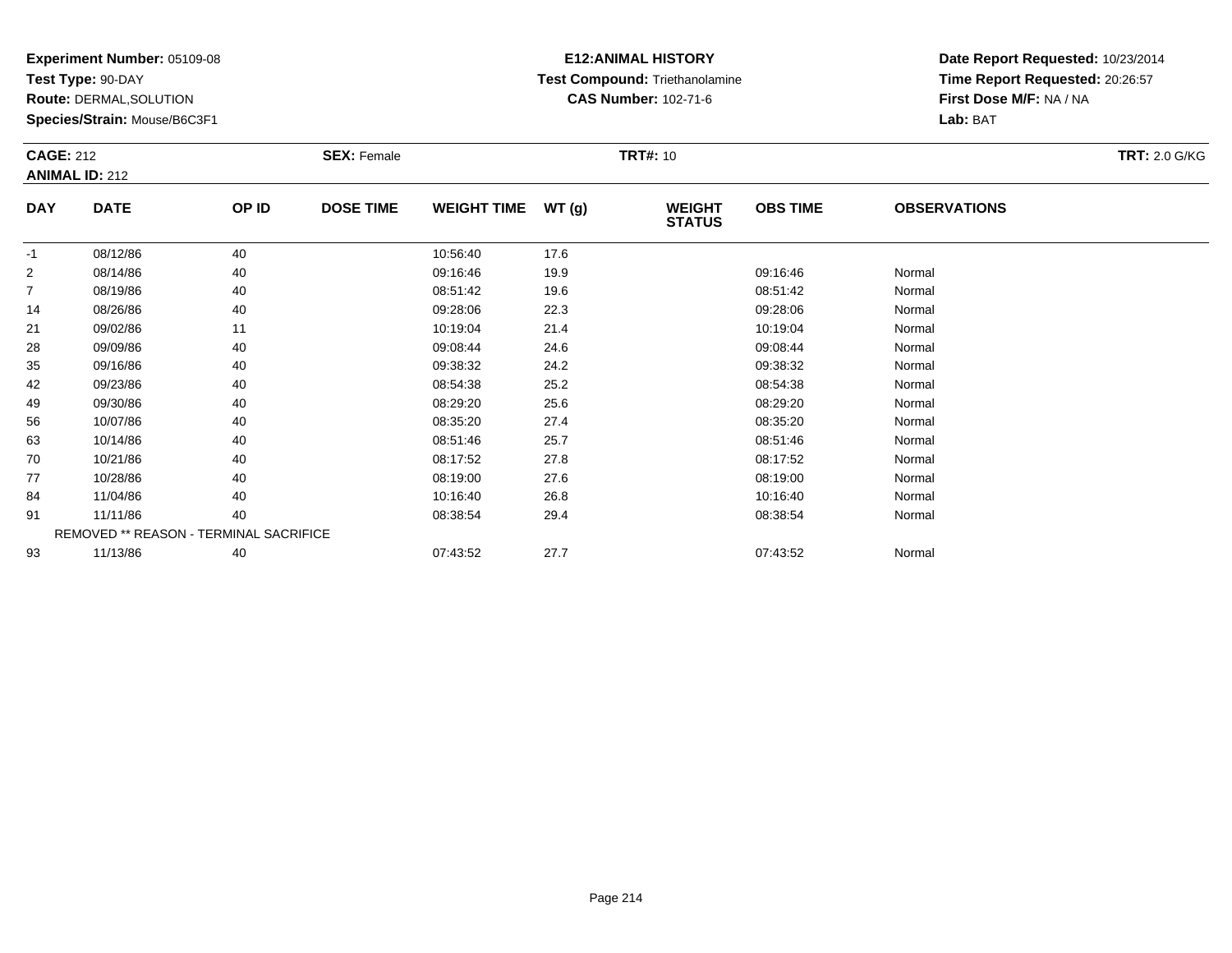**Test Type:** 90-DAY

**Route:** DERMAL,SOLUTION

**Species/Strain:** Mouse/B6C3F1

#### **E12:ANIMAL HISTORY Test Compound:** Triethanolamine**CAS Number:** 102-71-6

| <b>ANIMAL ID: 213</b><br><b>DATE</b><br><b>DOSE TIME</b><br><b>OBS TIME</b><br><b>DAY</b><br>OP ID<br><b>WEIGHT TIME</b><br>WT(g)<br><b>WEIGHT</b><br><b>OBSERVATIONS</b> |  |
|---------------------------------------------------------------------------------------------------------------------------------------------------------------------------|--|
|                                                                                                                                                                           |  |
| <b>STATUS</b>                                                                                                                                                             |  |
| 40<br>17.5<br>08/12/86<br>10:57:10<br>$-1$                                                                                                                                |  |
| $\overline{2}$<br>08/14/86<br>40<br>09:17:04<br>18.5<br>09:17:04<br>Normal                                                                                                |  |
| 21.3<br>$\overline{7}$<br>40<br>Normal<br>08/19/86<br>08:51:58<br>08:51:58                                                                                                |  |
| 40<br>09:28:28<br>22.4<br>09:28:28<br>14<br>08/26/86<br>Normal                                                                                                            |  |
| 21<br>11<br>10:17:34<br>23.7<br>10:17:34<br>09/02/86<br>Normal                                                                                                            |  |
| 40<br>Normal<br>28<br>09/09/86<br>09:07:36<br>23.9<br>09:07:36                                                                                                            |  |
| 40<br>25.9<br>35<br>09/16/86<br>09:38:50<br>09:38:50<br>Normal                                                                                                            |  |
| 25.7<br>40<br>08:54:56<br>08:54:56<br>42<br>09/23/86<br>Normal                                                                                                            |  |
| 40<br>25.7<br>08:29:38<br>09/30/86<br>08:29:38<br>Normal<br>49                                                                                                            |  |
| 10/07/86<br>40<br>08:35:40<br>26.7<br>08:35:40<br>Normal<br>56                                                                                                            |  |
| 08:52:06<br>27.4<br>08:52:06<br>63<br>10/14/86<br>40<br>Normal                                                                                                            |  |
| 70<br>10/21/86<br>40<br>08:18:08<br>27.6<br>08:18:08<br>Normal                                                                                                            |  |
| 77<br>10/28/86<br>40<br>08:19:20<br>27.0<br>08:19:20<br>Normal                                                                                                            |  |
| 27.2<br>84<br>11/04/86<br>40<br>10:16:58<br>10:16:58<br>Normal                                                                                                            |  |
| 40<br>91<br>11/11/86<br>28.8<br>08:37:40<br>Normal<br>08:37:40                                                                                                            |  |
| REMOVED ** REASON - TERMINAL SACRIFICE                                                                                                                                    |  |
| 27.0<br>40<br>93<br>11/13/86<br>07:44:38<br>07:44:38<br>Normal                                                                                                            |  |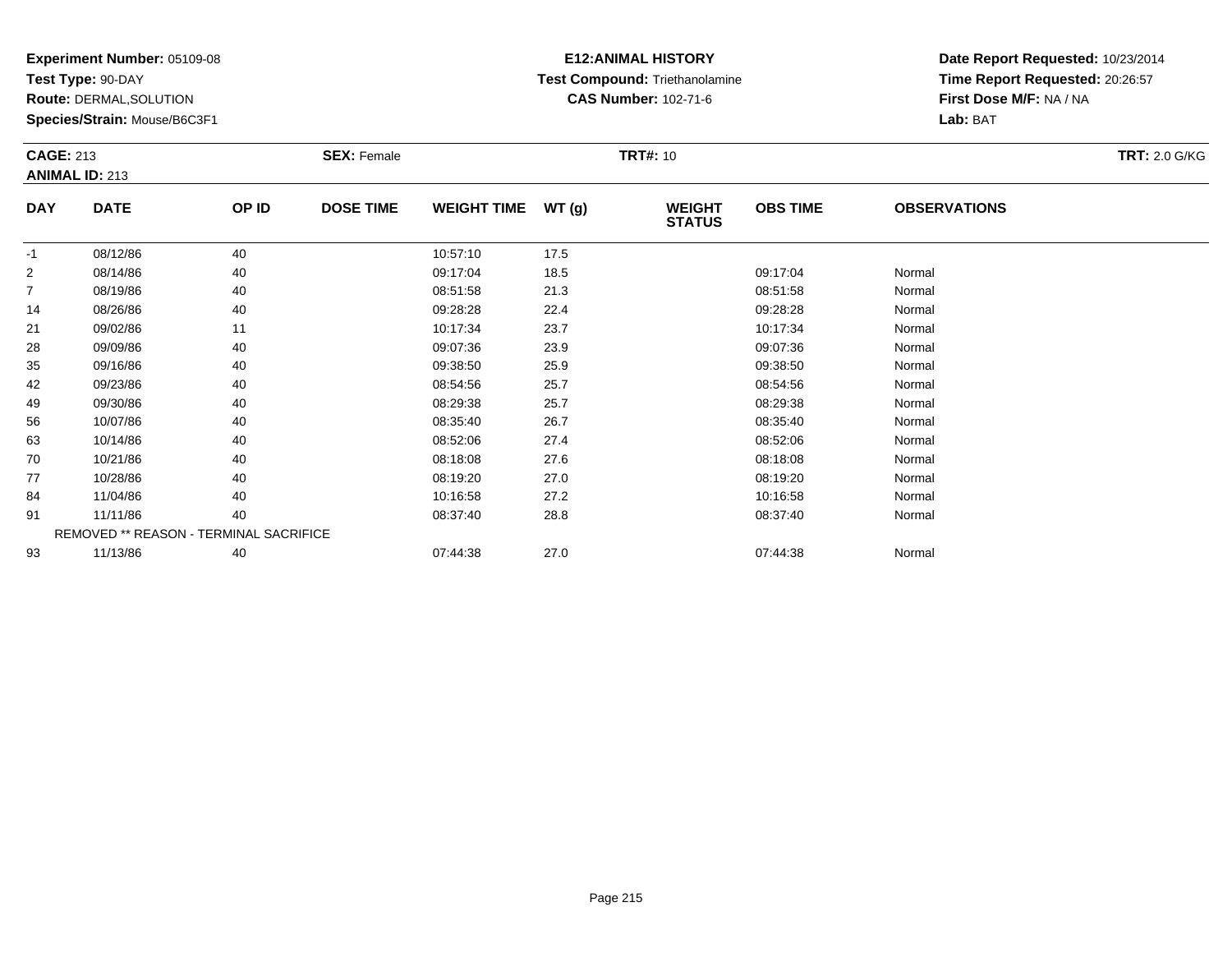**Test Type:** 90-DAY

**Route:** DERMAL,SOLUTION

**Species/Strain:** Mouse/B6C3F1

# **E12:ANIMAL HISTORY Test Compound:** Triethanolamine**CAS Number:** 102-71-6

|                | <b>CAGE: 214</b><br><b>ANIMAL ID: 214</b> |       | <b>SEX: Female</b> |                    |       | <b>TRT#:</b> 10                | <b>TRT: 2.0 G/KG</b> |                     |  |
|----------------|-------------------------------------------|-------|--------------------|--------------------|-------|--------------------------------|----------------------|---------------------|--|
| <b>DAY</b>     | <b>DATE</b>                               | OP ID | <b>DOSE TIME</b>   | <b>WEIGHT TIME</b> | WT(g) | <b>WEIGHT</b><br><b>STATUS</b> | <b>OBS TIME</b>      | <b>OBSERVATIONS</b> |  |
| $-1$           | 08/12/86                                  | 40    |                    | 10:57:34           | 18.4  |                                |                      |                     |  |
| $\overline{c}$ | 08/14/86                                  | 40    |                    | 09:17:22           | 20.6  |                                | 09:17:22             | Normal              |  |
| 7              | 08/19/86                                  | 40    |                    | 08:52:16           | 22.9  |                                | 08:52:16             | Normal              |  |
| 14             | 08/26/86                                  | 40    |                    | 09:27:10           | 24.4  |                                | 09:27:10             | Normal              |  |
| 21             | 09/02/86                                  | 11    |                    | 10:17:52           | 24.5  |                                | 10:17:52             | Normal              |  |
| 28             | 09/09/86                                  | 40    |                    | 09:07:52           | 25.2  |                                | 09:07:52             | Normal              |  |
| 35             | 09/16/86                                  | 40    |                    | 09:39:06           | 27.6  |                                | 09:39:06             | Normal              |  |
| 42             | 09/23/86                                  | 40    |                    | 08:55:12           | 26.8  |                                | 08:55:12             | Normal              |  |
| 49             | 09/30/86                                  | 40    |                    | 08:29:56           | 26.1  |                                | 08:29:56             | Normal              |  |
| 56             | 10/07/86                                  | 40    |                    | 08:35:56           | 27.7  |                                | 08:35:56             | Normal              |  |
| 63             | 10/14/86                                  | 40    |                    | 08:52:24           | 28.4  |                                | 08:52:24             | Normal              |  |
| 70             | 10/21/86                                  | 40    |                    | 08:18:26           | 27.9  |                                | 08:18:26             | Normal              |  |
| 77             | 10/28/86                                  | 40    |                    | 08:18:08           | 28.0  |                                | 08:18:08             | Normal              |  |
| 84             | 11/04/86                                  | 40    |                    | 10:14:06           | 27.6  |                                | 10:14:06             | Normal              |  |
| 91             | 11/11/86                                  | 40    |                    | 08:38:02           | 29.7  |                                | 08:38:02             | Normal              |  |
|                | REMOVED ** REASON - TERMINAL SACRIFICE    |       |                    |                    |       |                                |                      |                     |  |
| 93             | 11/13/86                                  | 40    |                    | 07:45:28           | 28.4  |                                | 07:45:28             | Normal              |  |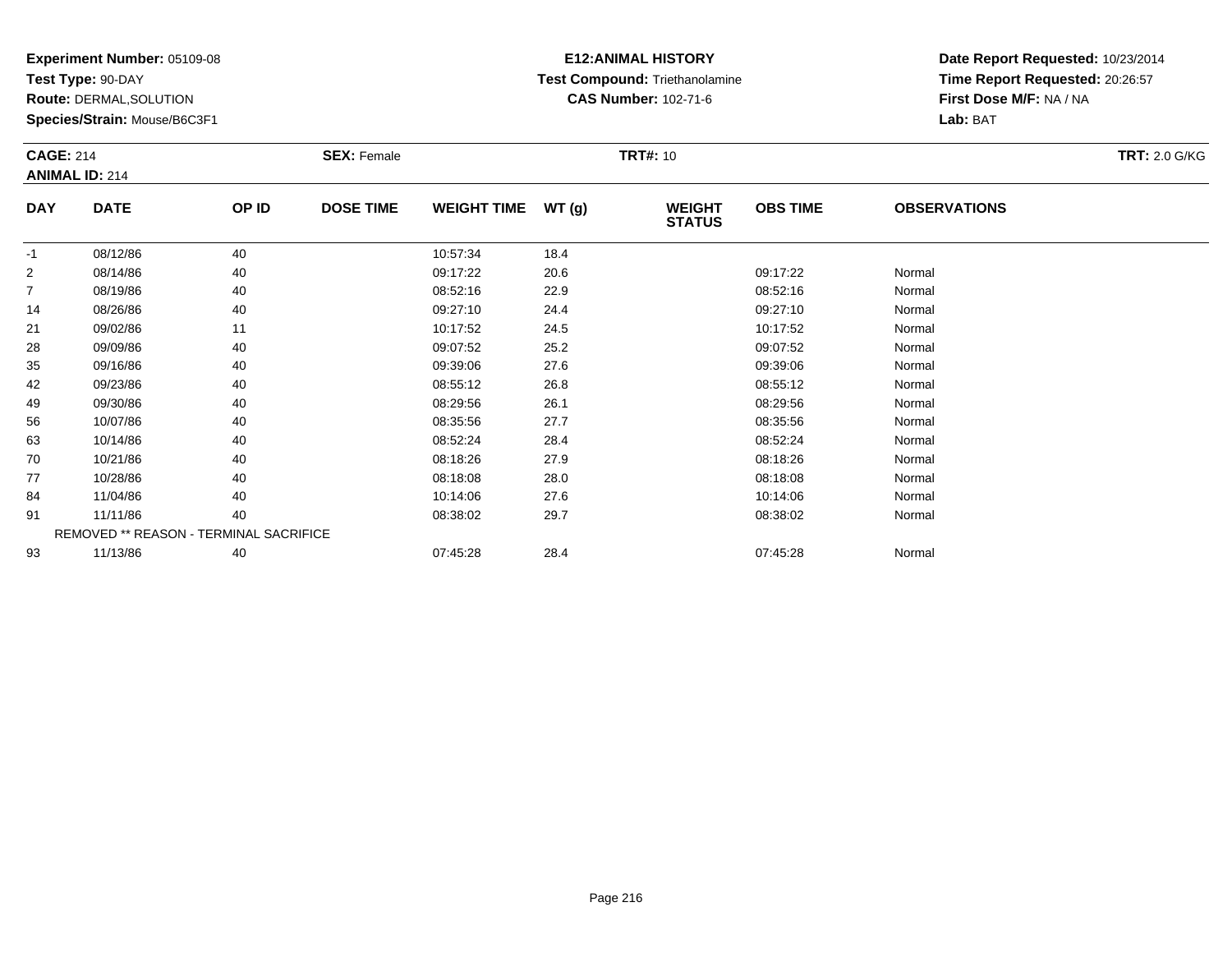**Test Type:** 90-DAY

**Route:** DERMAL,SOLUTION

**Species/Strain:** Mouse/B6C3F1

# **E12:ANIMAL HISTORY Test Compound:** Triethanolamine**CAS Number:** 102-71-6

| <b>CAGE: 215</b> | <b>ANIMAL ID: 215</b>                  |       | <b>SEX: Female</b> |                    |       | <b>TRT#: 10</b>                |                 |                     | <b>TRT: 2.0 G/KG</b> |
|------------------|----------------------------------------|-------|--------------------|--------------------|-------|--------------------------------|-----------------|---------------------|----------------------|
| <b>DAY</b>       | <b>DATE</b>                            | OP ID | <b>DOSE TIME</b>   | <b>WEIGHT TIME</b> | WT(g) | <b>WEIGHT</b><br><b>STATUS</b> | <b>OBS TIME</b> | <b>OBSERVATIONS</b> |                      |
| $-1$             | 08/12/86                               | 40    |                    | 10:57:54           | 17.1  |                                |                 |                     |                      |
| $\overline{2}$   | 08/14/86                               | 40    |                    | 09:15:58           | 17.0  |                                | 09:15:58        | Normal              |                      |
| 7                | 08/19/86                               | 40    |                    | 08:50:56           | 19.4  |                                | 08:50:56        | Normal              |                      |
| 14               | 08/26/86                               | 40    |                    | 09:27:28           | 21.0  |                                | 09:27:28        | Normal              |                      |
| 21               | 09/02/86                               | 11    |                    | 10:18:12           | 21.3  |                                | 10:18:12        | Normal              |                      |
| 28               | 09/09/86                               | 40    |                    | 09:08:10           | 23.7  |                                | 09:08:10        | Normal              |                      |
| 35               | 09/16/86                               | 40    |                    | 09:39:22           | 23.5  |                                | 09:39:22        | Normal              |                      |
| 42               | 09/23/86                               | 40    |                    | 08:55:28           | 23.3  |                                | 08:55:28        | Normal              |                      |
| 49               | 09/30/86                               | 40    |                    | 08:30:12           | 22.6  |                                | 08:30:12        | Normal              |                      |
| 56               | 10/07/86                               | 40    |                    | 08:36:12           | 24.4  |                                | 08:36:12        | Normal              |                      |
| 63               | 10/14/86                               | 40    |                    | 08:57:24           | 24.2  |                                | 08:51:10        | Normal              |                      |
| 70               | 10/21/86                               | 40    |                    | 08:17:20           | 24.0  |                                | 08:17:20        | Normal              |                      |
| 77               | 10/28/86                               | 40    |                    | 08:18:28           | 24.2  |                                | 08:18:28        | Normal              |                      |
| 84               | 11/04/86                               | 40    |                    | 10:16:06           | 25.1  |                                | 10:16:06        | Normal              |                      |
| 91               | 11/11/86                               | 40    |                    | 08:38:18           | 25.8  |                                | 08:38:18        | Normal              |                      |
|                  | REMOVED ** REASON - TERMINAL SACRIFICE |       |                    |                    |       |                                |                 |                     |                      |
| 93               | 11/13/86                               | 40    |                    | 07:46:14           | 25.6  |                                | 07:46:14        | Normal              |                      |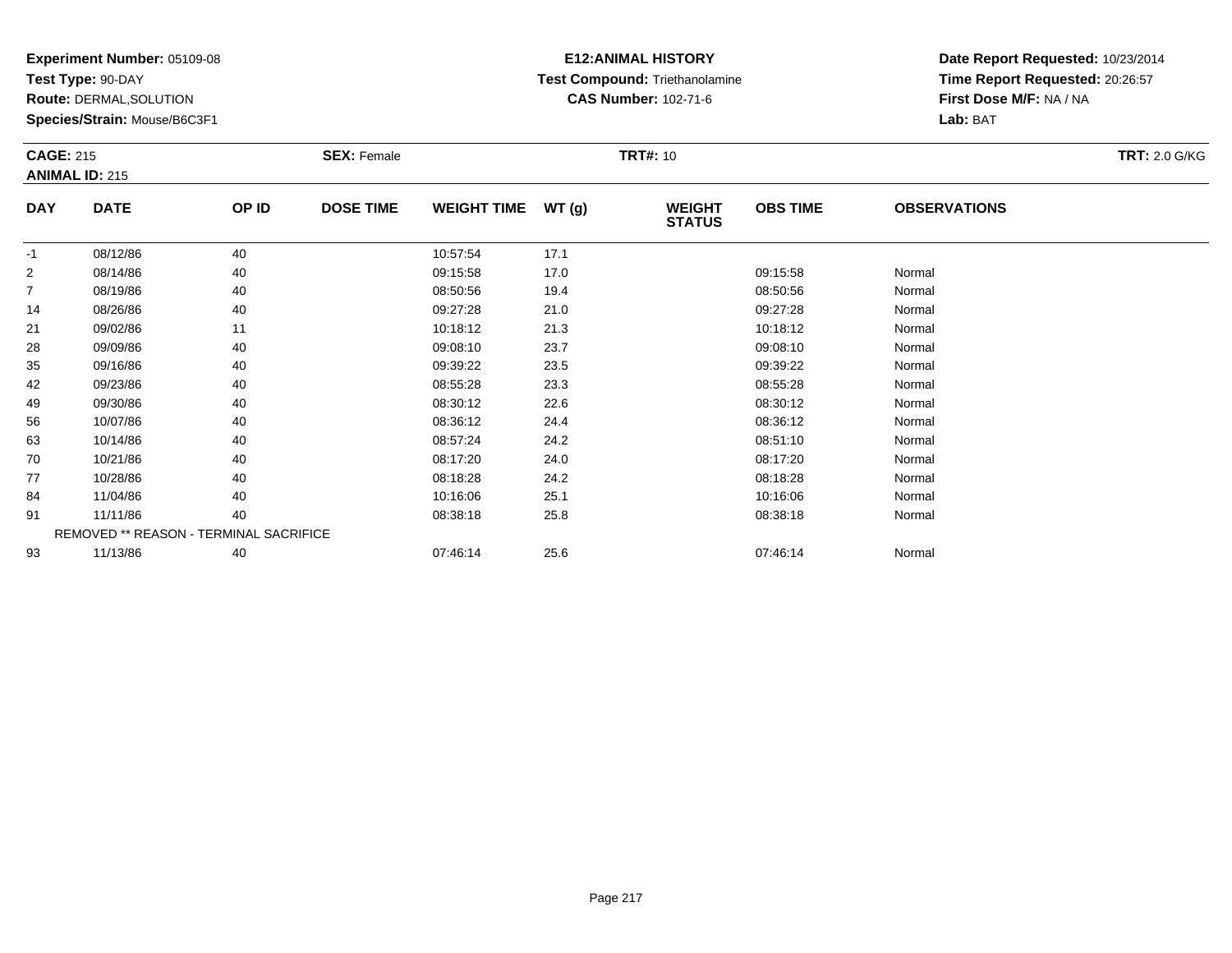**Test Type:** 90-DAY

**Route:** DERMAL,SOLUTION

**Species/Strain:** Mouse/B6C3F1

# **E12:ANIMAL HISTORY Test Compound:** Triethanolamine**CAS Number:** 102-71-6

| <b>CAGE: 216</b> | <b>ANIMAL ID: 216</b>                  |       | <b>SEX: Female</b> |                    |       | <b>TRT#: 10</b>                |                 |                     | <b>TRT: 2.0 G/KG</b> |
|------------------|----------------------------------------|-------|--------------------|--------------------|-------|--------------------------------|-----------------|---------------------|----------------------|
| <b>DAY</b>       | <b>DATE</b>                            | OP ID | <b>DOSE TIME</b>   | <b>WEIGHT TIME</b> | WT(g) | <b>WEIGHT</b><br><b>STATUS</b> | <b>OBS TIME</b> | <b>OBSERVATIONS</b> |                      |
| $-2$             | 08/12/86                               | 40    |                    | 10:31:58           | 17.6  |                                |                 |                     |                      |
|                  | 08/14/86                               | 40    |                    | 09:29:54           | 18.9  |                                | 09:29:54        | Normal              |                      |
| 6                | 08/19/86                               | 40    |                    | 09:04:12           | 20.8  |                                | 09:04:12        | Normal              |                      |
| 13               | 08/26/86                               | 40    |                    | 08:40:08           | 22.5  |                                | 08:40:08        | Normal              |                      |
| 20               | 09/02/86                               | 11    |                    | 09:37:30           | 22.7  |                                | 09:37:30        | Normal              |                      |
| 27               | 09/09/86                               | 40    |                    | 08:32:32           | 24.5  |                                | 08:32:32        | Normal              |                      |
| 34               | 09/16/86                               | 40    |                    | 08:56:32           | 25.6  |                                | 08:56:32        | Normal              |                      |
| 41               | 09/23/86                               | 40    |                    | 09:27:38           | 25.3  |                                | 09:27:38        | Normal              |                      |
| 48               | 09/30/86                               | 40    |                    | 07:57:44           | 25.1  |                                | 07:57:44        | Normal              |                      |
| 55               | 10/07/86                               | 40    |                    | 07:59:20           | 26.4  |                                | 07:59:20        | Normal              |                      |
| 62               | 10/14/86                               | 40    |                    | 08:03:40           | 27.6  |                                | 08:03:40        | Normal              |                      |
| 69               | 10/21/86                               | 40    |                    | 07:45:04           | 29.2  |                                | 07:45:04        | Normal              |                      |
| 76               | 10/28/86                               | 40    |                    | 07:43:36           | 27.8  |                                | 07:43:36        | Normal              |                      |
| 83               | 11/04/86                               | 40    |                    | 09:47:04           | 28.4  |                                | 09:47:04        | Normal              |                      |
| 90               | 11/11/86                               | 40    |                    | 07:56:26           | 28.5  |                                | 07:56:26        | Normal              |                      |
|                  | REMOVED ** REASON - TERMINAL SACRIFICE |       |                    |                    |       |                                |                 |                     |                      |
| 93               | 11/14/86                               | 40    |                    | 07:36:58           | 25.0  |                                | 07:36:58        | Normal              |                      |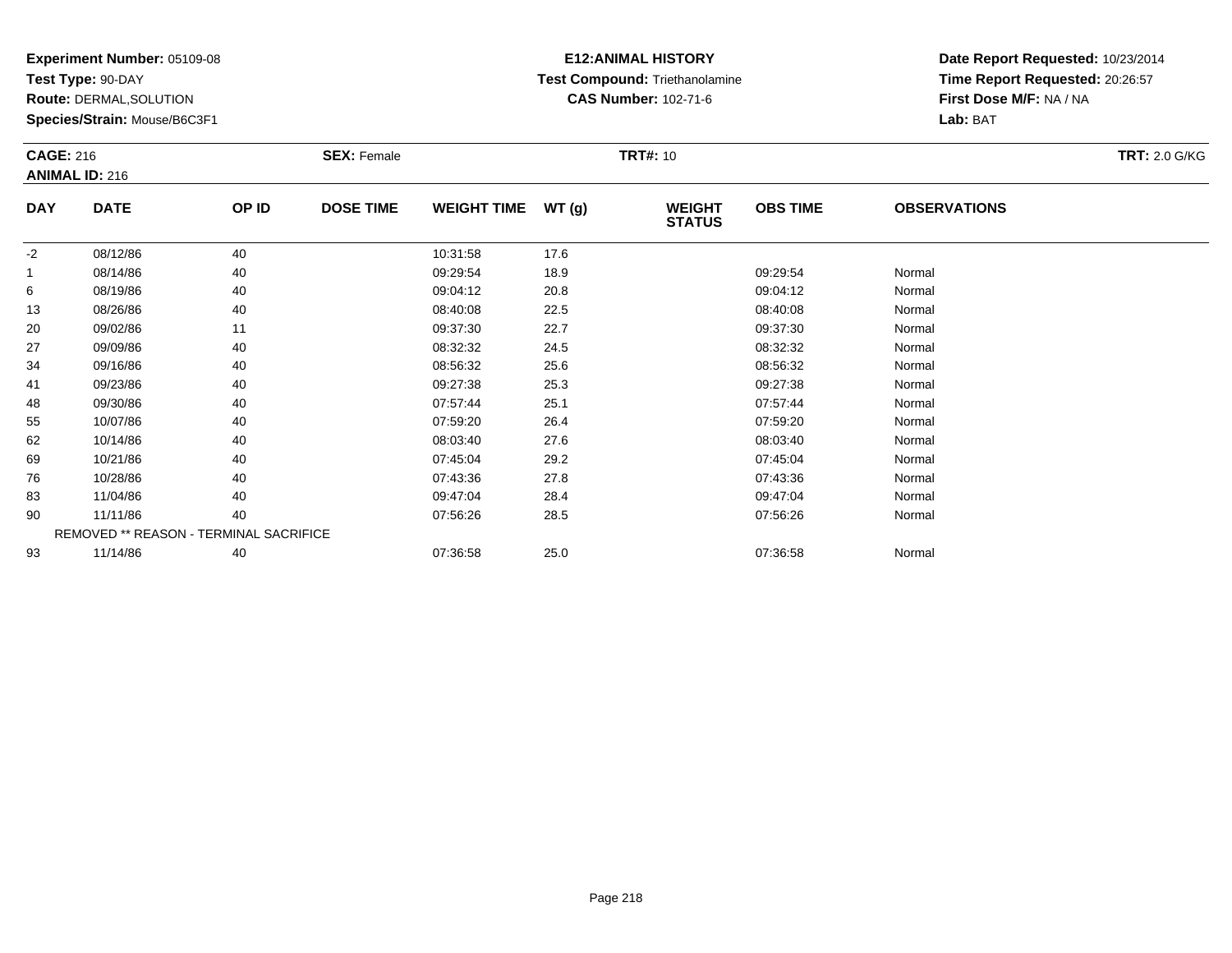**Test Type:** 90-DAY

**Route:** DERMAL,SOLUTION

**Species/Strain:** Mouse/B6C3F1

### **E12:ANIMAL HISTORY Test Compound:** Triethanolamine**CAS Number:** 102-71-6

| <b>CAGE: 217</b> |                                        |       | <b>SEX: Female</b> |                    |       | <b>TRT#: 10</b>                |                 |                     | <b>TRT: 2.0 G/KG</b> |
|------------------|----------------------------------------|-------|--------------------|--------------------|-------|--------------------------------|-----------------|---------------------|----------------------|
|                  | <b>ANIMAL ID: 217</b>                  |       |                    |                    |       |                                |                 |                     |                      |
| <b>DAY</b>       | <b>DATE</b>                            | OP ID | <b>DOSE TIME</b>   | <b>WEIGHT TIME</b> | WT(g) | <b>WEIGHT</b><br><b>STATUS</b> | <b>OBS TIME</b> | <b>OBSERVATIONS</b> |                      |
| $-2$             | 08/12/86                               | 40    |                    | 10:32:28           | 19.1  |                                |                 |                     |                      |
|                  | 08/14/86                               | 40    |                    | 09:30:12           | 19.4  |                                | 09:30:12        | Normal              |                      |
| 6                | 08/19/86                               | 40    |                    | 09:04:30           | 21.2  |                                | 09:04:30        | Normal              |                      |
| 13               | 08/26/86                               | 40    |                    | 08:40:38           | 22.7  |                                | 08:40:38        | Normal              |                      |
| 20               | 09/02/86                               | 11    |                    | 09:37:46           | 23.5  |                                | 09:37:46        | Normal              |                      |
| 27               | 09/09/86                               | 40    |                    | 08:32:52           | 26.4  |                                | 08:32:52        | Normal              |                      |
| 34               | 09/16/86                               | 40    |                    | 08:54:54           | 25.3  |                                | 08:54:54        | Normal              |                      |
| 41               | 09/23/86                               | 40    |                    | 09:26:22           | 26.0  |                                | 09:26:22        | Normal              |                      |
| 48               | 09/30/86                               | 40    |                    | 07:58:16           | 26.0  |                                | 07:58:16        | Normal              |                      |
| 55               | 10/07/86                               | 40    |                    | 07:59:46           | 26.7  |                                | 07:59:46        | Normal              |                      |
| 62               | 10/14/86                               | 40    |                    | 08:03:58           | 26.9  |                                | 08:03:58        | Normal              |                      |
| 69               | 10/21/86                               | 40    |                    | 07:45:22           | 28.6  |                                | 07:45:22        | Normal              |                      |
| 76               | 10/28/86                               | 40    |                    | 07:43:54           | 29.1  |                                | 07:43:54        | Normal              |                      |
| 83               | 11/04/86                               | 40    |                    | 09:47:22           | 29.0  |                                | 09:47:22        | Normal              |                      |
| 90               | 11/11/86                               | 40    |                    | 07:56:50           | 28.7  |                                | 07:56:50        | Normal              |                      |
|                  | REMOVED ** REASON - TERMINAL SACRIFICE |       |                    |                    |       |                                |                 |                     |                      |
| 93               | 11/14/86                               | 40    |                    | 07:36:24           | 29.9  |                                | 07:36:24        | Normal              |                      |
|                  |                                        |       |                    |                    |       |                                |                 |                     |                      |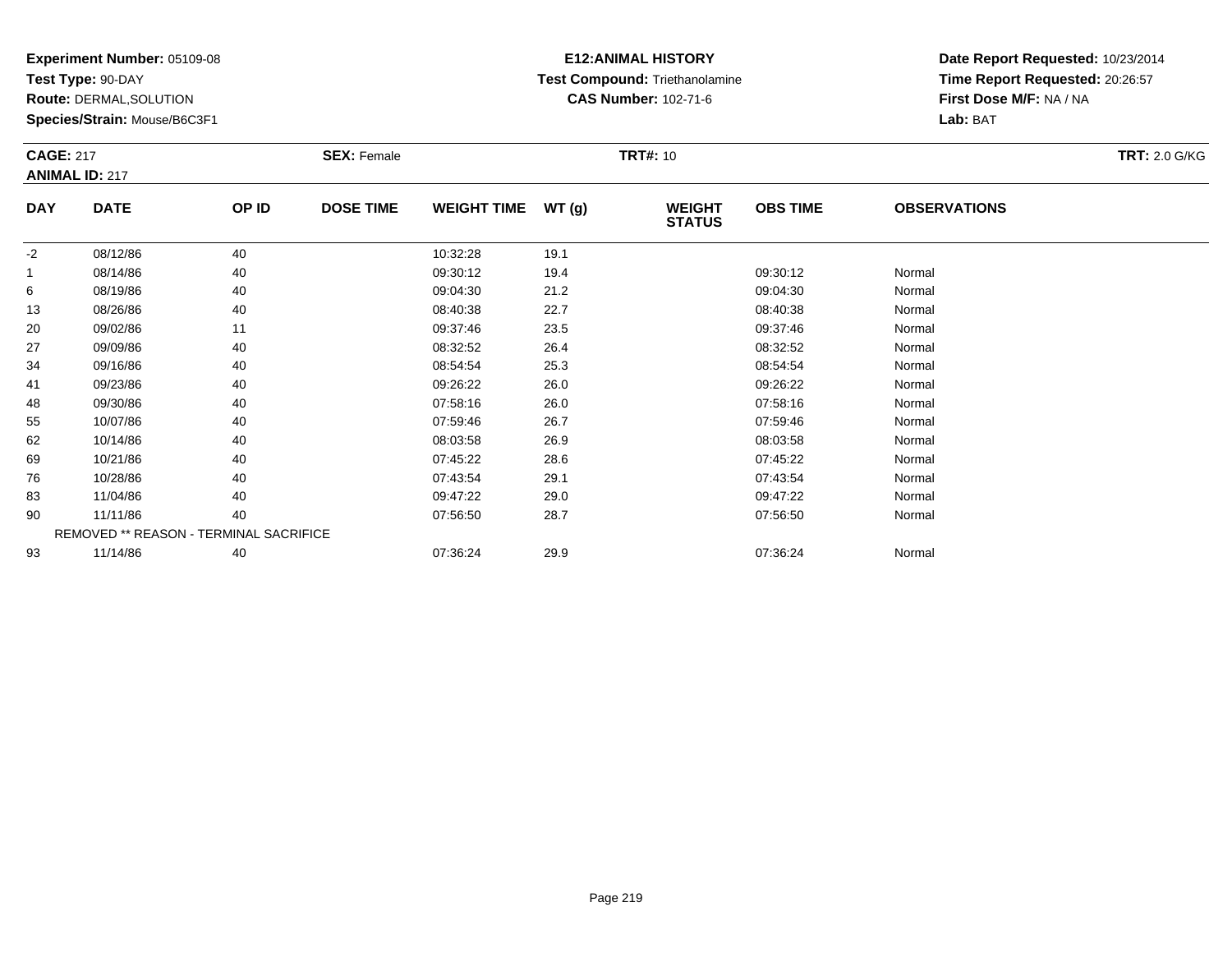**Test Type:** 90-DAY

**Route:** DERMAL,SOLUTION

**Species/Strain:** Mouse/B6C3F1

# **E12:ANIMAL HISTORY Test Compound:** Triethanolamine**CAS Number:** 102-71-6

| <b>CAGE: 218</b> |                       |                                        | <b>SEX: Female</b> |                    |        | <b>TRT#: 10</b>                |                 |                     | <b>TRT: 2.0 G/KG</b> |
|------------------|-----------------------|----------------------------------------|--------------------|--------------------|--------|--------------------------------|-----------------|---------------------|----------------------|
|                  | <b>ANIMAL ID: 218</b> |                                        |                    |                    |        |                                |                 |                     |                      |
| <b>DAY</b>       | <b>DATE</b>           | OP ID                                  | <b>DOSE TIME</b>   | <b>WEIGHT TIME</b> | WT (g) | <b>WEIGHT</b><br><b>STATUS</b> | <b>OBS TIME</b> | <b>OBSERVATIONS</b> |                      |
| $-2$             | 08/12/86              | 40                                     |                    | 10:33:00           | 17.5   |                                |                 |                     |                      |
| -1               | 08/14/86              | 40                                     |                    | 09:30:28           | 18.0   |                                | 09:30:28        | Normal              |                      |
| 6                | 08/19/86              | 40                                     |                    | 09:04:50           | 19.7   |                                | 09:04:50        | Normal              |                      |
| 13               | 08/26/86              | 40                                     |                    | 08:40:56           | 21.4   |                                | 08:40:56        | Normal              |                      |
| 20               | 09/02/86              | 11                                     |                    | 09:36:08           | 23.8   |                                | 09:36:08        | Normal              |                      |
| 27               | 09/09/86              | 40                                     |                    | 08:31:36           | 25.0   |                                | 08:31:36        | Normal              |                      |
| 34               | 09/16/86              | 40                                     |                    | 08:55:18           | 23.9   |                                | 08:55:18        | Normal              |                      |
| 41               | 09/23/86              | 40                                     |                    | 09:26:44           | 23.2   |                                | 09:26:44        | Normal              |                      |
| 48               | 09/30/86              | 40                                     |                    | 07:58:32           | 25.6   |                                | 07:58:32        | Normal              |                      |
| 55               | 10/07/86              | 40                                     |                    | 08:00:02           | 26.0   |                                | 08:00:02        | Normal              |                      |
| 62               | 10/14/86              | 40                                     |                    | 08:04:12           | 26.1   |                                | 08:04:12        | Normal              |                      |
| 69               | 10/21/86              | 40                                     |                    | 07:45:44           | 26.6   |                                | 07:45:44        | Normal              |                      |
| 76               | 10/28/86              | 40                                     |                    | 07:44:12           | 28.0   |                                | 07:44:12        | Normal              |                      |
| 83               | 11/04/86              | 40                                     |                    | 09:47:40           | 28.7   |                                | 09:47:40        | Normal              |                      |
| 90               | 11/11/86              | 40                                     |                    | 07:53:42           | 30.0   |                                | 07:53:42        | Normal              |                      |
|                  |                       | REMOVED ** REASON - TERMINAL SACRIFICE |                    |                    |        |                                |                 |                     |                      |
| 93               | 11/14/86              | 40                                     |                    | 07:35:48           | 28.7   |                                | 07:35:48        | Normal              |                      |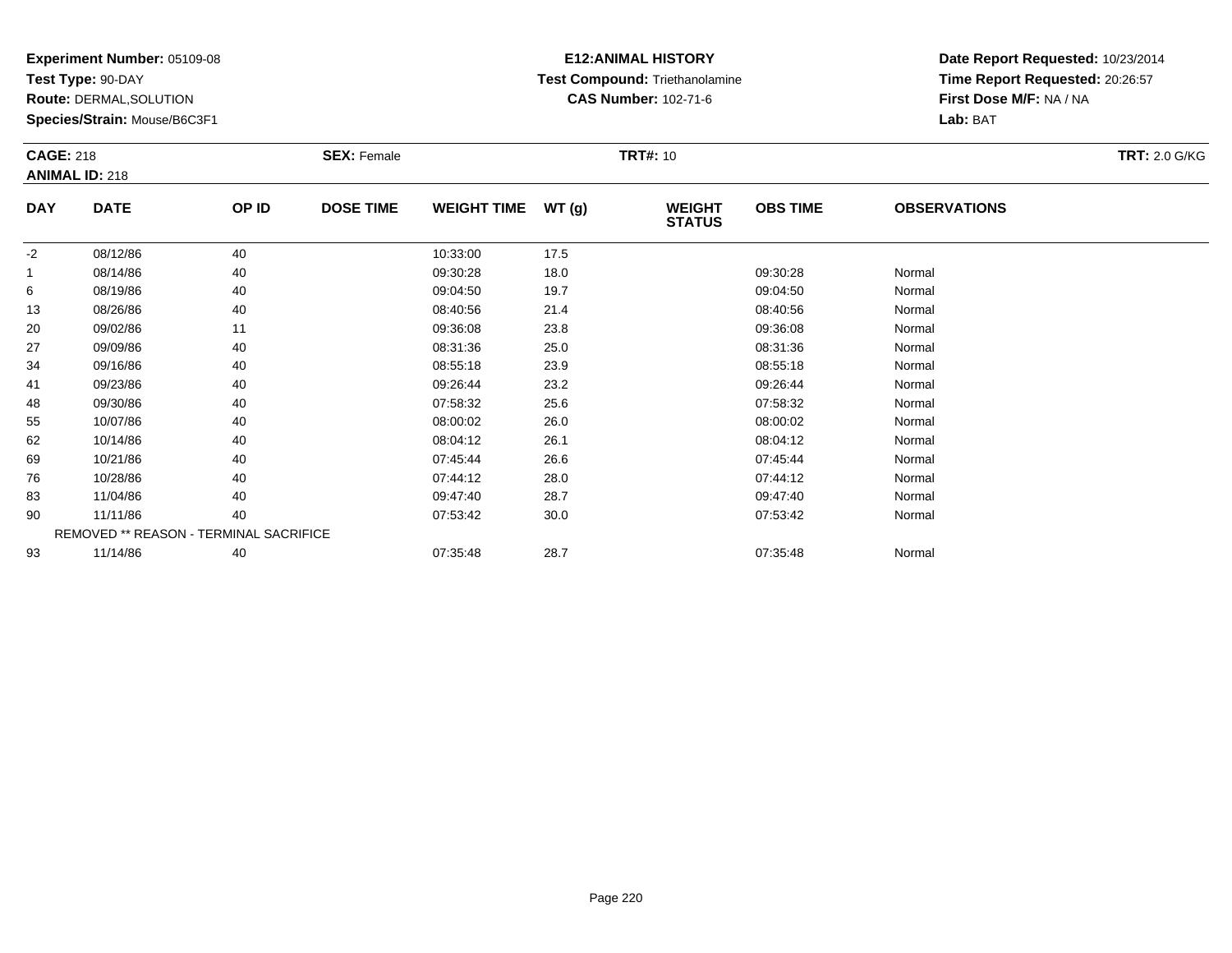**Test Type:** 90-DAY

**Route:** DERMAL,SOLUTION

**Species/Strain:** Mouse/B6C3F1

# **E12:ANIMAL HISTORY Test Compound:** Triethanolamine**CAS Number:** 102-71-6

| <b>CAGE: 219</b> |                                        |       | <b>SEX: Female</b> |                    |       | <b>TRT#: 10</b>                |                 |                                  | <b>TRT: 2.0 G/KG</b> |
|------------------|----------------------------------------|-------|--------------------|--------------------|-------|--------------------------------|-----------------|----------------------------------|----------------------|
|                  | <b>ANIMAL ID: 219</b>                  |       |                    |                    |       |                                |                 |                                  |                      |
| <b>DAY</b>       | <b>DATE</b>                            | OP ID | <b>DOSE TIME</b>   | <b>WEIGHT TIME</b> | WT(g) | <b>WEIGHT</b><br><b>STATUS</b> | <b>OBS TIME</b> | <b>OBSERVATIONS</b>              |                      |
| $-2$             | 08/12/86                               | 40    |                    | 10:33:46           | 17.1  |                                |                 |                                  |                      |
| 1                | 08/14/86                               | 40    |                    | 09:30:48           | 17.5  |                                | 09:30:48        | Normal                           |                      |
| 6                | 08/19/86                               | 40    |                    | 09:05:10           | 18.6  |                                | 09:05:10        | Normal                           |                      |
| 13               | 08/26/86                               | 40    |                    | 08:38:20           | 20.9  |                                | 08:38:20        | Normal                           |                      |
| 20               | 09/02/86                               | 11    |                    | 09:36:30           | 22.4  |                                | 09:36:30        | Normal                           |                      |
| 27               | 09/09/86                               | 40    |                    | 08:31:58           | 23.8  |                                | 08:31:58        | Normal                           |                      |
| 34               | 09/16/86                               | 40    |                    | 08:55:58           | 23.2  |                                | 08:55:58        | Normal                           |                      |
| 41               | 09/23/86                               | 40    |                    | 09:27:02           | 23.1  |                                | 09:27:02        | Normal                           |                      |
| 48               | 09/30/86                               | 40    |                    | 07:58:50           | 25.1  |                                | 07:58:50        | Normal                           |                      |
| 55               | 10/07/86                               | 40    |                    | 08:00:18           | 25.2  |                                | 08:00:18        | Normal                           |                      |
| 62               | 10/14/86                               | 40    |                    | 08:04:32           | 25.1  |                                | 08:04:32        | Normal                           |                      |
| 69               | 10/21/86                               | 40    |                    | 07:46:02           | 25.3  |                                | 07:46:02        | Normal                           |                      |
| 76               | 10/28/86                               | 40    |                    | 07:42:54           | 27.0  |                                | 07:42:54        | Normal                           |                      |
| 83               | 11/04/86                               | 40    |                    | 09:46:30           | 27.7  |                                | 09:46:30        | Normal                           |                      |
| 90               | 11/11/86                               | 40    |                    | 07:55:16           | 25.5  |                                | 07:55:16        | (Skin Paint Only) Clipper Injury |                      |
|                  | REMOVED ** REASON - TERMINAL SACRIFICE |       |                    |                    |       |                                |                 |                                  |                      |
| 93               | 11/14/86                               | 40    |                    | 07:34:52           | 25.2  |                                | 07:34:52        | Normal                           |                      |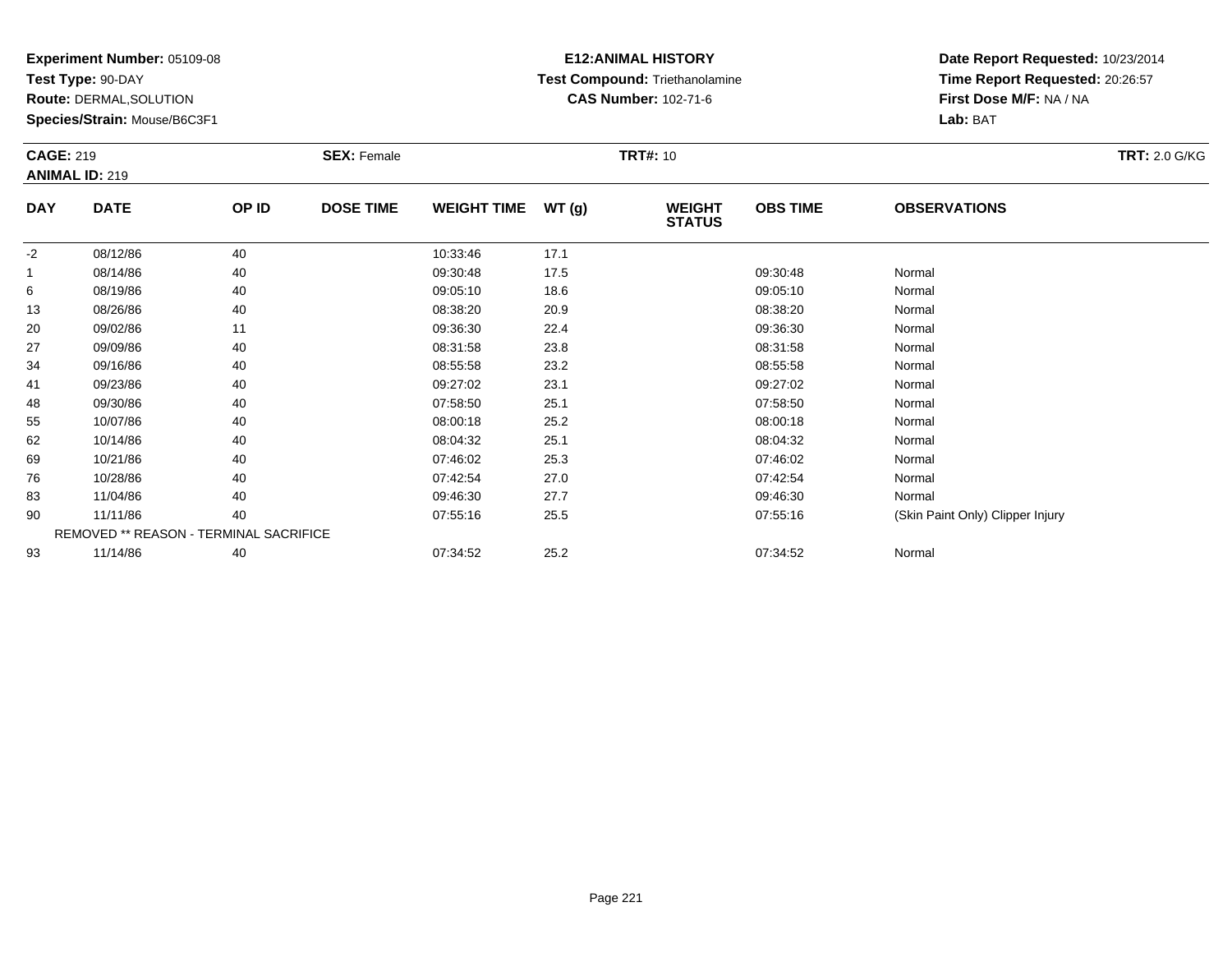**Test Type:** 90-DAY

**Route:** DERMAL,SOLUTION

**Species/Strain:** Mouse/B6C3F1

# **E12:ANIMAL HISTORY Test Compound:** Triethanolamine**CAS Number:** 102-71-6

| <b>CAGE: 220</b> | <b>ANIMAL ID: 220</b>                  |       | <b>SEX: Female</b> |                    |       | <b>TRT#:</b> 10                |                 |                     | <b>TRT: 2.0 G/KG</b> |
|------------------|----------------------------------------|-------|--------------------|--------------------|-------|--------------------------------|-----------------|---------------------|----------------------|
| <b>DAY</b>       | <b>DATE</b>                            | OP ID | <b>DOSE TIME</b>   | <b>WEIGHT TIME</b> | WT(g) | <b>WEIGHT</b><br><b>STATUS</b> | <b>OBS TIME</b> | <b>OBSERVATIONS</b> |                      |
| $-2$             | 08/12/86                               | 40    |                    | 10:34:18           | 18.2  |                                |                 |                     |                      |
|                  | 08/14/86                               | 40    |                    | 09:28:22           | 19.5  |                                | 09:28:22        | Normal              |                      |
| 6                | 08/19/86                               | 40    |                    | 13:40:34           | 17.2  |                                | 09:03:46        | Normal              |                      |
| 13               | 08/26/86                               | 40    |                    | 08:39:36           | 21.7  |                                | 08:39:36        | Normal              |                      |
| 20               | 09/02/86                               | 11    |                    | 09:37:08           | 22.2  |                                | 09:37:08        | Normal              |                      |
| 27               | 09/09/86                               | 40    |                    | 08:32:14           | 23.7  |                                | 08:32:14        | Normal              |                      |
| 34               | 09/16/86                               | 40    |                    | 08:56:14           | 23.9  |                                | 08:56:14        | Normal              |                      |
| 41               | 09/23/86                               | 40    |                    | 09:27:18           | 26.1  |                                | 09:27:18        | Normal              |                      |
| 48               | 09/30/86                               | 40    |                    | 07:59:08           | 25.9  |                                | 07:59:08        | Normal              |                      |
| 55               | 10/07/86                               | 40    |                    | 08:00:36           | 25.8  |                                | 08:00:36        | Normal              |                      |
| 62               | 10/14/86                               | 40    |                    | 08:03:18           | 25.5  |                                | 08:03:18        | Normal              |                      |
| 69               | 10/21/86                               | 40    |                    | 07:44:44           | 26.9  |                                | 07:44:44        | Normal              |                      |
| 76               | 10/28/86                               | 40    |                    | 07:43:18           | 27.4  |                                | 07:43:18        | Normal              |                      |
| 83               | 11/04/86                               | 40    |                    | 09:46:48           | 26.9  |                                | 09:46:48        | Normal              |                      |
| 90               | 11/11/86                               | 40    |                    | 07:56:06           | 27.7  |                                | 07:56:06        | Normal              |                      |
|                  | REMOVED ** REASON - TERMINAL SACRIFICE |       |                    |                    |       |                                |                 |                     |                      |
| 93               | 11/14/86                               | 40    |                    | 07:34:04           | 27.7  |                                | 07:34:04        | Normal              |                      |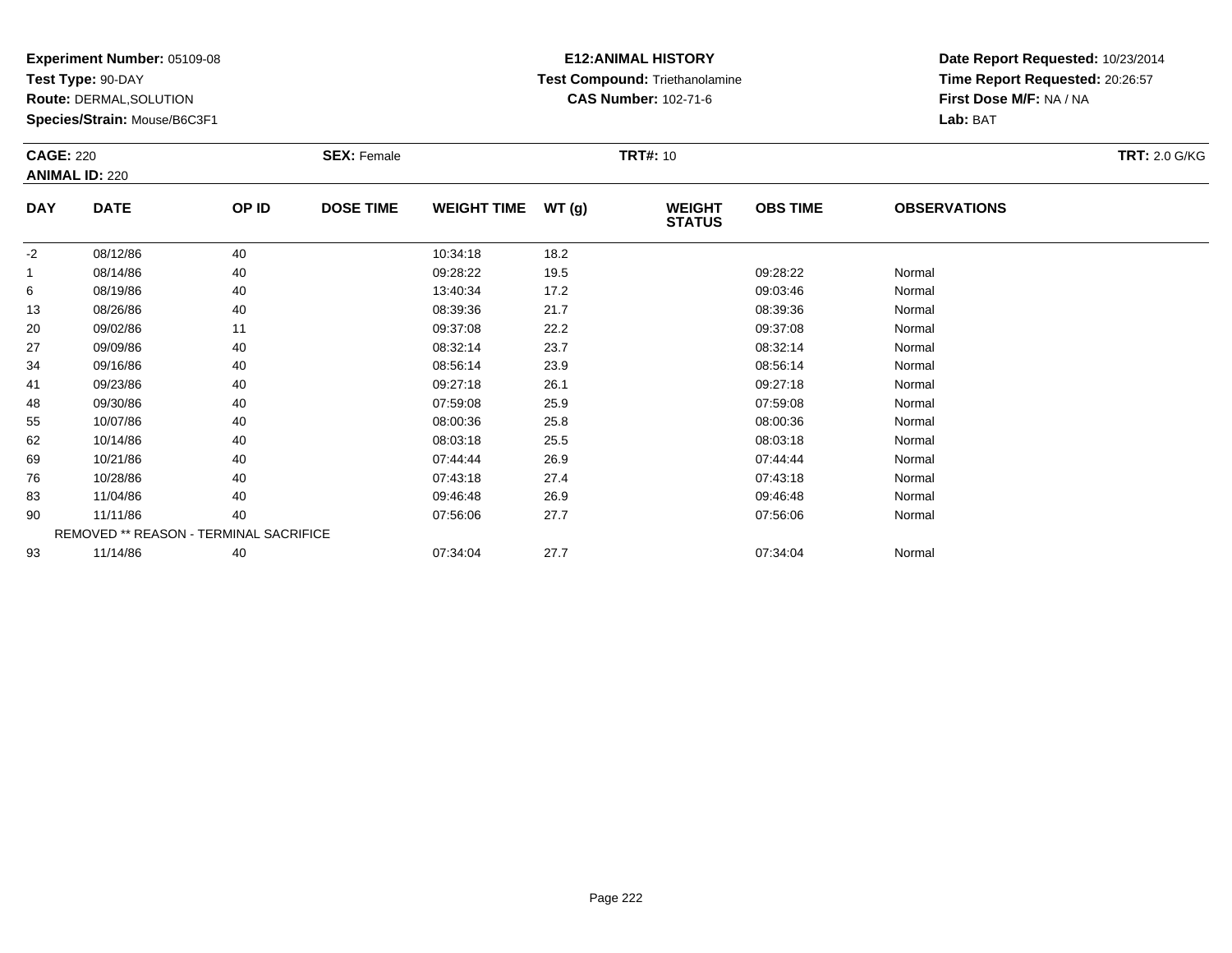|                  | <b>Experiment Number: 05109-08</b>     |       |                    |                    |       | <b>E12:ANIMAL HISTORY</b>      | Date Report Requested: 10/23/2014 |                                 |                      |
|------------------|----------------------------------------|-------|--------------------|--------------------|-------|--------------------------------|-----------------------------------|---------------------------------|----------------------|
|                  | Test Type: 90-DAY                      |       |                    |                    |       | Test Compound: Triethanolamine |                                   | Time Report Requested: 20:26:57 |                      |
|                  | <b>Route: DERMAL, SOLUTION</b>         |       |                    |                    |       | <b>CAS Number: 102-71-6</b>    |                                   | First Dose M/F: NA / NA         |                      |
|                  | Species/Strain: Mouse/B6C3F1           |       |                    |                    |       |                                |                                   | Lab: BAT                        |                      |
| <b>CAGE: 221</b> |                                        |       | <b>SEX: Female</b> |                    |       | <b>TRT#: 12</b>                |                                   |                                 | <b>TRT: 4.0 G/KG</b> |
|                  | <b>ANIMAL ID: 221</b>                  |       |                    |                    |       |                                |                                   |                                 |                      |
| <b>DAY</b>       | <b>DATE</b>                            | OP ID | <b>DOSE TIME</b>   | <b>WEIGHT TIME</b> | WT(g) | <b>WEIGHT</b><br><b>STATUS</b> | <b>OBS TIME</b>                   | <b>OBSERVATIONS</b>             |                      |
| -1               | 08/10/86                               | 42    |                    | 11:12:58           | 17.8  |                                |                                   |                                 |                      |
| 4                | 08/14/86                               | 40    |                    | 08:38:44           | 19.3  |                                |                                   |                                 |                      |
| 9                | 08/19/86                               | 40    |                    | 08:37:12           | 20.8  |                                |                                   |                                 |                      |
| 16               | 08/26/86                               | 40    |                    | 08:01:52           | 23.3  |                                |                                   |                                 |                      |
| 23               | 09/02/86                               | 11    |                    | 08:59:32           | 26.1  |                                |                                   |                                 |                      |
| 30               | 09/09/86                               | 40    |                    | 09:30:50           | 26.4  |                                |                                   |                                 |                      |
| 37               | 09/16/86                               | 40    |                    | 09:59:18           | 25.6  |                                |                                   |                                 |                      |
| 44               | 09/23/86                               | 40    |                    | 10:02:28           | 26.4  |                                |                                   |                                 |                      |
| 51               | 09/30/86                               | 40    |                    | 08:50:34           | 26.3  |                                |                                   |                                 |                      |
| 58               | 10/07/86                               | 40    |                    | 08:53:04           | 29.3  |                                |                                   |                                 |                      |
| 65               | 10/14/86                               | 40    |                    | 09:11:02           | 27.7  |                                |                                   |                                 |                      |
| 72               | 10/21/86                               | 40    |                    | 08:36:00           | 28.9  |                                |                                   |                                 |                      |
| 79               | 10/28/86                               | 40    |                    | 08:36:48           | 28.0  |                                |                                   |                                 |                      |
| 86               | 11/04/86                               | 40    |                    | 10:32:26           | 27.5  |                                |                                   |                                 |                      |
| 93               | 11/11/86                               | 40    |                    | 08:55:56           | 27.0  |                                |                                   |                                 |                      |
|                  | REMOVED ** REASON - TERMINAL SACRIFICE |       |                    |                    |       |                                |                                   |                                 |                      |
| 96               | 11/14/86                               | 42    |                    | 08:53:04           | 27.3  |                                | 08:53:04                          | Override                        |                      |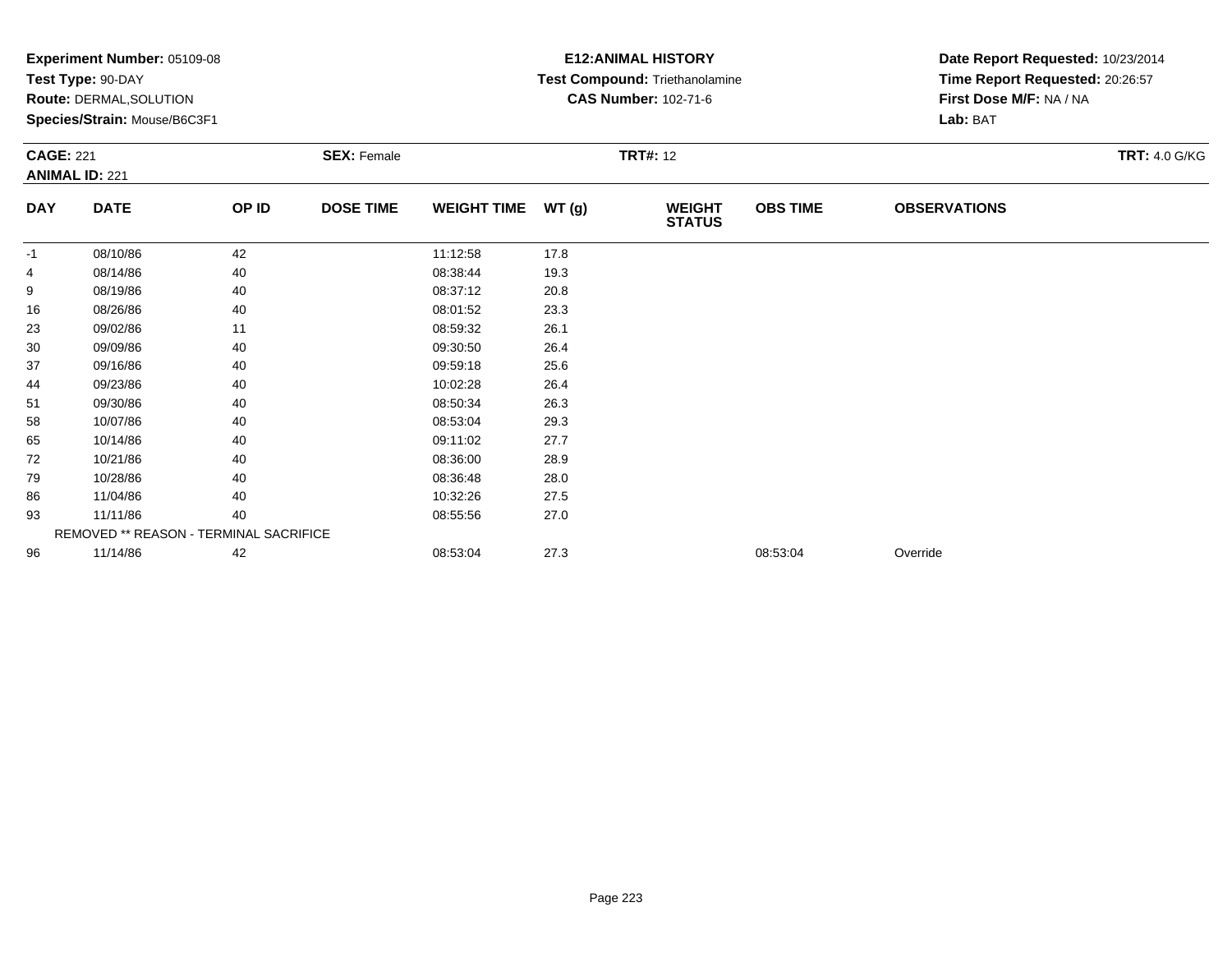| Test Type: 90-DAY<br>Route: DERMAL, SOLUTION<br>Species/Strain: Mouse/B6C3F1 |       |                  |                    |       | Test Compound: Triethanolamine         |                 |                         |                                 |  |  |
|------------------------------------------------------------------------------|-------|------------------|--------------------|-------|----------------------------------------|-----------------|-------------------------|---------------------------------|--|--|
|                                                                              |       |                  |                    |       |                                        |                 |                         | Time Report Requested: 20:26:57 |  |  |
|                                                                              |       |                  |                    |       | <b>CAS Number: 102-71-6</b>            |                 | First Dose M/F: NA / NA |                                 |  |  |
| <b>CAGE: 222</b><br><b>SEX: Female</b>                                       |       |                  |                    |       |                                        |                 | Lab: BAT                |                                 |  |  |
| <b>ANIMAL ID: 222</b>                                                        |       |                  |                    |       | <b>TRT#: 12</b>                        |                 |                         | <b>TRT: 4.0 G/KG</b>            |  |  |
|                                                                              |       |                  |                    |       |                                        |                 |                         |                                 |  |  |
| <b>DATE</b>                                                                  | OP ID | <b>DOSE TIME</b> | <b>WEIGHT TIME</b> | WT(g) | <b>WEIGHT</b><br><b>STATUS</b>         | <b>OBS TIME</b> | <b>OBSERVATIONS</b>     |                                 |  |  |
| 08/10/86                                                                     | 42    |                  | 11:13:22           | 17.5  |                                        |                 |                         |                                 |  |  |
| 08/14/86                                                                     | 40    |                  | 08:39:10           | 19.7  |                                        |                 |                         |                                 |  |  |
| 08/19/86                                                                     | 40    |                  | 08:37:26           | 20.2  |                                        |                 |                         |                                 |  |  |
| 08/26/86                                                                     | 40    |                  | 08:02:04           | 22.9  |                                        |                 |                         |                                 |  |  |
| 09/02/86                                                                     | 11    |                  | 08:59:46           | 24.0  |                                        |                 |                         |                                 |  |  |
| 09/09/86                                                                     | 40    |                  | 09:31:06           | 24.8  |                                        |                 |                         |                                 |  |  |
| 09/16/86                                                                     | 40    |                  | 09:57:30           | 27.4  |                                        |                 |                         |                                 |  |  |
| 09/23/86                                                                     | 40    |                  | 10:01:30           | 25.3  |                                        |                 |                         |                                 |  |  |
| 09/30/86                                                                     | 40    |                  | 08:50:54           | 28.8  |                                        |                 |                         |                                 |  |  |
| 10/07/86                                                                     | 40    |                  | 14:34:22           | 25.5  |                                        |                 |                         |                                 |  |  |
| 10/14/86                                                                     | 40    |                  | 09:11:16           | 27.9  |                                        |                 |                         |                                 |  |  |
| 10/21/86                                                                     | 40    |                  | 08:36:14           | 26.9  |                                        |                 |                         |                                 |  |  |
| 10/28/86                                                                     | 40    |                  | 08:37:02           | 26.6  |                                        |                 |                         |                                 |  |  |
| 11/04/86                                                                     | 40    |                  | 10:32:40           | 26.4  |                                        |                 |                         |                                 |  |  |
|                                                                              | 40    |                  | 08:56:10           | 27.4  |                                        |                 |                         |                                 |  |  |
| 11/11/86                                                                     |       |                  |                    |       |                                        |                 |                         |                                 |  |  |
|                                                                              |       |                  |                    |       |                                        |                 |                         |                                 |  |  |
|                                                                              |       |                  |                    |       | REMOVED ** REASON - TERMINAL SACRIFICE |                 |                         |                                 |  |  |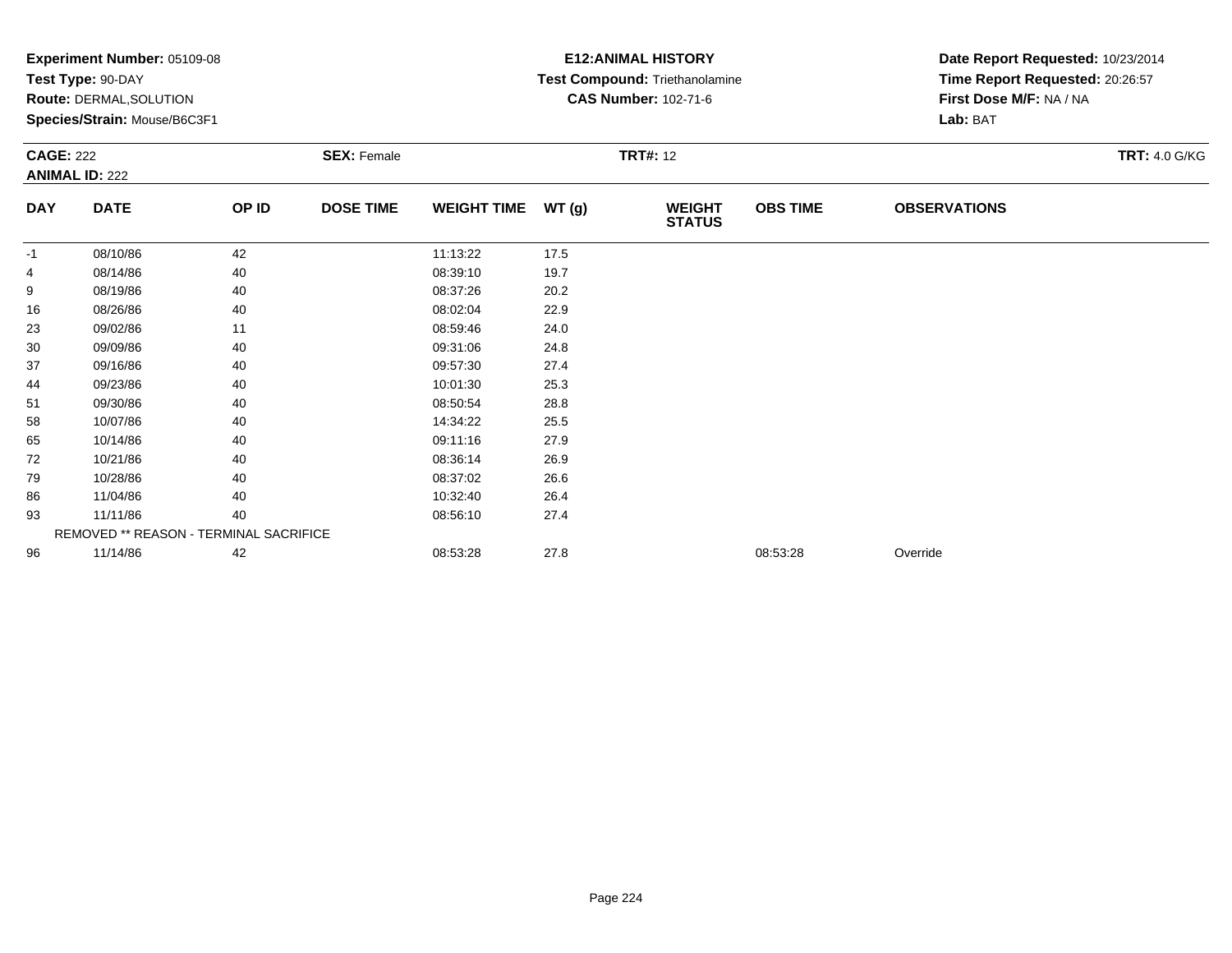|            | Experiment Number: 05109-08<br>Test Type: 90-DAY<br>Route: DERMAL, SOLUTION<br>Species/Strain: Mouse/B6C3F1<br><b>SEX: Female</b><br><b>CAGE: 223</b><br><b>ANIMAL ID: 223</b> |       |                  |                    |       | <b>E12: ANIMAL HISTORY</b><br>Test Compound: Triethanolamine<br><b>CAS Number: 102-71-6</b> | Date Report Requested: 10/23/2014<br>Time Report Requested: 20:26:57<br>First Dose M/F: NA / NA<br>Lab: BAT |                     |                      |
|------------|--------------------------------------------------------------------------------------------------------------------------------------------------------------------------------|-------|------------------|--------------------|-------|---------------------------------------------------------------------------------------------|-------------------------------------------------------------------------------------------------------------|---------------------|----------------------|
|            |                                                                                                                                                                                |       |                  |                    |       | <b>TRT#: 12</b>                                                                             |                                                                                                             |                     | <b>TRT: 4.0 G/KG</b> |
| <b>DAY</b> | <b>DATE</b>                                                                                                                                                                    | OP ID | <b>DOSE TIME</b> | <b>WEIGHT TIME</b> | WT(g) | <b>WEIGHT</b><br><b>STATUS</b>                                                              | <b>OBS TIME</b>                                                                                             | <b>OBSERVATIONS</b> |                      |
| -1         | 08/10/86                                                                                                                                                                       | 42    |                  | 11:13:42           | 18.6  |                                                                                             |                                                                                                             |                     |                      |
| 4          | 08/14/86                                                                                                                                                                       | 40    |                  | 08:39:30           | 21.1  |                                                                                             |                                                                                                             |                     |                      |
| 9          | 08/19/86                                                                                                                                                                       | 40    |                  | 08:37:44           | 23.3  |                                                                                             |                                                                                                             |                     |                      |
| 16         | 08/26/86                                                                                                                                                                       | 40    |                  | 08:02:20           | 25.1  |                                                                                             |                                                                                                             |                     |                      |
| 23         | 09/02/86                                                                                                                                                                       | 11    |                  | 08:58:44           | 25.0  |                                                                                             |                                                                                                             |                     |                      |
| 30         | 09/09/86                                                                                                                                                                       | 40    |                  | 09:30:00           | 26.7  |                                                                                             |                                                                                                             |                     |                      |
| 37         | 09/16/86                                                                                                                                                                       | 40    |                  | 09:57:48           | 28.7  |                                                                                             |                                                                                                             |                     |                      |
| 44         | 09/23/86                                                                                                                                                                       | 40    |                  | 10:01:44           | 27.4  |                                                                                             |                                                                                                             |                     |                      |
| 51         | 09/30/86                                                                                                                                                                       | 40    |                  | 08:50:10           | 26.6  |                                                                                             |                                                                                                             |                     |                      |
| 58         | 10/07/86                                                                                                                                                                       | 40    |                  | 08:52:48           | 27.4  |                                                                                             |                                                                                                             |                     |                      |
| 65         | 10/14/86                                                                                                                                                                       | 40    |                  | 09:11:32           | 28.4  |                                                                                             |                                                                                                             |                     |                      |
| 72         | 10/21/86                                                                                                                                                                       | 40    |                  | 08:36:34           | 29.7  |                                                                                             |                                                                                                             |                     |                      |
| 79         | 10/28/86                                                                                                                                                                       | 40    |                  | 08:37:22           | 29.8  |                                                                                             |                                                                                                             |                     |                      |
| 86         | 11/04/86                                                                                                                                                                       | 40    |                  | 10:32:54           | 28.6  |                                                                                             |                                                                                                             |                     |                      |
| 93         | 11/11/86                                                                                                                                                                       | 40    |                  | 08:55:14           | 29.5  |                                                                                             |                                                                                                             |                     |                      |
|            | REMOVED ** REASON - TERMINAL SACRIFICE                                                                                                                                         |       |                  |                    |       |                                                                                             |                                                                                                             |                     |                      |
| 96         | 11/14/86                                                                                                                                                                       | 42    |                  | 08:51:48           | 28.5  |                                                                                             | 08:51:48                                                                                                    | Override            |                      |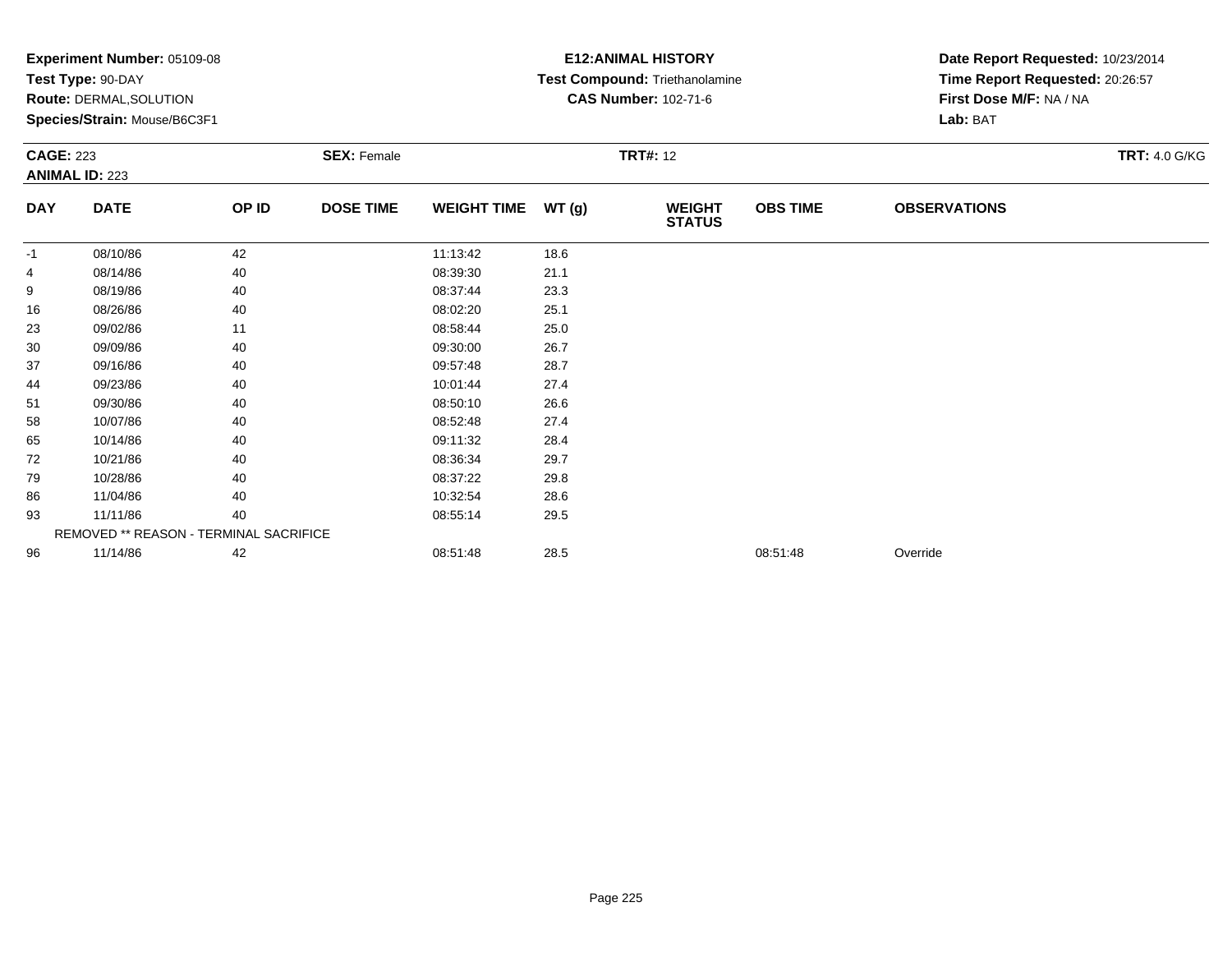|            | Experiment Number: 05109-08<br>Test Type: 90-DAY<br>Route: DERMAL, SOLUTION<br>Species/Strain: Mouse/B6C3F1<br><b>SEX: Female</b><br><b>CAGE: 224</b><br><b>ANIMAL ID: 224</b> |       |                  |                    |       | <b>E12: ANIMAL HISTORY</b><br>Test Compound: Triethanolamine<br><b>CAS Number: 102-71-6</b> |                 | Date Report Requested: 10/23/2014<br>Time Report Requested: 20:26:57<br>First Dose M/F: NA / NA<br>Lab: BAT |                      |  |
|------------|--------------------------------------------------------------------------------------------------------------------------------------------------------------------------------|-------|------------------|--------------------|-------|---------------------------------------------------------------------------------------------|-----------------|-------------------------------------------------------------------------------------------------------------|----------------------|--|
|            |                                                                                                                                                                                |       |                  |                    |       | <b>TRT#: 12</b>                                                                             |                 |                                                                                                             | <b>TRT: 4.0 G/KG</b> |  |
| <b>DAY</b> | <b>DATE</b>                                                                                                                                                                    | OP ID | <b>DOSE TIME</b> | <b>WEIGHT TIME</b> | WT(g) | <b>WEIGHT</b><br><b>STATUS</b>                                                              | <b>OBS TIME</b> | <b>OBSERVATIONS</b>                                                                                         |                      |  |
| -1         | 08/10/86                                                                                                                                                                       | 42    |                  | 11:13:58           | 18.0  |                                                                                             |                 |                                                                                                             |                      |  |
| 4          | 08/14/86                                                                                                                                                                       | 40    |                  | 08:39:56           | 18.3  |                                                                                             |                 |                                                                                                             |                      |  |
| 9          | 08/19/86                                                                                                                                                                       | 40    |                  | 08:37:58           | 20.8  |                                                                                             |                 |                                                                                                             |                      |  |
| 16         | 08/26/86                                                                                                                                                                       | 40    |                  | 08:01:22           | 22.7  |                                                                                             |                 |                                                                                                             |                      |  |
| 23         | 09/02/86                                                                                                                                                                       | 11    |                  | 08:59:00           | 24.0  |                                                                                             |                 |                                                                                                             |                      |  |
| 30         | 09/09/86                                                                                                                                                                       | 40    |                  | 09:30:16           | 26.1  |                                                                                             |                 |                                                                                                             |                      |  |
| 37         | 09/16/86                                                                                                                                                                       | 40    |                  | 09:58:38           | 25.0  |                                                                                             |                 |                                                                                                             |                      |  |
| 44         | 09/23/86                                                                                                                                                                       | 40    |                  | 10:02:00           | 25.8  |                                                                                             |                 |                                                                                                             |                      |  |
| 51         | 09/30/86                                                                                                                                                                       | 40    |                  | 08:51:14           | 26.2  |                                                                                             |                 |                                                                                                             |                      |  |
| 58         | 10/07/86                                                                                                                                                                       | 40    |                  | 08:53:32           | 26.4  |                                                                                             |                 |                                                                                                             |                      |  |
| 65         | 10/14/86                                                                                                                                                                       | 40    |                  | 09:11:48           | 27.8  |                                                                                             |                 |                                                                                                             |                      |  |
| 72         | 10/21/86                                                                                                                                                                       | 40    |                  | 08:36:52           | 28.6  |                                                                                             |                 |                                                                                                             |                      |  |
| 79         | 10/28/86                                                                                                                                                                       | 40    |                  | 08:36:20           | 27.8  |                                                                                             |                 |                                                                                                             |                      |  |
| 86         | 11/04/86                                                                                                                                                                       | 40    |                  | 10:31:54           | 27.1  |                                                                                             |                 |                                                                                                             |                      |  |
| 93         | 11/11/86                                                                                                                                                                       | 40    |                  | 08:55:34           | 26.7  |                                                                                             |                 |                                                                                                             |                      |  |
|            | REMOVED ** REASON - TERMINAL SACRIFICE                                                                                                                                         |       |                  |                    |       |                                                                                             |                 |                                                                                                             |                      |  |
| 96         | 11/14/86                                                                                                                                                                       | 42    |                  | 08:52:16           | 26.4  |                                                                                             | 08:52:16        | Override                                                                                                    |                      |  |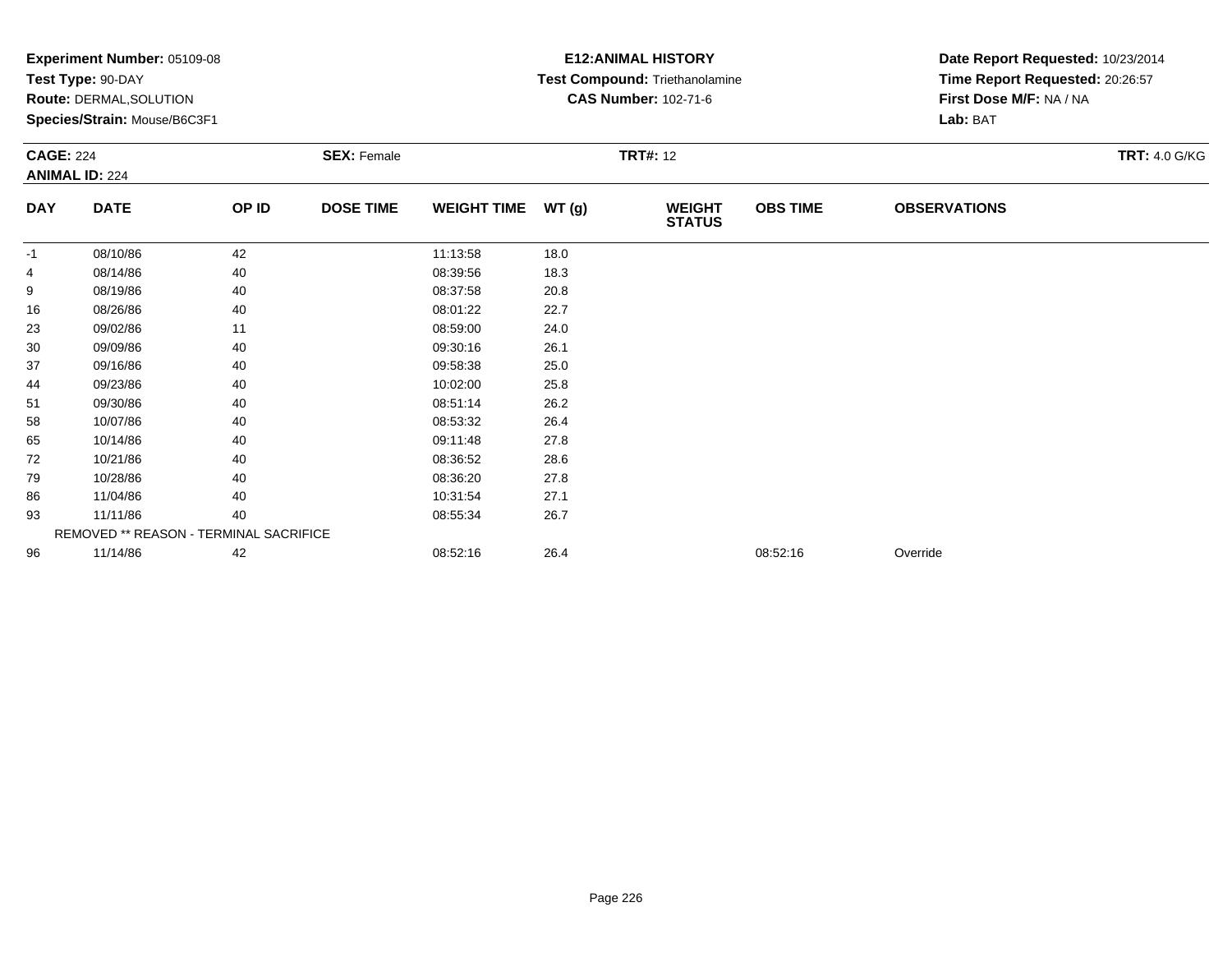| <b>DAY</b> | <b>Experiment Number: 05109-08</b>     |       |                    |                    |       | <b>E12:ANIMAL HISTORY</b>      | Date Report Requested: 10/23/2014 |                                 |                      |
|------------|----------------------------------------|-------|--------------------|--------------------|-------|--------------------------------|-----------------------------------|---------------------------------|----------------------|
|            | Test Type: 90-DAY                      |       |                    |                    |       | Test Compound: Triethanolamine |                                   | Time Report Requested: 20:26:57 |                      |
|            | <b>Route: DERMAL, SOLUTION</b>         |       |                    |                    |       | <b>CAS Number: 102-71-6</b>    |                                   | First Dose M/F: NA / NA         |                      |
|            | Species/Strain: Mouse/B6C3F1           |       |                    |                    |       |                                |                                   | Lab: BAT                        |                      |
|            | <b>CAGE: 225</b>                       |       | <b>SEX: Female</b> |                    |       | <b>TRT#: 12</b>                |                                   |                                 | <b>TRT: 4.0 G/KG</b> |
|            | <b>ANIMAL ID: 225</b>                  |       |                    |                    |       |                                |                                   |                                 |                      |
|            | <b>DATE</b>                            | OP ID | <b>DOSE TIME</b>   | <b>WEIGHT TIME</b> | WT(g) | <b>WEIGHT</b><br><b>STATUS</b> | <b>OBS TIME</b>                   | <b>OBSERVATIONS</b>             |                      |
| -1         | 08/10/86                               | 42    |                    | 11:14:16           | 18.9  |                                |                                   |                                 |                      |
| 4          | 08/14/86                               | 40    |                    | 08:38:12           | 20.8  |                                |                                   |                                 |                      |
| 9          | 08/19/86                               | 40    |                    | 08:36:58           | 22.2  |                                |                                   |                                 |                      |
| 16         | 08/26/86                               | 40    |                    | 08:01:34           | 22.7  |                                |                                   |                                 |                      |
| 23         | 09/02/86                               | 11    |                    | 08:59:16           | 23.2  |                                |                                   |                                 |                      |
| 30         | 09/09/86                               | 40    |                    | 09:30:34           | 26.6  |                                |                                   |                                 |                      |
| 37         | 09/16/86                               | 40    |                    | 09:59:04           | 26.6  |                                |                                   |                                 |                      |
| 44         | 09/23/86                               | 40    |                    | 10:02:16           | 27.4  |                                |                                   |                                 |                      |
| 51         | 09/30/86                               | 40    |                    | 08:51:32           | 27.9  |                                |                                   |                                 |                      |
| 58         | 10/07/86                               | 40    |                    | 14:35:02           | 25.6  |                                |                                   |                                 |                      |
| 65         | 10/14/86                               | 40    |                    | 09:10:44           | 27.0  |                                |                                   |                                 |                      |
| 72         | 10/21/86                               | 40    |                    | 08:35:48           | 29.6  |                                |                                   |                                 |                      |
| 79         | 10/28/86                               | 40    |                    | 08:36:34           | 29.0  |                                |                                   |                                 |                      |
| 86         | 11/04/86                               | 40    |                    | 10:32:14           | 27.8  |                                |                                   |                                 |                      |
| 93         | 11/11/86                               | 40    |                    | 08:54:18           | 29.4  |                                |                                   |                                 |                      |
|            | REMOVED ** REASON - TERMINAL SACRIFICE |       |                    |                    |       |                                |                                   |                                 |                      |
| 96         | 11/14/86                               |       |                    |                    |       |                                |                                   |                                 |                      |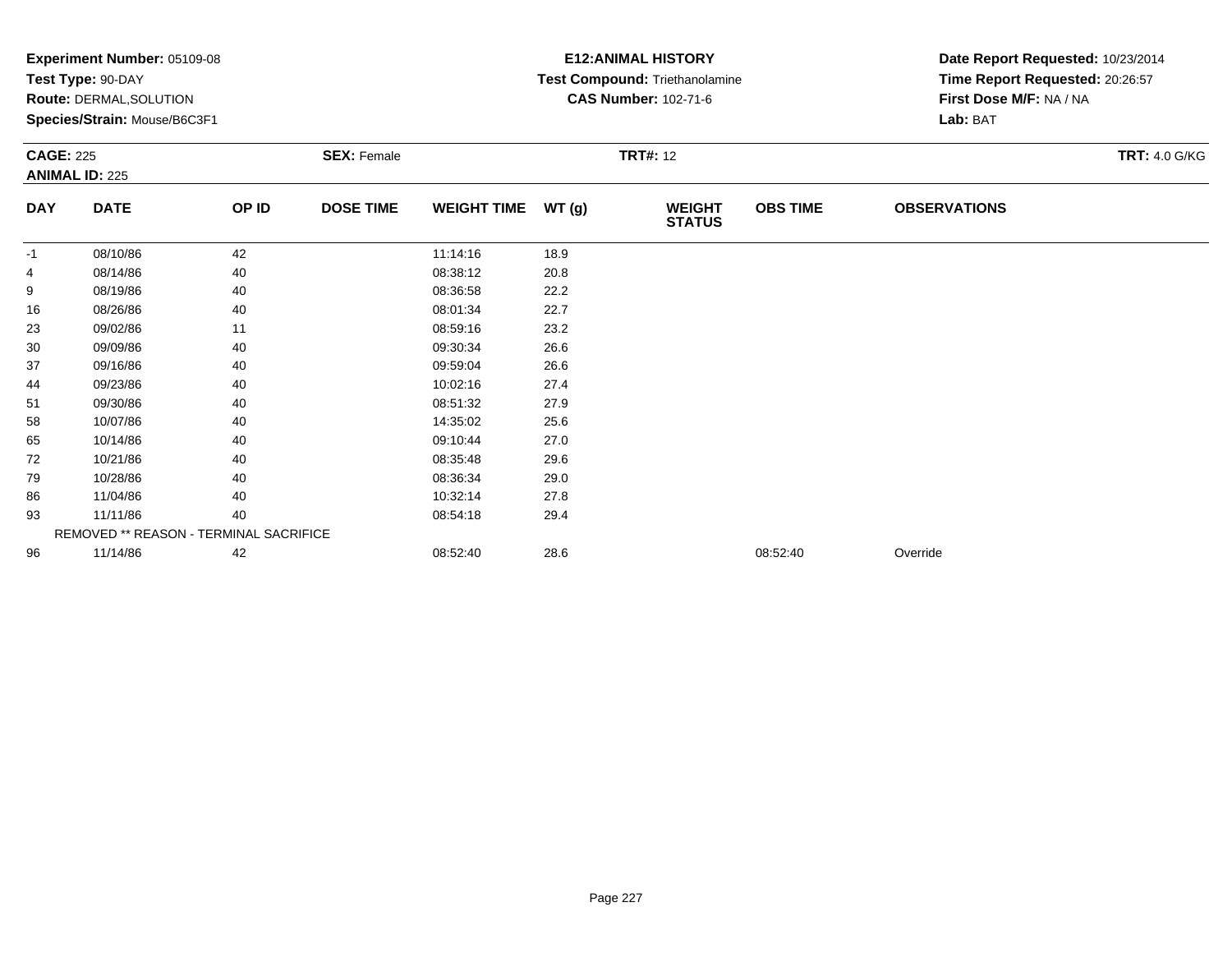|                  | <b>Experiment Number: 05109-08</b>     |       |                    |                    | <b>E12:ANIMAL HISTORY</b> | Date Report Requested: 10/23/2014 |                 |                                 |                      |  |
|------------------|----------------------------------------|-------|--------------------|--------------------|---------------------------|-----------------------------------|-----------------|---------------------------------|----------------------|--|
|                  | Test Type: 90-DAY                      |       |                    |                    |                           | Test Compound: Triethanolamine    |                 | Time Report Requested: 20:26:57 |                      |  |
|                  | Route: DERMAL, SOLUTION                |       |                    |                    |                           | <b>CAS Number: 102-71-6</b>       |                 | First Dose M/F: NA / NA         |                      |  |
|                  | Species/Strain: Mouse/B6C3F1           |       |                    |                    |                           |                                   |                 | Lab: BAT                        |                      |  |
| <b>CAGE: 226</b> |                                        |       | <b>SEX: Female</b> |                    |                           | <b>TRT#: 12</b>                   |                 |                                 | <b>TRT: 4.0 G/KG</b> |  |
|                  | <b>ANIMAL ID: 226</b>                  |       |                    |                    |                           |                                   |                 |                                 |                      |  |
| <b>DAY</b>       | <b>DATE</b>                            | OP ID | <b>DOSE TIME</b>   | <b>WEIGHT TIME</b> | WT(g)                     | <b>WEIGHT</b><br><b>STATUS</b>    | <b>OBS TIME</b> | <b>OBSERVATIONS</b>             |                      |  |
| $-2$             | 08/10/86                               | 42    |                    | 13:10:34           | 16.8                      |                                   |                 |                                 |                      |  |
| 3                | 08/14/86                               | 40    |                    | 08:30:04           | 19.1                      |                                   |                 |                                 |                      |  |
| 8                | 08/19/86                               | 40    |                    | 08:05:02           | 20.5                      |                                   |                 |                                 |                      |  |
| 15               | 08/26/86                               | 40    |                    | 08:15:24           | 22.4                      |                                   |                 |                                 |                      |  |
| 22               | 09/02/86                               | 11    |                    | 08:16:26           | 24.7                      |                                   |                 |                                 |                      |  |
| 29               | 09/09/86                               | 40    |                    | 09:48:40           | 26.1                      |                                   |                 |                                 |                      |  |
| 36               | 09/16/86                               | 40    |                    | 10:02:36           | 25.9                      |                                   |                 |                                 |                      |  |
| 43               | 09/23/86                               | 40    |                    | 09:50:54           | 25.6                      |                                   |                 |                                 |                      |  |
| 50               | 09/30/86                               | 40    |                    | 09:08:08           | 27.3                      |                                   |                 |                                 |                      |  |
| 57               | 10/07/86                               | 40    |                    | 09:00:24           | 26.0                      |                                   |                 |                                 |                      |  |
| 64               | 10/14/86                               | 40    |                    | 09:23:58           | 27.0                      |                                   |                 |                                 |                      |  |
| 71               | 10/21/86                               | 40    |                    | 08:47:50           | 27.2                      |                                   |                 |                                 |                      |  |
| 78               | 10/28/86                               | 40    |                    | 08:44:04           | 29.0                      |                                   |                 |                                 |                      |  |
| 85               | 11/04/86                               | 40    |                    | 10:54:02           | 28.4                      |                                   |                 |                                 |                      |  |
| 92               | 11/11/86                               | 40    |                    | 09:16:20           | 29.6                      |                                   |                 |                                 |                      |  |
|                  | REMOVED ** REASON - TERMINAL SACRIFICE |       |                    |                    |                           |                                   |                 |                                 |                      |  |
| 95               | 11/14/86                               | 42    |                    | 08:20:42           | 28.8                      |                                   | 08:20:42        | Override                        |                      |  |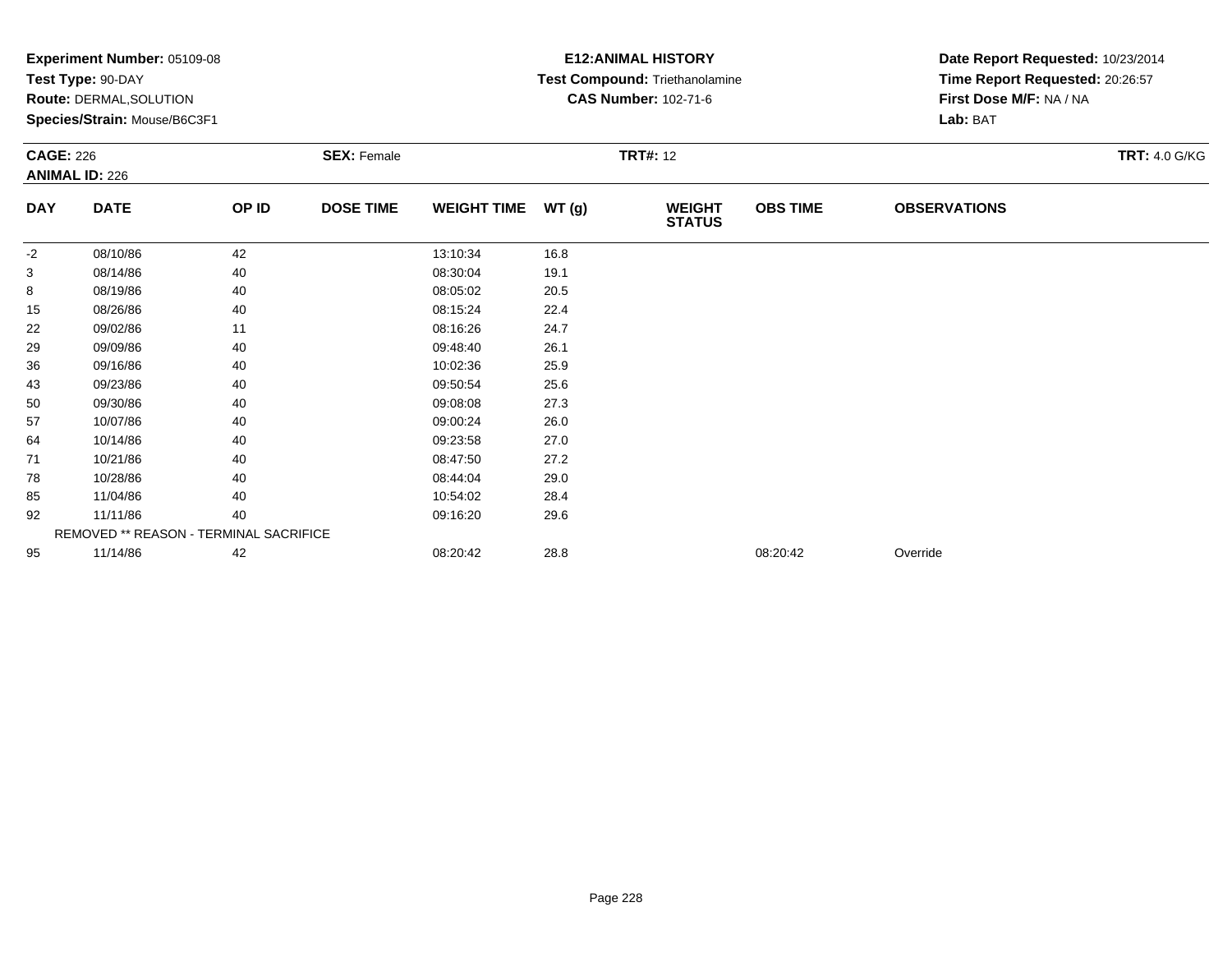|            | <b>Experiment Number: 05109-08</b>     |       |                    |                    |       | <b>E12: ANIMAL HISTORY</b>     | Date Report Requested: 10/23/2014 |                                 |                      |
|------------|----------------------------------------|-------|--------------------|--------------------|-------|--------------------------------|-----------------------------------|---------------------------------|----------------------|
|            | Test Type: 90-DAY                      |       |                    |                    |       | Test Compound: Triethanolamine |                                   | Time Report Requested: 20:26:57 |                      |
|            | <b>Route: DERMAL, SOLUTION</b>         |       |                    |                    |       | <b>CAS Number: 102-71-6</b>    |                                   | First Dose M/F: NA / NA         |                      |
|            | Species/Strain: Mouse/B6C3F1           |       |                    |                    |       |                                |                                   | Lab: BAT                        |                      |
|            | <b>CAGE: 227</b>                       |       | <b>SEX: Female</b> |                    |       | <b>TRT#: 12</b>                |                                   |                                 | <b>TRT: 4.0 G/KG</b> |
|            | <b>ANIMAL ID: 227</b>                  |       |                    |                    |       |                                |                                   |                                 |                      |
| <b>DAY</b> | <b>DATE</b>                            | OP ID | <b>DOSE TIME</b>   | <b>WEIGHT TIME</b> | WT(g) | <b>WEIGHT</b><br><b>STATUS</b> | <b>OBS TIME</b>                   | <b>OBSERVATIONS</b>             |                      |
| $-2$       | 08/10/86                               | 42    |                    | 13:10:52           | 15.1  |                                |                                   |                                 |                      |
| 3          | 08/14/86                               | 40    |                    | 08:29:32           | 19.2  |                                |                                   |                                 |                      |
| 8          | 08/19/86                               | 40    |                    | 08:04:42           | 20.8  |                                |                                   |                                 |                      |
| 15         | 08/26/86                               | 40    |                    | 08:15:42           | 23.3  |                                |                                   |                                 |                      |
| 22         | 09/02/86                               | 11    |                    | 08:16:42           | 23.3  |                                |                                   |                                 |                      |
| 29         | 09/09/86                               | 40    |                    | 09:48:58           | 24.7  |                                |                                   |                                 |                      |
| 36         | 09/16/86                               | 40    |                    | 10:01:48           | 25.7  |                                |                                   |                                 |                      |
| 43         | 09/23/86                               | 40    |                    | 09:49:40           | 24.2  |                                |                                   |                                 |                      |
| 50         | 09/30/86                               | 40    |                    | 09:08:22           | 22.5  |                                |                                   |                                 |                      |
| 57         | 10/07/86                               | 40    |                    | 09:00:36           | 26.1  |                                |                                   |                                 |                      |
| 64         | 10/14/86                               | 40    |                    | 09:24:12           | 26.9  |                                |                                   |                                 |                      |
| 71         | 10/21/86                               | 40    |                    | 08:48:02           | 26.5  |                                |                                   |                                 |                      |
| 78         | 10/28/86                               | 40    |                    | 08:44:20           | 27.1  |                                |                                   |                                 |                      |
| 85         | 11/04/86                               | 40    |                    | 10:54:14           | 27.3  |                                |                                   |                                 |                      |
| 92         | 11/11/86                               | 40    |                    | 09:16:36           | 27.1  |                                |                                   |                                 |                      |
|            | REMOVED ** REASON - TERMINAL SACRIFICE |       |                    |                    |       |                                |                                   |                                 |                      |
| 95         | 11/14/86                               | 42    |                    | 08:21:10           | 28.3  |                                | 08:21:10                          | Override                        |                      |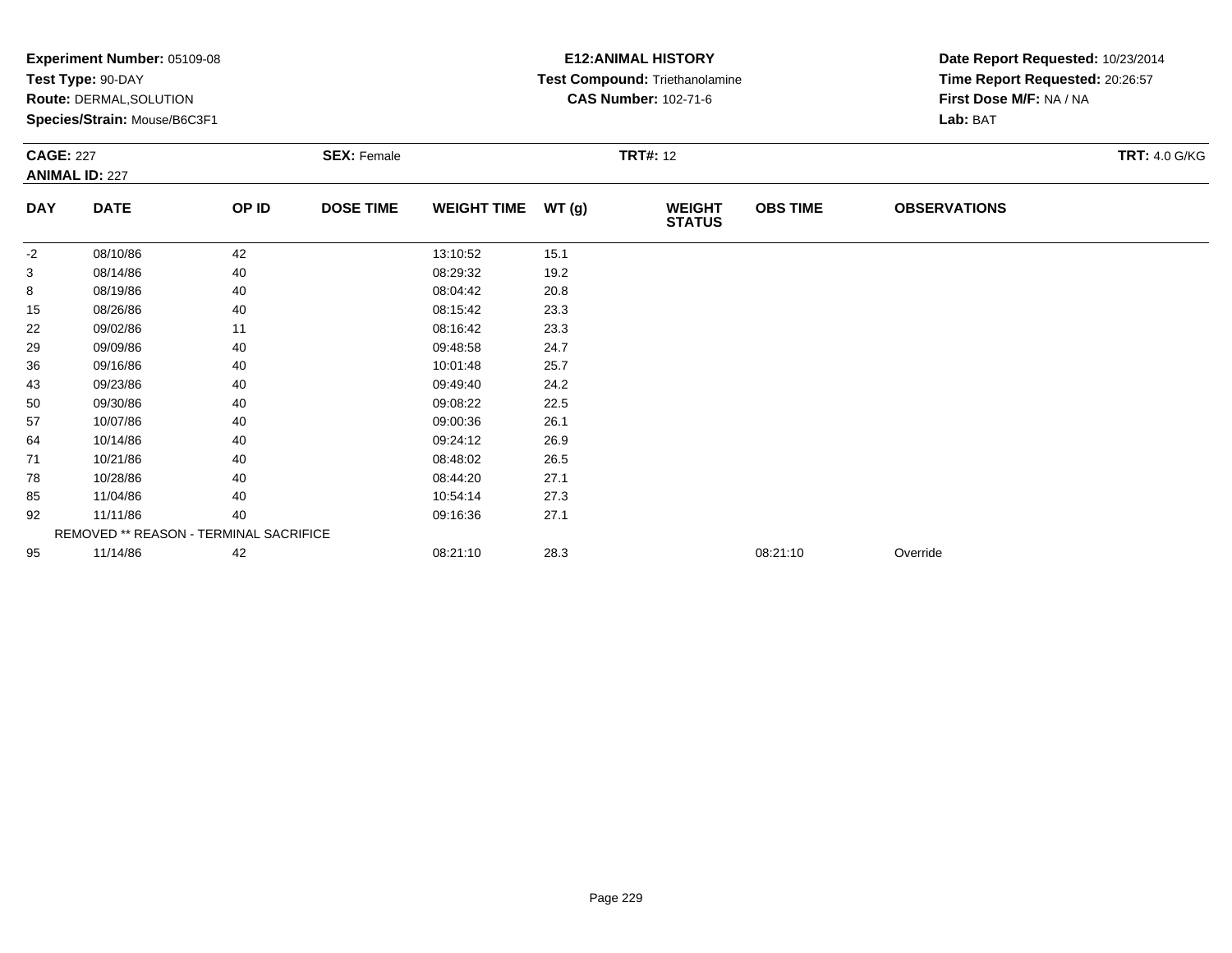|            | <b>Experiment Number: 05109-08</b>     |       |                  |                    |                 | <b>E12:ANIMAL HISTORY</b>      | Date Report Requested: 10/23/2014 |                                 |  |
|------------|----------------------------------------|-------|------------------|--------------------|-----------------|--------------------------------|-----------------------------------|---------------------------------|--|
|            | Test Type: 90-DAY                      |       |                  |                    |                 | Test Compound: Triethanolamine |                                   | Time Report Requested: 20:26:57 |  |
|            | Route: DERMAL, SOLUTION                |       |                  |                    |                 | <b>CAS Number: 102-71-6</b>    |                                   | First Dose M/F: NA / NA         |  |
|            | Species/Strain: Mouse/B6C3F1           |       |                  |                    |                 |                                |                                   | Lab: BAT                        |  |
|            | <b>CAGE: 228</b><br><b>SEX: Female</b> |       |                  |                    | <b>TRT#: 12</b> |                                |                                   | <b>TRT: 4.0 G/KG</b>            |  |
|            | <b>ANIMAL ID: 228</b>                  |       |                  |                    |                 |                                |                                   |                                 |  |
| <b>DAY</b> | <b>DATE</b>                            | OP ID | <b>DOSE TIME</b> | <b>WEIGHT TIME</b> | WT(g)           | <b>WEIGHT</b><br><b>STATUS</b> | <b>OBS TIME</b>                   | <b>OBSERVATIONS</b>             |  |
| $-2$       | 08/10/86                               | 42    |                  | 13:11:08           | 17.7            |                                |                                   |                                 |  |
| 3          | 08/14/86                               | 40    |                  | 08:29:12           | 20.6            |                                |                                   |                                 |  |
| 8          | 08/19/86                               | 40    |                  | 08:04:20           | 21.8            |                                |                                   |                                 |  |
| 15         | 08/26/86                               | 40    |                  | 08:15:56           | 25.2            |                                |                                   |                                 |  |
| 22         | 09/02/86                               | 11    |                  | 08:13:50           | 26.3            |                                |                                   |                                 |  |
| 29         | 09/09/86                               | 40    |                  | 09:47:54           | 26.0            |                                |                                   |                                 |  |
| 36         | 09/16/86                               | 40    |                  | 10:02:00           | 27.6            |                                |                                   |                                 |  |
| 43         | 09/23/86                               | 40    |                  | 09:49:58           | 29.5            |                                |                                   |                                 |  |
| 50         | 09/30/86                               | 40    |                  | 09:08:38           | 30.0            |                                |                                   |                                 |  |
| 57         | 10/07/86                               | 40    |                  | 09:00:50           | 31.8            |                                |                                   |                                 |  |
| 64         | 10/14/86                               | 40    |                  | 09:24:26           | 31.6            |                                |                                   |                                 |  |
| 71         | 10/21/86                               | 40    |                  | 08:48:16           | 31.1            |                                |                                   |                                 |  |
| 78         | 10/28/86                               | 40    |                  | 08:44:32           | 32.2            |                                |                                   |                                 |  |
| 85         | 11/04/86                               | 40    |                  | 10:54:26           | 32.4            |                                |                                   |                                 |  |
| 92         | 11/11/86                               | 40    |                  | 09:15:32           | 31.1            |                                |                                   |                                 |  |
|            | REMOVED ** REASON - TERMINAL SACRIFICE |       |                  |                    |                 |                                |                                   |                                 |  |
| 95         | 11/14/86                               | 42    |                  | 08:19:20           | 33.4            |                                | 08:19:20                          | Override                        |  |
|            |                                        |       |                  |                    |                 |                                |                                   |                                 |  |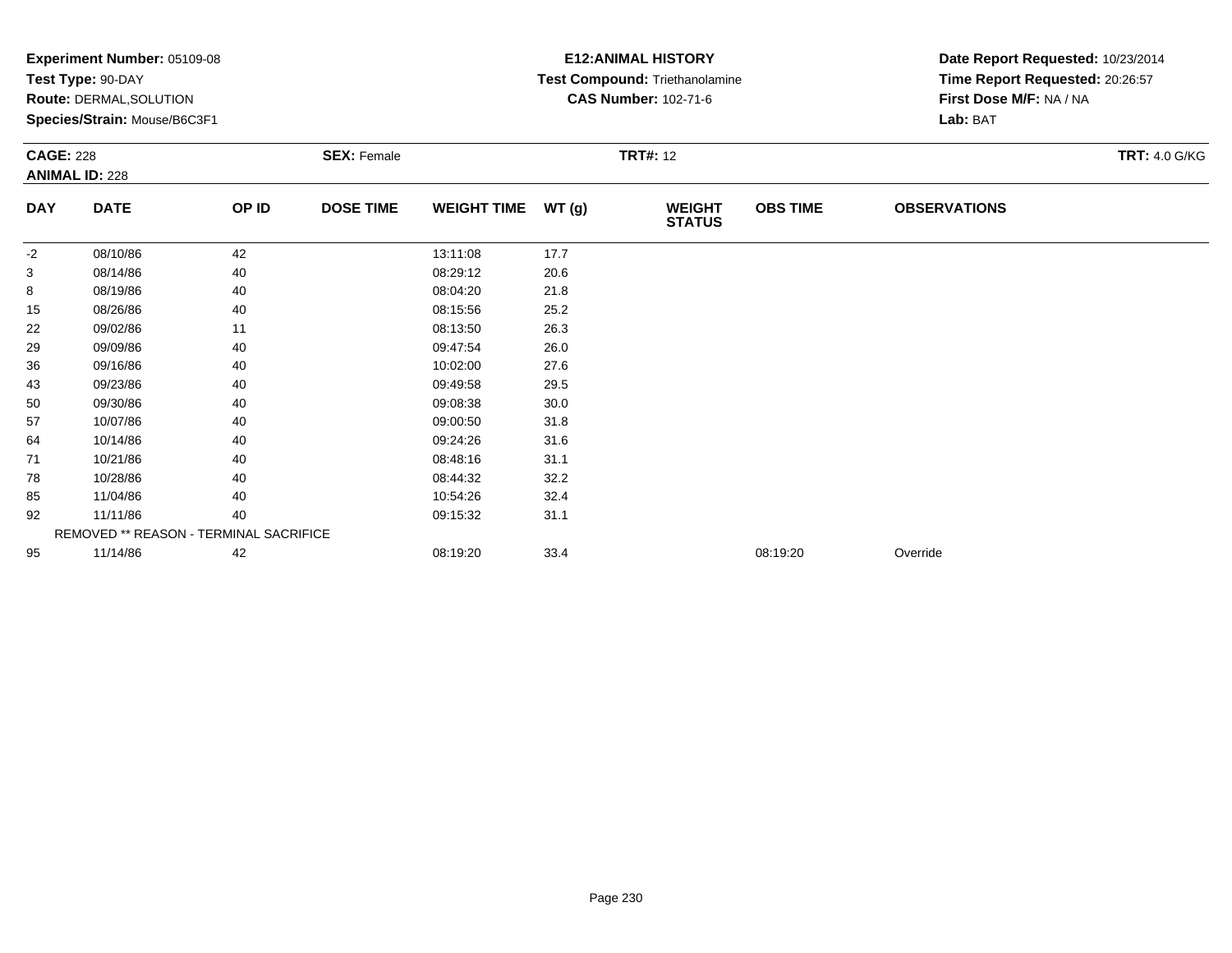|            | <b>Experiment Number: 05109-08</b>     |       |                    |                    |       | <b>E12:ANIMAL HISTORY</b>      | Date Report Requested: 10/23/2014 |                                 |                      |
|------------|----------------------------------------|-------|--------------------|--------------------|-------|--------------------------------|-----------------------------------|---------------------------------|----------------------|
|            | Test Type: 90-DAY                      |       |                    |                    |       | Test Compound: Triethanolamine |                                   | Time Report Requested: 20:26:57 |                      |
|            | Route: DERMAL, SOLUTION                |       |                    |                    |       | <b>CAS Number: 102-71-6</b>    |                                   | First Dose M/F: NA / NA         |                      |
|            | Species/Strain: Mouse/B6C3F1           |       |                    |                    |       |                                |                                   | Lab: BAT                        |                      |
|            | <b>CAGE: 229</b>                       |       | <b>SEX: Female</b> |                    |       | <b>TRT#: 12</b>                |                                   |                                 | <b>TRT: 4.0 G/KG</b> |
|            | <b>ANIMAL ID: 229</b>                  |       |                    |                    |       |                                |                                   |                                 |                      |
| <b>DAY</b> | <b>DATE</b>                            | OP ID | <b>DOSE TIME</b>   | <b>WEIGHT TIME</b> | WT(g) | <b>WEIGHT</b><br><b>STATUS</b> | <b>OBS TIME</b>                   | <b>OBSERVATIONS</b>             |                      |
| $-2$       | 08/10/86                               | 42    |                    | 13:11:28           | 18.0  |                                |                                   |                                 |                      |
| 3          | 08/14/86                               | 40    |                    | 08:28:56           | 19.7  |                                |                                   |                                 |                      |
| 8          | 08/19/86                               | 40    |                    | 08:04:04           | 20.2  |                                |                                   |                                 |                      |
| 15         | 08/26/86                               | 40    |                    | 08:14:46           | 22.7  |                                |                                   |                                 |                      |
| 22         | 09/02/86                               | 11    |                    | 08:15:42           | 23.5  |                                |                                   |                                 |                      |
| 29         | 09/09/86                               | 40    |                    | 09:48:10           | 26.4  |                                |                                   |                                 |                      |
| 36         | 09/16/86                               | 40    |                    | 10:02:10           | 26.4  |                                |                                   |                                 |                      |
| 43         | 09/23/86                               | 40    |                    | 09:50:12           | 25.5  |                                |                                   |                                 |                      |
| 50         | 09/30/86                               | 40    |                    | 09:08:52           | 28.5  |                                |                                   |                                 |                      |
| 57         | 10/07/86                               | 40    |                    | 09:01:04           | 27.0  |                                |                                   |                                 |                      |
| 64         | 10/14/86                               | 40    |                    | 09:24:38           | 27.3  |                                |                                   |                                 |                      |
| 71         | 10/21/86                               | 40    |                    | 08:48:28           | 27.1  |                                |                                   |                                 |                      |
| 78         | 10/28/86                               | 40    |                    | 08:43:38           | 26.8  |                                |                                   |                                 |                      |
| 85         | 11/04/86                               | 40    |                    | 10:53:22           | 26.8  |                                |                                   |                                 |                      |
| 92         | 11/11/86                               | 40    |                    | 09:15:48           | 28.4  |                                |                                   |                                 |                      |
|            | REMOVED ** REASON - TERMINAL SACRIFICE |       |                    |                    |       |                                |                                   |                                 |                      |
| 95         | 11/14/86                               | 42    |                    | 08:19:58           | 28.6  |                                | 08:19:58                          | Override                        |                      |
|            |                                        |       |                    |                    |       |                                |                                   |                                 |                      |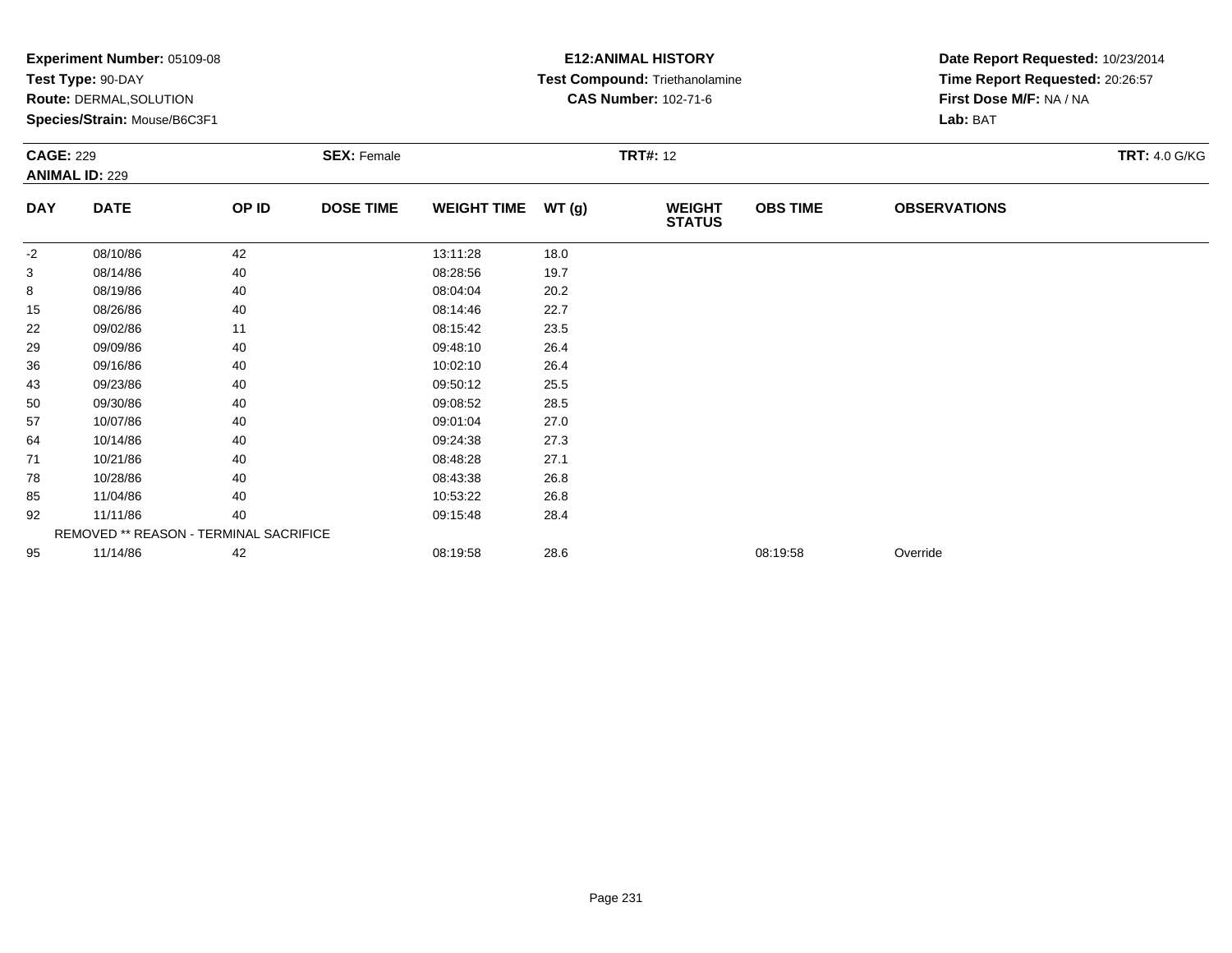|                  | <b>Experiment Number: 05109-08</b>     |       |                    |                    |       | <b>E12:ANIMAL HISTORY</b>      | Date Report Requested: 10/23/2014 |                                 |                      |
|------------------|----------------------------------------|-------|--------------------|--------------------|-------|--------------------------------|-----------------------------------|---------------------------------|----------------------|
|                  | Test Type: 90-DAY                      |       |                    |                    |       | Test Compound: Triethanolamine |                                   | Time Report Requested: 20:26:57 |                      |
|                  | <b>Route: DERMAL, SOLUTION</b>         |       |                    |                    |       | <b>CAS Number: 102-71-6</b>    |                                   | First Dose M/F: NA / NA         |                      |
|                  | Species/Strain: Mouse/B6C3F1           |       |                    |                    |       |                                |                                   | Lab: BAT                        |                      |
| <b>CAGE: 230</b> |                                        |       | <b>SEX: Female</b> |                    |       | <b>TRT#: 12</b>                |                                   |                                 | <b>TRT: 4.0 G/KG</b> |
|                  | <b>ANIMAL ID: 230</b>                  |       |                    |                    |       |                                |                                   |                                 |                      |
| <b>DAY</b>       | <b>DATE</b>                            | OP ID | <b>DOSE TIME</b>   | <b>WEIGHT TIME</b> | WT(g) | <b>WEIGHT</b><br><b>STATUS</b> | <b>OBS TIME</b>                   | <b>OBSERVATIONS</b>             |                      |
| -2               | 08/10/86                               | 42    |                    | 13:11:46           | 17.8  |                                |                                   |                                 |                      |
| 3                | 08/14/86                               | 40    |                    | 08:28:42           | 19.9  |                                |                                   |                                 |                      |
| 8                | 08/19/86                               | 40    |                    | 08:03:36           | 21.1  |                                |                                   |                                 |                      |
| 15               | 08/26/86                               | 40    |                    | 08:15:10           | 22.5  |                                |                                   |                                 |                      |
| 22               | 09/02/86                               | 11    |                    | 08:16:08           | 23.5  |                                |                                   |                                 |                      |
| 29               | 09/09/86                               | 40    |                    | 09:48:24           | 26.2  |                                |                                   |                                 |                      |
| 36               | 09/16/86                               | 40    |                    | 10:02:22           | 26.3  |                                |                                   |                                 |                      |
| 43               | 09/23/86                               | 40    |                    | 09:50:30           | 24.8  |                                |                                   |                                 |                      |
| 50               | 09/30/86                               | 40    |                    | 09:09:06           | 26.0  |                                |                                   |                                 |                      |
| 57               | 10/07/86                               | 40    |                    | 09:01:18           | 26.4  |                                |                                   |                                 |                      |
| 64               | 10/14/86                               | 40    |                    | 09:23:34           | 27.8  |                                |                                   |                                 |                      |
| 71               | 10/21/86                               | 40    |                    | 08:47:34           | 28.1  |                                |                                   |                                 |                      |
| 78               | 10/28/86                               | 40    |                    | 08:43:50           | 27.6  |                                |                                   |                                 |                      |
| 85               | 11/04/86                               | 40    |                    | 10:53:48           | 27.3  |                                |                                   |                                 |                      |
| 92               | 11/11/86                               | 40    |                    | 09:16:04           | 28.0  |                                |                                   |                                 |                      |
|                  | REMOVED ** REASON - TERMINAL SACRIFICE |       |                    |                    |       |                                |                                   |                                 |                      |
| 95               | 11/14/86                               | 42    |                    | 08:20:20           | 29.0  |                                | 08:20:20                          | Override                        |                      |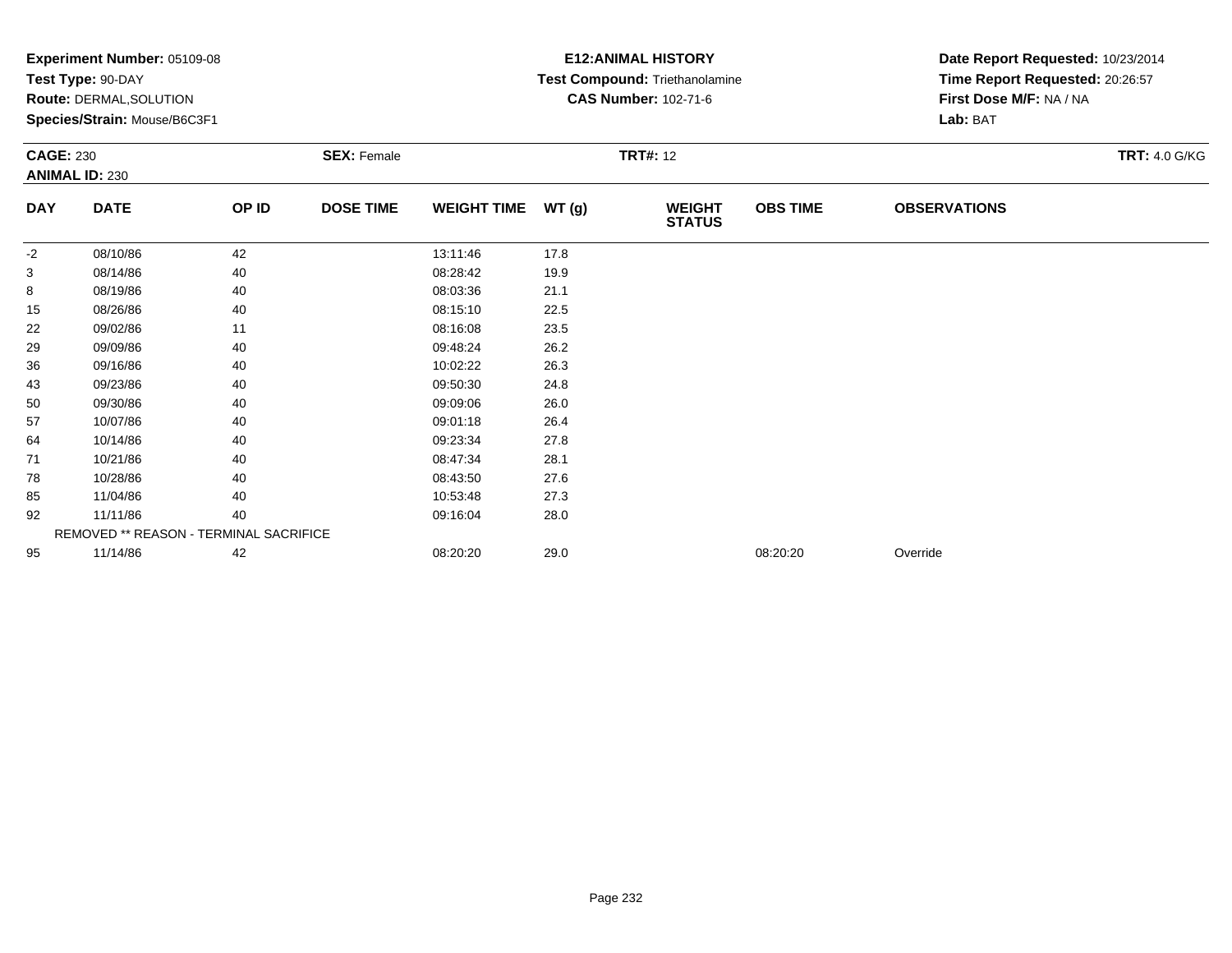**Test Type:** 90-DAY

**Route:** DERMAL,SOLUTION

**Species/Strain:** Mouse/B6C3F1

# **E12:ANIMAL HISTORY Test Compound:** Triethanolamine**CAS Number:** 102-71-6

| <b>CAGE: 231</b> | <b>ANIMAL ID: 231</b>                              |       | <b>SEX: Female</b> |                    |       | <b>TRT#: 12</b>                |                 |                                                                                         | <b>TRT: 4.0 G/KG</b> |
|------------------|----------------------------------------------------|-------|--------------------|--------------------|-------|--------------------------------|-----------------|-----------------------------------------------------------------------------------------|----------------------|
| <b>DAY</b>       | <b>DATE</b>                                        | OP ID | <b>DOSE TIME</b>   | <b>WEIGHT TIME</b> | WT(g) | <b>WEIGHT</b><br><b>STATUS</b> | <b>OBS TIME</b> | <b>OBSERVATIONS</b>                                                                     |                      |
| $-1$             | 08/12/86                                           | 40    |                    | 11:11:28           | 18.5  |                                |                 |                                                                                         |                      |
| 2                | 08/14/86                                           | 40    |                    | 10:05:00           | 18.1  |                                | 10:05:00        | Normal                                                                                  |                      |
| $\overline{7}$   | 08/19/86                                           | 40    |                    | 09:18:38           | 20.4  |                                | 09:18:38        | Normal                                                                                  |                      |
| 14               | 08/26/86                                           | 40    |                    | 09:14:42           | 22.2  |                                | 09:14:42        | Normal                                                                                  |                      |
| 21               | 09/02/86                                           | 11    |                    | 10:05:04           | 23.6  |                                | 10:05:04        | Normal                                                                                  |                      |
| 28               | 09/09/86                                           | 40    |                    | 08:54:04           | 26.2  |                                | 08:54:04        | (Skin Paint Only) Discoloration White                                                   |                      |
| 35               | 09/16/86                                           | 40    |                    | 09:16:14           | 25.9  |                                | 09:16:14        | (Skin Paint Only) Discoloration White                                                   |                      |
| 42               | 09/23/86                                           | 40    |                    | 09:15:42           | 26.3  |                                | 09:15:42        | (Skin Paint Only) Discoloration White<br>(Skin Paint Only) Scaly<br>Irritation          |                      |
| 49               | 09/30/86                                           | 40    |                    | 08:07:18           | 27.6  |                                | 08:07:18        | (Skin Paint Only) Discoloration White<br>(Skin Paint Only) Scaly<br>Irritation          |                      |
| 56               | 10/07/86                                           | 40    |                    | 08:11:02           | 27.9  |                                | 08:11:02        | (Skin Paint Only) Discoloration White                                                   |                      |
| 63               | 10/14/86                                           | 40    |                    | 08:29:56           | 28.0  |                                | 08:29:56        | (Skin Paint Only) Discoloration White                                                   |                      |
| 70               | 10/21/86                                           | 40    |                    | 07:57:00           | 27.6  |                                | 07:57:00        | (Skin Paint Only) Discoloration White<br>Irritation                                     |                      |
| 77               | 10/28/86                                           | 40    |                    | 07:57:34           | 27.4  |                                | 07:57:34        | (Skin Paint Only) Discoloration White                                                   |                      |
| 84               | 11/04/86                                           | 40    |                    | 09:31:30           | 26.1  |                                | 09:31:30        | (Skin Paint Only) Discoloration White                                                   |                      |
| 91               | 11/11/86<br>REMOVED ** REASON - TERMINAL SACRIFICE | 40    |                    | 08:20:38           | 26.7  |                                | 08:20:38        | (Skin Paint Only) Clipper Injury<br>(Skin Paint Only) Discoloration White<br>Irritation |                      |
| 93               | 11/13/86                                           | 40    |                    | 07:47:06           | 29.2  |                                | 07:47:06        | (Skin Paint Only) Discoloration White<br>(Skin Paint Only) Scaly<br>Irritation          |                      |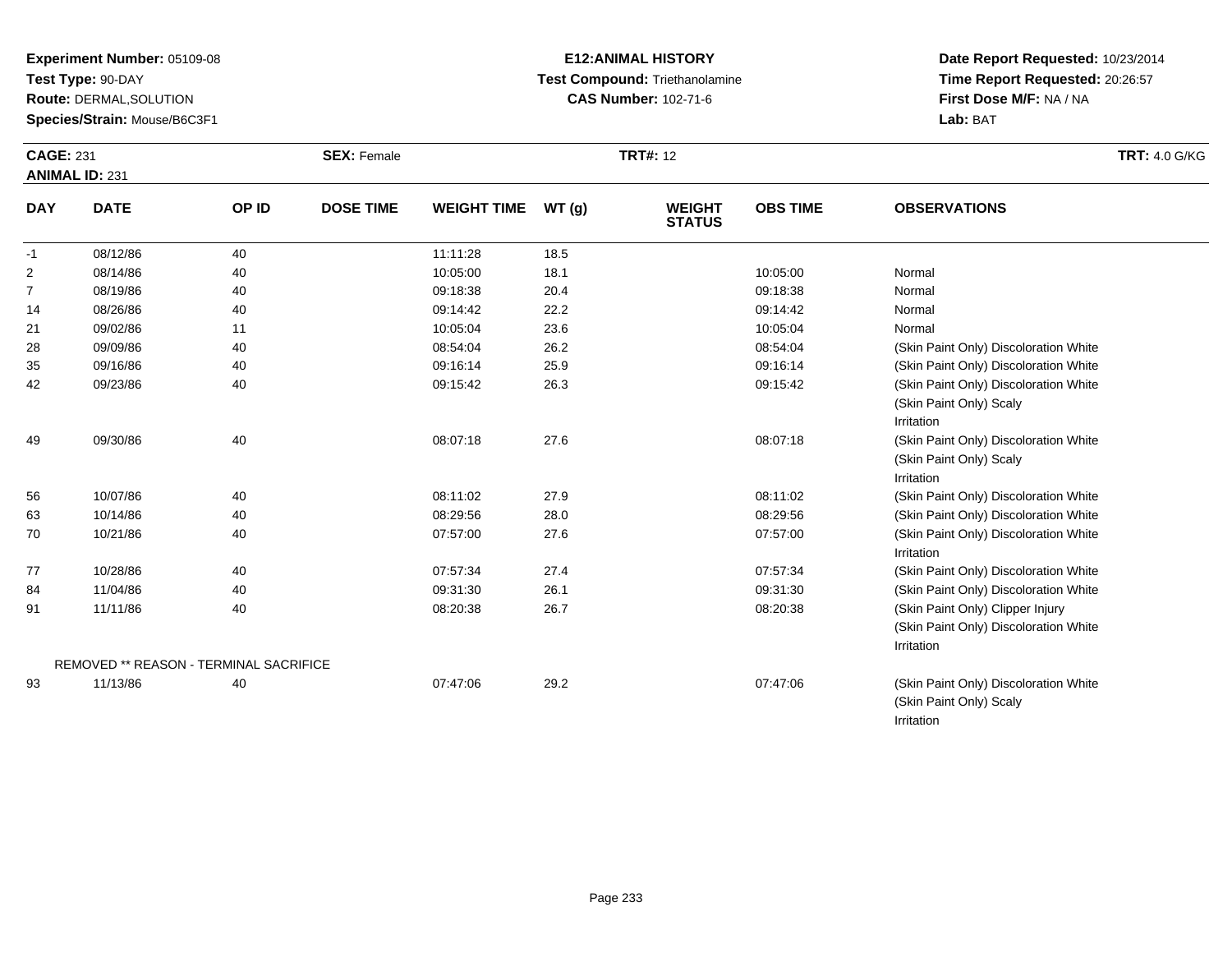**Test Type:** 90-DAY

**Route:** DERMAL,SOLUTION

**Species/Strain:** Mouse/B6C3F1

### **E12:ANIMAL HISTORY Test Compound:** Triethanolamine**CAS Number:** 102-71-6

| <b>CAGE: 232</b><br><b>ANIMAL ID: 232</b> |                                        |       | <b>SEX: Female</b> |                    |       | <b>TRT#: 12</b>                |                 |                                       | <b>TRT: 4.0 G/KG</b> |
|-------------------------------------------|----------------------------------------|-------|--------------------|--------------------|-------|--------------------------------|-----------------|---------------------------------------|----------------------|
| <b>DAY</b>                                | <b>DATE</b>                            | OP ID | <b>DOSE TIME</b>   | <b>WEIGHT TIME</b> | WT(g) | <b>WEIGHT</b><br><b>STATUS</b> | <b>OBS TIME</b> | <b>OBSERVATIONS</b>                   |                      |
| $-1$                                      | 08/12/86                               | 40    |                    | 11:11:54           | 15.6  |                                |                 |                                       |                      |
| 2                                         | 08/14/86                               | 40    |                    | 10:04:38           | 19.7  |                                | 10:04:38        | Normal                                |                      |
| 7                                         | 08/19/86                               | 40    |                    | 09:18:20           | 20.7  |                                | 09:18:20        | Normal                                |                      |
| 14                                        | 08/26/86                               | 40    |                    | 09:15:02           | 22.8  |                                | 09:15:02        | Normal                                |                      |
| 21                                        | 09/02/86                               | 11    |                    | 10:05:26           | 25.3  |                                | 10:05:26        | (Skin Paint Only) Scaly               |                      |
| 28                                        | 09/09/86                               | 40    |                    | 08:54:28           | 26.6  |                                | 08:54:28        | (Skin Paint Only) Discoloration White |                      |
| 35                                        | 09/16/86                               | 40    |                    | 09:05:48           | 27.2  |                                | 09:05:48        | (Skin Paint Only) Discoloration White |                      |
| 42                                        | 09/23/86                               | 40    |                    | 09:13:42           | 26.4  |                                | 09:13:42        | (Skin Paint Only) Discoloration White |                      |
|                                           |                                        |       |                    |                    |       |                                |                 | (Skin Paint Only) Scaly               |                      |
| 49                                        | 09/30/86                               | 40    |                    | 08:07:48           | 27.9  |                                | 08:07:48        | (Skin Paint Only) Discoloration White |                      |
| 56                                        | 10/07/86                               | 40    |                    | 08:12:34           | 27.7  |                                | 08:12:34        | (Skin Paint Only) Discoloration White |                      |
| 63                                        | 10/14/86                               | 40    |                    | 08:30:28           | 28.0  |                                | 08:30:28        | (Skin Paint Only) Discoloration White |                      |
| 70                                        | 10/21/86                               | 40    |                    | 07:57:34           | 29.0  |                                | 07:57:34        | (Skin Paint Only) Discoloration White |                      |
| 77                                        | 10/28/86                               | 40    |                    | 07:57:54           | 29.1  |                                | 07:57:54        | (Skin Paint Only) Discoloration White |                      |
| 84                                        | 11/04/86                               | 40    |                    | 09:31:52           | 27.7  |                                | 09:31:52        | (Skin Paint Only) Discoloration White |                      |
| 91                                        | 11/11/86                               | 40    |                    | 08:21:34           | 28.9  |                                | 08:21:34        | (Skin Paint Only) Discoloration White |                      |
|                                           | REMOVED ** REASON - TERMINAL SACRIFICE |       |                    |                    |       |                                |                 |                                       |                      |
| 93                                        | 11/13/86                               | 40    |                    | 07:50:12           | 28.3  |                                | 07:50:12        | (Skin Paint Only) Discoloration White |                      |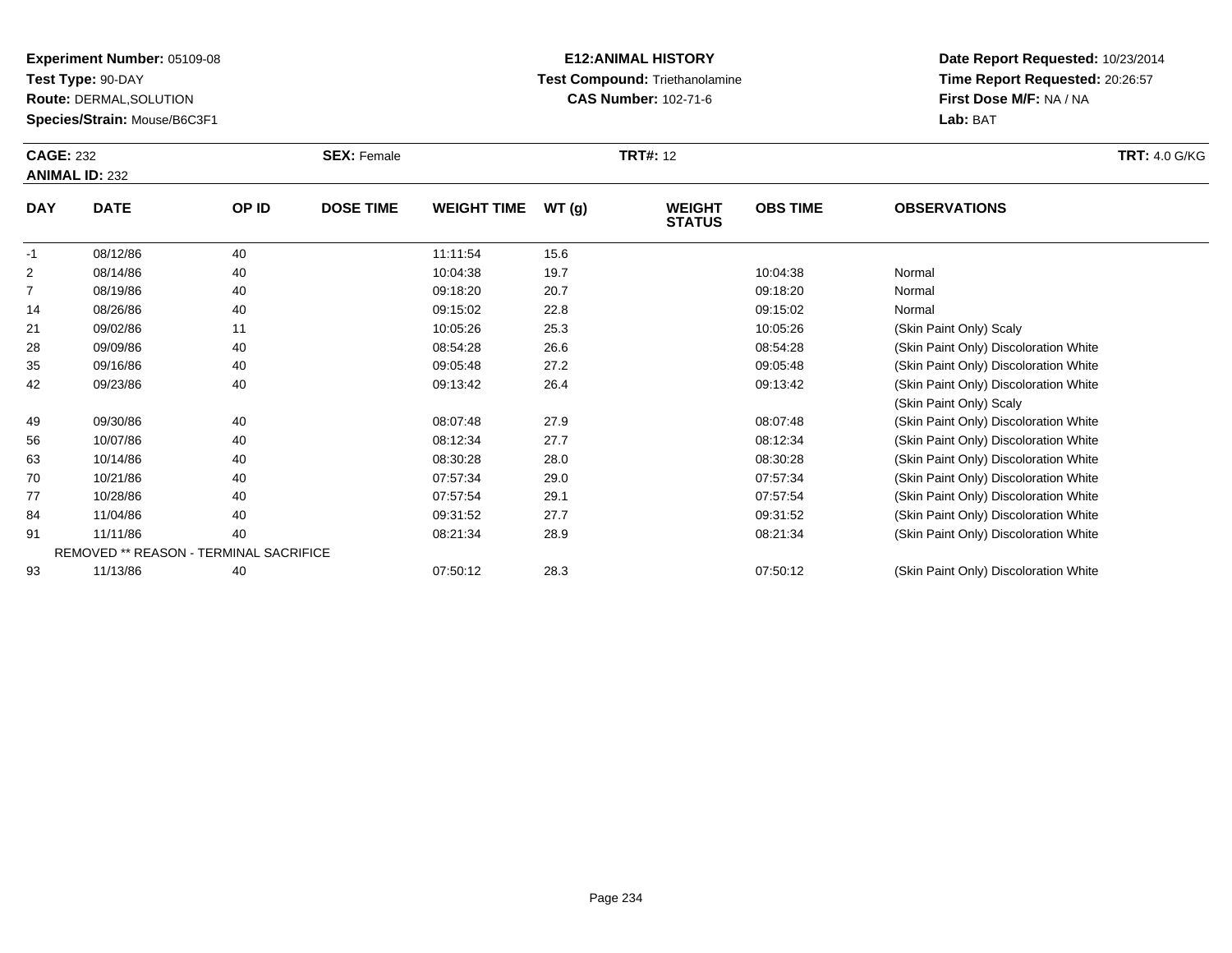**Test Type:** 90-DAY

**Route:** DERMAL,SOLUTION

**Species/Strain:** Mouse/B6C3F1

### **E12:ANIMAL HISTORY Test Compound:** Triethanolamine**CAS Number:** 102-71-6

|                | <b>CAGE: 233</b><br><b>ANIMAL ID: 233</b> |       | <b>SEX: Female</b> |                    |       | <b>TRT#: 12</b>                | <b>TRT: 4.0 G/KG</b> |                                       |  |
|----------------|-------------------------------------------|-------|--------------------|--------------------|-------|--------------------------------|----------------------|---------------------------------------|--|
| <b>DAY</b>     | <b>DATE</b>                               | OP ID | <b>DOSE TIME</b>   | <b>WEIGHT TIME</b> | WT(g) | <b>WEIGHT</b><br><b>STATUS</b> | <b>OBS TIME</b>      | <b>OBSERVATIONS</b>                   |  |
| $-1$           | 08/12/86                                  | 40    |                    | 11:12:52           | 17.6  |                                |                      |                                       |  |
| $\overline{2}$ | 08/14/86                                  | 40    |                    | 10:04:14           | 18.4  |                                | 10:04:14             | Normal                                |  |
| 7              | 08/19/86                                  | 40    |                    | 09:18:00           | 19.4  |                                | 09:18:00             | Normal                                |  |
| 14             | 08/26/86                                  | 40    |                    | 09:15:22           | 21.9  |                                | 09:15:22             | Normal                                |  |
| 21             | 09/02/86                                  | 11    |                    | 10:03:40           | 22.9  |                                | 10:03:40             | Normal                                |  |
| 28             | 09/09/86                                  | 40    |                    | 08:52:04           | 24.9  |                                | 08:52:04             | (Skin Paint Only) Discoloration White |  |
|                |                                           |       |                    |                    |       |                                |                      | Irritation                            |  |
| 35             | 09/16/86                                  | 40    |                    | 09:14:52           | 24.3  |                                | 09:14:52             | (Skin Paint Only) Discoloration White |  |
| 42             | 09/23/86                                  | 40    |                    | 09:14:18           | 24.4  |                                | 09:14:18             | (Skin Paint Only) Discoloration White |  |
| 49             | 09/30/86                                  | 40    |                    | 08:08:16           | 27.0  |                                | 08:08:16             | (Skin Paint Only) Discoloration White |  |
| 56             | 10/07/86                                  | 40    |                    | 08:13:18           | 26.3  |                                | 08:13:18             | (Skin Paint Only) Discoloration White |  |
| 63             | 10/14/86                                  | 40    |                    | 08:30:50           | 26.8  |                                | 08:30:50             | (Skin Paint Only) Discoloration White |  |
| 70             | 10/21/86                                  | 40    |                    | 07:57:56           | 26.9  |                                | 07:57:56             | (Skin Paint Only) Discoloration White |  |
| 77             | 10/28/86                                  | 40    |                    | 07:58:18           | 26.9  |                                | 07:58:18             | (Skin Paint Only) Discoloration White |  |
| 84             | 11/04/86                                  | 40    |                    | 09:32:22           | 28.1  |                                | 09:32:22             | (Skin Paint Only) Discoloration White |  |
| 91             | 11/11/86                                  | 40    |                    | 08:19:30           | 27.3  |                                | 08:19:30             | (Skin Paint Only) Discoloration White |  |
|                | REMOVED ** REASON - TERMINAL SACRIFICE    |       |                    |                    |       |                                |                      |                                       |  |
| 93             | 11/13/86                                  | 40    |                    | 07:51:04           | 26.9  |                                | 07:51:04             | (Skin Paint Only) Discoloration White |  |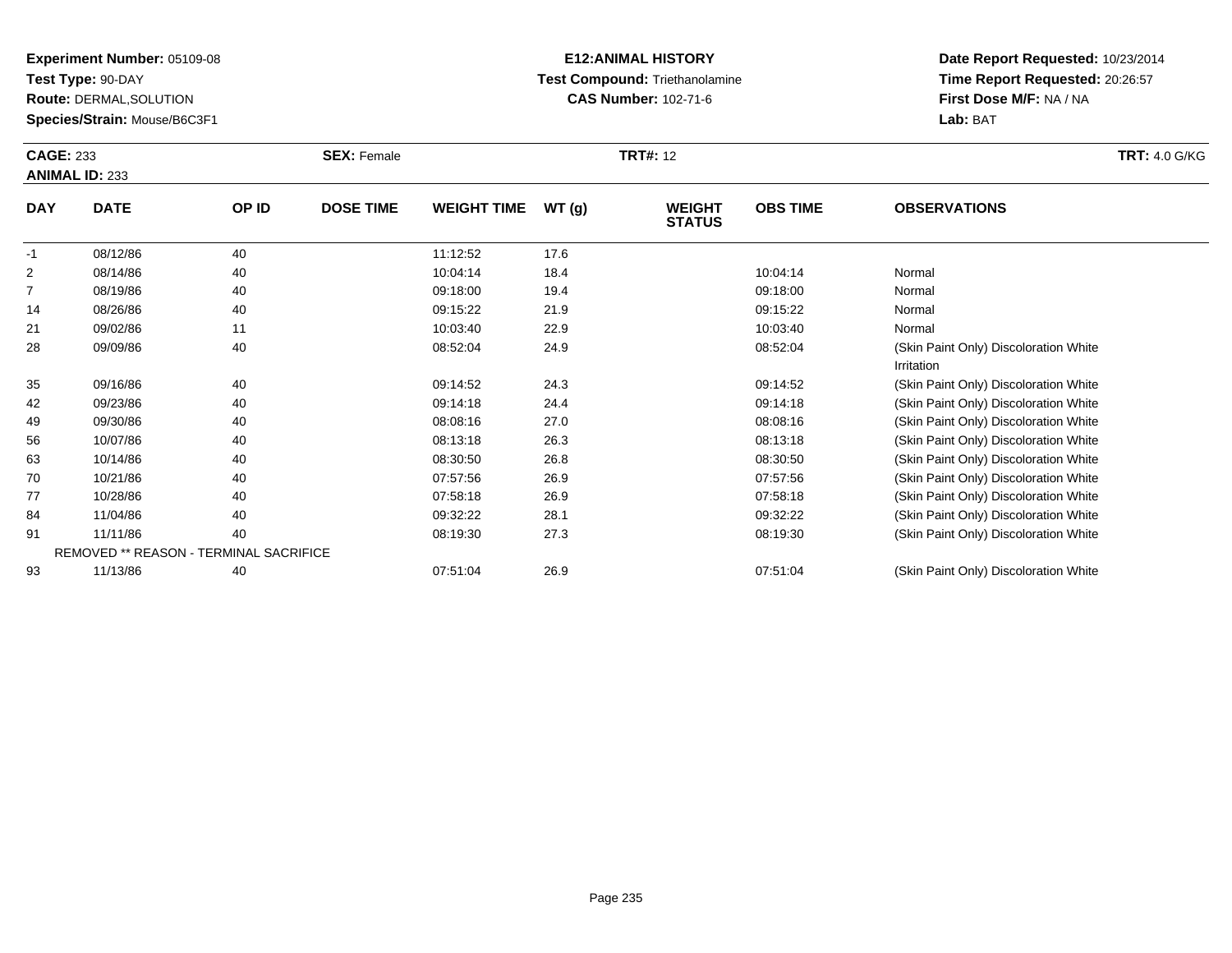**Test Type:** 90-DAY

**Route:** DERMAL,SOLUTION

**Species/Strain:** Mouse/B6C3F1

# **E12:ANIMAL HISTORY Test Compound:** Triethanolamine**CAS Number:** 102-71-6

| <b>CAGE: 234</b> | <b>ANIMAL ID: 234</b> |                                        | <b>SEX: Female</b> |                    |       | <b>TRT#: 12</b>                |                 |                                       | <b>TRT: 4.0 G/KG</b> |
|------------------|-----------------------|----------------------------------------|--------------------|--------------------|-------|--------------------------------|-----------------|---------------------------------------|----------------------|
| <b>DAY</b>       | <b>DATE</b>           | OP ID                                  | <b>DOSE TIME</b>   | <b>WEIGHT TIME</b> | WT(g) | <b>WEIGHT</b><br><b>STATUS</b> | <b>OBS TIME</b> | <b>OBSERVATIONS</b>                   |                      |
| $-1$             | 08/12/86              | 40                                     |                    | 11:13:28           | 18.0  |                                |                 |                                       |                      |
| 2                | 08/14/86              | 40                                     |                    | 10:03:54           | 19.0  |                                | 10:03:54        | Normal                                |                      |
| 7                | 08/19/86              | 40                                     |                    | 09:17:34           | 18.7  |                                | 09:17:34        | Normal                                |                      |
| 14               | 08/26/86              | 40                                     |                    | 09:13:12           | 22.2  |                                | 09:13:12        | Normal                                |                      |
| 21               | 09/02/86              | 11                                     |                    | 10:04:14           | 24.6  |                                | 10:04:14        | Normal                                |                      |
| 28               | 09/09/86              | 40                                     |                    | 08:52:46           | 25.8  |                                | 08:52:46        | (Skin Paint Only) Discoloration White |                      |
| 35               | 09/16/86              | 40                                     |                    | 09:15:18           | 26.4  |                                | 09:15:18        | (Skin Paint Only) Discoloration White |                      |
| 42               | 09/23/86              | 40                                     |                    | 09:14:46           | 25.8  |                                | 09:14:46        | (Skin Paint Only) Discoloration White |                      |
| 49               | 09/30/86              | 40                                     |                    | 08:08:44           | 27.8  |                                | 08:08:44        | (Skin Paint Only) Discoloration White |                      |
| 56               | 10/07/86              | 40                                     |                    | 08:13:44           | 27.8  |                                | 08:13:44        | (Skin Paint Only) Discoloration White |                      |
| 63               | 10/14/86              | 40                                     |                    | 08:31:10           | 27.2  |                                | 08:31:10        | (Skin Paint Only) Discoloration White |                      |
| 70               | 10/21/86              | 40                                     |                    | 07:58:22           | 27.9  |                                | 07:58:22        | (Skin Paint Only) Discoloration White |                      |
| 77               | 10/28/86              | 40                                     |                    | 07:56:40           | 28.8  |                                | 07:56:40        | (Skin Paint Only) Discoloration White |                      |
| 84               | 11/04/86              | 40                                     |                    | 09:30:24           | 28.1  |                                | 09:30:24        | (Skin Paint Only) Discoloration White |                      |
| 91               | 11/11/86              | 40                                     |                    | 08:19:56           | 28.3  |                                | 08:19:56        | (Skin Paint Only) Discoloration White |                      |
|                  |                       | REMOVED ** REASON - TERMINAL SACRIFICE |                    |                    |       |                                |                 |                                       |                      |
| 93               | 11/13/86              | 40                                     |                    | 07:51:52           | 28.9  |                                | 07:51:52        | (Skin Paint Only) Discoloration White |                      |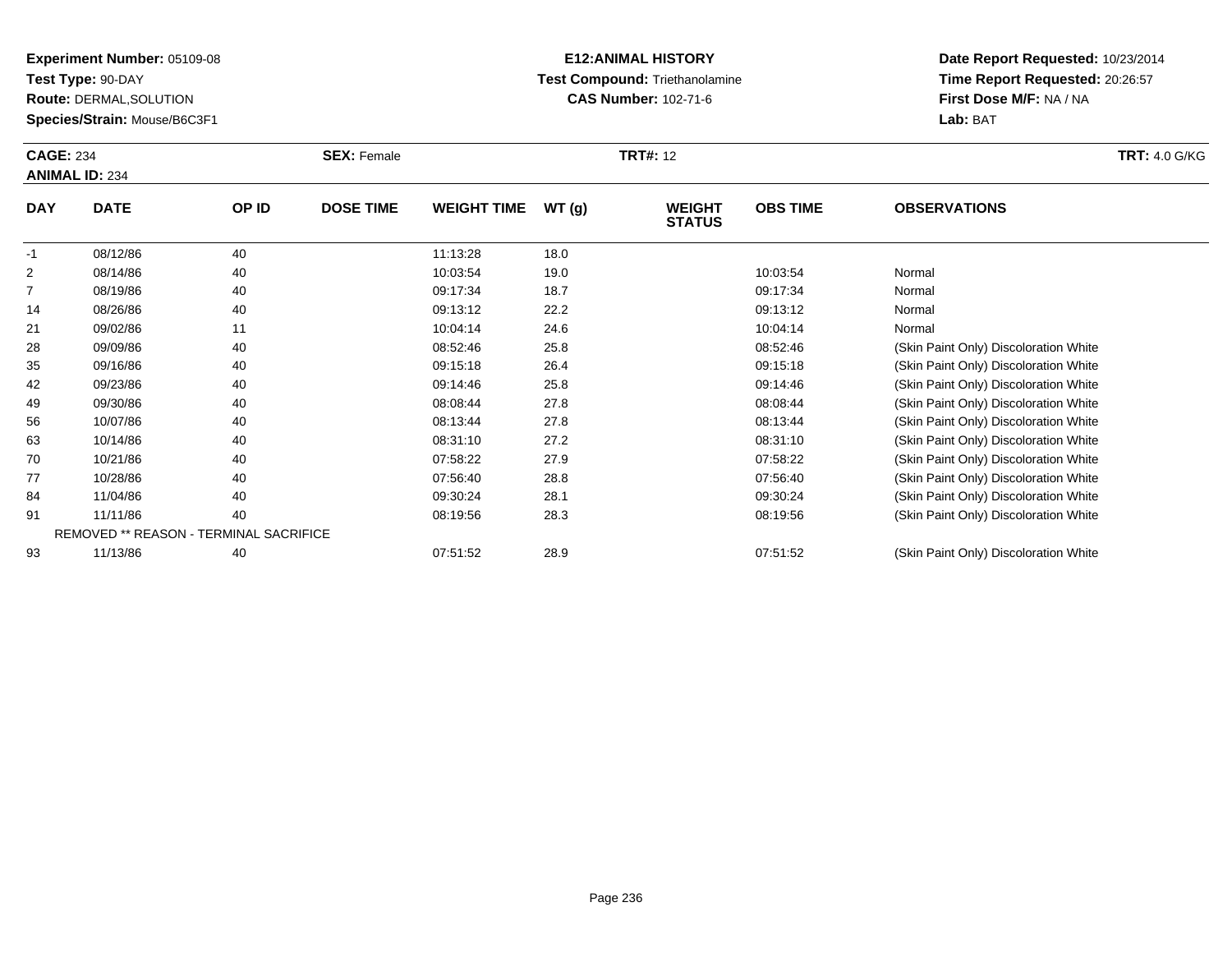**Test Type:** 90-DAY

**Route:** DERMAL,SOLUTION

**Species/Strain:** Mouse/B6C3F1

# **E12:ANIMAL HISTORY Test Compound:** Triethanolamine**CAS Number:** 102-71-6

| <b>CAGE: 235</b><br><b>ANIMAL ID: 235</b> |                                        |       | <b>SEX: Female</b> |                    |       | <b>TRT#: 12</b>                |                 | <b>TRT: 4.0 G/KG</b>                                                           |  |
|-------------------------------------------|----------------------------------------|-------|--------------------|--------------------|-------|--------------------------------|-----------------|--------------------------------------------------------------------------------|--|
| <b>DAY</b>                                | <b>DATE</b>                            | OP ID | <b>DOSE TIME</b>   | <b>WEIGHT TIME</b> | WT(g) | <b>WEIGHT</b><br><b>STATUS</b> | <b>OBS TIME</b> | <b>OBSERVATIONS</b>                                                            |  |
| $-1$                                      | 08/12/86                               | 40    |                    | 11:14:18           | 19.3  |                                |                 |                                                                                |  |
| $\overline{c}$                            | 08/14/86                               | 40    |                    | 10:03:32           | 20.0  |                                | 10:03:32        | Normal                                                                         |  |
| $\overline{7}$                            | 08/19/86                               | 40    |                    | 13:42:44           | 17.2  |                                | 09:16:08        | Emaciated                                                                      |  |
| 14                                        | 08/26/86                               | 40    |                    | 09:13:48           | 24.0  |                                | 09:13:48        | Normal                                                                         |  |
| 21                                        | 09/02/86                               | 11    |                    | 10:04:36           | 25.2  |                                | 10:04:36        | Normal                                                                         |  |
| 28                                        | 09/09/86                               | 40    |                    | 08:53:16           | 26.1  |                                | 08:53:16        | (Skin Paint Only) Discoloration White                                          |  |
| 35                                        | 09/16/86                               | 40    |                    | 09:15:48           | 26.7  |                                | 09:15:48        | (Skin Paint Only) Discoloration White                                          |  |
| 42                                        | 09/23/86                               | 40    |                    | 09:15:12           | 26.6  |                                | 09:15:12        | (Skin Paint Only) Discoloration White<br>Irritation                            |  |
| 49                                        | 09/30/86                               | 40    |                    | 08:09:14           | 26.5  |                                | 08:09:14        | (Skin Paint Only) Discoloration White<br>(Skin Paint Only) Scaly<br>Irritation |  |
| 56                                        | 10/07/86                               | 40    |                    | 08:14:08           | 26.9  |                                | 08:14:08        | (Skin Paint Only) Discoloration White                                          |  |
| 63                                        | 10/14/86                               | 40    |                    | 08:28:50           | 28.3  |                                | 08:28:50        | (Skin Paint Only) Discoloration White<br>Irritation                            |  |
| 70                                        | 10/21/86                               | 40    |                    | 07:56:32           | 27.9  |                                | 07:56:32        | (Skin Paint Only) Discoloration White                                          |  |
| 77                                        | 10/28/86                               | 40    |                    | 07:57:06           | 27.9  |                                | 07:57:06        | (Skin Paint Only) Discoloration White                                          |  |
| 84                                        | 11/04/86                               | 40    |                    | 09:31:04           | 28.0  |                                | 09:31:04        | (Skin Paint Only) Discoloration White                                          |  |
| 91                                        | 11/11/86                               | 40    |                    | 08:20:18           | 27.8  |                                | 08:20:18        | (Skin Paint Only) Discoloration White                                          |  |
|                                           | REMOVED ** REASON - TERMINAL SACRIFICE |       |                    |                    |       |                                |                 |                                                                                |  |
| 93                                        | 11/13/86                               | 40    |                    | 07:52:44           | 28.4  |                                | 07:52:44        | (Skin Paint Only) Discoloration White                                          |  |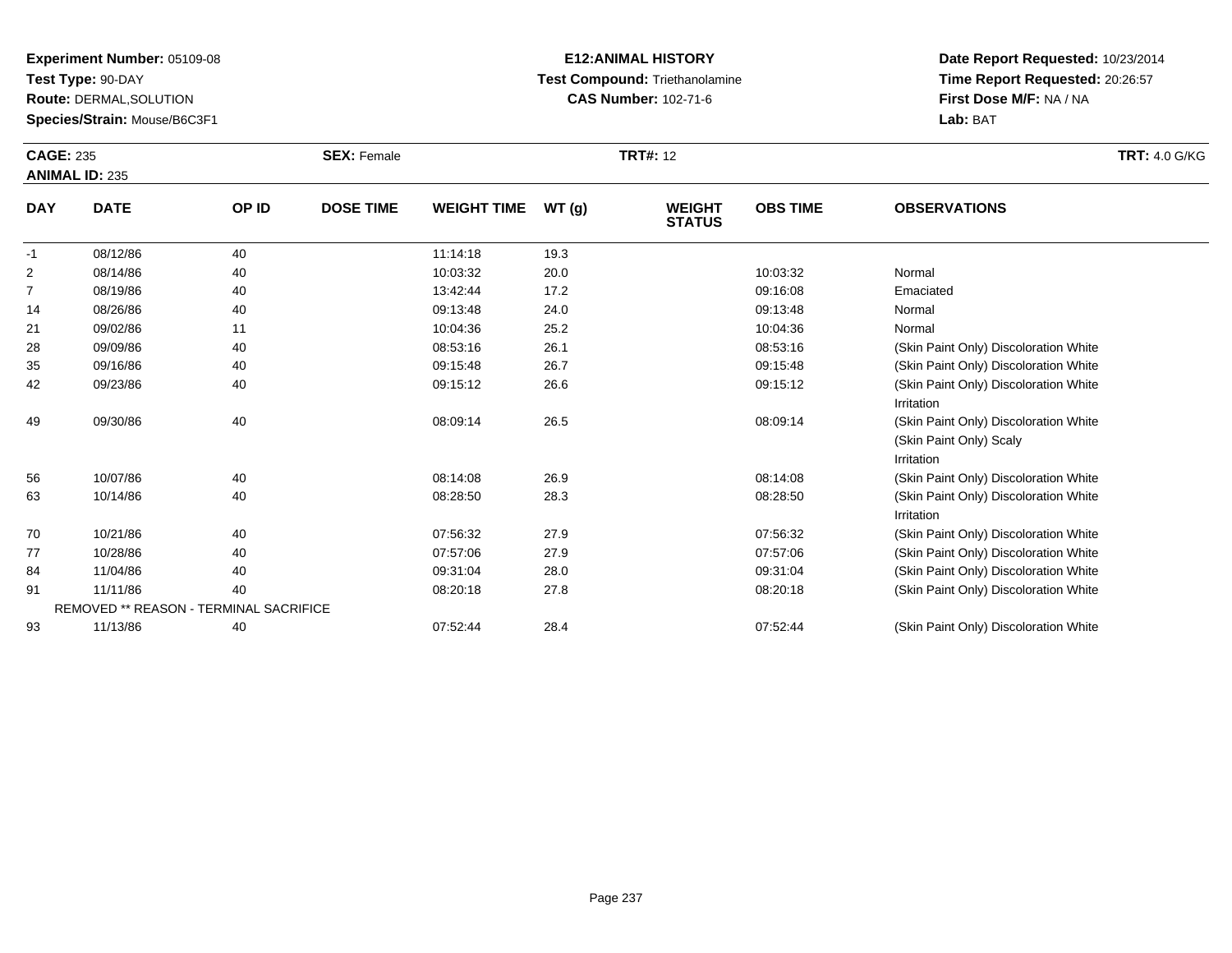**Test Type:** 90-DAY

**Route:** DERMAL,SOLUTION

**Species/Strain:** Mouse/B6C3F1

# **E12:ANIMAL HISTORY Test Compound:** Triethanolamine**CAS Number:** 102-71-6

**Date Report Requested:** 10/23/2014 **Time Report Requested:** 20:26:57**First Dose M/F:** NA / NA**Lab:** BAT

Irritation

| <b>CAGE: 236</b> |                                               |       | <b>SEX: Female</b> |                    |       | <b>TRT#: 12</b>                |                 |                                                                           | <b>TRT: 4.0 G/KG</b> |
|------------------|-----------------------------------------------|-------|--------------------|--------------------|-------|--------------------------------|-----------------|---------------------------------------------------------------------------|----------------------|
|                  | <b>ANIMAL ID: 236</b>                         |       |                    |                    |       |                                |                 |                                                                           |                      |
| <b>DAY</b>       | <b>DATE</b>                                   | OP ID | <b>DOSE TIME</b>   | <b>WEIGHT TIME</b> | WT(g) | <b>WEIGHT</b><br><b>STATUS</b> | <b>OBS TIME</b> | <b>OBSERVATIONS</b>                                                       |                      |
| $-2$             | 08/12/86                                      | 40    |                    | 10:35:32           | 17.1  |                                |                 |                                                                           |                      |
| $\mathbf{1}$     | 08/14/86                                      | 40    |                    | 09:37:16           | 17.3  |                                | 09:37:16        | Normal                                                                    |                      |
| 6                | 08/19/86                                      | 40    |                    | 09:01:22           | 19.6  |                                | 09:01:22        | (Skin Paint Only) Scaly<br>Irritation                                     |                      |
| 13               | 08/26/86                                      | 40    |                    | 08:52:26           | 21.1  |                                | 08:52:26        | (Skin Paint Only) Scaly                                                   |                      |
| 20               | 09/02/86                                      | 11    |                    | 09:15:12           | 21.4  |                                | 09:15:12        | (Skin Paint Only) Scaly                                                   |                      |
| 27               | 09/09/86                                      | 40    |                    | 08:23:30           | 24.0  |                                | 08:23:30        | (Skin Paint Only) Discoloration White                                     |                      |
| 34               | 09/16/86                                      | 40    |                    | 08:48:18           | 24.2  |                                | 08:48:18        | (Skin Paint Only) Discoloration White<br>(Skin Paint Only) Scaly          |                      |
| 41               | 09/23/86                                      | 40    |                    | 09:30:54           | 24.0  |                                | 09:30:54        | (Skin Paint Only) Discoloration White<br>(Skin Paint Only) Scaly          |                      |
| 48               | 09/30/86                                      | 40    |                    | 07:43:14           | 24.1  |                                | 07:43:14        | (Skin Paint Only) Discoloration White<br>(Skin Paint Only) Scaly          |                      |
| 55               | 10/07/86                                      | 40    |                    | 07:43:08           | 24.9  |                                | 07:43:08        | (Skin Paint Only) Discoloration White<br>(Skin Paint Only) Scaly          |                      |
| 62               | 10/14/86                                      | 40    |                    | 07:59:28           | 26.5  |                                | 07:59:28        | (Skin Paint Only) Discoloration White<br>(Skin Paint Only) Scaly          |                      |
| 69               | 10/21/86                                      | 40    |                    | 07:42:24           | 25.9  |                                | 07:42:24        | (Skin Paint Only) Discoloration White<br>(Skin Paint Only) Scaly          |                      |
| 76               | 10/28/86                                      | 40    |                    | 07:41:12           | 26.5  |                                | 07:41:12        | (Skin Paint Only) Discoloration White<br>(Skin Paint Only) Scaly          |                      |
| 83               | 11/04/86                                      | 40    |                    | 09:55:58           | 25.9  |                                | 09:55:58        | (Skin Paint Only) Discoloration White<br>(Skin Paint Only) Scaly          |                      |
| 90               | 11/11/86                                      | 40    |                    | 08:13:50           | 25.4  |                                | 08:13:50        | (Skin Paint Only) Discoloration White<br>(Skin Paint Only) Scaly          |                      |
|                  | <b>REMOVED ** REASON - TERMINAL SACRIFICE</b> |       |                    |                    |       |                                |                 |                                                                           |                      |
| 93               | 11/14/86                                      | 40    |                    | 07:32:54           | 25.6  |                                | 07:32:54        | (Skin Paint Only) Clipper Injury<br>(Skin Paint Only) Discoloration White |                      |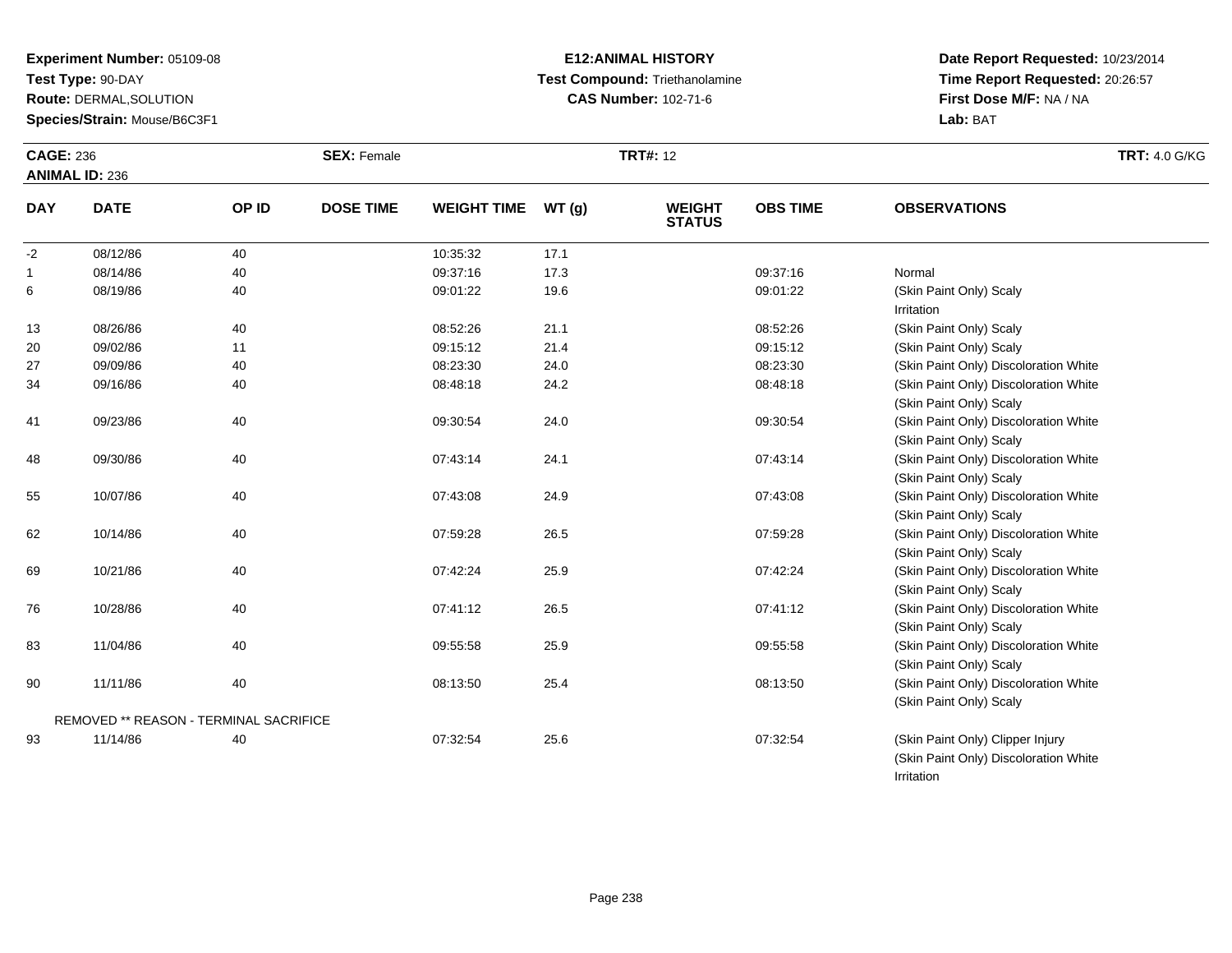**Test Type:** 90-DAY

**Route:** DERMAL,SOLUTION

**Species/Strain:** Mouse/B6C3F1

# **E12:ANIMAL HISTORY Test Compound:** Triethanolamine**CAS Number:** 102-71-6

|            | <b>CAGE: 237</b><br><b>ANIMAL ID: 237</b>     |       | <b>SEX: Female</b> |                    |       | <b>TRT#: 12</b>                |                 | <b>TRT: 4.0 G/KG</b>                                                           |
|------------|-----------------------------------------------|-------|--------------------|--------------------|-------|--------------------------------|-----------------|--------------------------------------------------------------------------------|
| <b>DAY</b> | <b>DATE</b><br>08/12/86                       | OP ID | <b>DOSE TIME</b>   | <b>WEIGHT TIME</b> | WT(g) | <b>WEIGHT</b><br><b>STATUS</b> | <b>OBS TIME</b> | <b>OBSERVATIONS</b>                                                            |
| $-2$       |                                               | 40    |                    | 10:36:34           | 18.7  |                                |                 |                                                                                |
|            | 08/14/86                                      | 40    |                    | 09:38:02           | 18.2  |                                | 09:38:02        | Normal                                                                         |
| 6          | 08/19/86                                      | 40    |                    | 09:01:56           | 20.9  |                                | 09:01:56        | Normal                                                                         |
| 13         | 08/26/86                                      | 40    |                    | 08:52:56           | 22.6  |                                | 08:52:56        | Normal                                                                         |
| 20         | 09/02/86                                      | 11    |                    | 09:15:38           | 22.5  |                                | 09:15:38        | Normal                                                                         |
| 27         | 09/09/86                                      | 40    |                    | 08:24:04           | 27.0  |                                | 08:24:04        | Normal                                                                         |
| 34         | 09/16/86                                      | 40    |                    | 08:44:18           | 26.5  |                                | 08:44:18        | (Skin Paint Only) Scaly<br>Irritation                                          |
| 41         | 09/23/86                                      | 40    |                    | 09:28:40           | 25.5  |                                | 09:28:40        | (Skin Paint Only) Scaly<br>Irritation                                          |
| 48         | 09/30/86                                      | 40    |                    | 07:45:00           | 26.2  |                                | 07:45:00        | (Skin Paint Only) Discoloration White                                          |
| 55         | 10/07/86                                      | 40    |                    | 07:43:52           | 28.7  |                                | 07:43:52        | (Skin Paint Only) Discoloration White<br>(Skin Paint Only) Scaly<br>Irritation |
| 62         | 10/14/86                                      | 40    |                    | 07:59:58           | 28.2  |                                | 07:59:58        | (Skin Paint Only) Discoloration White<br>Irritation                            |
| 69         | 10/21/86                                      | 40    |                    | 07:42:56           | 26.6  |                                | 07:42:56        | (Skin Paint Only) Discoloration White<br>(Skin Paint Only) Scaly               |
| 76         | 10/28/86                                      | 40    |                    | 07:41:38           | 26.7  |                                | 07:41:38        | (Skin Paint Only) Discoloration White                                          |
| 83         | 11/04/86                                      | 40    |                    | 09:56:18           | 26.8  |                                | 09:56:18        | (Skin Paint Only) Discoloration White                                          |
| 90         | 11/11/86                                      | 40    |                    | 08:14:16           | 28.4  |                                | 08:14:16        | (Skin Paint Only) Discoloration White                                          |
|            | <b>REMOVED ** REASON - TERMINAL SACRIFICE</b> |       |                    |                    |       |                                |                 |                                                                                |
| 93         | 11/14/86                                      | 40    |                    | 07:31:20           | 28.1  |                                | 07:31:20        | (Skin Paint Only) Discoloration White                                          |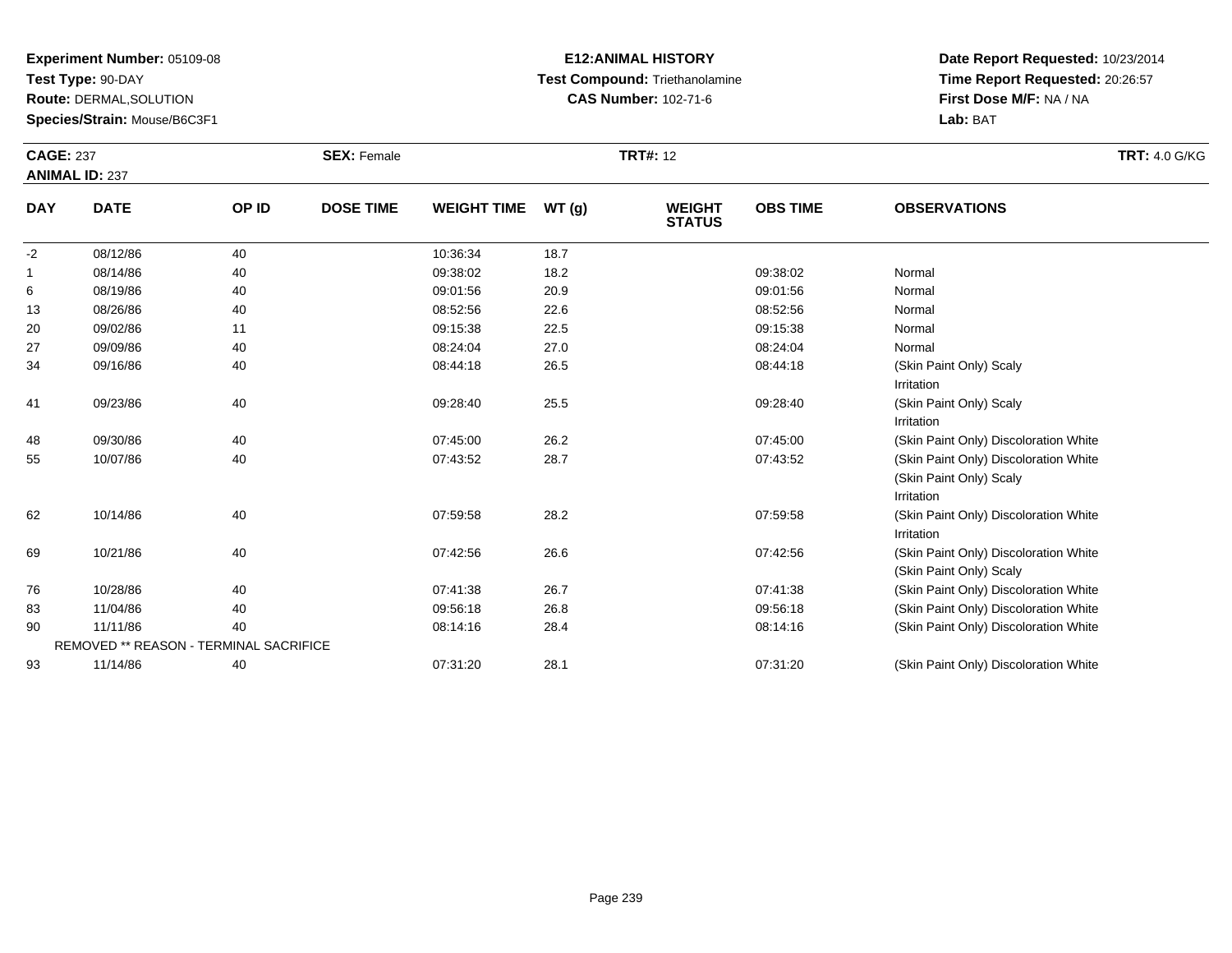**Test Type:** 90-DAY

**Route:** DERMAL,SOLUTION

**Species/Strain:** Mouse/B6C3F1

# **E12:ANIMAL HISTORY Test Compound:** Triethanolamine**CAS Number:** 102-71-6

| <b>CAGE: 238</b> | <b>ANIMAL ID: 238</b>                  |       | <b>SEX: Female</b> |                    |       | <b>TRT#: 12</b>                |                 | <b>TRT: 4.0 G/KG</b>                                             |
|------------------|----------------------------------------|-------|--------------------|--------------------|-------|--------------------------------|-----------------|------------------------------------------------------------------|
| <b>DAY</b>       | <b>DATE</b>                            | OP ID | <b>DOSE TIME</b>   | <b>WEIGHT TIME</b> | WT(g) | <b>WEIGHT</b><br><b>STATUS</b> | <b>OBS TIME</b> | <b>OBSERVATIONS</b>                                              |
| $-2$             | 08/12/86                               | 40    |                    | 10:37:10           | 17.5  |                                |                 |                                                                  |
| -1               | 08/14/86                               | 40    |                    | 09:38:18           | 18.0  |                                | 09:38:18        | Normal                                                           |
| 6                | 08/19/86                               | 40    |                    | 09:02:14           | 20.5  |                                | 09:02:14        | Normal                                                           |
| 13               | 08/26/86                               | 40    |                    | 08:53:28           | 22.1  |                                | 08:53:28        | (Skin Paint Only) Scaly                                          |
| 20               | 09/02/86                               | 11    |                    | 09:13:00           | 23.5  |                                | 09:13:00        | (Skin Paint Only) Scaly                                          |
| 27               | 09/09/86                               | 40    |                    | 08:19:16           | 25.1  |                                | 08:19:16        | (Skin Paint Only) Discoloration White                            |
| 34               | 09/16/86                               | 40    |                    | 08:46:18           | 25.6  |                                | 08:46:18        | (Skin Paint Only) Discoloration White                            |
| 41               | 09/23/86                               | 40    |                    | 09:29:04           | 24.2  |                                | 09:29:04        | (Skin Paint Only) Discoloration White<br>Irritation              |
| 48               | 09/30/86                               | 40    |                    | 07:45:36           | 25.9  |                                | 07:45:36        | (Skin Paint Only) Discoloration White<br>Irritation              |
| 55               | 10/07/86                               | 40    |                    | 07:44:22           | 25.9  |                                | 07:44:22        | (Skin Paint Only) Discoloration White<br>Irritation              |
| 62               | 10/14/86                               | 40    |                    | 08:00:32           | 26.7  |                                | 08:00:32        | (Skin Paint Only) Discoloration White<br>(Skin Paint Only) Scaly |
| 69               | 10/21/86                               | 40    |                    | 07:43:24           | 26.1  |                                | 07:43:24        | (Skin Paint Only) Discoloration White<br>Irritation              |
| 76               | 10/28/86                               | 40    |                    | 07:42:00           | 27.2  |                                | 07:42:00        | (Skin Paint Only) Discoloration White                            |
| 83               | 11/04/86                               | 40    |                    | 09:56:44           | 27.1  |                                | 09:56:44        | (Skin Paint Only) Discoloration White                            |
| 90               | 11/11/86                               | 40    |                    | 13:28:20           | 22.3  |                                | 08:11:56        | (Skin Paint Only) Discoloration White                            |
|                  | REMOVED ** REASON - TERMINAL SACRIFICE |       |                    |                    |       |                                |                 |                                                                  |
| 93               | 11/14/86                               | 40    |                    | 07:28:42           | 26.7  |                                | 07:28:42        | (Skin Paint Only) Discoloration White<br>Irritation              |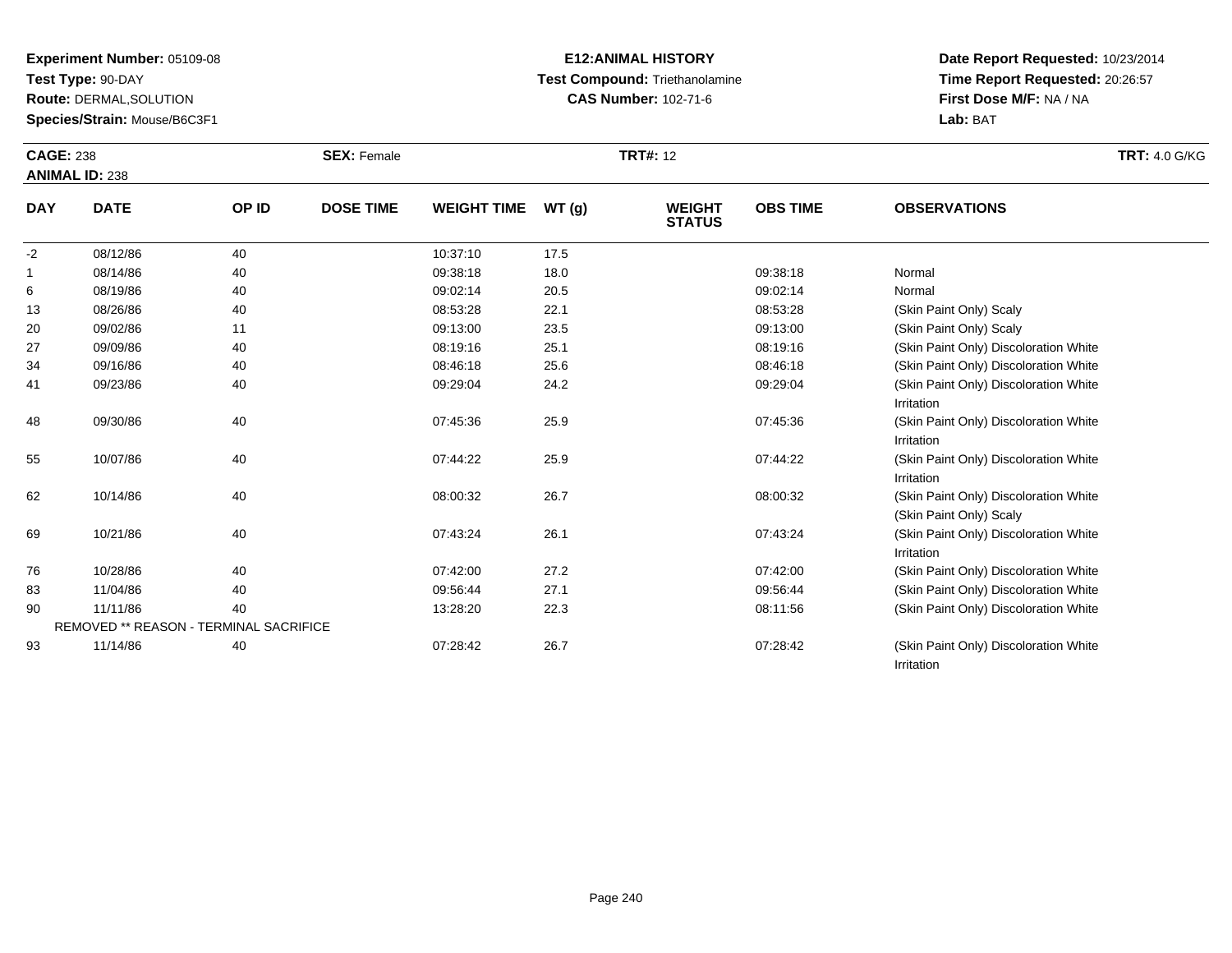**Test Type:** 90-DAY

**Route:** DERMAL,SOLUTION

**Species/Strain:** Mouse/B6C3F1

# **E12:ANIMAL HISTORY Test Compound:** Triethanolamine**CAS Number:** 102-71-6

| <b>CAGE: 239</b><br><b>ANIMAL ID: 239</b> |                                        |       | <b>SEX: Female</b> |                    |       | <b>TRT#: 12</b>                | <b>TRT: 4.0 G/KG</b> |                                                                                |
|-------------------------------------------|----------------------------------------|-------|--------------------|--------------------|-------|--------------------------------|----------------------|--------------------------------------------------------------------------------|
| <b>DAY</b>                                | <b>DATE</b>                            | OP ID | <b>DOSE TIME</b>   | <b>WEIGHT TIME</b> | WT(g) | <b>WEIGHT</b><br><b>STATUS</b> | <b>OBS TIME</b>      | <b>OBSERVATIONS</b>                                                            |
| $-2$                                      | 08/12/86                               | 40    |                    | 10:37:46           | 18.8  |                                |                      |                                                                                |
| -1                                        | 08/14/86                               | 40    |                    | 09:39:06           | 19.3  |                                | 09:39:06             | Normal                                                                         |
| 6                                         | 08/19/86                               | 40    |                    | 09:02:34           | 20.1  |                                | 09:02:34             | (Skin Paint Only) Scaly                                                        |
| 13                                        | 08/26/86                               | 40    |                    | 08:47:12           | 23.1  |                                | 08:47:12             | (Skin Paint Only) Scaly<br>Irritation                                          |
| 20                                        | 09/02/86                               | 11    |                    | 09:13:52           | 22.1  |                                | 09:13:52             | (Skin Paint Only) Scaly<br>Irritation                                          |
| 27                                        | 09/09/86                               | 40    |                    | 08:21:20           | 25.4  |                                | 08:21:20             | (Skin Paint Only) Discoloration White                                          |
| 34                                        | 09/16/86                               | 40    |                    | 08:47:02           | 26.3  |                                | 08:47:02             | (Skin Paint Only) Discoloration White<br>(Skin Paint Only) Scaly               |
| 41                                        | 09/23/86                               | 40    |                    | 09:29:44           | 25.4  |                                | 09:29:44             | (Skin Paint Only) Discoloration White<br>(Skin Paint Only) Scaly<br>Irritation |
| 48                                        | 09/30/86                               | 40    |                    | 07:46:06           | 25.4  |                                | 07:46:06             | (Skin Paint Only) Discoloration White<br>Irritation                            |
| 55                                        | 10/07/86                               | 40    |                    | 07:44:56           | 26.6  |                                | 07:44:56             | (Skin Paint Only) Discoloration White<br>(Skin Paint Only) Scaly               |
| 62                                        | 10/14/86                               | 40    |                    | 08:01:02           | 25.4  |                                | 08:01:02             | (Skin Paint Only) Discoloration White                                          |
| 69                                        | 10/21/86                               | 40    |                    | 07:43:52           | 26.6  |                                | 07:43:52             | (Skin Paint Only) Discoloration White                                          |
| 76                                        | 10/28/86                               | 40    |                    | 07:40:00           | 26.6  |                                | 07:40:00             | (Skin Paint Only) Discoloration White                                          |
| 83                                        | 11/04/86                               | 40    |                    | 09:55:00           | 27.3  |                                | 09:55:00             | (Skin Paint Only) Discoloration White                                          |
| 90                                        | 11/11/86                               | 40    |                    | 08:12:34           | 28.5  |                                | 08:12:34             | (Skin Paint Only) Discoloration White                                          |
|                                           | REMOVED ** REASON - TERMINAL SACRIFICE |       |                    |                    |       |                                |                      |                                                                                |
| 93                                        | 11/14/86                               | 40    |                    | 07:29:48           | 28.6  |                                | 07:29:48             | (Skin Paint Only) Discoloration White                                          |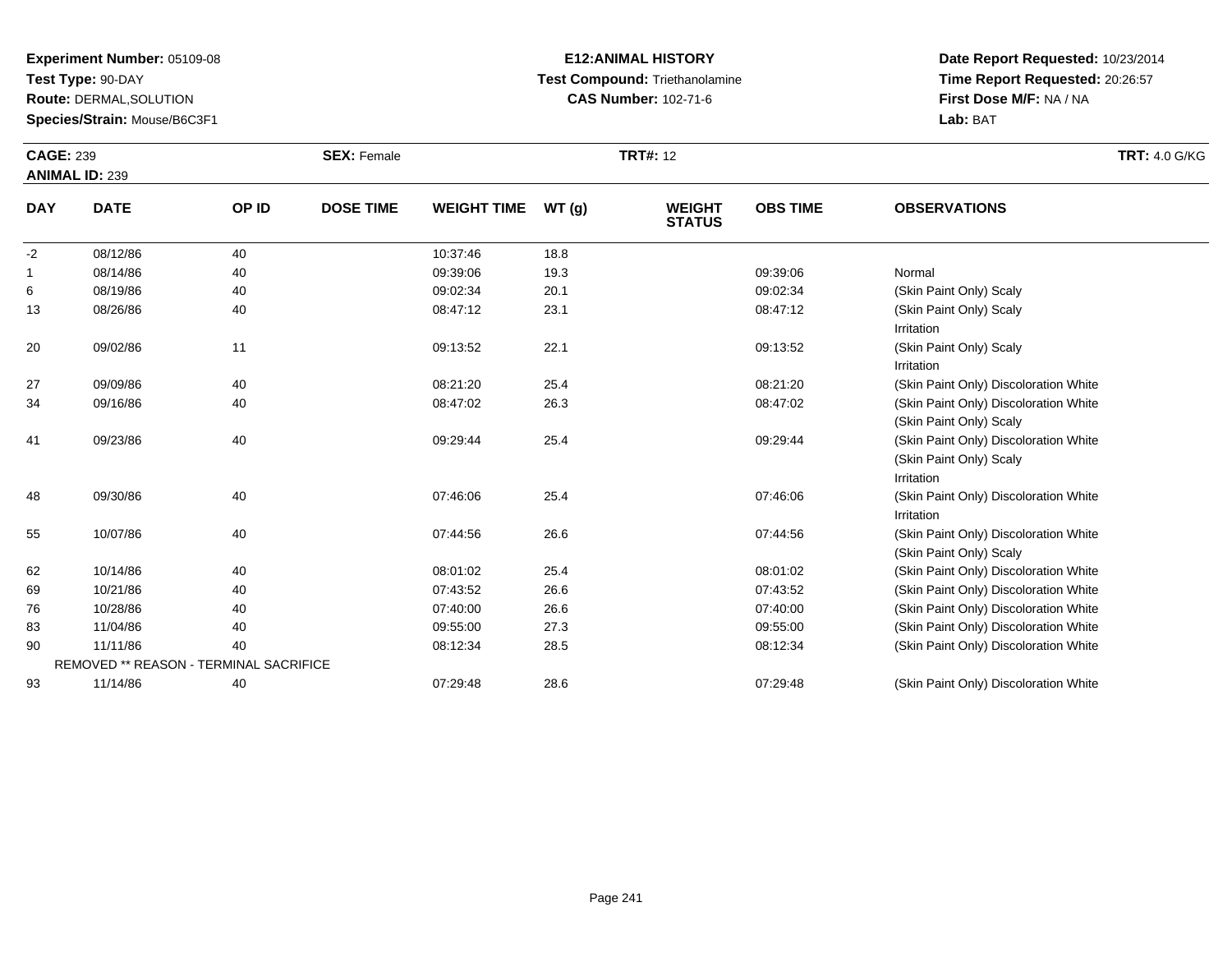**Test Type:** 90-DAY

**Route:** DERMAL,SOLUTION

**Species/Strain:** Mouse/B6C3F1

# **E12:ANIMAL HISTORY Test Compound:** Triethanolamine**CAS Number:** 102-71-6

**Date Report Requested:** 10/23/2014 **Time Report Requested:** 20:26:57**First Dose M/F:** NA / NA**Lab:** BAT

| <b>CAGE: 240</b><br><b>ANIMAL ID: 240</b> |             |       | <b>SEX: Female</b> |                    |       | <b>TRT#: 12</b>                |                 |                                       | <b>TRT: 4.0 G/KG</b> |
|-------------------------------------------|-------------|-------|--------------------|--------------------|-------|--------------------------------|-----------------|---------------------------------------|----------------------|
| <b>DAY</b>                                | <b>DATE</b> | OP ID | <b>DOSE TIME</b>   | <b>WEIGHT TIME</b> | WT(g) | <b>WEIGHT</b><br><b>STATUS</b> | <b>OBS TIME</b> | <b>OBSERVATIONS</b>                   |                      |
| $-2$                                      | 08/12/86    | 40    |                    | 10:38:16           | 18.9  |                                |                 |                                       |                      |
| $\mathbf{1}$                              | 08/14/86    | 40    |                    | 09:36:56           | 19.4  |                                | 09:36:56        | Normal                                |                      |
| 6                                         | 08/19/86    | 40    |                    | 09:00:38           | 21.8  |                                | 09:00:38        | (Skin Paint Only) Scaly               |                      |
| 13                                        | 08/26/86    | 40    |                    | 08:47:40           | 23.0  |                                | 08:47:40        | Fractured Appendage Tail              |                      |
| 20                                        | 09/02/86    | 11    |                    | 09:14:26           | 24.7  |                                | 09:14:26        | (Skin Paint Only) Scaly               |                      |
|                                           |             |       |                    |                    |       |                                |                 | Fractured Appendage Tail              |                      |
| 27                                        | 09/09/86    | 40    |                    | 08:22:04           | 26.2  |                                | 08:22:04        | (Skin Paint Only) Discoloration White |                      |
|                                           |             |       |                    |                    |       |                                |                 | Missing Anatomy Tail 3-5 Mm           |                      |
| 34                                        | 09/16/86    | 40    |                    | 08:47:36           | 25.2  |                                | 08:47:36        | (Skin Paint Only) Discoloration White |                      |
|                                           |             |       |                    |                    |       |                                |                 | Missing Anatomy Tail 3-5 Mm           |                      |
| 41                                        | 09/23/86    | 40    |                    | 09:30:12           | 27.1  |                                | 09:30:12        | (Skin Paint Only) Discoloration White |                      |
|                                           |             |       |                    |                    |       |                                |                 | (Skin Paint Only) Scaly               |                      |
|                                           |             |       |                    |                    |       |                                |                 | Missing Anatomy Tail 3-5 Mm           |                      |
| 48                                        | 09/30/86    | 40    |                    | 07:46:40           | 27.8  |                                | 07:46:40        | (Skin Paint Only) Discoloration White |                      |
|                                           |             |       |                    |                    |       |                                |                 | (Skin Paint Only) Scaly               |                      |
|                                           |             |       |                    |                    |       |                                |                 | Missing Anatomy Tail 3-5 Mm           |                      |
| 55                                        | 10/07/86    | 40    |                    | 07:45:44           | 27.7  |                                | 07:45:44        | (Skin Paint Only) Discoloration White |                      |
|                                           |             |       |                    |                    |       |                                |                 | (Skin Paint Only) Scaly               |                      |
|                                           |             |       |                    |                    |       |                                |                 | Missing Anatomy Tail 3-5 Mm           |                      |
| 62                                        | 10/14/86    | 40    |                    | 07:58:06           | 28.9  |                                | 07:58:06        | (Skin Paint Only) Discoloration White |                      |
|                                           |             |       |                    |                    |       |                                |                 | (Skin Paint Only) Scaly               |                      |
|                                           |             |       |                    |                    |       |                                |                 | Missing Anatomy Tail 3- 5 Mm          |                      |
| 69                                        | 10/21/86    | 40    |                    | 07:41:22           | 30.7  |                                | 07:41:22        | (Skin Paint Only) Discoloration White |                      |
|                                           |             |       |                    |                    |       |                                |                 | (Skin Paint Only) Scaly               |                      |
|                                           |             |       |                    |                    |       |                                |                 | Missing Anatomy Tail 3-5 Mm           |                      |
| 76                                        | 10/28/86    | 40    |                    | 07:40:28           | 31.4  |                                | 07:40:28        | (Skin Paint Only) Discoloration White |                      |
|                                           |             |       |                    |                    |       |                                |                 | (Skin Paint Only) Scaly               |                      |
|                                           |             |       |                    |                    |       |                                |                 | Missing Anatomy Tail 3-5 Mm           |                      |
| 83                                        | 11/04/86    | 40    |                    | 09:55:22           | 30.1  |                                | 09:55:22        | (Skin Paint Only) Discoloration White |                      |
|                                           |             |       |                    |                    |       |                                |                 | (Skin Paint Only) Scaly               |                      |

Missing Anatomy Tail 3- 5 Mm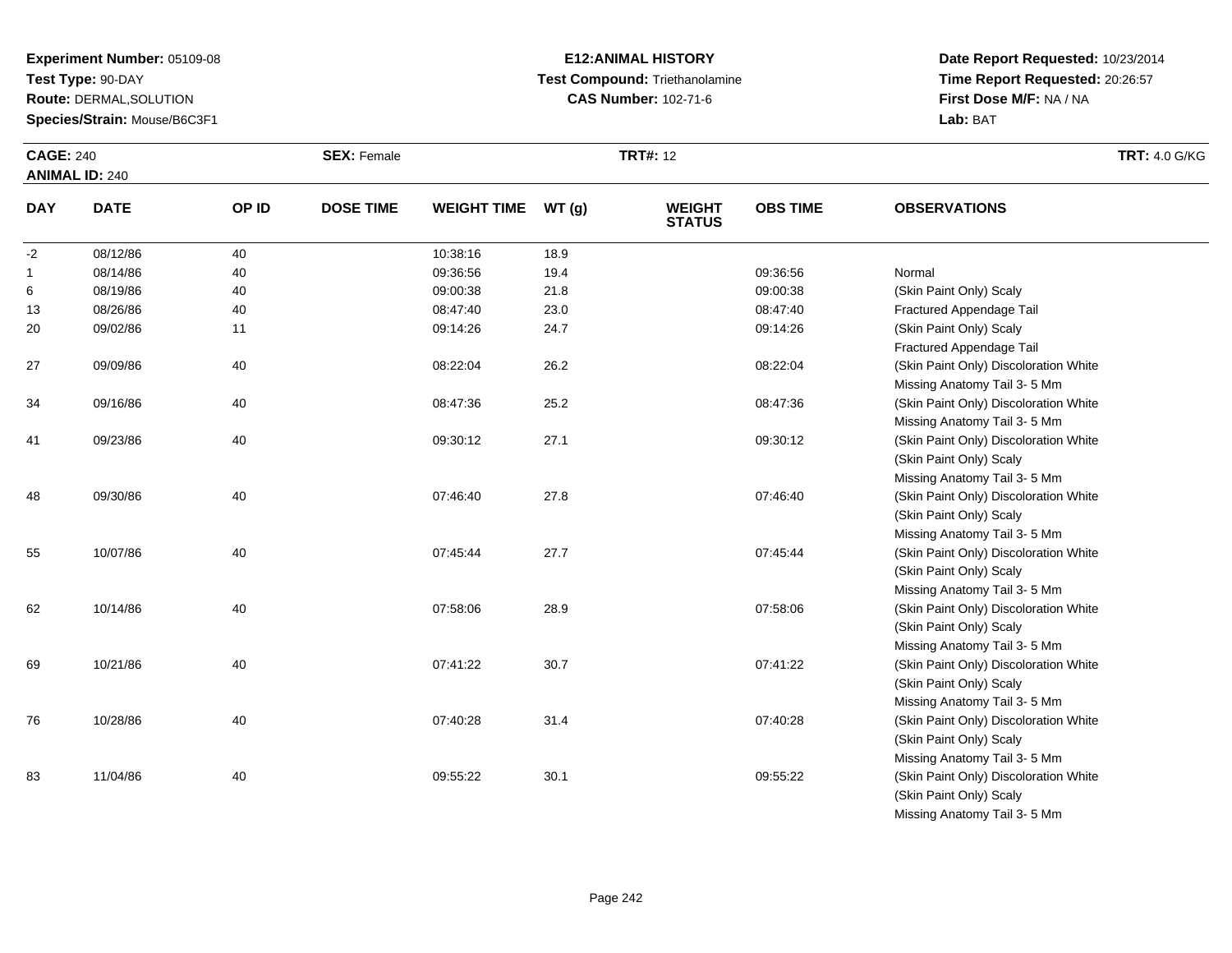| Experiment Number: 05109-08<br>Test Type: 90-DAY<br>Route: DERMAL, SOLUTION<br>Species/Strain: Mouse/B6C3F1 |                                               |       |                    | <b>E12: ANIMAL HISTORY</b><br>Test Compound: Triethanolamine<br><b>CAS Number: 102-71-6</b> |                 |                                |                 | Date Report Requested: 10/23/2014<br>Time Report Requested: 20:26:57<br>First Dose M/F: NA / NA<br>Lab: BAT |  |
|-------------------------------------------------------------------------------------------------------------|-----------------------------------------------|-------|--------------------|---------------------------------------------------------------------------------------------|-----------------|--------------------------------|-----------------|-------------------------------------------------------------------------------------------------------------|--|
| <b>CAGE: 240</b><br><b>ANIMAL ID: 240</b>                                                                   |                                               |       | <b>SEX: Female</b> |                                                                                             | <b>TRT#: 12</b> |                                |                 | <b>TRT: 4.0 G/KG</b>                                                                                        |  |
| <b>DAY</b>                                                                                                  | <b>DATE</b>                                   | OP ID | <b>DOSE TIME</b>   | <b>WEIGHT TIME</b>                                                                          | WT(g)           | <b>WEIGHT</b><br><b>STATUS</b> | <b>OBS TIME</b> | <b>OBSERVATIONS</b>                                                                                         |  |
| 90                                                                                                          | 11/11/86                                      | 40    |                    | 08:13:04                                                                                    | 30.9            |                                | 08:13:04        | (Skin Paint Only) Discoloration White<br>(Skin Paint Only) Scaly<br>Missing Anatomy Tail 3-5 Mm             |  |
|                                                                                                             | <b>REMOVED ** REASON - TERMINAL SACRIFICE</b> |       |                    |                                                                                             |                 |                                |                 |                                                                                                             |  |
| 93                                                                                                          | 11/14/86                                      | 40    |                    | 07:26:48                                                                                    | 31.6            |                                | 07:26:48        | (Skin Paint Only) Discoloration White<br>(Skin Paint Only) Scaly<br>Missing Anatomy Tail 3-5 Mm             |  |